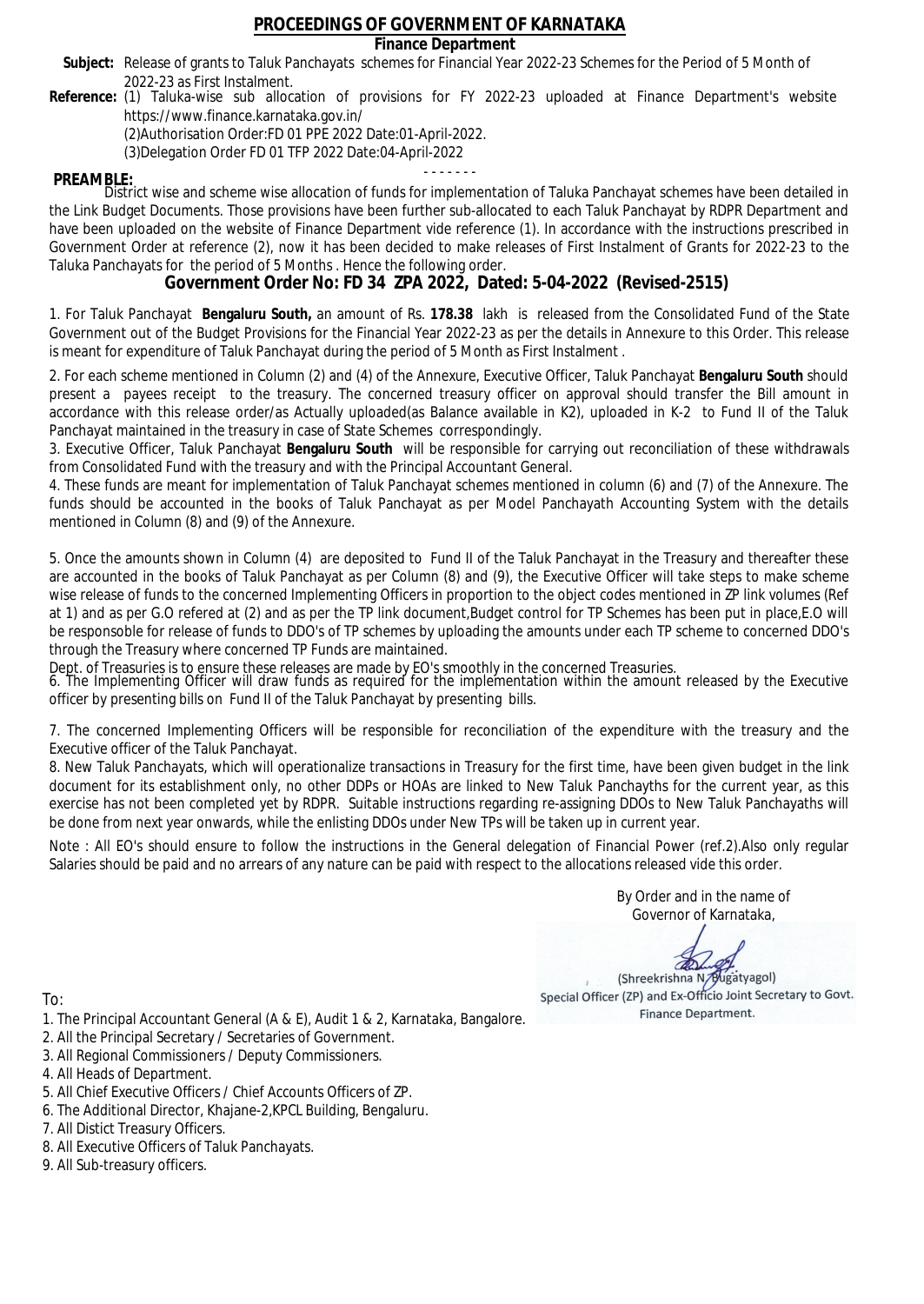### **Finance Department**

- Subject: Release of grants to Taluk Panchayats schemes for Financial Year 2022-23 Schemes for the Period of 5 Month of 2022-23 as First Instalment.
- **Reference:** (1) Taluka-wise sub allocation of provisions for FY 2022-23 uploaded at Finance Department's website https://www.finance.karnataka.gov.in/

(2)Authorisation Order:FD 01 PPE 2022 Date:01-April-2022.

(3)Delegation Order FD 01 TFP 2022 Date:04-April-2022

- - - - - - - **PREAMBLE:** District wise and scheme wise allocation of funds for implementation of Taluka Panchayat schemes have been detailed in the Link Budget Documents. Those provisions have been further sub-allocated to each Taluk Panchayat by RDPR Department and have been uploaded on the website of Finance Department vide reference (1). In accordance with the instructions prescribed in Government Order at reference (2), now it has been decided to make releases of First Instalment of Grants for 2022-23 to the Taluka Panchayats for the period of 5 Months . Hence the following order.

**Government Order No: FD 31 ZPA 2022, Dated: 5-04-2022 (Revised-2515)**

1. For Taluk Panchayat **Anekal,** an amount of Rs. **209.48** lakh is released from the Consolidated Fund of the State Government out of the Budget Provisions for the Financial Year 2022-23 as per the details in Annexure to this Order. This release is meant for expenditure of Taluk Panchayat during the period of 5 Month as First Instalment .

2. For each scheme mentioned in Column (2) and (4) of the Annexure, Executive Officer, Taluk Panchayat **Anekal** should present a payees receipt to the treasury. The concerned treasury officer on approval should transfer the Bill amount in accordance with this release order/as Actually uploaded(as Balance available in K2), uploaded in K-2 to Fund II of the Taluk Panchayat maintained in the treasury in case of State Schemes correspondingly.

3. Executive Officer, Taluk Panchayat **Anekal** will be responsible for carrying out reconciliation of these withdrawals from Consolidated Fund with the treasury and with the Principal Accountant General.

4. These funds are meant for implementation of Taluk Panchayat schemes mentioned in column (6) and (7) of the Annexure. The funds should be accounted in the books of Taluk Panchayat as per Model Panchayath Accounting System with the details mentioned in Column (8) and (9) of the Annexure.

5. Once the amounts shown in Column (4) are deposited to Fund II of the Taluk Panchayat in the Treasury and thereafter these are accounted in the books of Taluk Panchayat as per Column (8) and (9), the Executive Officer will take steps to make scheme wise release of funds to the concerned Implementing Officers in proportion to the object codes mentioned in ZP link volumes (Ref at 1) and as per G.O refered at (2) and as per the TP link document,Budget control for TP Schemes has been put in place,E.O will be responsoble for release of funds to DDO's of TP schemes by uploading the amounts under each TP scheme to concerned DDO's through the Treasury where concerned TP Funds are maintained.

Dept. of Treasuries is to ensure these releases are made by EO's smoothly in the concerned Treasuries.

6. The Implementing Officer will draw funds as required for the implementation within the amount released by the Executive officer by presenting bills on Fund II of the Taluk Panchayat by presenting bills.

7. The concerned Implementing Officers will be responsible for reconciliation of the expenditure with the treasury and the Executive officer of the Taluk Panchayat.

8. New Taluk Panchayats, which will operationalize transactions in Treasury for the first time, have been given budget in the link document for its establishment only, no other DDPs or HOAs are linked to New Taluk Panchayths for the current year, as this exercise has not been completed yet by RDPR. Suitable instructions regarding re-assigning DDOs to New Taluk Panchayaths will be done from next year onwards, while the enlisting DDOs under New TPs will be taken up in current year.

Note : All EO's should ensure to follow the instructions in the General delegation of Financial Power (ref.2).Also only regular Salaries should be paid and no arrears of any nature can be paid with respect to the allocations released vide this order.

> By Order and in the name of Governor of Karnataka,

**PD** 

(Shreekrishna N/Bugatyagol) Special Officer (ZP) and Ex-Officio Joint Secretary to Govt. Finance Department.

To:

- 1. The Principal Accountant General (A & E), Audit 1 & 2, Karnataka, Bangalore.
- 2. All the Principal Secretary / Secretaries of Government.
- 3. All Regional Commissioners / Deputy Commissioners.
- 4. All Heads of Department.
- 5. All Chief Executive Officers / Chief Accounts Officers of ZP.
- 6. The Additional Director, Khajane-2,KPCL Building, Bengaluru.

- 8. All Executive Officers of Taluk Panchayats.
- 9. All Sub-treasury officers.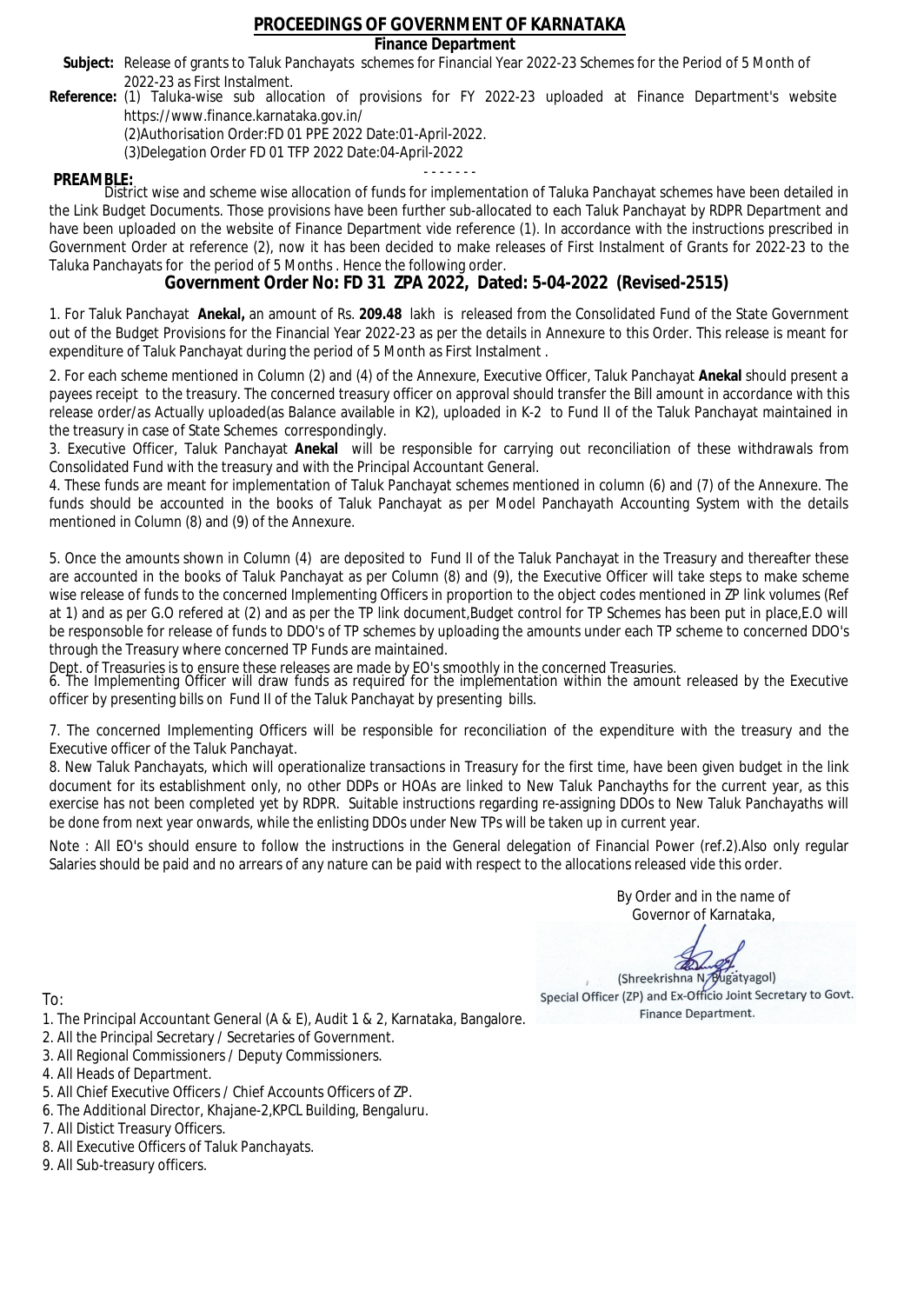### **Finance Department**

- Subject: Release of grants to Taluk Panchayats schemes for Financial Year 2022-23 Schemes for the Period of 5 Month of 2022-23 as First Instalment.
- **Reference:** (1) Taluka-wise sub allocation of provisions for FY 2022-23 uploaded at Finance Department's website https://www.finance.karnataka.gov.in/

(2)Authorisation Order:FD 01 PPE 2022 Date:01-April-2022.

(3)Delegation Order FD 01 TFP 2022 Date:04-April-2022

- - - - - - - **PREAMBLE:** District wise and scheme wise allocation of funds for implementation of Taluka Panchayat schemes have been detailed in the Link Budget Documents. Those provisions have been further sub-allocated to each Taluk Panchayat by RDPR Department and have been uploaded on the website of Finance Department vide reference (1). In accordance with the instructions prescribed in Government Order at reference (2), now it has been decided to make releases of First Instalment of Grants for 2022-23 to the Taluka Panchayats for the period of 5 Months . Hence the following order.

**Government Order No: FD 33 ZPA 2022, Dated: 5-04-2022 (Revised-2515)**

1. For Taluk Panchayat **Bengaluru North,** an amount of Rs. **199.61** lakh is released from the Consolidated Fund of the State Government out of the Budget Provisions for the Financial Year 2022-23 as per the details in Annexure to this Order. This release is meant for expenditure of Taluk Panchayat during the period of 5 Month as First Instalment .

2. For each scheme mentioned in Column (2) and (4) of the Annexure, Executive Officer, Taluk Panchayat **Bengaluru North** should present a payees receipt to the treasury. The concerned treasury officer on approval should transfer the Bill amount in accordance with this release order/as Actually uploaded(as Balance available in K2), uploaded in K-2 to Fund II of the Taluk Panchayat maintained in the treasury in case of State Schemes correspondingly.

3. Executive Officer, Taluk Panchayat **Bengaluru North** will be responsible for carrying out reconciliation of these withdrawals from Consolidated Fund with the treasury and with the Principal Accountant General.

4. These funds are meant for implementation of Taluk Panchayat schemes mentioned in column (6) and (7) of the Annexure. The funds should be accounted in the books of Taluk Panchayat as per Model Panchayath Accounting System with the details mentioned in Column (8) and (9) of the Annexure.

5. Once the amounts shown in Column (4) are deposited to Fund II of the Taluk Panchayat in the Treasury and thereafter these are accounted in the books of Taluk Panchayat as per Column (8) and (9), the Executive Officer will take steps to make scheme wise release of funds to the concerned Implementing Officers in proportion to the object codes mentioned in ZP link volumes (Ref at 1) and as per G.O refered at (2) and as per the TP link document,Budget control for TP Schemes has been put in place,E.O will be responsoble for release of funds to DDO's of TP schemes by uploading the amounts under each TP scheme to concerned DDO's through the Treasury where concerned TP Funds are maintained.

Dept. of Treasuries is to ensure these releases are made by EO's smoothly in the concerned Treasuries.

6. The Implementing Officer will draw funds as required for the implementation within the amount released by the Executive officer by presenting bills on Fund II of the Taluk Panchayat by presenting bills.

7. The concerned Implementing Officers will be responsible for reconciliation of the expenditure with the treasury and the Executive officer of the Taluk Panchayat.

8. New Taluk Panchayats, which will operationalize transactions in Treasury for the first time, have been given budget in the link document for its establishment only, no other DDPs or HOAs are linked to New Taluk Panchayths for the current year, as this exercise has not been completed yet by RDPR. Suitable instructions regarding re-assigning DDOs to New Taluk Panchayaths will be done from next year onwards, while the enlisting DDOs under New TPs will be taken up in current year.

Note : All EO's should ensure to follow the instructions in the General delegation of Financial Power (ref.2).Also only regular Salaries should be paid and no arrears of any nature can be paid with respect to the allocations released vide this order.

> By Order and in the name of Governor of Karnataka,

**PD** 

(Shreekrishna N/Bugatyagol) Special Officer (ZP) and Ex-Officio Joint Secretary to Govt. Finance Department.

- 1. The Principal Accountant General (A & E), Audit 1 & 2, Karnataka, Bangalore.
- 2. All the Principal Secretary / Secretaries of Government.
- 3. All Regional Commissioners / Deputy Commissioners.
- 4. All Heads of Department.
- 5. All Chief Executive Officers / Chief Accounts Officers of ZP.
- 6. The Additional Director, Khajane-2,KPCL Building, Bengaluru.
- 7. All Distict Treasury Officers.
- 8. All Executive Officers of Taluk Panchayats.
- 9. All Sub-treasury officers.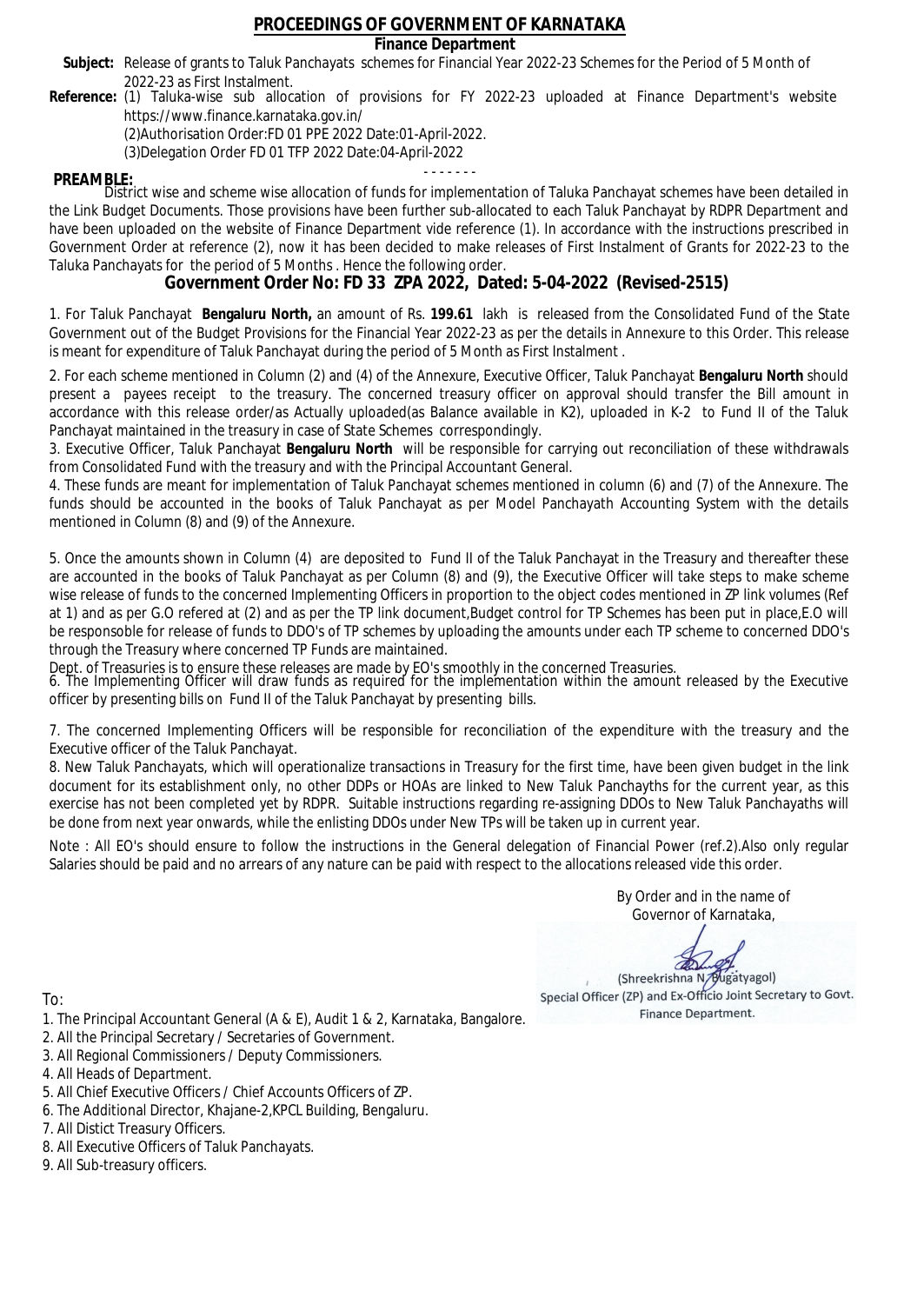### **Finance Department**

- Subject: Release of grants to Taluk Panchayats schemes for Financial Year 2022-23 Schemes for the Period of 5 Month of 2022-23 as First Instalment.
- **Reference:** (1) Taluka-wise sub allocation of provisions for FY 2022-23 uploaded at Finance Department's website https://www.finance.karnataka.gov.in/

(2)Authorisation Order:FD 01 PPE 2022 Date:01-April-2022.

(3)Delegation Order FD 01 TFP 2022 Date:04-April-2022

- - - - - - - **PREAMBLE:** District wise and scheme wise allocation of funds for implementation of Taluka Panchayat schemes have been detailed in the Link Budget Documents. Those provisions have been further sub-allocated to each Taluk Panchayat by RDPR Department and have been uploaded on the website of Finance Department vide reference (1). In accordance with the instructions prescribed in Government Order at reference (2), now it has been decided to make releases of First Instalment of Grants for 2022-23 to the Taluka Panchayats for the period of 5 Months . Hence the following order.

**Government Order No: FD 32 ZPA 2022, Dated: 5-04-2022 (Revised-2515)**

1. For Taluk Panchayat **Bengaluru East(K.R.Puram),** an amount of Rs. **118.89** lakh is released from the Consolidated Fund of the State Government out of the Budget Provisions for the Financial Year 2022-23 as per the details in Annexure to this Order. This release is meant for expenditure of Taluk Panchayat during the period of 5 Month as First Instalment .

2. For each scheme mentioned in Column (2) and (4) of the Annexure, Executive Officer, Taluk Panchayat **Bengaluru East(K.R.Puram)** should present a payees receipt to the treasury. The concerned treasury officer on approval should transfer the Bill amount in accordance with this release order/as Actually uploaded(as Balance available in K2), uploaded in K-2 to Fund II of the Taluk Panchayat maintained in the treasury in case of State Schemes correspondingly.

3. Executive Officer, Taluk Panchayat **Bengaluru East(K.R.Puram)** will be responsible for carrying out reconciliation of these withdrawals from Consolidated Fund with the treasury and with the Principal Accountant General.

4. These funds are meant for implementation of Taluk Panchayat schemes mentioned in column (6) and (7) of the Annexure. The funds should be accounted in the books of Taluk Panchayat as per Model Panchayath Accounting System with the details mentioned in Column (8) and (9) of the Annexure.

5. Once the amounts shown in Column (4) are deposited to Fund II of the Taluk Panchayat in the Treasury and thereafter these are accounted in the books of Taluk Panchayat as per Column (8) and (9), the Executive Officer will take steps to make scheme wise release of funds to the concerned Implementing Officers in proportion to the object codes mentioned in ZP link volumes (Ref at 1) and as per G.O refered at (2) and as per the TP link document,Budget control for TP Schemes has been put in place,E.O will be responsoble for release of funds to DDO's of TP schemes by uploading the amounts under each TP scheme to concerned DDO's through the Treasury where concerned TP Funds are maintained.

Dept. of Treasuries is to ensure these releases are made by EO's smoothly in the concerned Treasuries.

6. The Implementing Officer will draw funds as required for the implementation within the amount released by the Executive officer by presenting bills on Fund II of the Taluk Panchayat by presenting bills.

7. The concerned Implementing Officers will be responsible for reconciliation of the expenditure with the treasury and the Executive officer of the Taluk Panchayat.

8. New Taluk Panchayats, which will operationalize transactions in Treasury for the first time, have been given budget in the link document for its establishment only, no other DDPs or HOAs are linked to New Taluk Panchayths for the current year, as this exercise has not been completed yet by RDPR. Suitable instructions regarding re-assigning DDOs to New Taluk Panchayaths will be done from next year onwards, while the enlisting DDOs under New TPs will be taken up in current year.

Note : All EO's should ensure to follow the instructions in the General delegation of Financial Power (ref.2).Also only regular Salaries should be paid and no arrears of any nature can be paid with respect to the allocations released vide this order.

> By Order and in the name of Governor of Karnataka,

**PD** 

(Shreekrishna N/Bugatyagol) Special Officer (ZP) and Ex-Officio Joint Secretary to Govt. Finance Department.

- 1. The Principal Accountant General (A & E), Audit 1 & 2, Karnataka, Bangalore.
- 2. All the Principal Secretary / Secretaries of Government.
- 3. All Regional Commissioners / Deputy Commissioners.
- 4. All Heads of Department.
- 5. All Chief Executive Officers / Chief Accounts Officers of ZP.
- 6. The Additional Director, Khajane-2,KPCL Building, Bengaluru.
- 7. All Distict Treasury Officers.
- 8. All Executive Officers of Taluk Panchayats.
- 9. All Sub-treasury officers.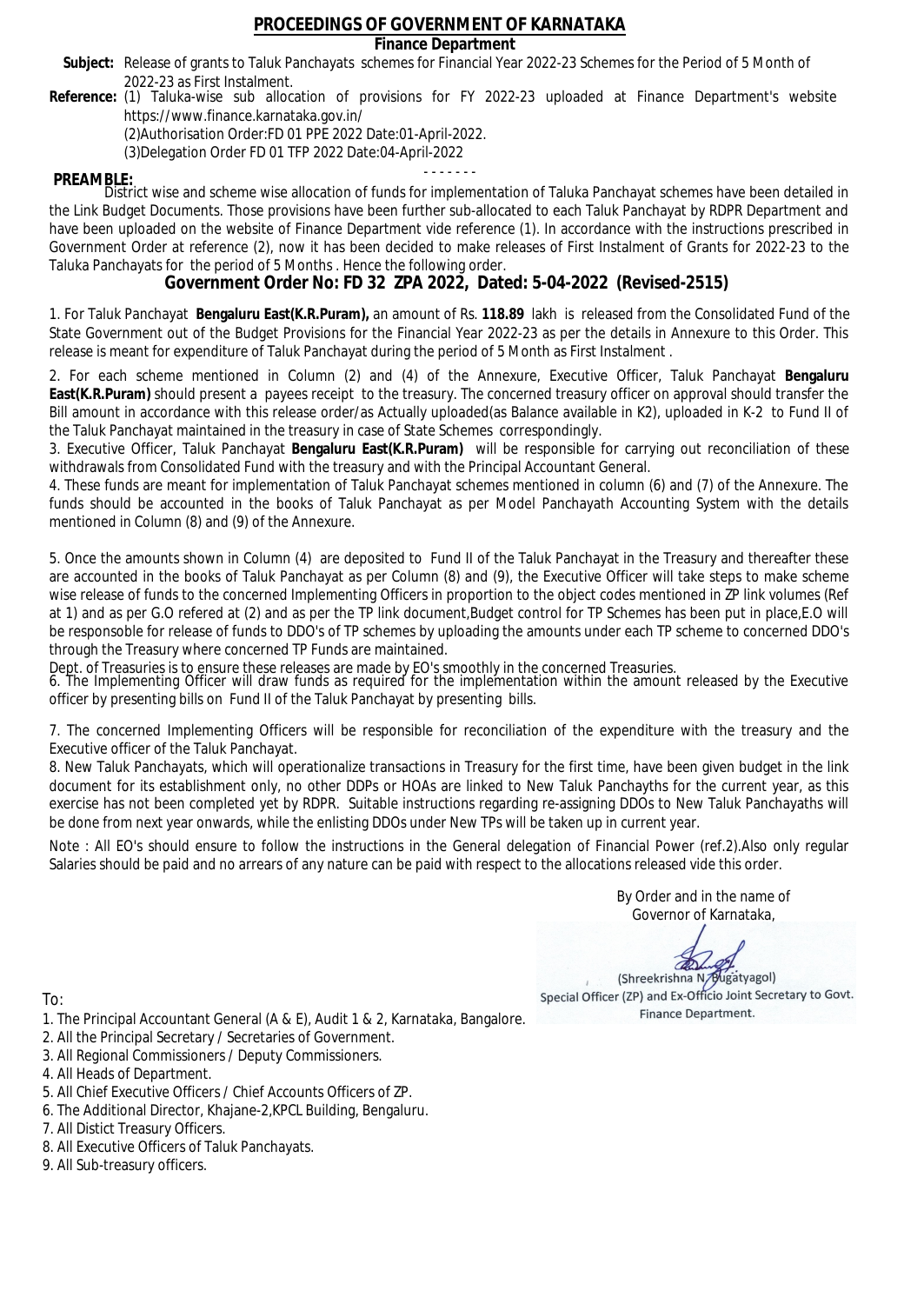### **Finance Department**

- Subject: Release of grants to Taluk Panchayats schemes for Financial Year 2022-23 Schemes for the Period of 5 Month of 2022-23 as First Instalment.
- **Reference:** (1) Taluka-wise sub allocation of provisions for FY 2022-23 uploaded at Finance Department's website https://www.finance.karnataka.gov.in/

(2)Authorisation Order:FD 01 PPE 2022 Date:01-April-2022.

(3)Delegation Order FD 01 TFP 2022 Date:04-April-2022

- - - - - - - **PREAMBLE:** District wise and scheme wise allocation of funds for implementation of Taluka Panchayat schemes have been detailed in the Link Budget Documents. Those provisions have been further sub-allocated to each Taluk Panchayat by RDPR Department and have been uploaded on the website of Finance Department vide reference (1). In accordance with the instructions prescribed in Government Order at reference (2), now it has been decided to make releases of First Instalment of Grants for 2022-23 to the Taluka Panchayats for the period of 5 Months . Hence the following order.

**Government Order No: FD 35 ZPA 2022, Dated: 5-04-2022 (Revised-2515)**

1. For Taluk Panchayat **Yelahanka,** an amount of Rs. **94.41** lakh is released from the Consolidated Fund of the State Government out of the Budget Provisions for the Financial Year 2022-23 as per the details in Annexure to this Order. This release is meant for expenditure of Taluk Panchayat during the period of 5 Month as First Instalment .

2. For each scheme mentioned in Column (2) and (4) of the Annexure, Executive Officer, Taluk Panchayat **Yelahanka** should present a payees receipt to the treasury. The concerned treasury officer on approval should transfer the Bill amount in accordance with this release order/as Actually uploaded(as Balance available in K2), uploaded in K-2 to Fund II of the Taluk Panchayat maintained in the treasury in case of State Schemes correspondingly.

3. Executive Officer, Taluk Panchayat **Yelahanka** will be responsible for carrying out reconciliation of these withdrawals from Consolidated Fund with the treasury and with the Principal Accountant General.

4. These funds are meant for implementation of Taluk Panchayat schemes mentioned in column (6) and (7) of the Annexure. The funds should be accounted in the books of Taluk Panchayat as per Model Panchayath Accounting System with the details mentioned in Column (8) and (9) of the Annexure.

5. Once the amounts shown in Column (4) are deposited to Fund II of the Taluk Panchayat in the Treasury and thereafter these are accounted in the books of Taluk Panchayat as per Column (8) and (9), the Executive Officer will take steps to make scheme wise release of funds to the concerned Implementing Officers in proportion to the object codes mentioned in ZP link volumes (Ref at 1) and as per G.O refered at (2) and as per the TP link document,Budget control for TP Schemes has been put in place,E.O will be responsoble for release of funds to DDO's of TP schemes by uploading the amounts under each TP scheme to concerned DDO's through the Treasury where concerned TP Funds are maintained.

Dept. of Treasuries is to ensure these releases are made by EO's smoothly in the concerned Treasuries.

6. The Implementing Officer will draw funds as required for the implementation within the amount released by the Executive officer by presenting bills on Fund II of the Taluk Panchayat by presenting bills.

7. The concerned Implementing Officers will be responsible for reconciliation of the expenditure with the treasury and the Executive officer of the Taluk Panchayat.

8. New Taluk Panchayats, which will operationalize transactions in Treasury for the first time, have been given budget in the link document for its establishment only, no other DDPs or HOAs are linked to New Taluk Panchayths for the current year, as this exercise has not been completed yet by RDPR. Suitable instructions regarding re-assigning DDOs to New Taluk Panchayaths will be done from next year onwards, while the enlisting DDOs under New TPs will be taken up in current year.

Note : All EO's should ensure to follow the instructions in the General delegation of Financial Power (ref.2).Also only regular Salaries should be paid and no arrears of any nature can be paid with respect to the allocations released vide this order.

> By Order and in the name of Governor of Karnataka,

**PD** 

(Shreekrishna N/Bugatyagol) Special Officer (ZP) and Ex-Officio Joint Secretary to Govt. Finance Department.

- 1. The Principal Accountant General (A & E), Audit 1 & 2, Karnataka, Bangalore.
- 2. All the Principal Secretary / Secretaries of Government.
- 3. All Regional Commissioners / Deputy Commissioners.
- 4. All Heads of Department.
- 5. All Chief Executive Officers / Chief Accounts Officers of ZP.
- 6. The Additional Director, Khajane-2,KPCL Building, Bengaluru.
- 7. All Distict Treasury Officers.
- 8. All Executive Officers of Taluk Panchayats.
- 9. All Sub-treasury officers.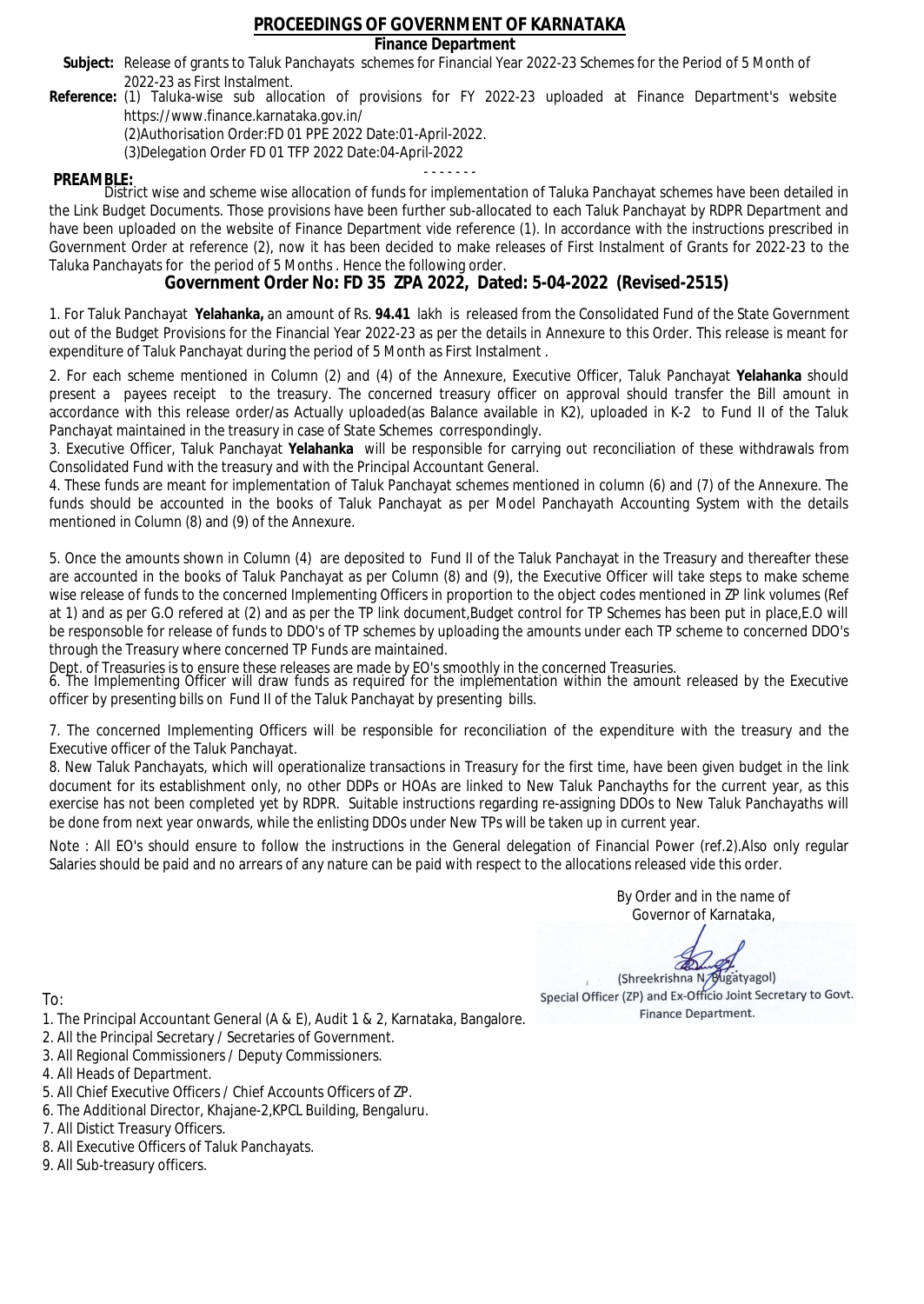### **Finance Department**

- Subject: Release of grants to Taluk Panchayats schemes for Financial Year 2022-23 Schemes for the Period of 5 Month of 2022-23 as First Instalment.
- **Reference:** (1) Taluka-wise sub allocation of provisions for FY 2022-23 uploaded at Finance Department's website https://www.finance.karnataka.gov.in/

(2)Authorisation Order:FD 01 PPE 2022 Date:01-April-2022.

(3)Delegation Order FD 01 TFP 2022 Date:04-April-2022

- - - - - - - **PREAMBLE:** District wise and scheme wise allocation of funds for implementation of Taluka Panchayat schemes have been detailed in the Link Budget Documents. Those provisions have been further sub-allocated to each Taluk Panchayat by RDPR Department and have been uploaded on the website of Finance Department vide reference (1). In accordance with the instructions prescribed in Government Order at reference (2), now it has been decided to make releases of First Instalment of Grants for 2022-23 to the Taluka Panchayats for the period of 5 Months . Hence the following order.

**Government Order No: FD 36 ZPA 2022, Dated: 5-04-2022 (Revised-2515)**

1. For Taluk Panchayat **Devanahalli,** an amount of Rs. **195.75** lakh is released from the Consolidated Fund of the State Government out of the Budget Provisions for the Financial Year 2022-23 as per the details in Annexure to this Order. This release is meant for expenditure of Taluk Panchayat during the period of 5 Month as First Instalment .

2. For each scheme mentioned in Column (2) and (4) of the Annexure, Executive Officer, Taluk Panchayat **Devanahalli** should present a payees receipt to the treasury. The concerned treasury officer on approval should transfer the Bill amount in accordance with this release order/as Actually uploaded(as Balance available in K2), uploaded in K-2 to Fund II of the Taluk Panchayat maintained in the treasury in case of State Schemes correspondingly.

3. Executive Officer, Taluk Panchayat **Devanahalli** will be responsible for carrying out reconciliation of these withdrawals from Consolidated Fund with the treasury and with the Principal Accountant General.

4. These funds are meant for implementation of Taluk Panchayat schemes mentioned in column (6) and (7) of the Annexure. The funds should be accounted in the books of Taluk Panchayat as per Model Panchayath Accounting System with the details mentioned in Column (8) and (9) of the Annexure.

5. Once the amounts shown in Column (4) are deposited to Fund II of the Taluk Panchayat in the Treasury and thereafter these are accounted in the books of Taluk Panchayat as per Column (8) and (9), the Executive Officer will take steps to make scheme wise release of funds to the concerned Implementing Officers in proportion to the object codes mentioned in ZP link volumes (Ref at 1) and as per G.O refered at (2) and as per the TP link document,Budget control for TP Schemes has been put in place,E.O will be responsoble for release of funds to DDO's of TP schemes by uploading the amounts under each TP scheme to concerned DDO's through the Treasury where concerned TP Funds are maintained.

Dept. of Treasuries is to ensure these releases are made by EO's smoothly in the concerned Treasuries.

6. The Implementing Officer will draw funds as required for the implementation within the amount released by the Executive officer by presenting bills on Fund II of the Taluk Panchayat by presenting bills.

7. The concerned Implementing Officers will be responsible for reconciliation of the expenditure with the treasury and the Executive officer of the Taluk Panchayat.

8. New Taluk Panchayats, which will operationalize transactions in Treasury for the first time, have been given budget in the link document for its establishment only, no other DDPs or HOAs are linked to New Taluk Panchayths for the current year, as this exercise has not been completed yet by RDPR. Suitable instructions regarding re-assigning DDOs to New Taluk Panchayaths will be done from next year onwards, while the enlisting DDOs under New TPs will be taken up in current year.

Note : All EO's should ensure to follow the instructions in the General delegation of Financial Power (ref.2).Also only regular Salaries should be paid and no arrears of any nature can be paid with respect to the allocations released vide this order.

> By Order and in the name of Governor of Karnataka,

**PD** 

(Shreekrishna N/Bugatyagol) Special Officer (ZP) and Ex-Officio Joint Secretary to Govt. Finance Department.

- 1. The Principal Accountant General (A & E), Audit 1 & 2, Karnataka, Bangalore.
- 2. All the Principal Secretary / Secretaries of Government.
- 3. All Regional Commissioners / Deputy Commissioners.
- 4. All Heads of Department.
- 5. All Chief Executive Officers / Chief Accounts Officers of ZP.
- 6. The Additional Director, Khajane-2,KPCL Building, Bengaluru.
- 7. All Distict Treasury Officers.
- 8. All Executive Officers of Taluk Panchayats.
- 9. All Sub-treasury officers.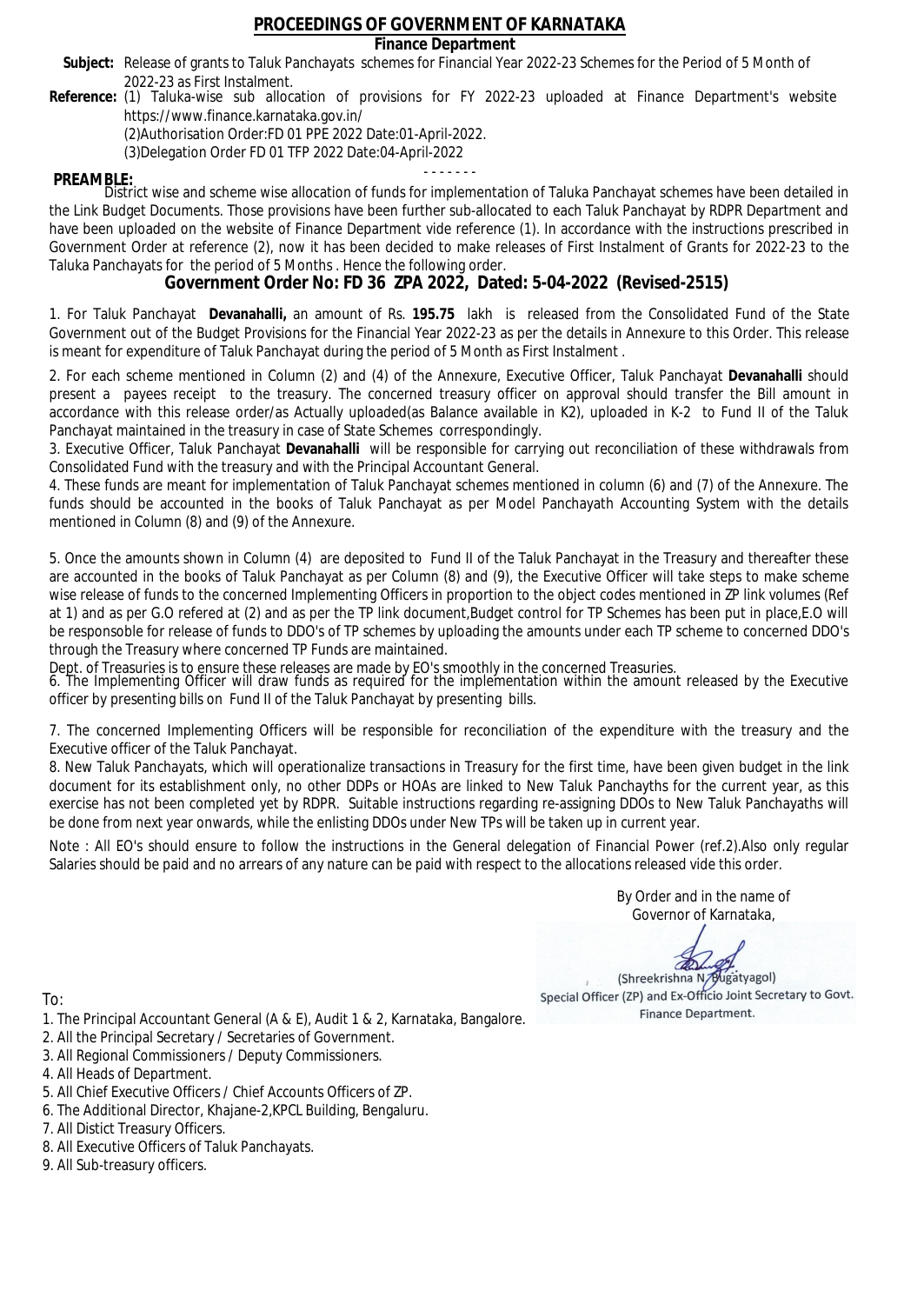### **Finance Department**

- Subject: Release of grants to Taluk Panchayats schemes for Financial Year 2022-23 Schemes for the Period of 5 Month of 2022-23 as First Instalment.
- **Reference:** (1) Taluka-wise sub allocation of provisions for FY 2022-23 uploaded at Finance Department's website https://www.finance.karnataka.gov.in/

(2)Authorisation Order:FD 01 PPE 2022 Date:01-April-2022.

(3)Delegation Order FD 01 TFP 2022 Date:04-April-2022

- - - - - - - **PREAMBLE:** District wise and scheme wise allocation of funds for implementation of Taluka Panchayat schemes have been detailed in the Link Budget Documents. Those provisions have been further sub-allocated to each Taluk Panchayat by RDPR Department and have been uploaded on the website of Finance Department vide reference (1). In accordance with the instructions prescribed in Government Order at reference (2), now it has been decided to make releases of First Instalment of Grants for 2022-23 to the Taluka Panchayats for the period of 5 Months . Hence the following order.

**Government Order No: FD 37 ZPA 2022, Dated: 5-04-2022 (Revised-2515)**

1. For Taluk Panchayat **Doddaballapura,** an amount of Rs. **205.11** lakh is released from the Consolidated Fund of the State Government out of the Budget Provisions for the Financial Year 2022-23 as per the details in Annexure to this Order. This release is meant for expenditure of Taluk Panchayat during the period of 5 Month as First Instalment .

2. For each scheme mentioned in Column (2) and (4) of the Annexure, Executive Officer, Taluk Panchayat **Doddaballapura** should present a payees receipt to the treasury. The concerned treasury officer on approval should transfer the Bill amount in accordance with this release order/as Actually uploaded(as Balance available in K2), uploaded in K-2 to Fund II of the Taluk Panchayat maintained in the treasury in case of State Schemes correspondingly.

3. Executive Officer, Taluk Panchayat **Doddaballapura** will be responsible for carrying out reconciliation of these withdrawals from Consolidated Fund with the treasury and with the Principal Accountant General.

4. These funds are meant for implementation of Taluk Panchayat schemes mentioned in column (6) and (7) of the Annexure. The funds should be accounted in the books of Taluk Panchayat as per Model Panchayath Accounting System with the details mentioned in Column (8) and (9) of the Annexure.

5. Once the amounts shown in Column (4) are deposited to Fund II of the Taluk Panchayat in the Treasury and thereafter these are accounted in the books of Taluk Panchayat as per Column (8) and (9), the Executive Officer will take steps to make scheme wise release of funds to the concerned Implementing Officers in proportion to the object codes mentioned in ZP link volumes (Ref at 1) and as per G.O refered at (2) and as per the TP link document,Budget control for TP Schemes has been put in place,E.O will be responsoble for release of funds to DDO's of TP schemes by uploading the amounts under each TP scheme to concerned DDO's through the Treasury where concerned TP Funds are maintained.

Dept. of Treasuries is to ensure these releases are made by EO's smoothly in the concerned Treasuries.

6. The Implementing Officer will draw funds as required for the implementation within the amount released by the Executive officer by presenting bills on Fund II of the Taluk Panchayat by presenting bills.

7. The concerned Implementing Officers will be responsible for reconciliation of the expenditure with the treasury and the Executive officer of the Taluk Panchayat.

8. New Taluk Panchayats, which will operationalize transactions in Treasury for the first time, have been given budget in the link document for its establishment only, no other DDPs or HOAs are linked to New Taluk Panchayths for the current year, as this exercise has not been completed yet by RDPR. Suitable instructions regarding re-assigning DDOs to New Taluk Panchayaths will be done from next year onwards, while the enlisting DDOs under New TPs will be taken up in current year.

Note : All EO's should ensure to follow the instructions in the General delegation of Financial Power (ref.2).Also only regular Salaries should be paid and no arrears of any nature can be paid with respect to the allocations released vide this order.

> By Order and in the name of Governor of Karnataka,

**PD** 

(Shreekrishna N/Bugatyagol) Special Officer (ZP) and Ex-Officio Joint Secretary to Govt. Finance Department.

- 1. The Principal Accountant General (A & E), Audit 1 & 2, Karnataka, Bangalore.
- 2. All the Principal Secretary / Secretaries of Government.
- 3. All Regional Commissioners / Deputy Commissioners.
- 4. All Heads of Department.
- 5. All Chief Executive Officers / Chief Accounts Officers of ZP.
- 6. The Additional Director, Khajane-2,KPCL Building, Bengaluru.
- 7. All Distict Treasury Officers.
- 8. All Executive Officers of Taluk Panchayats.
- 9. All Sub-treasury officers.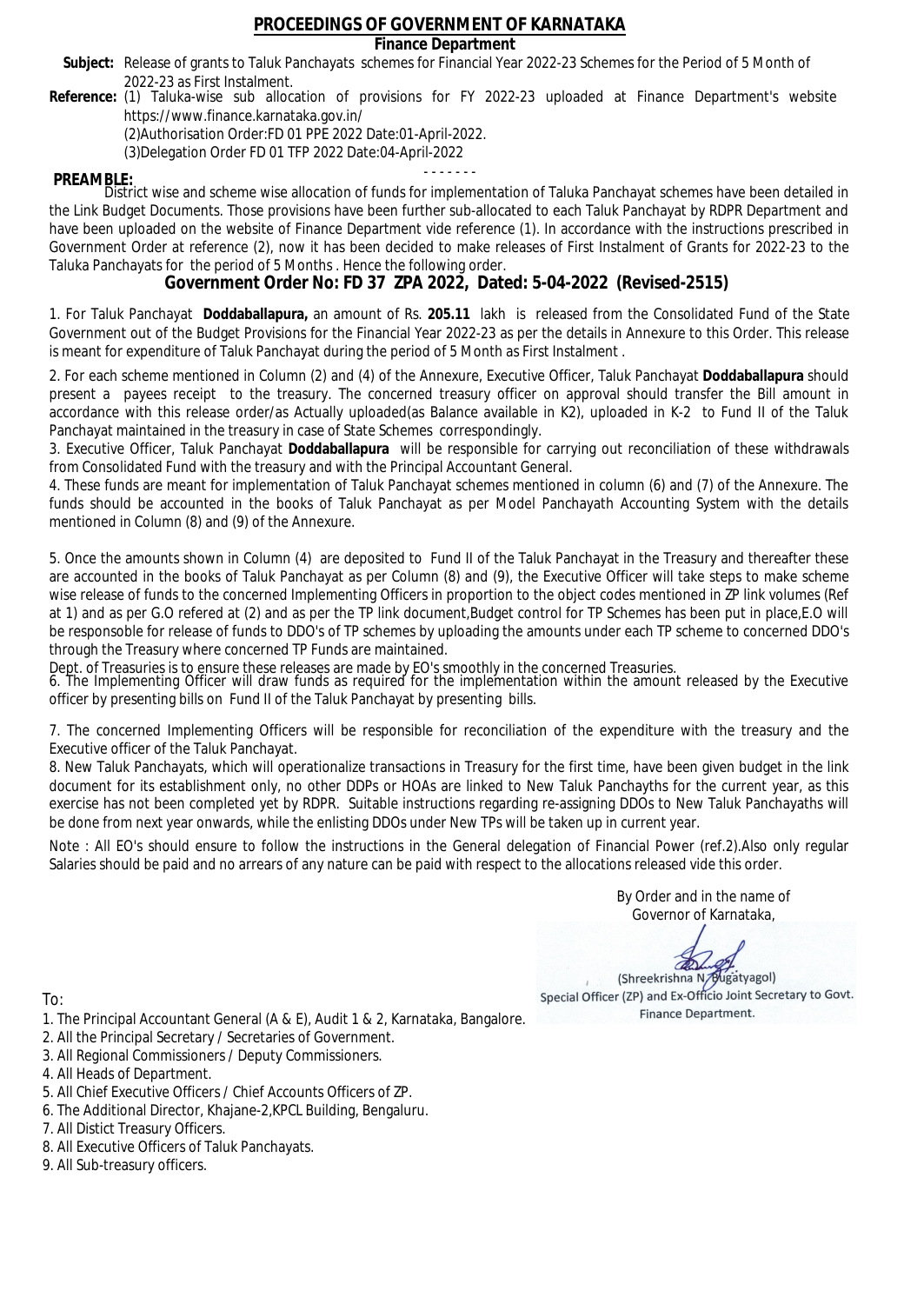### **Finance Department**

- Subject: Release of grants to Taluk Panchayats schemes for Financial Year 2022-23 Schemes for the Period of 5 Month of 2022-23 as First Instalment.
- **Reference:** (1) Taluka-wise sub allocation of provisions for FY 2022-23 uploaded at Finance Department's website https://www.finance.karnataka.gov.in/

(2)Authorisation Order:FD 01 PPE 2022 Date:01-April-2022.

(3)Delegation Order FD 01 TFP 2022 Date:04-April-2022

- - - - - - - **PREAMBLE:** District wise and scheme wise allocation of funds for implementation of Taluka Panchayat schemes have been detailed in the Link Budget Documents. Those provisions have been further sub-allocated to each Taluk Panchayat by RDPR Department and have been uploaded on the website of Finance Department vide reference (1). In accordance with the instructions prescribed in Government Order at reference (2), now it has been decided to make releases of First Instalment of Grants for 2022-23 to the Taluka Panchayats for the period of 5 Months . Hence the following order.

**Government Order No: FD 38 ZPA 2022, Dated: 5-04-2022 (Revised-2515)**

1. For Taluk Panchayat **Hosakote,** an amount of Rs. **202.61** lakh is released from the Consolidated Fund of the State Government out of the Budget Provisions for the Financial Year 2022-23 as per the details in Annexure to this Order. This release is meant for expenditure of Taluk Panchayat during the period of 5 Month as First Instalment .

2. For each scheme mentioned in Column (2) and (4) of the Annexure, Executive Officer, Taluk Panchayat **Hosakote** should present a payees receipt to the treasury. The concerned treasury officer on approval should transfer the Bill amount in accordance with this release order/as Actually uploaded(as Balance available in K2), uploaded in K-2 to Fund II of the Taluk Panchayat maintained in the treasury in case of State Schemes correspondingly.

3. Executive Officer, Taluk Panchayat **Hosakote** will be responsible for carrying out reconciliation of these withdrawals from Consolidated Fund with the treasury and with the Principal Accountant General.

4. These funds are meant for implementation of Taluk Panchayat schemes mentioned in column (6) and (7) of the Annexure. The funds should be accounted in the books of Taluk Panchayat as per Model Panchayath Accounting System with the details mentioned in Column (8) and (9) of the Annexure.

5. Once the amounts shown in Column (4) are deposited to Fund II of the Taluk Panchayat in the Treasury and thereafter these are accounted in the books of Taluk Panchayat as per Column (8) and (9), the Executive Officer will take steps to make scheme wise release of funds to the concerned Implementing Officers in proportion to the object codes mentioned in ZP link volumes (Ref at 1) and as per G.O refered at (2) and as per the TP link document,Budget control for TP Schemes has been put in place,E.O will be responsoble for release of funds to DDO's of TP schemes by uploading the amounts under each TP scheme to concerned DDO's through the Treasury where concerned TP Funds are maintained.

Dept. of Treasuries is to ensure these releases are made by EO's smoothly in the concerned Treasuries.

6. The Implementing Officer will draw funds as required for the implementation within the amount released by the Executive officer by presenting bills on Fund II of the Taluk Panchayat by presenting bills.

7. The concerned Implementing Officers will be responsible for reconciliation of the expenditure with the treasury and the Executive officer of the Taluk Panchayat.

8. New Taluk Panchayats, which will operationalize transactions in Treasury for the first time, have been given budget in the link document for its establishment only, no other DDPs or HOAs are linked to New Taluk Panchayths for the current year, as this exercise has not been completed yet by RDPR. Suitable instructions regarding re-assigning DDOs to New Taluk Panchayaths will be done from next year onwards, while the enlisting DDOs under New TPs will be taken up in current year.

Note : All EO's should ensure to follow the instructions in the General delegation of Financial Power (ref.2).Also only regular Salaries should be paid and no arrears of any nature can be paid with respect to the allocations released vide this order.

> By Order and in the name of Governor of Karnataka,

**PD** 

(Shreekrishna N/Bugatyagol) Special Officer (ZP) and Ex-Officio Joint Secretary to Govt. Finance Department.

- 1. The Principal Accountant General (A & E), Audit 1 & 2, Karnataka, Bangalore.
- 2. All the Principal Secretary / Secretaries of Government.
- 3. All Regional Commissioners / Deputy Commissioners.
- 4. All Heads of Department.
- 5. All Chief Executive Officers / Chief Accounts Officers of ZP.
- 6. The Additional Director, Khajane-2,KPCL Building, Bengaluru.
- 7. All Distict Treasury Officers.
- 8. All Executive Officers of Taluk Panchayats.
- 9. All Sub-treasury officers.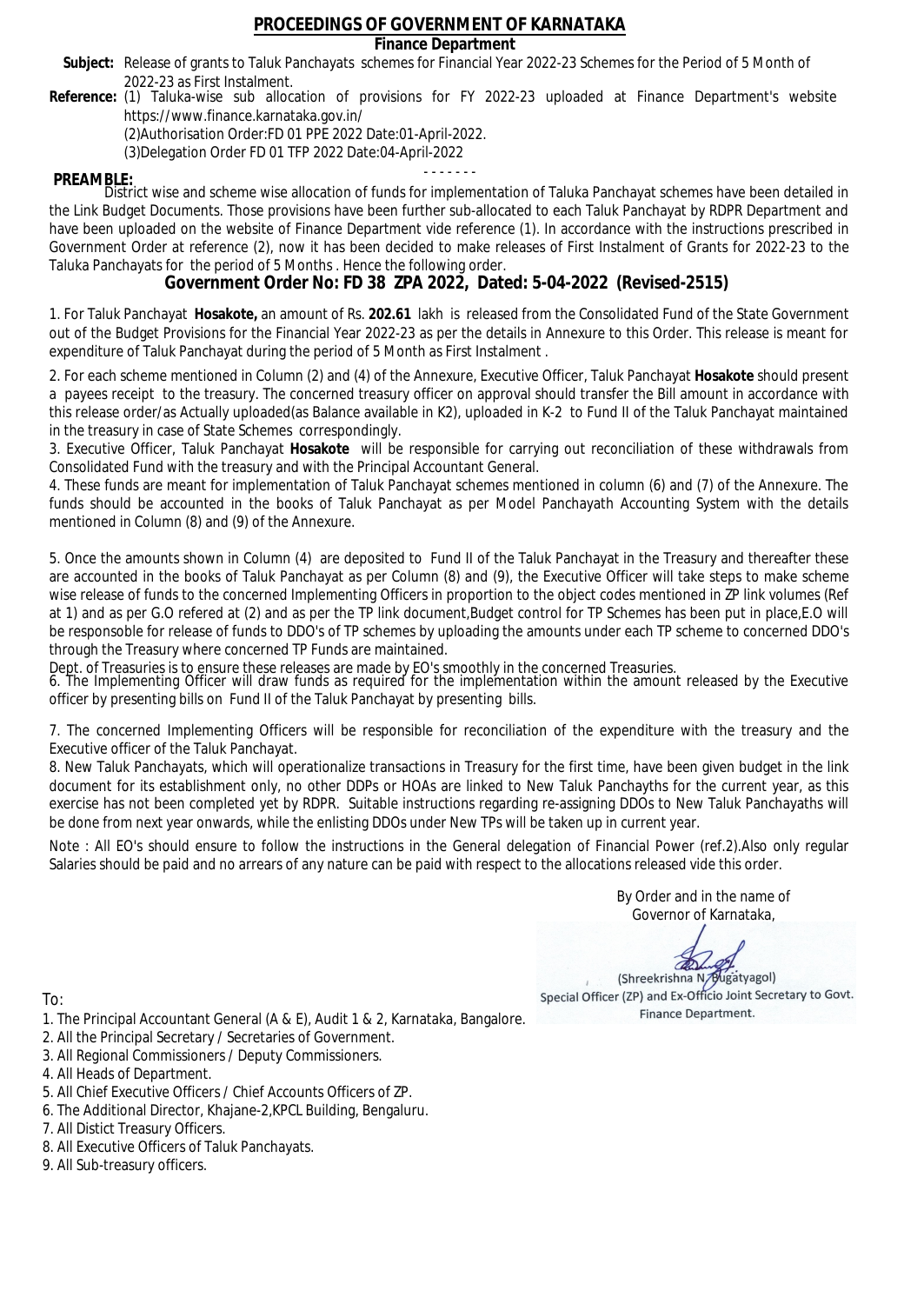### **Finance Department**

- Subject: Release of grants to Taluk Panchayats schemes for Financial Year 2022-23 Schemes for the Period of 5 Month of 2022-23 as First Instalment.
- **Reference:** (1) Taluka-wise sub allocation of provisions for FY 2022-23 uploaded at Finance Department's website https://www.finance.karnataka.gov.in/

(2)Authorisation Order:FD 01 PPE 2022 Date:01-April-2022.

(3)Delegation Order FD 01 TFP 2022 Date:04-April-2022

- - - - - - - **PREAMBLE:** District wise and scheme wise allocation of funds for implementation of Taluka Panchayat schemes have been detailed in the Link Budget Documents. Those provisions have been further sub-allocated to each Taluk Panchayat by RDPR Department and have been uploaded on the website of Finance Department vide reference (1). In accordance with the instructions prescribed in Government Order at reference (2), now it has been decided to make releases of First Instalment of Grants for 2022-23 to the Taluka Panchayats for the period of 5 Months . Hence the following order.

**Government Order No: FD 39 ZPA 2022, Dated: 5-04-2022 (Revised-2515)**

1. For Taluk Panchayat **Nelamangala,** an amount of Rs. **166.19** lakh is released from the Consolidated Fund of the State Government out of the Budget Provisions for the Financial Year 2022-23 as per the details in Annexure to this Order. This release is meant for expenditure of Taluk Panchayat during the period of 5 Month as First Instalment .

2. For each scheme mentioned in Column (2) and (4) of the Annexure, Executive Officer, Taluk Panchayat **Nelamangala** should present a payees receipt to the treasury. The concerned treasury officer on approval should transfer the Bill amount in accordance with this release order/as Actually uploaded(as Balance available in K2), uploaded in K-2 to Fund II of the Taluk Panchayat maintained in the treasury in case of State Schemes correspondingly.

3. Executive Officer, Taluk Panchayat **Nelamangala** will be responsible for carrying out reconciliation of these withdrawals from Consolidated Fund with the treasury and with the Principal Accountant General.

4. These funds are meant for implementation of Taluk Panchayat schemes mentioned in column (6) and (7) of the Annexure. The funds should be accounted in the books of Taluk Panchayat as per Model Panchayath Accounting System with the details mentioned in Column (8) and (9) of the Annexure.

5. Once the amounts shown in Column (4) are deposited to Fund II of the Taluk Panchayat in the Treasury and thereafter these are accounted in the books of Taluk Panchayat as per Column (8) and (9), the Executive Officer will take steps to make scheme wise release of funds to the concerned Implementing Officers in proportion to the object codes mentioned in ZP link volumes (Ref at 1) and as per G.O refered at (2) and as per the TP link document,Budget control for TP Schemes has been put in place,E.O will be responsoble for release of funds to DDO's of TP schemes by uploading the amounts under each TP scheme to concerned DDO's through the Treasury where concerned TP Funds are maintained.

Dept. of Treasuries is to ensure these releases are made by EO's smoothly in the concerned Treasuries.

6. The Implementing Officer will draw funds as required for the implementation within the amount released by the Executive officer by presenting bills on Fund II of the Taluk Panchayat by presenting bills.

7. The concerned Implementing Officers will be responsible for reconciliation of the expenditure with the treasury and the Executive officer of the Taluk Panchayat.

8. New Taluk Panchayats, which will operationalize transactions in Treasury for the first time, have been given budget in the link document for its establishment only, no other DDPs or HOAs are linked to New Taluk Panchayths for the current year, as this exercise has not been completed yet by RDPR. Suitable instructions regarding re-assigning DDOs to New Taluk Panchayaths will be done from next year onwards, while the enlisting DDOs under New TPs will be taken up in current year.

Note : All EO's should ensure to follow the instructions in the General delegation of Financial Power (ref.2).Also only regular Salaries should be paid and no arrears of any nature can be paid with respect to the allocations released vide this order.

> By Order and in the name of Governor of Karnataka,

**PD** 

(Shreekrishna N/Bugatyagol) Special Officer (ZP) and Ex-Officio Joint Secretary to Govt. Finance Department.

- 1. The Principal Accountant General (A & E), Audit 1 & 2, Karnataka, Bangalore.
- 2. All the Principal Secretary / Secretaries of Government.
- 3. All Regional Commissioners / Deputy Commissioners.
- 4. All Heads of Department.
- 5. All Chief Executive Officers / Chief Accounts Officers of ZP.
- 6. The Additional Director, Khajane-2,KPCL Building, Bengaluru.
- 7. All Distict Treasury Officers.
- 8. All Executive Officers of Taluk Panchayats.
- 9. All Sub-treasury officers.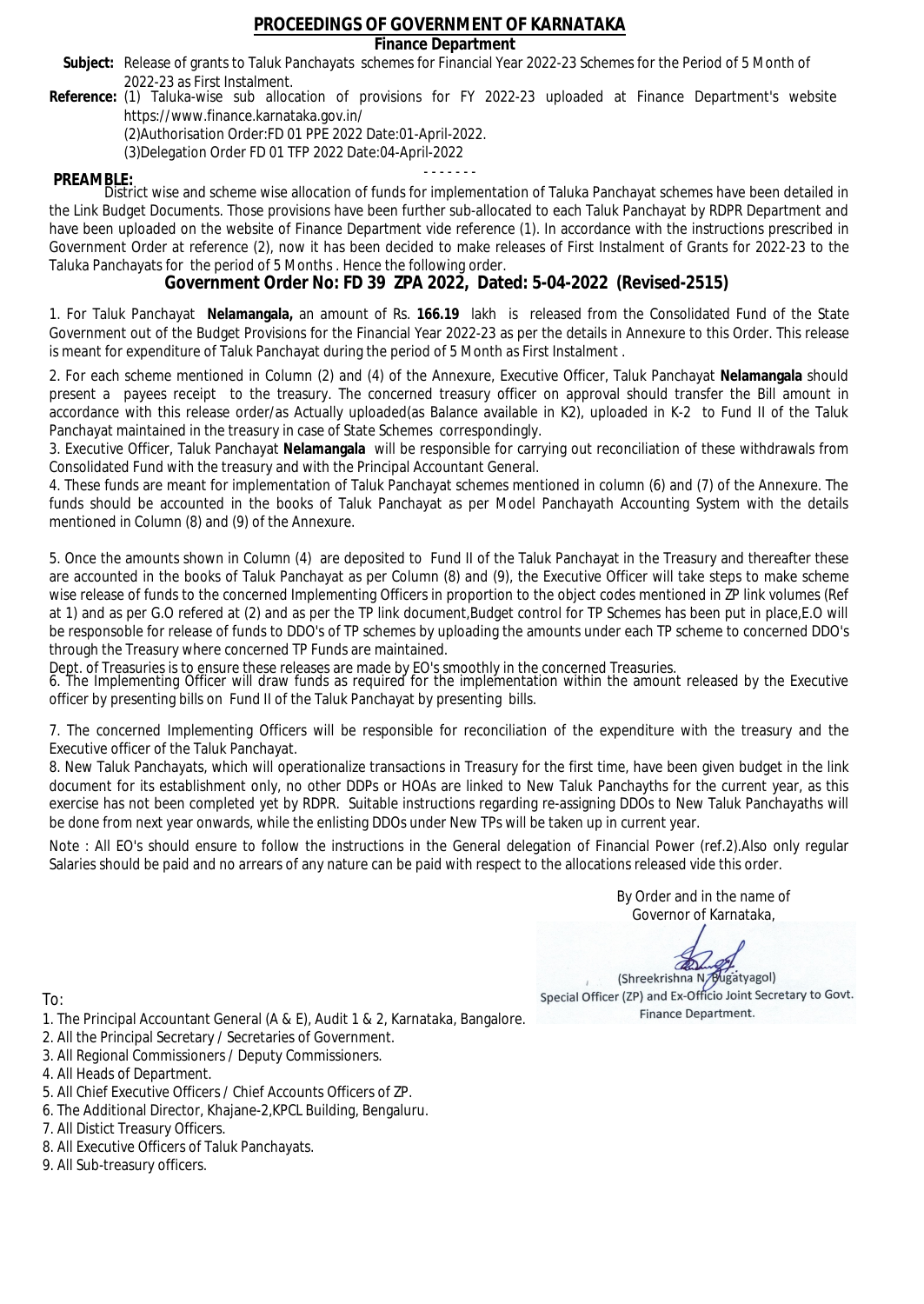### **Finance Department**

- Subject: Release of grants to Taluk Panchayats schemes for Financial Year 2022-23 Schemes for the Period of 5 Month of 2022-23 as First Instalment.
- **Reference:** (1) Taluka-wise sub allocation of provisions for FY 2022-23 uploaded at Finance Department's website https://www.finance.karnataka.gov.in/

(2)Authorisation Order:FD 01 PPE 2022 Date:01-April-2022.

(3)Delegation Order FD 01 TFP 2022 Date:04-April-2022

- - - - - - - **PREAMBLE:** District wise and scheme wise allocation of funds for implementation of Taluka Panchayat schemes have been detailed in the Link Budget Documents. Those provisions have been further sub-allocated to each Taluk Panchayat by RDPR Department and have been uploaded on the website of Finance Department vide reference (1). In accordance with the instructions prescribed in Government Order at reference (2), now it has been decided to make releases of First Instalment of Grants for 2022-23 to the Taluka Panchayats for the period of 5 Months . Hence the following order.

**Government Order No: FD 41 ZPA 2022, Dated: 5-04-2022 (Revised-2515)**

1. For Taluk Panchayat **Chitradurga,** an amount of Rs. **271.57** lakh is released from the Consolidated Fund of the State Government out of the Budget Provisions for the Financial Year 2022-23 as per the details in Annexure to this Order. This release is meant for expenditure of Taluk Panchayat during the period of 5 Month as First Instalment .

2. For each scheme mentioned in Column (2) and (4) of the Annexure, Executive Officer, Taluk Panchayat **Chitradurga** should present a payees receipt to the treasury. The concerned treasury officer on approval should transfer the Bill amount in accordance with this release order/as Actually uploaded(as Balance available in K2), uploaded in K-2 to Fund II of the Taluk Panchayat maintained in the treasury in case of State Schemes correspondingly.

3. Executive Officer, Taluk Panchayat **Chitradurga** will be responsible for carrying out reconciliation of these withdrawals from Consolidated Fund with the treasury and with the Principal Accountant General.

4. These funds are meant for implementation of Taluk Panchayat schemes mentioned in column (6) and (7) of the Annexure. The funds should be accounted in the books of Taluk Panchayat as per Model Panchayath Accounting System with the details mentioned in Column (8) and (9) of the Annexure.

5. Once the amounts shown in Column (4) are deposited to Fund II of the Taluk Panchayat in the Treasury and thereafter these are accounted in the books of Taluk Panchayat as per Column (8) and (9), the Executive Officer will take steps to make scheme wise release of funds to the concerned Implementing Officers in proportion to the object codes mentioned in ZP link volumes (Ref at 1) and as per G.O refered at (2) and as per the TP link document,Budget control for TP Schemes has been put in place,E.O will be responsoble for release of funds to DDO's of TP schemes by uploading the amounts under each TP scheme to concerned DDO's through the Treasury where concerned TP Funds are maintained.

Dept. of Treasuries is to ensure these releases are made by EO's smoothly in the concerned Treasuries.

6. The Implementing Officer will draw funds as required for the implementation within the amount released by the Executive officer by presenting bills on Fund II of the Taluk Panchayat by presenting bills.

7. The concerned Implementing Officers will be responsible for reconciliation of the expenditure with the treasury and the Executive officer of the Taluk Panchayat.

8. New Taluk Panchayats, which will operationalize transactions in Treasury for the first time, have been given budget in the link document for its establishment only, no other DDPs or HOAs are linked to New Taluk Panchayths for the current year, as this exercise has not been completed yet by RDPR. Suitable instructions regarding re-assigning DDOs to New Taluk Panchayaths will be done from next year onwards, while the enlisting DDOs under New TPs will be taken up in current year.

Note : All EO's should ensure to follow the instructions in the General delegation of Financial Power (ref.2).Also only regular Salaries should be paid and no arrears of any nature can be paid with respect to the allocations released vide this order.

> By Order and in the name of Governor of Karnataka,

**PD** 

(Shreekrishna N/Bugatyagol) Special Officer (ZP) and Ex-Officio Joint Secretary to Govt. Finance Department.

- 1. The Principal Accountant General (A & E), Audit 1 & 2, Karnataka, Bangalore.
- 2. All the Principal Secretary / Secretaries of Government.
- 3. All Regional Commissioners / Deputy Commissioners.
- 4. All Heads of Department.
- 5. All Chief Executive Officers / Chief Accounts Officers of ZP.
- 6. The Additional Director, Khajane-2,KPCL Building, Bengaluru.
- 7. All Distict Treasury Officers.
- 8. All Executive Officers of Taluk Panchayats.
- 9. All Sub-treasury officers.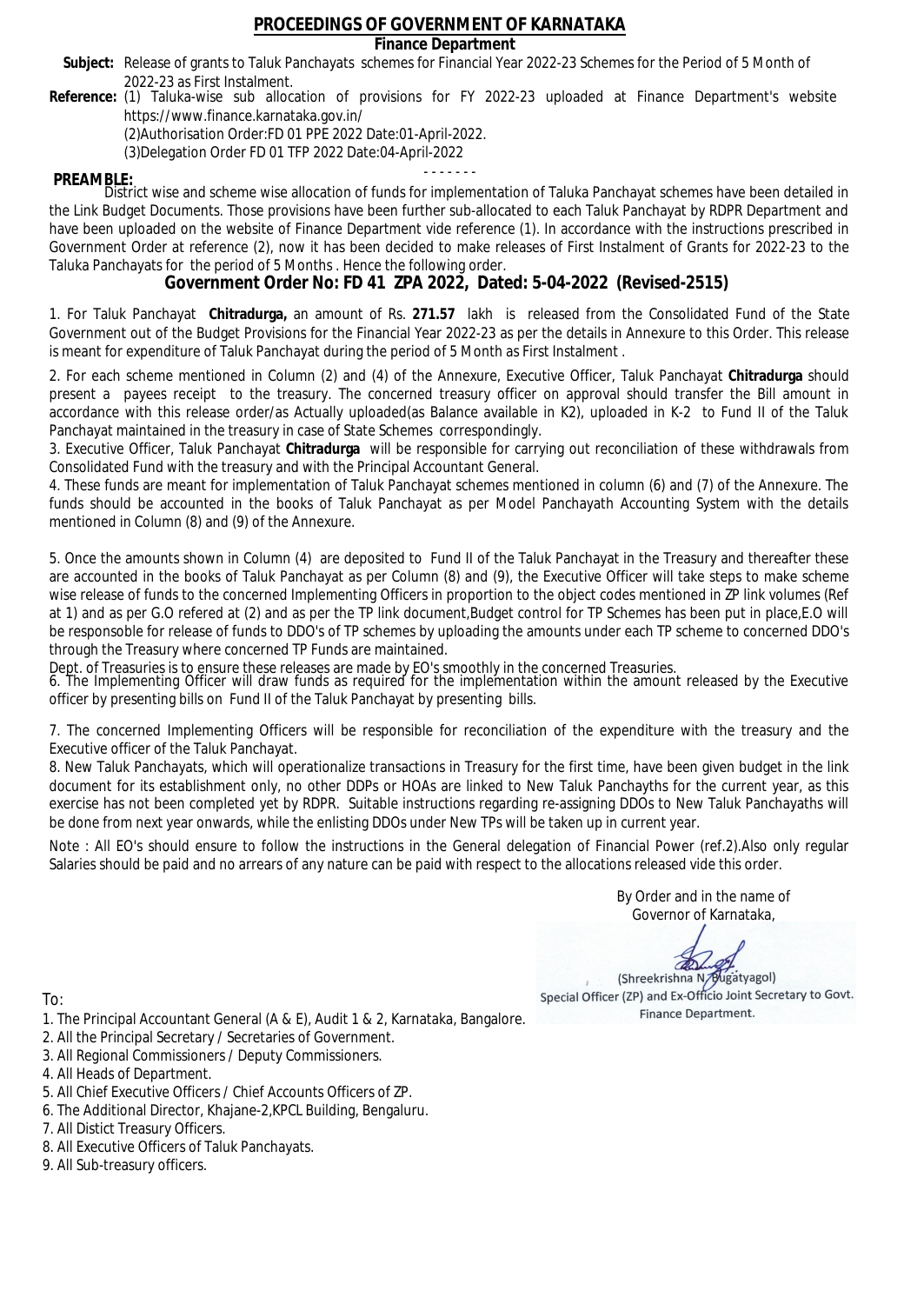### **Finance Department**

- Subject: Release of grants to Taluk Panchayats schemes for Financial Year 2022-23 Schemes for the Period of 5 Month of 2022-23 as First Instalment.
- **Reference:** (1) Taluka-wise sub allocation of provisions for FY 2022-23 uploaded at Finance Department's website https://www.finance.karnataka.gov.in/

(2)Authorisation Order:FD 01 PPE 2022 Date:01-April-2022.

(3)Delegation Order FD 01 TFP 2022 Date:04-April-2022

- - - - - - - **PREAMBLE:** District wise and scheme wise allocation of funds for implementation of Taluka Panchayat schemes have been detailed in the Link Budget Documents. Those provisions have been further sub-allocated to each Taluk Panchayat by RDPR Department and have been uploaded on the website of Finance Department vide reference (1). In accordance with the instructions prescribed in Government Order at reference (2), now it has been decided to make releases of First Instalment of Grants for 2022-23 to the Taluka Panchayats for the period of 5 Months . Hence the following order.

**Government Order No: FD 40 ZPA 2022, Dated: 5-04-2022 (Revised-2515)**

1. For Taluk Panchayat **Challakere,** an amount of Rs. **254.16** lakh is released from the Consolidated Fund of the State Government out of the Budget Provisions for the Financial Year 2022-23 as per the details in Annexure to this Order. This release is meant for expenditure of Taluk Panchayat during the period of 5 Month as First Instalment .

2. For each scheme mentioned in Column (2) and (4) of the Annexure, Executive Officer, Taluk Panchayat **Challakere** should present a payees receipt to the treasury. The concerned treasury officer on approval should transfer the Bill amount in accordance with this release order/as Actually uploaded(as Balance available in K2), uploaded in K-2 to Fund II of the Taluk Panchayat maintained in the treasury in case of State Schemes correspondingly.

3. Executive Officer, Taluk Panchayat **Challakere** will be responsible for carrying out reconciliation of these withdrawals from Consolidated Fund with the treasury and with the Principal Accountant General.

4. These funds are meant for implementation of Taluk Panchayat schemes mentioned in column (6) and (7) of the Annexure. The funds should be accounted in the books of Taluk Panchayat as per Model Panchayath Accounting System with the details mentioned in Column (8) and (9) of the Annexure.

5. Once the amounts shown in Column (4) are deposited to Fund II of the Taluk Panchayat in the Treasury and thereafter these are accounted in the books of Taluk Panchayat as per Column (8) and (9), the Executive Officer will take steps to make scheme wise release of funds to the concerned Implementing Officers in proportion to the object codes mentioned in ZP link volumes (Ref at 1) and as per G.O refered at (2) and as per the TP link document,Budget control for TP Schemes has been put in place,E.O will be responsoble for release of funds to DDO's of TP schemes by uploading the amounts under each TP scheme to concerned DDO's through the Treasury where concerned TP Funds are maintained.

Dept. of Treasuries is to ensure these releases are made by EO's smoothly in the concerned Treasuries.

6. The Implementing Officer will draw funds as required for the implementation within the amount released by the Executive officer by presenting bills on Fund II of the Taluk Panchayat by presenting bills.

7. The concerned Implementing Officers will be responsible for reconciliation of the expenditure with the treasury and the Executive officer of the Taluk Panchayat.

8. New Taluk Panchayats, which will operationalize transactions in Treasury for the first time, have been given budget in the link document for its establishment only, no other DDPs or HOAs are linked to New Taluk Panchayths for the current year, as this exercise has not been completed yet by RDPR. Suitable instructions regarding re-assigning DDOs to New Taluk Panchayaths will be done from next year onwards, while the enlisting DDOs under New TPs will be taken up in current year.

Note : All EO's should ensure to follow the instructions in the General delegation of Financial Power (ref.2).Also only regular Salaries should be paid and no arrears of any nature can be paid with respect to the allocations released vide this order.

> By Order and in the name of Governor of Karnataka,

**PD** 

(Shreekrishna N/Bugatyagol) Special Officer (ZP) and Ex-Officio Joint Secretary to Govt. Finance Department.

- 1. The Principal Accountant General (A & E), Audit 1 & 2, Karnataka, Bangalore.
- 2. All the Principal Secretary / Secretaries of Government.
- 3. All Regional Commissioners / Deputy Commissioners.
- 4. All Heads of Department.
- 5. All Chief Executive Officers / Chief Accounts Officers of ZP.
- 6. The Additional Director, Khajane-2,KPCL Building, Bengaluru.
- 7. All Distict Treasury Officers.
- 8. All Executive Officers of Taluk Panchayats.
- 9. All Sub-treasury officers.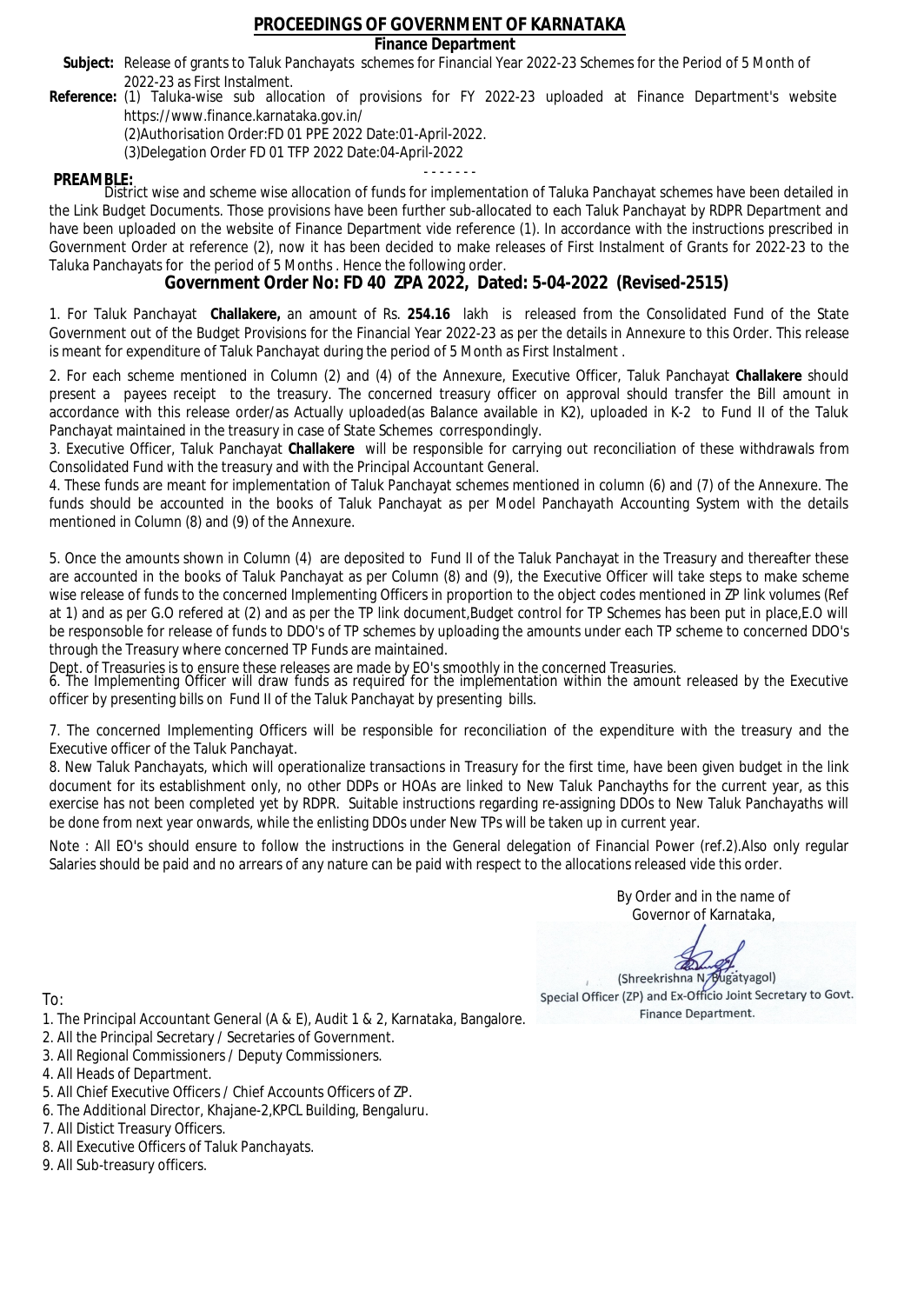### **Finance Department**

- Subject: Release of grants to Taluk Panchayats schemes for Financial Year 2022-23 Schemes for the Period of 5 Month of 2022-23 as First Instalment.
- **Reference:** (1) Taluka-wise sub allocation of provisions for FY 2022-23 uploaded at Finance Department's website https://www.finance.karnataka.gov.in/

(2)Authorisation Order:FD 01 PPE 2022 Date:01-April-2022.

(3)Delegation Order FD 01 TFP 2022 Date:04-April-2022

- - - - - - - **PREAMBLE:** District wise and scheme wise allocation of funds for implementation of Taluka Panchayat schemes have been detailed in the Link Budget Documents. Those provisions have been further sub-allocated to each Taluk Panchayat by RDPR Department and have been uploaded on the website of Finance Department vide reference (1). In accordance with the instructions prescribed in Government Order at reference (2), now it has been decided to make releases of First Instalment of Grants for 2022-23 to the Taluka Panchayats for the period of 5 Months . Hence the following order.

**Government Order No: FD 42 ZPA 2022, Dated: 5-04-2022 (Revised-2515)**

1. For Taluk Panchayat **Hiriyur,** an amount of Rs. **217.65** lakh is released from the Consolidated Fund of the State Government out of the Budget Provisions for the Financial Year 2022-23 as per the details in Annexure to this Order. This release is meant for expenditure of Taluk Panchayat during the period of 5 Month as First Instalment .

2. For each scheme mentioned in Column (2) and (4) of the Annexure, Executive Officer, Taluk Panchayat **Hiriyur** should present a payees receipt to the treasury. The concerned treasury officer on approval should transfer the Bill amount in accordance with this release order/as Actually uploaded(as Balance available in K2), uploaded in K-2 to Fund II of the Taluk Panchayat maintained in the treasury in case of State Schemes correspondingly.

3. Executive Officer, Taluk Panchayat **Hiriyur** will be responsible for carrying out reconciliation of these withdrawals from Consolidated Fund with the treasury and with the Principal Accountant General.

4. These funds are meant for implementation of Taluk Panchayat schemes mentioned in column (6) and (7) of the Annexure. The funds should be accounted in the books of Taluk Panchayat as per Model Panchayath Accounting System with the details mentioned in Column (8) and (9) of the Annexure.

5. Once the amounts shown in Column (4) are deposited to Fund II of the Taluk Panchayat in the Treasury and thereafter these are accounted in the books of Taluk Panchayat as per Column (8) and (9), the Executive Officer will take steps to make scheme wise release of funds to the concerned Implementing Officers in proportion to the object codes mentioned in ZP link volumes (Ref at 1) and as per G.O refered at (2) and as per the TP link document,Budget control for TP Schemes has been put in place,E.O will be responsoble for release of funds to DDO's of TP schemes by uploading the amounts under each TP scheme to concerned DDO's through the Treasury where concerned TP Funds are maintained.

Dept. of Treasuries is to ensure these releases are made by EO's smoothly in the concerned Treasuries.

6. The Implementing Officer will draw funds as required for the implementation within the amount released by the Executive officer by presenting bills on Fund II of the Taluk Panchayat by presenting bills.

7. The concerned Implementing Officers will be responsible for reconciliation of the expenditure with the treasury and the Executive officer of the Taluk Panchayat.

8. New Taluk Panchayats, which will operationalize transactions in Treasury for the first time, have been given budget in the link document for its establishment only, no other DDPs or HOAs are linked to New Taluk Panchayths for the current year, as this exercise has not been completed yet by RDPR. Suitable instructions regarding re-assigning DDOs to New Taluk Panchayaths will be done from next year onwards, while the enlisting DDOs under New TPs will be taken up in current year.

Note : All EO's should ensure to follow the instructions in the General delegation of Financial Power (ref.2).Also only regular Salaries should be paid and no arrears of any nature can be paid with respect to the allocations released vide this order.

> By Order and in the name of Governor of Karnataka,

**PD** 

(Shreekrishna N/Bugatyagol) Special Officer (ZP) and Ex-Officio Joint Secretary to Govt. Finance Department.

To:

- 1. The Principal Accountant General (A & E), Audit 1 & 2, Karnataka, Bangalore.
- 2. All the Principal Secretary / Secretaries of Government.
- 3. All Regional Commissioners / Deputy Commissioners.
- 4. All Heads of Department.
- 5. All Chief Executive Officers / Chief Accounts Officers of ZP.
- 6. The Additional Director, Khajane-2,KPCL Building, Bengaluru.

- 8. All Executive Officers of Taluk Panchayats.
- 9. All Sub-treasury officers.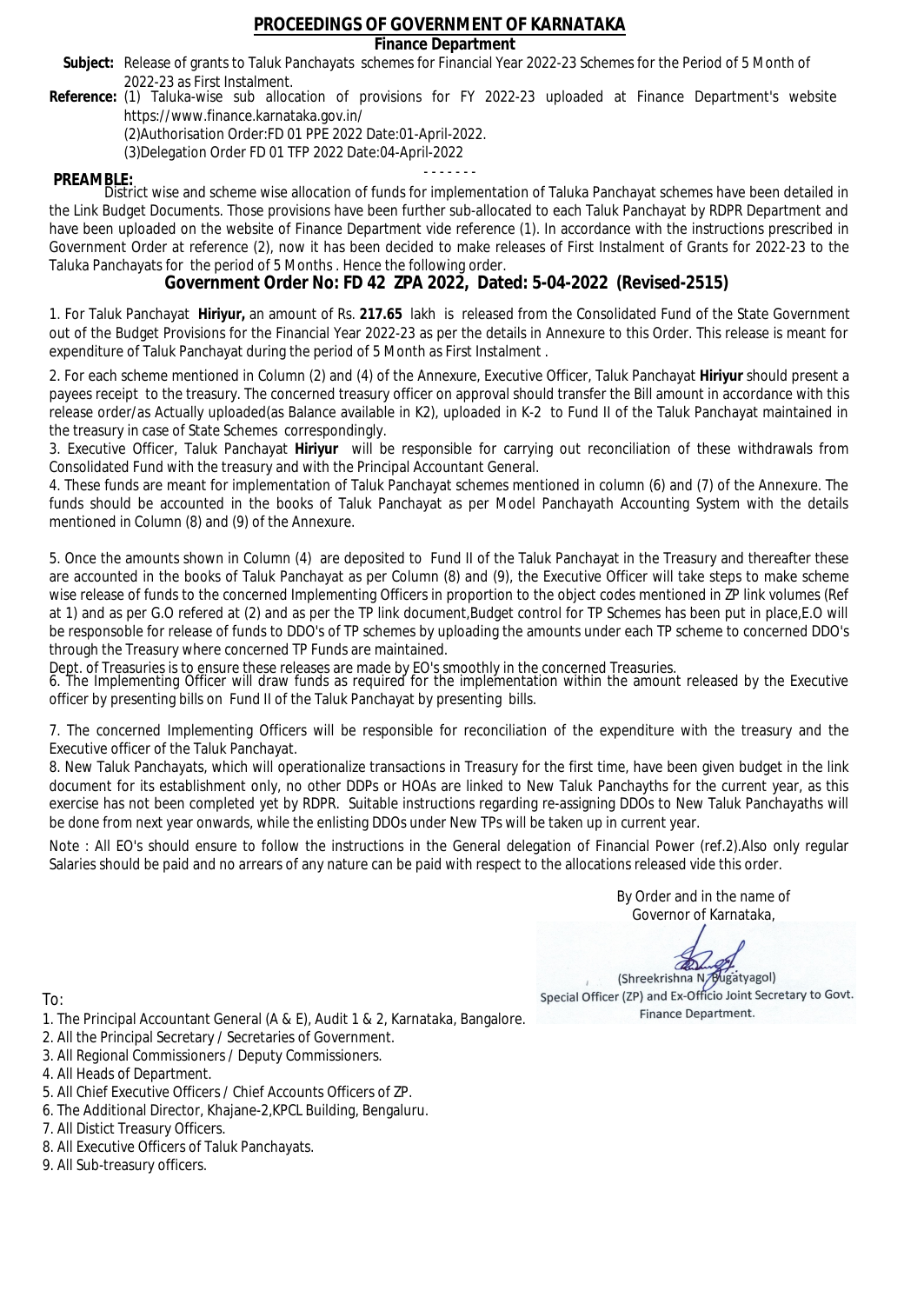### **Finance Department**

- Subject: Release of grants to Taluk Panchayats schemes for Financial Year 2022-23 Schemes for the Period of 5 Month of 2022-23 as First Instalment.
- **Reference:** (1) Taluka-wise sub allocation of provisions for FY 2022-23 uploaded at Finance Department's website https://www.finance.karnataka.gov.in/

(2)Authorisation Order:FD 01 PPE 2022 Date:01-April-2022.

(3)Delegation Order FD 01 TFP 2022 Date:04-April-2022

- - - - - - - **PREAMBLE:** District wise and scheme wise allocation of funds for implementation of Taluka Panchayat schemes have been detailed in the Link Budget Documents. Those provisions have been further sub-allocated to each Taluk Panchayat by RDPR Department and have been uploaded on the website of Finance Department vide reference (1). In accordance with the instructions prescribed in Government Order at reference (2), now it has been decided to make releases of First Instalment of Grants for 2022-23 to the Taluka Panchayats for the period of 5 Months . Hence the following order.

**Government Order No: FD 43 ZPA 2022, Dated: 5-04-2022 (Revised-2515)**

1. For Taluk Panchayat **Holalkere,** an amount of Rs. **189.83** lakh is released from the Consolidated Fund of the State Government out of the Budget Provisions for the Financial Year 2022-23 as per the details in Annexure to this Order. This release is meant for expenditure of Taluk Panchayat during the period of 5 Month as First Instalment .

2. For each scheme mentioned in Column (2) and (4) of the Annexure, Executive Officer, Taluk Panchayat **Holalkere** should present a payees receipt to the treasury. The concerned treasury officer on approval should transfer the Bill amount in accordance with this release order/as Actually uploaded(as Balance available in K2), uploaded in K-2 to Fund II of the Taluk Panchayat maintained in the treasury in case of State Schemes correspondingly.

3. Executive Officer, Taluk Panchayat **Holalkere** will be responsible for carrying out reconciliation of these withdrawals from Consolidated Fund with the treasury and with the Principal Accountant General.

4. These funds are meant for implementation of Taluk Panchayat schemes mentioned in column (6) and (7) of the Annexure. The funds should be accounted in the books of Taluk Panchayat as per Model Panchayath Accounting System with the details mentioned in Column (8) and (9) of the Annexure.

5. Once the amounts shown in Column (4) are deposited to Fund II of the Taluk Panchayat in the Treasury and thereafter these are accounted in the books of Taluk Panchayat as per Column (8) and (9), the Executive Officer will take steps to make scheme wise release of funds to the concerned Implementing Officers in proportion to the object codes mentioned in ZP link volumes (Ref at 1) and as per G.O refered at (2) and as per the TP link document,Budget control for TP Schemes has been put in place,E.O will be responsoble for release of funds to DDO's of TP schemes by uploading the amounts under each TP scheme to concerned DDO's through the Treasury where concerned TP Funds are maintained.

Dept. of Treasuries is to ensure these releases are made by EO's smoothly in the concerned Treasuries.

6. The Implementing Officer will draw funds as required for the implementation within the amount released by the Executive officer by presenting bills on Fund II of the Taluk Panchayat by presenting bills.

7. The concerned Implementing Officers will be responsible for reconciliation of the expenditure with the treasury and the Executive officer of the Taluk Panchayat.

8. New Taluk Panchayats, which will operationalize transactions in Treasury for the first time, have been given budget in the link document for its establishment only, no other DDPs or HOAs are linked to New Taluk Panchayths for the current year, as this exercise has not been completed yet by RDPR. Suitable instructions regarding re-assigning DDOs to New Taluk Panchayaths will be done from next year onwards, while the enlisting DDOs under New TPs will be taken up in current year.

Note : All EO's should ensure to follow the instructions in the General delegation of Financial Power (ref.2).Also only regular Salaries should be paid and no arrears of any nature can be paid with respect to the allocations released vide this order.

> By Order and in the name of Governor of Karnataka,

**PD** 

(Shreekrishna N/Bugatyagol) Special Officer (ZP) and Ex-Officio Joint Secretary to Govt. Finance Department.

To:

- 1. The Principal Accountant General (A & E), Audit 1 & 2, Karnataka, Bangalore.
- 2. All the Principal Secretary / Secretaries of Government.
- 3. All Regional Commissioners / Deputy Commissioners.
- 4. All Heads of Department.
- 5. All Chief Executive Officers / Chief Accounts Officers of ZP.
- 6. The Additional Director, Khajane-2,KPCL Building, Bengaluru.

- 8. All Executive Officers of Taluk Panchayats.
- 9. All Sub-treasury officers.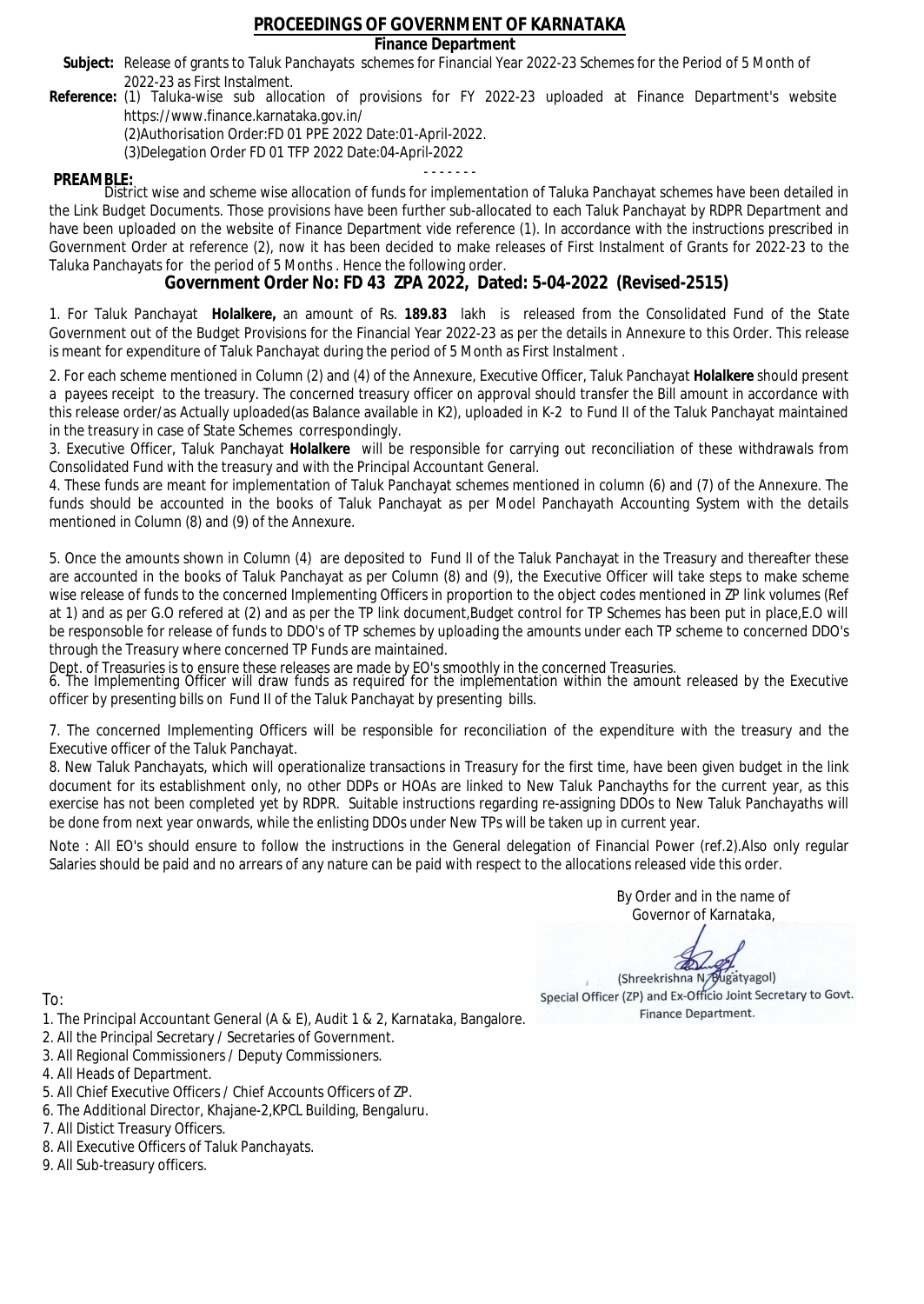### **Finance Department**

- Subject: Release of grants to Taluk Panchayats schemes for Financial Year 2022-23 Schemes for the Period of 5 Month of 2022-23 as First Instalment.
- **Reference:** (1) Taluka-wise sub allocation of provisions for FY 2022-23 uploaded at Finance Department's website https://www.finance.karnataka.gov.in/

(2)Authorisation Order:FD 01 PPE 2022 Date:01-April-2022.

(3)Delegation Order FD 01 TFP 2022 Date:04-April-2022

- - - - - - - **PREAMBLE:** District wise and scheme wise allocation of funds for implementation of Taluka Panchayat schemes have been detailed in the Link Budget Documents. Those provisions have been further sub-allocated to each Taluk Panchayat by RDPR Department and have been uploaded on the website of Finance Department vide reference (1). In accordance with the instructions prescribed in Government Order at reference (2), now it has been decided to make releases of First Instalment of Grants for 2022-23 to the Taluka Panchayats for the period of 5 Months . Hence the following order.

**Government Order No: FD 44 ZPA 2022, Dated: 5-04-2022 (Revised-2515)**

1. For Taluk Panchayat **Hosadurga,** an amount of Rs. **227.04** lakh is released from the Consolidated Fund of the State Government out of the Budget Provisions for the Financial Year 2022-23 as per the details in Annexure to this Order. This release is meant for expenditure of Taluk Panchayat during the period of 5 Month as First Instalment .

2. For each scheme mentioned in Column (2) and (4) of the Annexure, Executive Officer, Taluk Panchayat **Hosadurga** should present a payees receipt to the treasury. The concerned treasury officer on approval should transfer the Bill amount in accordance with this release order/as Actually uploaded(as Balance available in K2), uploaded in K-2 to Fund II of the Taluk Panchayat maintained in the treasury in case of State Schemes correspondingly.

3. Executive Officer, Taluk Panchayat **Hosadurga** will be responsible for carrying out reconciliation of these withdrawals from Consolidated Fund with the treasury and with the Principal Accountant General.

4. These funds are meant for implementation of Taluk Panchayat schemes mentioned in column (6) and (7) of the Annexure. The funds should be accounted in the books of Taluk Panchayat as per Model Panchayath Accounting System with the details mentioned in Column (8) and (9) of the Annexure.

5. Once the amounts shown in Column (4) are deposited to Fund II of the Taluk Panchayat in the Treasury and thereafter these are accounted in the books of Taluk Panchayat as per Column (8) and (9), the Executive Officer will take steps to make scheme wise release of funds to the concerned Implementing Officers in proportion to the object codes mentioned in ZP link volumes (Ref at 1) and as per G.O refered at (2) and as per the TP link document,Budget control for TP Schemes has been put in place,E.O will be responsoble for release of funds to DDO's of TP schemes by uploading the amounts under each TP scheme to concerned DDO's through the Treasury where concerned TP Funds are maintained.

Dept. of Treasuries is to ensure these releases are made by EO's smoothly in the concerned Treasuries.

6. The Implementing Officer will draw funds as required for the implementation within the amount released by the Executive officer by presenting bills on Fund II of the Taluk Panchayat by presenting bills.

7. The concerned Implementing Officers will be responsible for reconciliation of the expenditure with the treasury and the Executive officer of the Taluk Panchayat.

8. New Taluk Panchayats, which will operationalize transactions in Treasury for the first time, have been given budget in the link document for its establishment only, no other DDPs or HOAs are linked to New Taluk Panchayths for the current year, as this exercise has not been completed yet by RDPR. Suitable instructions regarding re-assigning DDOs to New Taluk Panchayaths will be done from next year onwards, while the enlisting DDOs under New TPs will be taken up in current year.

Note : All EO's should ensure to follow the instructions in the General delegation of Financial Power (ref.2).Also only regular Salaries should be paid and no arrears of any nature can be paid with respect to the allocations released vide this order.

> By Order and in the name of Governor of Karnataka,

**PD** 

(Shreekrishna N/Bugatyagol) Special Officer (ZP) and Ex-Officio Joint Secretary to Govt. Finance Department.

- 1. The Principal Accountant General (A & E), Audit 1 & 2, Karnataka, Bangalore.
- 2. All the Principal Secretary / Secretaries of Government.
- 3. All Regional Commissioners / Deputy Commissioners.
- 4. All Heads of Department.
- 5. All Chief Executive Officers / Chief Accounts Officers of ZP.
- 6. The Additional Director, Khajane-2,KPCL Building, Bengaluru.
- 7. All Distict Treasury Officers.
- 8. All Executive Officers of Taluk Panchayats.
- 9. All Sub-treasury officers.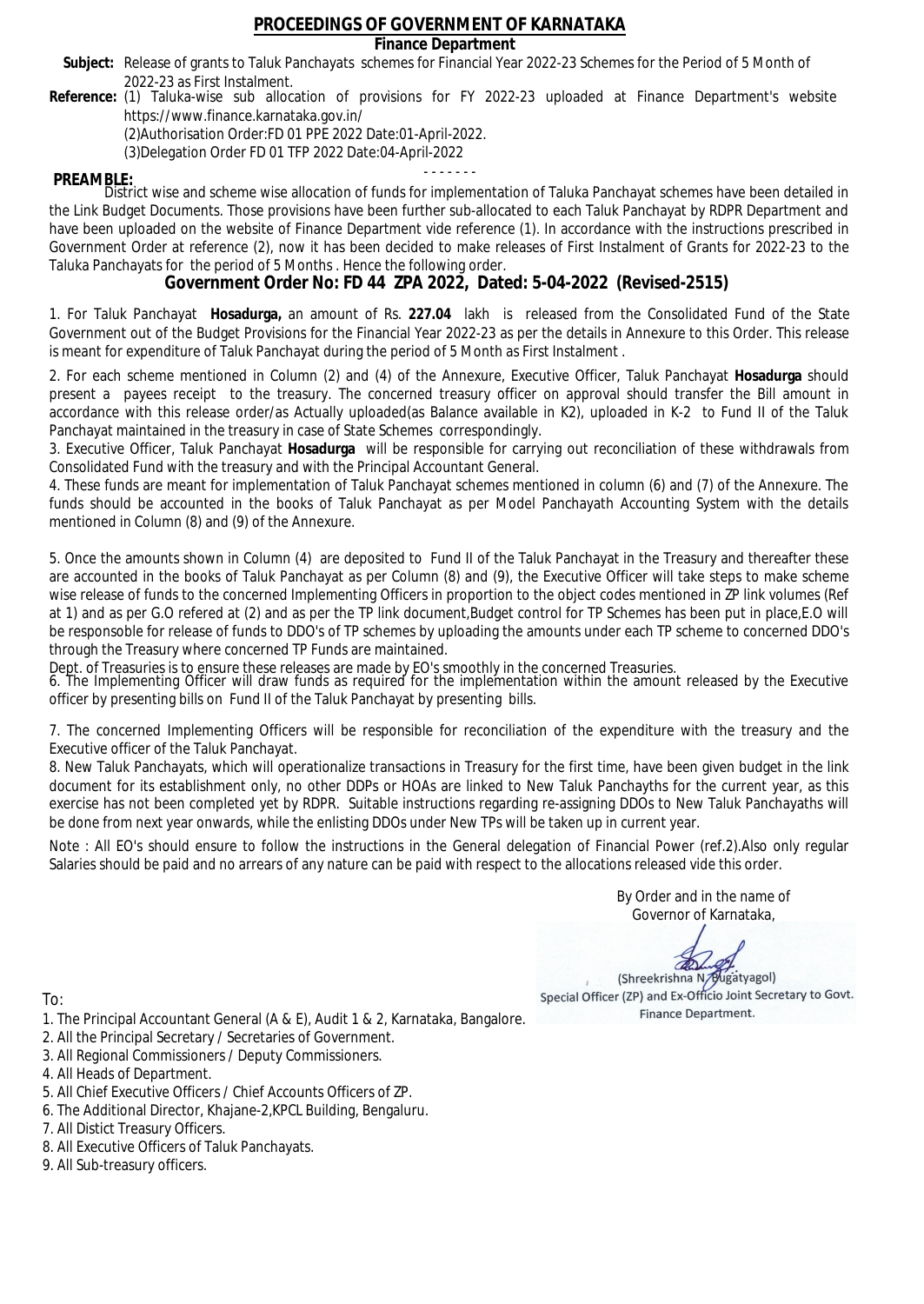### **Finance Department**

- Subject: Release of grants to Taluk Panchayats schemes for Financial Year 2022-23 Schemes for the Period of 5 Month of 2022-23 as First Instalment.
- **Reference:** (1) Taluka-wise sub allocation of provisions for FY 2022-23 uploaded at Finance Department's website https://www.finance.karnataka.gov.in/

(2)Authorisation Order:FD 01 PPE 2022 Date:01-April-2022.

(3)Delegation Order FD 01 TFP 2022 Date:04-April-2022

- - - - - - - **PREAMBLE:** District wise and scheme wise allocation of funds for implementation of Taluka Panchayat schemes have been detailed in the Link Budget Documents. Those provisions have been further sub-allocated to each Taluk Panchayat by RDPR Department and have been uploaded on the website of Finance Department vide reference (1). In accordance with the instructions prescribed in Government Order at reference (2), now it has been decided to make releases of First Instalment of Grants for 2022-23 to the Taluka Panchayats for the period of 5 Months . Hence the following order.

**Government Order No: FD 45 ZPA 2022, Dated: 5-04-2022 (Revised-2515)**

1. For Taluk Panchayat **Molakalmuru,** an amount of Rs. **104.71** lakh is released from the Consolidated Fund of the State Government out of the Budget Provisions for the Financial Year 2022-23 as per the details in Annexure to this Order. This release is meant for expenditure of Taluk Panchayat during the period of 5 Month as First Instalment .

2. For each scheme mentioned in Column (2) and (4) of the Annexure, Executive Officer, Taluk Panchayat **Molakalmuru** should present a payees receipt to the treasury. The concerned treasury officer on approval should transfer the Bill amount in accordance with this release order/as Actually uploaded(as Balance available in K2), uploaded in K-2 to Fund II of the Taluk Panchayat maintained in the treasury in case of State Schemes correspondingly.

3. Executive Officer, Taluk Panchayat **Molakalmuru** will be responsible for carrying out reconciliation of these withdrawals from Consolidated Fund with the treasury and with the Principal Accountant General.

4. These funds are meant for implementation of Taluk Panchayat schemes mentioned in column (6) and (7) of the Annexure. The funds should be accounted in the books of Taluk Panchayat as per Model Panchayath Accounting System with the details mentioned in Column (8) and (9) of the Annexure.

5. Once the amounts shown in Column (4) are deposited to Fund II of the Taluk Panchayat in the Treasury and thereafter these are accounted in the books of Taluk Panchayat as per Column (8) and (9), the Executive Officer will take steps to make scheme wise release of funds to the concerned Implementing Officers in proportion to the object codes mentioned in ZP link volumes (Ref at 1) and as per G.O refered at (2) and as per the TP link document,Budget control for TP Schemes has been put in place,E.O will be responsoble for release of funds to DDO's of TP schemes by uploading the amounts under each TP scheme to concerned DDO's through the Treasury where concerned TP Funds are maintained.

Dept. of Treasuries is to ensure these releases are made by EO's smoothly in the concerned Treasuries.

6. The Implementing Officer will draw funds as required for the implementation within the amount released by the Executive officer by presenting bills on Fund II of the Taluk Panchayat by presenting bills.

7. The concerned Implementing Officers will be responsible for reconciliation of the expenditure with the treasury and the Executive officer of the Taluk Panchayat.

8. New Taluk Panchayats, which will operationalize transactions in Treasury for the first time, have been given budget in the link document for its establishment only, no other DDPs or HOAs are linked to New Taluk Panchayths for the current year, as this exercise has not been completed yet by RDPR. Suitable instructions regarding re-assigning DDOs to New Taluk Panchayaths will be done from next year onwards, while the enlisting DDOs under New TPs will be taken up in current year.

Note : All EO's should ensure to follow the instructions in the General delegation of Financial Power (ref.2).Also only regular Salaries should be paid and no arrears of any nature can be paid with respect to the allocations released vide this order.

> By Order and in the name of Governor of Karnataka,

**PD** 

(Shreekrishna N/Bugatyagol) Special Officer (ZP) and Ex-Officio Joint Secretary to Govt. Finance Department.

- 1. The Principal Accountant General (A & E), Audit 1 & 2, Karnataka, Bangalore.
- 2. All the Principal Secretary / Secretaries of Government.
- 3. All Regional Commissioners / Deputy Commissioners.
- 4. All Heads of Department.
- 5. All Chief Executive Officers / Chief Accounts Officers of ZP.
- 6. The Additional Director, Khajane-2,KPCL Building, Bengaluru.
- 7. All Distict Treasury Officers.
- 8. All Executive Officers of Taluk Panchayats.
- 9. All Sub-treasury officers.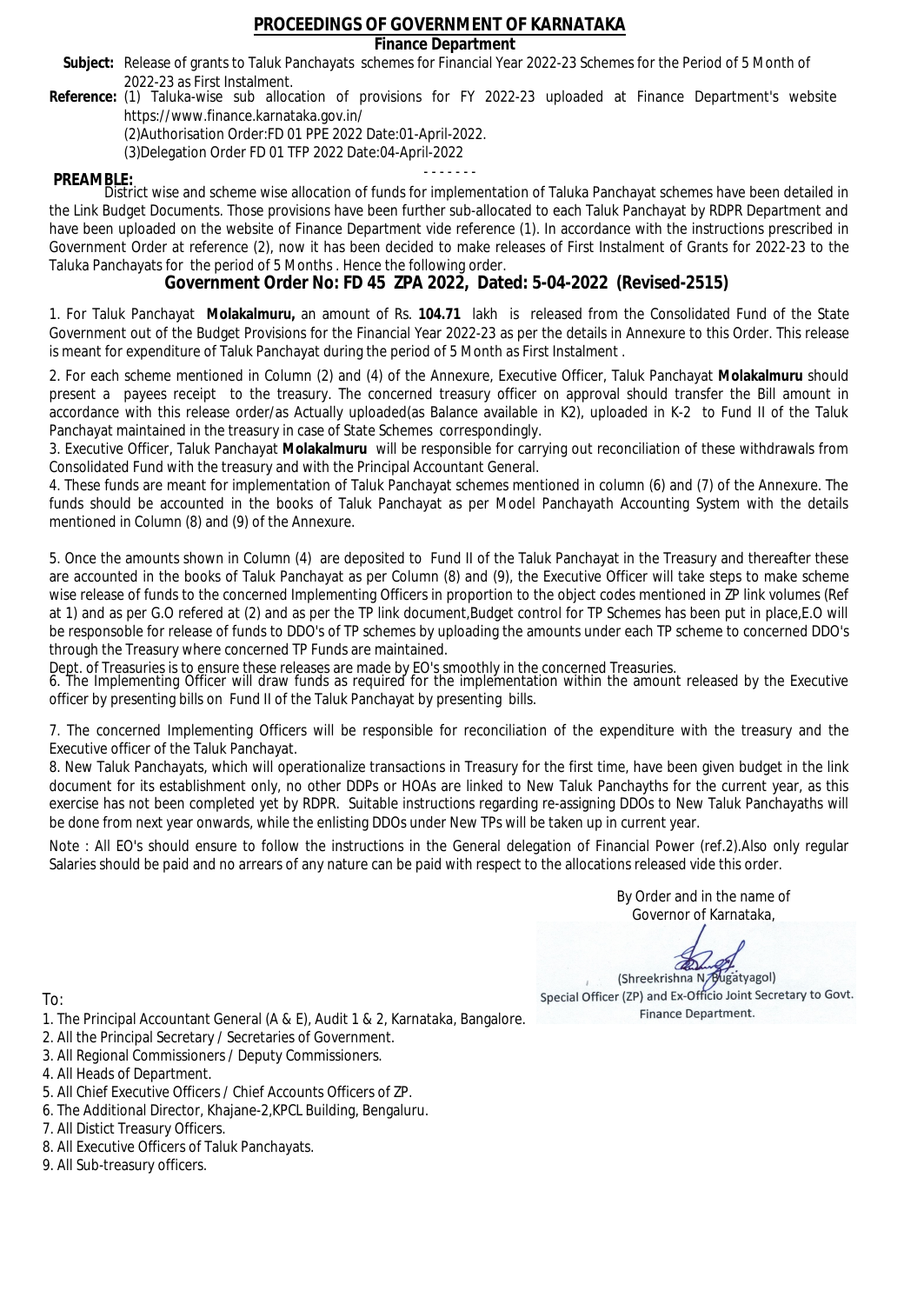### **Finance Department**

- Subject: Release of grants to Taluk Panchayats schemes for Financial Year 2022-23 Schemes for the Period of 5 Month of 2022-23 as First Instalment.
- **Reference:** (1) Taluka-wise sub allocation of provisions for FY 2022-23 uploaded at Finance Department's website https://www.finance.karnataka.gov.in/

(2)Authorisation Order:FD 01 PPE 2022 Date:01-April-2022.

(3)Delegation Order FD 01 TFP 2022 Date:04-April-2022

- - - - - - - **PREAMBLE:** District wise and scheme wise allocation of funds for implementation of Taluka Panchayat schemes have been detailed in the Link Budget Documents. Those provisions have been further sub-allocated to each Taluk Panchayat by RDPR Department and have been uploaded on the website of Finance Department vide reference (1). In accordance with the instructions prescribed in Government Order at reference (2), now it has been decided to make releases of First Instalment of Grants for 2022-23 to the Taluka Panchayats for the period of 5 Months . Hence the following order.

**Government Order No: FD 48 ZPA 2022, Dated: 5-04-2022 (Revised-2515)**

1. For Taluk Panchayat **Kolar,** an amount of Rs. **236.71** lakh is released from the Consolidated Fund of the State Government out of the Budget Provisions for the Financial Year 2022-23 as per the details in Annexure to this Order. This release is meant for expenditure of Taluk Panchayat during the period of 5 Month as First Instalment .

2. For each scheme mentioned in Column (2) and (4) of the Annexure, Executive Officer, Taluk Panchayat **Kolar** should present a payees receipt to the treasury. The concerned treasury officer on approval should transfer the Bill amount in accordance with this release order/as Actually uploaded(as Balance available in K2), uploaded in K-2 to Fund II of the Taluk Panchayat maintained in the treasury in case of State Schemes correspondingly.

3. Executive Officer, Taluk Panchayat **Kolar** will be responsible for carrying out reconciliation of these withdrawals from Consolidated Fund with the treasury and with the Principal Accountant General.

4. These funds are meant for implementation of Taluk Panchayat schemes mentioned in column (6) and (7) of the Annexure. The funds should be accounted in the books of Taluk Panchayat as per Model Panchayath Accounting System with the details mentioned in Column (8) and (9) of the Annexure.

5. Once the amounts shown in Column (4) are deposited to Fund II of the Taluk Panchayat in the Treasury and thereafter these are accounted in the books of Taluk Panchayat as per Column (8) and (9), the Executive Officer will take steps to make scheme wise release of funds to the concerned Implementing Officers in proportion to the object codes mentioned in ZP link volumes (Ref at 1) and as per G.O refered at (2) and as per the TP link document,Budget control for TP Schemes has been put in place,E.O will be responsoble for release of funds to DDO's of TP schemes by uploading the amounts under each TP scheme to concerned DDO's through the Treasury where concerned TP Funds are maintained.

Dept. of Treasuries is to ensure these releases are made by EO's smoothly in the concerned Treasuries.

6. The Implementing Officer will draw funds as required for the implementation within the amount released by the Executive officer by presenting bills on Fund II of the Taluk Panchayat by presenting bills.

7. The concerned Implementing Officers will be responsible for reconciliation of the expenditure with the treasury and the Executive officer of the Taluk Panchayat.

8. New Taluk Panchayats, which will operationalize transactions in Treasury for the first time, have been given budget in the link document for its establishment only, no other DDPs or HOAs are linked to New Taluk Panchayths for the current year, as this exercise has not been completed yet by RDPR. Suitable instructions regarding re-assigning DDOs to New Taluk Panchayaths will be done from next year onwards, while the enlisting DDOs under New TPs will be taken up in current year.

Note : All EO's should ensure to follow the instructions in the General delegation of Financial Power (ref.2).Also only regular Salaries should be paid and no arrears of any nature can be paid with respect to the allocations released vide this order.

> By Order and in the name of Governor of Karnataka,

**PD** 

(Shreekrishna N/Bugatyagol) Special Officer (ZP) and Ex-Officio Joint Secretary to Govt. Finance Department.

- 1. The Principal Accountant General (A & E), Audit 1 & 2, Karnataka, Bangalore.
- 2. All the Principal Secretary / Secretaries of Government.
- 3. All Regional Commissioners / Deputy Commissioners.
- 4. All Heads of Department.
- 5. All Chief Executive Officers / Chief Accounts Officers of ZP.
- 6. The Additional Director, Khajane-2,KPCL Building, Bengaluru.
- 7. All Distict Treasury Officers.
- 8. All Executive Officers of Taluk Panchayats.
- 9. All Sub-treasury officers.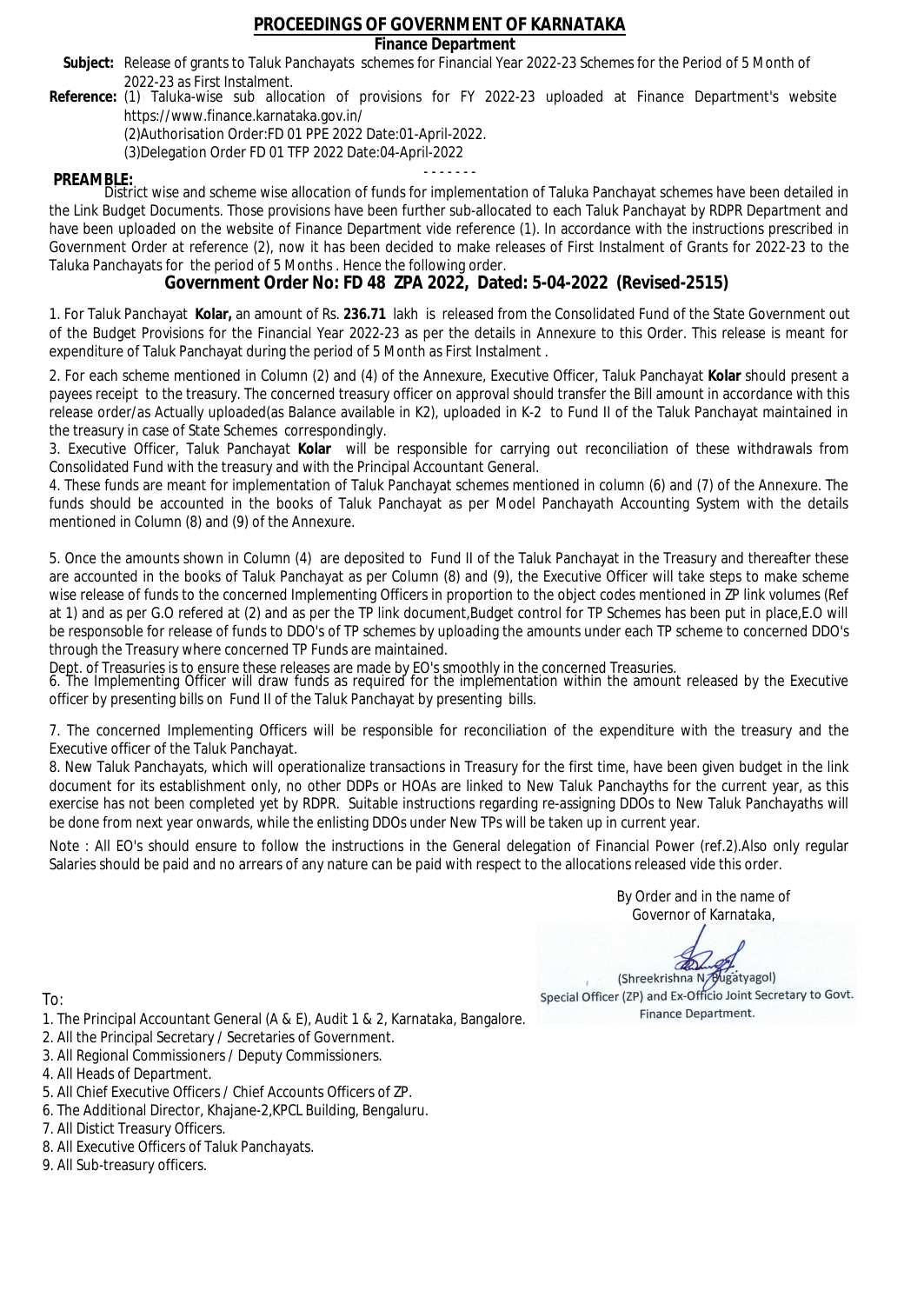### **Finance Department**

- Subject: Release of grants to Taluk Panchayats schemes for Financial Year 2022-23 Schemes for the Period of 5 Month of 2022-23 as First Instalment.
- **Reference:** (1) Taluka-wise sub allocation of provisions for FY 2022-23 uploaded at Finance Department's website https://www.finance.karnataka.gov.in/

(2)Authorisation Order:FD 01 PPE 2022 Date:01-April-2022.

(3)Delegation Order FD 01 TFP 2022 Date:04-April-2022

- - - - - - - **PREAMBLE:** District wise and scheme wise allocation of funds for implementation of Taluka Panchayat schemes have been detailed in the Link Budget Documents. Those provisions have been further sub-allocated to each Taluk Panchayat by RDPR Department and have been uploaded on the website of Finance Department vide reference (1). In accordance with the instructions prescribed in Government Order at reference (2), now it has been decided to make releases of First Instalment of Grants for 2022-23 to the Taluka Panchayats for the period of 5 Months . Hence the following order.

**Government Order No: FD 46 ZPA 2022, Dated: 5-04-2022 (Revised-2515)**

1. For Taluk Panchayat **Bangarapet,** an amount of Rs. **120.86** lakh is released from the Consolidated Fund of the State Government out of the Budget Provisions for the Financial Year 2022-23 as per the details in Annexure to this Order. This release is meant for expenditure of Taluk Panchayat during the period of 5 Month as First Instalment .

2. For each scheme mentioned in Column (2) and (4) of the Annexure, Executive Officer, Taluk Panchayat **Bangarapet** should present a payees receipt to the treasury. The concerned treasury officer on approval should transfer the Bill amount in accordance with this release order/as Actually uploaded(as Balance available in K2), uploaded in K-2 to Fund II of the Taluk Panchayat maintained in the treasury in case of State Schemes correspondingly.

3. Executive Officer, Taluk Panchayat **Bangarapet** will be responsible for carrying out reconciliation of these withdrawals from Consolidated Fund with the treasury and with the Principal Accountant General.

4. These funds are meant for implementation of Taluk Panchayat schemes mentioned in column (6) and (7) of the Annexure. The funds should be accounted in the books of Taluk Panchayat as per Model Panchayath Accounting System with the details mentioned in Column (8) and (9) of the Annexure.

5. Once the amounts shown in Column (4) are deposited to Fund II of the Taluk Panchayat in the Treasury and thereafter these are accounted in the books of Taluk Panchayat as per Column (8) and (9), the Executive Officer will take steps to make scheme wise release of funds to the concerned Implementing Officers in proportion to the object codes mentioned in ZP link volumes (Ref at 1) and as per G.O refered at (2) and as per the TP link document,Budget control for TP Schemes has been put in place,E.O will be responsoble for release of funds to DDO's of TP schemes by uploading the amounts under each TP scheme to concerned DDO's through the Treasury where concerned TP Funds are maintained.

Dept. of Treasuries is to ensure these releases are made by EO's smoothly in the concerned Treasuries.

6. The Implementing Officer will draw funds as required for the implementation within the amount released by the Executive officer by presenting bills on Fund II of the Taluk Panchayat by presenting bills.

7. The concerned Implementing Officers will be responsible for reconciliation of the expenditure with the treasury and the Executive officer of the Taluk Panchayat.

8. New Taluk Panchayats, which will operationalize transactions in Treasury for the first time, have been given budget in the link document for its establishment only, no other DDPs or HOAs are linked to New Taluk Panchayths for the current year, as this exercise has not been completed yet by RDPR. Suitable instructions regarding re-assigning DDOs to New Taluk Panchayaths will be done from next year onwards, while the enlisting DDOs under New TPs will be taken up in current year.

Note : All EO's should ensure to follow the instructions in the General delegation of Financial Power (ref.2).Also only regular Salaries should be paid and no arrears of any nature can be paid with respect to the allocations released vide this order.

> By Order and in the name of Governor of Karnataka,

**PD** 

(Shreekrishna N/Bugatyagol) Special Officer (ZP) and Ex-Officio Joint Secretary to Govt. Finance Department.

- 1. The Principal Accountant General (A & E), Audit 1 & 2, Karnataka, Bangalore.
- 2. All the Principal Secretary / Secretaries of Government.
- 3. All Regional Commissioners / Deputy Commissioners.
- 4. All Heads of Department.
- 5. All Chief Executive Officers / Chief Accounts Officers of ZP.
- 6. The Additional Director, Khajane-2,KPCL Building, Bengaluru.
- 7. All Distict Treasury Officers.
- 8. All Executive Officers of Taluk Panchayats.
- 9. All Sub-treasury officers.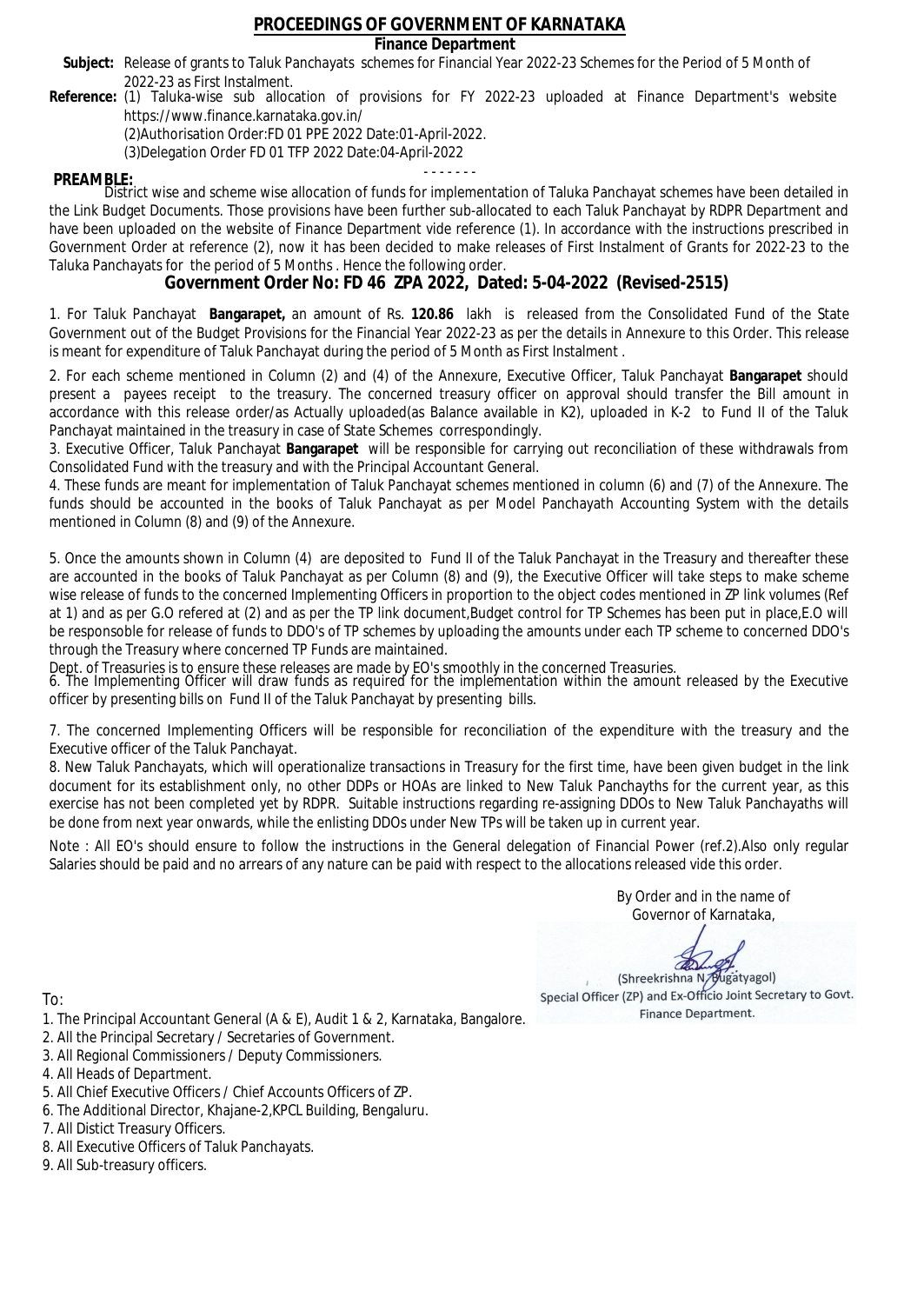### **Finance Department**

- Subject: Release of grants to Taluk Panchayats schemes for Financial Year 2022-23 Schemes for the Period of 5 Month of 2022-23 as First Instalment.
- **Reference:** (1) Taluka-wise sub allocation of provisions for FY 2022-23 uploaded at Finance Department's website https://www.finance.karnataka.gov.in/

(2)Authorisation Order:FD 01 PPE 2022 Date:01-April-2022.

(3)Delegation Order FD 01 TFP 2022 Date:04-April-2022

- - - - - - - **PREAMBLE:** District wise and scheme wise allocation of funds for implementation of Taluka Panchayat schemes have been detailed in the Link Budget Documents. Those provisions have been further sub-allocated to each Taluk Panchayat by RDPR Department and have been uploaded on the website of Finance Department vide reference (1). In accordance with the instructions prescribed in Government Order at reference (2), now it has been decided to make releases of First Instalment of Grants for 2022-23 to the Taluka Panchayats for the period of 5 Months . Hence the following order.

**Government Order No: FD 49 ZPA 2022, Dated: 5-04-2022 (Revised-2515)**

1. For Taluk Panchayat **Malur,** an amount of Rs. **137.62** lakh is released from the Consolidated Fund of the State Government out of the Budget Provisions for the Financial Year 2022-23 as per the details in Annexure to this Order. This release is meant for expenditure of Taluk Panchayat during the period of 5 Month as First Instalment .

2. For each scheme mentioned in Column (2) and (4) of the Annexure, Executive Officer, Taluk Panchayat **Malur** should present a payees receipt to the treasury. The concerned treasury officer on approval should transfer the Bill amount in accordance with this release order/as Actually uploaded(as Balance available in K2), uploaded in K-2 to Fund II of the Taluk Panchayat maintained in the treasury in case of State Schemes correspondingly.

3. Executive Officer, Taluk Panchayat **Malur** will be responsible for carrying out reconciliation of these withdrawals from Consolidated Fund with the treasury and with the Principal Accountant General.

4. These funds are meant for implementation of Taluk Panchayat schemes mentioned in column (6) and (7) of the Annexure. The funds should be accounted in the books of Taluk Panchayat as per Model Panchayath Accounting System with the details mentioned in Column (8) and (9) of the Annexure.

5. Once the amounts shown in Column (4) are deposited to Fund II of the Taluk Panchayat in the Treasury and thereafter these are accounted in the books of Taluk Panchayat as per Column (8) and (9), the Executive Officer will take steps to make scheme wise release of funds to the concerned Implementing Officers in proportion to the object codes mentioned in ZP link volumes (Ref at 1) and as per G.O refered at (2) and as per the TP link document,Budget control for TP Schemes has been put in place,E.O will be responsoble for release of funds to DDO's of TP schemes by uploading the amounts under each TP scheme to concerned DDO's through the Treasury where concerned TP Funds are maintained.

Dept. of Treasuries is to ensure these releases are made by EO's smoothly in the concerned Treasuries.

6. The Implementing Officer will draw funds as required for the implementation within the amount released by the Executive officer by presenting bills on Fund II of the Taluk Panchayat by presenting bills.

7. The concerned Implementing Officers will be responsible for reconciliation of the expenditure with the treasury and the Executive officer of the Taluk Panchayat.

8. New Taluk Panchayats, which will operationalize transactions in Treasury for the first time, have been given budget in the link document for its establishment only, no other DDPs or HOAs are linked to New Taluk Panchayths for the current year, as this exercise has not been completed yet by RDPR. Suitable instructions regarding re-assigning DDOs to New Taluk Panchayaths will be done from next year onwards, while the enlisting DDOs under New TPs will be taken up in current year.

Note : All EO's should ensure to follow the instructions in the General delegation of Financial Power (ref.2).Also only regular Salaries should be paid and no arrears of any nature can be paid with respect to the allocations released vide this order.

> By Order and in the name of Governor of Karnataka,

**PD** 

(Shreekrishna N/Bugatyagol) Special Officer (ZP) and Ex-Officio Joint Secretary to Govt. Finance Department.

To:

- 1. The Principal Accountant General (A & E), Audit 1 & 2, Karnataka, Bangalore.
- 2. All the Principal Secretary / Secretaries of Government.
- 3. All Regional Commissioners / Deputy Commissioners.
- 4. All Heads of Department.
- 5. All Chief Executive Officers / Chief Accounts Officers of ZP.
- 6. The Additional Director, Khajane-2,KPCL Building, Bengaluru.

- 8. All Executive Officers of Taluk Panchayats.
- 9. All Sub-treasury officers.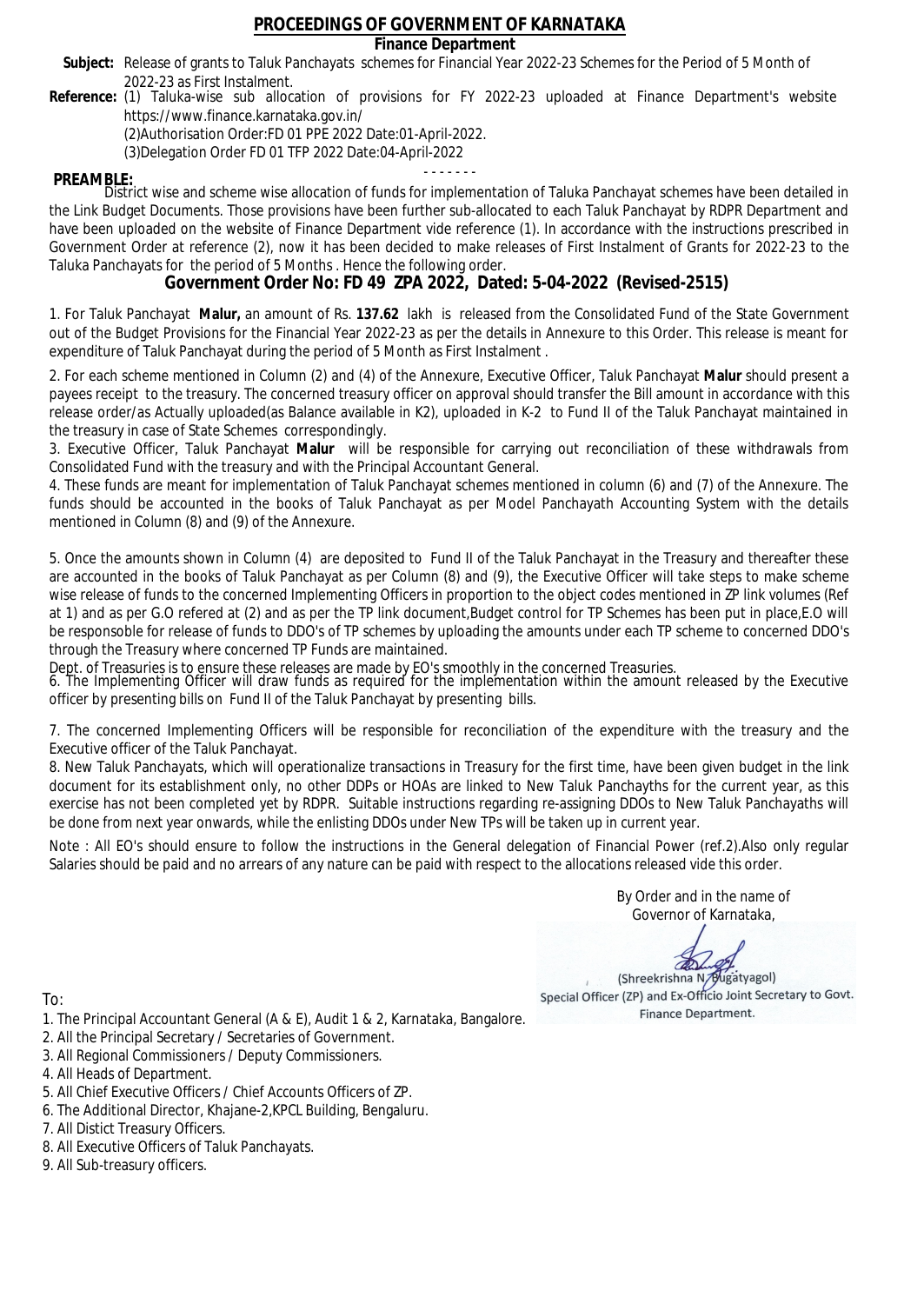### **Finance Department**

- Subject: Release of grants to Taluk Panchayats schemes for Financial Year 2022-23 Schemes for the Period of 5 Month of 2022-23 as First Instalment.
- **Reference:** (1) Taluka-wise sub allocation of provisions for FY 2022-23 uploaded at Finance Department's website https://www.finance.karnataka.gov.in/

(2)Authorisation Order:FD 01 PPE 2022 Date:01-April-2022.

(3)Delegation Order FD 01 TFP 2022 Date:04-April-2022

- - - - - - - **PREAMBLE:** District wise and scheme wise allocation of funds for implementation of Taluka Panchayat schemes have been detailed in the Link Budget Documents. Those provisions have been further sub-allocated to each Taluk Panchayat by RDPR Department and have been uploaded on the website of Finance Department vide reference (1). In accordance with the instructions prescribed in Government Order at reference (2), now it has been decided to make releases of First Instalment of Grants for 2022-23 to the Taluka Panchayats for the period of 5 Months . Hence the following order.

**Government Order No: FD 50 ZPA 2022, Dated: 5-04-2022 (Revised-2515)**

1. For Taluk Panchayat **Mulbagal,** an amount of Rs. **148.28** lakh is released from the Consolidated Fund of the State Government out of the Budget Provisions for the Financial Year 2022-23 as per the details in Annexure to this Order. This release is meant for expenditure of Taluk Panchayat during the period of 5 Month as First Instalment .

2. For each scheme mentioned in Column (2) and (4) of the Annexure, Executive Officer, Taluk Panchayat **Mulbagal** should present a payees receipt to the treasury. The concerned treasury officer on approval should transfer the Bill amount in accordance with this release order/as Actually uploaded(as Balance available in K2), uploaded in K-2 to Fund II of the Taluk Panchayat maintained in the treasury in case of State Schemes correspondingly.

3. Executive Officer, Taluk Panchayat **Mulbagal** will be responsible for carrying out reconciliation of these withdrawals from Consolidated Fund with the treasury and with the Principal Accountant General.

4. These funds are meant for implementation of Taluk Panchayat schemes mentioned in column (6) and (7) of the Annexure. The funds should be accounted in the books of Taluk Panchayat as per Model Panchayath Accounting System with the details mentioned in Column (8) and (9) of the Annexure.

5. Once the amounts shown in Column (4) are deposited to Fund II of the Taluk Panchayat in the Treasury and thereafter these are accounted in the books of Taluk Panchayat as per Column (8) and (9), the Executive Officer will take steps to make scheme wise release of funds to the concerned Implementing Officers in proportion to the object codes mentioned in ZP link volumes (Ref at 1) and as per G.O refered at (2) and as per the TP link document,Budget control for TP Schemes has been put in place,E.O will be responsoble for release of funds to DDO's of TP schemes by uploading the amounts under each TP scheme to concerned DDO's through the Treasury where concerned TP Funds are maintained.

Dept. of Treasuries is to ensure these releases are made by EO's smoothly in the concerned Treasuries.

6. The Implementing Officer will draw funds as required for the implementation within the amount released by the Executive officer by presenting bills on Fund II of the Taluk Panchayat by presenting bills.

7. The concerned Implementing Officers will be responsible for reconciliation of the expenditure with the treasury and the Executive officer of the Taluk Panchayat.

8. New Taluk Panchayats, which will operationalize transactions in Treasury for the first time, have been given budget in the link document for its establishment only, no other DDPs or HOAs are linked to New Taluk Panchayths for the current year, as this exercise has not been completed yet by RDPR. Suitable instructions regarding re-assigning DDOs to New Taluk Panchayaths will be done from next year onwards, while the enlisting DDOs under New TPs will be taken up in current year.

Note : All EO's should ensure to follow the instructions in the General delegation of Financial Power (ref.2).Also only regular Salaries should be paid and no arrears of any nature can be paid with respect to the allocations released vide this order.

> By Order and in the name of Governor of Karnataka,

**PD** 

(Shreekrishna N/Bugatyagol) Special Officer (ZP) and Ex-Officio Joint Secretary to Govt. Finance Department.

To:

- 1. The Principal Accountant General (A & E), Audit 1 & 2, Karnataka, Bangalore.
- 2. All the Principal Secretary / Secretaries of Government.
- 3. All Regional Commissioners / Deputy Commissioners.
- 4. All Heads of Department.
- 5. All Chief Executive Officers / Chief Accounts Officers of ZP.
- 6. The Additional Director, Khajane-2,KPCL Building, Bengaluru.

- 8. All Executive Officers of Taluk Panchayats.
- 9. All Sub-treasury officers.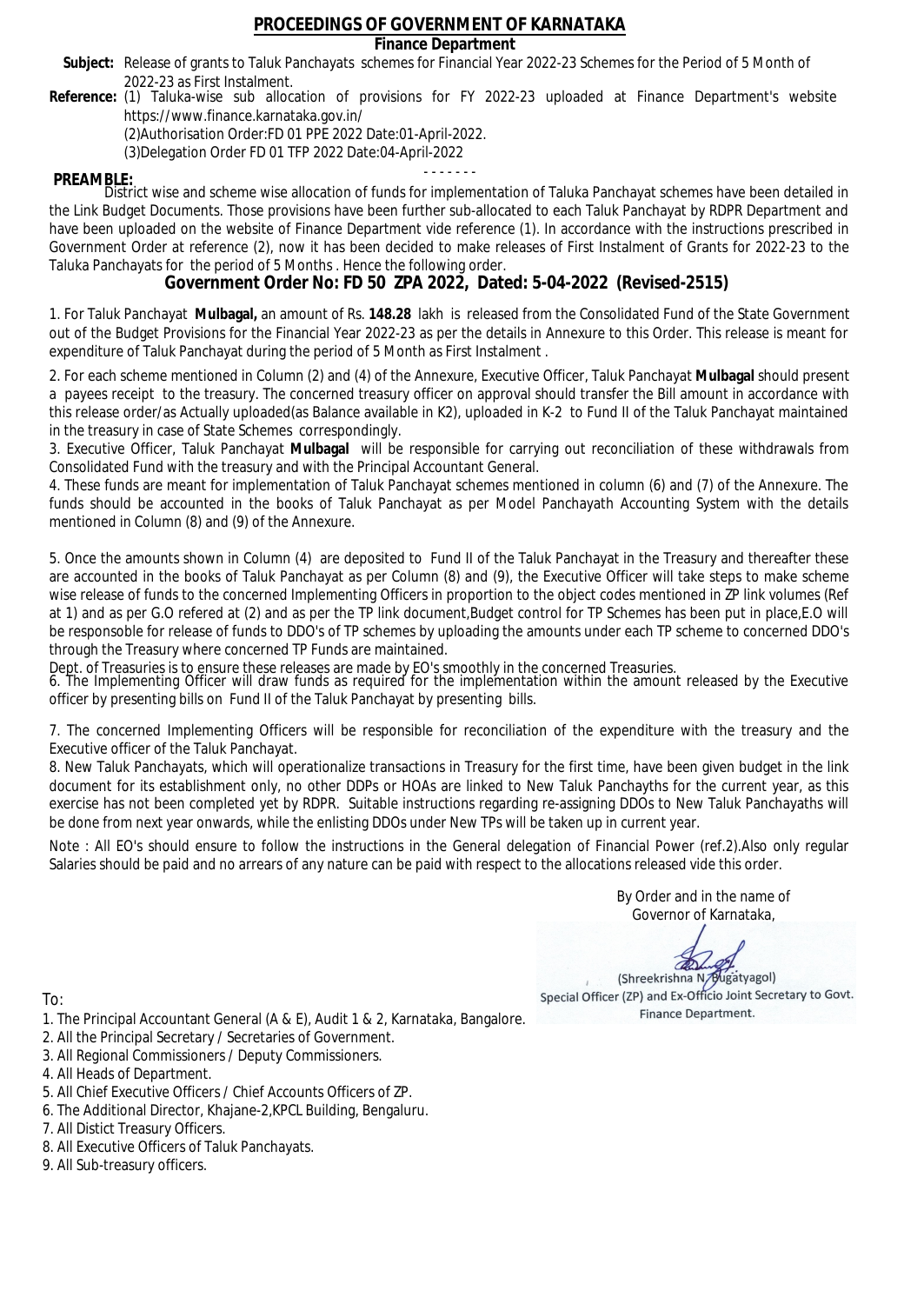### **Finance Department**

- Subject: Release of grants to Taluk Panchayats schemes for Financial Year 2022-23 Schemes for the Period of 5 Month of 2022-23 as First Instalment.
- **Reference:** (1) Taluka-wise sub allocation of provisions for FY 2022-23 uploaded at Finance Department's website https://www.finance.karnataka.gov.in/

(2)Authorisation Order:FD 01 PPE 2022 Date:01-April-2022.

(3)Delegation Order FD 01 TFP 2022 Date:04-April-2022

- - - - - - - **PREAMBLE:** District wise and scheme wise allocation of funds for implementation of Taluka Panchayat schemes have been detailed in the Link Budget Documents. Those provisions have been further sub-allocated to each Taluk Panchayat by RDPR Department and have been uploaded on the website of Finance Department vide reference (1). In accordance with the instructions prescribed in Government Order at reference (2), now it has been decided to make releases of First Instalment of Grants for 2022-23 to the Taluka Panchayats for the period of 5 Months . Hence the following order.

**Government Order No: FD 51 ZPA 2022, Dated: 5-04-2022 (Revised-2515)**

1. For Taluk Panchayat **Srinivasapura,** an amount of Rs. **120.44** lakh is released from the Consolidated Fund of the State Government out of the Budget Provisions for the Financial Year 2022-23 as per the details in Annexure to this Order. This release is meant for expenditure of Taluk Panchayat during the period of 5 Month as First Instalment .

2. For each scheme mentioned in Column (2) and (4) of the Annexure, Executive Officer, Taluk Panchayat **Srinivasapura** should present a payees receipt to the treasury. The concerned treasury officer on approval should transfer the Bill amount in accordance with this release order/as Actually uploaded(as Balance available in K2), uploaded in K-2 to Fund II of the Taluk Panchayat maintained in the treasury in case of State Schemes correspondingly.

3. Executive Officer, Taluk Panchayat **Srinivasapura** will be responsible for carrying out reconciliation of these withdrawals from Consolidated Fund with the treasury and with the Principal Accountant General.

4. These funds are meant for implementation of Taluk Panchayat schemes mentioned in column (6) and (7) of the Annexure. The funds should be accounted in the books of Taluk Panchayat as per Model Panchayath Accounting System with the details mentioned in Column (8) and (9) of the Annexure.

5. Once the amounts shown in Column (4) are deposited to Fund II of the Taluk Panchayat in the Treasury and thereafter these are accounted in the books of Taluk Panchayat as per Column (8) and (9), the Executive Officer will take steps to make scheme wise release of funds to the concerned Implementing Officers in proportion to the object codes mentioned in ZP link volumes (Ref at 1) and as per G.O refered at (2) and as per the TP link document,Budget control for TP Schemes has been put in place,E.O will be responsoble for release of funds to DDO's of TP schemes by uploading the amounts under each TP scheme to concerned DDO's through the Treasury where concerned TP Funds are maintained.

Dept. of Treasuries is to ensure these releases are made by EO's smoothly in the concerned Treasuries.

6. The Implementing Officer will draw funds as required for the implementation within the amount released by the Executive officer by presenting bills on Fund II of the Taluk Panchayat by presenting bills.

7. The concerned Implementing Officers will be responsible for reconciliation of the expenditure with the treasury and the Executive officer of the Taluk Panchayat.

8. New Taluk Panchayats, which will operationalize transactions in Treasury for the first time, have been given budget in the link document for its establishment only, no other DDPs or HOAs are linked to New Taluk Panchayths for the current year, as this exercise has not been completed yet by RDPR. Suitable instructions regarding re-assigning DDOs to New Taluk Panchayaths will be done from next year onwards, while the enlisting DDOs under New TPs will be taken up in current year.

Note : All EO's should ensure to follow the instructions in the General delegation of Financial Power (ref.2).Also only regular Salaries should be paid and no arrears of any nature can be paid with respect to the allocations released vide this order.

> By Order and in the name of Governor of Karnataka,

**PD** 

(Shreekrishna N/Bugatyagol) Special Officer (ZP) and Ex-Officio Joint Secretary to Govt. Finance Department.

- 1. The Principal Accountant General (A & E), Audit 1 & 2, Karnataka, Bangalore.
- 2. All the Principal Secretary / Secretaries of Government.
- 3. All Regional Commissioners / Deputy Commissioners.
- 4. All Heads of Department.
- 5. All Chief Executive Officers / Chief Accounts Officers of ZP.
- 6. The Additional Director, Khajane-2,KPCL Building, Bengaluru.
- 7. All Distict Treasury Officers.
- 8. All Executive Officers of Taluk Panchayats.
- 9. All Sub-treasury officers.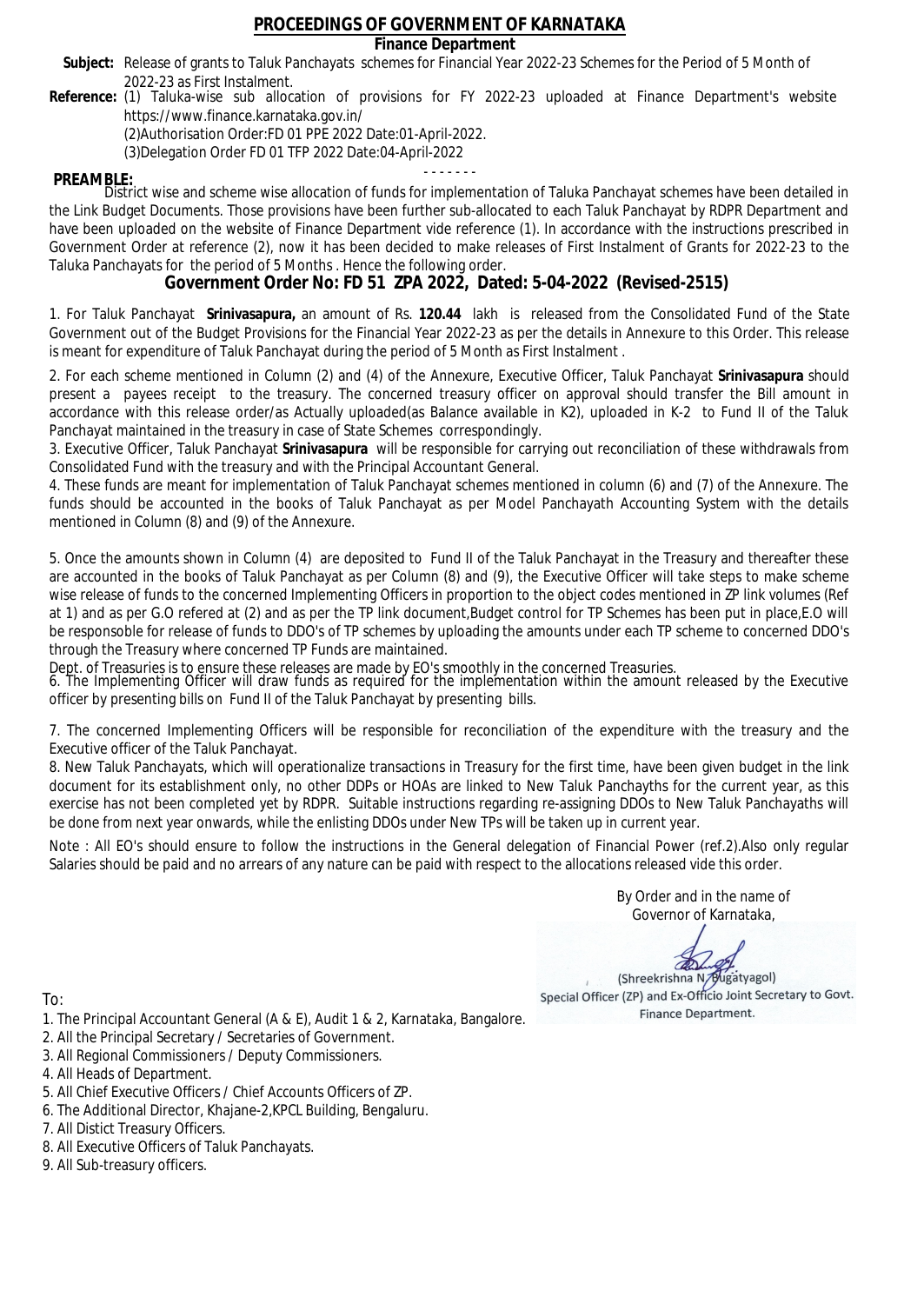### **Finance Department**

- Subject: Release of grants to Taluk Panchayats schemes for Financial Year 2022-23 Schemes for the Period of 5 Month of 2022-23 as First Instalment.
- **Reference:** (1) Taluka-wise sub allocation of provisions for FY 2022-23 uploaded at Finance Department's website https://www.finance.karnataka.gov.in/

(2)Authorisation Order:FD 01 PPE 2022 Date:01-April-2022.

(3)Delegation Order FD 01 TFP 2022 Date:04-April-2022

- - - - - - - **PREAMBLE:** District wise and scheme wise allocation of funds for implementation of Taluka Panchayat schemes have been detailed in the Link Budget Documents. Those provisions have been further sub-allocated to each Taluk Panchayat by RDPR Department and have been uploaded on the website of Finance Department vide reference (1). In accordance with the instructions prescribed in Government Order at reference (2), now it has been decided to make releases of First Instalment of Grants for 2022-23 to the Taluka Panchayats for the period of 5 Months . Hence the following order.

**Government Order No: FD 47 ZPA 2022, Dated: 5-04-2022 (Revised-2515)**

1. For Taluk Panchayat **Kgf,** an amount of Rs. **112.08** lakh is released from the Consolidated Fund of the State Government out of the Budget Provisions for the Financial Year 2022-23 as per the details in Annexure to this Order. This release is meant for expenditure of Taluk Panchayat during the period of 5 Month as First Instalment .

2. For each scheme mentioned in Column (2) and (4) of the Annexure, Executive Officer, Taluk Panchayat **Kgf** should present a payees receipt to the treasury. The concerned treasury officer on approval should transfer the Bill amount in accordance with this release order/as Actually uploaded(as Balance available in K2), uploaded in K-2 to Fund II of the Taluk Panchayat maintained in the treasury in case of State Schemes correspondingly.

3. Executive Officer, Taluk Panchayat **Kgf** will be responsible for carrying out reconciliation of these withdrawals from Consolidated Fund with the treasury and with the Principal Accountant General.

4. These funds are meant for implementation of Taluk Panchayat schemes mentioned in column (6) and (7) of the Annexure. The funds should be accounted in the books of Taluk Panchayat as per Model Panchayath Accounting System with the details mentioned in Column (8) and (9) of the Annexure.

5. Once the amounts shown in Column (4) are deposited to Fund II of the Taluk Panchayat in the Treasury and thereafter these are accounted in the books of Taluk Panchayat as per Column (8) and (9), the Executive Officer will take steps to make scheme wise release of funds to the concerned Implementing Officers in proportion to the object codes mentioned in ZP link volumes (Ref at 1) and as per G.O refered at (2) and as per the TP link document,Budget control for TP Schemes has been put in place,E.O will be responsoble for release of funds to DDO's of TP schemes by uploading the amounts under each TP scheme to concerned DDO's through the Treasury where concerned TP Funds are maintained.

Dept. of Treasuries is to ensure these releases are made by EO's smoothly in the concerned Treasuries.

6. The Implementing Officer will draw funds as required for the implementation within the amount released by the Executive officer by presenting bills on Fund II of the Taluk Panchayat by presenting bills.

7. The concerned Implementing Officers will be responsible for reconciliation of the expenditure with the treasury and the Executive officer of the Taluk Panchayat.

8. New Taluk Panchayats, which will operationalize transactions in Treasury for the first time, have been given budget in the link document for its establishment only, no other DDPs or HOAs are linked to New Taluk Panchayths for the current year, as this exercise has not been completed yet by RDPR. Suitable instructions regarding re-assigning DDOs to New Taluk Panchayaths will be done from next year onwards, while the enlisting DDOs under New TPs will be taken up in current year.

Note : All EO's should ensure to follow the instructions in the General delegation of Financial Power (ref.2).Also only regular Salaries should be paid and no arrears of any nature can be paid with respect to the allocations released vide this order.

> By Order and in the name of Governor of Karnataka,

**PD** 

(Shreekrishna N/Bugatyagol) Special Officer (ZP) and Ex-Officio Joint Secretary to Govt. Finance Department.

- 1. The Principal Accountant General (A & E), Audit 1 & 2, Karnataka, Bangalore.
- 2. All the Principal Secretary / Secretaries of Government.
- 3. All Regional Commissioners / Deputy Commissioners.
- 4. All Heads of Department.
- 5. All Chief Executive Officers / Chief Accounts Officers of ZP.
- 6. The Additional Director, Khajane-2,KPCL Building, Bengaluru.
- 7. All Distict Treasury Officers.
- 8. All Executive Officers of Taluk Panchayats.
- 9. All Sub-treasury officers.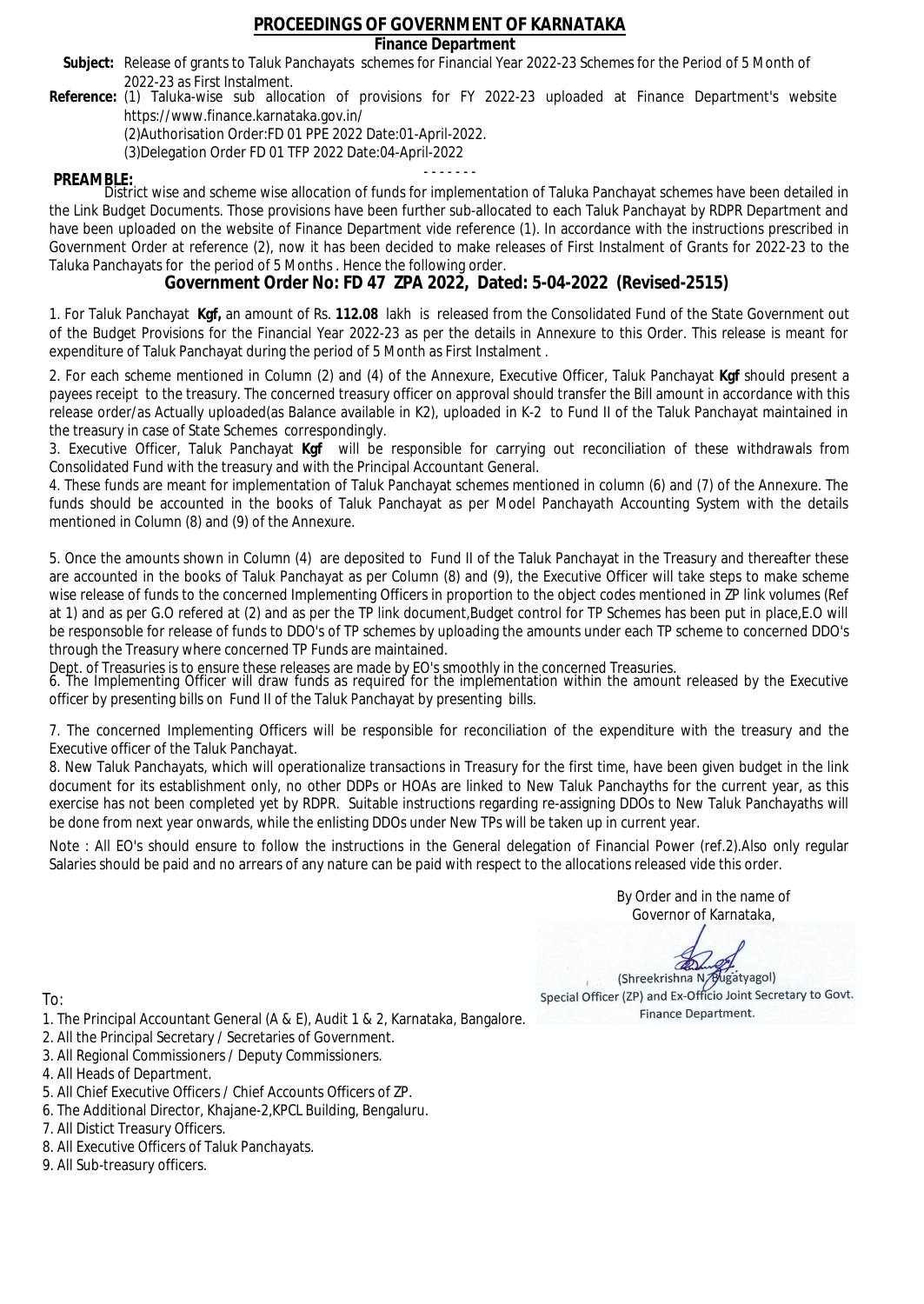### **Finance Department**

- Subject: Release of grants to Taluk Panchayats schemes for Financial Year 2022-23 Schemes for the Period of 5 Month of 2022-23 as First Instalment.
- **Reference:** (1) Taluka-wise sub allocation of provisions for FY 2022-23 uploaded at Finance Department's website https://www.finance.karnataka.gov.in/

(2)Authorisation Order:FD 01 PPE 2022 Date:01-April-2022.

(3)Delegation Order FD 01 TFP 2022 Date:04-April-2022

- - - - - - - **PREAMBLE:** District wise and scheme wise allocation of funds for implementation of Taluka Panchayat schemes have been detailed in the Link Budget Documents. Those provisions have been further sub-allocated to each Taluk Panchayat by RDPR Department and have been uploaded on the website of Finance Department vide reference (1). In accordance with the instructions prescribed in Government Order at reference (2), now it has been decided to make releases of First Instalment of Grants for 2022-23 to the Taluka Panchayats for the period of 5 Months . Hence the following order.

**Government Order No: FD 56 ZPA 2022, Dated: 5-04-2022 (Revised-2515)**

1. For Taluk Panchayat **Shivamogga,** an amount of Rs. **285.26** lakh is released from the Consolidated Fund of the State Government out of the Budget Provisions for the Financial Year 2022-23 as per the details in Annexure to this Order. This release is meant for expenditure of Taluk Panchayat during the period of 5 Month as First Instalment .

2. For each scheme mentioned in Column (2) and (4) of the Annexure, Executive Officer, Taluk Panchayat **Shivamogga** should present a payees receipt to the treasury. The concerned treasury officer on approval should transfer the Bill amount in accordance with this release order/as Actually uploaded(as Balance available in K2), uploaded in K-2 to Fund II of the Taluk Panchayat maintained in the treasury in case of State Schemes correspondingly.

3. Executive Officer, Taluk Panchayat **Shivamogga** will be responsible for carrying out reconciliation of these withdrawals from Consolidated Fund with the treasury and with the Principal Accountant General.

4. These funds are meant for implementation of Taluk Panchayat schemes mentioned in column (6) and (7) of the Annexure. The funds should be accounted in the books of Taluk Panchayat as per Model Panchayath Accounting System with the details mentioned in Column (8) and (9) of the Annexure.

5. Once the amounts shown in Column (4) are deposited to Fund II of the Taluk Panchayat in the Treasury and thereafter these are accounted in the books of Taluk Panchayat as per Column (8) and (9), the Executive Officer will take steps to make scheme wise release of funds to the concerned Implementing Officers in proportion to the object codes mentioned in ZP link volumes (Ref at 1) and as per G.O refered at (2) and as per the TP link document,Budget control for TP Schemes has been put in place,E.O will be responsoble for release of funds to DDO's of TP schemes by uploading the amounts under each TP scheme to concerned DDO's through the Treasury where concerned TP Funds are maintained.

Dept. of Treasuries is to ensure these releases are made by EO's smoothly in the concerned Treasuries.

6. The Implementing Officer will draw funds as required for the implementation within the amount released by the Executive officer by presenting bills on Fund II of the Taluk Panchayat by presenting bills.

7. The concerned Implementing Officers will be responsible for reconciliation of the expenditure with the treasury and the Executive officer of the Taluk Panchayat.

8. New Taluk Panchayats, which will operationalize transactions in Treasury for the first time, have been given budget in the link document for its establishment only, no other DDPs or HOAs are linked to New Taluk Panchayths for the current year, as this exercise has not been completed yet by RDPR. Suitable instructions regarding re-assigning DDOs to New Taluk Panchayaths will be done from next year onwards, while the enlisting DDOs under New TPs will be taken up in current year.

Note : All EO's should ensure to follow the instructions in the General delegation of Financial Power (ref.2).Also only regular Salaries should be paid and no arrears of any nature can be paid with respect to the allocations released vide this order.

> By Order and in the name of Governor of Karnataka,

**PD** 

(Shreekrishna N/Bugatyagol) Special Officer (ZP) and Ex-Officio Joint Secretary to Govt. Finance Department.

- 1. The Principal Accountant General (A & E), Audit 1 & 2, Karnataka, Bangalore.
- 2. All the Principal Secretary / Secretaries of Government.
- 3. All Regional Commissioners / Deputy Commissioners.
- 4. All Heads of Department.
- 5. All Chief Executive Officers / Chief Accounts Officers of ZP.
- 6. The Additional Director, Khajane-2,KPCL Building, Bengaluru.
- 7. All Distict Treasury Officers.
- 8. All Executive Officers of Taluk Panchayats.
- 9. All Sub-treasury officers.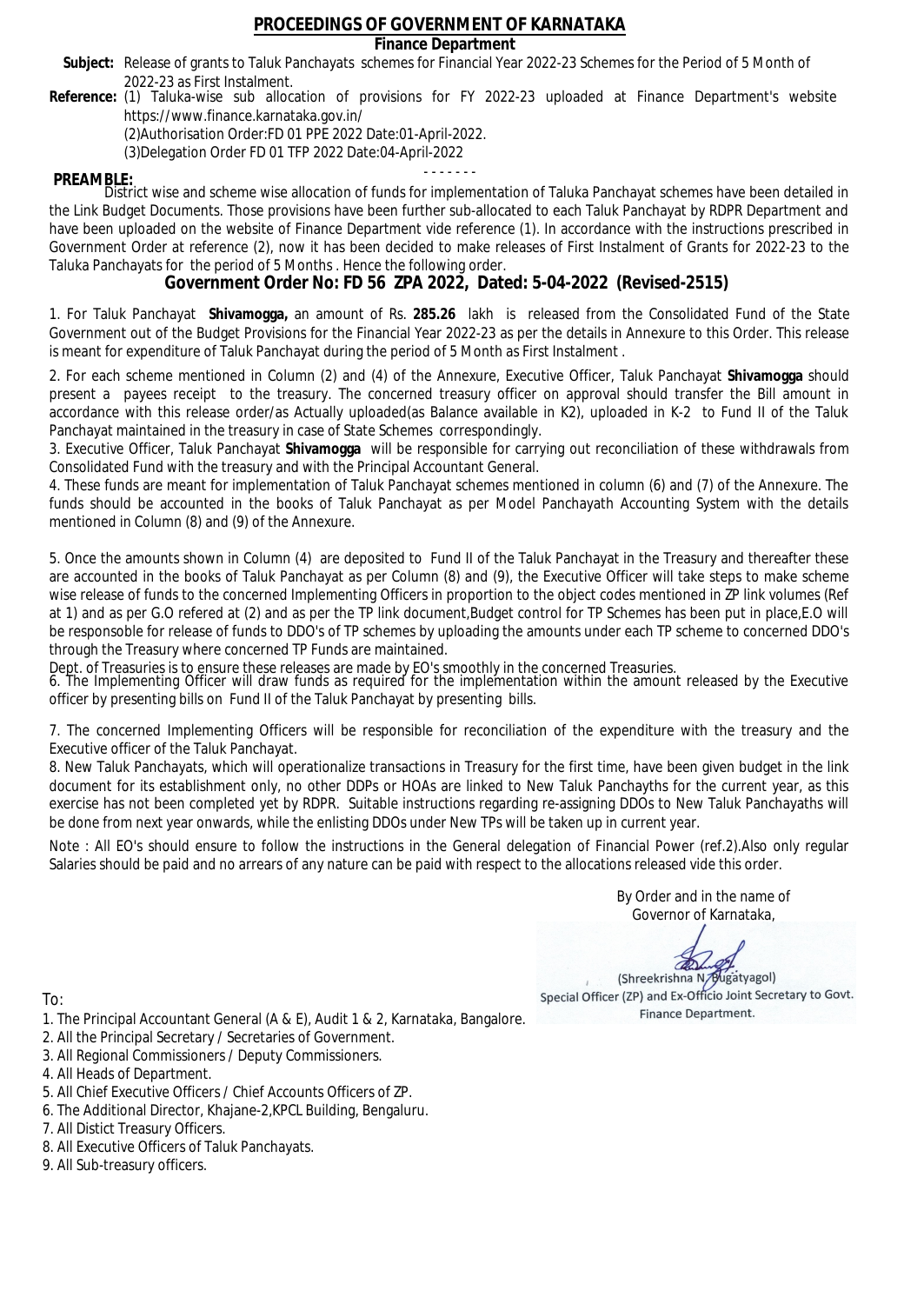### **Finance Department**

- Subject: Release of grants to Taluk Panchayats schemes for Financial Year 2022-23 Schemes for the Period of 5 Month of 2022-23 as First Instalment.
- **Reference:** (1) Taluka-wise sub allocation of provisions for FY 2022-23 uploaded at Finance Department's website https://www.finance.karnataka.gov.in/

(2)Authorisation Order:FD 01 PPE 2022 Date:01-April-2022.

(3)Delegation Order FD 01 TFP 2022 Date:04-April-2022

- - - - - - - **PREAMBLE:** District wise and scheme wise allocation of funds for implementation of Taluka Panchayat schemes have been detailed in the Link Budget Documents. Those provisions have been further sub-allocated to each Taluk Panchayat by RDPR Department and have been uploaded on the website of Finance Department vide reference (1). In accordance with the instructions prescribed in Government Order at reference (2), now it has been decided to make releases of First Instalment of Grants for 2022-23 to the Taluka Panchayats for the period of 5 Months . Hence the following order.

**Government Order No: FD 52 ZPA 2022, Dated: 5-04-2022 (Revised-2515)**

1. For Taluk Panchayat **Bhadravathi,** an amount of Rs. **246.34** lakh is released from the Consolidated Fund of the State Government out of the Budget Provisions for the Financial Year 2022-23 as per the details in Annexure to this Order. This release is meant for expenditure of Taluk Panchayat during the period of 5 Month as First Instalment .

2. For each scheme mentioned in Column (2) and (4) of the Annexure, Executive Officer, Taluk Panchayat **Bhadravathi** should present a payees receipt to the treasury. The concerned treasury officer on approval should transfer the Bill amount in accordance with this release order/as Actually uploaded(as Balance available in K2), uploaded in K-2 to Fund II of the Taluk Panchayat maintained in the treasury in case of State Schemes correspondingly.

3. Executive Officer, Taluk Panchayat **Bhadravathi** will be responsible for carrying out reconciliation of these withdrawals from Consolidated Fund with the treasury and with the Principal Accountant General.

4. These funds are meant for implementation of Taluk Panchayat schemes mentioned in column (6) and (7) of the Annexure. The funds should be accounted in the books of Taluk Panchayat as per Model Panchayath Accounting System with the details mentioned in Column (8) and (9) of the Annexure.

5. Once the amounts shown in Column (4) are deposited to Fund II of the Taluk Panchayat in the Treasury and thereafter these are accounted in the books of Taluk Panchayat as per Column (8) and (9), the Executive Officer will take steps to make scheme wise release of funds to the concerned Implementing Officers in proportion to the object codes mentioned in ZP link volumes (Ref at 1) and as per G.O refered at (2) and as per the TP link document,Budget control for TP Schemes has been put in place,E.O will be responsoble for release of funds to DDO's of TP schemes by uploading the amounts under each TP scheme to concerned DDO's through the Treasury where concerned TP Funds are maintained.

Dept. of Treasuries is to ensure these releases are made by EO's smoothly in the concerned Treasuries.

6. The Implementing Officer will draw funds as required for the implementation within the amount released by the Executive officer by presenting bills on Fund II of the Taluk Panchayat by presenting bills.

7. The concerned Implementing Officers will be responsible for reconciliation of the expenditure with the treasury and the Executive officer of the Taluk Panchayat.

8. New Taluk Panchayats, which will operationalize transactions in Treasury for the first time, have been given budget in the link document for its establishment only, no other DDPs or HOAs are linked to New Taluk Panchayths for the current year, as this exercise has not been completed yet by RDPR. Suitable instructions regarding re-assigning DDOs to New Taluk Panchayaths will be done from next year onwards, while the enlisting DDOs under New TPs will be taken up in current year.

Note : All EO's should ensure to follow the instructions in the General delegation of Financial Power (ref.2).Also only regular Salaries should be paid and no arrears of any nature can be paid with respect to the allocations released vide this order.

> By Order and in the name of Governor of Karnataka,

**PD** 

(Shreekrishna N/Bugatyagol) Special Officer (ZP) and Ex-Officio Joint Secretary to Govt. Finance Department.

- 1. The Principal Accountant General (A & E), Audit 1 & 2, Karnataka, Bangalore.
- 2. All the Principal Secretary / Secretaries of Government.
- 3. All Regional Commissioners / Deputy Commissioners.
- 4. All Heads of Department.
- 5. All Chief Executive Officers / Chief Accounts Officers of ZP.
- 6. The Additional Director, Khajane-2,KPCL Building, Bengaluru.
- 7. All Distict Treasury Officers.
- 8. All Executive Officers of Taluk Panchayats.
- 9. All Sub-treasury officers.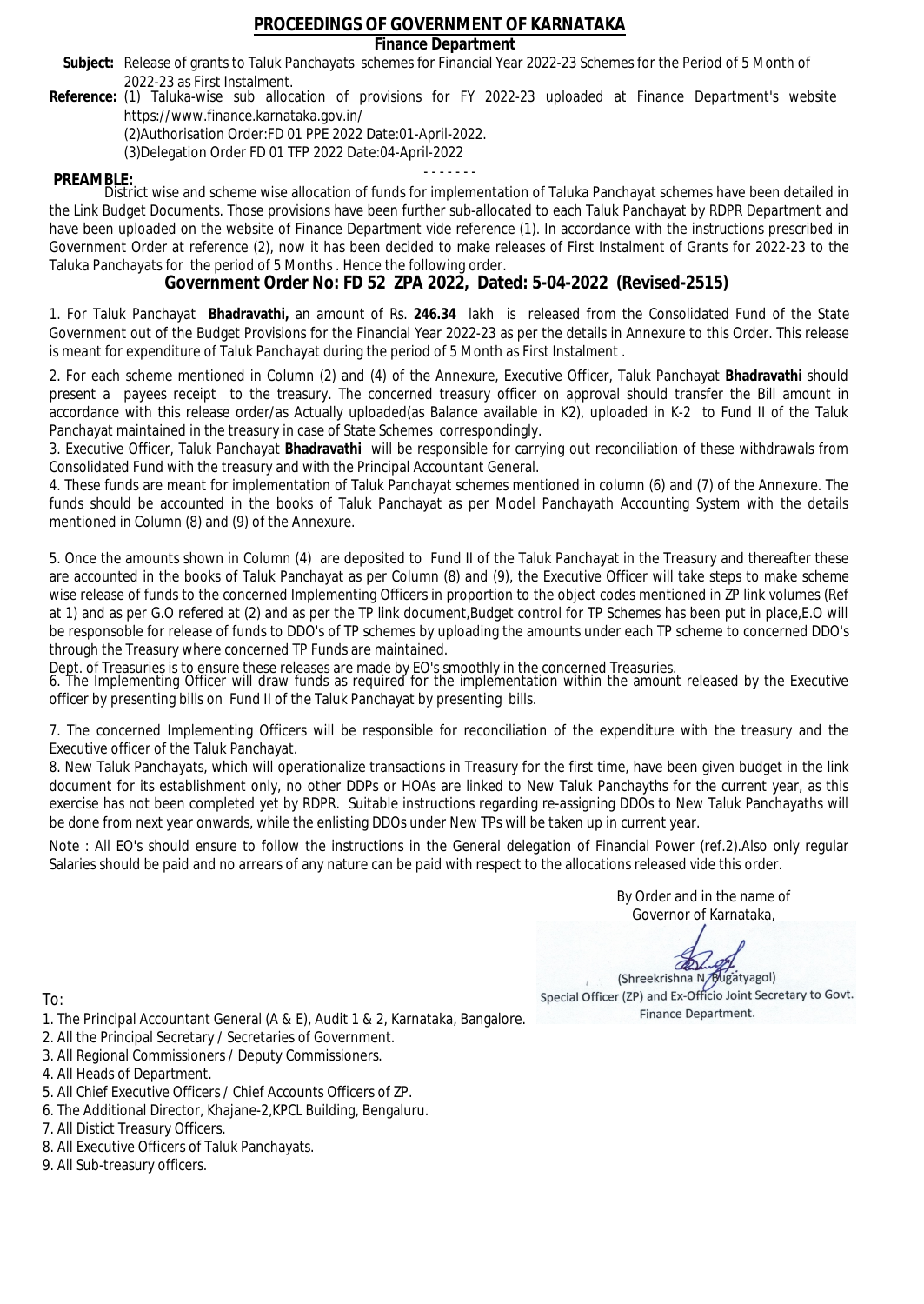### **Finance Department**

- Subject: Release of grants to Taluk Panchayats schemes for Financial Year 2022-23 Schemes for the Period of 5 Month of 2022-23 as First Instalment.
- **Reference:** (1) Taluka-wise sub allocation of provisions for FY 2022-23 uploaded at Finance Department's website https://www.finance.karnataka.gov.in/

(2)Authorisation Order:FD 01 PPE 2022 Date:01-April-2022.

(3)Delegation Order FD 01 TFP 2022 Date:04-April-2022

- - - - - - - **PREAMBLE:** District wise and scheme wise allocation of funds for implementation of Taluka Panchayat schemes have been detailed in the Link Budget Documents. Those provisions have been further sub-allocated to each Taluk Panchayat by RDPR Department and have been uploaded on the website of Finance Department vide reference (1). In accordance with the instructions prescribed in Government Order at reference (2), now it has been decided to make releases of First Instalment of Grants for 2022-23 to the Taluka Panchayats for the period of 5 Months . Hence the following order.

**Government Order No: FD 53 ZPA 2022, Dated: 5-04-2022 (Revised-2515)**

1. For Taluk Panchayat **Hosanagara,** an amount of Rs. **151.99** lakh is released from the Consolidated Fund of the State Government out of the Budget Provisions for the Financial Year 2022-23 as per the details in Annexure to this Order. This release is meant for expenditure of Taluk Panchayat during the period of 5 Month as First Instalment .

2. For each scheme mentioned in Column (2) and (4) of the Annexure, Executive Officer, Taluk Panchayat **Hosanagara** should present a payees receipt to the treasury. The concerned treasury officer on approval should transfer the Bill amount in accordance with this release order/as Actually uploaded(as Balance available in K2), uploaded in K-2 to Fund II of the Taluk Panchayat maintained in the treasury in case of State Schemes correspondingly.

3. Executive Officer, Taluk Panchayat **Hosanagara** will be responsible for carrying out reconciliation of these withdrawals from Consolidated Fund with the treasury and with the Principal Accountant General.

4. These funds are meant for implementation of Taluk Panchayat schemes mentioned in column (6) and (7) of the Annexure. The funds should be accounted in the books of Taluk Panchayat as per Model Panchayath Accounting System with the details mentioned in Column (8) and (9) of the Annexure.

5. Once the amounts shown in Column (4) are deposited to Fund II of the Taluk Panchayat in the Treasury and thereafter these are accounted in the books of Taluk Panchayat as per Column (8) and (9), the Executive Officer will take steps to make scheme wise release of funds to the concerned Implementing Officers in proportion to the object codes mentioned in ZP link volumes (Ref at 1) and as per G.O refered at (2) and as per the TP link document,Budget control for TP Schemes has been put in place,E.O will be responsoble for release of funds to DDO's of TP schemes by uploading the amounts under each TP scheme to concerned DDO's through the Treasury where concerned TP Funds are maintained.

Dept. of Treasuries is to ensure these releases are made by EO's smoothly in the concerned Treasuries.

6. The Implementing Officer will draw funds as required for the implementation within the amount released by the Executive officer by presenting bills on Fund II of the Taluk Panchayat by presenting bills.

7. The concerned Implementing Officers will be responsible for reconciliation of the expenditure with the treasury and the Executive officer of the Taluk Panchayat.

8. New Taluk Panchayats, which will operationalize transactions in Treasury for the first time, have been given budget in the link document for its establishment only, no other DDPs or HOAs are linked to New Taluk Panchayths for the current year, as this exercise has not been completed yet by RDPR. Suitable instructions regarding re-assigning DDOs to New Taluk Panchayaths will be done from next year onwards, while the enlisting DDOs under New TPs will be taken up in current year.

Note : All EO's should ensure to follow the instructions in the General delegation of Financial Power (ref.2).Also only regular Salaries should be paid and no arrears of any nature can be paid with respect to the allocations released vide this order.

> By Order and in the name of Governor of Karnataka,

**PD** 

(Shreekrishna N/Bugatyagol) Special Officer (ZP) and Ex-Officio Joint Secretary to Govt. Finance Department.

- 1. The Principal Accountant General (A & E), Audit 1 & 2, Karnataka, Bangalore.
- 2. All the Principal Secretary / Secretaries of Government.
- 3. All Regional Commissioners / Deputy Commissioners.
- 4. All Heads of Department.
- 5. All Chief Executive Officers / Chief Accounts Officers of ZP.
- 6. The Additional Director, Khajane-2,KPCL Building, Bengaluru.
- 7. All Distict Treasury Officers.
- 8. All Executive Officers of Taluk Panchayats.
- 9. All Sub-treasury officers.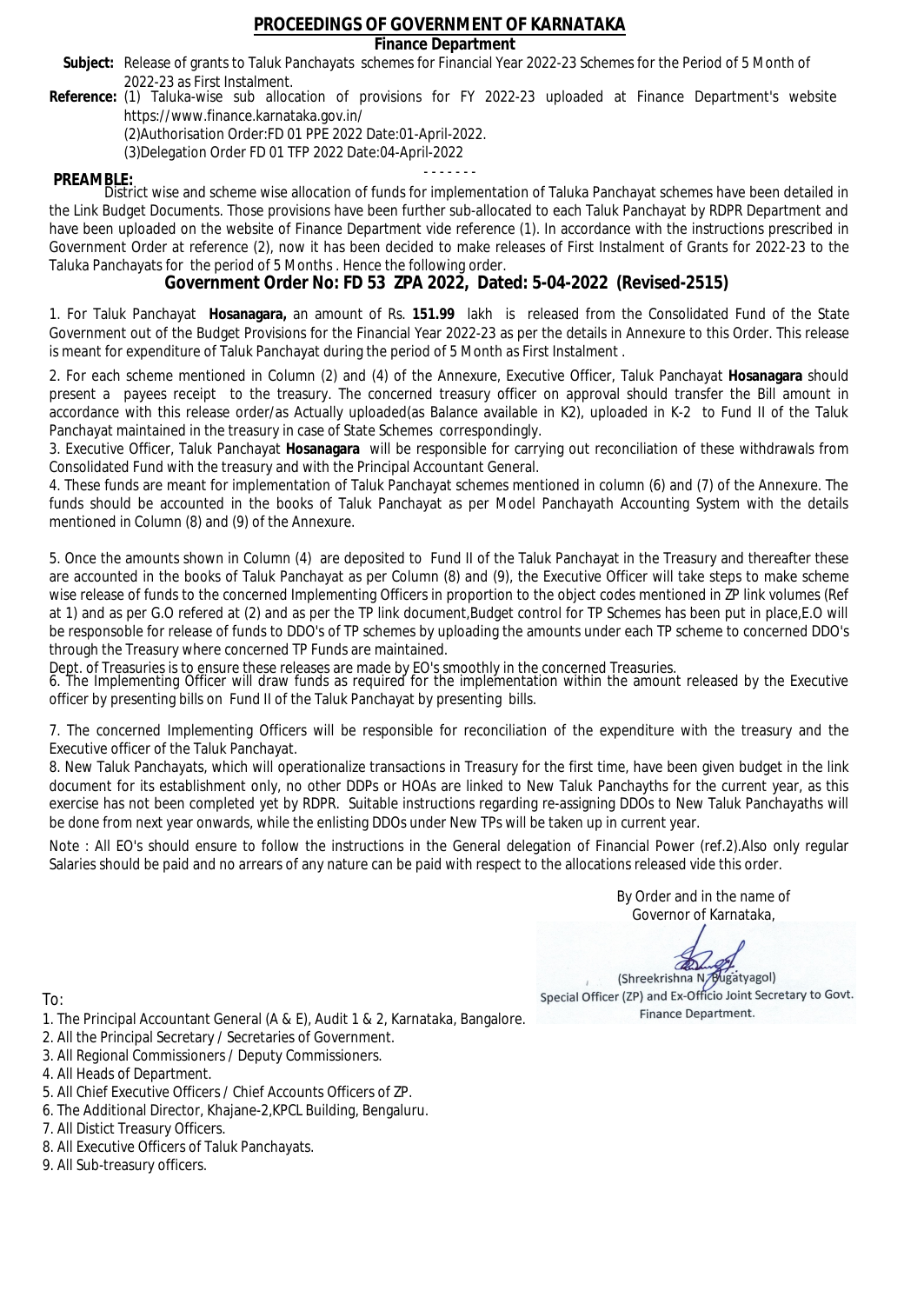### **Finance Department**

- Subject: Release of grants to Taluk Panchayats schemes for Financial Year 2022-23 Schemes for the Period of 5 Month of 2022-23 as First Instalment.
- **Reference:** (1) Taluka-wise sub allocation of provisions for FY 2022-23 uploaded at Finance Department's website https://www.finance.karnataka.gov.in/

(2)Authorisation Order:FD 01 PPE 2022 Date:01-April-2022.

(3)Delegation Order FD 01 TFP 2022 Date:04-April-2022

- - - - - - - **PREAMBLE:** District wise and scheme wise allocation of funds for implementation of Taluka Panchayat schemes have been detailed in the Link Budget Documents. Those provisions have been further sub-allocated to each Taluk Panchayat by RDPR Department and have been uploaded on the website of Finance Department vide reference (1). In accordance with the instructions prescribed in Government Order at reference (2), now it has been decided to make releases of First Instalment of Grants for 2022-23 to the Taluka Panchayats for the period of 5 Months . Hence the following order.

**Government Order No: FD 54 ZPA 2022, Dated: 5-04-2022 (Revised-2515)**

1. For Taluk Panchayat **Sagara,** an amount of Rs. **214.06** lakh is released from the Consolidated Fund of the State Government out of the Budget Provisions for the Financial Year 2022-23 as per the details in Annexure to this Order. This release is meant for expenditure of Taluk Panchayat during the period of 5 Month as First Instalment .

2. For each scheme mentioned in Column (2) and (4) of the Annexure, Executive Officer, Taluk Panchayat **Sagara** should present a payees receipt to the treasury. The concerned treasury officer on approval should transfer the Bill amount in accordance with this release order/as Actually uploaded(as Balance available in K2), uploaded in K-2 to Fund II of the Taluk Panchayat maintained in the treasury in case of State Schemes correspondingly.

3. Executive Officer, Taluk Panchayat **Sagara** will be responsible for carrying out reconciliation of these withdrawals from Consolidated Fund with the treasury and with the Principal Accountant General.

4. These funds are meant for implementation of Taluk Panchayat schemes mentioned in column (6) and (7) of the Annexure. The funds should be accounted in the books of Taluk Panchayat as per Model Panchayath Accounting System with the details mentioned in Column (8) and (9) of the Annexure.

5. Once the amounts shown in Column (4) are deposited to Fund II of the Taluk Panchayat in the Treasury and thereafter these are accounted in the books of Taluk Panchayat as per Column (8) and (9), the Executive Officer will take steps to make scheme wise release of funds to the concerned Implementing Officers in proportion to the object codes mentioned in ZP link volumes (Ref at 1) and as per G.O refered at (2) and as per the TP link document,Budget control for TP Schemes has been put in place,E.O will be responsoble for release of funds to DDO's of TP schemes by uploading the amounts under each TP scheme to concerned DDO's through the Treasury where concerned TP Funds are maintained.

Dept. of Treasuries is to ensure these releases are made by EO's smoothly in the concerned Treasuries.

6. The Implementing Officer will draw funds as required for the implementation within the amount released by the Executive officer by presenting bills on Fund II of the Taluk Panchayat by presenting bills.

7. The concerned Implementing Officers will be responsible for reconciliation of the expenditure with the treasury and the Executive officer of the Taluk Panchayat.

8. New Taluk Panchayats, which will operationalize transactions in Treasury for the first time, have been given budget in the link document for its establishment only, no other DDPs or HOAs are linked to New Taluk Panchayths for the current year, as this exercise has not been completed yet by RDPR. Suitable instructions regarding re-assigning DDOs to New Taluk Panchayaths will be done from next year onwards, while the enlisting DDOs under New TPs will be taken up in current year.

Note : All EO's should ensure to follow the instructions in the General delegation of Financial Power (ref.2).Also only regular Salaries should be paid and no arrears of any nature can be paid with respect to the allocations released vide this order.

> By Order and in the name of Governor of Karnataka,

**PD** 

(Shreekrishna N/Bugatyagol) Special Officer (ZP) and Ex-Officio Joint Secretary to Govt. Finance Department.

- 1. The Principal Accountant General (A & E), Audit 1 & 2, Karnataka, Bangalore.
- 2. All the Principal Secretary / Secretaries of Government.
- 3. All Regional Commissioners / Deputy Commissioners.
- 4. All Heads of Department.
- 5. All Chief Executive Officers / Chief Accounts Officers of ZP.
- 6. The Additional Director, Khajane-2,KPCL Building, Bengaluru.
- 7. All Distict Treasury Officers.
- 8. All Executive Officers of Taluk Panchayats.
- 9. All Sub-treasury officers.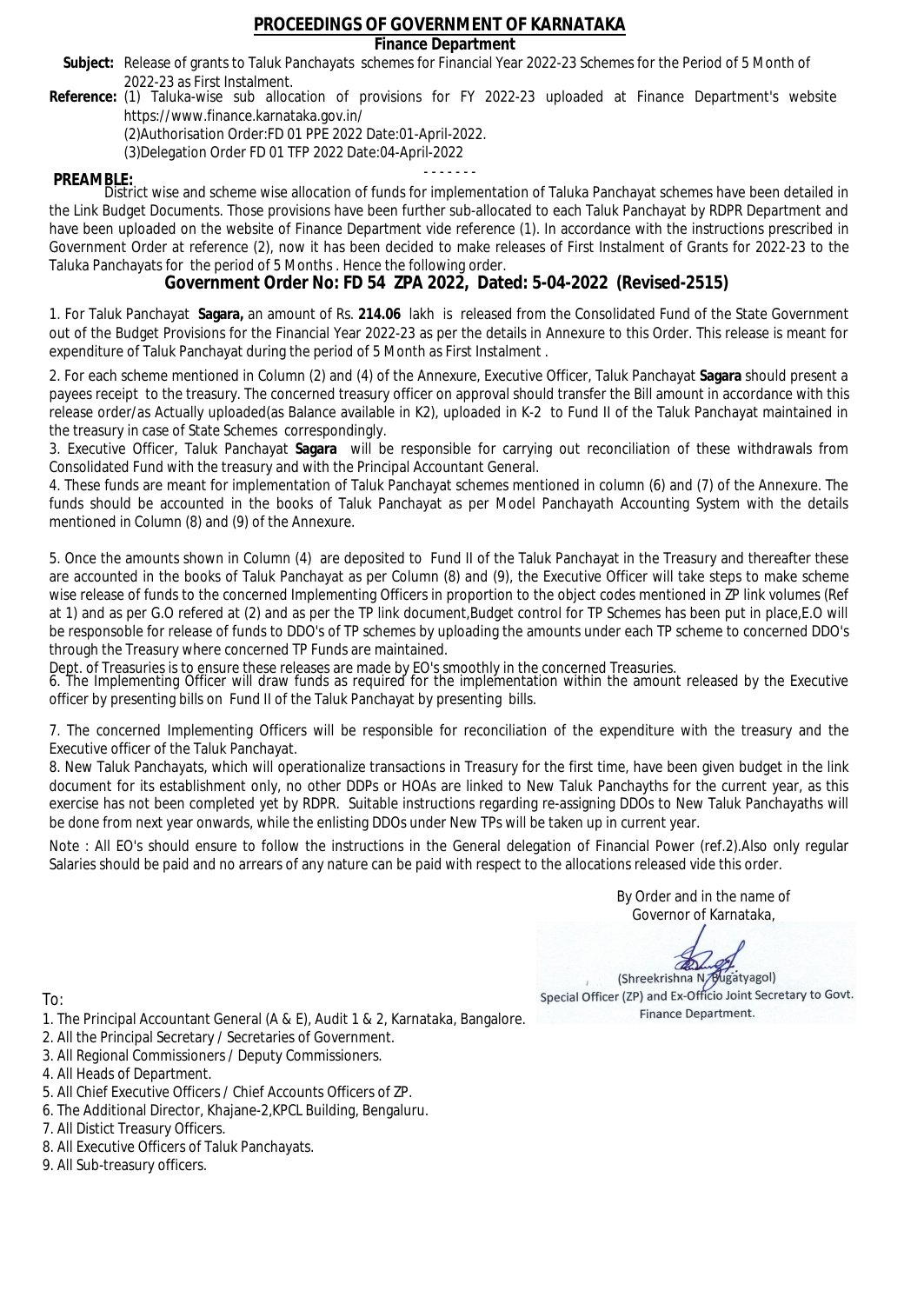### **Finance Department**

- Subject: Release of grants to Taluk Panchayats schemes for Financial Year 2022-23 Schemes for the Period of 5 Month of 2022-23 as First Instalment.
- **Reference:** (1) Taluka-wise sub allocation of provisions for FY 2022-23 uploaded at Finance Department's website https://www.finance.karnataka.gov.in/

(2)Authorisation Order:FD 01 PPE 2022 Date:01-April-2022.

(3)Delegation Order FD 01 TFP 2022 Date:04-April-2022

- - - - - - - **PREAMBLE:** District wise and scheme wise allocation of funds for implementation of Taluka Panchayat schemes have been detailed in the Link Budget Documents. Those provisions have been further sub-allocated to each Taluk Panchayat by RDPR Department and have been uploaded on the website of Finance Department vide reference (1). In accordance with the instructions prescribed in Government Order at reference (2), now it has been decided to make releases of First Instalment of Grants for 2022-23 to the Taluka Panchayats for the period of 5 Months . Hence the following order.

**Government Order No: FD 55 ZPA 2022, Dated: 5-04-2022 (Revised-2515)**

1. For Taluk Panchayat **Shikaripura,** an amount of Rs. **255** lakh is released from the Consolidated Fund of the State Government out of the Budget Provisions for the Financial Year 2022-23 as per the details in Annexure to this Order. This release is meant for expenditure of Taluk Panchayat during the period of 5 Month as First Instalment .

2. For each scheme mentioned in Column (2) and (4) of the Annexure, Executive Officer, Taluk Panchayat **Shikaripura** should present a payees receipt to the treasury. The concerned treasury officer on approval should transfer the Bill amount in accordance with this release order/as Actually uploaded(as Balance available in K2), uploaded in K-2 to Fund II of the Taluk Panchayat maintained in the treasury in case of State Schemes correspondingly.

3. Executive Officer, Taluk Panchayat **Shikaripura** will be responsible for carrying out reconciliation of these withdrawals from Consolidated Fund with the treasury and with the Principal Accountant General.

4. These funds are meant for implementation of Taluk Panchayat schemes mentioned in column (6) and (7) of the Annexure. The funds should be accounted in the books of Taluk Panchayat as per Model Panchayath Accounting System with the details mentioned in Column (8) and (9) of the Annexure.

5. Once the amounts shown in Column (4) are deposited to Fund II of the Taluk Panchayat in the Treasury and thereafter these are accounted in the books of Taluk Panchayat as per Column (8) and (9), the Executive Officer will take steps to make scheme wise release of funds to the concerned Implementing Officers in proportion to the object codes mentioned in ZP link volumes (Ref at 1) and as per G.O refered at (2) and as per the TP link document,Budget control for TP Schemes has been put in place,E.O will be responsoble for release of funds to DDO's of TP schemes by uploading the amounts under each TP scheme to concerned DDO's through the Treasury where concerned TP Funds are maintained.

Dept. of Treasuries is to ensure these releases are made by EO's smoothly in the concerned Treasuries.

6. The Implementing Officer will draw funds as required for the implementation within the amount released by the Executive officer by presenting bills on Fund II of the Taluk Panchayat by presenting bills.

7. The concerned Implementing Officers will be responsible for reconciliation of the expenditure with the treasury and the Executive officer of the Taluk Panchayat.

8. New Taluk Panchayats, which will operationalize transactions in Treasury for the first time, have been given budget in the link document for its establishment only, no other DDPs or HOAs are linked to New Taluk Panchayths for the current year, as this exercise has not been completed yet by RDPR. Suitable instructions regarding re-assigning DDOs to New Taluk Panchayaths will be done from next year onwards, while the enlisting DDOs under New TPs will be taken up in current year.

Note : All EO's should ensure to follow the instructions in the General delegation of Financial Power (ref.2).Also only regular Salaries should be paid and no arrears of any nature can be paid with respect to the allocations released vide this order.

> By Order and in the name of Governor of Karnataka,

**PD** 

(Shreekrishna N/Bugatyagol) Special Officer (ZP) and Ex-Officio Joint Secretary to Govt. Finance Department.

- 1. The Principal Accountant General (A & E), Audit 1 & 2, Karnataka, Bangalore.
- 2. All the Principal Secretary / Secretaries of Government.
- 3. All Regional Commissioners / Deputy Commissioners.
- 4. All Heads of Department.
- 5. All Chief Executive Officers / Chief Accounts Officers of ZP.
- 6. The Additional Director, Khajane-2,KPCL Building, Bengaluru.
- 7. All Distict Treasury Officers.
- 8. All Executive Officers of Taluk Panchayats.
- 9. All Sub-treasury officers.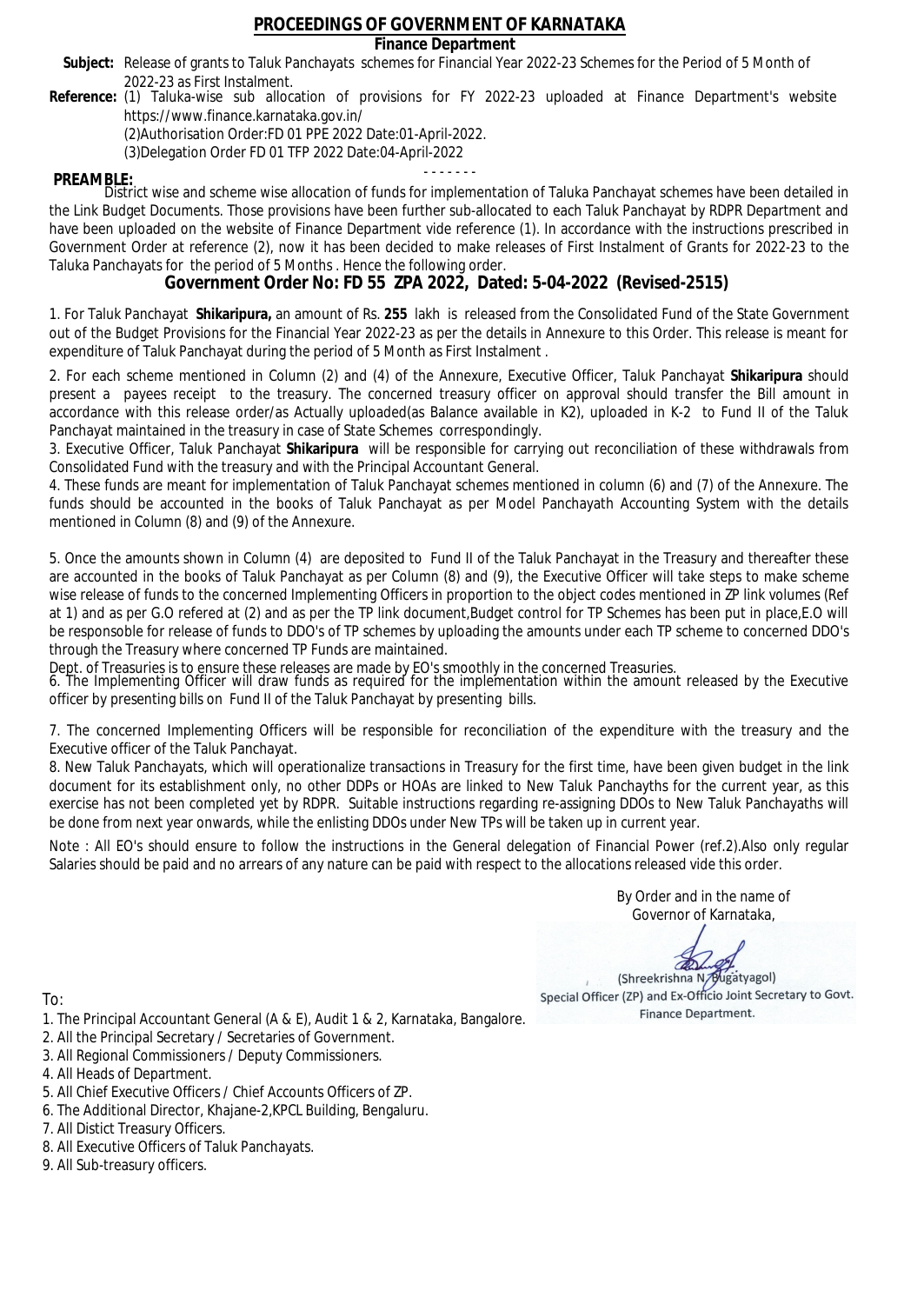### **Finance Department**

- Subject: Release of grants to Taluk Panchayats schemes for Financial Year 2022-23 Schemes for the Period of 5 Month of 2022-23 as First Instalment.
- **Reference:** (1) Taluka-wise sub allocation of provisions for FY 2022-23 uploaded at Finance Department's website https://www.finance.karnataka.gov.in/

(2)Authorisation Order:FD 01 PPE 2022 Date:01-April-2022.

(3)Delegation Order FD 01 TFP 2022 Date:04-April-2022

- - - - - - - **PREAMBLE:** District wise and scheme wise allocation of funds for implementation of Taluka Panchayat schemes have been detailed in the Link Budget Documents. Those provisions have been further sub-allocated to each Taluk Panchayat by RDPR Department and have been uploaded on the website of Finance Department vide reference (1). In accordance with the instructions prescribed in Government Order at reference (2), now it has been decided to make releases of First Instalment of Grants for 2022-23 to the Taluka Panchayats for the period of 5 Months . Hence the following order.

**Government Order No: FD 57 ZPA 2022, Dated: 5-04-2022 (Revised-2515)**

1. For Taluk Panchayat **Soraba,** an amount of Rs. **198.13** lakh is released from the Consolidated Fund of the State Government out of the Budget Provisions for the Financial Year 2022-23 as per the details in Annexure to this Order. This release is meant for expenditure of Taluk Panchayat during the period of 5 Month as First Instalment .

2. For each scheme mentioned in Column (2) and (4) of the Annexure, Executive Officer, Taluk Panchayat **Soraba** should present a payees receipt to the treasury. The concerned treasury officer on approval should transfer the Bill amount in accordance with this release order/as Actually uploaded(as Balance available in K2), uploaded in K-2 to Fund II of the Taluk Panchayat maintained in the treasury in case of State Schemes correspondingly.

3. Executive Officer, Taluk Panchayat **Soraba** will be responsible for carrying out reconciliation of these withdrawals from Consolidated Fund with the treasury and with the Principal Accountant General.

4. These funds are meant for implementation of Taluk Panchayat schemes mentioned in column (6) and (7) of the Annexure. The funds should be accounted in the books of Taluk Panchayat as per Model Panchayath Accounting System with the details mentioned in Column (8) and (9) of the Annexure.

5. Once the amounts shown in Column (4) are deposited to Fund II of the Taluk Panchayat in the Treasury and thereafter these are accounted in the books of Taluk Panchayat as per Column (8) and (9), the Executive Officer will take steps to make scheme wise release of funds to the concerned Implementing Officers in proportion to the object codes mentioned in ZP link volumes (Ref at 1) and as per G.O refered at (2) and as per the TP link document,Budget control for TP Schemes has been put in place,E.O will be responsoble for release of funds to DDO's of TP schemes by uploading the amounts under each TP scheme to concerned DDO's through the Treasury where concerned TP Funds are maintained.

Dept. of Treasuries is to ensure these releases are made by EO's smoothly in the concerned Treasuries.

6. The Implementing Officer will draw funds as required for the implementation within the amount released by the Executive officer by presenting bills on Fund II of the Taluk Panchayat by presenting bills.

7. The concerned Implementing Officers will be responsible for reconciliation of the expenditure with the treasury and the Executive officer of the Taluk Panchayat.

8. New Taluk Panchayats, which will operationalize transactions in Treasury for the first time, have been given budget in the link document for its establishment only, no other DDPs or HOAs are linked to New Taluk Panchayths for the current year, as this exercise has not been completed yet by RDPR. Suitable instructions regarding re-assigning DDOs to New Taluk Panchayaths will be done from next year onwards, while the enlisting DDOs under New TPs will be taken up in current year.

Note : All EO's should ensure to follow the instructions in the General delegation of Financial Power (ref.2).Also only regular Salaries should be paid and no arrears of any nature can be paid with respect to the allocations released vide this order.

> By Order and in the name of Governor of Karnataka,

**PD** 

(Shreekrishna N/Bugatyagol) Special Officer (ZP) and Ex-Officio Joint Secretary to Govt. Finance Department.

- 1. The Principal Accountant General (A & E), Audit 1 & 2, Karnataka, Bangalore.
- 2. All the Principal Secretary / Secretaries of Government.
- 3. All Regional Commissioners / Deputy Commissioners.
- 4. All Heads of Department.
- 5. All Chief Executive Officers / Chief Accounts Officers of ZP.
- 6. The Additional Director, Khajane-2,KPCL Building, Bengaluru.
- 7. All Distict Treasury Officers.
- 8. All Executive Officers of Taluk Panchayats.
- 9. All Sub-treasury officers.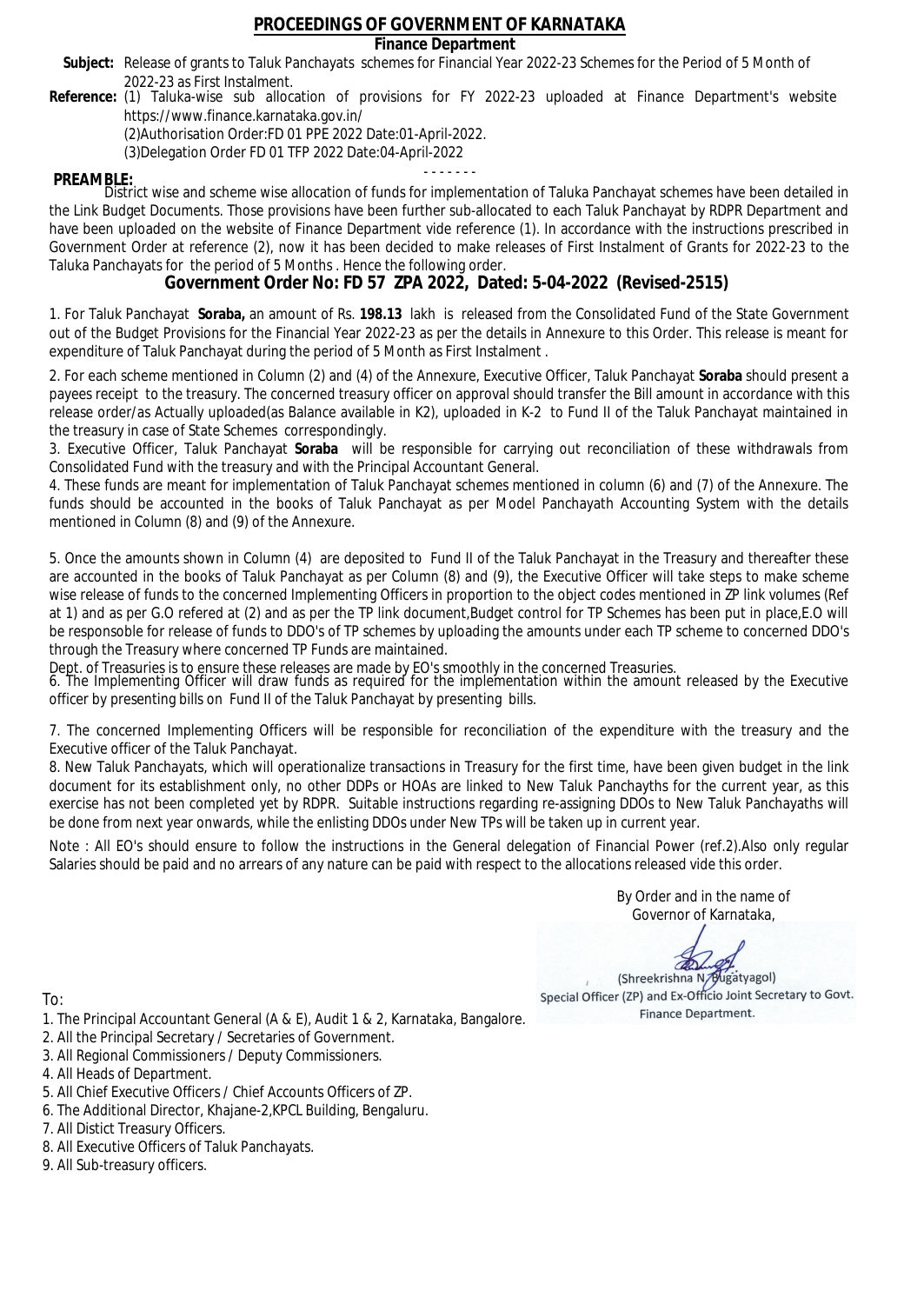### **Finance Department**

- Subject: Release of grants to Taluk Panchayats schemes for Financial Year 2022-23 Schemes for the Period of 5 Month of 2022-23 as First Instalment.
- **Reference:** (1) Taluka-wise sub allocation of provisions for FY 2022-23 uploaded at Finance Department's website https://www.finance.karnataka.gov.in/

(2)Authorisation Order:FD 01 PPE 2022 Date:01-April-2022.

(3)Delegation Order FD 01 TFP 2022 Date:04-April-2022

- - - - - - - **PREAMBLE:** District wise and scheme wise allocation of funds for implementation of Taluka Panchayat schemes have been detailed in the Link Budget Documents. Those provisions have been further sub-allocated to each Taluk Panchayat by RDPR Department and have been uploaded on the website of Finance Department vide reference (1). In accordance with the instructions prescribed in Government Order at reference (2), now it has been decided to make releases of First Instalment of Grants for 2022-23 to the Taluka Panchayats for the period of 5 Months . Hence the following order.

**Government Order No: FD 58 ZPA 2022, Dated: 5-04-2022 (Revised-2515)**

1. For Taluk Panchayat **Thirthahalli,** an amount of Rs. **166.03** lakh is released from the Consolidated Fund of the State Government out of the Budget Provisions for the Financial Year 2022-23 as per the details in Annexure to this Order. This release is meant for expenditure of Taluk Panchayat during the period of 5 Month as First Instalment .

2. For each scheme mentioned in Column (2) and (4) of the Annexure, Executive Officer, Taluk Panchayat **Thirthahalli** should present a payees receipt to the treasury. The concerned treasury officer on approval should transfer the Bill amount in accordance with this release order/as Actually uploaded(as Balance available in K2), uploaded in K-2 to Fund II of the Taluk Panchayat maintained in the treasury in case of State Schemes correspondingly.

3. Executive Officer, Taluk Panchayat **Thirthahalli** will be responsible for carrying out reconciliation of these withdrawals from Consolidated Fund with the treasury and with the Principal Accountant General.

4. These funds are meant for implementation of Taluk Panchayat schemes mentioned in column (6) and (7) of the Annexure. The funds should be accounted in the books of Taluk Panchayat as per Model Panchayath Accounting System with the details mentioned in Column (8) and (9) of the Annexure.

5. Once the amounts shown in Column (4) are deposited to Fund II of the Taluk Panchayat in the Treasury and thereafter these are accounted in the books of Taluk Panchayat as per Column (8) and (9), the Executive Officer will take steps to make scheme wise release of funds to the concerned Implementing Officers in proportion to the object codes mentioned in ZP link volumes (Ref at 1) and as per G.O refered at (2) and as per the TP link document,Budget control for TP Schemes has been put in place,E.O will be responsoble for release of funds to DDO's of TP schemes by uploading the amounts under each TP scheme to concerned DDO's through the Treasury where concerned TP Funds are maintained.

Dept. of Treasuries is to ensure these releases are made by EO's smoothly in the concerned Treasuries.

6. The Implementing Officer will draw funds as required for the implementation within the amount released by the Executive officer by presenting bills on Fund II of the Taluk Panchayat by presenting bills.

7. The concerned Implementing Officers will be responsible for reconciliation of the expenditure with the treasury and the Executive officer of the Taluk Panchayat.

8. New Taluk Panchayats, which will operationalize transactions in Treasury for the first time, have been given budget in the link document for its establishment only, no other DDPs or HOAs are linked to New Taluk Panchayths for the current year, as this exercise has not been completed yet by RDPR. Suitable instructions regarding re-assigning DDOs to New Taluk Panchayaths will be done from next year onwards, while the enlisting DDOs under New TPs will be taken up in current year.

Note : All EO's should ensure to follow the instructions in the General delegation of Financial Power (ref.2).Also only regular Salaries should be paid and no arrears of any nature can be paid with respect to the allocations released vide this order.

> By Order and in the name of Governor of Karnataka,

**PD** 

(Shreekrishna N/Bugatyagol) Special Officer (ZP) and Ex-Officio Joint Secretary to Govt. Finance Department.

- 1. The Principal Accountant General (A & E), Audit 1 & 2, Karnataka, Bangalore.
- 2. All the Principal Secretary / Secretaries of Government.
- 3. All Regional Commissioners / Deputy Commissioners.
- 4. All Heads of Department.
- 5. All Chief Executive Officers / Chief Accounts Officers of ZP.
- 6. The Additional Director, Khajane-2,KPCL Building, Bengaluru.
- 7. All Distict Treasury Officers.
- 8. All Executive Officers of Taluk Panchayats.
- 9. All Sub-treasury officers.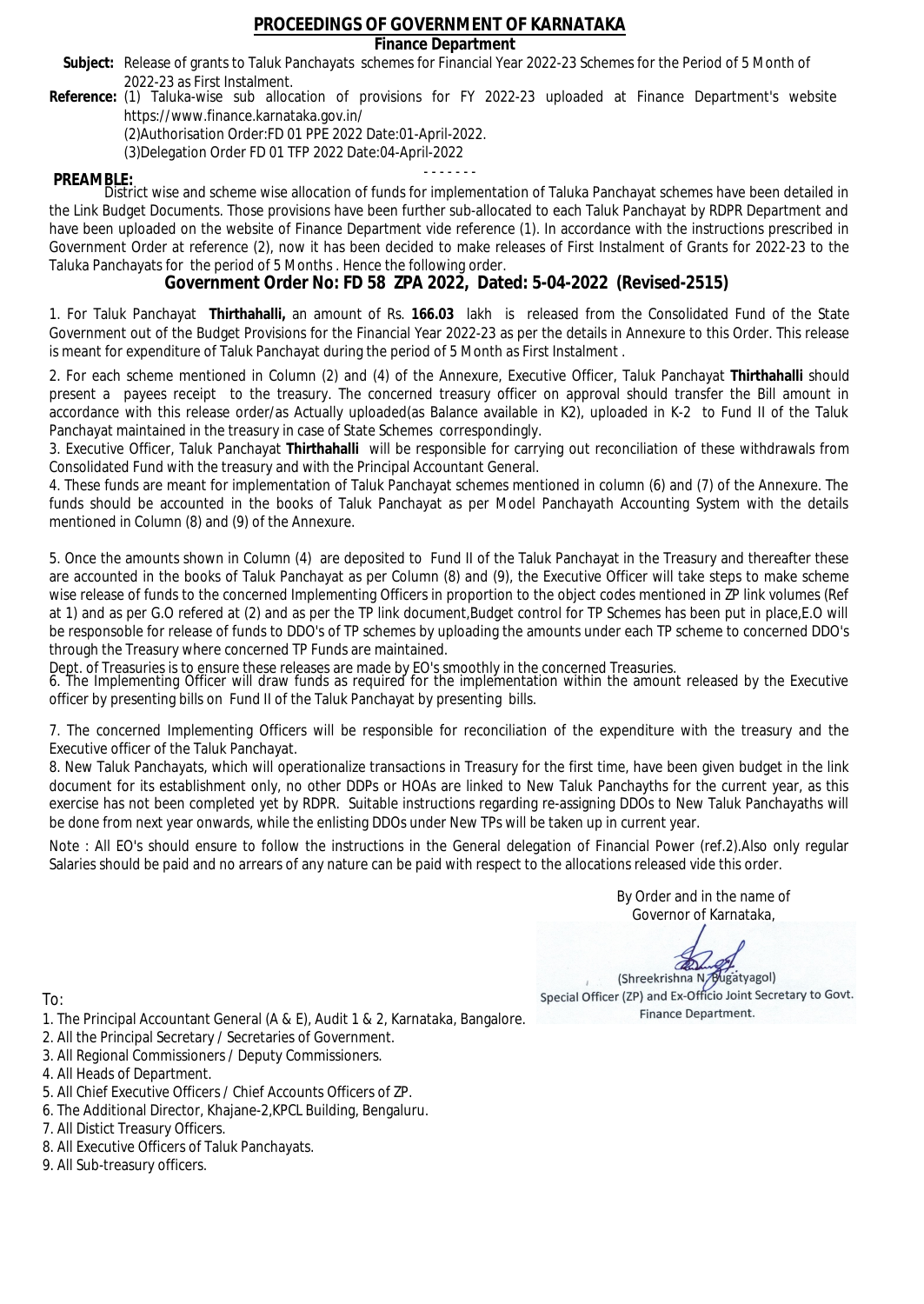### **Finance Department**

- Subject: Release of grants to Taluk Panchayats schemes for Financial Year 2022-23 Schemes for the Period of 5 Month of 2022-23 as First Instalment.
- **Reference:** (1) Taluka-wise sub allocation of provisions for FY 2022-23 uploaded at Finance Department's website https://www.finance.karnataka.gov.in/

(2)Authorisation Order:FD 01 PPE 2022 Date:01-April-2022.

(3)Delegation Order FD 01 TFP 2022 Date:04-April-2022

- - - - - - - **PREAMBLE:** District wise and scheme wise allocation of funds for implementation of Taluka Panchayat schemes have been detailed in the Link Budget Documents. Those provisions have been further sub-allocated to each Taluk Panchayat by RDPR Department and have been uploaded on the website of Finance Department vide reference (1). In accordance with the instructions prescribed in Government Order at reference (2), now it has been decided to make releases of First Instalment of Grants for 2022-23 to the Taluka Panchayats for the period of 5 Months . Hence the following order.

**Government Order No: FD 67 ZPA 2022, Dated: 5-04-2022 (Revised-2515)**

1. For Taluk Panchayat **Tumakuru,** an amount of Rs. **288.88** lakh is released from the Consolidated Fund of the State Government out of the Budget Provisions for the Financial Year 2022-23 as per the details in Annexure to this Order. This release is meant for expenditure of Taluk Panchayat during the period of 5 Month as First Instalment .

2. For each scheme mentioned in Column (2) and (4) of the Annexure, Executive Officer, Taluk Panchayat **Tumakuru** should present a payees receipt to the treasury. The concerned treasury officer on approval should transfer the Bill amount in accordance with this release order/as Actually uploaded(as Balance available in K2), uploaded in K-2 to Fund II of the Taluk Panchayat maintained in the treasury in case of State Schemes correspondingly.

3. Executive Officer, Taluk Panchayat **Tumakuru** will be responsible for carrying out reconciliation of these withdrawals from Consolidated Fund with the treasury and with the Principal Accountant General.

4. These funds are meant for implementation of Taluk Panchayat schemes mentioned in column (6) and (7) of the Annexure. The funds should be accounted in the books of Taluk Panchayat as per Model Panchayath Accounting System with the details mentioned in Column (8) and (9) of the Annexure.

5. Once the amounts shown in Column (4) are deposited to Fund II of the Taluk Panchayat in the Treasury and thereafter these are accounted in the books of Taluk Panchayat as per Column (8) and (9), the Executive Officer will take steps to make scheme wise release of funds to the concerned Implementing Officers in proportion to the object codes mentioned in ZP link volumes (Ref at 1) and as per G.O refered at (2) and as per the TP link document,Budget control for TP Schemes has been put in place,E.O will be responsoble for release of funds to DDO's of TP schemes by uploading the amounts under each TP scheme to concerned DDO's through the Treasury where concerned TP Funds are maintained.

Dept. of Treasuries is to ensure these releases are made by EO's smoothly in the concerned Treasuries.

6. The Implementing Officer will draw funds as required for the implementation within the amount released by the Executive officer by presenting bills on Fund II of the Taluk Panchayat by presenting bills.

7. The concerned Implementing Officers will be responsible for reconciliation of the expenditure with the treasury and the Executive officer of the Taluk Panchayat.

8. New Taluk Panchayats, which will operationalize transactions in Treasury for the first time, have been given budget in the link document for its establishment only, no other DDPs or HOAs are linked to New Taluk Panchayths for the current year, as this exercise has not been completed yet by RDPR. Suitable instructions regarding re-assigning DDOs to New Taluk Panchayaths will be done from next year onwards, while the enlisting DDOs under New TPs will be taken up in current year.

Note : All EO's should ensure to follow the instructions in the General delegation of Financial Power (ref.2).Also only regular Salaries should be paid and no arrears of any nature can be paid with respect to the allocations released vide this order.

> By Order and in the name of Governor of Karnataka,

**PD** 

(Shreekrishna N/Bugatyagol) Special Officer (ZP) and Ex-Officio Joint Secretary to Govt. Finance Department.

To:

- 1. The Principal Accountant General (A & E), Audit 1 & 2, Karnataka, Bangalore.
- 2. All the Principal Secretary / Secretaries of Government.
- 3. All Regional Commissioners / Deputy Commissioners.
- 4. All Heads of Department.
- 5. All Chief Executive Officers / Chief Accounts Officers of ZP.
- 6. The Additional Director, Khajane-2,KPCL Building, Bengaluru.

- 8. All Executive Officers of Taluk Panchayats.
- 9. All Sub-treasury officers.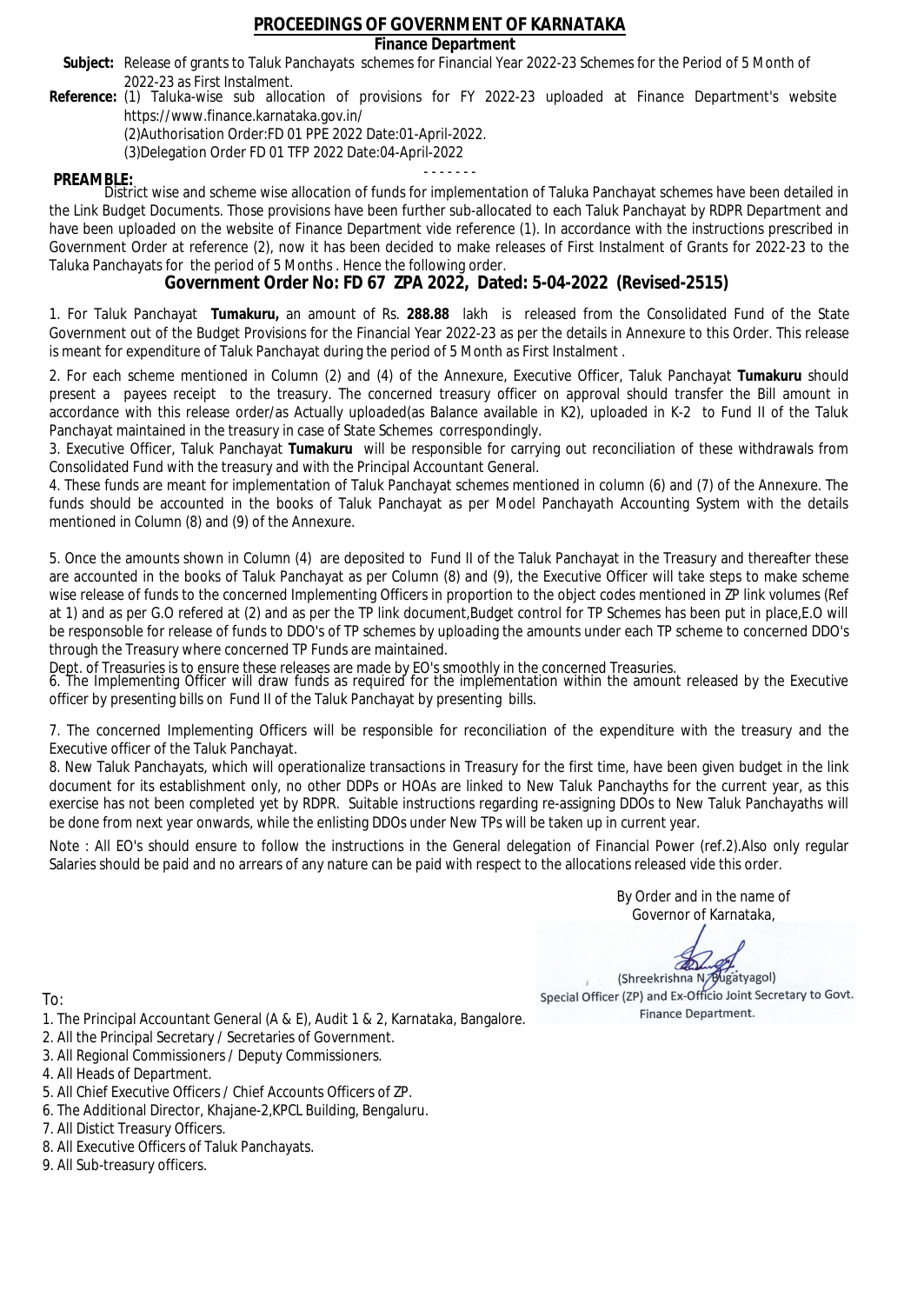### **Finance Department**

- Subject: Release of grants to Taluk Panchayats schemes for Financial Year 2022-23 Schemes for the Period of 5 Month of 2022-23 as First Instalment.
- **Reference:** (1) Taluka-wise sub allocation of provisions for FY 2022-23 uploaded at Finance Department's website https://www.finance.karnataka.gov.in/

(2)Authorisation Order:FD 01 PPE 2022 Date:01-April-2022.

(3)Delegation Order FD 01 TFP 2022 Date:04-April-2022

- - - - - - - **PREAMBLE:** District wise and scheme wise allocation of funds for implementation of Taluka Panchayat schemes have been detailed in the Link Budget Documents. Those provisions have been further sub-allocated to each Taluk Panchayat by RDPR Department and have been uploaded on the website of Finance Department vide reference (1). In accordance with the instructions prescribed in Government Order at reference (2), now it has been decided to make releases of First Instalment of Grants for 2022-23 to the Taluka Panchayats for the period of 5 Months . Hence the following order.

**Government Order No: FD 59 ZPA 2022, Dated: 5-04-2022 (Revised-2515)**

1. For Taluk Panchayat **Chicknayakanahalli,** an amount of Rs. **148.41** lakh is released from the Consolidated Fund of the State Government out of the Budget Provisions for the Financial Year 2022-23 as per the details in Annexure to this Order. This release is meant for expenditure of Taluk Panchayat during the period of 5 Month as First Instalment .

2. For each scheme mentioned in Column (2) and (4) of the Annexure, Executive Officer, Taluk Panchayat **Chicknayakanahalli** should present a payees receipt to the treasury. The concerned treasury officer on approval should transfer the Bill amount in accordance with this release order/as Actually uploaded(as Balance available in K2), uploaded in K-2 to Fund II of the Taluk Panchayat maintained in the treasury in case of State Schemes correspondingly.

3. Executive Officer, Taluk Panchayat **Chicknayakanahalli** will be responsible for carrying out reconciliation of these withdrawals from Consolidated Fund with the treasury and with the Principal Accountant General.

4. These funds are meant for implementation of Taluk Panchayat schemes mentioned in column (6) and (7) of the Annexure. The funds should be accounted in the books of Taluk Panchayat as per Model Panchayath Accounting System with the details mentioned in Column (8) and (9) of the Annexure.

5. Once the amounts shown in Column (4) are deposited to Fund II of the Taluk Panchayat in the Treasury and thereafter these are accounted in the books of Taluk Panchayat as per Column (8) and (9), the Executive Officer will take steps to make scheme wise release of funds to the concerned Implementing Officers in proportion to the object codes mentioned in ZP link volumes (Ref at 1) and as per G.O refered at (2) and as per the TP link document,Budget control for TP Schemes has been put in place,E.O will be responsoble for release of funds to DDO's of TP schemes by uploading the amounts under each TP scheme to concerned DDO's through the Treasury where concerned TP Funds are maintained.

Dept. of Treasuries is to ensure these releases are made by EO's smoothly in the concerned Treasuries.

6. The Implementing Officer will draw funds as required for the implementation within the amount released by the Executive officer by presenting bills on Fund II of the Taluk Panchayat by presenting bills.

7. The concerned Implementing Officers will be responsible for reconciliation of the expenditure with the treasury and the Executive officer of the Taluk Panchayat.

8. New Taluk Panchayats, which will operationalize transactions in Treasury for the first time, have been given budget in the link document for its establishment only, no other DDPs or HOAs are linked to New Taluk Panchayths for the current year, as this exercise has not been completed yet by RDPR. Suitable instructions regarding re-assigning DDOs to New Taluk Panchayaths will be done from next year onwards, while the enlisting DDOs under New TPs will be taken up in current year.

Note : All EO's should ensure to follow the instructions in the General delegation of Financial Power (ref.2).Also only regular Salaries should be paid and no arrears of any nature can be paid with respect to the allocations released vide this order.

> By Order and in the name of Governor of Karnataka,

**PD** 

(Shreekrishna N/Bugatyagol) Special Officer (ZP) and Ex-Officio Joint Secretary to Govt. Finance Department.

- 1. The Principal Accountant General (A & E), Audit 1 & 2, Karnataka, Bangalore.
- 2. All the Principal Secretary / Secretaries of Government.
- 3. All Regional Commissioners / Deputy Commissioners.
- 4. All Heads of Department.
- 5. All Chief Executive Officers / Chief Accounts Officers of ZP.
- 6. The Additional Director, Khajane-2,KPCL Building, Bengaluru.
- 7. All Distict Treasury Officers.
- 8. All Executive Officers of Taluk Panchayats.
- 9. All Sub-treasury officers.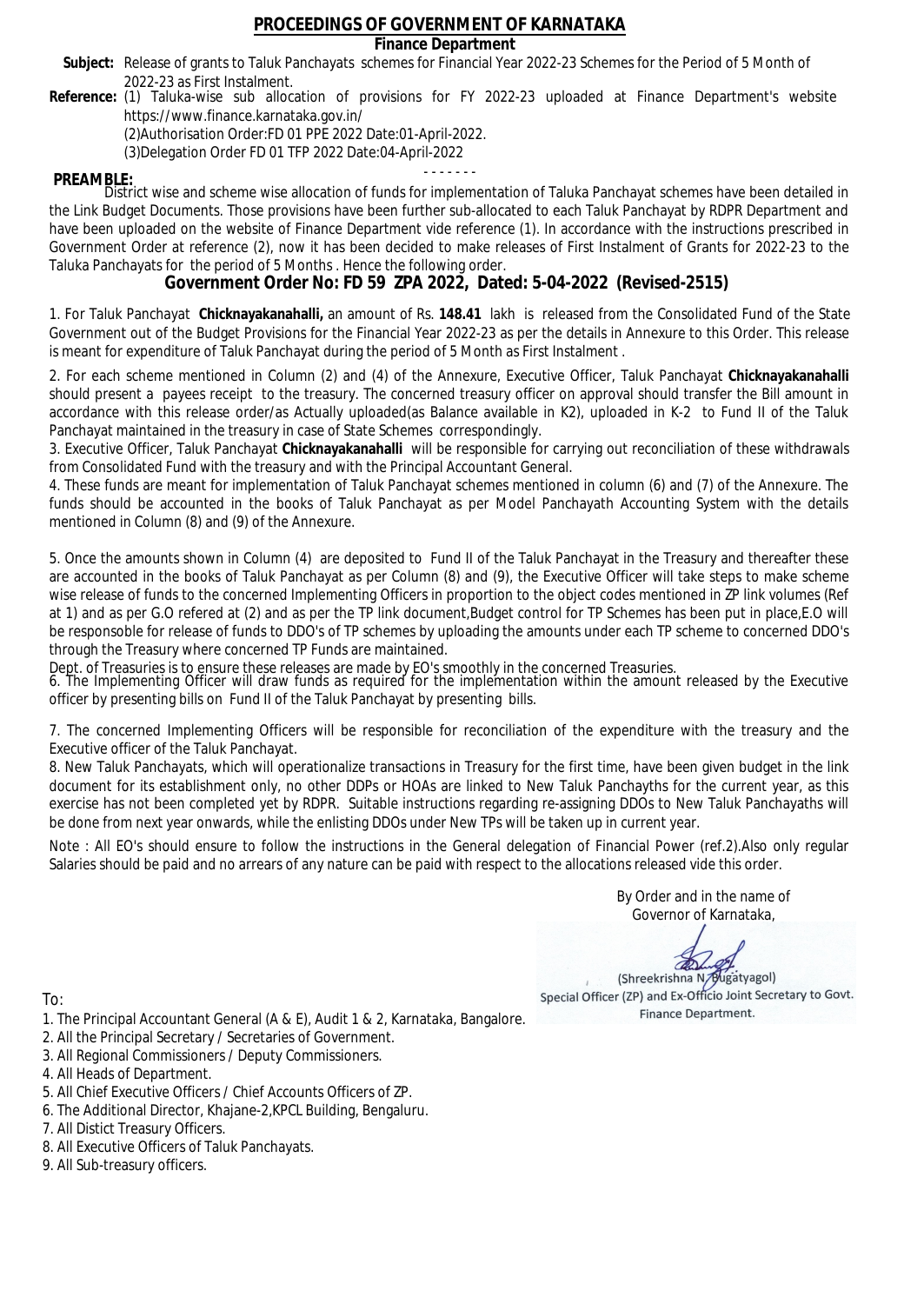### **Finance Department**

- Subject: Release of grants to Taluk Panchayats schemes for Financial Year 2022-23 Schemes for the Period of 5 Month of 2022-23 as First Instalment.
- **Reference:** (1) Taluka-wise sub allocation of provisions for FY 2022-23 uploaded at Finance Department's website https://www.finance.karnataka.gov.in/

(2)Authorisation Order:FD 01 PPE 2022 Date:01-April-2022.

(3)Delegation Order FD 01 TFP 2022 Date:04-April-2022

- - - - - - - **PREAMBLE:** District wise and scheme wise allocation of funds for implementation of Taluka Panchayat schemes have been detailed in the Link Budget Documents. Those provisions have been further sub-allocated to each Taluk Panchayat by RDPR Department and have been uploaded on the website of Finance Department vide reference (1). In accordance with the instructions prescribed in Government Order at reference (2), now it has been decided to make releases of First Instalment of Grants for 2022-23 to the Taluka Panchayats for the period of 5 Months . Hence the following order.

**Government Order No: FD 60 ZPA 2022, Dated: 5-04-2022 (Revised-2515)**

1. For Taluk Panchayat **Gubbi,** an amount of Rs. **228.57** lakh is released from the Consolidated Fund of the State Government out of the Budget Provisions for the Financial Year 2022-23 as per the details in Annexure to this Order. This release is meant for expenditure of Taluk Panchayat during the period of 5 Month as First Instalment .

2. For each scheme mentioned in Column (2) and (4) of the Annexure, Executive Officer, Taluk Panchayat **Gubbi** should present a payees receipt to the treasury. The concerned treasury officer on approval should transfer the Bill amount in accordance with this release order/as Actually uploaded(as Balance available in K2), uploaded in K-2 to Fund II of the Taluk Panchayat maintained in the treasury in case of State Schemes correspondingly.

3. Executive Officer, Taluk Panchayat **Gubbi** will be responsible for carrying out reconciliation of these withdrawals from Consolidated Fund with the treasury and with the Principal Accountant General.

4. These funds are meant for implementation of Taluk Panchayat schemes mentioned in column (6) and (7) of the Annexure. The funds should be accounted in the books of Taluk Panchayat as per Model Panchayath Accounting System with the details mentioned in Column (8) and (9) of the Annexure.

5. Once the amounts shown in Column (4) are deposited to Fund II of the Taluk Panchayat in the Treasury and thereafter these are accounted in the books of Taluk Panchayat as per Column (8) and (9), the Executive Officer will take steps to make scheme wise release of funds to the concerned Implementing Officers in proportion to the object codes mentioned in ZP link volumes (Ref at 1) and as per G.O refered at (2) and as per the TP link document,Budget control for TP Schemes has been put in place,E.O will be responsoble for release of funds to DDO's of TP schemes by uploading the amounts under each TP scheme to concerned DDO's through the Treasury where concerned TP Funds are maintained.

Dept. of Treasuries is to ensure these releases are made by EO's smoothly in the concerned Treasuries.

6. The Implementing Officer will draw funds as required for the implementation within the amount released by the Executive officer by presenting bills on Fund II of the Taluk Panchayat by presenting bills.

7. The concerned Implementing Officers will be responsible for reconciliation of the expenditure with the treasury and the Executive officer of the Taluk Panchayat.

8. New Taluk Panchayats, which will operationalize transactions in Treasury for the first time, have been given budget in the link document for its establishment only, no other DDPs or HOAs are linked to New Taluk Panchayths for the current year, as this exercise has not been completed yet by RDPR. Suitable instructions regarding re-assigning DDOs to New Taluk Panchayaths will be done from next year onwards, while the enlisting DDOs under New TPs will be taken up in current year.

Note : All EO's should ensure to follow the instructions in the General delegation of Financial Power (ref.2).Also only regular Salaries should be paid and no arrears of any nature can be paid with respect to the allocations released vide this order.

> By Order and in the name of Governor of Karnataka,

**PD** 

(Shreekrishna N/Bugatyagol) Special Officer (ZP) and Ex-Officio Joint Secretary to Govt. Finance Department.

To:

- 1. The Principal Accountant General (A & E), Audit 1 & 2, Karnataka, Bangalore.
- 2. All the Principal Secretary / Secretaries of Government.
- 3. All Regional Commissioners / Deputy Commissioners.
- 4. All Heads of Department.
- 5. All Chief Executive Officers / Chief Accounts Officers of ZP.
- 6. The Additional Director, Khajane-2,KPCL Building, Bengaluru.

- 8. All Executive Officers of Taluk Panchayats.
- 9. All Sub-treasury officers.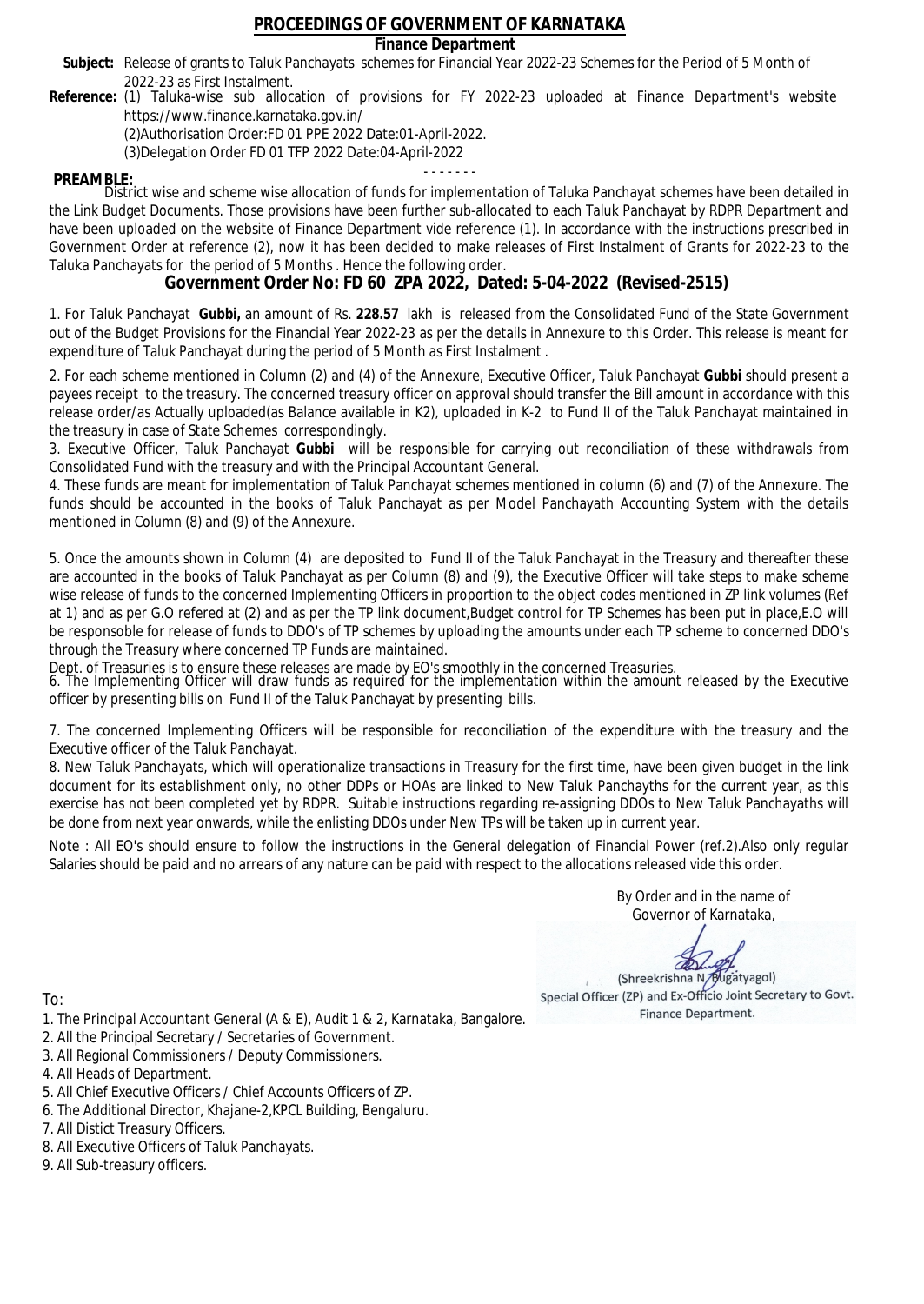### **Finance Department**

- Subject: Release of grants to Taluk Panchayats schemes for Financial Year 2022-23 Schemes for the Period of 5 Month of 2022-23 as First Instalment.
- **Reference:** (1) Taluka-wise sub allocation of provisions for FY 2022-23 uploaded at Finance Department's website https://www.finance.karnataka.gov.in/

(2)Authorisation Order:FD 01 PPE 2022 Date:01-April-2022.

(3)Delegation Order FD 01 TFP 2022 Date:04-April-2022

- - - - - - - **PREAMBLE:** District wise and scheme wise allocation of funds for implementation of Taluka Panchayat schemes have been detailed in the Link Budget Documents. Those provisions have been further sub-allocated to each Taluk Panchayat by RDPR Department and have been uploaded on the website of Finance Department vide reference (1). In accordance with the instructions prescribed in Government Order at reference (2), now it has been decided to make releases of First Instalment of Grants for 2022-23 to the Taluka Panchayats for the period of 5 Months . Hence the following order.

**Government Order No: FD 61 ZPA 2022, Dated: 5-04-2022 (Revised-2515)**

1. For Taluk Panchayat **Koratagere,** an amount of Rs. **149.92** lakh is released from the Consolidated Fund of the State Government out of the Budget Provisions for the Financial Year 2022-23 as per the details in Annexure to this Order. This release is meant for expenditure of Taluk Panchayat during the period of 5 Month as First Instalment .

2. For each scheme mentioned in Column (2) and (4) of the Annexure, Executive Officer, Taluk Panchayat **Koratagere** should present a payees receipt to the treasury. The concerned treasury officer on approval should transfer the Bill amount in accordance with this release order/as Actually uploaded(as Balance available in K2), uploaded in K-2 to Fund II of the Taluk Panchayat maintained in the treasury in case of State Schemes correspondingly.

3. Executive Officer, Taluk Panchayat **Koratagere** will be responsible for carrying out reconciliation of these withdrawals from Consolidated Fund with the treasury and with the Principal Accountant General.

4. These funds are meant for implementation of Taluk Panchayat schemes mentioned in column (6) and (7) of the Annexure. The funds should be accounted in the books of Taluk Panchayat as per Model Panchayath Accounting System with the details mentioned in Column (8) and (9) of the Annexure.

5. Once the amounts shown in Column (4) are deposited to Fund II of the Taluk Panchayat in the Treasury and thereafter these are accounted in the books of Taluk Panchayat as per Column (8) and (9), the Executive Officer will take steps to make scheme wise release of funds to the concerned Implementing Officers in proportion to the object codes mentioned in ZP link volumes (Ref at 1) and as per G.O refered at (2) and as per the TP link document,Budget control for TP Schemes has been put in place,E.O will be responsoble for release of funds to DDO's of TP schemes by uploading the amounts under each TP scheme to concerned DDO's through the Treasury where concerned TP Funds are maintained.

Dept. of Treasuries is to ensure these releases are made by EO's smoothly in the concerned Treasuries.

6. The Implementing Officer will draw funds as required for the implementation within the amount released by the Executive officer by presenting bills on Fund II of the Taluk Panchayat by presenting bills.

7. The concerned Implementing Officers will be responsible for reconciliation of the expenditure with the treasury and the Executive officer of the Taluk Panchayat.

8. New Taluk Panchayats, which will operationalize transactions in Treasury for the first time, have been given budget in the link document for its establishment only, no other DDPs or HOAs are linked to New Taluk Panchayths for the current year, as this exercise has not been completed yet by RDPR. Suitable instructions regarding re-assigning DDOs to New Taluk Panchayaths will be done from next year onwards, while the enlisting DDOs under New TPs will be taken up in current year.

Note : All EO's should ensure to follow the instructions in the General delegation of Financial Power (ref.2).Also only regular Salaries should be paid and no arrears of any nature can be paid with respect to the allocations released vide this order.

> By Order and in the name of Governor of Karnataka,

**PD** 

(Shreekrishna N/Bugatyagol) Special Officer (ZP) and Ex-Officio Joint Secretary to Govt. Finance Department.

- 1. The Principal Accountant General (A & E), Audit 1 & 2, Karnataka, Bangalore.
- 2. All the Principal Secretary / Secretaries of Government.
- 3. All Regional Commissioners / Deputy Commissioners.
- 4. All Heads of Department.
- 5. All Chief Executive Officers / Chief Accounts Officers of ZP.
- 6. The Additional Director, Khajane-2,KPCL Building, Bengaluru.
- 7. All Distict Treasury Officers.
- 8. All Executive Officers of Taluk Panchayats.
- 9. All Sub-treasury officers.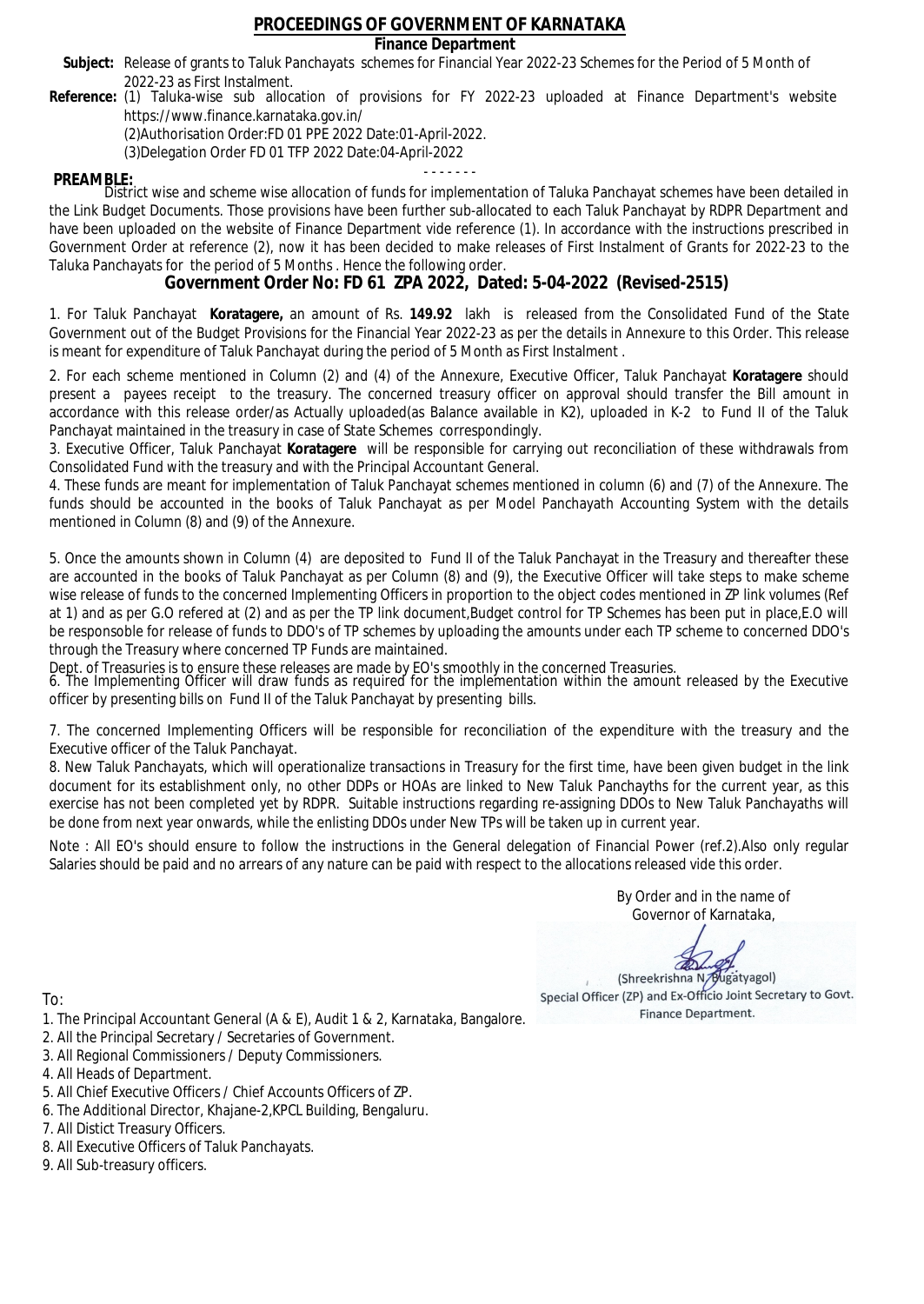### **Finance Department**

- Subject: Release of grants to Taluk Panchayats schemes for Financial Year 2022-23 Schemes for the Period of 5 Month of 2022-23 as First Instalment.
- **Reference:** (1) Taluka-wise sub allocation of provisions for FY 2022-23 uploaded at Finance Department's website https://www.finance.karnataka.gov.in/

(2)Authorisation Order:FD 01 PPE 2022 Date:01-April-2022.

(3)Delegation Order FD 01 TFP 2022 Date:04-April-2022

- - - - - - - **PREAMBLE:** District wise and scheme wise allocation of funds for implementation of Taluka Panchayat schemes have been detailed in the Link Budget Documents. Those provisions have been further sub-allocated to each Taluk Panchayat by RDPR Department and have been uploaded on the website of Finance Department vide reference (1). In accordance with the instructions prescribed in Government Order at reference (2), now it has been decided to make releases of First Instalment of Grants for 2022-23 to the Taluka Panchayats for the period of 5 Months . Hence the following order.

**Government Order No: FD 62 ZPA 2022, Dated: 5-04-2022 (Revised-2515)**

1. For Taluk Panchayat **Kunigal,** an amount of Rs. **186.74** lakh is released from the Consolidated Fund of the State Government out of the Budget Provisions for the Financial Year 2022-23 as per the details in Annexure to this Order. This release is meant for expenditure of Taluk Panchayat during the period of 5 Month as First Instalment .

2. For each scheme mentioned in Column (2) and (4) of the Annexure, Executive Officer, Taluk Panchayat **Kunigal** should present a payees receipt to the treasury. The concerned treasury officer on approval should transfer the Bill amount in accordance with this release order/as Actually uploaded(as Balance available in K2), uploaded in K-2 to Fund II of the Taluk Panchayat maintained in the treasury in case of State Schemes correspondingly.

3. Executive Officer, Taluk Panchayat **Kunigal** will be responsible for carrying out reconciliation of these withdrawals from Consolidated Fund with the treasury and with the Principal Accountant General.

4. These funds are meant for implementation of Taluk Panchayat schemes mentioned in column (6) and (7) of the Annexure. The funds should be accounted in the books of Taluk Panchayat as per Model Panchayath Accounting System with the details mentioned in Column (8) and (9) of the Annexure.

5. Once the amounts shown in Column (4) are deposited to Fund II of the Taluk Panchayat in the Treasury and thereafter these are accounted in the books of Taluk Panchayat as per Column (8) and (9), the Executive Officer will take steps to make scheme wise release of funds to the concerned Implementing Officers in proportion to the object codes mentioned in ZP link volumes (Ref at 1) and as per G.O refered at (2) and as per the TP link document,Budget control for TP Schemes has been put in place,E.O will be responsoble for release of funds to DDO's of TP schemes by uploading the amounts under each TP scheme to concerned DDO's through the Treasury where concerned TP Funds are maintained.

Dept. of Treasuries is to ensure these releases are made by EO's smoothly in the concerned Treasuries.

6. The Implementing Officer will draw funds as required for the implementation within the amount released by the Executive officer by presenting bills on Fund II of the Taluk Panchayat by presenting bills.

7. The concerned Implementing Officers will be responsible for reconciliation of the expenditure with the treasury and the Executive officer of the Taluk Panchayat.

8. New Taluk Panchayats, which will operationalize transactions in Treasury for the first time, have been given budget in the link document for its establishment only, no other DDPs or HOAs are linked to New Taluk Panchayths for the current year, as this exercise has not been completed yet by RDPR. Suitable instructions regarding re-assigning DDOs to New Taluk Panchayaths will be done from next year onwards, while the enlisting DDOs under New TPs will be taken up in current year.

Note : All EO's should ensure to follow the instructions in the General delegation of Financial Power (ref.2).Also only regular Salaries should be paid and no arrears of any nature can be paid with respect to the allocations released vide this order.

> By Order and in the name of Governor of Karnataka,

**PD** 

(Shreekrishna N/Bugatyagol) Special Officer (ZP) and Ex-Officio Joint Secretary to Govt. Finance Department.

To:

- 1. The Principal Accountant General (A & E), Audit 1 & 2, Karnataka, Bangalore.
- 2. All the Principal Secretary / Secretaries of Government.
- 3. All Regional Commissioners / Deputy Commissioners.
- 4. All Heads of Department.
- 5. All Chief Executive Officers / Chief Accounts Officers of ZP.
- 6. The Additional Director, Khajane-2,KPCL Building, Bengaluru.

- 8. All Executive Officers of Taluk Panchayats.
- 9. All Sub-treasury officers.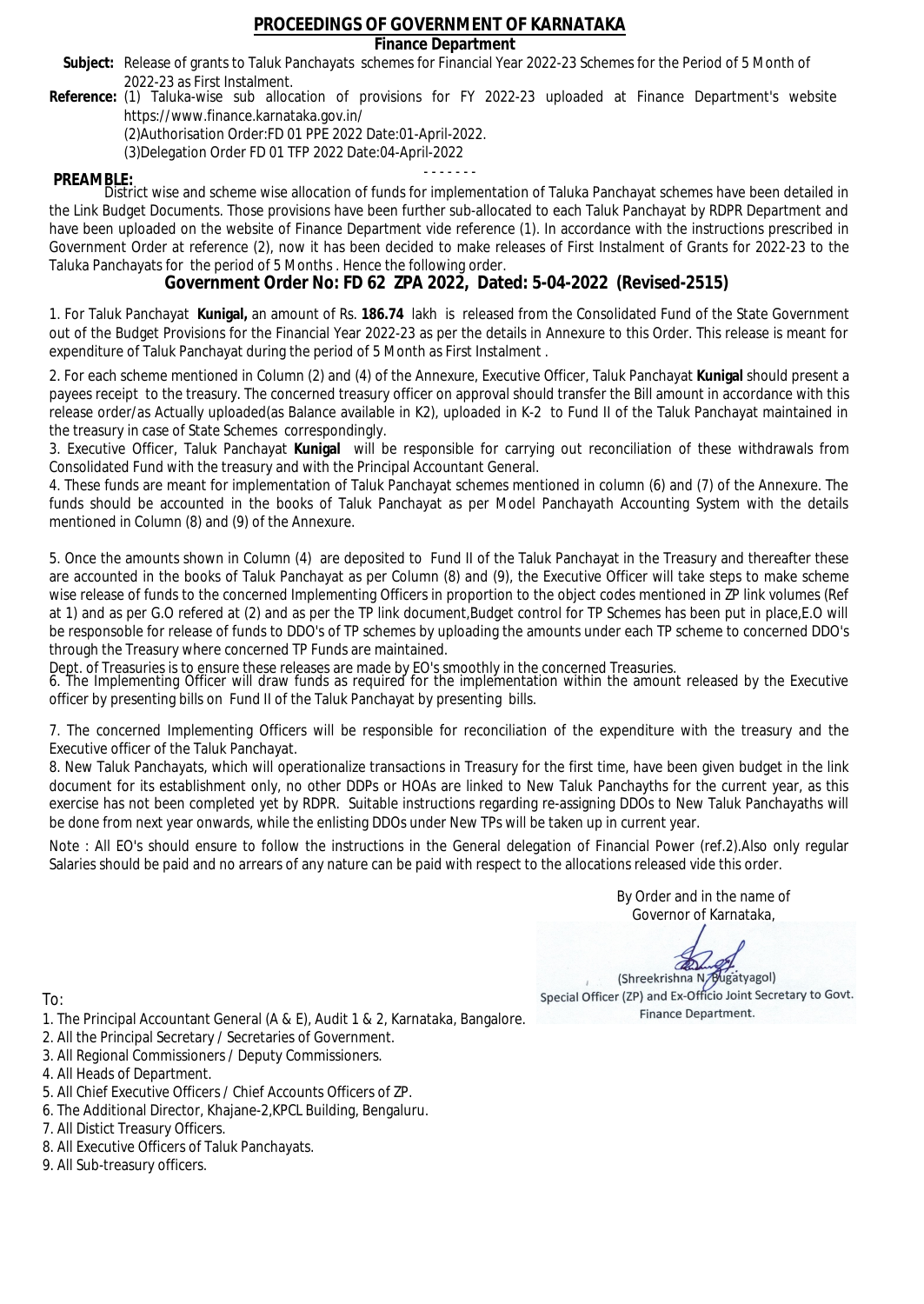### **Finance Department**

- Subject: Release of grants to Taluk Panchayats schemes for Financial Year 2022-23 Schemes for the Period of 5 Month of 2022-23 as First Instalment.
- **Reference:** (1) Taluka-wise sub allocation of provisions for FY 2022-23 uploaded at Finance Department's website https://www.finance.karnataka.gov.in/

(2)Authorisation Order:FD 01 PPE 2022 Date:01-April-2022.

(3)Delegation Order FD 01 TFP 2022 Date:04-April-2022

- - - - - - - **PREAMBLE:** District wise and scheme wise allocation of funds for implementation of Taluka Panchayat schemes have been detailed in the Link Budget Documents. Those provisions have been further sub-allocated to each Taluk Panchayat by RDPR Department and have been uploaded on the website of Finance Department vide reference (1). In accordance with the instructions prescribed in Government Order at reference (2), now it has been decided to make releases of First Instalment of Grants for 2022-23 to the Taluka Panchayats for the period of 5 Months . Hence the following order.

**Government Order No: FD 63 ZPA 2022, Dated: 5-04-2022 (Revised-2515)**

1. For Taluk Panchayat **Madhugiri,** an amount of Rs. **213.52** lakh is released from the Consolidated Fund of the State Government out of the Budget Provisions for the Financial Year 2022-23 as per the details in Annexure to this Order. This release is meant for expenditure of Taluk Panchayat during the period of 5 Month as First Instalment .

2. For each scheme mentioned in Column (2) and (4) of the Annexure, Executive Officer, Taluk Panchayat **Madhugiri** should present a payees receipt to the treasury. The concerned treasury officer on approval should transfer the Bill amount in accordance with this release order/as Actually uploaded(as Balance available in K2), uploaded in K-2 to Fund II of the Taluk Panchayat maintained in the treasury in case of State Schemes correspondingly.

3. Executive Officer, Taluk Panchayat **Madhugiri** will be responsible for carrying out reconciliation of these withdrawals from Consolidated Fund with the treasury and with the Principal Accountant General.

4. These funds are meant for implementation of Taluk Panchayat schemes mentioned in column (6) and (7) of the Annexure. The funds should be accounted in the books of Taluk Panchayat as per Model Panchayath Accounting System with the details mentioned in Column (8) and (9) of the Annexure.

5. Once the amounts shown in Column (4) are deposited to Fund II of the Taluk Panchayat in the Treasury and thereafter these are accounted in the books of Taluk Panchayat as per Column (8) and (9), the Executive Officer will take steps to make scheme wise release of funds to the concerned Implementing Officers in proportion to the object codes mentioned in ZP link volumes (Ref at 1) and as per G.O refered at (2) and as per the TP link document,Budget control for TP Schemes has been put in place,E.O will be responsoble for release of funds to DDO's of TP schemes by uploading the amounts under each TP scheme to concerned DDO's through the Treasury where concerned TP Funds are maintained.

Dept. of Treasuries is to ensure these releases are made by EO's smoothly in the concerned Treasuries.

6. The Implementing Officer will draw funds as required for the implementation within the amount released by the Executive officer by presenting bills on Fund II of the Taluk Panchayat by presenting bills.

7. The concerned Implementing Officers will be responsible for reconciliation of the expenditure with the treasury and the Executive officer of the Taluk Panchayat.

8. New Taluk Panchayats, which will operationalize transactions in Treasury for the first time, have been given budget in the link document for its establishment only, no other DDPs or HOAs are linked to New Taluk Panchayths for the current year, as this exercise has not been completed yet by RDPR. Suitable instructions regarding re-assigning DDOs to New Taluk Panchayaths will be done from next year onwards, while the enlisting DDOs under New TPs will be taken up in current year.

Note : All EO's should ensure to follow the instructions in the General delegation of Financial Power (ref.2).Also only regular Salaries should be paid and no arrears of any nature can be paid with respect to the allocations released vide this order.

> By Order and in the name of Governor of Karnataka,

**PD** 

(Shreekrishna N/Bugatyagol) Special Officer (ZP) and Ex-Officio Joint Secretary to Govt. Finance Department.

- 1. The Principal Accountant General (A & E), Audit 1 & 2, Karnataka, Bangalore.
- 2. All the Principal Secretary / Secretaries of Government.
- 3. All Regional Commissioners / Deputy Commissioners.
- 4. All Heads of Department.
- 5. All Chief Executive Officers / Chief Accounts Officers of ZP.
- 6. The Additional Director, Khajane-2,KPCL Building, Bengaluru.
- 7. All Distict Treasury Officers.
- 8. All Executive Officers of Taluk Panchayats.
- 9. All Sub-treasury officers.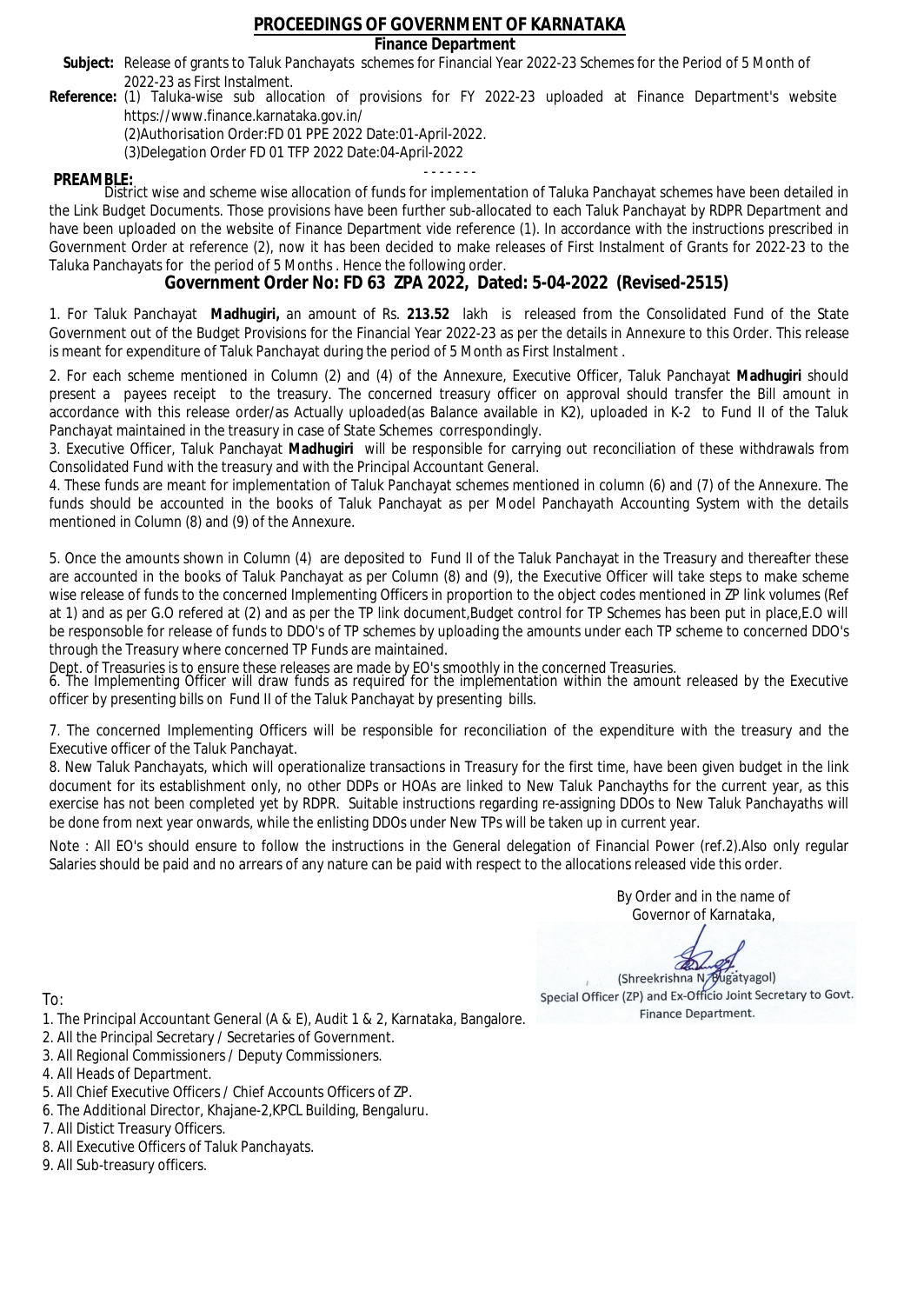### **Finance Department**

- Subject: Release of grants to Taluk Panchayats schemes for Financial Year 2022-23 Schemes for the Period of 5 Month of 2022-23 as First Instalment.
- **Reference:** (1) Taluka-wise sub allocation of provisions for FY 2022-23 uploaded at Finance Department's website https://www.finance.karnataka.gov.in/

(2)Authorisation Order:FD 01 PPE 2022 Date:01-April-2022.

(3)Delegation Order FD 01 TFP 2022 Date:04-April-2022

- - - - - - - **PREAMBLE:** District wise and scheme wise allocation of funds for implementation of Taluka Panchayat schemes have been detailed in the Link Budget Documents. Those provisions have been further sub-allocated to each Taluk Panchayat by RDPR Department and have been uploaded on the website of Finance Department vide reference (1). In accordance with the instructions prescribed in Government Order at reference (2), now it has been decided to make releases of First Instalment of Grants for 2022-23 to the Taluka Panchayats for the period of 5 Months . Hence the following order.

**Government Order No: FD 64 ZPA 2022, Dated: 5-04-2022 (Revised-2515)**

1. For Taluk Panchayat **Pavagada,** an amount of Rs. **177.41** lakh is released from the Consolidated Fund of the State Government out of the Budget Provisions for the Financial Year 2022-23 as per the details in Annexure to this Order. This release is meant for expenditure of Taluk Panchayat during the period of 5 Month as First Instalment .

2. For each scheme mentioned in Column (2) and (4) of the Annexure, Executive Officer, Taluk Panchayat **Pavagada** should present a payees receipt to the treasury. The concerned treasury officer on approval should transfer the Bill amount in accordance with this release order/as Actually uploaded(as Balance available in K2), uploaded in K-2 to Fund II of the Taluk Panchayat maintained in the treasury in case of State Schemes correspondingly.

3. Executive Officer, Taluk Panchayat **Pavagada** will be responsible for carrying out reconciliation of these withdrawals from Consolidated Fund with the treasury and with the Principal Accountant General.

4. These funds are meant for implementation of Taluk Panchayat schemes mentioned in column (6) and (7) of the Annexure. The funds should be accounted in the books of Taluk Panchayat as per Model Panchayath Accounting System with the details mentioned in Column (8) and (9) of the Annexure.

5. Once the amounts shown in Column (4) are deposited to Fund II of the Taluk Panchayat in the Treasury and thereafter these are accounted in the books of Taluk Panchayat as per Column (8) and (9), the Executive Officer will take steps to make scheme wise release of funds to the concerned Implementing Officers in proportion to the object codes mentioned in ZP link volumes (Ref at 1) and as per G.O refered at (2) and as per the TP link document,Budget control for TP Schemes has been put in place,E.O will be responsoble for release of funds to DDO's of TP schemes by uploading the amounts under each TP scheme to concerned DDO's through the Treasury where concerned TP Funds are maintained.

Dept. of Treasuries is to ensure these releases are made by EO's smoothly in the concerned Treasuries.

6. The Implementing Officer will draw funds as required for the implementation within the amount released by the Executive officer by presenting bills on Fund II of the Taluk Panchayat by presenting bills.

7. The concerned Implementing Officers will be responsible for reconciliation of the expenditure with the treasury and the Executive officer of the Taluk Panchayat.

8. New Taluk Panchayats, which will operationalize transactions in Treasury for the first time, have been given budget in the link document for its establishment only, no other DDPs or HOAs are linked to New Taluk Panchayths for the current year, as this exercise has not been completed yet by RDPR. Suitable instructions regarding re-assigning DDOs to New Taluk Panchayaths will be done from next year onwards, while the enlisting DDOs under New TPs will be taken up in current year.

Note : All EO's should ensure to follow the instructions in the General delegation of Financial Power (ref.2).Also only regular Salaries should be paid and no arrears of any nature can be paid with respect to the allocations released vide this order.

> By Order and in the name of Governor of Karnataka,

**PD** 

(Shreekrishna N/Bugatyagol) Special Officer (ZP) and Ex-Officio Joint Secretary to Govt. Finance Department.

- 1. The Principal Accountant General (A & E), Audit 1 & 2, Karnataka, Bangalore.
- 2. All the Principal Secretary / Secretaries of Government.
- 3. All Regional Commissioners / Deputy Commissioners.
- 4. All Heads of Department.
- 5. All Chief Executive Officers / Chief Accounts Officers of ZP.
- 6. The Additional Director, Khajane-2,KPCL Building, Bengaluru.
- 7. All Distict Treasury Officers.
- 8. All Executive Officers of Taluk Panchayats.
- 9. All Sub-treasury officers.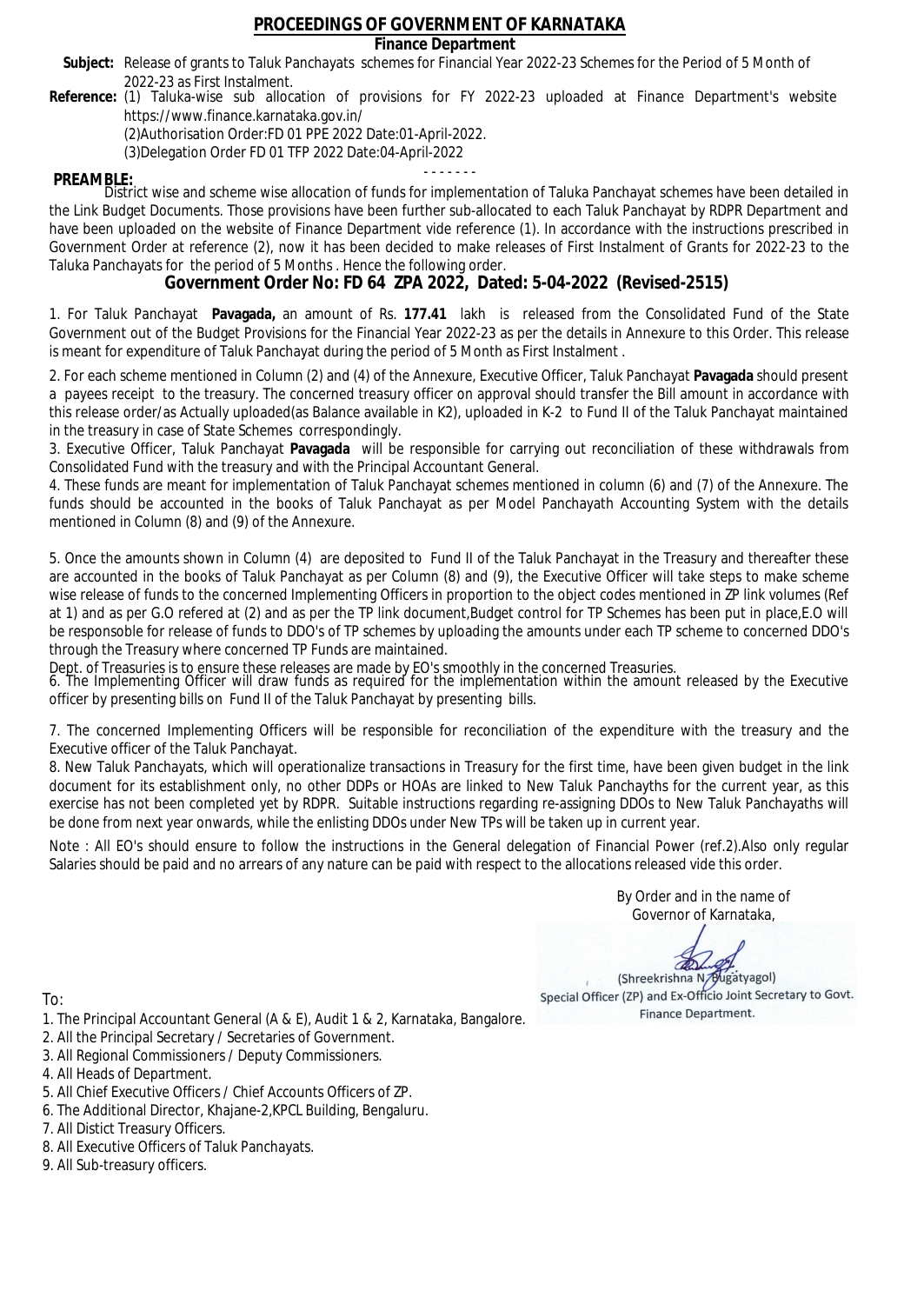### **Finance Department**

- Subject: Release of grants to Taluk Panchayats schemes for Financial Year 2022-23 Schemes for the Period of 5 Month of 2022-23 as First Instalment.
- **Reference:** (1) Taluka-wise sub allocation of provisions for FY 2022-23 uploaded at Finance Department's website https://www.finance.karnataka.gov.in/

(2)Authorisation Order:FD 01 PPE 2022 Date:01-April-2022.

(3)Delegation Order FD 01 TFP 2022 Date:04-April-2022

- - - - - - - **PREAMBLE:** District wise and scheme wise allocation of funds for implementation of Taluka Panchayat schemes have been detailed in the Link Budget Documents. Those provisions have been further sub-allocated to each Taluk Panchayat by RDPR Department and have been uploaded on the website of Finance Department vide reference (1). In accordance with the instructions prescribed in Government Order at reference (2), now it has been decided to make releases of First Instalment of Grants for 2022-23 to the Taluka Panchayats for the period of 5 Months . Hence the following order.

**Government Order No: FD 65 ZPA 2022, Dated: 5-04-2022 (Revised-2515)**

1. For Taluk Panchayat **Sira,** an amount of Rs. **240.03** lakh is released from the Consolidated Fund of the State Government out of the Budget Provisions for the Financial Year 2022-23 as per the details in Annexure to this Order. This release is meant for expenditure of Taluk Panchayat during the period of 5 Month as First Instalment .

2. For each scheme mentioned in Column (2) and (4) of the Annexure, Executive Officer, Taluk Panchayat **Sira** should present a payees receipt to the treasury. The concerned treasury officer on approval should transfer the Bill amount in accordance with this release order/as Actually uploaded(as Balance available in K2), uploaded in K-2 to Fund II of the Taluk Panchayat maintained in the treasury in case of State Schemes correspondingly.

3. Executive Officer, Taluk Panchayat **Sira** will be responsible for carrying out reconciliation of these withdrawals from Consolidated Fund with the treasury and with the Principal Accountant General.

4. These funds are meant for implementation of Taluk Panchayat schemes mentioned in column (6) and (7) of the Annexure. The funds should be accounted in the books of Taluk Panchayat as per Model Panchayath Accounting System with the details mentioned in Column (8) and (9) of the Annexure.

5. Once the amounts shown in Column (4) are deposited to Fund II of the Taluk Panchayat in the Treasury and thereafter these are accounted in the books of Taluk Panchayat as per Column (8) and (9), the Executive Officer will take steps to make scheme wise release of funds to the concerned Implementing Officers in proportion to the object codes mentioned in ZP link volumes (Ref at 1) and as per G.O refered at (2) and as per the TP link document,Budget control for TP Schemes has been put in place,E.O will be responsoble for release of funds to DDO's of TP schemes by uploading the amounts under each TP scheme to concerned DDO's through the Treasury where concerned TP Funds are maintained.

Dept. of Treasuries is to ensure these releases are made by EO's smoothly in the concerned Treasuries.

6. The Implementing Officer will draw funds as required for the implementation within the amount released by the Executive officer by presenting bills on Fund II of the Taluk Panchayat by presenting bills.

7. The concerned Implementing Officers will be responsible for reconciliation of the expenditure with the treasury and the Executive officer of the Taluk Panchayat.

8. New Taluk Panchayats, which will operationalize transactions in Treasury for the first time, have been given budget in the link document for its establishment only, no other DDPs or HOAs are linked to New Taluk Panchayths for the current year, as this exercise has not been completed yet by RDPR. Suitable instructions regarding re-assigning DDOs to New Taluk Panchayaths will be done from next year onwards, while the enlisting DDOs under New TPs will be taken up in current year.

Note : All EO's should ensure to follow the instructions in the General delegation of Financial Power (ref.2).Also only regular Salaries should be paid and no arrears of any nature can be paid with respect to the allocations released vide this order.

> By Order and in the name of Governor of Karnataka,

**PD** 

(Shreekrishna N/Bugatyagol) Special Officer (ZP) and Ex-Officio Joint Secretary to Govt. Finance Department.

To:

- 1. The Principal Accountant General (A & E), Audit 1 & 2, Karnataka, Bangalore.
- 2. All the Principal Secretary / Secretaries of Government.
- 3. All Regional Commissioners / Deputy Commissioners.
- 4. All Heads of Department.
- 5. All Chief Executive Officers / Chief Accounts Officers of ZP.
- 6. The Additional Director, Khajane-2,KPCL Building, Bengaluru.

- 8. All Executive Officers of Taluk Panchayats.
- 9. All Sub-treasury officers.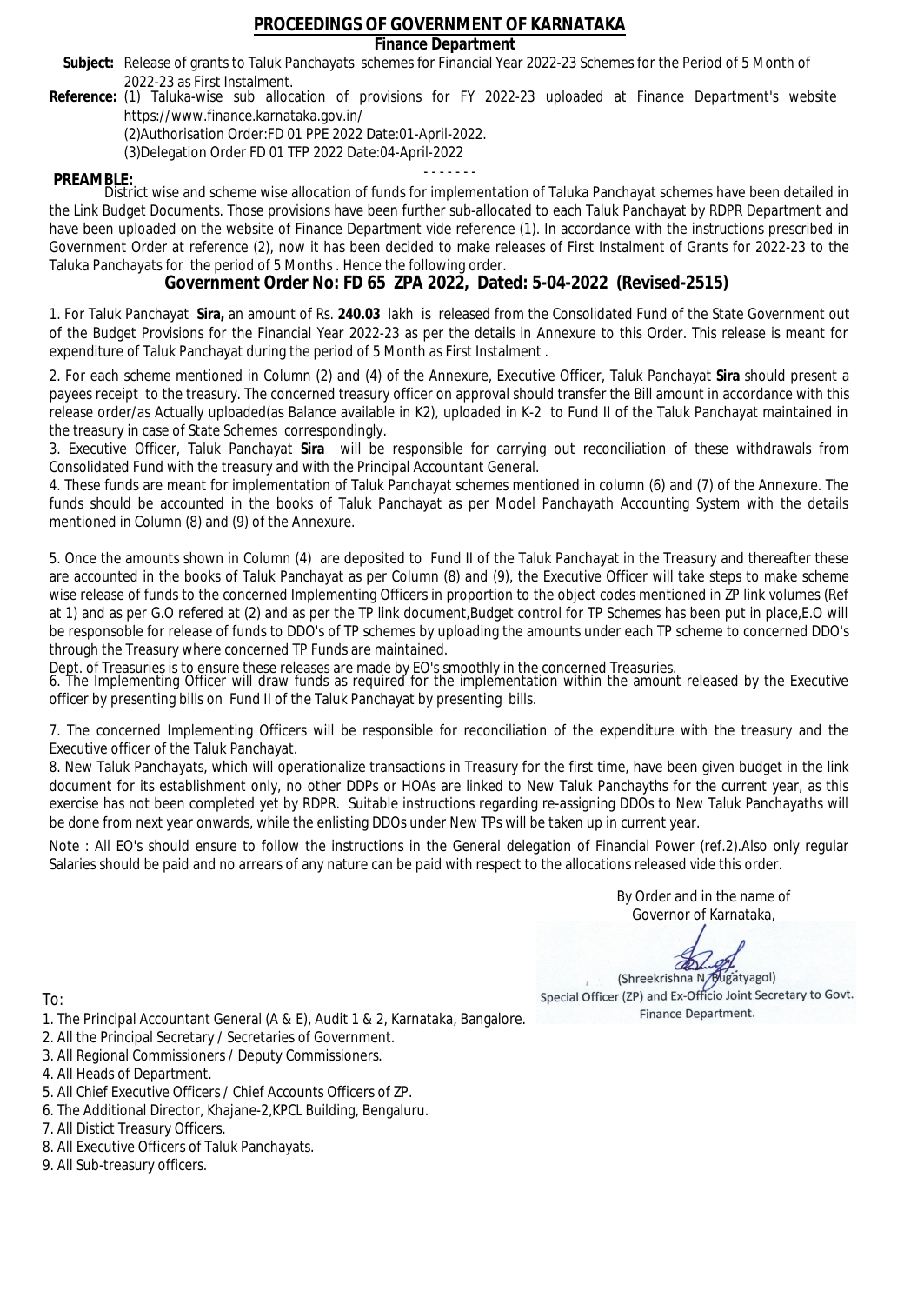## **Finance Department**

- Subject: Release of grants to Taluk Panchayats schemes for Financial Year 2022-23 Schemes for the Period of 5 Month of 2022-23 as First Instalment.
- **Reference:** (1) Taluka-wise sub allocation of provisions for FY 2022-23 uploaded at Finance Department's website https://www.finance.karnataka.gov.in/

(2)Authorisation Order:FD 01 PPE 2022 Date:01-April-2022.

(3)Delegation Order FD 01 TFP 2022 Date:04-April-2022

- - - - - - - **PREAMBLE:** District wise and scheme wise allocation of funds for implementation of Taluka Panchayat schemes have been detailed in the Link Budget Documents. Those provisions have been further sub-allocated to each Taluk Panchayat by RDPR Department and have been uploaded on the website of Finance Department vide reference (1). In accordance with the instructions prescribed in Government Order at reference (2), now it has been decided to make releases of First Instalment of Grants for 2022-23 to the Taluka Panchayats for the period of 5 Months . Hence the following order.

**Government Order No: FD 66 ZPA 2022, Dated: 5-04-2022 (Revised-2515)**

1. For Taluk Panchayat **Tiptur,** an amount of Rs. **150.7** lakh is released from the Consolidated Fund of the State Government out of the Budget Provisions for the Financial Year 2022-23 as per the details in Annexure to this Order. This release is meant for expenditure of Taluk Panchayat during the period of 5 Month as First Instalment .

2. For each scheme mentioned in Column (2) and (4) of the Annexure, Executive Officer, Taluk Panchayat **Tiptur** should present a payees receipt to the treasury. The concerned treasury officer on approval should transfer the Bill amount in accordance with this release order/as Actually uploaded(as Balance available in K2), uploaded in K-2 to Fund II of the Taluk Panchayat maintained in the treasury in case of State Schemes correspondingly.

3. Executive Officer, Taluk Panchayat **Tiptur** will be responsible for carrying out reconciliation of these withdrawals from Consolidated Fund with the treasury and with the Principal Accountant General.

4. These funds are meant for implementation of Taluk Panchayat schemes mentioned in column (6) and (7) of the Annexure. The funds should be accounted in the books of Taluk Panchayat as per Model Panchayath Accounting System with the details mentioned in Column (8) and (9) of the Annexure.

5. Once the amounts shown in Column (4) are deposited to Fund II of the Taluk Panchayat in the Treasury and thereafter these are accounted in the books of Taluk Panchayat as per Column (8) and (9), the Executive Officer will take steps to make scheme wise release of funds to the concerned Implementing Officers in proportion to the object codes mentioned in ZP link volumes (Ref at 1) and as per G.O refered at (2) and as per the TP link document,Budget control for TP Schemes has been put in place,E.O will be responsoble for release of funds to DDO's of TP schemes by uploading the amounts under each TP scheme to concerned DDO's through the Treasury where concerned TP Funds are maintained.

Dept. of Treasuries is to ensure these releases are made by EO's smoothly in the concerned Treasuries.

6. The Implementing Officer will draw funds as required for the implementation within the amount released by the Executive officer by presenting bills on Fund II of the Taluk Panchayat by presenting bills.

7. The concerned Implementing Officers will be responsible for reconciliation of the expenditure with the treasury and the Executive officer of the Taluk Panchayat.

8. New Taluk Panchayats, which will operationalize transactions in Treasury for the first time, have been given budget in the link document for its establishment only, no other DDPs or HOAs are linked to New Taluk Panchayths for the current year, as this exercise has not been completed yet by RDPR. Suitable instructions regarding re-assigning DDOs to New Taluk Panchayaths will be done from next year onwards, while the enlisting DDOs under New TPs will be taken up in current year.

Note : All EO's should ensure to follow the instructions in the General delegation of Financial Power (ref.2).Also only regular Salaries should be paid and no arrears of any nature can be paid with respect to the allocations released vide this order.

> By Order and in the name of Governor of Karnataka,

**PD** 

(Shreekrishna N/Bugatyagol) Special Officer (ZP) and Ex-Officio Joint Secretary to Govt. Finance Department.

- 1. The Principal Accountant General (A & E), Audit 1 & 2, Karnataka, Bangalore.
- 2. All the Principal Secretary / Secretaries of Government.
- 3. All Regional Commissioners / Deputy Commissioners.
- 4. All Heads of Department.
- 5. All Chief Executive Officers / Chief Accounts Officers of ZP.
- 6. The Additional Director, Khajane-2,KPCL Building, Bengaluru.
- 7. All Distict Treasury Officers.
- 8. All Executive Officers of Taluk Panchayats.
- 9. All Sub-treasury officers.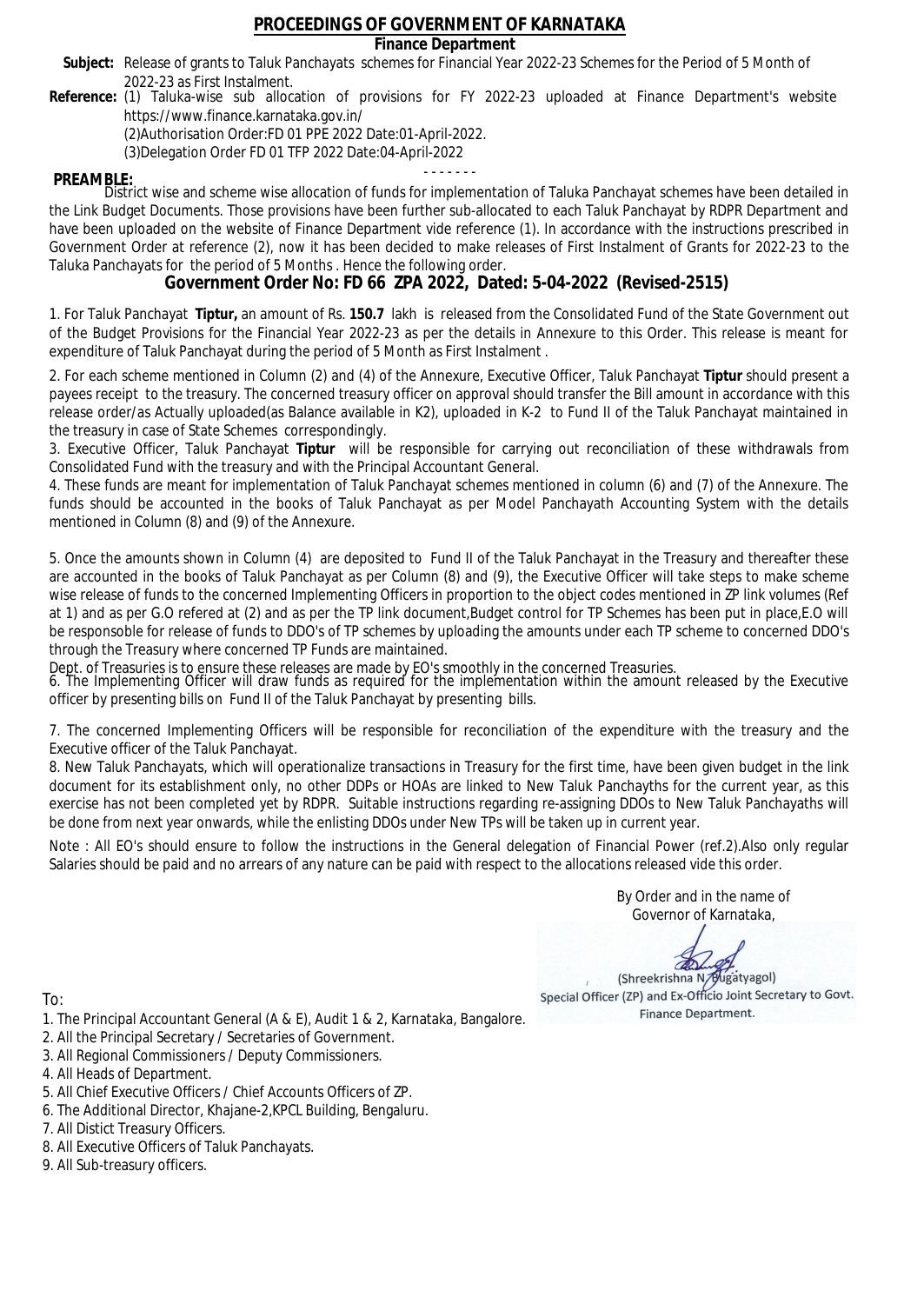## **Finance Department**

- Subject: Release of grants to Taluk Panchayats schemes for Financial Year 2022-23 Schemes for the Period of 5 Month of 2022-23 as First Instalment.
- **Reference:** (1) Taluka-wise sub allocation of provisions for FY 2022-23 uploaded at Finance Department's website https://www.finance.karnataka.gov.in/

(2)Authorisation Order:FD 01 PPE 2022 Date:01-April-2022.

(3)Delegation Order FD 01 TFP 2022 Date:04-April-2022

- - - - - - - **PREAMBLE:** District wise and scheme wise allocation of funds for implementation of Taluka Panchayat schemes have been detailed in the Link Budget Documents. Those provisions have been further sub-allocated to each Taluk Panchayat by RDPR Department and have been uploaded on the website of Finance Department vide reference (1). In accordance with the instructions prescribed in Government Order at reference (2), now it has been decided to make releases of First Instalment of Grants for 2022-23 to the Taluka Panchayats for the period of 5 Months . Hence the following order.

**Government Order No: FD 68 ZPA 2022, Dated: 5-04-2022 (Revised-2515)**

1. For Taluk Panchayat **Turuvekere,** an amount of Rs. **165** lakh is released from the Consolidated Fund of the State Government out of the Budget Provisions for the Financial Year 2022-23 as per the details in Annexure to this Order. This release is meant for expenditure of Taluk Panchayat during the period of 5 Month as First Instalment .

2. For each scheme mentioned in Column (2) and (4) of the Annexure, Executive Officer, Taluk Panchayat **Turuvekere** should present a payees receipt to the treasury. The concerned treasury officer on approval should transfer the Bill amount in accordance with this release order/as Actually uploaded(as Balance available in K2), uploaded in K-2 to Fund II of the Taluk Panchayat maintained in the treasury in case of State Schemes correspondingly.

3. Executive Officer, Taluk Panchayat **Turuvekere** will be responsible for carrying out reconciliation of these withdrawals from Consolidated Fund with the treasury and with the Principal Accountant General.

4. These funds are meant for implementation of Taluk Panchayat schemes mentioned in column (6) and (7) of the Annexure. The funds should be accounted in the books of Taluk Panchayat as per Model Panchayath Accounting System with the details mentioned in Column (8) and (9) of the Annexure.

5. Once the amounts shown in Column (4) are deposited to Fund II of the Taluk Panchayat in the Treasury and thereafter these are accounted in the books of Taluk Panchayat as per Column (8) and (9), the Executive Officer will take steps to make scheme wise release of funds to the concerned Implementing Officers in proportion to the object codes mentioned in ZP link volumes (Ref at 1) and as per G.O refered at (2) and as per the TP link document,Budget control for TP Schemes has been put in place,E.O will be responsoble for release of funds to DDO's of TP schemes by uploading the amounts under each TP scheme to concerned DDO's through the Treasury where concerned TP Funds are maintained.

Dept. of Treasuries is to ensure these releases are made by EO's smoothly in the concerned Treasuries.

6. The Implementing Officer will draw funds as required for the implementation within the amount released by the Executive officer by presenting bills on Fund II of the Taluk Panchayat by presenting bills.

7. The concerned Implementing Officers will be responsible for reconciliation of the expenditure with the treasury and the Executive officer of the Taluk Panchayat.

8. New Taluk Panchayats, which will operationalize transactions in Treasury for the first time, have been given budget in the link document for its establishment only, no other DDPs or HOAs are linked to New Taluk Panchayths for the current year, as this exercise has not been completed yet by RDPR. Suitable instructions regarding re-assigning DDOs to New Taluk Panchayaths will be done from next year onwards, while the enlisting DDOs under New TPs will be taken up in current year.

Note : All EO's should ensure to follow the instructions in the General delegation of Financial Power (ref.2).Also only regular Salaries should be paid and no arrears of any nature can be paid with respect to the allocations released vide this order.

> By Order and in the name of Governor of Karnataka,

**PD** 

(Shreekrishna N/Bugatyagol) Special Officer (ZP) and Ex-Officio Joint Secretary to Govt. Finance Department.

- 1. The Principal Accountant General (A & E), Audit 1 & 2, Karnataka, Bangalore.
- 2. All the Principal Secretary / Secretaries of Government.
- 3. All Regional Commissioners / Deputy Commissioners.
- 4. All Heads of Department.
- 5. All Chief Executive Officers / Chief Accounts Officers of ZP.
- 6. The Additional Director, Khajane-2,KPCL Building, Bengaluru.
- 7. All Distict Treasury Officers.
- 8. All Executive Officers of Taluk Panchayats.
- 9. All Sub-treasury officers.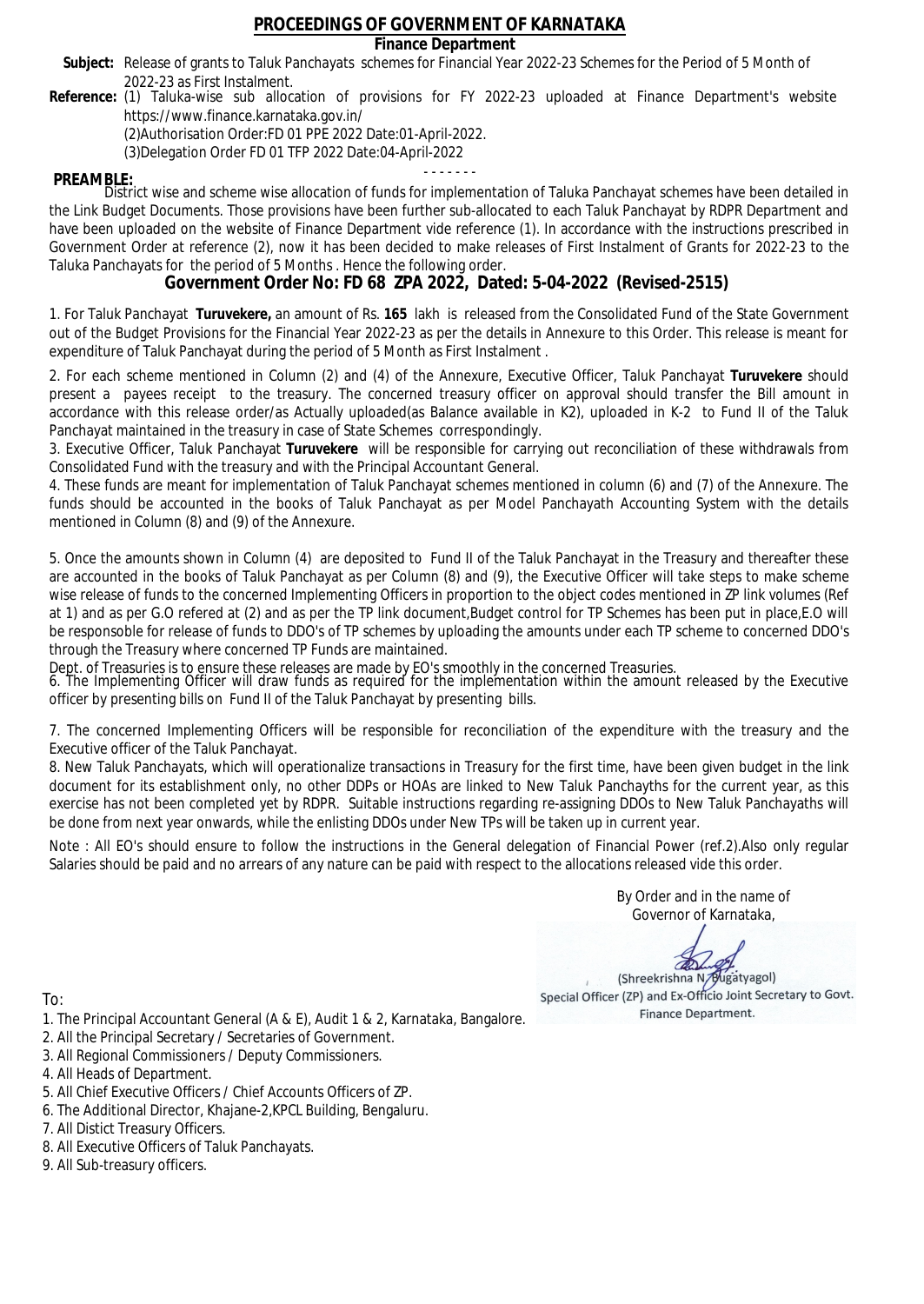## **Finance Department**

- Subject: Release of grants to Taluk Panchayats schemes for Financial Year 2022-23 Schemes for the Period of 5 Month of 2022-23 as First Instalment.
- **Reference:** (1) Taluka-wise sub allocation of provisions for FY 2022-23 uploaded at Finance Department's website https://www.finance.karnataka.gov.in/

(2)Authorisation Order:FD 01 PPE 2022 Date:01-April-2022.

(3)Delegation Order FD 01 TFP 2022 Date:04-April-2022

- - - - - - - **PREAMBLE:** District wise and scheme wise allocation of funds for implementation of Taluka Panchayat schemes have been detailed in the Link Budget Documents. Those provisions have been further sub-allocated to each Taluk Panchayat by RDPR Department and have been uploaded on the website of Finance Department vide reference (1). In accordance with the instructions prescribed in Government Order at reference (2), now it has been decided to make releases of First Instalment of Grants for 2022-23 to the Taluka Panchayats for the period of 5 Months . Hence the following order.

**Government Order No: FD 72 ZPA 2022, Dated: 5-04-2022 (Revised-2515)**

1. For Taluk Panchayat **Mysuru,** an amount of Rs. **257.37** lakh is released from the Consolidated Fund of the State Government out of the Budget Provisions for the Financial Year 2022-23 as per the details in Annexure to this Order. This release is meant for expenditure of Taluk Panchayat during the period of 5 Month as First Instalment .

2. For each scheme mentioned in Column (2) and (4) of the Annexure, Executive Officer, Taluk Panchayat **Mysuru** should present a payees receipt to the treasury. The concerned treasury officer on approval should transfer the Bill amount in accordance with this release order/as Actually uploaded(as Balance available in K2), uploaded in K-2 to Fund II of the Taluk Panchayat maintained in the treasury in case of State Schemes correspondingly.

3. Executive Officer, Taluk Panchayat **Mysuru** will be responsible for carrying out reconciliation of these withdrawals from Consolidated Fund with the treasury and with the Principal Accountant General.

4. These funds are meant for implementation of Taluk Panchayat schemes mentioned in column (6) and (7) of the Annexure. The funds should be accounted in the books of Taluk Panchayat as per Model Panchayath Accounting System with the details mentioned in Column (8) and (9) of the Annexure.

5. Once the amounts shown in Column (4) are deposited to Fund II of the Taluk Panchayat in the Treasury and thereafter these are accounted in the books of Taluk Panchayat as per Column (8) and (9), the Executive Officer will take steps to make scheme wise release of funds to the concerned Implementing Officers in proportion to the object codes mentioned in ZP link volumes (Ref at 1) and as per G.O refered at (2) and as per the TP link document,Budget control for TP Schemes has been put in place,E.O will be responsoble for release of funds to DDO's of TP schemes by uploading the amounts under each TP scheme to concerned DDO's through the Treasury where concerned TP Funds are maintained.

Dept. of Treasuries is to ensure these releases are made by EO's smoothly in the concerned Treasuries.

6. The Implementing Officer will draw funds as required for the implementation within the amount released by the Executive officer by presenting bills on Fund II of the Taluk Panchayat by presenting bills.

7. The concerned Implementing Officers will be responsible for reconciliation of the expenditure with the treasury and the Executive officer of the Taluk Panchayat.

8. New Taluk Panchayats, which will operationalize transactions in Treasury for the first time, have been given budget in the link document for its establishment only, no other DDPs or HOAs are linked to New Taluk Panchayths for the current year, as this exercise has not been completed yet by RDPR. Suitable instructions regarding re-assigning DDOs to New Taluk Panchayaths will be done from next year onwards, while the enlisting DDOs under New TPs will be taken up in current year.

Note : All EO's should ensure to follow the instructions in the General delegation of Financial Power (ref.2).Also only regular Salaries should be paid and no arrears of any nature can be paid with respect to the allocations released vide this order.

> By Order and in the name of Governor of Karnataka,

**PD** 

(Shreekrishna N/Bugatyagol) Special Officer (ZP) and Ex-Officio Joint Secretary to Govt. Finance Department.

To:

- 1. The Principal Accountant General (A & E), Audit 1 & 2, Karnataka, Bangalore.
- 2. All the Principal Secretary / Secretaries of Government.
- 3. All Regional Commissioners / Deputy Commissioners.
- 4. All Heads of Department.
- 5. All Chief Executive Officers / Chief Accounts Officers of ZP.
- 6. The Additional Director, Khajane-2,KPCL Building, Bengaluru.

- 8. All Executive Officers of Taluk Panchayats.
- 9. All Sub-treasury officers.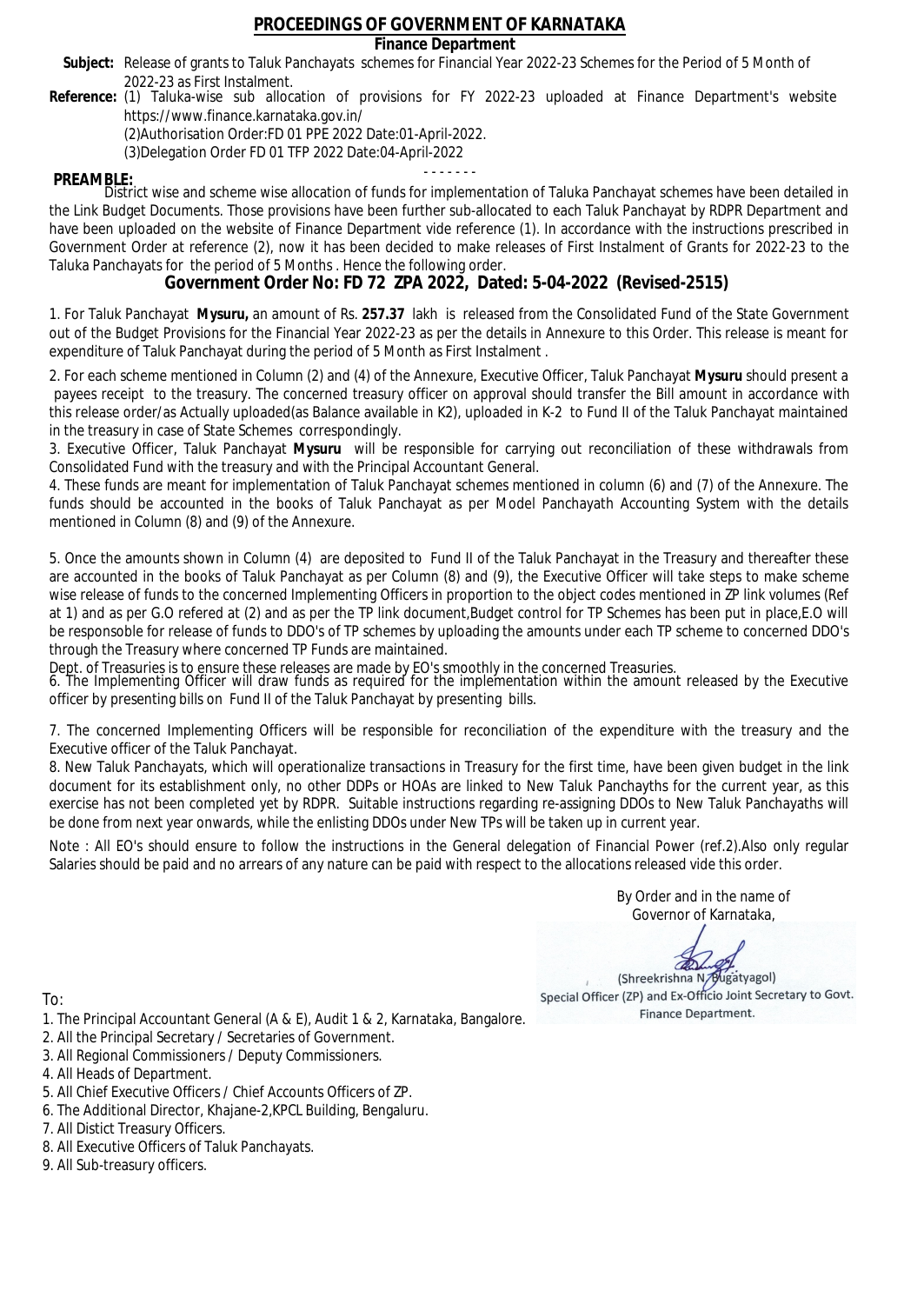## **Finance Department**

- Subject: Release of grants to Taluk Panchayats schemes for Financial Year 2022-23 Schemes for the Period of 5 Month of 2022-23 as First Instalment.
- **Reference:** (1) Taluka-wise sub allocation of provisions for FY 2022-23 uploaded at Finance Department's website https://www.finance.karnataka.gov.in/

(2)Authorisation Order:FD 01 PPE 2022 Date:01-April-2022.

(3)Delegation Order FD 01 TFP 2022 Date:04-April-2022

- - - - - - - **PREAMBLE:** District wise and scheme wise allocation of funds for implementation of Taluka Panchayat schemes have been detailed in the Link Budget Documents. Those provisions have been further sub-allocated to each Taluk Panchayat by RDPR Department and have been uploaded on the website of Finance Department vide reference (1). In accordance with the instructions prescribed in Government Order at reference (2), now it has been decided to make releases of First Instalment of Grants for 2022-23 to the Taluka Panchayats for the period of 5 Months . Hence the following order.

**Government Order No: FD 69 ZPA 2022, Dated: 5-04-2022 (Revised-2515)**

1. For Taluk Panchayat **Heggadadevanakote,** an amount of Rs. **175.24** lakh is released from the Consolidated Fund of the State Government out of the Budget Provisions for the Financial Year 2022-23 as per the details in Annexure to this Order. This release is meant for expenditure of Taluk Panchayat during the period of 5 Month as First Instalment .

2. For each scheme mentioned in Column (2) and (4) of the Annexure, Executive Officer, Taluk Panchayat **Heggadadevanakote** should present a payees receipt to the treasury. The concerned treasury officer on approval should transfer the Bill amount in accordance with this release order/as Actually uploaded(as Balance available in K2), uploaded in K-2 to Fund II of the Taluk Panchayat maintained in the treasury in case of State Schemes correspondingly.

3. Executive Officer, Taluk Panchayat **Heggadadevanakote** will be responsible for carrying out reconciliation of these withdrawals from Consolidated Fund with the treasury and with the Principal Accountant General.

4. These funds are meant for implementation of Taluk Panchayat schemes mentioned in column (6) and (7) of the Annexure. The funds should be accounted in the books of Taluk Panchayat as per Model Panchayath Accounting System with the details mentioned in Column (8) and (9) of the Annexure.

5. Once the amounts shown in Column (4) are deposited to Fund II of the Taluk Panchayat in the Treasury and thereafter these are accounted in the books of Taluk Panchayat as per Column (8) and (9), the Executive Officer will take steps to make scheme wise release of funds to the concerned Implementing Officers in proportion to the object codes mentioned in ZP link volumes (Ref at 1) and as per G.O refered at (2) and as per the TP link document,Budget control for TP Schemes has been put in place,E.O will be responsoble for release of funds to DDO's of TP schemes by uploading the amounts under each TP scheme to concerned DDO's through the Treasury where concerned TP Funds are maintained.

Dept. of Treasuries is to ensure these releases are made by EO's smoothly in the concerned Treasuries.

6. The Implementing Officer will draw funds as required for the implementation within the amount released by the Executive officer by presenting bills on Fund II of the Taluk Panchayat by presenting bills.

7. The concerned Implementing Officers will be responsible for reconciliation of the expenditure with the treasury and the Executive officer of the Taluk Panchayat.

8. New Taluk Panchayats, which will operationalize transactions in Treasury for the first time, have been given budget in the link document for its establishment only, no other DDPs or HOAs are linked to New Taluk Panchayths for the current year, as this exercise has not been completed yet by RDPR. Suitable instructions regarding re-assigning DDOs to New Taluk Panchayaths will be done from next year onwards, while the enlisting DDOs under New TPs will be taken up in current year.

Note : All EO's should ensure to follow the instructions in the General delegation of Financial Power (ref.2).Also only regular Salaries should be paid and no arrears of any nature can be paid with respect to the allocations released vide this order.

> By Order and in the name of Governor of Karnataka,

**PD** 

(Shreekrishna N/Bugatyagol) Special Officer (ZP) and Ex-Officio Joint Secretary to Govt. Finance Department.

- 1. The Principal Accountant General (A & E), Audit 1 & 2, Karnataka, Bangalore.
- 2. All the Principal Secretary / Secretaries of Government.
- 3. All Regional Commissioners / Deputy Commissioners.
- 4. All Heads of Department.
- 5. All Chief Executive Officers / Chief Accounts Officers of ZP.
- 6. The Additional Director, Khajane-2,KPCL Building, Bengaluru.
- 7. All Distict Treasury Officers.
- 8. All Executive Officers of Taluk Panchayats.
- 9. All Sub-treasury officers.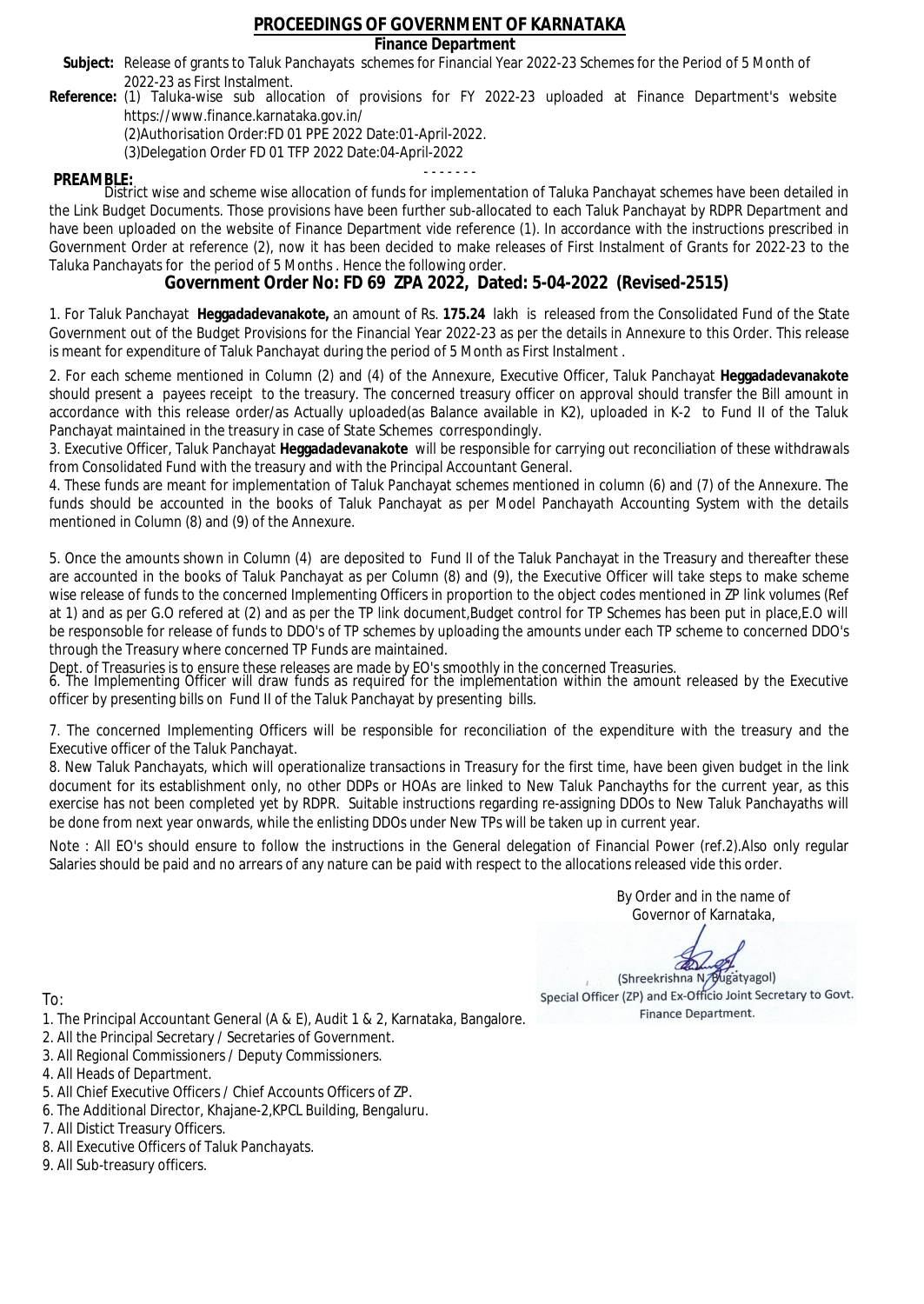## **Finance Department**

- Subject: Release of grants to Taluk Panchayats schemes for Financial Year 2022-23 Schemes for the Period of 5 Month of 2022-23 as First Instalment.
- **Reference:** (1) Taluka-wise sub allocation of provisions for FY 2022-23 uploaded at Finance Department's website https://www.finance.karnataka.gov.in/

(2)Authorisation Order:FD 01 PPE 2022 Date:01-April-2022.

(3)Delegation Order FD 01 TFP 2022 Date:04-April-2022

- - - - - - - **PREAMBLE:** District wise and scheme wise allocation of funds for implementation of Taluka Panchayat schemes have been detailed in the Link Budget Documents. Those provisions have been further sub-allocated to each Taluk Panchayat by RDPR Department and have been uploaded on the website of Finance Department vide reference (1). In accordance with the instructions prescribed in Government Order at reference (2), now it has been decided to make releases of First Instalment of Grants for 2022-23 to the Taluka Panchayats for the period of 5 Months . Hence the following order.

**Government Order No: FD 70 ZPA 2022, Dated: 5-04-2022 (Revised-2515)**

1. For Taluk Panchayat **Hunsur,** an amount of Rs. **253.94** lakh is released from the Consolidated Fund of the State Government out of the Budget Provisions for the Financial Year 2022-23 as per the details in Annexure to this Order. This release is meant for expenditure of Taluk Panchayat during the period of 5 Month as First Instalment .

2. For each scheme mentioned in Column (2) and (4) of the Annexure, Executive Officer, Taluk Panchayat **Hunsur** should present a payees receipt to the treasury. The concerned treasury officer on approval should transfer the Bill amount in accordance with this release order/as Actually uploaded(as Balance available in K2), uploaded in K-2 to Fund II of the Taluk Panchayat maintained in the treasury in case of State Schemes correspondingly.

3. Executive Officer, Taluk Panchayat **Hunsur** will be responsible for carrying out reconciliation of these withdrawals from Consolidated Fund with the treasury and with the Principal Accountant General.

4. These funds are meant for implementation of Taluk Panchayat schemes mentioned in column (6) and (7) of the Annexure. The funds should be accounted in the books of Taluk Panchayat as per Model Panchayath Accounting System with the details mentioned in Column (8) and (9) of the Annexure.

5. Once the amounts shown in Column (4) are deposited to Fund II of the Taluk Panchayat in the Treasury and thereafter these are accounted in the books of Taluk Panchayat as per Column (8) and (9), the Executive Officer will take steps to make scheme wise release of funds to the concerned Implementing Officers in proportion to the object codes mentioned in ZP link volumes (Ref at 1) and as per G.O refered at (2) and as per the TP link document,Budget control for TP Schemes has been put in place,E.O will be responsoble for release of funds to DDO's of TP schemes by uploading the amounts under each TP scheme to concerned DDO's through the Treasury where concerned TP Funds are maintained.

Dept. of Treasuries is to ensure these releases are made by EO's smoothly in the concerned Treasuries.

6. The Implementing Officer will draw funds as required for the implementation within the amount released by the Executive officer by presenting bills on Fund II of the Taluk Panchayat by presenting bills.

7. The concerned Implementing Officers will be responsible for reconciliation of the expenditure with the treasury and the Executive officer of the Taluk Panchayat.

8. New Taluk Panchayats, which will operationalize transactions in Treasury for the first time, have been given budget in the link document for its establishment only, no other DDPs or HOAs are linked to New Taluk Panchayths for the current year, as this exercise has not been completed yet by RDPR. Suitable instructions regarding re-assigning DDOs to New Taluk Panchayaths will be done from next year onwards, while the enlisting DDOs under New TPs will be taken up in current year.

Note : All EO's should ensure to follow the instructions in the General delegation of Financial Power (ref.2).Also only regular Salaries should be paid and no arrears of any nature can be paid with respect to the allocations released vide this order.

> By Order and in the name of Governor of Karnataka,

**PD** 

(Shreekrishna N/Bugatyagol) Special Officer (ZP) and Ex-Officio Joint Secretary to Govt. Finance Department.

- 1. The Principal Accountant General (A & E), Audit 1 & 2, Karnataka, Bangalore.
- 2. All the Principal Secretary / Secretaries of Government.
- 3. All Regional Commissioners / Deputy Commissioners.
- 4. All Heads of Department.
- 5. All Chief Executive Officers / Chief Accounts Officers of ZP.
- 6. The Additional Director, Khajane-2,KPCL Building, Bengaluru.
- 7. All Distict Treasury Officers.
- 8. All Executive Officers of Taluk Panchayats.
- 9. All Sub-treasury officers.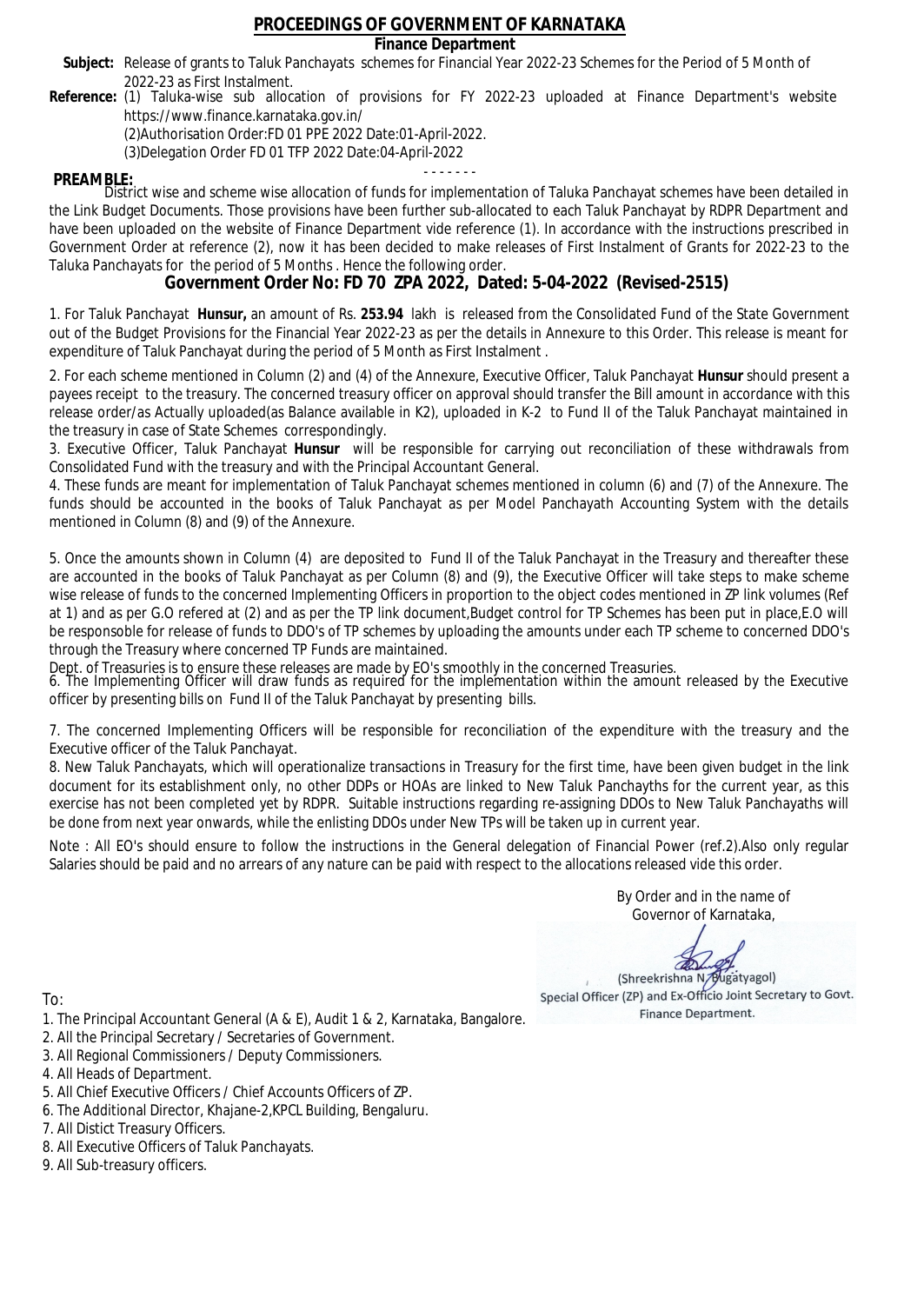## **Finance Department**

- Subject: Release of grants to Taluk Panchayats schemes for Financial Year 2022-23 Schemes for the Period of 5 Month of 2022-23 as First Instalment.
- **Reference:** (1) Taluka-wise sub allocation of provisions for FY 2022-23 uploaded at Finance Department's website https://www.finance.karnataka.gov.in/

(2)Authorisation Order:FD 01 PPE 2022 Date:01-April-2022.

(3)Delegation Order FD 01 TFP 2022 Date:04-April-2022

- - - - - - - **PREAMBLE:** District wise and scheme wise allocation of funds for implementation of Taluka Panchayat schemes have been detailed in the Link Budget Documents. Those provisions have been further sub-allocated to each Taluk Panchayat by RDPR Department and have been uploaded on the website of Finance Department vide reference (1). In accordance with the instructions prescribed in Government Order at reference (2), now it has been decided to make releases of First Instalment of Grants for 2022-23 to the Taluka Panchayats for the period of 5 Months . Hence the following order.

**Government Order No: FD 71 ZPA 2022, Dated: 5-04-2022 (Revised-2515)**

1. For Taluk Panchayat **Krishnaraja Nagar,** an amount of Rs. **231.13** lakh is released from the Consolidated Fund of the State Government out of the Budget Provisions for the Financial Year 2022-23 as per the details in Annexure to this Order. This release is meant for expenditure of Taluk Panchayat during the period of 5 Month as First Instalment .

2. For each scheme mentioned in Column (2) and (4) of the Annexure, Executive Officer, Taluk Panchayat **Krishnaraja Nagar** should present a payees receipt to the treasury. The concerned treasury officer on approval should transfer the Bill amount in accordance with this release order/as Actually uploaded(as Balance available in K2), uploaded in K-2 to Fund II of the Taluk Panchayat maintained in the treasury in case of State Schemes correspondingly.

3. Executive Officer, Taluk Panchayat **Krishnaraja Nagar** will be responsible for carrying out reconciliation of these withdrawals from Consolidated Fund with the treasury and with the Principal Accountant General.

4. These funds are meant for implementation of Taluk Panchayat schemes mentioned in column (6) and (7) of the Annexure. The funds should be accounted in the books of Taluk Panchayat as per Model Panchayath Accounting System with the details mentioned in Column (8) and (9) of the Annexure.

5. Once the amounts shown in Column (4) are deposited to Fund II of the Taluk Panchayat in the Treasury and thereafter these are accounted in the books of Taluk Panchayat as per Column (8) and (9), the Executive Officer will take steps to make scheme wise release of funds to the concerned Implementing Officers in proportion to the object codes mentioned in ZP link volumes (Ref at 1) and as per G.O refered at (2) and as per the TP link document,Budget control for TP Schemes has been put in place,E.O will be responsoble for release of funds to DDO's of TP schemes by uploading the amounts under each TP scheme to concerned DDO's through the Treasury where concerned TP Funds are maintained.

Dept. of Treasuries is to ensure these releases are made by EO's smoothly in the concerned Treasuries.

6. The Implementing Officer will draw funds as required for the implementation within the amount released by the Executive officer by presenting bills on Fund II of the Taluk Panchayat by presenting bills.

7. The concerned Implementing Officers will be responsible for reconciliation of the expenditure with the treasury and the Executive officer of the Taluk Panchayat.

8. New Taluk Panchayats, which will operationalize transactions in Treasury for the first time, have been given budget in the link document for its establishment only, no other DDPs or HOAs are linked to New Taluk Panchayths for the current year, as this exercise has not been completed yet by RDPR. Suitable instructions regarding re-assigning DDOs to New Taluk Panchayaths will be done from next year onwards, while the enlisting DDOs under New TPs will be taken up in current year.

Note : All EO's should ensure to follow the instructions in the General delegation of Financial Power (ref.2).Also only regular Salaries should be paid and no arrears of any nature can be paid with respect to the allocations released vide this order.

> By Order and in the name of Governor of Karnataka,

**PD** 

(Shreekrishna N/Bugatyagol) Special Officer (ZP) and Ex-Officio Joint Secretary to Govt. Finance Department.

- 1. The Principal Accountant General (A & E), Audit 1 & 2, Karnataka, Bangalore.
- 2. All the Principal Secretary / Secretaries of Government.
- 3. All Regional Commissioners / Deputy Commissioners.
- 4. All Heads of Department.
- 5. All Chief Executive Officers / Chief Accounts Officers of ZP.
- 6. The Additional Director, Khajane-2,KPCL Building, Bengaluru.
- 7. All Distict Treasury Officers.
- 8. All Executive Officers of Taluk Panchayats.
- 9. All Sub-treasury officers.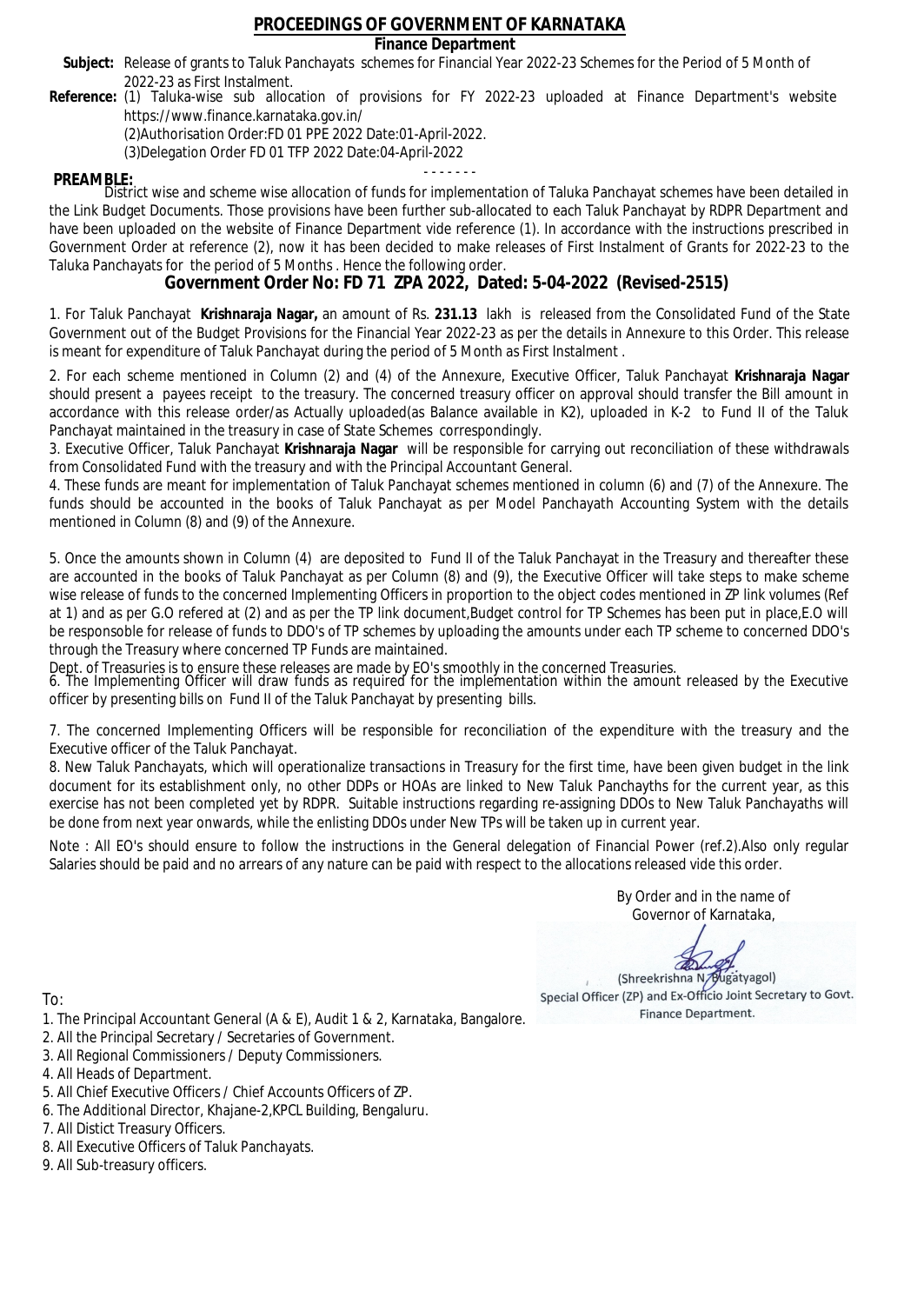## **Finance Department**

- Subject: Release of grants to Taluk Panchayats schemes for Financial Year 2022-23 Schemes for the Period of 5 Month of 2022-23 as First Instalment.
- **Reference:** (1) Taluka-wise sub allocation of provisions for FY 2022-23 uploaded at Finance Department's website https://www.finance.karnataka.gov.in/

(2)Authorisation Order:FD 01 PPE 2022 Date:01-April-2022.

(3)Delegation Order FD 01 TFP 2022 Date:04-April-2022

- - - - - - - **PREAMBLE:** District wise and scheme wise allocation of funds for implementation of Taluka Panchayat schemes have been detailed in the Link Budget Documents. Those provisions have been further sub-allocated to each Taluk Panchayat by RDPR Department and have been uploaded on the website of Finance Department vide reference (1). In accordance with the instructions prescribed in Government Order at reference (2), now it has been decided to make releases of First Instalment of Grants for 2022-23 to the Taluka Panchayats for the period of 5 Months . Hence the following order.

**Government Order No: FD 73 ZPA 2022, Dated: 5-04-2022 (Revised-2515)**

1. For Taluk Panchayat **Nanjangud,** an amount of Rs. **317.66** lakh is released from the Consolidated Fund of the State Government out of the Budget Provisions for the Financial Year 2022-23 as per the details in Annexure to this Order. This release is meant for expenditure of Taluk Panchayat during the period of 5 Month as First Instalment .

2. For each scheme mentioned in Column (2) and (4) of the Annexure, Executive Officer, Taluk Panchayat **Nanjangud** should present a payees receipt to the treasury. The concerned treasury officer on approval should transfer the Bill amount in accordance with this release order/as Actually uploaded(as Balance available in K2), uploaded in K-2 to Fund II of the Taluk Panchayat maintained in the treasury in case of State Schemes correspondingly.

3. Executive Officer, Taluk Panchayat **Nanjangud** will be responsible for carrying out reconciliation of these withdrawals from Consolidated Fund with the treasury and with the Principal Accountant General.

4. These funds are meant for implementation of Taluk Panchayat schemes mentioned in column (6) and (7) of the Annexure. The funds should be accounted in the books of Taluk Panchayat as per Model Panchayath Accounting System with the details mentioned in Column (8) and (9) of the Annexure.

5. Once the amounts shown in Column (4) are deposited to Fund II of the Taluk Panchayat in the Treasury and thereafter these are accounted in the books of Taluk Panchayat as per Column (8) and (9), the Executive Officer will take steps to make scheme wise release of funds to the concerned Implementing Officers in proportion to the object codes mentioned in ZP link volumes (Ref at 1) and as per G.O refered at (2) and as per the TP link document,Budget control for TP Schemes has been put in place,E.O will be responsoble for release of funds to DDO's of TP schemes by uploading the amounts under each TP scheme to concerned DDO's through the Treasury where concerned TP Funds are maintained.

Dept. of Treasuries is to ensure these releases are made by EO's smoothly in the concerned Treasuries.

6. The Implementing Officer will draw funds as required for the implementation within the amount released by the Executive officer by presenting bills on Fund II of the Taluk Panchayat by presenting bills.

7. The concerned Implementing Officers will be responsible for reconciliation of the expenditure with the treasury and the Executive officer of the Taluk Panchayat.

8. New Taluk Panchayats, which will operationalize transactions in Treasury for the first time, have been given budget in the link document for its establishment only, no other DDPs or HOAs are linked to New Taluk Panchayths for the current year, as this exercise has not been completed yet by RDPR. Suitable instructions regarding re-assigning DDOs to New Taluk Panchayaths will be done from next year onwards, while the enlisting DDOs under New TPs will be taken up in current year.

Note : All EO's should ensure to follow the instructions in the General delegation of Financial Power (ref.2).Also only regular Salaries should be paid and no arrears of any nature can be paid with respect to the allocations released vide this order.

> By Order and in the name of Governor of Karnataka,

**PD** 

(Shreekrishna N/Bugatyagol) Special Officer (ZP) and Ex-Officio Joint Secretary to Govt. Finance Department.

- 1. The Principal Accountant General (A & E), Audit 1 & 2, Karnataka, Bangalore.
- 2. All the Principal Secretary / Secretaries of Government.
- 3. All Regional Commissioners / Deputy Commissioners.
- 4. All Heads of Department.
- 5. All Chief Executive Officers / Chief Accounts Officers of ZP.
- 6. The Additional Director, Khajane-2,KPCL Building, Bengaluru.
- 7. All Distict Treasury Officers.
- 8. All Executive Officers of Taluk Panchayats.
- 9. All Sub-treasury officers.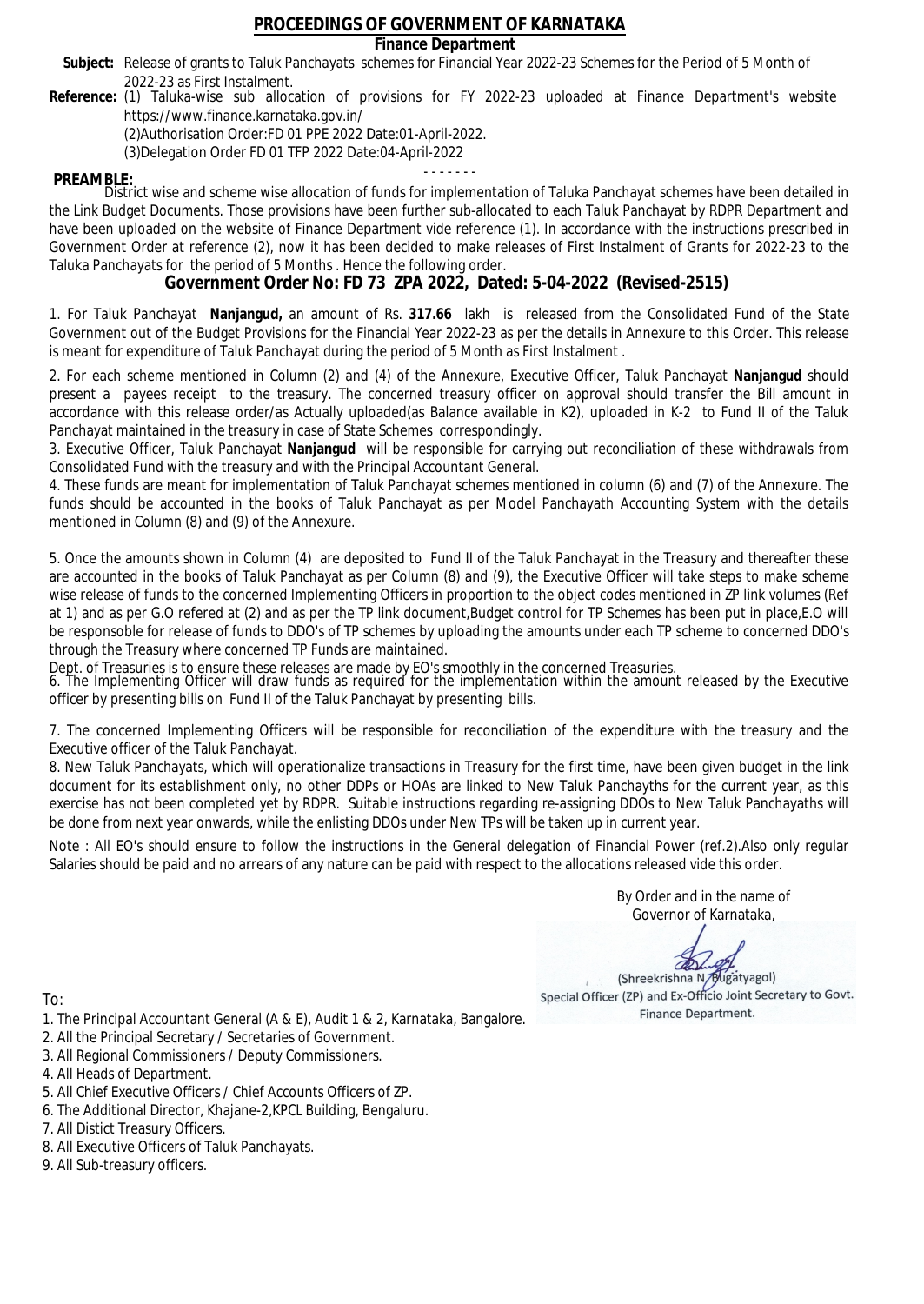## **Finance Department**

- Subject: Release of grants to Taluk Panchayats schemes for Financial Year 2022-23 Schemes for the Period of 5 Month of 2022-23 as First Instalment.
- **Reference:** (1) Taluka-wise sub allocation of provisions for FY 2022-23 uploaded at Finance Department's website https://www.finance.karnataka.gov.in/

(2)Authorisation Order:FD 01 PPE 2022 Date:01-April-2022.

(3)Delegation Order FD 01 TFP 2022 Date:04-April-2022

- - - - - - - **PREAMBLE:** District wise and scheme wise allocation of funds for implementation of Taluka Panchayat schemes have been detailed in the Link Budget Documents. Those provisions have been further sub-allocated to each Taluk Panchayat by RDPR Department and have been uploaded on the website of Finance Department vide reference (1). In accordance with the instructions prescribed in Government Order at reference (2), now it has been decided to make releases of First Instalment of Grants for 2022-23 to the Taluka Panchayats for the period of 5 Months . Hence the following order.

**Government Order No: FD 74 ZPA 2022, Dated: 5-04-2022 (Revised-2515)**

1. For Taluk Panchayat **Periyapatna,** an amount of Rs. **226.72** lakh is released from the Consolidated Fund of the State Government out of the Budget Provisions for the Financial Year 2022-23 as per the details in Annexure to this Order. This release is meant for expenditure of Taluk Panchayat during the period of 5 Month as First Instalment .

2. For each scheme mentioned in Column (2) and (4) of the Annexure, Executive Officer, Taluk Panchayat **Periyapatna** should present a payees receipt to the treasury. The concerned treasury officer on approval should transfer the Bill amount in accordance with this release order/as Actually uploaded(as Balance available in K2), uploaded in K-2 to Fund II of the Taluk Panchayat maintained in the treasury in case of State Schemes correspondingly.

3. Executive Officer, Taluk Panchayat **Periyapatna** will be responsible for carrying out reconciliation of these withdrawals from Consolidated Fund with the treasury and with the Principal Accountant General.

4. These funds are meant for implementation of Taluk Panchayat schemes mentioned in column (6) and (7) of the Annexure. The funds should be accounted in the books of Taluk Panchayat as per Model Panchayath Accounting System with the details mentioned in Column (8) and (9) of the Annexure.

5. Once the amounts shown in Column (4) are deposited to Fund II of the Taluk Panchayat in the Treasury and thereafter these are accounted in the books of Taluk Panchayat as per Column (8) and (9), the Executive Officer will take steps to make scheme wise release of funds to the concerned Implementing Officers in proportion to the object codes mentioned in ZP link volumes (Ref at 1) and as per G.O refered at (2) and as per the TP link document,Budget control for TP Schemes has been put in place,E.O will be responsoble for release of funds to DDO's of TP schemes by uploading the amounts under each TP scheme to concerned DDO's through the Treasury where concerned TP Funds are maintained.

Dept. of Treasuries is to ensure these releases are made by EO's smoothly in the concerned Treasuries.

6. The Implementing Officer will draw funds as required for the implementation within the amount released by the Executive officer by presenting bills on Fund II of the Taluk Panchayat by presenting bills.

7. The concerned Implementing Officers will be responsible for reconciliation of the expenditure with the treasury and the Executive officer of the Taluk Panchayat.

8. New Taluk Panchayats, which will operationalize transactions in Treasury for the first time, have been given budget in the link document for its establishment only, no other DDPs or HOAs are linked to New Taluk Panchayths for the current year, as this exercise has not been completed yet by RDPR. Suitable instructions regarding re-assigning DDOs to New Taluk Panchayaths will be done from next year onwards, while the enlisting DDOs under New TPs will be taken up in current year.

Note : All EO's should ensure to follow the instructions in the General delegation of Financial Power (ref.2).Also only regular Salaries should be paid and no arrears of any nature can be paid with respect to the allocations released vide this order.

> By Order and in the name of Governor of Karnataka,

**PD** 

(Shreekrishna N/Bugatyagol) Special Officer (ZP) and Ex-Officio Joint Secretary to Govt. Finance Department.

- 1. The Principal Accountant General (A & E), Audit 1 & 2, Karnataka, Bangalore.
- 2. All the Principal Secretary / Secretaries of Government.
- 3. All Regional Commissioners / Deputy Commissioners.
- 4. All Heads of Department.
- 5. All Chief Executive Officers / Chief Accounts Officers of ZP.
- 6. The Additional Director, Khajane-2,KPCL Building, Bengaluru.
- 7. All Distict Treasury Officers.
- 8. All Executive Officers of Taluk Panchayats.
- 9. All Sub-treasury officers.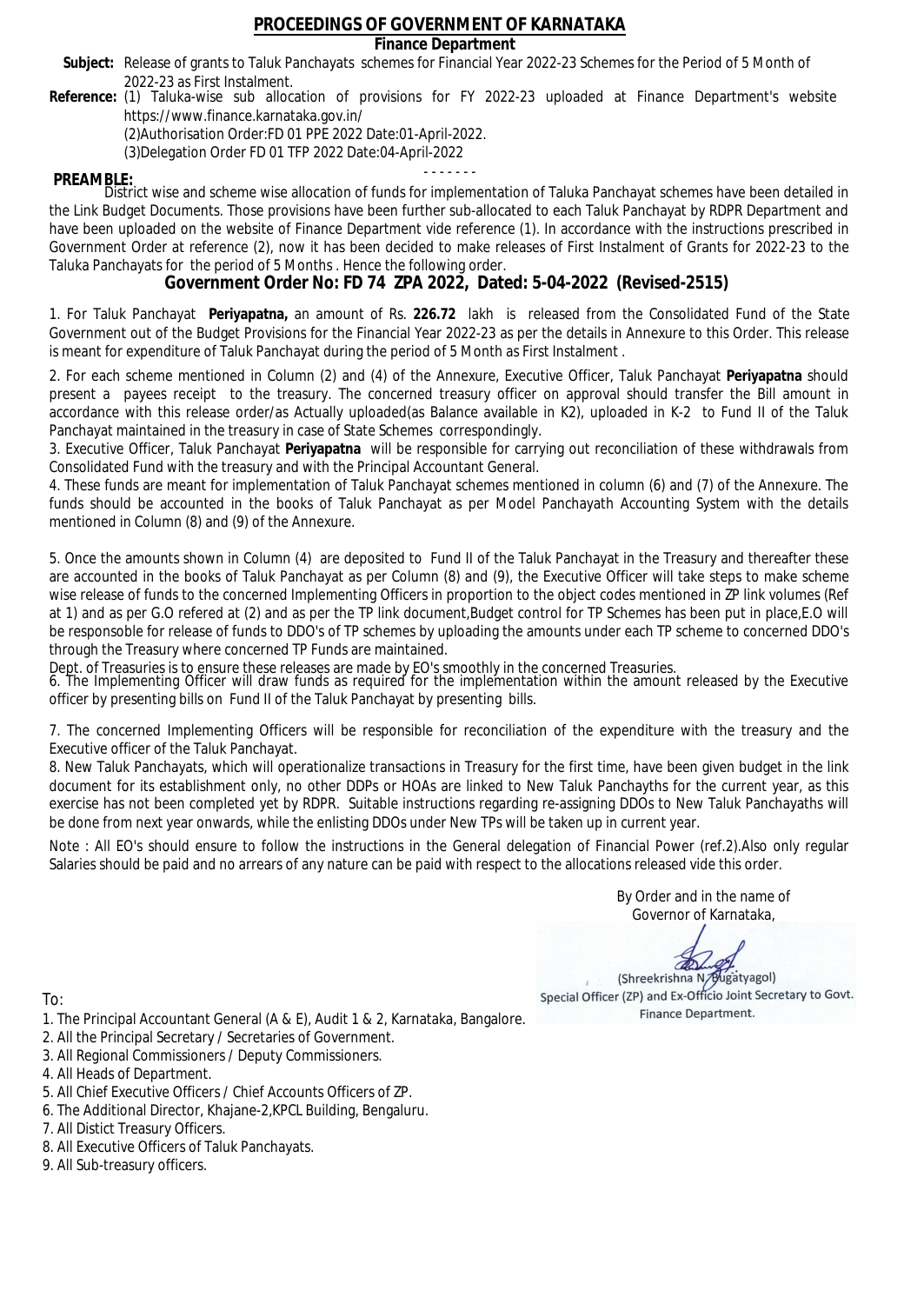## **Finance Department**

- Subject: Release of grants to Taluk Panchayats schemes for Financial Year 2022-23 Schemes for the Period of 5 Month of 2022-23 as First Instalment.
- **Reference:** (1) Taluka-wise sub allocation of provisions for FY 2022-23 uploaded at Finance Department's website https://www.finance.karnataka.gov.in/

(2)Authorisation Order:FD 01 PPE 2022 Date:01-April-2022.

(3)Delegation Order FD 01 TFP 2022 Date:04-April-2022

- - - - - - - **PREAMBLE:** District wise and scheme wise allocation of funds for implementation of Taluka Panchayat schemes have been detailed in the Link Budget Documents. Those provisions have been further sub-allocated to each Taluk Panchayat by RDPR Department and have been uploaded on the website of Finance Department vide reference (1). In accordance with the instructions prescribed in Government Order at reference (2), now it has been decided to make releases of First Instalment of Grants for 2022-23 to the Taluka Panchayats for the period of 5 Months . Hence the following order.

**Government Order No: FD 77 ZPA 2022, Dated: 5-04-2022 (Revised-2515)**

1. For Taluk Panchayat **T.Narsipura,** an amount of Rs. **253.61** lakh is released from the Consolidated Fund of the State Government out of the Budget Provisions for the Financial Year 2022-23 as per the details in Annexure to this Order. This release is meant for expenditure of Taluk Panchayat during the period of 5 Month as First Instalment .

2. For each scheme mentioned in Column (2) and (4) of the Annexure, Executive Officer, Taluk Panchayat **T.Narsipura** should present a payees receipt to the treasury. The concerned treasury officer on approval should transfer the Bill amount in accordance with this release order/as Actually uploaded(as Balance available in K2), uploaded in K-2 to Fund II of the Taluk Panchayat maintained in the treasury in case of State Schemes correspondingly.

3. Executive Officer, Taluk Panchayat **T.Narsipura** will be responsible for carrying out reconciliation of these withdrawals from Consolidated Fund with the treasury and with the Principal Accountant General.

4. These funds are meant for implementation of Taluk Panchayat schemes mentioned in column (6) and (7) of the Annexure. The funds should be accounted in the books of Taluk Panchayat as per Model Panchayath Accounting System with the details mentioned in Column (8) and (9) of the Annexure.

5. Once the amounts shown in Column (4) are deposited to Fund II of the Taluk Panchayat in the Treasury and thereafter these are accounted in the books of Taluk Panchayat as per Column (8) and (9), the Executive Officer will take steps to make scheme wise release of funds to the concerned Implementing Officers in proportion to the object codes mentioned in ZP link volumes (Ref at 1) and as per G.O refered at (2) and as per the TP link document,Budget control for TP Schemes has been put in place,E.O will be responsoble for release of funds to DDO's of TP schemes by uploading the amounts under each TP scheme to concerned DDO's through the Treasury where concerned TP Funds are maintained.

Dept. of Treasuries is to ensure these releases are made by EO's smoothly in the concerned Treasuries.

6. The Implementing Officer will draw funds as required for the implementation within the amount released by the Executive officer by presenting bills on Fund II of the Taluk Panchayat by presenting bills.

7. The concerned Implementing Officers will be responsible for reconciliation of the expenditure with the treasury and the Executive officer of the Taluk Panchayat.

8. New Taluk Panchayats, which will operationalize transactions in Treasury for the first time, have been given budget in the link document for its establishment only, no other DDPs or HOAs are linked to New Taluk Panchayths for the current year, as this exercise has not been completed yet by RDPR. Suitable instructions regarding re-assigning DDOs to New Taluk Panchayaths will be done from next year onwards, while the enlisting DDOs under New TPs will be taken up in current year.

Note : All EO's should ensure to follow the instructions in the General delegation of Financial Power (ref.2).Also only regular Salaries should be paid and no arrears of any nature can be paid with respect to the allocations released vide this order.

> By Order and in the name of Governor of Karnataka,

**PD** 

(Shreekrishna N/Bugatyagol) Special Officer (ZP) and Ex-Officio Joint Secretary to Govt. Finance Department.

- 1. The Principal Accountant General (A & E), Audit 1 & 2, Karnataka, Bangalore.
- 2. All the Principal Secretary / Secretaries of Government.
- 3. All Regional Commissioners / Deputy Commissioners.
- 4. All Heads of Department.
- 5. All Chief Executive Officers / Chief Accounts Officers of ZP.
- 6. The Additional Director, Khajane-2,KPCL Building, Bengaluru.
- 7. All Distict Treasury Officers.
- 8. All Executive Officers of Taluk Panchayats.
- 9. All Sub-treasury officers.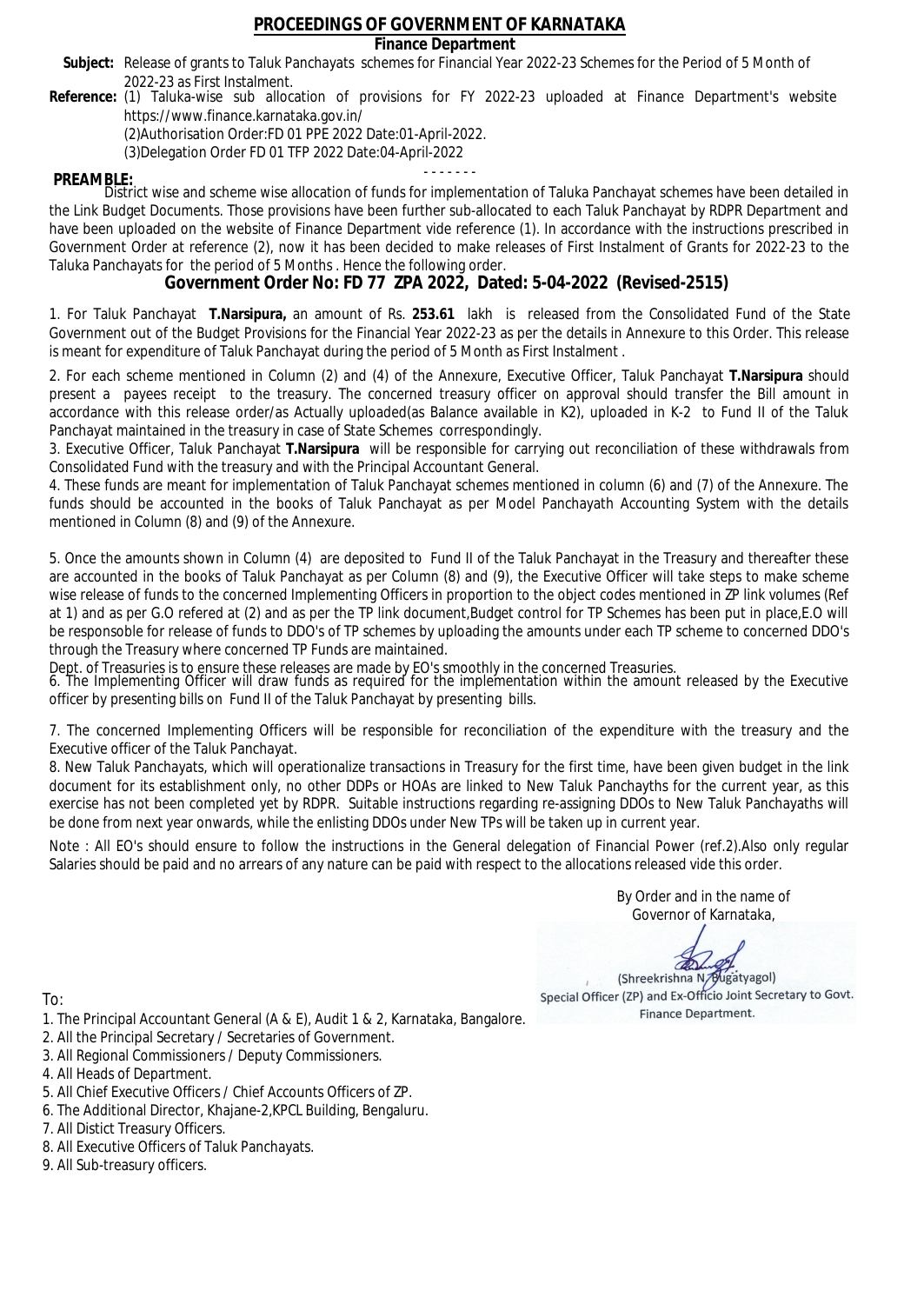## **Finance Department**

- Subject: Release of grants to Taluk Panchayats schemes for Financial Year 2022-23 Schemes for the Period of 5 Month of 2022-23 as First Instalment.
- **Reference:** (1) Taluka-wise sub allocation of provisions for FY 2022-23 uploaded at Finance Department's website https://www.finance.karnataka.gov.in/

(2)Authorisation Order:FD 01 PPE 2022 Date:01-April-2022.

(3)Delegation Order FD 01 TFP 2022 Date:04-April-2022

- - - - - - - **PREAMBLE:** District wise and scheme wise allocation of funds for implementation of Taluka Panchayat schemes have been detailed in the Link Budget Documents. Those provisions have been further sub-allocated to each Taluk Panchayat by RDPR Department and have been uploaded on the website of Finance Department vide reference (1). In accordance with the instructions prescribed in Government Order at reference (2), now it has been decided to make releases of First Instalment of Grants for 2022-23 to the Taluka Panchayats for the period of 5 Months . Hence the following order.

**Government Order No: FD 76 ZPA 2022, Dated: 5-04-2022 (Revised-2515)**

1. For Taluk Panchayat **Sarguru,** an amount of Rs. **68.1** lakh is released from the Consolidated Fund of the State Government out of the Budget Provisions for the Financial Year 2022-23 as per the details in Annexure to this Order. This release is meant for expenditure of Taluk Panchayat during the period of 5 Month as First Instalment .

2. For each scheme mentioned in Column (2) and (4) of the Annexure, Executive Officer, Taluk Panchayat **Sarguru** should present a payees receipt to the treasury. The concerned treasury officer on approval should transfer the Bill amount in accordance with this release order/as Actually uploaded(as Balance available in K2), uploaded in K-2 to Fund II of the Taluk Panchayat maintained in the treasury in case of State Schemes correspondingly.

3. Executive Officer, Taluk Panchayat **Sarguru** will be responsible for carrying out reconciliation of these withdrawals from Consolidated Fund with the treasury and with the Principal Accountant General.

4. These funds are meant for implementation of Taluk Panchayat schemes mentioned in column (6) and (7) of the Annexure. The funds should be accounted in the books of Taluk Panchayat as per Model Panchayath Accounting System with the details mentioned in Column (8) and (9) of the Annexure.

5. Once the amounts shown in Column (4) are deposited to Fund II of the Taluk Panchayat in the Treasury and thereafter these are accounted in the books of Taluk Panchayat as per Column (8) and (9), the Executive Officer will take steps to make scheme wise release of funds to the concerned Implementing Officers in proportion to the object codes mentioned in ZP link volumes (Ref at 1) and as per G.O refered at (2) and as per the TP link document,Budget control for TP Schemes has been put in place,E.O will be responsoble for release of funds to DDO's of TP schemes by uploading the amounts under each TP scheme to concerned DDO's through the Treasury where concerned TP Funds are maintained.

Dept. of Treasuries is to ensure these releases are made by EO's smoothly in the concerned Treasuries.

6. The Implementing Officer will draw funds as required for the implementation within the amount released by the Executive officer by presenting bills on Fund II of the Taluk Panchayat by presenting bills.

7. The concerned Implementing Officers will be responsible for reconciliation of the expenditure with the treasury and the Executive officer of the Taluk Panchayat.

8. New Taluk Panchayats, which will operationalize transactions in Treasury for the first time, have been given budget in the link document for its establishment only, no other DDPs or HOAs are linked to New Taluk Panchayths for the current year, as this exercise has not been completed yet by RDPR. Suitable instructions regarding re-assigning DDOs to New Taluk Panchayaths will be done from next year onwards, while the enlisting DDOs under New TPs will be taken up in current year.

Note : All EO's should ensure to follow the instructions in the General delegation of Financial Power (ref.2).Also only regular Salaries should be paid and no arrears of any nature can be paid with respect to the allocations released vide this order.

> By Order and in the name of Governor of Karnataka,

**PD** 

(Shreekrishna N/Bugatyagol) Special Officer (ZP) and Ex-Officio Joint Secretary to Govt. Finance Department.

- 1. The Principal Accountant General (A & E), Audit 1 & 2, Karnataka, Bangalore.
- 2. All the Principal Secretary / Secretaries of Government.
- 3. All Regional Commissioners / Deputy Commissioners.
- 4. All Heads of Department.
- 5. All Chief Executive Officers / Chief Accounts Officers of ZP.
- 6. The Additional Director, Khajane-2,KPCL Building, Bengaluru.
- 7. All Distict Treasury Officers.
- 8. All Executive Officers of Taluk Panchayats.
- 9. All Sub-treasury officers.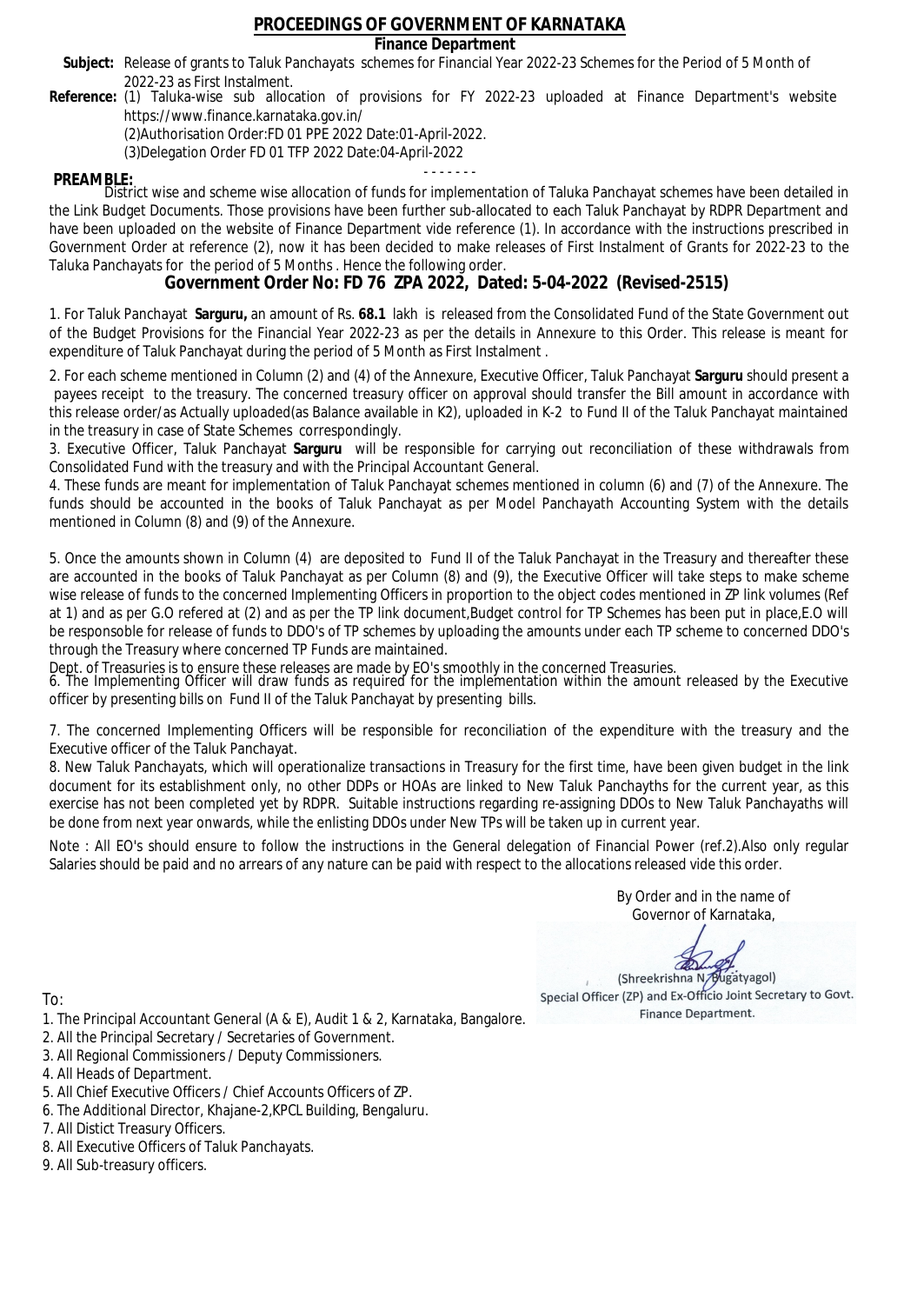## **Finance Department**

- Subject: Release of grants to Taluk Panchayats schemes for Financial Year 2022-23 Schemes for the Period of 5 Month of 2022-23 as First Instalment.
- **Reference:** (1) Taluka-wise sub allocation of provisions for FY 2022-23 uploaded at Finance Department's website https://www.finance.karnataka.gov.in/

(2)Authorisation Order:FD 01 PPE 2022 Date:01-April-2022.

(3)Delegation Order FD 01 TFP 2022 Date:04-April-2022

- - - - - - - **PREAMBLE:** District wise and scheme wise allocation of funds for implementation of Taluka Panchayat schemes have been detailed in the Link Budget Documents. Those provisions have been further sub-allocated to each Taluk Panchayat by RDPR Department and have been uploaded on the website of Finance Department vide reference (1). In accordance with the instructions prescribed in Government Order at reference (2), now it has been decided to make releases of First Instalment of Grants for 2022-23 to the Taluka Panchayats for the period of 5 Months . Hence the following order.

**Government Order No: FD 79 ZPA 2022, Dated: 5-04-2022 (Revised-2515)**

1. For Taluk Panchayat **Chikkamagaluru,** an amount of Rs. **286.26** lakh is released from the Consolidated Fund of the State Government out of the Budget Provisions for the Financial Year 2022-23 as per the details in Annexure to this Order. This release is meant for expenditure of Taluk Panchayat during the period of 5 Month as First Instalment .

2. For each scheme mentioned in Column (2) and (4) of the Annexure, Executive Officer, Taluk Panchayat **Chikkamagaluru** should present a payees receipt to the treasury. The concerned treasury officer on approval should transfer the Bill amount in accordance with this release order/as Actually uploaded(as Balance available in K2), uploaded in K-2 to Fund II of the Taluk Panchayat maintained in the treasury in case of State Schemes correspondingly.

3. Executive Officer, Taluk Panchayat **Chikkamagaluru** will be responsible for carrying out reconciliation of these withdrawals from Consolidated Fund with the treasury and with the Principal Accountant General.

4. These funds are meant for implementation of Taluk Panchayat schemes mentioned in column (6) and (7) of the Annexure. The funds should be accounted in the books of Taluk Panchayat as per Model Panchayath Accounting System with the details mentioned in Column (8) and (9) of the Annexure.

5. Once the amounts shown in Column (4) are deposited to Fund II of the Taluk Panchayat in the Treasury and thereafter these are accounted in the books of Taluk Panchayat as per Column (8) and (9), the Executive Officer will take steps to make scheme wise release of funds to the concerned Implementing Officers in proportion to the object codes mentioned in ZP link volumes (Ref at 1) and as per G.O refered at (2) and as per the TP link document,Budget control for TP Schemes has been put in place,E.O will be responsoble for release of funds to DDO's of TP schemes by uploading the amounts under each TP scheme to concerned DDO's through the Treasury where concerned TP Funds are maintained.

Dept. of Treasuries is to ensure these releases are made by EO's smoothly in the concerned Treasuries.

6. The Implementing Officer will draw funds as required for the implementation within the amount released by the Executive officer by presenting bills on Fund II of the Taluk Panchayat by presenting bills.

7. The concerned Implementing Officers will be responsible for reconciliation of the expenditure with the treasury and the Executive officer of the Taluk Panchayat.

8. New Taluk Panchayats, which will operationalize transactions in Treasury for the first time, have been given budget in the link document for its establishment only, no other DDPs or HOAs are linked to New Taluk Panchayths for the current year, as this exercise has not been completed yet by RDPR. Suitable instructions regarding re-assigning DDOs to New Taluk Panchayaths will be done from next year onwards, while the enlisting DDOs under New TPs will be taken up in current year.

Note : All EO's should ensure to follow the instructions in the General delegation of Financial Power (ref.2).Also only regular Salaries should be paid and no arrears of any nature can be paid with respect to the allocations released vide this order.

> By Order and in the name of Governor of Karnataka,

**PD** 

(Shreekrishna N/Bugatyagol) Special Officer (ZP) and Ex-Officio Joint Secretary to Govt. Finance Department.

- 1. The Principal Accountant General (A & E), Audit 1 & 2, Karnataka, Bangalore.
- 2. All the Principal Secretary / Secretaries of Government.
- 3. All Regional Commissioners / Deputy Commissioners.
- 4. All Heads of Department.
- 5. All Chief Executive Officers / Chief Accounts Officers of ZP.
- 6. The Additional Director, Khajane-2,KPCL Building, Bengaluru.
- 7. All Distict Treasury Officers.
- 8. All Executive Officers of Taluk Panchayats.
- 9. All Sub-treasury officers.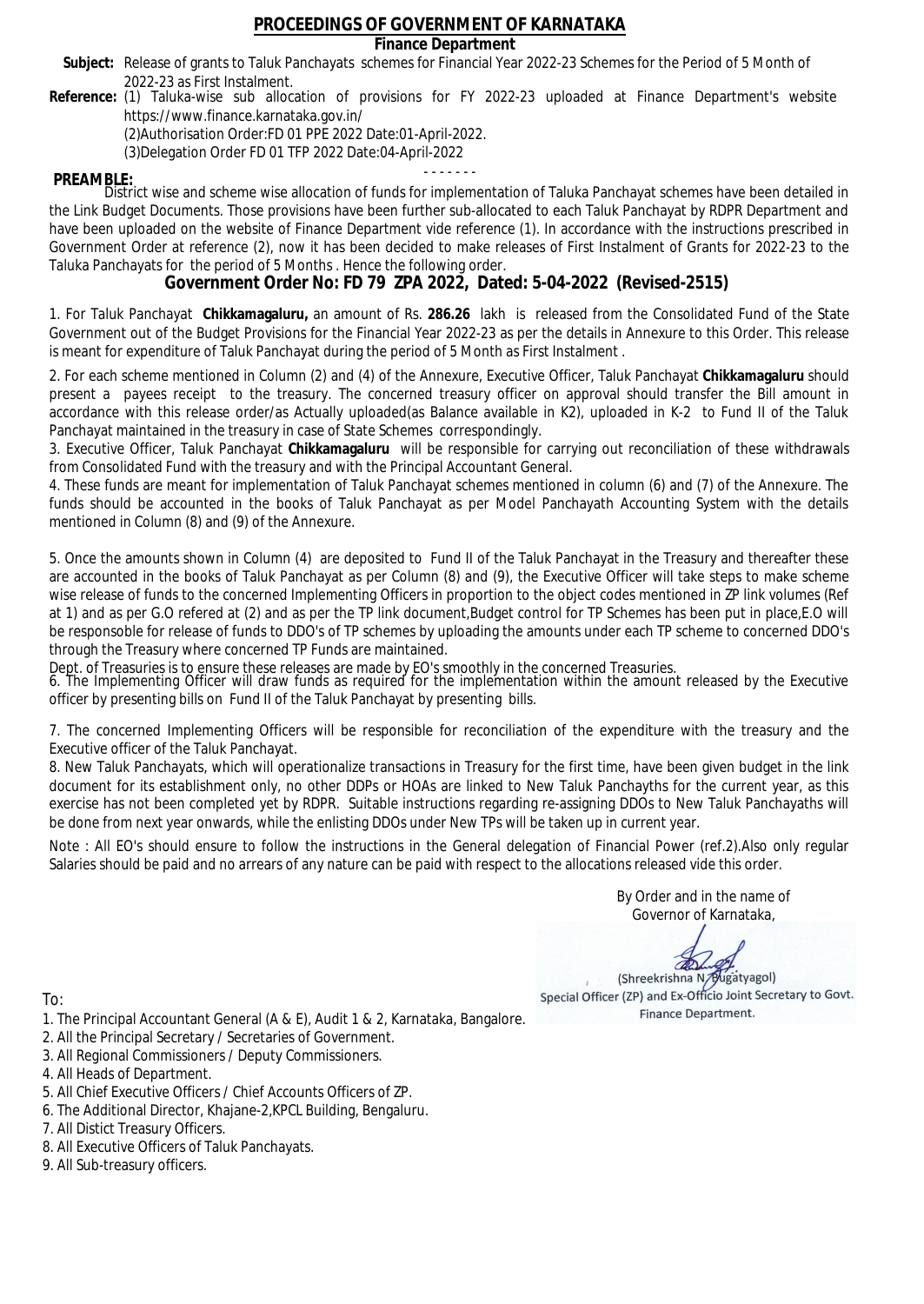## **Finance Department**

- Subject: Release of grants to Taluk Panchayats schemes for Financial Year 2022-23 Schemes for the Period of 5 Month of 2022-23 as First Instalment.
- **Reference:** (1) Taluka-wise sub allocation of provisions for FY 2022-23 uploaded at Finance Department's website https://www.finance.karnataka.gov.in/

(2)Authorisation Order:FD 01 PPE 2022 Date:01-April-2022.

(3)Delegation Order FD 01 TFP 2022 Date:04-April-2022

- - - - - - - **PREAMBLE:** District wise and scheme wise allocation of funds for implementation of Taluka Panchayat schemes have been detailed in the Link Budget Documents. Those provisions have been further sub-allocated to each Taluk Panchayat by RDPR Department and have been uploaded on the website of Finance Department vide reference (1). In accordance with the instructions prescribed in Government Order at reference (2), now it has been decided to make releases of First Instalment of Grants for 2022-23 to the Taluka Panchayats for the period of 5 Months . Hence the following order.

**Government Order No: FD 80 ZPA 2022, Dated: 5-04-2022 (Revised-2515)**

1. For Taluk Panchayat **Kadur,** an amount of Rs. **293.82** lakh is released from the Consolidated Fund of the State Government out of the Budget Provisions for the Financial Year 2022-23 as per the details in Annexure to this Order. This release is meant for expenditure of Taluk Panchayat during the period of 5 Month as First Instalment .

2. For each scheme mentioned in Column (2) and (4) of the Annexure, Executive Officer, Taluk Panchayat **Kadur** should present a payees receipt to the treasury. The concerned treasury officer on approval should transfer the Bill amount in accordance with this release order/as Actually uploaded(as Balance available in K2), uploaded in K-2 to Fund II of the Taluk Panchayat maintained in the treasury in case of State Schemes correspondingly.

3. Executive Officer, Taluk Panchayat **Kadur** will be responsible for carrying out reconciliation of these withdrawals from Consolidated Fund with the treasury and with the Principal Accountant General.

4. These funds are meant for implementation of Taluk Panchayat schemes mentioned in column (6) and (7) of the Annexure. The funds should be accounted in the books of Taluk Panchayat as per Model Panchayath Accounting System with the details mentioned in Column (8) and (9) of the Annexure.

5. Once the amounts shown in Column (4) are deposited to Fund II of the Taluk Panchayat in the Treasury and thereafter these are accounted in the books of Taluk Panchayat as per Column (8) and (9), the Executive Officer will take steps to make scheme wise release of funds to the concerned Implementing Officers in proportion to the object codes mentioned in ZP link volumes (Ref at 1) and as per G.O refered at (2) and as per the TP link document,Budget control for TP Schemes has been put in place,E.O will be responsoble for release of funds to DDO's of TP schemes by uploading the amounts under each TP scheme to concerned DDO's through the Treasury where concerned TP Funds are maintained.

Dept. of Treasuries is to ensure these releases are made by EO's smoothly in the concerned Treasuries.

6. The Implementing Officer will draw funds as required for the implementation within the amount released by the Executive officer by presenting bills on Fund II of the Taluk Panchayat by presenting bills.

7. The concerned Implementing Officers will be responsible for reconciliation of the expenditure with the treasury and the Executive officer of the Taluk Panchayat.

8. New Taluk Panchayats, which will operationalize transactions in Treasury for the first time, have been given budget in the link document for its establishment only, no other DDPs or HOAs are linked to New Taluk Panchayths for the current year, as this exercise has not been completed yet by RDPR. Suitable instructions regarding re-assigning DDOs to New Taluk Panchayaths will be done from next year onwards, while the enlisting DDOs under New TPs will be taken up in current year.

Note : All EO's should ensure to follow the instructions in the General delegation of Financial Power (ref.2).Also only regular Salaries should be paid and no arrears of any nature can be paid with respect to the allocations released vide this order.

> By Order and in the name of Governor of Karnataka,

**PD** 

(Shreekrishna N/Bugatyagol) Special Officer (ZP) and Ex-Officio Joint Secretary to Govt. Finance Department.

- 1. The Principal Accountant General (A & E), Audit 1 & 2, Karnataka, Bangalore.
- 2. All the Principal Secretary / Secretaries of Government.
- 3. All Regional Commissioners / Deputy Commissioners.
- 4. All Heads of Department.
- 5. All Chief Executive Officers / Chief Accounts Officers of ZP.
- 6. The Additional Director, Khajane-2,KPCL Building, Bengaluru.
- 7. All Distict Treasury Officers.
- 8. All Executive Officers of Taluk Panchayats.
- 9. All Sub-treasury officers.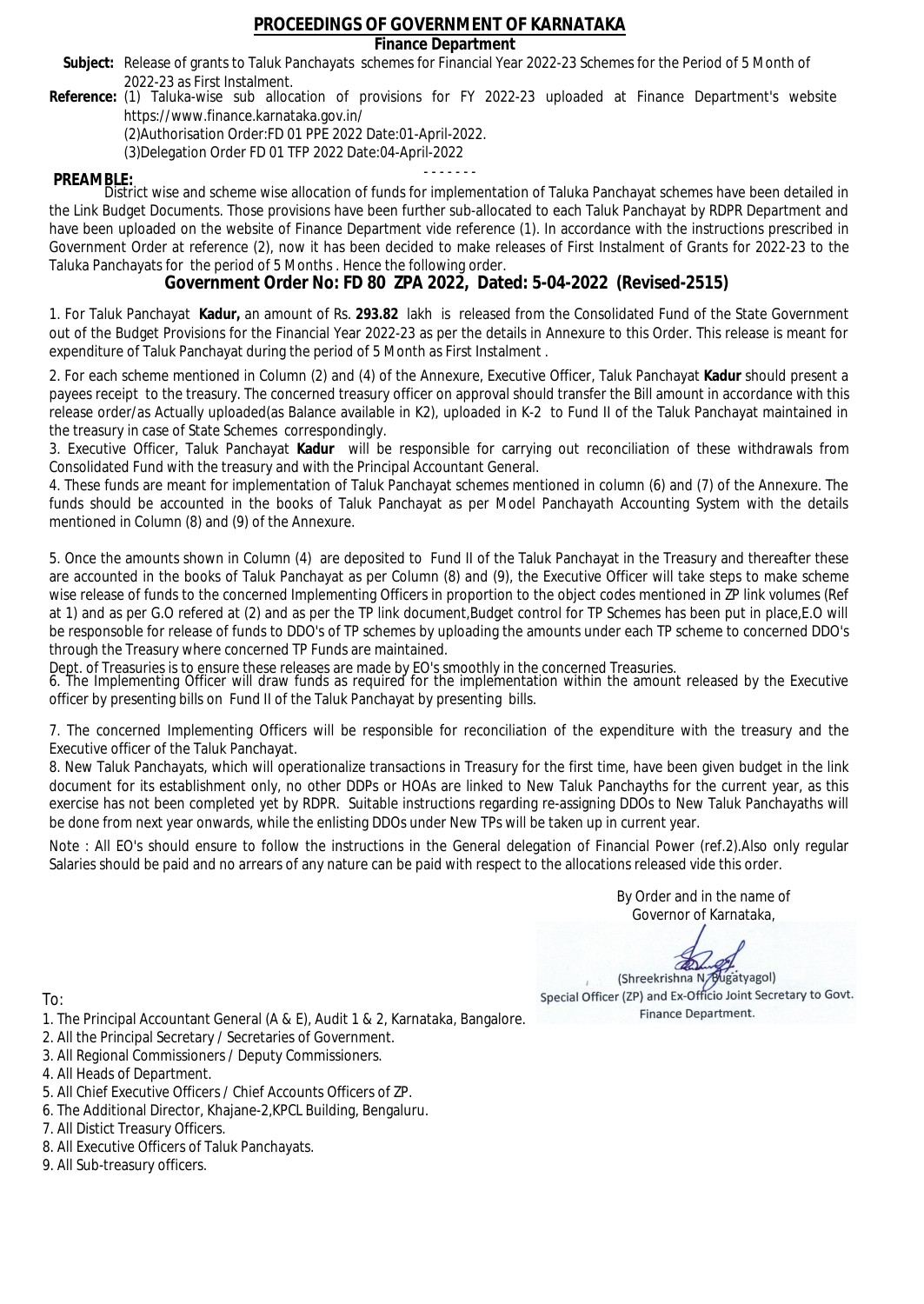## **Finance Department**

- Subject: Release of grants to Taluk Panchayats schemes for Financial Year 2022-23 Schemes for the Period of 5 Month of 2022-23 as First Instalment.
- **Reference:** (1) Taluka-wise sub allocation of provisions for FY 2022-23 uploaded at Finance Department's website https://www.finance.karnataka.gov.in/

(2)Authorisation Order:FD 01 PPE 2022 Date:01-April-2022.

(3)Delegation Order FD 01 TFP 2022 Date:04-April-2022

- - - - - - - **PREAMBLE:** District wise and scheme wise allocation of funds for implementation of Taluka Panchayat schemes have been detailed in the Link Budget Documents. Those provisions have been further sub-allocated to each Taluk Panchayat by RDPR Department and have been uploaded on the website of Finance Department vide reference (1). In accordance with the instructions prescribed in Government Order at reference (2), now it has been decided to make releases of First Instalment of Grants for 2022-23 to the Taluka Panchayats for the period of 5 Months . Hence the following order.

**Government Order No: FD 82 ZPA 2022, Dated: 5-04-2022 (Revised-2515)**

1. For Taluk Panchayat **Koppa,** an amount of Rs. **101.28** lakh is released from the Consolidated Fund of the State Government out of the Budget Provisions for the Financial Year 2022-23 as per the details in Annexure to this Order. This release is meant for expenditure of Taluk Panchayat during the period of 5 Month as First Instalment .

2. For each scheme mentioned in Column (2) and (4) of the Annexure, Executive Officer, Taluk Panchayat **Koppa** should present a payees receipt to the treasury. The concerned treasury officer on approval should transfer the Bill amount in accordance with this release order/as Actually uploaded(as Balance available in K2), uploaded in K-2 to Fund II of the Taluk Panchayat maintained in the treasury in case of State Schemes correspondingly.

3. Executive Officer, Taluk Panchayat **Koppa** will be responsible for carrying out reconciliation of these withdrawals from Consolidated Fund with the treasury and with the Principal Accountant General.

4. These funds are meant for implementation of Taluk Panchayat schemes mentioned in column (6) and (7) of the Annexure. The funds should be accounted in the books of Taluk Panchayat as per Model Panchayath Accounting System with the details mentioned in Column (8) and (9) of the Annexure.

5. Once the amounts shown in Column (4) are deposited to Fund II of the Taluk Panchayat in the Treasury and thereafter these are accounted in the books of Taluk Panchayat as per Column (8) and (9), the Executive Officer will take steps to make scheme wise release of funds to the concerned Implementing Officers in proportion to the object codes mentioned in ZP link volumes (Ref at 1) and as per G.O refered at (2) and as per the TP link document,Budget control for TP Schemes has been put in place,E.O will be responsoble for release of funds to DDO's of TP schemes by uploading the amounts under each TP scheme to concerned DDO's through the Treasury where concerned TP Funds are maintained.

Dept. of Treasuries is to ensure these releases are made by EO's smoothly in the concerned Treasuries.

6. The Implementing Officer will draw funds as required for the implementation within the amount released by the Executive officer by presenting bills on Fund II of the Taluk Panchayat by presenting bills.

7. The concerned Implementing Officers will be responsible for reconciliation of the expenditure with the treasury and the Executive officer of the Taluk Panchayat.

8. New Taluk Panchayats, which will operationalize transactions in Treasury for the first time, have been given budget in the link document for its establishment only, no other DDPs or HOAs are linked to New Taluk Panchayths for the current year, as this exercise has not been completed yet by RDPR. Suitable instructions regarding re-assigning DDOs to New Taluk Panchayaths will be done from next year onwards, while the enlisting DDOs under New TPs will be taken up in current year.

Note : All EO's should ensure to follow the instructions in the General delegation of Financial Power (ref.2).Also only regular Salaries should be paid and no arrears of any nature can be paid with respect to the allocations released vide this order.

> By Order and in the name of Governor of Karnataka,

**PD** 

(Shreekrishna N/Bugatyagol) Special Officer (ZP) and Ex-Officio Joint Secretary to Govt. Finance Department.

To:

- 1. The Principal Accountant General (A & E), Audit 1 & 2, Karnataka, Bangalore.
- 2. All the Principal Secretary / Secretaries of Government.
- 3. All Regional Commissioners / Deputy Commissioners.
- 4. All Heads of Department.
- 5. All Chief Executive Officers / Chief Accounts Officers of ZP.
- 6. The Additional Director, Khajane-2,KPCL Building, Bengaluru.

- 8. All Executive Officers of Taluk Panchayats.
- 9. All Sub-treasury officers.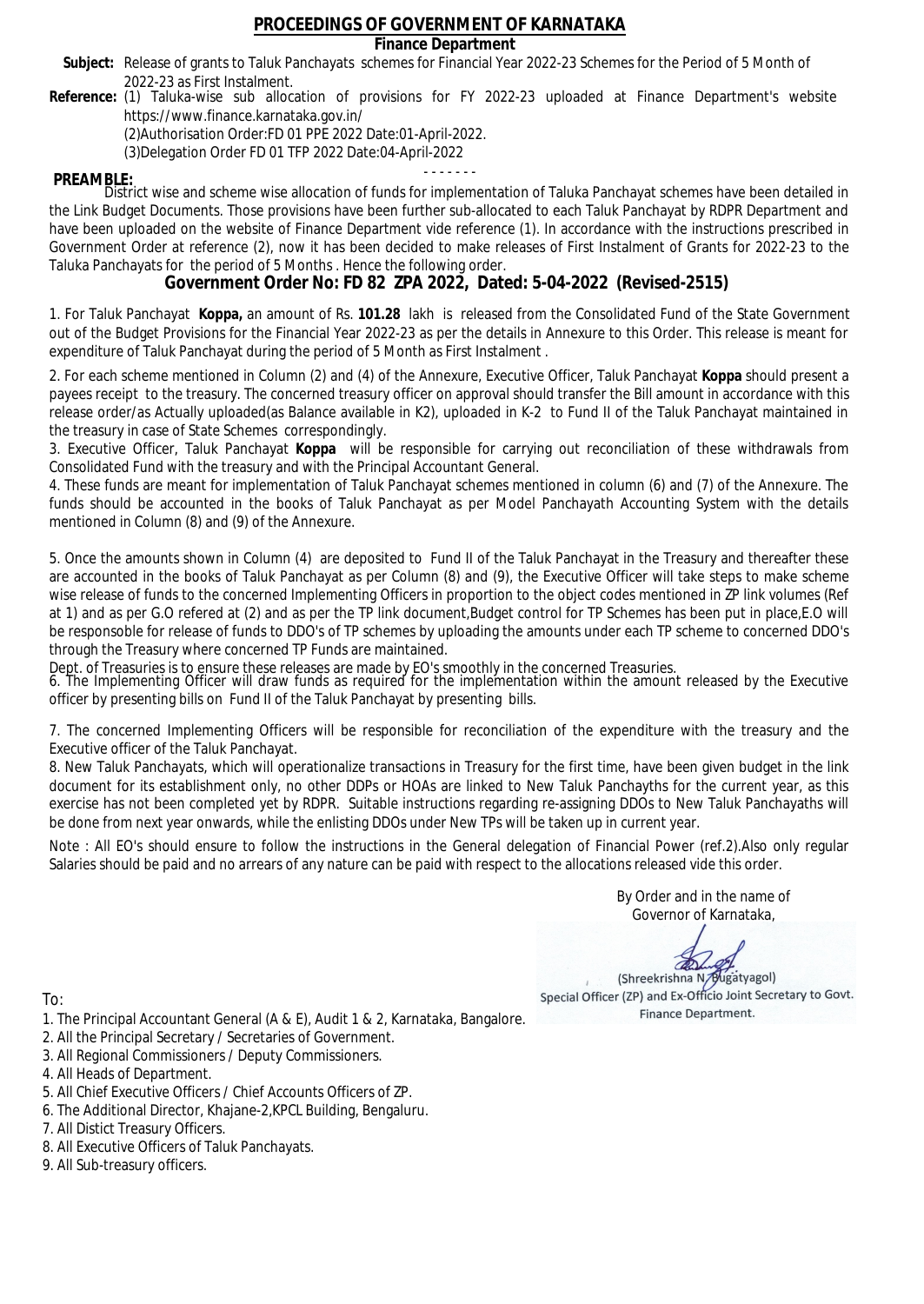## **Finance Department**

- Subject: Release of grants to Taluk Panchayats schemes for Financial Year 2022-23 Schemes for the Period of 5 Month of 2022-23 as First Instalment.
- **Reference:** (1) Taluka-wise sub allocation of provisions for FY 2022-23 uploaded at Finance Department's website https://www.finance.karnataka.gov.in/

(2)Authorisation Order:FD 01 PPE 2022 Date:01-April-2022.

(3)Delegation Order FD 01 TFP 2022 Date:04-April-2022

- - - - - - - **PREAMBLE:** District wise and scheme wise allocation of funds for implementation of Taluka Panchayat schemes have been detailed in the Link Budget Documents. Those provisions have been further sub-allocated to each Taluk Panchayat by RDPR Department and have been uploaded on the website of Finance Department vide reference (1). In accordance with the instructions prescribed in Government Order at reference (2), now it has been decided to make releases of First Instalment of Grants for 2022-23 to the Taluka Panchayats for the period of 5 Months . Hence the following order.

**Government Order No: FD 83 ZPA 2022, Dated: 5-04-2022 (Revised-2515)**

1. For Taluk Panchayat **Mudigere,** an amount of Rs. **142.77** lakh is released from the Consolidated Fund of the State Government out of the Budget Provisions for the Financial Year 2022-23 as per the details in Annexure to this Order. This release is meant for expenditure of Taluk Panchayat during the period of 5 Month as First Instalment .

2. For each scheme mentioned in Column (2) and (4) of the Annexure, Executive Officer, Taluk Panchayat **Mudigere** should present a payees receipt to the treasury. The concerned treasury officer on approval should transfer the Bill amount in accordance with this release order/as Actually uploaded(as Balance available in K2), uploaded in K-2 to Fund II of the Taluk Panchayat maintained in the treasury in case of State Schemes correspondingly.

3. Executive Officer, Taluk Panchayat **Mudigere** will be responsible for carrying out reconciliation of these withdrawals from Consolidated Fund with the treasury and with the Principal Accountant General.

4. These funds are meant for implementation of Taluk Panchayat schemes mentioned in column (6) and (7) of the Annexure. The funds should be accounted in the books of Taluk Panchayat as per Model Panchayath Accounting System with the details mentioned in Column (8) and (9) of the Annexure.

5. Once the amounts shown in Column (4) are deposited to Fund II of the Taluk Panchayat in the Treasury and thereafter these are accounted in the books of Taluk Panchayat as per Column (8) and (9), the Executive Officer will take steps to make scheme wise release of funds to the concerned Implementing Officers in proportion to the object codes mentioned in ZP link volumes (Ref at 1) and as per G.O refered at (2) and as per the TP link document,Budget control for TP Schemes has been put in place,E.O will be responsoble for release of funds to DDO's of TP schemes by uploading the amounts under each TP scheme to concerned DDO's through the Treasury where concerned TP Funds are maintained.

Dept. of Treasuries is to ensure these releases are made by EO's smoothly in the concerned Treasuries.

6. The Implementing Officer will draw funds as required for the implementation within the amount released by the Executive officer by presenting bills on Fund II of the Taluk Panchayat by presenting bills.

7. The concerned Implementing Officers will be responsible for reconciliation of the expenditure with the treasury and the Executive officer of the Taluk Panchayat.

8. New Taluk Panchayats, which will operationalize transactions in Treasury for the first time, have been given budget in the link document for its establishment only, no other DDPs or HOAs are linked to New Taluk Panchayths for the current year, as this exercise has not been completed yet by RDPR. Suitable instructions regarding re-assigning DDOs to New Taluk Panchayaths will be done from next year onwards, while the enlisting DDOs under New TPs will be taken up in current year.

Note : All EO's should ensure to follow the instructions in the General delegation of Financial Power (ref.2).Also only regular Salaries should be paid and no arrears of any nature can be paid with respect to the allocations released vide this order.

> By Order and in the name of Governor of Karnataka,

**PD** 

(Shreekrishna N/Bugatyagol) Special Officer (ZP) and Ex-Officio Joint Secretary to Govt. Finance Department.

- 1. The Principal Accountant General (A & E), Audit 1 & 2, Karnataka, Bangalore.
- 2. All the Principal Secretary / Secretaries of Government.
- 3. All Regional Commissioners / Deputy Commissioners.
- 4. All Heads of Department.
- 5. All Chief Executive Officers / Chief Accounts Officers of ZP.
- 6. The Additional Director, Khajane-2,KPCL Building, Bengaluru.
- 7. All Distict Treasury Officers.
- 8. All Executive Officers of Taluk Panchayats.
- 9. All Sub-treasury officers.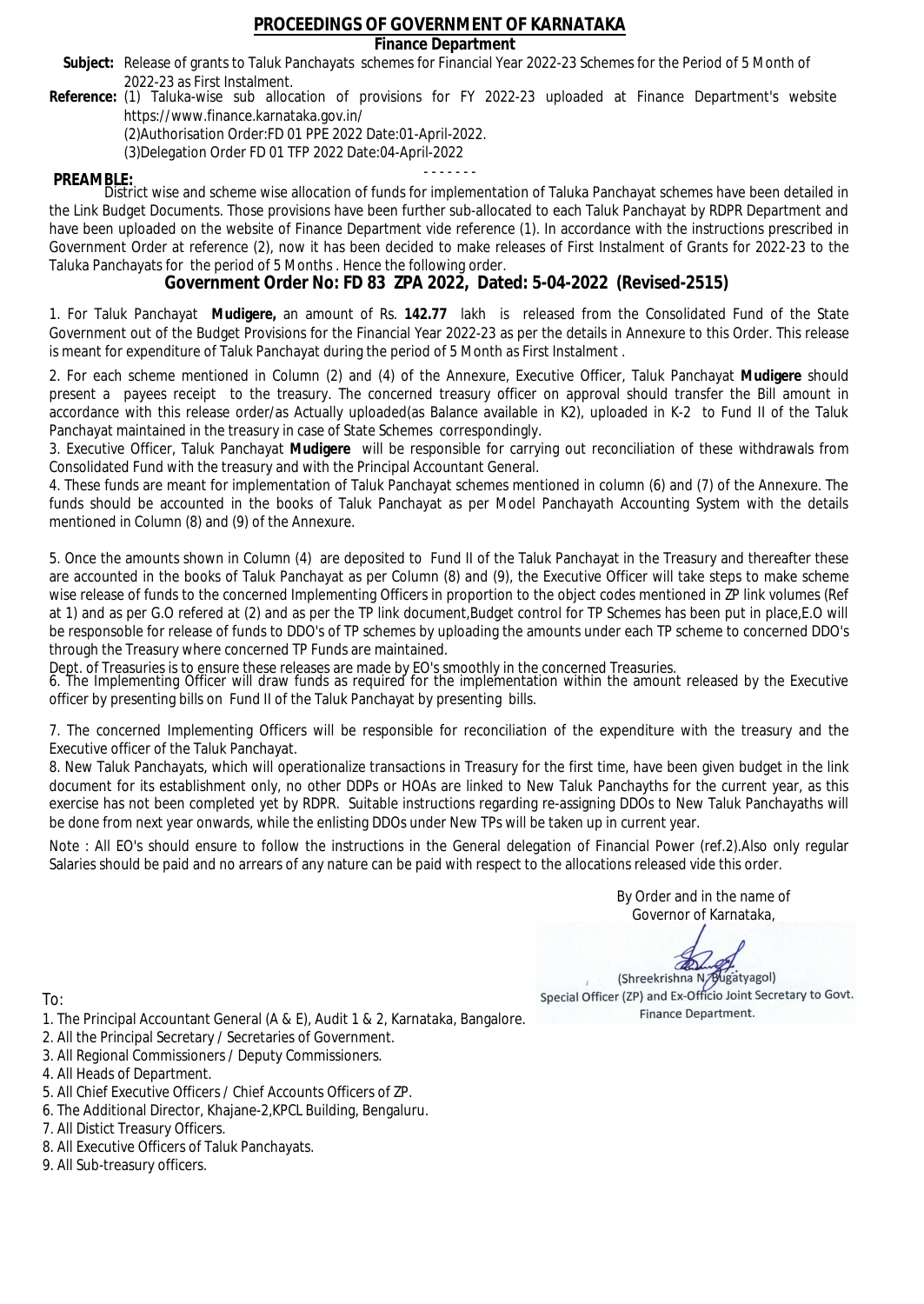## **Finance Department**

- Subject: Release of grants to Taluk Panchayats schemes for Financial Year 2022-23 Schemes for the Period of 5 Month of 2022-23 as First Instalment.
- **Reference:** (1) Taluka-wise sub allocation of provisions for FY 2022-23 uploaded at Finance Department's website https://www.finance.karnataka.gov.in/

(2)Authorisation Order:FD 01 PPE 2022 Date:01-April-2022.

(3)Delegation Order FD 01 TFP 2022 Date:04-April-2022

- - - - - - - **PREAMBLE:** District wise and scheme wise allocation of funds for implementation of Taluka Panchayat schemes have been detailed in the Link Budget Documents. Those provisions have been further sub-allocated to each Taluk Panchayat by RDPR Department and have been uploaded on the website of Finance Department vide reference (1). In accordance with the instructions prescribed in Government Order at reference (2), now it has been decided to make releases of First Instalment of Grants for 2022-23 to the Taluka Panchayats for the period of 5 Months . Hence the following order.

**Government Order No: FD 84 ZPA 2022, Dated: 5-04-2022 (Revised-2515)**

1. For Taluk Panchayat **Narasimharajapura,** an amount of Rs. **84.67** lakh is released from the Consolidated Fund of the State Government out of the Budget Provisions for the Financial Year 2022-23 as per the details in Annexure to this Order. This release is meant for expenditure of Taluk Panchayat during the period of 5 Month as First Instalment .

2. For each scheme mentioned in Column (2) and (4) of the Annexure, Executive Officer, Taluk Panchayat **Narasimharajapura** should present a payees receipt to the treasury. The concerned treasury officer on approval should transfer the Bill amount in accordance with this release order/as Actually uploaded(as Balance available in K2), uploaded in K-2 to Fund II of the Taluk Panchayat maintained in the treasury in case of State Schemes correspondingly.

3. Executive Officer, Taluk Panchayat **Narasimharajapura** will be responsible for carrying out reconciliation of these withdrawals from Consolidated Fund with the treasury and with the Principal Accountant General.

4. These funds are meant for implementation of Taluk Panchayat schemes mentioned in column (6) and (7) of the Annexure. The funds should be accounted in the books of Taluk Panchayat as per Model Panchayath Accounting System with the details mentioned in Column (8) and (9) of the Annexure.

5. Once the amounts shown in Column (4) are deposited to Fund II of the Taluk Panchayat in the Treasury and thereafter these are accounted in the books of Taluk Panchayat as per Column (8) and (9), the Executive Officer will take steps to make scheme wise release of funds to the concerned Implementing Officers in proportion to the object codes mentioned in ZP link volumes (Ref at 1) and as per G.O refered at (2) and as per the TP link document,Budget control for TP Schemes has been put in place,E.O will be responsoble for release of funds to DDO's of TP schemes by uploading the amounts under each TP scheme to concerned DDO's through the Treasury where concerned TP Funds are maintained.

Dept. of Treasuries is to ensure these releases are made by EO's smoothly in the concerned Treasuries.

6. The Implementing Officer will draw funds as required for the implementation within the amount released by the Executive officer by presenting bills on Fund II of the Taluk Panchayat by presenting bills.

7. The concerned Implementing Officers will be responsible for reconciliation of the expenditure with the treasury and the Executive officer of the Taluk Panchayat.

8. New Taluk Panchayats, which will operationalize transactions in Treasury for the first time, have been given budget in the link document for its establishment only, no other DDPs or HOAs are linked to New Taluk Panchayths for the current year, as this exercise has not been completed yet by RDPR. Suitable instructions regarding re-assigning DDOs to New Taluk Panchayaths will be done from next year onwards, while the enlisting DDOs under New TPs will be taken up in current year.

Note : All EO's should ensure to follow the instructions in the General delegation of Financial Power (ref.2).Also only regular Salaries should be paid and no arrears of any nature can be paid with respect to the allocations released vide this order.

> By Order and in the name of Governor of Karnataka,

**PD** 

(Shreekrishna N/Bugatyagol) Special Officer (ZP) and Ex-Officio Joint Secretary to Govt. Finance Department.

- 1. The Principal Accountant General (A & E), Audit 1 & 2, Karnataka, Bangalore.
- 2. All the Principal Secretary / Secretaries of Government.
- 3. All Regional Commissioners / Deputy Commissioners.
- 4. All Heads of Department.
- 5. All Chief Executive Officers / Chief Accounts Officers of ZP.
- 6. The Additional Director, Khajane-2,KPCL Building, Bengaluru.
- 7. All Distict Treasury Officers.
- 8. All Executive Officers of Taluk Panchayats.
- 9. All Sub-treasury officers.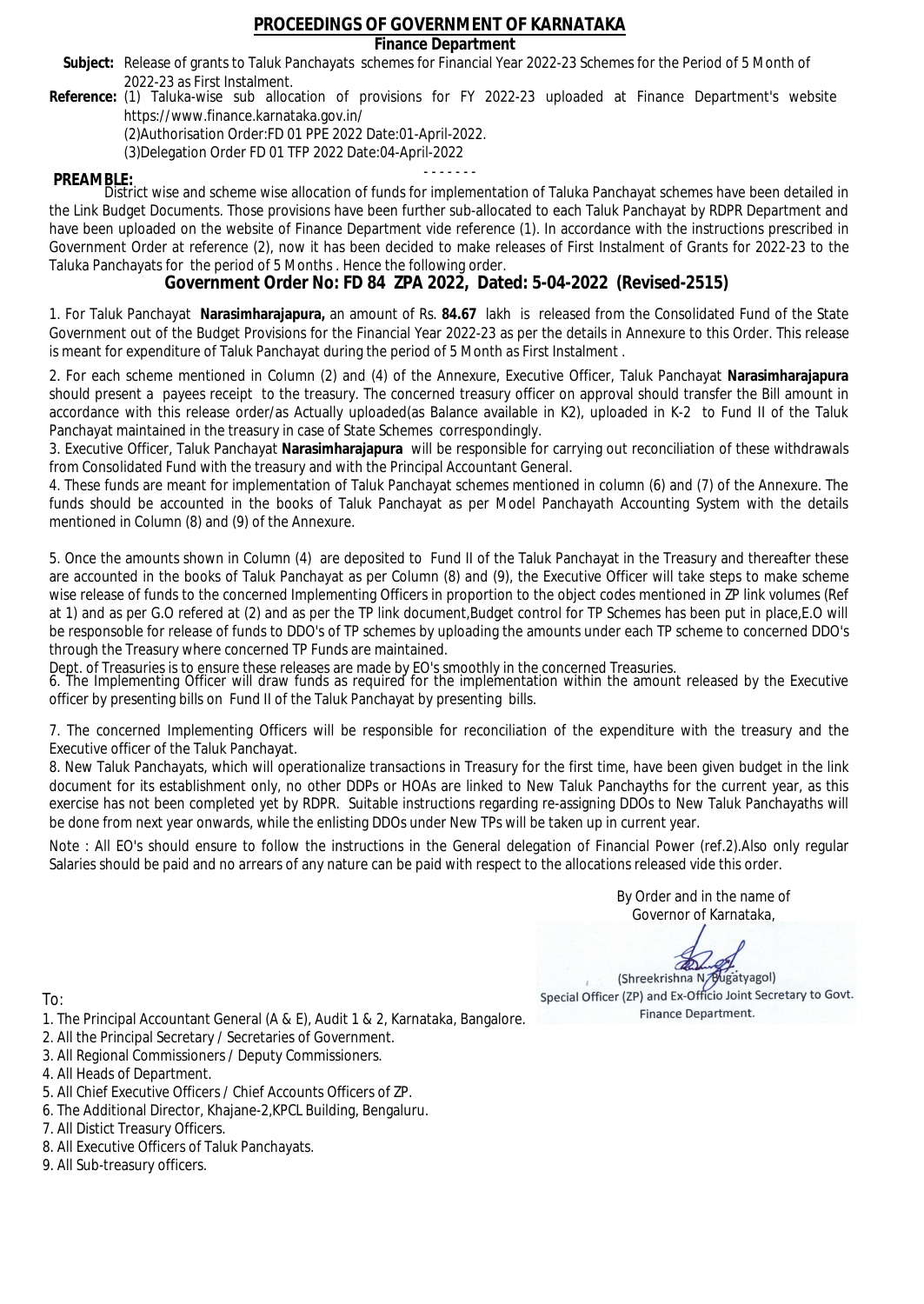## **Finance Department**

- Subject: Release of grants to Taluk Panchayats schemes for Financial Year 2022-23 Schemes for the Period of 5 Month of 2022-23 as First Instalment.
- **Reference:** (1) Taluka-wise sub allocation of provisions for FY 2022-23 uploaded at Finance Department's website https://www.finance.karnataka.gov.in/

(2)Authorisation Order:FD 01 PPE 2022 Date:01-April-2022.

(3)Delegation Order FD 01 TFP 2022 Date:04-April-2022

- - - - - - - **PREAMBLE:** District wise and scheme wise allocation of funds for implementation of Taluka Panchayat schemes have been detailed in the Link Budget Documents. Those provisions have been further sub-allocated to each Taluk Panchayat by RDPR Department and have been uploaded on the website of Finance Department vide reference (1). In accordance with the instructions prescribed in Government Order at reference (2), now it has been decided to make releases of First Instalment of Grants for 2022-23 to the Taluka Panchayats for the period of 5 Months . Hence the following order.

**Government Order No: FD 85 ZPA 2022, Dated: 5-04-2022 (Revised-2515)**

1. For Taluk Panchayat **Shringeri,** an amount of Rs. **65.36** lakh is released from the Consolidated Fund of the State Government out of the Budget Provisions for the Financial Year 2022-23 as per the details in Annexure to this Order. This release is meant for expenditure of Taluk Panchayat during the period of 5 Month as First Instalment .

2. For each scheme mentioned in Column (2) and (4) of the Annexure, Executive Officer, Taluk Panchayat **Shringeri** should present a payees receipt to the treasury. The concerned treasury officer on approval should transfer the Bill amount in accordance with this release order/as Actually uploaded(as Balance available in K2), uploaded in K-2 to Fund II of the Taluk Panchayat maintained in the treasury in case of State Schemes correspondingly.

3. Executive Officer, Taluk Panchayat **Shringeri** will be responsible for carrying out reconciliation of these withdrawals from Consolidated Fund with the treasury and with the Principal Accountant General.

4. These funds are meant for implementation of Taluk Panchayat schemes mentioned in column (6) and (7) of the Annexure. The funds should be accounted in the books of Taluk Panchayat as per Model Panchayath Accounting System with the details mentioned in Column (8) and (9) of the Annexure.

5. Once the amounts shown in Column (4) are deposited to Fund II of the Taluk Panchayat in the Treasury and thereafter these are accounted in the books of Taluk Panchayat as per Column (8) and (9), the Executive Officer will take steps to make scheme wise release of funds to the concerned Implementing Officers in proportion to the object codes mentioned in ZP link volumes (Ref at 1) and as per G.O refered at (2) and as per the TP link document,Budget control for TP Schemes has been put in place,E.O will be responsoble for release of funds to DDO's of TP schemes by uploading the amounts under each TP scheme to concerned DDO's through the Treasury where concerned TP Funds are maintained.

Dept. of Treasuries is to ensure these releases are made by EO's smoothly in the concerned Treasuries.

6. The Implementing Officer will draw funds as required for the implementation within the amount released by the Executive officer by presenting bills on Fund II of the Taluk Panchayat by presenting bills.

7. The concerned Implementing Officers will be responsible for reconciliation of the expenditure with the treasury and the Executive officer of the Taluk Panchayat.

8. New Taluk Panchayats, which will operationalize transactions in Treasury for the first time, have been given budget in the link document for its establishment only, no other DDPs or HOAs are linked to New Taluk Panchayths for the current year, as this exercise has not been completed yet by RDPR. Suitable instructions regarding re-assigning DDOs to New Taluk Panchayaths will be done from next year onwards, while the enlisting DDOs under New TPs will be taken up in current year.

Note : All EO's should ensure to follow the instructions in the General delegation of Financial Power (ref.2).Also only regular Salaries should be paid and no arrears of any nature can be paid with respect to the allocations released vide this order.

> By Order and in the name of Governor of Karnataka,

**PD** 

(Shreekrishna N/Bugatyagol) Special Officer (ZP) and Ex-Officio Joint Secretary to Govt. Finance Department.

To:

- 1. The Principal Accountant General (A & E), Audit 1 & 2, Karnataka, Bangalore.
- 2. All the Principal Secretary / Secretaries of Government.
- 3. All Regional Commissioners / Deputy Commissioners.
- 4. All Heads of Department.
- 5. All Chief Executive Officers / Chief Accounts Officers of ZP.
- 6. The Additional Director, Khajane-2,KPCL Building, Bengaluru.

- 8. All Executive Officers of Taluk Panchayats.
- 9. All Sub-treasury officers.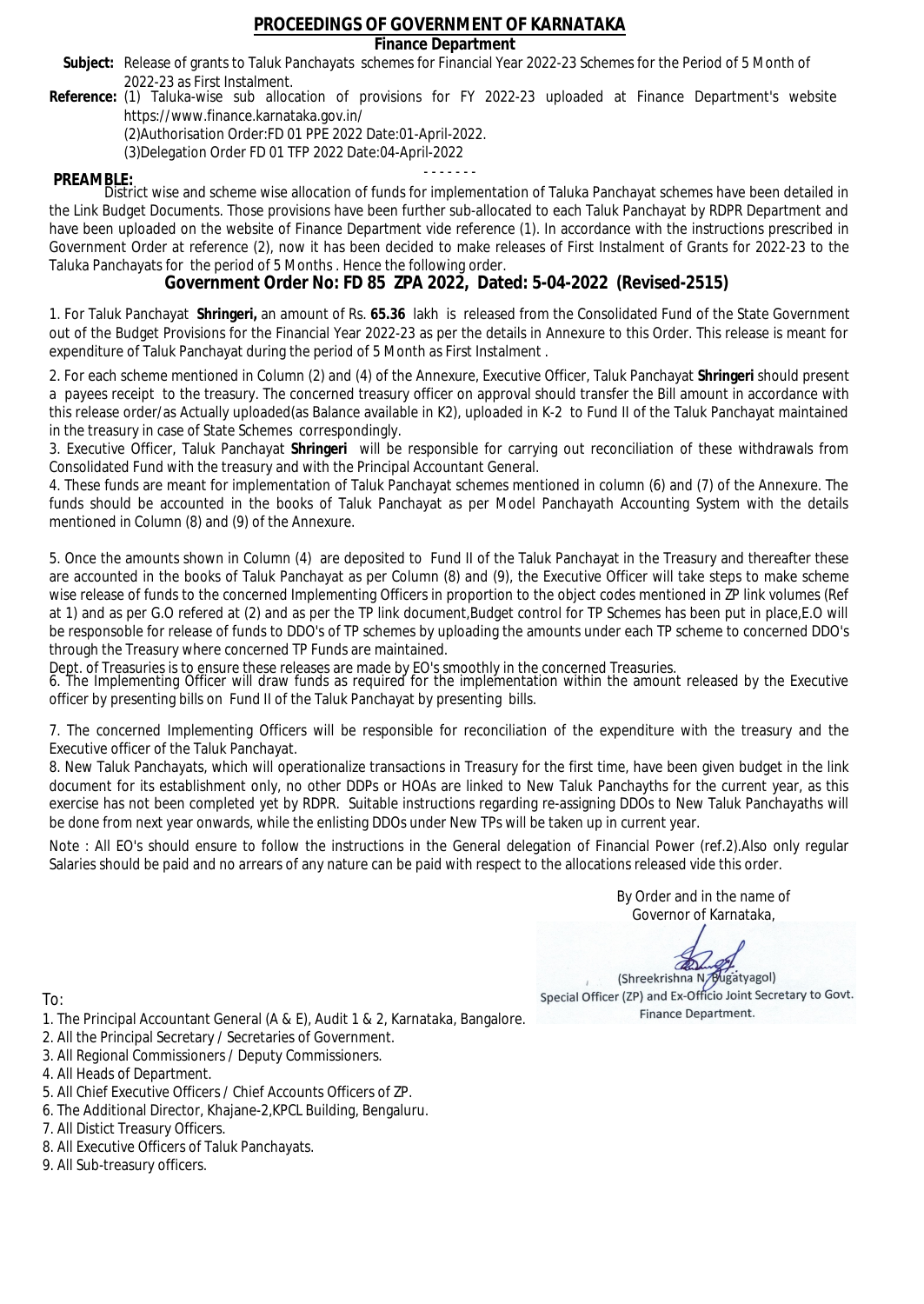## **Finance Department**

- Subject: Release of grants to Taluk Panchayats schemes for Financial Year 2022-23 Schemes for the Period of 5 Month of 2022-23 as First Instalment.
- **Reference:** (1) Taluka-wise sub allocation of provisions for FY 2022-23 uploaded at Finance Department's website https://www.finance.karnataka.gov.in/

(2)Authorisation Order:FD 01 PPE 2022 Date:01-April-2022.

(3)Delegation Order FD 01 TFP 2022 Date:04-April-2022

- - - - - - - **PREAMBLE:** District wise and scheme wise allocation of funds for implementation of Taluka Panchayat schemes have been detailed in the Link Budget Documents. Those provisions have been further sub-allocated to each Taluk Panchayat by RDPR Department and have been uploaded on the website of Finance Department vide reference (1). In accordance with the instructions prescribed in Government Order at reference (2), now it has been decided to make releases of First Instalment of Grants for 2022-23 to the Taluka Panchayats for the period of 5 Months . Hence the following order.

**Government Order No: FD 86 ZPA 2022, Dated: 5-04-2022 (Revised-2515)**

1. For Taluk Panchayat **Tarikere,** an amount of Rs. **171.9** lakh is released from the Consolidated Fund of the State Government out of the Budget Provisions for the Financial Year 2022-23 as per the details in Annexure to this Order. This release is meant for expenditure of Taluk Panchayat during the period of 5 Month as First Instalment .

2. For each scheme mentioned in Column (2) and (4) of the Annexure, Executive Officer, Taluk Panchayat **Tarikere** should present a payees receipt to the treasury. The concerned treasury officer on approval should transfer the Bill amount in accordance with this release order/as Actually uploaded(as Balance available in K2), uploaded in K-2 to Fund II of the Taluk Panchayat maintained in the treasury in case of State Schemes correspondingly.

3. Executive Officer, Taluk Panchayat **Tarikere** will be responsible for carrying out reconciliation of these withdrawals from Consolidated Fund with the treasury and with the Principal Accountant General.

4. These funds are meant for implementation of Taluk Panchayat schemes mentioned in column (6) and (7) of the Annexure. The funds should be accounted in the books of Taluk Panchayat as per Model Panchayath Accounting System with the details mentioned in Column (8) and (9) of the Annexure.

5. Once the amounts shown in Column (4) are deposited to Fund II of the Taluk Panchayat in the Treasury and thereafter these are accounted in the books of Taluk Panchayat as per Column (8) and (9), the Executive Officer will take steps to make scheme wise release of funds to the concerned Implementing Officers in proportion to the object codes mentioned in ZP link volumes (Ref at 1) and as per G.O refered at (2) and as per the TP link document,Budget control for TP Schemes has been put in place,E.O will be responsoble for release of funds to DDO's of TP schemes by uploading the amounts under each TP scheme to concerned DDO's through the Treasury where concerned TP Funds are maintained.

Dept. of Treasuries is to ensure these releases are made by EO's smoothly in the concerned Treasuries.

6. The Implementing Officer will draw funds as required for the implementation within the amount released by the Executive officer by presenting bills on Fund II of the Taluk Panchayat by presenting bills.

7. The concerned Implementing Officers will be responsible for reconciliation of the expenditure with the treasury and the Executive officer of the Taluk Panchayat.

8. New Taluk Panchayats, which will operationalize transactions in Treasury for the first time, have been given budget in the link document for its establishment only, no other DDPs or HOAs are linked to New Taluk Panchayths for the current year, as this exercise has not been completed yet by RDPR. Suitable instructions regarding re-assigning DDOs to New Taluk Panchayaths will be done from next year onwards, while the enlisting DDOs under New TPs will be taken up in current year.

Note : All EO's should ensure to follow the instructions in the General delegation of Financial Power (ref.2).Also only regular Salaries should be paid and no arrears of any nature can be paid with respect to the allocations released vide this order.

> By Order and in the name of Governor of Karnataka,

**PD** 

(Shreekrishna N/Bugatyagol) Special Officer (ZP) and Ex-Officio Joint Secretary to Govt. Finance Department.

- 1. The Principal Accountant General (A & E), Audit 1 & 2, Karnataka, Bangalore.
- 2. All the Principal Secretary / Secretaries of Government.
- 3. All Regional Commissioners / Deputy Commissioners.
- 4. All Heads of Department.
- 5. All Chief Executive Officers / Chief Accounts Officers of ZP.
- 6. The Additional Director, Khajane-2,KPCL Building, Bengaluru.
- 7. All Distict Treasury Officers.
- 8. All Executive Officers of Taluk Panchayats.
- 9. All Sub-treasury officers.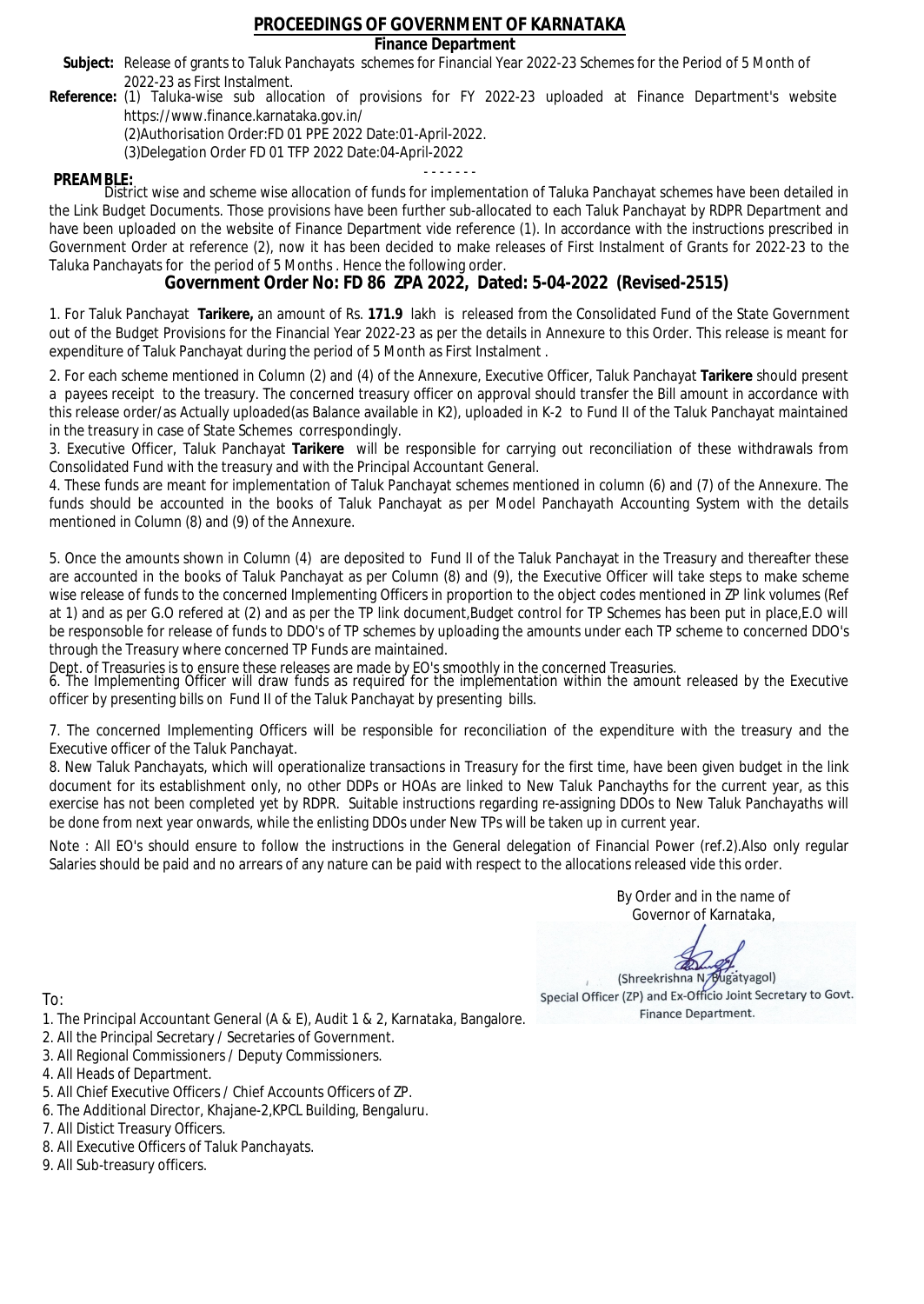## **Finance Department**

- Subject: Release of grants to Taluk Panchayats schemes for Financial Year 2022-23 Schemes for the Period of 5 Month of 2022-23 as First Instalment.
- **Reference:** (1) Taluka-wise sub allocation of provisions for FY 2022-23 uploaded at Finance Department's website https://www.finance.karnataka.gov.in/

(2)Authorisation Order:FD 01 PPE 2022 Date:01-April-2022.

(3)Delegation Order FD 01 TFP 2022 Date:04-April-2022

- - - - - - - **PREAMBLE:** District wise and scheme wise allocation of funds for implementation of Taluka Panchayat schemes have been detailed in the Link Budget Documents. Those provisions have been further sub-allocated to each Taluk Panchayat by RDPR Department and have been uploaded on the website of Finance Department vide reference (1). In accordance with the instructions prescribed in Government Order at reference (2), now it has been decided to make releases of First Instalment of Grants for 2022-23 to the Taluka Panchayats for the period of 5 Months . Hence the following order.

**Government Order No: FD 78 ZPA 2022, Dated: 5-04-2022 (Revised-2515)**

1. For Taluk Panchayat **Ajjampura,** an amount of Rs. **93.39** lakh is released from the Consolidated Fund of the State Government out of the Budget Provisions for the Financial Year 2022-23 as per the details in Annexure to this Order. This release is meant for expenditure of Taluk Panchayat during the period of 5 Month as First Instalment .

2. For each scheme mentioned in Column (2) and (4) of the Annexure, Executive Officer, Taluk Panchayat **Ajjampura** should present a payees receipt to the treasury. The concerned treasury officer on approval should transfer the Bill amount in accordance with this release order/as Actually uploaded(as Balance available in K2), uploaded in K-2 to Fund II of the Taluk Panchayat maintained in the treasury in case of State Schemes correspondingly.

3. Executive Officer, Taluk Panchayat **Ajjampura** will be responsible for carrying out reconciliation of these withdrawals from Consolidated Fund with the treasury and with the Principal Accountant General.

4. These funds are meant for implementation of Taluk Panchayat schemes mentioned in column (6) and (7) of the Annexure. The funds should be accounted in the books of Taluk Panchayat as per Model Panchayath Accounting System with the details mentioned in Column (8) and (9) of the Annexure.

5. Once the amounts shown in Column (4) are deposited to Fund II of the Taluk Panchayat in the Treasury and thereafter these are accounted in the books of Taluk Panchayat as per Column (8) and (9), the Executive Officer will take steps to make scheme wise release of funds to the concerned Implementing Officers in proportion to the object codes mentioned in ZP link volumes (Ref at 1) and as per G.O refered at (2) and as per the TP link document,Budget control for TP Schemes has been put in place,E.O will be responsoble for release of funds to DDO's of TP schemes by uploading the amounts under each TP scheme to concerned DDO's through the Treasury where concerned TP Funds are maintained.

Dept. of Treasuries is to ensure these releases are made by EO's smoothly in the concerned Treasuries.

6. The Implementing Officer will draw funds as required for the implementation within the amount released by the Executive officer by presenting bills on Fund II of the Taluk Panchayat by presenting bills.

7. The concerned Implementing Officers will be responsible for reconciliation of the expenditure with the treasury and the Executive officer of the Taluk Panchayat.

8. New Taluk Panchayats, which will operationalize transactions in Treasury for the first time, have been given budget in the link document for its establishment only, no other DDPs or HOAs are linked to New Taluk Panchayths for the current year, as this exercise has not been completed yet by RDPR. Suitable instructions regarding re-assigning DDOs to New Taluk Panchayaths will be done from next year onwards, while the enlisting DDOs under New TPs will be taken up in current year.

Note : All EO's should ensure to follow the instructions in the General delegation of Financial Power (ref.2).Also only regular Salaries should be paid and no arrears of any nature can be paid with respect to the allocations released vide this order.

> By Order and in the name of Governor of Karnataka,

**PD** 

(Shreekrishna N/Bugatyagol) Special Officer (ZP) and Ex-Officio Joint Secretary to Govt. Finance Department.

- 1. The Principal Accountant General (A & E), Audit 1 & 2, Karnataka, Bangalore.
- 2. All the Principal Secretary / Secretaries of Government.
- 3. All Regional Commissioners / Deputy Commissioners.
- 4. All Heads of Department.
- 5. All Chief Executive Officers / Chief Accounts Officers of ZP.
- 6. The Additional Director, Khajane-2,KPCL Building, Bengaluru.
- 7. All Distict Treasury Officers.
- 8. All Executive Officers of Taluk Panchayats.
- 9. All Sub-treasury officers.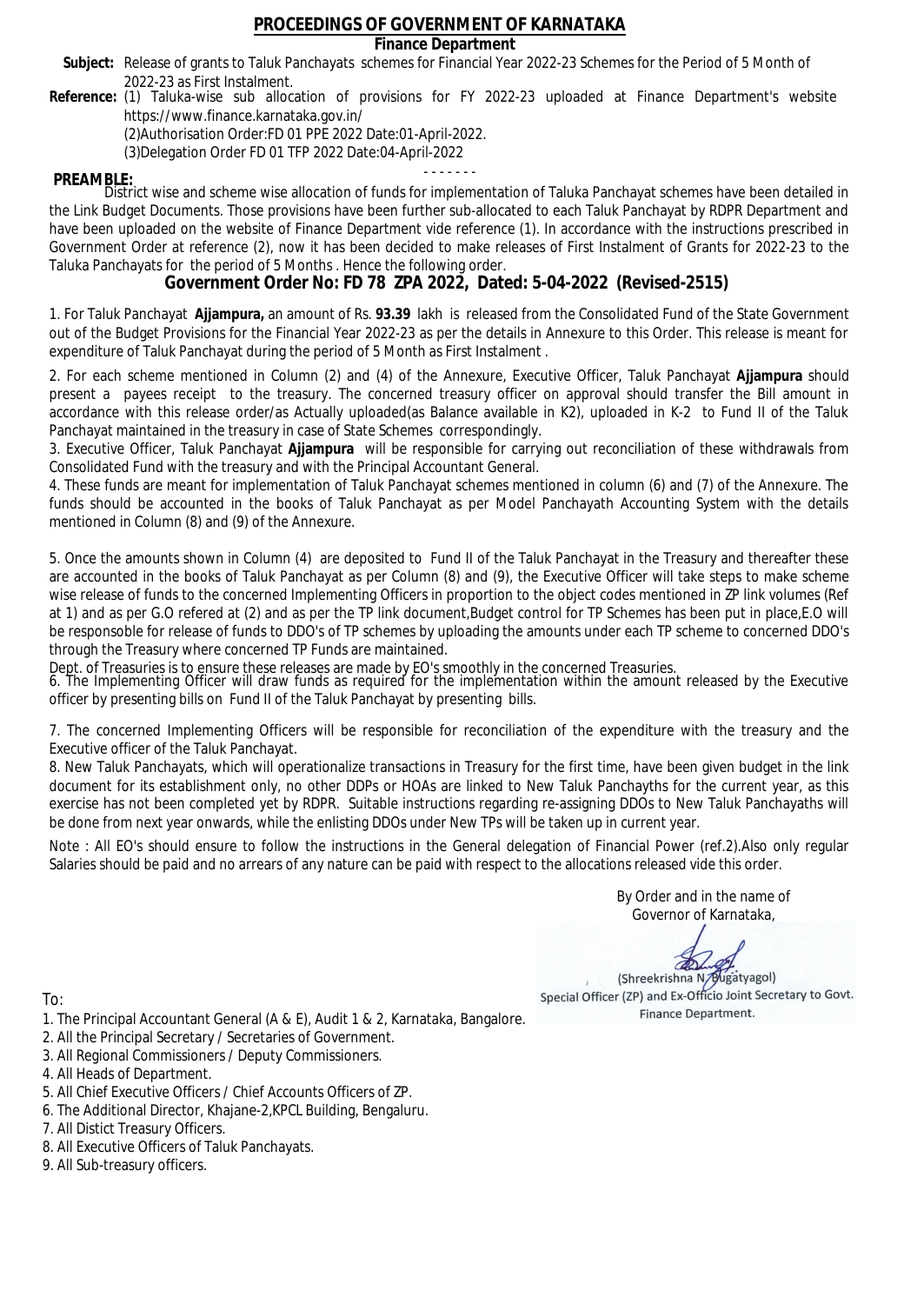## **Finance Department**

- Subject: Release of grants to Taluk Panchayats schemes for Financial Year 2022-23 Schemes for the Period of 5 Month of 2022-23 as First Instalment.
- **Reference:** (1) Taluka-wise sub allocation of provisions for FY 2022-23 uploaded at Finance Department's website https://www.finance.karnataka.gov.in/

(2)Authorisation Order:FD 01 PPE 2022 Date:01-April-2022.

(3)Delegation Order FD 01 TFP 2022 Date:04-April-2022

- - - - - - - **PREAMBLE:** District wise and scheme wise allocation of funds for implementation of Taluka Panchayat schemes have been detailed in the Link Budget Documents. Those provisions have been further sub-allocated to each Taluk Panchayat by RDPR Department and have been uploaded on the website of Finance Department vide reference (1). In accordance with the instructions prescribed in Government Order at reference (2), now it has been decided to make releases of First Instalment of Grants for 2022-23 to the Taluka Panchayats for the period of 5 Months . Hence the following order.

**Government Order No: FD 90 ZPA 2022, Dated: 5-04-2022 (Revised-2515)**

1. For Taluk Panchayat **Mangaluru,** an amount of Rs. **240.05** lakh is released from the Consolidated Fund of the State Government out of the Budget Provisions for the Financial Year 2022-23 as per the details in Annexure to this Order. This release is meant for expenditure of Taluk Panchayat during the period of 5 Month as First Instalment .

2. For each scheme mentioned in Column (2) and (4) of the Annexure, Executive Officer, Taluk Panchayat **Mangaluru** should present a payees receipt to the treasury. The concerned treasury officer on approval should transfer the Bill amount in accordance with this release order/as Actually uploaded(as Balance available in K2), uploaded in K-2 to Fund II of the Taluk Panchayat maintained in the treasury in case of State Schemes correspondingly.

3. Executive Officer, Taluk Panchayat **Mangaluru** will be responsible for carrying out reconciliation of these withdrawals from Consolidated Fund with the treasury and with the Principal Accountant General.

4. These funds are meant for implementation of Taluk Panchayat schemes mentioned in column (6) and (7) of the Annexure. The funds should be accounted in the books of Taluk Panchayat as per Model Panchayath Accounting System with the details mentioned in Column (8) and (9) of the Annexure.

5. Once the amounts shown in Column (4) are deposited to Fund II of the Taluk Panchayat in the Treasury and thereafter these are accounted in the books of Taluk Panchayat as per Column (8) and (9), the Executive Officer will take steps to make scheme wise release of funds to the concerned Implementing Officers in proportion to the object codes mentioned in ZP link volumes (Ref at 1) and as per G.O refered at (2) and as per the TP link document,Budget control for TP Schemes has been put in place,E.O will be responsoble for release of funds to DDO's of TP schemes by uploading the amounts under each TP scheme to concerned DDO's through the Treasury where concerned TP Funds are maintained.

Dept. of Treasuries is to ensure these releases are made by EO's smoothly in the concerned Treasuries.

6. The Implementing Officer will draw funds as required for the implementation within the amount released by the Executive officer by presenting bills on Fund II of the Taluk Panchayat by presenting bills.

7. The concerned Implementing Officers will be responsible for reconciliation of the expenditure with the treasury and the Executive officer of the Taluk Panchayat.

8. New Taluk Panchayats, which will operationalize transactions in Treasury for the first time, have been given budget in the link document for its establishment only, no other DDPs or HOAs are linked to New Taluk Panchayths for the current year, as this exercise has not been completed yet by RDPR. Suitable instructions regarding re-assigning DDOs to New Taluk Panchayaths will be done from next year onwards, while the enlisting DDOs under New TPs will be taken up in current year.

Note : All EO's should ensure to follow the instructions in the General delegation of Financial Power (ref.2).Also only regular Salaries should be paid and no arrears of any nature can be paid with respect to the allocations released vide this order.

> By Order and in the name of Governor of Karnataka,

**PD** 

(Shreekrishna N/Bugatyagol) Special Officer (ZP) and Ex-Officio Joint Secretary to Govt. Finance Department.

- 1. The Principal Accountant General (A & E), Audit 1 & 2, Karnataka, Bangalore.
- 2. All the Principal Secretary / Secretaries of Government.
- 3. All Regional Commissioners / Deputy Commissioners.
- 4. All Heads of Department.
- 5. All Chief Executive Officers / Chief Accounts Officers of ZP.
- 6. The Additional Director, Khajane-2,KPCL Building, Bengaluru.
- 7. All Distict Treasury Officers.
- 8. All Executive Officers of Taluk Panchayats.
- 9. All Sub-treasury officers.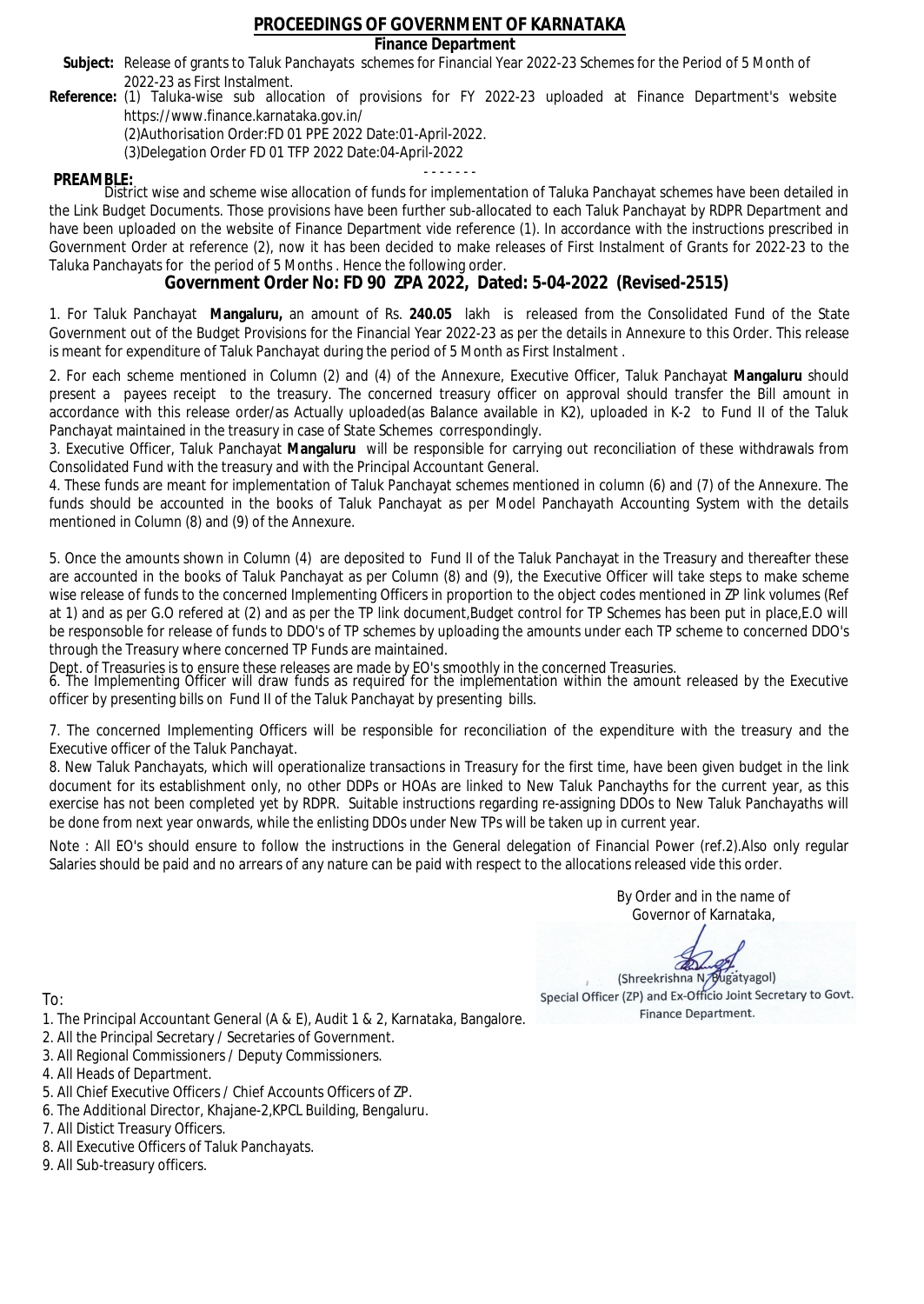## **Finance Department**

- Subject: Release of grants to Taluk Panchayats schemes for Financial Year 2022-23 Schemes for the Period of 5 Month of 2022-23 as First Instalment.
- **Reference:** (1) Taluka-wise sub allocation of provisions for FY 2022-23 uploaded at Finance Department's website https://www.finance.karnataka.gov.in/

(2)Authorisation Order:FD 01 PPE 2022 Date:01-April-2022.

(3)Delegation Order FD 01 TFP 2022 Date:04-April-2022

- - - - - - - **PREAMBLE:** District wise and scheme wise allocation of funds for implementation of Taluka Panchayat schemes have been detailed in the Link Budget Documents. Those provisions have been further sub-allocated to each Taluk Panchayat by RDPR Department and have been uploaded on the website of Finance Department vide reference (1). In accordance with the instructions prescribed in Government Order at reference (2), now it has been decided to make releases of First Instalment of Grants for 2022-23 to the Taluka Panchayats for the period of 5 Months . Hence the following order.

**Government Order No: FD 88 ZPA 2022, Dated: 5-04-2022 (Revised-2515)**

1. For Taluk Panchayat **Belthangadi,** an amount of Rs. **225.76** lakh is released from the Consolidated Fund of the State Government out of the Budget Provisions for the Financial Year 2022-23 as per the details in Annexure to this Order. This release is meant for expenditure of Taluk Panchayat during the period of 5 Month as First Instalment .

2. For each scheme mentioned in Column (2) and (4) of the Annexure, Executive Officer, Taluk Panchayat **Belthangadi** should present a payees receipt to the treasury. The concerned treasury officer on approval should transfer the Bill amount in accordance with this release order/as Actually uploaded(as Balance available in K2), uploaded in K-2 to Fund II of the Taluk Panchayat maintained in the treasury in case of State Schemes correspondingly.

3. Executive Officer, Taluk Panchayat **Belthangadi** will be responsible for carrying out reconciliation of these withdrawals from Consolidated Fund with the treasury and with the Principal Accountant General.

4. These funds are meant for implementation of Taluk Panchayat schemes mentioned in column (6) and (7) of the Annexure. The funds should be accounted in the books of Taluk Panchayat as per Model Panchayath Accounting System with the details mentioned in Column (8) and (9) of the Annexure.

5. Once the amounts shown in Column (4) are deposited to Fund II of the Taluk Panchayat in the Treasury and thereafter these are accounted in the books of Taluk Panchayat as per Column (8) and (9), the Executive Officer will take steps to make scheme wise release of funds to the concerned Implementing Officers in proportion to the object codes mentioned in ZP link volumes (Ref at 1) and as per G.O refered at (2) and as per the TP link document,Budget control for TP Schemes has been put in place,E.O will be responsoble for release of funds to DDO's of TP schemes by uploading the amounts under each TP scheme to concerned DDO's through the Treasury where concerned TP Funds are maintained.

Dept. of Treasuries is to ensure these releases are made by EO's smoothly in the concerned Treasuries.

6. The Implementing Officer will draw funds as required for the implementation within the amount released by the Executive officer by presenting bills on Fund II of the Taluk Panchayat by presenting bills.

7. The concerned Implementing Officers will be responsible for reconciliation of the expenditure with the treasury and the Executive officer of the Taluk Panchayat.

8. New Taluk Panchayats, which will operationalize transactions in Treasury for the first time, have been given budget in the link document for its establishment only, no other DDPs or HOAs are linked to New Taluk Panchayths for the current year, as this exercise has not been completed yet by RDPR. Suitable instructions regarding re-assigning DDOs to New Taluk Panchayaths will be done from next year onwards, while the enlisting DDOs under New TPs will be taken up in current year.

Note : All EO's should ensure to follow the instructions in the General delegation of Financial Power (ref.2).Also only regular Salaries should be paid and no arrears of any nature can be paid with respect to the allocations released vide this order.

> By Order and in the name of Governor of Karnataka,

**PD** 

(Shreekrishna N/Bugatyagol) Special Officer (ZP) and Ex-Officio Joint Secretary to Govt. Finance Department.

- 1. The Principal Accountant General (A & E), Audit 1 & 2, Karnataka, Bangalore.
- 2. All the Principal Secretary / Secretaries of Government.
- 3. All Regional Commissioners / Deputy Commissioners.
- 4. All Heads of Department.
- 5. All Chief Executive Officers / Chief Accounts Officers of ZP.
- 6. The Additional Director, Khajane-2,KPCL Building, Bengaluru.
- 7. All Distict Treasury Officers.
- 8. All Executive Officers of Taluk Panchayats.
- 9. All Sub-treasury officers.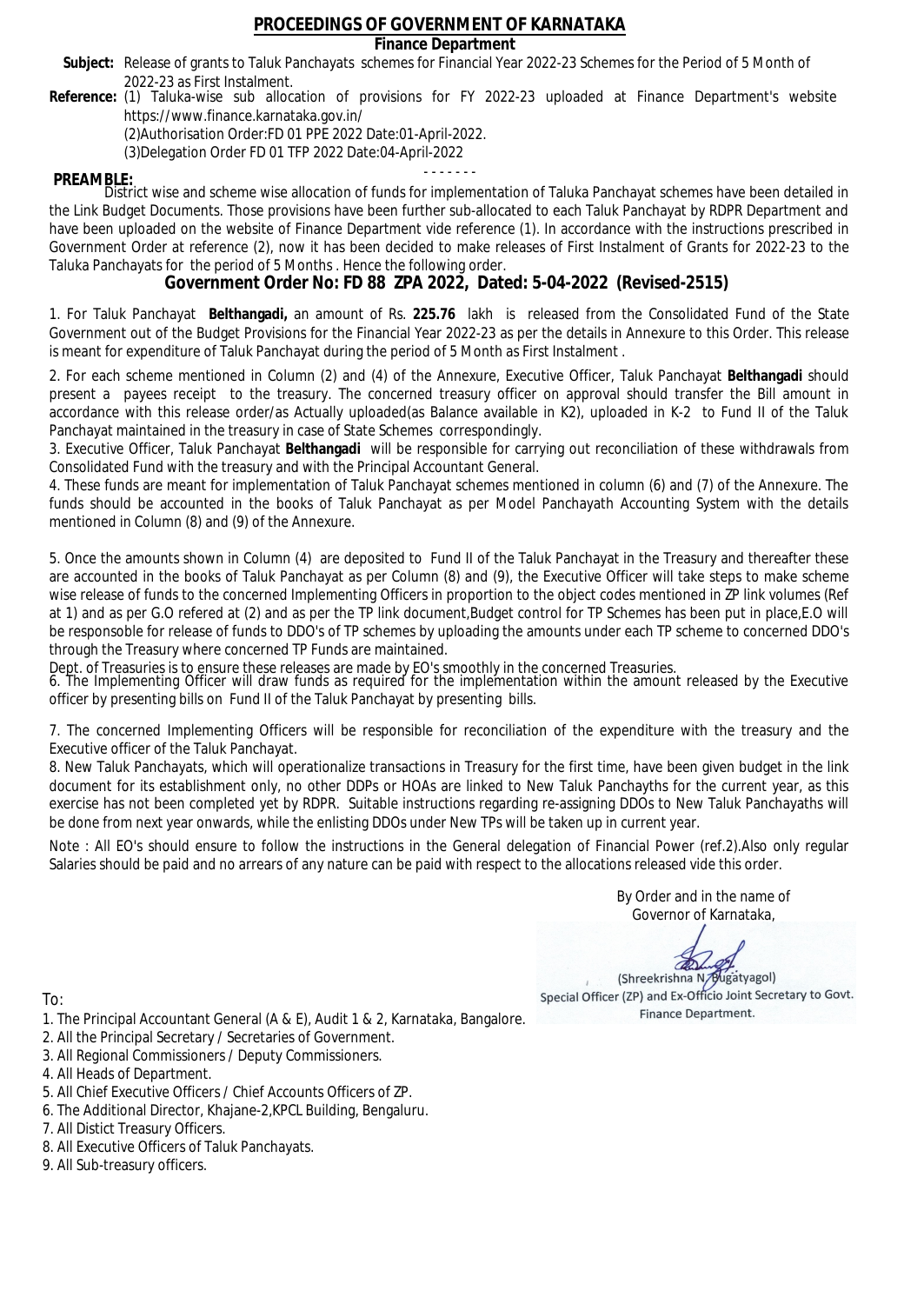## **Finance Department**

- Subject: Release of grants to Taluk Panchayats schemes for Financial Year 2022-23 Schemes for the Period of 5 Month of 2022-23 as First Instalment.
- **Reference:** (1) Taluka-wise sub allocation of provisions for FY 2022-23 uploaded at Finance Department's website https://www.finance.karnataka.gov.in/

(2)Authorisation Order:FD 01 PPE 2022 Date:01-April-2022.

(3)Delegation Order FD 01 TFP 2022 Date:04-April-2022

- - - - - - - **PREAMBLE:** District wise and scheme wise allocation of funds for implementation of Taluka Panchayat schemes have been detailed in the Link Budget Documents. Those provisions have been further sub-allocated to each Taluk Panchayat by RDPR Department and have been uploaded on the website of Finance Department vide reference (1). In accordance with the instructions prescribed in Government Order at reference (2), now it has been decided to make releases of First Instalment of Grants for 2022-23 to the Taluka Panchayats for the period of 5 Months . Hence the following order.

**Government Order No: FD 93 ZPA 2022, Dated: 5-04-2022 (Revised-2515)**

1. For Taluk Panchayat **Puttur,** an amount of Rs. **120.4** lakh is released from the Consolidated Fund of the State Government out of the Budget Provisions for the Financial Year 2022-23 as per the details in Annexure to this Order. This release is meant for expenditure of Taluk Panchayat during the period of 5 Month as First Instalment .

2. For each scheme mentioned in Column (2) and (4) of the Annexure, Executive Officer, Taluk Panchayat **Puttur** should present a payees receipt to the treasury. The concerned treasury officer on approval should transfer the Bill amount in accordance with this release order/as Actually uploaded(as Balance available in K2), uploaded in K-2 to Fund II of the Taluk Panchayat maintained in the treasury in case of State Schemes correspondingly.

3. Executive Officer, Taluk Panchayat **Puttur** will be responsible for carrying out reconciliation of these withdrawals from Consolidated Fund with the treasury and with the Principal Accountant General.

4. These funds are meant for implementation of Taluk Panchayat schemes mentioned in column (6) and (7) of the Annexure. The funds should be accounted in the books of Taluk Panchayat as per Model Panchayath Accounting System with the details mentioned in Column (8) and (9) of the Annexure.

5. Once the amounts shown in Column (4) are deposited to Fund II of the Taluk Panchayat in the Treasury and thereafter these are accounted in the books of Taluk Panchayat as per Column (8) and (9), the Executive Officer will take steps to make scheme wise release of funds to the concerned Implementing Officers in proportion to the object codes mentioned in ZP link volumes (Ref at 1) and as per G.O refered at (2) and as per the TP link document,Budget control for TP Schemes has been put in place,E.O will be responsoble for release of funds to DDO's of TP schemes by uploading the amounts under each TP scheme to concerned DDO's through the Treasury where concerned TP Funds are maintained.

Dept. of Treasuries is to ensure these releases are made by EO's smoothly in the concerned Treasuries.

6. The Implementing Officer will draw funds as required for the implementation within the amount released by the Executive officer by presenting bills on Fund II of the Taluk Panchayat by presenting bills.

7. The concerned Implementing Officers will be responsible for reconciliation of the expenditure with the treasury and the Executive officer of the Taluk Panchayat.

8. New Taluk Panchayats, which will operationalize transactions in Treasury for the first time, have been given budget in the link document for its establishment only, no other DDPs or HOAs are linked to New Taluk Panchayths for the current year, as this exercise has not been completed yet by RDPR. Suitable instructions regarding re-assigning DDOs to New Taluk Panchayaths will be done from next year onwards, while the enlisting DDOs under New TPs will be taken up in current year.

Note : All EO's should ensure to follow the instructions in the General delegation of Financial Power (ref.2).Also only regular Salaries should be paid and no arrears of any nature can be paid with respect to the allocations released vide this order.

> By Order and in the name of Governor of Karnataka,

**PD** 

(Shreekrishna N/Bugatyagol) Special Officer (ZP) and Ex-Officio Joint Secretary to Govt. Finance Department.

- 1. The Principal Accountant General (A & E), Audit 1 & 2, Karnataka, Bangalore.
- 2. All the Principal Secretary / Secretaries of Government.
- 3. All Regional Commissioners / Deputy Commissioners.
- 4. All Heads of Department.
- 5. All Chief Executive Officers / Chief Accounts Officers of ZP.
- 6. The Additional Director, Khajane-2,KPCL Building, Bengaluru.
- 7. All Distict Treasury Officers.
- 8. All Executive Officers of Taluk Panchayats.
- 9. All Sub-treasury officers.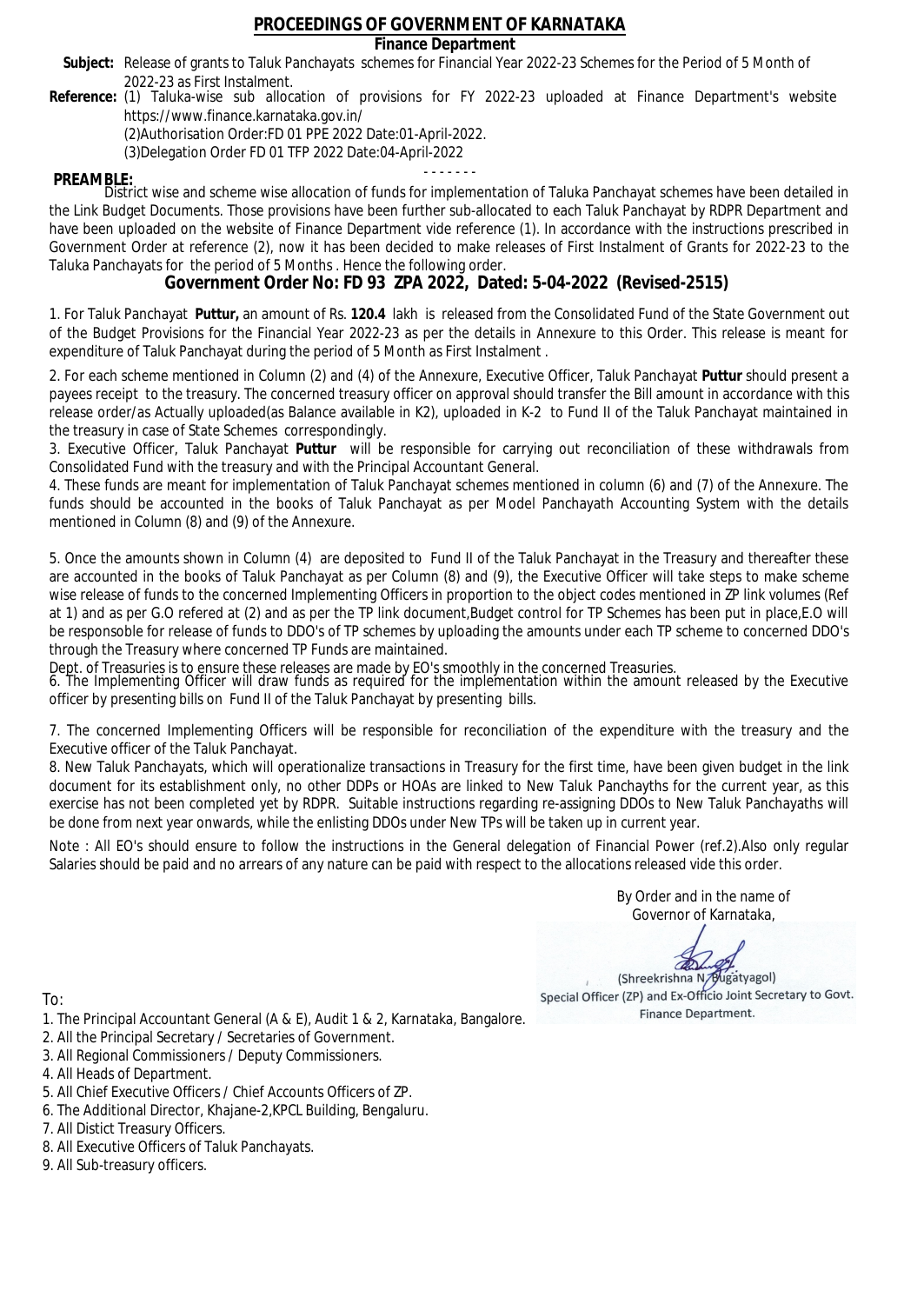## **Finance Department**

- Subject: Release of grants to Taluk Panchayats schemes for Financial Year 2022-23 Schemes for the Period of 5 Month of 2022-23 as First Instalment.
- **Reference:** (1) Taluka-wise sub allocation of provisions for FY 2022-23 uploaded at Finance Department's website https://www.finance.karnataka.gov.in/

(2)Authorisation Order:FD 01 PPE 2022 Date:01-April-2022.

(3)Delegation Order FD 01 TFP 2022 Date:04-April-2022

- - - - - - - **PREAMBLE:** District wise and scheme wise allocation of funds for implementation of Taluka Panchayat schemes have been detailed in the Link Budget Documents. Those provisions have been further sub-allocated to each Taluk Panchayat by RDPR Department and have been uploaded on the website of Finance Department vide reference (1). In accordance with the instructions prescribed in Government Order at reference (2), now it has been decided to make releases of First Instalment of Grants for 2022-23 to the Taluka Panchayats for the period of 5 Months . Hence the following order.

**Government Order No: FD 94 ZPA 2022, Dated: 5-04-2022 (Revised-2515)**

1. For Taluk Panchayat **Sullia,** an amount of Rs. **130.99** lakh is released from the Consolidated Fund of the State Government out of the Budget Provisions for the Financial Year 2022-23 as per the details in Annexure to this Order. This release is meant for expenditure of Taluk Panchayat during the period of 5 Month as First Instalment .

2. For each scheme mentioned in Column (2) and (4) of the Annexure, Executive Officer, Taluk Panchayat **Sullia** should present a payees receipt to the treasury. The concerned treasury officer on approval should transfer the Bill amount in accordance with this release order/as Actually uploaded(as Balance available in K2), uploaded in K-2 to Fund II of the Taluk Panchayat maintained in the treasury in case of State Schemes correspondingly.

3. Executive Officer, Taluk Panchayat **Sullia** will be responsible for carrying out reconciliation of these withdrawals from Consolidated Fund with the treasury and with the Principal Accountant General.

4. These funds are meant for implementation of Taluk Panchayat schemes mentioned in column (6) and (7) of the Annexure. The funds should be accounted in the books of Taluk Panchayat as per Model Panchayath Accounting System with the details mentioned in Column (8) and (9) of the Annexure.

5. Once the amounts shown in Column (4) are deposited to Fund II of the Taluk Panchayat in the Treasury and thereafter these are accounted in the books of Taluk Panchayat as per Column (8) and (9), the Executive Officer will take steps to make scheme wise release of funds to the concerned Implementing Officers in proportion to the object codes mentioned in ZP link volumes (Ref at 1) and as per G.O refered at (2) and as per the TP link document,Budget control for TP Schemes has been put in place,E.O will be responsoble for release of funds to DDO's of TP schemes by uploading the amounts under each TP scheme to concerned DDO's through the Treasury where concerned TP Funds are maintained.

Dept. of Treasuries is to ensure these releases are made by EO's smoothly in the concerned Treasuries.

6. The Implementing Officer will draw funds as required for the implementation within the amount released by the Executive officer by presenting bills on Fund II of the Taluk Panchayat by presenting bills.

7. The concerned Implementing Officers will be responsible for reconciliation of the expenditure with the treasury and the Executive officer of the Taluk Panchayat.

8. New Taluk Panchayats, which will operationalize transactions in Treasury for the first time, have been given budget in the link document for its establishment only, no other DDPs or HOAs are linked to New Taluk Panchayths for the current year, as this exercise has not been completed yet by RDPR. Suitable instructions regarding re-assigning DDOs to New Taluk Panchayaths will be done from next year onwards, while the enlisting DDOs under New TPs will be taken up in current year.

Note : All EO's should ensure to follow the instructions in the General delegation of Financial Power (ref.2).Also only regular Salaries should be paid and no arrears of any nature can be paid with respect to the allocations released vide this order.

> By Order and in the name of Governor of Karnataka,

**PD** 

(Shreekrishna N/Bugatyagol) Special Officer (ZP) and Ex-Officio Joint Secretary to Govt. Finance Department.

To:

- 1. The Principal Accountant General (A & E), Audit 1 & 2, Karnataka, Bangalore.
- 2. All the Principal Secretary / Secretaries of Government.
- 3. All Regional Commissioners / Deputy Commissioners.
- 4. All Heads of Department.
- 5. All Chief Executive Officers / Chief Accounts Officers of ZP.
- 6. The Additional Director, Khajane-2,KPCL Building, Bengaluru.

- 8. All Executive Officers of Taluk Panchayats.
- 9. All Sub-treasury officers.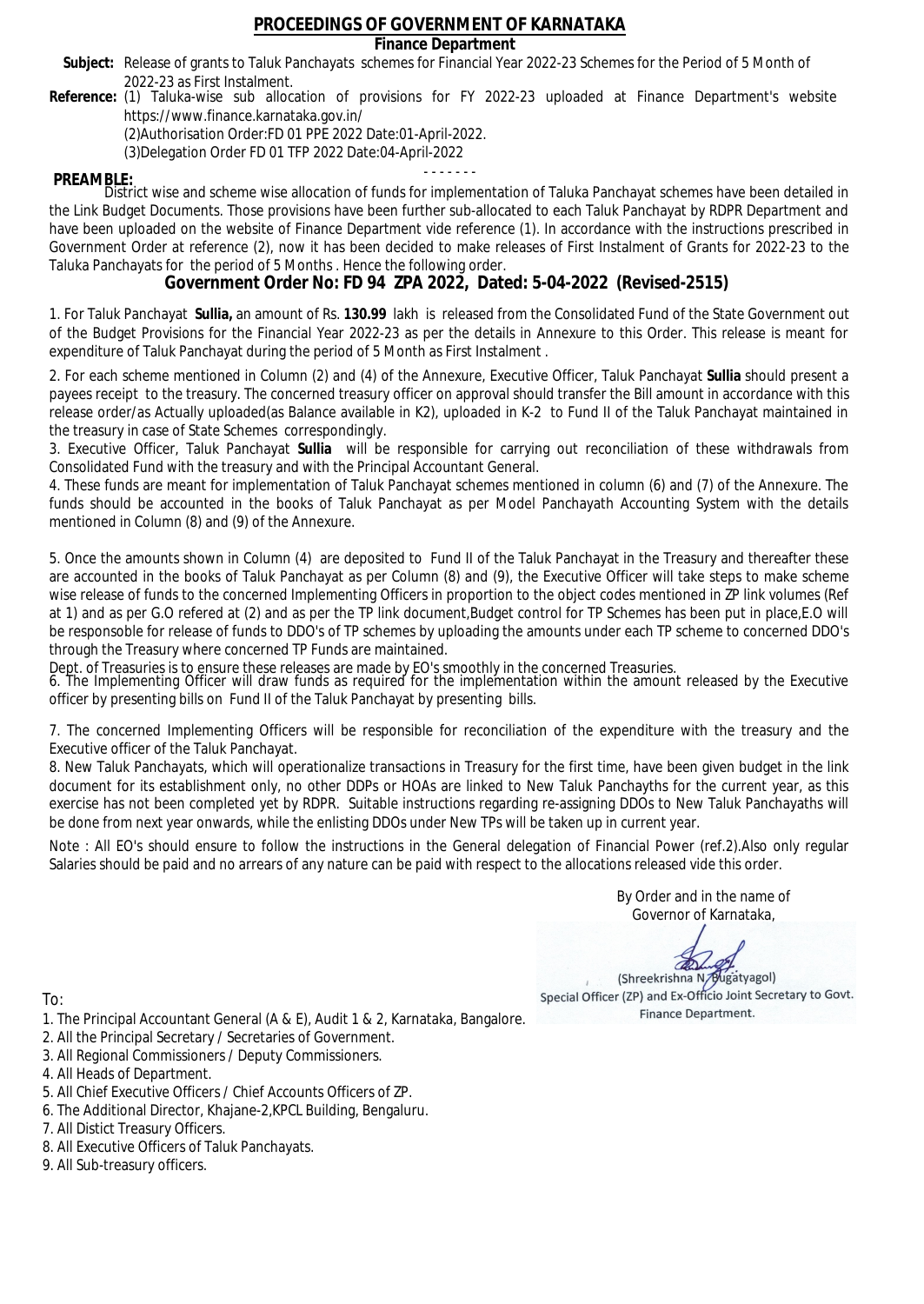## **Finance Department**

- Subject: Release of grants to Taluk Panchayats schemes for Financial Year 2022-23 Schemes for the Period of 5 Month of 2022-23 as First Instalment.
- **Reference:** (1) Taluka-wise sub allocation of provisions for FY 2022-23 uploaded at Finance Department's website https://www.finance.karnataka.gov.in/

(2)Authorisation Order:FD 01 PPE 2022 Date:01-April-2022.

(3)Delegation Order FD 01 TFP 2022 Date:04-April-2022

- - - - - - - **PREAMBLE:** District wise and scheme wise allocation of funds for implementation of Taluka Panchayat schemes have been detailed in the Link Budget Documents. Those provisions have been further sub-allocated to each Taluk Panchayat by RDPR Department and have been uploaded on the website of Finance Department vide reference (1). In accordance with the instructions prescribed in Government Order at reference (2), now it has been decided to make releases of First Instalment of Grants for 2022-23 to the Taluka Panchayats for the period of 5 Months . Hence the following order.

**Government Order No: FD 89 ZPA 2022, Dated: 5-04-2022 (Revised-2515)**

1. For Taluk Panchayat **Kadaba,** an amount of Rs. **103.84** lakh is released from the Consolidated Fund of the State Government out of the Budget Provisions for the Financial Year 2022-23 as per the details in Annexure to this Order. This release is meant for expenditure of Taluk Panchayat during the period of 5 Month as First Instalment .

2. For each scheme mentioned in Column (2) and (4) of the Annexure, Executive Officer, Taluk Panchayat **Kadaba** should present a payees receipt to the treasury. The concerned treasury officer on approval should transfer the Bill amount in accordance with this release order/as Actually uploaded(as Balance available in K2), uploaded in K-2 to Fund II of the Taluk Panchayat maintained in the treasury in case of State Schemes correspondingly.

3. Executive Officer, Taluk Panchayat **Kadaba** will be responsible for carrying out reconciliation of these withdrawals from Consolidated Fund with the treasury and with the Principal Accountant General.

4. These funds are meant for implementation of Taluk Panchayat schemes mentioned in column (6) and (7) of the Annexure. The funds should be accounted in the books of Taluk Panchayat as per Model Panchayath Accounting System with the details mentioned in Column (8) and (9) of the Annexure.

5. Once the amounts shown in Column (4) are deposited to Fund II of the Taluk Panchayat in the Treasury and thereafter these are accounted in the books of Taluk Panchayat as per Column (8) and (9), the Executive Officer will take steps to make scheme wise release of funds to the concerned Implementing Officers in proportion to the object codes mentioned in ZP link volumes (Ref at 1) and as per G.O refered at (2) and as per the TP link document,Budget control for TP Schemes has been put in place,E.O will be responsoble for release of funds to DDO's of TP schemes by uploading the amounts under each TP scheme to concerned DDO's through the Treasury where concerned TP Funds are maintained.

Dept. of Treasuries is to ensure these releases are made by EO's smoothly in the concerned Treasuries.

6. The Implementing Officer will draw funds as required for the implementation within the amount released by the Executive officer by presenting bills on Fund II of the Taluk Panchayat by presenting bills.

7. The concerned Implementing Officers will be responsible for reconciliation of the expenditure with the treasury and the Executive officer of the Taluk Panchayat.

8. New Taluk Panchayats, which will operationalize transactions in Treasury for the first time, have been given budget in the link document for its establishment only, no other DDPs or HOAs are linked to New Taluk Panchayths for the current year, as this exercise has not been completed yet by RDPR. Suitable instructions regarding re-assigning DDOs to New Taluk Panchayaths will be done from next year onwards, while the enlisting DDOs under New TPs will be taken up in current year.

Note : All EO's should ensure to follow the instructions in the General delegation of Financial Power (ref.2).Also only regular Salaries should be paid and no arrears of any nature can be paid with respect to the allocations released vide this order.

> By Order and in the name of Governor of Karnataka,

**PD** 

(Shreekrishna N/Bugatyagol) Special Officer (ZP) and Ex-Officio Joint Secretary to Govt. Finance Department.

To:

- 1. The Principal Accountant General (A & E), Audit 1 & 2, Karnataka, Bangalore.
- 2. All the Principal Secretary / Secretaries of Government.
- 3. All Regional Commissioners / Deputy Commissioners.
- 4. All Heads of Department.
- 5. All Chief Executive Officers / Chief Accounts Officers of ZP.
- 6. The Additional Director, Khajane-2,KPCL Building, Bengaluru.

- 8. All Executive Officers of Taluk Panchayats.
- 9. All Sub-treasury officers.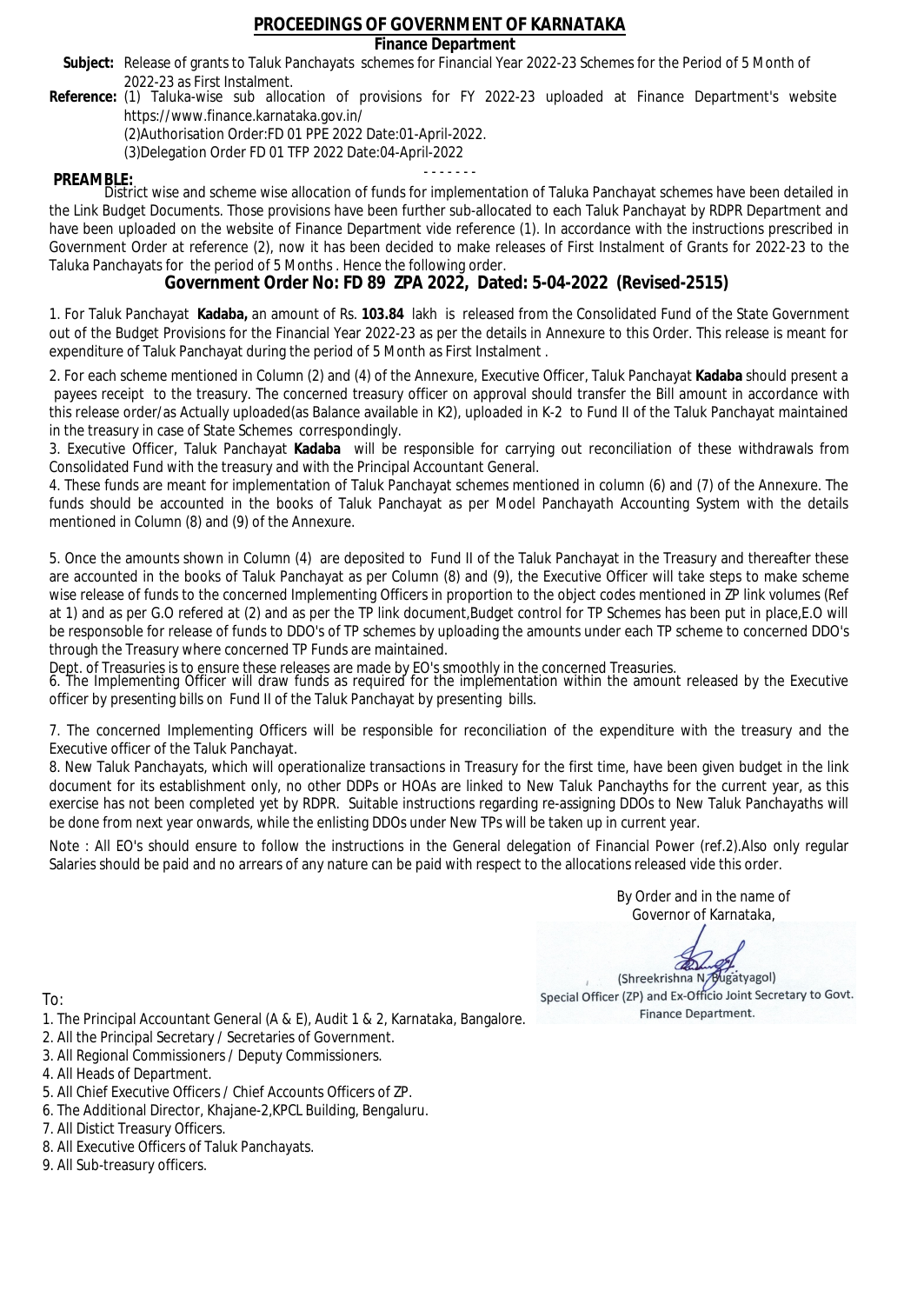## **Finance Department**

- Subject: Release of grants to Taluk Panchayats schemes for Financial Year 2022-23 Schemes for the Period of 5 Month of 2022-23 as First Instalment.
- **Reference:** (1) Taluka-wise sub allocation of provisions for FY 2022-23 uploaded at Finance Department's website https://www.finance.karnataka.gov.in/

(2)Authorisation Order:FD 01 PPE 2022 Date:01-April-2022.

(3)Delegation Order FD 01 TFP 2022 Date:04-April-2022

- - - - - - - **PREAMBLE:** District wise and scheme wise allocation of funds for implementation of Taluka Panchayat schemes have been detailed in the Link Budget Documents. Those provisions have been further sub-allocated to each Taluk Panchayat by RDPR Department and have been uploaded on the website of Finance Department vide reference (1). In accordance with the instructions prescribed in Government Order at reference (2), now it has been decided to make releases of First Instalment of Grants for 2022-23 to the Taluka Panchayats for the period of 5 Months . Hence the following order.

**Government Order No: FD 91 ZPA 2022, Dated: 5-04-2022 (Revised-2515)**

1. For Taluk Panchayat **Moodbidari,** an amount of Rs. **61.83** lakh is released from the Consolidated Fund of the State Government out of the Budget Provisions for the Financial Year 2022-23 as per the details in Annexure to this Order. This release is meant for expenditure of Taluk Panchayat during the period of 5 Month as First Instalment .

2. For each scheme mentioned in Column (2) and (4) of the Annexure, Executive Officer, Taluk Panchayat **Moodbidari** should present a payees receipt to the treasury. The concerned treasury officer on approval should transfer the Bill amount in accordance with this release order/as Actually uploaded(as Balance available in K2), uploaded in K-2 to Fund II of the Taluk Panchayat maintained in the treasury in case of State Schemes correspondingly.

3. Executive Officer, Taluk Panchayat **Moodbidari** will be responsible for carrying out reconciliation of these withdrawals from Consolidated Fund with the treasury and with the Principal Accountant General.

4. These funds are meant for implementation of Taluk Panchayat schemes mentioned in column (6) and (7) of the Annexure. The funds should be accounted in the books of Taluk Panchayat as per Model Panchayath Accounting System with the details mentioned in Column (8) and (9) of the Annexure.

5. Once the amounts shown in Column (4) are deposited to Fund II of the Taluk Panchayat in the Treasury and thereafter these are accounted in the books of Taluk Panchayat as per Column (8) and (9), the Executive Officer will take steps to make scheme wise release of funds to the concerned Implementing Officers in proportion to the object codes mentioned in ZP link volumes (Ref at 1) and as per G.O refered at (2) and as per the TP link document,Budget control for TP Schemes has been put in place,E.O will be responsoble for release of funds to DDO's of TP schemes by uploading the amounts under each TP scheme to concerned DDO's through the Treasury where concerned TP Funds are maintained.

Dept. of Treasuries is to ensure these releases are made by EO's smoothly in the concerned Treasuries.

6. The Implementing Officer will draw funds as required for the implementation within the amount released by the Executive officer by presenting bills on Fund II of the Taluk Panchayat by presenting bills.

7. The concerned Implementing Officers will be responsible for reconciliation of the expenditure with the treasury and the Executive officer of the Taluk Panchayat.

8. New Taluk Panchayats, which will operationalize transactions in Treasury for the first time, have been given budget in the link document for its establishment only, no other DDPs or HOAs are linked to New Taluk Panchayths for the current year, as this exercise has not been completed yet by RDPR. Suitable instructions regarding re-assigning DDOs to New Taluk Panchayaths will be done from next year onwards, while the enlisting DDOs under New TPs will be taken up in current year.

Note : All EO's should ensure to follow the instructions in the General delegation of Financial Power (ref.2).Also only regular Salaries should be paid and no arrears of any nature can be paid with respect to the allocations released vide this order.

> By Order and in the name of Governor of Karnataka,

**PD** 

(Shreekrishna N/Bugatyagol) Special Officer (ZP) and Ex-Officio Joint Secretary to Govt. Finance Department.

- 1. The Principal Accountant General (A & E), Audit 1 & 2, Karnataka, Bangalore.
- 2. All the Principal Secretary / Secretaries of Government.
- 3. All Regional Commissioners / Deputy Commissioners.
- 4. All Heads of Department.
- 5. All Chief Executive Officers / Chief Accounts Officers of ZP.
- 6. The Additional Director, Khajane-2,KPCL Building, Bengaluru.
- 7. All Distict Treasury Officers.
- 8. All Executive Officers of Taluk Panchayats.
- 9. All Sub-treasury officers.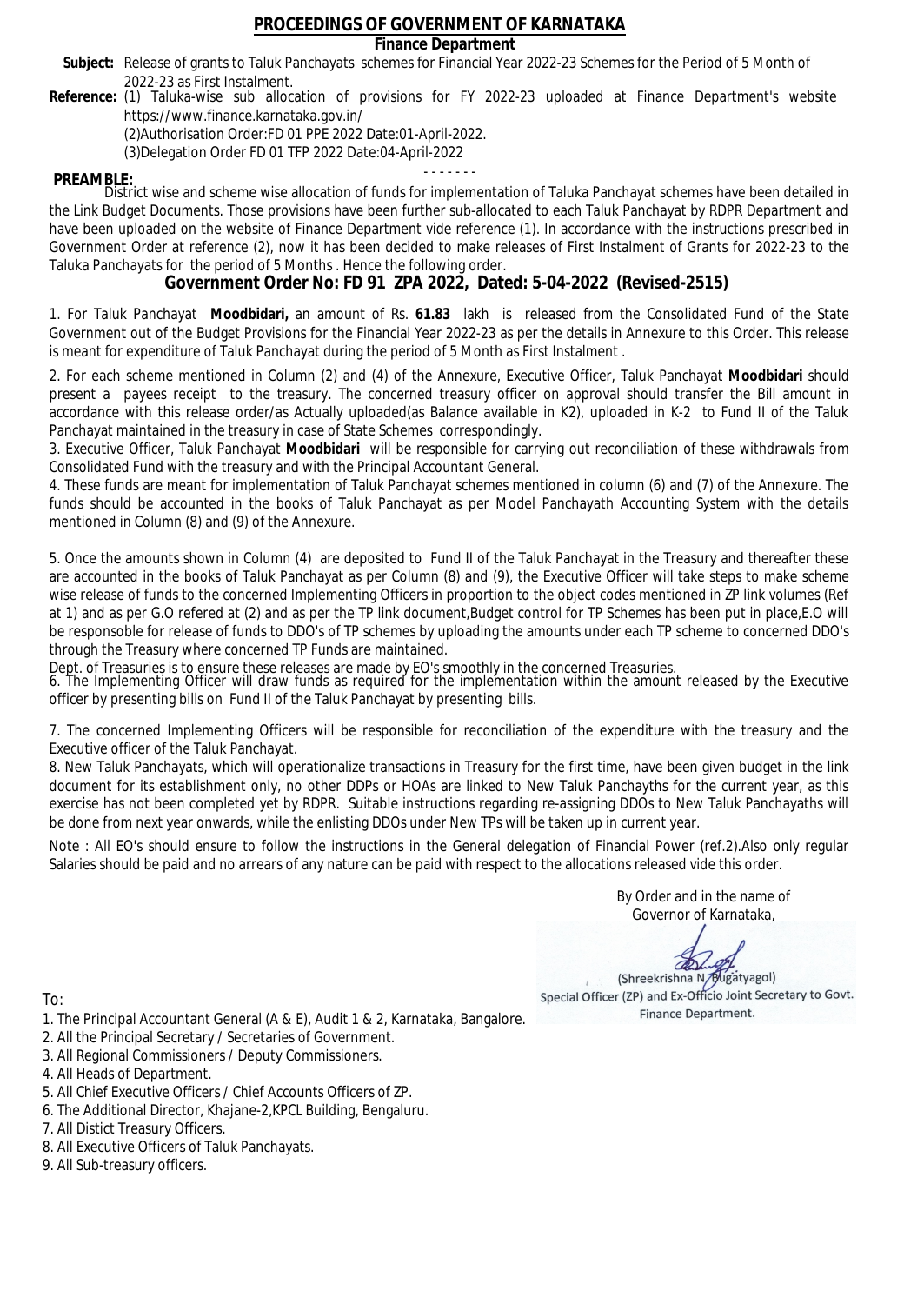## **Finance Department**

- Subject: Release of grants to Taluk Panchayats schemes for Financial Year 2022-23 Schemes for the Period of 5 Month of 2022-23 as First Instalment.
- **Reference:** (1) Taluka-wise sub allocation of provisions for FY 2022-23 uploaded at Finance Department's website https://www.finance.karnataka.gov.in/

(2)Authorisation Order:FD 01 PPE 2022 Date:01-April-2022.

(3)Delegation Order FD 01 TFP 2022 Date:04-April-2022

- - - - - - - **PREAMBLE:** District wise and scheme wise allocation of funds for implementation of Taluka Panchayat schemes have been detailed in the Link Budget Documents. Those provisions have been further sub-allocated to each Taluk Panchayat by RDPR Department and have been uploaded on the website of Finance Department vide reference (1). In accordance with the instructions prescribed in Government Order at reference (2), now it has been decided to make releases of First Instalment of Grants for 2022-23 to the Taluka Panchayats for the period of 5 Months . Hence the following order.

**Government Order No: FD 87 ZPA 2022, Dated: 5-04-2022 (Revised-2515)**

1. For Taluk Panchayat **Bantwala,** an amount of Rs. **302.17** lakh is released from the Consolidated Fund of the State Government out of the Budget Provisions for the Financial Year 2022-23 as per the details in Annexure to this Order. This release is meant for expenditure of Taluk Panchayat during the period of 5 Month as First Instalment .

2. For each scheme mentioned in Column (2) and (4) of the Annexure, Executive Officer, Taluk Panchayat **Bantwala** should present a payees receipt to the treasury. The concerned treasury officer on approval should transfer the Bill amount in accordance with this release order/as Actually uploaded(as Balance available in K2), uploaded in K-2 to Fund II of the Taluk Panchayat maintained in the treasury in case of State Schemes correspondingly.

3. Executive Officer, Taluk Panchayat **Bantwala** will be responsible for carrying out reconciliation of these withdrawals from Consolidated Fund with the treasury and with the Principal Accountant General.

4. These funds are meant for implementation of Taluk Panchayat schemes mentioned in column (6) and (7) of the Annexure. The funds should be accounted in the books of Taluk Panchayat as per Model Panchayath Accounting System with the details mentioned in Column (8) and (9) of the Annexure.

5. Once the amounts shown in Column (4) are deposited to Fund II of the Taluk Panchayat in the Treasury and thereafter these are accounted in the books of Taluk Panchayat as per Column (8) and (9), the Executive Officer will take steps to make scheme wise release of funds to the concerned Implementing Officers in proportion to the object codes mentioned in ZP link volumes (Ref at 1) and as per G.O refered at (2) and as per the TP link document,Budget control for TP Schemes has been put in place,E.O will be responsoble for release of funds to DDO's of TP schemes by uploading the amounts under each TP scheme to concerned DDO's through the Treasury where concerned TP Funds are maintained.

Dept. of Treasuries is to ensure these releases are made by EO's smoothly in the concerned Treasuries.

6. The Implementing Officer will draw funds as required for the implementation within the amount released by the Executive officer by presenting bills on Fund II of the Taluk Panchayat by presenting bills.

7. The concerned Implementing Officers will be responsible for reconciliation of the expenditure with the treasury and the Executive officer of the Taluk Panchayat.

8. New Taluk Panchayats, which will operationalize transactions in Treasury for the first time, have been given budget in the link document for its establishment only, no other DDPs or HOAs are linked to New Taluk Panchayths for the current year, as this exercise has not been completed yet by RDPR. Suitable instructions regarding re-assigning DDOs to New Taluk Panchayaths will be done from next year onwards, while the enlisting DDOs under New TPs will be taken up in current year.

Note : All EO's should ensure to follow the instructions in the General delegation of Financial Power (ref.2).Also only regular Salaries should be paid and no arrears of any nature can be paid with respect to the allocations released vide this order.

> By Order and in the name of Governor of Karnataka,

**PD** 

(Shreekrishna N/Bugatyagol) Special Officer (ZP) and Ex-Officio Joint Secretary to Govt. Finance Department.

To:

- 1. The Principal Accountant General (A & E), Audit 1 & 2, Karnataka, Bangalore.
- 2. All the Principal Secretary / Secretaries of Government.
- 3. All Regional Commissioners / Deputy Commissioners.
- 4. All Heads of Department.
- 5. All Chief Executive Officers / Chief Accounts Officers of ZP.
- 6. The Additional Director, Khajane-2,KPCL Building, Bengaluru.

- 8. All Executive Officers of Taluk Panchayats.
- 9. All Sub-treasury officers.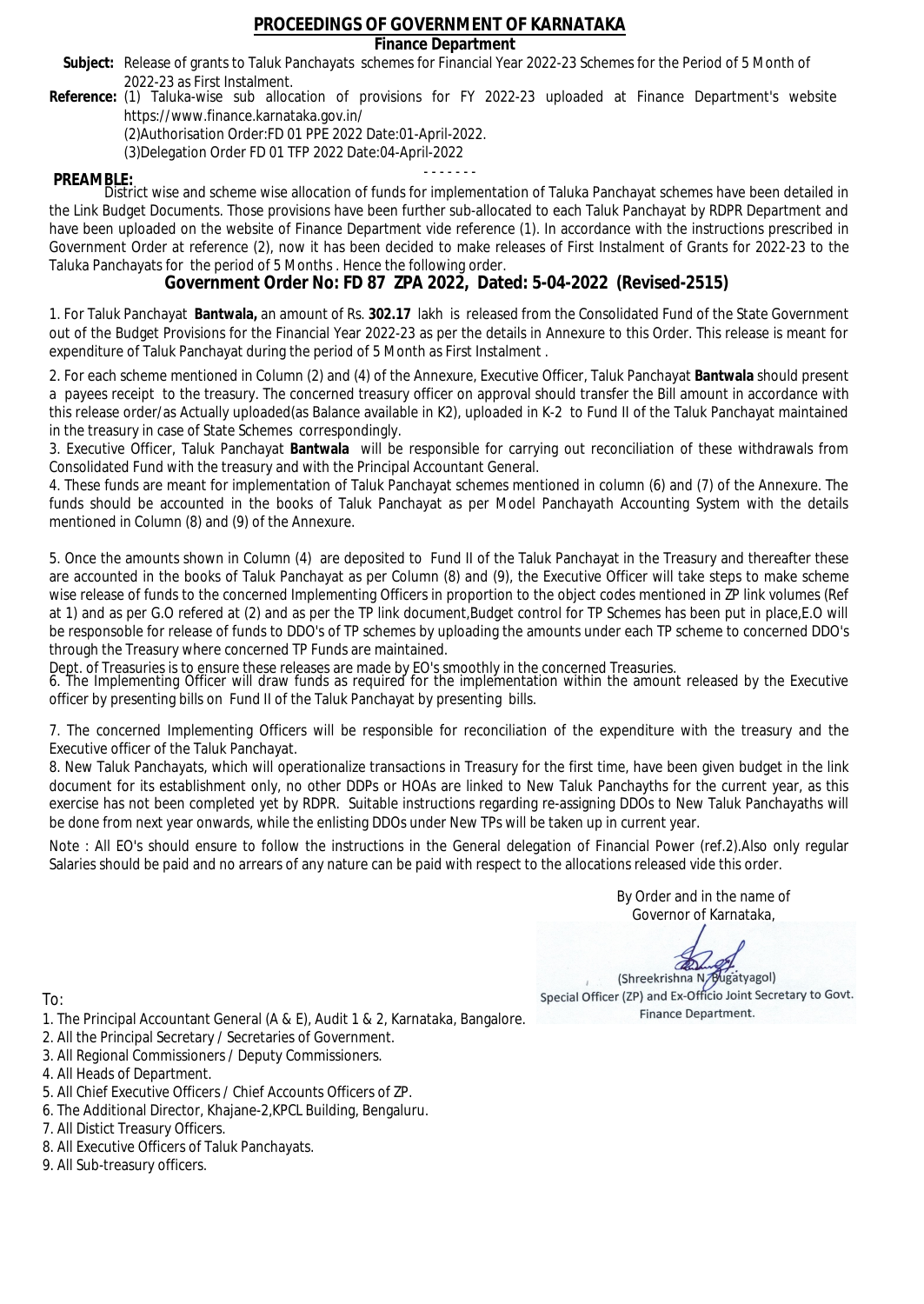## **Finance Department**

- Subject: Release of grants to Taluk Panchayats schemes for Financial Year 2022-23 Schemes for the Period of 5 Month of 2022-23 as First Instalment.
- **Reference:** (1) Taluka-wise sub allocation of provisions for FY 2022-23 uploaded at Finance Department's website https://www.finance.karnataka.gov.in/

(2)Authorisation Order:FD 01 PPE 2022 Date:01-April-2022.

(3)Delegation Order FD 01 TFP 2022 Date:04-April-2022

- - - - - - - **PREAMBLE:** District wise and scheme wise allocation of funds for implementation of Taluka Panchayat schemes have been detailed in the Link Budget Documents. Those provisions have been further sub-allocated to each Taluk Panchayat by RDPR Department and have been uploaded on the website of Finance Department vide reference (1). In accordance with the instructions prescribed in Government Order at reference (2), now it has been decided to make releases of First Instalment of Grants for 2022-23 to the Taluka Panchayats for the period of 5 Months . Hence the following order.

**Government Order No: FD 101 ZPA 2022, Dated: 5-04-2022 (Revised-2515)**

1. For Taluk Panchayat **Hassan,** an amount of Rs. **271.43** lakh is released from the Consolidated Fund of the State Government out of the Budget Provisions for the Financial Year 2022-23 as per the details in Annexure to this Order. This release is meant for expenditure of Taluk Panchayat during the period of 5 Month as First Instalment .

2. For each scheme mentioned in Column (2) and (4) of the Annexure, Executive Officer, Taluk Panchayat **Hassan** should present a payees receipt to the treasury. The concerned treasury officer on approval should transfer the Bill amount in accordance with this release order/as Actually uploaded(as Balance available in K2), uploaded in K-2 to Fund II of the Taluk Panchayat maintained in the treasury in case of State Schemes correspondingly.

3. Executive Officer, Taluk Panchayat **Hassan** will be responsible for carrying out reconciliation of these withdrawals from Consolidated Fund with the treasury and with the Principal Accountant General.

4. These funds are meant for implementation of Taluk Panchayat schemes mentioned in column (6) and (7) of the Annexure. The funds should be accounted in the books of Taluk Panchayat as per Model Panchayath Accounting System with the details mentioned in Column (8) and (9) of the Annexure.

5. Once the amounts shown in Column (4) are deposited to Fund II of the Taluk Panchayat in the Treasury and thereafter these are accounted in the books of Taluk Panchayat as per Column (8) and (9), the Executive Officer will take steps to make scheme wise release of funds to the concerned Implementing Officers in proportion to the object codes mentioned in ZP link volumes (Ref at 1) and as per G.O refered at (2) and as per the TP link document,Budget control for TP Schemes has been put in place,E.O will be responsoble for release of funds to DDO's of TP schemes by uploading the amounts under each TP scheme to concerned DDO's through the Treasury where concerned TP Funds are maintained.

Dept. of Treasuries is to ensure these releases are made by EO's smoothly in the concerned Treasuries.

6. The Implementing Officer will draw funds as required for the implementation within the amount released by the Executive officer by presenting bills on Fund II of the Taluk Panchayat by presenting bills.

7. The concerned Implementing Officers will be responsible for reconciliation of the expenditure with the treasury and the Executive officer of the Taluk Panchayat.

8. New Taluk Panchayats, which will operationalize transactions in Treasury for the first time, have been given budget in the link document for its establishment only, no other DDPs or HOAs are linked to New Taluk Panchayths for the current year, as this exercise has not been completed yet by RDPR. Suitable instructions regarding re-assigning DDOs to New Taluk Panchayaths will be done from next year onwards, while the enlisting DDOs under New TPs will be taken up in current year.

Note : All EO's should ensure to follow the instructions in the General delegation of Financial Power (ref.2).Also only regular Salaries should be paid and no arrears of any nature can be paid with respect to the allocations released vide this order.

> By Order and in the name of Governor of Karnataka,

**PD** 

(Shreekrishna N/Bugatyagol) Special Officer (ZP) and Ex-Officio Joint Secretary to Govt. Finance Department.

- 1. The Principal Accountant General (A & E), Audit 1 & 2, Karnataka, Bangalore.
- 2. All the Principal Secretary / Secretaries of Government.
- 3. All Regional Commissioners / Deputy Commissioners.
- 4. All Heads of Department.
- 5. All Chief Executive Officers / Chief Accounts Officers of ZP.
- 6. The Additional Director, Khajane-2,KPCL Building, Bengaluru.
- 7. All Distict Treasury Officers.
- 8. All Executive Officers of Taluk Panchayats.
- 9. All Sub-treasury officers.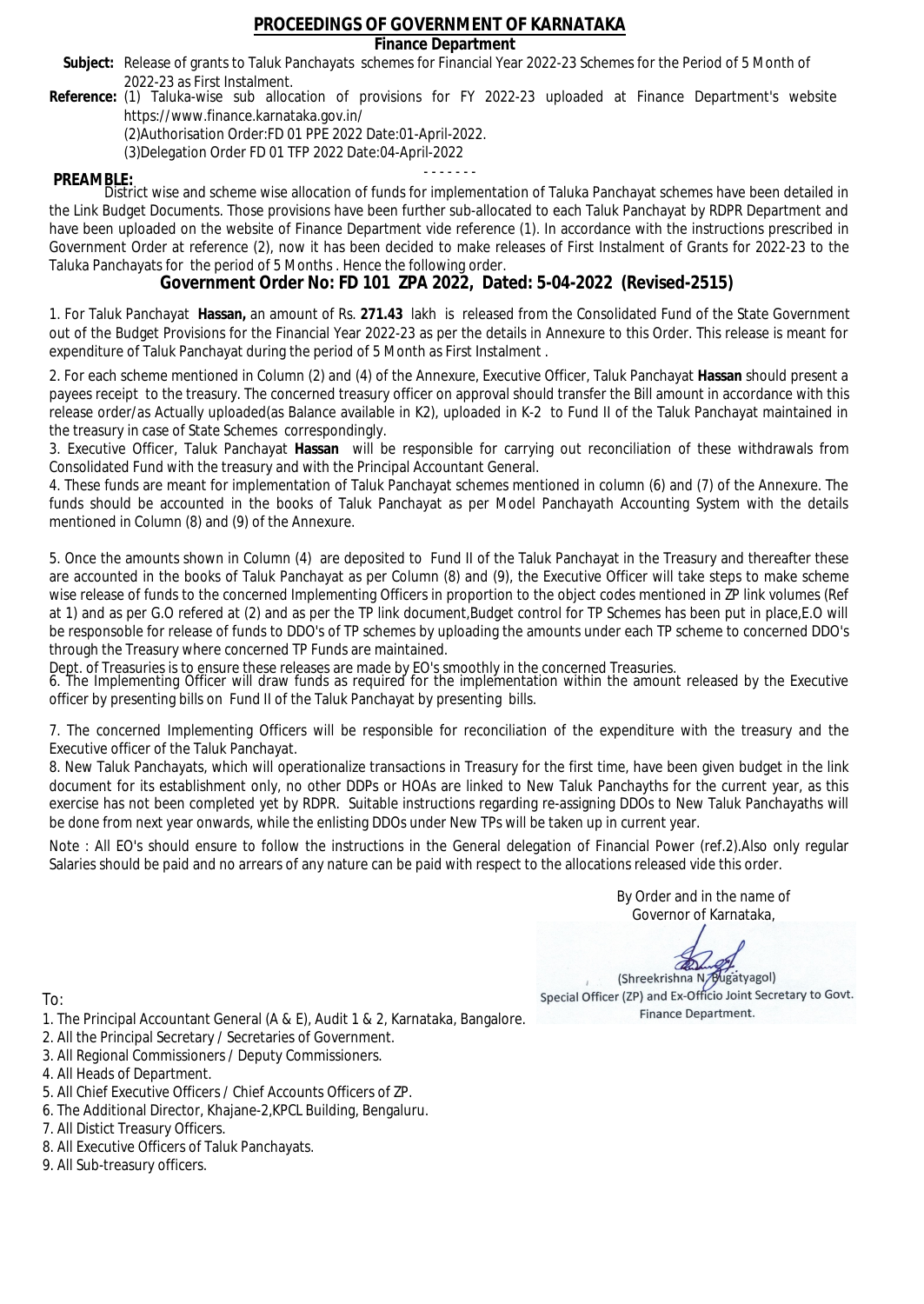## **Finance Department**

- Subject: Release of grants to Taluk Panchayats schemes for Financial Year 2022-23 Schemes for the Period of 5 Month of 2022-23 as First Instalment.
- **Reference:** (1) Taluka-wise sub allocation of provisions for FY 2022-23 uploaded at Finance Department's website https://www.finance.karnataka.gov.in/

(2)Authorisation Order:FD 01 PPE 2022 Date:01-April-2022.

(3)Delegation Order FD 01 TFP 2022 Date:04-April-2022

- - - - - - - **PREAMBLE:** District wise and scheme wise allocation of funds for implementation of Taluka Panchayat schemes have been detailed in the Link Budget Documents. Those provisions have been further sub-allocated to each Taluk Panchayat by RDPR Department and have been uploaded on the website of Finance Department vide reference (1). In accordance with the instructions prescribed in Government Order at reference (2), now it has been decided to make releases of First Instalment of Grants for 2022-23 to the Taluka Panchayats for the period of 5 Months . Hence the following order.

**Government Order No: FD 96 ZPA 2022, Dated: 5-04-2022 (Revised-2515)**

1. For Taluk Panchayat **Alur,** an amount of Rs. **104.14** lakh is released from the Consolidated Fund of the State Government out of the Budget Provisions for the Financial Year 2022-23 as per the details in Annexure to this Order. This release is meant for expenditure of Taluk Panchayat during the period of 5 Month as First Instalment .

2. For each scheme mentioned in Column (2) and (4) of the Annexure, Executive Officer, Taluk Panchayat **Alur** should present a payees receipt to the treasury. The concerned treasury officer on approval should transfer the Bill amount in accordance with this release order/as Actually uploaded(as Balance available in K2), uploaded in K-2 to Fund II of the Taluk Panchayat maintained in the treasury in case of State Schemes correspondingly.

3. Executive Officer, Taluk Panchayat **Alur** will be responsible for carrying out reconciliation of these withdrawals from Consolidated Fund with the treasury and with the Principal Accountant General.

4. These funds are meant for implementation of Taluk Panchayat schemes mentioned in column (6) and (7) of the Annexure. The funds should be accounted in the books of Taluk Panchayat as per Model Panchayath Accounting System with the details mentioned in Column (8) and (9) of the Annexure.

5. Once the amounts shown in Column (4) are deposited to Fund II of the Taluk Panchayat in the Treasury and thereafter these are accounted in the books of Taluk Panchayat as per Column (8) and (9), the Executive Officer will take steps to make scheme wise release of funds to the concerned Implementing Officers in proportion to the object codes mentioned in ZP link volumes (Ref at 1) and as per G.O refered at (2) and as per the TP link document,Budget control for TP Schemes has been put in place,E.O will be responsoble for release of funds to DDO's of TP schemes by uploading the amounts under each TP scheme to concerned DDO's through the Treasury where concerned TP Funds are maintained.

Dept. of Treasuries is to ensure these releases are made by EO's smoothly in the concerned Treasuries.

6. The Implementing Officer will draw funds as required for the implementation within the amount released by the Executive officer by presenting bills on Fund II of the Taluk Panchayat by presenting bills.

7. The concerned Implementing Officers will be responsible for reconciliation of the expenditure with the treasury and the Executive officer of the Taluk Panchayat.

8. New Taluk Panchayats, which will operationalize transactions in Treasury for the first time, have been given budget in the link document for its establishment only, no other DDPs or HOAs are linked to New Taluk Panchayths for the current year, as this exercise has not been completed yet by RDPR. Suitable instructions regarding re-assigning DDOs to New Taluk Panchayaths will be done from next year onwards, while the enlisting DDOs under New TPs will be taken up in current year.

Note : All EO's should ensure to follow the instructions in the General delegation of Financial Power (ref.2).Also only regular Salaries should be paid and no arrears of any nature can be paid with respect to the allocations released vide this order.

> By Order and in the name of Governor of Karnataka,

**PD** 

(Shreekrishna N/Bugatyagol) Special Officer (ZP) and Ex-Officio Joint Secretary to Govt. Finance Department.

To:

- 1. The Principal Accountant General (A & E), Audit 1 & 2, Karnataka, Bangalore.
- 2. All the Principal Secretary / Secretaries of Government.
- 3. All Regional Commissioners / Deputy Commissioners.
- 4. All Heads of Department.
- 5. All Chief Executive Officers / Chief Accounts Officers of ZP.
- 6. The Additional Director, Khajane-2,KPCL Building, Bengaluru.

- 8. All Executive Officers of Taluk Panchayats.
- 9. All Sub-treasury officers.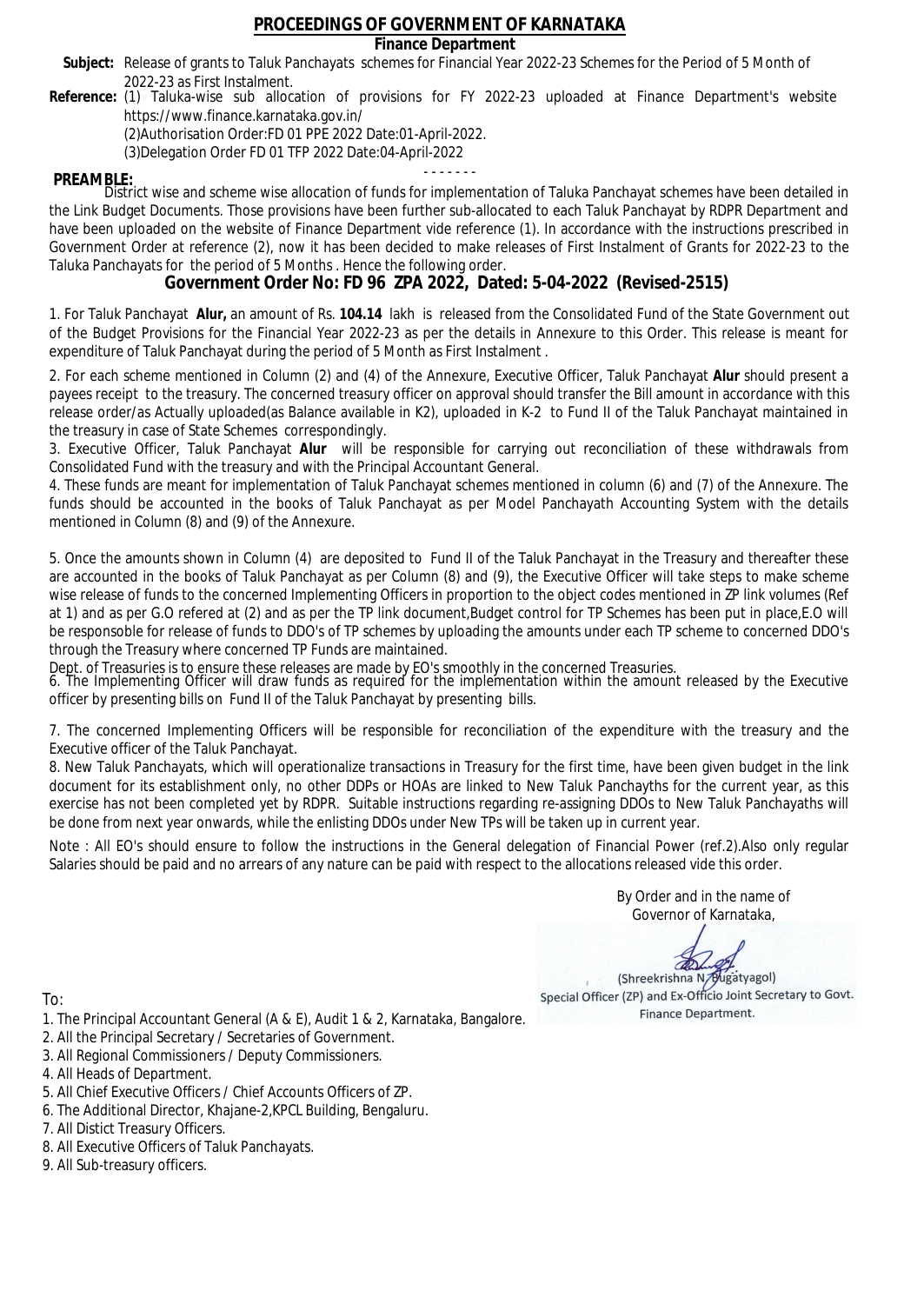## **Finance Department**

- Subject: Release of grants to Taluk Panchayats schemes for Financial Year 2022-23 Schemes for the Period of 5 Month of 2022-23 as First Instalment.
- **Reference:** (1) Taluka-wise sub allocation of provisions for FY 2022-23 uploaded at Finance Department's website https://www.finance.karnataka.gov.in/

(2)Authorisation Order:FD 01 PPE 2022 Date:01-April-2022.

(3)Delegation Order FD 01 TFP 2022 Date:04-April-2022

- - - - - - - **PREAMBLE:** District wise and scheme wise allocation of funds for implementation of Taluka Panchayat schemes have been detailed in the Link Budget Documents. Those provisions have been further sub-allocated to each Taluk Panchayat by RDPR Department and have been uploaded on the website of Finance Department vide reference (1). In accordance with the instructions prescribed in Government Order at reference (2), now it has been decided to make releases of First Instalment of Grants for 2022-23 to the Taluka Panchayats for the period of 5 Months . Hence the following order.

**Government Order No: FD 97 ZPA 2022, Dated: 5-04-2022 (Revised-2515)**

1. For Taluk Panchayat **Arkalgud,** an amount of Rs. **209.94** lakh is released from the Consolidated Fund of the State Government out of the Budget Provisions for the Financial Year 2022-23 as per the details in Annexure to this Order. This release is meant for expenditure of Taluk Panchayat during the period of 5 Month as First Instalment .

2. For each scheme mentioned in Column (2) and (4) of the Annexure, Executive Officer, Taluk Panchayat **Arkalgud** should present a payees receipt to the treasury. The concerned treasury officer on approval should transfer the Bill amount in accordance with this release order/as Actually uploaded(as Balance available in K2), uploaded in K-2 to Fund II of the Taluk Panchayat maintained in the treasury in case of State Schemes correspondingly.

3. Executive Officer, Taluk Panchayat **Arkalgud** will be responsible for carrying out reconciliation of these withdrawals from Consolidated Fund with the treasury and with the Principal Accountant General.

4. These funds are meant for implementation of Taluk Panchayat schemes mentioned in column (6) and (7) of the Annexure. The funds should be accounted in the books of Taluk Panchayat as per Model Panchayath Accounting System with the details mentioned in Column (8) and (9) of the Annexure.

5. Once the amounts shown in Column (4) are deposited to Fund II of the Taluk Panchayat in the Treasury and thereafter these are accounted in the books of Taluk Panchayat as per Column (8) and (9), the Executive Officer will take steps to make scheme wise release of funds to the concerned Implementing Officers in proportion to the object codes mentioned in ZP link volumes (Ref at 1) and as per G.O refered at (2) and as per the TP link document,Budget control for TP Schemes has been put in place,E.O will be responsoble for release of funds to DDO's of TP schemes by uploading the amounts under each TP scheme to concerned DDO's through the Treasury where concerned TP Funds are maintained.

Dept. of Treasuries is to ensure these releases are made by EO's smoothly in the concerned Treasuries.

6. The Implementing Officer will draw funds as required for the implementation within the amount released by the Executive officer by presenting bills on Fund II of the Taluk Panchayat by presenting bills.

7. The concerned Implementing Officers will be responsible for reconciliation of the expenditure with the treasury and the Executive officer of the Taluk Panchayat.

8. New Taluk Panchayats, which will operationalize transactions in Treasury for the first time, have been given budget in the link document for its establishment only, no other DDPs or HOAs are linked to New Taluk Panchayths for the current year, as this exercise has not been completed yet by RDPR. Suitable instructions regarding re-assigning DDOs to New Taluk Panchayaths will be done from next year onwards, while the enlisting DDOs under New TPs will be taken up in current year.

Note : All EO's should ensure to follow the instructions in the General delegation of Financial Power (ref.2).Also only regular Salaries should be paid and no arrears of any nature can be paid with respect to the allocations released vide this order.

> By Order and in the name of Governor of Karnataka,

**PD** 

(Shreekrishna N/Bugatyagol) Special Officer (ZP) and Ex-Officio Joint Secretary to Govt. Finance Department.

To:

- 1. The Principal Accountant General (A & E), Audit 1 & 2, Karnataka, Bangalore.
- 2. All the Principal Secretary / Secretaries of Government.
- 3. All Regional Commissioners / Deputy Commissioners.
- 4. All Heads of Department.
- 5. All Chief Executive Officers / Chief Accounts Officers of ZP.
- 6. The Additional Director, Khajane-2,KPCL Building, Bengaluru.

- 8. All Executive Officers of Taluk Panchayats.
- 9. All Sub-treasury officers.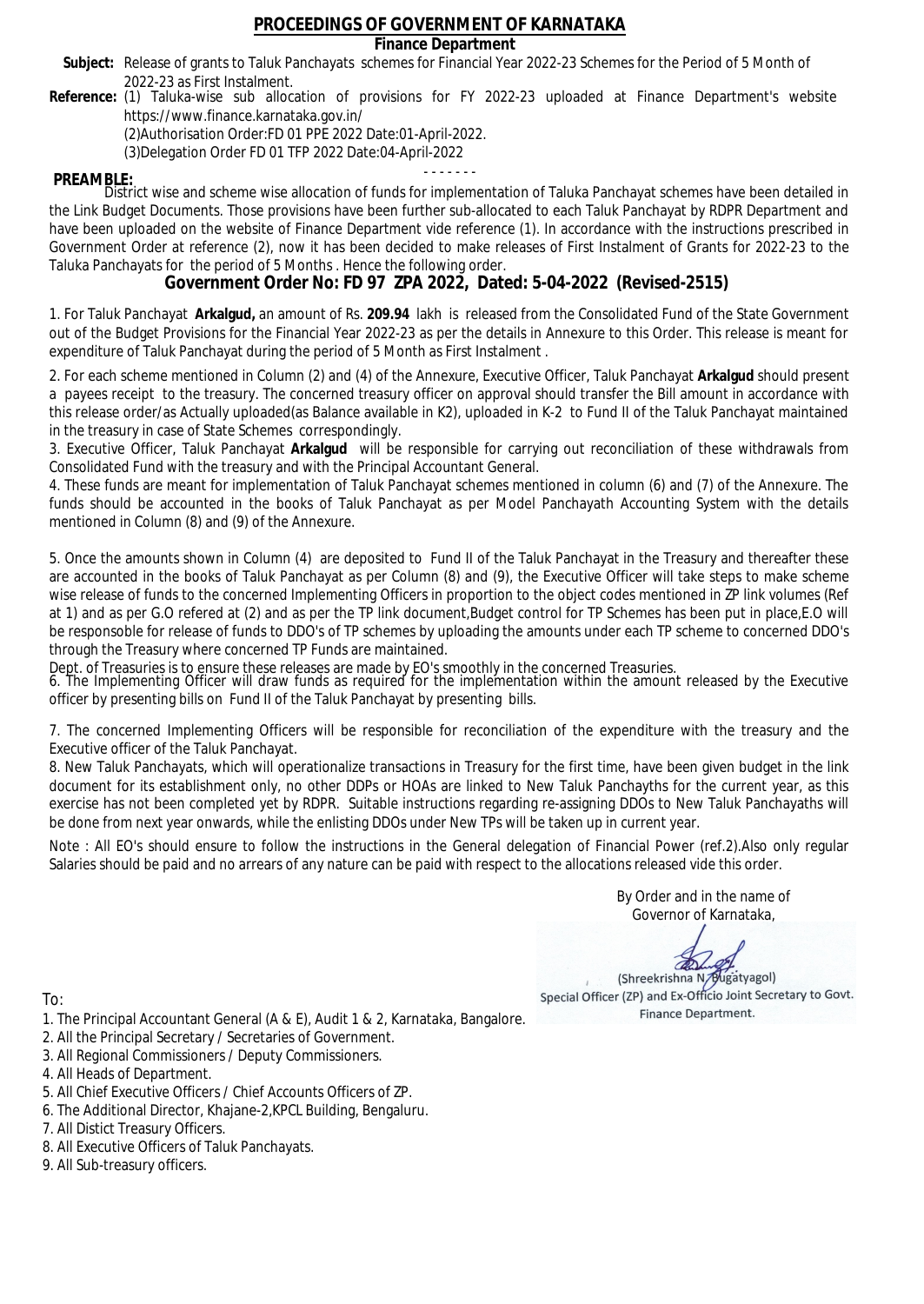## **Finance Department**

- Subject: Release of grants to Taluk Panchayats schemes for Financial Year 2022-23 Schemes for the Period of 5 Month of 2022-23 as First Instalment.
- **Reference:** (1) Taluka-wise sub allocation of provisions for FY 2022-23 uploaded at Finance Department's website https://www.finance.karnataka.gov.in/

(2)Authorisation Order:FD 01 PPE 2022 Date:01-April-2022.

(3)Delegation Order FD 01 TFP 2022 Date:04-April-2022

- - - - - - - **PREAMBLE:** District wise and scheme wise allocation of funds for implementation of Taluka Panchayat schemes have been detailed in the Link Budget Documents. Those provisions have been further sub-allocated to each Taluk Panchayat by RDPR Department and have been uploaded on the website of Finance Department vide reference (1). In accordance with the instructions prescribed in Government Order at reference (2), now it has been decided to make releases of First Instalment of Grants for 2022-23 to the Taluka Panchayats for the period of 5 Months . Hence the following order.

**Government Order No: FD 98 ZPA 2022, Dated: 5-04-2022 (Revised-2515)**

1. For Taluk Panchayat **Arsikere,** an amount of Rs. **266.98** lakh is released from the Consolidated Fund of the State Government out of the Budget Provisions for the Financial Year 2022-23 as per the details in Annexure to this Order. This release is meant for expenditure of Taluk Panchayat during the period of 5 Month as First Instalment .

2. For each scheme mentioned in Column (2) and (4) of the Annexure, Executive Officer, Taluk Panchayat **Arsikere** should present a payees receipt to the treasury. The concerned treasury officer on approval should transfer the Bill amount in accordance with this release order/as Actually uploaded(as Balance available in K2), uploaded in K-2 to Fund II of the Taluk Panchayat maintained in the treasury in case of State Schemes correspondingly.

3. Executive Officer, Taluk Panchayat **Arsikere** will be responsible for carrying out reconciliation of these withdrawals from Consolidated Fund with the treasury and with the Principal Accountant General.

4. These funds are meant for implementation of Taluk Panchayat schemes mentioned in column (6) and (7) of the Annexure. The funds should be accounted in the books of Taluk Panchayat as per Model Panchayath Accounting System with the details mentioned in Column (8) and (9) of the Annexure.

5. Once the amounts shown in Column (4) are deposited to Fund II of the Taluk Panchayat in the Treasury and thereafter these are accounted in the books of Taluk Panchayat as per Column (8) and (9), the Executive Officer will take steps to make scheme wise release of funds to the concerned Implementing Officers in proportion to the object codes mentioned in ZP link volumes (Ref at 1) and as per G.O refered at (2) and as per the TP link document,Budget control for TP Schemes has been put in place,E.O will be responsoble for release of funds to DDO's of TP schemes by uploading the amounts under each TP scheme to concerned DDO's through the Treasury where concerned TP Funds are maintained.

Dept. of Treasuries is to ensure these releases are made by EO's smoothly in the concerned Treasuries.

6. The Implementing Officer will draw funds as required for the implementation within the amount released by the Executive officer by presenting bills on Fund II of the Taluk Panchayat by presenting bills.

7. The concerned Implementing Officers will be responsible for reconciliation of the expenditure with the treasury and the Executive officer of the Taluk Panchayat.

8. New Taluk Panchayats, which will operationalize transactions in Treasury for the first time, have been given budget in the link document for its establishment only, no other DDPs or HOAs are linked to New Taluk Panchayths for the current year, as this exercise has not been completed yet by RDPR. Suitable instructions regarding re-assigning DDOs to New Taluk Panchayaths will be done from next year onwards, while the enlisting DDOs under New TPs will be taken up in current year.

Note : All EO's should ensure to follow the instructions in the General delegation of Financial Power (ref.2).Also only regular Salaries should be paid and no arrears of any nature can be paid with respect to the allocations released vide this order.

> By Order and in the name of Governor of Karnataka,

**PD** 

(Shreekrishna N/Bugatyagol) Special Officer (ZP) and Ex-Officio Joint Secretary to Govt. Finance Department.

- 1. The Principal Accountant General (A & E), Audit 1 & 2, Karnataka, Bangalore.
- 2. All the Principal Secretary / Secretaries of Government.
- 3. All Regional Commissioners / Deputy Commissioners.
- 4. All Heads of Department.
- 5. All Chief Executive Officers / Chief Accounts Officers of ZP.
- 6. The Additional Director, Khajane-2,KPCL Building, Bengaluru.
- 7. All Distict Treasury Officers.
- 8. All Executive Officers of Taluk Panchayats.
- 9. All Sub-treasury officers.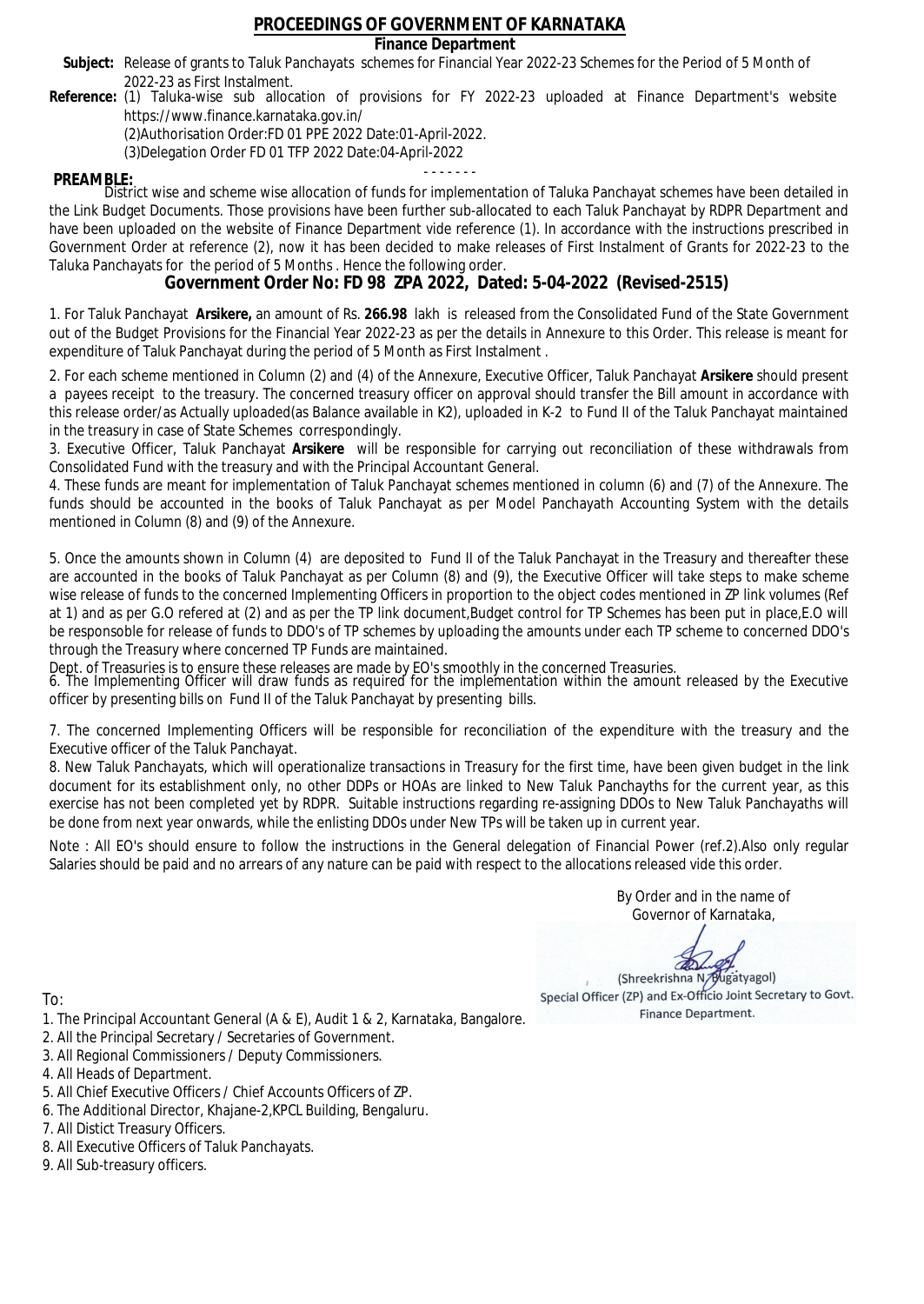## **Finance Department**

- Subject: Release of grants to Taluk Panchayats schemes for Financial Year 2022-23 Schemes for the Period of 5 Month of 2022-23 as First Instalment.
- **Reference:** (1) Taluka-wise sub allocation of provisions for FY 2022-23 uploaded at Finance Department's website https://www.finance.karnataka.gov.in/

(2)Authorisation Order:FD 01 PPE 2022 Date:01-April-2022.

(3)Delegation Order FD 01 TFP 2022 Date:04-April-2022

- - - - - - - **PREAMBLE:** District wise and scheme wise allocation of funds for implementation of Taluka Panchayat schemes have been detailed in the Link Budget Documents. Those provisions have been further sub-allocated to each Taluk Panchayat by RDPR Department and have been uploaded on the website of Finance Department vide reference (1). In accordance with the instructions prescribed in Government Order at reference (2), now it has been decided to make releases of First Instalment of Grants for 2022-23 to the Taluka Panchayats for the period of 5 Months . Hence the following order.

**Government Order No: FD 99 ZPA 2022, Dated: 5-04-2022 (Revised-2515)**

1. For Taluk Panchayat **Belur,** an amount of Rs. **210.53** lakh is released from the Consolidated Fund of the State Government out of the Budget Provisions for the Financial Year 2022-23 as per the details in Annexure to this Order. This release is meant for expenditure of Taluk Panchayat during the period of 5 Month as First Instalment .

2. For each scheme mentioned in Column (2) and (4) of the Annexure, Executive Officer, Taluk Panchayat **Belur** should present a payees receipt to the treasury. The concerned treasury officer on approval should transfer the Bill amount in accordance with this release order/as Actually uploaded(as Balance available in K2), uploaded in K-2 to Fund II of the Taluk Panchayat maintained in the treasury in case of State Schemes correspondingly.

3. Executive Officer, Taluk Panchayat **Belur** will be responsible for carrying out reconciliation of these withdrawals from Consolidated Fund with the treasury and with the Principal Accountant General.

4. These funds are meant for implementation of Taluk Panchayat schemes mentioned in column (6) and (7) of the Annexure. The funds should be accounted in the books of Taluk Panchayat as per Model Panchayath Accounting System with the details mentioned in Column (8) and (9) of the Annexure.

5. Once the amounts shown in Column (4) are deposited to Fund II of the Taluk Panchayat in the Treasury and thereafter these are accounted in the books of Taluk Panchayat as per Column (8) and (9), the Executive Officer will take steps to make scheme wise release of funds to the concerned Implementing Officers in proportion to the object codes mentioned in ZP link volumes (Ref at 1) and as per G.O refered at (2) and as per the TP link document,Budget control for TP Schemes has been put in place,E.O will be responsoble for release of funds to DDO's of TP schemes by uploading the amounts under each TP scheme to concerned DDO's through the Treasury where concerned TP Funds are maintained.

Dept. of Treasuries is to ensure these releases are made by EO's smoothly in the concerned Treasuries.

6. The Implementing Officer will draw funds as required for the implementation within the amount released by the Executive officer by presenting bills on Fund II of the Taluk Panchayat by presenting bills.

7. The concerned Implementing Officers will be responsible for reconciliation of the expenditure with the treasury and the Executive officer of the Taluk Panchayat.

8. New Taluk Panchayats, which will operationalize transactions in Treasury for the first time, have been given budget in the link document for its establishment only, no other DDPs or HOAs are linked to New Taluk Panchayths for the current year, as this exercise has not been completed yet by RDPR. Suitable instructions regarding re-assigning DDOs to New Taluk Panchayaths will be done from next year onwards, while the enlisting DDOs under New TPs will be taken up in current year.

Note : All EO's should ensure to follow the instructions in the General delegation of Financial Power (ref.2).Also only regular Salaries should be paid and no arrears of any nature can be paid with respect to the allocations released vide this order.

> By Order and in the name of Governor of Karnataka,

**PD** 

(Shreekrishna N/Bugatyagol) Special Officer (ZP) and Ex-Officio Joint Secretary to Govt. Finance Department.

To:

- 1. The Principal Accountant General (A & E), Audit 1 & 2, Karnataka, Bangalore.
- 2. All the Principal Secretary / Secretaries of Government.
- 3. All Regional Commissioners / Deputy Commissioners.
- 4. All Heads of Department.
- 5. All Chief Executive Officers / Chief Accounts Officers of ZP.
- 6. The Additional Director, Khajane-2,KPCL Building, Bengaluru.

- 8. All Executive Officers of Taluk Panchayats.
- 9. All Sub-treasury officers.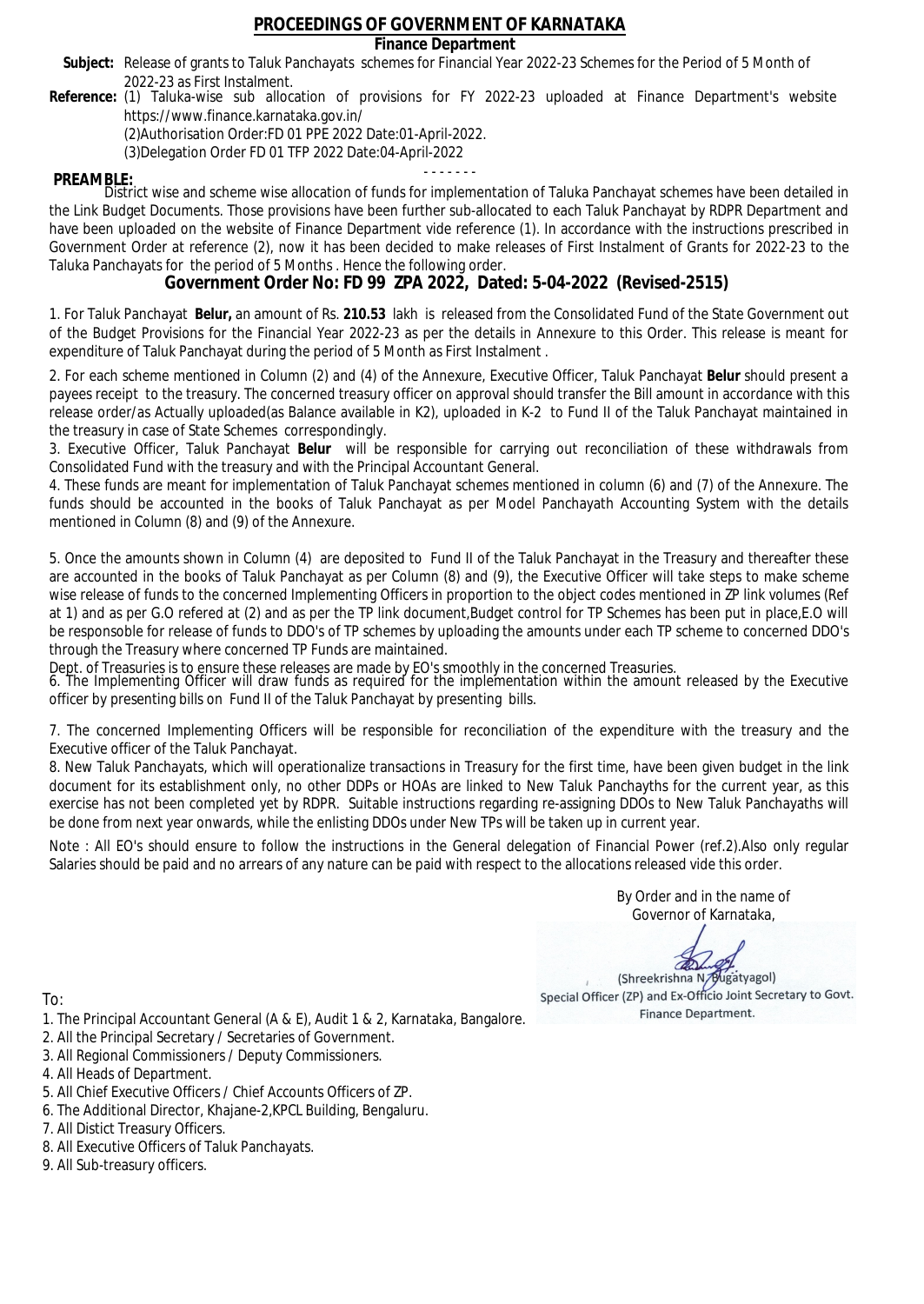## **Finance Department**

- Subject: Release of grants to Taluk Panchayats schemes for Financial Year 2022-23 Schemes for the Period of 5 Month of 2022-23 as First Instalment.
- **Reference:** (1) Taluka-wise sub allocation of provisions for FY 2022-23 uploaded at Finance Department's website https://www.finance.karnataka.gov.in/

(2)Authorisation Order:FD 01 PPE 2022 Date:01-April-2022.

(3)Delegation Order FD 01 TFP 2022 Date:04-April-2022

- - - - - - - **PREAMBLE:** District wise and scheme wise allocation of funds for implementation of Taluka Panchayat schemes have been detailed in the Link Budget Documents. Those provisions have been further sub-allocated to each Taluk Panchayat by RDPR Department and have been uploaded on the website of Finance Department vide reference (1). In accordance with the instructions prescribed in Government Order at reference (2), now it has been decided to make releases of First Instalment of Grants for 2022-23 to the Taluka Panchayats for the period of 5 Months . Hence the following order.

**Government Order No: FD 100 ZPA 2022, Dated: 5-04-2022 (Revised-2515)**

1. For Taluk Panchayat **Channarayapatna,** an amount of Rs. **258.62** lakh is released from the Consolidated Fund of the State Government out of the Budget Provisions for the Financial Year 2022-23 as per the details in Annexure to this Order. This release is meant for expenditure of Taluk Panchayat during the period of 5 Month as First Instalment .

2. For each scheme mentioned in Column (2) and (4) of the Annexure, Executive Officer, Taluk Panchayat **Channarayapatna** should present a payees receipt to the treasury. The concerned treasury officer on approval should transfer the Bill amount in accordance with this release order/as Actually uploaded(as Balance available in K2), uploaded in K-2 to Fund II of the Taluk Panchayat maintained in the treasury in case of State Schemes correspondingly.

3. Executive Officer, Taluk Panchayat **Channarayapatna** will be responsible for carrying out reconciliation of these withdrawals from Consolidated Fund with the treasury and with the Principal Accountant General.

4. These funds are meant for implementation of Taluk Panchayat schemes mentioned in column (6) and (7) of the Annexure. The funds should be accounted in the books of Taluk Panchayat as per Model Panchayath Accounting System with the details mentioned in Column (8) and (9) of the Annexure.

5. Once the amounts shown in Column (4) are deposited to Fund II of the Taluk Panchayat in the Treasury and thereafter these are accounted in the books of Taluk Panchayat as per Column (8) and (9), the Executive Officer will take steps to make scheme wise release of funds to the concerned Implementing Officers in proportion to the object codes mentioned in ZP link volumes (Ref at 1) and as per G.O refered at (2) and as per the TP link document,Budget control for TP Schemes has been put in place,E.O will be responsoble for release of funds to DDO's of TP schemes by uploading the amounts under each TP scheme to concerned DDO's through the Treasury where concerned TP Funds are maintained.

Dept. of Treasuries is to ensure these releases are made by EO's smoothly in the concerned Treasuries.

6. The Implementing Officer will draw funds as required for the implementation within the amount released by the Executive officer by presenting bills on Fund II of the Taluk Panchayat by presenting bills.

7. The concerned Implementing Officers will be responsible for reconciliation of the expenditure with the treasury and the Executive officer of the Taluk Panchayat.

8. New Taluk Panchayats, which will operationalize transactions in Treasury for the first time, have been given budget in the link document for its establishment only, no other DDPs or HOAs are linked to New Taluk Panchayths for the current year, as this exercise has not been completed yet by RDPR. Suitable instructions regarding re-assigning DDOs to New Taluk Panchayaths will be done from next year onwards, while the enlisting DDOs under New TPs will be taken up in current year.

Note : All EO's should ensure to follow the instructions in the General delegation of Financial Power (ref.2).Also only regular Salaries should be paid and no arrears of any nature can be paid with respect to the allocations released vide this order.

> By Order and in the name of Governor of Karnataka,

**PD** 

(Shreekrishna N/Bugatyagol) Special Officer (ZP) and Ex-Officio Joint Secretary to Govt. Finance Department.

- 1. The Principal Accountant General (A & E), Audit 1 & 2, Karnataka, Bangalore.
- 2. All the Principal Secretary / Secretaries of Government.
- 3. All Regional Commissioners / Deputy Commissioners.
- 4. All Heads of Department.
- 5. All Chief Executive Officers / Chief Accounts Officers of ZP.
- 6. The Additional Director, Khajane-2,KPCL Building, Bengaluru.
- 7. All Distict Treasury Officers.
- 8. All Executive Officers of Taluk Panchayats.
- 9. All Sub-treasury officers.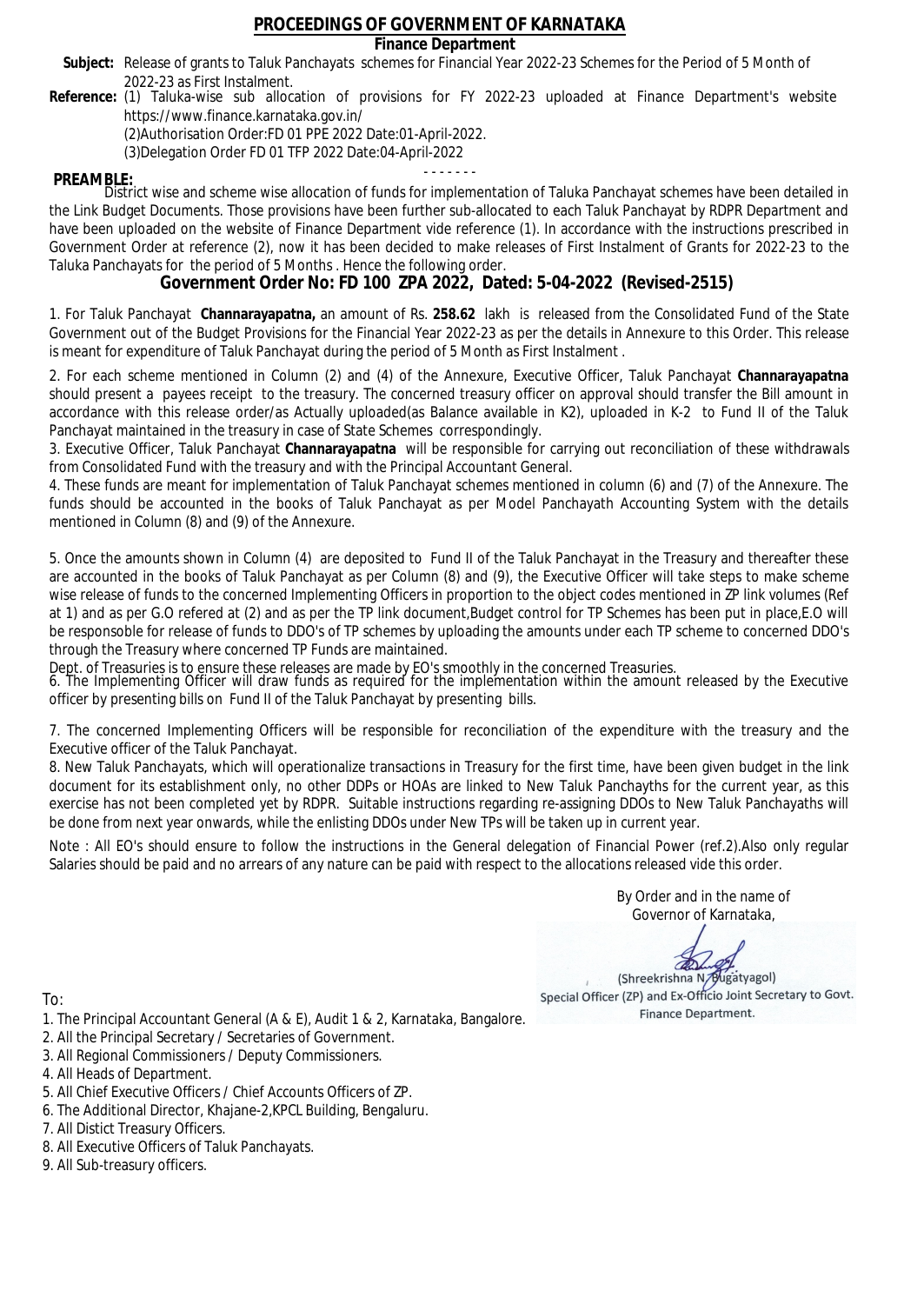## **Finance Department**

- Subject: Release of grants to Taluk Panchayats schemes for Financial Year 2022-23 Schemes for the Period of 5 Month of 2022-23 as First Instalment.
- **Reference:** (1) Taluka-wise sub allocation of provisions for FY 2022-23 uploaded at Finance Department's website https://www.finance.karnataka.gov.in/

(2)Authorisation Order:FD 01 PPE 2022 Date:01-April-2022.

(3)Delegation Order FD 01 TFP 2022 Date:04-April-2022

- - - - - - - **PREAMBLE:** District wise and scheme wise allocation of funds for implementation of Taluka Panchayat schemes have been detailed in the Link Budget Documents. Those provisions have been further sub-allocated to each Taluk Panchayat by RDPR Department and have been uploaded on the website of Finance Department vide reference (1). In accordance with the instructions prescribed in Government Order at reference (2), now it has been decided to make releases of First Instalment of Grants for 2022-23 to the Taluka Panchayats for the period of 5 Months . Hence the following order.

**Government Order No: FD 102 ZPA 2022, Dated: 5-04-2022 (Revised-2515)**

1. For Taluk Panchayat **Holenarasipur,** an amount of Rs. **148.45** lakh is released from the Consolidated Fund of the State Government out of the Budget Provisions for the Financial Year 2022-23 as per the details in Annexure to this Order. This release is meant for expenditure of Taluk Panchayat during the period of 5 Month as First Instalment .

2. For each scheme mentioned in Column (2) and (4) of the Annexure, Executive Officer, Taluk Panchayat **Holenarasipur** should present a payees receipt to the treasury. The concerned treasury officer on approval should transfer the Bill amount in accordance with this release order/as Actually uploaded(as Balance available in K2), uploaded in K-2 to Fund II of the Taluk Panchayat maintained in the treasury in case of State Schemes correspondingly.

3. Executive Officer, Taluk Panchayat **Holenarasipur** will be responsible for carrying out reconciliation of these withdrawals from Consolidated Fund with the treasury and with the Principal Accountant General.

4. These funds are meant for implementation of Taluk Panchayat schemes mentioned in column (6) and (7) of the Annexure. The funds should be accounted in the books of Taluk Panchayat as per Model Panchayath Accounting System with the details mentioned in Column (8) and (9) of the Annexure.

5. Once the amounts shown in Column (4) are deposited to Fund II of the Taluk Panchayat in the Treasury and thereafter these are accounted in the books of Taluk Panchayat as per Column (8) and (9), the Executive Officer will take steps to make scheme wise release of funds to the concerned Implementing Officers in proportion to the object codes mentioned in ZP link volumes (Ref at 1) and as per G.O refered at (2) and as per the TP link document,Budget control for TP Schemes has been put in place,E.O will be responsoble for release of funds to DDO's of TP schemes by uploading the amounts under each TP scheme to concerned DDO's through the Treasury where concerned TP Funds are maintained.

Dept. of Treasuries is to ensure these releases are made by EO's smoothly in the concerned Treasuries.

6. The Implementing Officer will draw funds as required for the implementation within the amount released by the Executive officer by presenting bills on Fund II of the Taluk Panchayat by presenting bills.

7. The concerned Implementing Officers will be responsible for reconciliation of the expenditure with the treasury and the Executive officer of the Taluk Panchayat.

8. New Taluk Panchayats, which will operationalize transactions in Treasury for the first time, have been given budget in the link document for its establishment only, no other DDPs or HOAs are linked to New Taluk Panchayths for the current year, as this exercise has not been completed yet by RDPR. Suitable instructions regarding re-assigning DDOs to New Taluk Panchayaths will be done from next year onwards, while the enlisting DDOs under New TPs will be taken up in current year.

Note : All EO's should ensure to follow the instructions in the General delegation of Financial Power (ref.2).Also only regular Salaries should be paid and no arrears of any nature can be paid with respect to the allocations released vide this order.

> By Order and in the name of Governor of Karnataka,

**PD** 

(Shreekrishna N/Bugatyagol) Special Officer (ZP) and Ex-Officio Joint Secretary to Govt. Finance Department.

- 1. The Principal Accountant General (A & E), Audit 1 & 2, Karnataka, Bangalore.
- 2. All the Principal Secretary / Secretaries of Government.
- 3. All Regional Commissioners / Deputy Commissioners.
- 4. All Heads of Department.
- 5. All Chief Executive Officers / Chief Accounts Officers of ZP.
- 6. The Additional Director, Khajane-2,KPCL Building, Bengaluru.
- 7. All Distict Treasury Officers.
- 8. All Executive Officers of Taluk Panchayats.
- 9. All Sub-treasury officers.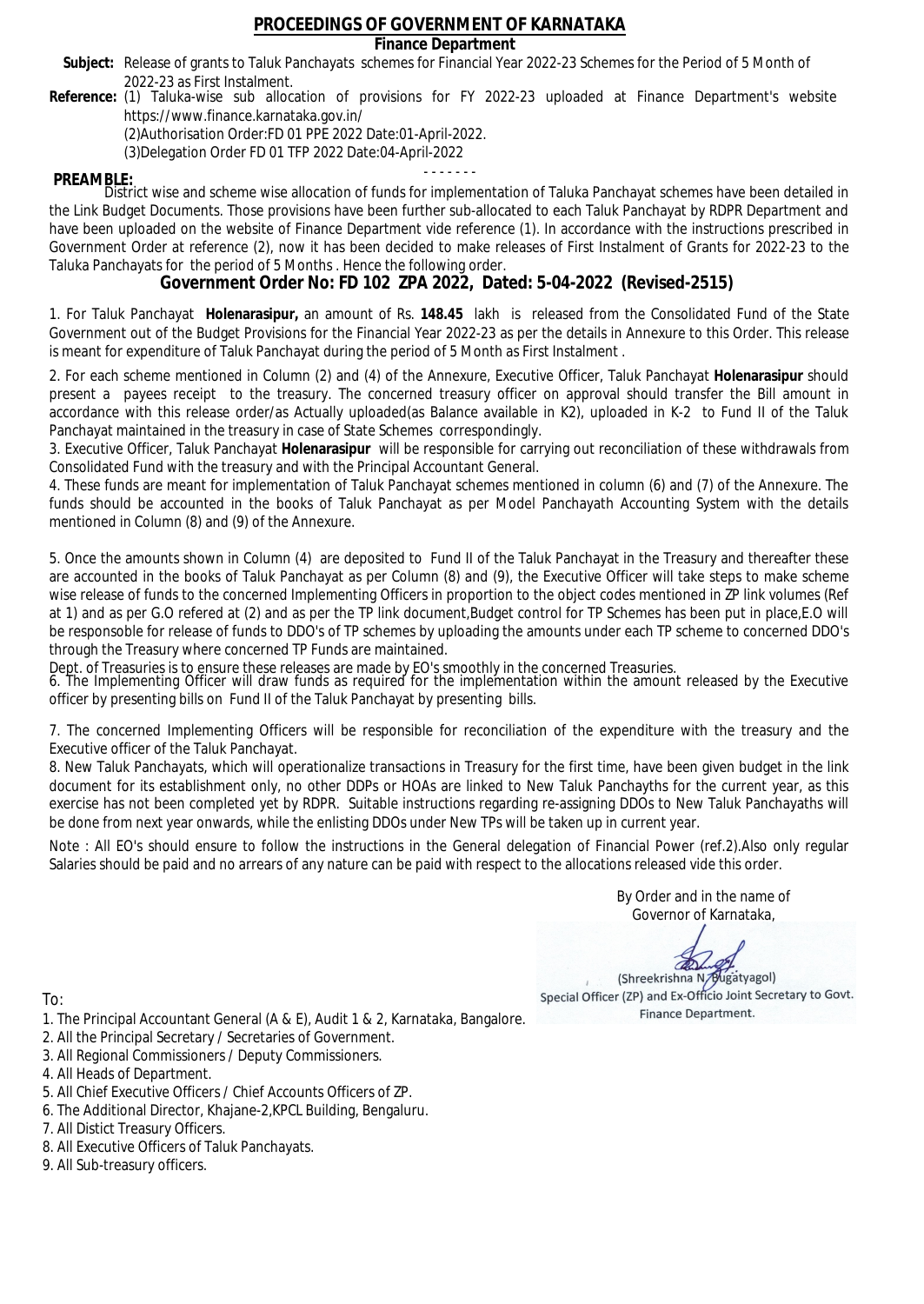## **Finance Department**

- Subject: Release of grants to Taluk Panchayats schemes for Financial Year 2022-23 Schemes for the Period of 5 Month of 2022-23 as First Instalment.
- **Reference:** (1) Taluka-wise sub allocation of provisions for FY 2022-23 uploaded at Finance Department's website https://www.finance.karnataka.gov.in/

(2)Authorisation Order:FD 01 PPE 2022 Date:01-April-2022.

(3)Delegation Order FD 01 TFP 2022 Date:04-April-2022

- - - - - - - **PREAMBLE:** District wise and scheme wise allocation of funds for implementation of Taluka Panchayat schemes have been detailed in the Link Budget Documents. Those provisions have been further sub-allocated to each Taluk Panchayat by RDPR Department and have been uploaded on the website of Finance Department vide reference (1). In accordance with the instructions prescribed in Government Order at reference (2), now it has been decided to make releases of First Instalment of Grants for 2022-23 to the Taluka Panchayats for the period of 5 Months . Hence the following order.

**Government Order No: FD 103 ZPA 2022, Dated: 5-04-2022 (Revised-2515)**

1. For Taluk Panchayat **Sakaleshpura,** an amount of Rs. **132.01** lakh is released from the Consolidated Fund of the State Government out of the Budget Provisions for the Financial Year 2022-23 as per the details in Annexure to this Order. This release is meant for expenditure of Taluk Panchayat during the period of 5 Month as First Instalment .

2. For each scheme mentioned in Column (2) and (4) of the Annexure, Executive Officer, Taluk Panchayat **Sakaleshpura** should present a payees receipt to the treasury. The concerned treasury officer on approval should transfer the Bill amount in accordance with this release order/as Actually uploaded(as Balance available in K2), uploaded in K-2 to Fund II of the Taluk Panchayat maintained in the treasury in case of State Schemes correspondingly.

3. Executive Officer, Taluk Panchayat **Sakaleshpura** will be responsible for carrying out reconciliation of these withdrawals from Consolidated Fund with the treasury and with the Principal Accountant General.

4. These funds are meant for implementation of Taluk Panchayat schemes mentioned in column (6) and (7) of the Annexure. The funds should be accounted in the books of Taluk Panchayat as per Model Panchayath Accounting System with the details mentioned in Column (8) and (9) of the Annexure.

5. Once the amounts shown in Column (4) are deposited to Fund II of the Taluk Panchayat in the Treasury and thereafter these are accounted in the books of Taluk Panchayat as per Column (8) and (9), the Executive Officer will take steps to make scheme wise release of funds to the concerned Implementing Officers in proportion to the object codes mentioned in ZP link volumes (Ref at 1) and as per G.O refered at (2) and as per the TP link document,Budget control for TP Schemes has been put in place,E.O will be responsoble for release of funds to DDO's of TP schemes by uploading the amounts under each TP scheme to concerned DDO's through the Treasury where concerned TP Funds are maintained.

Dept. of Treasuries is to ensure these releases are made by EO's smoothly in the concerned Treasuries.

6. The Implementing Officer will draw funds as required for the implementation within the amount released by the Executive officer by presenting bills on Fund II of the Taluk Panchayat by presenting bills.

7. The concerned Implementing Officers will be responsible for reconciliation of the expenditure with the treasury and the Executive officer of the Taluk Panchayat.

8. New Taluk Panchayats, which will operationalize transactions in Treasury for the first time, have been given budget in the link document for its establishment only, no other DDPs or HOAs are linked to New Taluk Panchayths for the current year, as this exercise has not been completed yet by RDPR. Suitable instructions regarding re-assigning DDOs to New Taluk Panchayaths will be done from next year onwards, while the enlisting DDOs under New TPs will be taken up in current year.

Note : All EO's should ensure to follow the instructions in the General delegation of Financial Power (ref.2).Also only regular Salaries should be paid and no arrears of any nature can be paid with respect to the allocations released vide this order.

> By Order and in the name of Governor of Karnataka,

**PD** 

(Shreekrishna N/Bugatyagol) Special Officer (ZP) and Ex-Officio Joint Secretary to Govt. Finance Department.

- 1. The Principal Accountant General (A & E), Audit 1 & 2, Karnataka, Bangalore.
- 2. All the Principal Secretary / Secretaries of Government.
- 3. All Regional Commissioners / Deputy Commissioners.
- 4. All Heads of Department.
- 5. All Chief Executive Officers / Chief Accounts Officers of ZP.
- 6. The Additional Director, Khajane-2,KPCL Building, Bengaluru.
- 7. All Distict Treasury Officers.
- 8. All Executive Officers of Taluk Panchayats.
- 9. All Sub-treasury officers.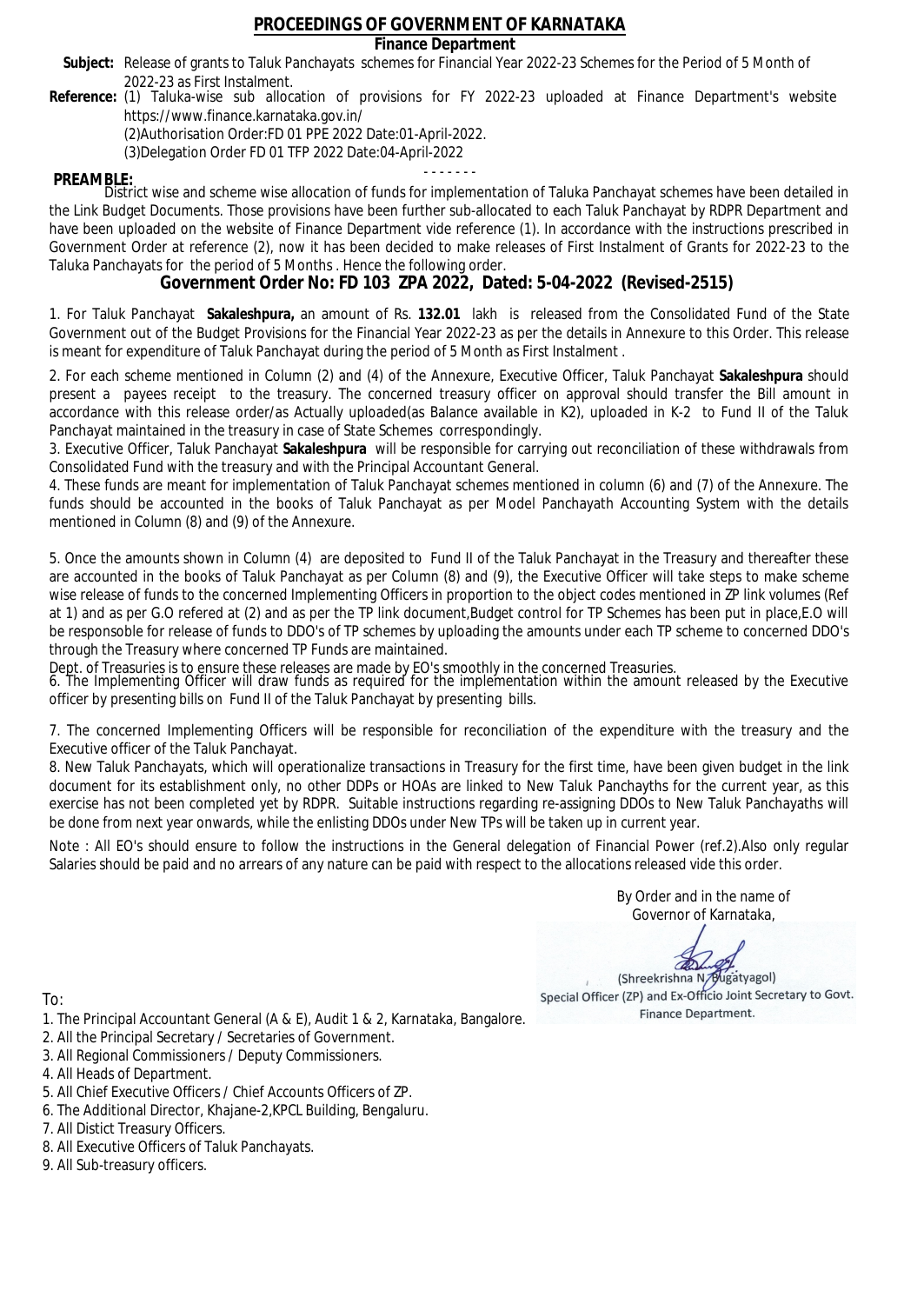## **Finance Department**

- Subject: Release of grants to Taluk Panchayats schemes for Financial Year 2022-23 Schemes for the Period of 5 Month of 2022-23 as First Instalment.
- **Reference:** (1) Taluka-wise sub allocation of provisions for FY 2022-23 uploaded at Finance Department's website https://www.finance.karnataka.gov.in/

(2)Authorisation Order:FD 01 PPE 2022 Date:01-April-2022.

(3)Delegation Order FD 01 TFP 2022 Date:04-April-2022

- - - - - - - **PREAMBLE:** District wise and scheme wise allocation of funds for implementation of Taluka Panchayat schemes have been detailed in the Link Budget Documents. Those provisions have been further sub-allocated to each Taluk Panchayat by RDPR Department and have been uploaded on the website of Finance Department vide reference (1). In accordance with the instructions prescribed in Government Order at reference (2), now it has been decided to make releases of First Instalment of Grants for 2022-23 to the Taluka Panchayats for the period of 5 Months . Hence the following order.

**Government Order No: FD 105 ZPA 2022, Dated: 5-04-2022 (Revised-2515)**

1. For Taluk Panchayat **Madikeri,** an amount of Rs. **140.47** lakh is released from the Consolidated Fund of the State Government out of the Budget Provisions for the Financial Year 2022-23 as per the details in Annexure to this Order. This release is meant for expenditure of Taluk Panchayat during the period of 5 Month as First Instalment .

2. For each scheme mentioned in Column (2) and (4) of the Annexure, Executive Officer, Taluk Panchayat **Madikeri** should present a payees receipt to the treasury. The concerned treasury officer on approval should transfer the Bill amount in accordance with this release order/as Actually uploaded(as Balance available in K2), uploaded in K-2 to Fund II of the Taluk Panchayat maintained in the treasury in case of State Schemes correspondingly.

3. Executive Officer, Taluk Panchayat **Madikeri** will be responsible for carrying out reconciliation of these withdrawals from Consolidated Fund with the treasury and with the Principal Accountant General.

4. These funds are meant for implementation of Taluk Panchayat schemes mentioned in column (6) and (7) of the Annexure. The funds should be accounted in the books of Taluk Panchayat as per Model Panchayath Accounting System with the details mentioned in Column (8) and (9) of the Annexure.

5. Once the amounts shown in Column (4) are deposited to Fund II of the Taluk Panchayat in the Treasury and thereafter these are accounted in the books of Taluk Panchayat as per Column (8) and (9), the Executive Officer will take steps to make scheme wise release of funds to the concerned Implementing Officers in proportion to the object codes mentioned in ZP link volumes (Ref at 1) and as per G.O refered at (2) and as per the TP link document,Budget control for TP Schemes has been put in place,E.O will be responsoble for release of funds to DDO's of TP schemes by uploading the amounts under each TP scheme to concerned DDO's through the Treasury where concerned TP Funds are maintained.

Dept. of Treasuries is to ensure these releases are made by EO's smoothly in the concerned Treasuries.

6. The Implementing Officer will draw funds as required for the implementation within the amount released by the Executive officer by presenting bills on Fund II of the Taluk Panchayat by presenting bills.

7. The concerned Implementing Officers will be responsible for reconciliation of the expenditure with the treasury and the Executive officer of the Taluk Panchayat.

8. New Taluk Panchayats, which will operationalize transactions in Treasury for the first time, have been given budget in the link document for its establishment only, no other DDPs or HOAs are linked to New Taluk Panchayths for the current year, as this exercise has not been completed yet by RDPR. Suitable instructions regarding re-assigning DDOs to New Taluk Panchayaths will be done from next year onwards, while the enlisting DDOs under New TPs will be taken up in current year.

Note : All EO's should ensure to follow the instructions in the General delegation of Financial Power (ref.2).Also only regular Salaries should be paid and no arrears of any nature can be paid with respect to the allocations released vide this order.

> By Order and in the name of Governor of Karnataka,

**PD** 

(Shreekrishna N/Bugatyagol) Special Officer (ZP) and Ex-Officio Joint Secretary to Govt. Finance Department.

To:

- 1. The Principal Accountant General (A & E), Audit 1 & 2, Karnataka, Bangalore.
- 2. All the Principal Secretary / Secretaries of Government.
- 3. All Regional Commissioners / Deputy Commissioners.
- 4. All Heads of Department.
- 5. All Chief Executive Officers / Chief Accounts Officers of ZP.
- 6. The Additional Director, Khajane-2,KPCL Building, Bengaluru.

- 8. All Executive Officers of Taluk Panchayats.
- 9. All Sub-treasury officers.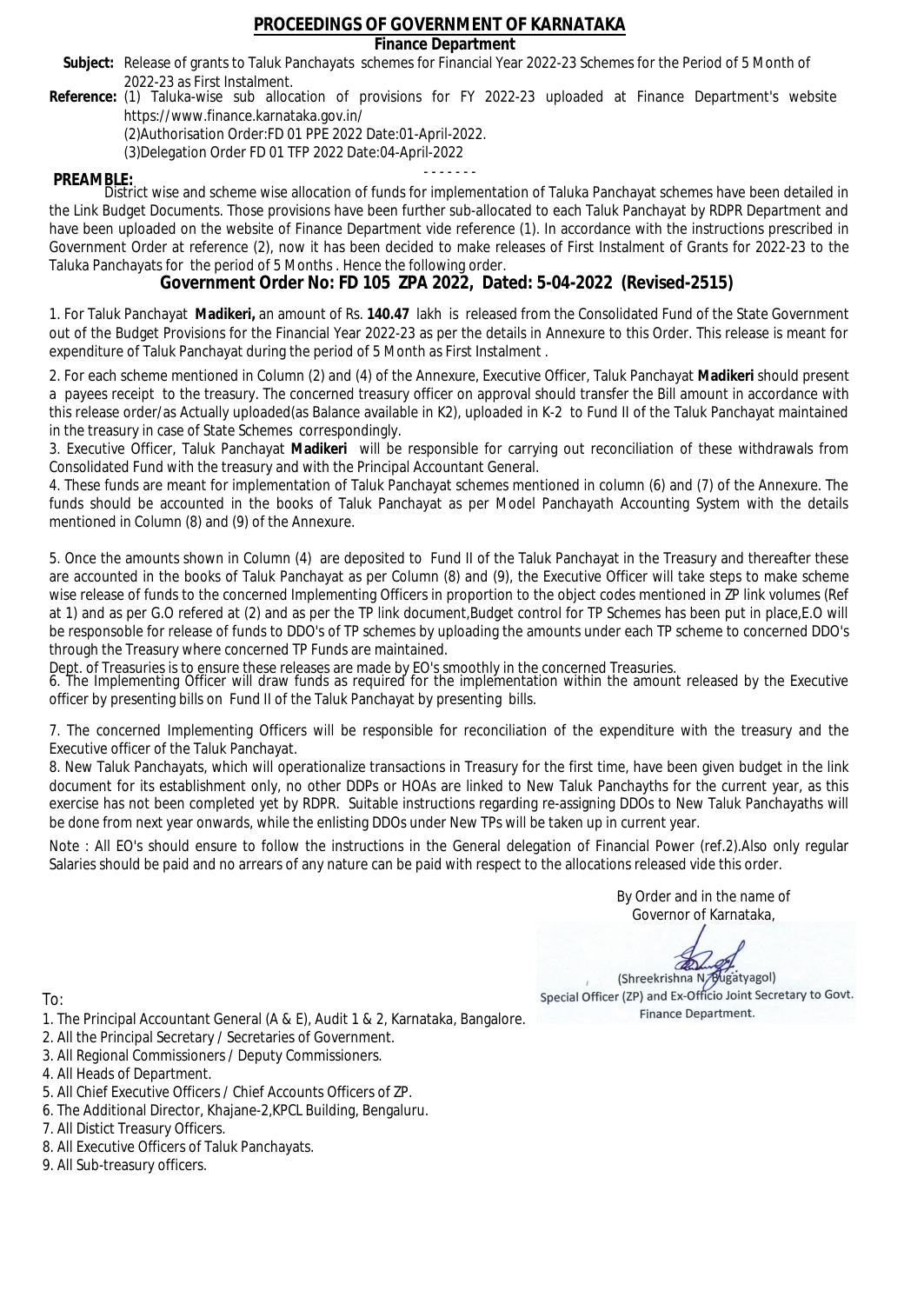**Finance Department**

- Subject: Release of grants to Taluk Panchayats schemes for Financial Year 2022-23 Schemes for the Period of 5 Month of 2022-23 as First Instalment.
- **Reference:** (1) Taluka-wise sub allocation of provisions for FY 2022-23 uploaded at Finance Department's website https://www.finance.karnataka.gov.in/

(2)Authorisation Order:FD 01 PPE 2022 Date:01-April-2022.

(3)Delegation Order FD 01 TFP 2022 Date:04-April-2022

- - - - - - - **PREAMBLE:** District wise and scheme wise allocation of funds for implementation of Taluka Panchayat schemes have been detailed in the Link Budget Documents. Those provisions have been further sub-allocated to each Taluk Panchayat by RDPR Department and have been uploaded on the website of Finance Department vide reference (1). In accordance with the instructions prescribed in Government Order at reference (2), now it has been decided to make releases of First Instalment of Grants for 2022-23 to the Taluka Panchayats for the period of 5 Months . Hence the following order.

**Government Order No: FD 107 ZPA 2022, Dated: 5-04-2022 (Revised-2515)**

1. For Taluk Panchayat **Somwarpet,** an amount of Rs. **218.8** lakh is released from the Consolidated Fund of the State Government out of the Budget Provisions for the Financial Year 2022-23 as per the details in Annexure to this Order. This release is meant for expenditure of Taluk Panchayat during the period of 5 Month as First Instalment .

2. For each scheme mentioned in Column (2) and (4) of the Annexure, Executive Officer, Taluk Panchayat **Somwarpet** should present a payees receipt to the treasury. The concerned treasury officer on approval should transfer the Bill amount in accordance with this release order/as Actually uploaded(as Balance available in K2), uploaded in K-2 to Fund II of the Taluk Panchayat maintained in the treasury in case of State Schemes correspondingly.

3. Executive Officer, Taluk Panchayat **Somwarpet** will be responsible for carrying out reconciliation of these withdrawals from Consolidated Fund with the treasury and with the Principal Accountant General.

4. These funds are meant for implementation of Taluk Panchayat schemes mentioned in column (6) and (7) of the Annexure. The funds should be accounted in the books of Taluk Panchayat as per Model Panchayath Accounting System with the details mentioned in Column (8) and (9) of the Annexure.

5. Once the amounts shown in Column (4) are deposited to Fund II of the Taluk Panchayat in the Treasury and thereafter these are accounted in the books of Taluk Panchayat as per Column (8) and (9), the Executive Officer will take steps to make scheme wise release of funds to the concerned Implementing Officers in proportion to the object codes mentioned in ZP link volumes (Ref at 1) and as per G.O refered at (2) and as per the TP link document,Budget control for TP Schemes has been put in place,E.O will be responsoble for release of funds to DDO's of TP schemes by uploading the amounts under each TP scheme to concerned DDO's through the Treasury where concerned TP Funds are maintained.

Dept. of Treasuries is to ensure these releases are made by EO's smoothly in the concerned Treasuries.

6. The Implementing Officer will draw funds as required for the implementation within the amount released by the Executive officer by presenting bills on Fund II of the Taluk Panchayat by presenting bills.

7. The concerned Implementing Officers will be responsible for reconciliation of the expenditure with the treasury and the Executive officer of the Taluk Panchayat.

8. New Taluk Panchayats, which will operationalize transactions in Treasury for the first time, have been given budget in the link document for its establishment only, no other DDPs or HOAs are linked to New Taluk Panchayths for the current year, as this exercise has not been completed yet by RDPR. Suitable instructions regarding re-assigning DDOs to New Taluk Panchayaths will be done from next year onwards, while the enlisting DDOs under New TPs will be taken up in current year.

Note : All EO's should ensure to follow the instructions in the General delegation of Financial Power (ref.2).Also only regular Salaries should be paid and no arrears of any nature can be paid with respect to the allocations released vide this order.

> By Order and in the name of Governor of Karnataka,

**PD** 

(Shreekrishna N/Bugatyagol) Special Officer (ZP) and Ex-Officio Joint Secretary to Govt. Finance Department.

- 1. The Principal Accountant General (A & E), Audit 1 & 2, Karnataka, Bangalore.
- 2. All the Principal Secretary / Secretaries of Government.
- 3. All Regional Commissioners / Deputy Commissioners.
- 4. All Heads of Department.
- 5. All Chief Executive Officers / Chief Accounts Officers of ZP.
- 6. The Additional Director, Khajane-2,KPCL Building, Bengaluru.
- 7. All Distict Treasury Officers.
- 8. All Executive Officers of Taluk Panchayats.
- 9. All Sub-treasury officers.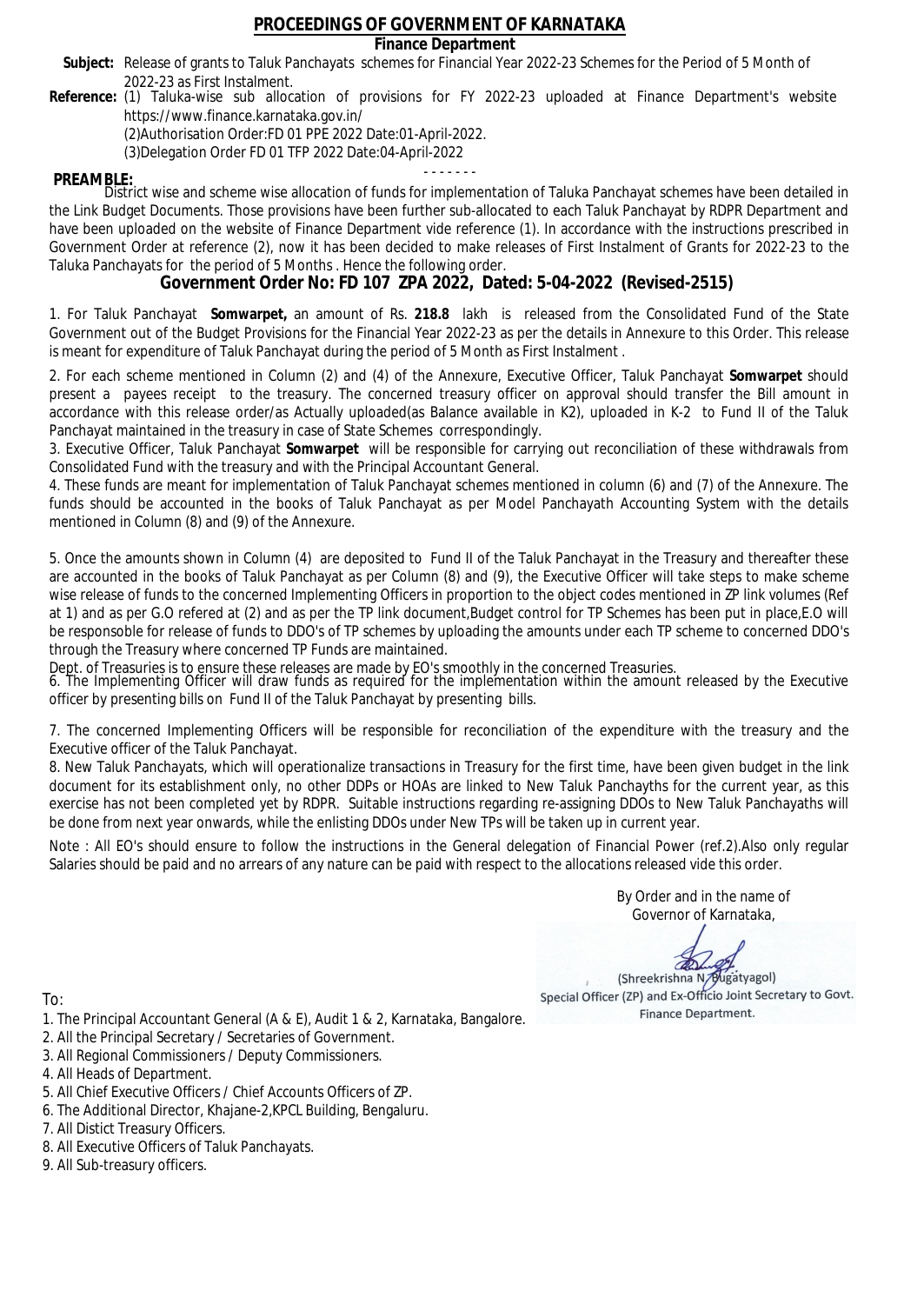## **Finance Department**

- Subject: Release of grants to Taluk Panchayats schemes for Financial Year 2022-23 Schemes for the Period of 5 Month of 2022-23 as First Instalment.
- **Reference:** (1) Taluka-wise sub allocation of provisions for FY 2022-23 uploaded at Finance Department's website https://www.finance.karnataka.gov.in/

(2)Authorisation Order:FD 01 PPE 2022 Date:01-April-2022.

(3)Delegation Order FD 01 TFP 2022 Date:04-April-2022

- - - - - - - **PREAMBLE:** District wise and scheme wise allocation of funds for implementation of Taluka Panchayat schemes have been detailed in the Link Budget Documents. Those provisions have been further sub-allocated to each Taluk Panchayat by RDPR Department and have been uploaded on the website of Finance Department vide reference (1). In accordance with the instructions prescribed in Government Order at reference (2), now it has been decided to make releases of First Instalment of Grants for 2022-23 to the Taluka Panchayats for the period of 5 Months . Hence the following order.

**Government Order No: FD 108 ZPA 2022, Dated: 5-04-2022 (Revised-2515)**

1. For Taluk Panchayat **Virajpet,** an amount of Rs. **173.05** lakh is released from the Consolidated Fund of the State Government out of the Budget Provisions for the Financial Year 2022-23 as per the details in Annexure to this Order. This release is meant for expenditure of Taluk Panchayat during the period of 5 Month as First Instalment .

2. For each scheme mentioned in Column (2) and (4) of the Annexure, Executive Officer, Taluk Panchayat **Virajpet** should present a payees receipt to the treasury. The concerned treasury officer on approval should transfer the Bill amount in accordance with this release order/as Actually uploaded(as Balance available in K2), uploaded in K-2 to Fund II of the Taluk Panchayat maintained in the treasury in case of State Schemes correspondingly.

3. Executive Officer, Taluk Panchayat **Virajpet** will be responsible for carrying out reconciliation of these withdrawals from Consolidated Fund with the treasury and with the Principal Accountant General.

4. These funds are meant for implementation of Taluk Panchayat schemes mentioned in column (6) and (7) of the Annexure. The funds should be accounted in the books of Taluk Panchayat as per Model Panchayath Accounting System with the details mentioned in Column (8) and (9) of the Annexure.

5. Once the amounts shown in Column (4) are deposited to Fund II of the Taluk Panchayat in the Treasury and thereafter these are accounted in the books of Taluk Panchayat as per Column (8) and (9), the Executive Officer will take steps to make scheme wise release of funds to the concerned Implementing Officers in proportion to the object codes mentioned in ZP link volumes (Ref at 1) and as per G.O refered at (2) and as per the TP link document,Budget control for TP Schemes has been put in place,E.O will be responsoble for release of funds to DDO's of TP schemes by uploading the amounts under each TP scheme to concerned DDO's through the Treasury where concerned TP Funds are maintained.

Dept. of Treasuries is to ensure these releases are made by EO's smoothly in the concerned Treasuries.

6. The Implementing Officer will draw funds as required for the implementation within the amount released by the Executive officer by presenting bills on Fund II of the Taluk Panchayat by presenting bills.

7. The concerned Implementing Officers will be responsible for reconciliation of the expenditure with the treasury and the Executive officer of the Taluk Panchayat.

8. New Taluk Panchayats, which will operationalize transactions in Treasury for the first time, have been given budget in the link document for its establishment only, no other DDPs or HOAs are linked to New Taluk Panchayths for the current year, as this exercise has not been completed yet by RDPR. Suitable instructions regarding re-assigning DDOs to New Taluk Panchayaths will be done from next year onwards, while the enlisting DDOs under New TPs will be taken up in current year.

Note : All EO's should ensure to follow the instructions in the General delegation of Financial Power (ref.2).Also only regular Salaries should be paid and no arrears of any nature can be paid with respect to the allocations released vide this order.

> By Order and in the name of Governor of Karnataka,

**PD** 

(Shreekrishna N/Bugatyagol) Special Officer (ZP) and Ex-Officio Joint Secretary to Govt. Finance Department.

To:

- 1. The Principal Accountant General (A & E), Audit 1 & 2, Karnataka, Bangalore.
- 2. All the Principal Secretary / Secretaries of Government.
- 3. All Regional Commissioners / Deputy Commissioners.
- 4. All Heads of Department.
- 5. All Chief Executive Officers / Chief Accounts Officers of ZP.
- 6. The Additional Director, Khajane-2,KPCL Building, Bengaluru.

- 8. All Executive Officers of Taluk Panchayats.
- 9. All Sub-treasury officers.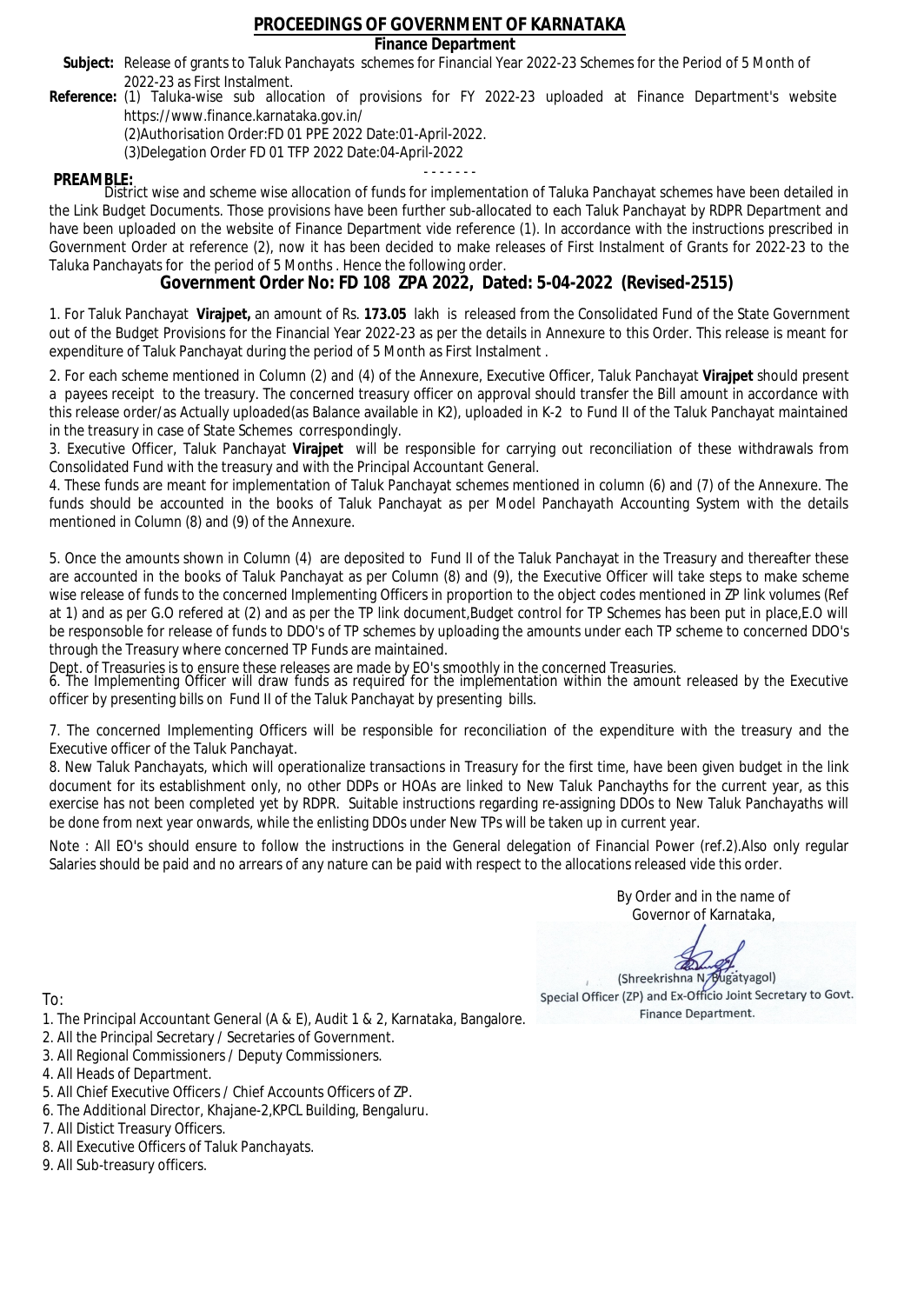### **Finance Department**

- Subject: Release of grants to Taluk Panchayats schemes for Financial Year 2022-23 Schemes for the Period of 5 Month of 2022-23 as First Instalment.
- **Reference:** (1) Taluka-wise sub allocation of provisions for FY 2022-23 uploaded at Finance Department's website https://www.finance.karnataka.gov.in/

(2)Authorisation Order:FD 01 PPE 2022 Date:01-April-2022.

(3)Delegation Order FD 01 TFP 2022 Date:04-April-2022

- - - - - - - **PREAMBLE:** District wise and scheme wise allocation of funds for implementation of Taluka Panchayat schemes have been detailed in the Link Budget Documents. Those provisions have been further sub-allocated to each Taluk Panchayat by RDPR Department and have been uploaded on the website of Finance Department vide reference (1). In accordance with the instructions prescribed in Government Order at reference (2), now it has been decided to make releases of First Instalment of Grants for 2022-23 to the Taluka Panchayats for the period of 5 Months . Hence the following order.

**Government Order No: FD 112 ZPA 2022, Dated: 5-04-2022 (Revised-2515)**

1. For Taluk Panchayat **Mandya,** an amount of Rs. **301.1** lakh is released from the Consolidated Fund of the State Government out of the Budget Provisions for the Financial Year 2022-23 as per the details in Annexure to this Order. This release is meant for expenditure of Taluk Panchayat during the period of 5 Month as First Instalment .

2. For each scheme mentioned in Column (2) and (4) of the Annexure, Executive Officer, Taluk Panchayat **Mandya** should present a payees receipt to the treasury. The concerned treasury officer on approval should transfer the Bill amount in accordance with this release order/as Actually uploaded(as Balance available in K2), uploaded in K-2 to Fund II of the Taluk Panchayat maintained in the treasury in case of State Schemes correspondingly.

3. Executive Officer, Taluk Panchayat **Mandya** will be responsible for carrying out reconciliation of these withdrawals from Consolidated Fund with the treasury and with the Principal Accountant General.

4. These funds are meant for implementation of Taluk Panchayat schemes mentioned in column (6) and (7) of the Annexure. The funds should be accounted in the books of Taluk Panchayat as per Model Panchayath Accounting System with the details mentioned in Column (8) and (9) of the Annexure.

5. Once the amounts shown in Column (4) are deposited to Fund II of the Taluk Panchayat in the Treasury and thereafter these are accounted in the books of Taluk Panchayat as per Column (8) and (9), the Executive Officer will take steps to make scheme wise release of funds to the concerned Implementing Officers in proportion to the object codes mentioned in ZP link volumes (Ref at 1) and as per G.O refered at (2) and as per the TP link document,Budget control for TP Schemes has been put in place,E.O will be responsoble for release of funds to DDO's of TP schemes by uploading the amounts under each TP scheme to concerned DDO's through the Treasury where concerned TP Funds are maintained.

Dept. of Treasuries is to ensure these releases are made by EO's smoothly in the concerned Treasuries.

6. The Implementing Officer will draw funds as required for the implementation within the amount released by the Executive officer by presenting bills on Fund II of the Taluk Panchayat by presenting bills.

7. The concerned Implementing Officers will be responsible for reconciliation of the expenditure with the treasury and the Executive officer of the Taluk Panchayat.

8. New Taluk Panchayats, which will operationalize transactions in Treasury for the first time, have been given budget in the link document for its establishment only, no other DDPs or HOAs are linked to New Taluk Panchayths for the current year, as this exercise has not been completed yet by RDPR. Suitable instructions regarding re-assigning DDOs to New Taluk Panchayaths will be done from next year onwards, while the enlisting DDOs under New TPs will be taken up in current year.

Note : All EO's should ensure to follow the instructions in the General delegation of Financial Power (ref.2).Also only regular Salaries should be paid and no arrears of any nature can be paid with respect to the allocations released vide this order.

> By Order and in the name of Governor of Karnataka,

**PD** 

(Shreekrishna N/Bugatyagol) Special Officer (ZP) and Ex-Officio Joint Secretary to Govt. Finance Department.

- 1. The Principal Accountant General (A & E), Audit 1 & 2, Karnataka, Bangalore.
- 2. All the Principal Secretary / Secretaries of Government.
- 3. All Regional Commissioners / Deputy Commissioners.
- 4. All Heads of Department.
- 5. All Chief Executive Officers / Chief Accounts Officers of ZP.
- 6. The Additional Director, Khajane-2,KPCL Building, Bengaluru.
- 7. All Distict Treasury Officers.
- 8. All Executive Officers of Taluk Panchayats.
- 9. All Sub-treasury officers.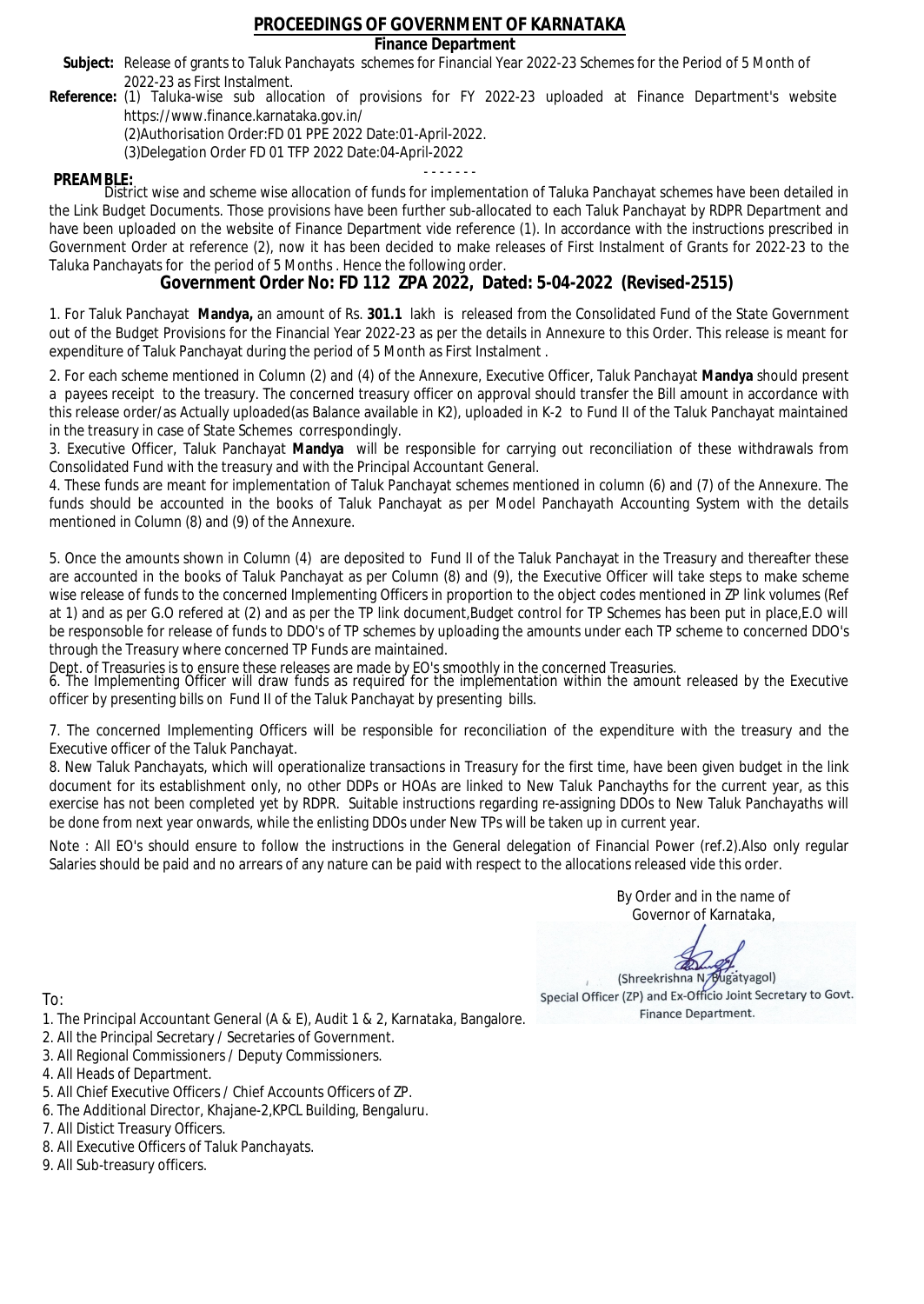### **Finance Department**

- Subject: Release of grants to Taluk Panchayats schemes for Financial Year 2022-23 Schemes for the Period of 5 Month of 2022-23 as First Instalment.
- **Reference:** (1) Taluka-wise sub allocation of provisions for FY 2022-23 uploaded at Finance Department's website https://www.finance.karnataka.gov.in/

(2)Authorisation Order:FD 01 PPE 2022 Date:01-April-2022.

(3)Delegation Order FD 01 TFP 2022 Date:04-April-2022

- - - - - - - **PREAMBLE:** District wise and scheme wise allocation of funds for implementation of Taluka Panchayat schemes have been detailed in the Link Budget Documents. Those provisions have been further sub-allocated to each Taluk Panchayat by RDPR Department and have been uploaded on the website of Finance Department vide reference (1). In accordance with the instructions prescribed in Government Order at reference (2), now it has been decided to make releases of First Instalment of Grants for 2022-23 to the Taluka Panchayats for the period of 5 Months . Hence the following order.

**Government Order No: FD 109 ZPA 2022, Dated: 5-04-2022 (Revised-2515)**

1. For Taluk Panchayat **K.R.Pet,** an amount of Rs. **234.27** lakh is released from the Consolidated Fund of the State Government out of the Budget Provisions for the Financial Year 2022-23 as per the details in Annexure to this Order. This release is meant for expenditure of Taluk Panchayat during the period of 5 Month as First Instalment .

2. For each scheme mentioned in Column (2) and (4) of the Annexure, Executive Officer, Taluk Panchayat **K.R.Pet** should present a payees receipt to the treasury. The concerned treasury officer on approval should transfer the Bill amount in accordance with this release order/as Actually uploaded(as Balance available in K2), uploaded in K-2 to Fund II of the Taluk Panchayat maintained in the treasury in case of State Schemes correspondingly.

3. Executive Officer, Taluk Panchayat **K.R.Pet** will be responsible for carrying out reconciliation of these withdrawals from Consolidated Fund with the treasury and with the Principal Accountant General.

4. These funds are meant for implementation of Taluk Panchayat schemes mentioned in column (6) and (7) of the Annexure. The funds should be accounted in the books of Taluk Panchayat as per Model Panchayath Accounting System with the details mentioned in Column (8) and (9) of the Annexure.

5. Once the amounts shown in Column (4) are deposited to Fund II of the Taluk Panchayat in the Treasury and thereafter these are accounted in the books of Taluk Panchayat as per Column (8) and (9), the Executive Officer will take steps to make scheme wise release of funds to the concerned Implementing Officers in proportion to the object codes mentioned in ZP link volumes (Ref at 1) and as per G.O refered at (2) and as per the TP link document,Budget control for TP Schemes has been put in place,E.O will be responsoble for release of funds to DDO's of TP schemes by uploading the amounts under each TP scheme to concerned DDO's through the Treasury where concerned TP Funds are maintained.

Dept. of Treasuries is to ensure these releases are made by EO's smoothly in the concerned Treasuries.

6. The Implementing Officer will draw funds as required for the implementation within the amount released by the Executive officer by presenting bills on Fund II of the Taluk Panchayat by presenting bills.

7. The concerned Implementing Officers will be responsible for reconciliation of the expenditure with the treasury and the Executive officer of the Taluk Panchayat.

8. New Taluk Panchayats, which will operationalize transactions in Treasury for the first time, have been given budget in the link document for its establishment only, no other DDPs or HOAs are linked to New Taluk Panchayths for the current year, as this exercise has not been completed yet by RDPR. Suitable instructions regarding re-assigning DDOs to New Taluk Panchayaths will be done from next year onwards, while the enlisting DDOs under New TPs will be taken up in current year.

Note : All EO's should ensure to follow the instructions in the General delegation of Financial Power (ref.2).Also only regular Salaries should be paid and no arrears of any nature can be paid with respect to the allocations released vide this order.

> By Order and in the name of Governor of Karnataka,

**PD** 

(Shreekrishna N/Bugatyagol) Special Officer (ZP) and Ex-Officio Joint Secretary to Govt. Finance Department.

To:

- 1. The Principal Accountant General (A & E), Audit 1 & 2, Karnataka, Bangalore.
- 2. All the Principal Secretary / Secretaries of Government.
- 3. All Regional Commissioners / Deputy Commissioners.
- 4. All Heads of Department.
- 5. All Chief Executive Officers / Chief Accounts Officers of ZP.
- 6. The Additional Director, Khajane-2,KPCL Building, Bengaluru.

- 8. All Executive Officers of Taluk Panchayats.
- 9. All Sub-treasury officers.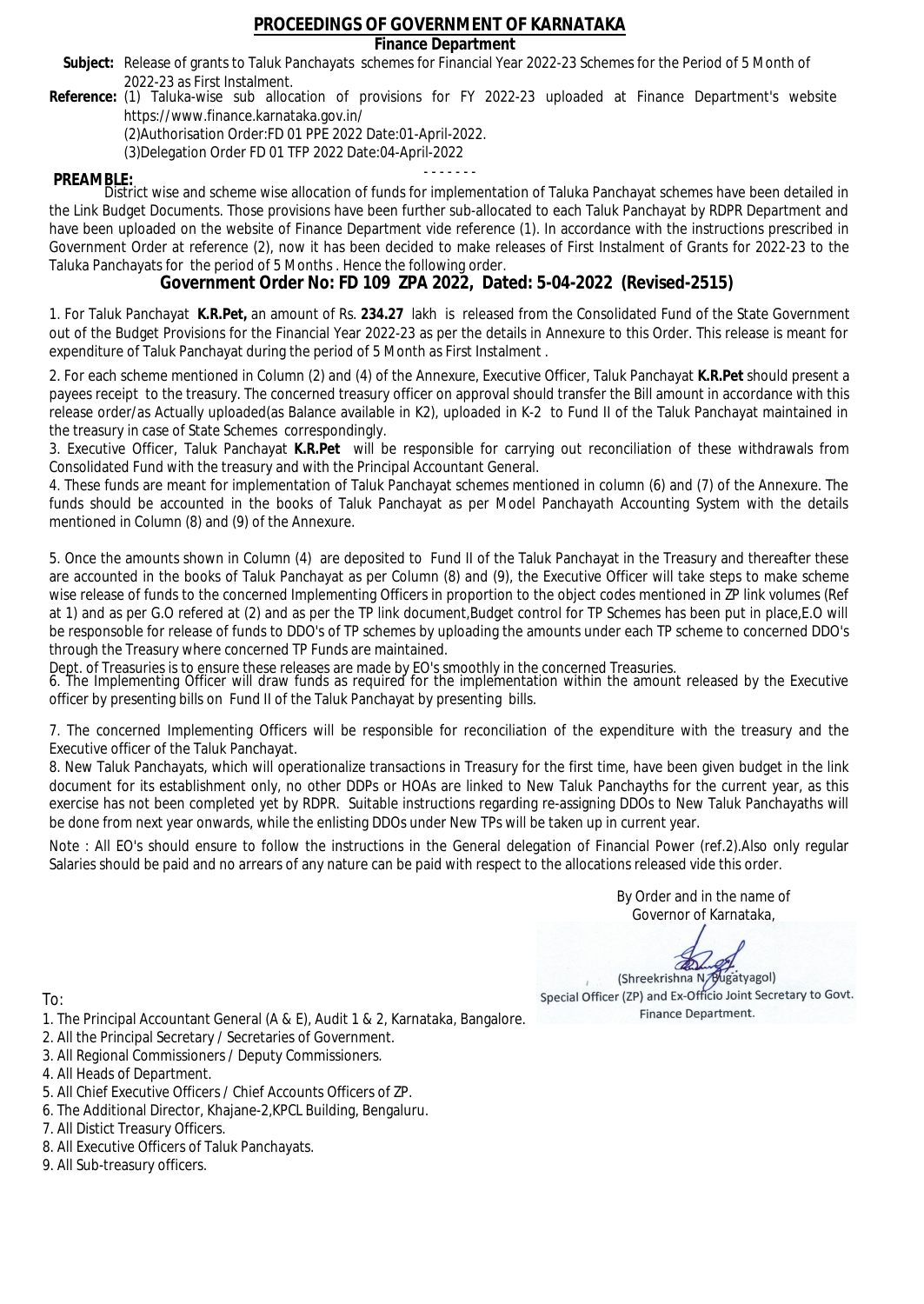### **Finance Department**

- Subject: Release of grants to Taluk Panchayats schemes for Financial Year 2022-23 Schemes for the Period of 5 Month of 2022-23 as First Instalment.
- **Reference:** (1) Taluka-wise sub allocation of provisions for FY 2022-23 uploaded at Finance Department's website https://www.finance.karnataka.gov.in/

(2)Authorisation Order:FD 01 PPE 2022 Date:01-April-2022.

(3)Delegation Order FD 01 TFP 2022 Date:04-April-2022

- - - - - - - **PREAMBLE:** District wise and scheme wise allocation of funds for implementation of Taluka Panchayat schemes have been detailed in the Link Budget Documents. Those provisions have been further sub-allocated to each Taluk Panchayat by RDPR Department and have been uploaded on the website of Finance Department vide reference (1). In accordance with the instructions prescribed in Government Order at reference (2), now it has been decided to make releases of First Instalment of Grants for 2022-23 to the Taluka Panchayats for the period of 5 Months . Hence the following order.

**Government Order No: FD 110 ZPA 2022, Dated: 5-04-2022 (Revised-2515)**

1. For Taluk Panchayat **Maddur,** an amount of Rs. **248.99** lakh is released from the Consolidated Fund of the State Government out of the Budget Provisions for the Financial Year 2022-23 as per the details in Annexure to this Order. This release is meant for expenditure of Taluk Panchayat during the period of 5 Month as First Instalment .

2. For each scheme mentioned in Column (2) and (4) of the Annexure, Executive Officer, Taluk Panchayat **Maddur** should present a payees receipt to the treasury. The concerned treasury officer on approval should transfer the Bill amount in accordance with this release order/as Actually uploaded(as Balance available in K2), uploaded in K-2 to Fund II of the Taluk Panchayat maintained in the treasury in case of State Schemes correspondingly.

3. Executive Officer, Taluk Panchayat **Maddur** will be responsible for carrying out reconciliation of these withdrawals from Consolidated Fund with the treasury and with the Principal Accountant General.

4. These funds are meant for implementation of Taluk Panchayat schemes mentioned in column (6) and (7) of the Annexure. The funds should be accounted in the books of Taluk Panchayat as per Model Panchayath Accounting System with the details mentioned in Column (8) and (9) of the Annexure.

5. Once the amounts shown in Column (4) are deposited to Fund II of the Taluk Panchayat in the Treasury and thereafter these are accounted in the books of Taluk Panchayat as per Column (8) and (9), the Executive Officer will take steps to make scheme wise release of funds to the concerned Implementing Officers in proportion to the object codes mentioned in ZP link volumes (Ref at 1) and as per G.O refered at (2) and as per the TP link document,Budget control for TP Schemes has been put in place,E.O will be responsoble for release of funds to DDO's of TP schemes by uploading the amounts under each TP scheme to concerned DDO's through the Treasury where concerned TP Funds are maintained.

Dept. of Treasuries is to ensure these releases are made by EO's smoothly in the concerned Treasuries.

6. The Implementing Officer will draw funds as required for the implementation within the amount released by the Executive officer by presenting bills on Fund II of the Taluk Panchayat by presenting bills.

7. The concerned Implementing Officers will be responsible for reconciliation of the expenditure with the treasury and the Executive officer of the Taluk Panchayat.

8. New Taluk Panchayats, which will operationalize transactions in Treasury for the first time, have been given budget in the link document for its establishment only, no other DDPs or HOAs are linked to New Taluk Panchayths for the current year, as this exercise has not been completed yet by RDPR. Suitable instructions regarding re-assigning DDOs to New Taluk Panchayaths will be done from next year onwards, while the enlisting DDOs under New TPs will be taken up in current year.

Note : All EO's should ensure to follow the instructions in the General delegation of Financial Power (ref.2).Also only regular Salaries should be paid and no arrears of any nature can be paid with respect to the allocations released vide this order.

> By Order and in the name of Governor of Karnataka,

**PD** 

(Shreekrishna N/Bugatyagol) Special Officer (ZP) and Ex-Officio Joint Secretary to Govt. Finance Department.

- 1. The Principal Accountant General (A & E), Audit 1 & 2, Karnataka, Bangalore.
- 2. All the Principal Secretary / Secretaries of Government.
- 3. All Regional Commissioners / Deputy Commissioners.
- 4. All Heads of Department.
- 5. All Chief Executive Officers / Chief Accounts Officers of ZP.
- 6. The Additional Director, Khajane-2,KPCL Building, Bengaluru.
- 7. All Distict Treasury Officers.
- 8. All Executive Officers of Taluk Panchayats.
- 9. All Sub-treasury officers.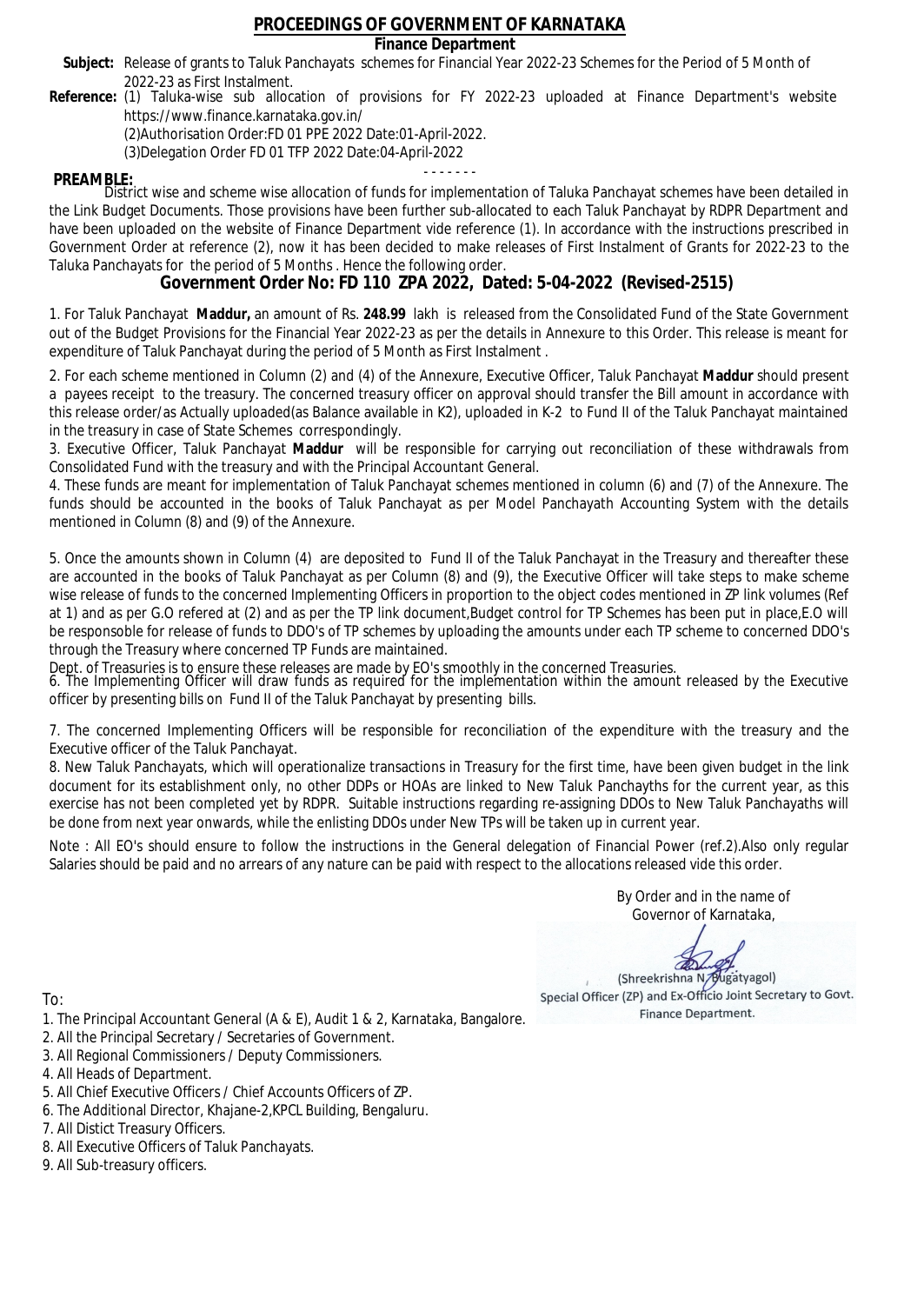### **Finance Department**

- Subject: Release of grants to Taluk Panchayats schemes for Financial Year 2022-23 Schemes for the Period of 5 Month of 2022-23 as First Instalment.
- **Reference:** (1) Taluka-wise sub allocation of provisions for FY 2022-23 uploaded at Finance Department's website https://www.finance.karnataka.gov.in/

(2)Authorisation Order:FD 01 PPE 2022 Date:01-April-2022.

(3)Delegation Order FD 01 TFP 2022 Date:04-April-2022

- - - - - - - **PREAMBLE:** District wise and scheme wise allocation of funds for implementation of Taluka Panchayat schemes have been detailed in the Link Budget Documents. Those provisions have been further sub-allocated to each Taluk Panchayat by RDPR Department and have been uploaded on the website of Finance Department vide reference (1). In accordance with the instructions prescribed in Government Order at reference (2), now it has been decided to make releases of First Instalment of Grants for 2022-23 to the Taluka Panchayats for the period of 5 Months . Hence the following order.

**Government Order No: FD 111 ZPA 2022, Dated: 5-04-2022 (Revised-2515)**

1. For Taluk Panchayat **Malavalli,** an amount of Rs. **237.68** lakh is released from the Consolidated Fund of the State Government out of the Budget Provisions for the Financial Year 2022-23 as per the details in Annexure to this Order. This release is meant for expenditure of Taluk Panchayat during the period of 5 Month as First Instalment .

2. For each scheme mentioned in Column (2) and (4) of the Annexure, Executive Officer, Taluk Panchayat **Malavalli** should present a payees receipt to the treasury. The concerned treasury officer on approval should transfer the Bill amount in accordance with this release order/as Actually uploaded(as Balance available in K2), uploaded in K-2 to Fund II of the Taluk Panchayat maintained in the treasury in case of State Schemes correspondingly.

3. Executive Officer, Taluk Panchayat **Malavalli** will be responsible for carrying out reconciliation of these withdrawals from Consolidated Fund with the treasury and with the Principal Accountant General.

4. These funds are meant for implementation of Taluk Panchayat schemes mentioned in column (6) and (7) of the Annexure. The funds should be accounted in the books of Taluk Panchayat as per Model Panchayath Accounting System with the details mentioned in Column (8) and (9) of the Annexure.

5. Once the amounts shown in Column (4) are deposited to Fund II of the Taluk Panchayat in the Treasury and thereafter these are accounted in the books of Taluk Panchayat as per Column (8) and (9), the Executive Officer will take steps to make scheme wise release of funds to the concerned Implementing Officers in proportion to the object codes mentioned in ZP link volumes (Ref at 1) and as per G.O refered at (2) and as per the TP link document,Budget control for TP Schemes has been put in place,E.O will be responsoble for release of funds to DDO's of TP schemes by uploading the amounts under each TP scheme to concerned DDO's through the Treasury where concerned TP Funds are maintained.

Dept. of Treasuries is to ensure these releases are made by EO's smoothly in the concerned Treasuries.

6. The Implementing Officer will draw funds as required for the implementation within the amount released by the Executive officer by presenting bills on Fund II of the Taluk Panchayat by presenting bills.

7. The concerned Implementing Officers will be responsible for reconciliation of the expenditure with the treasury and the Executive officer of the Taluk Panchayat.

8. New Taluk Panchayats, which will operationalize transactions in Treasury for the first time, have been given budget in the link document for its establishment only, no other DDPs or HOAs are linked to New Taluk Panchayths for the current year, as this exercise has not been completed yet by RDPR. Suitable instructions regarding re-assigning DDOs to New Taluk Panchayaths will be done from next year onwards, while the enlisting DDOs under New TPs will be taken up in current year.

Note : All EO's should ensure to follow the instructions in the General delegation of Financial Power (ref.2).Also only regular Salaries should be paid and no arrears of any nature can be paid with respect to the allocations released vide this order.

> By Order and in the name of Governor of Karnataka,

**PD** 

(Shreekrishna N/Bugatyagol) Special Officer (ZP) and Ex-Officio Joint Secretary to Govt. Finance Department.

- 1. The Principal Accountant General (A & E), Audit 1 & 2, Karnataka, Bangalore.
- 2. All the Principal Secretary / Secretaries of Government.
- 3. All Regional Commissioners / Deputy Commissioners.
- 4. All Heads of Department.
- 5. All Chief Executive Officers / Chief Accounts Officers of ZP.
- 6. The Additional Director, Khajane-2,KPCL Building, Bengaluru.
- 7. All Distict Treasury Officers.
- 8. All Executive Officers of Taluk Panchayats.
- 9. All Sub-treasury officers.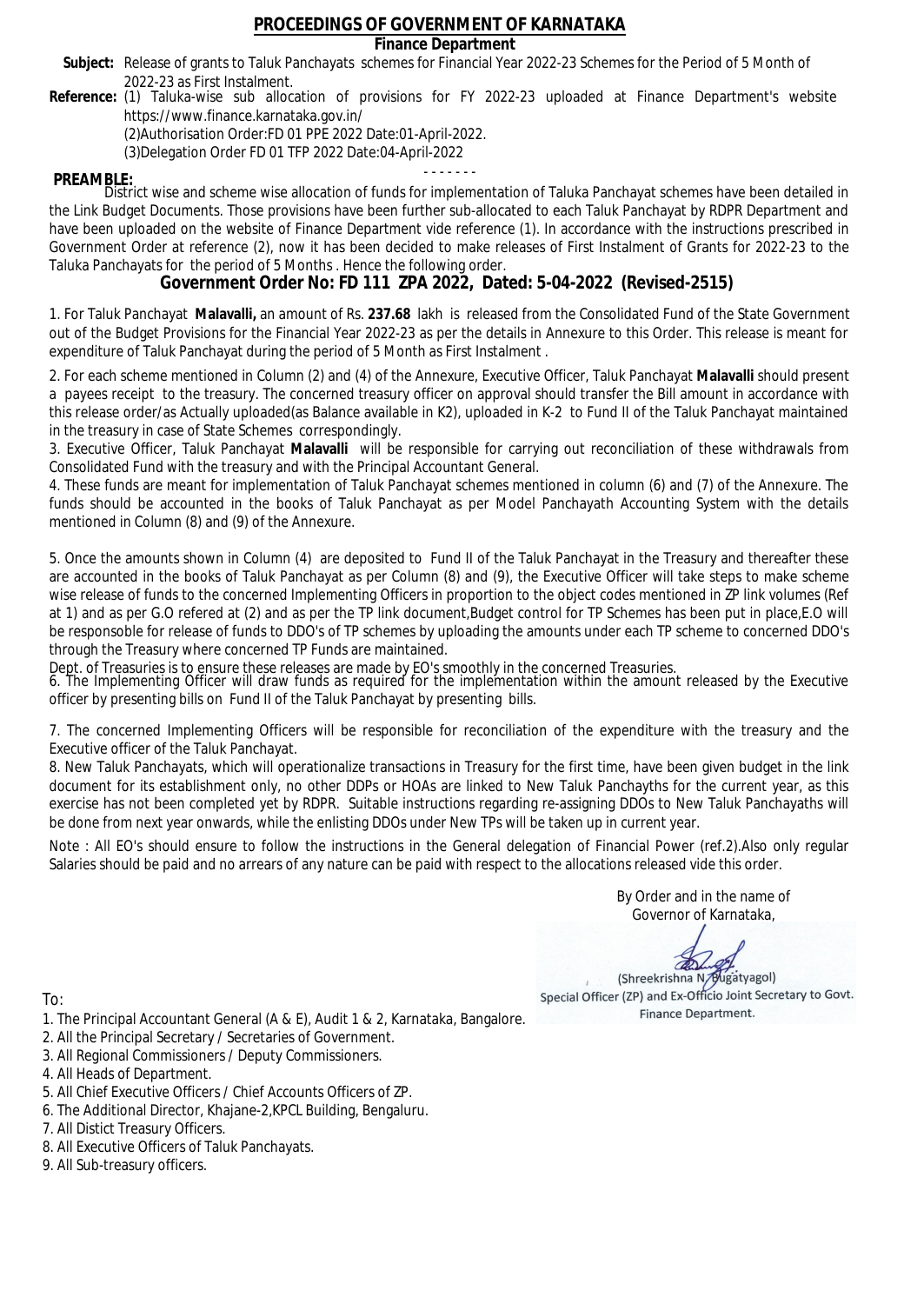### **Finance Department**

- Subject: Release of grants to Taluk Panchayats schemes for Financial Year 2022-23 Schemes for the Period of 5 Month of 2022-23 as First Instalment.
- **Reference:** (1) Taluka-wise sub allocation of provisions for FY 2022-23 uploaded at Finance Department's website https://www.finance.karnataka.gov.in/

(2)Authorisation Order:FD 01 PPE 2022 Date:01-April-2022.

(3)Delegation Order FD 01 TFP 2022 Date:04-April-2022

- - - - - - - **PREAMBLE:** District wise and scheme wise allocation of funds for implementation of Taluka Panchayat schemes have been detailed in the Link Budget Documents. Those provisions have been further sub-allocated to each Taluk Panchayat by RDPR Department and have been uploaded on the website of Finance Department vide reference (1). In accordance with the instructions prescribed in Government Order at reference (2), now it has been decided to make releases of First Instalment of Grants for 2022-23 to the Taluka Panchayats for the period of 5 Months . Hence the following order.

**Government Order No: FD 113 ZPA 2022, Dated: 5-04-2022 (Revised-2515)**

1. For Taluk Panchayat **Nagamangala,** an amount of Rs. **178.65** lakh is released from the Consolidated Fund of the State Government out of the Budget Provisions for the Financial Year 2022-23 as per the details in Annexure to this Order. This release is meant for expenditure of Taluk Panchayat during the period of 5 Month as First Instalment .

2. For each scheme mentioned in Column (2) and (4) of the Annexure, Executive Officer, Taluk Panchayat **Nagamangala** should present a payees receipt to the treasury. The concerned treasury officer on approval should transfer the Bill amount in accordance with this release order/as Actually uploaded(as Balance available in K2), uploaded in K-2 to Fund II of the Taluk Panchayat maintained in the treasury in case of State Schemes correspondingly.

3. Executive Officer, Taluk Panchayat **Nagamangala** will be responsible for carrying out reconciliation of these withdrawals from Consolidated Fund with the treasury and with the Principal Accountant General.

4. These funds are meant for implementation of Taluk Panchayat schemes mentioned in column (6) and (7) of the Annexure. The funds should be accounted in the books of Taluk Panchayat as per Model Panchayath Accounting System with the details mentioned in Column (8) and (9) of the Annexure.

5. Once the amounts shown in Column (4) are deposited to Fund II of the Taluk Panchayat in the Treasury and thereafter these are accounted in the books of Taluk Panchayat as per Column (8) and (9), the Executive Officer will take steps to make scheme wise release of funds to the concerned Implementing Officers in proportion to the object codes mentioned in ZP link volumes (Ref at 1) and as per G.O refered at (2) and as per the TP link document,Budget control for TP Schemes has been put in place,E.O will be responsoble for release of funds to DDO's of TP schemes by uploading the amounts under each TP scheme to concerned DDO's through the Treasury where concerned TP Funds are maintained.

Dept. of Treasuries is to ensure these releases are made by EO's smoothly in the concerned Treasuries.

6. The Implementing Officer will draw funds as required for the implementation within the amount released by the Executive officer by presenting bills on Fund II of the Taluk Panchayat by presenting bills.

7. The concerned Implementing Officers will be responsible for reconciliation of the expenditure with the treasury and the Executive officer of the Taluk Panchayat.

8. New Taluk Panchayats, which will operationalize transactions in Treasury for the first time, have been given budget in the link document for its establishment only, no other DDPs or HOAs are linked to New Taluk Panchayths for the current year, as this exercise has not been completed yet by RDPR. Suitable instructions regarding re-assigning DDOs to New Taluk Panchayaths will be done from next year onwards, while the enlisting DDOs under New TPs will be taken up in current year.

Note : All EO's should ensure to follow the instructions in the General delegation of Financial Power (ref.2).Also only regular Salaries should be paid and no arrears of any nature can be paid with respect to the allocations released vide this order.

> By Order and in the name of Governor of Karnataka,

**PD** 

(Shreekrishna N/Bugatyagol) Special Officer (ZP) and Ex-Officio Joint Secretary to Govt. Finance Department.

- 1. The Principal Accountant General (A & E), Audit 1 & 2, Karnataka, Bangalore.
- 2. All the Principal Secretary / Secretaries of Government.
- 3. All Regional Commissioners / Deputy Commissioners.
- 4. All Heads of Department.
- 5. All Chief Executive Officers / Chief Accounts Officers of ZP.
- 6. The Additional Director, Khajane-2,KPCL Building, Bengaluru.
- 7. All Distict Treasury Officers.
- 8. All Executive Officers of Taluk Panchayats.
- 9. All Sub-treasury officers.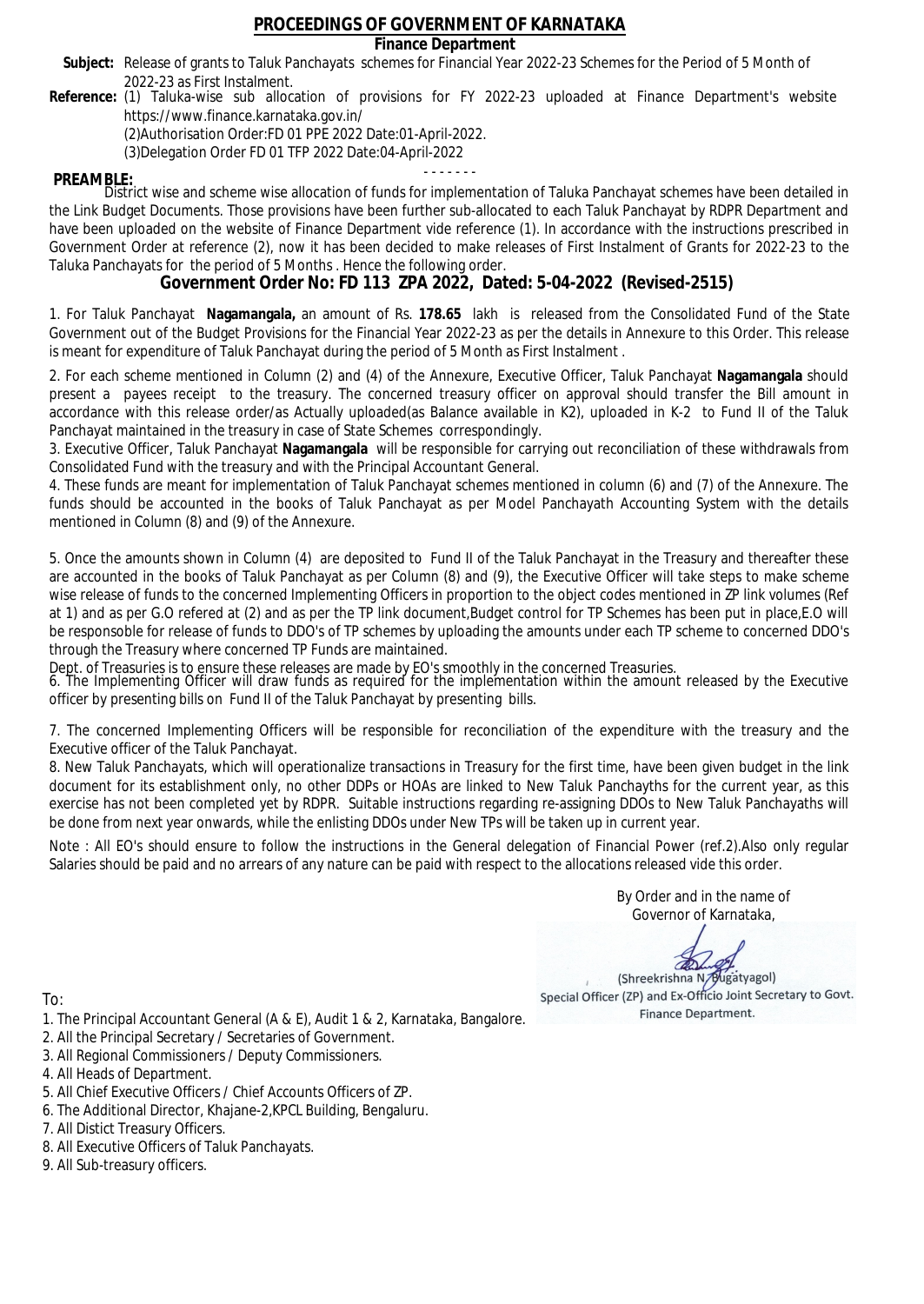### **Finance Department**

- Subject: Release of grants to Taluk Panchayats schemes for Financial Year 2022-23 Schemes for the Period of 5 Month of 2022-23 as First Instalment.
- **Reference:** (1) Taluka-wise sub allocation of provisions for FY 2022-23 uploaded at Finance Department's website https://www.finance.karnataka.gov.in/

(2)Authorisation Order:FD 01 PPE 2022 Date:01-April-2022.

(3)Delegation Order FD 01 TFP 2022 Date:04-April-2022

- - - - - - - **PREAMBLE:** District wise and scheme wise allocation of funds for implementation of Taluka Panchayat schemes have been detailed in the Link Budget Documents. Those provisions have been further sub-allocated to each Taluk Panchayat by RDPR Department and have been uploaded on the website of Finance Department vide reference (1). In accordance with the instructions prescribed in Government Order at reference (2), now it has been decided to make releases of First Instalment of Grants for 2022-23 to the Taluka Panchayats for the period of 5 Months . Hence the following order.

**Government Order No: FD 114 ZPA 2022, Dated: 5-04-2022 (Revised-2515)**

1. For Taluk Panchayat **Pandavapura,** an amount of Rs. **153.86** lakh is released from the Consolidated Fund of the State Government out of the Budget Provisions for the Financial Year 2022-23 as per the details in Annexure to this Order. This release is meant for expenditure of Taluk Panchayat during the period of 5 Month as First Instalment .

2. For each scheme mentioned in Column (2) and (4) of the Annexure, Executive Officer, Taluk Panchayat **Pandavapura** should present a payees receipt to the treasury. The concerned treasury officer on approval should transfer the Bill amount in accordance with this release order/as Actually uploaded(as Balance available in K2), uploaded in K-2 to Fund II of the Taluk Panchayat maintained in the treasury in case of State Schemes correspondingly.

3. Executive Officer, Taluk Panchayat **Pandavapura** will be responsible for carrying out reconciliation of these withdrawals from Consolidated Fund with the treasury and with the Principal Accountant General.

4. These funds are meant for implementation of Taluk Panchayat schemes mentioned in column (6) and (7) of the Annexure. The funds should be accounted in the books of Taluk Panchayat as per Model Panchayath Accounting System with the details mentioned in Column (8) and (9) of the Annexure.

5. Once the amounts shown in Column (4) are deposited to Fund II of the Taluk Panchayat in the Treasury and thereafter these are accounted in the books of Taluk Panchayat as per Column (8) and (9), the Executive Officer will take steps to make scheme wise release of funds to the concerned Implementing Officers in proportion to the object codes mentioned in ZP link volumes (Ref at 1) and as per G.O refered at (2) and as per the TP link document,Budget control for TP Schemes has been put in place,E.O will be responsoble for release of funds to DDO's of TP schemes by uploading the amounts under each TP scheme to concerned DDO's through the Treasury where concerned TP Funds are maintained.

Dept. of Treasuries is to ensure these releases are made by EO's smoothly in the concerned Treasuries.

6. The Implementing Officer will draw funds as required for the implementation within the amount released by the Executive officer by presenting bills on Fund II of the Taluk Panchayat by presenting bills.

7. The concerned Implementing Officers will be responsible for reconciliation of the expenditure with the treasury and the Executive officer of the Taluk Panchayat.

8. New Taluk Panchayats, which will operationalize transactions in Treasury for the first time, have been given budget in the link document for its establishment only, no other DDPs or HOAs are linked to New Taluk Panchayths for the current year, as this exercise has not been completed yet by RDPR. Suitable instructions regarding re-assigning DDOs to New Taluk Panchayaths will be done from next year onwards, while the enlisting DDOs under New TPs will be taken up in current year.

Note : All EO's should ensure to follow the instructions in the General delegation of Financial Power (ref.2).Also only regular Salaries should be paid and no arrears of any nature can be paid with respect to the allocations released vide this order.

> By Order and in the name of Governor of Karnataka,

**PD** 

(Shreekrishna N/Bugatyagol) Special Officer (ZP) and Ex-Officio Joint Secretary to Govt. Finance Department.

- 1. The Principal Accountant General (A & E), Audit 1 & 2, Karnataka, Bangalore.
- 2. All the Principal Secretary / Secretaries of Government.
- 3. All Regional Commissioners / Deputy Commissioners.
- 4. All Heads of Department.
- 5. All Chief Executive Officers / Chief Accounts Officers of ZP.
- 6. The Additional Director, Khajane-2,KPCL Building, Bengaluru.
- 7. All Distict Treasury Officers.
- 8. All Executive Officers of Taluk Panchayats.
- 9. All Sub-treasury officers.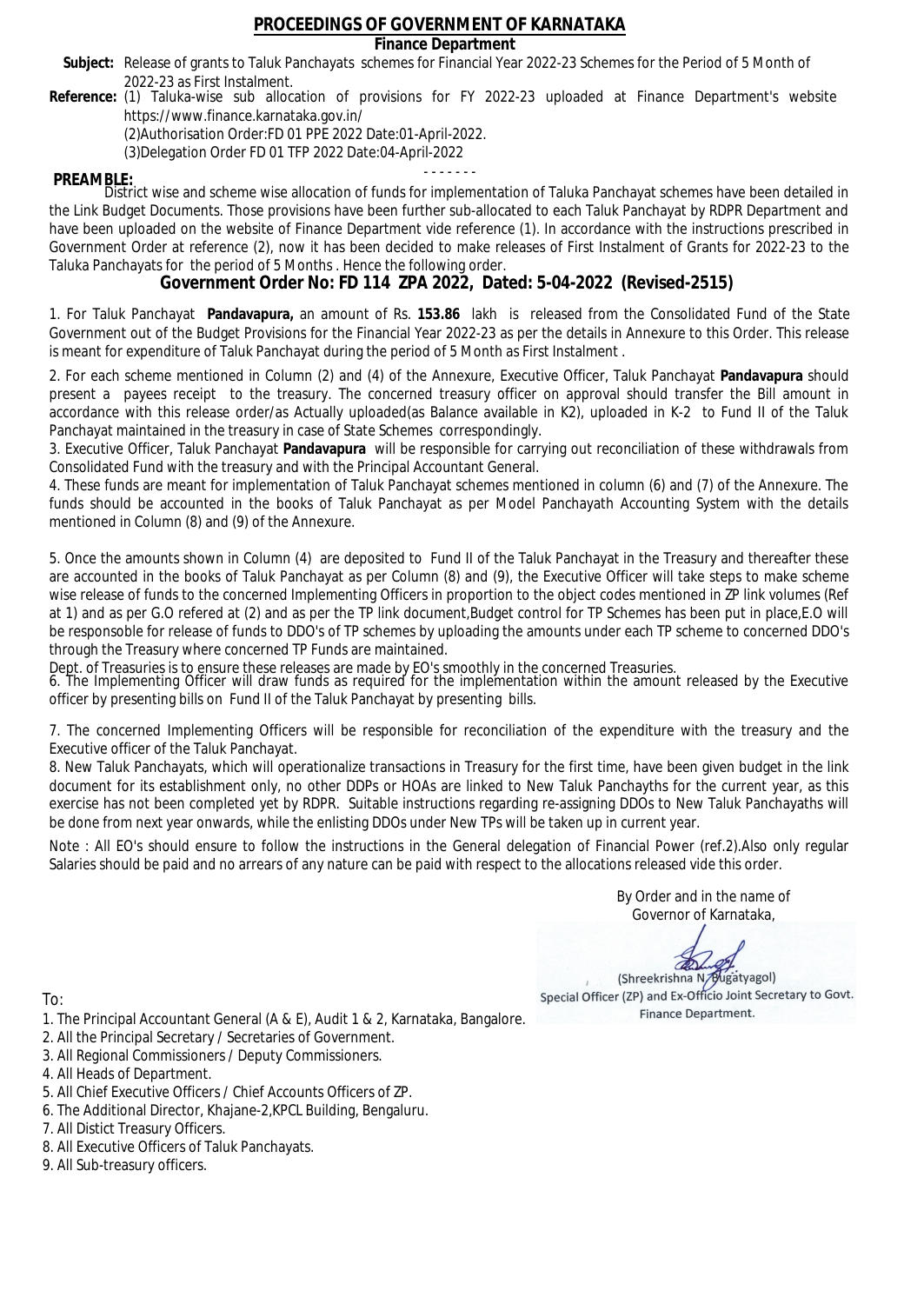### **Finance Department**

- Subject: Release of grants to Taluk Panchayats schemes for Financial Year 2022-23 Schemes for the Period of 5 Month of 2022-23 as First Instalment.
- **Reference:** (1) Taluka-wise sub allocation of provisions for FY 2022-23 uploaded at Finance Department's website https://www.finance.karnataka.gov.in/

(2)Authorisation Order:FD 01 PPE 2022 Date:01-April-2022.

(3)Delegation Order FD 01 TFP 2022 Date:04-April-2022

- - - - - - - **PREAMBLE:** District wise and scheme wise allocation of funds for implementation of Taluka Panchayat schemes have been detailed in the Link Budget Documents. Those provisions have been further sub-allocated to each Taluk Panchayat by RDPR Department and have been uploaded on the website of Finance Department vide reference (1). In accordance with the instructions prescribed in Government Order at reference (2), now it has been decided to make releases of First Instalment of Grants for 2022-23 to the Taluka Panchayats for the period of 5 Months . Hence the following order.

**Government Order No: FD 115 ZPA 2022, Dated: 5-04-2022 (Revised-2515)**

1. For Taluk Panchayat **Srirangapatna,** an amount of Rs. **151.13** lakh is released from the Consolidated Fund of the State Government out of the Budget Provisions for the Financial Year 2022-23 as per the details in Annexure to this Order. This release is meant for expenditure of Taluk Panchayat during the period of 5 Month as First Instalment .

2. For each scheme mentioned in Column (2) and (4) of the Annexure, Executive Officer, Taluk Panchayat **Srirangapatna** should present a payees receipt to the treasury. The concerned treasury officer on approval should transfer the Bill amount in accordance with this release order/as Actually uploaded(as Balance available in K2), uploaded in K-2 to Fund II of the Taluk Panchayat maintained in the treasury in case of State Schemes correspondingly.

3. Executive Officer, Taluk Panchayat **Srirangapatna** will be responsible for carrying out reconciliation of these withdrawals from Consolidated Fund with the treasury and with the Principal Accountant General.

4. These funds are meant for implementation of Taluk Panchayat schemes mentioned in column (6) and (7) of the Annexure. The funds should be accounted in the books of Taluk Panchayat as per Model Panchayath Accounting System with the details mentioned in Column (8) and (9) of the Annexure.

5. Once the amounts shown in Column (4) are deposited to Fund II of the Taluk Panchayat in the Treasury and thereafter these are accounted in the books of Taluk Panchayat as per Column (8) and (9), the Executive Officer will take steps to make scheme wise release of funds to the concerned Implementing Officers in proportion to the object codes mentioned in ZP link volumes (Ref at 1) and as per G.O refered at (2) and as per the TP link document,Budget control for TP Schemes has been put in place,E.O will be responsoble for release of funds to DDO's of TP schemes by uploading the amounts under each TP scheme to concerned DDO's through the Treasury where concerned TP Funds are maintained.

Dept. of Treasuries is to ensure these releases are made by EO's smoothly in the concerned Treasuries.

6. The Implementing Officer will draw funds as required for the implementation within the amount released by the Executive officer by presenting bills on Fund II of the Taluk Panchayat by presenting bills.

7. The concerned Implementing Officers will be responsible for reconciliation of the expenditure with the treasury and the Executive officer of the Taluk Panchayat.

8. New Taluk Panchayats, which will operationalize transactions in Treasury for the first time, have been given budget in the link document for its establishment only, no other DDPs or HOAs are linked to New Taluk Panchayths for the current year, as this exercise has not been completed yet by RDPR. Suitable instructions regarding re-assigning DDOs to New Taluk Panchayaths will be done from next year onwards, while the enlisting DDOs under New TPs will be taken up in current year.

Note : All EO's should ensure to follow the instructions in the General delegation of Financial Power (ref.2).Also only regular Salaries should be paid and no arrears of any nature can be paid with respect to the allocations released vide this order.

> By Order and in the name of Governor of Karnataka,

**PD** 

(Shreekrishna N/Bugatyagol) Special Officer (ZP) and Ex-Officio Joint Secretary to Govt. Finance Department.

- 1. The Principal Accountant General (A & E), Audit 1 & 2, Karnataka, Bangalore.
- 2. All the Principal Secretary / Secretaries of Government.
- 3. All Regional Commissioners / Deputy Commissioners.
- 4. All Heads of Department.
- 5. All Chief Executive Officers / Chief Accounts Officers of ZP.
- 6. The Additional Director, Khajane-2,KPCL Building, Bengaluru.
- 7. All Distict Treasury Officers.
- 8. All Executive Officers of Taluk Panchayats.
- 9. All Sub-treasury officers.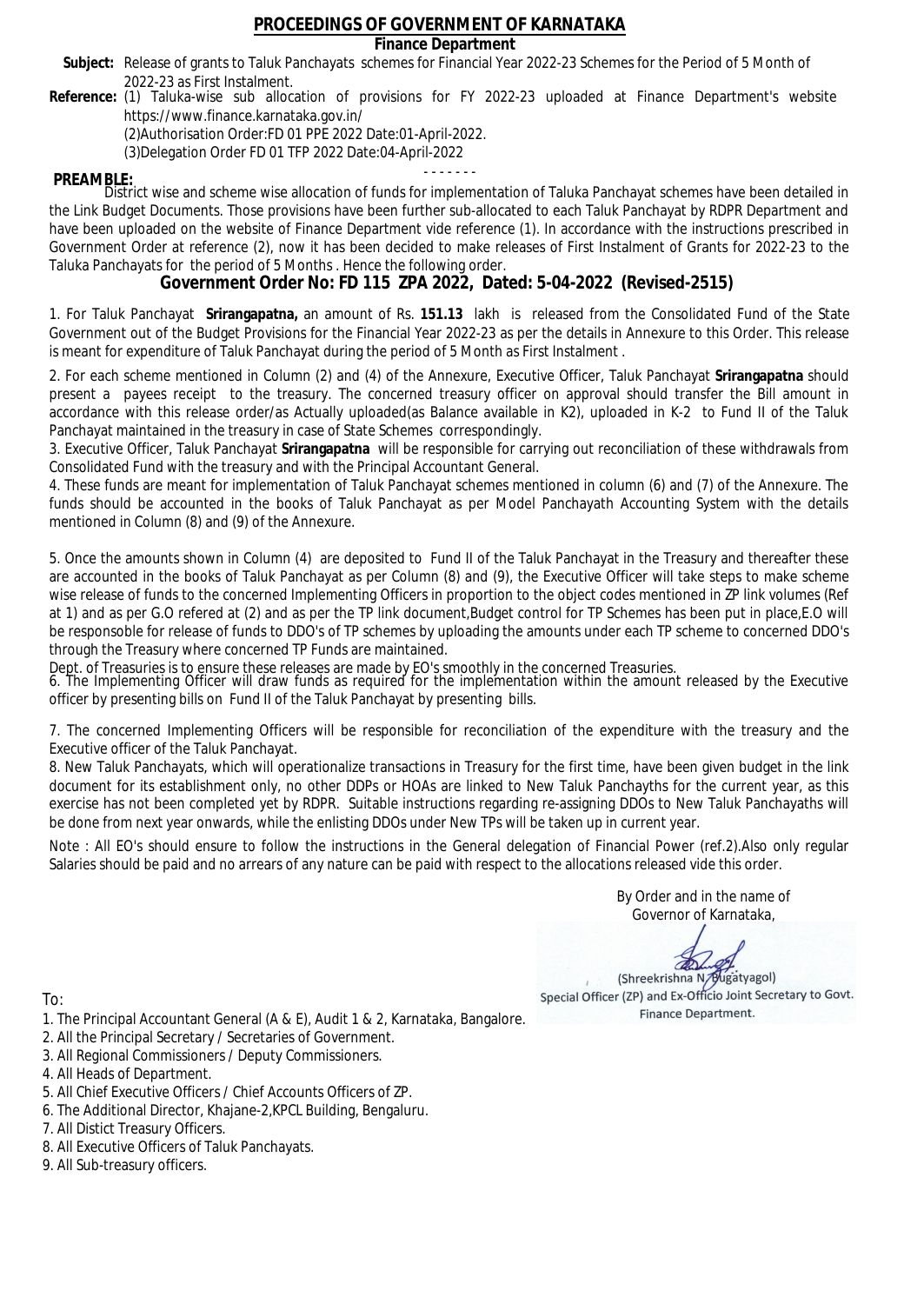### **Finance Department**

- Subject: Release of grants to Taluk Panchayats schemes for Financial Year 2022-23 Schemes for the Period of 5 Month of 2022-23 as First Instalment.
- **Reference:** (1) Taluka-wise sub allocation of provisions for FY 2022-23 uploaded at Finance Department's website https://www.finance.karnataka.gov.in/

(2)Authorisation Order:FD 01 PPE 2022 Date:01-April-2022.

(3)Delegation Order FD 01 TFP 2022 Date:04-April-2022

- - - - - - - **PREAMBLE:** District wise and scheme wise allocation of funds for implementation of Taluka Panchayat schemes have been detailed in the Link Budget Documents. Those provisions have been further sub-allocated to each Taluk Panchayat by RDPR Department and have been uploaded on the website of Finance Department vide reference (1). In accordance with the instructions prescribed in Government Order at reference (2), now it has been decided to make releases of First Instalment of Grants for 2022-23 to the Taluka Panchayats for the period of 5 Months . Hence the following order.

**Government Order No: FD 118 ZPA 2022, Dated: 5-04-2022 (Revised-2515)**

1. For Taluk Panchayat **Belagavi,** an amount of Rs. **338.69** lakh is released from the Consolidated Fund of the State Government out of the Budget Provisions for the Financial Year 2022-23 as per the details in Annexure to this Order. This release is meant for expenditure of Taluk Panchayat during the period of 5 Month as First Instalment .

2. For each scheme mentioned in Column (2) and (4) of the Annexure, Executive Officer, Taluk Panchayat **Belagavi** should present a payees receipt to the treasury. The concerned treasury officer on approval should transfer the Bill amount in accordance with this release order/as Actually uploaded(as Balance available in K2), uploaded in K-2 to Fund II of the Taluk Panchayat maintained in the treasury in case of State Schemes correspondingly.

3. Executive Officer, Taluk Panchayat **Belagavi** will be responsible for carrying out reconciliation of these withdrawals from Consolidated Fund with the treasury and with the Principal Accountant General.

4. These funds are meant for implementation of Taluk Panchayat schemes mentioned in column (6) and (7) of the Annexure. The funds should be accounted in the books of Taluk Panchayat as per Model Panchayath Accounting System with the details mentioned in Column (8) and (9) of the Annexure.

5. Once the amounts shown in Column (4) are deposited to Fund II of the Taluk Panchayat in the Treasury and thereafter these are accounted in the books of Taluk Panchayat as per Column (8) and (9), the Executive Officer will take steps to make scheme wise release of funds to the concerned Implementing Officers in proportion to the object codes mentioned in ZP link volumes (Ref at 1) and as per G.O refered at (2) and as per the TP link document,Budget control for TP Schemes has been put in place,E.O will be responsoble for release of funds to DDO's of TP schemes by uploading the amounts under each TP scheme to concerned DDO's through the Treasury where concerned TP Funds are maintained.

Dept. of Treasuries is to ensure these releases are made by EO's smoothly in the concerned Treasuries.

6. The Implementing Officer will draw funds as required for the implementation within the amount released by the Executive officer by presenting bills on Fund II of the Taluk Panchayat by presenting bills.

7. The concerned Implementing Officers will be responsible for reconciliation of the expenditure with the treasury and the Executive officer of the Taluk Panchayat.

8. New Taluk Panchayats, which will operationalize transactions in Treasury for the first time, have been given budget in the link document for its establishment only, no other DDPs or HOAs are linked to New Taluk Panchayths for the current year, as this exercise has not been completed yet by RDPR. Suitable instructions regarding re-assigning DDOs to New Taluk Panchayaths will be done from next year onwards, while the enlisting DDOs under New TPs will be taken up in current year.

Note : All EO's should ensure to follow the instructions in the General delegation of Financial Power (ref.2).Also only regular Salaries should be paid and no arrears of any nature can be paid with respect to the allocations released vide this order.

> By Order and in the name of Governor of Karnataka,

**PD** 

(Shreekrishna N/Bugatyagol) Special Officer (ZP) and Ex-Officio Joint Secretary to Govt. Finance Department.

To:

- 1. The Principal Accountant General (A & E), Audit 1 & 2, Karnataka, Bangalore.
- 2. All the Principal Secretary / Secretaries of Government.
- 3. All Regional Commissioners / Deputy Commissioners.
- 4. All Heads of Department.
- 5. All Chief Executive Officers / Chief Accounts Officers of ZP.
- 6. The Additional Director, Khajane-2,KPCL Building, Bengaluru.

- 8. All Executive Officers of Taluk Panchayats.
- 9. All Sub-treasury officers.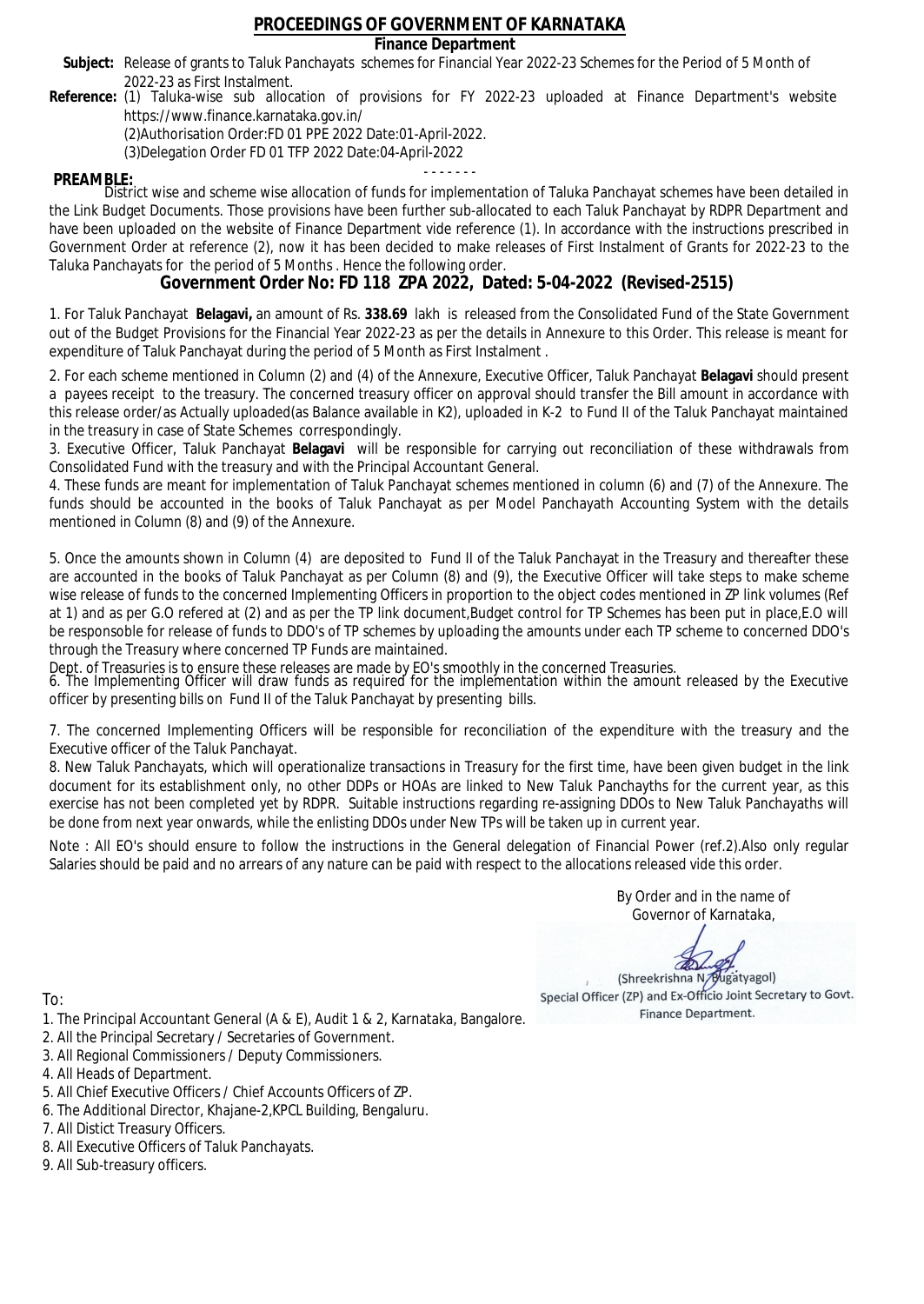### **Finance Department**

- Subject: Release of grants to Taluk Panchayats schemes for Financial Year 2022-23 Schemes for the Period of 5 Month of 2022-23 as First Instalment.
- **Reference:** (1) Taluka-wise sub allocation of provisions for FY 2022-23 uploaded at Finance Department's website https://www.finance.karnataka.gov.in/

(2)Authorisation Order:FD 01 PPE 2022 Date:01-April-2022.

(3)Delegation Order FD 01 TFP 2022 Date:04-April-2022

- - - - - - - **PREAMBLE:** District wise and scheme wise allocation of funds for implementation of Taluka Panchayat schemes have been detailed in the Link Budget Documents. Those provisions have been further sub-allocated to each Taluk Panchayat by RDPR Department and have been uploaded on the website of Finance Department vide reference (1). In accordance with the instructions prescribed in Government Order at reference (2), now it has been decided to make releases of First Instalment of Grants for 2022-23 to the Taluka Panchayats for the period of 5 Months . Hence the following order.

**Government Order No: FD 116 ZPA 2022, Dated: 5-04-2022 (Revised-2515)**

1. For Taluk Panchayat **Athani,** an amount of Rs. **318.68** lakh is released from the Consolidated Fund of the State Government out of the Budget Provisions for the Financial Year 2022-23 as per the details in Annexure to this Order. This release is meant for expenditure of Taluk Panchayat during the period of 5 Month as First Instalment .

2. For each scheme mentioned in Column (2) and (4) of the Annexure, Executive Officer, Taluk Panchayat **Athani** should present a payees receipt to the treasury. The concerned treasury officer on approval should transfer the Bill amount in accordance with this release order/as Actually uploaded(as Balance available in K2), uploaded in K-2 to Fund II of the Taluk Panchayat maintained in the treasury in case of State Schemes correspondingly.

3. Executive Officer, Taluk Panchayat **Athani** will be responsible for carrying out reconciliation of these withdrawals from Consolidated Fund with the treasury and with the Principal Accountant General.

4. These funds are meant for implementation of Taluk Panchayat schemes mentioned in column (6) and (7) of the Annexure. The funds should be accounted in the books of Taluk Panchayat as per Model Panchayath Accounting System with the details mentioned in Column (8) and (9) of the Annexure.

5. Once the amounts shown in Column (4) are deposited to Fund II of the Taluk Panchayat in the Treasury and thereafter these are accounted in the books of Taluk Panchayat as per Column (8) and (9), the Executive Officer will take steps to make scheme wise release of funds to the concerned Implementing Officers in proportion to the object codes mentioned in ZP link volumes (Ref at 1) and as per G.O refered at (2) and as per the TP link document,Budget control for TP Schemes has been put in place,E.O will be responsoble for release of funds to DDO's of TP schemes by uploading the amounts under each TP scheme to concerned DDO's through the Treasury where concerned TP Funds are maintained.

Dept. of Treasuries is to ensure these releases are made by EO's smoothly in the concerned Treasuries.

6. The Implementing Officer will draw funds as required for the implementation within the amount released by the Executive officer by presenting bills on Fund II of the Taluk Panchayat by presenting bills.

7. The concerned Implementing Officers will be responsible for reconciliation of the expenditure with the treasury and the Executive officer of the Taluk Panchayat.

8. New Taluk Panchayats, which will operationalize transactions in Treasury for the first time, have been given budget in the link document for its establishment only, no other DDPs or HOAs are linked to New Taluk Panchayths for the current year, as this exercise has not been completed yet by RDPR. Suitable instructions regarding re-assigning DDOs to New Taluk Panchayaths will be done from next year onwards, while the enlisting DDOs under New TPs will be taken up in current year.

Note : All EO's should ensure to follow the instructions in the General delegation of Financial Power (ref.2).Also only regular Salaries should be paid and no arrears of any nature can be paid with respect to the allocations released vide this order.

> By Order and in the name of Governor of Karnataka,

**PD** 

(Shreekrishna N/Bugatyagol) Special Officer (ZP) and Ex-Officio Joint Secretary to Govt. Finance Department.

- 1. The Principal Accountant General (A & E), Audit 1 & 2, Karnataka, Bangalore.
- 2. All the Principal Secretary / Secretaries of Government.
- 3. All Regional Commissioners / Deputy Commissioners.
- 4. All Heads of Department.
- 5. All Chief Executive Officers / Chief Accounts Officers of ZP.
- 6. The Additional Director, Khajane-2,KPCL Building, Bengaluru.
- 7. All Distict Treasury Officers.
- 8. All Executive Officers of Taluk Panchayats.
- 9. All Sub-treasury officers.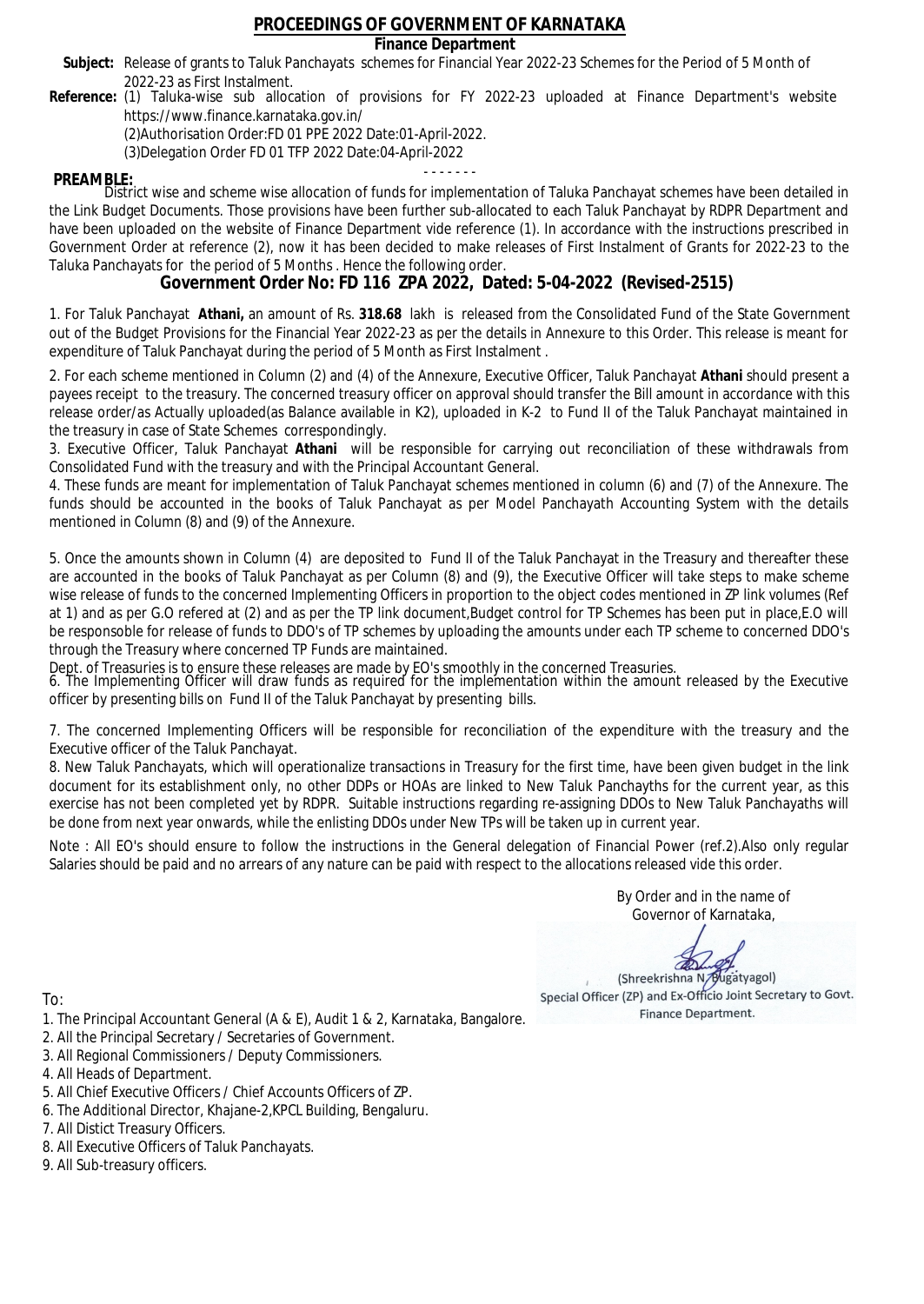### **Finance Department**

- Subject: Release of grants to Taluk Panchayats schemes for Financial Year 2022-23 Schemes for the Period of 5 Month of 2022-23 as First Instalment.
- **Reference:** (1) Taluka-wise sub allocation of provisions for FY 2022-23 uploaded at Finance Department's website https://www.finance.karnataka.gov.in/

(2)Authorisation Order:FD 01 PPE 2022 Date:01-April-2022.

(3)Delegation Order FD 01 TFP 2022 Date:04-April-2022

- - - - - - - **PREAMBLE:** District wise and scheme wise allocation of funds for implementation of Taluka Panchayat schemes have been detailed in the Link Budget Documents. Those provisions have been further sub-allocated to each Taluk Panchayat by RDPR Department and have been uploaded on the website of Finance Department vide reference (1). In accordance with the instructions prescribed in Government Order at reference (2), now it has been decided to make releases of First Instalment of Grants for 2022-23 to the Taluka Panchayats for the period of 5 Months . Hence the following order.

**Government Order No: FD 117 ZPA 2022, Dated: 5-04-2022 (Revised-2515)**

1. For Taluk Panchayat **Bailahongala,** an amount of Rs. **231.25** lakh is released from the Consolidated Fund of the State Government out of the Budget Provisions for the Financial Year 2022-23 as per the details in Annexure to this Order. This release is meant for expenditure of Taluk Panchayat during the period of 5 Month as First Instalment .

2. For each scheme mentioned in Column (2) and (4) of the Annexure, Executive Officer, Taluk Panchayat **Bailahongala** should present a payees receipt to the treasury. The concerned treasury officer on approval should transfer the Bill amount in accordance with this release order/as Actually uploaded(as Balance available in K2), uploaded in K-2 to Fund II of the Taluk Panchayat maintained in the treasury in case of State Schemes correspondingly.

3. Executive Officer, Taluk Panchayat **Bailahongala** will be responsible for carrying out reconciliation of these withdrawals from Consolidated Fund with the treasury and with the Principal Accountant General.

4. These funds are meant for implementation of Taluk Panchayat schemes mentioned in column (6) and (7) of the Annexure. The funds should be accounted in the books of Taluk Panchayat as per Model Panchayath Accounting System with the details mentioned in Column (8) and (9) of the Annexure.

5. Once the amounts shown in Column (4) are deposited to Fund II of the Taluk Panchayat in the Treasury and thereafter these are accounted in the books of Taluk Panchayat as per Column (8) and (9), the Executive Officer will take steps to make scheme wise release of funds to the concerned Implementing Officers in proportion to the object codes mentioned in ZP link volumes (Ref at 1) and as per G.O refered at (2) and as per the TP link document,Budget control for TP Schemes has been put in place,E.O will be responsoble for release of funds to DDO's of TP schemes by uploading the amounts under each TP scheme to concerned DDO's through the Treasury where concerned TP Funds are maintained.

Dept. of Treasuries is to ensure these releases are made by EO's smoothly in the concerned Treasuries.

6. The Implementing Officer will draw funds as required for the implementation within the amount released by the Executive officer by presenting bills on Fund II of the Taluk Panchayat by presenting bills.

7. The concerned Implementing Officers will be responsible for reconciliation of the expenditure with the treasury and the Executive officer of the Taluk Panchayat.

8. New Taluk Panchayats, which will operationalize transactions in Treasury for the first time, have been given budget in the link document for its establishment only, no other DDPs or HOAs are linked to New Taluk Panchayths for the current year, as this exercise has not been completed yet by RDPR. Suitable instructions regarding re-assigning DDOs to New Taluk Panchayaths will be done from next year onwards, while the enlisting DDOs under New TPs will be taken up in current year.

Note : All EO's should ensure to follow the instructions in the General delegation of Financial Power (ref.2).Also only regular Salaries should be paid and no arrears of any nature can be paid with respect to the allocations released vide this order.

> By Order and in the name of Governor of Karnataka,

**PD** 

(Shreekrishna N/Bugatyagol) Special Officer (ZP) and Ex-Officio Joint Secretary to Govt. Finance Department.

To:

- 1. The Principal Accountant General (A & E), Audit 1 & 2, Karnataka, Bangalore.
- 2. All the Principal Secretary / Secretaries of Government.
- 3. All Regional Commissioners / Deputy Commissioners.
- 4. All Heads of Department.
- 5. All Chief Executive Officers / Chief Accounts Officers of ZP.
- 6. The Additional Director, Khajane-2,KPCL Building, Bengaluru.

- 8. All Executive Officers of Taluk Panchayats.
- 9. All Sub-treasury officers.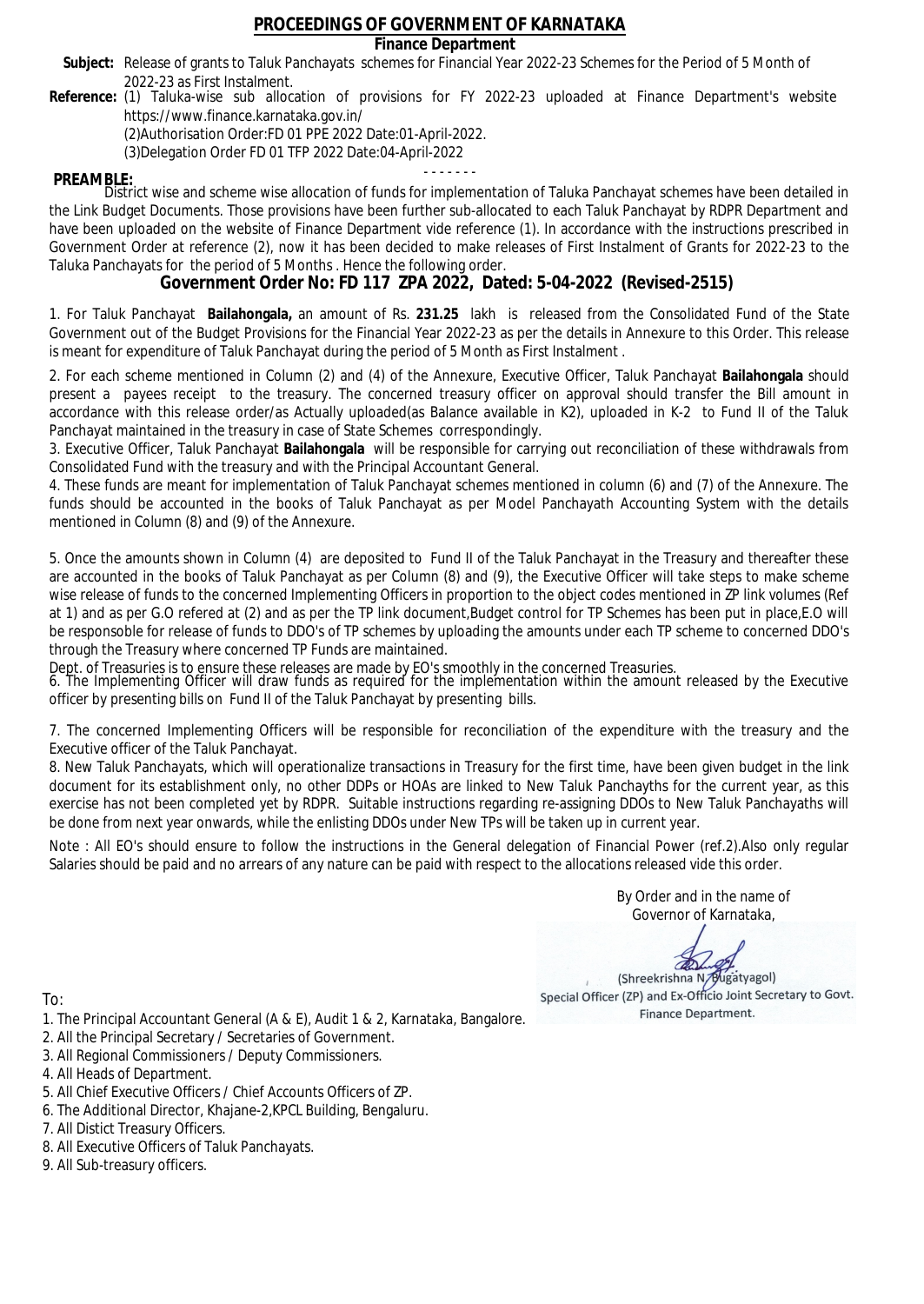### **Finance Department**

- Subject: Release of grants to Taluk Panchayats schemes for Financial Year 2022-23 Schemes for the Period of 5 Month of 2022-23 as First Instalment.
- **Reference:** (1) Taluka-wise sub allocation of provisions for FY 2022-23 uploaded at Finance Department's website https://www.finance.karnataka.gov.in/

(2)Authorisation Order:FD 01 PPE 2022 Date:01-April-2022.

(3)Delegation Order FD 01 TFP 2022 Date:04-April-2022

- - - - - - - **PREAMBLE:** District wise and scheme wise allocation of funds for implementation of Taluka Panchayat schemes have been detailed in the Link Budget Documents. Those provisions have been further sub-allocated to each Taluk Panchayat by RDPR Department and have been uploaded on the website of Finance Department vide reference (1). In accordance with the instructions prescribed in Government Order at reference (2), now it has been decided to make releases of First Instalment of Grants for 2022-23 to the Taluka Panchayats for the period of 5 Months . Hence the following order.

**Government Order No: FD 119 ZPA 2022, Dated: 5-04-2022 (Revised-2515)**

1. For Taluk Panchayat **Chikkodi,** an amount of Rs. **224.96** lakh is released from the Consolidated Fund of the State Government out of the Budget Provisions for the Financial Year 2022-23 as per the details in Annexure to this Order. This release is meant for expenditure of Taluk Panchayat during the period of 5 Month as First Instalment .

2. For each scheme mentioned in Column (2) and (4) of the Annexure, Executive Officer, Taluk Panchayat **Chikkodi** should present a payees receipt to the treasury. The concerned treasury officer on approval should transfer the Bill amount in accordance with this release order/as Actually uploaded(as Balance available in K2), uploaded in K-2 to Fund II of the Taluk Panchayat maintained in the treasury in case of State Schemes correspondingly.

3. Executive Officer, Taluk Panchayat **Chikkodi** will be responsible for carrying out reconciliation of these withdrawals from Consolidated Fund with the treasury and with the Principal Accountant General.

4. These funds are meant for implementation of Taluk Panchayat schemes mentioned in column (6) and (7) of the Annexure. The funds should be accounted in the books of Taluk Panchayat as per Model Panchayath Accounting System with the details mentioned in Column (8) and (9) of the Annexure.

5. Once the amounts shown in Column (4) are deposited to Fund II of the Taluk Panchayat in the Treasury and thereafter these are accounted in the books of Taluk Panchayat as per Column (8) and (9), the Executive Officer will take steps to make scheme wise release of funds to the concerned Implementing Officers in proportion to the object codes mentioned in ZP link volumes (Ref at 1) and as per G.O refered at (2) and as per the TP link document,Budget control for TP Schemes has been put in place,E.O will be responsoble for release of funds to DDO's of TP schemes by uploading the amounts under each TP scheme to concerned DDO's through the Treasury where concerned TP Funds are maintained.

Dept. of Treasuries is to ensure these releases are made by EO's smoothly in the concerned Treasuries.

6. The Implementing Officer will draw funds as required for the implementation within the amount released by the Executive officer by presenting bills on Fund II of the Taluk Panchayat by presenting bills.

7. The concerned Implementing Officers will be responsible for reconciliation of the expenditure with the treasury and the Executive officer of the Taluk Panchayat.

8. New Taluk Panchayats, which will operationalize transactions in Treasury for the first time, have been given budget in the link document for its establishment only, no other DDPs or HOAs are linked to New Taluk Panchayths for the current year, as this exercise has not been completed yet by RDPR. Suitable instructions regarding re-assigning DDOs to New Taluk Panchayaths will be done from next year onwards, while the enlisting DDOs under New TPs will be taken up in current year.

Note : All EO's should ensure to follow the instructions in the General delegation of Financial Power (ref.2).Also only regular Salaries should be paid and no arrears of any nature can be paid with respect to the allocations released vide this order.

> By Order and in the name of Governor of Karnataka,

**PD** 

(Shreekrishna N/Bugatyagol) Special Officer (ZP) and Ex-Officio Joint Secretary to Govt. Finance Department.

To:

- 1. The Principal Accountant General (A & E), Audit 1 & 2, Karnataka, Bangalore.
- 2. All the Principal Secretary / Secretaries of Government.
- 3. All Regional Commissioners / Deputy Commissioners.
- 4. All Heads of Department.
- 5. All Chief Executive Officers / Chief Accounts Officers of ZP.
- 6. The Additional Director, Khajane-2,KPCL Building, Bengaluru.

- 8. All Executive Officers of Taluk Panchayats.
- 9. All Sub-treasury officers.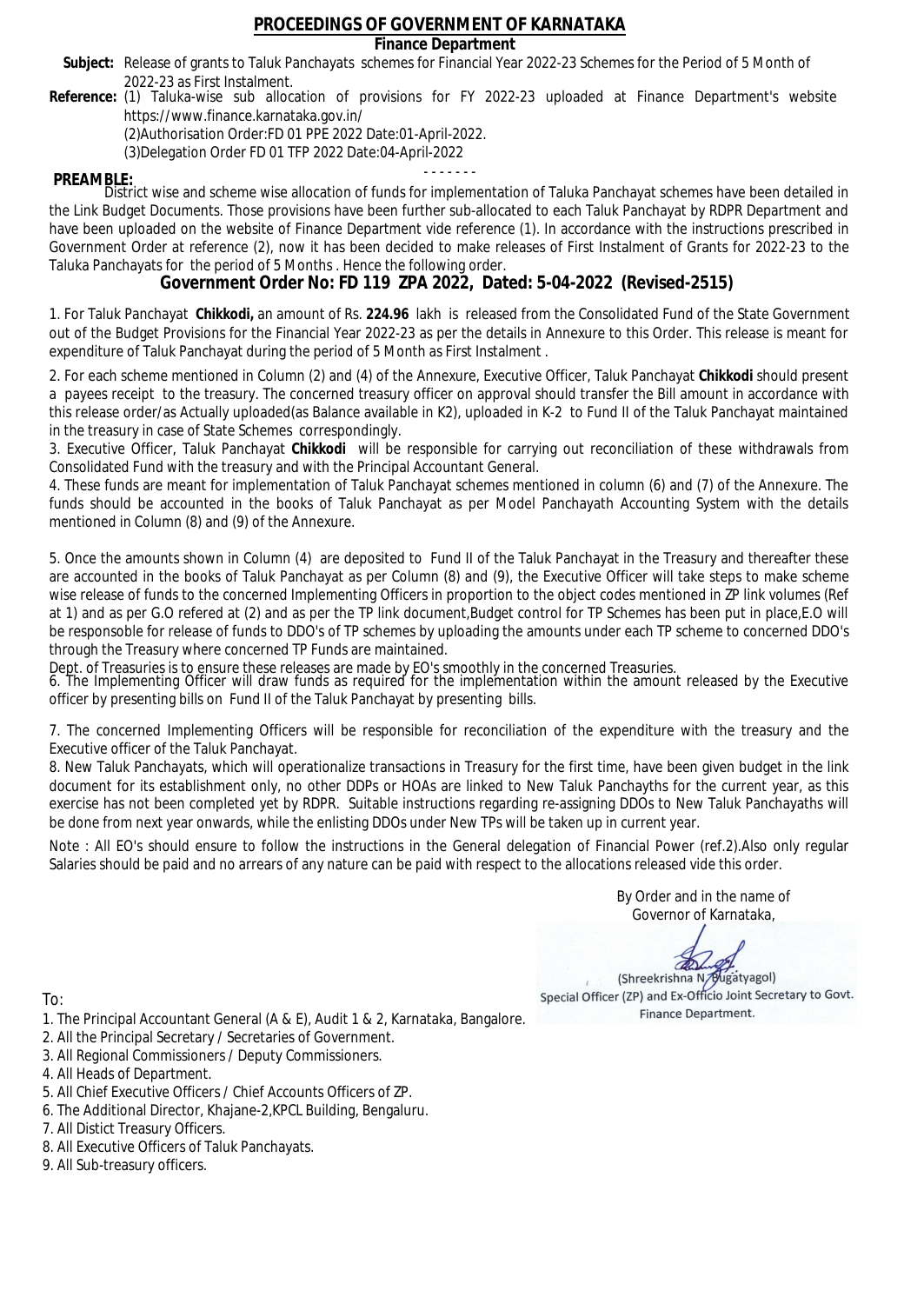### **Finance Department**

- Subject: Release of grants to Taluk Panchayats schemes for Financial Year 2022-23 Schemes for the Period of 5 Month of 2022-23 as First Instalment.
- **Reference:** (1) Taluka-wise sub allocation of provisions for FY 2022-23 uploaded at Finance Department's website https://www.finance.karnataka.gov.in/

(2)Authorisation Order:FD 01 PPE 2022 Date:01-April-2022.

(3)Delegation Order FD 01 TFP 2022 Date:04-April-2022

- - - - - - - **PREAMBLE:** District wise and scheme wise allocation of funds for implementation of Taluka Panchayat schemes have been detailed in the Link Budget Documents. Those provisions have been further sub-allocated to each Taluk Panchayat by RDPR Department and have been uploaded on the website of Finance Department vide reference (1). In accordance with the instructions prescribed in Government Order at reference (2), now it has been decided to make releases of First Instalment of Grants for 2022-23 to the Taluka Panchayats for the period of 5 Months . Hence the following order.

**Government Order No: FD 120 ZPA 2022, Dated: 5-04-2022 (Revised-2515)**

1. For Taluk Panchayat **Gokak,** an amount of Rs. **208.54** lakh is released from the Consolidated Fund of the State Government out of the Budget Provisions for the Financial Year 2022-23 as per the details in Annexure to this Order. This release is meant for expenditure of Taluk Panchayat during the period of 5 Month as First Instalment .

2. For each scheme mentioned in Column (2) and (4) of the Annexure, Executive Officer, Taluk Panchayat **Gokak** should present a payees receipt to the treasury. The concerned treasury officer on approval should transfer the Bill amount in accordance with this release order/as Actually uploaded(as Balance available in K2), uploaded in K-2 to Fund II of the Taluk Panchayat maintained in the treasury in case of State Schemes correspondingly.

3. Executive Officer, Taluk Panchayat **Gokak** will be responsible for carrying out reconciliation of these withdrawals from Consolidated Fund with the treasury and with the Principal Accountant General.

4. These funds are meant for implementation of Taluk Panchayat schemes mentioned in column (6) and (7) of the Annexure. The funds should be accounted in the books of Taluk Panchayat as per Model Panchayath Accounting System with the details mentioned in Column (8) and (9) of the Annexure.

5. Once the amounts shown in Column (4) are deposited to Fund II of the Taluk Panchayat in the Treasury and thereafter these are accounted in the books of Taluk Panchayat as per Column (8) and (9), the Executive Officer will take steps to make scheme wise release of funds to the concerned Implementing Officers in proportion to the object codes mentioned in ZP link volumes (Ref at 1) and as per G.O refered at (2) and as per the TP link document,Budget control for TP Schemes has been put in place,E.O will be responsoble for release of funds to DDO's of TP schemes by uploading the amounts under each TP scheme to concerned DDO's through the Treasury where concerned TP Funds are maintained.

Dept. of Treasuries is to ensure these releases are made by EO's smoothly in the concerned Treasuries.

6. The Implementing Officer will draw funds as required for the implementation within the amount released by the Executive officer by presenting bills on Fund II of the Taluk Panchayat by presenting bills.

7. The concerned Implementing Officers will be responsible for reconciliation of the expenditure with the treasury and the Executive officer of the Taluk Panchayat.

8. New Taluk Panchayats, which will operationalize transactions in Treasury for the first time, have been given budget in the link document for its establishment only, no other DDPs or HOAs are linked to New Taluk Panchayths for the current year, as this exercise has not been completed yet by RDPR. Suitable instructions regarding re-assigning DDOs to New Taluk Panchayaths will be done from next year onwards, while the enlisting DDOs under New TPs will be taken up in current year.

Note : All EO's should ensure to follow the instructions in the General delegation of Financial Power (ref.2).Also only regular Salaries should be paid and no arrears of any nature can be paid with respect to the allocations released vide this order.

> By Order and in the name of Governor of Karnataka,

**PD** 

(Shreekrishna N/Bugatyagol) Special Officer (ZP) and Ex-Officio Joint Secretary to Govt. Finance Department.

- 1. The Principal Accountant General (A & E), Audit 1 & 2, Karnataka, Bangalore.
- 2. All the Principal Secretary / Secretaries of Government.
- 3. All Regional Commissioners / Deputy Commissioners.
- 4. All Heads of Department.
- 5. All Chief Executive Officers / Chief Accounts Officers of ZP.
- 6. The Additional Director, Khajane-2,KPCL Building, Bengaluru.
- 7. All Distict Treasury Officers.
- 8. All Executive Officers of Taluk Panchayats.
- 9. All Sub-treasury officers.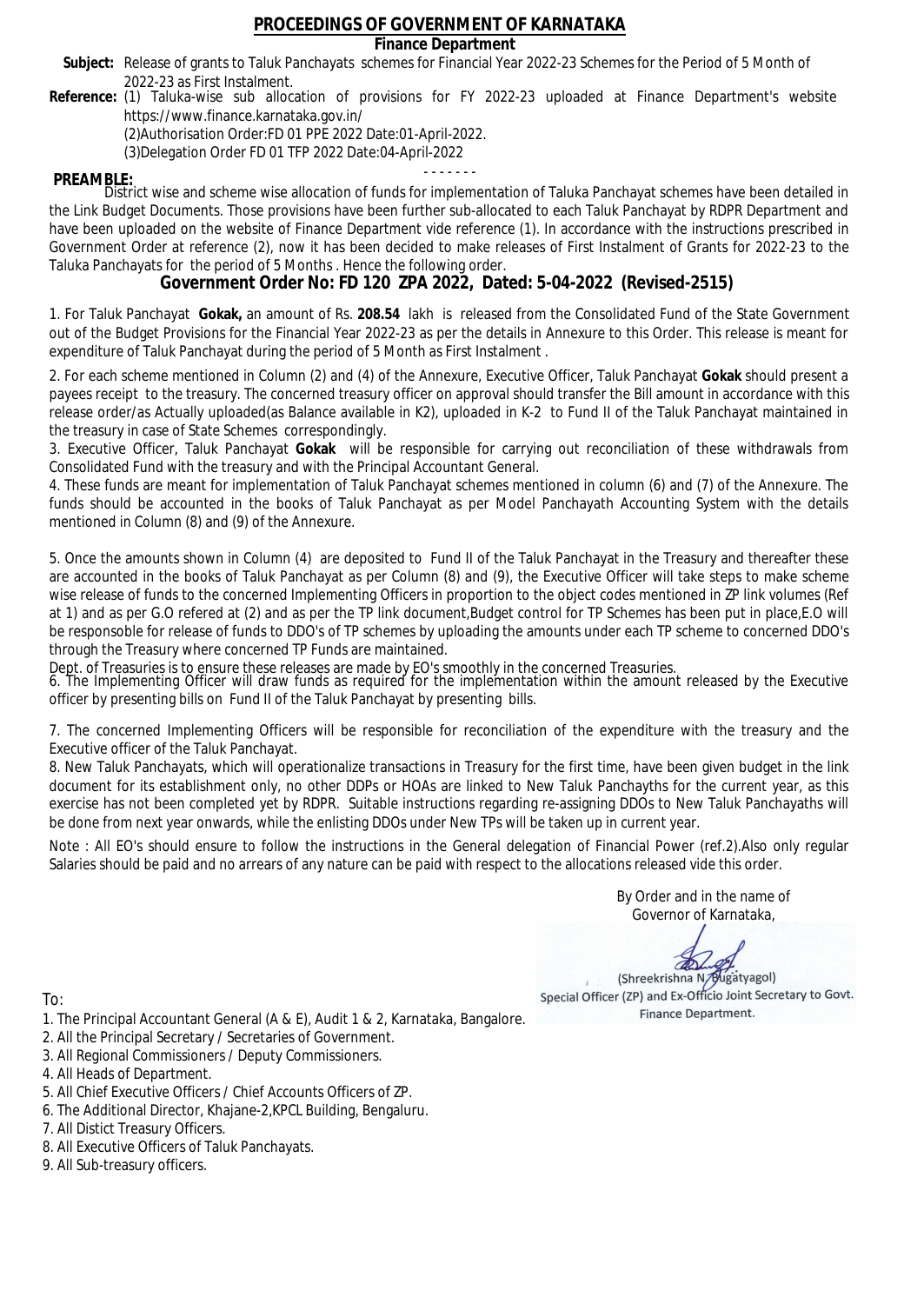### **Finance Department**

- Subject: Release of grants to Taluk Panchayats schemes for Financial Year 2022-23 Schemes for the Period of 5 Month of 2022-23 as First Instalment.
- **Reference:** (1) Taluka-wise sub allocation of provisions for FY 2022-23 uploaded at Finance Department's website https://www.finance.karnataka.gov.in/

(2)Authorisation Order:FD 01 PPE 2022 Date:01-April-2022.

(3)Delegation Order FD 01 TFP 2022 Date:04-April-2022

- - - - - - - **PREAMBLE:** District wise and scheme wise allocation of funds for implementation of Taluka Panchayat schemes have been detailed in the Link Budget Documents. Those provisions have been further sub-allocated to each Taluk Panchayat by RDPR Department and have been uploaded on the website of Finance Department vide reference (1). In accordance with the instructions prescribed in Government Order at reference (2), now it has been decided to make releases of First Instalment of Grants for 2022-23 to the Taluka Panchayats for the period of 5 Months . Hence the following order.

**Government Order No: FD 121 ZPA 2022, Dated: 5-04-2022 (Revised-2515)**

1. For Taluk Panchayat **Hukkeri,** an amount of Rs. **270.34** lakh is released from the Consolidated Fund of the State Government out of the Budget Provisions for the Financial Year 2022-23 as per the details in Annexure to this Order. This release is meant for expenditure of Taluk Panchayat during the period of 5 Month as First Instalment .

2. For each scheme mentioned in Column (2) and (4) of the Annexure, Executive Officer, Taluk Panchayat **Hukkeri** should present a payees receipt to the treasury. The concerned treasury officer on approval should transfer the Bill amount in accordance with this release order/as Actually uploaded(as Balance available in K2), uploaded in K-2 to Fund II of the Taluk Panchayat maintained in the treasury in case of State Schemes correspondingly.

3. Executive Officer, Taluk Panchayat **Hukkeri** will be responsible for carrying out reconciliation of these withdrawals from Consolidated Fund with the treasury and with the Principal Accountant General.

4. These funds are meant for implementation of Taluk Panchayat schemes mentioned in column (6) and (7) of the Annexure. The funds should be accounted in the books of Taluk Panchayat as per Model Panchayath Accounting System with the details mentioned in Column (8) and (9) of the Annexure.

5. Once the amounts shown in Column (4) are deposited to Fund II of the Taluk Panchayat in the Treasury and thereafter these are accounted in the books of Taluk Panchayat as per Column (8) and (9), the Executive Officer will take steps to make scheme wise release of funds to the concerned Implementing Officers in proportion to the object codes mentioned in ZP link volumes (Ref at 1) and as per G.O refered at (2) and as per the TP link document,Budget control for TP Schemes has been put in place,E.O will be responsoble for release of funds to DDO's of TP schemes by uploading the amounts under each TP scheme to concerned DDO's through the Treasury where concerned TP Funds are maintained.

Dept. of Treasuries is to ensure these releases are made by EO's smoothly in the concerned Treasuries.

6. The Implementing Officer will draw funds as required for the implementation within the amount released by the Executive officer by presenting bills on Fund II of the Taluk Panchayat by presenting bills.

7. The concerned Implementing Officers will be responsible for reconciliation of the expenditure with the treasury and the Executive officer of the Taluk Panchayat.

8. New Taluk Panchayats, which will operationalize transactions in Treasury for the first time, have been given budget in the link document for its establishment only, no other DDPs or HOAs are linked to New Taluk Panchayths for the current year, as this exercise has not been completed yet by RDPR. Suitable instructions regarding re-assigning DDOs to New Taluk Panchayaths will be done from next year onwards, while the enlisting DDOs under New TPs will be taken up in current year.

Note : All EO's should ensure to follow the instructions in the General delegation of Financial Power (ref.2).Also only regular Salaries should be paid and no arrears of any nature can be paid with respect to the allocations released vide this order.

> By Order and in the name of Governor of Karnataka,

**PD** 

(Shreekrishna N/Bugatyagol) Special Officer (ZP) and Ex-Officio Joint Secretary to Govt. Finance Department.

- 1. The Principal Accountant General (A & E), Audit 1 & 2, Karnataka, Bangalore.
- 2. All the Principal Secretary / Secretaries of Government.
- 3. All Regional Commissioners / Deputy Commissioners.
- 4. All Heads of Department.
- 5. All Chief Executive Officers / Chief Accounts Officers of ZP.
- 6. The Additional Director, Khajane-2,KPCL Building, Bengaluru.
- 7. All Distict Treasury Officers.
- 8. All Executive Officers of Taluk Panchayats.
- 9. All Sub-treasury officers.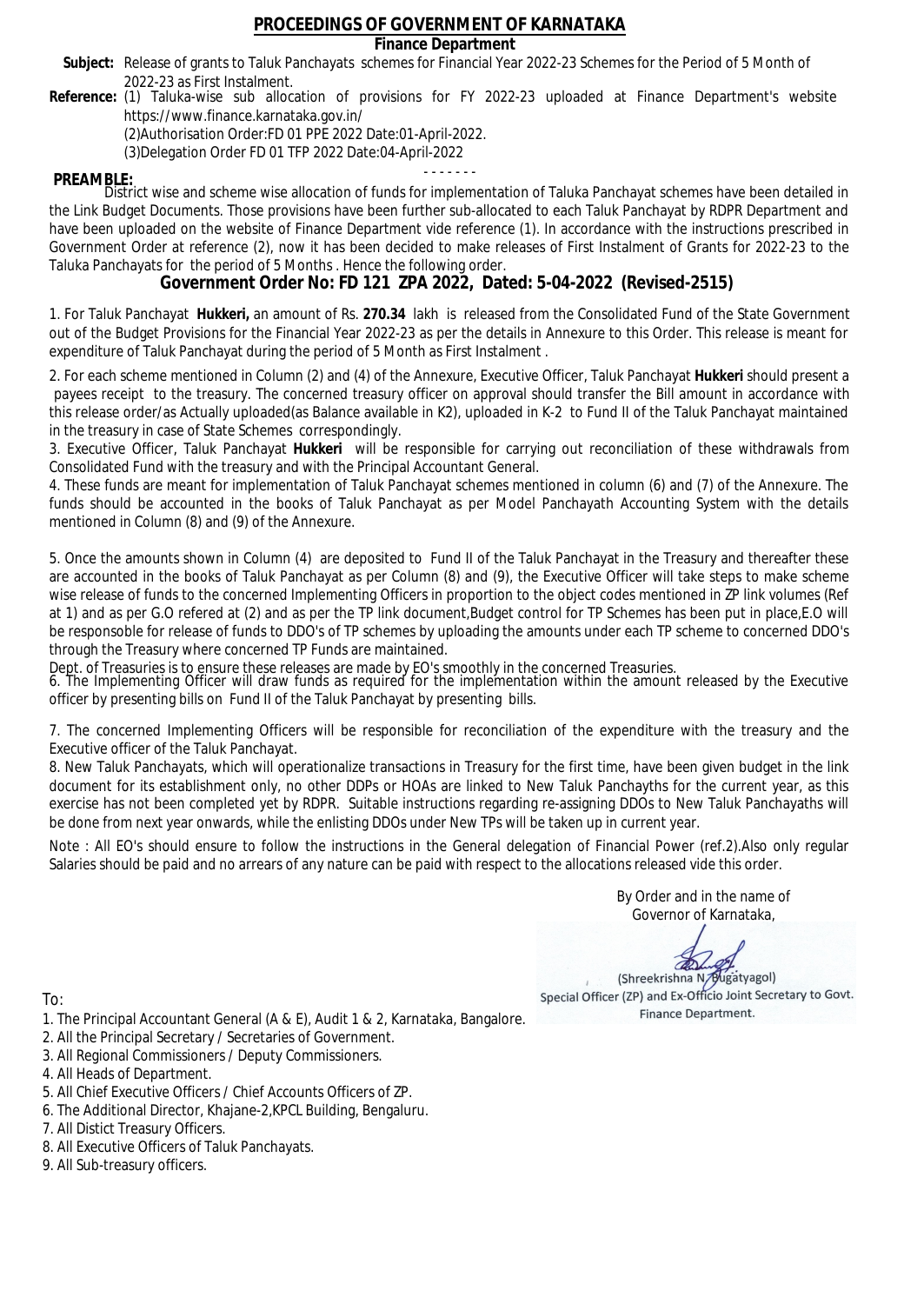### **Finance Department**

- Subject: Release of grants to Taluk Panchayats schemes for Financial Year 2022-23 Schemes for the Period of 5 Month of 2022-23 as First Instalment.
- **Reference:** (1) Taluka-wise sub allocation of provisions for FY 2022-23 uploaded at Finance Department's website https://www.finance.karnataka.gov.in/

(2)Authorisation Order:FD 01 PPE 2022 Date:01-April-2022.

(3)Delegation Order FD 01 TFP 2022 Date:04-April-2022

- - - - - - - **PREAMBLE:** District wise and scheme wise allocation of funds for implementation of Taluka Panchayat schemes have been detailed in the Link Budget Documents. Those provisions have been further sub-allocated to each Taluk Panchayat by RDPR Department and have been uploaded on the website of Finance Department vide reference (1). In accordance with the instructions prescribed in Government Order at reference (2), now it has been decided to make releases of First Instalment of Grants for 2022-23 to the Taluka Panchayats for the period of 5 Months . Hence the following order.

**Government Order No: FD 123 ZPA 2022, Dated: 5-04-2022 (Revised-2515)**

1. For Taluk Panchayat **Khanapur,** an amount of Rs. **214.25** lakh is released from the Consolidated Fund of the State Government out of the Budget Provisions for the Financial Year 2022-23 as per the details in Annexure to this Order. This release is meant for expenditure of Taluk Panchayat during the period of 5 Month as First Instalment .

2. For each scheme mentioned in Column (2) and (4) of the Annexure, Executive Officer, Taluk Panchayat **Khanapur** should present a payees receipt to the treasury. The concerned treasury officer on approval should transfer the Bill amount in accordance with this release order/as Actually uploaded(as Balance available in K2), uploaded in K-2 to Fund II of the Taluk Panchayat maintained in the treasury in case of State Schemes correspondingly.

3. Executive Officer, Taluk Panchayat **Khanapur** will be responsible for carrying out reconciliation of these withdrawals from Consolidated Fund with the treasury and with the Principal Accountant General.

4. These funds are meant for implementation of Taluk Panchayat schemes mentioned in column (6) and (7) of the Annexure. The funds should be accounted in the books of Taluk Panchayat as per Model Panchayath Accounting System with the details mentioned in Column (8) and (9) of the Annexure.

5. Once the amounts shown in Column (4) are deposited to Fund II of the Taluk Panchayat in the Treasury and thereafter these are accounted in the books of Taluk Panchayat as per Column (8) and (9), the Executive Officer will take steps to make scheme wise release of funds to the concerned Implementing Officers in proportion to the object codes mentioned in ZP link volumes (Ref at 1) and as per G.O refered at (2) and as per the TP link document,Budget control for TP Schemes has been put in place,E.O will be responsoble for release of funds to DDO's of TP schemes by uploading the amounts under each TP scheme to concerned DDO's through the Treasury where concerned TP Funds are maintained.

Dept. of Treasuries is to ensure these releases are made by EO's smoothly in the concerned Treasuries.

6. The Implementing Officer will draw funds as required for the implementation within the amount released by the Executive officer by presenting bills on Fund II of the Taluk Panchayat by presenting bills.

7. The concerned Implementing Officers will be responsible for reconciliation of the expenditure with the treasury and the Executive officer of the Taluk Panchayat.

8. New Taluk Panchayats, which will operationalize transactions in Treasury for the first time, have been given budget in the link document for its establishment only, no other DDPs or HOAs are linked to New Taluk Panchayths for the current year, as this exercise has not been completed yet by RDPR. Suitable instructions regarding re-assigning DDOs to New Taluk Panchayaths will be done from next year onwards, while the enlisting DDOs under New TPs will be taken up in current year.

Note : All EO's should ensure to follow the instructions in the General delegation of Financial Power (ref.2).Also only regular Salaries should be paid and no arrears of any nature can be paid with respect to the allocations released vide this order.

> By Order and in the name of Governor of Karnataka,

**PD** 

(Shreekrishna N/Bugatyagol) Special Officer (ZP) and Ex-Officio Joint Secretary to Govt. Finance Department.

- 1. The Principal Accountant General (A & E), Audit 1 & 2, Karnataka, Bangalore.
- 2. All the Principal Secretary / Secretaries of Government.
- 3. All Regional Commissioners / Deputy Commissioners.
- 4. All Heads of Department.
- 5. All Chief Executive Officers / Chief Accounts Officers of ZP.
- 6. The Additional Director, Khajane-2,KPCL Building, Bengaluru.
- 7. All Distict Treasury Officers.
- 8. All Executive Officers of Taluk Panchayats.
- 9. All Sub-treasury officers.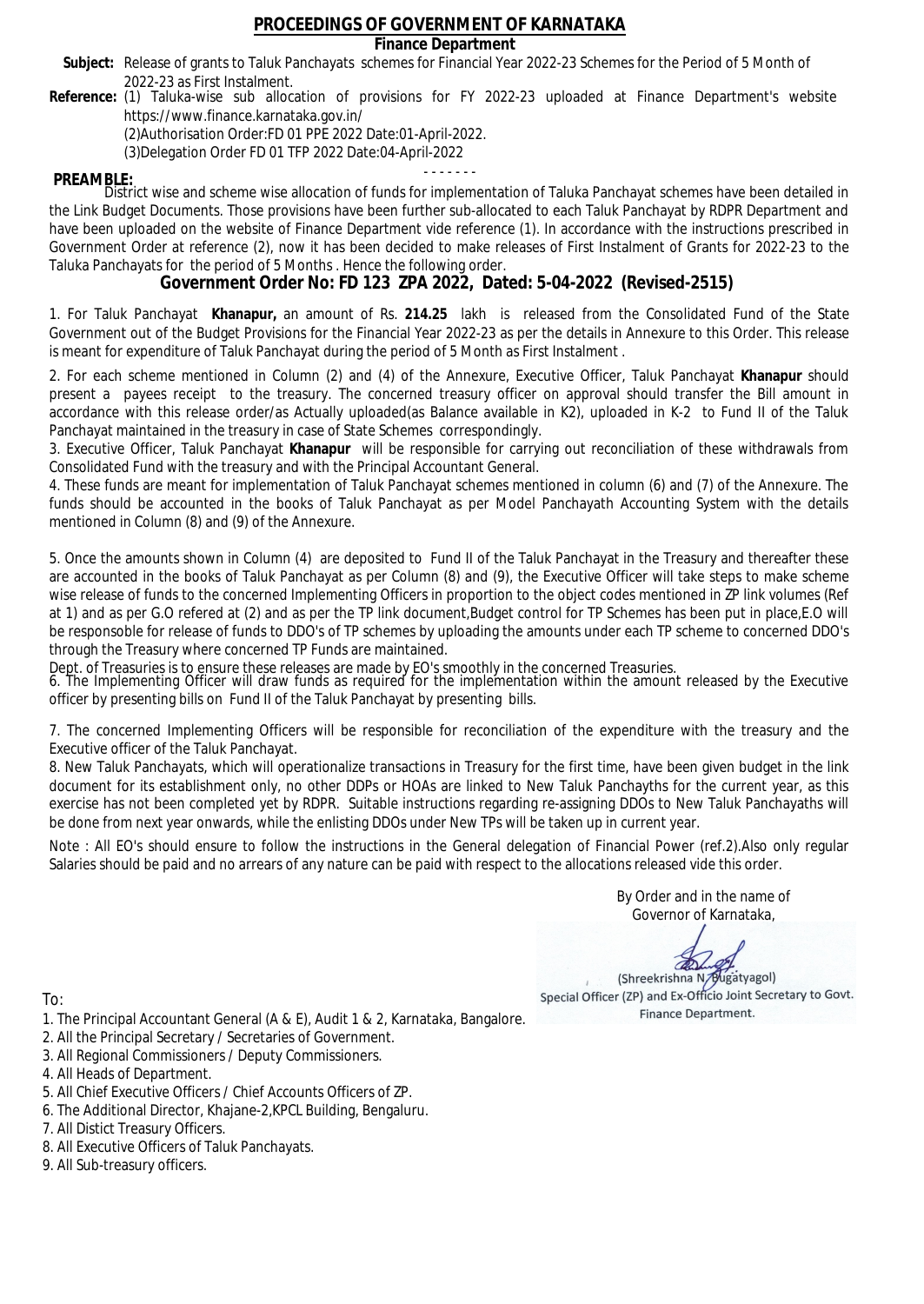### **Finance Department**

- Subject: Release of grants to Taluk Panchayats schemes for Financial Year 2022-23 Schemes for the Period of 5 Month of 2022-23 as First Instalment.
- **Reference:** (1) Taluka-wise sub allocation of provisions for FY 2022-23 uploaded at Finance Department's website https://www.finance.karnataka.gov.in/

(2)Authorisation Order:FD 01 PPE 2022 Date:01-April-2022.

(3)Delegation Order FD 01 TFP 2022 Date:04-April-2022

- - - - - - - **PREAMBLE:** District wise and scheme wise allocation of funds for implementation of Taluka Panchayat schemes have been detailed in the Link Budget Documents. Those provisions have been further sub-allocated to each Taluk Panchayat by RDPR Department and have been uploaded on the website of Finance Department vide reference (1). In accordance with the instructions prescribed in Government Order at reference (2), now it has been decided to make releases of First Instalment of Grants for 2022-23 to the Taluka Panchayats for the period of 5 Months . Hence the following order.

**Government Order No: FD 127 ZPA 2022, Dated: 5-04-2022 (Revised-2515)**

1. For Taluk Panchayat **Raibhag,** an amount of Rs. **234.82** lakh is released from the Consolidated Fund of the State Government out of the Budget Provisions for the Financial Year 2022-23 as per the details in Annexure to this Order. This release is meant for expenditure of Taluk Panchayat during the period of 5 Month as First Instalment .

2. For each scheme mentioned in Column (2) and (4) of the Annexure, Executive Officer, Taluk Panchayat **Raibhag** should present a payees receipt to the treasury. The concerned treasury officer on approval should transfer the Bill amount in accordance with this release order/as Actually uploaded(as Balance available in K2), uploaded in K-2 to Fund II of the Taluk Panchayat maintained in the treasury in case of State Schemes correspondingly.

3. Executive Officer, Taluk Panchayat **Raibhag** will be responsible for carrying out reconciliation of these withdrawals from Consolidated Fund with the treasury and with the Principal Accountant General.

4. These funds are meant for implementation of Taluk Panchayat schemes mentioned in column (6) and (7) of the Annexure. The funds should be accounted in the books of Taluk Panchayat as per Model Panchayath Accounting System with the details mentioned in Column (8) and (9) of the Annexure.

5. Once the amounts shown in Column (4) are deposited to Fund II of the Taluk Panchayat in the Treasury and thereafter these are accounted in the books of Taluk Panchayat as per Column (8) and (9), the Executive Officer will take steps to make scheme wise release of funds to the concerned Implementing Officers in proportion to the object codes mentioned in ZP link volumes (Ref at 1) and as per G.O refered at (2) and as per the TP link document,Budget control for TP Schemes has been put in place,E.O will be responsoble for release of funds to DDO's of TP schemes by uploading the amounts under each TP scheme to concerned DDO's through the Treasury where concerned TP Funds are maintained.

Dept. of Treasuries is to ensure these releases are made by EO's smoothly in the concerned Treasuries.

6. The Implementing Officer will draw funds as required for the implementation within the amount released by the Executive officer by presenting bills on Fund II of the Taluk Panchayat by presenting bills.

7. The concerned Implementing Officers will be responsible for reconciliation of the expenditure with the treasury and the Executive officer of the Taluk Panchayat.

8. New Taluk Panchayats, which will operationalize transactions in Treasury for the first time, have been given budget in the link document for its establishment only, no other DDPs or HOAs are linked to New Taluk Panchayths for the current year, as this exercise has not been completed yet by RDPR. Suitable instructions regarding re-assigning DDOs to New Taluk Panchayaths will be done from next year onwards, while the enlisting DDOs under New TPs will be taken up in current year.

Note : All EO's should ensure to follow the instructions in the General delegation of Financial Power (ref.2).Also only regular Salaries should be paid and no arrears of any nature can be paid with respect to the allocations released vide this order.

> By Order and in the name of Governor of Karnataka,

**PD** 

(Shreekrishna N/Bugatyagol) Special Officer (ZP) and Ex-Officio Joint Secretary to Govt. Finance Department.

To:

- 1. The Principal Accountant General (A & E), Audit 1 & 2, Karnataka, Bangalore.
- 2. All the Principal Secretary / Secretaries of Government.
- 3. All Regional Commissioners / Deputy Commissioners.
- 4. All Heads of Department.
- 5. All Chief Executive Officers / Chief Accounts Officers of ZP.
- 6. The Additional Director, Khajane-2,KPCL Building, Bengaluru.

- 8. All Executive Officers of Taluk Panchayats.
- 9. All Sub-treasury officers.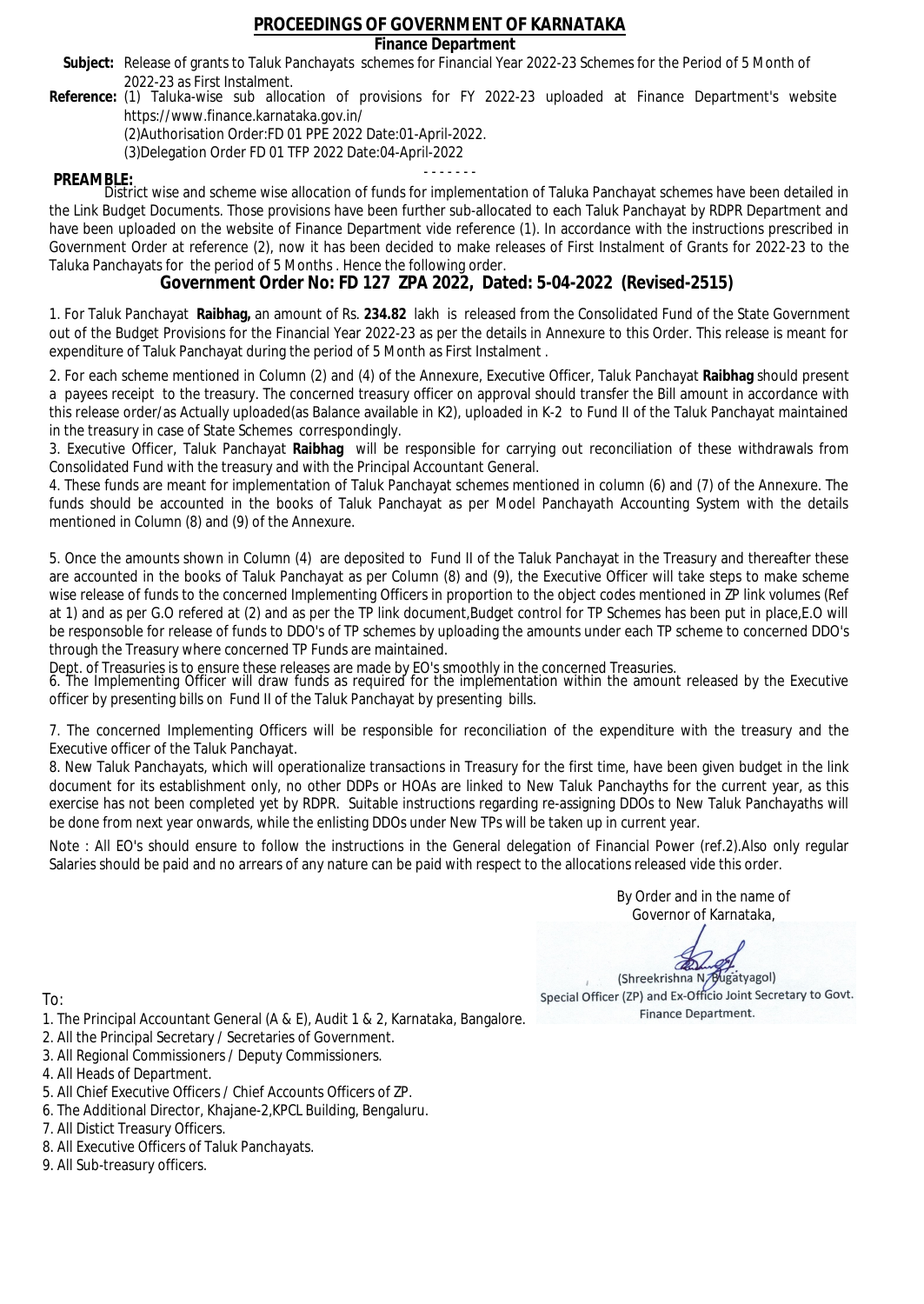### **Finance Department**

- Subject: Release of grants to Taluk Panchayats schemes for Financial Year 2022-23 Schemes for the Period of 5 Month of 2022-23 as First Instalment.
- **Reference:** (1) Taluka-wise sub allocation of provisions for FY 2022-23 uploaded at Finance Department's website https://www.finance.karnataka.gov.in/

(2)Authorisation Order:FD 01 PPE 2022 Date:01-April-2022.

(3)Delegation Order FD 01 TFP 2022 Date:04-April-2022

- - - - - - - **PREAMBLE:** District wise and scheme wise allocation of funds for implementation of Taluka Panchayat schemes have been detailed in the Link Budget Documents. Those provisions have been further sub-allocated to each Taluk Panchayat by RDPR Department and have been uploaded on the website of Finance Department vide reference (1). In accordance with the instructions prescribed in Government Order at reference (2), now it has been decided to make releases of First Instalment of Grants for 2022-23 to the Taluka Panchayats for the period of 5 Months . Hence the following order.

**Government Order No: FD 128 ZPA 2022, Dated: 5-04-2022 (Revised-2515)**

1. For Taluk Panchayat **Ramadurga,** an amount of Rs. **196.69** lakh is released from the Consolidated Fund of the State Government out of the Budget Provisions for the Financial Year 2022-23 as per the details in Annexure to this Order. This release is meant for expenditure of Taluk Panchayat during the period of 5 Month as First Instalment .

2. For each scheme mentioned in Column (2) and (4) of the Annexure, Executive Officer, Taluk Panchayat **Ramadurga** should present a payees receipt to the treasury. The concerned treasury officer on approval should transfer the Bill amount in accordance with this release order/as Actually uploaded(as Balance available in K2), uploaded in K-2 to Fund II of the Taluk Panchayat maintained in the treasury in case of State Schemes correspondingly.

3. Executive Officer, Taluk Panchayat **Ramadurga** will be responsible for carrying out reconciliation of these withdrawals from Consolidated Fund with the treasury and with the Principal Accountant General.

4. These funds are meant for implementation of Taluk Panchayat schemes mentioned in column (6) and (7) of the Annexure. The funds should be accounted in the books of Taluk Panchayat as per Model Panchayath Accounting System with the details mentioned in Column (8) and (9) of the Annexure.

5. Once the amounts shown in Column (4) are deposited to Fund II of the Taluk Panchayat in the Treasury and thereafter these are accounted in the books of Taluk Panchayat as per Column (8) and (9), the Executive Officer will take steps to make scheme wise release of funds to the concerned Implementing Officers in proportion to the object codes mentioned in ZP link volumes (Ref at 1) and as per G.O refered at (2) and as per the TP link document,Budget control for TP Schemes has been put in place,E.O will be responsoble for release of funds to DDO's of TP schemes by uploading the amounts under each TP scheme to concerned DDO's through the Treasury where concerned TP Funds are maintained.

Dept. of Treasuries is to ensure these releases are made by EO's smoothly in the concerned Treasuries.

6. The Implementing Officer will draw funds as required for the implementation within the amount released by the Executive officer by presenting bills on Fund II of the Taluk Panchayat by presenting bills.

7. The concerned Implementing Officers will be responsible for reconciliation of the expenditure with the treasury and the Executive officer of the Taluk Panchayat.

8. New Taluk Panchayats, which will operationalize transactions in Treasury for the first time, have been given budget in the link document for its establishment only, no other DDPs or HOAs are linked to New Taluk Panchayths for the current year, as this exercise has not been completed yet by RDPR. Suitable instructions regarding re-assigning DDOs to New Taluk Panchayaths will be done from next year onwards, while the enlisting DDOs under New TPs will be taken up in current year.

Note : All EO's should ensure to follow the instructions in the General delegation of Financial Power (ref.2).Also only regular Salaries should be paid and no arrears of any nature can be paid with respect to the allocations released vide this order.

> By Order and in the name of Governor of Karnataka,

**PD** 

(Shreekrishna N/Bugatyagol) Special Officer (ZP) and Ex-Officio Joint Secretary to Govt. Finance Department.

- 1. The Principal Accountant General (A & E), Audit 1 & 2, Karnataka, Bangalore.
- 2. All the Principal Secretary / Secretaries of Government.
- 3. All Regional Commissioners / Deputy Commissioners.
- 4. All Heads of Department.
- 5. All Chief Executive Officers / Chief Accounts Officers of ZP.
- 6. The Additional Director, Khajane-2,KPCL Building, Bengaluru.
- 7. All Distict Treasury Officers.
- 8. All Executive Officers of Taluk Panchayats.
- 9. All Sub-treasury officers.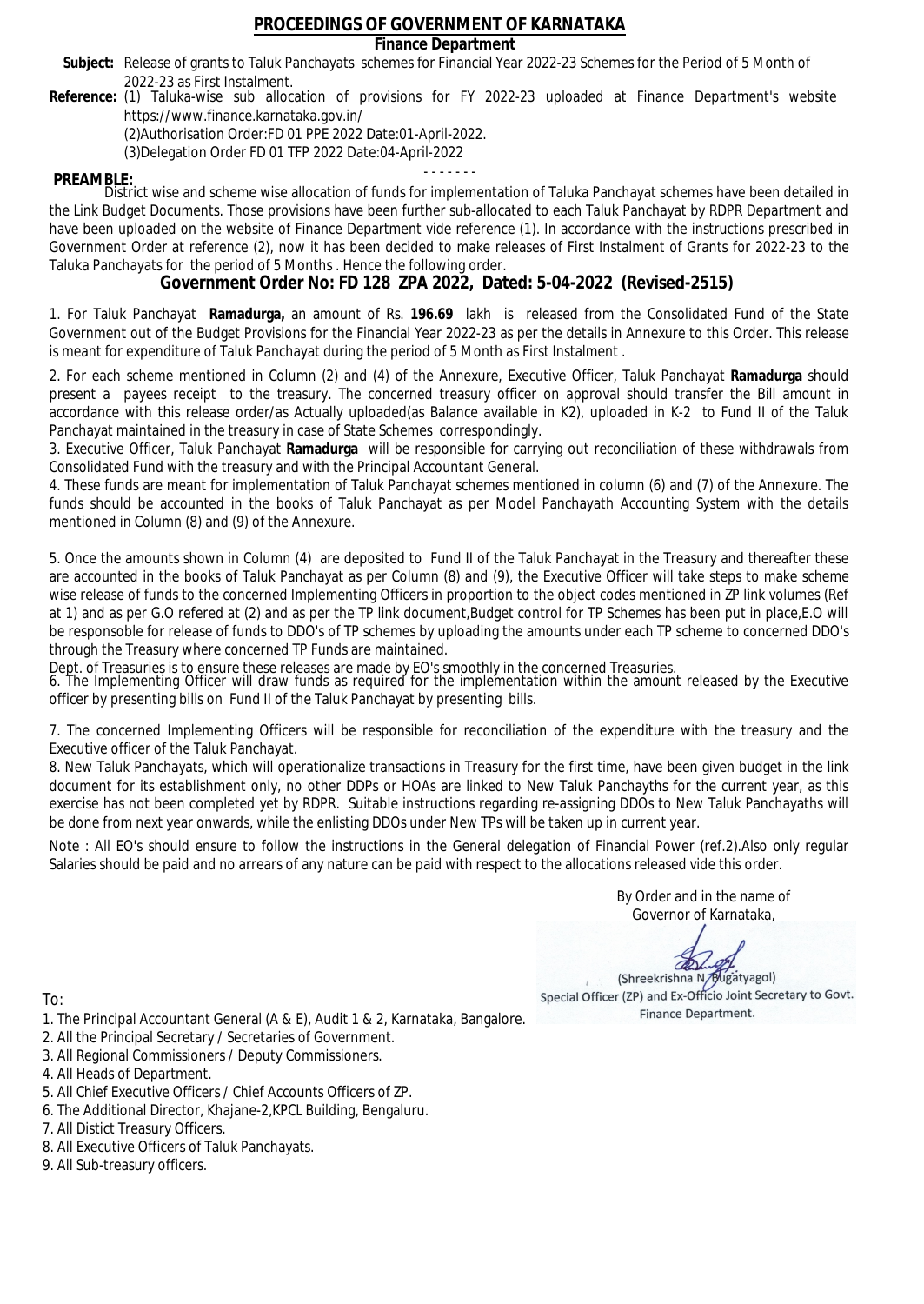### **Finance Department**

- Subject: Release of grants to Taluk Panchayats schemes for Financial Year 2022-23 Schemes for the Period of 5 Month of 2022-23 as First Instalment.
- **Reference:** (1) Taluka-wise sub allocation of provisions for FY 2022-23 uploaded at Finance Department's website https://www.finance.karnataka.gov.in/

(2)Authorisation Order:FD 01 PPE 2022 Date:01-April-2022.

(3)Delegation Order FD 01 TFP 2022 Date:04-April-2022

- - - - - - - **PREAMBLE:** District wise and scheme wise allocation of funds for implementation of Taluka Panchayat schemes have been detailed in the Link Budget Documents. Those provisions have been further sub-allocated to each Taluk Panchayat by RDPR Department and have been uploaded on the website of Finance Department vide reference (1). In accordance with the instructions prescribed in Government Order at reference (2), now it has been decided to make releases of First Instalment of Grants for 2022-23 to the Taluka Panchayats for the period of 5 Months . Hence the following order.

**Government Order No: FD 129 ZPA 2022, Dated: 5-04-2022 (Revised-2515)**

1. For Taluk Panchayat **Saundatti,** an amount of Rs. **280.59** lakh is released from the Consolidated Fund of the State Government out of the Budget Provisions for the Financial Year 2022-23 as per the details in Annexure to this Order. This release is meant for expenditure of Taluk Panchayat during the period of 5 Month as First Instalment .

2. For each scheme mentioned in Column (2) and (4) of the Annexure, Executive Officer, Taluk Panchayat **Saundatti** should present a payees receipt to the treasury. The concerned treasury officer on approval should transfer the Bill amount in accordance with this release order/as Actually uploaded(as Balance available in K2), uploaded in K-2 to Fund II of the Taluk Panchayat maintained in the treasury in case of State Schemes correspondingly.

3. Executive Officer, Taluk Panchayat **Saundatti** will be responsible for carrying out reconciliation of these withdrawals from Consolidated Fund with the treasury and with the Principal Accountant General.

4. These funds are meant for implementation of Taluk Panchayat schemes mentioned in column (6) and (7) of the Annexure. The funds should be accounted in the books of Taluk Panchayat as per Model Panchayath Accounting System with the details mentioned in Column (8) and (9) of the Annexure.

5. Once the amounts shown in Column (4) are deposited to Fund II of the Taluk Panchayat in the Treasury and thereafter these are accounted in the books of Taluk Panchayat as per Column (8) and (9), the Executive Officer will take steps to make scheme wise release of funds to the concerned Implementing Officers in proportion to the object codes mentioned in ZP link volumes (Ref at 1) and as per G.O refered at (2) and as per the TP link document,Budget control for TP Schemes has been put in place,E.O will be responsoble for release of funds to DDO's of TP schemes by uploading the amounts under each TP scheme to concerned DDO's through the Treasury where concerned TP Funds are maintained.

Dept. of Treasuries is to ensure these releases are made by EO's smoothly in the concerned Treasuries.

6. The Implementing Officer will draw funds as required for the implementation within the amount released by the Executive officer by presenting bills on Fund II of the Taluk Panchayat by presenting bills.

7. The concerned Implementing Officers will be responsible for reconciliation of the expenditure with the treasury and the Executive officer of the Taluk Panchayat.

8. New Taluk Panchayats, which will operationalize transactions in Treasury for the first time, have been given budget in the link document for its establishment only, no other DDPs or HOAs are linked to New Taluk Panchayths for the current year, as this exercise has not been completed yet by RDPR. Suitable instructions regarding re-assigning DDOs to New Taluk Panchayaths will be done from next year onwards, while the enlisting DDOs under New TPs will be taken up in current year.

Note : All EO's should ensure to follow the instructions in the General delegation of Financial Power (ref.2).Also only regular Salaries should be paid and no arrears of any nature can be paid with respect to the allocations released vide this order.

> By Order and in the name of Governor of Karnataka,

**PD** 

(Shreekrishna N/Bugatyagol) Special Officer (ZP) and Ex-Officio Joint Secretary to Govt. Finance Department.

- 1. The Principal Accountant General (A & E), Audit 1 & 2, Karnataka, Bangalore.
- 2. All the Principal Secretary / Secretaries of Government.
- 3. All Regional Commissioners / Deputy Commissioners.
- 4. All Heads of Department.
- 5. All Chief Executive Officers / Chief Accounts Officers of ZP.
- 6. The Additional Director, Khajane-2,KPCL Building, Bengaluru.
- 7. All Distict Treasury Officers.
- 8. All Executive Officers of Taluk Panchayats.
- 9. All Sub-treasury officers.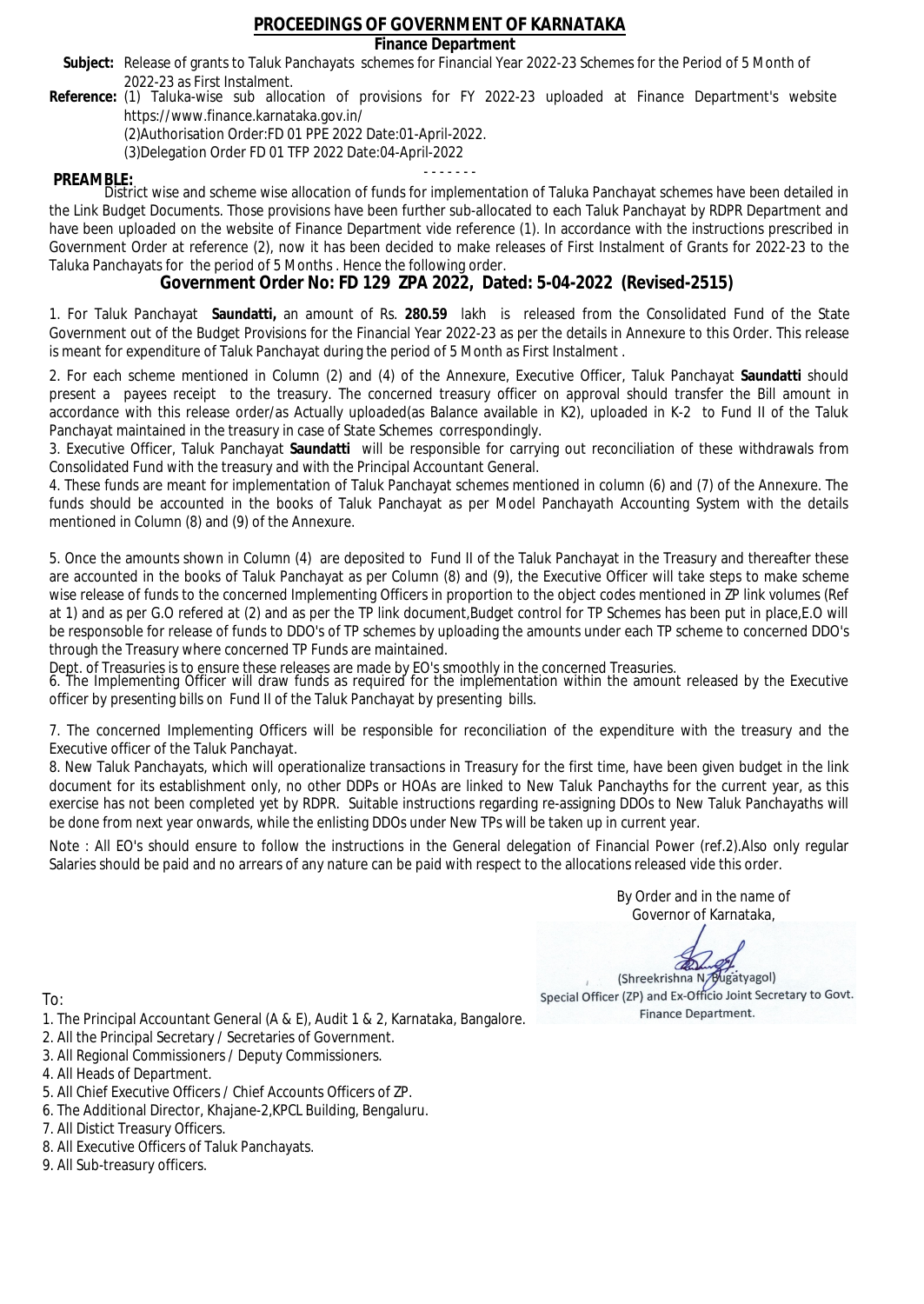### **Finance Department**

- Subject: Release of grants to Taluk Panchayats schemes for Financial Year 2022-23 Schemes for the Period of 5 Month of 2022-23 as First Instalment.
- **Reference:** (1) Taluka-wise sub allocation of provisions for FY 2022-23 uploaded at Finance Department's website https://www.finance.karnataka.gov.in/

(2)Authorisation Order:FD 01 PPE 2022 Date:01-April-2022.

(3)Delegation Order FD 01 TFP 2022 Date:04-April-2022

- - - - - - - **PREAMBLE:** District wise and scheme wise allocation of funds for implementation of Taluka Panchayat schemes have been detailed in the Link Budget Documents. Those provisions have been further sub-allocated to each Taluk Panchayat by RDPR Department and have been uploaded on the website of Finance Department vide reference (1). In accordance with the instructions prescribed in Government Order at reference (2), now it has been decided to make releases of First Instalment of Grants for 2022-23 to the Taluka Panchayats for the period of 5 Months . Hence the following order.

**Government Order No: FD 126 ZPA 2022, Dated: 5-04-2022 (Revised-2515)**

1. For Taluk Panchayat **Nippani,** an amount of Rs. **127.75** lakh is released from the Consolidated Fund of the State Government out of the Budget Provisions for the Financial Year 2022-23 as per the details in Annexure to this Order. This release is meant for expenditure of Taluk Panchayat during the period of 5 Month as First Instalment .

2. For each scheme mentioned in Column (2) and (4) of the Annexure, Executive Officer, Taluk Panchayat **Nippani** should present a payees receipt to the treasury. The concerned treasury officer on approval should transfer the Bill amount in accordance with this release order/as Actually uploaded(as Balance available in K2), uploaded in K-2 to Fund II of the Taluk Panchayat maintained in the treasury in case of State Schemes correspondingly.

3. Executive Officer, Taluk Panchayat **Nippani** will be responsible for carrying out reconciliation of these withdrawals from Consolidated Fund with the treasury and with the Principal Accountant General.

4. These funds are meant for implementation of Taluk Panchayat schemes mentioned in column (6) and (7) of the Annexure. The funds should be accounted in the books of Taluk Panchayat as per Model Panchayath Accounting System with the details mentioned in Column (8) and (9) of the Annexure.

5. Once the amounts shown in Column (4) are deposited to Fund II of the Taluk Panchayat in the Treasury and thereafter these are accounted in the books of Taluk Panchayat as per Column (8) and (9), the Executive Officer will take steps to make scheme wise release of funds to the concerned Implementing Officers in proportion to the object codes mentioned in ZP link volumes (Ref at 1) and as per G.O refered at (2) and as per the TP link document,Budget control for TP Schemes has been put in place,E.O will be responsoble for release of funds to DDO's of TP schemes by uploading the amounts under each TP scheme to concerned DDO's through the Treasury where concerned TP Funds are maintained.

Dept. of Treasuries is to ensure these releases are made by EO's smoothly in the concerned Treasuries.

6. The Implementing Officer will draw funds as required for the implementation within the amount released by the Executive officer by presenting bills on Fund II of the Taluk Panchayat by presenting bills.

7. The concerned Implementing Officers will be responsible for reconciliation of the expenditure with the treasury and the Executive officer of the Taluk Panchayat.

8. New Taluk Panchayats, which will operationalize transactions in Treasury for the first time, have been given budget in the link document for its establishment only, no other DDPs or HOAs are linked to New Taluk Panchayths for the current year, as this exercise has not been completed yet by RDPR. Suitable instructions regarding re-assigning DDOs to New Taluk Panchayaths will be done from next year onwards, while the enlisting DDOs under New TPs will be taken up in current year.

Note : All EO's should ensure to follow the instructions in the General delegation of Financial Power (ref.2).Also only regular Salaries should be paid and no arrears of any nature can be paid with respect to the allocations released vide this order.

> By Order and in the name of Governor of Karnataka,

**PD** 

(Shreekrishna N/Bugatyagol) Special Officer (ZP) and Ex-Officio Joint Secretary to Govt. Finance Department.

- 1. The Principal Accountant General (A & E), Audit 1 & 2, Karnataka, Bangalore.
- 2. All the Principal Secretary / Secretaries of Government.
- 3. All Regional Commissioners / Deputy Commissioners.
- 4. All Heads of Department.
- 5. All Chief Executive Officers / Chief Accounts Officers of ZP.
- 6. The Additional Director, Khajane-2,KPCL Building, Bengaluru.
- 7. All Distict Treasury Officers.
- 8. All Executive Officers of Taluk Panchayats.
- 9. All Sub-treasury officers.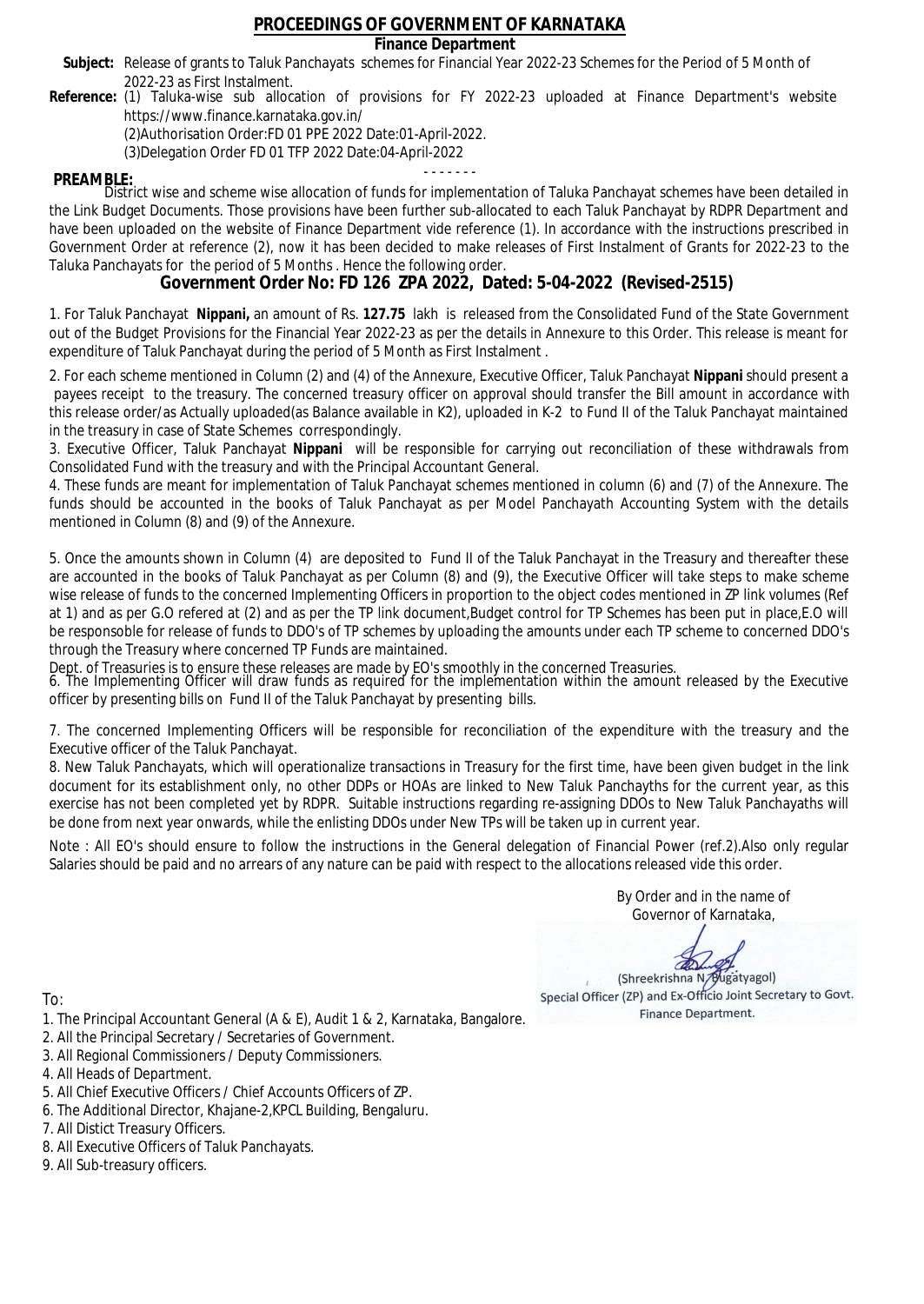### **Finance Department**

- Subject: Release of grants to Taluk Panchayats schemes for Financial Year 2022-23 Schemes for the Period of 5 Month of 2022-23 as First Instalment.
- **Reference:** (1) Taluka-wise sub allocation of provisions for FY 2022-23 uploaded at Finance Department's website https://www.finance.karnataka.gov.in/

(2)Authorisation Order:FD 01 PPE 2022 Date:01-April-2022.

(3)Delegation Order FD 01 TFP 2022 Date:04-April-2022

- - - - - - - **PREAMBLE:** District wise and scheme wise allocation of funds for implementation of Taluka Panchayat schemes have been detailed in the Link Budget Documents. Those provisions have been further sub-allocated to each Taluk Panchayat by RDPR Department and have been uploaded on the website of Finance Department vide reference (1). In accordance with the instructions prescribed in Government Order at reference (2), now it has been decided to make releases of First Instalment of Grants for 2022-23 to the Taluka Panchayats for the period of 5 Months . Hence the following order.

**Government Order No: FD 122 ZPA 2022, Dated: 5-04-2022 (Revised-2515)**

1. For Taluk Panchayat **Kagwad,** an amount of Rs. **45.55** lakh is released from the Consolidated Fund of the State Government out of the Budget Provisions for the Financial Year 2022-23 as per the details in Annexure to this Order. This release is meant for expenditure of Taluk Panchayat during the period of 5 Month as First Instalment .

2. For each scheme mentioned in Column (2) and (4) of the Annexure, Executive Officer, Taluk Panchayat **Kagwad** should present a payees receipt to the treasury. The concerned treasury officer on approval should transfer the Bill amount in accordance with this release order/as Actually uploaded(as Balance available in K2), uploaded in K-2 to Fund II of the Taluk Panchayat maintained in the treasury in case of State Schemes correspondingly.

3. Executive Officer, Taluk Panchayat **Kagwad** will be responsible for carrying out reconciliation of these withdrawals from Consolidated Fund with the treasury and with the Principal Accountant General.

4. These funds are meant for implementation of Taluk Panchayat schemes mentioned in column (6) and (7) of the Annexure. The funds should be accounted in the books of Taluk Panchayat as per Model Panchayath Accounting System with the details mentioned in Column (8) and (9) of the Annexure.

5. Once the amounts shown in Column (4) are deposited to Fund II of the Taluk Panchayat in the Treasury and thereafter these are accounted in the books of Taluk Panchayat as per Column (8) and (9), the Executive Officer will take steps to make scheme wise release of funds to the concerned Implementing Officers in proportion to the object codes mentioned in ZP link volumes (Ref at 1) and as per G.O refered at (2) and as per the TP link document,Budget control for TP Schemes has been put in place,E.O will be responsoble for release of funds to DDO's of TP schemes by uploading the amounts under each TP scheme to concerned DDO's through the Treasury where concerned TP Funds are maintained.

Dept. of Treasuries is to ensure these releases are made by EO's smoothly in the concerned Treasuries.

6. The Implementing Officer will draw funds as required for the implementation within the amount released by the Executive officer by presenting bills on Fund II of the Taluk Panchayat by presenting bills.

7. The concerned Implementing Officers will be responsible for reconciliation of the expenditure with the treasury and the Executive officer of the Taluk Panchayat.

8. New Taluk Panchayats, which will operationalize transactions in Treasury for the first time, have been given budget in the link document for its establishment only, no other DDPs or HOAs are linked to New Taluk Panchayths for the current year, as this exercise has not been completed yet by RDPR. Suitable instructions regarding re-assigning DDOs to New Taluk Panchayaths will be done from next year onwards, while the enlisting DDOs under New TPs will be taken up in current year.

Note : All EO's should ensure to follow the instructions in the General delegation of Financial Power (ref.2).Also only regular Salaries should be paid and no arrears of any nature can be paid with respect to the allocations released vide this order.

> By Order and in the name of Governor of Karnataka,

**PD** 

(Shreekrishna N/Bugatyagol) Special Officer (ZP) and Ex-Officio Joint Secretary to Govt. Finance Department.

- 1. The Principal Accountant General (A & E), Audit 1 & 2, Karnataka, Bangalore.
- 2. All the Principal Secretary / Secretaries of Government.
- 3. All Regional Commissioners / Deputy Commissioners.
- 4. All Heads of Department.
- 5. All Chief Executive Officers / Chief Accounts Officers of ZP.
- 6. The Additional Director, Khajane-2,KPCL Building, Bengaluru.
- 7. All Distict Treasury Officers.
- 8. All Executive Officers of Taluk Panchayats.
- 9. All Sub-treasury officers.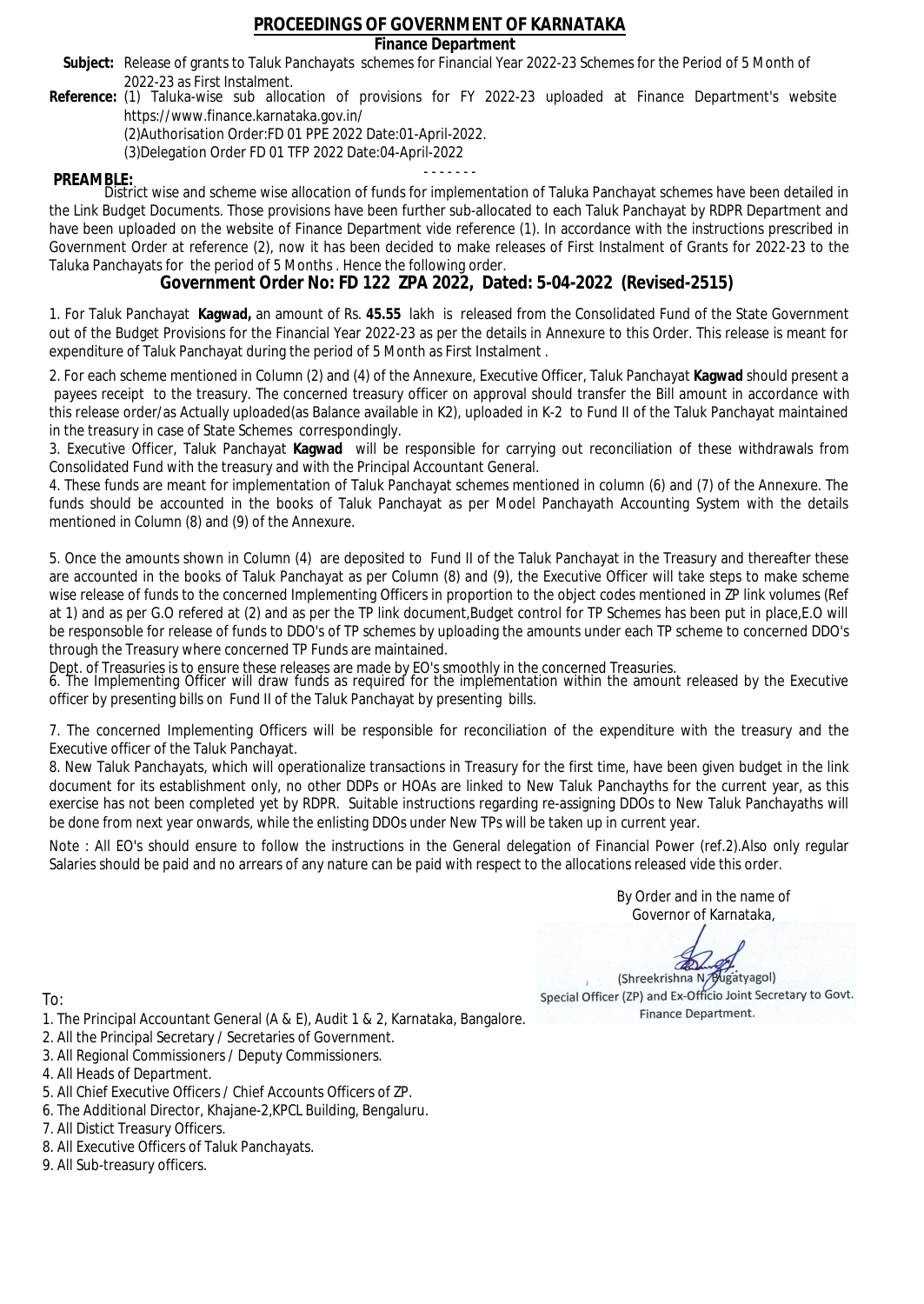### **Finance Department**

- Subject: Release of grants to Taluk Panchayats schemes for Financial Year 2022-23 Schemes for the Period of 5 Month of 2022-23 as First Instalment.
- **Reference:** (1) Taluka-wise sub allocation of provisions for FY 2022-23 uploaded at Finance Department's website https://www.finance.karnataka.gov.in/

(2)Authorisation Order:FD 01 PPE 2022 Date:01-April-2022.

(3)Delegation Order FD 01 TFP 2022 Date:04-April-2022

- - - - - - - **PREAMBLE:** District wise and scheme wise allocation of funds for implementation of Taluka Panchayat schemes have been detailed in the Link Budget Documents. Those provisions have been further sub-allocated to each Taluk Panchayat by RDPR Department and have been uploaded on the website of Finance Department vide reference (1). In accordance with the instructions prescribed in Government Order at reference (2), now it has been decided to make releases of First Instalment of Grants for 2022-23 to the Taluka Panchayats for the period of 5 Months . Hence the following order.

**Government Order No: FD 124 ZPA 2022, Dated: 5-04-2022 (Revised-2515)**

1. For Taluk Panchayat **Kittur,** an amount of Rs. **76.12** lakh is released from the Consolidated Fund of the State Government out of the Budget Provisions for the Financial Year 2022-23 as per the details in Annexure to this Order. This release is meant for expenditure of Taluk Panchayat during the period of 5 Month as First Instalment .

2. For each scheme mentioned in Column (2) and (4) of the Annexure, Executive Officer, Taluk Panchayat **Kittur** should present a payees receipt to the treasury. The concerned treasury officer on approval should transfer the Bill amount in accordance with this release order/as Actually uploaded(as Balance available in K2), uploaded in K-2 to Fund II of the Taluk Panchayat maintained in the treasury in case of State Schemes correspondingly.

3. Executive Officer, Taluk Panchayat **Kittur** will be responsible for carrying out reconciliation of these withdrawals from Consolidated Fund with the treasury and with the Principal Accountant General.

4. These funds are meant for implementation of Taluk Panchayat schemes mentioned in column (6) and (7) of the Annexure. The funds should be accounted in the books of Taluk Panchayat as per Model Panchayath Accounting System with the details mentioned in Column (8) and (9) of the Annexure.

5. Once the amounts shown in Column (4) are deposited to Fund II of the Taluk Panchayat in the Treasury and thereafter these are accounted in the books of Taluk Panchayat as per Column (8) and (9), the Executive Officer will take steps to make scheme wise release of funds to the concerned Implementing Officers in proportion to the object codes mentioned in ZP link volumes (Ref at 1) and as per G.O refered at (2) and as per the TP link document,Budget control for TP Schemes has been put in place,E.O will be responsoble for release of funds to DDO's of TP schemes by uploading the amounts under each TP scheme to concerned DDO's through the Treasury where concerned TP Funds are maintained.

Dept. of Treasuries is to ensure these releases are made by EO's smoothly in the concerned Treasuries.

6. The Implementing Officer will draw funds as required for the implementation within the amount released by the Executive officer by presenting bills on Fund II of the Taluk Panchayat by presenting bills.

7. The concerned Implementing Officers will be responsible for reconciliation of the expenditure with the treasury and the Executive officer of the Taluk Panchayat.

8. New Taluk Panchayats, which will operationalize transactions in Treasury for the first time, have been given budget in the link document for its establishment only, no other DDPs or HOAs are linked to New Taluk Panchayths for the current year, as this exercise has not been completed yet by RDPR. Suitable instructions regarding re-assigning DDOs to New Taluk Panchayaths will be done from next year onwards, while the enlisting DDOs under New TPs will be taken up in current year.

Note : All EO's should ensure to follow the instructions in the General delegation of Financial Power (ref.2).Also only regular Salaries should be paid and no arrears of any nature can be paid with respect to the allocations released vide this order.

> By Order and in the name of Governor of Karnataka,

**PD** 

(Shreekrishna N/Bugatyagol) Special Officer (ZP) and Ex-Officio Joint Secretary to Govt. Finance Department.

To:

- 1. The Principal Accountant General (A & E), Audit 1 & 2, Karnataka, Bangalore.
- 2. All the Principal Secretary / Secretaries of Government.
- 3. All Regional Commissioners / Deputy Commissioners.
- 4. All Heads of Department.
- 5. All Chief Executive Officers / Chief Accounts Officers of ZP.
- 6. The Additional Director, Khajane-2,KPCL Building, Bengaluru.

- 8. All Executive Officers of Taluk Panchayats.
- 9. All Sub-treasury officers.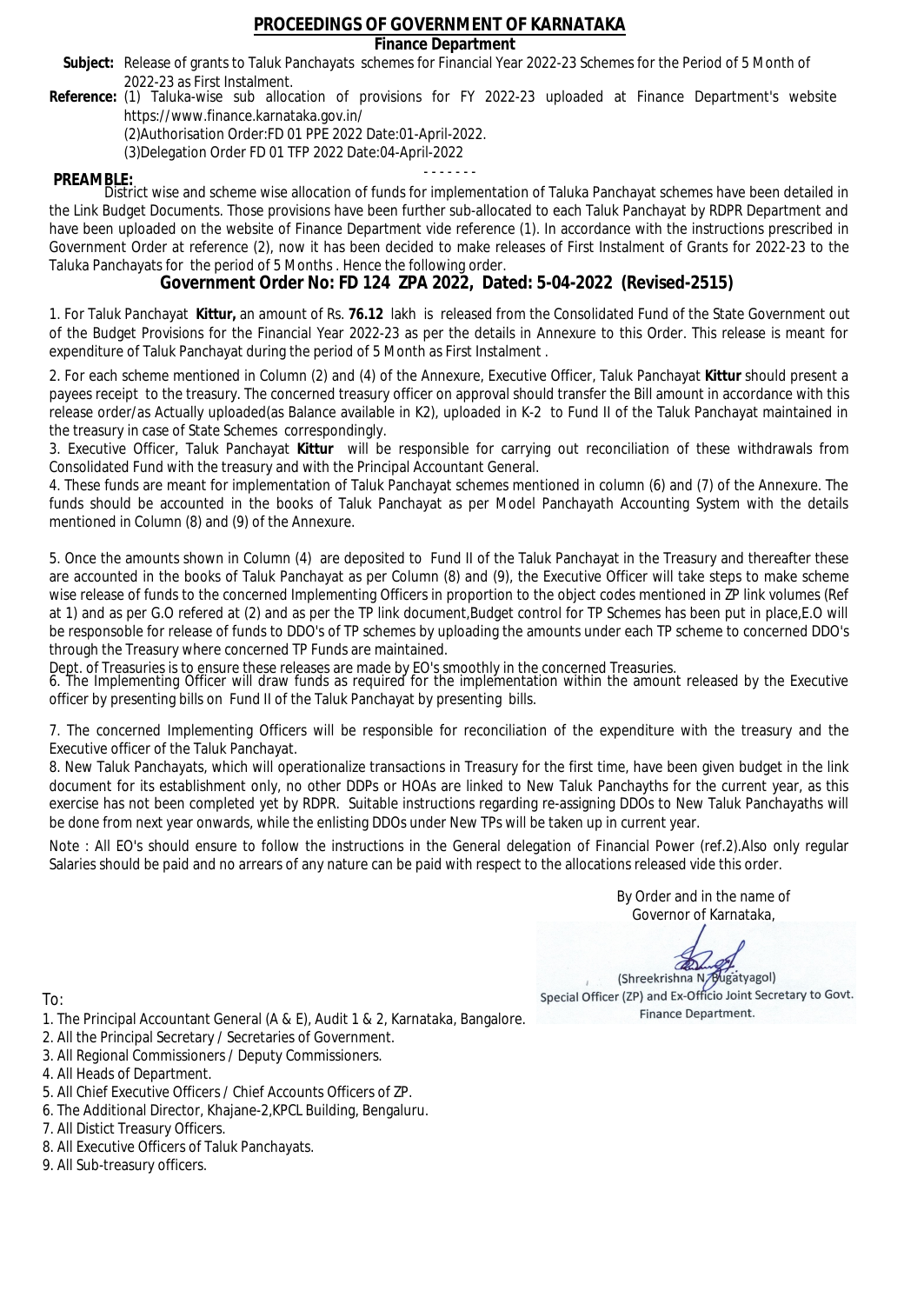### **Finance Department**

- Subject: Release of grants to Taluk Panchayats schemes for Financial Year 2022-23 Schemes for the Period of 5 Month of 2022-23 as First Instalment.
- **Reference:** (1) Taluka-wise sub allocation of provisions for FY 2022-23 uploaded at Finance Department's website https://www.finance.karnataka.gov.in/

(2)Authorisation Order:FD 01 PPE 2022 Date:01-April-2022.

(3)Delegation Order FD 01 TFP 2022 Date:04-April-2022

- - - - - - - **PREAMBLE:** District wise and scheme wise allocation of funds for implementation of Taluka Panchayat schemes have been detailed in the Link Budget Documents. Those provisions have been further sub-allocated to each Taluk Panchayat by RDPR Department and have been uploaded on the website of Finance Department vide reference (1). In accordance with the instructions prescribed in Government Order at reference (2), now it has been decided to make releases of First Instalment of Grants for 2022-23 to the Taluka Panchayats for the period of 5 Months . Hence the following order.

**Government Order No: FD 125 ZPA 2022, Dated: 5-04-2022 (Revised-2515)**

1. For Taluk Panchayat **Mudalgi,** an amount of Rs. **101.55** lakh is released from the Consolidated Fund of the State Government out of the Budget Provisions for the Financial Year 2022-23 as per the details in Annexure to this Order. This release is meant for expenditure of Taluk Panchayat during the period of 5 Month as First Instalment .

2. For each scheme mentioned in Column (2) and (4) of the Annexure, Executive Officer, Taluk Panchayat **Mudalgi** should present a payees receipt to the treasury. The concerned treasury officer on approval should transfer the Bill amount in accordance with this release order/as Actually uploaded(as Balance available in K2), uploaded in K-2 to Fund II of the Taluk Panchayat maintained in the treasury in case of State Schemes correspondingly.

3. Executive Officer, Taluk Panchayat **Mudalgi** will be responsible for carrying out reconciliation of these withdrawals from Consolidated Fund with the treasury and with the Principal Accountant General.

4. These funds are meant for implementation of Taluk Panchayat schemes mentioned in column (6) and (7) of the Annexure. The funds should be accounted in the books of Taluk Panchayat as per Model Panchayath Accounting System with the details mentioned in Column (8) and (9) of the Annexure.

5. Once the amounts shown in Column (4) are deposited to Fund II of the Taluk Panchayat in the Treasury and thereafter these are accounted in the books of Taluk Panchayat as per Column (8) and (9), the Executive Officer will take steps to make scheme wise release of funds to the concerned Implementing Officers in proportion to the object codes mentioned in ZP link volumes (Ref at 1) and as per G.O refered at (2) and as per the TP link document,Budget control for TP Schemes has been put in place,E.O will be responsoble for release of funds to DDO's of TP schemes by uploading the amounts under each TP scheme to concerned DDO's through the Treasury where concerned TP Funds are maintained.

Dept. of Treasuries is to ensure these releases are made by EO's smoothly in the concerned Treasuries.

6. The Implementing Officer will draw funds as required for the implementation within the amount released by the Executive officer by presenting bills on Fund II of the Taluk Panchayat by presenting bills.

7. The concerned Implementing Officers will be responsible for reconciliation of the expenditure with the treasury and the Executive officer of the Taluk Panchayat.

8. New Taluk Panchayats, which will operationalize transactions in Treasury for the first time, have been given budget in the link document for its establishment only, no other DDPs or HOAs are linked to New Taluk Panchayths for the current year, as this exercise has not been completed yet by RDPR. Suitable instructions regarding re-assigning DDOs to New Taluk Panchayaths will be done from next year onwards, while the enlisting DDOs under New TPs will be taken up in current year.

Note : All EO's should ensure to follow the instructions in the General delegation of Financial Power (ref.2).Also only regular Salaries should be paid and no arrears of any nature can be paid with respect to the allocations released vide this order.

> By Order and in the name of Governor of Karnataka,

**PD** 

(Shreekrishna N/Bugatyagol) Special Officer (ZP) and Ex-Officio Joint Secretary to Govt. Finance Department.

- 1. The Principal Accountant General (A & E), Audit 1 & 2, Karnataka, Bangalore.
- 2. All the Principal Secretary / Secretaries of Government.
- 3. All Regional Commissioners / Deputy Commissioners.
- 4. All Heads of Department.
- 5. All Chief Executive Officers / Chief Accounts Officers of ZP.
- 6. The Additional Director, Khajane-2,KPCL Building, Bengaluru.
- 7. All Distict Treasury Officers.
- 8. All Executive Officers of Taluk Panchayats.
- 9. All Sub-treasury officers.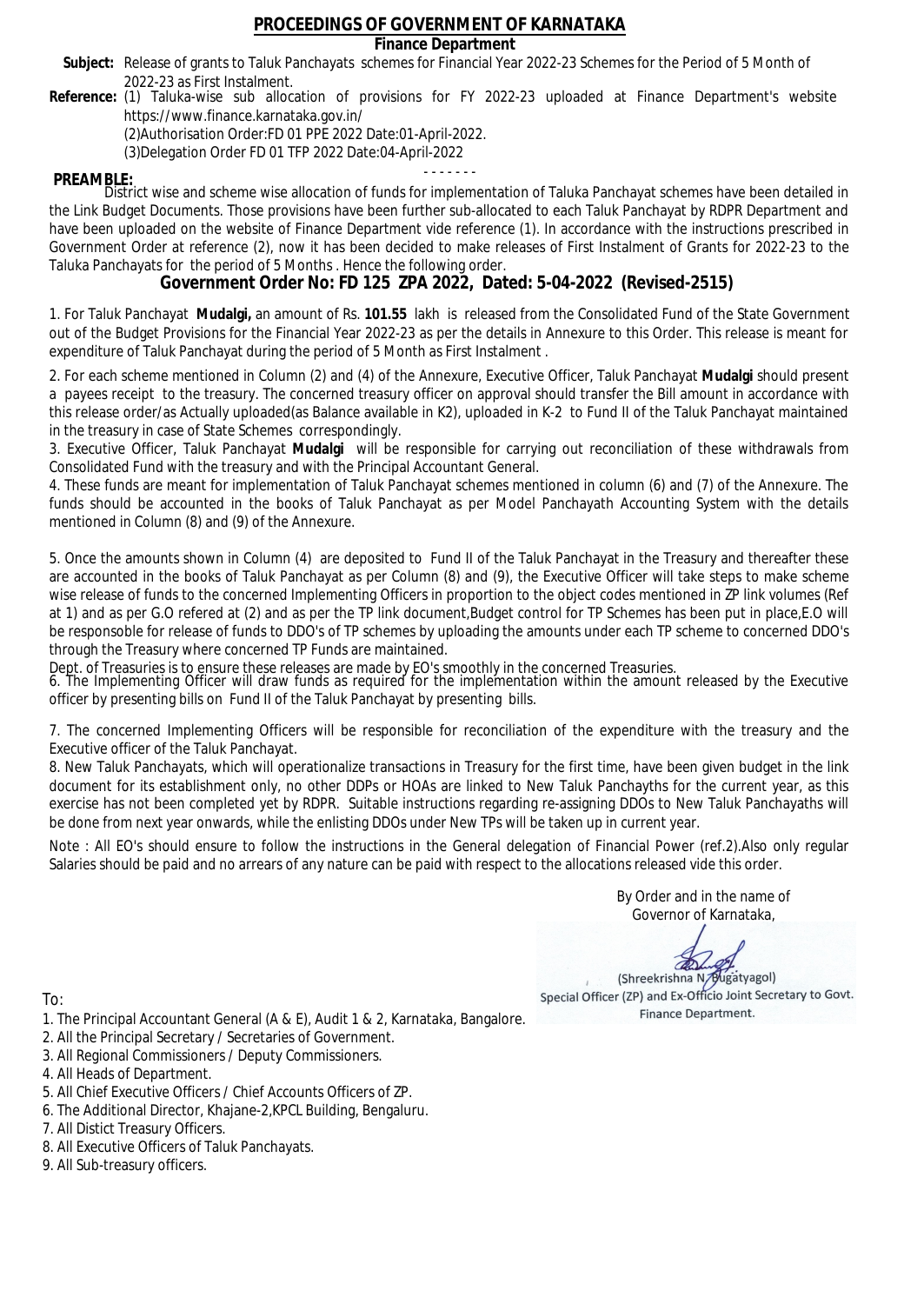**Finance Department**

- Subject: Release of grants to Taluk Panchayats schemes for Financial Year 2022-23 Schemes for the Period of 5 Month of 2022-23 as First Instalment.
- **Reference:** (1) Taluka-wise sub allocation of provisions for FY 2022-23 uploaded at Finance Department's website https://www.finance.karnataka.gov.in/

(2)Authorisation Order:FD 01 PPE 2022 Date:01-April-2022.

(3)Delegation Order FD 01 TFP 2022 Date:04-April-2022

- - - - - - - **PREAMBLE:** District wise and scheme wise allocation of funds for implementation of Taluka Panchayat schemes have been detailed in the Link Budget Documents. Those provisions have been further sub-allocated to each Taluk Panchayat by RDPR Department and have been uploaded on the website of Finance Department vide reference (1). In accordance with the instructions prescribed in Government Order at reference (2), now it has been decided to make releases of First Instalment of Grants for 2022-23 to the Taluka Panchayats for the period of 5 Months . Hence the following order.

**Government Order No: FD 142 ZPA 2022, Dated: 5-04-2022 (Revised-2515)**

1. For Taluk Panchayat **Vijayapura,** an amount of Rs. **172.62** lakh is released from the Consolidated Fund of the State Government out of the Budget Provisions for the Financial Year 2022-23 as per the details in Annexure to this Order. This release is meant for expenditure of Taluk Panchayat during the period of 5 Month as First Instalment .

2. For each scheme mentioned in Column (2) and (4) of the Annexure, Executive Officer, Taluk Panchayat **Vijayapura** should present a payees receipt to the treasury. The concerned treasury officer on approval should transfer the Bill amount in accordance with this release order/as Actually uploaded(as Balance available in K2), uploaded in K-2 to Fund II of the Taluk Panchayat maintained in the treasury in case of State Schemes correspondingly.

3. Executive Officer, Taluk Panchayat **Vijayapura** will be responsible for carrying out reconciliation of these withdrawals from Consolidated Fund with the treasury and with the Principal Accountant General.

4. These funds are meant for implementation of Taluk Panchayat schemes mentioned in column (6) and (7) of the Annexure. The funds should be accounted in the books of Taluk Panchayat as per Model Panchayath Accounting System with the details mentioned in Column (8) and (9) of the Annexure.

5. Once the amounts shown in Column (4) are deposited to Fund II of the Taluk Panchayat in the Treasury and thereafter these are accounted in the books of Taluk Panchayat as per Column (8) and (9), the Executive Officer will take steps to make scheme wise release of funds to the concerned Implementing Officers in proportion to the object codes mentioned in ZP link volumes (Ref at 1) and as per G.O refered at (2) and as per the TP link document,Budget control for TP Schemes has been put in place,E.O will be responsoble for release of funds to DDO's of TP schemes by uploading the amounts under each TP scheme to concerned DDO's through the Treasury where concerned TP Funds are maintained.

Dept. of Treasuries is to ensure these releases are made by EO's smoothly in the concerned Treasuries.

6. The Implementing Officer will draw funds as required for the implementation within the amount released by the Executive officer by presenting bills on Fund II of the Taluk Panchayat by presenting bills.

7. The concerned Implementing Officers will be responsible for reconciliation of the expenditure with the treasury and the Executive officer of the Taluk Panchayat.

8. New Taluk Panchayats, which will operationalize transactions in Treasury for the first time, have been given budget in the link document for its establishment only, no other DDPs or HOAs are linked to New Taluk Panchayths for the current year, as this exercise has not been completed yet by RDPR. Suitable instructions regarding re-assigning DDOs to New Taluk Panchayaths will be done from next year onwards, while the enlisting DDOs under New TPs will be taken up in current year.

Note : All EO's should ensure to follow the instructions in the General delegation of Financial Power (ref.2).Also only regular Salaries should be paid and no arrears of any nature can be paid with respect to the allocations released vide this order.

> By Order and in the name of Governor of Karnataka,

**PD** 

(Shreekrishna N/Bugatyagol) Special Officer (ZP) and Ex-Officio Joint Secretary to Govt. Finance Department.

- 1. The Principal Accountant General (A & E), Audit 1 & 2, Karnataka, Bangalore.
- 2. All the Principal Secretary / Secretaries of Government.
- 3. All Regional Commissioners / Deputy Commissioners.
- 4. All Heads of Department.
- 5. All Chief Executive Officers / Chief Accounts Officers of ZP.
- 6. The Additional Director, Khajane-2,KPCL Building, Bengaluru.
- 7. All Distict Treasury Officers.
- 8. All Executive Officers of Taluk Panchayats.
- 9. All Sub-treasury officers.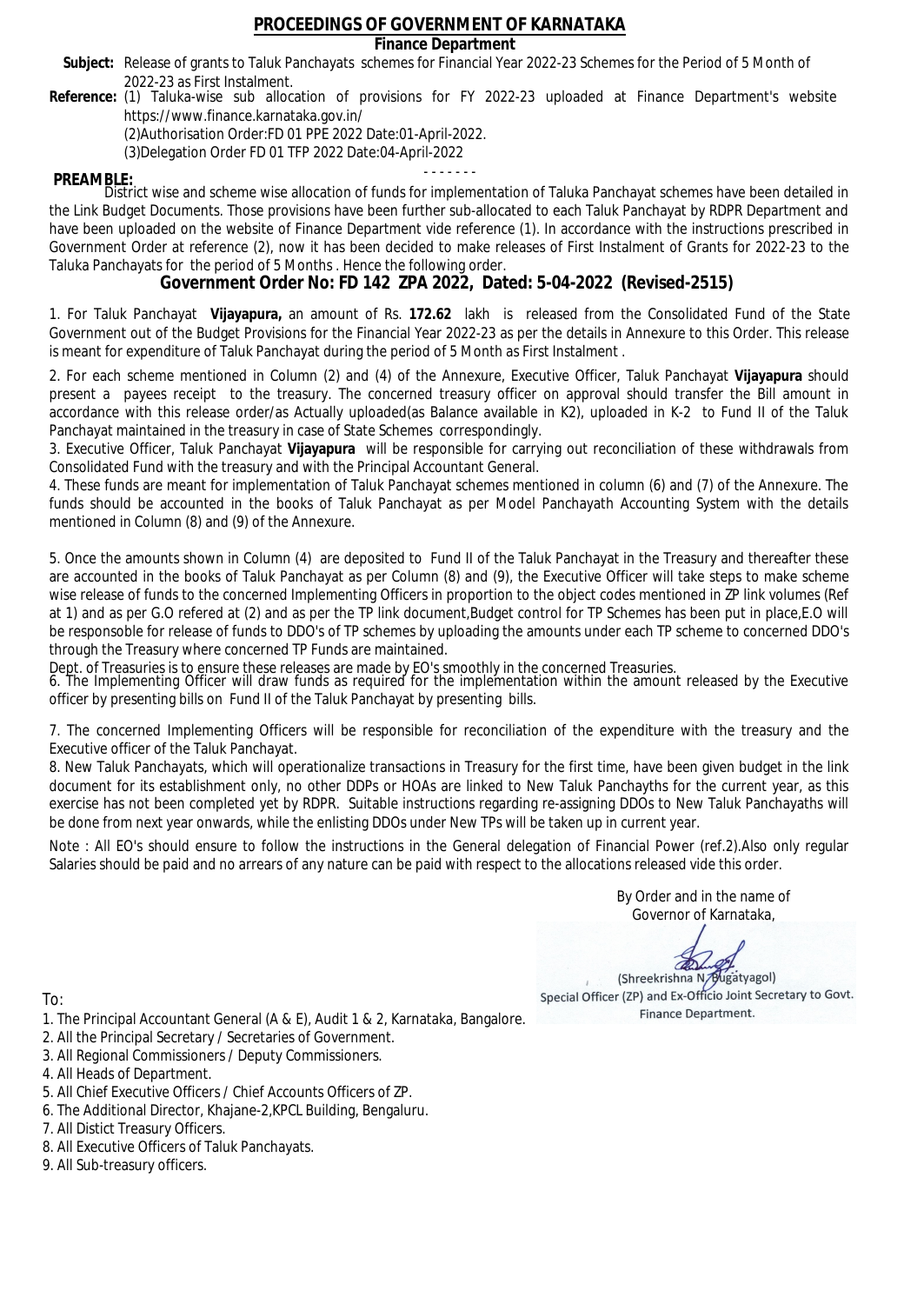### **Finance Department**

- Subject: Release of grants to Taluk Panchayats schemes for Financial Year 2022-23 Schemes for the Period of 5 Month of 2022-23 as First Instalment.
- **Reference:** (1) Taluka-wise sub allocation of provisions for FY 2022-23 uploaded at Finance Department's website https://www.finance.karnataka.gov.in/

(2)Authorisation Order:FD 01 PPE 2022 Date:01-April-2022.

(3)Delegation Order FD 01 TFP 2022 Date:04-April-2022

- - - - - - - **PREAMBLE:** District wise and scheme wise allocation of funds for implementation of Taluka Panchayat schemes have been detailed in the Link Budget Documents. Those provisions have been further sub-allocated to each Taluk Panchayat by RDPR Department and have been uploaded on the website of Finance Department vide reference (1). In accordance with the instructions prescribed in Government Order at reference (2), now it has been decided to make releases of First Instalment of Grants for 2022-23 to the Taluka Panchayats for the period of 5 Months . Hence the following order.

**Government Order No: FD 132 ZPA 2022, Dated: 5-04-2022 (Revised-2515)**

1. For Taluk Panchayat **Basavana Bagewadi,** an amount of Rs. **184.86** lakh is released from the Consolidated Fund of the State Government out of the Budget Provisions for the Financial Year 2022-23 as per the details in Annexure to this Order. This release is meant for expenditure of Taluk Panchayat during the period of 5 Month as First Instalment .

2. For each scheme mentioned in Column (2) and (4) of the Annexure, Executive Officer, Taluk Panchayat **Basavana Bagewadi** should present a payees receipt to the treasury. The concerned treasury officer on approval should transfer the Bill amount in accordance with this release order/as Actually uploaded(as Balance available in K2), uploaded in K-2 to Fund II of the Taluk Panchayat maintained in the treasury in case of State Schemes correspondingly.

3. Executive Officer, Taluk Panchayat **Basavana Bagewadi** will be responsible for carrying out reconciliation of these withdrawals from Consolidated Fund with the treasury and with the Principal Accountant General.

4. These funds are meant for implementation of Taluk Panchayat schemes mentioned in column (6) and (7) of the Annexure. The funds should be accounted in the books of Taluk Panchayat as per Model Panchayath Accounting System with the details mentioned in Column (8) and (9) of the Annexure.

5. Once the amounts shown in Column (4) are deposited to Fund II of the Taluk Panchayat in the Treasury and thereafter these are accounted in the books of Taluk Panchayat as per Column (8) and (9), the Executive Officer will take steps to make scheme wise release of funds to the concerned Implementing Officers in proportion to the object codes mentioned in ZP link volumes (Ref at 1) and as per G.O refered at (2) and as per the TP link document,Budget control for TP Schemes has been put in place,E.O will be responsoble for release of funds to DDO's of TP schemes by uploading the amounts under each TP scheme to concerned DDO's through the Treasury where concerned TP Funds are maintained.

Dept. of Treasuries is to ensure these releases are made by EO's smoothly in the concerned Treasuries.

6. The Implementing Officer will draw funds as required for the implementation within the amount released by the Executive officer by presenting bills on Fund II of the Taluk Panchayat by presenting bills.

7. The concerned Implementing Officers will be responsible for reconciliation of the expenditure with the treasury and the Executive officer of the Taluk Panchayat.

8. New Taluk Panchayats, which will operationalize transactions in Treasury for the first time, have been given budget in the link document for its establishment only, no other DDPs or HOAs are linked to New Taluk Panchayths for the current year, as this exercise has not been completed yet by RDPR. Suitable instructions regarding re-assigning DDOs to New Taluk Panchayaths will be done from next year onwards, while the enlisting DDOs under New TPs will be taken up in current year.

Note : All EO's should ensure to follow the instructions in the General delegation of Financial Power (ref.2).Also only regular Salaries should be paid and no arrears of any nature can be paid with respect to the allocations released vide this order.

> By Order and in the name of Governor of Karnataka,

**PD** 

(Shreekrishna N/Bugatyagol) Special Officer (ZP) and Ex-Officio Joint Secretary to Govt. Finance Department.

- 1. The Principal Accountant General (A & E), Audit 1 & 2, Karnataka, Bangalore.
- 2. All the Principal Secretary / Secretaries of Government.
- 3. All Regional Commissioners / Deputy Commissioners.
- 4. All Heads of Department.
- 5. All Chief Executive Officers / Chief Accounts Officers of ZP.
- 6. The Additional Director, Khajane-2,KPCL Building, Bengaluru.
- 7. All Distict Treasury Officers.
- 8. All Executive Officers of Taluk Panchayats.
- 9. All Sub-treasury officers.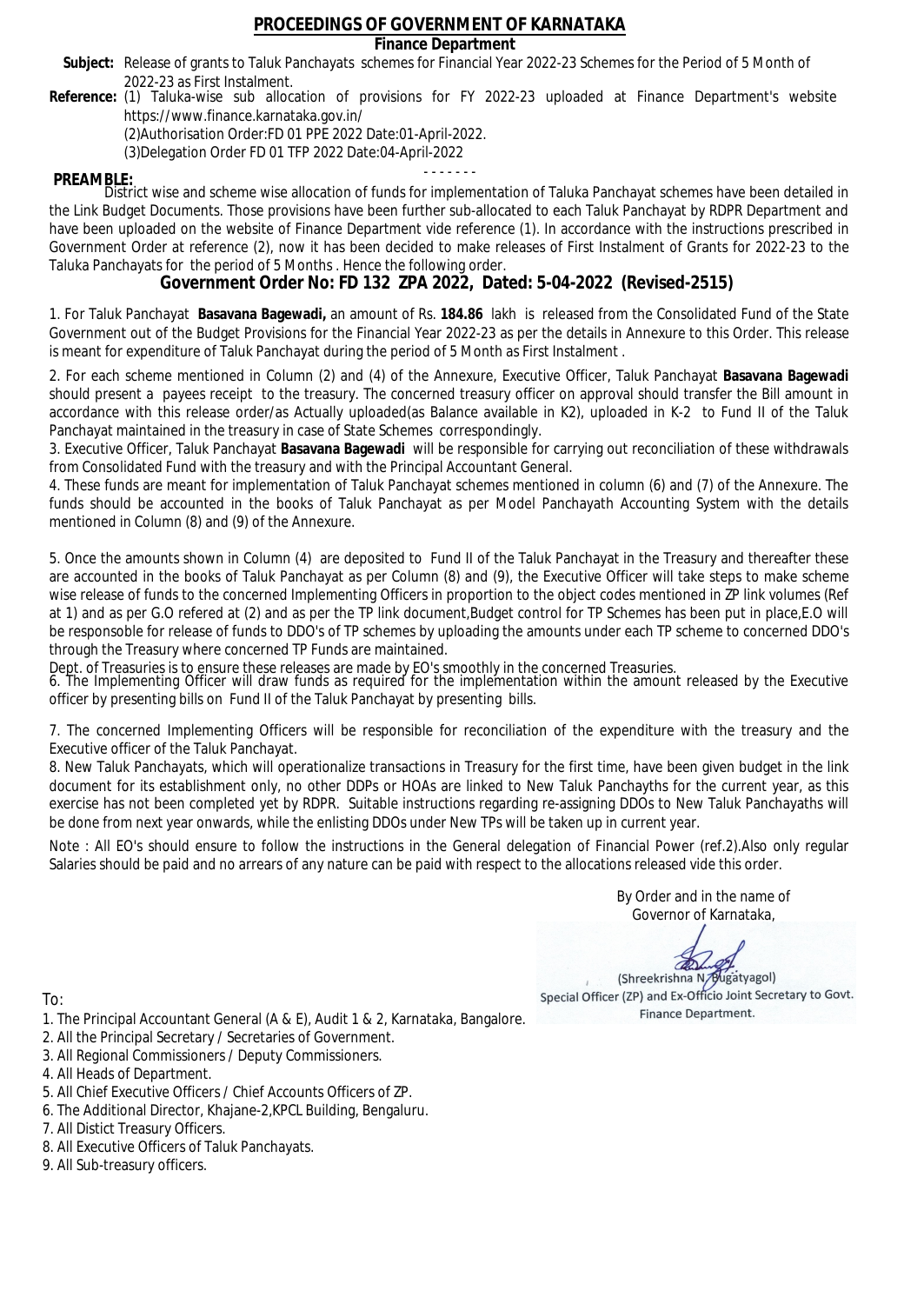### **Finance Department**

- Subject: Release of grants to Taluk Panchayats schemes for Financial Year 2022-23 Schemes for the Period of 5 Month of 2022-23 as First Instalment.
- **Reference:** (1) Taluka-wise sub allocation of provisions for FY 2022-23 uploaded at Finance Department's website https://www.finance.karnataka.gov.in/

(2)Authorisation Order:FD 01 PPE 2022 Date:01-April-2022.

(3)Delegation Order FD 01 TFP 2022 Date:04-April-2022

- - - - - - - **PREAMBLE:** District wise and scheme wise allocation of funds for implementation of Taluka Panchayat schemes have been detailed in the Link Budget Documents. Those provisions have been further sub-allocated to each Taluk Panchayat by RDPR Department and have been uploaded on the website of Finance Department vide reference (1). In accordance with the instructions prescribed in Government Order at reference (2), now it has been decided to make releases of First Instalment of Grants for 2022-23 to the Taluka Panchayats for the period of 5 Months . Hence the following order.

**Government Order No: FD 135 ZPA 2022, Dated: 5-04-2022 (Revised-2515)**

1. For Taluk Panchayat **Indi,** an amount of Rs. **279.07** lakh is released from the Consolidated Fund of the State Government out of the Budget Provisions for the Financial Year 2022-23 as per the details in Annexure to this Order. This release is meant for expenditure of Taluk Panchayat during the period of 5 Month as First Instalment .

2. For each scheme mentioned in Column (2) and (4) of the Annexure, Executive Officer, Taluk Panchayat **Indi** should present a payees receipt to the treasury. The concerned treasury officer on approval should transfer the Bill amount in accordance with this release order/as Actually uploaded(as Balance available in K2), uploaded in K-2 to Fund II of the Taluk Panchayat maintained in the treasury in case of State Schemes correspondingly.

3. Executive Officer, Taluk Panchayat **Indi** will be responsible for carrying out reconciliation of these withdrawals from Consolidated Fund with the treasury and with the Principal Accountant General.

4. These funds are meant for implementation of Taluk Panchayat schemes mentioned in column (6) and (7) of the Annexure. The funds should be accounted in the books of Taluk Panchayat as per Model Panchayath Accounting System with the details mentioned in Column (8) and (9) of the Annexure.

5. Once the amounts shown in Column (4) are deposited to Fund II of the Taluk Panchayat in the Treasury and thereafter these are accounted in the books of Taluk Panchayat as per Column (8) and (9), the Executive Officer will take steps to make scheme wise release of funds to the concerned Implementing Officers in proportion to the object codes mentioned in ZP link volumes (Ref at 1) and as per G.O refered at (2) and as per the TP link document,Budget control for TP Schemes has been put in place,E.O will be responsoble for release of funds to DDO's of TP schemes by uploading the amounts under each TP scheme to concerned DDO's through the Treasury where concerned TP Funds are maintained.

Dept. of Treasuries is to ensure these releases are made by EO's smoothly in the concerned Treasuries.

6. The Implementing Officer will draw funds as required for the implementation within the amount released by the Executive officer by presenting bills on Fund II of the Taluk Panchayat by presenting bills.

7. The concerned Implementing Officers will be responsible for reconciliation of the expenditure with the treasury and the Executive officer of the Taluk Panchayat.

8. New Taluk Panchayats, which will operationalize transactions in Treasury for the first time, have been given budget in the link document for its establishment only, no other DDPs or HOAs are linked to New Taluk Panchayths for the current year, as this exercise has not been completed yet by RDPR. Suitable instructions regarding re-assigning DDOs to New Taluk Panchayaths will be done from next year onwards, while the enlisting DDOs under New TPs will be taken up in current year.

Note : All EO's should ensure to follow the instructions in the General delegation of Financial Power (ref.2).Also only regular Salaries should be paid and no arrears of any nature can be paid with respect to the allocations released vide this order.

> By Order and in the name of Governor of Karnataka,

**PD** 

(Shreekrishna N/Bugatyagol) Special Officer (ZP) and Ex-Officio Joint Secretary to Govt. Finance Department.

To:

- 1. The Principal Accountant General (A & E), Audit 1 & 2, Karnataka, Bangalore.
- 2. All the Principal Secretary / Secretaries of Government.
- 3. All Regional Commissioners / Deputy Commissioners.
- 4. All Heads of Department.
- 5. All Chief Executive Officers / Chief Accounts Officers of ZP.
- 6. The Additional Director, Khajane-2,KPCL Building, Bengaluru.

- 8. All Executive Officers of Taluk Panchayats.
- 9. All Sub-treasury officers.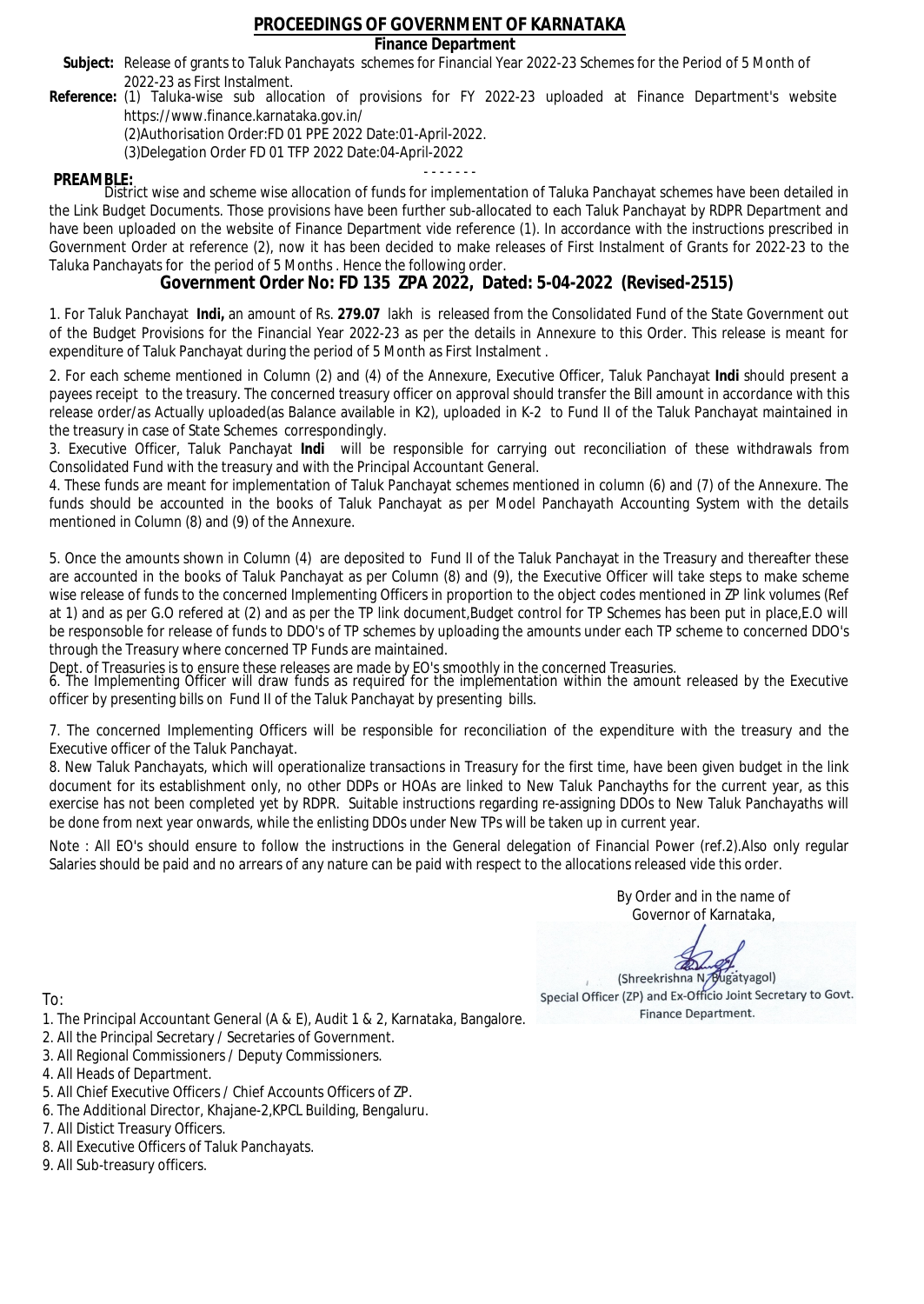### **Finance Department**

- Subject: Release of grants to Taluk Panchayats schemes for Financial Year 2022-23 Schemes for the Period of 5 Month of 2022-23 as First Instalment.
- **Reference:** (1) Taluka-wise sub allocation of provisions for FY 2022-23 uploaded at Finance Department's website https://www.finance.karnataka.gov.in/

(2)Authorisation Order:FD 01 PPE 2022 Date:01-April-2022.

(3)Delegation Order FD 01 TFP 2022 Date:04-April-2022

- - - - - - - **PREAMBLE:** District wise and scheme wise allocation of funds for implementation of Taluka Panchayat schemes have been detailed in the Link Budget Documents. Those provisions have been further sub-allocated to each Taluk Panchayat by RDPR Department and have been uploaded on the website of Finance Department vide reference (1). In accordance with the instructions prescribed in Government Order at reference (2), now it has been decided to make releases of First Instalment of Grants for 2022-23 to the Taluka Panchayats for the period of 5 Months . Hence the following order.

**Government Order No: FD 137 ZPA 2022, Dated: 5-04-2022 (Revised-2515)**

1. For Taluk Panchayat **Muddebihal,** an amount of Rs. **149.76** lakh is released from the Consolidated Fund of the State Government out of the Budget Provisions for the Financial Year 2022-23 as per the details in Annexure to this Order. This release is meant for expenditure of Taluk Panchayat during the period of 5 Month as First Instalment .

2. For each scheme mentioned in Column (2) and (4) of the Annexure, Executive Officer, Taluk Panchayat **Muddebihal** should present a payees receipt to the treasury. The concerned treasury officer on approval should transfer the Bill amount in accordance with this release order/as Actually uploaded(as Balance available in K2), uploaded in K-2 to Fund II of the Taluk Panchayat maintained in the treasury in case of State Schemes correspondingly.

3. Executive Officer, Taluk Panchayat **Muddebihal** will be responsible for carrying out reconciliation of these withdrawals from Consolidated Fund with the treasury and with the Principal Accountant General.

4. These funds are meant for implementation of Taluk Panchayat schemes mentioned in column (6) and (7) of the Annexure. The funds should be accounted in the books of Taluk Panchayat as per Model Panchayath Accounting System with the details mentioned in Column (8) and (9) of the Annexure.

5. Once the amounts shown in Column (4) are deposited to Fund II of the Taluk Panchayat in the Treasury and thereafter these are accounted in the books of Taluk Panchayat as per Column (8) and (9), the Executive Officer will take steps to make scheme wise release of funds to the concerned Implementing Officers in proportion to the object codes mentioned in ZP link volumes (Ref at 1) and as per G.O refered at (2) and as per the TP link document,Budget control for TP Schemes has been put in place,E.O will be responsoble for release of funds to DDO's of TP schemes by uploading the amounts under each TP scheme to concerned DDO's through the Treasury where concerned TP Funds are maintained.

Dept. of Treasuries is to ensure these releases are made by EO's smoothly in the concerned Treasuries.

6. The Implementing Officer will draw funds as required for the implementation within the amount released by the Executive officer by presenting bills on Fund II of the Taluk Panchayat by presenting bills.

7. The concerned Implementing Officers will be responsible for reconciliation of the expenditure with the treasury and the Executive officer of the Taluk Panchayat.

8. New Taluk Panchayats, which will operationalize transactions in Treasury for the first time, have been given budget in the link document for its establishment only, no other DDPs or HOAs are linked to New Taluk Panchayths for the current year, as this exercise has not been completed yet by RDPR. Suitable instructions regarding re-assigning DDOs to New Taluk Panchayaths will be done from next year onwards, while the enlisting DDOs under New TPs will be taken up in current year.

Note : All EO's should ensure to follow the instructions in the General delegation of Financial Power (ref.2).Also only regular Salaries should be paid and no arrears of any nature can be paid with respect to the allocations released vide this order.

> By Order and in the name of Governor of Karnataka,

**PD** 

(Shreekrishna N/Bugatyagol) Special Officer (ZP) and Ex-Officio Joint Secretary to Govt. Finance Department.

- 1. The Principal Accountant General (A & E), Audit 1 & 2, Karnataka, Bangalore.
- 2. All the Principal Secretary / Secretaries of Government.
- 3. All Regional Commissioners / Deputy Commissioners.
- 4. All Heads of Department.
- 5. All Chief Executive Officers / Chief Accounts Officers of ZP.
- 6. The Additional Director, Khajane-2,KPCL Building, Bengaluru.
- 7. All Distict Treasury Officers.
- 8. All Executive Officers of Taluk Panchayats.
- 9. All Sub-treasury officers.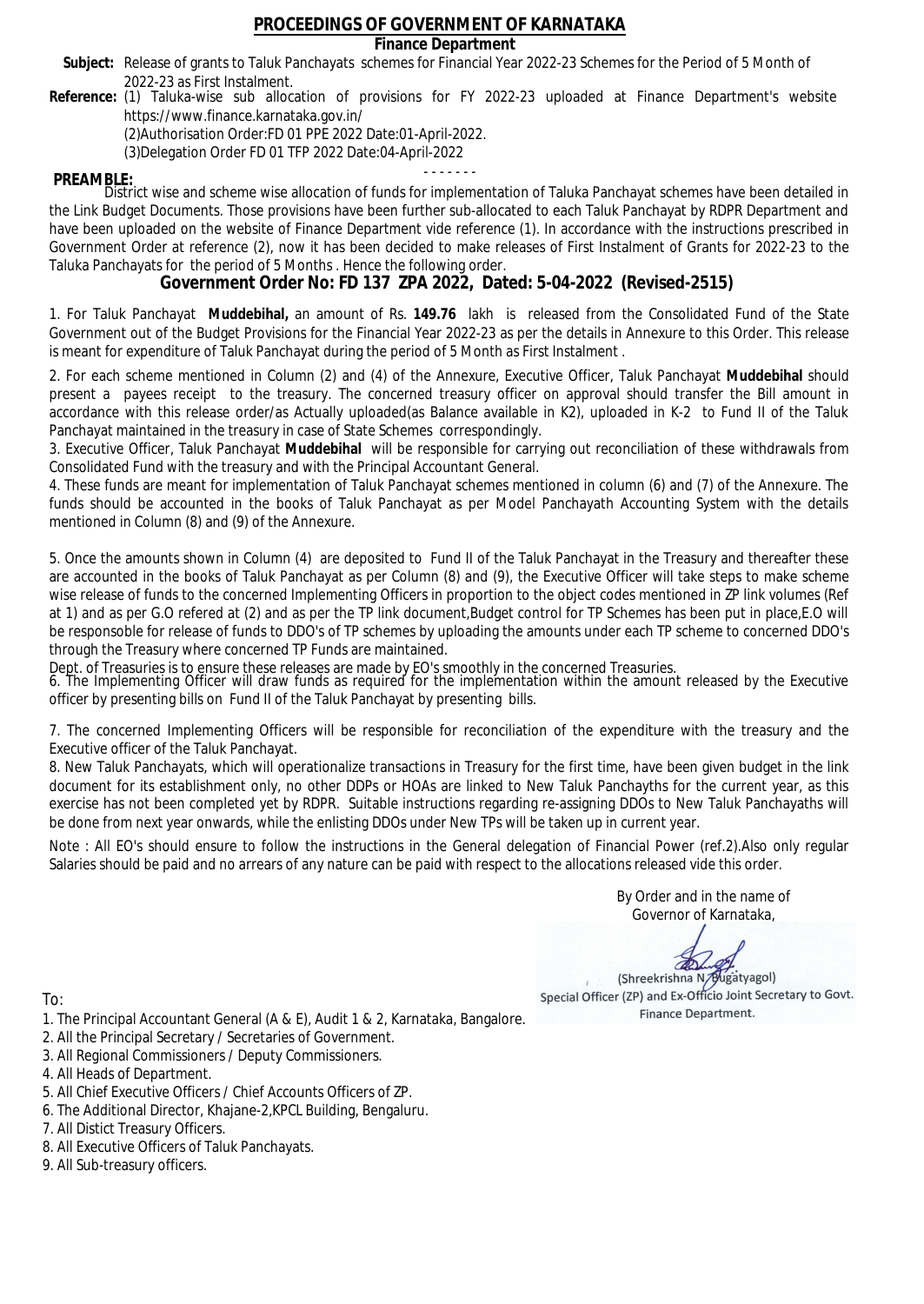### **Finance Department**

- Subject: Release of grants to Taluk Panchayats schemes for Financial Year 2022-23 Schemes for the Period of 5 Month of 2022-23 as First Instalment.
- **Reference:** (1) Taluka-wise sub allocation of provisions for FY 2022-23 uploaded at Finance Department's website https://www.finance.karnataka.gov.in/

(2)Authorisation Order:FD 01 PPE 2022 Date:01-April-2022.

(3)Delegation Order FD 01 TFP 2022 Date:04-April-2022

- - - - - - - **PREAMBLE:** District wise and scheme wise allocation of funds for implementation of Taluka Panchayat schemes have been detailed in the Link Budget Documents. Those provisions have been further sub-allocated to each Taluk Panchayat by RDPR Department and have been uploaded on the website of Finance Department vide reference (1). In accordance with the instructions prescribed in Government Order at reference (2), now it has been decided to make releases of First Instalment of Grants for 2022-23 to the Taluka Panchayats for the period of 5 Months . Hence the following order.

**Government Order No: FD 139 ZPA 2022, Dated: 5-04-2022 (Revised-2515)**

1. For Taluk Panchayat **Sindgi,** an amount of Rs. **237.89** lakh is released from the Consolidated Fund of the State Government out of the Budget Provisions for the Financial Year 2022-23 as per the details in Annexure to this Order. This release is meant for expenditure of Taluk Panchayat during the period of 5 Month as First Instalment .

2. For each scheme mentioned in Column (2) and (4) of the Annexure, Executive Officer, Taluk Panchayat **Sindgi** should present a payees receipt to the treasury. The concerned treasury officer on approval should transfer the Bill amount in accordance with this release order/as Actually uploaded(as Balance available in K2), uploaded in K-2 to Fund II of the Taluk Panchayat maintained in the treasury in case of State Schemes correspondingly.

3. Executive Officer, Taluk Panchayat **Sindgi** will be responsible for carrying out reconciliation of these withdrawals from Consolidated Fund with the treasury and with the Principal Accountant General.

4. These funds are meant for implementation of Taluk Panchayat schemes mentioned in column (6) and (7) of the Annexure. The funds should be accounted in the books of Taluk Panchayat as per Model Panchayath Accounting System with the details mentioned in Column (8) and (9) of the Annexure.

5. Once the amounts shown in Column (4) are deposited to Fund II of the Taluk Panchayat in the Treasury and thereafter these are accounted in the books of Taluk Panchayat as per Column (8) and (9), the Executive Officer will take steps to make scheme wise release of funds to the concerned Implementing Officers in proportion to the object codes mentioned in ZP link volumes (Ref at 1) and as per G.O refered at (2) and as per the TP link document,Budget control for TP Schemes has been put in place,E.O will be responsoble for release of funds to DDO's of TP schemes by uploading the amounts under each TP scheme to concerned DDO's through the Treasury where concerned TP Funds are maintained.

Dept. of Treasuries is to ensure these releases are made by EO's smoothly in the concerned Treasuries.

6. The Implementing Officer will draw funds as required for the implementation within the amount released by the Executive officer by presenting bills on Fund II of the Taluk Panchayat by presenting bills.

7. The concerned Implementing Officers will be responsible for reconciliation of the expenditure with the treasury and the Executive officer of the Taluk Panchayat.

8. New Taluk Panchayats, which will operationalize transactions in Treasury for the first time, have been given budget in the link document for its establishment only, no other DDPs or HOAs are linked to New Taluk Panchayths for the current year, as this exercise has not been completed yet by RDPR. Suitable instructions regarding re-assigning DDOs to New Taluk Panchayaths will be done from next year onwards, while the enlisting DDOs under New TPs will be taken up in current year.

Note : All EO's should ensure to follow the instructions in the General delegation of Financial Power (ref.2).Also only regular Salaries should be paid and no arrears of any nature can be paid with respect to the allocations released vide this order.

> By Order and in the name of Governor of Karnataka,

**PD** 

(Shreekrishna N/Bugatyagol) Special Officer (ZP) and Ex-Officio Joint Secretary to Govt. Finance Department.

- 1. The Principal Accountant General (A & E), Audit 1 & 2, Karnataka, Bangalore.
- 2. All the Principal Secretary / Secretaries of Government.
- 3. All Regional Commissioners / Deputy Commissioners.
- 4. All Heads of Department.
- 5. All Chief Executive Officers / Chief Accounts Officers of ZP.
- 6. The Additional Director, Khajane-2,KPCL Building, Bengaluru.
- 7. All Distict Treasury Officers.
- 8. All Executive Officers of Taluk Panchayats.
- 9. All Sub-treasury officers.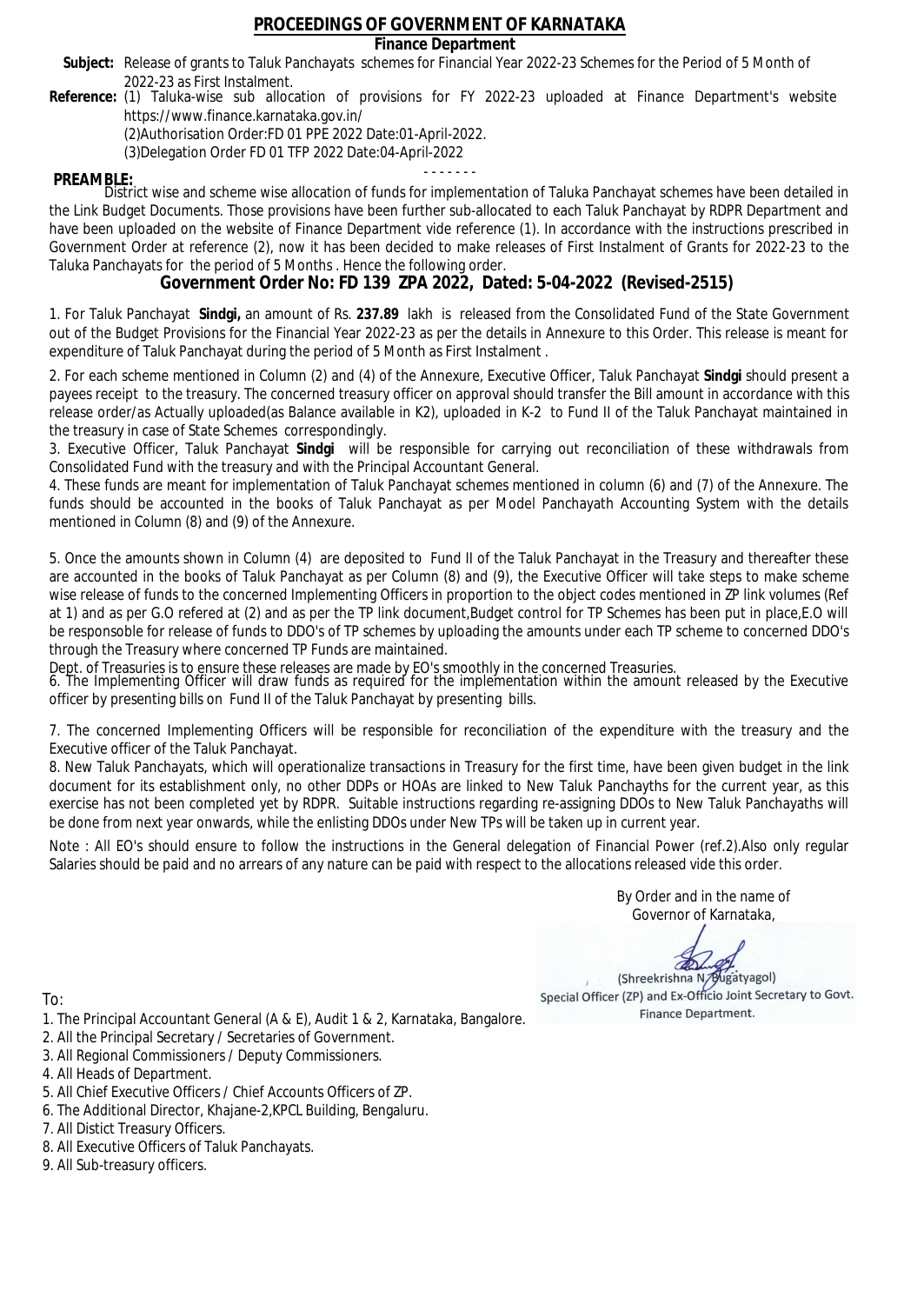### **Finance Department**

- Subject: Release of grants to Taluk Panchayats schemes for Financial Year 2022-23 Schemes for the Period of 5 Month of 2022-23 as First Instalment.
- **Reference:** (1) Taluka-wise sub allocation of provisions for FY 2022-23 uploaded at Finance Department's website https://www.finance.karnataka.gov.in/

(2)Authorisation Order:FD 01 PPE 2022 Date:01-April-2022.

(3)Delegation Order FD 01 TFP 2022 Date:04-April-2022

- - - - - - - **PREAMBLE:** District wise and scheme wise allocation of funds for implementation of Taluka Panchayat schemes have been detailed in the Link Budget Documents. Those provisions have been further sub-allocated to each Taluk Panchayat by RDPR Department and have been uploaded on the website of Finance Department vide reference (1). In accordance with the instructions prescribed in Government Order at reference (2), now it has been decided to make releases of First Instalment of Grants for 2022-23 to the Taluka Panchayats for the period of 5 Months . Hence the following order.

**Government Order No: FD 140 ZPA 2022, Dated: 5-04-2022 (Revised-2515)**

1. For Taluk Panchayat **Talikote,** an amount of Rs. **69.73** lakh is released from the Consolidated Fund of the State Government out of the Budget Provisions for the Financial Year 2022-23 as per the details in Annexure to this Order. This release is meant for expenditure of Taluk Panchayat during the period of 5 Month as First Instalment .

2. For each scheme mentioned in Column (2) and (4) of the Annexure, Executive Officer, Taluk Panchayat **Talikote** should present a payees receipt to the treasury. The concerned treasury officer on approval should transfer the Bill amount in accordance with this release order/as Actually uploaded(as Balance available in K2), uploaded in K-2 to Fund II of the Taluk Panchayat maintained in the treasury in case of State Schemes correspondingly.

3. Executive Officer, Taluk Panchayat **Talikote** will be responsible for carrying out reconciliation of these withdrawals from Consolidated Fund with the treasury and with the Principal Accountant General.

4. These funds are meant for implementation of Taluk Panchayat schemes mentioned in column (6) and (7) of the Annexure. The funds should be accounted in the books of Taluk Panchayat as per Model Panchayath Accounting System with the details mentioned in Column (8) and (9) of the Annexure.

5. Once the amounts shown in Column (4) are deposited to Fund II of the Taluk Panchayat in the Treasury and thereafter these are accounted in the books of Taluk Panchayat as per Column (8) and (9), the Executive Officer will take steps to make scheme wise release of funds to the concerned Implementing Officers in proportion to the object codes mentioned in ZP link volumes (Ref at 1) and as per G.O refered at (2) and as per the TP link document,Budget control for TP Schemes has been put in place,E.O will be responsoble for release of funds to DDO's of TP schemes by uploading the amounts under each TP scheme to concerned DDO's through the Treasury where concerned TP Funds are maintained.

Dept. of Treasuries is to ensure these releases are made by EO's smoothly in the concerned Treasuries.

6. The Implementing Officer will draw funds as required for the implementation within the amount released by the Executive officer by presenting bills on Fund II of the Taluk Panchayat by presenting bills.

7. The concerned Implementing Officers will be responsible for reconciliation of the expenditure with the treasury and the Executive officer of the Taluk Panchayat.

8. New Taluk Panchayats, which will operationalize transactions in Treasury for the first time, have been given budget in the link document for its establishment only, no other DDPs or HOAs are linked to New Taluk Panchayths for the current year, as this exercise has not been completed yet by RDPR. Suitable instructions regarding re-assigning DDOs to New Taluk Panchayaths will be done from next year onwards, while the enlisting DDOs under New TPs will be taken up in current year.

Note : All EO's should ensure to follow the instructions in the General delegation of Financial Power (ref.2).Also only regular Salaries should be paid and no arrears of any nature can be paid with respect to the allocations released vide this order.

> By Order and in the name of Governor of Karnataka,

**PD** 

(Shreekrishna N/Bugatyagol) Special Officer (ZP) and Ex-Officio Joint Secretary to Govt. Finance Department.

- 1. The Principal Accountant General (A & E), Audit 1 & 2, Karnataka, Bangalore.
- 2. All the Principal Secretary / Secretaries of Government.
- 3. All Regional Commissioners / Deputy Commissioners.
- 4. All Heads of Department.
- 5. All Chief Executive Officers / Chief Accounts Officers of ZP.
- 6. The Additional Director, Khajane-2,KPCL Building, Bengaluru.
- 7. All Distict Treasury Officers.
- 8. All Executive Officers of Taluk Panchayats.
- 9. All Sub-treasury officers.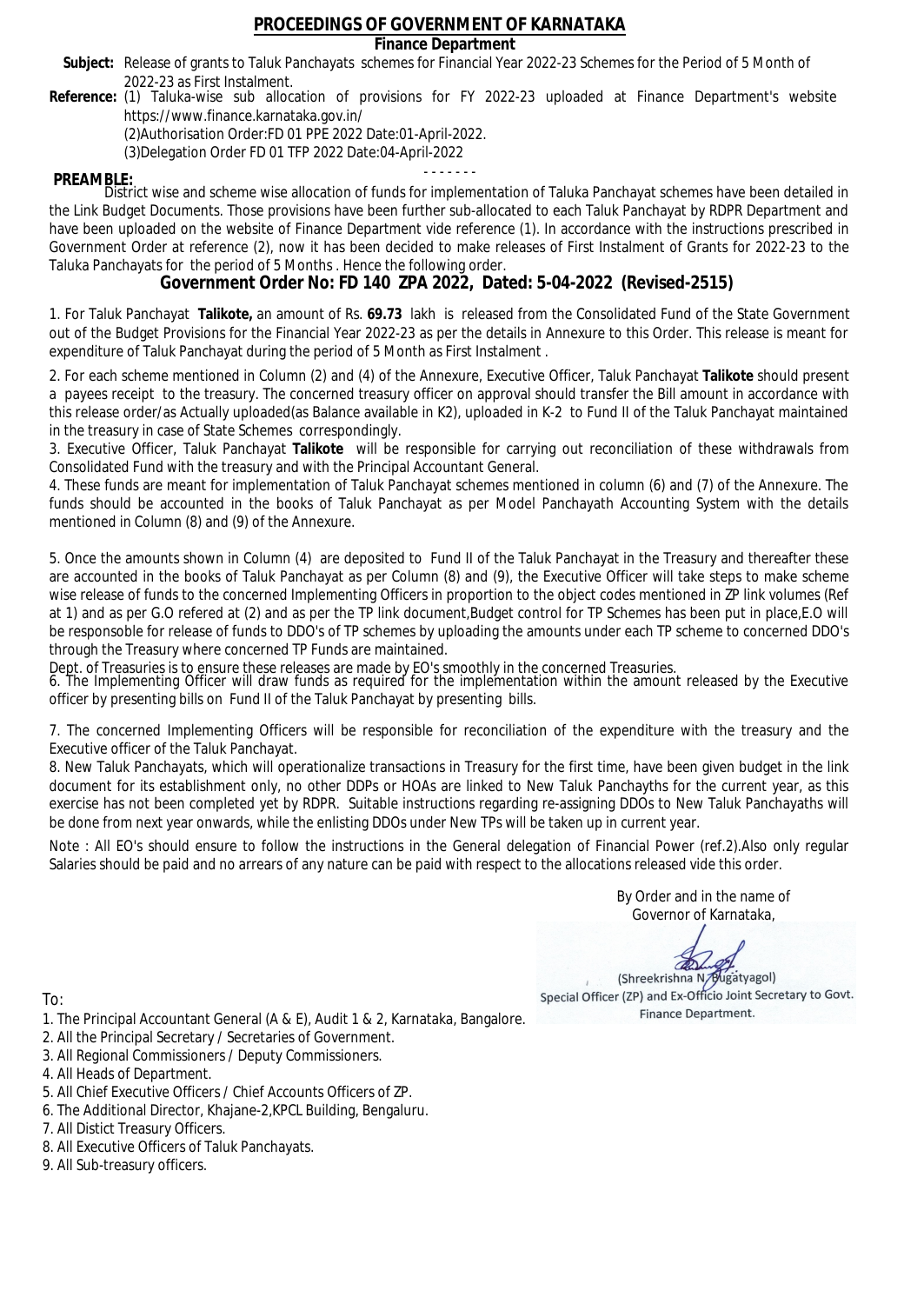### **Finance Department**

- Subject: Release of grants to Taluk Panchayats schemes for Financial Year 2022-23 Schemes for the Period of 5 Month of 2022-23 as First Instalment.
- **Reference:** (1) Taluka-wise sub allocation of provisions for FY 2022-23 uploaded at Finance Department's website https://www.finance.karnataka.gov.in/

(2)Authorisation Order:FD 01 PPE 2022 Date:01-April-2022.

(3)Delegation Order FD 01 TFP 2022 Date:04-April-2022

- - - - - - - **PREAMBLE:** District wise and scheme wise allocation of funds for implementation of Taluka Panchayat schemes have been detailed in the Link Budget Documents. Those provisions have been further sub-allocated to each Taluk Panchayat by RDPR Department and have been uploaded on the website of Finance Department vide reference (1). In accordance with the instructions prescribed in Government Order at reference (2), now it has been decided to make releases of First Instalment of Grants for 2022-23 to the Taluka Panchayats for the period of 5 Months . Hence the following order.

**Government Order No: FD 138 ZPA 2022, Dated: 5-04-2022 (Revised-2515)**

1. For Taluk Panchayat **Nidagundi,** an amount of Rs. **52.61** lakh is released from the Consolidated Fund of the State Government out of the Budget Provisions for the Financial Year 2022-23 as per the details in Annexure to this Order. This release is meant for expenditure of Taluk Panchayat during the period of 5 Month as First Instalment .

2. For each scheme mentioned in Column (2) and (4) of the Annexure, Executive Officer, Taluk Panchayat **Nidagundi** should present a payees receipt to the treasury. The concerned treasury officer on approval should transfer the Bill amount in accordance with this release order/as Actually uploaded(as Balance available in K2), uploaded in K-2 to Fund II of the Taluk Panchayat maintained in the treasury in case of State Schemes correspondingly.

3. Executive Officer, Taluk Panchayat **Nidagundi** will be responsible for carrying out reconciliation of these withdrawals from Consolidated Fund with the treasury and with the Principal Accountant General.

4. These funds are meant for implementation of Taluk Panchayat schemes mentioned in column (6) and (7) of the Annexure. The funds should be accounted in the books of Taluk Panchayat as per Model Panchayath Accounting System with the details mentioned in Column (8) and (9) of the Annexure.

5. Once the amounts shown in Column (4) are deposited to Fund II of the Taluk Panchayat in the Treasury and thereafter these are accounted in the books of Taluk Panchayat as per Column (8) and (9), the Executive Officer will take steps to make scheme wise release of funds to the concerned Implementing Officers in proportion to the object codes mentioned in ZP link volumes (Ref at 1) and as per G.O refered at (2) and as per the TP link document,Budget control for TP Schemes has been put in place,E.O will be responsoble for release of funds to DDO's of TP schemes by uploading the amounts under each TP scheme to concerned DDO's through the Treasury where concerned TP Funds are maintained.

Dept. of Treasuries is to ensure these releases are made by EO's smoothly in the concerned Treasuries.

6. The Implementing Officer will draw funds as required for the implementation within the amount released by the Executive officer by presenting bills on Fund II of the Taluk Panchayat by presenting bills.

7. The concerned Implementing Officers will be responsible for reconciliation of the expenditure with the treasury and the Executive officer of the Taluk Panchayat.

8. New Taluk Panchayats, which will operationalize transactions in Treasury for the first time, have been given budget in the link document for its establishment only, no other DDPs or HOAs are linked to New Taluk Panchayths for the current year, as this exercise has not been completed yet by RDPR. Suitable instructions regarding re-assigning DDOs to New Taluk Panchayaths will be done from next year onwards, while the enlisting DDOs under New TPs will be taken up in current year.

Note : All EO's should ensure to follow the instructions in the General delegation of Financial Power (ref.2).Also only regular Salaries should be paid and no arrears of any nature can be paid with respect to the allocations released vide this order.

> By Order and in the name of Governor of Karnataka,

**PD** 

(Shreekrishna N/Bugatyagol) Special Officer (ZP) and Ex-Officio Joint Secretary to Govt. Finance Department.

- 1. The Principal Accountant General (A & E), Audit 1 & 2, Karnataka, Bangalore.
- 2. All the Principal Secretary / Secretaries of Government.
- 3. All Regional Commissioners / Deputy Commissioners.
- 4. All Heads of Department.
- 5. All Chief Executive Officers / Chief Accounts Officers of ZP.
- 6. The Additional Director, Khajane-2,KPCL Building, Bengaluru.
- 7. All Distict Treasury Officers.
- 8. All Executive Officers of Taluk Panchayats.
- 9. All Sub-treasury officers.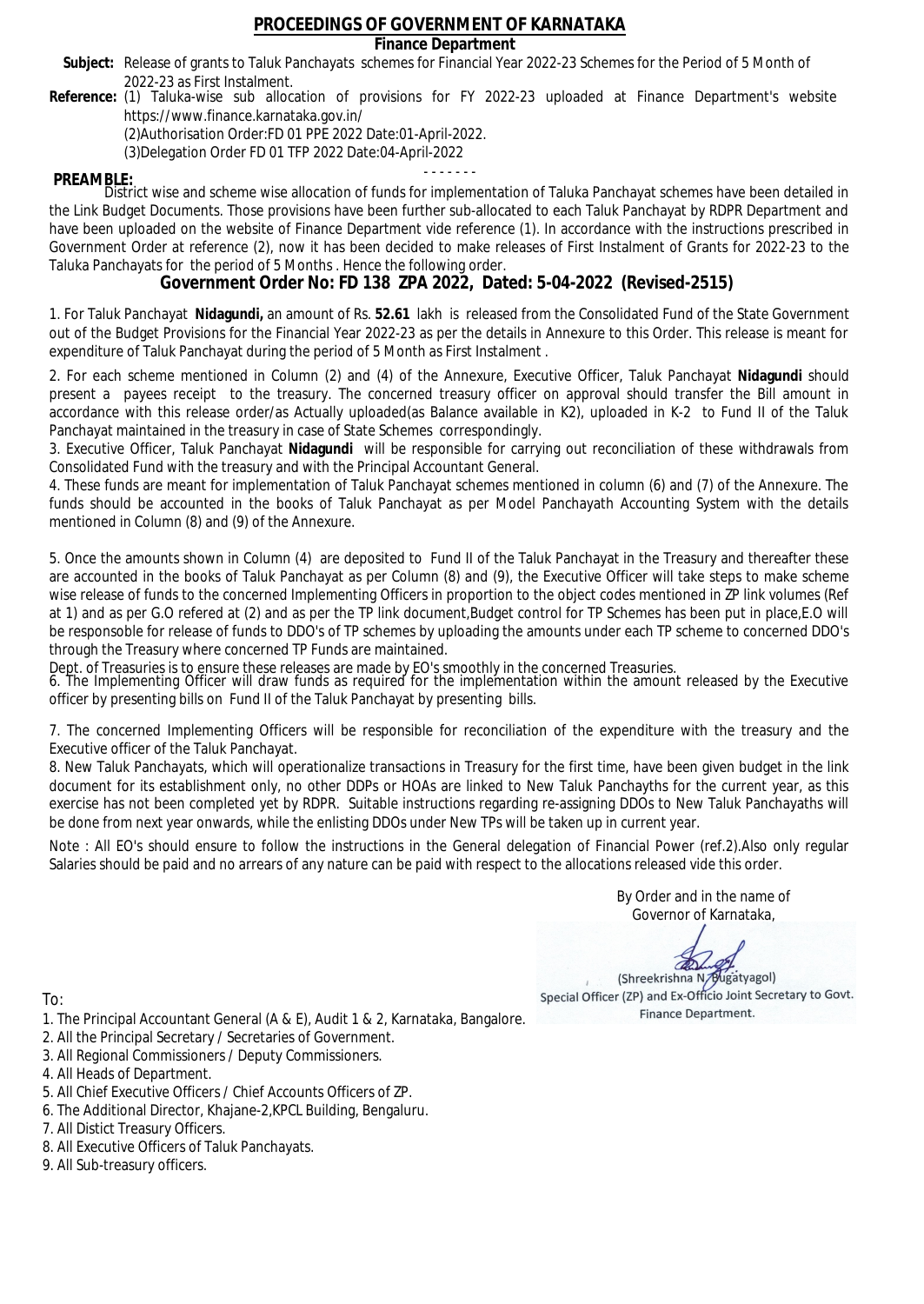### **Finance Department**

- Subject: Release of grants to Taluk Panchayats schemes for Financial Year 2022-23 Schemes for the Period of 5 Month of 2022-23 as First Instalment.
- **Reference:** (1) Taluka-wise sub allocation of provisions for FY 2022-23 uploaded at Finance Department's website https://www.finance.karnataka.gov.in/

(2)Authorisation Order:FD 01 PPE 2022 Date:01-April-2022.

(3)Delegation Order FD 01 TFP 2022 Date:04-April-2022

- - - - - - - **PREAMBLE:** District wise and scheme wise allocation of funds for implementation of Taluka Panchayat schemes have been detailed in the Link Budget Documents. Those provisions have been further sub-allocated to each Taluk Panchayat by RDPR Department and have been uploaded on the website of Finance Department vide reference (1). In accordance with the instructions prescribed in Government Order at reference (2), now it has been decided to make releases of First Instalment of Grants for 2022-23 to the Taluka Panchayats for the period of 5 Months . Hence the following order.

**Government Order No: FD 133 ZPA 2022, Dated: 5-04-2022 (Revised-2515)**

1. For Taluk Panchayat **Chadachan,** an amount of Rs. **64.95** lakh is released from the Consolidated Fund of the State Government out of the Budget Provisions for the Financial Year 2022-23 as per the details in Annexure to this Order. This release is meant for expenditure of Taluk Panchayat during the period of 5 Month as First Instalment .

2. For each scheme mentioned in Column (2) and (4) of the Annexure, Executive Officer, Taluk Panchayat **Chadachan** should present a payees receipt to the treasury. The concerned treasury officer on approval should transfer the Bill amount in accordance with this release order/as Actually uploaded(as Balance available in K2), uploaded in K-2 to Fund II of the Taluk Panchayat maintained in the treasury in case of State Schemes correspondingly.

3. Executive Officer, Taluk Panchayat **Chadachan** will be responsible for carrying out reconciliation of these withdrawals from Consolidated Fund with the treasury and with the Principal Accountant General.

4. These funds are meant for implementation of Taluk Panchayat schemes mentioned in column (6) and (7) of the Annexure. The funds should be accounted in the books of Taluk Panchayat as per Model Panchayath Accounting System with the details mentioned in Column (8) and (9) of the Annexure.

5. Once the amounts shown in Column (4) are deposited to Fund II of the Taluk Panchayat in the Treasury and thereafter these are accounted in the books of Taluk Panchayat as per Column (8) and (9), the Executive Officer will take steps to make scheme wise release of funds to the concerned Implementing Officers in proportion to the object codes mentioned in ZP link volumes (Ref at 1) and as per G.O refered at (2) and as per the TP link document,Budget control for TP Schemes has been put in place,E.O will be responsoble for release of funds to DDO's of TP schemes by uploading the amounts under each TP scheme to concerned DDO's through the Treasury where concerned TP Funds are maintained.

Dept. of Treasuries is to ensure these releases are made by EO's smoothly in the concerned Treasuries.

6. The Implementing Officer will draw funds as required for the implementation within the amount released by the Executive officer by presenting bills on Fund II of the Taluk Panchayat by presenting bills.

7. The concerned Implementing Officers will be responsible for reconciliation of the expenditure with the treasury and the Executive officer of the Taluk Panchayat.

8. New Taluk Panchayats, which will operationalize transactions in Treasury for the first time, have been given budget in the link document for its establishment only, no other DDPs or HOAs are linked to New Taluk Panchayths for the current year, as this exercise has not been completed yet by RDPR. Suitable instructions regarding re-assigning DDOs to New Taluk Panchayaths will be done from next year onwards, while the enlisting DDOs under New TPs will be taken up in current year.

Note : All EO's should ensure to follow the instructions in the General delegation of Financial Power (ref.2).Also only regular Salaries should be paid and no arrears of any nature can be paid with respect to the allocations released vide this order.

> By Order and in the name of Governor of Karnataka,

**PD** 

(Shreekrishna N/Bugatyagol) Special Officer (ZP) and Ex-Officio Joint Secretary to Govt. Finance Department.

- 1. The Principal Accountant General (A & E), Audit 1 & 2, Karnataka, Bangalore.
- 2. All the Principal Secretary / Secretaries of Government.
- 3. All Regional Commissioners / Deputy Commissioners.
- 4. All Heads of Department.
- 5. All Chief Executive Officers / Chief Accounts Officers of ZP.
- 6. The Additional Director, Khajane-2,KPCL Building, Bengaluru.
- 7. All Distict Treasury Officers.
- 8. All Executive Officers of Taluk Panchayats.
- 9. All Sub-treasury officers.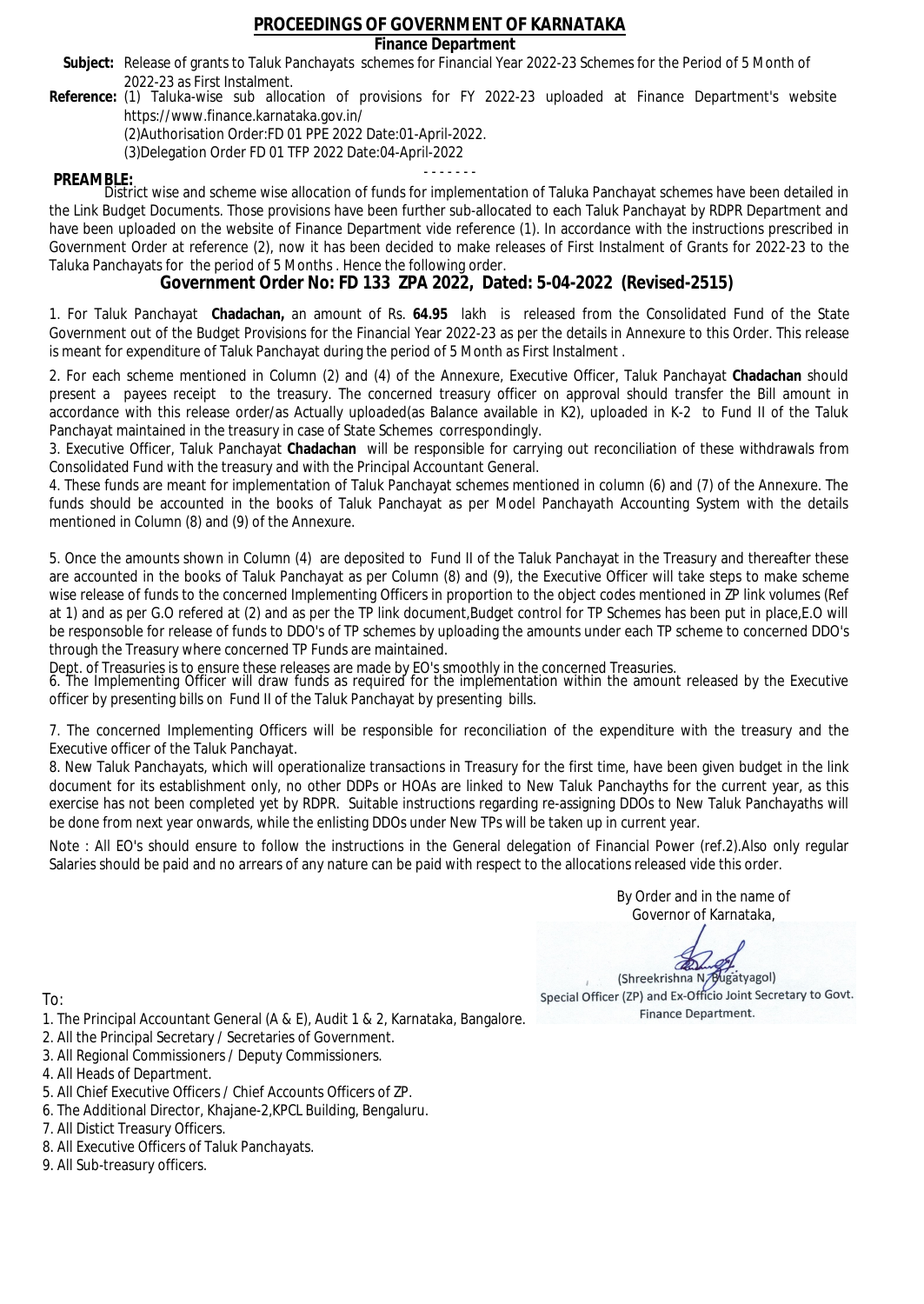### **Finance Department**

- Subject: Release of grants to Taluk Panchayats schemes for Financial Year 2022-23 Schemes for the Period of 5 Month of 2022-23 as First Instalment.
- **Reference:** (1) Taluka-wise sub allocation of provisions for FY 2022-23 uploaded at Finance Department's website https://www.finance.karnataka.gov.in/

(2)Authorisation Order:FD 01 PPE 2022 Date:01-April-2022.

(3)Delegation Order FD 01 TFP 2022 Date:04-April-2022

- - - - - - - **PREAMBLE:** District wise and scheme wise allocation of funds for implementation of Taluka Panchayat schemes have been detailed in the Link Budget Documents. Those provisions have been further sub-allocated to each Taluk Panchayat by RDPR Department and have been uploaded on the website of Finance Department vide reference (1). In accordance with the instructions prescribed in Government Order at reference (2), now it has been decided to make releases of First Instalment of Grants for 2022-23 to the Taluka Panchayats for the period of 5 Months . Hence the following order.

**Government Order No: FD 131 ZPA 2022, Dated: 5-04-2022 (Revised-2515)**

1. For Taluk Panchayat **Bableshwara,** an amount of Rs. **83.04** lakh is released from the Consolidated Fund of the State Government out of the Budget Provisions for the Financial Year 2022-23 as per the details in Annexure to this Order. This release is meant for expenditure of Taluk Panchayat during the period of 5 Month as First Instalment .

2. For each scheme mentioned in Column (2) and (4) of the Annexure, Executive Officer, Taluk Panchayat **Bableshwara** should present a payees receipt to the treasury. The concerned treasury officer on approval should transfer the Bill amount in accordance with this release order/as Actually uploaded(as Balance available in K2), uploaded in K-2 to Fund II of the Taluk Panchayat maintained in the treasury in case of State Schemes correspondingly.

3. Executive Officer, Taluk Panchayat **Bableshwara** will be responsible for carrying out reconciliation of these withdrawals from Consolidated Fund with the treasury and with the Principal Accountant General.

4. These funds are meant for implementation of Taluk Panchayat schemes mentioned in column (6) and (7) of the Annexure. The funds should be accounted in the books of Taluk Panchayat as per Model Panchayath Accounting System with the details mentioned in Column (8) and (9) of the Annexure.

5. Once the amounts shown in Column (4) are deposited to Fund II of the Taluk Panchayat in the Treasury and thereafter these are accounted in the books of Taluk Panchayat as per Column (8) and (9), the Executive Officer will take steps to make scheme wise release of funds to the concerned Implementing Officers in proportion to the object codes mentioned in ZP link volumes (Ref at 1) and as per G.O refered at (2) and as per the TP link document,Budget control for TP Schemes has been put in place,E.O will be responsoble for release of funds to DDO's of TP schemes by uploading the amounts under each TP scheme to concerned DDO's through the Treasury where concerned TP Funds are maintained.

Dept. of Treasuries is to ensure these releases are made by EO's smoothly in the concerned Treasuries.

6. The Implementing Officer will draw funds as required for the implementation within the amount released by the Executive officer by presenting bills on Fund II of the Taluk Panchayat by presenting bills.

7. The concerned Implementing Officers will be responsible for reconciliation of the expenditure with the treasury and the Executive officer of the Taluk Panchayat.

8. New Taluk Panchayats, which will operationalize transactions in Treasury for the first time, have been given budget in the link document for its establishment only, no other DDPs or HOAs are linked to New Taluk Panchayths for the current year, as this exercise has not been completed yet by RDPR. Suitable instructions regarding re-assigning DDOs to New Taluk Panchayaths will be done from next year onwards, while the enlisting DDOs under New TPs will be taken up in current year.

Note : All EO's should ensure to follow the instructions in the General delegation of Financial Power (ref.2).Also only regular Salaries should be paid and no arrears of any nature can be paid with respect to the allocations released vide this order.

> By Order and in the name of Governor of Karnataka,

**PD** 

(Shreekrishna N/Bugatyagol) Special Officer (ZP) and Ex-Officio Joint Secretary to Govt. Finance Department.

- 1. The Principal Accountant General (A & E), Audit 1 & 2, Karnataka, Bangalore.
- 2. All the Principal Secretary / Secretaries of Government.
- 3. All Regional Commissioners / Deputy Commissioners.
- 4. All Heads of Department.
- 5. All Chief Executive Officers / Chief Accounts Officers of ZP.
- 6. The Additional Director, Khajane-2,KPCL Building, Bengaluru.
- 7. All Distict Treasury Officers.
- 8. All Executive Officers of Taluk Panchayats.
- 9. All Sub-treasury officers.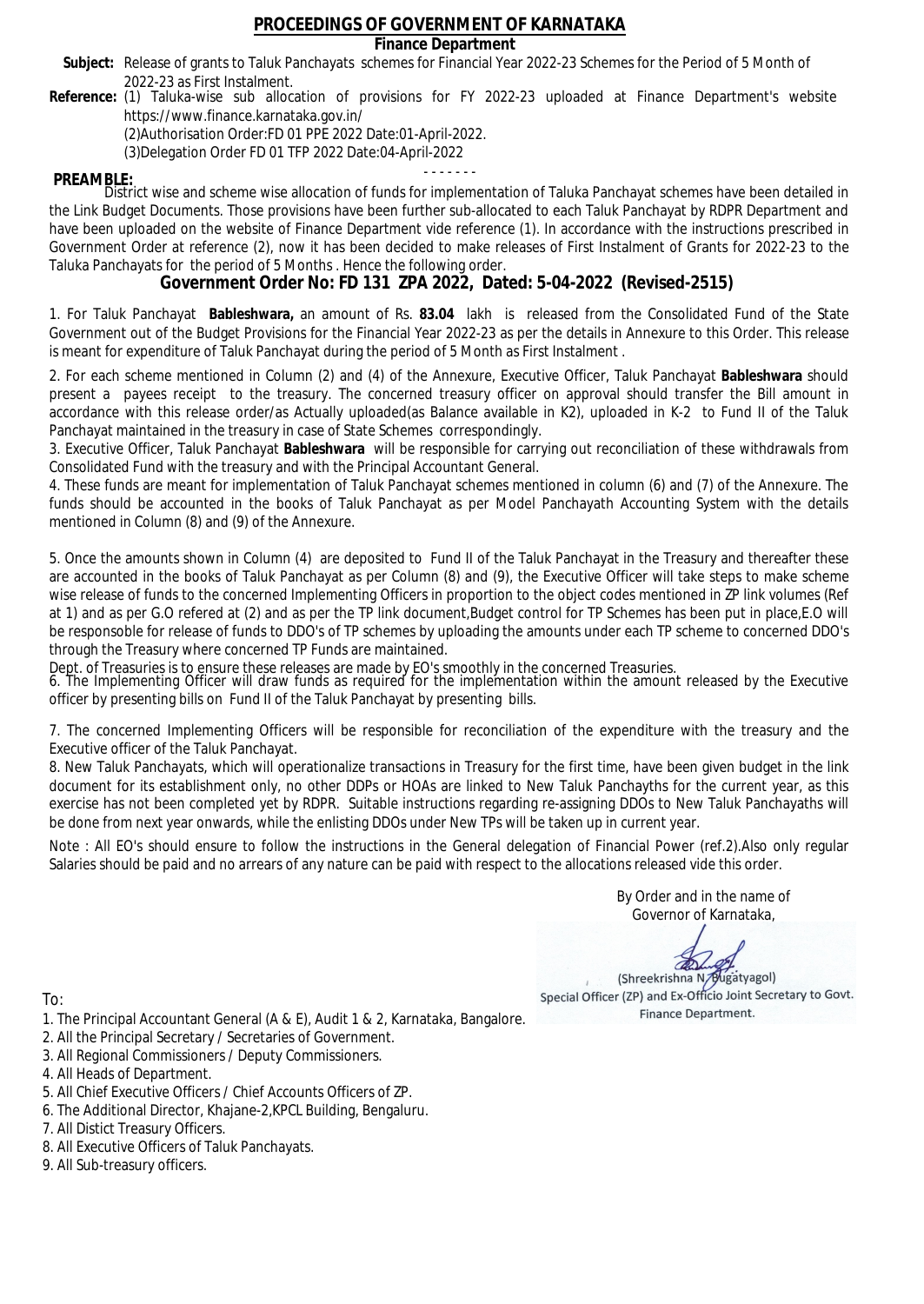### **Finance Department**

- Subject: Release of grants to Taluk Panchayats schemes for Financial Year 2022-23 Schemes for the Period of 5 Month of 2022-23 as First Instalment.
- **Reference:** (1) Taluka-wise sub allocation of provisions for FY 2022-23 uploaded at Finance Department's website https://www.finance.karnataka.gov.in/

(2)Authorisation Order:FD 01 PPE 2022 Date:01-April-2022.

(3)Delegation Order FD 01 TFP 2022 Date:04-April-2022

- - - - - - - **PREAMBLE:** District wise and scheme wise allocation of funds for implementation of Taluka Panchayat schemes have been detailed in the Link Budget Documents. Those provisions have been further sub-allocated to each Taluk Panchayat by RDPR Department and have been uploaded on the website of Finance Department vide reference (1). In accordance with the instructions prescribed in Government Order at reference (2), now it has been decided to make releases of First Instalment of Grants for 2022-23 to the Taluka Panchayats for the period of 5 Months . Hence the following order.

**Government Order No: FD 141 ZPA 2022, Dated: 5-04-2022 (Revised-2515)**

1. For Taluk Panchayat **Tikota,** an amount of Rs. **69.73** lakh is released from the Consolidated Fund of the State Government out of the Budget Provisions for the Financial Year 2022-23 as per the details in Annexure to this Order. This release is meant for expenditure of Taluk Panchayat during the period of 5 Month as First Instalment .

2. For each scheme mentioned in Column (2) and (4) of the Annexure, Executive Officer, Taluk Panchayat **Tikota** should present a payees receipt to the treasury. The concerned treasury officer on approval should transfer the Bill amount in accordance with this release order/as Actually uploaded(as Balance available in K2), uploaded in K-2 to Fund II of the Taluk Panchayat maintained in the treasury in case of State Schemes correspondingly.

3. Executive Officer, Taluk Panchayat **Tikota** will be responsible for carrying out reconciliation of these withdrawals from Consolidated Fund with the treasury and with the Principal Accountant General.

4. These funds are meant for implementation of Taluk Panchayat schemes mentioned in column (6) and (7) of the Annexure. The funds should be accounted in the books of Taluk Panchayat as per Model Panchayath Accounting System with the details mentioned in Column (8) and (9) of the Annexure.

5. Once the amounts shown in Column (4) are deposited to Fund II of the Taluk Panchayat in the Treasury and thereafter these are accounted in the books of Taluk Panchayat as per Column (8) and (9), the Executive Officer will take steps to make scheme wise release of funds to the concerned Implementing Officers in proportion to the object codes mentioned in ZP link volumes (Ref at 1) and as per G.O refered at (2) and as per the TP link document,Budget control for TP Schemes has been put in place,E.O will be responsoble for release of funds to DDO's of TP schemes by uploading the amounts under each TP scheme to concerned DDO's through the Treasury where concerned TP Funds are maintained.

Dept. of Treasuries is to ensure these releases are made by EO's smoothly in the concerned Treasuries.

6. The Implementing Officer will draw funds as required for the implementation within the amount released by the Executive officer by presenting bills on Fund II of the Taluk Panchayat by presenting bills.

7. The concerned Implementing Officers will be responsible for reconciliation of the expenditure with the treasury and the Executive officer of the Taluk Panchayat.

8. New Taluk Panchayats, which will operationalize transactions in Treasury for the first time, have been given budget in the link document for its establishment only, no other DDPs or HOAs are linked to New Taluk Panchayths for the current year, as this exercise has not been completed yet by RDPR. Suitable instructions regarding re-assigning DDOs to New Taluk Panchayaths will be done from next year onwards, while the enlisting DDOs under New TPs will be taken up in current year.

Note : All EO's should ensure to follow the instructions in the General delegation of Financial Power (ref.2).Also only regular Salaries should be paid and no arrears of any nature can be paid with respect to the allocations released vide this order.

> By Order and in the name of Governor of Karnataka,

**PD** 

(Shreekrishna N/Bugatyagol) Special Officer (ZP) and Ex-Officio Joint Secretary to Govt. Finance Department.

- 1. The Principal Accountant General (A & E), Audit 1 & 2, Karnataka, Bangalore.
- 2. All the Principal Secretary / Secretaries of Government.
- 3. All Regional Commissioners / Deputy Commissioners.
- 4. All Heads of Department.
- 5. All Chief Executive Officers / Chief Accounts Officers of ZP.
- 6. The Additional Director, Khajane-2,KPCL Building, Bengaluru.
- 7. All Distict Treasury Officers.
- 8. All Executive Officers of Taluk Panchayats.
- 9. All Sub-treasury officers.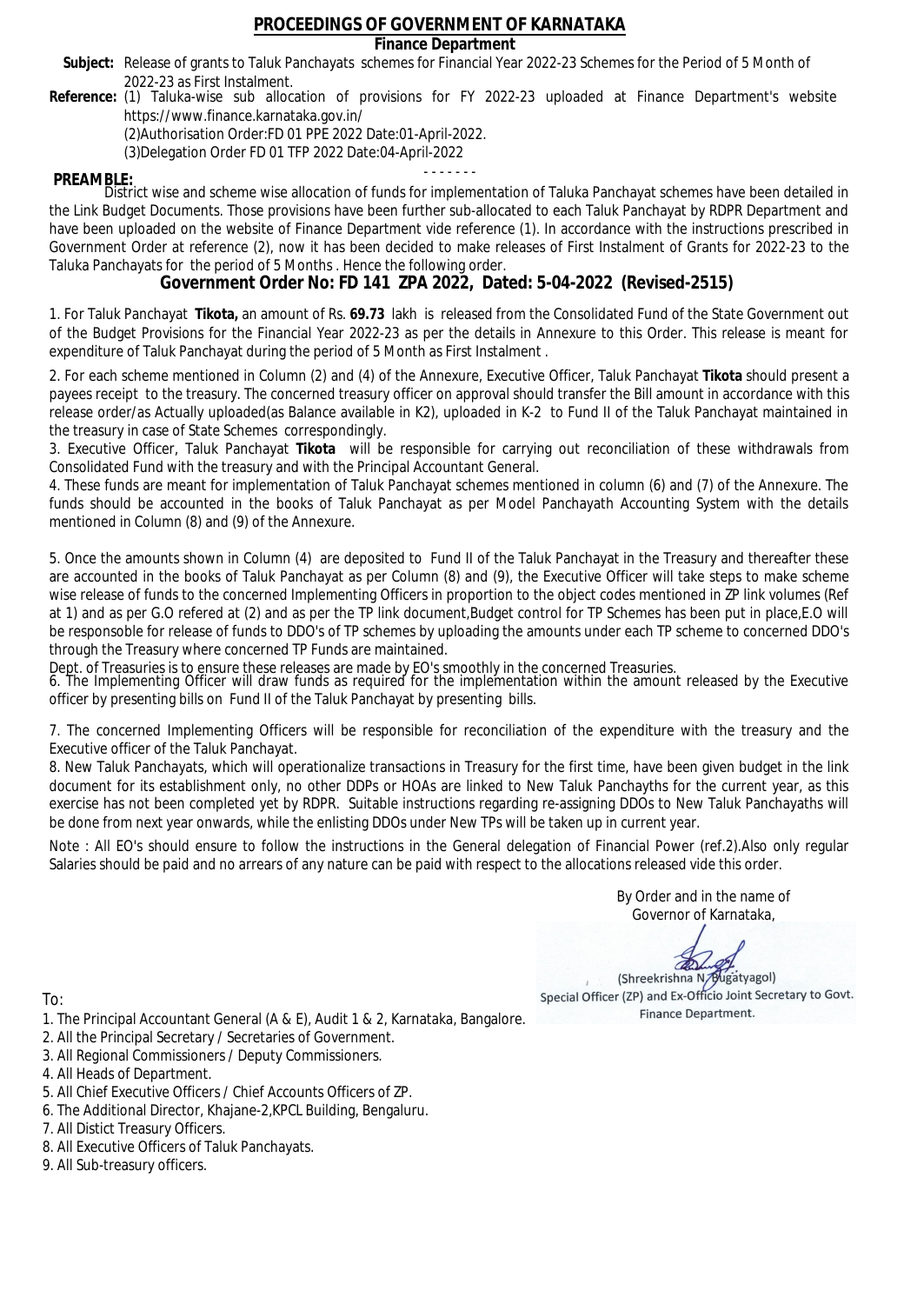### **Finance Department**

- Subject: Release of grants to Taluk Panchayats schemes for Financial Year 2022-23 Schemes for the Period of 5 Month of 2022-23 as First Instalment.
- **Reference:** (1) Taluka-wise sub allocation of provisions for FY 2022-23 uploaded at Finance Department's website https://www.finance.karnataka.gov.in/

(2)Authorisation Order:FD 01 PPE 2022 Date:01-April-2022.

(3)Delegation Order FD 01 TFP 2022 Date:04-April-2022

- - - - - - - **PREAMBLE:** District wise and scheme wise allocation of funds for implementation of Taluka Panchayat schemes have been detailed in the Link Budget Documents. Those provisions have been further sub-allocated to each Taluk Panchayat by RDPR Department and have been uploaded on the website of Finance Department vide reference (1). In accordance with the instructions prescribed in Government Order at reference (2), now it has been decided to make releases of First Instalment of Grants for 2022-23 to the Taluka Panchayats for the period of 5 Months . Hence the following order.

**Government Order No: FD 134 ZPA 2022, Dated: 5-04-2022 (Revised-2515)**

1. For Taluk Panchayat **Devarahipparagi,** an amount of Rs. **66.13** lakh is released from the Consolidated Fund of the State Government out of the Budget Provisions for the Financial Year 2022-23 as per the details in Annexure to this Order. This release is meant for expenditure of Taluk Panchayat during the period of 5 Month as First Instalment .

2. For each scheme mentioned in Column (2) and (4) of the Annexure, Executive Officer, Taluk Panchayat **Devarahipparagi** should present a payees receipt to the treasury. The concerned treasury officer on approval should transfer the Bill amount in accordance with this release order/as Actually uploaded(as Balance available in K2), uploaded in K-2 to Fund II of the Taluk Panchayat maintained in the treasury in case of State Schemes correspondingly.

3. Executive Officer, Taluk Panchayat **Devarahipparagi** will be responsible for carrying out reconciliation of these withdrawals from Consolidated Fund with the treasury and with the Principal Accountant General.

4. These funds are meant for implementation of Taluk Panchayat schemes mentioned in column (6) and (7) of the Annexure. The funds should be accounted in the books of Taluk Panchayat as per Model Panchayath Accounting System with the details mentioned in Column (8) and (9) of the Annexure.

5. Once the amounts shown in Column (4) are deposited to Fund II of the Taluk Panchayat in the Treasury and thereafter these are accounted in the books of Taluk Panchayat as per Column (8) and (9), the Executive Officer will take steps to make scheme wise release of funds to the concerned Implementing Officers in proportion to the object codes mentioned in ZP link volumes (Ref at 1) and as per G.O refered at (2) and as per the TP link document,Budget control for TP Schemes has been put in place,E.O will be responsoble for release of funds to DDO's of TP schemes by uploading the amounts under each TP scheme to concerned DDO's through the Treasury where concerned TP Funds are maintained.

Dept. of Treasuries is to ensure these releases are made by EO's smoothly in the concerned Treasuries.

6. The Implementing Officer will draw funds as required for the implementation within the amount released by the Executive officer by presenting bills on Fund II of the Taluk Panchayat by presenting bills.

7. The concerned Implementing Officers will be responsible for reconciliation of the expenditure with the treasury and the Executive officer of the Taluk Panchayat.

8. New Taluk Panchayats, which will operationalize transactions in Treasury for the first time, have been given budget in the link document for its establishment only, no other DDPs or HOAs are linked to New Taluk Panchayths for the current year, as this exercise has not been completed yet by RDPR. Suitable instructions regarding re-assigning DDOs to New Taluk Panchayaths will be done from next year onwards, while the enlisting DDOs under New TPs will be taken up in current year.

Note : All EO's should ensure to follow the instructions in the General delegation of Financial Power (ref.2).Also only regular Salaries should be paid and no arrears of any nature can be paid with respect to the allocations released vide this order.

> By Order and in the name of Governor of Karnataka,

**PD** 

(Shreekrishna N/Bugatyagol) Special Officer (ZP) and Ex-Officio Joint Secretary to Govt. Finance Department.

- 1. The Principal Accountant General (A & E), Audit 1 & 2, Karnataka, Bangalore.
- 2. All the Principal Secretary / Secretaries of Government.
- 3. All Regional Commissioners / Deputy Commissioners.
- 4. All Heads of Department.
- 5. All Chief Executive Officers / Chief Accounts Officers of ZP.
- 6. The Additional Director, Khajane-2,KPCL Building, Bengaluru.
- 7. All Distict Treasury Officers.
- 8. All Executive Officers of Taluk Panchayats.
- 9. All Sub-treasury officers.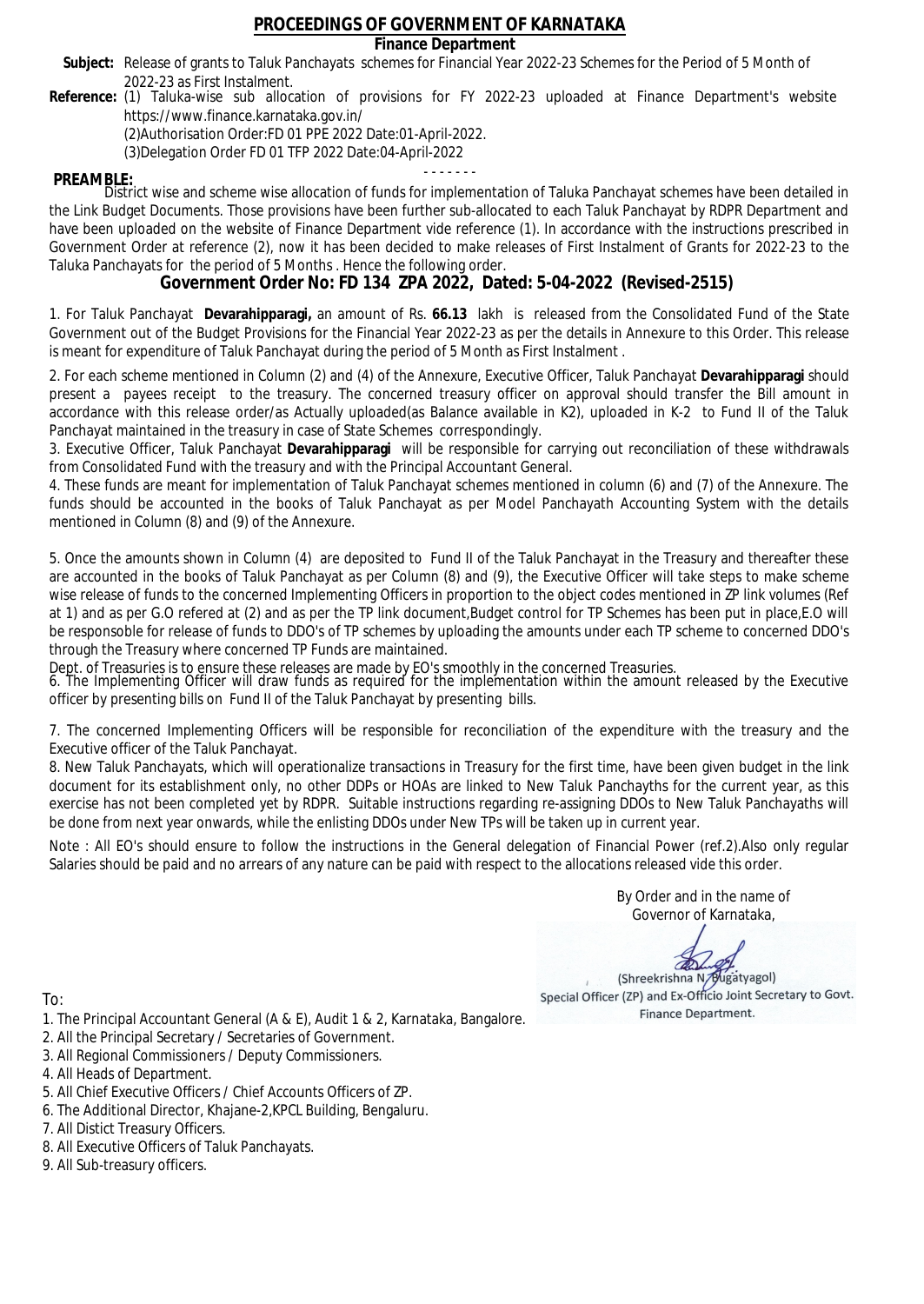### **Finance Department**

- Subject: Release of grants to Taluk Panchayats schemes for Financial Year 2022-23 Schemes for the Period of 5 Month of 2022-23 as First Instalment.
- **Reference:** (1) Taluka-wise sub allocation of provisions for FY 2022-23 uploaded at Finance Department's website https://www.finance.karnataka.gov.in/

(2)Authorisation Order:FD 01 PPE 2022 Date:01-April-2022.

(3)Delegation Order FD 01 TFP 2022 Date:04-April-2022

- - - - - - - **PREAMBLE:** District wise and scheme wise allocation of funds for implementation of Taluka Panchayat schemes have been detailed in the Link Budget Documents. Those provisions have been further sub-allocated to each Taluk Panchayat by RDPR Department and have been uploaded on the website of Finance Department vide reference (1). In accordance with the instructions prescribed in Government Order at reference (2), now it has been decided to make releases of First Instalment of Grants for 2022-23 to the Taluka Panchayats for the period of 5 Months . Hence the following order.

**Government Order No: FD 136 ZPA 2022, Dated: 5-04-2022 (Revised-2515)**

1. For Taluk Panchayat **Kolhar,** an amount of Rs. **48.25** lakh is released from the Consolidated Fund of the State Government out of the Budget Provisions for the Financial Year 2022-23 as per the details in Annexure to this Order. This release is meant for expenditure of Taluk Panchayat during the period of 5 Month as First Instalment .

2. For each scheme mentioned in Column (2) and (4) of the Annexure, Executive Officer, Taluk Panchayat **Kolhar** should present a payees receipt to the treasury. The concerned treasury officer on approval should transfer the Bill amount in accordance with this release order/as Actually uploaded(as Balance available in K2), uploaded in K-2 to Fund II of the Taluk Panchayat maintained in the treasury in case of State Schemes correspondingly.

3. Executive Officer, Taluk Panchayat **Kolhar** will be responsible for carrying out reconciliation of these withdrawals from Consolidated Fund with the treasury and with the Principal Accountant General.

4. These funds are meant for implementation of Taluk Panchayat schemes mentioned in column (6) and (7) of the Annexure. The funds should be accounted in the books of Taluk Panchayat as per Model Panchayath Accounting System with the details mentioned in Column (8) and (9) of the Annexure.

5. Once the amounts shown in Column (4) are deposited to Fund II of the Taluk Panchayat in the Treasury and thereafter these are accounted in the books of Taluk Panchayat as per Column (8) and (9), the Executive Officer will take steps to make scheme wise release of funds to the concerned Implementing Officers in proportion to the object codes mentioned in ZP link volumes (Ref at 1) and as per G.O refered at (2) and as per the TP link document,Budget control for TP Schemes has been put in place,E.O will be responsoble for release of funds to DDO's of TP schemes by uploading the amounts under each TP scheme to concerned DDO's through the Treasury where concerned TP Funds are maintained.

Dept. of Treasuries is to ensure these releases are made by EO's smoothly in the concerned Treasuries.

6. The Implementing Officer will draw funds as required for the implementation within the amount released by the Executive officer by presenting bills on Fund II of the Taluk Panchayat by presenting bills.

7. The concerned Implementing Officers will be responsible for reconciliation of the expenditure with the treasury and the Executive officer of the Taluk Panchayat.

8. New Taluk Panchayats, which will operationalize transactions in Treasury for the first time, have been given budget in the link document for its establishment only, no other DDPs or HOAs are linked to New Taluk Panchayths for the current year, as this exercise has not been completed yet by RDPR. Suitable instructions regarding re-assigning DDOs to New Taluk Panchayaths will be done from next year onwards, while the enlisting DDOs under New TPs will be taken up in current year.

Note : All EO's should ensure to follow the instructions in the General delegation of Financial Power (ref.2).Also only regular Salaries should be paid and no arrears of any nature can be paid with respect to the allocations released vide this order.

> By Order and in the name of Governor of Karnataka,

**PD** 

(Shreekrishna N/Bugatyagol) Special Officer (ZP) and Ex-Officio Joint Secretary to Govt. Finance Department.

To:

- 1. The Principal Accountant General (A & E), Audit 1 & 2, Karnataka, Bangalore.
- 2. All the Principal Secretary / Secretaries of Government.
- 3. All Regional Commissioners / Deputy Commissioners.
- 4. All Heads of Department.
- 5. All Chief Executive Officers / Chief Accounts Officers of ZP.
- 6. The Additional Director, Khajane-2,KPCL Building, Bengaluru.

- 8. All Executive Officers of Taluk Panchayats.
- 9. All Sub-treasury officers.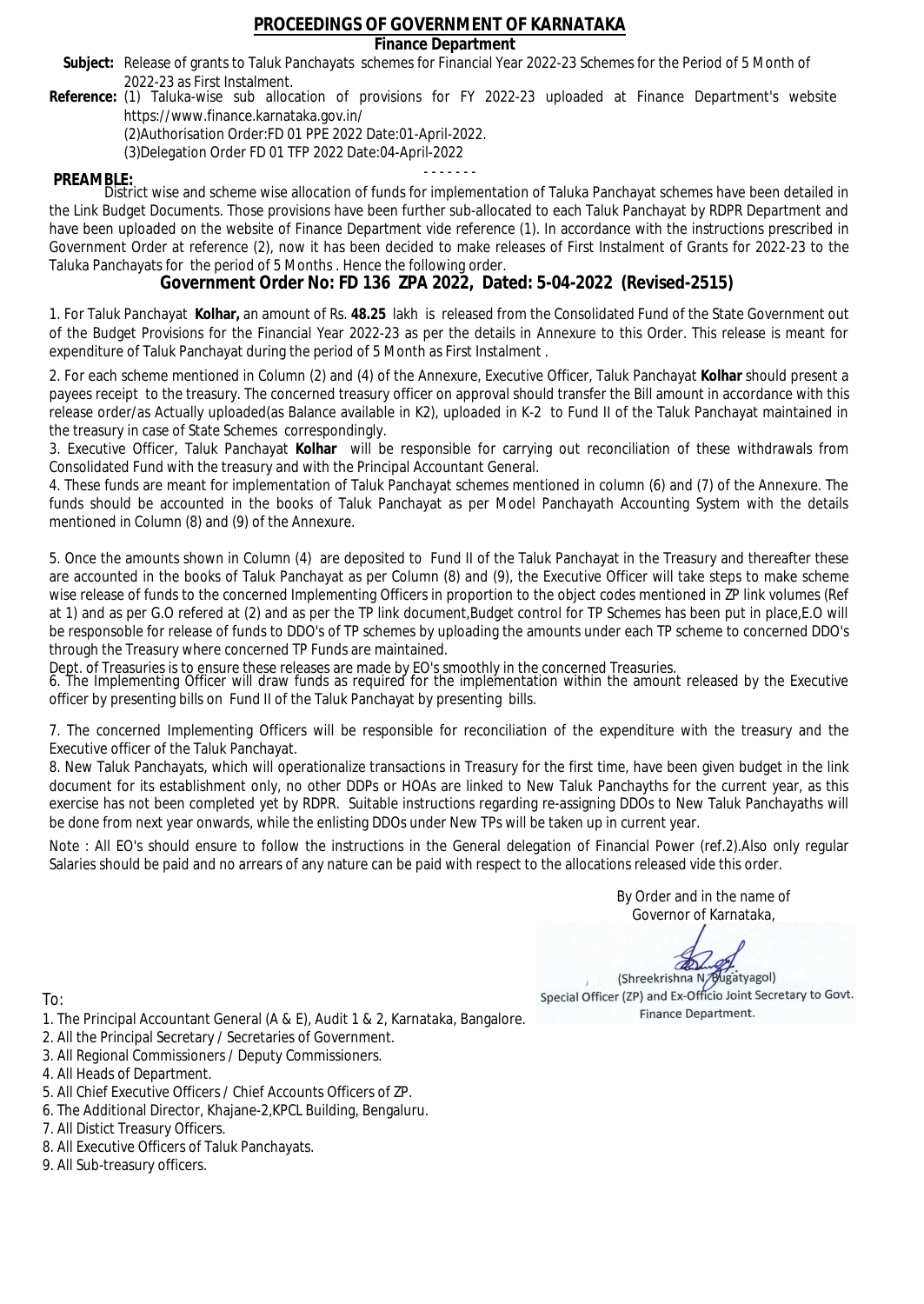### **Finance Department**

- Subject: Release of grants to Taluk Panchayats schemes for Financial Year 2022-23 Schemes for the Period of 5 Month of 2022-23 as First Instalment.
- **Reference:** (1) Taluka-wise sub allocation of provisions for FY 2022-23 uploaded at Finance Department's website https://www.finance.karnataka.gov.in/

(2)Authorisation Order:FD 01 PPE 2022 Date:01-April-2022.

(3)Delegation Order FD 01 TFP 2022 Date:04-April-2022

- - - - - - - **PREAMBLE:** District wise and scheme wise allocation of funds for implementation of Taluka Panchayat schemes have been detailed in the Link Budget Documents. Those provisions have been further sub-allocated to each Taluk Panchayat by RDPR Department and have been uploaded on the website of Finance Department vide reference (1). In accordance with the instructions prescribed in Government Order at reference (2), now it has been decided to make releases of First Instalment of Grants for 2022-23 to the Taluka Panchayats for the period of 5 Months . Hence the following order.

**Government Order No: FD 145 ZPA 2022, Dated: 5-04-2022 (Revised-2515)**

1. For Taluk Panchayat **Dharwad,** an amount of Rs. **239.99** lakh is released from the Consolidated Fund of the State Government out of the Budget Provisions for the Financial Year 2022-23 as per the details in Annexure to this Order. This release is meant for expenditure of Taluk Panchayat during the period of 5 Month as First Instalment .

2. For each scheme mentioned in Column (2) and (4) of the Annexure, Executive Officer, Taluk Panchayat **Dharwad** should present a payees receipt to the treasury. The concerned treasury officer on approval should transfer the Bill amount in accordance with this release order/as Actually uploaded(as Balance available in K2), uploaded in K-2 to Fund II of the Taluk Panchayat maintained in the treasury in case of State Schemes correspondingly.

3. Executive Officer, Taluk Panchayat **Dharwad** will be responsible for carrying out reconciliation of these withdrawals from Consolidated Fund with the treasury and with the Principal Accountant General.

4. These funds are meant for implementation of Taluk Panchayat schemes mentioned in column (6) and (7) of the Annexure. The funds should be accounted in the books of Taluk Panchayat as per Model Panchayath Accounting System with the details mentioned in Column (8) and (9) of the Annexure.

5. Once the amounts shown in Column (4) are deposited to Fund II of the Taluk Panchayat in the Treasury and thereafter these are accounted in the books of Taluk Panchayat as per Column (8) and (9), the Executive Officer will take steps to make scheme wise release of funds to the concerned Implementing Officers in proportion to the object codes mentioned in ZP link volumes (Ref at 1) and as per G.O refered at (2) and as per the TP link document,Budget control for TP Schemes has been put in place,E.O will be responsoble for release of funds to DDO's of TP schemes by uploading the amounts under each TP scheme to concerned DDO's through the Treasury where concerned TP Funds are maintained.

Dept. of Treasuries is to ensure these releases are made by EO's smoothly in the concerned Treasuries.

6. The Implementing Officer will draw funds as required for the implementation within the amount released by the Executive officer by presenting bills on Fund II of the Taluk Panchayat by presenting bills.

7. The concerned Implementing Officers will be responsible for reconciliation of the expenditure with the treasury and the Executive officer of the Taluk Panchayat.

8. New Taluk Panchayats, which will operationalize transactions in Treasury for the first time, have been given budget in the link document for its establishment only, no other DDPs or HOAs are linked to New Taluk Panchayths for the current year, as this exercise has not been completed yet by RDPR. Suitable instructions regarding re-assigning DDOs to New Taluk Panchayaths will be done from next year onwards, while the enlisting DDOs under New TPs will be taken up in current year.

Note : All EO's should ensure to follow the instructions in the General delegation of Financial Power (ref.2).Also only regular Salaries should be paid and no arrears of any nature can be paid with respect to the allocations released vide this order.

> By Order and in the name of Governor of Karnataka,

**PD** 

(Shreekrishna N/Bugatyagol) Special Officer (ZP) and Ex-Officio Joint Secretary to Govt. Finance Department.

- 1. The Principal Accountant General (A & E), Audit 1 & 2, Karnataka, Bangalore.
- 2. All the Principal Secretary / Secretaries of Government.
- 3. All Regional Commissioners / Deputy Commissioners.
- 4. All Heads of Department.
- 5. All Chief Executive Officers / Chief Accounts Officers of ZP.
- 6. The Additional Director, Khajane-2,KPCL Building, Bengaluru.
- 7. All Distict Treasury Officers.
- 8. All Executive Officers of Taluk Panchayats.
- 9. All Sub-treasury officers.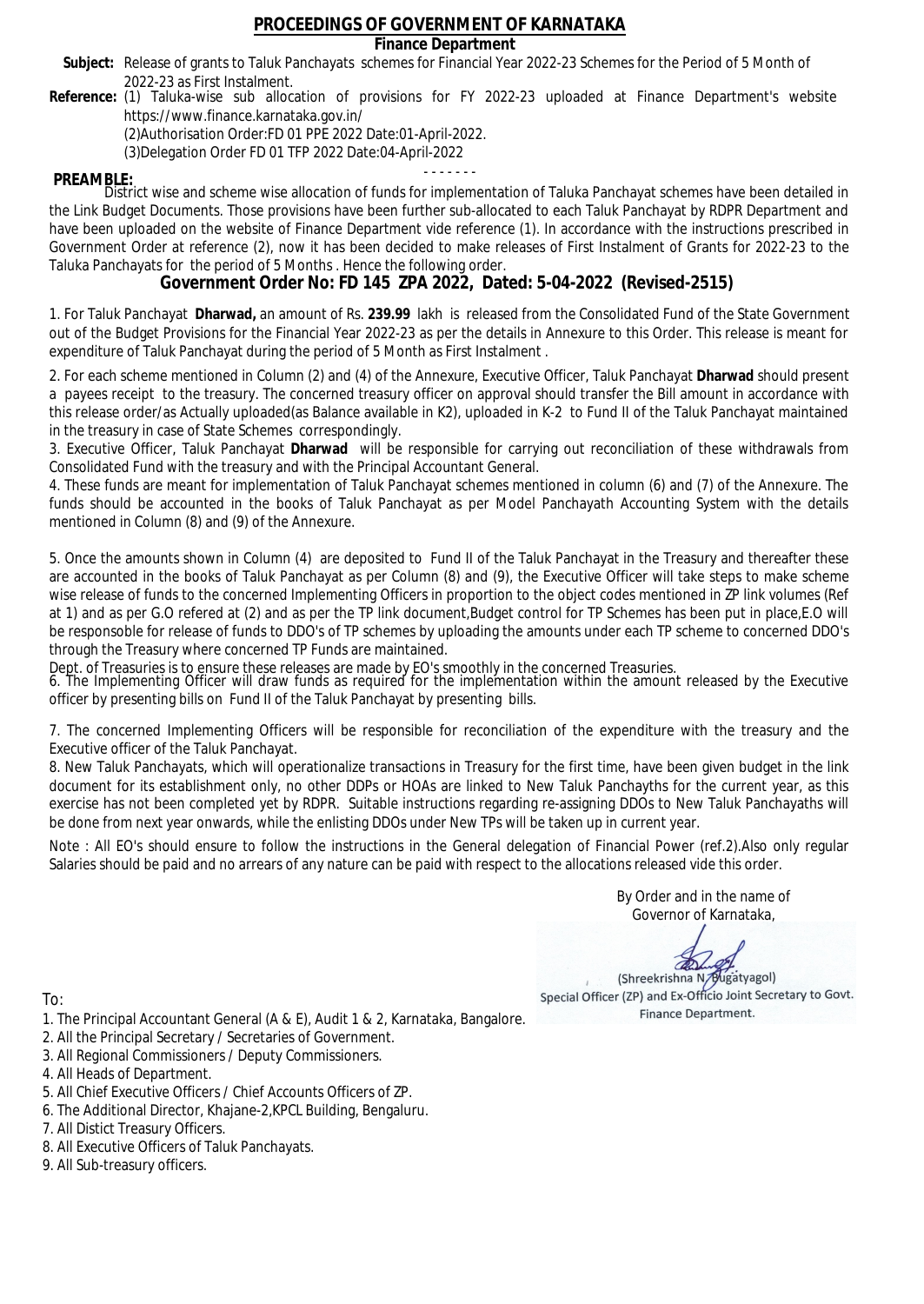### **Finance Department**

- Subject: Release of grants to Taluk Panchayats schemes for Financial Year 2022-23 Schemes for the Period of 5 Month of 2022-23 as First Instalment.
- **Reference:** (1) Taluka-wise sub allocation of provisions for FY 2022-23 uploaded at Finance Department's website https://www.finance.karnataka.gov.in/

(2)Authorisation Order:FD 01 PPE 2022 Date:01-April-2022.

(3)Delegation Order FD 01 TFP 2022 Date:04-April-2022

- - - - - - - **PREAMBLE:** District wise and scheme wise allocation of funds for implementation of Taluka Panchayat schemes have been detailed in the Link Budget Documents. Those provisions have been further sub-allocated to each Taluk Panchayat by RDPR Department and have been uploaded on the website of Finance Department vide reference (1). In accordance with the instructions prescribed in Government Order at reference (2), now it has been decided to make releases of First Instalment of Grants for 2022-23 to the Taluka Panchayats for the period of 5 Months . Hence the following order.

**Government Order No: FD 147 ZPA 2022, Dated: 5-04-2022 (Revised-2515)**

1. For Taluk Panchayat **Kalghatgi,** an amount of Rs. **159.41** lakh is released from the Consolidated Fund of the State Government out of the Budget Provisions for the Financial Year 2022-23 as per the details in Annexure to this Order. This release is meant for expenditure of Taluk Panchayat during the period of 5 Month as First Instalment .

2. For each scheme mentioned in Column (2) and (4) of the Annexure, Executive Officer, Taluk Panchayat **Kalghatgi** should present a payees receipt to the treasury. The concerned treasury officer on approval should transfer the Bill amount in accordance with this release order/as Actually uploaded(as Balance available in K2), uploaded in K-2 to Fund II of the Taluk Panchayat maintained in the treasury in case of State Schemes correspondingly.

3. Executive Officer, Taluk Panchayat **Kalghatgi** will be responsible for carrying out reconciliation of these withdrawals from Consolidated Fund with the treasury and with the Principal Accountant General.

4. These funds are meant for implementation of Taluk Panchayat schemes mentioned in column (6) and (7) of the Annexure. The funds should be accounted in the books of Taluk Panchayat as per Model Panchayath Accounting System with the details mentioned in Column (8) and (9) of the Annexure.

5. Once the amounts shown in Column (4) are deposited to Fund II of the Taluk Panchayat in the Treasury and thereafter these are accounted in the books of Taluk Panchayat as per Column (8) and (9), the Executive Officer will take steps to make scheme wise release of funds to the concerned Implementing Officers in proportion to the object codes mentioned in ZP link volumes (Ref at 1) and as per G.O refered at (2) and as per the TP link document,Budget control for TP Schemes has been put in place,E.O will be responsoble for release of funds to DDO's of TP schemes by uploading the amounts under each TP scheme to concerned DDO's through the Treasury where concerned TP Funds are maintained.

Dept. of Treasuries is to ensure these releases are made by EO's smoothly in the concerned Treasuries.

6. The Implementing Officer will draw funds as required for the implementation within the amount released by the Executive officer by presenting bills on Fund II of the Taluk Panchayat by presenting bills.

7. The concerned Implementing Officers will be responsible for reconciliation of the expenditure with the treasury and the Executive officer of the Taluk Panchayat.

8. New Taluk Panchayats, which will operationalize transactions in Treasury for the first time, have been given budget in the link document for its establishment only, no other DDPs or HOAs are linked to New Taluk Panchayths for the current year, as this exercise has not been completed yet by RDPR. Suitable instructions regarding re-assigning DDOs to New Taluk Panchayaths will be done from next year onwards, while the enlisting DDOs under New TPs will be taken up in current year.

Note : All EO's should ensure to follow the instructions in the General delegation of Financial Power (ref.2).Also only regular Salaries should be paid and no arrears of any nature can be paid with respect to the allocations released vide this order.

> By Order and in the name of Governor of Karnataka,

**PD** 

(Shreekrishna N/Bugatyagol) Special Officer (ZP) and Ex-Officio Joint Secretary to Govt. Finance Department.

- 1. The Principal Accountant General (A & E), Audit 1 & 2, Karnataka, Bangalore.
- 2. All the Principal Secretary / Secretaries of Government.
- 3. All Regional Commissioners / Deputy Commissioners.
- 4. All Heads of Department.
- 5. All Chief Executive Officers / Chief Accounts Officers of ZP.
- 6. The Additional Director, Khajane-2,KPCL Building, Bengaluru.
- 7. All Distict Treasury Officers.
- 8. All Executive Officers of Taluk Panchayats.
- 9. All Sub-treasury officers.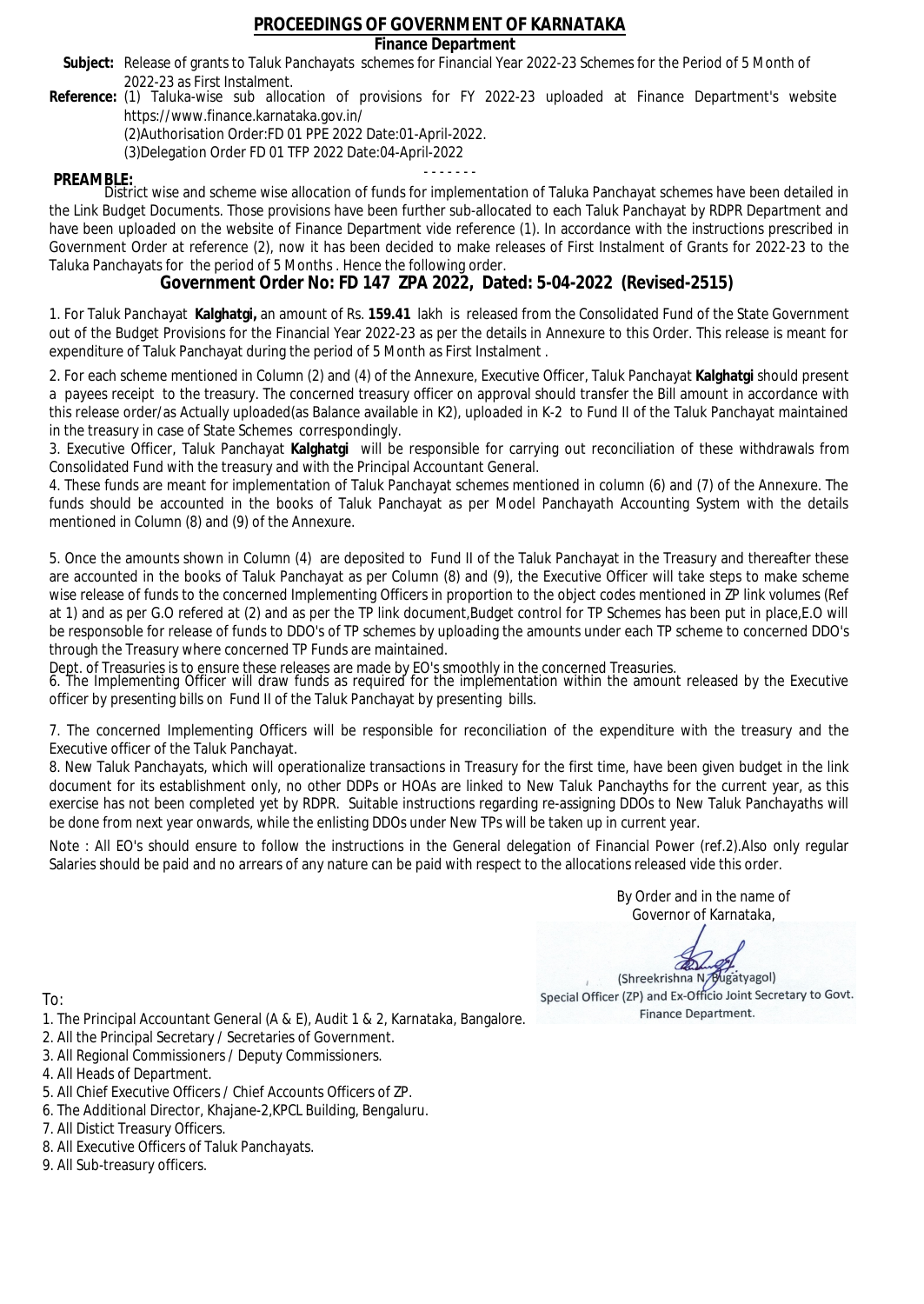### **Finance Department**

- Subject: Release of grants to Taluk Panchayats schemes for Financial Year 2022-23 Schemes for the Period of 5 Month of 2022-23 as First Instalment.
- **Reference:** (1) Taluka-wise sub allocation of provisions for FY 2022-23 uploaded at Finance Department's website https://www.finance.karnataka.gov.in/

(2)Authorisation Order:FD 01 PPE 2022 Date:01-April-2022.

(3)Delegation Order FD 01 TFP 2022 Date:04-April-2022

- - - - - - - **PREAMBLE:** District wise and scheme wise allocation of funds for implementation of Taluka Panchayat schemes have been detailed in the Link Budget Documents. Those provisions have been further sub-allocated to each Taluk Panchayat by RDPR Department and have been uploaded on the website of Finance Department vide reference (1). In accordance with the instructions prescribed in Government Order at reference (2), now it has been decided to make releases of First Instalment of Grants for 2022-23 to the Taluka Panchayats for the period of 5 Months . Hence the following order.

**Government Order No: FD 148 ZPA 2022, Dated: 5-04-2022 (Revised-2515)**

1. For Taluk Panchayat **Kundgol,** an amount of Rs. **130.64** lakh is released from the Consolidated Fund of the State Government out of the Budget Provisions for the Financial Year 2022-23 as per the details in Annexure to this Order. This release is meant for expenditure of Taluk Panchayat during the period of 5 Month as First Instalment .

2. For each scheme mentioned in Column (2) and (4) of the Annexure, Executive Officer, Taluk Panchayat **Kundgol** should present a payees receipt to the treasury. The concerned treasury officer on approval should transfer the Bill amount in accordance with this release order/as Actually uploaded(as Balance available in K2), uploaded in K-2 to Fund II of the Taluk Panchayat maintained in the treasury in case of State Schemes correspondingly.

3. Executive Officer, Taluk Panchayat **Kundgol** will be responsible for carrying out reconciliation of these withdrawals from Consolidated Fund with the treasury and with the Principal Accountant General.

4. These funds are meant for implementation of Taluk Panchayat schemes mentioned in column (6) and (7) of the Annexure. The funds should be accounted in the books of Taluk Panchayat as per Model Panchayath Accounting System with the details mentioned in Column (8) and (9) of the Annexure.

5. Once the amounts shown in Column (4) are deposited to Fund II of the Taluk Panchayat in the Treasury and thereafter these are accounted in the books of Taluk Panchayat as per Column (8) and (9), the Executive Officer will take steps to make scheme wise release of funds to the concerned Implementing Officers in proportion to the object codes mentioned in ZP link volumes (Ref at 1) and as per G.O refered at (2) and as per the TP link document,Budget control for TP Schemes has been put in place,E.O will be responsoble for release of funds to DDO's of TP schemes by uploading the amounts under each TP scheme to concerned DDO's through the Treasury where concerned TP Funds are maintained.

Dept. of Treasuries is to ensure these releases are made by EO's smoothly in the concerned Treasuries.

6. The Implementing Officer will draw funds as required for the implementation within the amount released by the Executive officer by presenting bills on Fund II of the Taluk Panchayat by presenting bills.

7. The concerned Implementing Officers will be responsible for reconciliation of the expenditure with the treasury and the Executive officer of the Taluk Panchayat.

8. New Taluk Panchayats, which will operationalize transactions in Treasury for the first time, have been given budget in the link document for its establishment only, no other DDPs or HOAs are linked to New Taluk Panchayths for the current year, as this exercise has not been completed yet by RDPR. Suitable instructions regarding re-assigning DDOs to New Taluk Panchayaths will be done from next year onwards, while the enlisting DDOs under New TPs will be taken up in current year.

Note : All EO's should ensure to follow the instructions in the General delegation of Financial Power (ref.2).Also only regular Salaries should be paid and no arrears of any nature can be paid with respect to the allocations released vide this order.

> By Order and in the name of Governor of Karnataka,

**PD** 

(Shreekrishna N/Bugatyagol) Special Officer (ZP) and Ex-Officio Joint Secretary to Govt. Finance Department.

- 1. The Principal Accountant General (A & E), Audit 1 & 2, Karnataka, Bangalore.
- 2. All the Principal Secretary / Secretaries of Government.
- 3. All Regional Commissioners / Deputy Commissioners.
- 4. All Heads of Department.
- 5. All Chief Executive Officers / Chief Accounts Officers of ZP.
- 6. The Additional Director, Khajane-2,KPCL Building, Bengaluru.
- 7. All Distict Treasury Officers.
- 8. All Executive Officers of Taluk Panchayats.
- 9. All Sub-treasury officers.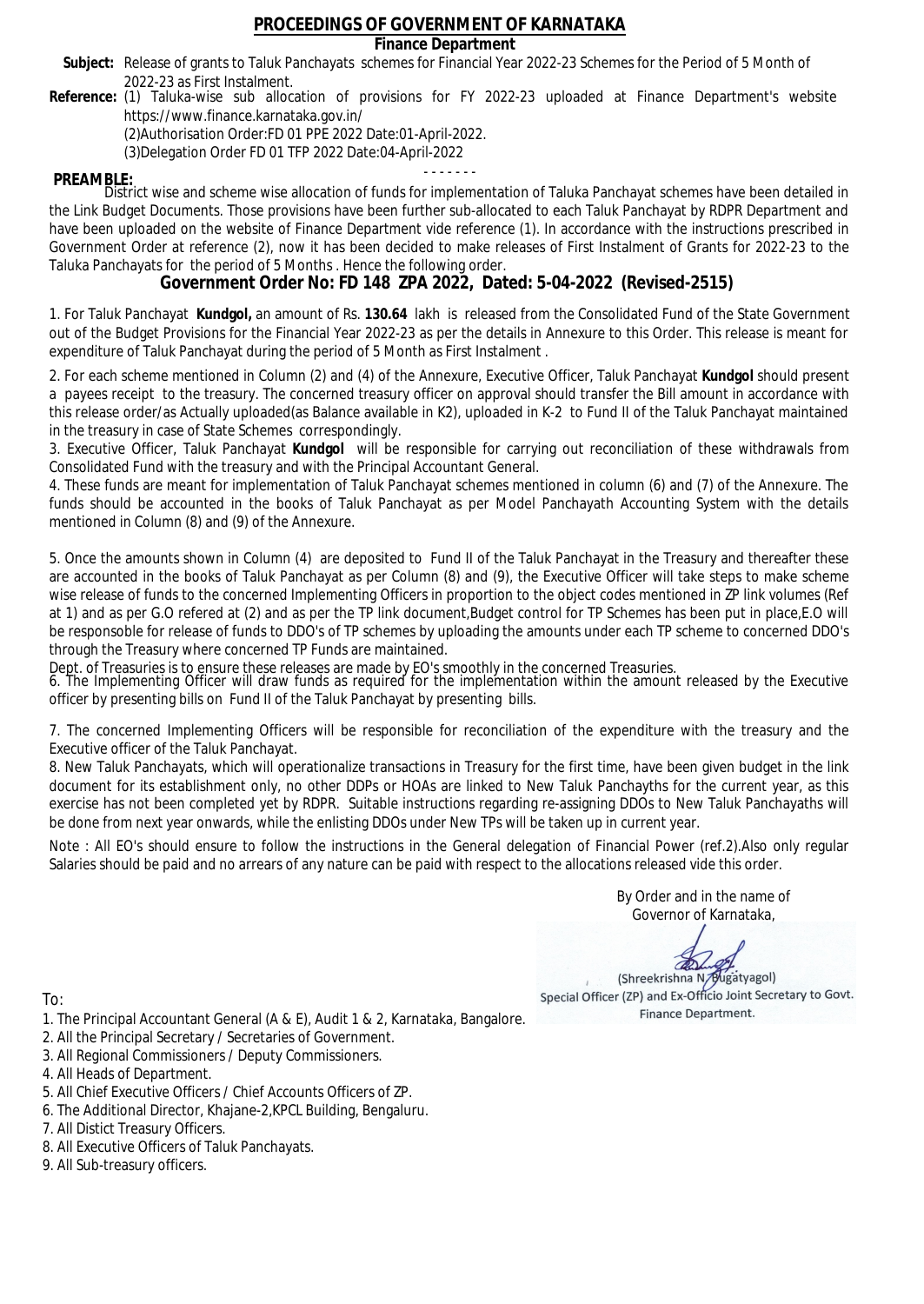### **Finance Department**

- Subject: Release of grants to Taluk Panchayats schemes for Financial Year 2022-23 Schemes for the Period of 5 Month of 2022-23 as First Instalment.
- **Reference:** (1) Taluka-wise sub allocation of provisions for FY 2022-23 uploaded at Finance Department's website https://www.finance.karnataka.gov.in/

(2)Authorisation Order:FD 01 PPE 2022 Date:01-April-2022.

(3)Delegation Order FD 01 TFP 2022 Date:04-April-2022

- - - - - - - **PREAMBLE:** District wise and scheme wise allocation of funds for implementation of Taluka Panchayat schemes have been detailed in the Link Budget Documents. Those provisions have been further sub-allocated to each Taluk Panchayat by RDPR Department and have been uploaded on the website of Finance Department vide reference (1). In accordance with the instructions prescribed in Government Order at reference (2), now it has been decided to make releases of First Instalment of Grants for 2022-23 to the Taluka Panchayats for the period of 5 Months . Hence the following order.

**Government Order No: FD 149 ZPA 2022, Dated: 5-04-2022 (Revised-2515)**

1. For Taluk Panchayat **Navalagunda,** an amount of Rs. **95.5** lakh is released from the Consolidated Fund of the State Government out of the Budget Provisions for the Financial Year 2022-23 as per the details in Annexure to this Order. This release is meant for expenditure of Taluk Panchayat during the period of 5 Month as First Instalment .

2. For each scheme mentioned in Column (2) and (4) of the Annexure, Executive Officer, Taluk Panchayat **Navalagunda** should present a payees receipt to the treasury. The concerned treasury officer on approval should transfer the Bill amount in accordance with this release order/as Actually uploaded(as Balance available in K2), uploaded in K-2 to Fund II of the Taluk Panchayat maintained in the treasury in case of State Schemes correspondingly.

3. Executive Officer, Taluk Panchayat **Navalagunda** will be responsible for carrying out reconciliation of these withdrawals from Consolidated Fund with the treasury and with the Principal Accountant General.

4. These funds are meant for implementation of Taluk Panchayat schemes mentioned in column (6) and (7) of the Annexure. The funds should be accounted in the books of Taluk Panchayat as per Model Panchayath Accounting System with the details mentioned in Column (8) and (9) of the Annexure.

5. Once the amounts shown in Column (4) are deposited to Fund II of the Taluk Panchayat in the Treasury and thereafter these are accounted in the books of Taluk Panchayat as per Column (8) and (9), the Executive Officer will take steps to make scheme wise release of funds to the concerned Implementing Officers in proportion to the object codes mentioned in ZP link volumes (Ref at 1) and as per G.O refered at (2) and as per the TP link document,Budget control for TP Schemes has been put in place,E.O will be responsoble for release of funds to DDO's of TP schemes by uploading the amounts under each TP scheme to concerned DDO's through the Treasury where concerned TP Funds are maintained.

Dept. of Treasuries is to ensure these releases are made by EO's smoothly in the concerned Treasuries.

6. The Implementing Officer will draw funds as required for the implementation within the amount released by the Executive officer by presenting bills on Fund II of the Taluk Panchayat by presenting bills.

7. The concerned Implementing Officers will be responsible for reconciliation of the expenditure with the treasury and the Executive officer of the Taluk Panchayat.

8. New Taluk Panchayats, which will operationalize transactions in Treasury for the first time, have been given budget in the link document for its establishment only, no other DDPs or HOAs are linked to New Taluk Panchayths for the current year, as this exercise has not been completed yet by RDPR. Suitable instructions regarding re-assigning DDOs to New Taluk Panchayaths will be done from next year onwards, while the enlisting DDOs under New TPs will be taken up in current year.

Note : All EO's should ensure to follow the instructions in the General delegation of Financial Power (ref.2).Also only regular Salaries should be paid and no arrears of any nature can be paid with respect to the allocations released vide this order.

> By Order and in the name of Governor of Karnataka,

**PD** 

(Shreekrishna N/Bugatyagol) Special Officer (ZP) and Ex-Officio Joint Secretary to Govt. Finance Department.

- 1. The Principal Accountant General (A & E), Audit 1 & 2, Karnataka, Bangalore.
- 2. All the Principal Secretary / Secretaries of Government.
- 3. All Regional Commissioners / Deputy Commissioners.
- 4. All Heads of Department.
- 5. All Chief Executive Officers / Chief Accounts Officers of ZP.
- 6. The Additional Director, Khajane-2,KPCL Building, Bengaluru.
- 7. All Distict Treasury Officers.
- 8. All Executive Officers of Taluk Panchayats.
- 9. All Sub-treasury officers.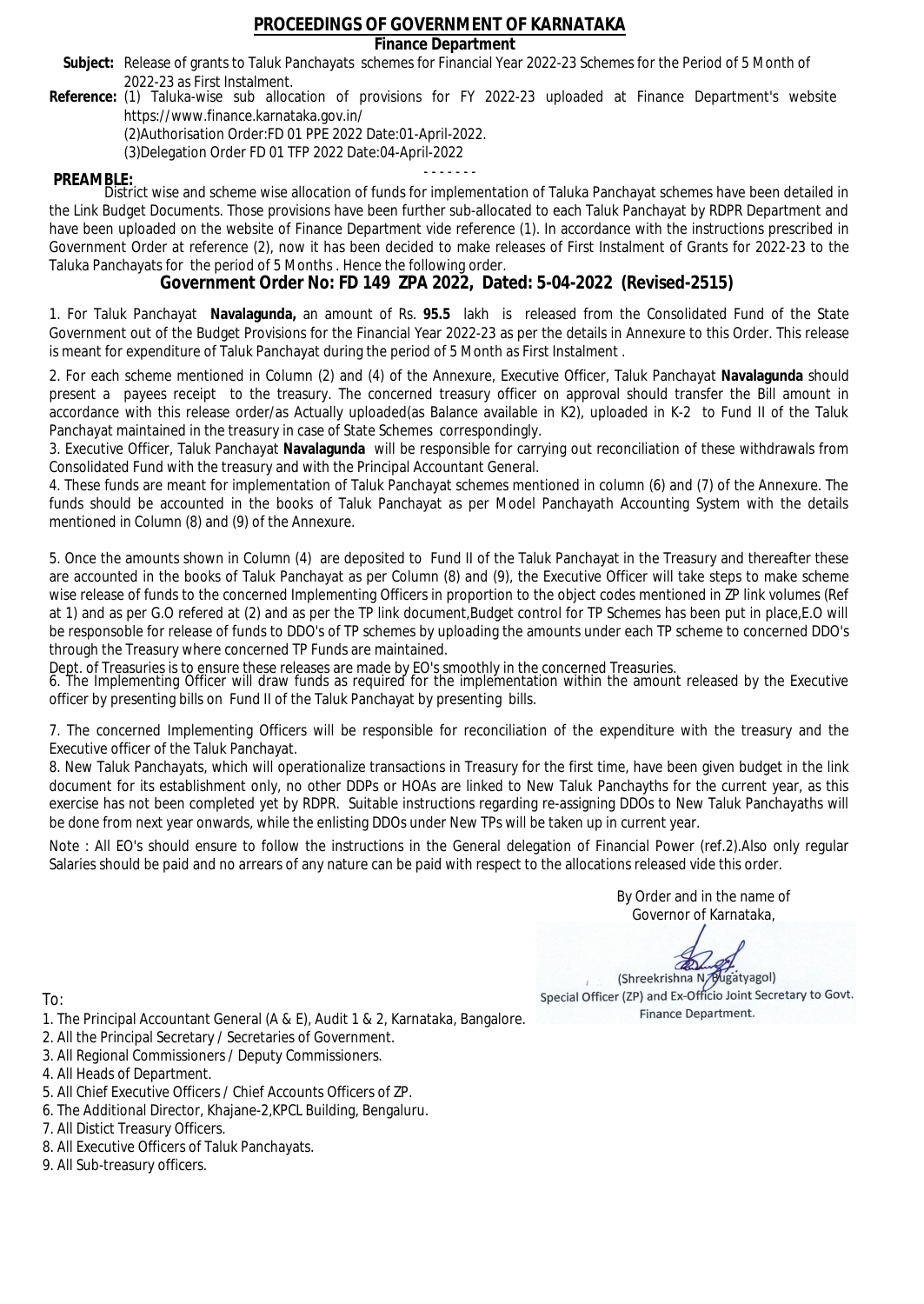### **Finance Department**

- Subject: Release of grants to Taluk Panchayats schemes for Financial Year 2022-23 Schemes for the Period of 5 Month of 2022-23 as First Instalment.
- **Reference:** (1) Taluka-wise sub allocation of provisions for FY 2022-23 uploaded at Finance Department's website https://www.finance.karnataka.gov.in/

(2)Authorisation Order:FD 01 PPE 2022 Date:01-April-2022.

(3)Delegation Order FD 01 TFP 2022 Date:04-April-2022

- - - - - - - **PREAMBLE:** District wise and scheme wise allocation of funds for implementation of Taluka Panchayat schemes have been detailed in the Link Budget Documents. Those provisions have been further sub-allocated to each Taluk Panchayat by RDPR Department and have been uploaded on the website of Finance Department vide reference (1). In accordance with the instructions prescribed in Government Order at reference (2), now it has been decided to make releases of First Instalment of Grants for 2022-23 to the Taluka Panchayats for the period of 5 Months . Hence the following order.

**Government Order No: FD 144 ZPA 2022, Dated: 5-04-2022 (Revised-2515)**

1. For Taluk Panchayat **Annigeri,** an amount of Rs. **58.39** lakh is released from the Consolidated Fund of the State Government out of the Budget Provisions for the Financial Year 2022-23 as per the details in Annexure to this Order. This release is meant for expenditure of Taluk Panchayat during the period of 5 Month as First Instalment .

2. For each scheme mentioned in Column (2) and (4) of the Annexure, Executive Officer, Taluk Panchayat **Annigeri** should present a payees receipt to the treasury. The concerned treasury officer on approval should transfer the Bill amount in accordance with this release order/as Actually uploaded(as Balance available in K2), uploaded in K-2 to Fund II of the Taluk Panchayat maintained in the treasury in case of State Schemes correspondingly.

3. Executive Officer, Taluk Panchayat **Annigeri** will be responsible for carrying out reconciliation of these withdrawals from Consolidated Fund with the treasury and with the Principal Accountant General.

4. These funds are meant for implementation of Taluk Panchayat schemes mentioned in column (6) and (7) of the Annexure. The funds should be accounted in the books of Taluk Panchayat as per Model Panchayath Accounting System with the details mentioned in Column (8) and (9) of the Annexure.

5. Once the amounts shown in Column (4) are deposited to Fund II of the Taluk Panchayat in the Treasury and thereafter these are accounted in the books of Taluk Panchayat as per Column (8) and (9), the Executive Officer will take steps to make scheme wise release of funds to the concerned Implementing Officers in proportion to the object codes mentioned in ZP link volumes (Ref at 1) and as per G.O refered at (2) and as per the TP link document,Budget control for TP Schemes has been put in place,E.O will be responsoble for release of funds to DDO's of TP schemes by uploading the amounts under each TP scheme to concerned DDO's through the Treasury where concerned TP Funds are maintained.

Dept. of Treasuries is to ensure these releases are made by EO's smoothly in the concerned Treasuries.

6. The Implementing Officer will draw funds as required for the implementation within the amount released by the Executive officer by presenting bills on Fund II of the Taluk Panchayat by presenting bills.

7. The concerned Implementing Officers will be responsible for reconciliation of the expenditure with the treasury and the Executive officer of the Taluk Panchayat.

8. New Taluk Panchayats, which will operationalize transactions in Treasury for the first time, have been given budget in the link document for its establishment only, no other DDPs or HOAs are linked to New Taluk Panchayths for the current year, as this exercise has not been completed yet by RDPR. Suitable instructions regarding re-assigning DDOs to New Taluk Panchayaths will be done from next year onwards, while the enlisting DDOs under New TPs will be taken up in current year.

Note : All EO's should ensure to follow the instructions in the General delegation of Financial Power (ref.2).Also only regular Salaries should be paid and no arrears of any nature can be paid with respect to the allocations released vide this order.

> By Order and in the name of Governor of Karnataka,

**PD** 

(Shreekrishna N/Bugatyagol) Special Officer (ZP) and Ex-Officio Joint Secretary to Govt. Finance Department.

- 1. The Principal Accountant General (A & E), Audit 1 & 2, Karnataka, Bangalore.
- 2. All the Principal Secretary / Secretaries of Government.
- 3. All Regional Commissioners / Deputy Commissioners.
- 4. All Heads of Department.
- 5. All Chief Executive Officers / Chief Accounts Officers of ZP.
- 6. The Additional Director, Khajane-2,KPCL Building, Bengaluru.
- 7. All Distict Treasury Officers.
- 8. All Executive Officers of Taluk Panchayats.
- 9. All Sub-treasury officers.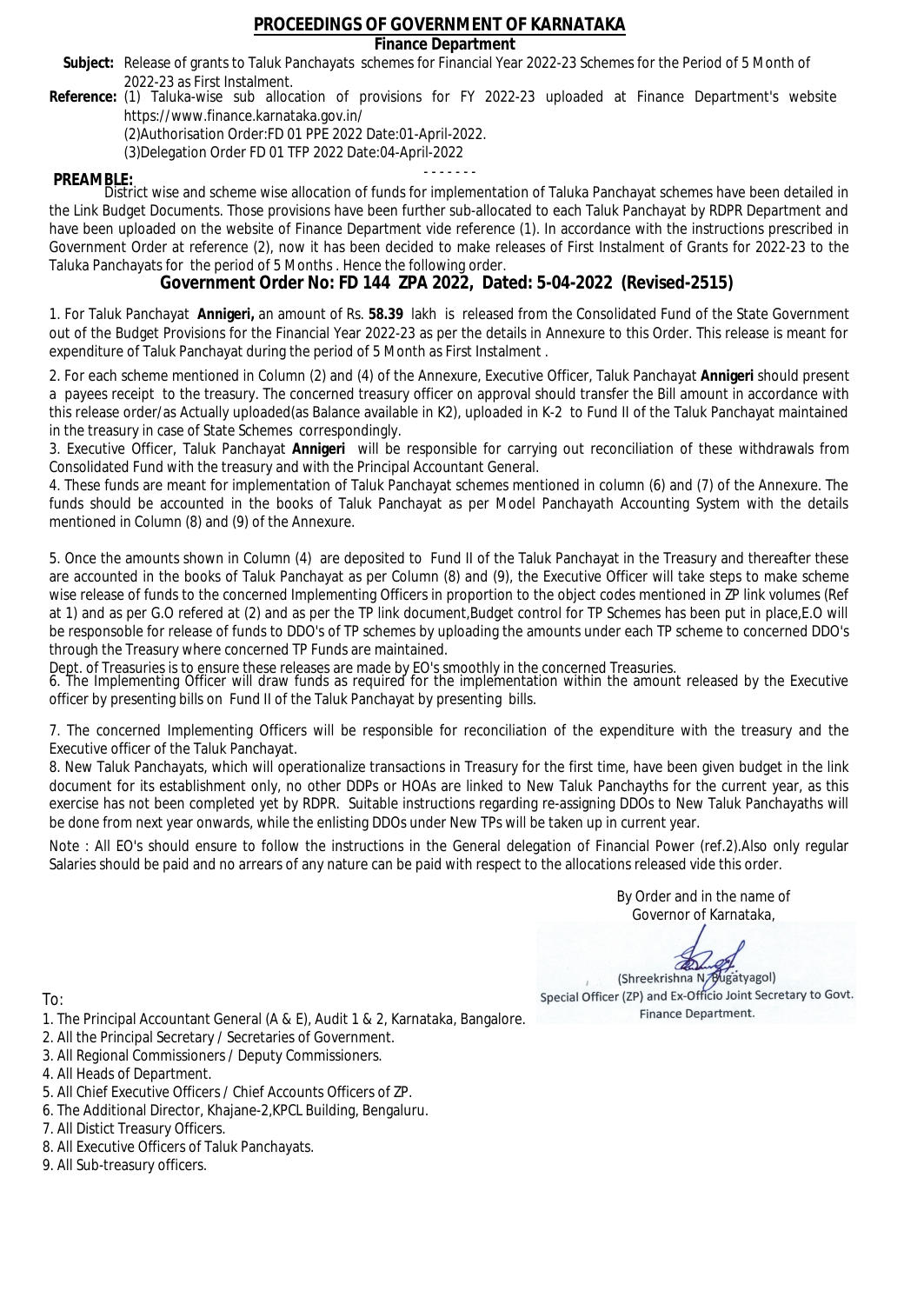### **Finance Department**

- Subject: Release of grants to Taluk Panchayats schemes for Financial Year 2022-23 Schemes for the Period of 5 Month of 2022-23 as First Instalment.
- **Reference:** (1) Taluka-wise sub allocation of provisions for FY 2022-23 uploaded at Finance Department's website https://www.finance.karnataka.gov.in/

(2)Authorisation Order:FD 01 PPE 2022 Date:01-April-2022.

(3)Delegation Order FD 01 TFP 2022 Date:04-April-2022

- - - - - - - **PREAMBLE:** District wise and scheme wise allocation of funds for implementation of Taluka Panchayat schemes have been detailed in the Link Budget Documents. Those provisions have been further sub-allocated to each Taluk Panchayat by RDPR Department and have been uploaded on the website of Finance Department vide reference (1). In accordance with the instructions prescribed in Government Order at reference (2), now it has been decided to make releases of First Instalment of Grants for 2022-23 to the Taluka Panchayats for the period of 5 Months . Hence the following order.

**Government Order No: FD 143 ZPA 2022, Dated: 5-04-2022 (Revised-2515)**

1. For Taluk Panchayat **Alnavar,** an amount of Rs. **32.38** lakh is released from the Consolidated Fund of the State Government out of the Budget Provisions for the Financial Year 2022-23 as per the details in Annexure to this Order. This release is meant for expenditure of Taluk Panchayat during the period of 5 Month as First Instalment .

2. For each scheme mentioned in Column (2) and (4) of the Annexure, Executive Officer, Taluk Panchayat **Alnavar** should present a payees receipt to the treasury. The concerned treasury officer on approval should transfer the Bill amount in accordance with this release order/as Actually uploaded(as Balance available in K2), uploaded in K-2 to Fund II of the Taluk Panchayat maintained in the treasury in case of State Schemes correspondingly.

3. Executive Officer, Taluk Panchayat **Alnavar** will be responsible for carrying out reconciliation of these withdrawals from Consolidated Fund with the treasury and with the Principal Accountant General.

4. These funds are meant for implementation of Taluk Panchayat schemes mentioned in column (6) and (7) of the Annexure. The funds should be accounted in the books of Taluk Panchayat as per Model Panchayath Accounting System with the details mentioned in Column (8) and (9) of the Annexure.

5. Once the amounts shown in Column (4) are deposited to Fund II of the Taluk Panchayat in the Treasury and thereafter these are accounted in the books of Taluk Panchayat as per Column (8) and (9), the Executive Officer will take steps to make scheme wise release of funds to the concerned Implementing Officers in proportion to the object codes mentioned in ZP link volumes (Ref at 1) and as per G.O refered at (2) and as per the TP link document,Budget control for TP Schemes has been put in place,E.O will be responsoble for release of funds to DDO's of TP schemes by uploading the amounts under each TP scheme to concerned DDO's through the Treasury where concerned TP Funds are maintained.

Dept. of Treasuries is to ensure these releases are made by EO's smoothly in the concerned Treasuries.

6. The Implementing Officer will draw funds as required for the implementation within the amount released by the Executive officer by presenting bills on Fund II of the Taluk Panchayat by presenting bills.

7. The concerned Implementing Officers will be responsible for reconciliation of the expenditure with the treasury and the Executive officer of the Taluk Panchayat.

8. New Taluk Panchayats, which will operationalize transactions in Treasury for the first time, have been given budget in the link document for its establishment only, no other DDPs or HOAs are linked to New Taluk Panchayths for the current year, as this exercise has not been completed yet by RDPR. Suitable instructions regarding re-assigning DDOs to New Taluk Panchayaths will be done from next year onwards, while the enlisting DDOs under New TPs will be taken up in current year.

Note : All EO's should ensure to follow the instructions in the General delegation of Financial Power (ref.2).Also only regular Salaries should be paid and no arrears of any nature can be paid with respect to the allocations released vide this order.

> By Order and in the name of Governor of Karnataka,

**PD** 

(Shreekrishna N/Bugatyagol) Special Officer (ZP) and Ex-Officio Joint Secretary to Govt. Finance Department.

- 1. The Principal Accountant General (A & E), Audit 1 & 2, Karnataka, Bangalore.
- 2. All the Principal Secretary / Secretaries of Government.
- 3. All Regional Commissioners / Deputy Commissioners.
- 4. All Heads of Department.
- 5. All Chief Executive Officers / Chief Accounts Officers of ZP.
- 6. The Additional Director, Khajane-2,KPCL Building, Bengaluru.
- 7. All Distict Treasury Officers.
- 8. All Executive Officers of Taluk Panchayats.
- 9. All Sub-treasury officers.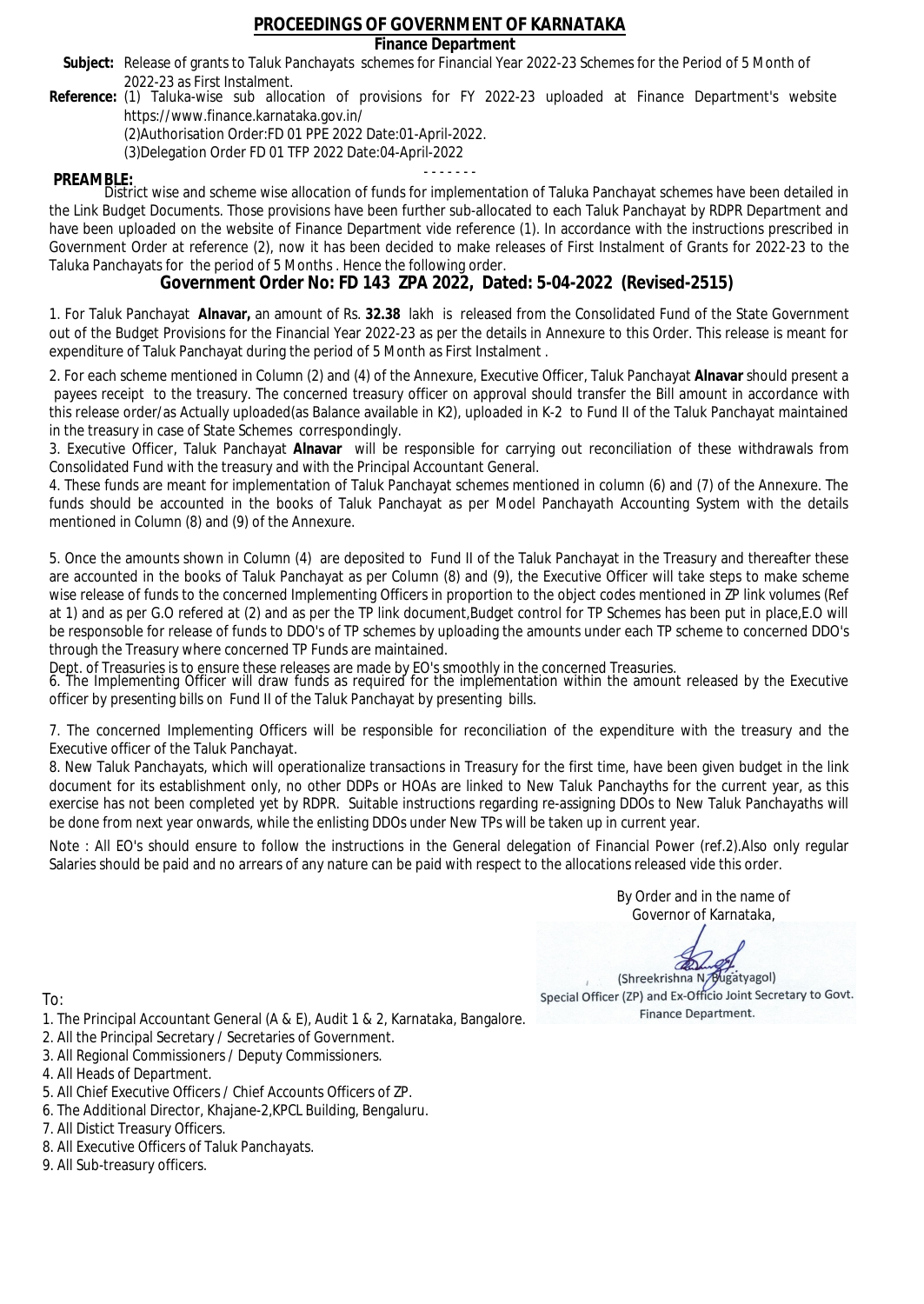### **Finance Department**

- Subject: Release of grants to Taluk Panchayats schemes for Financial Year 2022-23 Schemes for the Period of 5 Month of 2022-23 as First Instalment.
- **Reference:** (1) Taluka-wise sub allocation of provisions for FY 2022-23 uploaded at Finance Department's website https://www.finance.karnataka.gov.in/

(2)Authorisation Order:FD 01 PPE 2022 Date:01-April-2022.

(3)Delegation Order FD 01 TFP 2022 Date:04-April-2022

- - - - - - - **PREAMBLE:** District wise and scheme wise allocation of funds for implementation of Taluka Panchayat schemes have been detailed in the Link Budget Documents. Those provisions have been further sub-allocated to each Taluk Panchayat by RDPR Department and have been uploaded on the website of Finance Department vide reference (1). In accordance with the instructions prescribed in Government Order at reference (2), now it has been decided to make releases of First Instalment of Grants for 2022-23 to the Taluka Panchayats for the period of 5 Months . Hence the following order.

**Government Order No: FD 146 ZPA 2022, Dated: 5-04-2022 (Revised-2515)**

1. For Taluk Panchayat **Hubballi,** an amount of Rs. **181.06** lakh is released from the Consolidated Fund of the State Government out of the Budget Provisions for the Financial Year 2022-23 as per the details in Annexure to this Order. This release is meant for expenditure of Taluk Panchayat during the period of 5 Month as First Instalment .

2. For each scheme mentioned in Column (2) and (4) of the Annexure, Executive Officer, Taluk Panchayat **Hubballi** should present a payees receipt to the treasury. The concerned treasury officer on approval should transfer the Bill amount in accordance with this release order/as Actually uploaded(as Balance available in K2), uploaded in K-2 to Fund II of the Taluk Panchayat maintained in the treasury in case of State Schemes correspondingly.

3. Executive Officer, Taluk Panchayat **Hubballi** will be responsible for carrying out reconciliation of these withdrawals from Consolidated Fund with the treasury and with the Principal Accountant General.

4. These funds are meant for implementation of Taluk Panchayat schemes mentioned in column (6) and (7) of the Annexure. The funds should be accounted in the books of Taluk Panchayat as per Model Panchayath Accounting System with the details mentioned in Column (8) and (9) of the Annexure.

5. Once the amounts shown in Column (4) are deposited to Fund II of the Taluk Panchayat in the Treasury and thereafter these are accounted in the books of Taluk Panchayat as per Column (8) and (9), the Executive Officer will take steps to make scheme wise release of funds to the concerned Implementing Officers in proportion to the object codes mentioned in ZP link volumes (Ref at 1) and as per G.O refered at (2) and as per the TP link document,Budget control for TP Schemes has been put in place,E.O will be responsoble for release of funds to DDO's of TP schemes by uploading the amounts under each TP scheme to concerned DDO's through the Treasury where concerned TP Funds are maintained.

Dept. of Treasuries is to ensure these releases are made by EO's smoothly in the concerned Treasuries.

6. The Implementing Officer will draw funds as required for the implementation within the amount released by the Executive officer by presenting bills on Fund II of the Taluk Panchayat by presenting bills.

7. The concerned Implementing Officers will be responsible for reconciliation of the expenditure with the treasury and the Executive officer of the Taluk Panchayat.

8. New Taluk Panchayats, which will operationalize transactions in Treasury for the first time, have been given budget in the link document for its establishment only, no other DDPs or HOAs are linked to New Taluk Panchayths for the current year, as this exercise has not been completed yet by RDPR. Suitable instructions regarding re-assigning DDOs to New Taluk Panchayaths will be done from next year onwards, while the enlisting DDOs under New TPs will be taken up in current year.

Note : All EO's should ensure to follow the instructions in the General delegation of Financial Power (ref.2).Also only regular Salaries should be paid and no arrears of any nature can be paid with respect to the allocations released vide this order.

> By Order and in the name of Governor of Karnataka,

**PD** 

(Shreekrishna N/Bugatyagol) Special Officer (ZP) and Ex-Officio Joint Secretary to Govt. Finance Department.

- 1. The Principal Accountant General (A & E), Audit 1 & 2, Karnataka, Bangalore.
- 2. All the Principal Secretary / Secretaries of Government.
- 3. All Regional Commissioners / Deputy Commissioners.
- 4. All Heads of Department.
- 5. All Chief Executive Officers / Chief Accounts Officers of ZP.
- 6. The Additional Director, Khajane-2,KPCL Building, Bengaluru.
- 7. All Distict Treasury Officers.
- 8. All Executive Officers of Taluk Panchayats.
- 9. All Sub-treasury officers.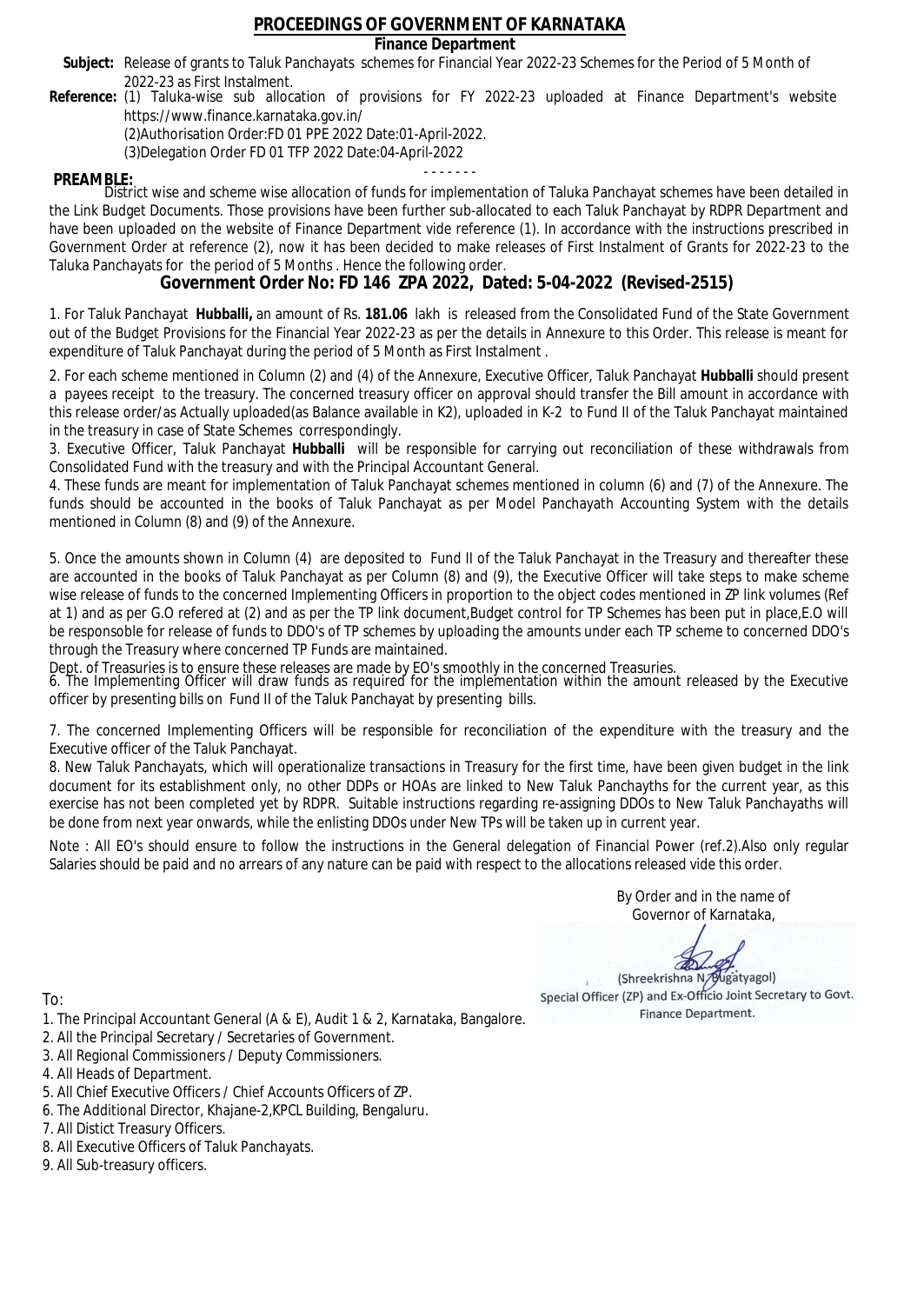### **Finance Department**

- Subject: Release of grants to Taluk Panchayats schemes for Financial Year 2022-23 Schemes for the Period of 5 Month of 2022-23 as First Instalment.
- **Reference:** (1) Taluka-wise sub allocation of provisions for FY 2022-23 uploaded at Finance Department's website https://www.finance.karnataka.gov.in/

(2)Authorisation Order:FD 01 PPE 2022 Date:01-April-2022.

(3)Delegation Order FD 01 TFP 2022 Date:04-April-2022

- - - - - - - **PREAMBLE:** District wise and scheme wise allocation of funds for implementation of Taluka Panchayat schemes have been detailed in the Link Budget Documents. Those provisions have been further sub-allocated to each Taluk Panchayat by RDPR Department and have been uploaded on the website of Finance Department vide reference (1). In accordance with the instructions prescribed in Government Order at reference (2), now it has been decided to make releases of First Instalment of Grants for 2022-23 to the Taluka Panchayats for the period of 5 Months . Hence the following order.

**Government Order No: FD 155 ZPA 2022, Dated: 5-04-2022 (Revised-2515)**

1. For Taluk Panchayat **Karwar,** an amount of Rs. **103.45** lakh is released from the Consolidated Fund of the State Government out of the Budget Provisions for the Financial Year 2022-23 as per the details in Annexure to this Order. This release is meant for expenditure of Taluk Panchayat during the period of 5 Month as First Instalment .

2. For each scheme mentioned in Column (2) and (4) of the Annexure, Executive Officer, Taluk Panchayat **Karwar** should present a payees receipt to the treasury. The concerned treasury officer on approval should transfer the Bill amount in accordance with this release order/as Actually uploaded(as Balance available in K2), uploaded in K-2 to Fund II of the Taluk Panchayat maintained in the treasury in case of State Schemes correspondingly.

3. Executive Officer, Taluk Panchayat **Karwar** will be responsible for carrying out reconciliation of these withdrawals from Consolidated Fund with the treasury and with the Principal Accountant General.

4. These funds are meant for implementation of Taluk Panchayat schemes mentioned in column (6) and (7) of the Annexure. The funds should be accounted in the books of Taluk Panchayat as per Model Panchayath Accounting System with the details mentioned in Column (8) and (9) of the Annexure.

5. Once the amounts shown in Column (4) are deposited to Fund II of the Taluk Panchayat in the Treasury and thereafter these are accounted in the books of Taluk Panchayat as per Column (8) and (9), the Executive Officer will take steps to make scheme wise release of funds to the concerned Implementing Officers in proportion to the object codes mentioned in ZP link volumes (Ref at 1) and as per G.O refered at (2) and as per the TP link document,Budget control for TP Schemes has been put in place,E.O will be responsoble for release of funds to DDO's of TP schemes by uploading the amounts under each TP scheme to concerned DDO's through the Treasury where concerned TP Funds are maintained.

Dept. of Treasuries is to ensure these releases are made by EO's smoothly in the concerned Treasuries.

6. The Implementing Officer will draw funds as required for the implementation within the amount released by the Executive officer by presenting bills on Fund II of the Taluk Panchayat by presenting bills.

7. The concerned Implementing Officers will be responsible for reconciliation of the expenditure with the treasury and the Executive officer of the Taluk Panchayat.

8. New Taluk Panchayats, which will operationalize transactions in Treasury for the first time, have been given budget in the link document for its establishment only, no other DDPs or HOAs are linked to New Taluk Panchayths for the current year, as this exercise has not been completed yet by RDPR. Suitable instructions regarding re-assigning DDOs to New Taluk Panchayaths will be done from next year onwards, while the enlisting DDOs under New TPs will be taken up in current year.

Note : All EO's should ensure to follow the instructions in the General delegation of Financial Power (ref.2).Also only regular Salaries should be paid and no arrears of any nature can be paid with respect to the allocations released vide this order.

> By Order and in the name of Governor of Karnataka,

**PD** 

(Shreekrishna N/Bugatyagol) Special Officer (ZP) and Ex-Officio Joint Secretary to Govt. Finance Department.

- 1. The Principal Accountant General (A & E), Audit 1 & 2, Karnataka, Bangalore.
- 2. All the Principal Secretary / Secretaries of Government.
- 3. All Regional Commissioners / Deputy Commissioners.
- 4. All Heads of Department.
- 5. All Chief Executive Officers / Chief Accounts Officers of ZP.
- 6. The Additional Director, Khajane-2,KPCL Building, Bengaluru.
- 7. All Distict Treasury Officers.
- 8. All Executive Officers of Taluk Panchayats.
- 9. All Sub-treasury officers.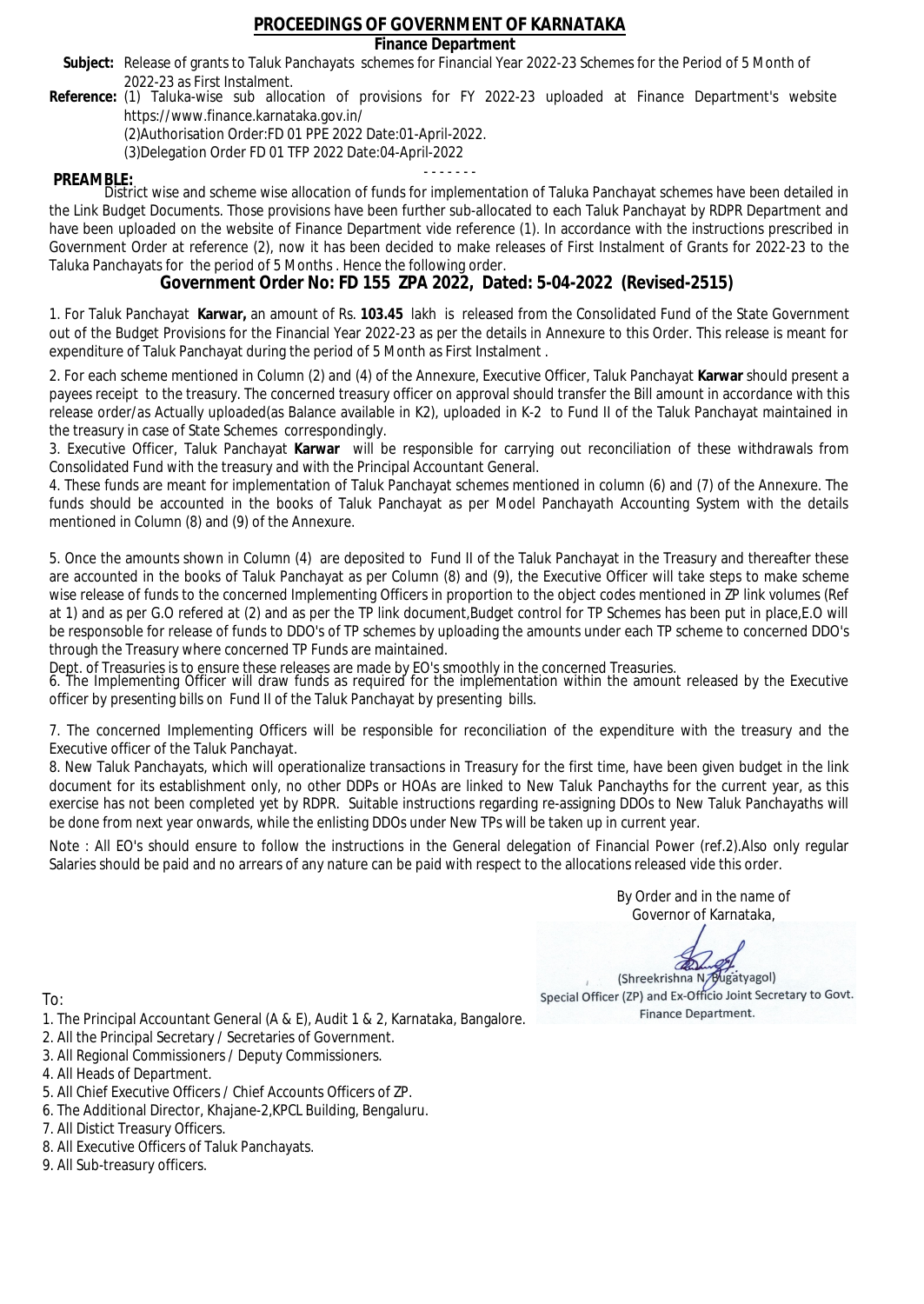### **Finance Department**

- Subject: Release of grants to Taluk Panchayats schemes for Financial Year 2022-23 Schemes for the Period of 5 Month of 2022-23 as First Instalment.
- **Reference:** (1) Taluka-wise sub allocation of provisions for FY 2022-23 uploaded at Finance Department's website https://www.finance.karnataka.gov.in/

(2)Authorisation Order:FD 01 PPE 2022 Date:01-April-2022.

(3)Delegation Order FD 01 TFP 2022 Date:04-April-2022

- - - - - - - **PREAMBLE:** District wise and scheme wise allocation of funds for implementation of Taluka Panchayat schemes have been detailed in the Link Budget Documents. Those provisions have been further sub-allocated to each Taluk Panchayat by RDPR Department and have been uploaded on the website of Finance Department vide reference (1). In accordance with the instructions prescribed in Government Order at reference (2), now it has been decided to make releases of First Instalment of Grants for 2022-23 to the Taluka Panchayats for the period of 5 Months . Hence the following order.

**Government Order No: FD 150 ZPA 2022, Dated: 5-04-2022 (Revised-2515)**

1. For Taluk Panchayat **Ankola,** an amount of Rs. **121.02** lakh is released from the Consolidated Fund of the State Government out of the Budget Provisions for the Financial Year 2022-23 as per the details in Annexure to this Order. This release is meant for expenditure of Taluk Panchayat during the period of 5 Month as First Instalment .

2. For each scheme mentioned in Column (2) and (4) of the Annexure, Executive Officer, Taluk Panchayat **Ankola** should present a payees receipt to the treasury. The concerned treasury officer on approval should transfer the Bill amount in accordance with this release order/as Actually uploaded(as Balance available in K2), uploaded in K-2 to Fund II of the Taluk Panchayat maintained in the treasury in case of State Schemes correspondingly.

3. Executive Officer, Taluk Panchayat **Ankola** will be responsible for carrying out reconciliation of these withdrawals from Consolidated Fund with the treasury and with the Principal Accountant General.

4. These funds are meant for implementation of Taluk Panchayat schemes mentioned in column (6) and (7) of the Annexure. The funds should be accounted in the books of Taluk Panchayat as per Model Panchayath Accounting System with the details mentioned in Column (8) and (9) of the Annexure.

5. Once the amounts shown in Column (4) are deposited to Fund II of the Taluk Panchayat in the Treasury and thereafter these are accounted in the books of Taluk Panchayat as per Column (8) and (9), the Executive Officer will take steps to make scheme wise release of funds to the concerned Implementing Officers in proportion to the object codes mentioned in ZP link volumes (Ref at 1) and as per G.O refered at (2) and as per the TP link document,Budget control for TP Schemes has been put in place,E.O will be responsoble for release of funds to DDO's of TP schemes by uploading the amounts under each TP scheme to concerned DDO's through the Treasury where concerned TP Funds are maintained.

Dept. of Treasuries is to ensure these releases are made by EO's smoothly in the concerned Treasuries.

6. The Implementing Officer will draw funds as required for the implementation within the amount released by the Executive officer by presenting bills on Fund II of the Taluk Panchayat by presenting bills.

7. The concerned Implementing Officers will be responsible for reconciliation of the expenditure with the treasury and the Executive officer of the Taluk Panchayat.

8. New Taluk Panchayats, which will operationalize transactions in Treasury for the first time, have been given budget in the link document for its establishment only, no other DDPs or HOAs are linked to New Taluk Panchayths for the current year, as this exercise has not been completed yet by RDPR. Suitable instructions regarding re-assigning DDOs to New Taluk Panchayaths will be done from next year onwards, while the enlisting DDOs under New TPs will be taken up in current year.

Note : All EO's should ensure to follow the instructions in the General delegation of Financial Power (ref.2).Also only regular Salaries should be paid and no arrears of any nature can be paid with respect to the allocations released vide this order.

> By Order and in the name of Governor of Karnataka,

**PD** 

(Shreekrishna N/Bugatyagol) Special Officer (ZP) and Ex-Officio Joint Secretary to Govt. Finance Department.

To:

- 1. The Principal Accountant General (A & E), Audit 1 & 2, Karnataka, Bangalore.
- 2. All the Principal Secretary / Secretaries of Government.
- 3. All Regional Commissioners / Deputy Commissioners.
- 4. All Heads of Department.
- 5. All Chief Executive Officers / Chief Accounts Officers of ZP.
- 6. The Additional Director, Khajane-2,KPCL Building, Bengaluru.

- 8. All Executive Officers of Taluk Panchayats.
- 9. All Sub-treasury officers.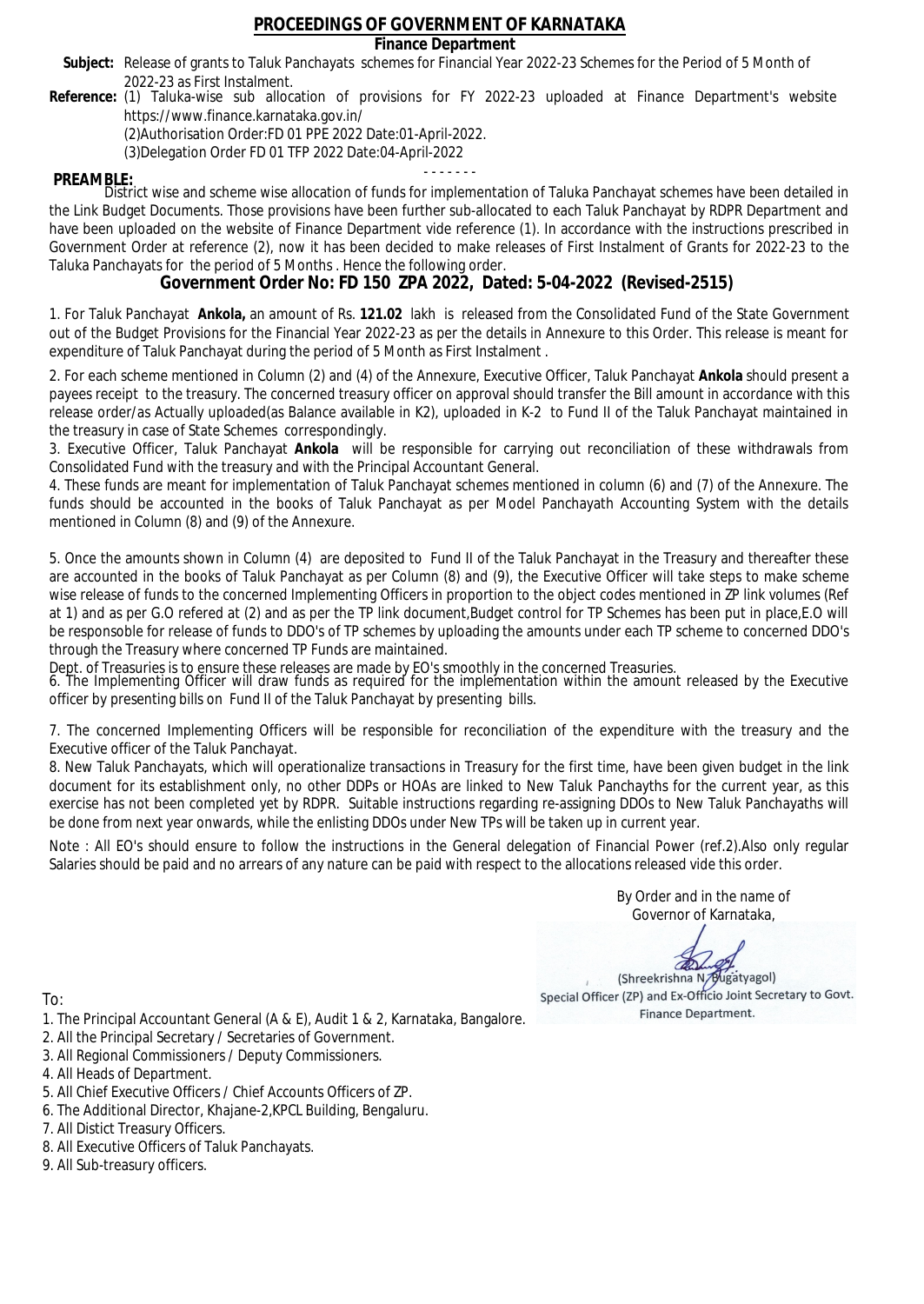### **Finance Department**

- Subject: Release of grants to Taluk Panchayats schemes for Financial Year 2022-23 Schemes for the Period of 5 Month of 2022-23 as First Instalment.
- **Reference:** (1) Taluka-wise sub allocation of provisions for FY 2022-23 uploaded at Finance Department's website https://www.finance.karnataka.gov.in/

(2)Authorisation Order:FD 01 PPE 2022 Date:01-April-2022.

(3)Delegation Order FD 01 TFP 2022 Date:04-April-2022

- - - - - - - **PREAMBLE:** District wise and scheme wise allocation of funds for implementation of Taluka Panchayat schemes have been detailed in the Link Budget Documents. Those provisions have been further sub-allocated to each Taluk Panchayat by RDPR Department and have been uploaded on the website of Finance Department vide reference (1). In accordance with the instructions prescribed in Government Order at reference (2), now it has been decided to make releases of First Instalment of Grants for 2022-23 to the Taluka Panchayats for the period of 5 Months . Hence the following order.

**Government Order No: FD 151 ZPA 2022, Dated: 5-04-2022 (Revised-2515)**

1. For Taluk Panchayat **Bhatkal,** an amount of Rs. **97.2** lakh is released from the Consolidated Fund of the State Government out of the Budget Provisions for the Financial Year 2022-23 as per the details in Annexure to this Order. This release is meant for expenditure of Taluk Panchayat during the period of 5 Month as First Instalment .

2. For each scheme mentioned in Column (2) and (4) of the Annexure, Executive Officer, Taluk Panchayat **Bhatkal** should present a payees receipt to the treasury. The concerned treasury officer on approval should transfer the Bill amount in accordance with this release order/as Actually uploaded(as Balance available in K2), uploaded in K-2 to Fund II of the Taluk Panchayat maintained in the treasury in case of State Schemes correspondingly.

3. Executive Officer, Taluk Panchayat **Bhatkal** will be responsible for carrying out reconciliation of these withdrawals from Consolidated Fund with the treasury and with the Principal Accountant General.

4. These funds are meant for implementation of Taluk Panchayat schemes mentioned in column (6) and (7) of the Annexure. The funds should be accounted in the books of Taluk Panchayat as per Model Panchayath Accounting System with the details mentioned in Column (8) and (9) of the Annexure.

5. Once the amounts shown in Column (4) are deposited to Fund II of the Taluk Panchayat in the Treasury and thereafter these are accounted in the books of Taluk Panchayat as per Column (8) and (9), the Executive Officer will take steps to make scheme wise release of funds to the concerned Implementing Officers in proportion to the object codes mentioned in ZP link volumes (Ref at 1) and as per G.O refered at (2) and as per the TP link document,Budget control for TP Schemes has been put in place,E.O will be responsoble for release of funds to DDO's of TP schemes by uploading the amounts under each TP scheme to concerned DDO's through the Treasury where concerned TP Funds are maintained.

Dept. of Treasuries is to ensure these releases are made by EO's smoothly in the concerned Treasuries.

6. The Implementing Officer will draw funds as required for the implementation within the amount released by the Executive officer by presenting bills on Fund II of the Taluk Panchayat by presenting bills.

7. The concerned Implementing Officers will be responsible for reconciliation of the expenditure with the treasury and the Executive officer of the Taluk Panchayat.

8. New Taluk Panchayats, which will operationalize transactions in Treasury for the first time, have been given budget in the link document for its establishment only, no other DDPs or HOAs are linked to New Taluk Panchayths for the current year, as this exercise has not been completed yet by RDPR. Suitable instructions regarding re-assigning DDOs to New Taluk Panchayaths will be done from next year onwards, while the enlisting DDOs under New TPs will be taken up in current year.

Note : All EO's should ensure to follow the instructions in the General delegation of Financial Power (ref.2).Also only regular Salaries should be paid and no arrears of any nature can be paid with respect to the allocations released vide this order.

> By Order and in the name of Governor of Karnataka,

**PD** 

(Shreekrishna N/Bugatyagol) Special Officer (ZP) and Ex-Officio Joint Secretary to Govt. Finance Department.

To:

- 1. The Principal Accountant General (A & E), Audit 1 & 2, Karnataka, Bangalore.
- 2. All the Principal Secretary / Secretaries of Government.
- 3. All Regional Commissioners / Deputy Commissioners.
- 4. All Heads of Department.
- 5. All Chief Executive Officers / Chief Accounts Officers of ZP.
- 6. The Additional Director, Khajane-2,KPCL Building, Bengaluru.

- 8. All Executive Officers of Taluk Panchayats.
- 9. All Sub-treasury officers.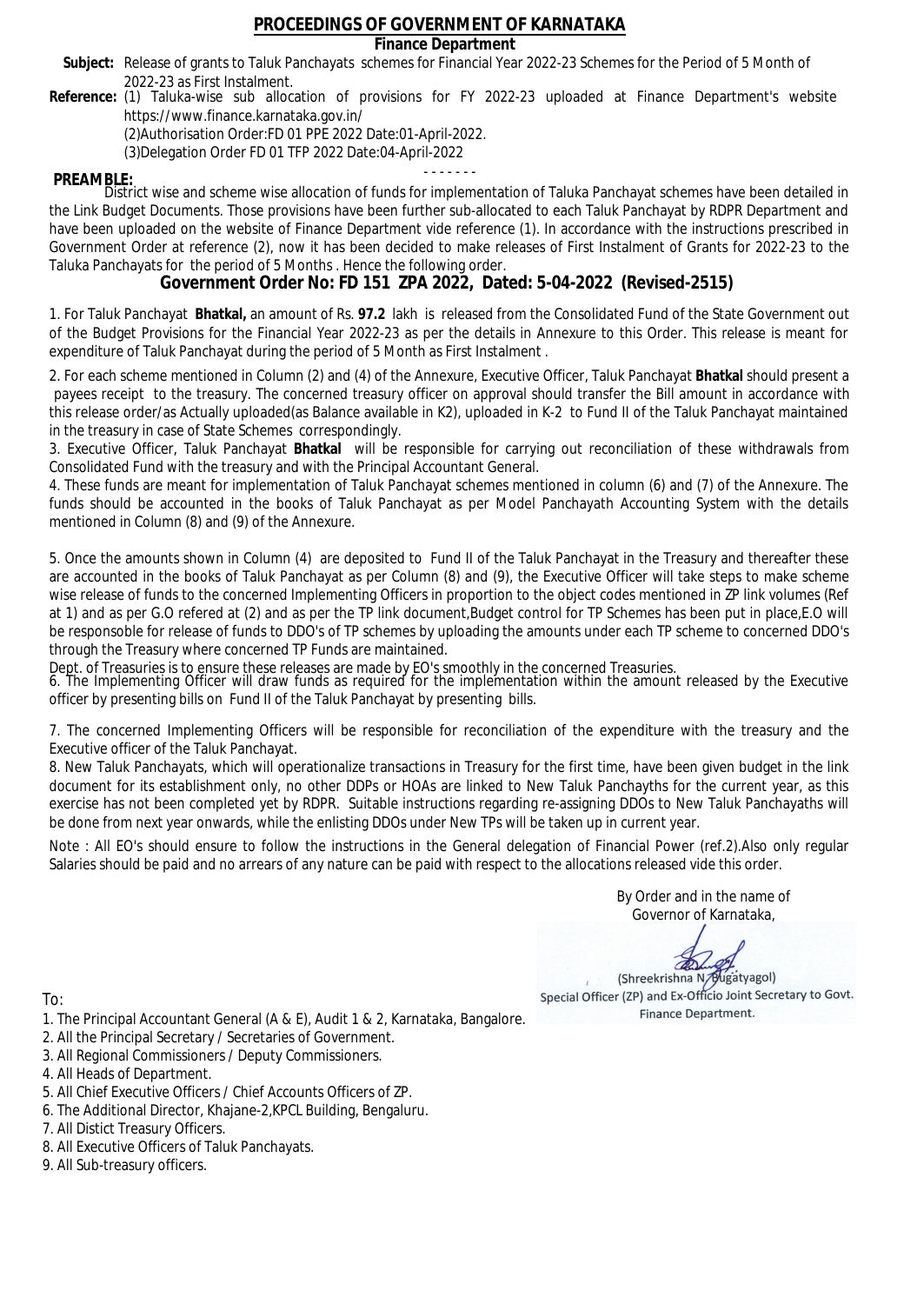### **Finance Department**

- Subject: Release of grants to Taluk Panchayats schemes for Financial Year 2022-23 Schemes for the Period of 5 Month of 2022-23 as First Instalment.
- **Reference:** (1) Taluka-wise sub allocation of provisions for FY 2022-23 uploaded at Finance Department's website https://www.finance.karnataka.gov.in/

(2)Authorisation Order:FD 01 PPE 2022 Date:01-April-2022.

(3)Delegation Order FD 01 TFP 2022 Date:04-April-2022

- - - - - - - **PREAMBLE:** District wise and scheme wise allocation of funds for implementation of Taluka Panchayat schemes have been detailed in the Link Budget Documents. Those provisions have been further sub-allocated to each Taluk Panchayat by RDPR Department and have been uploaded on the website of Finance Department vide reference (1). In accordance with the instructions prescribed in Government Order at reference (2), now it has been decided to make releases of First Instalment of Grants for 2022-23 to the Taluka Panchayats for the period of 5 Months . Hence the following order.

**Government Order No: FD 153 ZPA 2022, Dated: 5-04-2022 (Revised-2515)**

1. For Taluk Panchayat **Haliyal,** an amount of Rs. **104.41** lakh is released from the Consolidated Fund of the State Government out of the Budget Provisions for the Financial Year 2022-23 as per the details in Annexure to this Order. This release is meant for expenditure of Taluk Panchayat during the period of 5 Month as First Instalment .

2. For each scheme mentioned in Column (2) and (4) of the Annexure, Executive Officer, Taluk Panchayat **Haliyal** should present a payees receipt to the treasury. The concerned treasury officer on approval should transfer the Bill amount in accordance with this release order/as Actually uploaded(as Balance available in K2), uploaded in K-2 to Fund II of the Taluk Panchayat maintained in the treasury in case of State Schemes correspondingly.

3. Executive Officer, Taluk Panchayat **Haliyal** will be responsible for carrying out reconciliation of these withdrawals from Consolidated Fund with the treasury and with the Principal Accountant General.

4. These funds are meant for implementation of Taluk Panchayat schemes mentioned in column (6) and (7) of the Annexure. The funds should be accounted in the books of Taluk Panchayat as per Model Panchayath Accounting System with the details mentioned in Column (8) and (9) of the Annexure.

5. Once the amounts shown in Column (4) are deposited to Fund II of the Taluk Panchayat in the Treasury and thereafter these are accounted in the books of Taluk Panchayat as per Column (8) and (9), the Executive Officer will take steps to make scheme wise release of funds to the concerned Implementing Officers in proportion to the object codes mentioned in ZP link volumes (Ref at 1) and as per G.O refered at (2) and as per the TP link document,Budget control for TP Schemes has been put in place,E.O will be responsoble for release of funds to DDO's of TP schemes by uploading the amounts under each TP scheme to concerned DDO's through the Treasury where concerned TP Funds are maintained.

Dept. of Treasuries is to ensure these releases are made by EO's smoothly in the concerned Treasuries.

6. The Implementing Officer will draw funds as required for the implementation within the amount released by the Executive officer by presenting bills on Fund II of the Taluk Panchayat by presenting bills.

7. The concerned Implementing Officers will be responsible for reconciliation of the expenditure with the treasury and the Executive officer of the Taluk Panchayat.

8. New Taluk Panchayats, which will operationalize transactions in Treasury for the first time, have been given budget in the link document for its establishment only, no other DDPs or HOAs are linked to New Taluk Panchayths for the current year, as this exercise has not been completed yet by RDPR. Suitable instructions regarding re-assigning DDOs to New Taluk Panchayaths will be done from next year onwards, while the enlisting DDOs under New TPs will be taken up in current year.

Note : All EO's should ensure to follow the instructions in the General delegation of Financial Power (ref.2).Also only regular Salaries should be paid and no arrears of any nature can be paid with respect to the allocations released vide this order.

> By Order and in the name of Governor of Karnataka,

**PD** 

(Shreekrishna N/Bugatyagol) Special Officer (ZP) and Ex-Officio Joint Secretary to Govt. Finance Department.

To:

- 1. The Principal Accountant General (A & E), Audit 1 & 2, Karnataka, Bangalore.
- 2. All the Principal Secretary / Secretaries of Government.
- 3. All Regional Commissioners / Deputy Commissioners.
- 4. All Heads of Department.
- 5. All Chief Executive Officers / Chief Accounts Officers of ZP.
- 6. The Additional Director, Khajane-2,KPCL Building, Bengaluru.

- 8. All Executive Officers of Taluk Panchayats.
- 9. All Sub-treasury officers.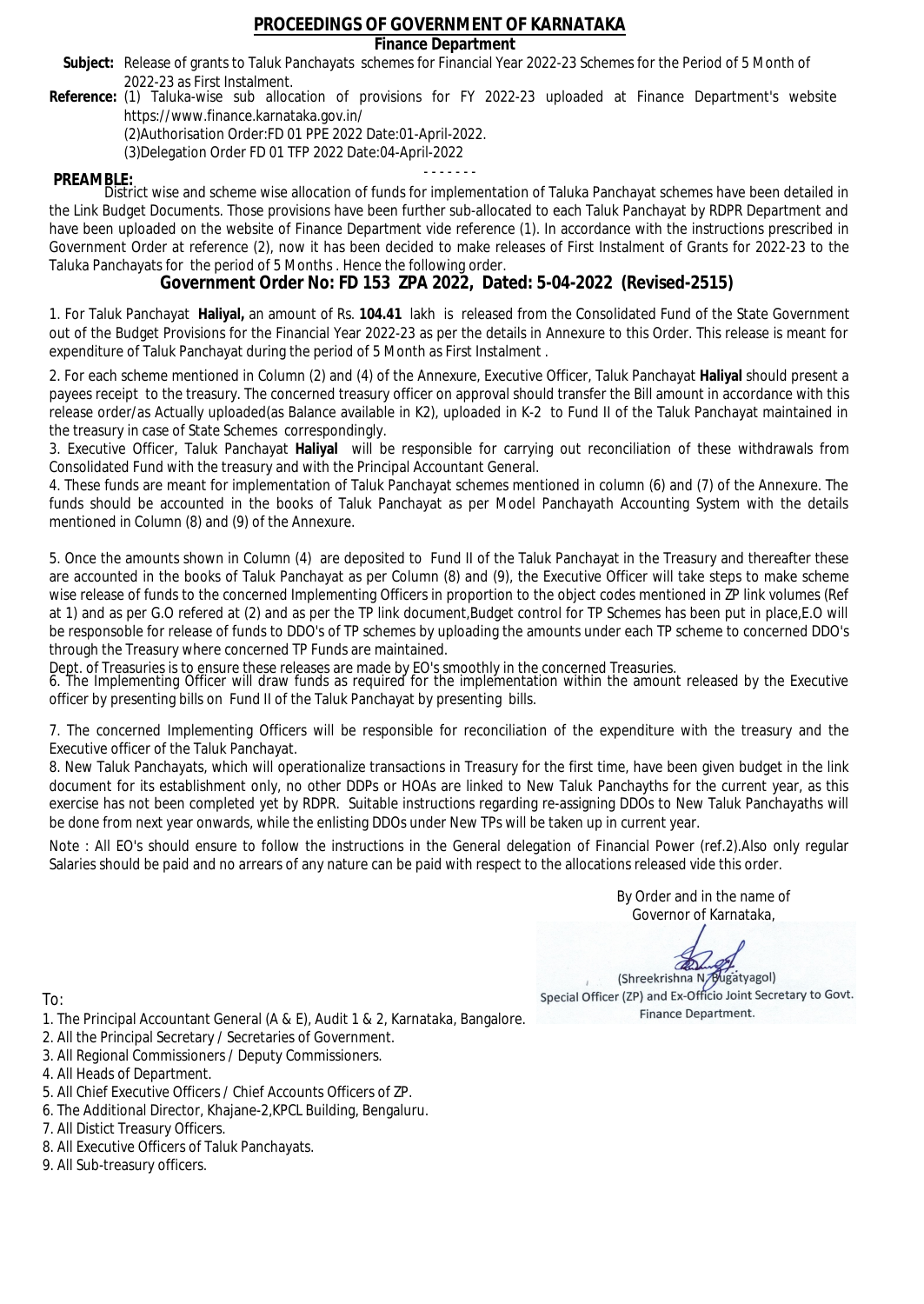### **Finance Department**

- Subject: Release of grants to Taluk Panchayats schemes for Financial Year 2022-23 Schemes for the Period of 5 Month of 2022-23 as First Instalment.
- **Reference:** (1) Taluka-wise sub allocation of provisions for FY 2022-23 uploaded at Finance Department's website https://www.finance.karnataka.gov.in/

(2)Authorisation Order:FD 01 PPE 2022 Date:01-April-2022.

(3)Delegation Order FD 01 TFP 2022 Date:04-April-2022

- - - - - - - **PREAMBLE:** District wise and scheme wise allocation of funds for implementation of Taluka Panchayat schemes have been detailed in the Link Budget Documents. Those provisions have been further sub-allocated to each Taluk Panchayat by RDPR Department and have been uploaded on the website of Finance Department vide reference (1). In accordance with the instructions prescribed in Government Order at reference (2), now it has been decided to make releases of First Instalment of Grants for 2022-23 to the Taluka Panchayats for the period of 5 Months . Hence the following order.

**Government Order No: FD 154 ZPA 2022, Dated: 5-04-2022 (Revised-2515)**

1. For Taluk Panchayat **Honavar,** an amount of Rs. **142.78** lakh is released from the Consolidated Fund of the State Government out of the Budget Provisions for the Financial Year 2022-23 as per the details in Annexure to this Order. This release is meant for expenditure of Taluk Panchayat during the period of 5 Month as First Instalment .

2. For each scheme mentioned in Column (2) and (4) of the Annexure, Executive Officer, Taluk Panchayat **Honavar** should present a payees receipt to the treasury. The concerned treasury officer on approval should transfer the Bill amount in accordance with this release order/as Actually uploaded(as Balance available in K2), uploaded in K-2 to Fund II of the Taluk Panchayat maintained in the treasury in case of State Schemes correspondingly.

3. Executive Officer, Taluk Panchayat **Honavar** will be responsible for carrying out reconciliation of these withdrawals from Consolidated Fund with the treasury and with the Principal Accountant General.

4. These funds are meant for implementation of Taluk Panchayat schemes mentioned in column (6) and (7) of the Annexure. The funds should be accounted in the books of Taluk Panchayat as per Model Panchayath Accounting System with the details mentioned in Column (8) and (9) of the Annexure.

5. Once the amounts shown in Column (4) are deposited to Fund II of the Taluk Panchayat in the Treasury and thereafter these are accounted in the books of Taluk Panchayat as per Column (8) and (9), the Executive Officer will take steps to make scheme wise release of funds to the concerned Implementing Officers in proportion to the object codes mentioned in ZP link volumes (Ref at 1) and as per G.O refered at (2) and as per the TP link document,Budget control for TP Schemes has been put in place,E.O will be responsoble for release of funds to DDO's of TP schemes by uploading the amounts under each TP scheme to concerned DDO's through the Treasury where concerned TP Funds are maintained.

Dept. of Treasuries is to ensure these releases are made by EO's smoothly in the concerned Treasuries.

6. The Implementing Officer will draw funds as required for the implementation within the amount released by the Executive officer by presenting bills on Fund II of the Taluk Panchayat by presenting bills.

7. The concerned Implementing Officers will be responsible for reconciliation of the expenditure with the treasury and the Executive officer of the Taluk Panchayat.

8. New Taluk Panchayats, which will operationalize transactions in Treasury for the first time, have been given budget in the link document for its establishment only, no other DDPs or HOAs are linked to New Taluk Panchayths for the current year, as this exercise has not been completed yet by RDPR. Suitable instructions regarding re-assigning DDOs to New Taluk Panchayaths will be done from next year onwards, while the enlisting DDOs under New TPs will be taken up in current year.

Note : All EO's should ensure to follow the instructions in the General delegation of Financial Power (ref.2).Also only regular Salaries should be paid and no arrears of any nature can be paid with respect to the allocations released vide this order.

> By Order and in the name of Governor of Karnataka,

**PD** 

(Shreekrishna N/Bugatyagol) Special Officer (ZP) and Ex-Officio Joint Secretary to Govt. Finance Department.

- 1. The Principal Accountant General (A & E), Audit 1 & 2, Karnataka, Bangalore.
- 2. All the Principal Secretary / Secretaries of Government.
- 3. All Regional Commissioners / Deputy Commissioners.
- 4. All Heads of Department.
- 5. All Chief Executive Officers / Chief Accounts Officers of ZP.
- 6. The Additional Director, Khajane-2,KPCL Building, Bengaluru.
- 7. All Distict Treasury Officers.
- 8. All Executive Officers of Taluk Panchayats.
- 9. All Sub-treasury officers.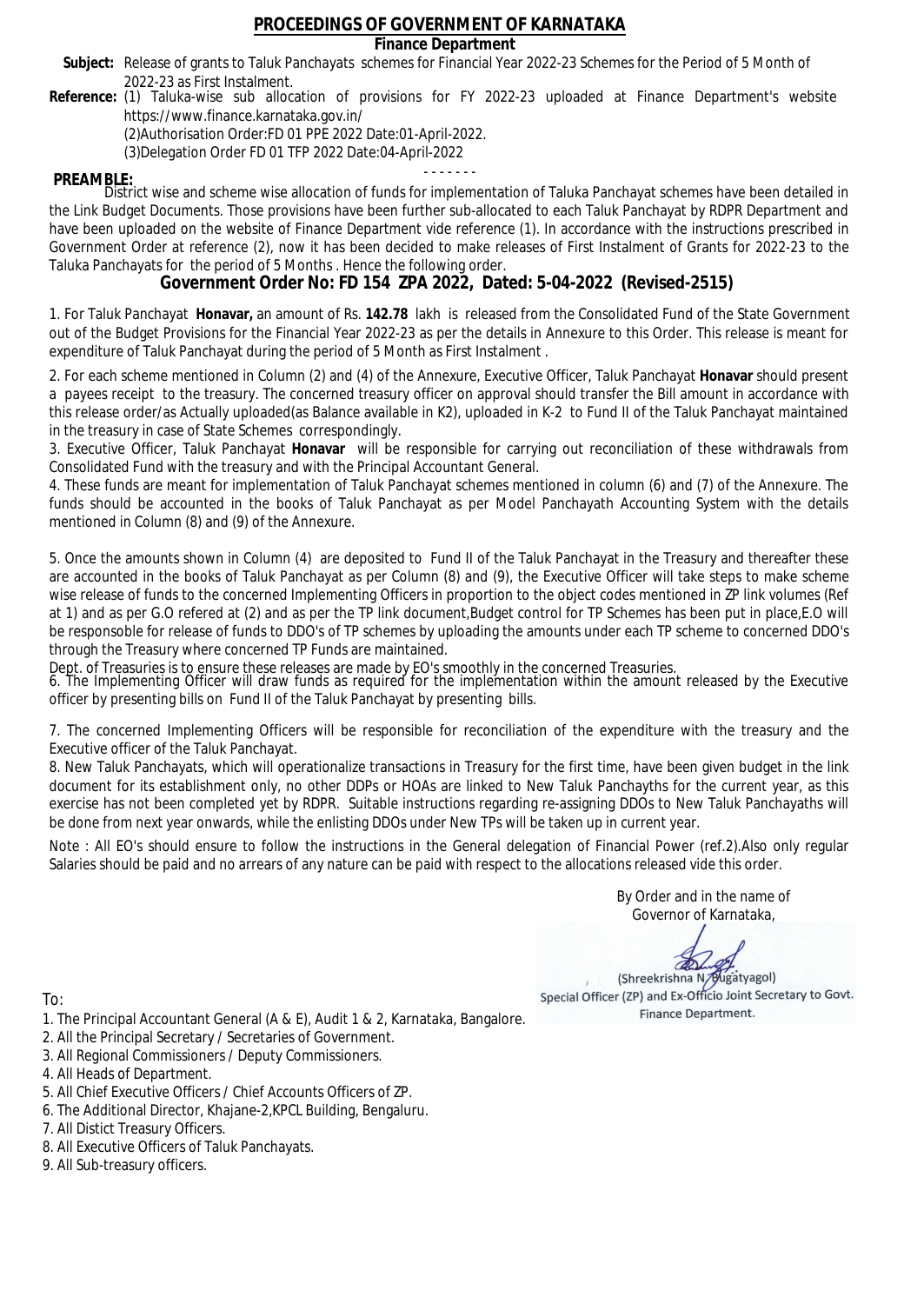### **Finance Department**

- Subject: Release of grants to Taluk Panchayats schemes for Financial Year 2022-23 Schemes for the Period of 5 Month of 2022-23 as First Instalment.
- **Reference:** (1) Taluka-wise sub allocation of provisions for FY 2022-23 uploaded at Finance Department's website https://www.finance.karnataka.gov.in/

(2)Authorisation Order:FD 01 PPE 2022 Date:01-April-2022.

(3)Delegation Order FD 01 TFP 2022 Date:04-April-2022

- - - - - - - **PREAMBLE:** District wise and scheme wise allocation of funds for implementation of Taluka Panchayat schemes have been detailed in the Link Budget Documents. Those provisions have been further sub-allocated to each Taluk Panchayat by RDPR Department and have been uploaded on the website of Finance Department vide reference (1). In accordance with the instructions prescribed in Government Order at reference (2), now it has been decided to make releases of First Instalment of Grants for 2022-23 to the Taluka Panchayats for the period of 5 Months . Hence the following order.

**Government Order No: FD 156 ZPA 2022, Dated: 5-04-2022 (Revised-2515)**

1. For Taluk Panchayat **Kumata,** an amount of Rs. **131.12** lakh is released from the Consolidated Fund of the State Government out of the Budget Provisions for the Financial Year 2022-23 as per the details in Annexure to this Order. This release is meant for expenditure of Taluk Panchayat during the period of 5 Month as First Instalment .

2. For each scheme mentioned in Column (2) and (4) of the Annexure, Executive Officer, Taluk Panchayat **Kumata** should present a payees receipt to the treasury. The concerned treasury officer on approval should transfer the Bill amount in accordance with this release order/as Actually uploaded(as Balance available in K2), uploaded in K-2 to Fund II of the Taluk Panchayat maintained in the treasury in case of State Schemes correspondingly.

3. Executive Officer, Taluk Panchayat **Kumata** will be responsible for carrying out reconciliation of these withdrawals from Consolidated Fund with the treasury and with the Principal Accountant General.

4. These funds are meant for implementation of Taluk Panchayat schemes mentioned in column (6) and (7) of the Annexure. The funds should be accounted in the books of Taluk Panchayat as per Model Panchayath Accounting System with the details mentioned in Column (8) and (9) of the Annexure.

5. Once the amounts shown in Column (4) are deposited to Fund II of the Taluk Panchayat in the Treasury and thereafter these are accounted in the books of Taluk Panchayat as per Column (8) and (9), the Executive Officer will take steps to make scheme wise release of funds to the concerned Implementing Officers in proportion to the object codes mentioned in ZP link volumes (Ref at 1) and as per G.O refered at (2) and as per the TP link document,Budget control for TP Schemes has been put in place,E.O will be responsoble for release of funds to DDO's of TP schemes by uploading the amounts under each TP scheme to concerned DDO's through the Treasury where concerned TP Funds are maintained.

Dept. of Treasuries is to ensure these releases are made by EO's smoothly in the concerned Treasuries.

6. The Implementing Officer will draw funds as required for the implementation within the amount released by the Executive officer by presenting bills on Fund II of the Taluk Panchayat by presenting bills.

7. The concerned Implementing Officers will be responsible for reconciliation of the expenditure with the treasury and the Executive officer of the Taluk Panchayat.

8. New Taluk Panchayats, which will operationalize transactions in Treasury for the first time, have been given budget in the link document for its establishment only, no other DDPs or HOAs are linked to New Taluk Panchayths for the current year, as this exercise has not been completed yet by RDPR. Suitable instructions regarding re-assigning DDOs to New Taluk Panchayaths will be done from next year onwards, while the enlisting DDOs under New TPs will be taken up in current year.

Note : All EO's should ensure to follow the instructions in the General delegation of Financial Power (ref.2).Also only regular Salaries should be paid and no arrears of any nature can be paid with respect to the allocations released vide this order.

> By Order and in the name of Governor of Karnataka,

**PD** 

(Shreekrishna N/Bugatyagol) Special Officer (ZP) and Ex-Officio Joint Secretary to Govt. Finance Department.

- 1. The Principal Accountant General (A & E), Audit 1 & 2, Karnataka, Bangalore.
- 2. All the Principal Secretary / Secretaries of Government.
- 3. All Regional Commissioners / Deputy Commissioners.
- 4. All Heads of Department.
- 5. All Chief Executive Officers / Chief Accounts Officers of ZP.
- 6. The Additional Director, Khajane-2,KPCL Building, Bengaluru.
- 7. All Distict Treasury Officers.
- 8. All Executive Officers of Taluk Panchayats.
- 9. All Sub-treasury officers.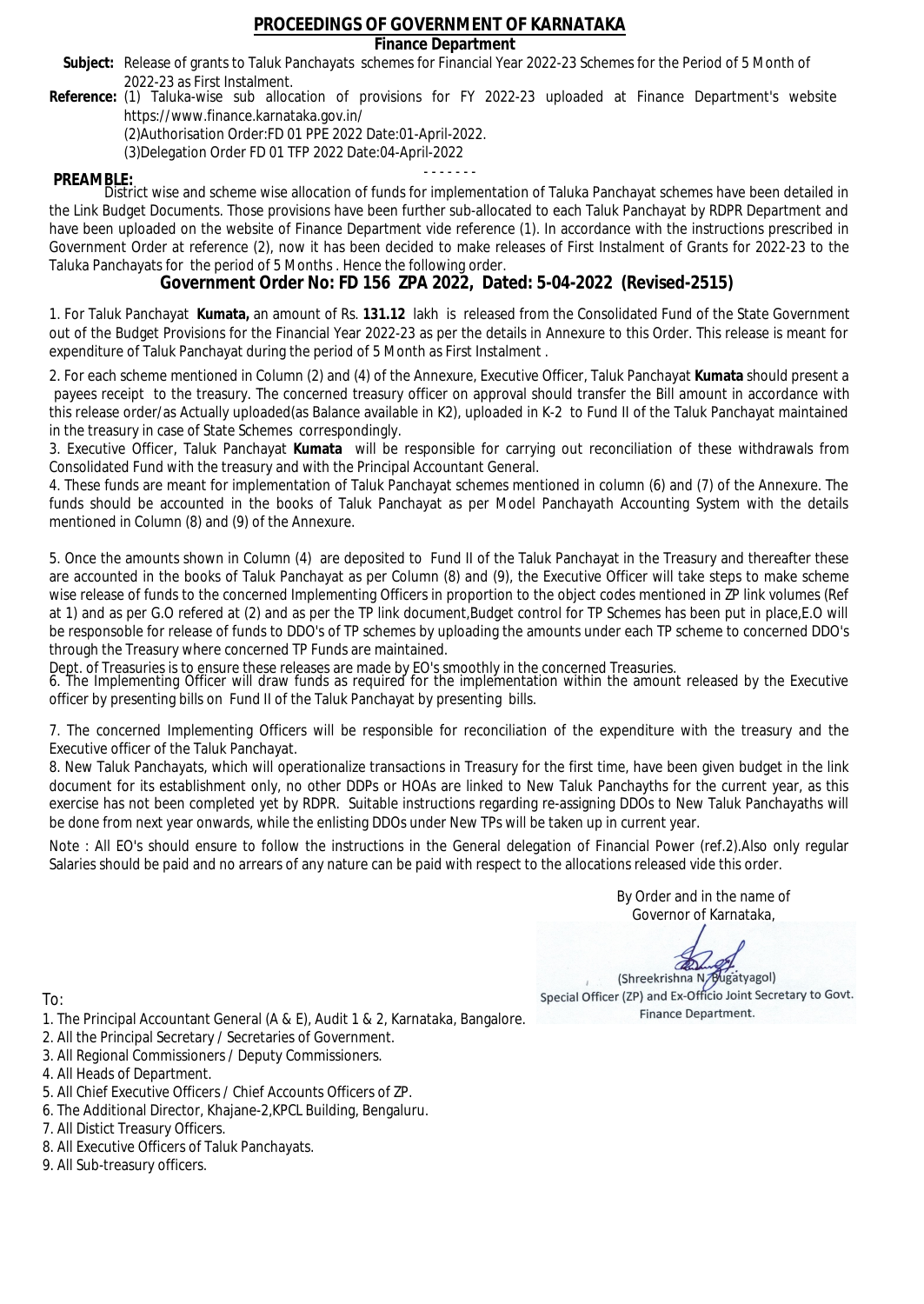### **Finance Department**

- Subject: Release of grants to Taluk Panchayats schemes for Financial Year 2022-23 Schemes for the Period of 5 Month of 2022-23 as First Instalment.
- **Reference:** (1) Taluka-wise sub allocation of provisions for FY 2022-23 uploaded at Finance Department's website https://www.finance.karnataka.gov.in/

(2)Authorisation Order:FD 01 PPE 2022 Date:01-April-2022.

(3)Delegation Order FD 01 TFP 2022 Date:04-April-2022

- - - - - - - **PREAMBLE:** District wise and scheme wise allocation of funds for implementation of Taluka Panchayat schemes have been detailed in the Link Budget Documents. Those provisions have been further sub-allocated to each Taluk Panchayat by RDPR Department and have been uploaded on the website of Finance Department vide reference (1). In accordance with the instructions prescribed in Government Order at reference (2), now it has been decided to make releases of First Instalment of Grants for 2022-23 to the Taluka Panchayats for the period of 5 Months . Hence the following order.

**Government Order No: FD 157 ZPA 2022, Dated: 5-04-2022 (Revised-2515)**

1. For Taluk Panchayat **Mundagod,** an amount of Rs. **101.42** lakh is released from the Consolidated Fund of the State Government out of the Budget Provisions for the Financial Year 2022-23 as per the details in Annexure to this Order. This release is meant for expenditure of Taluk Panchayat during the period of 5 Month as First Instalment .

2. For each scheme mentioned in Column (2) and (4) of the Annexure, Executive Officer, Taluk Panchayat **Mundagod** should present a payees receipt to the treasury. The concerned treasury officer on approval should transfer the Bill amount in accordance with this release order/as Actually uploaded(as Balance available in K2), uploaded in K-2 to Fund II of the Taluk Panchayat maintained in the treasury in case of State Schemes correspondingly.

3. Executive Officer, Taluk Panchayat **Mundagod** will be responsible for carrying out reconciliation of these withdrawals from Consolidated Fund with the treasury and with the Principal Accountant General.

4. These funds are meant for implementation of Taluk Panchayat schemes mentioned in column (6) and (7) of the Annexure. The funds should be accounted in the books of Taluk Panchayat as per Model Panchayath Accounting System with the details mentioned in Column (8) and (9) of the Annexure.

5. Once the amounts shown in Column (4) are deposited to Fund II of the Taluk Panchayat in the Treasury and thereafter these are accounted in the books of Taluk Panchayat as per Column (8) and (9), the Executive Officer will take steps to make scheme wise release of funds to the concerned Implementing Officers in proportion to the object codes mentioned in ZP link volumes (Ref at 1) and as per G.O refered at (2) and as per the TP link document,Budget control for TP Schemes has been put in place,E.O will be responsoble for release of funds to DDO's of TP schemes by uploading the amounts under each TP scheme to concerned DDO's through the Treasury where concerned TP Funds are maintained.

Dept. of Treasuries is to ensure these releases are made by EO's smoothly in the concerned Treasuries.

6. The Implementing Officer will draw funds as required for the implementation within the amount released by the Executive officer by presenting bills on Fund II of the Taluk Panchayat by presenting bills.

7. The concerned Implementing Officers will be responsible for reconciliation of the expenditure with the treasury and the Executive officer of the Taluk Panchayat.

8. New Taluk Panchayats, which will operationalize transactions in Treasury for the first time, have been given budget in the link document for its establishment only, no other DDPs or HOAs are linked to New Taluk Panchayths for the current year, as this exercise has not been completed yet by RDPR. Suitable instructions regarding re-assigning DDOs to New Taluk Panchayaths will be done from next year onwards, while the enlisting DDOs under New TPs will be taken up in current year.

Note : All EO's should ensure to follow the instructions in the General delegation of Financial Power (ref.2).Also only regular Salaries should be paid and no arrears of any nature can be paid with respect to the allocations released vide this order.

> By Order and in the name of Governor of Karnataka,

**PD** 

(Shreekrishna N/Bugatyagol) Special Officer (ZP) and Ex-Officio Joint Secretary to Govt. Finance Department.

- 1. The Principal Accountant General (A & E), Audit 1 & 2, Karnataka, Bangalore.
- 2. All the Principal Secretary / Secretaries of Government.
- 3. All Regional Commissioners / Deputy Commissioners.
- 4. All Heads of Department.
- 5. All Chief Executive Officers / Chief Accounts Officers of ZP.
- 6. The Additional Director, Khajane-2,KPCL Building, Bengaluru.
- 7. All Distict Treasury Officers.
- 8. All Executive Officers of Taluk Panchayats.
- 9. All Sub-treasury officers.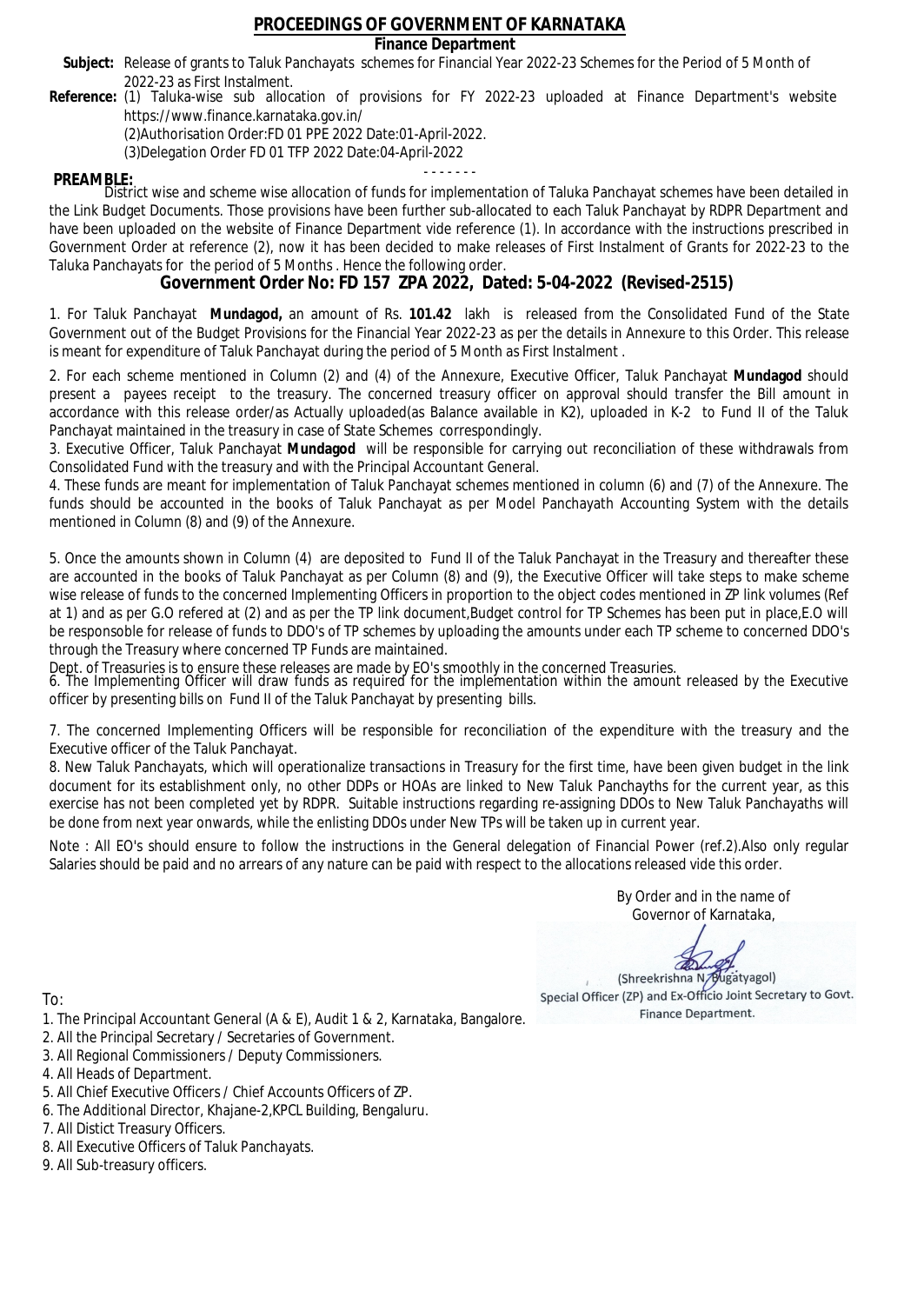### **Finance Department**

- Subject: Release of grants to Taluk Panchayats schemes for Financial Year 2022-23 Schemes for the Period of 5 Month of 2022-23 as First Instalment.
- **Reference:** (1) Taluka-wise sub allocation of provisions for FY 2022-23 uploaded at Finance Department's website https://www.finance.karnataka.gov.in/

(2)Authorisation Order:FD 01 PPE 2022 Date:01-April-2022.

(3)Delegation Order FD 01 TFP 2022 Date:04-April-2022

- - - - - - - **PREAMBLE:** District wise and scheme wise allocation of funds for implementation of Taluka Panchayat schemes have been detailed in the Link Budget Documents. Those provisions have been further sub-allocated to each Taluk Panchayat by RDPR Department and have been uploaded on the website of Finance Department vide reference (1). In accordance with the instructions prescribed in Government Order at reference (2), now it has been decided to make releases of First Instalment of Grants for 2022-23 to the Taluka Panchayats for the period of 5 Months . Hence the following order.

**Government Order No: FD 158 ZPA 2022, Dated: 5-04-2022 (Revised-2515)**

1. For Taluk Panchayat **Siddapur,** an amount of Rs. **111.57** lakh is released from the Consolidated Fund of the State Government out of the Budget Provisions for the Financial Year 2022-23 as per the details in Annexure to this Order. This release is meant for expenditure of Taluk Panchayat during the period of 5 Month as First Instalment .

2. For each scheme mentioned in Column (2) and (4) of the Annexure, Executive Officer, Taluk Panchayat **Siddapur** should present a payees receipt to the treasury. The concerned treasury officer on approval should transfer the Bill amount in accordance with this release order/as Actually uploaded(as Balance available in K2), uploaded in K-2 to Fund II of the Taluk Panchayat maintained in the treasury in case of State Schemes correspondingly.

3. Executive Officer, Taluk Panchayat **Siddapur** will be responsible for carrying out reconciliation of these withdrawals from Consolidated Fund with the treasury and with the Principal Accountant General.

4. These funds are meant for implementation of Taluk Panchayat schemes mentioned in column (6) and (7) of the Annexure. The funds should be accounted in the books of Taluk Panchayat as per Model Panchayath Accounting System with the details mentioned in Column (8) and (9) of the Annexure.

5. Once the amounts shown in Column (4) are deposited to Fund II of the Taluk Panchayat in the Treasury and thereafter these are accounted in the books of Taluk Panchayat as per Column (8) and (9), the Executive Officer will take steps to make scheme wise release of funds to the concerned Implementing Officers in proportion to the object codes mentioned in ZP link volumes (Ref at 1) and as per G.O refered at (2) and as per the TP link document,Budget control for TP Schemes has been put in place,E.O will be responsoble for release of funds to DDO's of TP schemes by uploading the amounts under each TP scheme to concerned DDO's through the Treasury where concerned TP Funds are maintained.

Dept. of Treasuries is to ensure these releases are made by EO's smoothly in the concerned Treasuries.

6. The Implementing Officer will draw funds as required for the implementation within the amount released by the Executive officer by presenting bills on Fund II of the Taluk Panchayat by presenting bills.

7. The concerned Implementing Officers will be responsible for reconciliation of the expenditure with the treasury and the Executive officer of the Taluk Panchayat.

8. New Taluk Panchayats, which will operationalize transactions in Treasury for the first time, have been given budget in the link document for its establishment only, no other DDPs or HOAs are linked to New Taluk Panchayths for the current year, as this exercise has not been completed yet by RDPR. Suitable instructions regarding re-assigning DDOs to New Taluk Panchayaths will be done from next year onwards, while the enlisting DDOs under New TPs will be taken up in current year.

Note : All EO's should ensure to follow the instructions in the General delegation of Financial Power (ref.2).Also only regular Salaries should be paid and no arrears of any nature can be paid with respect to the allocations released vide this order.

> By Order and in the name of Governor of Karnataka,

**PD** 

(Shreekrishna N/Bugatyagol) Special Officer (ZP) and Ex-Officio Joint Secretary to Govt. Finance Department.

To:

- 1. The Principal Accountant General (A & E), Audit 1 & 2, Karnataka, Bangalore.
- 2. All the Principal Secretary / Secretaries of Government.
- 3. All Regional Commissioners / Deputy Commissioners.
- 4. All Heads of Department.
- 5. All Chief Executive Officers / Chief Accounts Officers of ZP.
- 6. The Additional Director, Khajane-2,KPCL Building, Bengaluru.

- 8. All Executive Officers of Taluk Panchayats.
- 9. All Sub-treasury officers.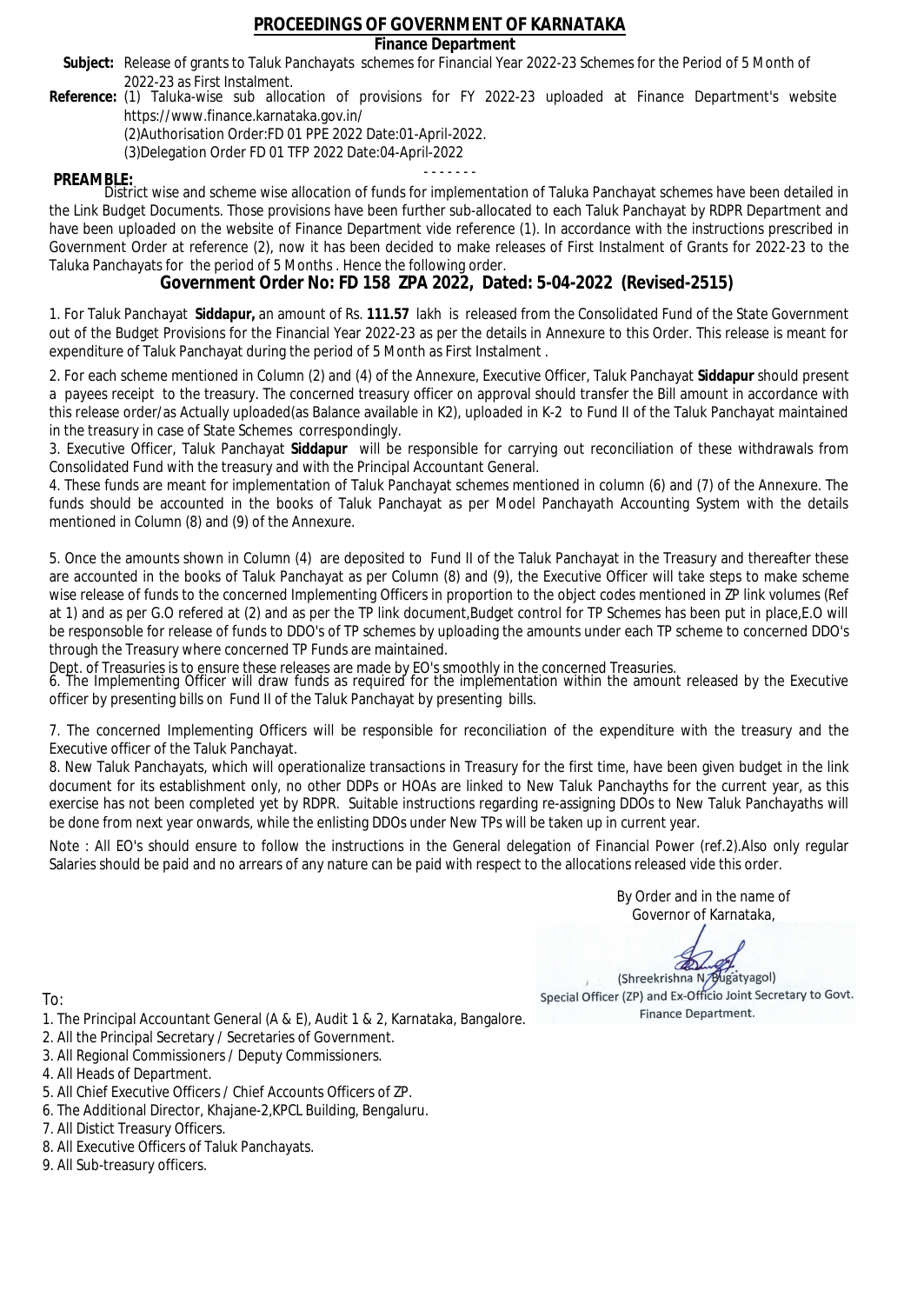### **Finance Department**

- Subject: Release of grants to Taluk Panchayats schemes for Financial Year 2022-23 Schemes for the Period of 5 Month of 2022-23 as First Instalment.
- **Reference:** (1) Taluka-wise sub allocation of provisions for FY 2022-23 uploaded at Finance Department's website https://www.finance.karnataka.gov.in/

(2)Authorisation Order:FD 01 PPE 2022 Date:01-April-2022.

(3)Delegation Order FD 01 TFP 2022 Date:04-April-2022

- - - - - - - **PREAMBLE:** District wise and scheme wise allocation of funds for implementation of Taluka Panchayat schemes have been detailed in the Link Budget Documents. Those provisions have been further sub-allocated to each Taluk Panchayat by RDPR Department and have been uploaded on the website of Finance Department vide reference (1). In accordance with the instructions prescribed in Government Order at reference (2), now it has been decided to make releases of First Instalment of Grants for 2022-23 to the Taluka Panchayats for the period of 5 Months . Hence the following order.

**Government Order No: FD 159 ZPA 2022, Dated: 5-04-2022 (Revised-2515)**

1. For Taluk Panchayat **Sirsi,** an amount of Rs. **170.48** lakh is released from the Consolidated Fund of the State Government out of the Budget Provisions for the Financial Year 2022-23 as per the details in Annexure to this Order. This release is meant for expenditure of Taluk Panchayat during the period of 5 Month as First Instalment .

2. For each scheme mentioned in Column (2) and (4) of the Annexure, Executive Officer, Taluk Panchayat **Sirsi** should present a payees receipt to the treasury. The concerned treasury officer on approval should transfer the Bill amount in accordance with this release order/as Actually uploaded(as Balance available in K2), uploaded in K-2 to Fund II of the Taluk Panchayat maintained in the treasury in case of State Schemes correspondingly.

3. Executive Officer, Taluk Panchayat **Sirsi** will be responsible for carrying out reconciliation of these withdrawals from Consolidated Fund with the treasury and with the Principal Accountant General.

4. These funds are meant for implementation of Taluk Panchayat schemes mentioned in column (6) and (7) of the Annexure. The funds should be accounted in the books of Taluk Panchayat as per Model Panchayath Accounting System with the details mentioned in Column (8) and (9) of the Annexure.

5. Once the amounts shown in Column (4) are deposited to Fund II of the Taluk Panchayat in the Treasury and thereafter these are accounted in the books of Taluk Panchayat as per Column (8) and (9), the Executive Officer will take steps to make scheme wise release of funds to the concerned Implementing Officers in proportion to the object codes mentioned in ZP link volumes (Ref at 1) and as per G.O refered at (2) and as per the TP link document,Budget control for TP Schemes has been put in place,E.O will be responsoble for release of funds to DDO's of TP schemes by uploading the amounts under each TP scheme to concerned DDO's through the Treasury where concerned TP Funds are maintained.

Dept. of Treasuries is to ensure these releases are made by EO's smoothly in the concerned Treasuries.

6. The Implementing Officer will draw funds as required for the implementation within the amount released by the Executive officer by presenting bills on Fund II of the Taluk Panchayat by presenting bills.

7. The concerned Implementing Officers will be responsible for reconciliation of the expenditure with the treasury and the Executive officer of the Taluk Panchayat.

8. New Taluk Panchayats, which will operationalize transactions in Treasury for the first time, have been given budget in the link document for its establishment only, no other DDPs or HOAs are linked to New Taluk Panchayths for the current year, as this exercise has not been completed yet by RDPR. Suitable instructions regarding re-assigning DDOs to New Taluk Panchayaths will be done from next year onwards, while the enlisting DDOs under New TPs will be taken up in current year.

Note : All EO's should ensure to follow the instructions in the General delegation of Financial Power (ref.2).Also only regular Salaries should be paid and no arrears of any nature can be paid with respect to the allocations released vide this order.

> By Order and in the name of Governor of Karnataka,

**PD** 

(Shreekrishna N/Bugatyagol) Special Officer (ZP) and Ex-Officio Joint Secretary to Govt. Finance Department.

To:

- 1. The Principal Accountant General (A & E), Audit 1 & 2, Karnataka, Bangalore.
- 2. All the Principal Secretary / Secretaries of Government.
- 3. All Regional Commissioners / Deputy Commissioners.
- 4. All Heads of Department.
- 5. All Chief Executive Officers / Chief Accounts Officers of ZP.
- 6. The Additional Director, Khajane-2,KPCL Building, Bengaluru.

- 8. All Executive Officers of Taluk Panchayats.
- 9. All Sub-treasury officers.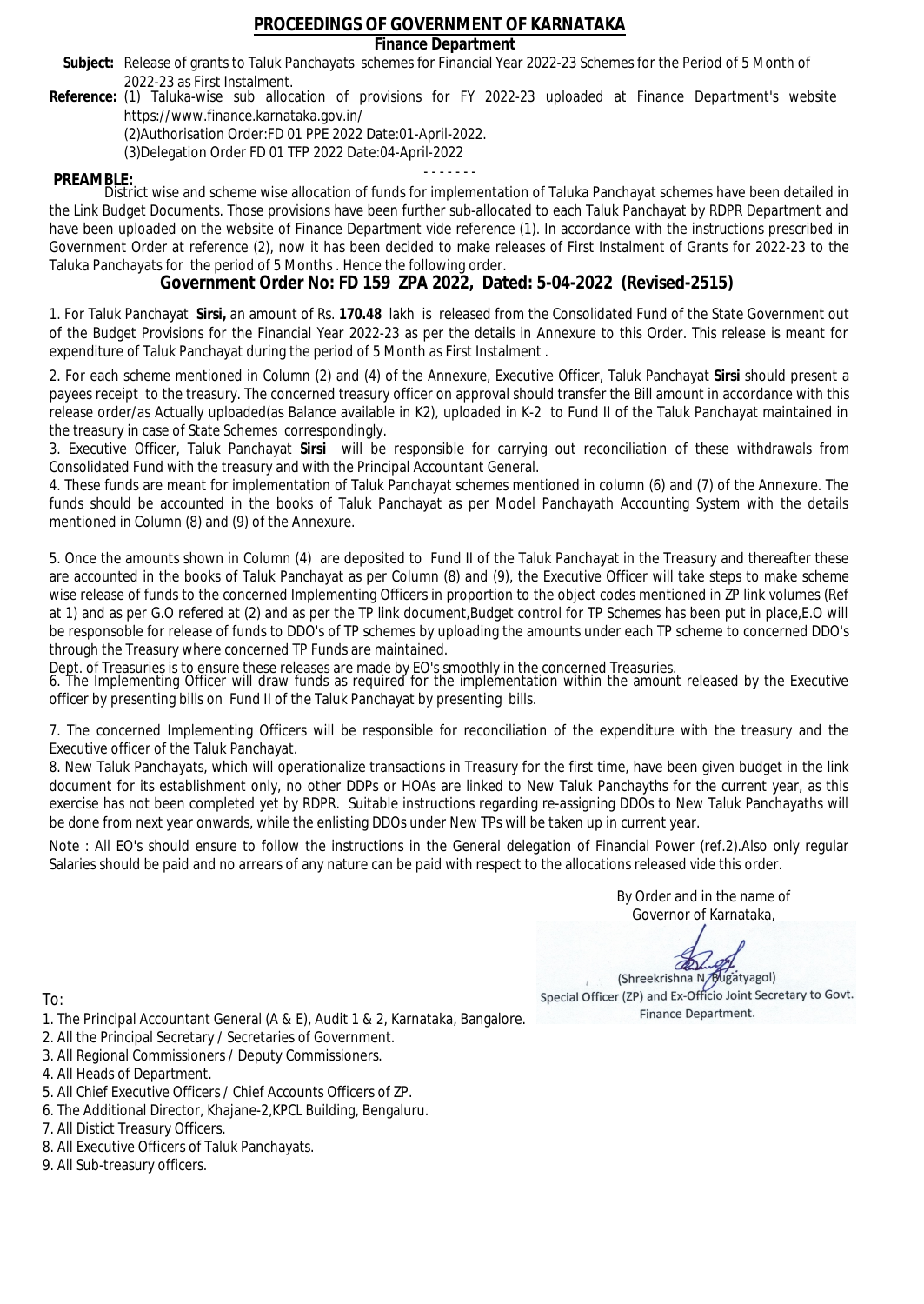### **Finance Department**

- Subject: Release of grants to Taluk Panchayats schemes for Financial Year 2022-23 Schemes for the Period of 5 Month of 2022-23 as First Instalment.
- **Reference:** (1) Taluka-wise sub allocation of provisions for FY 2022-23 uploaded at Finance Department's website https://www.finance.karnataka.gov.in/

(2)Authorisation Order:FD 01 PPE 2022 Date:01-April-2022.

(3)Delegation Order FD 01 TFP 2022 Date:04-April-2022

- - - - - - - **PREAMBLE:** District wise and scheme wise allocation of funds for implementation of Taluka Panchayat schemes have been detailed in the Link Budget Documents. Those provisions have been further sub-allocated to each Taluk Panchayat by RDPR Department and have been uploaded on the website of Finance Department vide reference (1). In accordance with the instructions prescribed in Government Order at reference (2), now it has been decided to make releases of First Instalment of Grants for 2022-23 to the Taluka Panchayats for the period of 5 Months . Hence the following order.

**Government Order No: FD 160 ZPA 2022, Dated: 5-04-2022 (Revised-2515)**

1. For Taluk Panchayat **Supa (Joyada),** an amount of Rs. **93.62** lakh is released from the Consolidated Fund of the State Government out of the Budget Provisions for the Financial Year 2022-23 as per the details in Annexure to this Order. This release is meant for expenditure of Taluk Panchayat during the period of 5 Month as First Instalment .

2. For each scheme mentioned in Column (2) and (4) of the Annexure, Executive Officer, Taluk Panchayat **Supa (Joyada)** should present a payees receipt to the treasury. The concerned treasury officer on approval should transfer the Bill amount in accordance with this release order/as Actually uploaded(as Balance available in K2), uploaded in K-2 to Fund II of the Taluk Panchayat maintained in the treasury in case of State Schemes correspondingly.

3. Executive Officer, Taluk Panchayat **Supa (Joyada)** will be responsible for carrying out reconciliation of these withdrawals from Consolidated Fund with the treasury and with the Principal Accountant General.

4. These funds are meant for implementation of Taluk Panchayat schemes mentioned in column (6) and (7) of the Annexure. The funds should be accounted in the books of Taluk Panchayat as per Model Panchayath Accounting System with the details mentioned in Column (8) and (9) of the Annexure.

5. Once the amounts shown in Column (4) are deposited to Fund II of the Taluk Panchayat in the Treasury and thereafter these are accounted in the books of Taluk Panchayat as per Column (8) and (9), the Executive Officer will take steps to make scheme wise release of funds to the concerned Implementing Officers in proportion to the object codes mentioned in ZP link volumes (Ref at 1) and as per G.O refered at (2) and as per the TP link document,Budget control for TP Schemes has been put in place,E.O will be responsoble for release of funds to DDO's of TP schemes by uploading the amounts under each TP scheme to concerned DDO's through the Treasury where concerned TP Funds are maintained.

Dept. of Treasuries is to ensure these releases are made by EO's smoothly in the concerned Treasuries.

6. The Implementing Officer will draw funds as required for the implementation within the amount released by the Executive officer by presenting bills on Fund II of the Taluk Panchayat by presenting bills.

7. The concerned Implementing Officers will be responsible for reconciliation of the expenditure with the treasury and the Executive officer of the Taluk Panchayat.

8. New Taluk Panchayats, which will operationalize transactions in Treasury for the first time, have been given budget in the link document for its establishment only, no other DDPs or HOAs are linked to New Taluk Panchayths for the current year, as this exercise has not been completed yet by RDPR. Suitable instructions regarding re-assigning DDOs to New Taluk Panchayaths will be done from next year onwards, while the enlisting DDOs under New TPs will be taken up in current year.

Note : All EO's should ensure to follow the instructions in the General delegation of Financial Power (ref.2).Also only regular Salaries should be paid and no arrears of any nature can be paid with respect to the allocations released vide this order.

> By Order and in the name of Governor of Karnataka,

**PD** 

(Shreekrishna N/Bugatyagol) Special Officer (ZP) and Ex-Officio Joint Secretary to Govt. Finance Department.

- 1. The Principal Accountant General (A & E), Audit 1 & 2, Karnataka, Bangalore.
- 2. All the Principal Secretary / Secretaries of Government.
- 3. All Regional Commissioners / Deputy Commissioners.
- 4. All Heads of Department.
- 5. All Chief Executive Officers / Chief Accounts Officers of ZP.
- 6. The Additional Director, Khajane-2,KPCL Building, Bengaluru.
- 7. All Distict Treasury Officers.
- 8. All Executive Officers of Taluk Panchayats.
- 9. All Sub-treasury officers.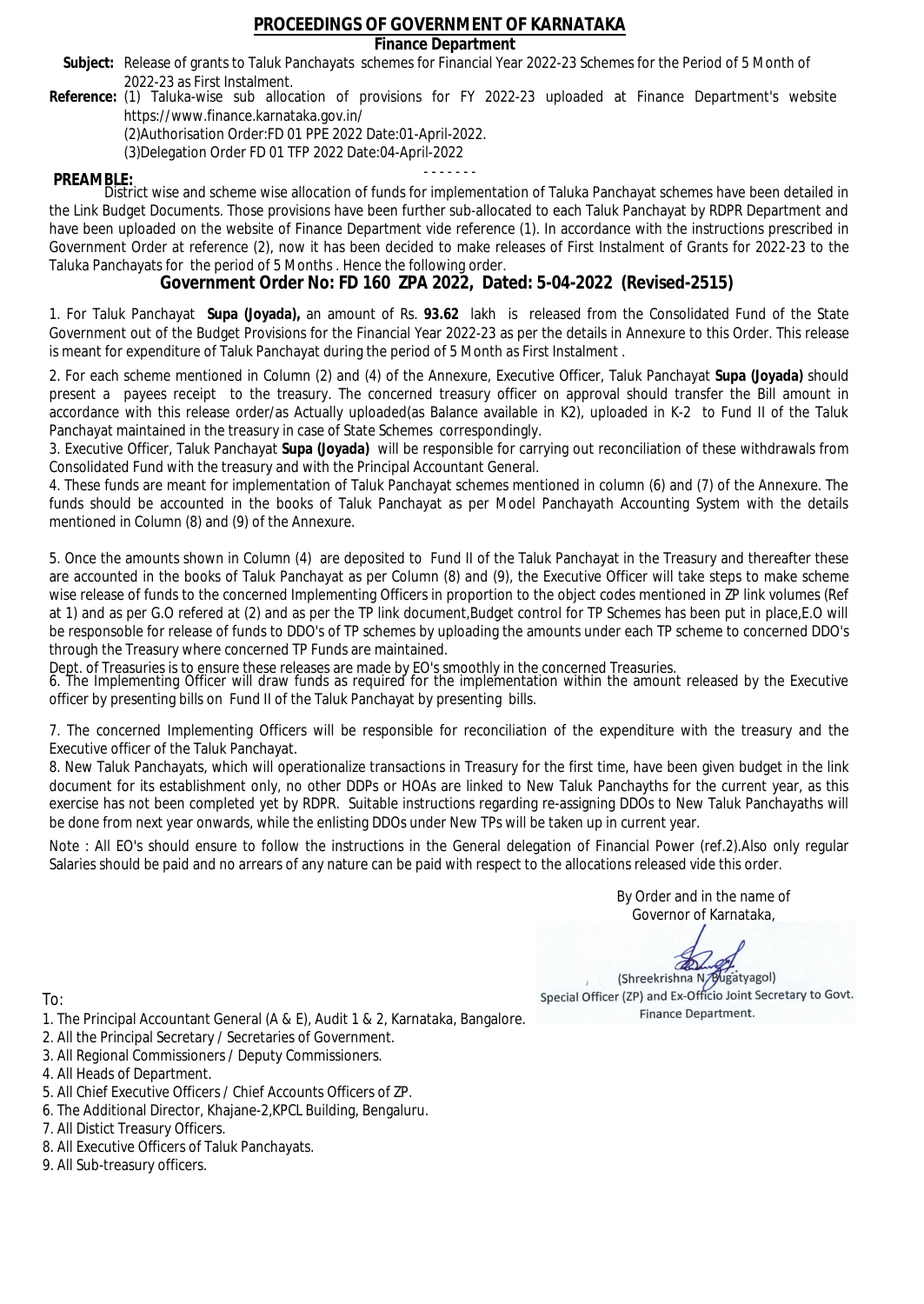### **Finance Department**

- Subject: Release of grants to Taluk Panchayats schemes for Financial Year 2022-23 Schemes for the Period of 5 Month of 2022-23 as First Instalment.
- **Reference:** (1) Taluka-wise sub allocation of provisions for FY 2022-23 uploaded at Finance Department's website https://www.finance.karnataka.gov.in/

(2)Authorisation Order:FD 01 PPE 2022 Date:01-April-2022.

(3)Delegation Order FD 01 TFP 2022 Date:04-April-2022

- - - - - - - **PREAMBLE:** District wise and scheme wise allocation of funds for implementation of Taluka Panchayat schemes have been detailed in the Link Budget Documents. Those provisions have been further sub-allocated to each Taluk Panchayat by RDPR Department and have been uploaded on the website of Finance Department vide reference (1). In accordance with the instructions prescribed in Government Order at reference (2), now it has been decided to make releases of First Instalment of Grants for 2022-23 to the Taluka Panchayats for the period of 5 Months . Hence the following order.

**Government Order No: FD 161 ZPA 2022, Dated: 5-04-2022 (Revised-2515)**

1. For Taluk Panchayat **Yellapur,** an amount of Rs. **85.39** lakh is released from the Consolidated Fund of the State Government out of the Budget Provisions for the Financial Year 2022-23 as per the details in Annexure to this Order. This release is meant for expenditure of Taluk Panchayat during the period of 5 Month as First Instalment .

2. For each scheme mentioned in Column (2) and (4) of the Annexure, Executive Officer, Taluk Panchayat **Yellapur** should present a payees receipt to the treasury. The concerned treasury officer on approval should transfer the Bill amount in accordance with this release order/as Actually uploaded(as Balance available in K2), uploaded in K-2 to Fund II of the Taluk Panchayat maintained in the treasury in case of State Schemes correspondingly.

3. Executive Officer, Taluk Panchayat **Yellapur** will be responsible for carrying out reconciliation of these withdrawals from Consolidated Fund with the treasury and with the Principal Accountant General.

4. These funds are meant for implementation of Taluk Panchayat schemes mentioned in column (6) and (7) of the Annexure. The funds should be accounted in the books of Taluk Panchayat as per Model Panchayath Accounting System with the details mentioned in Column (8) and (9) of the Annexure.

5. Once the amounts shown in Column (4) are deposited to Fund II of the Taluk Panchayat in the Treasury and thereafter these are accounted in the books of Taluk Panchayat as per Column (8) and (9), the Executive Officer will take steps to make scheme wise release of funds to the concerned Implementing Officers in proportion to the object codes mentioned in ZP link volumes (Ref at 1) and as per G.O refered at (2) and as per the TP link document,Budget control for TP Schemes has been put in place,E.O will be responsoble for release of funds to DDO's of TP schemes by uploading the amounts under each TP scheme to concerned DDO's through the Treasury where concerned TP Funds are maintained.

Dept. of Treasuries is to ensure these releases are made by EO's smoothly in the concerned Treasuries.

6. The Implementing Officer will draw funds as required for the implementation within the amount released by the Executive officer by presenting bills on Fund II of the Taluk Panchayat by presenting bills.

7. The concerned Implementing Officers will be responsible for reconciliation of the expenditure with the treasury and the Executive officer of the Taluk Panchayat.

8. New Taluk Panchayats, which will operationalize transactions in Treasury for the first time, have been given budget in the link document for its establishment only, no other DDPs or HOAs are linked to New Taluk Panchayths for the current year, as this exercise has not been completed yet by RDPR. Suitable instructions regarding re-assigning DDOs to New Taluk Panchayaths will be done from next year onwards, while the enlisting DDOs under New TPs will be taken up in current year.

Note : All EO's should ensure to follow the instructions in the General delegation of Financial Power (ref.2).Also only regular Salaries should be paid and no arrears of any nature can be paid with respect to the allocations released vide this order.

> By Order and in the name of Governor of Karnataka,

**PD** 

(Shreekrishna N/Bugatyagol) Special Officer (ZP) and Ex-Officio Joint Secretary to Govt. Finance Department.

- 1. The Principal Accountant General (A & E), Audit 1 & 2, Karnataka, Bangalore.
- 2. All the Principal Secretary / Secretaries of Government.
- 3. All Regional Commissioners / Deputy Commissioners.
- 4. All Heads of Department.
- 5. All Chief Executive Officers / Chief Accounts Officers of ZP.
- 6. The Additional Director, Khajane-2,KPCL Building, Bengaluru.
- 7. All Distict Treasury Officers.
- 8. All Executive Officers of Taluk Panchayats.
- 9. All Sub-treasury officers.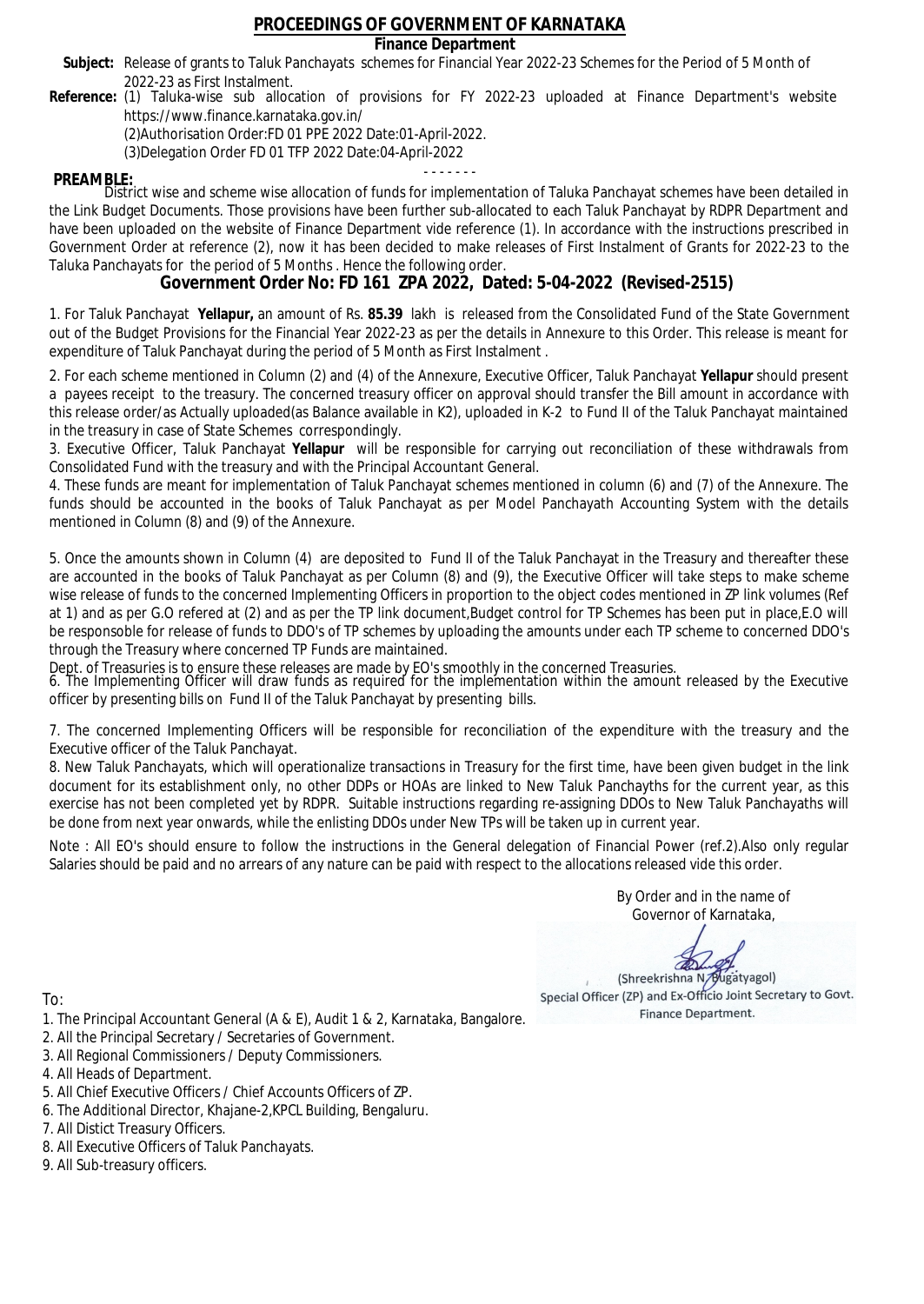### **Finance Department**

- Subject: Release of grants to Taluk Panchayats schemes for Financial Year 2022-23 Schemes for the Period of 5 Month of 2022-23 as First Instalment.
- **Reference:** (1) Taluka-wise sub allocation of provisions for FY 2022-23 uploaded at Finance Department's website https://www.finance.karnataka.gov.in/

(2)Authorisation Order:FD 01 PPE 2022 Date:01-April-2022.

(3)Delegation Order FD 01 TFP 2022 Date:04-April-2022

- - - - - - - **PREAMBLE:** District wise and scheme wise allocation of funds for implementation of Taluka Panchayat schemes have been detailed in the Link Budget Documents. Those provisions have been further sub-allocated to each Taluk Panchayat by RDPR Department and have been uploaded on the website of Finance Department vide reference (1). In accordance with the instructions prescribed in Government Order at reference (2), now it has been decided to make releases of First Instalment of Grants for 2022-23 to the Taluka Panchayats for the period of 5 Months . Hence the following order.

**Government Order No: FD 152 ZPA 2022, Dated: 5-04-2022 (Revised-2515)**

1. For Taluk Panchayat **Dandeli,** an amount of Rs. **27.36** lakh is released from the Consolidated Fund of the State Government out of the Budget Provisions for the Financial Year 2022-23 as per the details in Annexure to this Order. This release is meant for expenditure of Taluk Panchayat during the period of 5 Month as First Instalment .

2. For each scheme mentioned in Column (2) and (4) of the Annexure, Executive Officer, Taluk Panchayat **Dandeli** should present a payees receipt to the treasury. The concerned treasury officer on approval should transfer the Bill amount in accordance with this release order/as Actually uploaded(as Balance available in K2), uploaded in K-2 to Fund II of the Taluk Panchayat maintained in the treasury in case of State Schemes correspondingly.

3. Executive Officer, Taluk Panchayat **Dandeli** will be responsible for carrying out reconciliation of these withdrawals from Consolidated Fund with the treasury and with the Principal Accountant General.

4. These funds are meant for implementation of Taluk Panchayat schemes mentioned in column (6) and (7) of the Annexure. The funds should be accounted in the books of Taluk Panchayat as per Model Panchayath Accounting System with the details mentioned in Column (8) and (9) of the Annexure.

5. Once the amounts shown in Column (4) are deposited to Fund II of the Taluk Panchayat in the Treasury and thereafter these are accounted in the books of Taluk Panchayat as per Column (8) and (9), the Executive Officer will take steps to make scheme wise release of funds to the concerned Implementing Officers in proportion to the object codes mentioned in ZP link volumes (Ref at 1) and as per G.O refered at (2) and as per the TP link document,Budget control for TP Schemes has been put in place,E.O will be responsoble for release of funds to DDO's of TP schemes by uploading the amounts under each TP scheme to concerned DDO's through the Treasury where concerned TP Funds are maintained.

Dept. of Treasuries is to ensure these releases are made by EO's smoothly in the concerned Treasuries.

6. The Implementing Officer will draw funds as required for the implementation within the amount released by the Executive officer by presenting bills on Fund II of the Taluk Panchayat by presenting bills.

7. The concerned Implementing Officers will be responsible for reconciliation of the expenditure with the treasury and the Executive officer of the Taluk Panchayat.

8. New Taluk Panchayats, which will operationalize transactions in Treasury for the first time, have been given budget in the link document for its establishment only, no other DDPs or HOAs are linked to New Taluk Panchayths for the current year, as this exercise has not been completed yet by RDPR. Suitable instructions regarding re-assigning DDOs to New Taluk Panchayaths will be done from next year onwards, while the enlisting DDOs under New TPs will be taken up in current year.

Note : All EO's should ensure to follow the instructions in the General delegation of Financial Power (ref.2).Also only regular Salaries should be paid and no arrears of any nature can be paid with respect to the allocations released vide this order.

> By Order and in the name of Governor of Karnataka,

**PD** 

(Shreekrishna N/Bugatyagol) Special Officer (ZP) and Ex-Officio Joint Secretary to Govt. Finance Department.

- 1. The Principal Accountant General (A & E), Audit 1 & 2, Karnataka, Bangalore.
- 2. All the Principal Secretary / Secretaries of Government.
- 3. All Regional Commissioners / Deputy Commissioners.
- 4. All Heads of Department.
- 5. All Chief Executive Officers / Chief Accounts Officers of ZP.
- 6. The Additional Director, Khajane-2,KPCL Building, Bengaluru.
- 7. All Distict Treasury Officers.
- 8. All Executive Officers of Taluk Panchayats.
- 9. All Sub-treasury officers.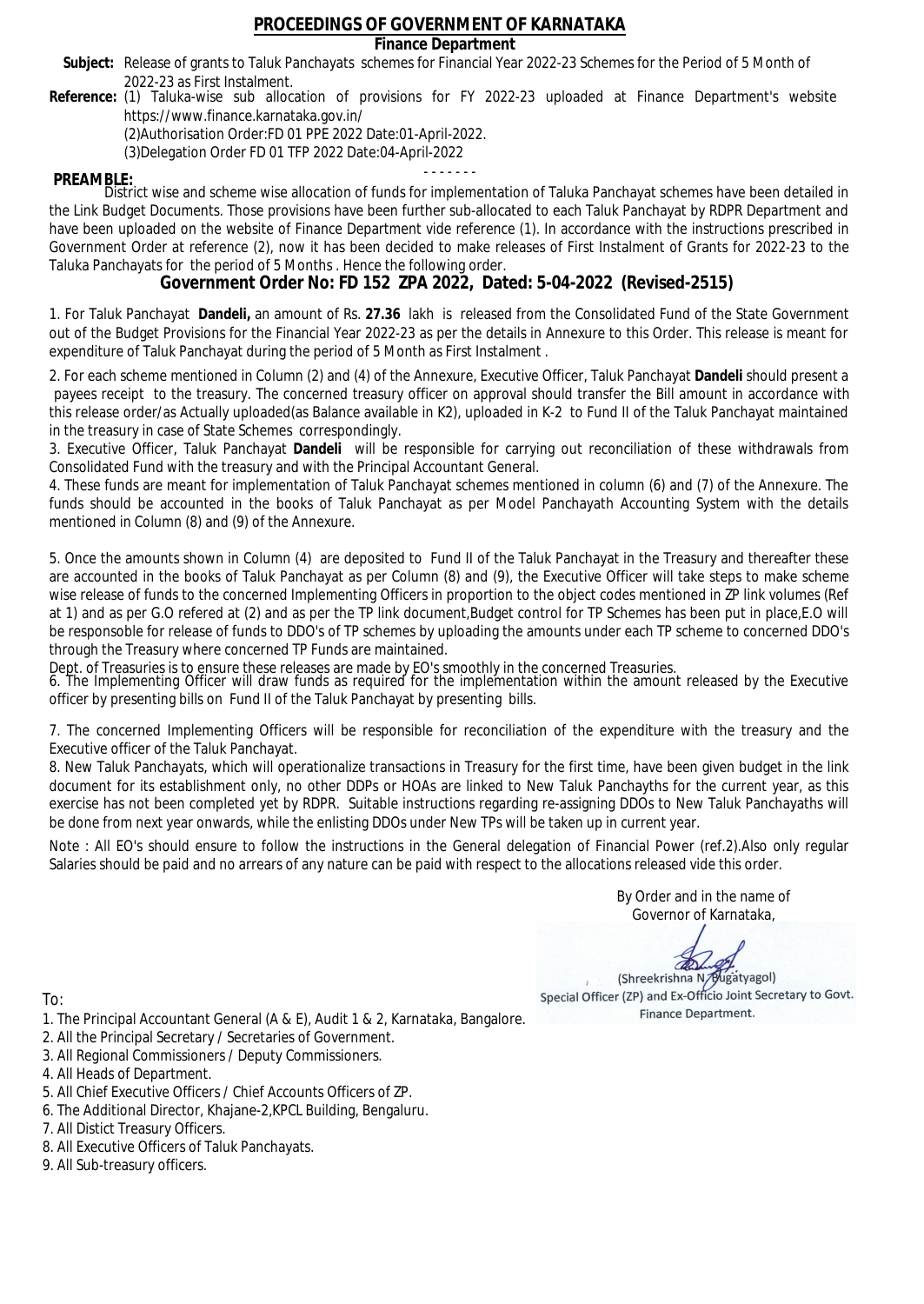**Finance Department**

- Subject: Release of grants to Taluk Panchayats schemes for Financial Year 2022-23 Schemes for the Period of 5 Month of 2022-23 as First Instalment.
- **Reference:** (1) Taluka-wise sub allocation of provisions for FY 2022-23 uploaded at Finance Department's website https://www.finance.karnataka.gov.in/

(2)Authorisation Order:FD 01 PPE 2022 Date:01-April-2022.

(3)Delegation Order FD 01 TFP 2022 Date:04-April-2022

- - - - - - - **PREAMBLE:** District wise and scheme wise allocation of funds for implementation of Taluka Panchayat schemes have been detailed in the Link Budget Documents. Those provisions have been further sub-allocated to each Taluk Panchayat by RDPR Department and have been uploaded on the website of Finance Department vide reference (1). In accordance with the instructions prescribed in Government Order at reference (2), now it has been decided to make releases of First Instalment of Grants for 2022-23 to the Taluka Panchayats for the period of 5 Months . Hence the following order.

**Government Order No: FD 167 ZPA 2022, Dated: 5-04-2022 (Revised-2515)**

1. For Taluk Panchayat **Kalaburagi,** an amount of Rs. **153.01** lakh is released from the Consolidated Fund of the State Government out of the Budget Provisions for the Financial Year 2022-23 as per the details in Annexure to this Order. This release is meant for expenditure of Taluk Panchayat during the period of 5 Month as First Instalment .

2. For each scheme mentioned in Column (2) and (4) of the Annexure, Executive Officer, Taluk Panchayat **Kalaburagi** should present a payees receipt to the treasury. The concerned treasury officer on approval should transfer the Bill amount in accordance with this release order/as Actually uploaded(as Balance available in K2), uploaded in K-2 to Fund II of the Taluk Panchayat maintained in the treasury in case of State Schemes correspondingly.

3. Executive Officer, Taluk Panchayat **Kalaburagi** will be responsible for carrying out reconciliation of these withdrawals from Consolidated Fund with the treasury and with the Principal Accountant General.

4. These funds are meant for implementation of Taluk Panchayat schemes mentioned in column (6) and (7) of the Annexure. The funds should be accounted in the books of Taluk Panchayat as per Model Panchayath Accounting System with the details mentioned in Column (8) and (9) of the Annexure.

5. Once the amounts shown in Column (4) are deposited to Fund II of the Taluk Panchayat in the Treasury and thereafter these are accounted in the books of Taluk Panchayat as per Column (8) and (9), the Executive Officer will take steps to make scheme wise release of funds to the concerned Implementing Officers in proportion to the object codes mentioned in ZP link volumes (Ref at 1) and as per G.O refered at (2) and as per the TP link document,Budget control for TP Schemes has been put in place,E.O will be responsoble for release of funds to DDO's of TP schemes by uploading the amounts under each TP scheme to concerned DDO's through the Treasury where concerned TP Funds are maintained.

Dept. of Treasuries is to ensure these releases are made by EO's smoothly in the concerned Treasuries.

6. The Implementing Officer will draw funds as required for the implementation within the amount released by the Executive officer by presenting bills on Fund II of the Taluk Panchayat by presenting bills.

7. The concerned Implementing Officers will be responsible for reconciliation of the expenditure with the treasury and the Executive officer of the Taluk Panchayat.

8. New Taluk Panchayats, which will operationalize transactions in Treasury for the first time, have been given budget in the link document for its establishment only, no other DDPs or HOAs are linked to New Taluk Panchayths for the current year, as this exercise has not been completed yet by RDPR. Suitable instructions regarding re-assigning DDOs to New Taluk Panchayaths will be done from next year onwards, while the enlisting DDOs under New TPs will be taken up in current year.

Note : All EO's should ensure to follow the instructions in the General delegation of Financial Power (ref.2).Also only regular Salaries should be paid and no arrears of any nature can be paid with respect to the allocations released vide this order.

> By Order and in the name of Governor of Karnataka,

**PD** 

(Shreekrishna N/Bugatyagol) Special Officer (ZP) and Ex-Officio Joint Secretary to Govt. Finance Department.

- 1. The Principal Accountant General (A & E), Audit 1 & 2, Karnataka, Bangalore.
- 2. All the Principal Secretary / Secretaries of Government.
- 3. All Regional Commissioners / Deputy Commissioners.
- 4. All Heads of Department.
- 5. All Chief Executive Officers / Chief Accounts Officers of ZP.
- 6. The Additional Director, Khajane-2,KPCL Building, Bengaluru.
- 7. All Distict Treasury Officers.
- 8. All Executive Officers of Taluk Panchayats.
- 9. All Sub-treasury officers.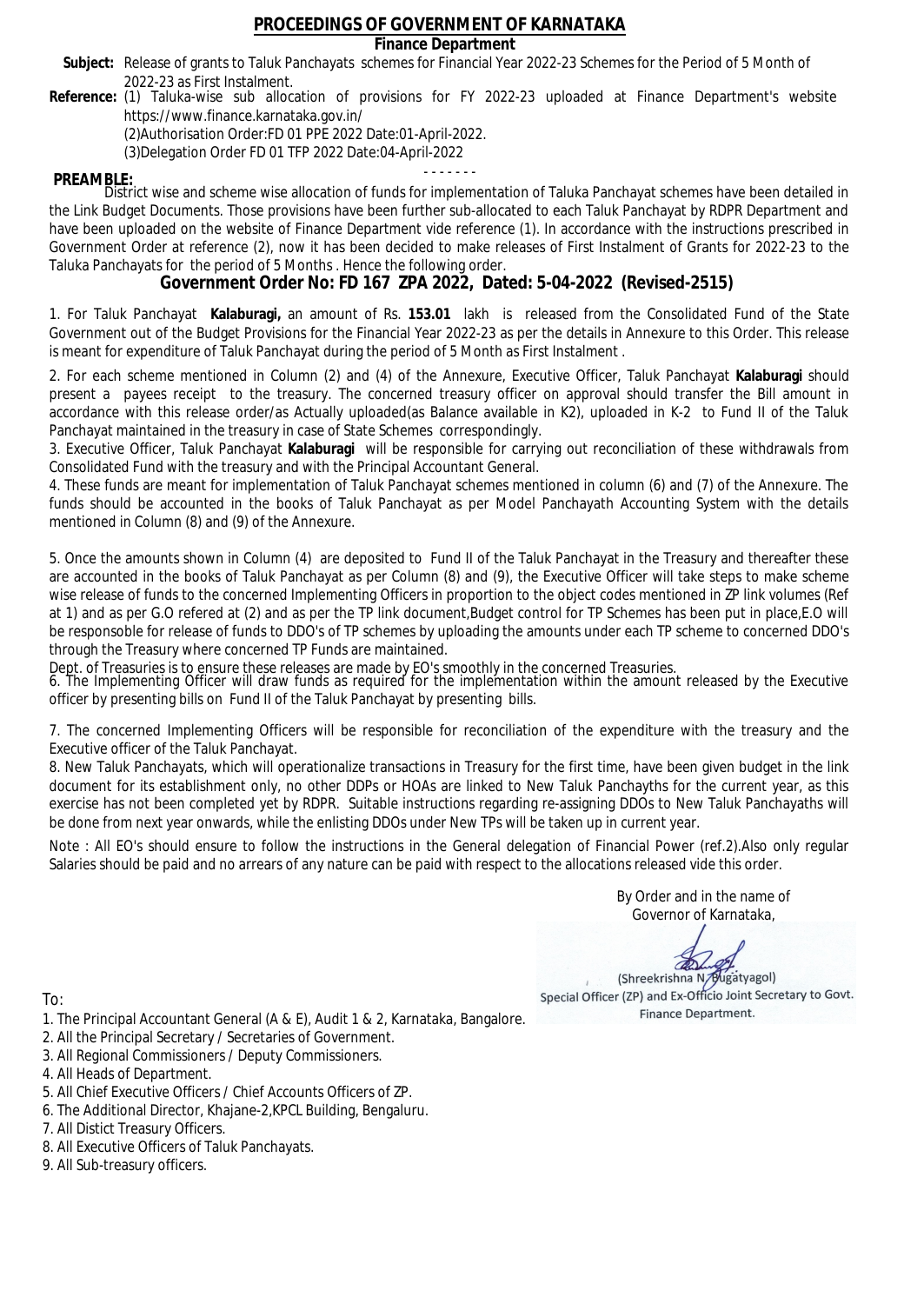### **Finance Department**

- Subject: Release of grants to Taluk Panchayats schemes for Financial Year 2022-23 Schemes for the Period of 5 Month of 2022-23 as First Instalment.
- **Reference:** (1) Taluka-wise sub allocation of provisions for FY 2022-23 uploaded at Finance Department's website https://www.finance.karnataka.gov.in/

(2)Authorisation Order:FD 01 PPE 2022 Date:01-April-2022.

(3)Delegation Order FD 01 TFP 2022 Date:04-April-2022

- - - - - - - **PREAMBLE:** District wise and scheme wise allocation of funds for implementation of Taluka Panchayat schemes have been detailed in the Link Budget Documents. Those provisions have been further sub-allocated to each Taluk Panchayat by RDPR Department and have been uploaded on the website of Finance Department vide reference (1). In accordance with the instructions prescribed in Government Order at reference (2), now it has been decided to make releases of First Instalment of Grants for 2022-23 to the Taluka Panchayats for the period of 5 Months . Hence the following order.

**Government Order No: FD 162 ZPA 2022, Dated: 5-04-2022 (Revised-2515)**

1. For Taluk Panchayat **Afzalpur,** an amount of Rs. **147.74** lakh is released from the Consolidated Fund of the State Government out of the Budget Provisions for the Financial Year 2022-23 as per the details in Annexure to this Order. This release is meant for expenditure of Taluk Panchayat during the period of 5 Month as First Instalment .

2. For each scheme mentioned in Column (2) and (4) of the Annexure, Executive Officer, Taluk Panchayat **Afzalpur** should present a payees receipt to the treasury. The concerned treasury officer on approval should transfer the Bill amount in accordance with this release order/as Actually uploaded(as Balance available in K2), uploaded in K-2 to Fund II of the Taluk Panchayat maintained in the treasury in case of State Schemes correspondingly.

3. Executive Officer, Taluk Panchayat **Afzalpur** will be responsible for carrying out reconciliation of these withdrawals from Consolidated Fund with the treasury and with the Principal Accountant General.

4. These funds are meant for implementation of Taluk Panchayat schemes mentioned in column (6) and (7) of the Annexure. The funds should be accounted in the books of Taluk Panchayat as per Model Panchayath Accounting System with the details mentioned in Column (8) and (9) of the Annexure.

5. Once the amounts shown in Column (4) are deposited to Fund II of the Taluk Panchayat in the Treasury and thereafter these are accounted in the books of Taluk Panchayat as per Column (8) and (9), the Executive Officer will take steps to make scheme wise release of funds to the concerned Implementing Officers in proportion to the object codes mentioned in ZP link volumes (Ref at 1) and as per G.O refered at (2) and as per the TP link document,Budget control for TP Schemes has been put in place,E.O will be responsoble for release of funds to DDO's of TP schemes by uploading the amounts under each TP scheme to concerned DDO's through the Treasury where concerned TP Funds are maintained.

Dept. of Treasuries is to ensure these releases are made by EO's smoothly in the concerned Treasuries.

6. The Implementing Officer will draw funds as required for the implementation within the amount released by the Executive officer by presenting bills on Fund II of the Taluk Panchayat by presenting bills.

7. The concerned Implementing Officers will be responsible for reconciliation of the expenditure with the treasury and the Executive officer of the Taluk Panchayat.

8. New Taluk Panchayats, which will operationalize transactions in Treasury for the first time, have been given budget in the link document for its establishment only, no other DDPs or HOAs are linked to New Taluk Panchayths for the current year, as this exercise has not been completed yet by RDPR. Suitable instructions regarding re-assigning DDOs to New Taluk Panchayaths will be done from next year onwards, while the enlisting DDOs under New TPs will be taken up in current year.

Note : All EO's should ensure to follow the instructions in the General delegation of Financial Power (ref.2).Also only regular Salaries should be paid and no arrears of any nature can be paid with respect to the allocations released vide this order.

> By Order and in the name of Governor of Karnataka,

**PD** 

(Shreekrishna N/Bugatyagol) Special Officer (ZP) and Ex-Officio Joint Secretary to Govt. Finance Department.

To:

- 1. The Principal Accountant General (A & E), Audit 1 & 2, Karnataka, Bangalore.
- 2. All the Principal Secretary / Secretaries of Government.
- 3. All Regional Commissioners / Deputy Commissioners.
- 4. All Heads of Department.
- 5. All Chief Executive Officers / Chief Accounts Officers of ZP.
- 6. The Additional Director, Khajane-2,KPCL Building, Bengaluru.

- 8. All Executive Officers of Taluk Panchayats.
- 9. All Sub-treasury officers.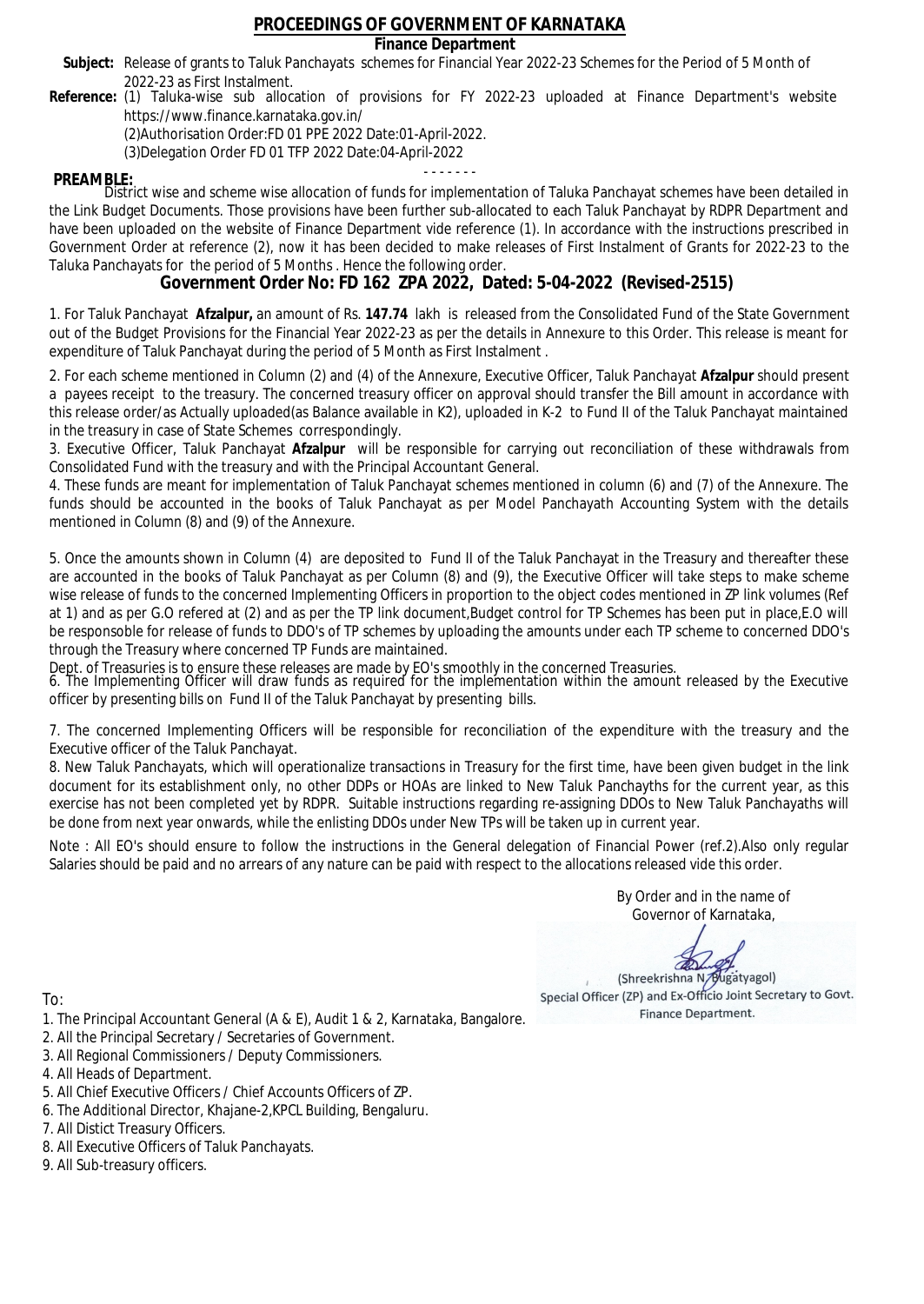### **Finance Department**

- Subject: Release of grants to Taluk Panchayats schemes for Financial Year 2022-23 Schemes for the Period of 5 Month of 2022-23 as First Instalment.
- **Reference:** (1) Taluka-wise sub allocation of provisions for FY 2022-23 uploaded at Finance Department's website https://www.finance.karnataka.gov.in/

(2)Authorisation Order:FD 01 PPE 2022 Date:01-April-2022.

(3)Delegation Order FD 01 TFP 2022 Date:04-April-2022

- - - - - - - **PREAMBLE:** District wise and scheme wise allocation of funds for implementation of Taluka Panchayat schemes have been detailed in the Link Budget Documents. Those provisions have been further sub-allocated to each Taluk Panchayat by RDPR Department and have been uploaded on the website of Finance Department vide reference (1). In accordance with the instructions prescribed in Government Order at reference (2), now it has been decided to make releases of First Instalment of Grants for 2022-23 to the Taluka Panchayats for the period of 5 Months . Hence the following order.

**Government Order No: FD 163 ZPA 2022, Dated: 5-04-2022 (Revised-2515)**

1. For Taluk Panchayat **Aland,** an amount of Rs. **236.95** lakh is released from the Consolidated Fund of the State Government out of the Budget Provisions for the Financial Year 2022-23 as per the details in Annexure to this Order. This release is meant for expenditure of Taluk Panchayat during the period of 5 Month as First Instalment .

2. For each scheme mentioned in Column (2) and (4) of the Annexure, Executive Officer, Taluk Panchayat **Aland** should present a payees receipt to the treasury. The concerned treasury officer on approval should transfer the Bill amount in accordance with this release order/as Actually uploaded(as Balance available in K2), uploaded in K-2 to Fund II of the Taluk Panchayat maintained in the treasury in case of State Schemes correspondingly.

3. Executive Officer, Taluk Panchayat **Aland** will be responsible for carrying out reconciliation of these withdrawals from Consolidated Fund with the treasury and with the Principal Accountant General.

4. These funds are meant for implementation of Taluk Panchayat schemes mentioned in column (6) and (7) of the Annexure. The funds should be accounted in the books of Taluk Panchayat as per Model Panchayath Accounting System with the details mentioned in Column (8) and (9) of the Annexure.

5. Once the amounts shown in Column (4) are deposited to Fund II of the Taluk Panchayat in the Treasury and thereafter these are accounted in the books of Taluk Panchayat as per Column (8) and (9), the Executive Officer will take steps to make scheme wise release of funds to the concerned Implementing Officers in proportion to the object codes mentioned in ZP link volumes (Ref at 1) and as per G.O refered at (2) and as per the TP link document,Budget control for TP Schemes has been put in place,E.O will be responsoble for release of funds to DDO's of TP schemes by uploading the amounts under each TP scheme to concerned DDO's through the Treasury where concerned TP Funds are maintained.

Dept. of Treasuries is to ensure these releases are made by EO's smoothly in the concerned Treasuries.

6. The Implementing Officer will draw funds as required for the implementation within the amount released by the Executive officer by presenting bills on Fund II of the Taluk Panchayat by presenting bills.

7. The concerned Implementing Officers will be responsible for reconciliation of the expenditure with the treasury and the Executive officer of the Taluk Panchayat.

8. New Taluk Panchayats, which will operationalize transactions in Treasury for the first time, have been given budget in the link document for its establishment only, no other DDPs or HOAs are linked to New Taluk Panchayths for the current year, as this exercise has not been completed yet by RDPR. Suitable instructions regarding re-assigning DDOs to New Taluk Panchayaths will be done from next year onwards, while the enlisting DDOs under New TPs will be taken up in current year.

Note : All EO's should ensure to follow the instructions in the General delegation of Financial Power (ref.2).Also only regular Salaries should be paid and no arrears of any nature can be paid with respect to the allocations released vide this order.

> By Order and in the name of Governor of Karnataka,

**PD** 

(Shreekrishna N/Bugatyagol) Special Officer (ZP) and Ex-Officio Joint Secretary to Govt. Finance Department.

To:

- 1. The Principal Accountant General (A & E), Audit 1 & 2, Karnataka, Bangalore.
- 2. All the Principal Secretary / Secretaries of Government.
- 3. All Regional Commissioners / Deputy Commissioners.
- 4. All Heads of Department.
- 5. All Chief Executive Officers / Chief Accounts Officers of ZP.
- 6. The Additional Director, Khajane-2,KPCL Building, Bengaluru.

- 8. All Executive Officers of Taluk Panchayats.
- 9. All Sub-treasury officers.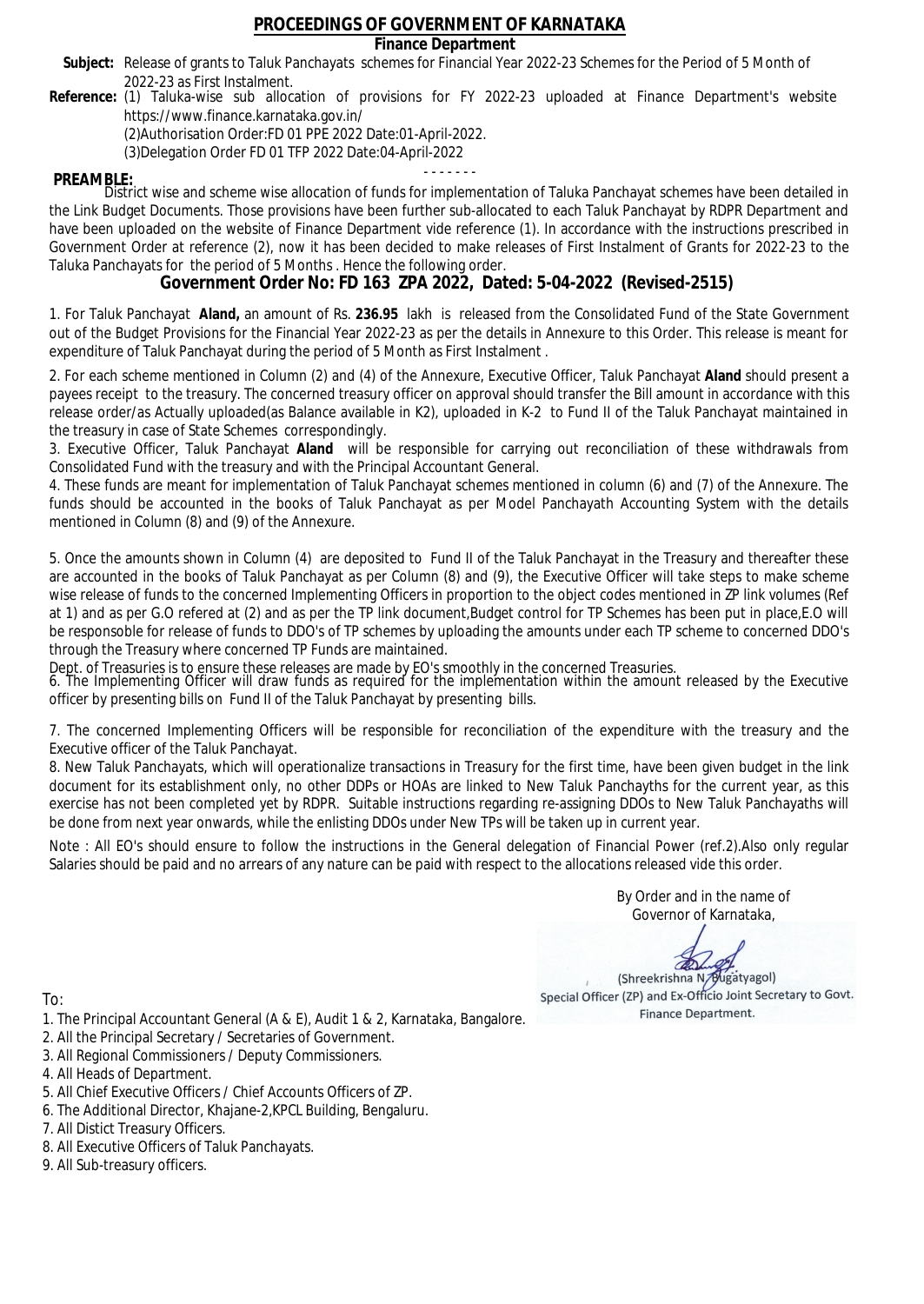### **Finance Department**

- Subject: Release of grants to Taluk Panchayats schemes for Financial Year 2022-23 Schemes for the Period of 5 Month of 2022-23 as First Instalment.
- **Reference:** (1) Taluka-wise sub allocation of provisions for FY 2022-23 uploaded at Finance Department's website https://www.finance.karnataka.gov.in/

(2)Authorisation Order:FD 01 PPE 2022 Date:01-April-2022.

(3)Delegation Order FD 01 TFP 2022 Date:04-April-2022

- - - - - - - **PREAMBLE:** District wise and scheme wise allocation of funds for implementation of Taluka Panchayat schemes have been detailed in the Link Budget Documents. Those provisions have been further sub-allocated to each Taluk Panchayat by RDPR Department and have been uploaded on the website of Finance Department vide reference (1). In accordance with the instructions prescribed in Government Order at reference (2), now it has been decided to make releases of First Instalment of Grants for 2022-23 to the Taluka Panchayats for the period of 5 Months . Hence the following order.

**Government Order No: FD 164 ZPA 2022, Dated: 5-04-2022 (Revised-2515)**

1. For Taluk Panchayat **Chincholi,** an amount of Rs. **157.78** lakh is released from the Consolidated Fund of the State Government out of the Budget Provisions for the Financial Year 2022-23 as per the details in Annexure to this Order. This release is meant for expenditure of Taluk Panchayat during the period of 5 Month as First Instalment .

2. For each scheme mentioned in Column (2) and (4) of the Annexure, Executive Officer, Taluk Panchayat **Chincholi** should present a payees receipt to the treasury. The concerned treasury officer on approval should transfer the Bill amount in accordance with this release order/as Actually uploaded(as Balance available in K2), uploaded in K-2 to Fund II of the Taluk Panchayat maintained in the treasury in case of State Schemes correspondingly.

3. Executive Officer, Taluk Panchayat **Chincholi** will be responsible for carrying out reconciliation of these withdrawals from Consolidated Fund with the treasury and with the Principal Accountant General.

4. These funds are meant for implementation of Taluk Panchayat schemes mentioned in column (6) and (7) of the Annexure. The funds should be accounted in the books of Taluk Panchayat as per Model Panchayath Accounting System with the details mentioned in Column (8) and (9) of the Annexure.

5. Once the amounts shown in Column (4) are deposited to Fund II of the Taluk Panchayat in the Treasury and thereafter these are accounted in the books of Taluk Panchayat as per Column (8) and (9), the Executive Officer will take steps to make scheme wise release of funds to the concerned Implementing Officers in proportion to the object codes mentioned in ZP link volumes (Ref at 1) and as per G.O refered at (2) and as per the TP link document,Budget control for TP Schemes has been put in place,E.O will be responsoble for release of funds to DDO's of TP schemes by uploading the amounts under each TP scheme to concerned DDO's through the Treasury where concerned TP Funds are maintained.

Dept. of Treasuries is to ensure these releases are made by EO's smoothly in the concerned Treasuries.

6. The Implementing Officer will draw funds as required for the implementation within the amount released by the Executive officer by presenting bills on Fund II of the Taluk Panchayat by presenting bills.

7. The concerned Implementing Officers will be responsible for reconciliation of the expenditure with the treasury and the Executive officer of the Taluk Panchayat.

8. New Taluk Panchayats, which will operationalize transactions in Treasury for the first time, have been given budget in the link document for its establishment only, no other DDPs or HOAs are linked to New Taluk Panchayths for the current year, as this exercise has not been completed yet by RDPR. Suitable instructions regarding re-assigning DDOs to New Taluk Panchayaths will be done from next year onwards, while the enlisting DDOs under New TPs will be taken up in current year.

Note : All EO's should ensure to follow the instructions in the General delegation of Financial Power (ref.2).Also only regular Salaries should be paid and no arrears of any nature can be paid with respect to the allocations released vide this order.

> By Order and in the name of Governor of Karnataka,

**PD** 

(Shreekrishna N/Bugatyagol) Special Officer (ZP) and Ex-Officio Joint Secretary to Govt. Finance Department.

- 1. The Principal Accountant General (A & E), Audit 1 & 2, Karnataka, Bangalore.
- 2. All the Principal Secretary / Secretaries of Government.
- 3. All Regional Commissioners / Deputy Commissioners.
- 4. All Heads of Department.
- 5. All Chief Executive Officers / Chief Accounts Officers of ZP.
- 6. The Additional Director, Khajane-2,KPCL Building, Bengaluru.
- 7. All Distict Treasury Officers.
- 8. All Executive Officers of Taluk Panchayats.
- 9. All Sub-treasury officers.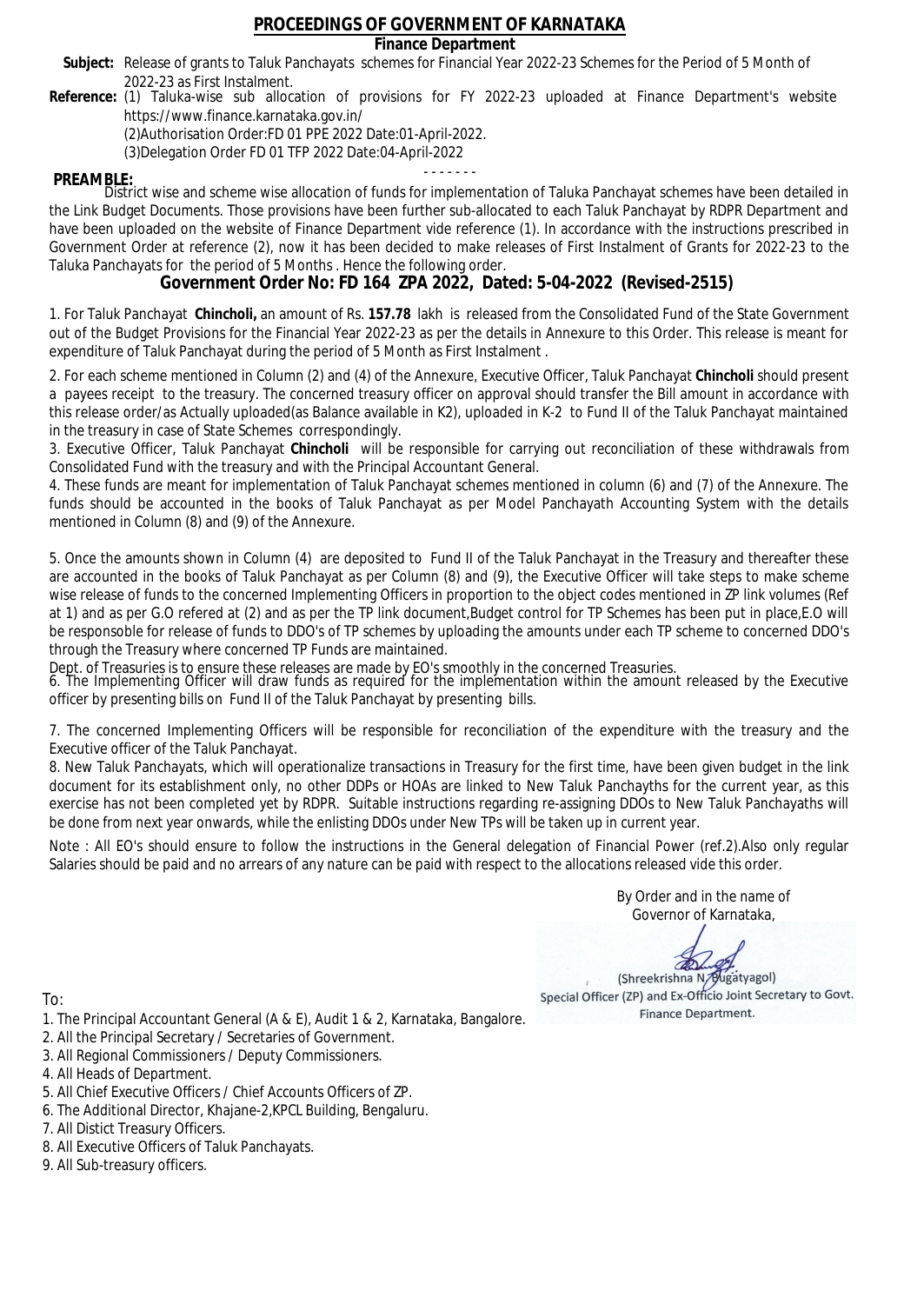### **Finance Department**

- Subject: Release of grants to Taluk Panchayats schemes for Financial Year 2022-23 Schemes for the Period of 5 Month of 2022-23 as First Instalment.
- **Reference:** (1) Taluka-wise sub allocation of provisions for FY 2022-23 uploaded at Finance Department's website https://www.finance.karnataka.gov.in/

(2)Authorisation Order:FD 01 PPE 2022 Date:01-April-2022.

(3)Delegation Order FD 01 TFP 2022 Date:04-April-2022

- - - - - - - **PREAMBLE:** District wise and scheme wise allocation of funds for implementation of Taluka Panchayat schemes have been detailed in the Link Budget Documents. Those provisions have been further sub-allocated to each Taluk Panchayat by RDPR Department and have been uploaded on the website of Finance Department vide reference (1). In accordance with the instructions prescribed in Government Order at reference (2), now it has been decided to make releases of First Instalment of Grants for 2022-23 to the Taluka Panchayats for the period of 5 Months . Hence the following order.

**Government Order No: FD 165 ZPA 2022, Dated: 5-04-2022 (Revised-2515)**

1. For Taluk Panchayat **Chittapur,** an amount of Rs. **109.76** lakh is released from the Consolidated Fund of the State Government out of the Budget Provisions for the Financial Year 2022-23 as per the details in Annexure to this Order. This release is meant for expenditure of Taluk Panchayat during the period of 5 Month as First Instalment .

2. For each scheme mentioned in Column (2) and (4) of the Annexure, Executive Officer, Taluk Panchayat **Chittapur** should present a payees receipt to the treasury. The concerned treasury officer on approval should transfer the Bill amount in accordance with this release order/as Actually uploaded(as Balance available in K2), uploaded in K-2 to Fund II of the Taluk Panchayat maintained in the treasury in case of State Schemes correspondingly.

3. Executive Officer, Taluk Panchayat **Chittapur** will be responsible for carrying out reconciliation of these withdrawals from Consolidated Fund with the treasury and with the Principal Accountant General.

4. These funds are meant for implementation of Taluk Panchayat schemes mentioned in column (6) and (7) of the Annexure. The funds should be accounted in the books of Taluk Panchayat as per Model Panchayath Accounting System with the details mentioned in Column (8) and (9) of the Annexure.

5. Once the amounts shown in Column (4) are deposited to Fund II of the Taluk Panchayat in the Treasury and thereafter these are accounted in the books of Taluk Panchayat as per Column (8) and (9), the Executive Officer will take steps to make scheme wise release of funds to the concerned Implementing Officers in proportion to the object codes mentioned in ZP link volumes (Ref at 1) and as per G.O refered at (2) and as per the TP link document,Budget control for TP Schemes has been put in place,E.O will be responsoble for release of funds to DDO's of TP schemes by uploading the amounts under each TP scheme to concerned DDO's through the Treasury where concerned TP Funds are maintained.

Dept. of Treasuries is to ensure these releases are made by EO's smoothly in the concerned Treasuries.

6. The Implementing Officer will draw funds as required for the implementation within the amount released by the Executive officer by presenting bills on Fund II of the Taluk Panchayat by presenting bills.

7. The concerned Implementing Officers will be responsible for reconciliation of the expenditure with the treasury and the Executive officer of the Taluk Panchayat.

8. New Taluk Panchayats, which will operationalize transactions in Treasury for the first time, have been given budget in the link document for its establishment only, no other DDPs or HOAs are linked to New Taluk Panchayths for the current year, as this exercise has not been completed yet by RDPR. Suitable instructions regarding re-assigning DDOs to New Taluk Panchayaths will be done from next year onwards, while the enlisting DDOs under New TPs will be taken up in current year.

Note : All EO's should ensure to follow the instructions in the General delegation of Financial Power (ref.2).Also only regular Salaries should be paid and no arrears of any nature can be paid with respect to the allocations released vide this order.

> By Order and in the name of Governor of Karnataka,

**PD** 

(Shreekrishna N/Bugatyagol) Special Officer (ZP) and Ex-Officio Joint Secretary to Govt. Finance Department.

- 1. The Principal Accountant General (A & E), Audit 1 & 2, Karnataka, Bangalore.
- 2. All the Principal Secretary / Secretaries of Government.
- 3. All Regional Commissioners / Deputy Commissioners.
- 4. All Heads of Department.
- 5. All Chief Executive Officers / Chief Accounts Officers of ZP.
- 6. The Additional Director, Khajane-2,KPCL Building, Bengaluru.
- 7. All Distict Treasury Officers.
- 8. All Executive Officers of Taluk Panchayats.
- 9. All Sub-treasury officers.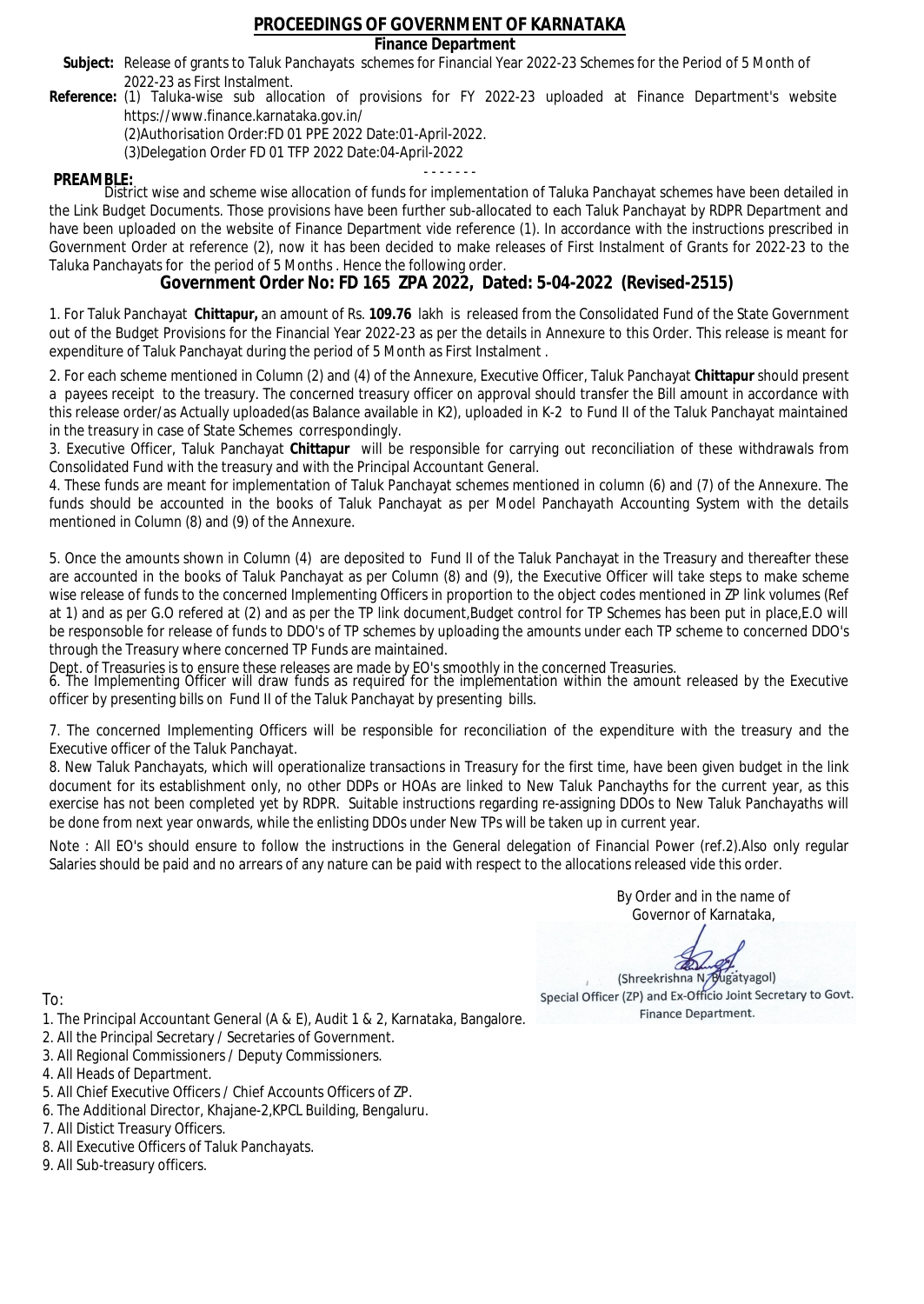### **Finance Department**

- Subject: Release of grants to Taluk Panchayats schemes for Financial Year 2022-23 Schemes for the Period of 5 Month of 2022-23 as First Instalment.
- **Reference:** (1) Taluka-wise sub allocation of provisions for FY 2022-23 uploaded at Finance Department's website https://www.finance.karnataka.gov.in/

(2)Authorisation Order:FD 01 PPE 2022 Date:01-April-2022.

(3)Delegation Order FD 01 TFP 2022 Date:04-April-2022

- - - - - - - **PREAMBLE:** District wise and scheme wise allocation of funds for implementation of Taluka Panchayat schemes have been detailed in the Link Budget Documents. Those provisions have been further sub-allocated to each Taluk Panchayat by RDPR Department and have been uploaded on the website of Finance Department vide reference (1). In accordance with the instructions prescribed in Government Order at reference (2), now it has been decided to make releases of First Instalment of Grants for 2022-23 to the Taluka Panchayats for the period of 5 Months . Hence the following order.

**Government Order No: FD 166 ZPA 2022, Dated: 5-04-2022 (Revised-2515)**

1. For Taluk Panchayat **Jewargi,** an amount of Rs. **149.77** lakh is released from the Consolidated Fund of the State Government out of the Budget Provisions for the Financial Year 2022-23 as per the details in Annexure to this Order. This release is meant for expenditure of Taluk Panchayat during the period of 5 Month as First Instalment .

2. For each scheme mentioned in Column (2) and (4) of the Annexure, Executive Officer, Taluk Panchayat **Jewargi** should present a payees receipt to the treasury. The concerned treasury officer on approval should transfer the Bill amount in accordance with this release order/as Actually uploaded(as Balance available in K2), uploaded in K-2 to Fund II of the Taluk Panchayat maintained in the treasury in case of State Schemes correspondingly.

3. Executive Officer, Taluk Panchayat **Jewargi** will be responsible for carrying out reconciliation of these withdrawals from Consolidated Fund with the treasury and with the Principal Accountant General.

4. These funds are meant for implementation of Taluk Panchayat schemes mentioned in column (6) and (7) of the Annexure. The funds should be accounted in the books of Taluk Panchayat as per Model Panchayath Accounting System with the details mentioned in Column (8) and (9) of the Annexure.

5. Once the amounts shown in Column (4) are deposited to Fund II of the Taluk Panchayat in the Treasury and thereafter these are accounted in the books of Taluk Panchayat as per Column (8) and (9), the Executive Officer will take steps to make scheme wise release of funds to the concerned Implementing Officers in proportion to the object codes mentioned in ZP link volumes (Ref at 1) and as per G.O refered at (2) and as per the TP link document,Budget control for TP Schemes has been put in place,E.O will be responsoble for release of funds to DDO's of TP schemes by uploading the amounts under each TP scheme to concerned DDO's through the Treasury where concerned TP Funds are maintained.

Dept. of Treasuries is to ensure these releases are made by EO's smoothly in the concerned Treasuries.

6. The Implementing Officer will draw funds as required for the implementation within the amount released by the Executive officer by presenting bills on Fund II of the Taluk Panchayat by presenting bills.

7. The concerned Implementing Officers will be responsible for reconciliation of the expenditure with the treasury and the Executive officer of the Taluk Panchayat.

8. New Taluk Panchayats, which will operationalize transactions in Treasury for the first time, have been given budget in the link document for its establishment only, no other DDPs or HOAs are linked to New Taluk Panchayths for the current year, as this exercise has not been completed yet by RDPR. Suitable instructions regarding re-assigning DDOs to New Taluk Panchayaths will be done from next year onwards, while the enlisting DDOs under New TPs will be taken up in current year.

Note : All EO's should ensure to follow the instructions in the General delegation of Financial Power (ref.2).Also only regular Salaries should be paid and no arrears of any nature can be paid with respect to the allocations released vide this order.

> By Order and in the name of Governor of Karnataka,

**PD** 

(Shreekrishna N/Bugatyagol) Special Officer (ZP) and Ex-Officio Joint Secretary to Govt. Finance Department.

To:

- 1. The Principal Accountant General (A & E), Audit 1 & 2, Karnataka, Bangalore.
- 2. All the Principal Secretary / Secretaries of Government.
- 3. All Regional Commissioners / Deputy Commissioners.
- 4. All Heads of Department.
- 5. All Chief Executive Officers / Chief Accounts Officers of ZP.
- 6. The Additional Director, Khajane-2,KPCL Building, Bengaluru.

- 8. All Executive Officers of Taluk Panchayats.
- 9. All Sub-treasury officers.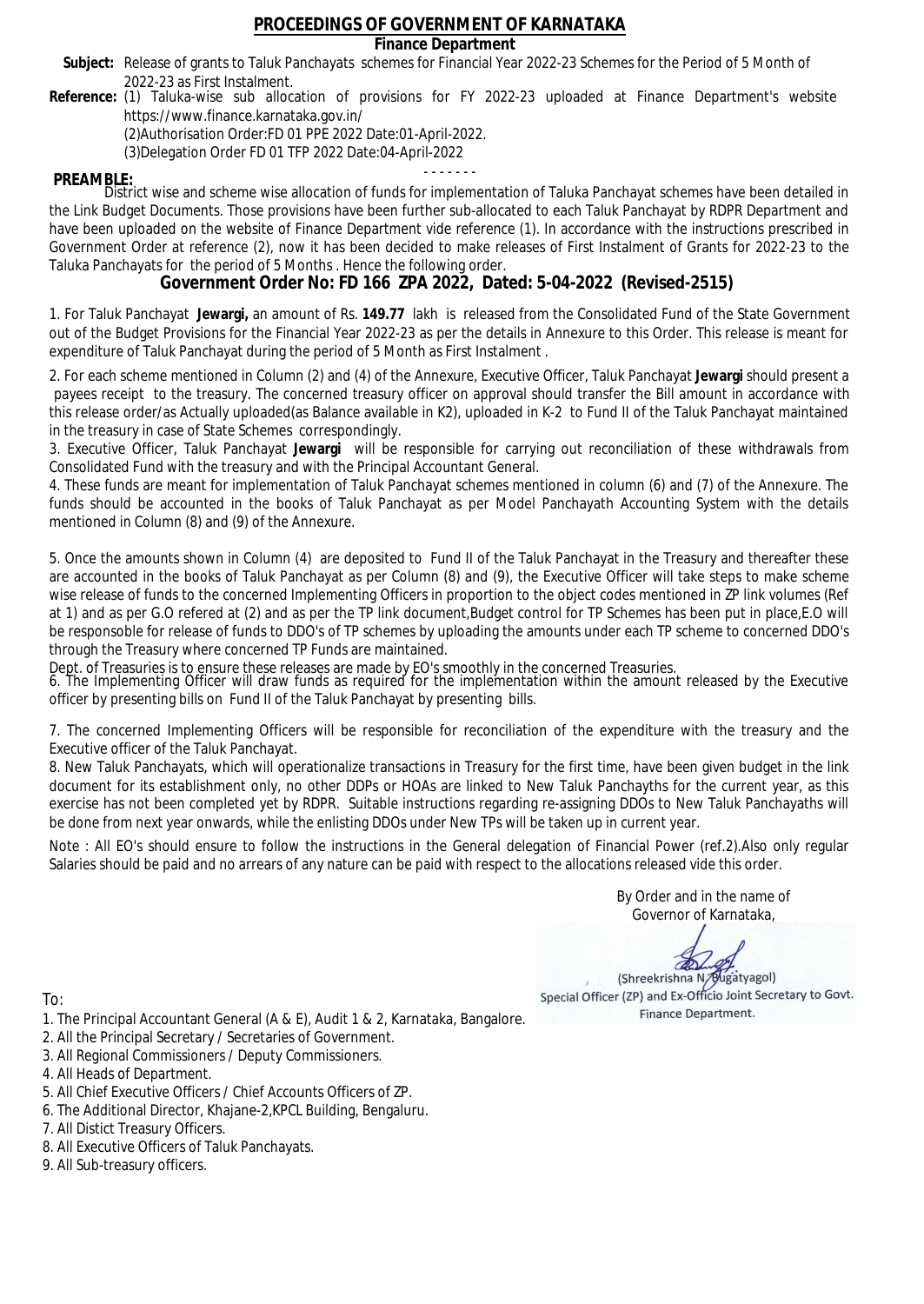### **Finance Department**

- Subject: Release of grants to Taluk Panchayats schemes for Financial Year 2022-23 Schemes for the Period of 5 Month of 2022-23 as First Instalment.
- **Reference:** (1) Taluka-wise sub allocation of provisions for FY 2022-23 uploaded at Finance Department's website https://www.finance.karnataka.gov.in/

(2)Authorisation Order:FD 01 PPE 2022 Date:01-April-2022.

(3)Delegation Order FD 01 TFP 2022 Date:04-April-2022

- - - - - - - **PREAMBLE:** District wise and scheme wise allocation of funds for implementation of Taluka Panchayat schemes have been detailed in the Link Budget Documents. Those provisions have been further sub-allocated to each Taluk Panchayat by RDPR Department and have been uploaded on the website of Finance Department vide reference (1). In accordance with the instructions prescribed in Government Order at reference (2), now it has been decided to make releases of First Instalment of Grants for 2022-23 to the Taluka Panchayats for the period of 5 Months . Hence the following order.

**Government Order No: FD 170 ZPA 2022, Dated: 5-04-2022 (Revised-2515)**

1. For Taluk Panchayat **Sedam,** an amount of Rs. **135.94** lakh is released from the Consolidated Fund of the State Government out of the Budget Provisions for the Financial Year 2022-23 as per the details in Annexure to this Order. This release is meant for expenditure of Taluk Panchayat during the period of 5 Month as First Instalment .

2. For each scheme mentioned in Column (2) and (4) of the Annexure, Executive Officer, Taluk Panchayat **Sedam** should present a payees receipt to the treasury. The concerned treasury officer on approval should transfer the Bill amount in accordance with this release order/as Actually uploaded(as Balance available in K2), uploaded in K-2 to Fund II of the Taluk Panchayat maintained in the treasury in case of State Schemes correspondingly.

3. Executive Officer, Taluk Panchayat **Sedam** will be responsible for carrying out reconciliation of these withdrawals from Consolidated Fund with the treasury and with the Principal Accountant General.

4. These funds are meant for implementation of Taluk Panchayat schemes mentioned in column (6) and (7) of the Annexure. The funds should be accounted in the books of Taluk Panchayat as per Model Panchayath Accounting System with the details mentioned in Column (8) and (9) of the Annexure.

5. Once the amounts shown in Column (4) are deposited to Fund II of the Taluk Panchayat in the Treasury and thereafter these are accounted in the books of Taluk Panchayat as per Column (8) and (9), the Executive Officer will take steps to make scheme wise release of funds to the concerned Implementing Officers in proportion to the object codes mentioned in ZP link volumes (Ref at 1) and as per G.O refered at (2) and as per the TP link document,Budget control for TP Schemes has been put in place,E.O will be responsoble for release of funds to DDO's of TP schemes by uploading the amounts under each TP scheme to concerned DDO's through the Treasury where concerned TP Funds are maintained.

Dept. of Treasuries is to ensure these releases are made by EO's smoothly in the concerned Treasuries.

6. The Implementing Officer will draw funds as required for the implementation within the amount released by the Executive officer by presenting bills on Fund II of the Taluk Panchayat by presenting bills.

7. The concerned Implementing Officers will be responsible for reconciliation of the expenditure with the treasury and the Executive officer of the Taluk Panchayat.

8. New Taluk Panchayats, which will operationalize transactions in Treasury for the first time, have been given budget in the link document for its establishment only, no other DDPs or HOAs are linked to New Taluk Panchayths for the current year, as this exercise has not been completed yet by RDPR. Suitable instructions regarding re-assigning DDOs to New Taluk Panchayaths will be done from next year onwards, while the enlisting DDOs under New TPs will be taken up in current year.

Note : All EO's should ensure to follow the instructions in the General delegation of Financial Power (ref.2).Also only regular Salaries should be paid and no arrears of any nature can be paid with respect to the allocations released vide this order.

> By Order and in the name of Governor of Karnataka,

**PD** 

(Shreekrishna N/Bugatyagol) Special Officer (ZP) and Ex-Officio Joint Secretary to Govt. Finance Department.

To:

- 1. The Principal Accountant General (A & E), Audit 1 & 2, Karnataka, Bangalore.
- 2. All the Principal Secretary / Secretaries of Government.
- 3. All Regional Commissioners / Deputy Commissioners.
- 4. All Heads of Department.
- 5. All Chief Executive Officers / Chief Accounts Officers of ZP.
- 6. The Additional Director, Khajane-2,KPCL Building, Bengaluru.

- 8. All Executive Officers of Taluk Panchayats.
- 9. All Sub-treasury officers.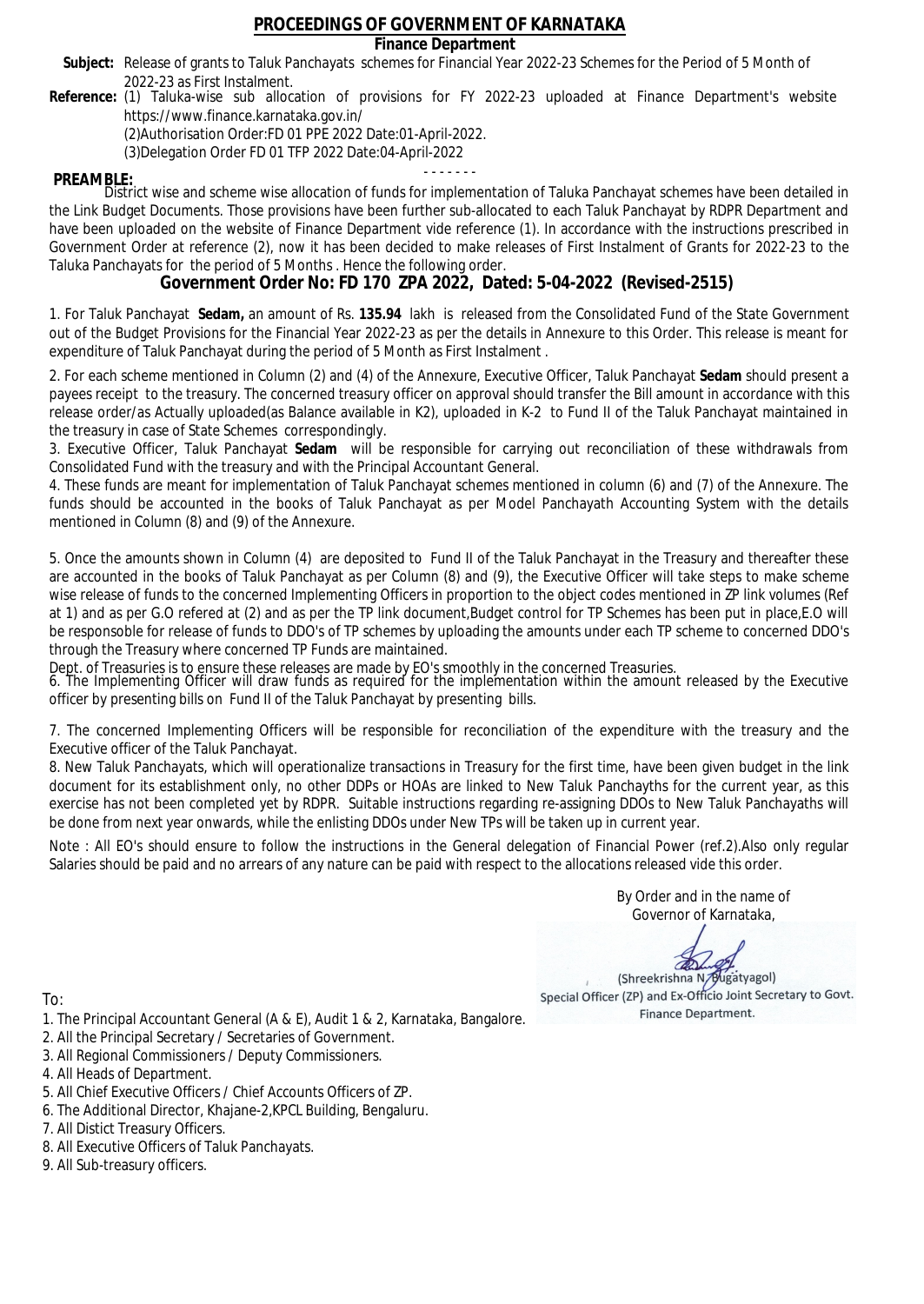### **Finance Department**

- Subject: Release of grants to Taluk Panchayats schemes for Financial Year 2022-23 Schemes for the Period of 5 Month of 2022-23 as First Instalment.
- **Reference:** (1) Taluka-wise sub allocation of provisions for FY 2022-23 uploaded at Finance Department's website https://www.finance.karnataka.gov.in/

(2)Authorisation Order:FD 01 PPE 2022 Date:01-April-2022.

(3)Delegation Order FD 01 TFP 2022 Date:04-April-2022

- - - - - - - **PREAMBLE:** District wise and scheme wise allocation of funds for implementation of Taluka Panchayat schemes have been detailed in the Link Budget Documents. Those provisions have been further sub-allocated to each Taluk Panchayat by RDPR Department and have been uploaded on the website of Finance Department vide reference (1). In accordance with the instructions prescribed in Government Order at reference (2), now it has been decided to make releases of First Instalment of Grants for 2022-23 to the Taluka Panchayats for the period of 5 Months . Hence the following order.

**Government Order No: FD 171 ZPA 2022, Dated: 5-04-2022 (Revised-2515)**

1. For Taluk Panchayat **Shahabad,** an amount of Rs. **76.31** lakh is released from the Consolidated Fund of the State Government out of the Budget Provisions for the Financial Year 2022-23 as per the details in Annexure to this Order. This release is meant for expenditure of Taluk Panchayat during the period of 5 Month as First Instalment .

2. For each scheme mentioned in Column (2) and (4) of the Annexure, Executive Officer, Taluk Panchayat **Shahabad** should present a payees receipt to the treasury. The concerned treasury officer on approval should transfer the Bill amount in accordance with this release order/as Actually uploaded(as Balance available in K2), uploaded in K-2 to Fund II of the Taluk Panchayat maintained in the treasury in case of State Schemes correspondingly.

3. Executive Officer, Taluk Panchayat **Shahabad** will be responsible for carrying out reconciliation of these withdrawals from Consolidated Fund with the treasury and with the Principal Accountant General.

4. These funds are meant for implementation of Taluk Panchayat schemes mentioned in column (6) and (7) of the Annexure. The funds should be accounted in the books of Taluk Panchayat as per Model Panchayath Accounting System with the details mentioned in Column (8) and (9) of the Annexure.

5. Once the amounts shown in Column (4) are deposited to Fund II of the Taluk Panchayat in the Treasury and thereafter these are accounted in the books of Taluk Panchayat as per Column (8) and (9), the Executive Officer will take steps to make scheme wise release of funds to the concerned Implementing Officers in proportion to the object codes mentioned in ZP link volumes (Ref at 1) and as per G.O refered at (2) and as per the TP link document,Budget control for TP Schemes has been put in place,E.O will be responsoble for release of funds to DDO's of TP schemes by uploading the amounts under each TP scheme to concerned DDO's through the Treasury where concerned TP Funds are maintained.

Dept. of Treasuries is to ensure these releases are made by EO's smoothly in the concerned Treasuries.

6. The Implementing Officer will draw funds as required for the implementation within the amount released by the Executive officer by presenting bills on Fund II of the Taluk Panchayat by presenting bills.

7. The concerned Implementing Officers will be responsible for reconciliation of the expenditure with the treasury and the Executive officer of the Taluk Panchayat.

8. New Taluk Panchayats, which will operationalize transactions in Treasury for the first time, have been given budget in the link document for its establishment only, no other DDPs or HOAs are linked to New Taluk Panchayths for the current year, as this exercise has not been completed yet by RDPR. Suitable instructions regarding re-assigning DDOs to New Taluk Panchayaths will be done from next year onwards, while the enlisting DDOs under New TPs will be taken up in current year.

Note : All EO's should ensure to follow the instructions in the General delegation of Financial Power (ref.2).Also only regular Salaries should be paid and no arrears of any nature can be paid with respect to the allocations released vide this order.

> By Order and in the name of Governor of Karnataka,

**PD** 

(Shreekrishna N/Bugatyagol) Special Officer (ZP) and Ex-Officio Joint Secretary to Govt. Finance Department.

- 1. The Principal Accountant General (A & E), Audit 1 & 2, Karnataka, Bangalore.
- 2. All the Principal Secretary / Secretaries of Government.
- 3. All Regional Commissioners / Deputy Commissioners.
- 4. All Heads of Department.
- 5. All Chief Executive Officers / Chief Accounts Officers of ZP.
- 6. The Additional Director, Khajane-2,KPCL Building, Bengaluru.
- 7. All Distict Treasury Officers.
- 8. All Executive Officers of Taluk Panchayats.
- 9. All Sub-treasury officers.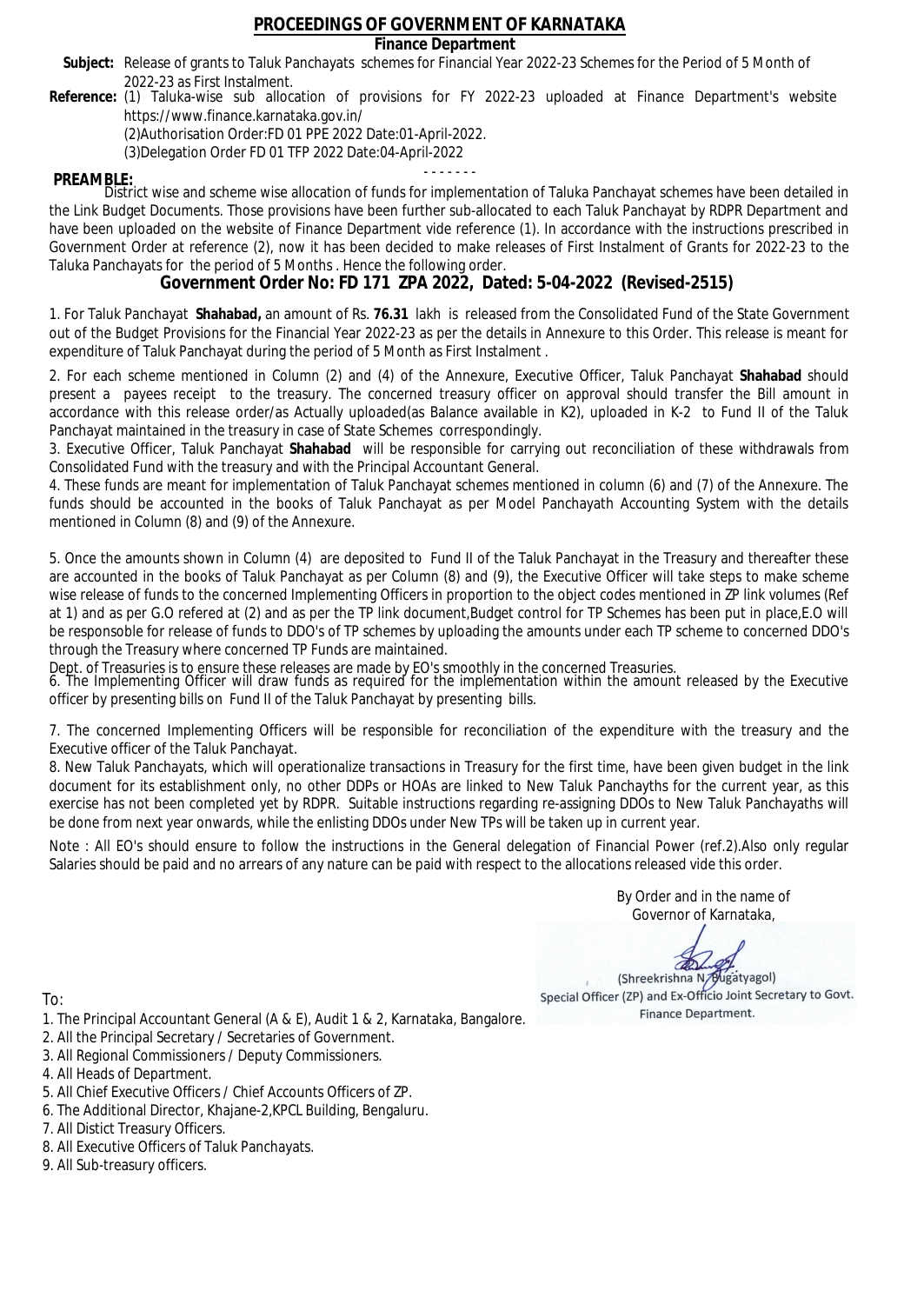### **Finance Department**

- Subject: Release of grants to Taluk Panchayats schemes for Financial Year 2022-23 Schemes for the Period of 5 Month of 2022-23 as First Instalment.
- **Reference:** (1) Taluka-wise sub allocation of provisions for FY 2022-23 uploaded at Finance Department's website https://www.finance.karnataka.gov.in/

(2)Authorisation Order:FD 01 PPE 2022 Date:01-April-2022.

(3)Delegation Order FD 01 TFP 2022 Date:04-April-2022

- - - - - - - **PREAMBLE:** District wise and scheme wise allocation of funds for implementation of Taluka Panchayat schemes have been detailed in the Link Budget Documents. Those provisions have been further sub-allocated to each Taluk Panchayat by RDPR Department and have been uploaded on the website of Finance Department vide reference (1). In accordance with the instructions prescribed in Government Order at reference (2), now it has been decided to make releases of First Instalment of Grants for 2022-23 to the Taluka Panchayats for the period of 5 Months . Hence the following order.

**Government Order No: FD 168 ZPA 2022, Dated: 5-04-2022 (Revised-2515)**

1. For Taluk Panchayat **Kalagi,** an amount of Rs. **76.31** lakh is released from the Consolidated Fund of the State Government out of the Budget Provisions for the Financial Year 2022-23 as per the details in Annexure to this Order. This release is meant for expenditure of Taluk Panchayat during the period of 5 Month as First Instalment .

2. For each scheme mentioned in Column (2) and (4) of the Annexure, Executive Officer, Taluk Panchayat **Kalagi** should present a payees receipt to the treasury. The concerned treasury officer on approval should transfer the Bill amount in accordance with this release order/as Actually uploaded(as Balance available in K2), uploaded in K-2 to Fund II of the Taluk Panchayat maintained in the treasury in case of State Schemes correspondingly.

3. Executive Officer, Taluk Panchayat **Kalagi** will be responsible for carrying out reconciliation of these withdrawals from Consolidated Fund with the treasury and with the Principal Accountant General.

4. These funds are meant for implementation of Taluk Panchayat schemes mentioned in column (6) and (7) of the Annexure. The funds should be accounted in the books of Taluk Panchayat as per Model Panchayath Accounting System with the details mentioned in Column (8) and (9) of the Annexure.

5. Once the amounts shown in Column (4) are deposited to Fund II of the Taluk Panchayat in the Treasury and thereafter these are accounted in the books of Taluk Panchayat as per Column (8) and (9), the Executive Officer will take steps to make scheme wise release of funds to the concerned Implementing Officers in proportion to the object codes mentioned in ZP link volumes (Ref at 1) and as per G.O refered at (2) and as per the TP link document,Budget control for TP Schemes has been put in place,E.O will be responsoble for release of funds to DDO's of TP schemes by uploading the amounts under each TP scheme to concerned DDO's through the Treasury where concerned TP Funds are maintained.

Dept. of Treasuries is to ensure these releases are made by EO's smoothly in the concerned Treasuries.

6. The Implementing Officer will draw funds as required for the implementation within the amount released by the Executive officer by presenting bills on Fund II of the Taluk Panchayat by presenting bills.

7. The concerned Implementing Officers will be responsible for reconciliation of the expenditure with the treasury and the Executive officer of the Taluk Panchayat.

8. New Taluk Panchayats, which will operationalize transactions in Treasury for the first time, have been given budget in the link document for its establishment only, no other DDPs or HOAs are linked to New Taluk Panchayths for the current year, as this exercise has not been completed yet by RDPR. Suitable instructions regarding re-assigning DDOs to New Taluk Panchayaths will be done from next year onwards, while the enlisting DDOs under New TPs will be taken up in current year.

Note : All EO's should ensure to follow the instructions in the General delegation of Financial Power (ref.2).Also only regular Salaries should be paid and no arrears of any nature can be paid with respect to the allocations released vide this order.

> By Order and in the name of Governor of Karnataka,

**PD** 

(Shreekrishna N/Bugatyagol) Special Officer (ZP) and Ex-Officio Joint Secretary to Govt. Finance Department.

To:

- 1. The Principal Accountant General (A & E), Audit 1 & 2, Karnataka, Bangalore.
- 2. All the Principal Secretary / Secretaries of Government.
- 3. All Regional Commissioners / Deputy Commissioners.
- 4. All Heads of Department.
- 5. All Chief Executive Officers / Chief Accounts Officers of ZP.
- 6. The Additional Director, Khajane-2,KPCL Building, Bengaluru.

- 8. All Executive Officers of Taluk Panchayats.
- 9. All Sub-treasury officers.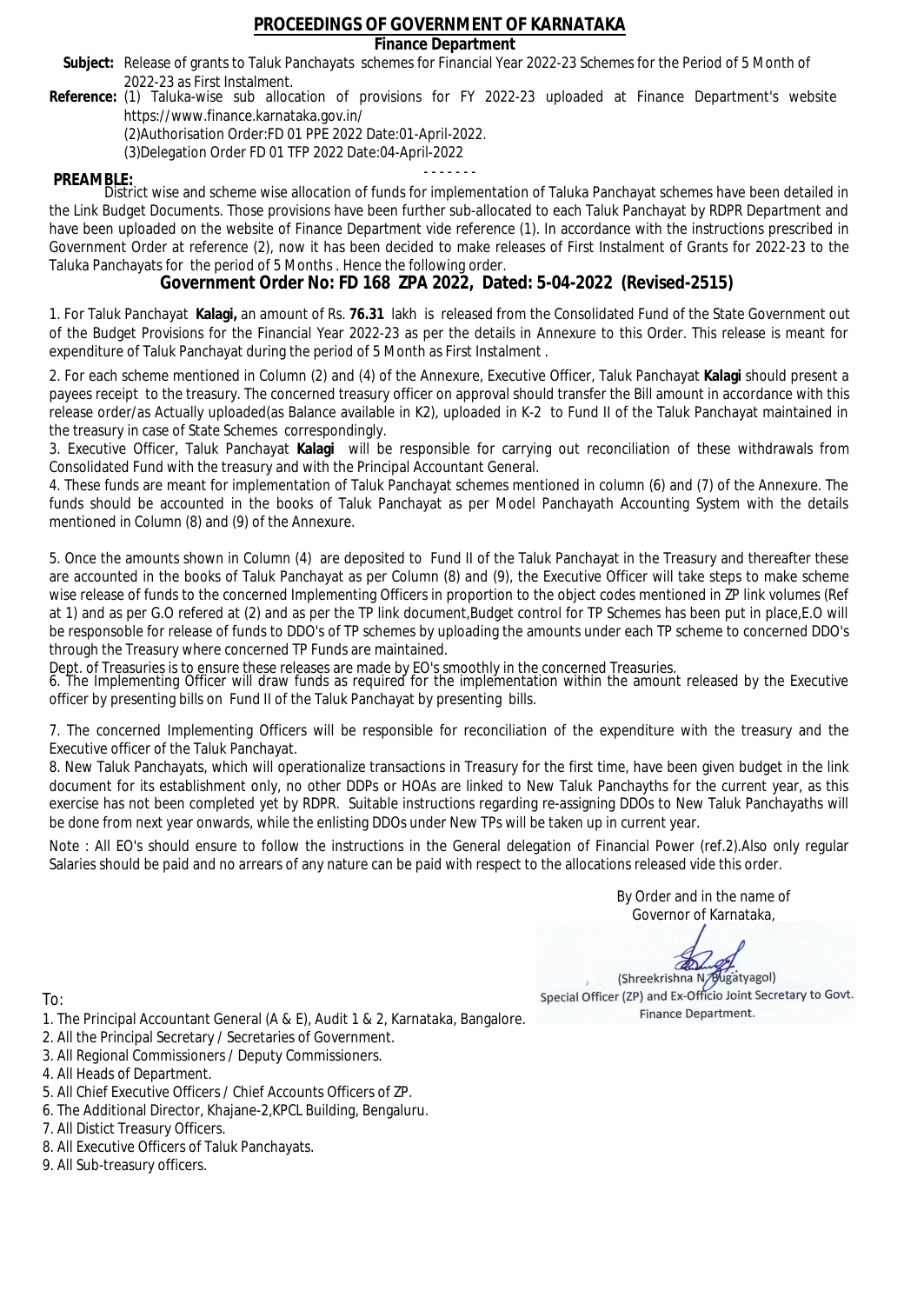### **Finance Department**

- Subject: Release of grants to Taluk Panchayats schemes for Financial Year 2022-23 Schemes for the Period of 5 Month of 2022-23 as First Instalment.
- **Reference:** (1) Taluka-wise sub allocation of provisions for FY 2022-23 uploaded at Finance Department's website https://www.finance.karnataka.gov.in/

(2)Authorisation Order:FD 01 PPE 2022 Date:01-April-2022.

(3)Delegation Order FD 01 TFP 2022 Date:04-April-2022

- - - - - - - **PREAMBLE:** District wise and scheme wise allocation of funds for implementation of Taluka Panchayat schemes have been detailed in the Link Budget Documents. Those provisions have been further sub-allocated to each Taluk Panchayat by RDPR Department and have been uploaded on the website of Finance Department vide reference (1). In accordance with the instructions prescribed in Government Order at reference (2), now it has been decided to make releases of First Instalment of Grants for 2022-23 to the Taluka Panchayats for the period of 5 Months . Hence the following order.

**Government Order No: FD 169 ZPA 2022, Dated: 5-04-2022 (Revised-2515)**

1. For Taluk Panchayat **Kamalapura,** an amount of Rs. **80.68** lakh is released from the Consolidated Fund of the State Government out of the Budget Provisions for the Financial Year 2022-23 as per the details in Annexure to this Order. This release is meant for expenditure of Taluk Panchayat during the period of 5 Month as First Instalment .

2. For each scheme mentioned in Column (2) and (4) of the Annexure, Executive Officer, Taluk Panchayat **Kamalapura** should present a payees receipt to the treasury. The concerned treasury officer on approval should transfer the Bill amount in accordance with this release order/as Actually uploaded(as Balance available in K2), uploaded in K-2 to Fund II of the Taluk Panchayat maintained in the treasury in case of State Schemes correspondingly.

3. Executive Officer, Taluk Panchayat **Kamalapura** will be responsible for carrying out reconciliation of these withdrawals from Consolidated Fund with the treasury and with the Principal Accountant General.

4. These funds are meant for implementation of Taluk Panchayat schemes mentioned in column (6) and (7) of the Annexure. The funds should be accounted in the books of Taluk Panchayat as per Model Panchayath Accounting System with the details mentioned in Column (8) and (9) of the Annexure.

5. Once the amounts shown in Column (4) are deposited to Fund II of the Taluk Panchayat in the Treasury and thereafter these are accounted in the books of Taluk Panchayat as per Column (8) and (9), the Executive Officer will take steps to make scheme wise release of funds to the concerned Implementing Officers in proportion to the object codes mentioned in ZP link volumes (Ref at 1) and as per G.O refered at (2) and as per the TP link document,Budget control for TP Schemes has been put in place,E.O will be responsoble for release of funds to DDO's of TP schemes by uploading the amounts under each TP scheme to concerned DDO's through the Treasury where concerned TP Funds are maintained.

Dept. of Treasuries is to ensure these releases are made by EO's smoothly in the concerned Treasuries.

6. The Implementing Officer will draw funds as required for the implementation within the amount released by the Executive officer by presenting bills on Fund II of the Taluk Panchayat by presenting bills.

7. The concerned Implementing Officers will be responsible for reconciliation of the expenditure with the treasury and the Executive officer of the Taluk Panchayat.

8. New Taluk Panchayats, which will operationalize transactions in Treasury for the first time, have been given budget in the link document for its establishment only, no other DDPs or HOAs are linked to New Taluk Panchayths for the current year, as this exercise has not been completed yet by RDPR. Suitable instructions regarding re-assigning DDOs to New Taluk Panchayaths will be done from next year onwards, while the enlisting DDOs under New TPs will be taken up in current year.

Note : All EO's should ensure to follow the instructions in the General delegation of Financial Power (ref.2).Also only regular Salaries should be paid and no arrears of any nature can be paid with respect to the allocations released vide this order.

> By Order and in the name of Governor of Karnataka,

**PD** 

(Shreekrishna N/Bugatyagol) Special Officer (ZP) and Ex-Officio Joint Secretary to Govt. Finance Department.

- 1. The Principal Accountant General (A & E), Audit 1 & 2, Karnataka, Bangalore.
- 2. All the Principal Secretary / Secretaries of Government.
- 3. All Regional Commissioners / Deputy Commissioners.
- 4. All Heads of Department.
- 5. All Chief Executive Officers / Chief Accounts Officers of ZP.
- 6. The Additional Director, Khajane-2,KPCL Building, Bengaluru.
- 7. All Distict Treasury Officers.
- 8. All Executive Officers of Taluk Panchayats.
- 9. All Sub-treasury officers.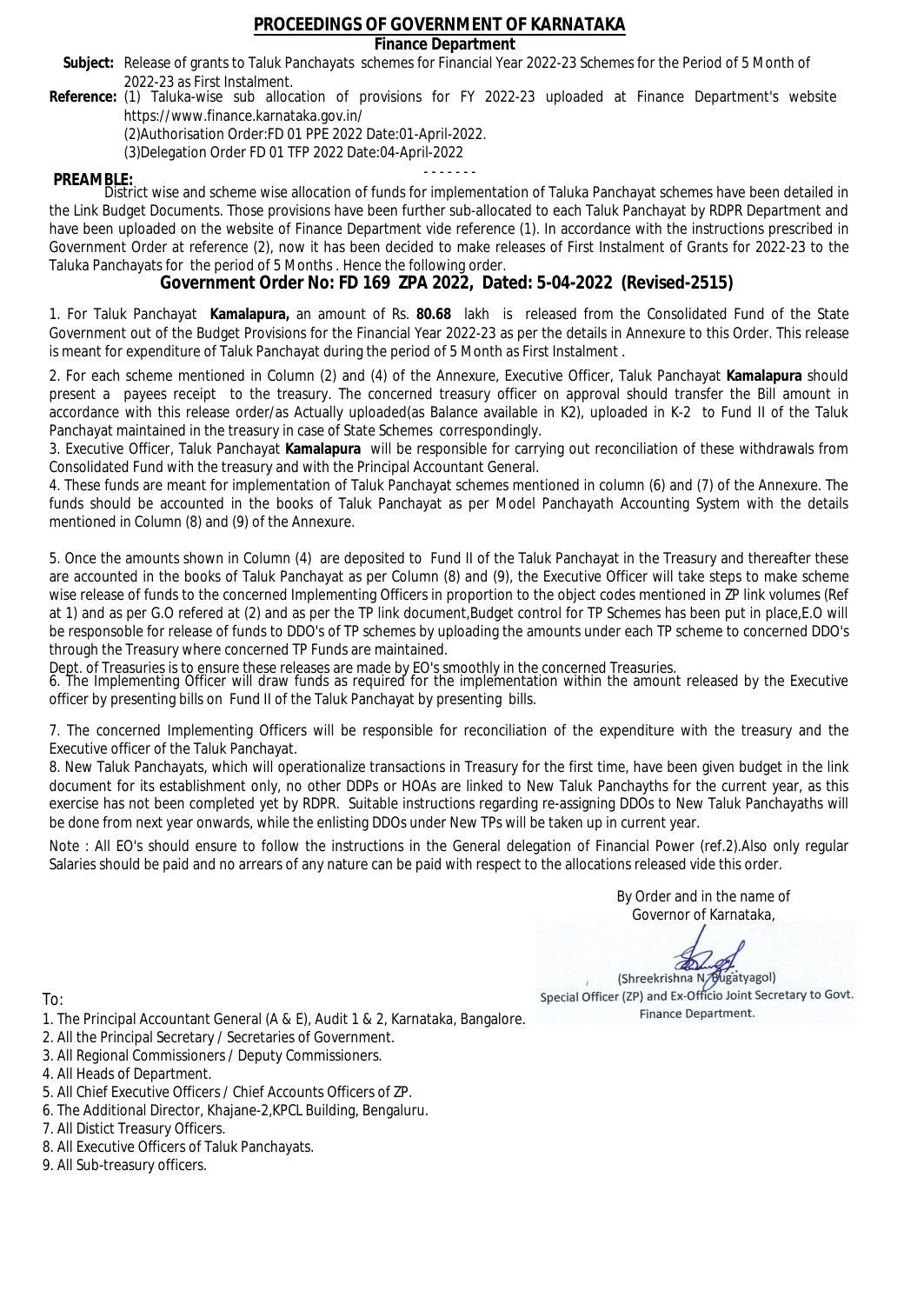### **Finance Department**

- Subject: Release of grants to Taluk Panchayats schemes for Financial Year 2022-23 Schemes for the Period of 5 Month of 2022-23 as First Instalment.
- **Reference:** (1) Taluka-wise sub allocation of provisions for FY 2022-23 uploaded at Finance Department's website https://www.finance.karnataka.gov.in/

(2)Authorisation Order:FD 01 PPE 2022 Date:01-April-2022.

(3)Delegation Order FD 01 TFP 2022 Date:04-April-2022

- - - - - - - **PREAMBLE:** District wise and scheme wise allocation of funds for implementation of Taluka Panchayat schemes have been detailed in the Link Budget Documents. Those provisions have been further sub-allocated to each Taluk Panchayat by RDPR Department and have been uploaded on the website of Finance Department vide reference (1). In accordance with the instructions prescribed in Government Order at reference (2), now it has been decided to make releases of First Instalment of Grants for 2022-23 to the Taluka Panchayats for the period of 5 Months . Hence the following order.

**Government Order No: FD 172 ZPA 2022, Dated: 5-04-2022 (Revised-2515)**

1. For Taluk Panchayat **Yadrami,** an amount of Rs. **54.16** lakh is released from the Consolidated Fund of the State Government out of the Budget Provisions for the Financial Year 2022-23 as per the details in Annexure to this Order. This release is meant for expenditure of Taluk Panchayat during the period of 5 Month as First Instalment .

2. For each scheme mentioned in Column (2) and (4) of the Annexure, Executive Officer, Taluk Panchayat **Yadrami** should present a payees receipt to the treasury. The concerned treasury officer on approval should transfer the Bill amount in accordance with this release order/as Actually uploaded(as Balance available in K2), uploaded in K-2 to Fund II of the Taluk Panchayat maintained in the treasury in case of State Schemes correspondingly.

3. Executive Officer, Taluk Panchayat **Yadrami** will be responsible for carrying out reconciliation of these withdrawals from Consolidated Fund with the treasury and with the Principal Accountant General.

4. These funds are meant for implementation of Taluk Panchayat schemes mentioned in column (6) and (7) of the Annexure. The funds should be accounted in the books of Taluk Panchayat as per Model Panchayath Accounting System with the details mentioned in Column (8) and (9) of the Annexure.

5. Once the amounts shown in Column (4) are deposited to Fund II of the Taluk Panchayat in the Treasury and thereafter these are accounted in the books of Taluk Panchayat as per Column (8) and (9), the Executive Officer will take steps to make scheme wise release of funds to the concerned Implementing Officers in proportion to the object codes mentioned in ZP link volumes (Ref at 1) and as per G.O refered at (2) and as per the TP link document,Budget control for TP Schemes has been put in place,E.O will be responsoble for release of funds to DDO's of TP schemes by uploading the amounts under each TP scheme to concerned DDO's through the Treasury where concerned TP Funds are maintained.

Dept. of Treasuries is to ensure these releases are made by EO's smoothly in the concerned Treasuries.

6. The Implementing Officer will draw funds as required for the implementation within the amount released by the Executive officer by presenting bills on Fund II of the Taluk Panchayat by presenting bills.

7. The concerned Implementing Officers will be responsible for reconciliation of the expenditure with the treasury and the Executive officer of the Taluk Panchayat.

8. New Taluk Panchayats, which will operationalize transactions in Treasury for the first time, have been given budget in the link document for its establishment only, no other DDPs or HOAs are linked to New Taluk Panchayths for the current year, as this exercise has not been completed yet by RDPR. Suitable instructions regarding re-assigning DDOs to New Taluk Panchayaths will be done from next year onwards, while the enlisting DDOs under New TPs will be taken up in current year.

Note : All EO's should ensure to follow the instructions in the General delegation of Financial Power (ref.2).Also only regular Salaries should be paid and no arrears of any nature can be paid with respect to the allocations released vide this order.

> By Order and in the name of Governor of Karnataka,

**PD** 

(Shreekrishna N/Bugatyagol) Special Officer (ZP) and Ex-Officio Joint Secretary to Govt. Finance Department.

- 1. The Principal Accountant General (A & E), Audit 1 & 2, Karnataka, Bangalore.
- 2. All the Principal Secretary / Secretaries of Government.
- 3. All Regional Commissioners / Deputy Commissioners.
- 4. All Heads of Department.
- 5. All Chief Executive Officers / Chief Accounts Officers of ZP.
- 6. The Additional Director, Khajane-2,KPCL Building, Bengaluru.
- 7. All Distict Treasury Officers.
- 8. All Executive Officers of Taluk Panchayats.
- 9. All Sub-treasury officers.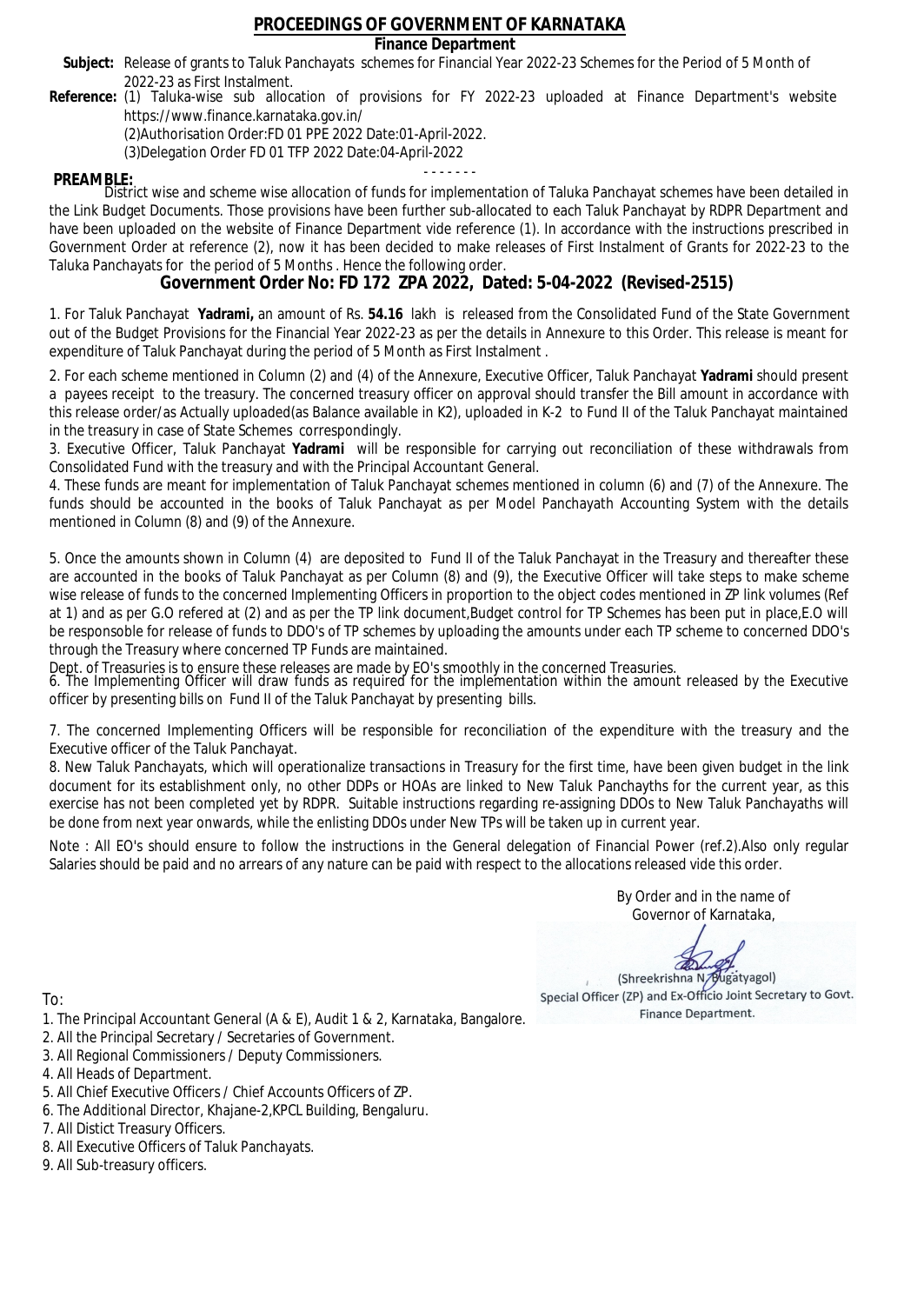### **Finance Department**

- Subject: Release of grants to Taluk Panchayats schemes for Financial Year 2022-23 Schemes for the Period of 5 Month of 2022-23 as First Instalment.
- **Reference:** (1) Taluka-wise sub allocation of provisions for FY 2022-23 uploaded at Finance Department's website https://www.finance.karnataka.gov.in/

(2)Authorisation Order:FD 01 PPE 2022 Date:01-April-2022.

(3)Delegation Order FD 01 TFP 2022 Date:04-April-2022

- - - - - - - **PREAMBLE:** District wise and scheme wise allocation of funds for implementation of Taluka Panchayat schemes have been detailed in the Link Budget Documents. Those provisions have been further sub-allocated to each Taluk Panchayat by RDPR Department and have been uploaded on the website of Finance Department vide reference (1). In accordance with the instructions prescribed in Government Order at reference (2), now it has been decided to make releases of First Instalment of Grants for 2022-23 to the Taluka Panchayats for the period of 5 Months . Hence the following order.

**Government Order No: FD 173 ZPA 2022, Dated: 5-04-2022 (Revised-2515)**

1. For Taluk Panchayat **Ballari,** an amount of Rs. **166.35** lakh is released from the Consolidated Fund of the State Government out of the Budget Provisions for the Financial Year 2022-23 as per the details in Annexure to this Order. This release is meant for expenditure of Taluk Panchayat during the period of 5 Month as First Instalment .

2. For each scheme mentioned in Column (2) and (4) of the Annexure, Executive Officer, Taluk Panchayat **Ballari** should present a payees receipt to the treasury. The concerned treasury officer on approval should transfer the Bill amount in accordance with this release order/as Actually uploaded(as Balance available in K2), uploaded in K-2 to Fund II of the Taluk Panchayat maintained in the treasury in case of State Schemes correspondingly.

3. Executive Officer, Taluk Panchayat **Ballari** will be responsible for carrying out reconciliation of these withdrawals from Consolidated Fund with the treasury and with the Principal Accountant General.

4. These funds are meant for implementation of Taluk Panchayat schemes mentioned in column (6) and (7) of the Annexure. The funds should be accounted in the books of Taluk Panchayat as per Model Panchayath Accounting System with the details mentioned in Column (8) and (9) of the Annexure.

5. Once the amounts shown in Column (4) are deposited to Fund II of the Taluk Panchayat in the Treasury and thereafter these are accounted in the books of Taluk Panchayat as per Column (8) and (9), the Executive Officer will take steps to make scheme wise release of funds to the concerned Implementing Officers in proportion to the object codes mentioned in ZP link volumes (Ref at 1) and as per G.O refered at (2) and as per the TP link document,Budget control for TP Schemes has been put in place,E.O will be responsoble for release of funds to DDO's of TP schemes by uploading the amounts under each TP scheme to concerned DDO's through the Treasury where concerned TP Funds are maintained.

Dept. of Treasuries is to ensure these releases are made by EO's smoothly in the concerned Treasuries.

6. The Implementing Officer will draw funds as required for the implementation within the amount released by the Executive officer by presenting bills on Fund II of the Taluk Panchayat by presenting bills.

7. The concerned Implementing Officers will be responsible for reconciliation of the expenditure with the treasury and the Executive officer of the Taluk Panchayat.

8. New Taluk Panchayats, which will operationalize transactions in Treasury for the first time, have been given budget in the link document for its establishment only, no other DDPs or HOAs are linked to New Taluk Panchayths for the current year, as this exercise has not been completed yet by RDPR. Suitable instructions regarding re-assigning DDOs to New Taluk Panchayaths will be done from next year onwards, while the enlisting DDOs under New TPs will be taken up in current year.

Note : All EO's should ensure to follow the instructions in the General delegation of Financial Power (ref.2).Also only regular Salaries should be paid and no arrears of any nature can be paid with respect to the allocations released vide this order.

> By Order and in the name of Governor of Karnataka,

**PD** 

(Shreekrishna N/Bugatyagol) Special Officer (ZP) and Ex-Officio Joint Secretary to Govt. Finance Department.

- 1. The Principal Accountant General (A & E), Audit 1 & 2, Karnataka, Bangalore.
- 2. All the Principal Secretary / Secretaries of Government.
- 3. All Regional Commissioners / Deputy Commissioners.
- 4. All Heads of Department.
- 5. All Chief Executive Officers / Chief Accounts Officers of ZP.
- 6. The Additional Director, Khajane-2,KPCL Building, Bengaluru.
- 7. All Distict Treasury Officers.
- 8. All Executive Officers of Taluk Panchayats.
- 9. All Sub-treasury officers.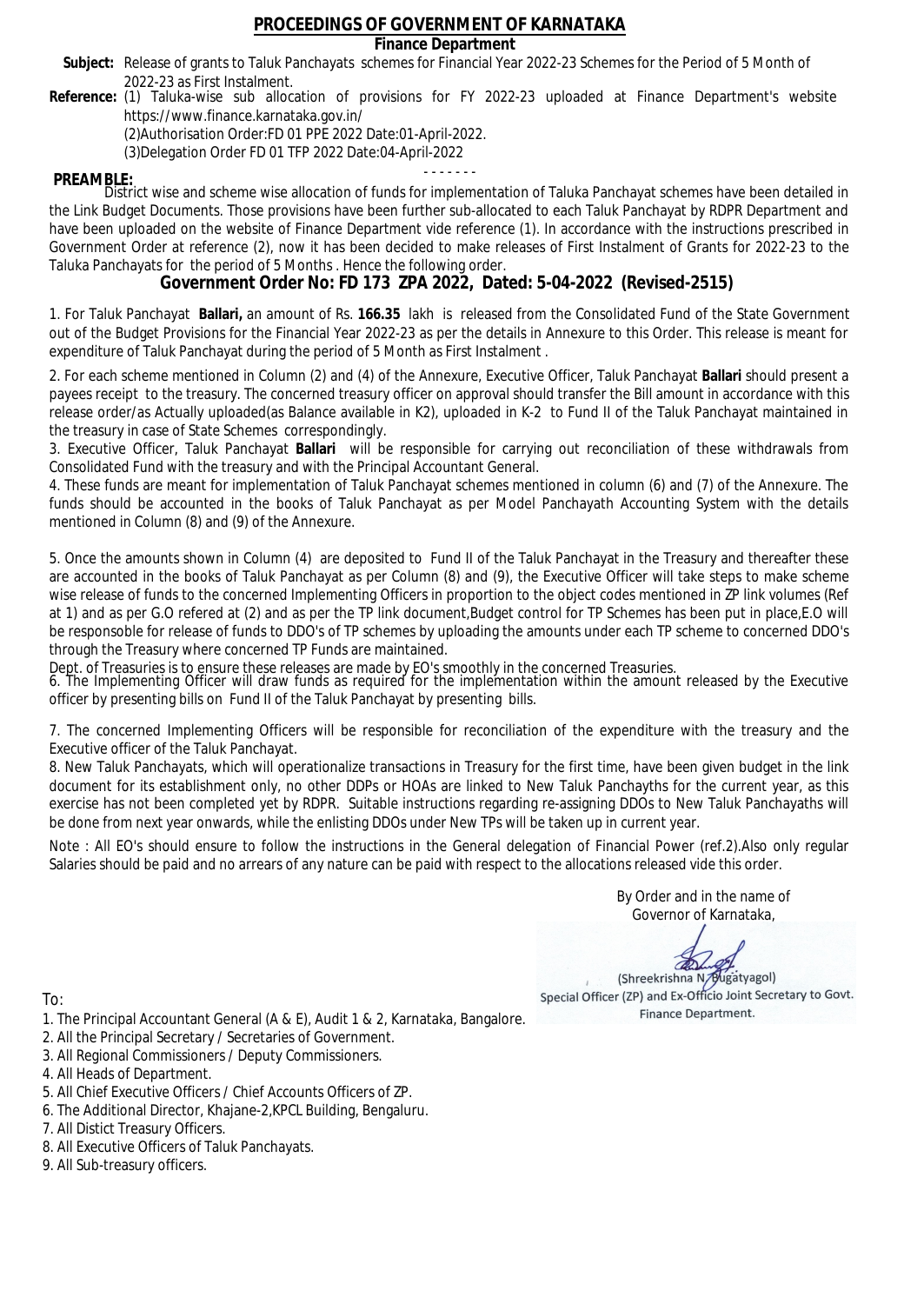### **Finance Department**

- Subject: Release of grants to Taluk Panchayats schemes for Financial Year 2022-23 Schemes for the Period of 5 Month of 2022-23 as First Instalment.
- **Reference:** (1) Taluka-wise sub allocation of provisions for FY 2022-23 uploaded at Finance Department's website https://www.finance.karnataka.gov.in/

(2)Authorisation Order:FD 01 PPE 2022 Date:01-April-2022.

(3)Delegation Order FD 01 TFP 2022 Date:04-April-2022

- - - - - - - **PREAMBLE:** District wise and scheme wise allocation of funds for implementation of Taluka Panchayat schemes have been detailed in the Link Budget Documents. Those provisions have been further sub-allocated to each Taluk Panchayat by RDPR Department and have been uploaded on the website of Finance Department vide reference (1). In accordance with the instructions prescribed in Government Order at reference (2), now it has been decided to make releases of First Instalment of Grants for 2022-23 to the Taluka Panchayats for the period of 5 Months . Hence the following order.

**Government Order No: FD 176 ZPA 2022, Dated: 5-04-2022 (Revised-2515)**

1. For Taluk Panchayat **Sandur,** an amount of Rs. **132.22** lakh is released from the Consolidated Fund of the State Government out of the Budget Provisions for the Financial Year 2022-23 as per the details in Annexure to this Order. This release is meant for expenditure of Taluk Panchayat during the period of 5 Month as First Instalment .

2. For each scheme mentioned in Column (2) and (4) of the Annexure, Executive Officer, Taluk Panchayat **Sandur** should present a payees receipt to the treasury. The concerned treasury officer on approval should transfer the Bill amount in accordance with this release order/as Actually uploaded(as Balance available in K2), uploaded in K-2 to Fund II of the Taluk Panchayat maintained in the treasury in case of State Schemes correspondingly.

3. Executive Officer, Taluk Panchayat **Sandur** will be responsible for carrying out reconciliation of these withdrawals from Consolidated Fund with the treasury and with the Principal Accountant General.

4. These funds are meant for implementation of Taluk Panchayat schemes mentioned in column (6) and (7) of the Annexure. The funds should be accounted in the books of Taluk Panchayat as per Model Panchayath Accounting System with the details mentioned in Column (8) and (9) of the Annexure.

5. Once the amounts shown in Column (4) are deposited to Fund II of the Taluk Panchayat in the Treasury and thereafter these are accounted in the books of Taluk Panchayat as per Column (8) and (9), the Executive Officer will take steps to make scheme wise release of funds to the concerned Implementing Officers in proportion to the object codes mentioned in ZP link volumes (Ref at 1) and as per G.O refered at (2) and as per the TP link document,Budget control for TP Schemes has been put in place,E.O will be responsoble for release of funds to DDO's of TP schemes by uploading the amounts under each TP scheme to concerned DDO's through the Treasury where concerned TP Funds are maintained.

Dept. of Treasuries is to ensure these releases are made by EO's smoothly in the concerned Treasuries.

6. The Implementing Officer will draw funds as required for the implementation within the amount released by the Executive officer by presenting bills on Fund II of the Taluk Panchayat by presenting bills.

7. The concerned Implementing Officers will be responsible for reconciliation of the expenditure with the treasury and the Executive officer of the Taluk Panchayat.

8. New Taluk Panchayats, which will operationalize transactions in Treasury for the first time, have been given budget in the link document for its establishment only, no other DDPs or HOAs are linked to New Taluk Panchayths for the current year, as this exercise has not been completed yet by RDPR. Suitable instructions regarding re-assigning DDOs to New Taluk Panchayaths will be done from next year onwards, while the enlisting DDOs under New TPs will be taken up in current year.

Note : All EO's should ensure to follow the instructions in the General delegation of Financial Power (ref.2).Also only regular Salaries should be paid and no arrears of any nature can be paid with respect to the allocations released vide this order.

> By Order and in the name of Governor of Karnataka,

**PD** 

(Shreekrishna N/Bugatyagol) Special Officer (ZP) and Ex-Officio Joint Secretary to Govt. Finance Department.

To:

- 1. The Principal Accountant General (A & E), Audit 1 & 2, Karnataka, Bangalore.
- 2. All the Principal Secretary / Secretaries of Government.
- 3. All Regional Commissioners / Deputy Commissioners.
- 4. All Heads of Department.
- 5. All Chief Executive Officers / Chief Accounts Officers of ZP.
- 6. The Additional Director, Khajane-2,KPCL Building, Bengaluru.

- 8. All Executive Officers of Taluk Panchayats.
- 9. All Sub-treasury officers.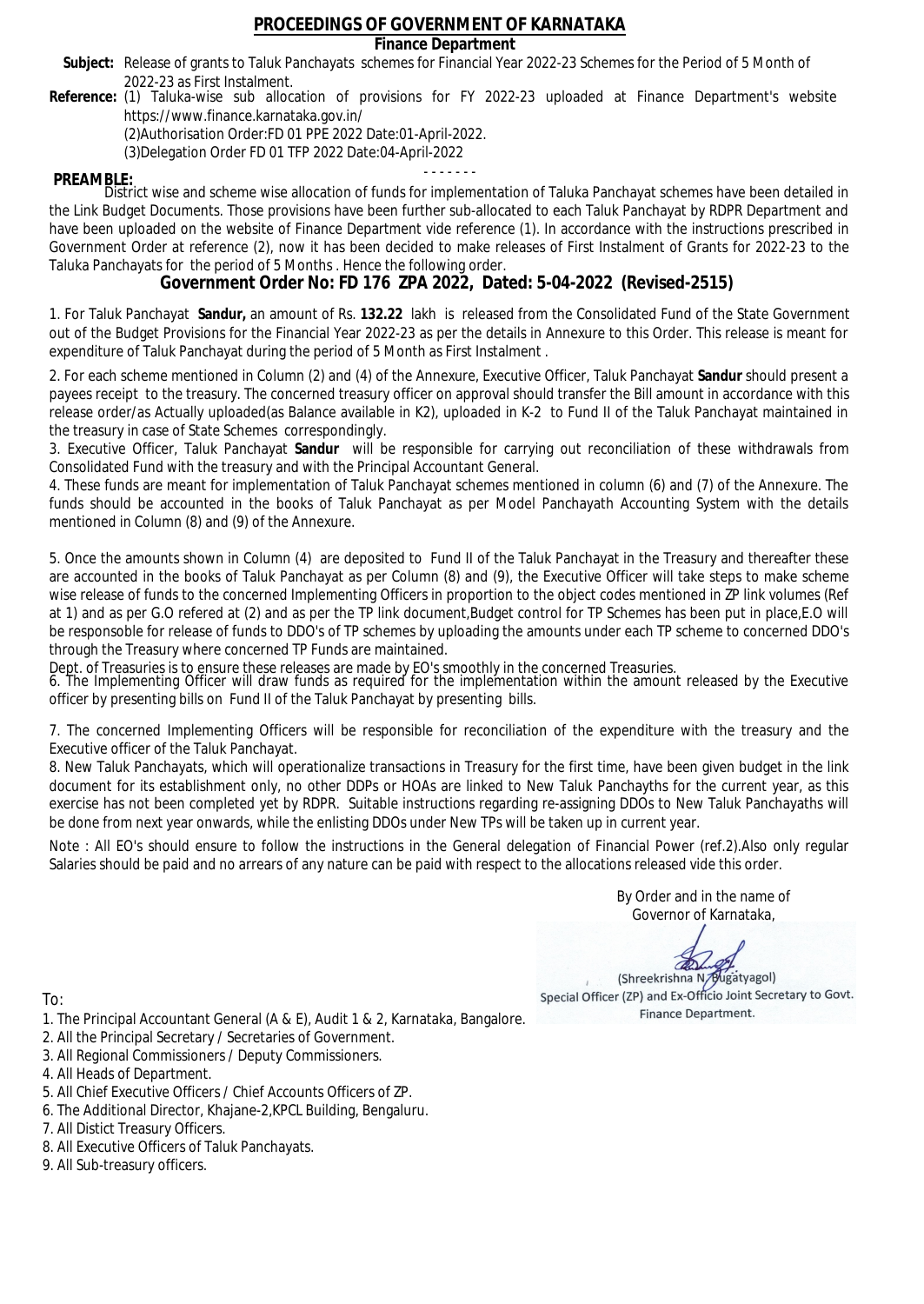### **Finance Department**

- Subject: Release of grants to Taluk Panchayats schemes for Financial Year 2022-23 Schemes for the Period of 5 Month of 2022-23 as First Instalment.
- **Reference:** (1) Taluka-wise sub allocation of provisions for FY 2022-23 uploaded at Finance Department's website https://www.finance.karnataka.gov.in/

(2)Authorisation Order:FD 01 PPE 2022 Date:01-April-2022.

(3)Delegation Order FD 01 TFP 2022 Date:04-April-2022

- - - - - - - **PREAMBLE:** District wise and scheme wise allocation of funds for implementation of Taluka Panchayat schemes have been detailed in the Link Budget Documents. Those provisions have been further sub-allocated to each Taluk Panchayat by RDPR Department and have been uploaded on the website of Finance Department vide reference (1). In accordance with the instructions prescribed in Government Order at reference (2), now it has been decided to make releases of First Instalment of Grants for 2022-23 to the Taluka Panchayats for the period of 5 Months . Hence the following order.

**Government Order No: FD 177 ZPA 2022, Dated: 5-04-2022 (Revised-2515)**

1. For Taluk Panchayat **Siriguppa,** an amount of Rs. **114.6** lakh is released from the Consolidated Fund of the State Government out of the Budget Provisions for the Financial Year 2022-23 as per the details in Annexure to this Order. This release is meant for expenditure of Taluk Panchayat during the period of 5 Month as First Instalment .

2. For each scheme mentioned in Column (2) and (4) of the Annexure, Executive Officer, Taluk Panchayat **Siriguppa** should present a payees receipt to the treasury. The concerned treasury officer on approval should transfer the Bill amount in accordance with this release order/as Actually uploaded(as Balance available in K2), uploaded in K-2 to Fund II of the Taluk Panchayat maintained in the treasury in case of State Schemes correspondingly.

3. Executive Officer, Taluk Panchayat **Siriguppa** will be responsible for carrying out reconciliation of these withdrawals from Consolidated Fund with the treasury and with the Principal Accountant General.

4. These funds are meant for implementation of Taluk Panchayat schemes mentioned in column (6) and (7) of the Annexure. The funds should be accounted in the books of Taluk Panchayat as per Model Panchayath Accounting System with the details mentioned in Column (8) and (9) of the Annexure.

5. Once the amounts shown in Column (4) are deposited to Fund II of the Taluk Panchayat in the Treasury and thereafter these are accounted in the books of Taluk Panchayat as per Column (8) and (9), the Executive Officer will take steps to make scheme wise release of funds to the concerned Implementing Officers in proportion to the object codes mentioned in ZP link volumes (Ref at 1) and as per G.O refered at (2) and as per the TP link document,Budget control for TP Schemes has been put in place,E.O will be responsoble for release of funds to DDO's of TP schemes by uploading the amounts under each TP scheme to concerned DDO's through the Treasury where concerned TP Funds are maintained.

Dept. of Treasuries is to ensure these releases are made by EO's smoothly in the concerned Treasuries.

6. The Implementing Officer will draw funds as required for the implementation within the amount released by the Executive officer by presenting bills on Fund II of the Taluk Panchayat by presenting bills.

7. The concerned Implementing Officers will be responsible for reconciliation of the expenditure with the treasury and the Executive officer of the Taluk Panchayat.

8. New Taluk Panchayats, which will operationalize transactions in Treasury for the first time, have been given budget in the link document for its establishment only, no other DDPs or HOAs are linked to New Taluk Panchayths for the current year, as this exercise has not been completed yet by RDPR. Suitable instructions regarding re-assigning DDOs to New Taluk Panchayaths will be done from next year onwards, while the enlisting DDOs under New TPs will be taken up in current year.

Note : All EO's should ensure to follow the instructions in the General delegation of Financial Power (ref.2).Also only regular Salaries should be paid and no arrears of any nature can be paid with respect to the allocations released vide this order.

> By Order and in the name of Governor of Karnataka,

**PD** 

(Shreekrishna N/Bugatyagol) Special Officer (ZP) and Ex-Officio Joint Secretary to Govt. Finance Department.

To:

- 1. The Principal Accountant General (A & E), Audit 1 & 2, Karnataka, Bangalore.
- 2. All the Principal Secretary / Secretaries of Government.
- 3. All Regional Commissioners / Deputy Commissioners.
- 4. All Heads of Department.
- 5. All Chief Executive Officers / Chief Accounts Officers of ZP.
- 6. The Additional Director, Khajane-2,KPCL Building, Bengaluru.

- 8. All Executive Officers of Taluk Panchayats.
- 9. All Sub-treasury officers.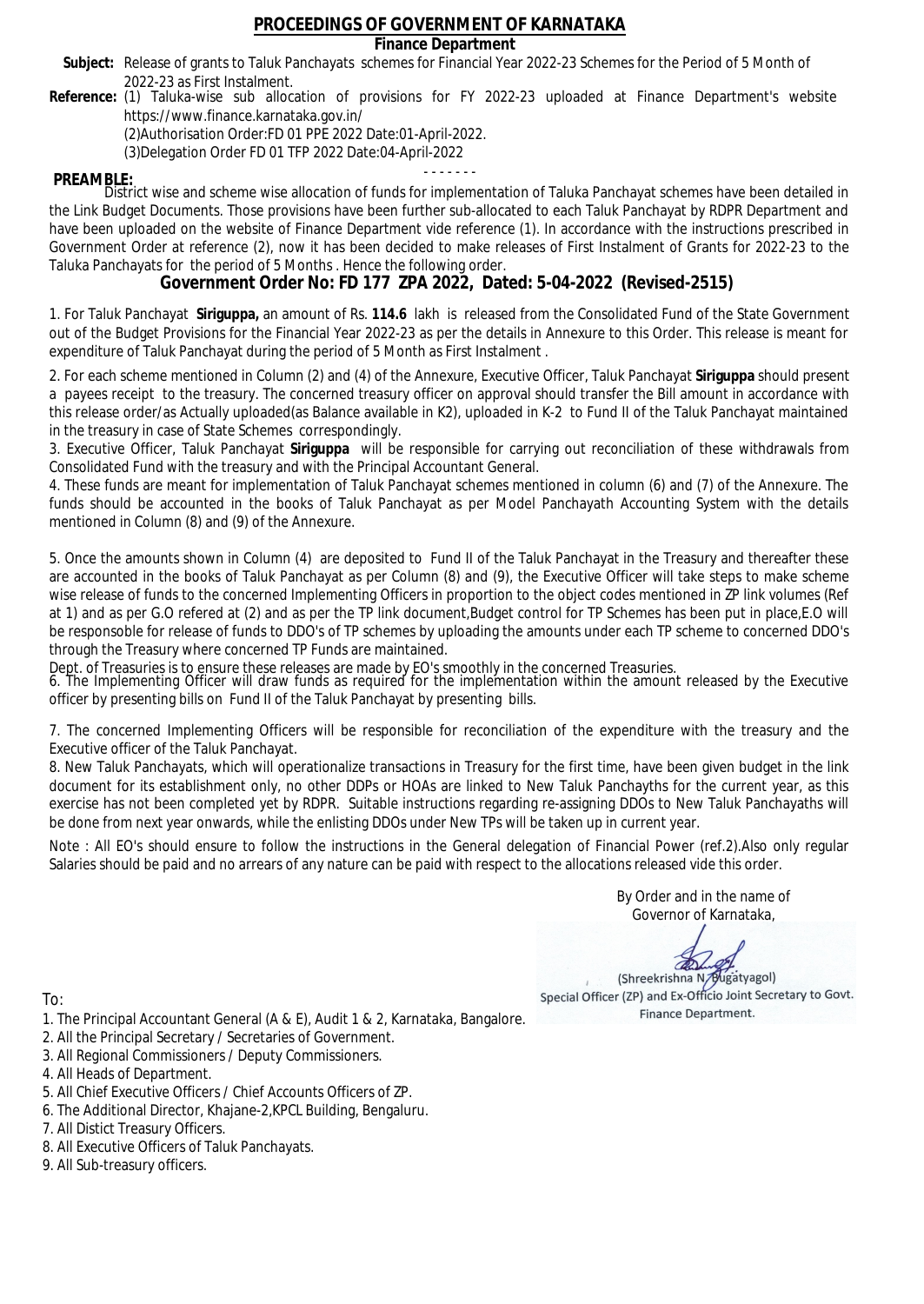### **Finance Department**

- Subject: Release of grants to Taluk Panchayats schemes for Financial Year 2022-23 Schemes for the Period of 5 Month of 2022-23 as First Instalment.
- **Reference:** (1) Taluka-wise sub allocation of provisions for FY 2022-23 uploaded at Finance Department's website https://www.finance.karnataka.gov.in/

(2)Authorisation Order:FD 01 PPE 2022 Date:01-April-2022.

(3)Delegation Order FD 01 TFP 2022 Date:04-April-2022

- - - - - - - **PREAMBLE:** District wise and scheme wise allocation of funds for implementation of Taluka Panchayat schemes have been detailed in the Link Budget Documents. Those provisions have been further sub-allocated to each Taluk Panchayat by RDPR Department and have been uploaded on the website of Finance Department vide reference (1). In accordance with the instructions prescribed in Government Order at reference (2), now it has been decided to make releases of First Instalment of Grants for 2022-23 to the Taluka Panchayats for the period of 5 Months . Hence the following order.

**Government Order No: FD 174 ZPA 2022, Dated: 5-04-2022 (Revised-2515)**

1. For Taluk Panchayat **Kampli,** an amount of Rs. **58.33** lakh is released from the Consolidated Fund of the State Government out of the Budget Provisions for the Financial Year 2022-23 as per the details in Annexure to this Order. This release is meant for expenditure of Taluk Panchayat during the period of 5 Month as First Instalment .

2. For each scheme mentioned in Column (2) and (4) of the Annexure, Executive Officer, Taluk Panchayat **Kampli** should present a payees receipt to the treasury. The concerned treasury officer on approval should transfer the Bill amount in accordance with this release order/as Actually uploaded(as Balance available in K2), uploaded in K-2 to Fund II of the Taluk Panchayat maintained in the treasury in case of State Schemes correspondingly.

3. Executive Officer, Taluk Panchayat **Kampli** will be responsible for carrying out reconciliation of these withdrawals from Consolidated Fund with the treasury and with the Principal Accountant General.

4. These funds are meant for implementation of Taluk Panchayat schemes mentioned in column (6) and (7) of the Annexure. The funds should be accounted in the books of Taluk Panchayat as per Model Panchayath Accounting System with the details mentioned in Column (8) and (9) of the Annexure.

5. Once the amounts shown in Column (4) are deposited to Fund II of the Taluk Panchayat in the Treasury and thereafter these are accounted in the books of Taluk Panchayat as per Column (8) and (9), the Executive Officer will take steps to make scheme wise release of funds to the concerned Implementing Officers in proportion to the object codes mentioned in ZP link volumes (Ref at 1) and as per G.O refered at (2) and as per the TP link document,Budget control for TP Schemes has been put in place,E.O will be responsoble for release of funds to DDO's of TP schemes by uploading the amounts under each TP scheme to concerned DDO's through the Treasury where concerned TP Funds are maintained.

Dept. of Treasuries is to ensure these releases are made by EO's smoothly in the concerned Treasuries.

6. The Implementing Officer will draw funds as required for the implementation within the amount released by the Executive officer by presenting bills on Fund II of the Taluk Panchayat by presenting bills.

7. The concerned Implementing Officers will be responsible for reconciliation of the expenditure with the treasury and the Executive officer of the Taluk Panchayat.

8. New Taluk Panchayats, which will operationalize transactions in Treasury for the first time, have been given budget in the link document for its establishment only, no other DDPs or HOAs are linked to New Taluk Panchayths for the current year, as this exercise has not been completed yet by RDPR. Suitable instructions regarding re-assigning DDOs to New Taluk Panchayaths will be done from next year onwards, while the enlisting DDOs under New TPs will be taken up in current year.

Note : All EO's should ensure to follow the instructions in the General delegation of Financial Power (ref.2).Also only regular Salaries should be paid and no arrears of any nature can be paid with respect to the allocations released vide this order.

> By Order and in the name of Governor of Karnataka,

**PD** 

(Shreekrishna N/Bugatyagol) Special Officer (ZP) and Ex-Officio Joint Secretary to Govt. Finance Department.

To:

- 1. The Principal Accountant General (A & E), Audit 1 & 2, Karnataka, Bangalore.
- 2. All the Principal Secretary / Secretaries of Government.
- 3. All Regional Commissioners / Deputy Commissioners.
- 4. All Heads of Department.
- 5. All Chief Executive Officers / Chief Accounts Officers of ZP.
- 6. The Additional Director, Khajane-2,KPCL Building, Bengaluru.

- 8. All Executive Officers of Taluk Panchayats.
- 9. All Sub-treasury officers.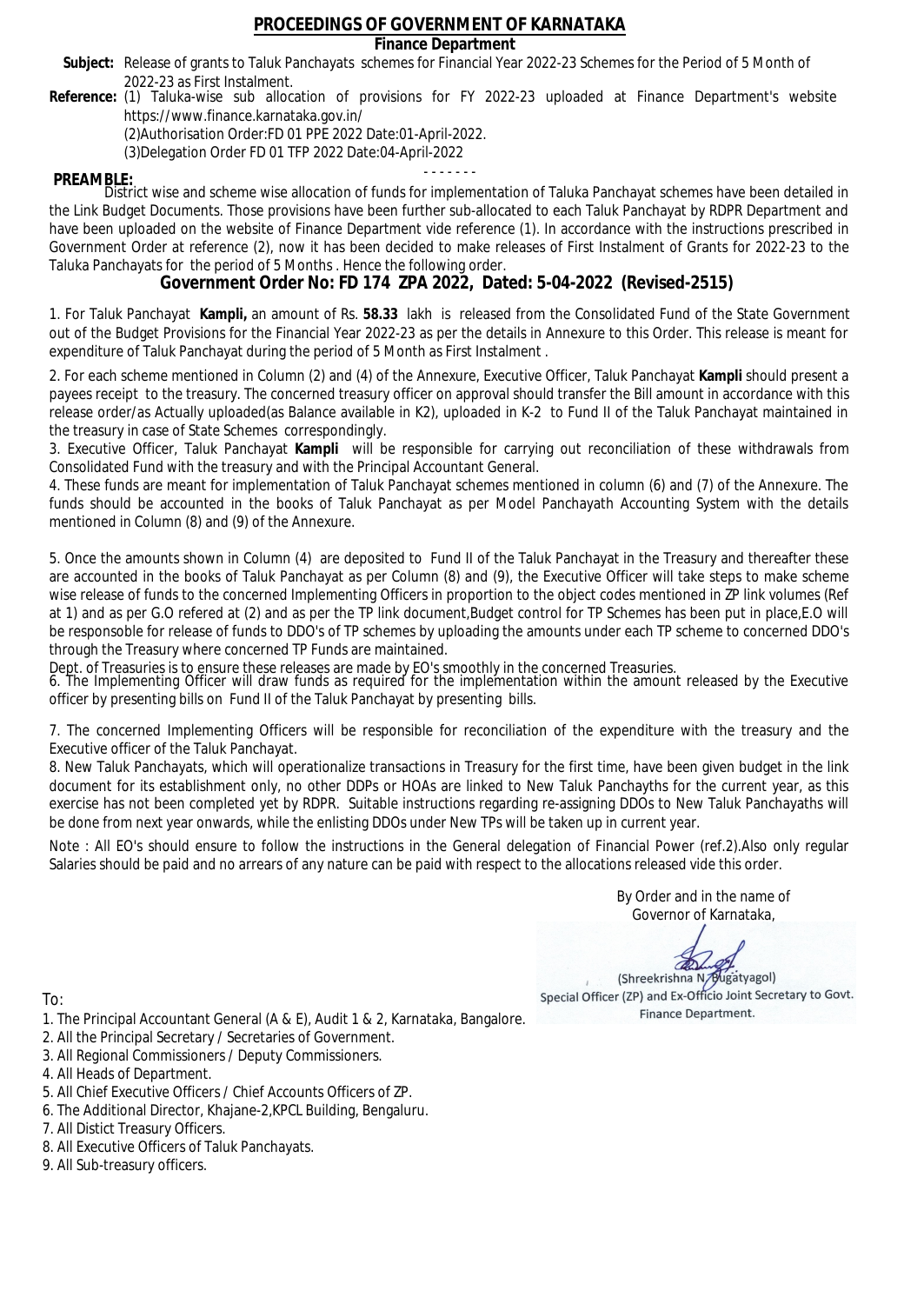### **Finance Department**

- Subject: Release of grants to Taluk Panchayats schemes for Financial Year 2022-23 Schemes for the Period of 5 Month of 2022-23 as First Instalment.
- **Reference:** (1) Taluka-wise sub allocation of provisions for FY 2022-23 uploaded at Finance Department's website https://www.finance.karnataka.gov.in/

(2)Authorisation Order:FD 01 PPE 2022 Date:01-April-2022.

(3)Delegation Order FD 01 TFP 2022 Date:04-April-2022

- - - - - - - **PREAMBLE:** District wise and scheme wise allocation of funds for implementation of Taluka Panchayat schemes have been detailed in the Link Budget Documents. Those provisions have been further sub-allocated to each Taluk Panchayat by RDPR Department and have been uploaded on the website of Finance Department vide reference (1). In accordance with the instructions prescribed in Government Order at reference (2), now it has been decided to make releases of First Instalment of Grants for 2022-23 to the Taluka Panchayats for the period of 5 Months . Hence the following order.

**Government Order No: FD 175 ZPA 2022, Dated: 5-04-2022 (Revised-2515)**

1. For Taluk Panchayat **Kurugod,** an amount of Rs. **64.33** lakh is released from the Consolidated Fund of the State Government out of the Budget Provisions for the Financial Year 2022-23 as per the details in Annexure to this Order. This release is meant for expenditure of Taluk Panchayat during the period of 5 Month as First Instalment .

2. For each scheme mentioned in Column (2) and (4) of the Annexure, Executive Officer, Taluk Panchayat **Kurugod** should present a payees receipt to the treasury. The concerned treasury officer on approval should transfer the Bill amount in accordance with this release order/as Actually uploaded(as Balance available in K2), uploaded in K-2 to Fund II of the Taluk Panchayat maintained in the treasury in case of State Schemes correspondingly.

3. Executive Officer, Taluk Panchayat **Kurugod** will be responsible for carrying out reconciliation of these withdrawals from Consolidated Fund with the treasury and with the Principal Accountant General.

4. These funds are meant for implementation of Taluk Panchayat schemes mentioned in column (6) and (7) of the Annexure. The funds should be accounted in the books of Taluk Panchayat as per Model Panchayath Accounting System with the details mentioned in Column (8) and (9) of the Annexure.

5. Once the amounts shown in Column (4) are deposited to Fund II of the Taluk Panchayat in the Treasury and thereafter these are accounted in the books of Taluk Panchayat as per Column (8) and (9), the Executive Officer will take steps to make scheme wise release of funds to the concerned Implementing Officers in proportion to the object codes mentioned in ZP link volumes (Ref at 1) and as per G.O refered at (2) and as per the TP link document,Budget control for TP Schemes has been put in place,E.O will be responsoble for release of funds to DDO's of TP schemes by uploading the amounts under each TP scheme to concerned DDO's through the Treasury where concerned TP Funds are maintained.

Dept. of Treasuries is to ensure these releases are made by EO's smoothly in the concerned Treasuries.

6. The Implementing Officer will draw funds as required for the implementation within the amount released by the Executive officer by presenting bills on Fund II of the Taluk Panchayat by presenting bills.

7. The concerned Implementing Officers will be responsible for reconciliation of the expenditure with the treasury and the Executive officer of the Taluk Panchayat.

8. New Taluk Panchayats, which will operationalize transactions in Treasury for the first time, have been given budget in the link document for its establishment only, no other DDPs or HOAs are linked to New Taluk Panchayths for the current year, as this exercise has not been completed yet by RDPR. Suitable instructions regarding re-assigning DDOs to New Taluk Panchayaths will be done from next year onwards, while the enlisting DDOs under New TPs will be taken up in current year.

Note : All EO's should ensure to follow the instructions in the General delegation of Financial Power (ref.2).Also only regular Salaries should be paid and no arrears of any nature can be paid with respect to the allocations released vide this order.

> By Order and in the name of Governor of Karnataka,

**PD** 

(Shreekrishna N/Bugatyagol) Special Officer (ZP) and Ex-Officio Joint Secretary to Govt. Finance Department.

To:

- 1. The Principal Accountant General (A & E), Audit 1 & 2, Karnataka, Bangalore.
- 2. All the Principal Secretary / Secretaries of Government.
- 3. All Regional Commissioners / Deputy Commissioners.
- 4. All Heads of Department.
- 5. All Chief Executive Officers / Chief Accounts Officers of ZP.
- 6. The Additional Director, Khajane-2,KPCL Building, Bengaluru.

- 8. All Executive Officers of Taluk Panchayats.
- 9. All Sub-treasury officers.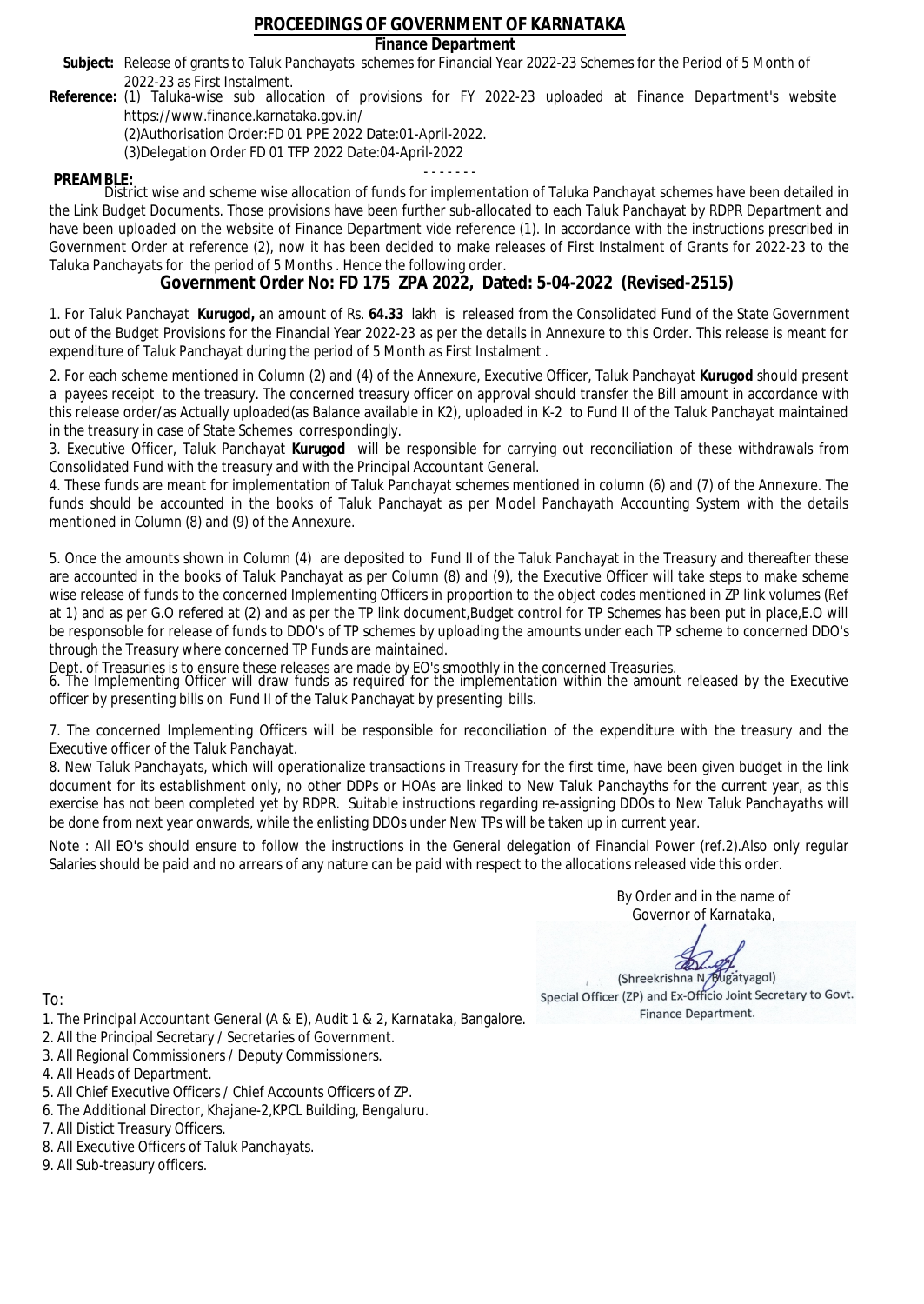### **Finance Department**

- Subject: Release of grants to Taluk Panchayats schemes for Financial Year 2022-23 Schemes for the Period of 5 Month of 2022-23 as First Instalment.
- **Reference:** (1) Taluka-wise sub allocation of provisions for FY 2022-23 uploaded at Finance Department's website https://www.finance.karnataka.gov.in/

(2)Authorisation Order:FD 01 PPE 2022 Date:01-April-2022.

(3)Delegation Order FD 01 TFP 2022 Date:04-April-2022

- - - - - - - **PREAMBLE:** District wise and scheme wise allocation of funds for implementation of Taluka Panchayat schemes have been detailed in the Link Budget Documents. Those provisions have been further sub-allocated to each Taluk Panchayat by RDPR Department and have been uploaded on the website of Finance Department vide reference (1). In accordance with the instructions prescribed in Government Order at reference (2), now it has been decided to make releases of First Instalment of Grants for 2022-23 to the Taluka Panchayats for the period of 5 Months . Hence the following order.

**Government Order No: FD 181 ZPA 2022, Dated: 5-04-2022 (Revised-2515)**

1. For Taluk Panchayat **Bidar,** an amount of Rs. **228.06** lakh is released from the Consolidated Fund of the State Government out of the Budget Provisions for the Financial Year 2022-23 as per the details in Annexure to this Order. This release is meant for expenditure of Taluk Panchayat during the period of 5 Month as First Instalment .

2. For each scheme mentioned in Column (2) and (4) of the Annexure, Executive Officer, Taluk Panchayat **Bidar** should present a payees receipt to the treasury. The concerned treasury officer on approval should transfer the Bill amount in accordance with this release order/as Actually uploaded(as Balance available in K2), uploaded in K-2 to Fund II of the Taluk Panchayat maintained in the treasury in case of State Schemes correspondingly.

3. Executive Officer, Taluk Panchayat **Bidar** will be responsible for carrying out reconciliation of these withdrawals from Consolidated Fund with the treasury and with the Principal Accountant General.

4. These funds are meant for implementation of Taluk Panchayat schemes mentioned in column (6) and (7) of the Annexure. The funds should be accounted in the books of Taluk Panchayat as per Model Panchayath Accounting System with the details mentioned in Column (8) and (9) of the Annexure.

5. Once the amounts shown in Column (4) are deposited to Fund II of the Taluk Panchayat in the Treasury and thereafter these are accounted in the books of Taluk Panchayat as per Column (8) and (9), the Executive Officer will take steps to make scheme wise release of funds to the concerned Implementing Officers in proportion to the object codes mentioned in ZP link volumes (Ref at 1) and as per G.O refered at (2) and as per the TP link document,Budget control for TP Schemes has been put in place,E.O will be responsoble for release of funds to DDO's of TP schemes by uploading the amounts under each TP scheme to concerned DDO's through the Treasury where concerned TP Funds are maintained.

Dept. of Treasuries is to ensure these releases are made by EO's smoothly in the concerned Treasuries.

6. The Implementing Officer will draw funds as required for the implementation within the amount released by the Executive officer by presenting bills on Fund II of the Taluk Panchayat by presenting bills.

7. The concerned Implementing Officers will be responsible for reconciliation of the expenditure with the treasury and the Executive officer of the Taluk Panchayat.

8. New Taluk Panchayats, which will operationalize transactions in Treasury for the first time, have been given budget in the link document for its establishment only, no other DDPs or HOAs are linked to New Taluk Panchayths for the current year, as this exercise has not been completed yet by RDPR. Suitable instructions regarding re-assigning DDOs to New Taluk Panchayaths will be done from next year onwards, while the enlisting DDOs under New TPs will be taken up in current year.

Note : All EO's should ensure to follow the instructions in the General delegation of Financial Power (ref.2).Also only regular Salaries should be paid and no arrears of any nature can be paid with respect to the allocations released vide this order.

> By Order and in the name of Governor of Karnataka,

**PD** 

(Shreekrishna N/Bugatyagol) Special Officer (ZP) and Ex-Officio Joint Secretary to Govt. Finance Department.

- 1. The Principal Accountant General (A & E), Audit 1 & 2, Karnataka, Bangalore.
- 2. All the Principal Secretary / Secretaries of Government.
- 3. All Regional Commissioners / Deputy Commissioners.
- 4. All Heads of Department.
- 5. All Chief Executive Officers / Chief Accounts Officers of ZP.
- 6. The Additional Director, Khajane-2,KPCL Building, Bengaluru.
- 7. All Distict Treasury Officers.
- 8. All Executive Officers of Taluk Panchayats.
- 9. All Sub-treasury officers.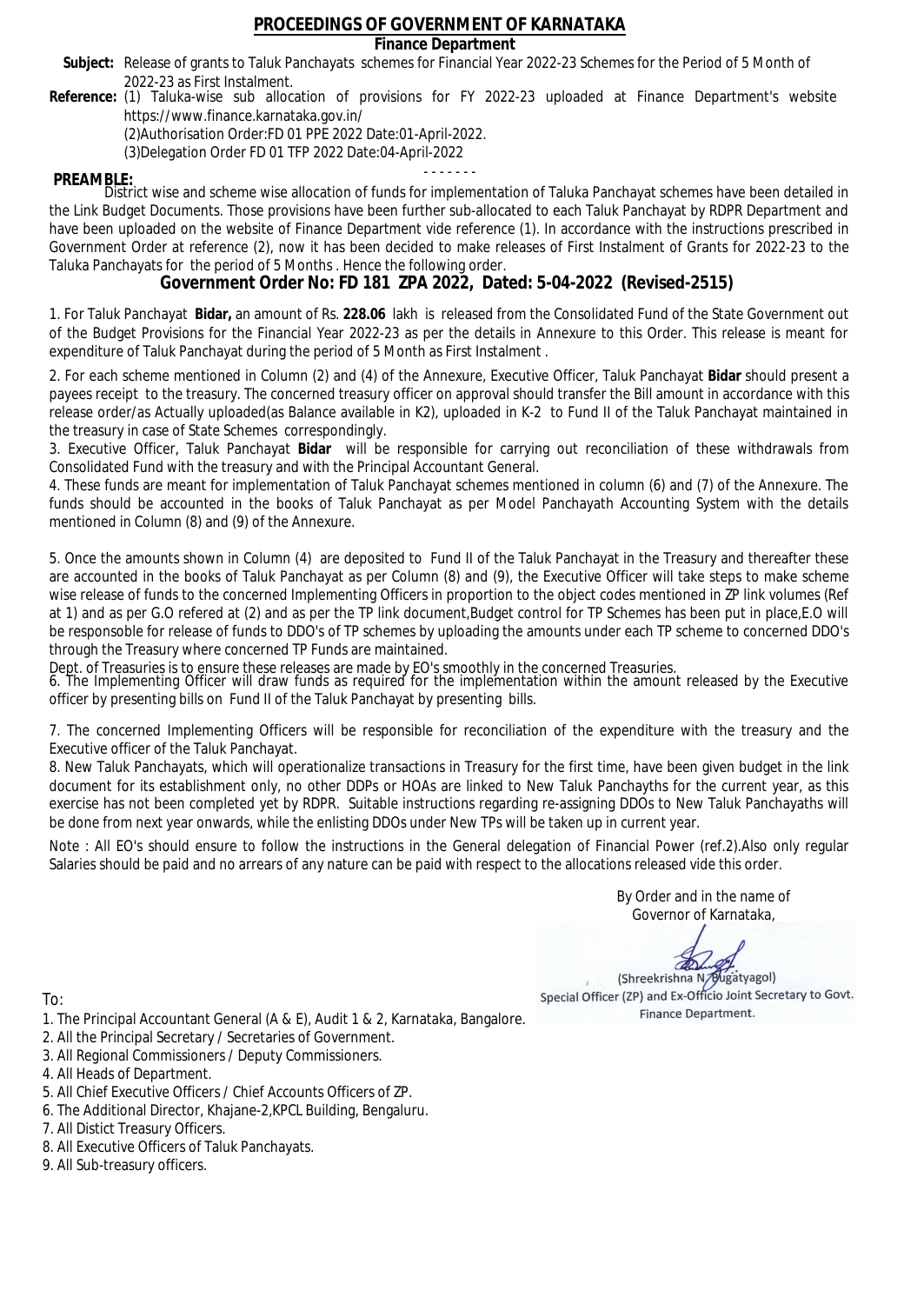### **Finance Department**

- Subject: Release of grants to Taluk Panchayats schemes for Financial Year 2022-23 Schemes for the Period of 5 Month of 2022-23 as First Instalment.
- **Reference:** (1) Taluka-wise sub allocation of provisions for FY 2022-23 uploaded at Finance Department's website https://www.finance.karnataka.gov.in/

(2)Authorisation Order:FD 01 PPE 2022 Date:01-April-2022.

(3)Delegation Order FD 01 TFP 2022 Date:04-April-2022

- - - - - - - **PREAMBLE:** District wise and scheme wise allocation of funds for implementation of Taluka Panchayat schemes have been detailed in the Link Budget Documents. Those provisions have been further sub-allocated to each Taluk Panchayat by RDPR Department and have been uploaded on the website of Finance Department vide reference (1). In accordance with the instructions prescribed in Government Order at reference (2), now it has been decided to make releases of First Instalment of Grants for 2022-23 to the Taluka Panchayats for the period of 5 Months . Hence the following order.

**Government Order No: FD 178 ZPA 2022, Dated: 5-04-2022 (Revised-2515)**

1. For Taluk Panchayat **Aurad,** an amount of Rs. **110.61** lakh is released from the Consolidated Fund of the State Government out of the Budget Provisions for the Financial Year 2022-23 as per the details in Annexure to this Order. This release is meant for expenditure of Taluk Panchayat during the period of 5 Month as First Instalment .

2. For each scheme mentioned in Column (2) and (4) of the Annexure, Executive Officer, Taluk Panchayat **Aurad** should present a payees receipt to the treasury. The concerned treasury officer on approval should transfer the Bill amount in accordance with this release order/as Actually uploaded(as Balance available in K2), uploaded in K-2 to Fund II of the Taluk Panchayat maintained in the treasury in case of State Schemes correspondingly.

3. Executive Officer, Taluk Panchayat **Aurad** will be responsible for carrying out reconciliation of these withdrawals from Consolidated Fund with the treasury and with the Principal Accountant General.

4. These funds are meant for implementation of Taluk Panchayat schemes mentioned in column (6) and (7) of the Annexure. The funds should be accounted in the books of Taluk Panchayat as per Model Panchayath Accounting System with the details mentioned in Column (8) and (9) of the Annexure.

5. Once the amounts shown in Column (4) are deposited to Fund II of the Taluk Panchayat in the Treasury and thereafter these are accounted in the books of Taluk Panchayat as per Column (8) and (9), the Executive Officer will take steps to make scheme wise release of funds to the concerned Implementing Officers in proportion to the object codes mentioned in ZP link volumes (Ref at 1) and as per G.O refered at (2) and as per the TP link document,Budget control for TP Schemes has been put in place,E.O will be responsoble for release of funds to DDO's of TP schemes by uploading the amounts under each TP scheme to concerned DDO's through the Treasury where concerned TP Funds are maintained.

Dept. of Treasuries is to ensure these releases are made by EO's smoothly in the concerned Treasuries.

6. The Implementing Officer will draw funds as required for the implementation within the amount released by the Executive officer by presenting bills on Fund II of the Taluk Panchayat by presenting bills.

7. The concerned Implementing Officers will be responsible for reconciliation of the expenditure with the treasury and the Executive officer of the Taluk Panchayat.

8. New Taluk Panchayats, which will operationalize transactions in Treasury for the first time, have been given budget in the link document for its establishment only, no other DDPs or HOAs are linked to New Taluk Panchayths for the current year, as this exercise has not been completed yet by RDPR. Suitable instructions regarding re-assigning DDOs to New Taluk Panchayaths will be done from next year onwards, while the enlisting DDOs under New TPs will be taken up in current year.

Note : All EO's should ensure to follow the instructions in the General delegation of Financial Power (ref.2).Also only regular Salaries should be paid and no arrears of any nature can be paid with respect to the allocations released vide this order.

> By Order and in the name of Governor of Karnataka,

**PD** 

(Shreekrishna N/Bugatyagol) Special Officer (ZP) and Ex-Officio Joint Secretary to Govt. Finance Department.

- 1. The Principal Accountant General (A & E), Audit 1 & 2, Karnataka, Bangalore.
- 2. All the Principal Secretary / Secretaries of Government.
- 3. All Regional Commissioners / Deputy Commissioners.
- 4. All Heads of Department.
- 5. All Chief Executive Officers / Chief Accounts Officers of ZP.
- 6. The Additional Director, Khajane-2,KPCL Building, Bengaluru.
- 7. All Distict Treasury Officers.
- 8. All Executive Officers of Taluk Panchayats.
- 9. All Sub-treasury officers.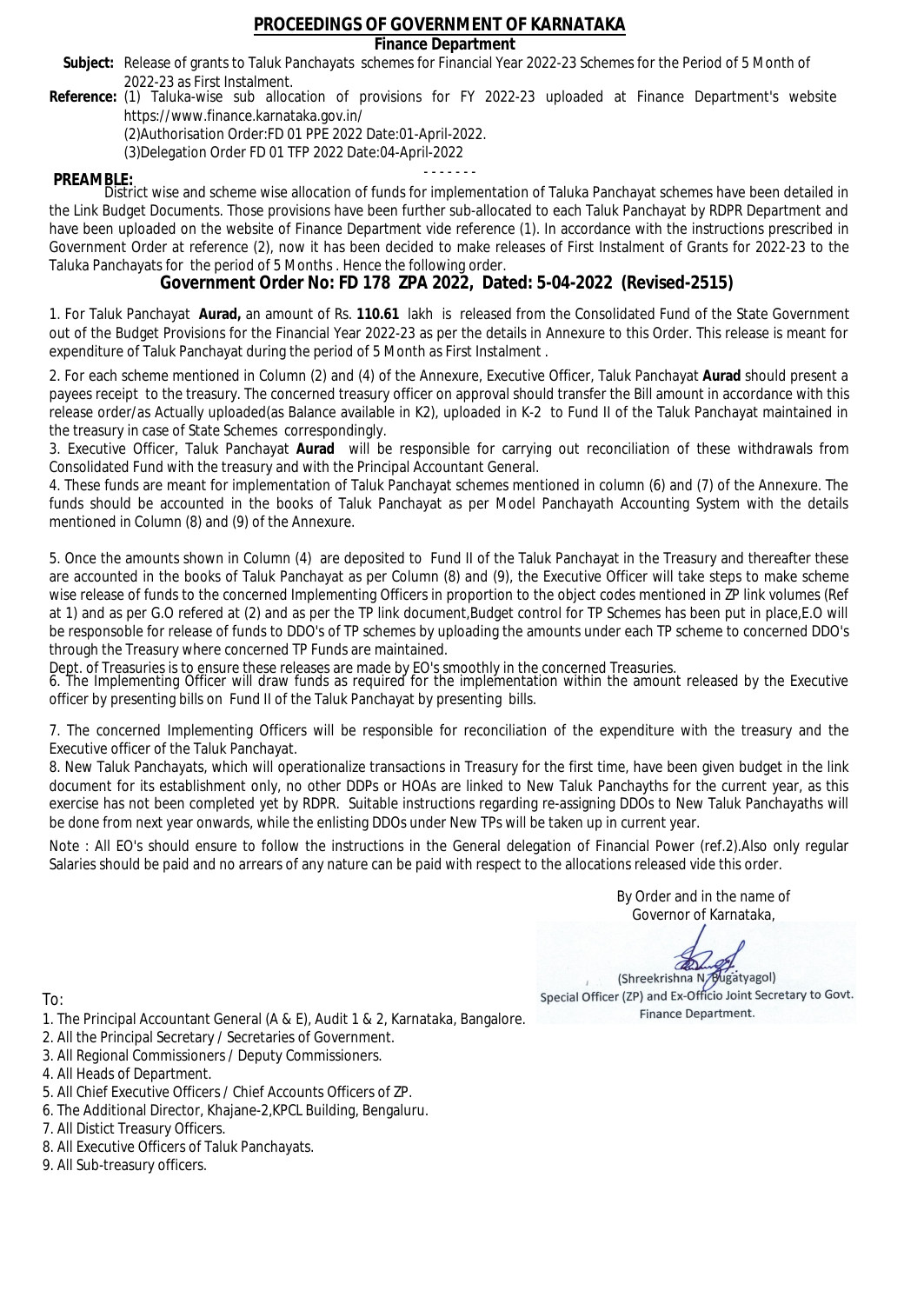### **Finance Department**

- Subject: Release of grants to Taluk Panchayats schemes for Financial Year 2022-23 Schemes for the Period of 5 Month of 2022-23 as First Instalment.
- **Reference:** (1) Taluka-wise sub allocation of provisions for FY 2022-23 uploaded at Finance Department's website https://www.finance.karnataka.gov.in/

(2)Authorisation Order:FD 01 PPE 2022 Date:01-April-2022.

(3)Delegation Order FD 01 TFP 2022 Date:04-April-2022

- - - - - - - **PREAMBLE:** District wise and scheme wise allocation of funds for implementation of Taluka Panchayat schemes have been detailed in the Link Budget Documents. Those provisions have been further sub-allocated to each Taluk Panchayat by RDPR Department and have been uploaded on the website of Finance Department vide reference (1). In accordance with the instructions prescribed in Government Order at reference (2), now it has been decided to make releases of First Instalment of Grants for 2022-23 to the Taluka Panchayats for the period of 5 Months . Hence the following order.

**Government Order No: FD 179 ZPA 2022, Dated: 5-04-2022 (Revised-2515)**

1. For Taluk Panchayat **Basavakalyan,** an amount of Rs. **181.61** lakh is released from the Consolidated Fund of the State Government out of the Budget Provisions for the Financial Year 2022-23 as per the details in Annexure to this Order. This release is meant for expenditure of Taluk Panchayat during the period of 5 Month as First Instalment .

2. For each scheme mentioned in Column (2) and (4) of the Annexure, Executive Officer, Taluk Panchayat **Basavakalyan** should present a payees receipt to the treasury. The concerned treasury officer on approval should transfer the Bill amount in accordance with this release order/as Actually uploaded(as Balance available in K2), uploaded in K-2 to Fund II of the Taluk Panchayat maintained in the treasury in case of State Schemes correspondingly.

3. Executive Officer, Taluk Panchayat **Basavakalyan** will be responsible for carrying out reconciliation of these withdrawals from Consolidated Fund with the treasury and with the Principal Accountant General.

4. These funds are meant for implementation of Taluk Panchayat schemes mentioned in column (6) and (7) of the Annexure. The funds should be accounted in the books of Taluk Panchayat as per Model Panchayath Accounting System with the details mentioned in Column (8) and (9) of the Annexure.

5. Once the amounts shown in Column (4) are deposited to Fund II of the Taluk Panchayat in the Treasury and thereafter these are accounted in the books of Taluk Panchayat as per Column (8) and (9), the Executive Officer will take steps to make scheme wise release of funds to the concerned Implementing Officers in proportion to the object codes mentioned in ZP link volumes (Ref at 1) and as per G.O refered at (2) and as per the TP link document,Budget control for TP Schemes has been put in place,E.O will be responsoble for release of funds to DDO's of TP schemes by uploading the amounts under each TP scheme to concerned DDO's through the Treasury where concerned TP Funds are maintained.

Dept. of Treasuries is to ensure these releases are made by EO's smoothly in the concerned Treasuries.

6. The Implementing Officer will draw funds as required for the implementation within the amount released by the Executive officer by presenting bills on Fund II of the Taluk Panchayat by presenting bills.

7. The concerned Implementing Officers will be responsible for reconciliation of the expenditure with the treasury and the Executive officer of the Taluk Panchayat.

8. New Taluk Panchayats, which will operationalize transactions in Treasury for the first time, have been given budget in the link document for its establishment only, no other DDPs or HOAs are linked to New Taluk Panchayths for the current year, as this exercise has not been completed yet by RDPR. Suitable instructions regarding re-assigning DDOs to New Taluk Panchayaths will be done from next year onwards, while the enlisting DDOs under New TPs will be taken up in current year.

Note : All EO's should ensure to follow the instructions in the General delegation of Financial Power (ref.2).Also only regular Salaries should be paid and no arrears of any nature can be paid with respect to the allocations released vide this order.

> By Order and in the name of Governor of Karnataka,

**PD** 

(Shreekrishna N/Bugatyagol) Special Officer (ZP) and Ex-Officio Joint Secretary to Govt. Finance Department.

- 1. The Principal Accountant General (A & E), Audit 1 & 2, Karnataka, Bangalore.
- 2. All the Principal Secretary / Secretaries of Government.
- 3. All Regional Commissioners / Deputy Commissioners.
- 4. All Heads of Department.
- 5. All Chief Executive Officers / Chief Accounts Officers of ZP.
- 6. The Additional Director, Khajane-2,KPCL Building, Bengaluru.
- 7. All Distict Treasury Officers.
- 8. All Executive Officers of Taluk Panchayats.
- 9. All Sub-treasury officers.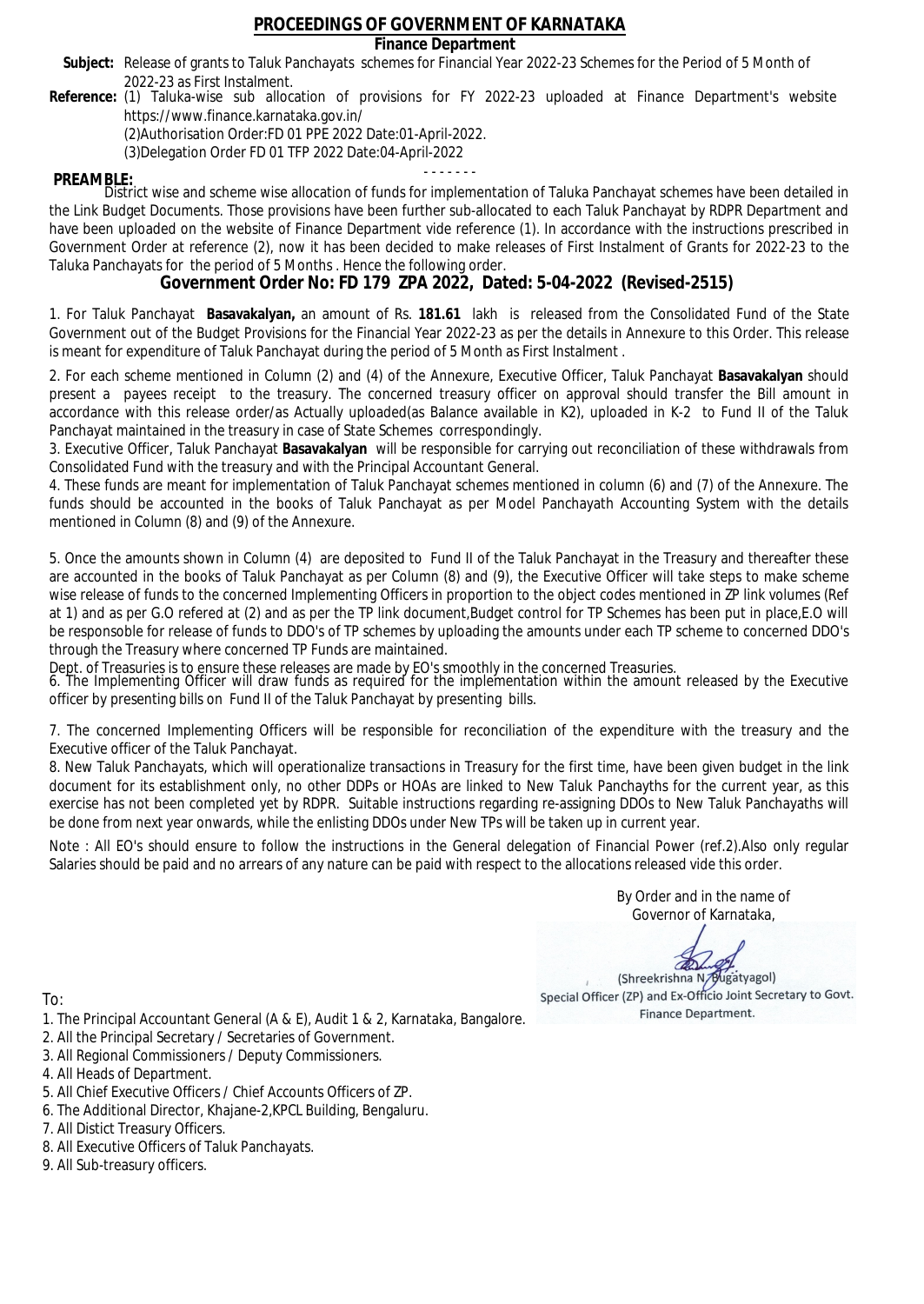### **Finance Department**

- Subject: Release of grants to Taluk Panchayats schemes for Financial Year 2022-23 Schemes for the Period of 5 Month of 2022-23 as First Instalment.
- **Reference:** (1) Taluka-wise sub allocation of provisions for FY 2022-23 uploaded at Finance Department's website https://www.finance.karnataka.gov.in/

(2)Authorisation Order:FD 01 PPE 2022 Date:01-April-2022.

(3)Delegation Order FD 01 TFP 2022 Date:04-April-2022

- - - - - - - **PREAMBLE:** District wise and scheme wise allocation of funds for implementation of Taluka Panchayat schemes have been detailed in the Link Budget Documents. Those provisions have been further sub-allocated to each Taluk Panchayat by RDPR Department and have been uploaded on the website of Finance Department vide reference (1). In accordance with the instructions prescribed in Government Order at reference (2), now it has been decided to make releases of First Instalment of Grants for 2022-23 to the Taluka Panchayats for the period of 5 Months . Hence the following order.

**Government Order No: FD 180 ZPA 2022, Dated: 5-04-2022 (Revised-2515)**

1. For Taluk Panchayat **Bhalki,** an amount of Rs. **184.91** lakh is released from the Consolidated Fund of the State Government out of the Budget Provisions for the Financial Year 2022-23 as per the details in Annexure to this Order. This release is meant for expenditure of Taluk Panchayat during the period of 5 Month as First Instalment .

2. For each scheme mentioned in Column (2) and (4) of the Annexure, Executive Officer, Taluk Panchayat **Bhalki** should present a payees receipt to the treasury. The concerned treasury officer on approval should transfer the Bill amount in accordance with this release order/as Actually uploaded(as Balance available in K2), uploaded in K-2 to Fund II of the Taluk Panchayat maintained in the treasury in case of State Schemes correspondingly.

3. Executive Officer, Taluk Panchayat **Bhalki** will be responsible for carrying out reconciliation of these withdrawals from Consolidated Fund with the treasury and with the Principal Accountant General.

4. These funds are meant for implementation of Taluk Panchayat schemes mentioned in column (6) and (7) of the Annexure. The funds should be accounted in the books of Taluk Panchayat as per Model Panchayath Accounting System with the details mentioned in Column (8) and (9) of the Annexure.

5. Once the amounts shown in Column (4) are deposited to Fund II of the Taluk Panchayat in the Treasury and thereafter these are accounted in the books of Taluk Panchayat as per Column (8) and (9), the Executive Officer will take steps to make scheme wise release of funds to the concerned Implementing Officers in proportion to the object codes mentioned in ZP link volumes (Ref at 1) and as per G.O refered at (2) and as per the TP link document,Budget control for TP Schemes has been put in place,E.O will be responsoble for release of funds to DDO's of TP schemes by uploading the amounts under each TP scheme to concerned DDO's through the Treasury where concerned TP Funds are maintained.

Dept. of Treasuries is to ensure these releases are made by EO's smoothly in the concerned Treasuries.

6. The Implementing Officer will draw funds as required for the implementation within the amount released by the Executive officer by presenting bills on Fund II of the Taluk Panchayat by presenting bills.

7. The concerned Implementing Officers will be responsible for reconciliation of the expenditure with the treasury and the Executive officer of the Taluk Panchayat.

8. New Taluk Panchayats, which will operationalize transactions in Treasury for the first time, have been given budget in the link document for its establishment only, no other DDPs or HOAs are linked to New Taluk Panchayths for the current year, as this exercise has not been completed yet by RDPR. Suitable instructions regarding re-assigning DDOs to New Taluk Panchayaths will be done from next year onwards, while the enlisting DDOs under New TPs will be taken up in current year.

Note : All EO's should ensure to follow the instructions in the General delegation of Financial Power (ref.2).Also only regular Salaries should be paid and no arrears of any nature can be paid with respect to the allocations released vide this order.

> By Order and in the name of Governor of Karnataka,

**PD** 

(Shreekrishna N/Bugatyagol) Special Officer (ZP) and Ex-Officio Joint Secretary to Govt. Finance Department.

To:

- 1. The Principal Accountant General (A & E), Audit 1 & 2, Karnataka, Bangalore.
- 2. All the Principal Secretary / Secretaries of Government.
- 3. All Regional Commissioners / Deputy Commissioners.
- 4. All Heads of Department.
- 5. All Chief Executive Officers / Chief Accounts Officers of ZP.
- 6. The Additional Director, Khajane-2,KPCL Building, Bengaluru.

- 8. All Executive Officers of Taluk Panchayats.
- 9. All Sub-treasury officers.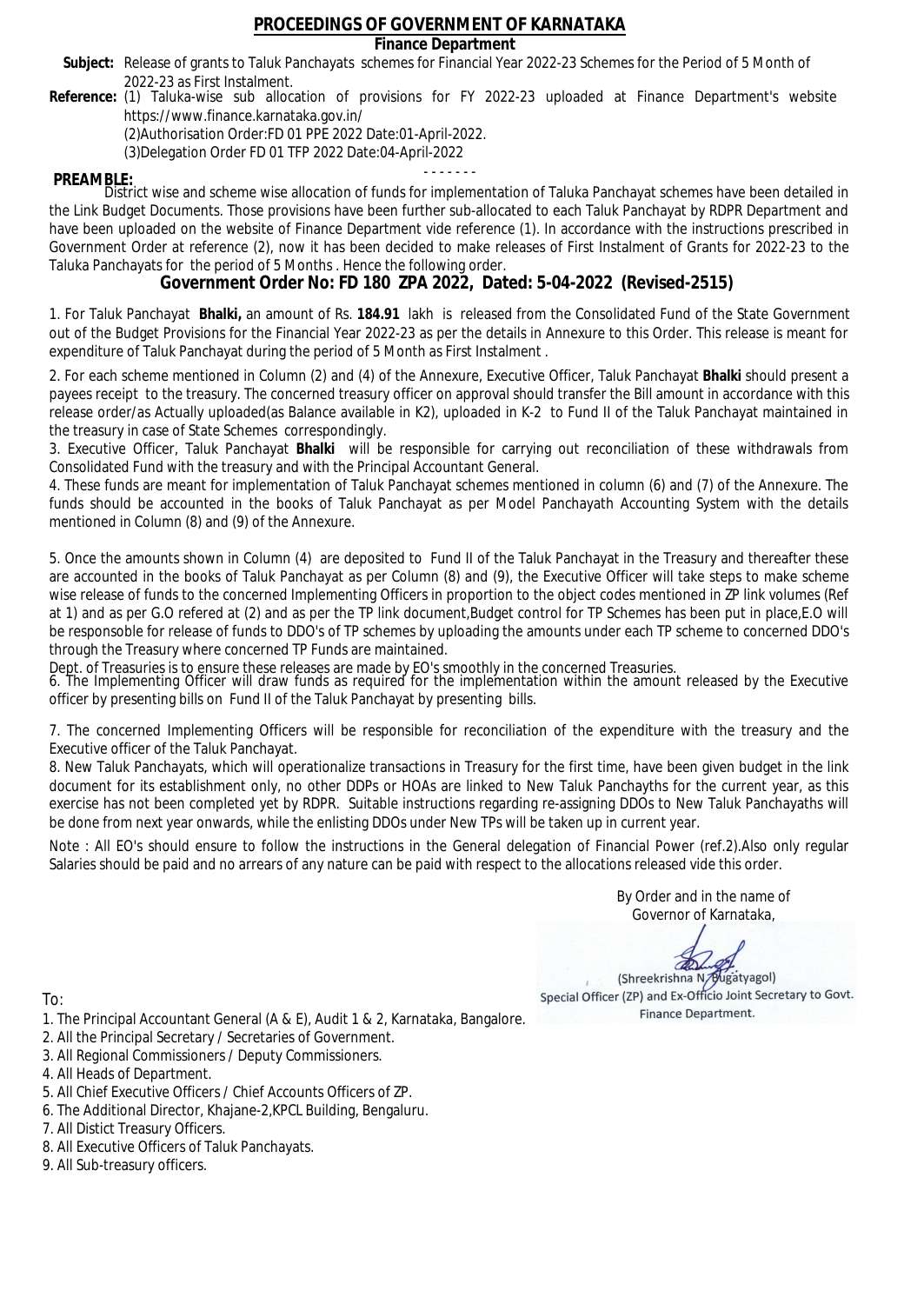### **Finance Department**

- Subject: Release of grants to Taluk Panchayats schemes for Financial Year 2022-23 Schemes for the Period of 5 Month of 2022-23 as First Instalment.
- **Reference:** (1) Taluka-wise sub allocation of provisions for FY 2022-23 uploaded at Finance Department's website https://www.finance.karnataka.gov.in/

(2)Authorisation Order:FD 01 PPE 2022 Date:01-April-2022.

(3)Delegation Order FD 01 TFP 2022 Date:04-April-2022

- - - - - - - **PREAMBLE:** District wise and scheme wise allocation of funds for implementation of Taluka Panchayat schemes have been detailed in the Link Budget Documents. Those provisions have been further sub-allocated to each Taluk Panchayat by RDPR Department and have been uploaded on the website of Finance Department vide reference (1). In accordance with the instructions prescribed in Government Order at reference (2), now it has been decided to make releases of First Instalment of Grants for 2022-23 to the Taluka Panchayats for the period of 5 Months . Hence the following order.

**Government Order No: FD 184 ZPA 2022, Dated: 5-04-2022 (Revised-2515)**

1. For Taluk Panchayat **Humnabad,** an amount of Rs. **144.68** lakh is released from the Consolidated Fund of the State Government out of the Budget Provisions for the Financial Year 2022-23 as per the details in Annexure to this Order. This release is meant for expenditure of Taluk Panchayat during the period of 5 Month as First Instalment .

2. For each scheme mentioned in Column (2) and (4) of the Annexure, Executive Officer, Taluk Panchayat **Humnabad** should present a payees receipt to the treasury. The concerned treasury officer on approval should transfer the Bill amount in accordance with this release order/as Actually uploaded(as Balance available in K2), uploaded in K-2 to Fund II of the Taluk Panchayat maintained in the treasury in case of State Schemes correspondingly.

3. Executive Officer, Taluk Panchayat **Humnabad** will be responsible for carrying out reconciliation of these withdrawals from Consolidated Fund with the treasury and with the Principal Accountant General.

4. These funds are meant for implementation of Taluk Panchayat schemes mentioned in column (6) and (7) of the Annexure. The funds should be accounted in the books of Taluk Panchayat as per Model Panchayath Accounting System with the details mentioned in Column (8) and (9) of the Annexure.

5. Once the amounts shown in Column (4) are deposited to Fund II of the Taluk Panchayat in the Treasury and thereafter these are accounted in the books of Taluk Panchayat as per Column (8) and (9), the Executive Officer will take steps to make scheme wise release of funds to the concerned Implementing Officers in proportion to the object codes mentioned in ZP link volumes (Ref at 1) and as per G.O refered at (2) and as per the TP link document,Budget control for TP Schemes has been put in place,E.O will be responsoble for release of funds to DDO's of TP schemes by uploading the amounts under each TP scheme to concerned DDO's through the Treasury where concerned TP Funds are maintained.

Dept. of Treasuries is to ensure these releases are made by EO's smoothly in the concerned Treasuries.

6. The Implementing Officer will draw funds as required for the implementation within the amount released by the Executive officer by presenting bills on Fund II of the Taluk Panchayat by presenting bills.

7. The concerned Implementing Officers will be responsible for reconciliation of the expenditure with the treasury and the Executive officer of the Taluk Panchayat.

8. New Taluk Panchayats, which will operationalize transactions in Treasury for the first time, have been given budget in the link document for its establishment only, no other DDPs or HOAs are linked to New Taluk Panchayths for the current year, as this exercise has not been completed yet by RDPR. Suitable instructions regarding re-assigning DDOs to New Taluk Panchayaths will be done from next year onwards, while the enlisting DDOs under New TPs will be taken up in current year.

Note : All EO's should ensure to follow the instructions in the General delegation of Financial Power (ref.2).Also only regular Salaries should be paid and no arrears of any nature can be paid with respect to the allocations released vide this order.

> By Order and in the name of Governor of Karnataka,

**PD** 

(Shreekrishna N/Bugatyagol) Special Officer (ZP) and Ex-Officio Joint Secretary to Govt. Finance Department.

- 1. The Principal Accountant General (A & E), Audit 1 & 2, Karnataka, Bangalore.
- 2. All the Principal Secretary / Secretaries of Government.
- 3. All Regional Commissioners / Deputy Commissioners.
- 4. All Heads of Department.
- 5. All Chief Executive Officers / Chief Accounts Officers of ZP.
- 6. The Additional Director, Khajane-2,KPCL Building, Bengaluru.
- 7. All Distict Treasury Officers.
- 8. All Executive Officers of Taluk Panchayats.
- 9. All Sub-treasury officers.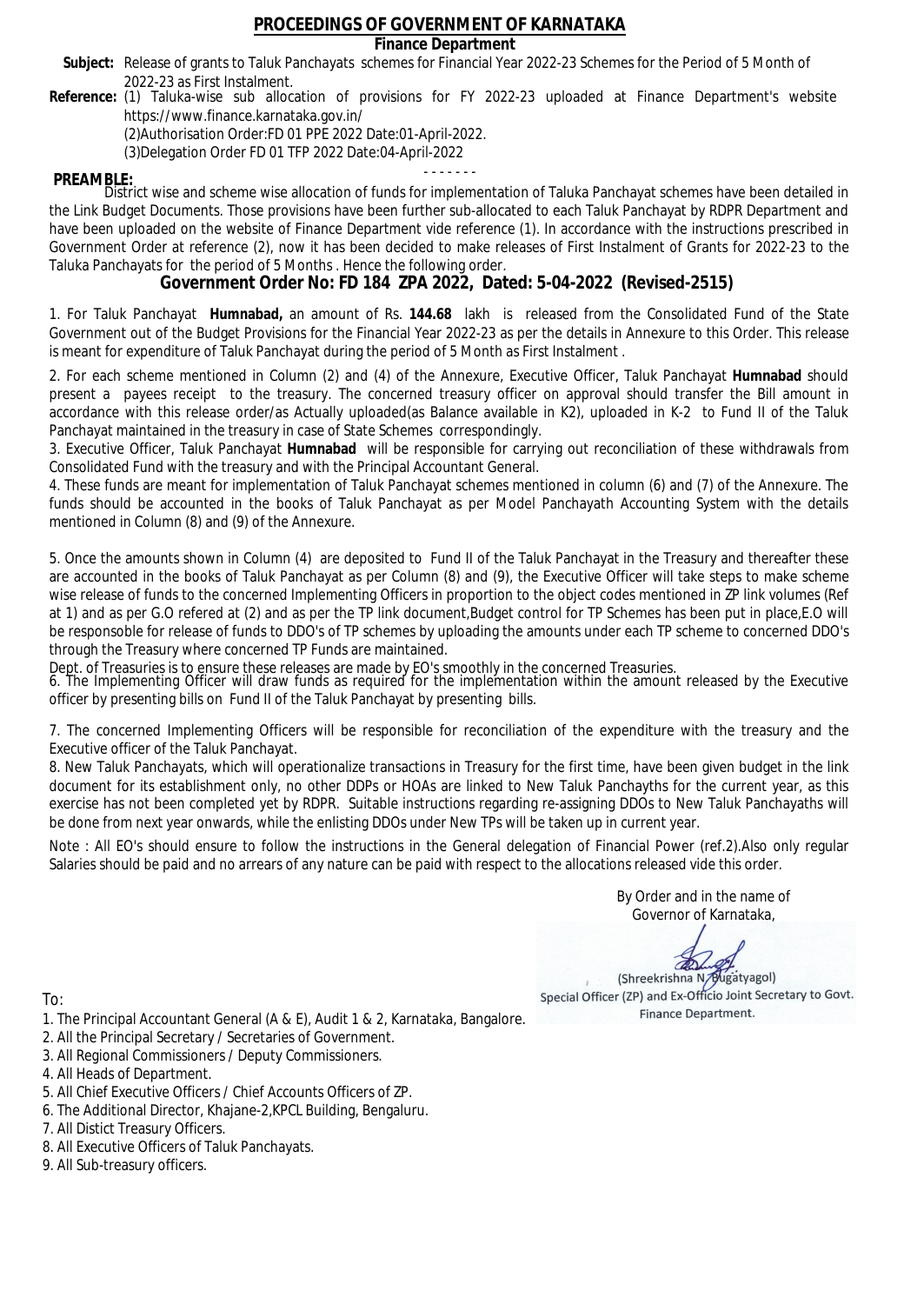### **Finance Department**

- Subject: Release of grants to Taluk Panchayats schemes for Financial Year 2022-23 Schemes for the Period of 5 Month of 2022-23 as First Instalment.
- **Reference:** (1) Taluka-wise sub allocation of provisions for FY 2022-23 uploaded at Finance Department's website https://www.finance.karnataka.gov.in/

(2)Authorisation Order:FD 01 PPE 2022 Date:01-April-2022.

(3)Delegation Order FD 01 TFP 2022 Date:04-April-2022

- - - - - - - **PREAMBLE:** District wise and scheme wise allocation of funds for implementation of Taluka Panchayat schemes have been detailed in the Link Budget Documents. Those provisions have been further sub-allocated to each Taluk Panchayat by RDPR Department and have been uploaded on the website of Finance Department vide reference (1). In accordance with the instructions prescribed in Government Order at reference (2), now it has been decided to make releases of First Instalment of Grants for 2022-23 to the Taluka Panchayats for the period of 5 Months . Hence the following order.

**Government Order No: FD 182 ZPA 2022, Dated: 5-04-2022 (Revised-2515)**

1. For Taluk Panchayat **Chitaguppa,** an amount of Rs. **69.94** lakh is released from the Consolidated Fund of the State Government out of the Budget Provisions for the Financial Year 2022-23 as per the details in Annexure to this Order. This release is meant for expenditure of Taluk Panchayat during the period of 5 Month as First Instalment .

2. For each scheme mentioned in Column (2) and (4) of the Annexure, Executive Officer, Taluk Panchayat **Chitaguppa** should present a payees receipt to the treasury. The concerned treasury officer on approval should transfer the Bill amount in accordance with this release order/as Actually uploaded(as Balance available in K2), uploaded in K-2 to Fund II of the Taluk Panchayat maintained in the treasury in case of State Schemes correspondingly.

3. Executive Officer, Taluk Panchayat **Chitaguppa** will be responsible for carrying out reconciliation of these withdrawals from Consolidated Fund with the treasury and with the Principal Accountant General.

4. These funds are meant for implementation of Taluk Panchayat schemes mentioned in column (6) and (7) of the Annexure. The funds should be accounted in the books of Taluk Panchayat as per Model Panchayath Accounting System with the details mentioned in Column (8) and (9) of the Annexure.

5. Once the amounts shown in Column (4) are deposited to Fund II of the Taluk Panchayat in the Treasury and thereafter these are accounted in the books of Taluk Panchayat as per Column (8) and (9), the Executive Officer will take steps to make scheme wise release of funds to the concerned Implementing Officers in proportion to the object codes mentioned in ZP link volumes (Ref at 1) and as per G.O refered at (2) and as per the TP link document,Budget control for TP Schemes has been put in place,E.O will be responsoble for release of funds to DDO's of TP schemes by uploading the amounts under each TP scheme to concerned DDO's through the Treasury where concerned TP Funds are maintained.

Dept. of Treasuries is to ensure these releases are made by EO's smoothly in the concerned Treasuries.

6. The Implementing Officer will draw funds as required for the implementation within the amount released by the Executive officer by presenting bills on Fund II of the Taluk Panchayat by presenting bills.

7. The concerned Implementing Officers will be responsible for reconciliation of the expenditure with the treasury and the Executive officer of the Taluk Panchayat.

8. New Taluk Panchayats, which will operationalize transactions in Treasury for the first time, have been given budget in the link document for its establishment only, no other DDPs or HOAs are linked to New Taluk Panchayths for the current year, as this exercise has not been completed yet by RDPR. Suitable instructions regarding re-assigning DDOs to New Taluk Panchayaths will be done from next year onwards, while the enlisting DDOs under New TPs will be taken up in current year.

Note : All EO's should ensure to follow the instructions in the General delegation of Financial Power (ref.2).Also only regular Salaries should be paid and no arrears of any nature can be paid with respect to the allocations released vide this order.

> By Order and in the name of Governor of Karnataka,

**PD** 

(Shreekrishna N/Bugatyagol) Special Officer (ZP) and Ex-Officio Joint Secretary to Govt. Finance Department.

- 1. The Principal Accountant General (A & E), Audit 1 & 2, Karnataka, Bangalore.
- 2. All the Principal Secretary / Secretaries of Government.
- 3. All Regional Commissioners / Deputy Commissioners.
- 4. All Heads of Department.
- 5. All Chief Executive Officers / Chief Accounts Officers of ZP.
- 6. The Additional Director, Khajane-2,KPCL Building, Bengaluru.
- 7. All Distict Treasury Officers.
- 8. All Executive Officers of Taluk Panchayats.
- 9. All Sub-treasury officers.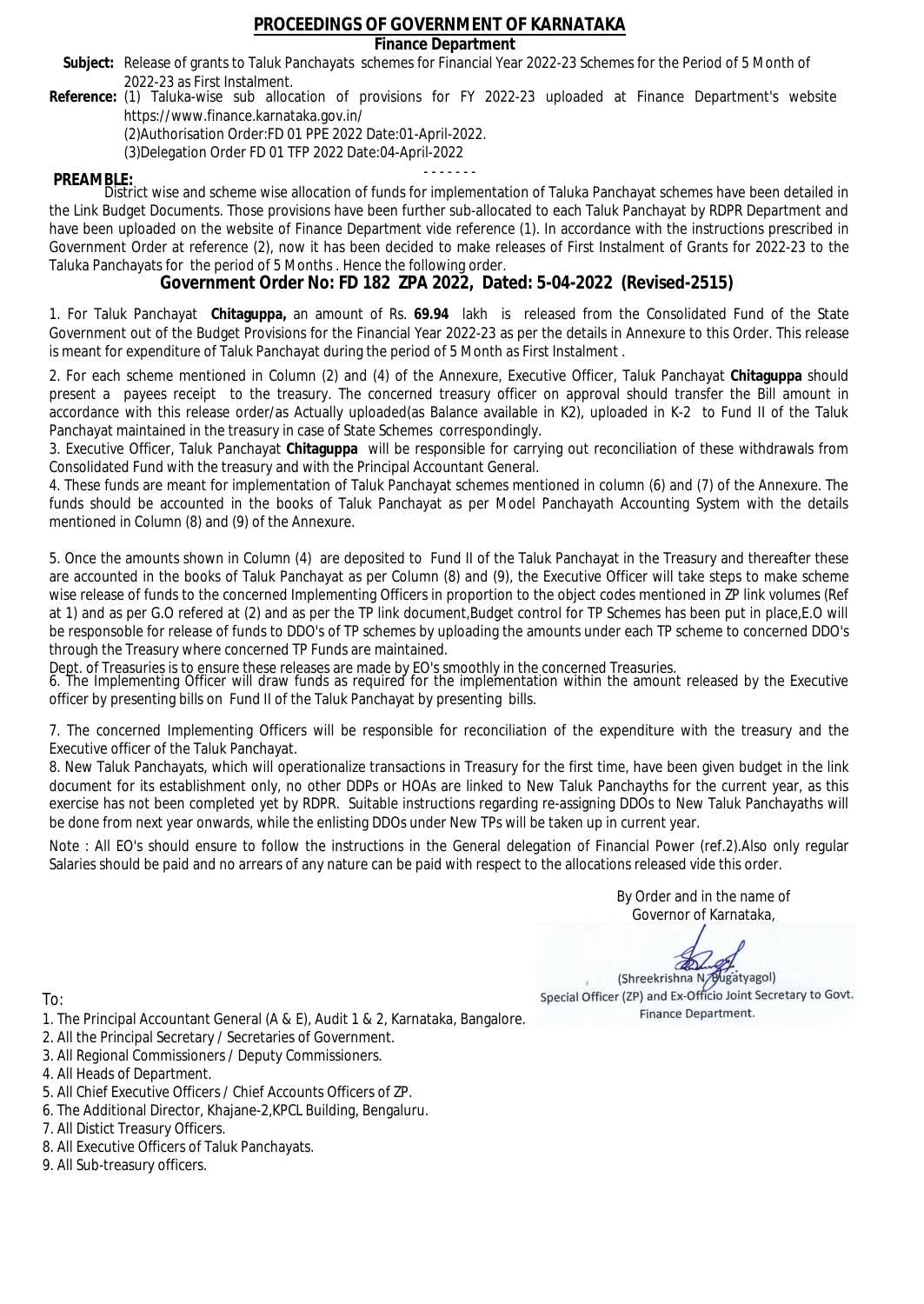### **Finance Department**

- Subject: Release of grants to Taluk Panchayats schemes for Financial Year 2022-23 Schemes for the Period of 5 Month of 2022-23 as First Instalment.
- **Reference:** (1) Taluka-wise sub allocation of provisions for FY 2022-23 uploaded at Finance Department's website https://www.finance.karnataka.gov.in/

(2)Authorisation Order:FD 01 PPE 2022 Date:01-April-2022.

(3)Delegation Order FD 01 TFP 2022 Date:04-April-2022

- - - - - - - **PREAMBLE:** District wise and scheme wise allocation of funds for implementation of Taluka Panchayat schemes have been detailed in the Link Budget Documents. Those provisions have been further sub-allocated to each Taluk Panchayat by RDPR Department and have been uploaded on the website of Finance Department vide reference (1). In accordance with the instructions prescribed in Government Order at reference (2), now it has been decided to make releases of First Instalment of Grants for 2022-23 to the Taluka Panchayats for the period of 5 Months . Hence the following order.

**Government Order No: FD 183 ZPA 2022, Dated: 5-04-2022 (Revised-2515)**

1. For Taluk Panchayat **Hulsoor,** an amount of Rs. **39.94** lakh is released from the Consolidated Fund of the State Government out of the Budget Provisions for the Financial Year 2022-23 as per the details in Annexure to this Order. This release is meant for expenditure of Taluk Panchayat during the period of 5 Month as First Instalment .

2. For each scheme mentioned in Column (2) and (4) of the Annexure, Executive Officer, Taluk Panchayat **Hulsoor** should present a payees receipt to the treasury. The concerned treasury officer on approval should transfer the Bill amount in accordance with this release order/as Actually uploaded(as Balance available in K2), uploaded in K-2 to Fund II of the Taluk Panchayat maintained in the treasury in case of State Schemes correspondingly.

3. Executive Officer, Taluk Panchayat **Hulsoor** will be responsible for carrying out reconciliation of these withdrawals from Consolidated Fund with the treasury and with the Principal Accountant General.

4. These funds are meant for implementation of Taluk Panchayat schemes mentioned in column (6) and (7) of the Annexure. The funds should be accounted in the books of Taluk Panchayat as per Model Panchayath Accounting System with the details mentioned in Column (8) and (9) of the Annexure.

5. Once the amounts shown in Column (4) are deposited to Fund II of the Taluk Panchayat in the Treasury and thereafter these are accounted in the books of Taluk Panchayat as per Column (8) and (9), the Executive Officer will take steps to make scheme wise release of funds to the concerned Implementing Officers in proportion to the object codes mentioned in ZP link volumes (Ref at 1) and as per G.O refered at (2) and as per the TP link document,Budget control for TP Schemes has been put in place,E.O will be responsoble for release of funds to DDO's of TP schemes by uploading the amounts under each TP scheme to concerned DDO's through the Treasury where concerned TP Funds are maintained.

Dept. of Treasuries is to ensure these releases are made by EO's smoothly in the concerned Treasuries.

6. The Implementing Officer will draw funds as required for the implementation within the amount released by the Executive officer by presenting bills on Fund II of the Taluk Panchayat by presenting bills.

7. The concerned Implementing Officers will be responsible for reconciliation of the expenditure with the treasury and the Executive officer of the Taluk Panchayat.

8. New Taluk Panchayats, which will operationalize transactions in Treasury for the first time, have been given budget in the link document for its establishment only, no other DDPs or HOAs are linked to New Taluk Panchayths for the current year, as this exercise has not been completed yet by RDPR. Suitable instructions regarding re-assigning DDOs to New Taluk Panchayaths will be done from next year onwards, while the enlisting DDOs under New TPs will be taken up in current year.

Note : All EO's should ensure to follow the instructions in the General delegation of Financial Power (ref.2).Also only regular Salaries should be paid and no arrears of any nature can be paid with respect to the allocations released vide this order.

> By Order and in the name of Governor of Karnataka,

**PD** 

(Shreekrishna N/Bugatyagol) Special Officer (ZP) and Ex-Officio Joint Secretary to Govt. Finance Department.

- 1. The Principal Accountant General (A & E), Audit 1 & 2, Karnataka, Bangalore.
- 2. All the Principal Secretary / Secretaries of Government.
- 3. All Regional Commissioners / Deputy Commissioners.
- 4. All Heads of Department.
- 5. All Chief Executive Officers / Chief Accounts Officers of ZP.
- 6. The Additional Director, Khajane-2,KPCL Building, Bengaluru.
- 7. All Distict Treasury Officers.
- 8. All Executive Officers of Taluk Panchayats.
- 9. All Sub-treasury officers.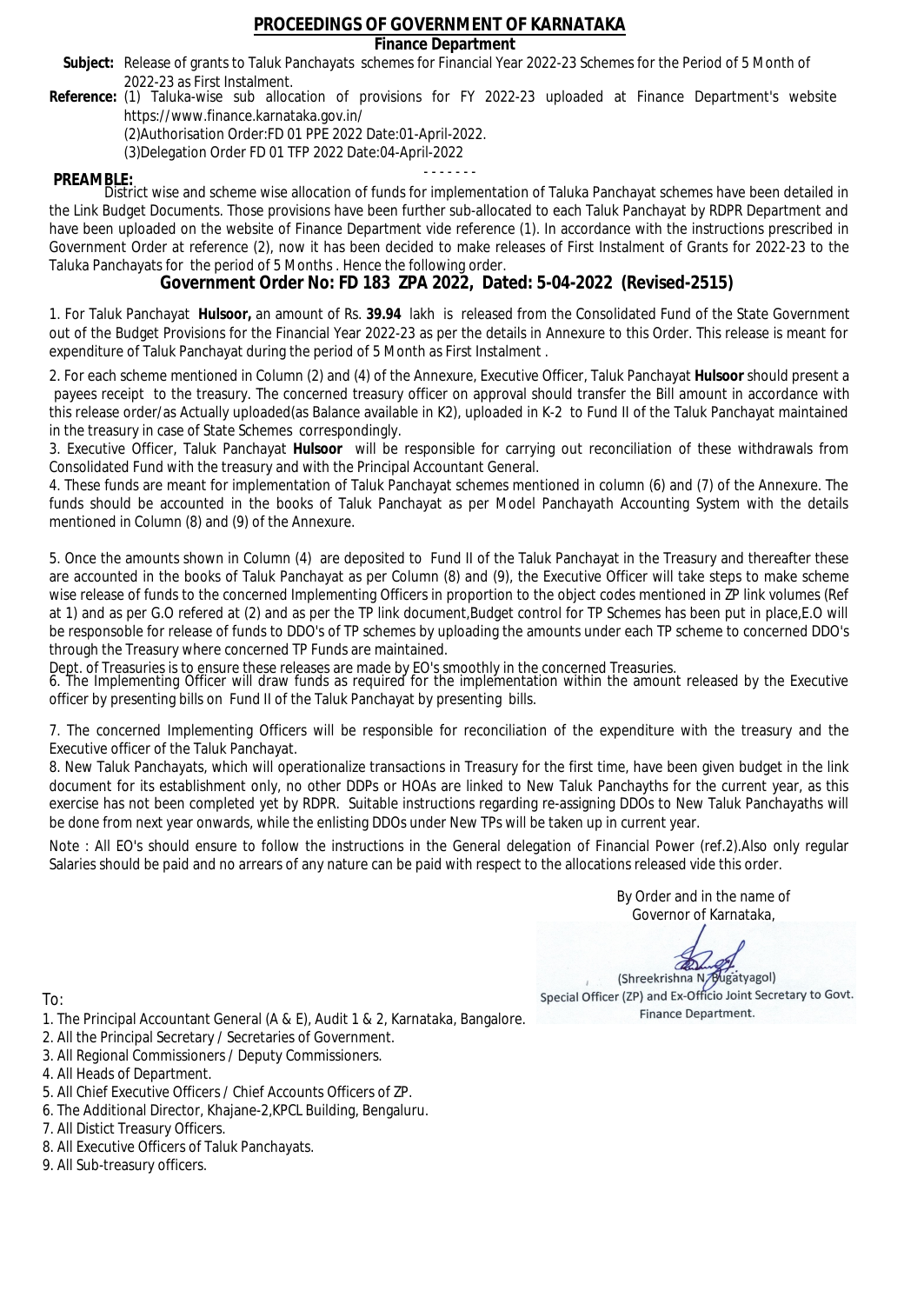### **Finance Department**

- Subject: Release of grants to Taluk Panchayats schemes for Financial Year 2022-23 Schemes for the Period of 5 Month of 2022-23 as First Instalment.
- **Reference:** (1) Taluka-wise sub allocation of provisions for FY 2022-23 uploaded at Finance Department's website https://www.finance.karnataka.gov.in/

(2)Authorisation Order:FD 01 PPE 2022 Date:01-April-2022.

(3)Delegation Order FD 01 TFP 2022 Date:04-April-2022

- - - - - - - **PREAMBLE:** District wise and scheme wise allocation of funds for implementation of Taluka Panchayat schemes have been detailed in the Link Budget Documents. Those provisions have been further sub-allocated to each Taluk Panchayat by RDPR Department and have been uploaded on the website of Finance Department vide reference (1). In accordance with the instructions prescribed in Government Order at reference (2), now it has been decided to make releases of First Instalment of Grants for 2022-23 to the Taluka Panchayats for the period of 5 Months . Hence the following order.

**Government Order No: FD 185 ZPA 2022, Dated: 5-04-2022 (Revised-2515)**

1. For Taluk Panchayat **Kamalanagara,** an amount of Rs. **87.41** lakh is released from the Consolidated Fund of the State Government out of the Budget Provisions for the Financial Year 2022-23 as per the details in Annexure to this Order. This release is meant for expenditure of Taluk Panchayat during the period of 5 Month as First Instalment .

2. For each scheme mentioned in Column (2) and (4) of the Annexure, Executive Officer, Taluk Panchayat **Kamalanagara** should present a payees receipt to the treasury. The concerned treasury officer on approval should transfer the Bill amount in accordance with this release order/as Actually uploaded(as Balance available in K2), uploaded in K-2 to Fund II of the Taluk Panchayat maintained in the treasury in case of State Schemes correspondingly.

3. Executive Officer, Taluk Panchayat **Kamalanagara** will be responsible for carrying out reconciliation of these withdrawals from Consolidated Fund with the treasury and with the Principal Accountant General.

4. These funds are meant for implementation of Taluk Panchayat schemes mentioned in column (6) and (7) of the Annexure. The funds should be accounted in the books of Taluk Panchayat as per Model Panchayath Accounting System with the details mentioned in Column (8) and (9) of the Annexure.

5. Once the amounts shown in Column (4) are deposited to Fund II of the Taluk Panchayat in the Treasury and thereafter these are accounted in the books of Taluk Panchayat as per Column (8) and (9), the Executive Officer will take steps to make scheme wise release of funds to the concerned Implementing Officers in proportion to the object codes mentioned in ZP link volumes (Ref at 1) and as per G.O refered at (2) and as per the TP link document,Budget control for TP Schemes has been put in place,E.O will be responsoble for release of funds to DDO's of TP schemes by uploading the amounts under each TP scheme to concerned DDO's through the Treasury where concerned TP Funds are maintained.

Dept. of Treasuries is to ensure these releases are made by EO's smoothly in the concerned Treasuries.

6. The Implementing Officer will draw funds as required for the implementation within the amount released by the Executive officer by presenting bills on Fund II of the Taluk Panchayat by presenting bills.

7. The concerned Implementing Officers will be responsible for reconciliation of the expenditure with the treasury and the Executive officer of the Taluk Panchayat.

8. New Taluk Panchayats, which will operationalize transactions in Treasury for the first time, have been given budget in the link document for its establishment only, no other DDPs or HOAs are linked to New Taluk Panchayths for the current year, as this exercise has not been completed yet by RDPR. Suitable instructions regarding re-assigning DDOs to New Taluk Panchayaths will be done from next year onwards, while the enlisting DDOs under New TPs will be taken up in current year.

Note : All EO's should ensure to follow the instructions in the General delegation of Financial Power (ref.2).Also only regular Salaries should be paid and no arrears of any nature can be paid with respect to the allocations released vide this order.

> By Order and in the name of Governor of Karnataka,

**PD** 

(Shreekrishna N/Bugatyagol) Special Officer (ZP) and Ex-Officio Joint Secretary to Govt. Finance Department.

- 1. The Principal Accountant General (A & E), Audit 1 & 2, Karnataka, Bangalore.
- 2. All the Principal Secretary / Secretaries of Government.
- 3. All Regional Commissioners / Deputy Commissioners.
- 4. All Heads of Department.
- 5. All Chief Executive Officers / Chief Accounts Officers of ZP.
- 6. The Additional Director, Khajane-2,KPCL Building, Bengaluru.
- 7. All Distict Treasury Officers.
- 8. All Executive Officers of Taluk Panchayats.
- 9. All Sub-treasury officers.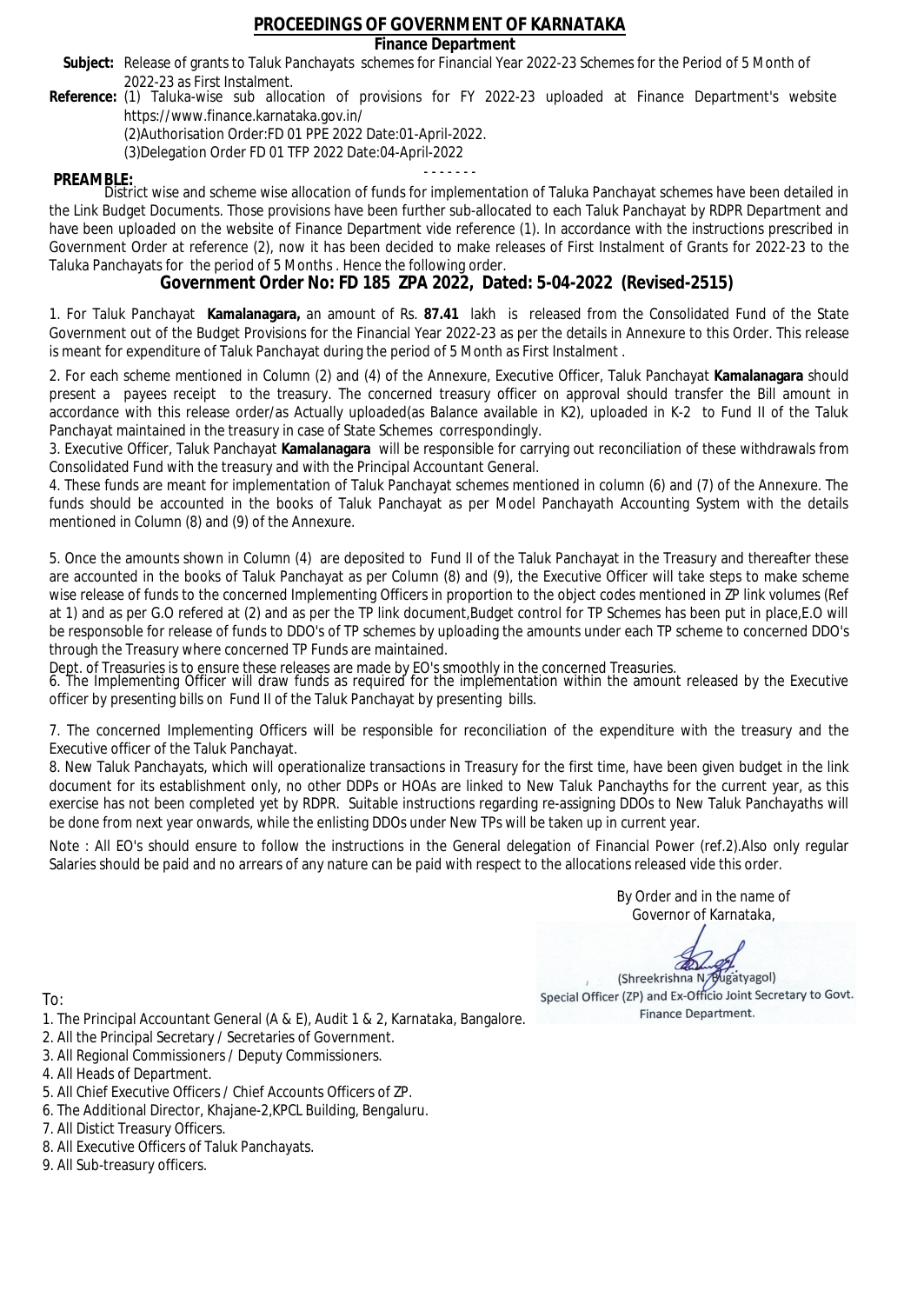### **Finance Department**

- Subject: Release of grants to Taluk Panchayats schemes for Financial Year 2022-23 Schemes for the Period of 5 Month of 2022-23 as First Instalment.
- **Reference:** (1) Taluka-wise sub allocation of provisions for FY 2022-23 uploaded at Finance Department's website https://www.finance.karnataka.gov.in/

(2)Authorisation Order:FD 01 PPE 2022 Date:01-April-2022.

(3)Delegation Order FD 01 TFP 2022 Date:04-April-2022

- - - - - - - **PREAMBLE:** District wise and scheme wise allocation of funds for implementation of Taluka Panchayat schemes have been detailed in the Link Budget Documents. Those provisions have been further sub-allocated to each Taluk Panchayat by RDPR Department and have been uploaded on the website of Finance Department vide reference (1). In accordance with the instructions prescribed in Government Order at reference (2), now it has been decided to make releases of First Instalment of Grants for 2022-23 to the Taluka Panchayats for the period of 5 Months . Hence the following order.

**Government Order No: FD 190 ZPA 2022, Dated: 5-04-2022 (Revised-2515)**

1. For Taluk Panchayat **Raichur,** an amount of Rs. **194.76** lakh is released from the Consolidated Fund of the State Government out of the Budget Provisions for the Financial Year 2022-23 as per the details in Annexure to this Order. This release is meant for expenditure of Taluk Panchayat during the period of 5 Month as First Instalment .

2. For each scheme mentioned in Column (2) and (4) of the Annexure, Executive Officer, Taluk Panchayat **Raichur** should present a payees receipt to the treasury. The concerned treasury officer on approval should transfer the Bill amount in accordance with this release order/as Actually uploaded(as Balance available in K2), uploaded in K-2 to Fund II of the Taluk Panchayat maintained in the treasury in case of State Schemes correspondingly.

3. Executive Officer, Taluk Panchayat **Raichur** will be responsible for carrying out reconciliation of these withdrawals from Consolidated Fund with the treasury and with the Principal Accountant General.

4. These funds are meant for implementation of Taluk Panchayat schemes mentioned in column (6) and (7) of the Annexure. The funds should be accounted in the books of Taluk Panchayat as per Model Panchayath Accounting System with the details mentioned in Column (8) and (9) of the Annexure.

5. Once the amounts shown in Column (4) are deposited to Fund II of the Taluk Panchayat in the Treasury and thereafter these are accounted in the books of Taluk Panchayat as per Column (8) and (9), the Executive Officer will take steps to make scheme wise release of funds to the concerned Implementing Officers in proportion to the object codes mentioned in ZP link volumes (Ref at 1) and as per G.O refered at (2) and as per the TP link document,Budget control for TP Schemes has been put in place,E.O will be responsoble for release of funds to DDO's of TP schemes by uploading the amounts under each TP scheme to concerned DDO's through the Treasury where concerned TP Funds are maintained.

Dept. of Treasuries is to ensure these releases are made by EO's smoothly in the concerned Treasuries.

6. The Implementing Officer will draw funds as required for the implementation within the amount released by the Executive officer by presenting bills on Fund II of the Taluk Panchayat by presenting bills.

7. The concerned Implementing Officers will be responsible for reconciliation of the expenditure with the treasury and the Executive officer of the Taluk Panchayat.

8. New Taluk Panchayats, which will operationalize transactions in Treasury for the first time, have been given budget in the link document for its establishment only, no other DDPs or HOAs are linked to New Taluk Panchayths for the current year, as this exercise has not been completed yet by RDPR. Suitable instructions regarding re-assigning DDOs to New Taluk Panchayaths will be done from next year onwards, while the enlisting DDOs under New TPs will be taken up in current year.

Note : All EO's should ensure to follow the instructions in the General delegation of Financial Power (ref.2).Also only regular Salaries should be paid and no arrears of any nature can be paid with respect to the allocations released vide this order.

> By Order and in the name of Governor of Karnataka,

**PD** 

(Shreekrishna N/Bugatyagol) Special Officer (ZP) and Ex-Officio Joint Secretary to Govt. Finance Department.

- 1. The Principal Accountant General (A & E), Audit 1 & 2, Karnataka, Bangalore.
- 2. All the Principal Secretary / Secretaries of Government.
- 3. All Regional Commissioners / Deputy Commissioners.
- 4. All Heads of Department.
- 5. All Chief Executive Officers / Chief Accounts Officers of ZP.
- 6. The Additional Director, Khajane-2,KPCL Building, Bengaluru.
- 7. All Distict Treasury Officers.
- 8. All Executive Officers of Taluk Panchayats.
- 9. All Sub-treasury officers.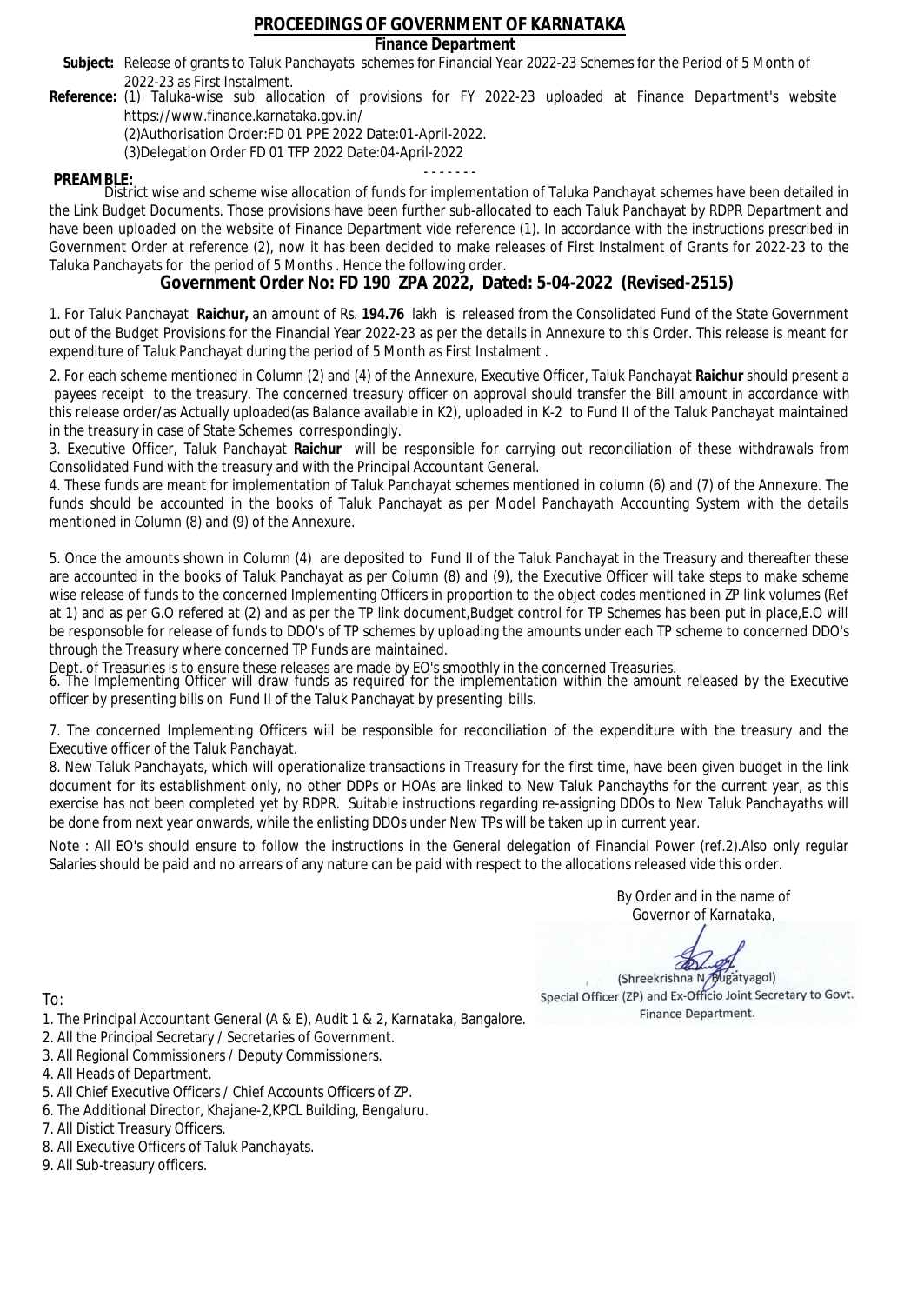### **Finance Department**

- Subject: Release of grants to Taluk Panchayats schemes for Financial Year 2022-23 Schemes for the Period of 5 Month of 2022-23 as First Instalment.
- **Reference:** (1) Taluka-wise sub allocation of provisions for FY 2022-23 uploaded at Finance Department's website https://www.finance.karnataka.gov.in/

(2)Authorisation Order:FD 01 PPE 2022 Date:01-April-2022.

(3)Delegation Order FD 01 TFP 2022 Date:04-April-2022

- - - - - - - **PREAMBLE:** District wise and scheme wise allocation of funds for implementation of Taluka Panchayat schemes have been detailed in the Link Budget Documents. Those provisions have been further sub-allocated to each Taluk Panchayat by RDPR Department and have been uploaded on the website of Finance Department vide reference (1). In accordance with the instructions prescribed in Government Order at reference (2), now it has been decided to make releases of First Instalment of Grants for 2022-23 to the Taluka Panchayats for the period of 5 Months . Hence the following order.

**Government Order No: FD 186 ZPA 2022, Dated: 5-04-2022 (Revised-2515)**

1. For Taluk Panchayat **Devdurg,** an amount of Rs. **192.47** lakh is released from the Consolidated Fund of the State Government out of the Budget Provisions for the Financial Year 2022-23 as per the details in Annexure to this Order. This release is meant for expenditure of Taluk Panchayat during the period of 5 Month as First Instalment .

2. For each scheme mentioned in Column (2) and (4) of the Annexure, Executive Officer, Taluk Panchayat **Devdurg** should present a payees receipt to the treasury. The concerned treasury officer on approval should transfer the Bill amount in accordance with this release order/as Actually uploaded(as Balance available in K2), uploaded in K-2 to Fund II of the Taluk Panchayat maintained in the treasury in case of State Schemes correspondingly.

3. Executive Officer, Taluk Panchayat **Devdurg** will be responsible for carrying out reconciliation of these withdrawals from Consolidated Fund with the treasury and with the Principal Accountant General.

4. These funds are meant for implementation of Taluk Panchayat schemes mentioned in column (6) and (7) of the Annexure. The funds should be accounted in the books of Taluk Panchayat as per Model Panchayath Accounting System with the details mentioned in Column (8) and (9) of the Annexure.

5. Once the amounts shown in Column (4) are deposited to Fund II of the Taluk Panchayat in the Treasury and thereafter these are accounted in the books of Taluk Panchayat as per Column (8) and (9), the Executive Officer will take steps to make scheme wise release of funds to the concerned Implementing Officers in proportion to the object codes mentioned in ZP link volumes (Ref at 1) and as per G.O refered at (2) and as per the TP link document,Budget control for TP Schemes has been put in place,E.O will be responsoble for release of funds to DDO's of TP schemes by uploading the amounts under each TP scheme to concerned DDO's through the Treasury where concerned TP Funds are maintained.

Dept. of Treasuries is to ensure these releases are made by EO's smoothly in the concerned Treasuries.

6. The Implementing Officer will draw funds as required for the implementation within the amount released by the Executive officer by presenting bills on Fund II of the Taluk Panchayat by presenting bills.

7. The concerned Implementing Officers will be responsible for reconciliation of the expenditure with the treasury and the Executive officer of the Taluk Panchayat.

8. New Taluk Panchayats, which will operationalize transactions in Treasury for the first time, have been given budget in the link document for its establishment only, no other DDPs or HOAs are linked to New Taluk Panchayths for the current year, as this exercise has not been completed yet by RDPR. Suitable instructions regarding re-assigning DDOs to New Taluk Panchayaths will be done from next year onwards, while the enlisting DDOs under New TPs will be taken up in current year.

Note : All EO's should ensure to follow the instructions in the General delegation of Financial Power (ref.2).Also only regular Salaries should be paid and no arrears of any nature can be paid with respect to the allocations released vide this order.

> By Order and in the name of Governor of Karnataka,

**PD** 

(Shreekrishna N/Bugatyagol) Special Officer (ZP) and Ex-Officio Joint Secretary to Govt. Finance Department.

- 1. The Principal Accountant General (A & E), Audit 1 & 2, Karnataka, Bangalore.
- 2. All the Principal Secretary / Secretaries of Government.
- 3. All Regional Commissioners / Deputy Commissioners.
- 4. All Heads of Department.
- 5. All Chief Executive Officers / Chief Accounts Officers of ZP.
- 6. The Additional Director, Khajane-2,KPCL Building, Bengaluru.
- 7. All Distict Treasury Officers.
- 8. All Executive Officers of Taluk Panchayats.
- 9. All Sub-treasury officers.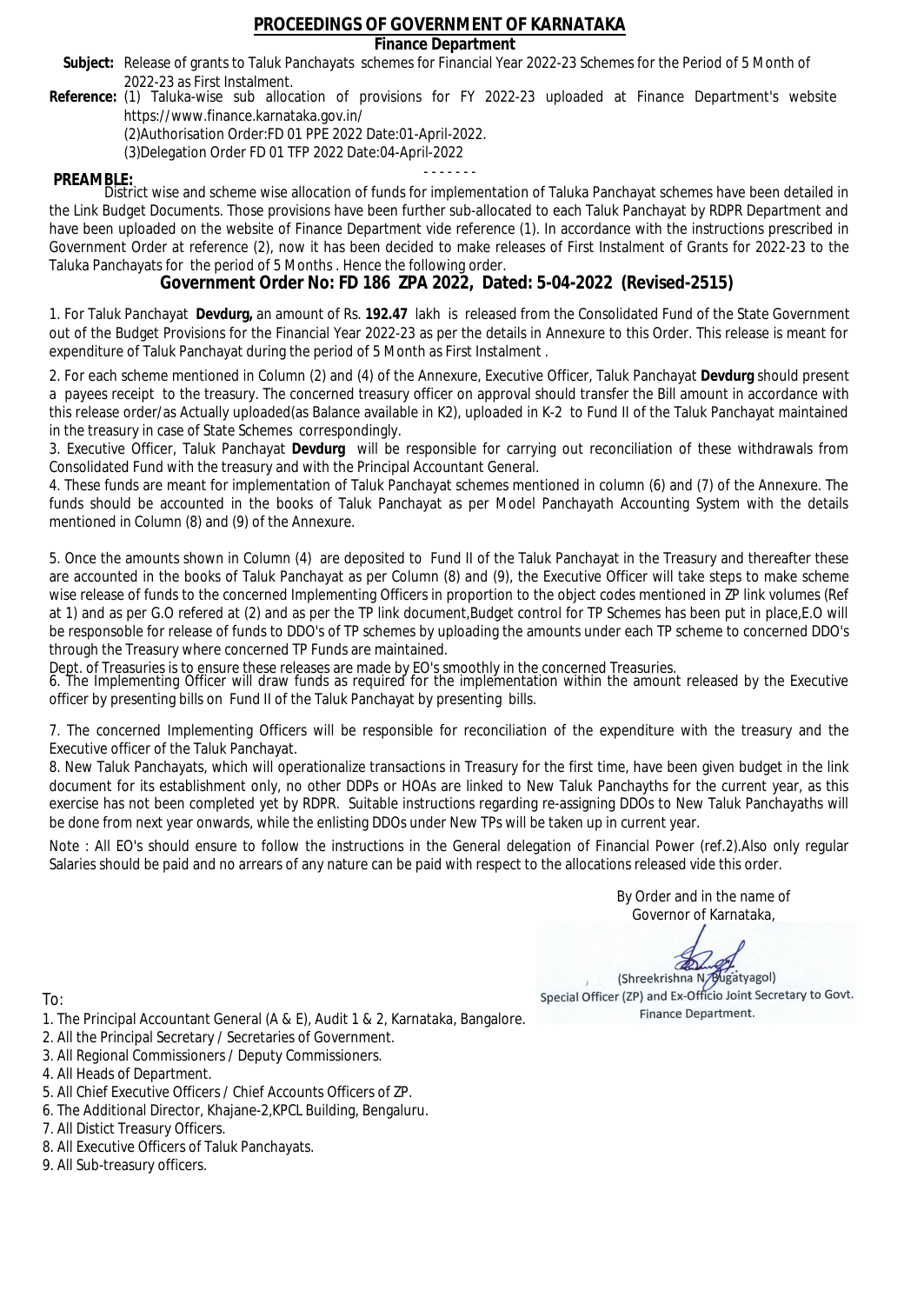### **Finance Department**

- Subject: Release of grants to Taluk Panchayats schemes for Financial Year 2022-23 Schemes for the Period of 5 Month of 2022-23 as First Instalment.
- **Reference:** (1) Taluka-wise sub allocation of provisions for FY 2022-23 uploaded at Finance Department's website https://www.finance.karnataka.gov.in/

(2)Authorisation Order:FD 01 PPE 2022 Date:01-April-2022.

(3)Delegation Order FD 01 TFP 2022 Date:04-April-2022

- - - - - - - **PREAMBLE:** District wise and scheme wise allocation of funds for implementation of Taluka Panchayat schemes have been detailed in the Link Budget Documents. Those provisions have been further sub-allocated to each Taluk Panchayat by RDPR Department and have been uploaded on the website of Finance Department vide reference (1). In accordance with the instructions prescribed in Government Order at reference (2), now it has been decided to make releases of First Instalment of Grants for 2022-23 to the Taluka Panchayats for the period of 5 Months . Hence the following order.

**Government Order No: FD 187 ZPA 2022, Dated: 5-04-2022 (Revised-2515)**

1. For Taluk Panchayat **Lingasugur,** an amount of Rs. **132.41** lakh is released from the Consolidated Fund of the State Government out of the Budget Provisions for the Financial Year 2022-23 as per the details in Annexure to this Order. This release is meant for expenditure of Taluk Panchayat during the period of 5 Month as First Instalment .

2. For each scheme mentioned in Column (2) and (4) of the Annexure, Executive Officer, Taluk Panchayat **Lingasugur** should present a payees receipt to the treasury. The concerned treasury officer on approval should transfer the Bill amount in accordance with this release order/as Actually uploaded(as Balance available in K2), uploaded in K-2 to Fund II of the Taluk Panchayat maintained in the treasury in case of State Schemes correspondingly.

3. Executive Officer, Taluk Panchayat **Lingasugur** will be responsible for carrying out reconciliation of these withdrawals from Consolidated Fund with the treasury and with the Principal Accountant General.

4. These funds are meant for implementation of Taluk Panchayat schemes mentioned in column (6) and (7) of the Annexure. The funds should be accounted in the books of Taluk Panchayat as per Model Panchayath Accounting System with the details mentioned in Column (8) and (9) of the Annexure.

5. Once the amounts shown in Column (4) are deposited to Fund II of the Taluk Panchayat in the Treasury and thereafter these are accounted in the books of Taluk Panchayat as per Column (8) and (9), the Executive Officer will take steps to make scheme wise release of funds to the concerned Implementing Officers in proportion to the object codes mentioned in ZP link volumes (Ref at 1) and as per G.O refered at (2) and as per the TP link document,Budget control for TP Schemes has been put in place,E.O will be responsoble for release of funds to DDO's of TP schemes by uploading the amounts under each TP scheme to concerned DDO's through the Treasury where concerned TP Funds are maintained.

Dept. of Treasuries is to ensure these releases are made by EO's smoothly in the concerned Treasuries.

6. The Implementing Officer will draw funds as required for the implementation within the amount released by the Executive officer by presenting bills on Fund II of the Taluk Panchayat by presenting bills.

7. The concerned Implementing Officers will be responsible for reconciliation of the expenditure with the treasury and the Executive officer of the Taluk Panchayat.

8. New Taluk Panchayats, which will operationalize transactions in Treasury for the first time, have been given budget in the link document for its establishment only, no other DDPs or HOAs are linked to New Taluk Panchayths for the current year, as this exercise has not been completed yet by RDPR. Suitable instructions regarding re-assigning DDOs to New Taluk Panchayaths will be done from next year onwards, while the enlisting DDOs under New TPs will be taken up in current year.

Note : All EO's should ensure to follow the instructions in the General delegation of Financial Power (ref.2).Also only regular Salaries should be paid and no arrears of any nature can be paid with respect to the allocations released vide this order.

> By Order and in the name of Governor of Karnataka,

**PD** 

(Shreekrishna N/Bugatyagol) Special Officer (ZP) and Ex-Officio Joint Secretary to Govt. Finance Department.

- 1. The Principal Accountant General (A & E), Audit 1 & 2, Karnataka, Bangalore.
- 2. All the Principal Secretary / Secretaries of Government.
- 3. All Regional Commissioners / Deputy Commissioners.
- 4. All Heads of Department.
- 5. All Chief Executive Officers / Chief Accounts Officers of ZP.
- 6. The Additional Director, Khajane-2,KPCL Building, Bengaluru.
- 7. All Distict Treasury Officers.
- 8. All Executive Officers of Taluk Panchayats.
- 9. All Sub-treasury officers.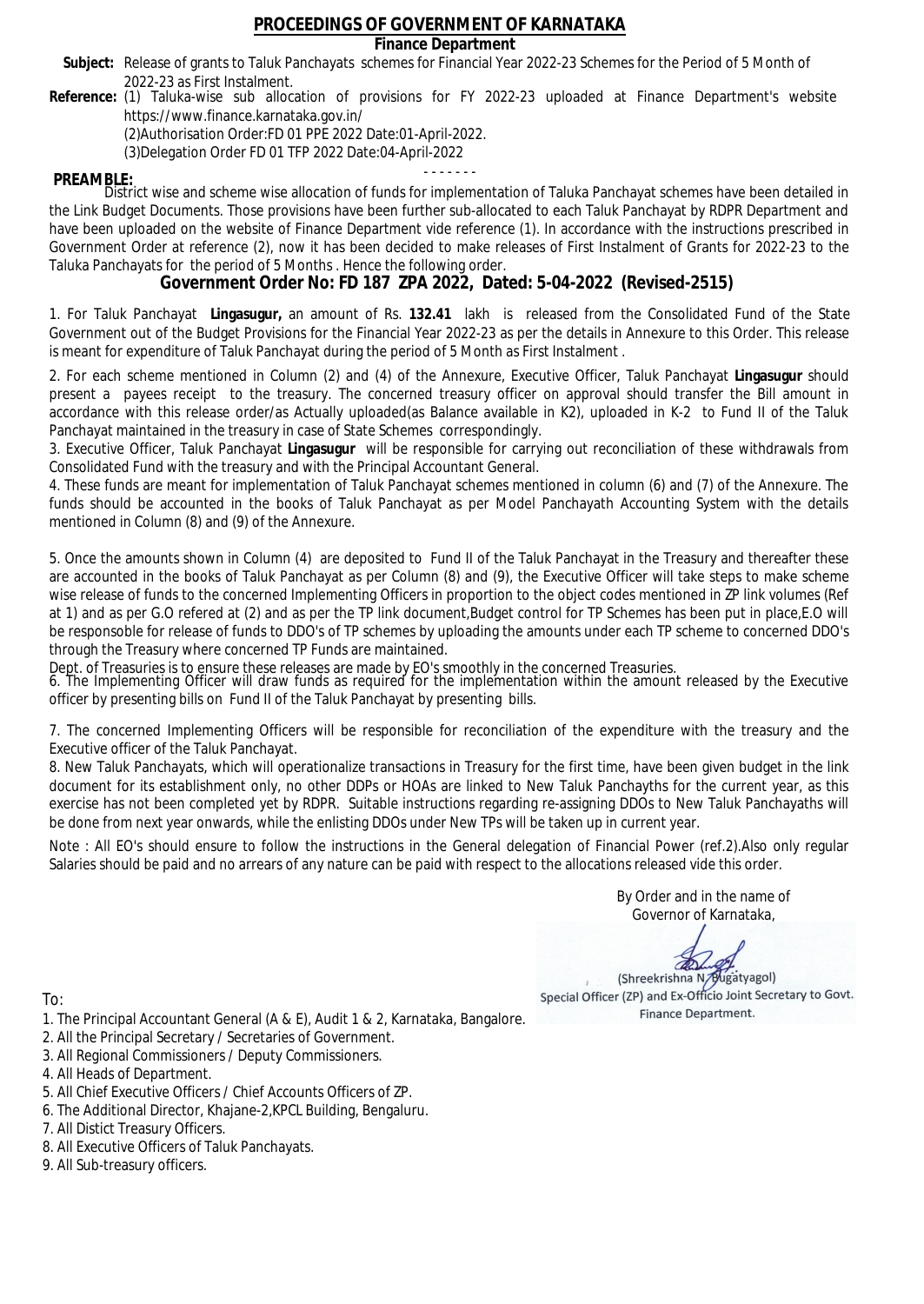### **Finance Department**

- Subject: Release of grants to Taluk Panchayats schemes for Financial Year 2022-23 Schemes for the Period of 5 Month of 2022-23 as First Instalment.
- **Reference:** (1) Taluka-wise sub allocation of provisions for FY 2022-23 uploaded at Finance Department's website https://www.finance.karnataka.gov.in/

(2)Authorisation Order:FD 01 PPE 2022 Date:01-April-2022.

(3)Delegation Order FD 01 TFP 2022 Date:04-April-2022

- - - - - - - **PREAMBLE:** District wise and scheme wise allocation of funds for implementation of Taluka Panchayat schemes have been detailed in the Link Budget Documents. Those provisions have been further sub-allocated to each Taluk Panchayat by RDPR Department and have been uploaded on the website of Finance Department vide reference (1). In accordance with the instructions prescribed in Government Order at reference (2), now it has been decided to make releases of First Instalment of Grants for 2022-23 to the Taluka Panchayats for the period of 5 Months . Hence the following order.

**Government Order No: FD 188 ZPA 2022, Dated: 5-04-2022 (Revised-2515)**

1. For Taluk Panchayat **Manvi,** an amount of Rs. **165.56** lakh is released from the Consolidated Fund of the State Government out of the Budget Provisions for the Financial Year 2022-23 as per the details in Annexure to this Order. This release is meant for expenditure of Taluk Panchayat during the period of 5 Month as First Instalment .

2. For each scheme mentioned in Column (2) and (4) of the Annexure, Executive Officer, Taluk Panchayat **Manvi** should present a payees receipt to the treasury. The concerned treasury officer on approval should transfer the Bill amount in accordance with this release order/as Actually uploaded(as Balance available in K2), uploaded in K-2 to Fund II of the Taluk Panchayat maintained in the treasury in case of State Schemes correspondingly.

3. Executive Officer, Taluk Panchayat **Manvi** will be responsible for carrying out reconciliation of these withdrawals from Consolidated Fund with the treasury and with the Principal Accountant General.

4. These funds are meant for implementation of Taluk Panchayat schemes mentioned in column (6) and (7) of the Annexure. The funds should be accounted in the books of Taluk Panchayat as per Model Panchayath Accounting System with the details mentioned in Column (8) and (9) of the Annexure.

5. Once the amounts shown in Column (4) are deposited to Fund II of the Taluk Panchayat in the Treasury and thereafter these are accounted in the books of Taluk Panchayat as per Column (8) and (9), the Executive Officer will take steps to make scheme wise release of funds to the concerned Implementing Officers in proportion to the object codes mentioned in ZP link volumes (Ref at 1) and as per G.O refered at (2) and as per the TP link document,Budget control for TP Schemes has been put in place,E.O will be responsoble for release of funds to DDO's of TP schemes by uploading the amounts under each TP scheme to concerned DDO's through the Treasury where concerned TP Funds are maintained.

Dept. of Treasuries is to ensure these releases are made by EO's smoothly in the concerned Treasuries.

6. The Implementing Officer will draw funds as required for the implementation within the amount released by the Executive officer by presenting bills on Fund II of the Taluk Panchayat by presenting bills.

7. The concerned Implementing Officers will be responsible for reconciliation of the expenditure with the treasury and the Executive officer of the Taluk Panchayat.

8. New Taluk Panchayats, which will operationalize transactions in Treasury for the first time, have been given budget in the link document for its establishment only, no other DDPs or HOAs are linked to New Taluk Panchayths for the current year, as this exercise has not been completed yet by RDPR. Suitable instructions regarding re-assigning DDOs to New Taluk Panchayaths will be done from next year onwards, while the enlisting DDOs under New TPs will be taken up in current year.

Note : All EO's should ensure to follow the instructions in the General delegation of Financial Power (ref.2).Also only regular Salaries should be paid and no arrears of any nature can be paid with respect to the allocations released vide this order.

> By Order and in the name of Governor of Karnataka,

**PD** 

(Shreekrishna N/Bugatyagol) Special Officer (ZP) and Ex-Officio Joint Secretary to Govt. Finance Department.

To:

- 1. The Principal Accountant General (A & E), Audit 1 & 2, Karnataka, Bangalore.
- 2. All the Principal Secretary / Secretaries of Government.
- 3. All Regional Commissioners / Deputy Commissioners.
- 4. All Heads of Department.
- 5. All Chief Executive Officers / Chief Accounts Officers of ZP.
- 6. The Additional Director, Khajane-2,KPCL Building, Bengaluru.

7. All Distict Treasury Officers.

- 8. All Executive Officers of Taluk Panchayats.
- 9. All Sub-treasury officers.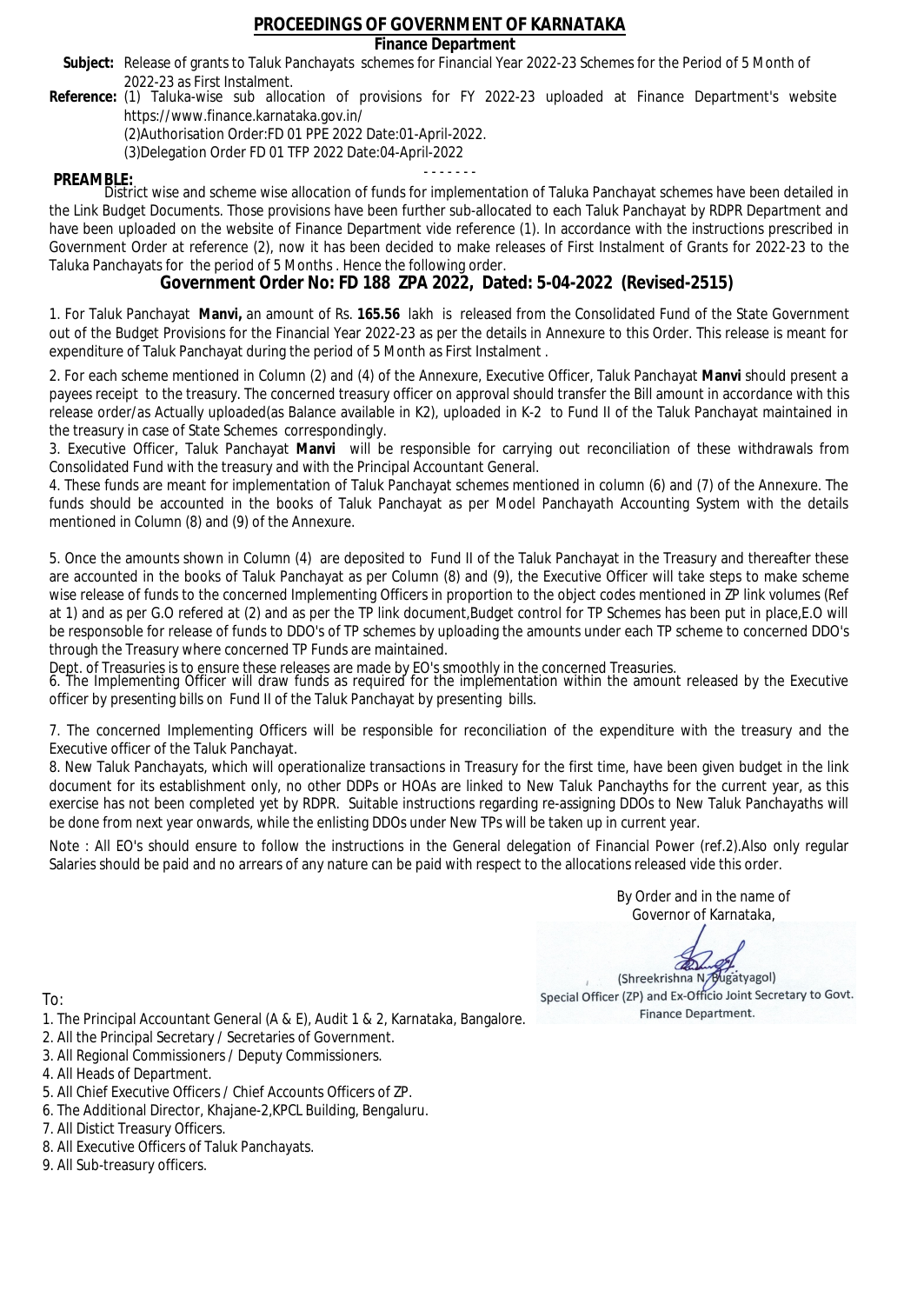**Finance Department**

- Subject: Release of grants to Taluk Panchayats schemes for Financial Year 2022-23 Schemes for the Period of 5 Month of 2022-23 as First Instalment.
- **Reference:** (1) Taluka-wise sub allocation of provisions for FY 2022-23 uploaded at Finance Department's website https://www.finance.karnataka.gov.in/

(2)Authorisation Order:FD 01 PPE 2022 Date:01-April-2022.

(3)Delegation Order FD 01 TFP 2022 Date:04-April-2022

- - - - - - - **PREAMBLE:** District wise and scheme wise allocation of funds for implementation of Taluka Panchayat schemes have been detailed in the Link Budget Documents. Those provisions have been further sub-allocated to each Taluk Panchayat by RDPR Department and have been uploaded on the website of Finance Department vide reference (1). In accordance with the instructions prescribed in Government Order at reference (2), now it has been decided to make releases of First Instalment of Grants for 2022-23 to the Taluka Panchayats for the period of 5 Months . Hence the following order.

**Government Order No: FD 191 ZPA 2022, Dated: 5-04-2022 (Revised-2515)**

1. For Taluk Panchayat **Sindhanur,** an amount of Rs. **243.51** lakh is released from the Consolidated Fund of the State Government out of the Budget Provisions for the Financial Year 2022-23 as per the details in Annexure to this Order. This release is meant for expenditure of Taluk Panchayat during the period of 5 Month as First Instalment .

2. For each scheme mentioned in Column (2) and (4) of the Annexure, Executive Officer, Taluk Panchayat **Sindhanur** should present a payees receipt to the treasury. The concerned treasury officer on approval should transfer the Bill amount in accordance with this release order/as Actually uploaded(as Balance available in K2), uploaded in K-2 to Fund II of the Taluk Panchayat maintained in the treasury in case of State Schemes correspondingly.

3. Executive Officer, Taluk Panchayat **Sindhanur** will be responsible for carrying out reconciliation of these withdrawals from Consolidated Fund with the treasury and with the Principal Accountant General.

4. These funds are meant for implementation of Taluk Panchayat schemes mentioned in column (6) and (7) of the Annexure. The funds should be accounted in the books of Taluk Panchayat as per Model Panchayath Accounting System with the details mentioned in Column (8) and (9) of the Annexure.

5. Once the amounts shown in Column (4) are deposited to Fund II of the Taluk Panchayat in the Treasury and thereafter these are accounted in the books of Taluk Panchayat as per Column (8) and (9), the Executive Officer will take steps to make scheme wise release of funds to the concerned Implementing Officers in proportion to the object codes mentioned in ZP link volumes (Ref at 1) and as per G.O refered at (2) and as per the TP link document,Budget control for TP Schemes has been put in place,E.O will be responsoble for release of funds to DDO's of TP schemes by uploading the amounts under each TP scheme to concerned DDO's through the Treasury where concerned TP Funds are maintained.

Dept. of Treasuries is to ensure these releases are made by EO's smoothly in the concerned Treasuries.

6. The Implementing Officer will draw funds as required for the implementation within the amount released by the Executive officer by presenting bills on Fund II of the Taluk Panchayat by presenting bills.

7. The concerned Implementing Officers will be responsible for reconciliation of the expenditure with the treasury and the Executive officer of the Taluk Panchayat.

8. New Taluk Panchayats, which will operationalize transactions in Treasury for the first time, have been given budget in the link document for its establishment only, no other DDPs or HOAs are linked to New Taluk Panchayths for the current year, as this exercise has not been completed yet by RDPR. Suitable instructions regarding re-assigning DDOs to New Taluk Panchayaths will be done from next year onwards, while the enlisting DDOs under New TPs will be taken up in current year.

Note : All EO's should ensure to follow the instructions in the General delegation of Financial Power (ref.2).Also only regular Salaries should be paid and no arrears of any nature can be paid with respect to the allocations released vide this order.

> By Order and in the name of Governor of Karnataka,

**PD** 

(Shreekrishna N/Bugatyagol) Special Officer (ZP) and Ex-Officio Joint Secretary to Govt. Finance Department.

- 1. The Principal Accountant General (A & E), Audit 1 & 2, Karnataka, Bangalore.
- 2. All the Principal Secretary / Secretaries of Government.
- 3. All Regional Commissioners / Deputy Commissioners.
- 4. All Heads of Department.
- 5. All Chief Executive Officers / Chief Accounts Officers of ZP.
- 6. The Additional Director, Khajane-2,KPCL Building, Bengaluru.
- 7. All Distict Treasury Officers.
- 8. All Executive Officers of Taluk Panchayats.
- 9. All Sub-treasury officers.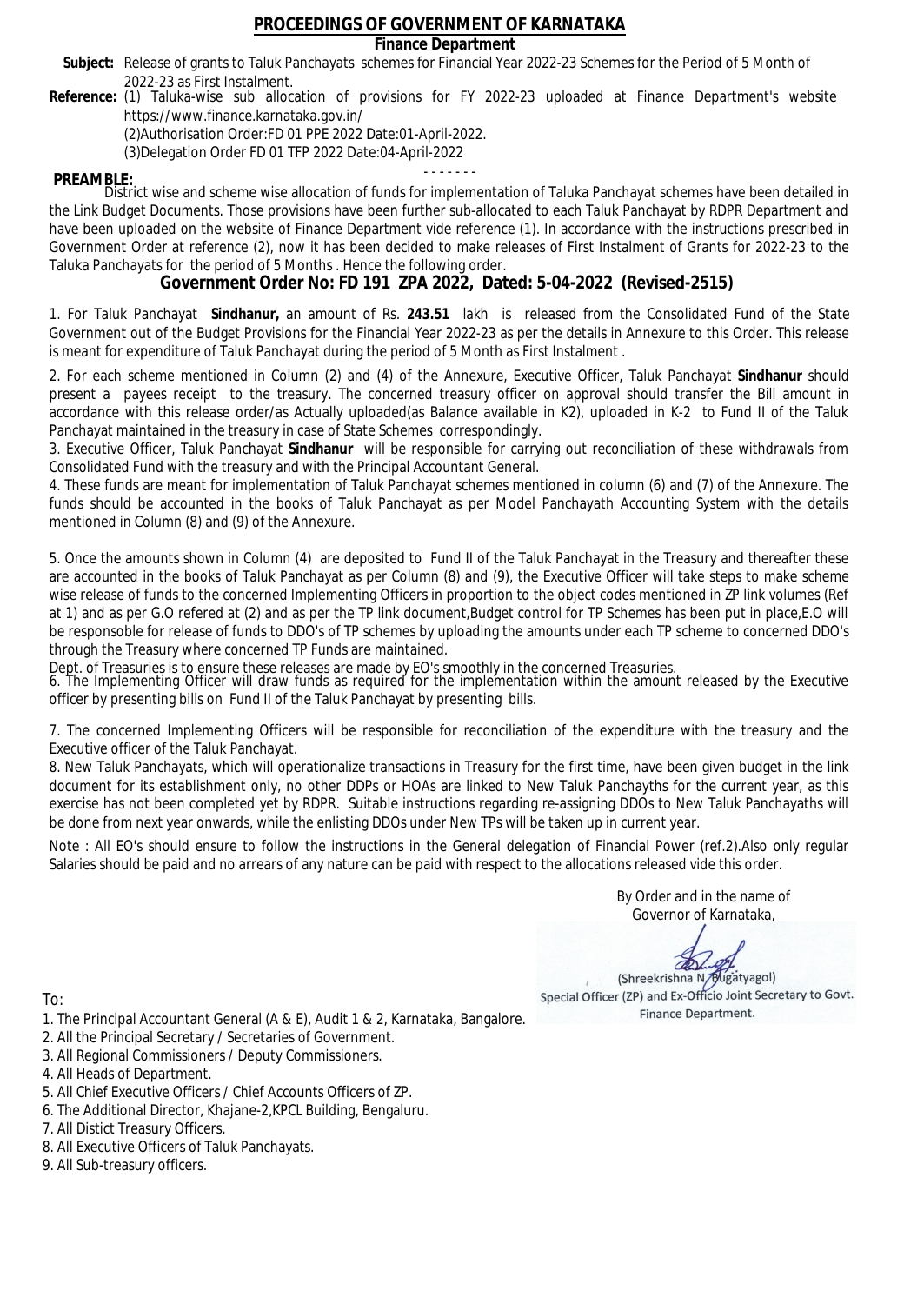### **Finance Department**

- Subject: Release of grants to Taluk Panchayats schemes for Financial Year 2022-23 Schemes for the Period of 5 Month of 2022-23 as First Instalment.
- **Reference:** (1) Taluka-wise sub allocation of provisions for FY 2022-23 uploaded at Finance Department's website https://www.finance.karnataka.gov.in/

(2)Authorisation Order:FD 01 PPE 2022 Date:01-April-2022.

(3)Delegation Order FD 01 TFP 2022 Date:04-April-2022

- - - - - - - **PREAMBLE:** District wise and scheme wise allocation of funds for implementation of Taluka Panchayat schemes have been detailed in the Link Budget Documents. Those provisions have been further sub-allocated to each Taluk Panchayat by RDPR Department and have been uploaded on the website of Finance Department vide reference (1). In accordance with the instructions prescribed in Government Order at reference (2), now it has been decided to make releases of First Instalment of Grants for 2022-23 to the Taluka Panchayats for the period of 5 Months . Hence the following order.

**Government Order No: FD 189 ZPA 2022, Dated: 5-04-2022 (Revised-2515)**

1. For Taluk Panchayat **Maski,** an amount of Rs. **97.79** lakh is released from the Consolidated Fund of the State Government out of the Budget Provisions for the Financial Year 2022-23 as per the details in Annexure to this Order. This release is meant for expenditure of Taluk Panchayat during the period of 5 Month as First Instalment .

2. For each scheme mentioned in Column (2) and (4) of the Annexure, Executive Officer, Taluk Panchayat **Maski** should present a payees receipt to the treasury. The concerned treasury officer on approval should transfer the Bill amount in accordance with this release order/as Actually uploaded(as Balance available in K2), uploaded in K-2 to Fund II of the Taluk Panchayat maintained in the treasury in case of State Schemes correspondingly.

3. Executive Officer, Taluk Panchayat **Maski** will be responsible for carrying out reconciliation of these withdrawals from Consolidated Fund with the treasury and with the Principal Accountant General.

4. These funds are meant for implementation of Taluk Panchayat schemes mentioned in column (6) and (7) of the Annexure. The funds should be accounted in the books of Taluk Panchayat as per Model Panchayath Accounting System with the details mentioned in Column (8) and (9) of the Annexure.

5. Once the amounts shown in Column (4) are deposited to Fund II of the Taluk Panchayat in the Treasury and thereafter these are accounted in the books of Taluk Panchayat as per Column (8) and (9), the Executive Officer will take steps to make scheme wise release of funds to the concerned Implementing Officers in proportion to the object codes mentioned in ZP link volumes (Ref at 1) and as per G.O refered at (2) and as per the TP link document,Budget control for TP Schemes has been put in place,E.O will be responsoble for release of funds to DDO's of TP schemes by uploading the amounts under each TP scheme to concerned DDO's through the Treasury where concerned TP Funds are maintained.

Dept. of Treasuries is to ensure these releases are made by EO's smoothly in the concerned Treasuries.

6. The Implementing Officer will draw funds as required for the implementation within the amount released by the Executive officer by presenting bills on Fund II of the Taluk Panchayat by presenting bills.

7. The concerned Implementing Officers will be responsible for reconciliation of the expenditure with the treasury and the Executive officer of the Taluk Panchayat.

8. New Taluk Panchayats, which will operationalize transactions in Treasury for the first time, have been given budget in the link document for its establishment only, no other DDPs or HOAs are linked to New Taluk Panchayths for the current year, as this exercise has not been completed yet by RDPR. Suitable instructions regarding re-assigning DDOs to New Taluk Panchayaths will be done from next year onwards, while the enlisting DDOs under New TPs will be taken up in current year.

Note : All EO's should ensure to follow the instructions in the General delegation of Financial Power (ref.2).Also only regular Salaries should be paid and no arrears of any nature can be paid with respect to the allocations released vide this order.

> By Order and in the name of Governor of Karnataka,

**PD** 

(Shreekrishna N/Bugatyagol) Special Officer (ZP) and Ex-Officio Joint Secretary to Govt. Finance Department.

To:

- 1. The Principal Accountant General (A & E), Audit 1 & 2, Karnataka, Bangalore.
- 2. All the Principal Secretary / Secretaries of Government.
- 3. All Regional Commissioners / Deputy Commissioners.
- 4. All Heads of Department.
- 5. All Chief Executive Officers / Chief Accounts Officers of ZP.
- 6. The Additional Director, Khajane-2,KPCL Building, Bengaluru.

7. All Distict Treasury Officers.

- 8. All Executive Officers of Taluk Panchayats.
- 9. All Sub-treasury officers.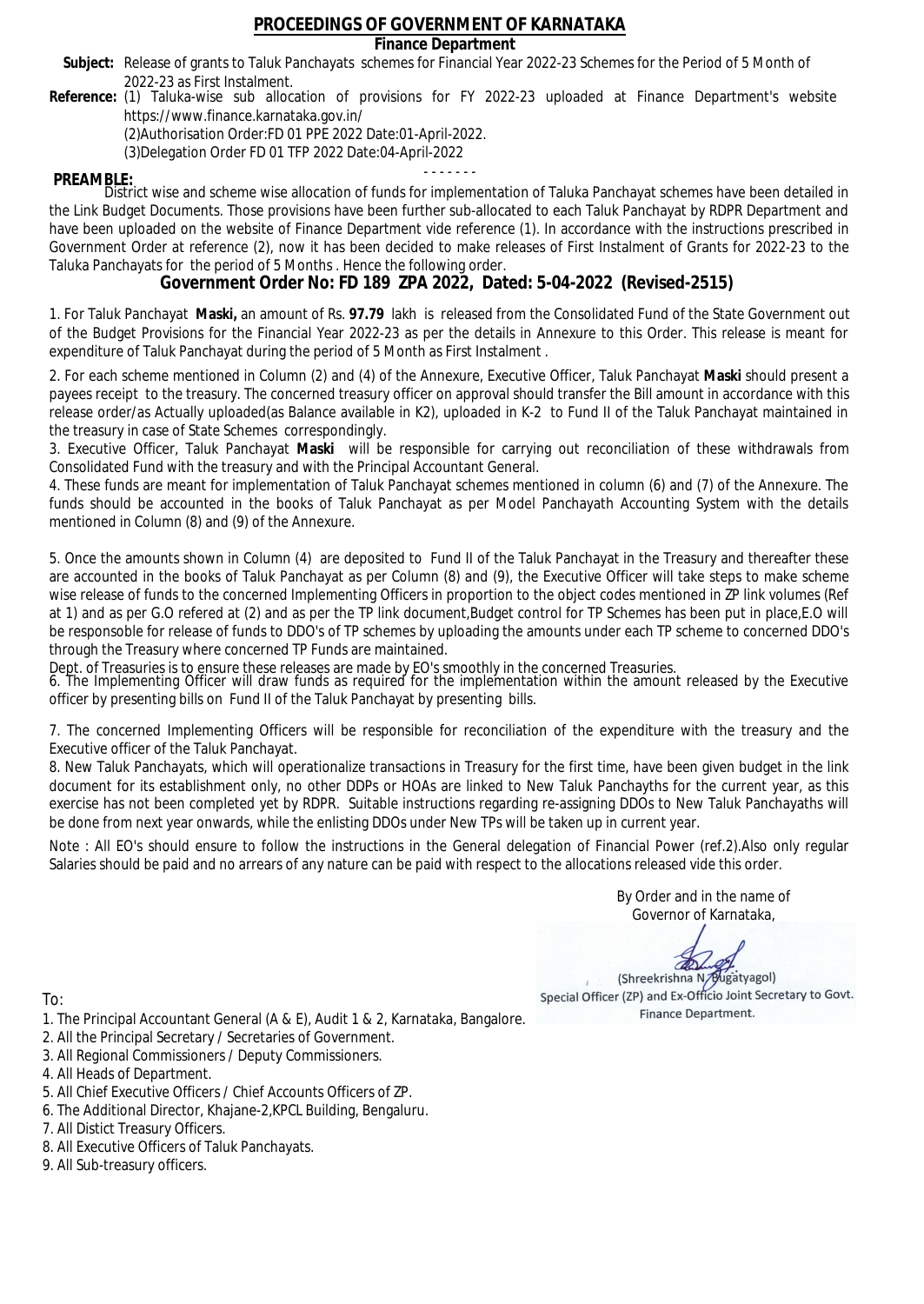### **Finance Department**

- Subject: Release of grants to Taluk Panchayats schemes for Financial Year 2022-23 Schemes for the Period of 5 Month of 2022-23 as First Instalment.
- **Reference:** (1) Taluka-wise sub allocation of provisions for FY 2022-23 uploaded at Finance Department's website https://www.finance.karnataka.gov.in/

(2)Authorisation Order:FD 01 PPE 2022 Date:01-April-2022.

(3)Delegation Order FD 01 TFP 2022 Date:04-April-2022

- - - - - - - **PREAMBLE:** District wise and scheme wise allocation of funds for implementation of Taluka Panchayat schemes have been detailed in the Link Budget Documents. Those provisions have been further sub-allocated to each Taluk Panchayat by RDPR Department and have been uploaded on the website of Finance Department vide reference (1). In accordance with the instructions prescribed in Government Order at reference (2), now it has been decided to make releases of First Instalment of Grants for 2022-23 to the Taluka Panchayats for the period of 5 Months . Hence the following order.

**Government Order No: FD 192 ZPA 2022, Dated: 5-04-2022 (Revised-2515)**

1. For Taluk Panchayat **Siriwara,** an amount of Rs. **70.82** lakh is released from the Consolidated Fund of the State Government out of the Budget Provisions for the Financial Year 2022-23 as per the details in Annexure to this Order. This release is meant for expenditure of Taluk Panchayat during the period of 5 Month as First Instalment .

2. For each scheme mentioned in Column (2) and (4) of the Annexure, Executive Officer, Taluk Panchayat **Siriwara** should present a payees receipt to the treasury. The concerned treasury officer on approval should transfer the Bill amount in accordance with this release order/as Actually uploaded(as Balance available in K2), uploaded in K-2 to Fund II of the Taluk Panchayat maintained in the treasury in case of State Schemes correspondingly.

3. Executive Officer, Taluk Panchayat **Siriwara** will be responsible for carrying out reconciliation of these withdrawals from Consolidated Fund with the treasury and with the Principal Accountant General.

4. These funds are meant for implementation of Taluk Panchayat schemes mentioned in column (6) and (7) of the Annexure. The funds should be accounted in the books of Taluk Panchayat as per Model Panchayath Accounting System with the details mentioned in Column (8) and (9) of the Annexure.

5. Once the amounts shown in Column (4) are deposited to Fund II of the Taluk Panchayat in the Treasury and thereafter these are accounted in the books of Taluk Panchayat as per Column (8) and (9), the Executive Officer will take steps to make scheme wise release of funds to the concerned Implementing Officers in proportion to the object codes mentioned in ZP link volumes (Ref at 1) and as per G.O refered at (2) and as per the TP link document,Budget control for TP Schemes has been put in place,E.O will be responsoble for release of funds to DDO's of TP schemes by uploading the amounts under each TP scheme to concerned DDO's through the Treasury where concerned TP Funds are maintained.

Dept. of Treasuries is to ensure these releases are made by EO's smoothly in the concerned Treasuries.

6. The Implementing Officer will draw funds as required for the implementation within the amount released by the Executive officer by presenting bills on Fund II of the Taluk Panchayat by presenting bills.

7. The concerned Implementing Officers will be responsible for reconciliation of the expenditure with the treasury and the Executive officer of the Taluk Panchayat.

8. New Taluk Panchayats, which will operationalize transactions in Treasury for the first time, have been given budget in the link document for its establishment only, no other DDPs or HOAs are linked to New Taluk Panchayths for the current year, as this exercise has not been completed yet by RDPR. Suitable instructions regarding re-assigning DDOs to New Taluk Panchayaths will be done from next year onwards, while the enlisting DDOs under New TPs will be taken up in current year.

Note : All EO's should ensure to follow the instructions in the General delegation of Financial Power (ref.2).Also only regular Salaries should be paid and no arrears of any nature can be paid with respect to the allocations released vide this order.

> By Order and in the name of Governor of Karnataka,

**PD** 

(Shreekrishna N/Bugatyagol) Special Officer (ZP) and Ex-Officio Joint Secretary to Govt. Finance Department.

- 1. The Principal Accountant General (A & E), Audit 1 & 2, Karnataka, Bangalore.
- 2. All the Principal Secretary / Secretaries of Government.
- 3. All Regional Commissioners / Deputy Commissioners.
- 4. All Heads of Department.
- 5. All Chief Executive Officers / Chief Accounts Officers of ZP.
- 6. The Additional Director, Khajane-2,KPCL Building, Bengaluru.
- 7. All Distict Treasury Officers.
- 8. All Executive Officers of Taluk Panchayats.
- 9. All Sub-treasury officers.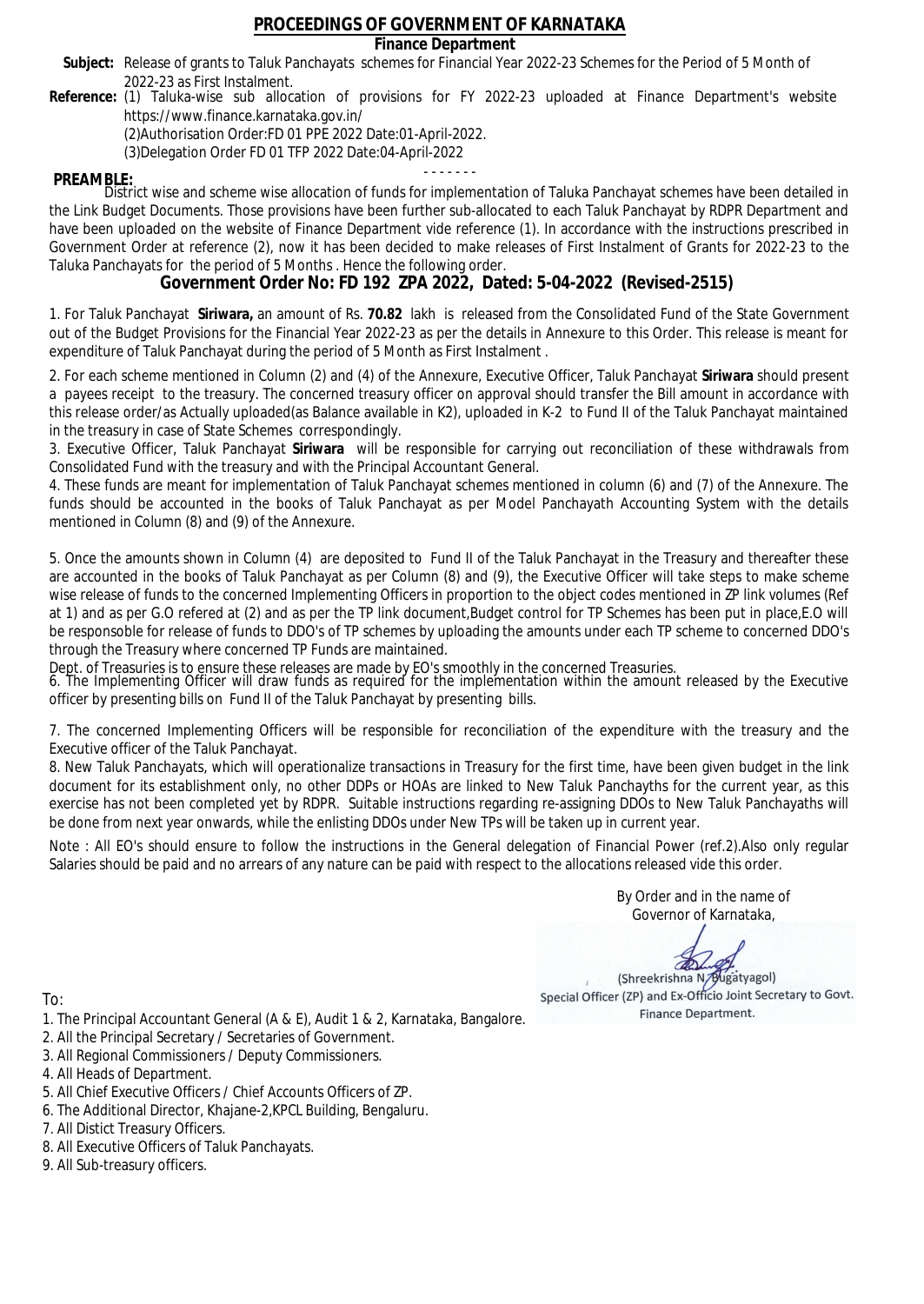### **Finance Department**

- Subject: Release of grants to Taluk Panchayats schemes for Financial Year 2022-23 Schemes for the Period of 5 Month of 2022-23 as First Instalment.
- **Reference:** (1) Taluka-wise sub allocation of provisions for FY 2022-23 uploaded at Finance Department's website https://www.finance.karnataka.gov.in/

(2)Authorisation Order:FD 01 PPE 2022 Date:01-April-2022.

(3)Delegation Order FD 01 TFP 2022 Date:04-April-2022

- - - - - - - **PREAMBLE:** District wise and scheme wise allocation of funds for implementation of Taluka Panchayat schemes have been detailed in the Link Budget Documents. Those provisions have been further sub-allocated to each Taluk Panchayat by RDPR Department and have been uploaded on the website of Finance Department vide reference (1). In accordance with the instructions prescribed in Government Order at reference (2), now it has been decided to make releases of First Instalment of Grants for 2022-23 to the Taluka Panchayats for the period of 5 Months . Hence the following order.

**Government Order No: FD 198 ZPA 2022, Dated: 5-04-2022 (Revised-2515)**

1. For Taluk Panchayat **Yadgir,** an amount of Rs. **166.22** lakh is released from the Consolidated Fund of the State Government out of the Budget Provisions for the Financial Year 2022-23 as per the details in Annexure to this Order. This release is meant for expenditure of Taluk Panchayat during the period of 5 Month as First Instalment .

2. For each scheme mentioned in Column (2) and (4) of the Annexure, Executive Officer, Taluk Panchayat **Yadgir** should present a payees receipt to the treasury. The concerned treasury officer on approval should transfer the Bill amount in accordance with this release order/as Actually uploaded(as Balance available in K2), uploaded in K-2 to Fund II of the Taluk Panchayat maintained in the treasury in case of State Schemes correspondingly.

3. Executive Officer, Taluk Panchayat **Yadgir** will be responsible for carrying out reconciliation of these withdrawals from Consolidated Fund with the treasury and with the Principal Accountant General.

4. These funds are meant for implementation of Taluk Panchayat schemes mentioned in column (6) and (7) of the Annexure. The funds should be accounted in the books of Taluk Panchayat as per Model Panchayath Accounting System with the details mentioned in Column (8) and (9) of the Annexure.

5. Once the amounts shown in Column (4) are deposited to Fund II of the Taluk Panchayat in the Treasury and thereafter these are accounted in the books of Taluk Panchayat as per Column (8) and (9), the Executive Officer will take steps to make scheme wise release of funds to the concerned Implementing Officers in proportion to the object codes mentioned in ZP link volumes (Ref at 1) and as per G.O refered at (2) and as per the TP link document,Budget control for TP Schemes has been put in place,E.O will be responsoble for release of funds to DDO's of TP schemes by uploading the amounts under each TP scheme to concerned DDO's through the Treasury where concerned TP Funds are maintained.

Dept. of Treasuries is to ensure these releases are made by EO's smoothly in the concerned Treasuries.

6. The Implementing Officer will draw funds as required for the implementation within the amount released by the Executive officer by presenting bills on Fund II of the Taluk Panchayat by presenting bills.

7. The concerned Implementing Officers will be responsible for reconciliation of the expenditure with the treasury and the Executive officer of the Taluk Panchayat.

8. New Taluk Panchayats, which will operationalize transactions in Treasury for the first time, have been given budget in the link document for its establishment only, no other DDPs or HOAs are linked to New Taluk Panchayths for the current year, as this exercise has not been completed yet by RDPR. Suitable instructions regarding re-assigning DDOs to New Taluk Panchayaths will be done from next year onwards, while the enlisting DDOs under New TPs will be taken up in current year.

Note : All EO's should ensure to follow the instructions in the General delegation of Financial Power (ref.2).Also only regular Salaries should be paid and no arrears of any nature can be paid with respect to the allocations released vide this order.

> By Order and in the name of Governor of Karnataka,

**PD** 

(Shreekrishna N/Bugatyagol) Special Officer (ZP) and Ex-Officio Joint Secretary to Govt. Finance Department.

To:

- 1. The Principal Accountant General (A & E), Audit 1 & 2, Karnataka, Bangalore.
- 2. All the Principal Secretary / Secretaries of Government.
- 3. All Regional Commissioners / Deputy Commissioners.
- 4. All Heads of Department.
- 5. All Chief Executive Officers / Chief Accounts Officers of ZP.
- 6. The Additional Director, Khajane-2,KPCL Building, Bengaluru.

7. All Distict Treasury Officers.

- 8. All Executive Officers of Taluk Panchayats.
- 9. All Sub-treasury officers.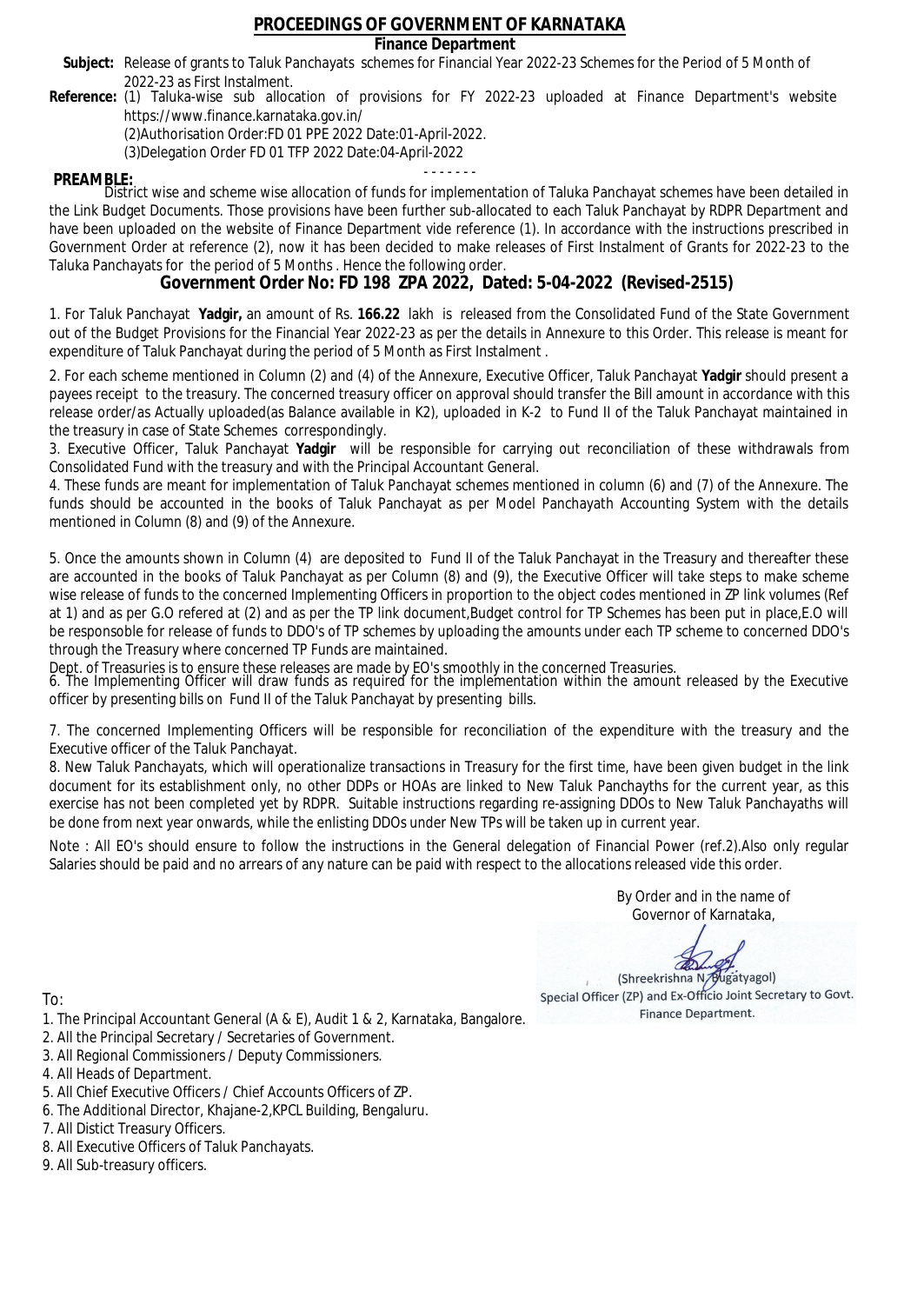**Finance Department**

- Subject: Release of grants to Taluk Panchayats schemes for Financial Year 2022-23 Schemes for the Period of 5 Month of 2022-23 as First Instalment.
- **Reference:** (1) Taluka-wise sub allocation of provisions for FY 2022-23 uploaded at Finance Department's website https://www.finance.karnataka.gov.in/

(2)Authorisation Order:FD 01 PPE 2022 Date:01-April-2022.

(3)Delegation Order FD 01 TFP 2022 Date:04-April-2022

- - - - - - - **PREAMBLE:** District wise and scheme wise allocation of funds for implementation of Taluka Panchayat schemes have been detailed in the Link Budget Documents. Those provisions have been further sub-allocated to each Taluk Panchayat by RDPR Department and have been uploaded on the website of Finance Department vide reference (1). In accordance with the instructions prescribed in Government Order at reference (2), now it has been decided to make releases of First Instalment of Grants for 2022-23 to the Taluka Panchayats for the period of 5 Months . Hence the following order.

**Government Order No: FD 193 ZPA 2022, Dated: 5-04-2022 (Revised-2515)**

1. For Taluk Panchayat **Gurumitkal,** an amount of Rs. **87.62** lakh is released from the Consolidated Fund of the State Government out of the Budget Provisions for the Financial Year 2022-23 as per the details in Annexure to this Order. This release is meant for expenditure of Taluk Panchayat during the period of 5 Month as First Instalment .

2. For each scheme mentioned in Column (2) and (4) of the Annexure, Executive Officer, Taluk Panchayat **Gurumitkal** should present a payees receipt to the treasury. The concerned treasury officer on approval should transfer the Bill amount in accordance with this release order/as Actually uploaded(as Balance available in K2), uploaded in K-2 to Fund II of the Taluk Panchayat maintained in the treasury in case of State Schemes correspondingly.

3. Executive Officer, Taluk Panchayat **Gurumitkal** will be responsible for carrying out reconciliation of these withdrawals from Consolidated Fund with the treasury and with the Principal Accountant General.

4. These funds are meant for implementation of Taluk Panchayat schemes mentioned in column (6) and (7) of the Annexure. The funds should be accounted in the books of Taluk Panchayat as per Model Panchayath Accounting System with the details mentioned in Column (8) and (9) of the Annexure.

5. Once the amounts shown in Column (4) are deposited to Fund II of the Taluk Panchayat in the Treasury and thereafter these are accounted in the books of Taluk Panchayat as per Column (8) and (9), the Executive Officer will take steps to make scheme wise release of funds to the concerned Implementing Officers in proportion to the object codes mentioned in ZP link volumes (Ref at 1) and as per G.O refered at (2) and as per the TP link document,Budget control for TP Schemes has been put in place,E.O will be responsoble for release of funds to DDO's of TP schemes by uploading the amounts under each TP scheme to concerned DDO's through the Treasury where concerned TP Funds are maintained.

Dept. of Treasuries is to ensure these releases are made by EO's smoothly in the concerned Treasuries.

6. The Implementing Officer will draw funds as required for the implementation within the amount released by the Executive officer by presenting bills on Fund II of the Taluk Panchayat by presenting bills.

7. The concerned Implementing Officers will be responsible for reconciliation of the expenditure with the treasury and the Executive officer of the Taluk Panchayat.

8. New Taluk Panchayats, which will operationalize transactions in Treasury for the first time, have been given budget in the link document for its establishment only, no other DDPs or HOAs are linked to New Taluk Panchayths for the current year, as this exercise has not been completed yet by RDPR. Suitable instructions regarding re-assigning DDOs to New Taluk Panchayaths will be done from next year onwards, while the enlisting DDOs under New TPs will be taken up in current year.

Note : All EO's should ensure to follow the instructions in the General delegation of Financial Power (ref.2).Also only regular Salaries should be paid and no arrears of any nature can be paid with respect to the allocations released vide this order.

> By Order and in the name of Governor of Karnataka,

**PD** 

(Shreekrishna N/Bugatyagol) Special Officer (ZP) and Ex-Officio Joint Secretary to Govt. Finance Department.

- 1. The Principal Accountant General (A & E), Audit 1 & 2, Karnataka, Bangalore.
- 2. All the Principal Secretary / Secretaries of Government.
- 3. All Regional Commissioners / Deputy Commissioners.
- 4. All Heads of Department.
- 5. All Chief Executive Officers / Chief Accounts Officers of ZP.
- 6. The Additional Director, Khajane-2,KPCL Building, Bengaluru.
- 7. All Distict Treasury Officers.
- 8. All Executive Officers of Taluk Panchayats.
- 9. All Sub-treasury officers.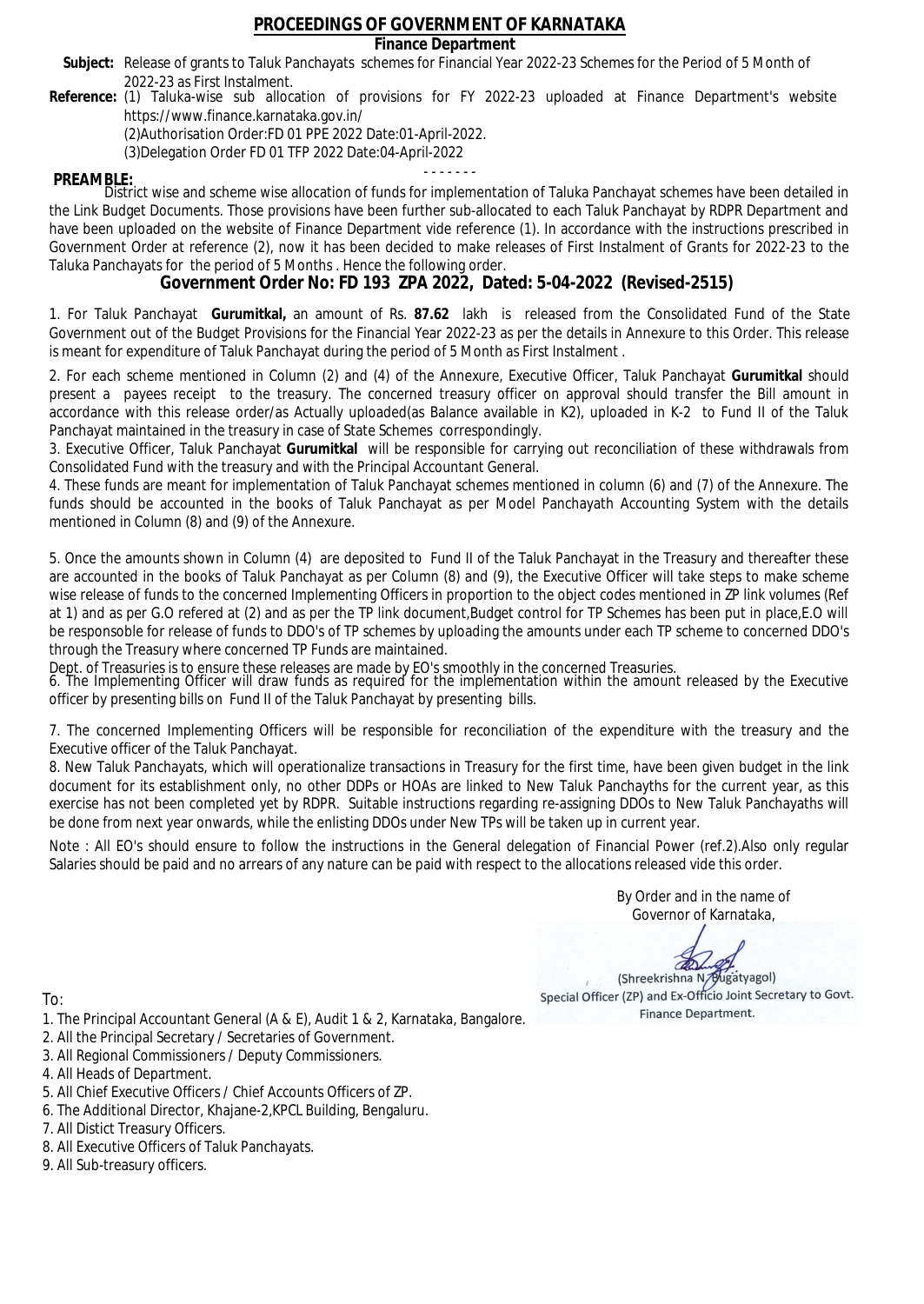### **Finance Department**

- Subject: Release of grants to Taluk Panchayats schemes for Financial Year 2022-23 Schemes for the Period of 5 Month of 2022-23 as First Instalment.
- **Reference:** (1) Taluka-wise sub allocation of provisions for FY 2022-23 uploaded at Finance Department's website https://www.finance.karnataka.gov.in/

(2)Authorisation Order:FD 01 PPE 2022 Date:01-April-2022.

(3)Delegation Order FD 01 TFP 2022 Date:04-April-2022

- - - - - - - **PREAMBLE:** District wise and scheme wise allocation of funds for implementation of Taluka Panchayat schemes have been detailed in the Link Budget Documents. Those provisions have been further sub-allocated to each Taluk Panchayat by RDPR Department and have been uploaded on the website of Finance Department vide reference (1). In accordance with the instructions prescribed in Government Order at reference (2), now it has been decided to make releases of First Instalment of Grants for 2022-23 to the Taluka Panchayats for the period of 5 Months . Hence the following order.

**Government Order No: FD 194 ZPA 2022, Dated: 5-04-2022 (Revised-2515)**

1. For Taluk Panchayat **Hunasagi.,** an amount of Rs. **88.39** lakh is released from the Consolidated Fund of the State Government out of the Budget Provisions for the Financial Year 2022-23 as per the details in Annexure to this Order. This release is meant for expenditure of Taluk Panchayat during the period of 5 Month as First Instalment .

2. For each scheme mentioned in Column (2) and (4) of the Annexure, Executive Officer, Taluk Panchayat **Hunasagi.** should present a payees receipt to the treasury. The concerned treasury officer on approval should transfer the Bill amount in accordance with this release order/as Actually uploaded(as Balance available in K2), uploaded in K-2 to Fund II of the Taluk Panchayat maintained in the treasury in case of State Schemes correspondingly.

3. Executive Officer, Taluk Panchayat **Hunasagi.** will be responsible for carrying out reconciliation of these withdrawals from Consolidated Fund with the treasury and with the Principal Accountant General.

4. These funds are meant for implementation of Taluk Panchayat schemes mentioned in column (6) and (7) of the Annexure. The funds should be accounted in the books of Taluk Panchayat as per Model Panchayath Accounting System with the details mentioned in Column (8) and (9) of the Annexure.

5. Once the amounts shown in Column (4) are deposited to Fund II of the Taluk Panchayat in the Treasury and thereafter these are accounted in the books of Taluk Panchayat as per Column (8) and (9), the Executive Officer will take steps to make scheme wise release of funds to the concerned Implementing Officers in proportion to the object codes mentioned in ZP link volumes (Ref at 1) and as per G.O refered at (2) and as per the TP link document,Budget control for TP Schemes has been put in place,E.O will be responsoble for release of funds to DDO's of TP schemes by uploading the amounts under each TP scheme to concerned DDO's through the Treasury where concerned TP Funds are maintained.

Dept. of Treasuries is to ensure these releases are made by EO's smoothly in the concerned Treasuries.

6. The Implementing Officer will draw funds as required for the implementation within the amount released by the Executive officer by presenting bills on Fund II of the Taluk Panchayat by presenting bills.

7. The concerned Implementing Officers will be responsible for reconciliation of the expenditure with the treasury and the Executive officer of the Taluk Panchayat.

8. New Taluk Panchayats, which will operationalize transactions in Treasury for the first time, have been given budget in the link document for its establishment only, no other DDPs or HOAs are linked to New Taluk Panchayths for the current year, as this exercise has not been completed yet by RDPR. Suitable instructions regarding re-assigning DDOs to New Taluk Panchayaths will be done from next year onwards, while the enlisting DDOs under New TPs will be taken up in current year.

Note : All EO's should ensure to follow the instructions in the General delegation of Financial Power (ref.2).Also only regular Salaries should be paid and no arrears of any nature can be paid with respect to the allocations released vide this order.

> By Order and in the name of Governor of Karnataka,

**PD** 

(Shreekrishna N/Bugatyagol) Special Officer (ZP) and Ex-Officio Joint Secretary to Govt. Finance Department.

- 1. The Principal Accountant General (A & E), Audit 1 & 2, Karnataka, Bangalore.
- 2. All the Principal Secretary / Secretaries of Government.
- 3. All Regional Commissioners / Deputy Commissioners.
- 4. All Heads of Department.
- 5. All Chief Executive Officers / Chief Accounts Officers of ZP.
- 6. The Additional Director, Khajane-2,KPCL Building, Bengaluru.
- 7. All Distict Treasury Officers.
- 8. All Executive Officers of Taluk Panchayats.
- 9. All Sub-treasury officers.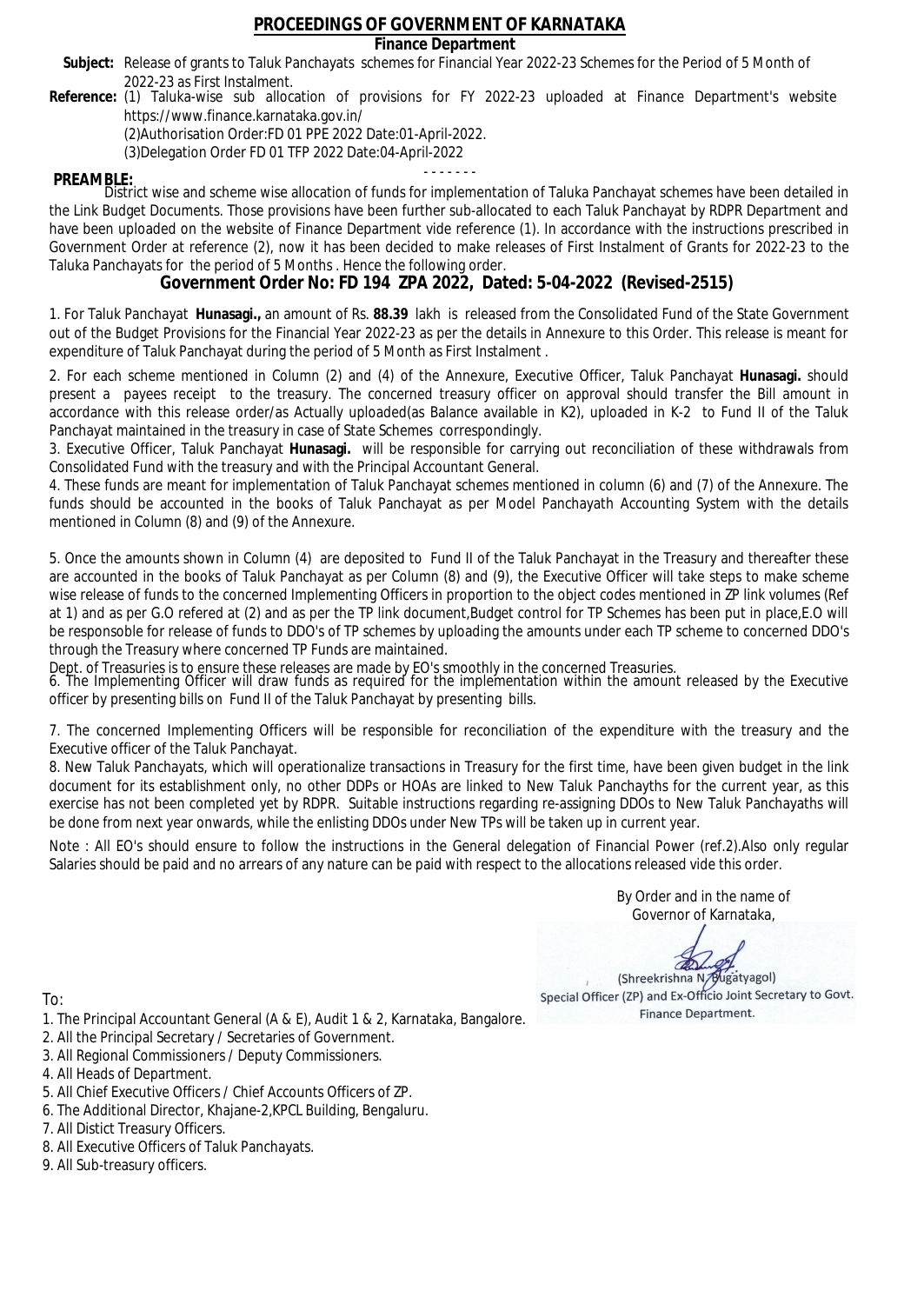### **Finance Department**

- Subject: Release of grants to Taluk Panchayats schemes for Financial Year 2022-23 Schemes for the Period of 5 Month of 2022-23 as First Instalment.
- **Reference:** (1) Taluka-wise sub allocation of provisions for FY 2022-23 uploaded at Finance Department's website https://www.finance.karnataka.gov.in/

(2)Authorisation Order:FD 01 PPE 2022 Date:01-April-2022.

(3)Delegation Order FD 01 TFP 2022 Date:04-April-2022

- - - - - - - **PREAMBLE:** District wise and scheme wise allocation of funds for implementation of Taluka Panchayat schemes have been detailed in the Link Budget Documents. Those provisions have been further sub-allocated to each Taluk Panchayat by RDPR Department and have been uploaded on the website of Finance Department vide reference (1). In accordance with the instructions prescribed in Government Order at reference (2), now it has been decided to make releases of First Instalment of Grants for 2022-23 to the Taluka Panchayats for the period of 5 Months . Hence the following order.

**Government Order No: FD 195 ZPA 2022, Dated: 5-04-2022 (Revised-2515)**

1. For Taluk Panchayat **Shahapur,** an amount of Rs. **157.29** lakh is released from the Consolidated Fund of the State Government out of the Budget Provisions for the Financial Year 2022-23 as per the details in Annexure to this Order. This release is meant for expenditure of Taluk Panchayat during the period of 5 Month as First Instalment .

2. For each scheme mentioned in Column (2) and (4) of the Annexure, Executive Officer, Taluk Panchayat **Shahapur** should present a payees receipt to the treasury. The concerned treasury officer on approval should transfer the Bill amount in accordance with this release order/as Actually uploaded(as Balance available in K2), uploaded in K-2 to Fund II of the Taluk Panchayat maintained in the treasury in case of State Schemes correspondingly.

3. Executive Officer, Taluk Panchayat **Shahapur** will be responsible for carrying out reconciliation of these withdrawals from Consolidated Fund with the treasury and with the Principal Accountant General.

4. These funds are meant for implementation of Taluk Panchayat schemes mentioned in column (6) and (7) of the Annexure. The funds should be accounted in the books of Taluk Panchayat as per Model Panchayath Accounting System with the details mentioned in Column (8) and (9) of the Annexure.

5. Once the amounts shown in Column (4) are deposited to Fund II of the Taluk Panchayat in the Treasury and thereafter these are accounted in the books of Taluk Panchayat as per Column (8) and (9), the Executive Officer will take steps to make scheme wise release of funds to the concerned Implementing Officers in proportion to the object codes mentioned in ZP link volumes (Ref at 1) and as per G.O refered at (2) and as per the TP link document,Budget control for TP Schemes has been put in place,E.O will be responsoble for release of funds to DDO's of TP schemes by uploading the amounts under each TP scheme to concerned DDO's through the Treasury where concerned TP Funds are maintained.

Dept. of Treasuries is to ensure these releases are made by EO's smoothly in the concerned Treasuries.

6. The Implementing Officer will draw funds as required for the implementation within the amount released by the Executive officer by presenting bills on Fund II of the Taluk Panchayat by presenting bills.

7. The concerned Implementing Officers will be responsible for reconciliation of the expenditure with the treasury and the Executive officer of the Taluk Panchayat.

8. New Taluk Panchayats, which will operationalize transactions in Treasury for the first time, have been given budget in the link document for its establishment only, no other DDPs or HOAs are linked to New Taluk Panchayths for the current year, as this exercise has not been completed yet by RDPR. Suitable instructions regarding re-assigning DDOs to New Taluk Panchayaths will be done from next year onwards, while the enlisting DDOs under New TPs will be taken up in current year.

Note : All EO's should ensure to follow the instructions in the General delegation of Financial Power (ref.2).Also only regular Salaries should be paid and no arrears of any nature can be paid with respect to the allocations released vide this order.

> By Order and in the name of Governor of Karnataka,

**PD** 

(Shreekrishna N/Bugatyagol) Special Officer (ZP) and Ex-Officio Joint Secretary to Govt. Finance Department.

- 1. The Principal Accountant General (A & E), Audit 1 & 2, Karnataka, Bangalore.
- 2. All the Principal Secretary / Secretaries of Government.
- 3. All Regional Commissioners / Deputy Commissioners.
- 4. All Heads of Department.
- 5. All Chief Executive Officers / Chief Accounts Officers of ZP.
- 6. The Additional Director, Khajane-2,KPCL Building, Bengaluru.
- 7. All Distict Treasury Officers.
- 8. All Executive Officers of Taluk Panchayats.
- 9. All Sub-treasury officers.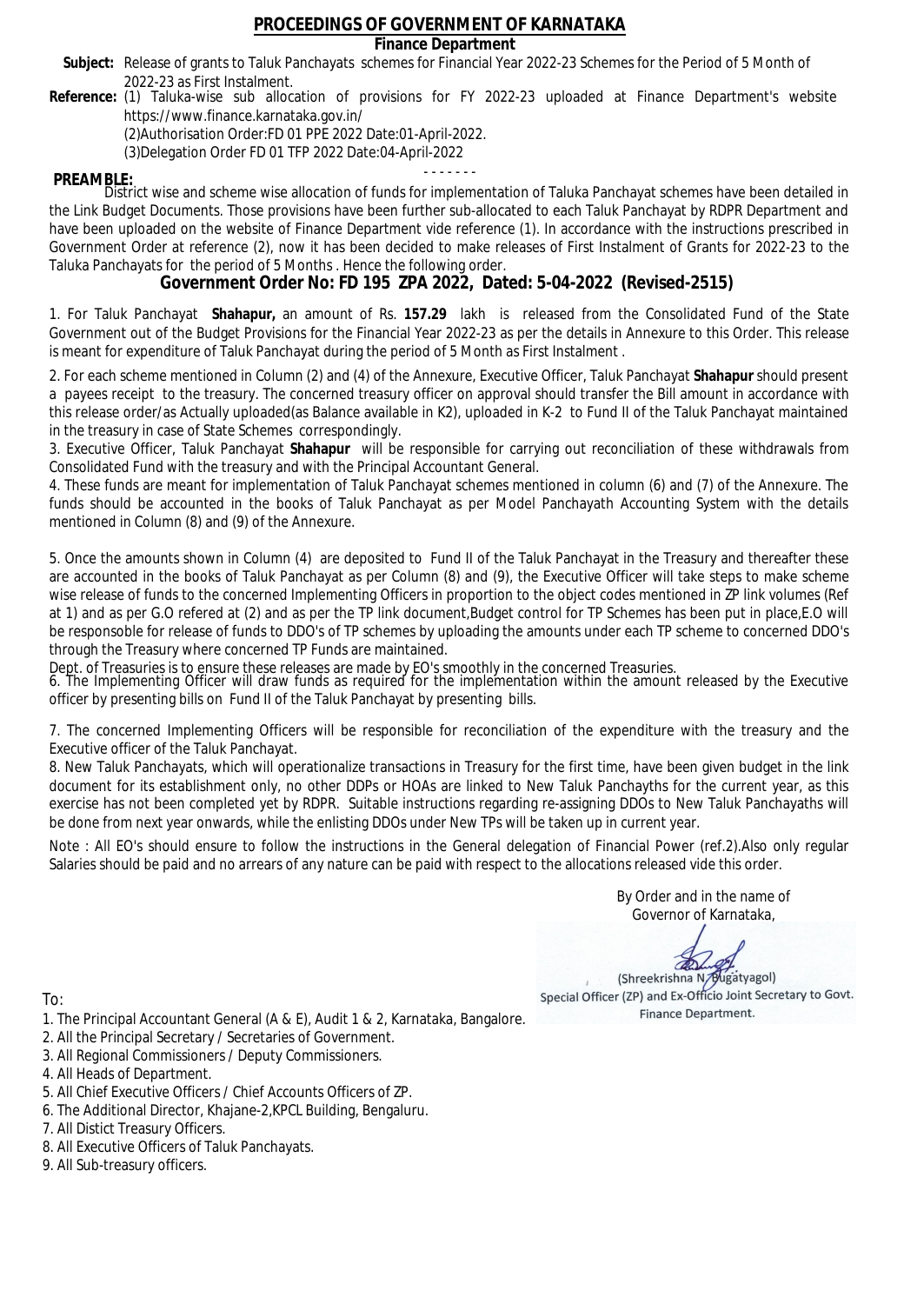### **Finance Department**

- Subject: Release of grants to Taluk Panchayats schemes for Financial Year 2022-23 Schemes for the Period of 5 Month of 2022-23 as First Instalment.
- **Reference:** (1) Taluka-wise sub allocation of provisions for FY 2022-23 uploaded at Finance Department's website https://www.finance.karnataka.gov.in/

(2)Authorisation Order:FD 01 PPE 2022 Date:01-April-2022.

(3)Delegation Order FD 01 TFP 2022 Date:04-April-2022

- - - - - - - **PREAMBLE:** District wise and scheme wise allocation of funds for implementation of Taluka Panchayat schemes have been detailed in the Link Budget Documents. Those provisions have been further sub-allocated to each Taluk Panchayat by RDPR Department and have been uploaded on the website of Finance Department vide reference (1). In accordance with the instructions prescribed in Government Order at reference (2), now it has been decided to make releases of First Instalment of Grants for 2022-23 to the Taluka Panchayats for the period of 5 Months . Hence the following order.

**Government Order No: FD 196 ZPA 2022, Dated: 5-04-2022 (Revised-2515)**

1. For Taluk Panchayat **Shorapur,** an amount of Rs. **181.58** lakh is released from the Consolidated Fund of the State Government out of the Budget Provisions for the Financial Year 2022-23 as per the details in Annexure to this Order. This release is meant for expenditure of Taluk Panchayat during the period of 5 Month as First Instalment .

2. For each scheme mentioned in Column (2) and (4) of the Annexure, Executive Officer, Taluk Panchayat **Shorapur** should present a payees receipt to the treasury. The concerned treasury officer on approval should transfer the Bill amount in accordance with this release order/as Actually uploaded(as Balance available in K2), uploaded in K-2 to Fund II of the Taluk Panchayat maintained in the treasury in case of State Schemes correspondingly.

3. Executive Officer, Taluk Panchayat **Shorapur** will be responsible for carrying out reconciliation of these withdrawals from Consolidated Fund with the treasury and with the Principal Accountant General.

4. These funds are meant for implementation of Taluk Panchayat schemes mentioned in column (6) and (7) of the Annexure. The funds should be accounted in the books of Taluk Panchayat as per Model Panchayath Accounting System with the details mentioned in Column (8) and (9) of the Annexure.

5. Once the amounts shown in Column (4) are deposited to Fund II of the Taluk Panchayat in the Treasury and thereafter these are accounted in the books of Taluk Panchayat as per Column (8) and (9), the Executive Officer will take steps to make scheme wise release of funds to the concerned Implementing Officers in proportion to the object codes mentioned in ZP link volumes (Ref at 1) and as per G.O refered at (2) and as per the TP link document,Budget control for TP Schemes has been put in place,E.O will be responsoble for release of funds to DDO's of TP schemes by uploading the amounts under each TP scheme to concerned DDO's through the Treasury where concerned TP Funds are maintained.

Dept. of Treasuries is to ensure these releases are made by EO's smoothly in the concerned Treasuries.

6. The Implementing Officer will draw funds as required for the implementation within the amount released by the Executive officer by presenting bills on Fund II of the Taluk Panchayat by presenting bills.

7. The concerned Implementing Officers will be responsible for reconciliation of the expenditure with the treasury and the Executive officer of the Taluk Panchayat.

8. New Taluk Panchayats, which will operationalize transactions in Treasury for the first time, have been given budget in the link document for its establishment only, no other DDPs or HOAs are linked to New Taluk Panchayths for the current year, as this exercise has not been completed yet by RDPR. Suitable instructions regarding re-assigning DDOs to New Taluk Panchayaths will be done from next year onwards, while the enlisting DDOs under New TPs will be taken up in current year.

Note : All EO's should ensure to follow the instructions in the General delegation of Financial Power (ref.2).Also only regular Salaries should be paid and no arrears of any nature can be paid with respect to the allocations released vide this order.

> By Order and in the name of Governor of Karnataka,

**PD** 

(Shreekrishna N/Bugatyagol) Special Officer (ZP) and Ex-Officio Joint Secretary to Govt. Finance Department.

- 1. The Principal Accountant General (A & E), Audit 1 & 2, Karnataka, Bangalore.
- 2. All the Principal Secretary / Secretaries of Government.
- 3. All Regional Commissioners / Deputy Commissioners.
- 4. All Heads of Department.
- 5. All Chief Executive Officers / Chief Accounts Officers of ZP.
- 6. The Additional Director, Khajane-2,KPCL Building, Bengaluru.
- 7. All Distict Treasury Officers.
- 8. All Executive Officers of Taluk Panchayats.
- 9. All Sub-treasury officers.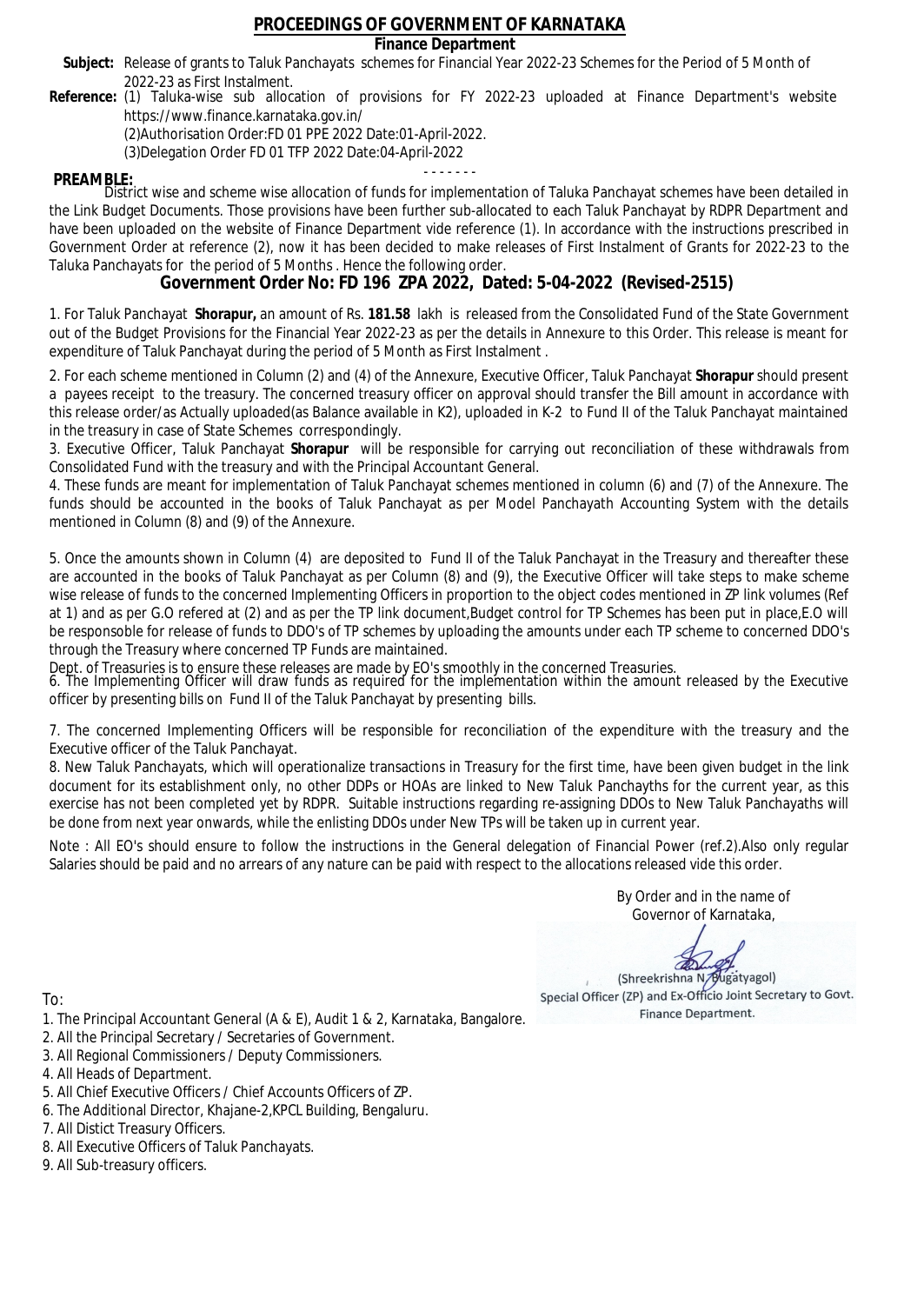### **Finance Department**

- Subject: Release of grants to Taluk Panchayats schemes for Financial Year 2022-23 Schemes for the Period of 5 Month of 2022-23 as First Instalment.
- **Reference:** (1) Taluka-wise sub allocation of provisions for FY 2022-23 uploaded at Finance Department's website https://www.finance.karnataka.gov.in/

(2)Authorisation Order:FD 01 PPE 2022 Date:01-April-2022.

(3)Delegation Order FD 01 TFP 2022 Date:04-April-2022

- - - - - - - **PREAMBLE:** District wise and scheme wise allocation of funds for implementation of Taluka Panchayat schemes have been detailed in the Link Budget Documents. Those provisions have been further sub-allocated to each Taluk Panchayat by RDPR Department and have been uploaded on the website of Finance Department vide reference (1). In accordance with the instructions prescribed in Government Order at reference (2), now it has been decided to make releases of First Instalment of Grants for 2022-23 to the Taluka Panchayats for the period of 5 Months . Hence the following order.

**Government Order No: FD 197 ZPA 2022, Dated: 5-04-2022 (Revised-2515)**

1. For Taluk Panchayat **Wadgera,** an amount of Rs. **83.25** lakh is released from the Consolidated Fund of the State Government out of the Budget Provisions for the Financial Year 2022-23 as per the details in Annexure to this Order. This release is meant for expenditure of Taluk Panchayat during the period of 5 Month as First Instalment .

2. For each scheme mentioned in Column (2) and (4) of the Annexure, Executive Officer, Taluk Panchayat **Wadgera** should present a payees receipt to the treasury. The concerned treasury officer on approval should transfer the Bill amount in accordance with this release order/as Actually uploaded(as Balance available in K2), uploaded in K-2 to Fund II of the Taluk Panchayat maintained in the treasury in case of State Schemes correspondingly.

3. Executive Officer, Taluk Panchayat **Wadgera** will be responsible for carrying out reconciliation of these withdrawals from Consolidated Fund with the treasury and with the Principal Accountant General.

4. These funds are meant for implementation of Taluk Panchayat schemes mentioned in column (6) and (7) of the Annexure. The funds should be accounted in the books of Taluk Panchayat as per Model Panchayath Accounting System with the details mentioned in Column (8) and (9) of the Annexure.

5. Once the amounts shown in Column (4) are deposited to Fund II of the Taluk Panchayat in the Treasury and thereafter these are accounted in the books of Taluk Panchayat as per Column (8) and (9), the Executive Officer will take steps to make scheme wise release of funds to the concerned Implementing Officers in proportion to the object codes mentioned in ZP link volumes (Ref at 1) and as per G.O refered at (2) and as per the TP link document,Budget control for TP Schemes has been put in place,E.O will be responsoble for release of funds to DDO's of TP schemes by uploading the amounts under each TP scheme to concerned DDO's through the Treasury where concerned TP Funds are maintained.

Dept. of Treasuries is to ensure these releases are made by EO's smoothly in the concerned Treasuries.

6. The Implementing Officer will draw funds as required for the implementation within the amount released by the Executive officer by presenting bills on Fund II of the Taluk Panchayat by presenting bills.

7. The concerned Implementing Officers will be responsible for reconciliation of the expenditure with the treasury and the Executive officer of the Taluk Panchayat.

8. New Taluk Panchayats, which will operationalize transactions in Treasury for the first time, have been given budget in the link document for its establishment only, no other DDPs or HOAs are linked to New Taluk Panchayths for the current year, as this exercise has not been completed yet by RDPR. Suitable instructions regarding re-assigning DDOs to New Taluk Panchayaths will be done from next year onwards, while the enlisting DDOs under New TPs will be taken up in current year.

Note : All EO's should ensure to follow the instructions in the General delegation of Financial Power (ref.2).Also only regular Salaries should be paid and no arrears of any nature can be paid with respect to the allocations released vide this order.

> By Order and in the name of Governor of Karnataka,

**PD** 

(Shreekrishna N/Bugatyagol) Special Officer (ZP) and Ex-Officio Joint Secretary to Govt. Finance Department.

- 1. The Principal Accountant General (A & E), Audit 1 & 2, Karnataka, Bangalore.
- 2. All the Principal Secretary / Secretaries of Government.
- 3. All Regional Commissioners / Deputy Commissioners.
- 4. All Heads of Department.
- 5. All Chief Executive Officers / Chief Accounts Officers of ZP.
- 6. The Additional Director, Khajane-2,KPCL Building, Bengaluru.
- 7. All Distict Treasury Officers.
- 8. All Executive Officers of Taluk Panchayats.
- 9. All Sub-treasury officers.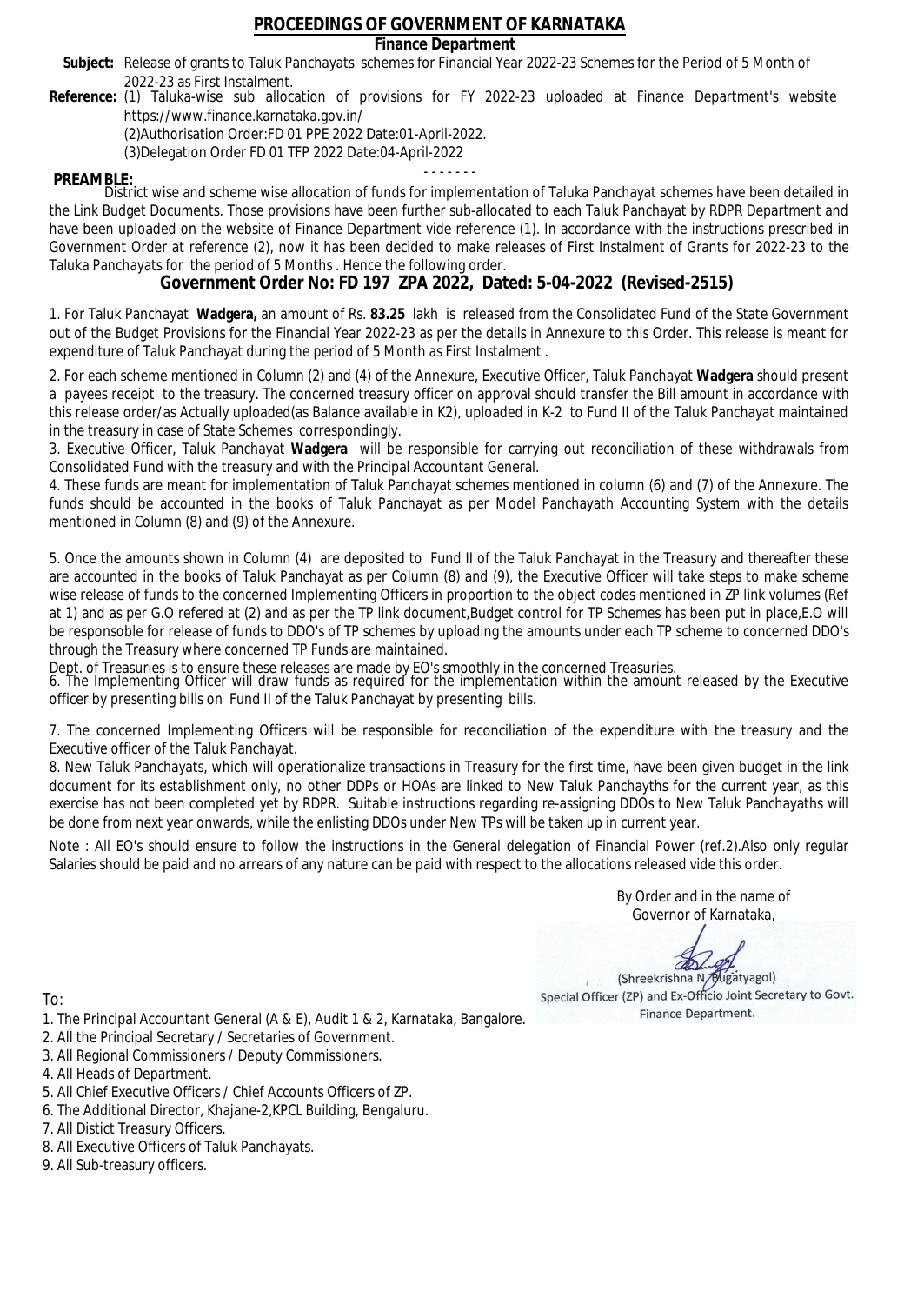### **Finance Department**

- Subject: Release of grants to Taluk Panchayats schemes for Financial Year 2022-23 Schemes for the Period of 5 Month of 2022-23 as First Instalment.
- **Reference:** (1) Taluka-wise sub allocation of provisions for FY 2022-23 uploaded at Finance Department's website https://www.finance.karnataka.gov.in/

(2)Authorisation Order:FD 01 PPE 2022 Date:01-April-2022.

(3)Delegation Order FD 01 TFP 2022 Date:04-April-2022

- - - - - - - **PREAMBLE:** District wise and scheme wise allocation of funds for implementation of Taluka Panchayat schemes have been detailed in the Link Budget Documents. Those provisions have been further sub-allocated to each Taluk Panchayat by RDPR Department and have been uploaded on the website of Finance Department vide reference (1). In accordance with the instructions prescribed in Government Order at reference (2), now it has been decided to make releases of First Instalment of Grants for 2022-23 to the Taluka Panchayats for the period of 5 Months . Hence the following order.

**Government Order No: FD 200 ZPA 2022, Dated: 5-04-2022 (Revised-2515)**

1. For Taluk Panchayat **Davanagere,** an amount of Rs. **287.52** lakh is released from the Consolidated Fund of the State Government out of the Budget Provisions for the Financial Year 2022-23 as per the details in Annexure to this Order. This release is meant for expenditure of Taluk Panchayat during the period of 5 Month as First Instalment .

2. For each scheme mentioned in Column (2) and (4) of the Annexure, Executive Officer, Taluk Panchayat **Davanagere** should present a payees receipt to the treasury. The concerned treasury officer on approval should transfer the Bill amount in accordance with this release order/as Actually uploaded(as Balance available in K2), uploaded in K-2 to Fund II of the Taluk Panchayat maintained in the treasury in case of State Schemes correspondingly.

3. Executive Officer, Taluk Panchayat **Davanagere** will be responsible for carrying out reconciliation of these withdrawals from Consolidated Fund with the treasury and with the Principal Accountant General.

4. These funds are meant for implementation of Taluk Panchayat schemes mentioned in column (6) and (7) of the Annexure. The funds should be accounted in the books of Taluk Panchayat as per Model Panchayath Accounting System with the details mentioned in Column (8) and (9) of the Annexure.

5. Once the amounts shown in Column (4) are deposited to Fund II of the Taluk Panchayat in the Treasury and thereafter these are accounted in the books of Taluk Panchayat as per Column (8) and (9), the Executive Officer will take steps to make scheme wise release of funds to the concerned Implementing Officers in proportion to the object codes mentioned in ZP link volumes (Ref at 1) and as per G.O refered at (2) and as per the TP link document,Budget control for TP Schemes has been put in place,E.O will be responsoble for release of funds to DDO's of TP schemes by uploading the amounts under each TP scheme to concerned DDO's through the Treasury where concerned TP Funds are maintained.

Dept. of Treasuries is to ensure these releases are made by EO's smoothly in the concerned Treasuries.

6. The Implementing Officer will draw funds as required for the implementation within the amount released by the Executive officer by presenting bills on Fund II of the Taluk Panchayat by presenting bills.

7. The concerned Implementing Officers will be responsible for reconciliation of the expenditure with the treasury and the Executive officer of the Taluk Panchayat.

8. New Taluk Panchayats, which will operationalize transactions in Treasury for the first time, have been given budget in the link document for its establishment only, no other DDPs or HOAs are linked to New Taluk Panchayths for the current year, as this exercise has not been completed yet by RDPR. Suitable instructions regarding re-assigning DDOs to New Taluk Panchayaths will be done from next year onwards, while the enlisting DDOs under New TPs will be taken up in current year.

Note : All EO's should ensure to follow the instructions in the General delegation of Financial Power (ref.2).Also only regular Salaries should be paid and no arrears of any nature can be paid with respect to the allocations released vide this order.

> By Order and in the name of Governor of Karnataka,

**PD** 

(Shreekrishna N/Bugatyagol) Special Officer (ZP) and Ex-Officio Joint Secretary to Govt. Finance Department.

- 1. The Principal Accountant General (A & E), Audit 1 & 2, Karnataka, Bangalore.
- 2. All the Principal Secretary / Secretaries of Government.
- 3. All Regional Commissioners / Deputy Commissioners.
- 4. All Heads of Department.
- 5. All Chief Executive Officers / Chief Accounts Officers of ZP.
- 6. The Additional Director, Khajane-2,KPCL Building, Bengaluru.
- 7. All Distict Treasury Officers.
- 8. All Executive Officers of Taluk Panchayats.
- 9. All Sub-treasury officers.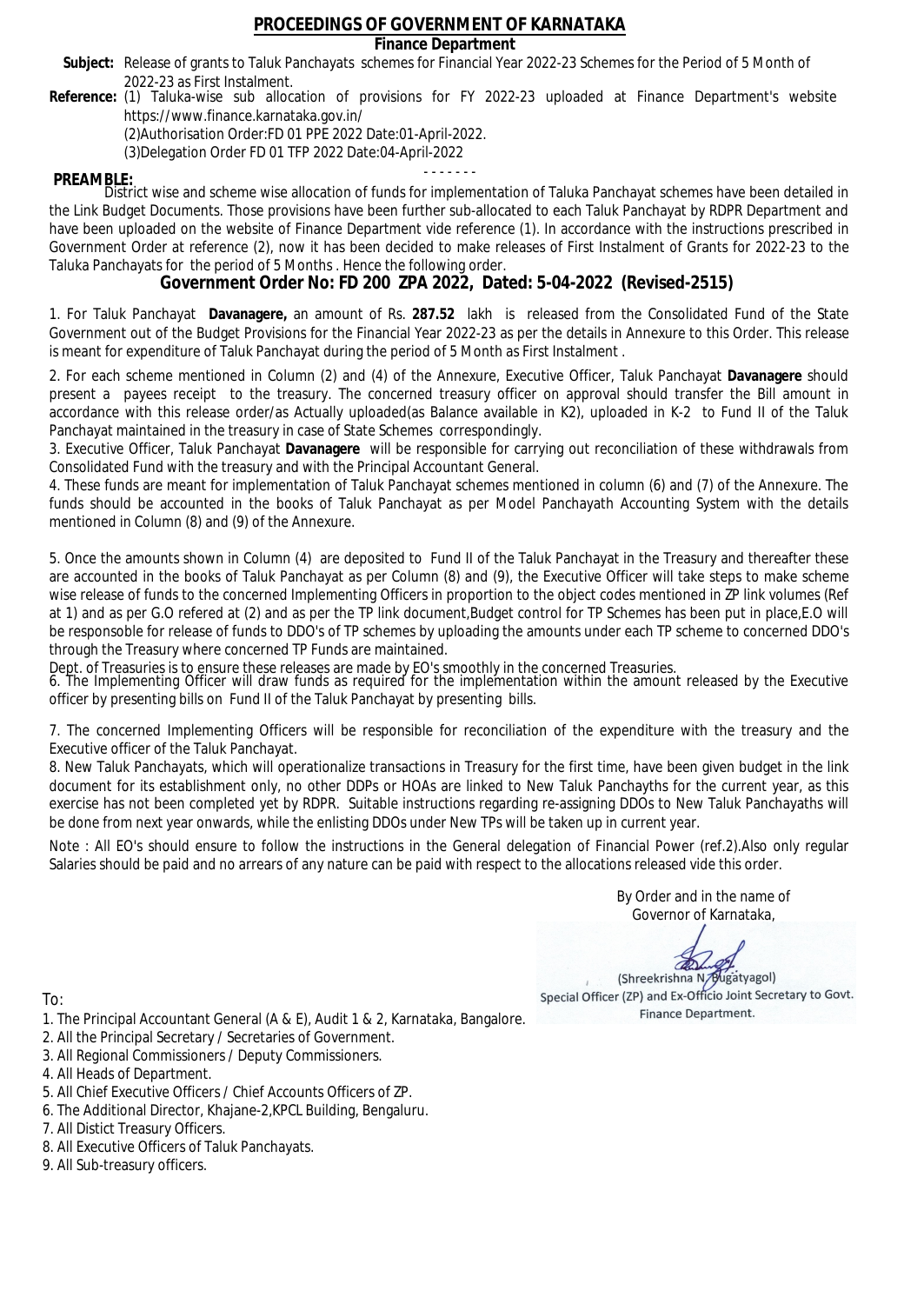### **Finance Department**

- Subject: Release of grants to Taluk Panchayats schemes for Financial Year 2022-23 Schemes for the Period of 5 Month of 2022-23 as First Instalment.
- **Reference:** (1) Taluka-wise sub allocation of provisions for FY 2022-23 uploaded at Finance Department's website https://www.finance.karnataka.gov.in/

(2)Authorisation Order:FD 01 PPE 2022 Date:01-April-2022.

(3)Delegation Order FD 01 TFP 2022 Date:04-April-2022

- - - - - - - **PREAMBLE:** District wise and scheme wise allocation of funds for implementation of Taluka Panchayat schemes have been detailed in the Link Budget Documents. Those provisions have been further sub-allocated to each Taluk Panchayat by RDPR Department and have been uploaded on the website of Finance Department vide reference (1). In accordance with the instructions prescribed in Government Order at reference (2), now it has been decided to make releases of First Instalment of Grants for 2022-23 to the Taluka Panchayats for the period of 5 Months . Hence the following order.

**Government Order No: FD 203 ZPA 2022, Dated: 5-04-2022 (Revised-2515)**

1. For Taluk Panchayat **Jagalur,** an amount of Rs. **128.87** lakh is released from the Consolidated Fund of the State Government out of the Budget Provisions for the Financial Year 2022-23 as per the details in Annexure to this Order. This release is meant for expenditure of Taluk Panchayat during the period of 5 Month as First Instalment .

2. For each scheme mentioned in Column (2) and (4) of the Annexure, Executive Officer, Taluk Panchayat **Jagalur** should present a payees receipt to the treasury. The concerned treasury officer on approval should transfer the Bill amount in accordance with this release order/as Actually uploaded(as Balance available in K2), uploaded in K-2 to Fund II of the Taluk Panchayat maintained in the treasury in case of State Schemes correspondingly.

3. Executive Officer, Taluk Panchayat **Jagalur** will be responsible for carrying out reconciliation of these withdrawals from Consolidated Fund with the treasury and with the Principal Accountant General.

4. These funds are meant for implementation of Taluk Panchayat schemes mentioned in column (6) and (7) of the Annexure. The funds should be accounted in the books of Taluk Panchayat as per Model Panchayath Accounting System with the details mentioned in Column (8) and (9) of the Annexure.

5. Once the amounts shown in Column (4) are deposited to Fund II of the Taluk Panchayat in the Treasury and thereafter these are accounted in the books of Taluk Panchayat as per Column (8) and (9), the Executive Officer will take steps to make scheme wise release of funds to the concerned Implementing Officers in proportion to the object codes mentioned in ZP link volumes (Ref at 1) and as per G.O refered at (2) and as per the TP link document,Budget control for TP Schemes has been put in place,E.O will be responsoble for release of funds to DDO's of TP schemes by uploading the amounts under each TP scheme to concerned DDO's through the Treasury where concerned TP Funds are maintained.

Dept. of Treasuries is to ensure these releases are made by EO's smoothly in the concerned Treasuries.

6. The Implementing Officer will draw funds as required for the implementation within the amount released by the Executive officer by presenting bills on Fund II of the Taluk Panchayat by presenting bills.

7. The concerned Implementing Officers will be responsible for reconciliation of the expenditure with the treasury and the Executive officer of the Taluk Panchayat.

8. New Taluk Panchayats, which will operationalize transactions in Treasury for the first time, have been given budget in the link document for its establishment only, no other DDPs or HOAs are linked to New Taluk Panchayths for the current year, as this exercise has not been completed yet by RDPR. Suitable instructions regarding re-assigning DDOs to New Taluk Panchayaths will be done from next year onwards, while the enlisting DDOs under New TPs will be taken up in current year.

Note : All EO's should ensure to follow the instructions in the General delegation of Financial Power (ref.2).Also only regular Salaries should be paid and no arrears of any nature can be paid with respect to the allocations released vide this order.

> By Order and in the name of Governor of Karnataka,

**PD** 

(Shreekrishna N/Bugatyagol) Special Officer (ZP) and Ex-Officio Joint Secretary to Govt. Finance Department.

- 1. The Principal Accountant General (A & E), Audit 1 & 2, Karnataka, Bangalore.
- 2. All the Principal Secretary / Secretaries of Government.
- 3. All Regional Commissioners / Deputy Commissioners.
- 4. All Heads of Department.
- 5. All Chief Executive Officers / Chief Accounts Officers of ZP.
- 6. The Additional Director, Khajane-2,KPCL Building, Bengaluru.
- 7. All Distict Treasury Officers.
- 8. All Executive Officers of Taluk Panchayats.
- 9. All Sub-treasury officers.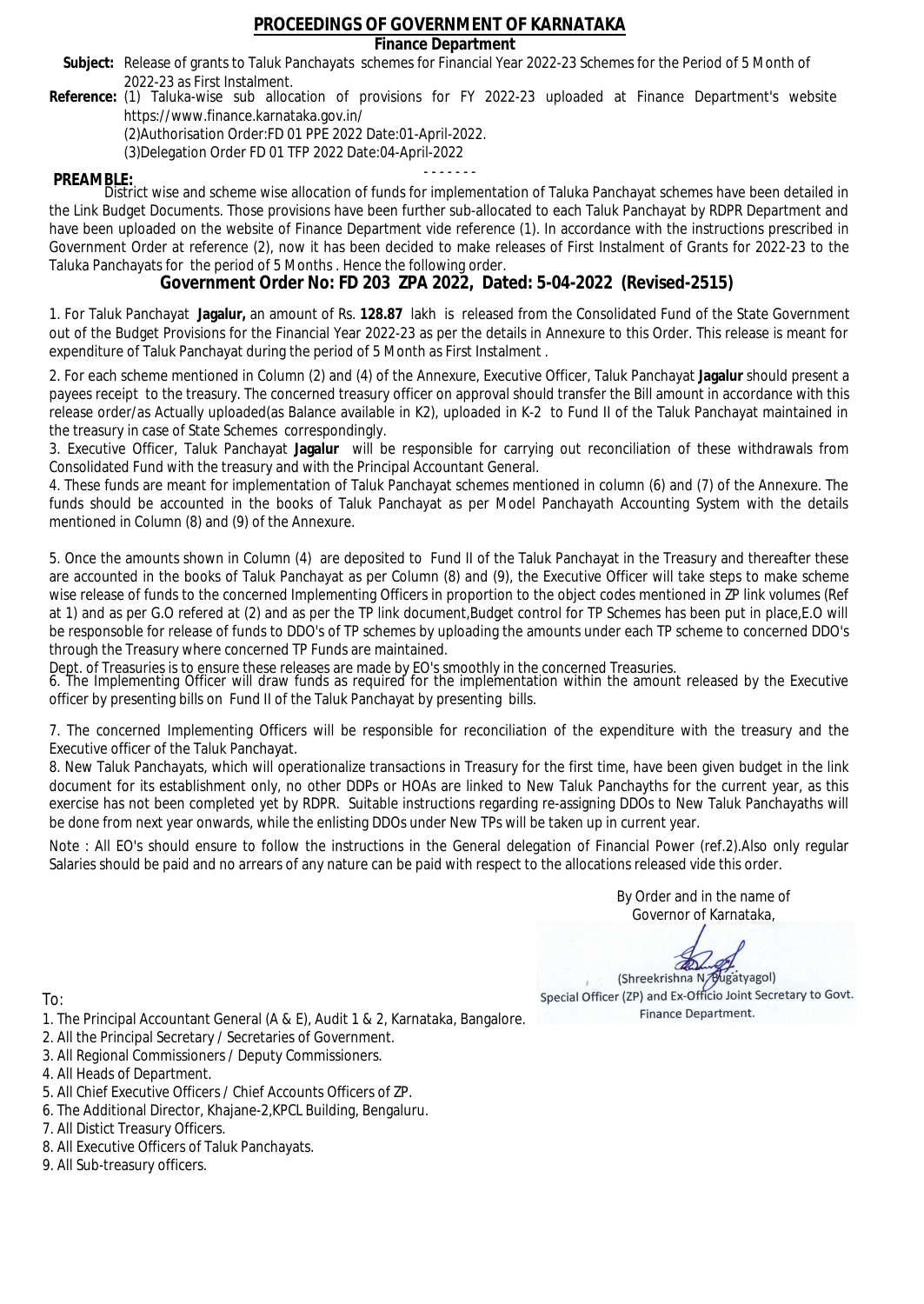### **Finance Department**

- Subject: Release of grants to Taluk Panchayats schemes for Financial Year 2022-23 Schemes for the Period of 5 Month of 2022-23 as First Instalment.
- **Reference:** (1) Taluka-wise sub allocation of provisions for FY 2022-23 uploaded at Finance Department's website https://www.finance.karnataka.gov.in/

(2)Authorisation Order:FD 01 PPE 2022 Date:01-April-2022.

(3)Delegation Order FD 01 TFP 2022 Date:04-April-2022

- - - - - - - **PREAMBLE:** District wise and scheme wise allocation of funds for implementation of Taluka Panchayat schemes have been detailed in the Link Budget Documents. Those provisions have been further sub-allocated to each Taluk Panchayat by RDPR Department and have been uploaded on the website of Finance Department vide reference (1). In accordance with the instructions prescribed in Government Order at reference (2), now it has been decided to make releases of First Instalment of Grants for 2022-23 to the Taluka Panchayats for the period of 5 Months . Hence the following order.

**Government Order No: FD 201 ZPA 2022, Dated: 5-04-2022 (Revised-2515)**

1. For Taluk Panchayat **Harihara,** an amount of Rs. **177.43** lakh is released from the Consolidated Fund of the State Government out of the Budget Provisions for the Financial Year 2022-23 as per the details in Annexure to this Order. This release is meant for expenditure of Taluk Panchayat during the period of 5 Month as First Instalment .

2. For each scheme mentioned in Column (2) and (4) of the Annexure, Executive Officer, Taluk Panchayat **Harihara** should present a payees receipt to the treasury. The concerned treasury officer on approval should transfer the Bill amount in accordance with this release order/as Actually uploaded(as Balance available in K2), uploaded in K-2 to Fund II of the Taluk Panchayat maintained in the treasury in case of State Schemes correspondingly.

3. Executive Officer, Taluk Panchayat **Harihara** will be responsible for carrying out reconciliation of these withdrawals from Consolidated Fund with the treasury and with the Principal Accountant General.

4. These funds are meant for implementation of Taluk Panchayat schemes mentioned in column (6) and (7) of the Annexure. The funds should be accounted in the books of Taluk Panchayat as per Model Panchayath Accounting System with the details mentioned in Column (8) and (9) of the Annexure.

5. Once the amounts shown in Column (4) are deposited to Fund II of the Taluk Panchayat in the Treasury and thereafter these are accounted in the books of Taluk Panchayat as per Column (8) and (9), the Executive Officer will take steps to make scheme wise release of funds to the concerned Implementing Officers in proportion to the object codes mentioned in ZP link volumes (Ref at 1) and as per G.O refered at (2) and as per the TP link document,Budget control for TP Schemes has been put in place,E.O will be responsoble for release of funds to DDO's of TP schemes by uploading the amounts under each TP scheme to concerned DDO's through the Treasury where concerned TP Funds are maintained.

Dept. of Treasuries is to ensure these releases are made by EO's smoothly in the concerned Treasuries.

6. The Implementing Officer will draw funds as required for the implementation within the amount released by the Executive officer by presenting bills on Fund II of the Taluk Panchayat by presenting bills.

7. The concerned Implementing Officers will be responsible for reconciliation of the expenditure with the treasury and the Executive officer of the Taluk Panchayat.

8. New Taluk Panchayats, which will operationalize transactions in Treasury for the first time, have been given budget in the link document for its establishment only, no other DDPs or HOAs are linked to New Taluk Panchayths for the current year, as this exercise has not been completed yet by RDPR. Suitable instructions regarding re-assigning DDOs to New Taluk Panchayaths will be done from next year onwards, while the enlisting DDOs under New TPs will be taken up in current year.

Note : All EO's should ensure to follow the instructions in the General delegation of Financial Power (ref.2).Also only regular Salaries should be paid and no arrears of any nature can be paid with respect to the allocations released vide this order.

> By Order and in the name of Governor of Karnataka,

**PD** 

(Shreekrishna N/Bugatyagol) Special Officer (ZP) and Ex-Officio Joint Secretary to Govt. Finance Department.

- 1. The Principal Accountant General (A & E), Audit 1 & 2, Karnataka, Bangalore.
- 2. All the Principal Secretary / Secretaries of Government.
- 3. All Regional Commissioners / Deputy Commissioners.
- 4. All Heads of Department.
- 5. All Chief Executive Officers / Chief Accounts Officers of ZP.
- 6. The Additional Director, Khajane-2,KPCL Building, Bengaluru.
- 7. All Distict Treasury Officers.
- 8. All Executive Officers of Taluk Panchayats.
- 9. All Sub-treasury officers.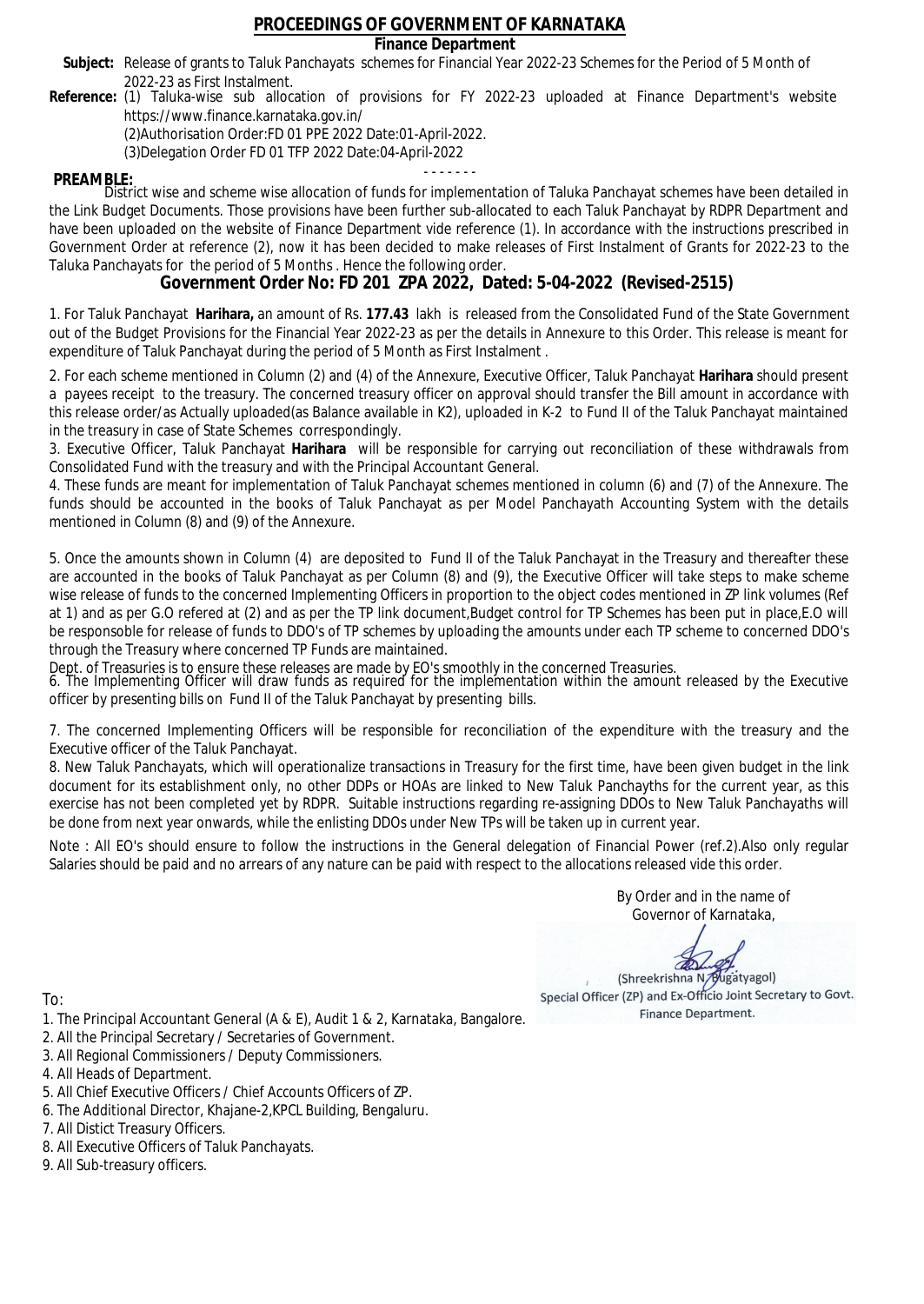**Finance Department**

- Subject: Release of grants to Taluk Panchayats schemes for Financial Year 2022-23 Schemes for the Period of 5 Month of 2022-23 as First Instalment.
- **Reference:** (1) Taluka-wise sub allocation of provisions for FY 2022-23 uploaded at Finance Department's website https://www.finance.karnataka.gov.in/

(2)Authorisation Order:FD 01 PPE 2022 Date:01-April-2022.

(3)Delegation Order FD 01 TFP 2022 Date:04-April-2022

- - - - - - - **PREAMBLE:** District wise and scheme wise allocation of funds for implementation of Taluka Panchayat schemes have been detailed in the Link Budget Documents. Those provisions have been further sub-allocated to each Taluk Panchayat by RDPR Department and have been uploaded on the website of Finance Department vide reference (1). In accordance with the instructions prescribed in Government Order at reference (2), now it has been decided to make releases of First Instalment of Grants for 2022-23 to the Taluka Panchayats for the period of 5 Months . Hence the following order.

**Government Order No: FD 199 ZPA 2022, Dated: 5-04-2022 (Revised-2515)**

1. For Taluk Panchayat **Channagiri,** an amount of Rs. **309.17** lakh is released from the Consolidated Fund of the State Government out of the Budget Provisions for the Financial Year 2022-23 as per the details in Annexure to this Order. This release is meant for expenditure of Taluk Panchayat during the period of 5 Month as First Instalment .

2. For each scheme mentioned in Column (2) and (4) of the Annexure, Executive Officer, Taluk Panchayat **Channagiri** should present a payees receipt to the treasury. The concerned treasury officer on approval should transfer the Bill amount in accordance with this release order/as Actually uploaded(as Balance available in K2), uploaded in K-2 to Fund II of the Taluk Panchayat maintained in the treasury in case of State Schemes correspondingly.

3. Executive Officer, Taluk Panchayat **Channagiri** will be responsible for carrying out reconciliation of these withdrawals from Consolidated Fund with the treasury and with the Principal Accountant General.

4. These funds are meant for implementation of Taluk Panchayat schemes mentioned in column (6) and (7) of the Annexure. The funds should be accounted in the books of Taluk Panchayat as per Model Panchayath Accounting System with the details mentioned in Column (8) and (9) of the Annexure.

5. Once the amounts shown in Column (4) are deposited to Fund II of the Taluk Panchayat in the Treasury and thereafter these are accounted in the books of Taluk Panchayat as per Column (8) and (9), the Executive Officer will take steps to make scheme wise release of funds to the concerned Implementing Officers in proportion to the object codes mentioned in ZP link volumes (Ref at 1) and as per G.O refered at (2) and as per the TP link document,Budget control for TP Schemes has been put in place,E.O will be responsoble for release of funds to DDO's of TP schemes by uploading the amounts under each TP scheme to concerned DDO's through the Treasury where concerned TP Funds are maintained.

Dept. of Treasuries is to ensure these releases are made by EO's smoothly in the concerned Treasuries.

6. The Implementing Officer will draw funds as required for the implementation within the amount released by the Executive officer by presenting bills on Fund II of the Taluk Panchayat by presenting bills.

7. The concerned Implementing Officers will be responsible for reconciliation of the expenditure with the treasury and the Executive officer of the Taluk Panchayat.

8. New Taluk Panchayats, which will operationalize transactions in Treasury for the first time, have been given budget in the link document for its establishment only, no other DDPs or HOAs are linked to New Taluk Panchayths for the current year, as this exercise has not been completed yet by RDPR. Suitable instructions regarding re-assigning DDOs to New Taluk Panchayaths will be done from next year onwards, while the enlisting DDOs under New TPs will be taken up in current year.

Note : All EO's should ensure to follow the instructions in the General delegation of Financial Power (ref.2).Also only regular Salaries should be paid and no arrears of any nature can be paid with respect to the allocations released vide this order.

> By Order and in the name of Governor of Karnataka,

**PD** 

(Shreekrishna N/Bugatyagol) Special Officer (ZP) and Ex-Officio Joint Secretary to Govt. Finance Department.

- 1. The Principal Accountant General (A & E), Audit 1 & 2, Karnataka, Bangalore.
- 2. All the Principal Secretary / Secretaries of Government.
- 3. All Regional Commissioners / Deputy Commissioners.
- 4. All Heads of Department.
- 5. All Chief Executive Officers / Chief Accounts Officers of ZP.
- 6. The Additional Director, Khajane-2,KPCL Building, Bengaluru.
- 7. All Distict Treasury Officers.
- 8. All Executive Officers of Taluk Panchayats.
- 9. All Sub-treasury officers.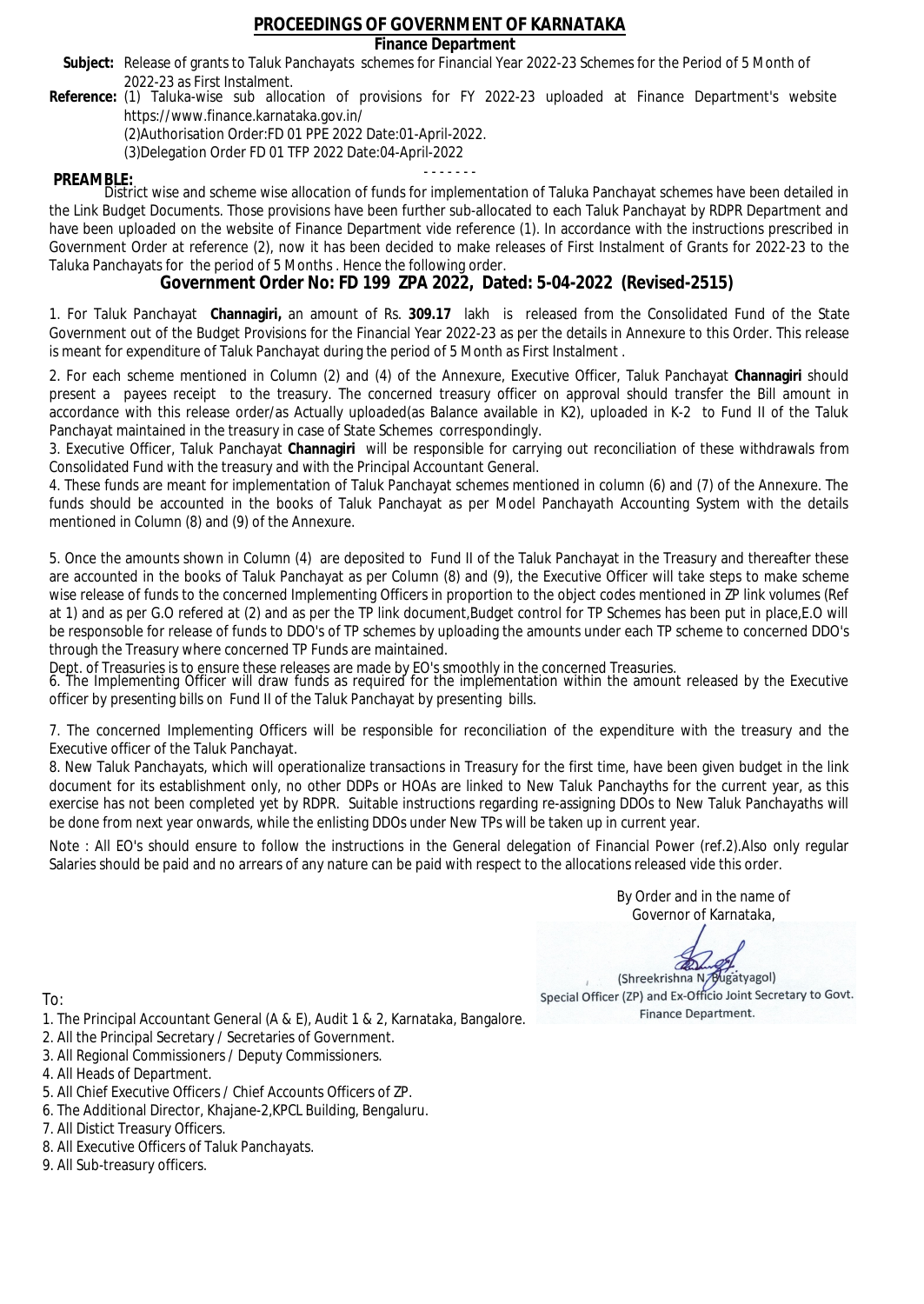### **Finance Department**

- Subject: Release of grants to Taluk Panchayats schemes for Financial Year 2022-23 Schemes for the Period of 5 Month of 2022-23 as First Instalment.
- **Reference:** (1) Taluka-wise sub allocation of provisions for FY 2022-23 uploaded at Finance Department's website https://www.finance.karnataka.gov.in/

(2)Authorisation Order:FD 01 PPE 2022 Date:01-April-2022.

(3)Delegation Order FD 01 TFP 2022 Date:04-April-2022

- - - - - - - **PREAMBLE:** District wise and scheme wise allocation of funds for implementation of Taluka Panchayat schemes have been detailed in the Link Budget Documents. Those provisions have been further sub-allocated to each Taluk Panchayat by RDPR Department and have been uploaded on the website of Finance Department vide reference (1). In accordance with the instructions prescribed in Government Order at reference (2), now it has been decided to make releases of First Instalment of Grants for 2022-23 to the Taluka Panchayats for the period of 5 Months . Hence the following order.

**Government Order No: FD 202 ZPA 2022, Dated: 5-04-2022 (Revised-2515)**

1. For Taluk Panchayat **Honnali,** an amount of Rs. **110.38** lakh is released from the Consolidated Fund of the State Government out of the Budget Provisions for the Financial Year 2022-23 as per the details in Annexure to this Order. This release is meant for expenditure of Taluk Panchayat during the period of 5 Month as First Instalment .

2. For each scheme mentioned in Column (2) and (4) of the Annexure, Executive Officer, Taluk Panchayat **Honnali** should present a payees receipt to the treasury. The concerned treasury officer on approval should transfer the Bill amount in accordance with this release order/as Actually uploaded(as Balance available in K2), uploaded in K-2 to Fund II of the Taluk Panchayat maintained in the treasury in case of State Schemes correspondingly.

3. Executive Officer, Taluk Panchayat **Honnali** will be responsible for carrying out reconciliation of these withdrawals from Consolidated Fund with the treasury and with the Principal Accountant General.

4. These funds are meant for implementation of Taluk Panchayat schemes mentioned in column (6) and (7) of the Annexure. The funds should be accounted in the books of Taluk Panchayat as per Model Panchayath Accounting System with the details mentioned in Column (8) and (9) of the Annexure.

5. Once the amounts shown in Column (4) are deposited to Fund II of the Taluk Panchayat in the Treasury and thereafter these are accounted in the books of Taluk Panchayat as per Column (8) and (9), the Executive Officer will take steps to make scheme wise release of funds to the concerned Implementing Officers in proportion to the object codes mentioned in ZP link volumes (Ref at 1) and as per G.O refered at (2) and as per the TP link document,Budget control for TP Schemes has been put in place,E.O will be responsoble for release of funds to DDO's of TP schemes by uploading the amounts under each TP scheme to concerned DDO's through the Treasury where concerned TP Funds are maintained.

Dept. of Treasuries is to ensure these releases are made by EO's smoothly in the concerned Treasuries.

6. The Implementing Officer will draw funds as required for the implementation within the amount released by the Executive officer by presenting bills on Fund II of the Taluk Panchayat by presenting bills.

7. The concerned Implementing Officers will be responsible for reconciliation of the expenditure with the treasury and the Executive officer of the Taluk Panchayat.

8. New Taluk Panchayats, which will operationalize transactions in Treasury for the first time, have been given budget in the link document for its establishment only, no other DDPs or HOAs are linked to New Taluk Panchayths for the current year, as this exercise has not been completed yet by RDPR. Suitable instructions regarding re-assigning DDOs to New Taluk Panchayaths will be done from next year onwards, while the enlisting DDOs under New TPs will be taken up in current year.

Note : All EO's should ensure to follow the instructions in the General delegation of Financial Power (ref.2).Also only regular Salaries should be paid and no arrears of any nature can be paid with respect to the allocations released vide this order.

> By Order and in the name of Governor of Karnataka,

**PD** 

(Shreekrishna N/Bugatyagol) Special Officer (ZP) and Ex-Officio Joint Secretary to Govt. Finance Department.

- 1. The Principal Accountant General (A & E), Audit 1 & 2, Karnataka, Bangalore.
- 2. All the Principal Secretary / Secretaries of Government.
- 3. All Regional Commissioners / Deputy Commissioners.
- 4. All Heads of Department.
- 5. All Chief Executive Officers / Chief Accounts Officers of ZP.
- 6. The Additional Director, Khajane-2,KPCL Building, Bengaluru.
- 7. All Distict Treasury Officers.
- 8. All Executive Officers of Taluk Panchayats.
- 9. All Sub-treasury officers.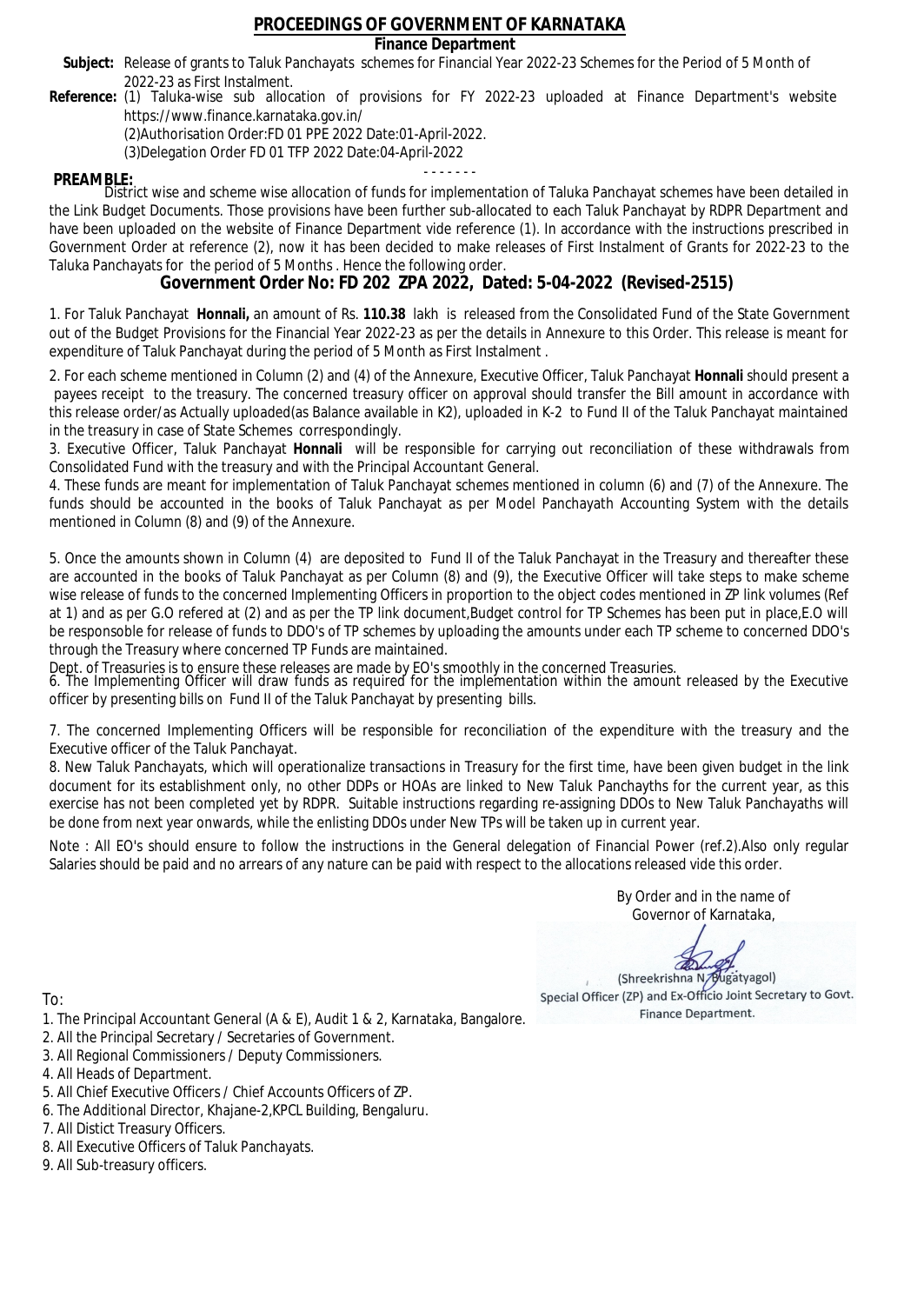### **Finance Department**

- Subject: Release of grants to Taluk Panchayats schemes for Financial Year 2022-23 Schemes for the Period of 5 Month of 2022-23 as First Instalment.
- **Reference:** (1) Taluka-wise sub allocation of provisions for FY 2022-23 uploaded at Finance Department's website https://www.finance.karnataka.gov.in/

(2)Authorisation Order:FD 01 PPE 2022 Date:01-April-2022.

(3)Delegation Order FD 01 TFP 2022 Date:04-April-2022

- - - - - - - **PREAMBLE:** District wise and scheme wise allocation of funds for implementation of Taluka Panchayat schemes have been detailed in the Link Budget Documents. Those provisions have been further sub-allocated to each Taluk Panchayat by RDPR Department and have been uploaded on the website of Finance Department vide reference (1). In accordance with the instructions prescribed in Government Order at reference (2), now it has been decided to make releases of First Instalment of Grants for 2022-23 to the Taluka Panchayats for the period of 5 Months . Hence the following order.

**Government Order No: FD 204 ZPA 2022, Dated: 5-04-2022 (Revised-2515)**

1. For Taluk Panchayat **Nyamathi,** an amount of Rs. **109.63** lakh is released from the Consolidated Fund of the State Government out of the Budget Provisions for the Financial Year 2022-23 as per the details in Annexure to this Order. This release is meant for expenditure of Taluk Panchayat during the period of 5 Month as First Instalment .

2. For each scheme mentioned in Column (2) and (4) of the Annexure, Executive Officer, Taluk Panchayat **Nyamathi** should present a payees receipt to the treasury. The concerned treasury officer on approval should transfer the Bill amount in accordance with this release order/as Actually uploaded(as Balance available in K2), uploaded in K-2 to Fund II of the Taluk Panchayat maintained in the treasury in case of State Schemes correspondingly.

3. Executive Officer, Taluk Panchayat **Nyamathi** will be responsible for carrying out reconciliation of these withdrawals from Consolidated Fund with the treasury and with the Principal Accountant General.

4. These funds are meant for implementation of Taluk Panchayat schemes mentioned in column (6) and (7) of the Annexure. The funds should be accounted in the books of Taluk Panchayat as per Model Panchayath Accounting System with the details mentioned in Column (8) and (9) of the Annexure.

5. Once the amounts shown in Column (4) are deposited to Fund II of the Taluk Panchayat in the Treasury and thereafter these are accounted in the books of Taluk Panchayat as per Column (8) and (9), the Executive Officer will take steps to make scheme wise release of funds to the concerned Implementing Officers in proportion to the object codes mentioned in ZP link volumes (Ref at 1) and as per G.O refered at (2) and as per the TP link document,Budget control for TP Schemes has been put in place,E.O will be responsoble for release of funds to DDO's of TP schemes by uploading the amounts under each TP scheme to concerned DDO's through the Treasury where concerned TP Funds are maintained.

Dept. of Treasuries is to ensure these releases are made by EO's smoothly in the concerned Treasuries.

6. The Implementing Officer will draw funds as required for the implementation within the amount released by the Executive officer by presenting bills on Fund II of the Taluk Panchayat by presenting bills.

7. The concerned Implementing Officers will be responsible for reconciliation of the expenditure with the treasury and the Executive officer of the Taluk Panchayat.

8. New Taluk Panchayats, which will operationalize transactions in Treasury for the first time, have been given budget in the link document for its establishment only, no other DDPs or HOAs are linked to New Taluk Panchayths for the current year, as this exercise has not been completed yet by RDPR. Suitable instructions regarding re-assigning DDOs to New Taluk Panchayaths will be done from next year onwards, while the enlisting DDOs under New TPs will be taken up in current year.

Note : All EO's should ensure to follow the instructions in the General delegation of Financial Power (ref.2).Also only regular Salaries should be paid and no arrears of any nature can be paid with respect to the allocations released vide this order.

> By Order and in the name of Governor of Karnataka,

**PD** 

(Shreekrishna N/Bugatyagol) Special Officer (ZP) and Ex-Officio Joint Secretary to Govt. Finance Department.

- 1. The Principal Accountant General (A & E), Audit 1 & 2, Karnataka, Bangalore.
- 2. All the Principal Secretary / Secretaries of Government.
- 3. All Regional Commissioners / Deputy Commissioners.
- 4. All Heads of Department.
- 5. All Chief Executive Officers / Chief Accounts Officers of ZP.
- 6. The Additional Director, Khajane-2,KPCL Building, Bengaluru.
- 7. All Distict Treasury Officers.
- 8. All Executive Officers of Taluk Panchayats.
- 9. All Sub-treasury officers.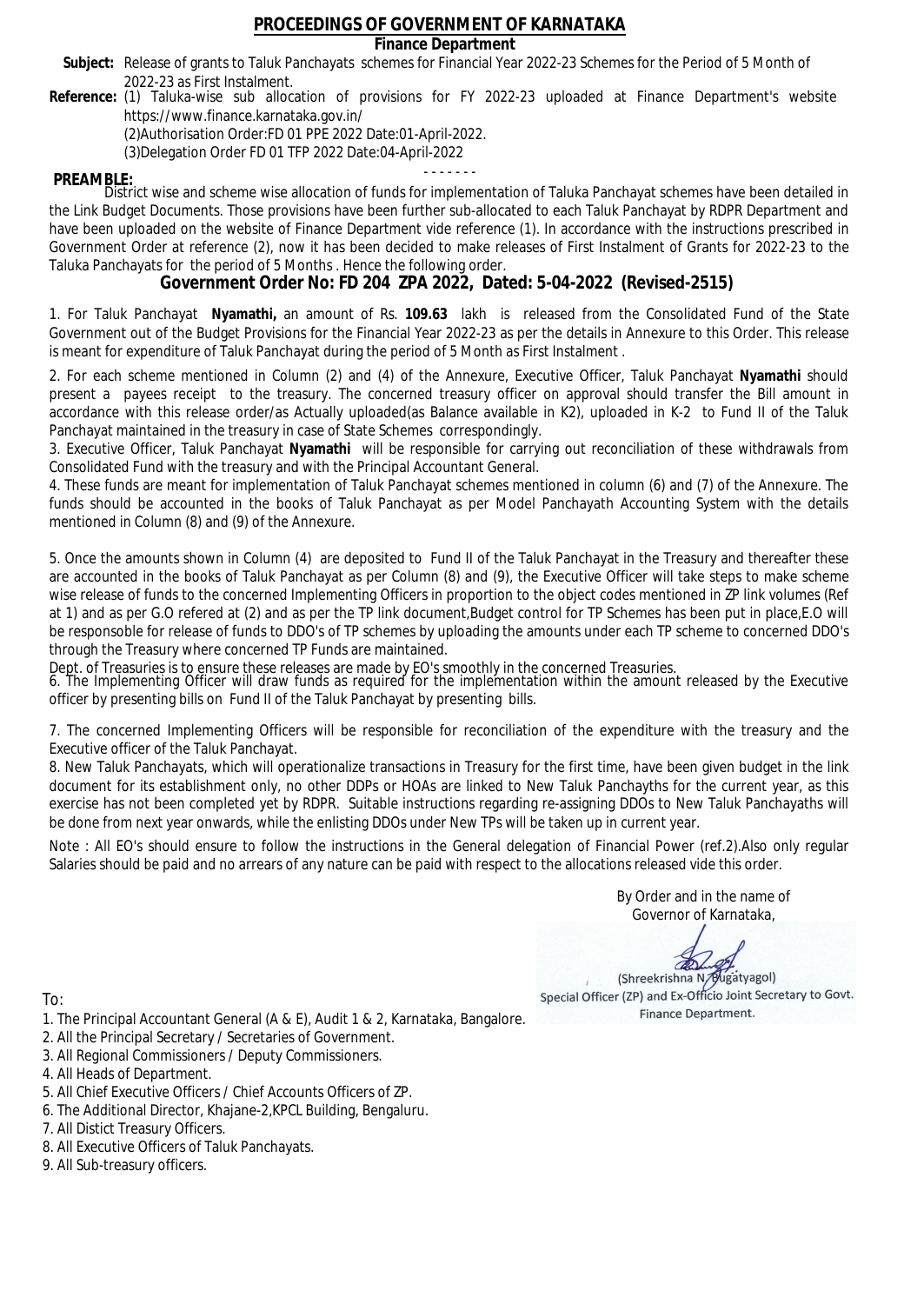### **Finance Department**

- Subject: Release of grants to Taluk Panchayats schemes for Financial Year 2022-23 Schemes for the Period of 5 Month of 2022-23 as First Instalment.
- **Reference:** (1) Taluka-wise sub allocation of provisions for FY 2022-23 uploaded at Finance Department's website https://www.finance.karnataka.gov.in/

(2)Authorisation Order:FD 01 PPE 2022 Date:01-April-2022.

(3)Delegation Order FD 01 TFP 2022 Date:04-April-2022

- - - - - - - **PREAMBLE:** District wise and scheme wise allocation of funds for implementation of Taluka Panchayat schemes have been detailed in the Link Budget Documents. Those provisions have been further sub-allocated to each Taluk Panchayat by RDPR Department and have been uploaded on the website of Finance Department vide reference (1). In accordance with the instructions prescribed in Government Order at reference (2), now it has been decided to make releases of First Instalment of Grants for 2022-23 to the Taluka Panchayats for the period of 5 Months . Hence the following order.

**Government Order No: FD 208 ZPA 2022, Dated: 5-04-2022 (Revised-2515)**

1. For Taluk Panchayat **Ramanagara,** an amount of Rs. **165.52** lakh is released from the Consolidated Fund of the State Government out of the Budget Provisions for the Financial Year 2022-23 as per the details in Annexure to this Order. This release is meant for expenditure of Taluk Panchayat during the period of 5 Month as First Instalment .

2. For each scheme mentioned in Column (2) and (4) of the Annexure, Executive Officer, Taluk Panchayat **Ramanagara** should present a payees receipt to the treasury. The concerned treasury officer on approval should transfer the Bill amount in accordance with this release order/as Actually uploaded(as Balance available in K2), uploaded in K-2 to Fund II of the Taluk Panchayat maintained in the treasury in case of State Schemes correspondingly.

3. Executive Officer, Taluk Panchayat **Ramanagara** will be responsible for carrying out reconciliation of these withdrawals from Consolidated Fund with the treasury and with the Principal Accountant General.

4. These funds are meant for implementation of Taluk Panchayat schemes mentioned in column (6) and (7) of the Annexure. The funds should be accounted in the books of Taluk Panchayat as per Model Panchayath Accounting System with the details mentioned in Column (8) and (9) of the Annexure.

5. Once the amounts shown in Column (4) are deposited to Fund II of the Taluk Panchayat in the Treasury and thereafter these are accounted in the books of Taluk Panchayat as per Column (8) and (9), the Executive Officer will take steps to make scheme wise release of funds to the concerned Implementing Officers in proportion to the object codes mentioned in ZP link volumes (Ref at 1) and as per G.O refered at (2) and as per the TP link document,Budget control for TP Schemes has been put in place,E.O will be responsoble for release of funds to DDO's of TP schemes by uploading the amounts under each TP scheme to concerned DDO's through the Treasury where concerned TP Funds are maintained.

Dept. of Treasuries is to ensure these releases are made by EO's smoothly in the concerned Treasuries.

6. The Implementing Officer will draw funds as required for the implementation within the amount released by the Executive officer by presenting bills on Fund II of the Taluk Panchayat by presenting bills.

7. The concerned Implementing Officers will be responsible for reconciliation of the expenditure with the treasury and the Executive officer of the Taluk Panchayat.

8. New Taluk Panchayats, which will operationalize transactions in Treasury for the first time, have been given budget in the link document for its establishment only, no other DDPs or HOAs are linked to New Taluk Panchayths for the current year, as this exercise has not been completed yet by RDPR. Suitable instructions regarding re-assigning DDOs to New Taluk Panchayaths will be done from next year onwards, while the enlisting DDOs under New TPs will be taken up in current year.

Note : All EO's should ensure to follow the instructions in the General delegation of Financial Power (ref.2).Also only regular Salaries should be paid and no arrears of any nature can be paid with respect to the allocations released vide this order.

> By Order and in the name of Governor of Karnataka,

**PD** 

(Shreekrishna N/Bugatyagol) Special Officer (ZP) and Ex-Officio Joint Secretary to Govt. Finance Department.

- 1. The Principal Accountant General (A & E), Audit 1 & 2, Karnataka, Bangalore.
- 2. All the Principal Secretary / Secretaries of Government.
- 3. All Regional Commissioners / Deputy Commissioners.
- 4. All Heads of Department.
- 5. All Chief Executive Officers / Chief Accounts Officers of ZP.
- 6. The Additional Director, Khajane-2,KPCL Building, Bengaluru.
- 7. All Distict Treasury Officers.
- 8. All Executive Officers of Taluk Panchayats.
- 9. All Sub-treasury officers.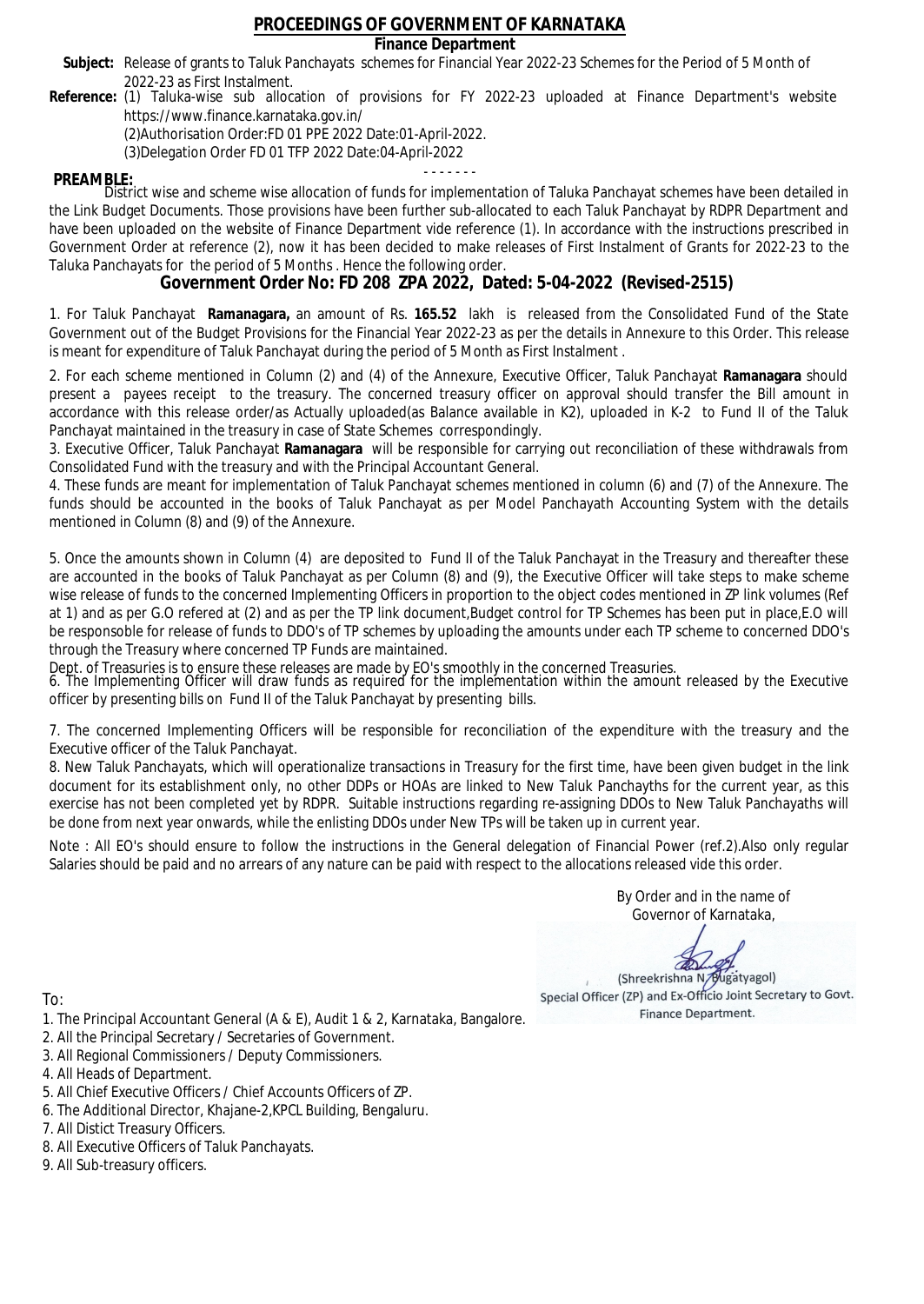### **Finance Department**

- Subject: Release of grants to Taluk Panchayats schemes for Financial Year 2022-23 Schemes for the Period of 5 Month of 2022-23 as First Instalment.
- **Reference:** (1) Taluka-wise sub allocation of provisions for FY 2022-23 uploaded at Finance Department's website https://www.finance.karnataka.gov.in/

(2)Authorisation Order:FD 01 PPE 2022 Date:01-April-2022.

(3)Delegation Order FD 01 TFP 2022 Date:04-April-2022

- - - - - - - **PREAMBLE:** District wise and scheme wise allocation of funds for implementation of Taluka Panchayat schemes have been detailed in the Link Budget Documents. Those provisions have been further sub-allocated to each Taluk Panchayat by RDPR Department and have been uploaded on the website of Finance Department vide reference (1). In accordance with the instructions prescribed in Government Order at reference (2), now it has been decided to make releases of First Instalment of Grants for 2022-23 to the Taluka Panchayats for the period of 5 Months . Hence the following order.

**Government Order No: FD 205 ZPA 2022, Dated: 5-04-2022 (Revised-2515)**

1. For Taluk Panchayat **Chanapatna,** an amount of Rs. **226.16** lakh is released from the Consolidated Fund of the State Government out of the Budget Provisions for the Financial Year 2022-23 as per the details in Annexure to this Order. This release is meant for expenditure of Taluk Panchayat during the period of 5 Month as First Instalment .

2. For each scheme mentioned in Column (2) and (4) of the Annexure, Executive Officer, Taluk Panchayat **Chanapatna** should present a payees receipt to the treasury. The concerned treasury officer on approval should transfer the Bill amount in accordance with this release order/as Actually uploaded(as Balance available in K2), uploaded in K-2 to Fund II of the Taluk Panchayat maintained in the treasury in case of State Schemes correspondingly.

3. Executive Officer, Taluk Panchayat **Chanapatna** will be responsible for carrying out reconciliation of these withdrawals from Consolidated Fund with the treasury and with the Principal Accountant General.

4. These funds are meant for implementation of Taluk Panchayat schemes mentioned in column (6) and (7) of the Annexure. The funds should be accounted in the books of Taluk Panchayat as per Model Panchayath Accounting System with the details mentioned in Column (8) and (9) of the Annexure.

5. Once the amounts shown in Column (4) are deposited to Fund II of the Taluk Panchayat in the Treasury and thereafter these are accounted in the books of Taluk Panchayat as per Column (8) and (9), the Executive Officer will take steps to make scheme wise release of funds to the concerned Implementing Officers in proportion to the object codes mentioned in ZP link volumes (Ref at 1) and as per G.O refered at (2) and as per the TP link document,Budget control for TP Schemes has been put in place,E.O will be responsoble for release of funds to DDO's of TP schemes by uploading the amounts under each TP scheme to concerned DDO's through the Treasury where concerned TP Funds are maintained.

Dept. of Treasuries is to ensure these releases are made by EO's smoothly in the concerned Treasuries.

6. The Implementing Officer will draw funds as required for the implementation within the amount released by the Executive officer by presenting bills on Fund II of the Taluk Panchayat by presenting bills.

7. The concerned Implementing Officers will be responsible for reconciliation of the expenditure with the treasury and the Executive officer of the Taluk Panchayat.

8. New Taluk Panchayats, which will operationalize transactions in Treasury for the first time, have been given budget in the link document for its establishment only, no other DDPs or HOAs are linked to New Taluk Panchayths for the current year, as this exercise has not been completed yet by RDPR. Suitable instructions regarding re-assigning DDOs to New Taluk Panchayaths will be done from next year onwards, while the enlisting DDOs under New TPs will be taken up in current year.

Note : All EO's should ensure to follow the instructions in the General delegation of Financial Power (ref.2).Also only regular Salaries should be paid and no arrears of any nature can be paid with respect to the allocations released vide this order.

> By Order and in the name of Governor of Karnataka,

**PD** 

(Shreekrishna N/Bugatyagol) Special Officer (ZP) and Ex-Officio Joint Secretary to Govt. Finance Department.

- 1. The Principal Accountant General (A & E), Audit 1 & 2, Karnataka, Bangalore.
- 2. All the Principal Secretary / Secretaries of Government.
- 3. All Regional Commissioners / Deputy Commissioners.
- 4. All Heads of Department.
- 5. All Chief Executive Officers / Chief Accounts Officers of ZP.
- 6. The Additional Director, Khajane-2,KPCL Building, Bengaluru.
- 7. All Distict Treasury Officers.
- 8. All Executive Officers of Taluk Panchayats.
- 9. All Sub-treasury officers.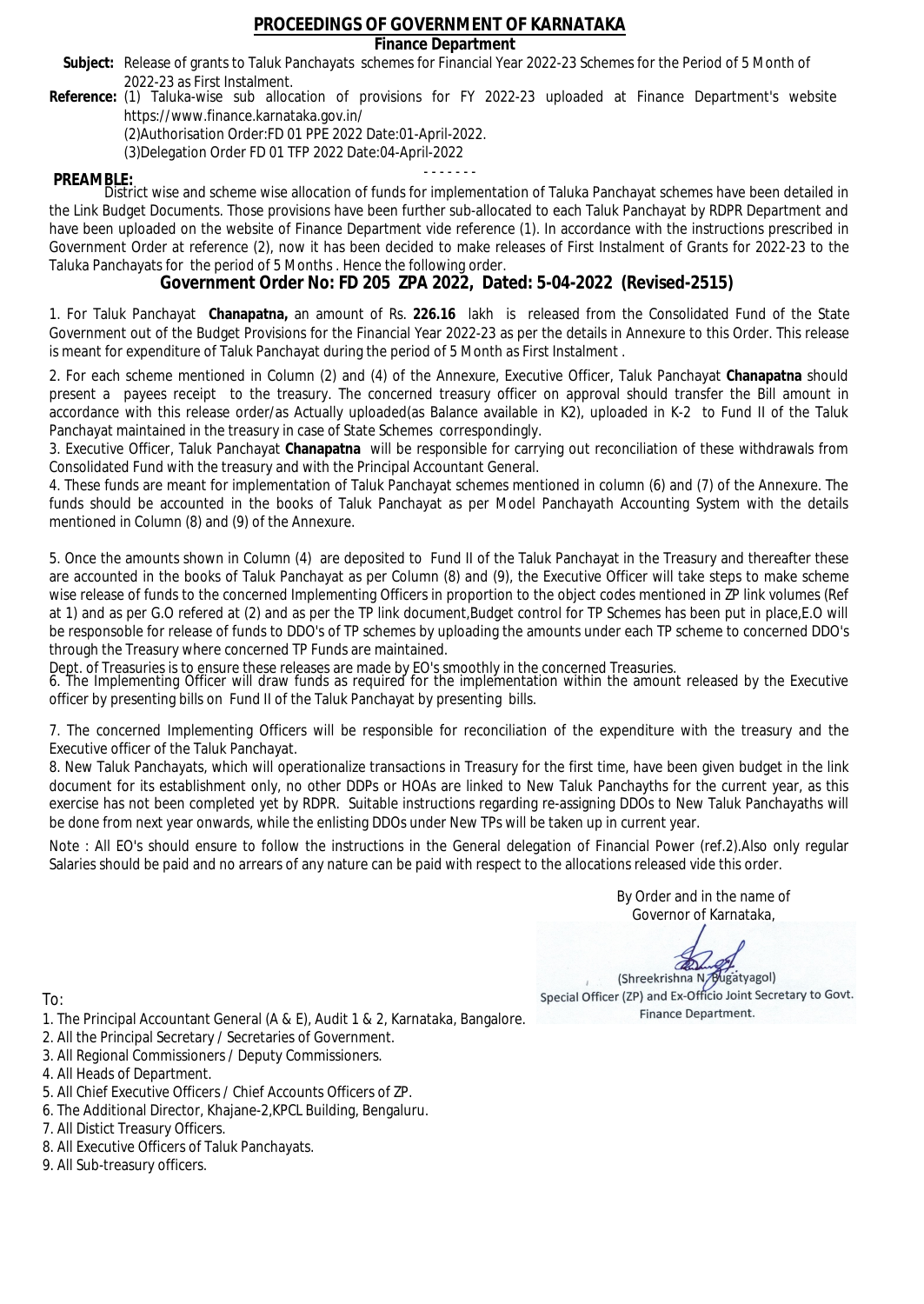### **Finance Department**

- Subject: Release of grants to Taluk Panchayats schemes for Financial Year 2022-23 Schemes for the Period of 5 Month of 2022-23 as First Instalment.
- **Reference:** (1) Taluka-wise sub allocation of provisions for FY 2022-23 uploaded at Finance Department's website https://www.finance.karnataka.gov.in/

(2)Authorisation Order:FD 01 PPE 2022 Date:01-April-2022.

(3)Delegation Order FD 01 TFP 2022 Date:04-April-2022

- - - - - - - **PREAMBLE:** District wise and scheme wise allocation of funds for implementation of Taluka Panchayat schemes have been detailed in the Link Budget Documents. Those provisions have been further sub-allocated to each Taluk Panchayat by RDPR Department and have been uploaded on the website of Finance Department vide reference (1). In accordance with the instructions prescribed in Government Order at reference (2), now it has been decided to make releases of First Instalment of Grants for 2022-23 to the Taluka Panchayats for the period of 5 Months . Hence the following order.

**Government Order No: FD 206 ZPA 2022, Dated: 5-04-2022 (Revised-2515)**

1. For Taluk Panchayat **Kanakapura,** an amount of Rs. **285.99** lakh is released from the Consolidated Fund of the State Government out of the Budget Provisions for the Financial Year 2022-23 as per the details in Annexure to this Order. This release is meant for expenditure of Taluk Panchayat during the period of 5 Month as First Instalment .

2. For each scheme mentioned in Column (2) and (4) of the Annexure, Executive Officer, Taluk Panchayat **Kanakapura** should present a payees receipt to the treasury. The concerned treasury officer on approval should transfer the Bill amount in accordance with this release order/as Actually uploaded(as Balance available in K2), uploaded in K-2 to Fund II of the Taluk Panchayat maintained in the treasury in case of State Schemes correspondingly.

3. Executive Officer, Taluk Panchayat **Kanakapura** will be responsible for carrying out reconciliation of these withdrawals from Consolidated Fund with the treasury and with the Principal Accountant General.

4. These funds are meant for implementation of Taluk Panchayat schemes mentioned in column (6) and (7) of the Annexure. The funds should be accounted in the books of Taluk Panchayat as per Model Panchayath Accounting System with the details mentioned in Column (8) and (9) of the Annexure.

5. Once the amounts shown in Column (4) are deposited to Fund II of the Taluk Panchayat in the Treasury and thereafter these are accounted in the books of Taluk Panchayat as per Column (8) and (9), the Executive Officer will take steps to make scheme wise release of funds to the concerned Implementing Officers in proportion to the object codes mentioned in ZP link volumes (Ref at 1) and as per G.O refered at (2) and as per the TP link document,Budget control for TP Schemes has been put in place,E.O will be responsoble for release of funds to DDO's of TP schemes by uploading the amounts under each TP scheme to concerned DDO's through the Treasury where concerned TP Funds are maintained.

Dept. of Treasuries is to ensure these releases are made by EO's smoothly in the concerned Treasuries.

6. The Implementing Officer will draw funds as required for the implementation within the amount released by the Executive officer by presenting bills on Fund II of the Taluk Panchayat by presenting bills.

7. The concerned Implementing Officers will be responsible for reconciliation of the expenditure with the treasury and the Executive officer of the Taluk Panchayat.

8. New Taluk Panchayats, which will operationalize transactions in Treasury for the first time, have been given budget in the link document for its establishment only, no other DDPs or HOAs are linked to New Taluk Panchayths for the current year, as this exercise has not been completed yet by RDPR. Suitable instructions regarding re-assigning DDOs to New Taluk Panchayaths will be done from next year onwards, while the enlisting DDOs under New TPs will be taken up in current year.

Note : All EO's should ensure to follow the instructions in the General delegation of Financial Power (ref.2).Also only regular Salaries should be paid and no arrears of any nature can be paid with respect to the allocations released vide this order.

> By Order and in the name of Governor of Karnataka,

**PD** 

(Shreekrishna N/Bugatyagol) Special Officer (ZP) and Ex-Officio Joint Secretary to Govt. Finance Department.

- 1. The Principal Accountant General (A & E), Audit 1 & 2, Karnataka, Bangalore.
- 2. All the Principal Secretary / Secretaries of Government.
- 3. All Regional Commissioners / Deputy Commissioners.
- 4. All Heads of Department.
- 5. All Chief Executive Officers / Chief Accounts Officers of ZP.
- 6. The Additional Director, Khajane-2,KPCL Building, Bengaluru.
- 7. All Distict Treasury Officers.
- 8. All Executive Officers of Taluk Panchayats.
- 9. All Sub-treasury officers.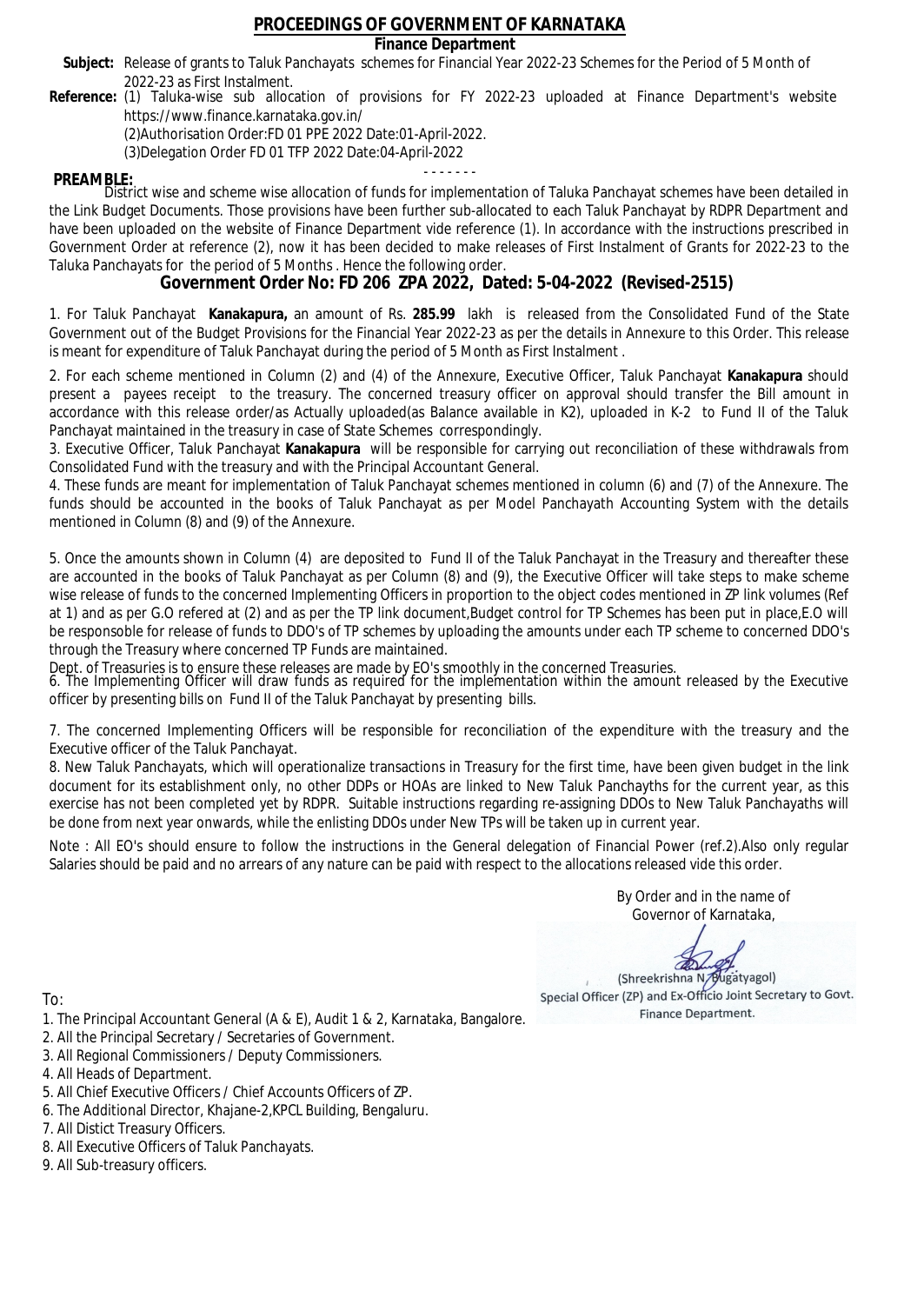### **Finance Department**

- Subject: Release of grants to Taluk Panchayats schemes for Financial Year 2022-23 Schemes for the Period of 5 Month of 2022-23 as First Instalment.
- **Reference:** (1) Taluka-wise sub allocation of provisions for FY 2022-23 uploaded at Finance Department's website https://www.finance.karnataka.gov.in/

(2)Authorisation Order:FD 01 PPE 2022 Date:01-April-2022.

(3)Delegation Order FD 01 TFP 2022 Date:04-April-2022

- - - - - - - **PREAMBLE:** District wise and scheme wise allocation of funds for implementation of Taluka Panchayat schemes have been detailed in the Link Budget Documents. Those provisions have been further sub-allocated to each Taluk Panchayat by RDPR Department and have been uploaded on the website of Finance Department vide reference (1). In accordance with the instructions prescribed in Government Order at reference (2), now it has been decided to make releases of First Instalment of Grants for 2022-23 to the Taluka Panchayats for the period of 5 Months . Hence the following order.

**Government Order No: FD 207 ZPA 2022, Dated: 5-04-2022 (Revised-2515)**

1. For Taluk Panchayat **Magadi,** an amount of Rs. **179.76** lakh is released from the Consolidated Fund of the State Government out of the Budget Provisions for the Financial Year 2022-23 as per the details in Annexure to this Order. This release is meant for expenditure of Taluk Panchayat during the period of 5 Month as First Instalment .

2. For each scheme mentioned in Column (2) and (4) of the Annexure, Executive Officer, Taluk Panchayat **Magadi** should present a payees receipt to the treasury. The concerned treasury officer on approval should transfer the Bill amount in accordance with this release order/as Actually uploaded(as Balance available in K2), uploaded in K-2 to Fund II of the Taluk Panchayat maintained in the treasury in case of State Schemes correspondingly.

3. Executive Officer, Taluk Panchayat **Magadi** will be responsible for carrying out reconciliation of these withdrawals from Consolidated Fund with the treasury and with the Principal Accountant General.

4. These funds are meant for implementation of Taluk Panchayat schemes mentioned in column (6) and (7) of the Annexure. The funds should be accounted in the books of Taluk Panchayat as per Model Panchayath Accounting System with the details mentioned in Column (8) and (9) of the Annexure.

5. Once the amounts shown in Column (4) are deposited to Fund II of the Taluk Panchayat in the Treasury and thereafter these are accounted in the books of Taluk Panchayat as per Column (8) and (9), the Executive Officer will take steps to make scheme wise release of funds to the concerned Implementing Officers in proportion to the object codes mentioned in ZP link volumes (Ref at 1) and as per G.O refered at (2) and as per the TP link document,Budget control for TP Schemes has been put in place,E.O will be responsoble for release of funds to DDO's of TP schemes by uploading the amounts under each TP scheme to concerned DDO's through the Treasury where concerned TP Funds are maintained.

Dept. of Treasuries is to ensure these releases are made by EO's smoothly in the concerned Treasuries.

6. The Implementing Officer will draw funds as required for the implementation within the amount released by the Executive officer by presenting bills on Fund II of the Taluk Panchayat by presenting bills.

7. The concerned Implementing Officers will be responsible for reconciliation of the expenditure with the treasury and the Executive officer of the Taluk Panchayat.

8. New Taluk Panchayats, which will operationalize transactions in Treasury for the first time, have been given budget in the link document for its establishment only, no other DDPs or HOAs are linked to New Taluk Panchayths for the current year, as this exercise has not been completed yet by RDPR. Suitable instructions regarding re-assigning DDOs to New Taluk Panchayaths will be done from next year onwards, while the enlisting DDOs under New TPs will be taken up in current year.

Note : All EO's should ensure to follow the instructions in the General delegation of Financial Power (ref.2).Also only regular Salaries should be paid and no arrears of any nature can be paid with respect to the allocations released vide this order.

> By Order and in the name of Governor of Karnataka,

**PD** 

(Shreekrishna N/Bugatyagol) Special Officer (ZP) and Ex-Officio Joint Secretary to Govt. Finance Department.

- 1. The Principal Accountant General (A & E), Audit 1 & 2, Karnataka, Bangalore.
- 2. All the Principal Secretary / Secretaries of Government.
- 3. All Regional Commissioners / Deputy Commissioners.
- 4. All Heads of Department.
- 5. All Chief Executive Officers / Chief Accounts Officers of ZP.
- 6. The Additional Director, Khajane-2,KPCL Building, Bengaluru.
- 7. All Distict Treasury Officers.
- 8. All Executive Officers of Taluk Panchayats.
- 9. All Sub-treasury officers.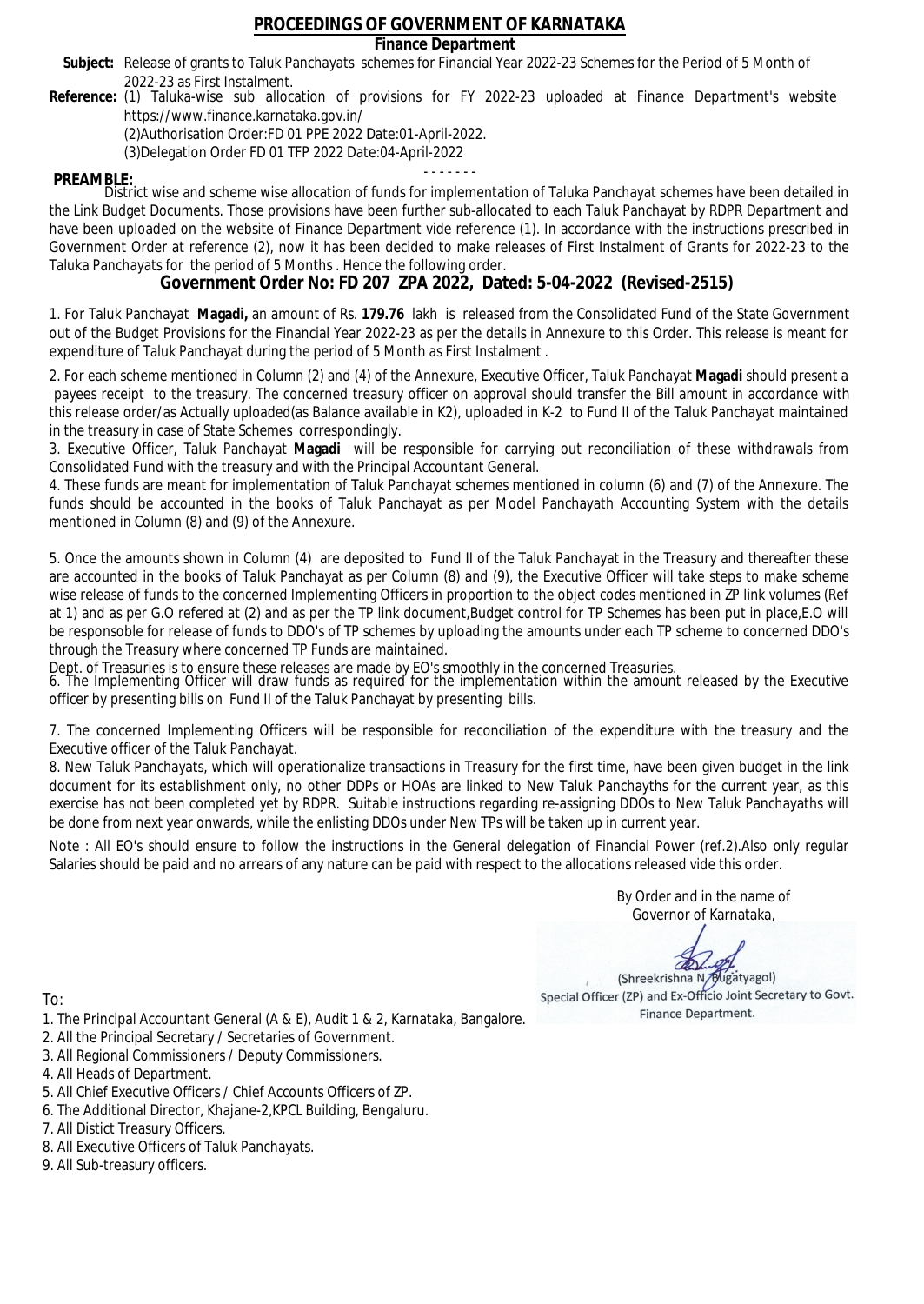### **Finance Department**

- Subject: Release of grants to Taluk Panchayats schemes for Financial Year 2022-23 Schemes for the Period of 5 Month of 2022-23 as First Instalment.
- **Reference:** (1) Taluka-wise sub allocation of provisions for FY 2022-23 uploaded at Finance Department's website https://www.finance.karnataka.gov.in/

(2)Authorisation Order:FD 01 PPE 2022 Date:01-April-2022.

(3)Delegation Order FD 01 TFP 2022 Date:04-April-2022

- - - - - - - **PREAMBLE:** District wise and scheme wise allocation of funds for implementation of Taluka Panchayat schemes have been detailed in the Link Budget Documents. Those provisions have been further sub-allocated to each Taluk Panchayat by RDPR Department and have been uploaded on the website of Finance Department vide reference (1). In accordance with the instructions prescribed in Government Order at reference (2), now it has been decided to make releases of First Instalment of Grants for 2022-23 to the Taluka Panchayats for the period of 5 Months . Hence the following order.

**Government Order No: FD 210 ZPA 2022, Dated: 5-04-2022 (Revised-2515)**

1. For Taluk Panchayat **Chikkaballapura,** an amount of Rs. **154.75** lakh is released from the Consolidated Fund of the State Government out of the Budget Provisions for the Financial Year 2022-23 as per the details in Annexure to this Order. This release is meant for expenditure of Taluk Panchayat during the period of 5 Month as First Instalment .

2. For each scheme mentioned in Column (2) and (4) of the Annexure, Executive Officer, Taluk Panchayat **Chikkaballapura** should present a payees receipt to the treasury. The concerned treasury officer on approval should transfer the Bill amount in accordance with this release order/as Actually uploaded(as Balance available in K2), uploaded in K-2 to Fund II of the Taluk Panchayat maintained in the treasury in case of State Schemes correspondingly.

3. Executive Officer, Taluk Panchayat **Chikkaballapura** will be responsible for carrying out reconciliation of these withdrawals from Consolidated Fund with the treasury and with the Principal Accountant General.

4. These funds are meant for implementation of Taluk Panchayat schemes mentioned in column (6) and (7) of the Annexure. The funds should be accounted in the books of Taluk Panchayat as per Model Panchayath Accounting System with the details mentioned in Column (8) and (9) of the Annexure.

5. Once the amounts shown in Column (4) are deposited to Fund II of the Taluk Panchayat in the Treasury and thereafter these are accounted in the books of Taluk Panchayat as per Column (8) and (9), the Executive Officer will take steps to make scheme wise release of funds to the concerned Implementing Officers in proportion to the object codes mentioned in ZP link volumes (Ref at 1) and as per G.O refered at (2) and as per the TP link document,Budget control for TP Schemes has been put in place,E.O will be responsoble for release of funds to DDO's of TP schemes by uploading the amounts under each TP scheme to concerned DDO's through the Treasury where concerned TP Funds are maintained.

Dept. of Treasuries is to ensure these releases are made by EO's smoothly in the concerned Treasuries.

6. The Implementing Officer will draw funds as required for the implementation within the amount released by the Executive officer by presenting bills on Fund II of the Taluk Panchayat by presenting bills.

7. The concerned Implementing Officers will be responsible for reconciliation of the expenditure with the treasury and the Executive officer of the Taluk Panchayat.

8. New Taluk Panchayats, which will operationalize transactions in Treasury for the first time, have been given budget in the link document for its establishment only, no other DDPs or HOAs are linked to New Taluk Panchayths for the current year, as this exercise has not been completed yet by RDPR. Suitable instructions regarding re-assigning DDOs to New Taluk Panchayaths will be done from next year onwards, while the enlisting DDOs under New TPs will be taken up in current year.

Note : All EO's should ensure to follow the instructions in the General delegation of Financial Power (ref.2).Also only regular Salaries should be paid and no arrears of any nature can be paid with respect to the allocations released vide this order.

> By Order and in the name of Governor of Karnataka,

**PD** 

(Shreekrishna N/Bugatyagol) Special Officer (ZP) and Ex-Officio Joint Secretary to Govt. Finance Department.

- 1. The Principal Accountant General (A & E), Audit 1 & 2, Karnataka, Bangalore.
- 2. All the Principal Secretary / Secretaries of Government.
- 3. All Regional Commissioners / Deputy Commissioners.
- 4. All Heads of Department.
- 5. All Chief Executive Officers / Chief Accounts Officers of ZP.
- 6. The Additional Director, Khajane-2,KPCL Building, Bengaluru.
- 7. All Distict Treasury Officers.
- 8. All Executive Officers of Taluk Panchayats.
- 9. All Sub-treasury officers.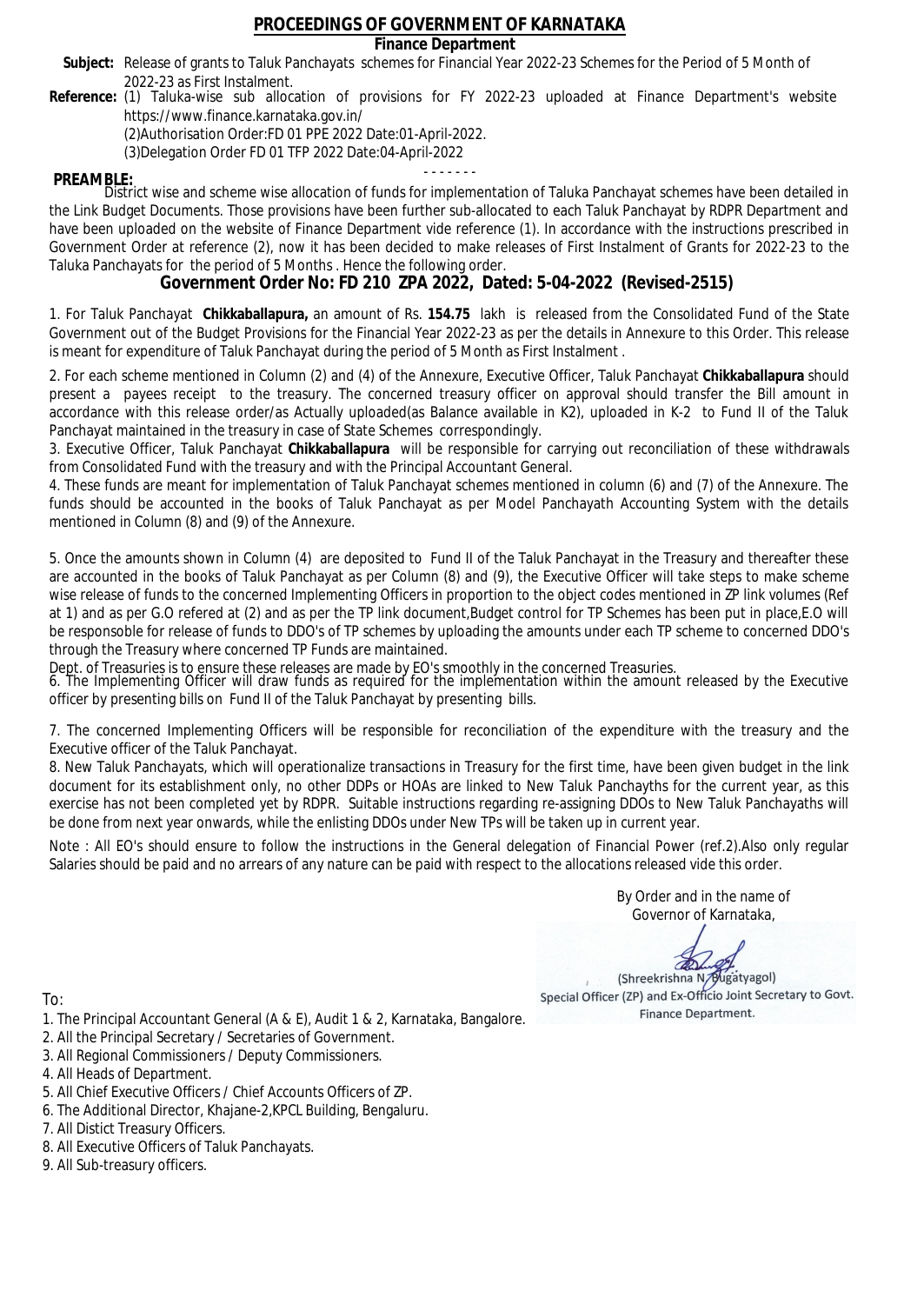### **Finance Department**

- Subject: Release of grants to Taluk Panchayats schemes for Financial Year 2022-23 Schemes for the Period of 5 Month of 2022-23 as First Instalment.
- **Reference:** (1) Taluka-wise sub allocation of provisions for FY 2022-23 uploaded at Finance Department's website https://www.finance.karnataka.gov.in/

(2)Authorisation Order:FD 01 PPE 2022 Date:01-April-2022.

(3)Delegation Order FD 01 TFP 2022 Date:04-April-2022

- - - - - - - **PREAMBLE:** District wise and scheme wise allocation of funds for implementation of Taluka Panchayat schemes have been detailed in the Link Budget Documents. Those provisions have been further sub-allocated to each Taluk Panchayat by RDPR Department and have been uploaded on the website of Finance Department vide reference (1). In accordance with the instructions prescribed in Government Order at reference (2), now it has been decided to make releases of First Instalment of Grants for 2022-23 to the Taluka Panchayats for the period of 5 Months . Hence the following order.

**Government Order No: FD 209 ZPA 2022, Dated: 5-04-2022 (Revised-2515)**

1. For Taluk Panchayat **Bagepalli,** an amount of Rs. **137.16** lakh is released from the Consolidated Fund of the State Government out of the Budget Provisions for the Financial Year 2022-23 as per the details in Annexure to this Order. This release is meant for expenditure of Taluk Panchayat during the period of 5 Month as First Instalment .

2. For each scheme mentioned in Column (2) and (4) of the Annexure, Executive Officer, Taluk Panchayat **Bagepalli** should present a payees receipt to the treasury. The concerned treasury officer on approval should transfer the Bill amount in accordance with this release order/as Actually uploaded(as Balance available in K2), uploaded in K-2 to Fund II of the Taluk Panchayat maintained in the treasury in case of State Schemes correspondingly.

3. Executive Officer, Taluk Panchayat **Bagepalli** will be responsible for carrying out reconciliation of these withdrawals from Consolidated Fund with the treasury and with the Principal Accountant General.

4. These funds are meant for implementation of Taluk Panchayat schemes mentioned in column (6) and (7) of the Annexure. The funds should be accounted in the books of Taluk Panchayat as per Model Panchayath Accounting System with the details mentioned in Column (8) and (9) of the Annexure.

5. Once the amounts shown in Column (4) are deposited to Fund II of the Taluk Panchayat in the Treasury and thereafter these are accounted in the books of Taluk Panchayat as per Column (8) and (9), the Executive Officer will take steps to make scheme wise release of funds to the concerned Implementing Officers in proportion to the object codes mentioned in ZP link volumes (Ref at 1) and as per G.O refered at (2) and as per the TP link document,Budget control for TP Schemes has been put in place,E.O will be responsoble for release of funds to DDO's of TP schemes by uploading the amounts under each TP scheme to concerned DDO's through the Treasury where concerned TP Funds are maintained.

Dept. of Treasuries is to ensure these releases are made by EO's smoothly in the concerned Treasuries.

6. The Implementing Officer will draw funds as required for the implementation within the amount released by the Executive officer by presenting bills on Fund II of the Taluk Panchayat by presenting bills.

7. The concerned Implementing Officers will be responsible for reconciliation of the expenditure with the treasury and the Executive officer of the Taluk Panchayat.

8. New Taluk Panchayats, which will operationalize transactions in Treasury for the first time, have been given budget in the link document for its establishment only, no other DDPs or HOAs are linked to New Taluk Panchayths for the current year, as this exercise has not been completed yet by RDPR. Suitable instructions regarding re-assigning DDOs to New Taluk Panchayaths will be done from next year onwards, while the enlisting DDOs under New TPs will be taken up in current year.

Note : All EO's should ensure to follow the instructions in the General delegation of Financial Power (ref.2).Also only regular Salaries should be paid and no arrears of any nature can be paid with respect to the allocations released vide this order.

> By Order and in the name of Governor of Karnataka,

**PD** 

(Shreekrishna N/Bugatyagol) Special Officer (ZP) and Ex-Officio Joint Secretary to Govt. Finance Department.

To:

- 1. The Principal Accountant General (A & E), Audit 1 & 2, Karnataka, Bangalore.
- 2. All the Principal Secretary / Secretaries of Government.
- 3. All Regional Commissioners / Deputy Commissioners.
- 4. All Heads of Department.
- 5. All Chief Executive Officers / Chief Accounts Officers of ZP.
- 6. The Additional Director, Khajane-2,KPCL Building, Bengaluru.

7. All Distict Treasury Officers.

- 8. All Executive Officers of Taluk Panchayats.
- 9. All Sub-treasury officers.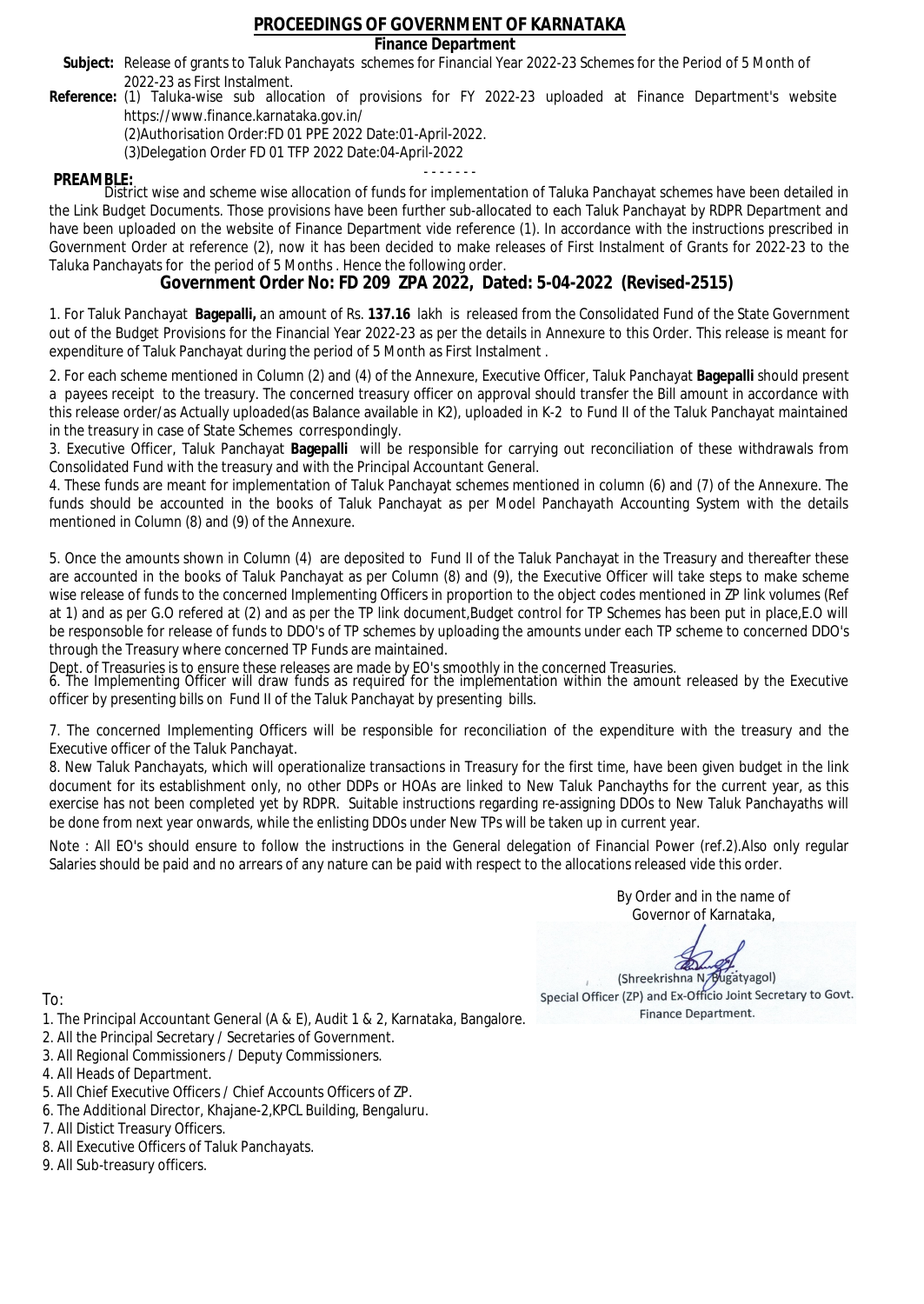### **Finance Department**

- Subject: Release of grants to Taluk Panchayats schemes for Financial Year 2022-23 Schemes for the Period of 5 Month of 2022-23 as First Instalment.
- **Reference:** (1) Taluka-wise sub allocation of provisions for FY 2022-23 uploaded at Finance Department's website https://www.finance.karnataka.gov.in/

(2)Authorisation Order:FD 01 PPE 2022 Date:01-April-2022.

(3)Delegation Order FD 01 TFP 2022 Date:04-April-2022

- - - - - - - **PREAMBLE:** District wise and scheme wise allocation of funds for implementation of Taluka Panchayat schemes have been detailed in the Link Budget Documents. Those provisions have been further sub-allocated to each Taluk Panchayat by RDPR Department and have been uploaded on the website of Finance Department vide reference (1). In accordance with the instructions prescribed in Government Order at reference (2), now it has been decided to make releases of First Instalment of Grants for 2022-23 to the Taluka Panchayats for the period of 5 Months . Hence the following order.

**Government Order No: FD 211 ZPA 2022, Dated: 5-04-2022 (Revised-2515)**

1. For Taluk Panchayat **Chintamani,** an amount of Rs. **187.72** lakh is released from the Consolidated Fund of the State Government out of the Budget Provisions for the Financial Year 2022-23 as per the details in Annexure to this Order. This release is meant for expenditure of Taluk Panchayat during the period of 5 Month as First Instalment .

2. For each scheme mentioned in Column (2) and (4) of the Annexure, Executive Officer, Taluk Panchayat **Chintamani** should present a payees receipt to the treasury. The concerned treasury officer on approval should transfer the Bill amount in accordance with this release order/as Actually uploaded(as Balance available in K2), uploaded in K-2 to Fund II of the Taluk Panchayat maintained in the treasury in case of State Schemes correspondingly.

3. Executive Officer, Taluk Panchayat **Chintamani** will be responsible for carrying out reconciliation of these withdrawals from Consolidated Fund with the treasury and with the Principal Accountant General.

4. These funds are meant for implementation of Taluk Panchayat schemes mentioned in column (6) and (7) of the Annexure. The funds should be accounted in the books of Taluk Panchayat as per Model Panchayath Accounting System with the details mentioned in Column (8) and (9) of the Annexure.

5. Once the amounts shown in Column (4) are deposited to Fund II of the Taluk Panchayat in the Treasury and thereafter these are accounted in the books of Taluk Panchayat as per Column (8) and (9), the Executive Officer will take steps to make scheme wise release of funds to the concerned Implementing Officers in proportion to the object codes mentioned in ZP link volumes (Ref at 1) and as per G.O refered at (2) and as per the TP link document,Budget control for TP Schemes has been put in place,E.O will be responsoble for release of funds to DDO's of TP schemes by uploading the amounts under each TP scheme to concerned DDO's through the Treasury where concerned TP Funds are maintained.

Dept. of Treasuries is to ensure these releases are made by EO's smoothly in the concerned Treasuries.

6. The Implementing Officer will draw funds as required for the implementation within the amount released by the Executive officer by presenting bills on Fund II of the Taluk Panchayat by presenting bills.

7. The concerned Implementing Officers will be responsible for reconciliation of the expenditure with the treasury and the Executive officer of the Taluk Panchayat.

8. New Taluk Panchayats, which will operationalize transactions in Treasury for the first time, have been given budget in the link document for its establishment only, no other DDPs or HOAs are linked to New Taluk Panchayths for the current year, as this exercise has not been completed yet by RDPR. Suitable instructions regarding re-assigning DDOs to New Taluk Panchayaths will be done from next year onwards, while the enlisting DDOs under New TPs will be taken up in current year.

Note : All EO's should ensure to follow the instructions in the General delegation of Financial Power (ref.2).Also only regular Salaries should be paid and no arrears of any nature can be paid with respect to the allocations released vide this order.

> By Order and in the name of Governor of Karnataka,

**PD** 

(Shreekrishna N/Bugatyagol) Special Officer (ZP) and Ex-Officio Joint Secretary to Govt. Finance Department.

- 1. The Principal Accountant General (A & E), Audit 1 & 2, Karnataka, Bangalore.
- 2. All the Principal Secretary / Secretaries of Government.
- 3. All Regional Commissioners / Deputy Commissioners.
- 4. All Heads of Department.
- 5. All Chief Executive Officers / Chief Accounts Officers of ZP.
- 6. The Additional Director, Khajane-2,KPCL Building, Bengaluru.
- 7. All Distict Treasury Officers.
- 8. All Executive Officers of Taluk Panchayats.
- 9. All Sub-treasury officers.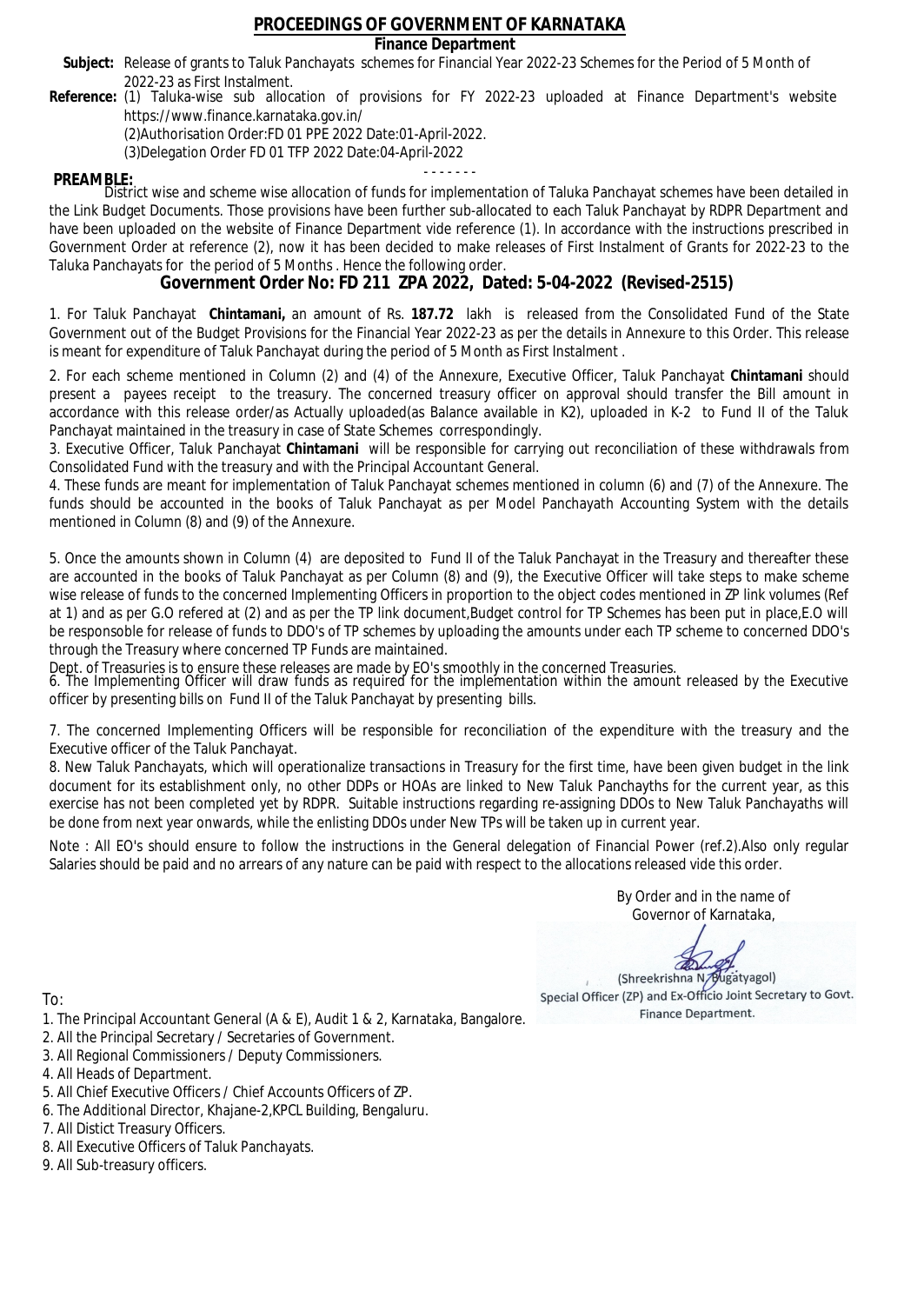### **Finance Department**

- Subject: Release of grants to Taluk Panchayats schemes for Financial Year 2022-23 Schemes for the Period of 5 Month of 2022-23 as First Instalment.
- **Reference:** (1) Taluka-wise sub allocation of provisions for FY 2022-23 uploaded at Finance Department's website https://www.finance.karnataka.gov.in/

(2)Authorisation Order:FD 01 PPE 2022 Date:01-April-2022.

(3)Delegation Order FD 01 TFP 2022 Date:04-April-2022

- - - - - - - **PREAMBLE:** District wise and scheme wise allocation of funds for implementation of Taluka Panchayat schemes have been detailed in the Link Budget Documents. Those provisions have been further sub-allocated to each Taluk Panchayat by RDPR Department and have been uploaded on the website of Finance Department vide reference (1). In accordance with the instructions prescribed in Government Order at reference (2), now it has been decided to make releases of First Instalment of Grants for 2022-23 to the Taluka Panchayats for the period of 5 Months . Hence the following order.

**Government Order No: FD 212 ZPA 2022, Dated: 5-04-2022 (Revised-2515)**

1. For Taluk Panchayat **Gowribidnur,** an amount of Rs. **194.83** lakh is released from the Consolidated Fund of the State Government out of the Budget Provisions for the Financial Year 2022-23 as per the details in Annexure to this Order. This release is meant for expenditure of Taluk Panchayat during the period of 5 Month as First Instalment .

2. For each scheme mentioned in Column (2) and (4) of the Annexure, Executive Officer, Taluk Panchayat **Gowribidnur** should present a payees receipt to the treasury. The concerned treasury officer on approval should transfer the Bill amount in accordance with this release order/as Actually uploaded(as Balance available in K2), uploaded in K-2 to Fund II of the Taluk Panchayat maintained in the treasury in case of State Schemes correspondingly.

3. Executive Officer, Taluk Panchayat **Gowribidnur** will be responsible for carrying out reconciliation of these withdrawals from Consolidated Fund with the treasury and with the Principal Accountant General.

4. These funds are meant for implementation of Taluk Panchayat schemes mentioned in column (6) and (7) of the Annexure. The funds should be accounted in the books of Taluk Panchayat as per Model Panchayath Accounting System with the details mentioned in Column (8) and (9) of the Annexure.

5. Once the amounts shown in Column (4) are deposited to Fund II of the Taluk Panchayat in the Treasury and thereafter these are accounted in the books of Taluk Panchayat as per Column (8) and (9), the Executive Officer will take steps to make scheme wise release of funds to the concerned Implementing Officers in proportion to the object codes mentioned in ZP link volumes (Ref at 1) and as per G.O refered at (2) and as per the TP link document,Budget control for TP Schemes has been put in place,E.O will be responsoble for release of funds to DDO's of TP schemes by uploading the amounts under each TP scheme to concerned DDO's through the Treasury where concerned TP Funds are maintained.

Dept. of Treasuries is to ensure these releases are made by EO's smoothly in the concerned Treasuries.

6. The Implementing Officer will draw funds as required for the implementation within the amount released by the Executive officer by presenting bills on Fund II of the Taluk Panchayat by presenting bills.

7. The concerned Implementing Officers will be responsible for reconciliation of the expenditure with the treasury and the Executive officer of the Taluk Panchayat.

8. New Taluk Panchayats, which will operationalize transactions in Treasury for the first time, have been given budget in the link document for its establishment only, no other DDPs or HOAs are linked to New Taluk Panchayths for the current year, as this exercise has not been completed yet by RDPR. Suitable instructions regarding re-assigning DDOs to New Taluk Panchayaths will be done from next year onwards, while the enlisting DDOs under New TPs will be taken up in current year.

Note : All EO's should ensure to follow the instructions in the General delegation of Financial Power (ref.2).Also only regular Salaries should be paid and no arrears of any nature can be paid with respect to the allocations released vide this order.

> By Order and in the name of Governor of Karnataka,

**PD** 

(Shreekrishna N/Bugatyagol) Special Officer (ZP) and Ex-Officio Joint Secretary to Govt. Finance Department.

- 1. The Principal Accountant General (A & E), Audit 1 & 2, Karnataka, Bangalore.
- 2. All the Principal Secretary / Secretaries of Government.
- 3. All Regional Commissioners / Deputy Commissioners.
- 4. All Heads of Department.
- 5. All Chief Executive Officers / Chief Accounts Officers of ZP.
- 6. The Additional Director, Khajane-2,KPCL Building, Bengaluru.
- 7. All Distict Treasury Officers.
- 8. All Executive Officers of Taluk Panchayats.
- 9. All Sub-treasury officers.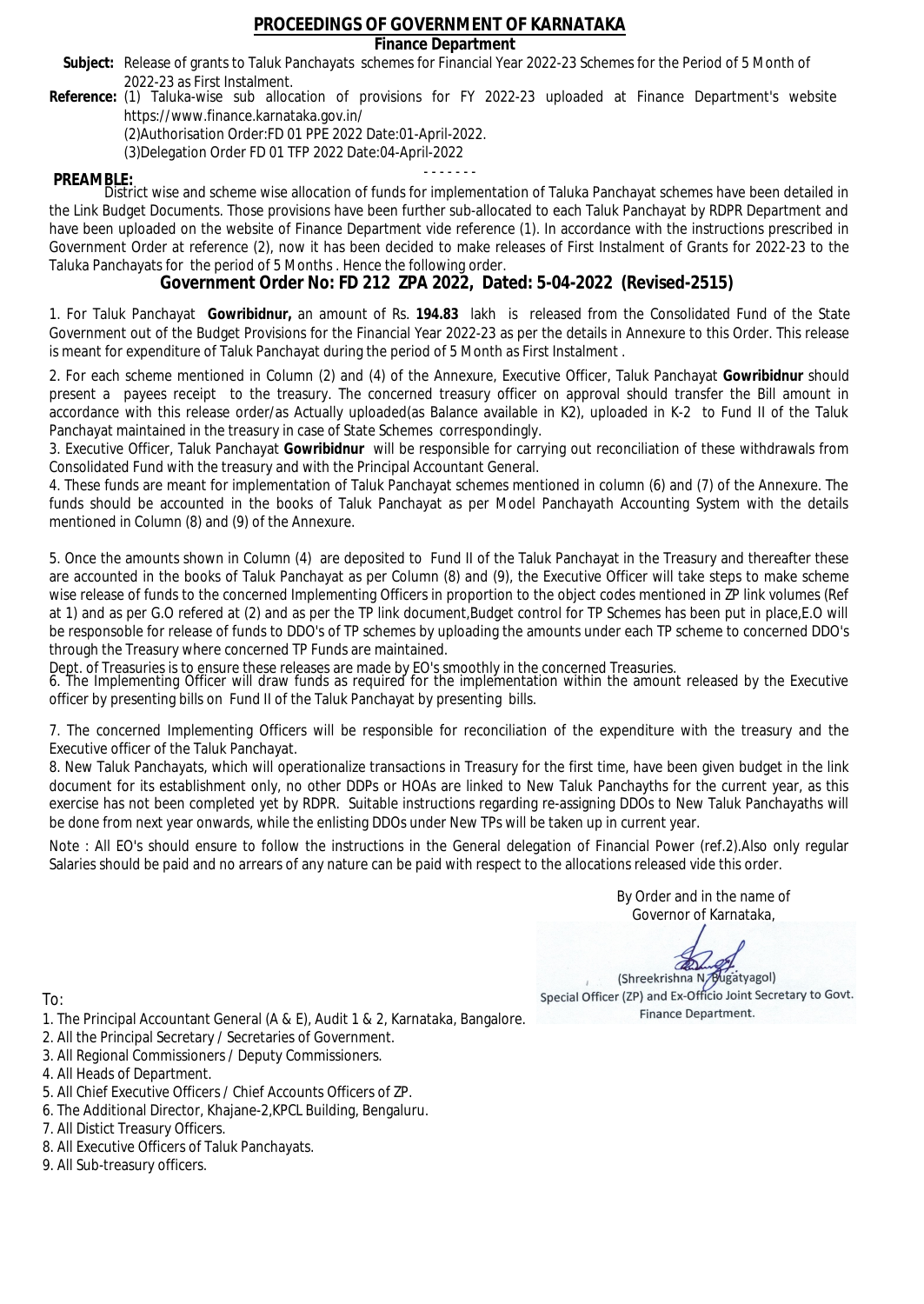### **Finance Department**

- Subject: Release of grants to Taluk Panchayats schemes for Financial Year 2022-23 Schemes for the Period of 5 Month of 2022-23 as First Instalment.
- **Reference:** (1) Taluka-wise sub allocation of provisions for FY 2022-23 uploaded at Finance Department's website https://www.finance.karnataka.gov.in/

(2)Authorisation Order:FD 01 PPE 2022 Date:01-April-2022.

(3)Delegation Order FD 01 TFP 2022 Date:04-April-2022

- - - - - - - **PREAMBLE:** District wise and scheme wise allocation of funds for implementation of Taluka Panchayat schemes have been detailed in the Link Budget Documents. Those provisions have been further sub-allocated to each Taluk Panchayat by RDPR Department and have been uploaded on the website of Finance Department vide reference (1). In accordance with the instructions prescribed in Government Order at reference (2), now it has been decided to make releases of First Instalment of Grants for 2022-23 to the Taluka Panchayats for the period of 5 Months . Hence the following order.

**Government Order No: FD 213 ZPA 2022, Dated: 5-04-2022 (Revised-2515)**

1. For Taluk Panchayat **Gudibande,** an amount of Rs. **50.62** lakh is released from the Consolidated Fund of the State Government out of the Budget Provisions for the Financial Year 2022-23 as per the details in Annexure to this Order. This release is meant for expenditure of Taluk Panchayat during the period of 5 Month as First Instalment .

2. For each scheme mentioned in Column (2) and (4) of the Annexure, Executive Officer, Taluk Panchayat **Gudibande** should present a payees receipt to the treasury. The concerned treasury officer on approval should transfer the Bill amount in accordance with this release order/as Actually uploaded(as Balance available in K2), uploaded in K-2 to Fund II of the Taluk Panchayat maintained in the treasury in case of State Schemes correspondingly.

3. Executive Officer, Taluk Panchayat **Gudibande** will be responsible for carrying out reconciliation of these withdrawals from Consolidated Fund with the treasury and with the Principal Accountant General.

4. These funds are meant for implementation of Taluk Panchayat schemes mentioned in column (6) and (7) of the Annexure. The funds should be accounted in the books of Taluk Panchayat as per Model Panchayath Accounting System with the details mentioned in Column (8) and (9) of the Annexure.

5. Once the amounts shown in Column (4) are deposited to Fund II of the Taluk Panchayat in the Treasury and thereafter these are accounted in the books of Taluk Panchayat as per Column (8) and (9), the Executive Officer will take steps to make scheme wise release of funds to the concerned Implementing Officers in proportion to the object codes mentioned in ZP link volumes (Ref at 1) and as per G.O refered at (2) and as per the TP link document,Budget control for TP Schemes has been put in place,E.O will be responsoble for release of funds to DDO's of TP schemes by uploading the amounts under each TP scheme to concerned DDO's through the Treasury where concerned TP Funds are maintained.

Dept. of Treasuries is to ensure these releases are made by EO's smoothly in the concerned Treasuries.

6. The Implementing Officer will draw funds as required for the implementation within the amount released by the Executive officer by presenting bills on Fund II of the Taluk Panchayat by presenting bills.

7. The concerned Implementing Officers will be responsible for reconciliation of the expenditure with the treasury and the Executive officer of the Taluk Panchayat.

8. New Taluk Panchayats, which will operationalize transactions in Treasury for the first time, have been given budget in the link document for its establishment only, no other DDPs or HOAs are linked to New Taluk Panchayths for the current year, as this exercise has not been completed yet by RDPR. Suitable instructions regarding re-assigning DDOs to New Taluk Panchayaths will be done from next year onwards, while the enlisting DDOs under New TPs will be taken up in current year.

Note : All EO's should ensure to follow the instructions in the General delegation of Financial Power (ref.2).Also only regular Salaries should be paid and no arrears of any nature can be paid with respect to the allocations released vide this order.

> By Order and in the name of Governor of Karnataka,

**PD** 

(Shreekrishna N/Bugatyagol) Special Officer (ZP) and Ex-Officio Joint Secretary to Govt. Finance Department.

- 1. The Principal Accountant General (A & E), Audit 1 & 2, Karnataka, Bangalore.
- 2. All the Principal Secretary / Secretaries of Government.
- 3. All Regional Commissioners / Deputy Commissioners.
- 4. All Heads of Department.
- 5. All Chief Executive Officers / Chief Accounts Officers of ZP.
- 6. The Additional Director, Khajane-2,KPCL Building, Bengaluru.
- 7. All Distict Treasury Officers.
- 8. All Executive Officers of Taluk Panchayats.
- 9. All Sub-treasury officers.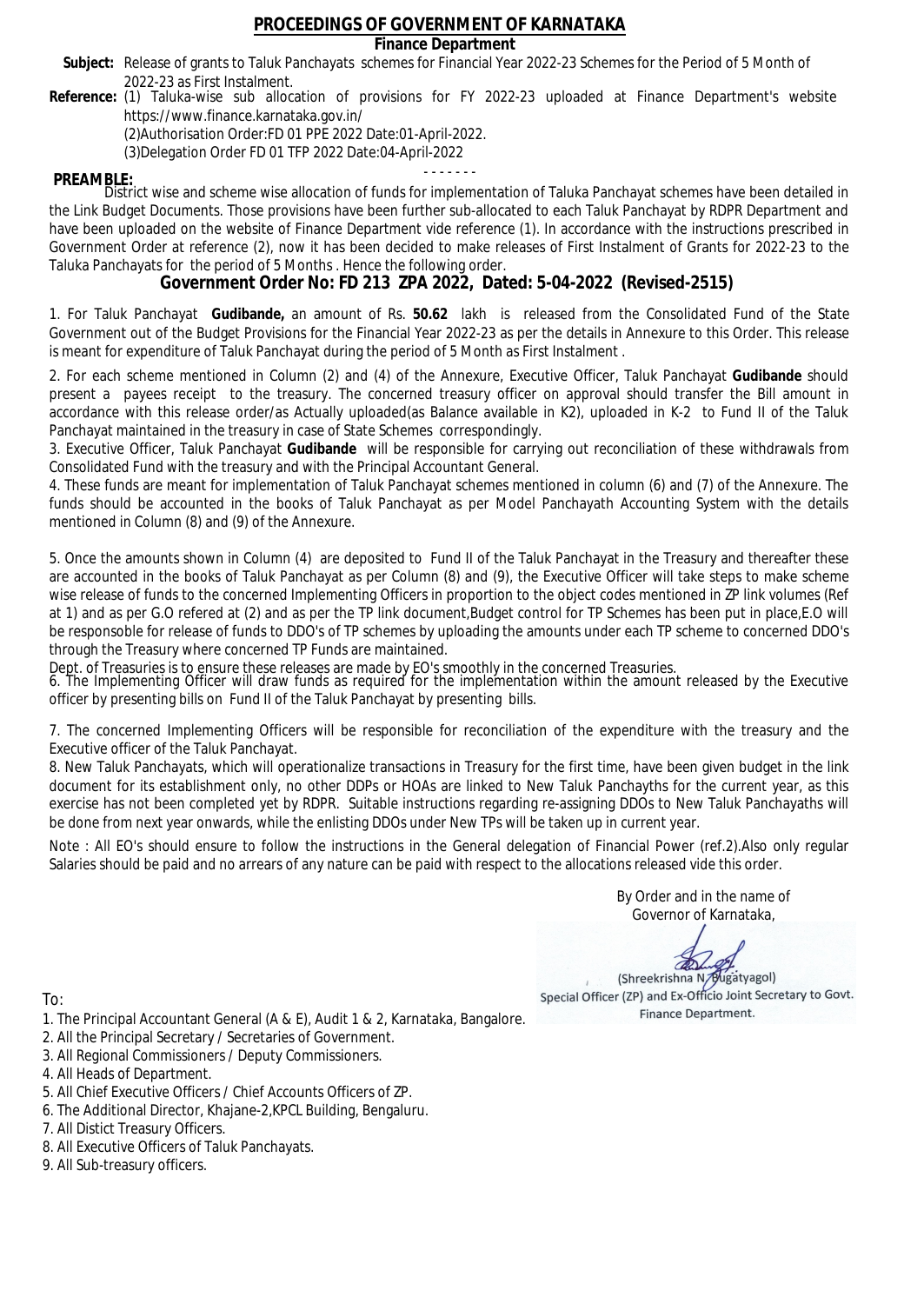### **Finance Department**

- Subject: Release of grants to Taluk Panchayats schemes for Financial Year 2022-23 Schemes for the Period of 5 Month of 2022-23 as First Instalment.
- **Reference:** (1) Taluka-wise sub allocation of provisions for FY 2022-23 uploaded at Finance Department's website https://www.finance.karnataka.gov.in/

(2)Authorisation Order:FD 01 PPE 2022 Date:01-April-2022.

(3)Delegation Order FD 01 TFP 2022 Date:04-April-2022

- - - - - - - **PREAMBLE:** District wise and scheme wise allocation of funds for implementation of Taluka Panchayat schemes have been detailed in the Link Budget Documents. Those provisions have been further sub-allocated to each Taluk Panchayat by RDPR Department and have been uploaded on the website of Finance Department vide reference (1). In accordance with the instructions prescribed in Government Order at reference (2), now it has been decided to make releases of First Instalment of Grants for 2022-23 to the Taluka Panchayats for the period of 5 Months . Hence the following order.

**Government Order No: FD 214 ZPA 2022, Dated: 5-04-2022 (Revised-2515)**

1. For Taluk Panchayat **Shidlaghatta,** an amount of Rs. **148.18** lakh is released from the Consolidated Fund of the State Government out of the Budget Provisions for the Financial Year 2022-23 as per the details in Annexure to this Order. This release is meant for expenditure of Taluk Panchayat during the period of 5 Month as First Instalment .

2. For each scheme mentioned in Column (2) and (4) of the Annexure, Executive Officer, Taluk Panchayat **Shidlaghatta** should present a payees receipt to the treasury. The concerned treasury officer on approval should transfer the Bill amount in accordance with this release order/as Actually uploaded(as Balance available in K2), uploaded in K-2 to Fund II of the Taluk Panchayat maintained in the treasury in case of State Schemes correspondingly.

3. Executive Officer, Taluk Panchayat **Shidlaghatta** will be responsible for carrying out reconciliation of these withdrawals from Consolidated Fund with the treasury and with the Principal Accountant General.

4. These funds are meant for implementation of Taluk Panchayat schemes mentioned in column (6) and (7) of the Annexure. The funds should be accounted in the books of Taluk Panchayat as per Model Panchayath Accounting System with the details mentioned in Column (8) and (9) of the Annexure.

5. Once the amounts shown in Column (4) are deposited to Fund II of the Taluk Panchayat in the Treasury and thereafter these are accounted in the books of Taluk Panchayat as per Column (8) and (9), the Executive Officer will take steps to make scheme wise release of funds to the concerned Implementing Officers in proportion to the object codes mentioned in ZP link volumes (Ref at 1) and as per G.O refered at (2) and as per the TP link document,Budget control for TP Schemes has been put in place,E.O will be responsoble for release of funds to DDO's of TP schemes by uploading the amounts under each TP scheme to concerned DDO's through the Treasury where concerned TP Funds are maintained.

Dept. of Treasuries is to ensure these releases are made by EO's smoothly in the concerned Treasuries.

6. The Implementing Officer will draw funds as required for the implementation within the amount released by the Executive officer by presenting bills on Fund II of the Taluk Panchayat by presenting bills.

7. The concerned Implementing Officers will be responsible for reconciliation of the expenditure with the treasury and the Executive officer of the Taluk Panchayat.

8. New Taluk Panchayats, which will operationalize transactions in Treasury for the first time, have been given budget in the link document for its establishment only, no other DDPs or HOAs are linked to New Taluk Panchayths for the current year, as this exercise has not been completed yet by RDPR. Suitable instructions regarding re-assigning DDOs to New Taluk Panchayaths will be done from next year onwards, while the enlisting DDOs under New TPs will be taken up in current year.

Note : All EO's should ensure to follow the instructions in the General delegation of Financial Power (ref.2).Also only regular Salaries should be paid and no arrears of any nature can be paid with respect to the allocations released vide this order.

> By Order and in the name of Governor of Karnataka,

**PD** 

(Shreekrishna N/Bugatyagol) Special Officer (ZP) and Ex-Officio Joint Secretary to Govt. Finance Department.

- 1. The Principal Accountant General (A & E), Audit 1 & 2, Karnataka, Bangalore.
- 2. All the Principal Secretary / Secretaries of Government.
- 3. All Regional Commissioners / Deputy Commissioners.
- 4. All Heads of Department.
- 5. All Chief Executive Officers / Chief Accounts Officers of ZP.
- 6. The Additional Director, Khajane-2,KPCL Building, Bengaluru.
- 7. All Distict Treasury Officers.
- 8. All Executive Officers of Taluk Panchayats.
- 9. All Sub-treasury officers.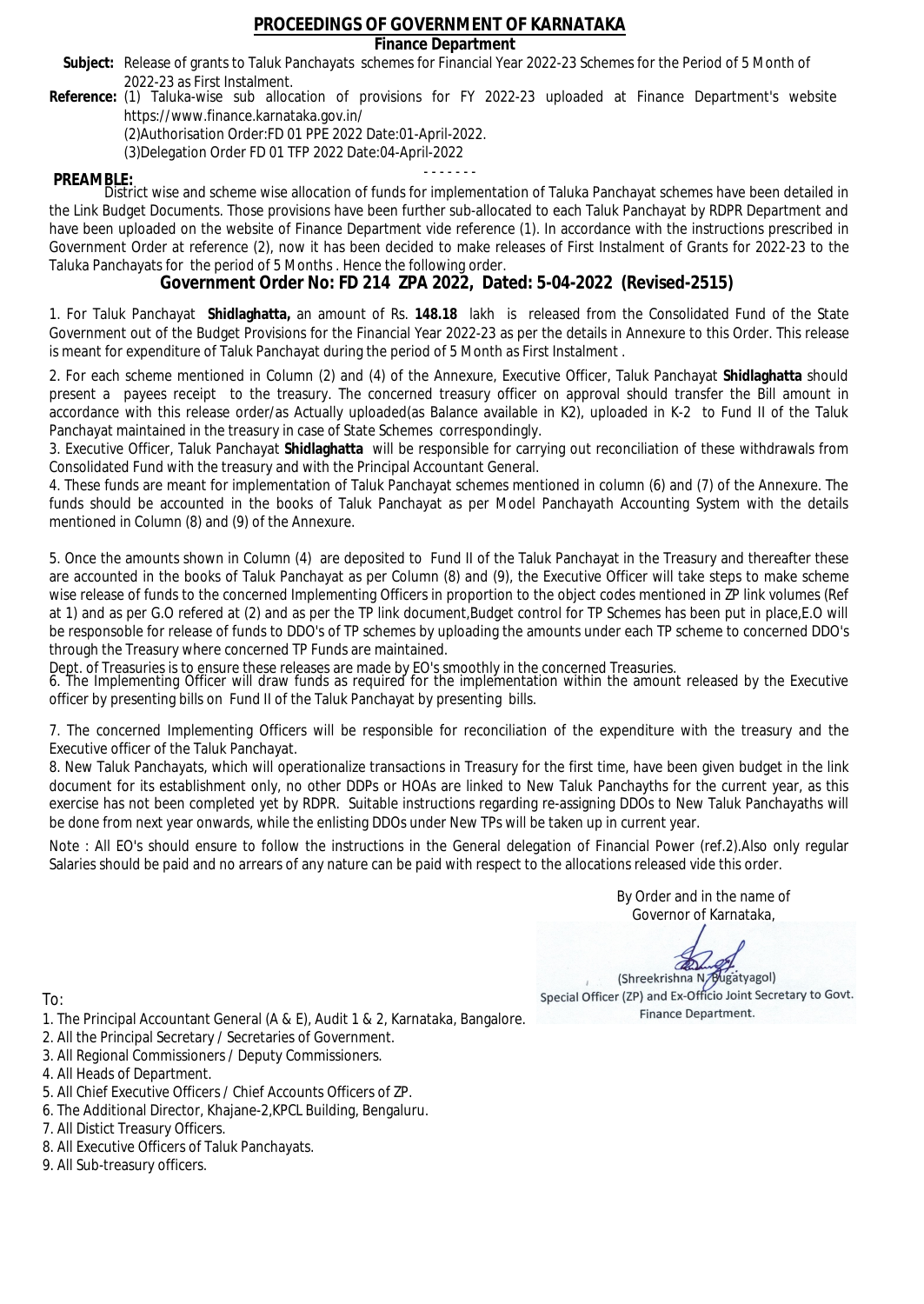### **Finance Department**

- Subject: Release of grants to Taluk Panchayats schemes for Financial Year 2022-23 Schemes for the Period of 5 Month of 2022-23 as First Instalment.
- **Reference:** (1) Taluka-wise sub allocation of provisions for FY 2022-23 uploaded at Finance Department's website https://www.finance.karnataka.gov.in/

(2)Authorisation Order:FD 01 PPE 2022 Date:01-April-2022.

(3)Delegation Order FD 01 TFP 2022 Date:04-April-2022

- - - - - - - **PREAMBLE:** District wise and scheme wise allocation of funds for implementation of Taluka Panchayat schemes have been detailed in the Link Budget Documents. Those provisions have been further sub-allocated to each Taluk Panchayat by RDPR Department and have been uploaded on the website of Finance Department vide reference (1). In accordance with the instructions prescribed in Government Order at reference (2), now it has been decided to make releases of First Instalment of Grants for 2022-23 to the Taluka Panchayats for the period of 5 Months . Hence the following order.

**Government Order No: FD 215 ZPA 2022, Dated: 5-04-2022 (Revised-2515)**

1. For Taluk Panchayat **Chamarajanagar,** an amount of Rs. **275.25** lakh is released from the Consolidated Fund of the State Government out of the Budget Provisions for the Financial Year 2022-23 as per the details in Annexure to this Order. This release is meant for expenditure of Taluk Panchayat during the period of 5 Month as First Instalment .

2. For each scheme mentioned in Column (2) and (4) of the Annexure, Executive Officer, Taluk Panchayat **Chamarajanagar** should present a payees receipt to the treasury. The concerned treasury officer on approval should transfer the Bill amount in accordance with this release order/as Actually uploaded(as Balance available in K2), uploaded in K-2 to Fund II of the Taluk Panchayat maintained in the treasury in case of State Schemes correspondingly.

3. Executive Officer, Taluk Panchayat **Chamarajanagar** will be responsible for carrying out reconciliation of these withdrawals from Consolidated Fund with the treasury and with the Principal Accountant General.

4. These funds are meant for implementation of Taluk Panchayat schemes mentioned in column (6) and (7) of the Annexure. The funds should be accounted in the books of Taluk Panchayat as per Model Panchayath Accounting System with the details mentioned in Column (8) and (9) of the Annexure.

5. Once the amounts shown in Column (4) are deposited to Fund II of the Taluk Panchayat in the Treasury and thereafter these are accounted in the books of Taluk Panchayat as per Column (8) and (9), the Executive Officer will take steps to make scheme wise release of funds to the concerned Implementing Officers in proportion to the object codes mentioned in ZP link volumes (Ref at 1) and as per G.O refered at (2) and as per the TP link document,Budget control for TP Schemes has been put in place,E.O will be responsoble for release of funds to DDO's of TP schemes by uploading the amounts under each TP scheme to concerned DDO's through the Treasury where concerned TP Funds are maintained.

Dept. of Treasuries is to ensure these releases are made by EO's smoothly in the concerned Treasuries.

6. The Implementing Officer will draw funds as required for the implementation within the amount released by the Executive officer by presenting bills on Fund II of the Taluk Panchayat by presenting bills.

7. The concerned Implementing Officers will be responsible for reconciliation of the expenditure with the treasury and the Executive officer of the Taluk Panchayat.

8. New Taluk Panchayats, which will operationalize transactions in Treasury for the first time, have been given budget in the link document for its establishment only, no other DDPs or HOAs are linked to New Taluk Panchayths for the current year, as this exercise has not been completed yet by RDPR. Suitable instructions regarding re-assigning DDOs to New Taluk Panchayaths will be done from next year onwards, while the enlisting DDOs under New TPs will be taken up in current year.

Note : All EO's should ensure to follow the instructions in the General delegation of Financial Power (ref.2).Also only regular Salaries should be paid and no arrears of any nature can be paid with respect to the allocations released vide this order.

> By Order and in the name of Governor of Karnataka,

**PD** 

(Shreekrishna N/Bugatyagol) Special Officer (ZP) and Ex-Officio Joint Secretary to Govt. Finance Department.

- 1. The Principal Accountant General (A & E), Audit 1 & 2, Karnataka, Bangalore.
- 2. All the Principal Secretary / Secretaries of Government.
- 3. All Regional Commissioners / Deputy Commissioners.
- 4. All Heads of Department.
- 5. All Chief Executive Officers / Chief Accounts Officers of ZP.
- 6. The Additional Director, Khajane-2,KPCL Building, Bengaluru.
- 7. All Distict Treasury Officers.
- 8. All Executive Officers of Taluk Panchayats.
- 9. All Sub-treasury officers.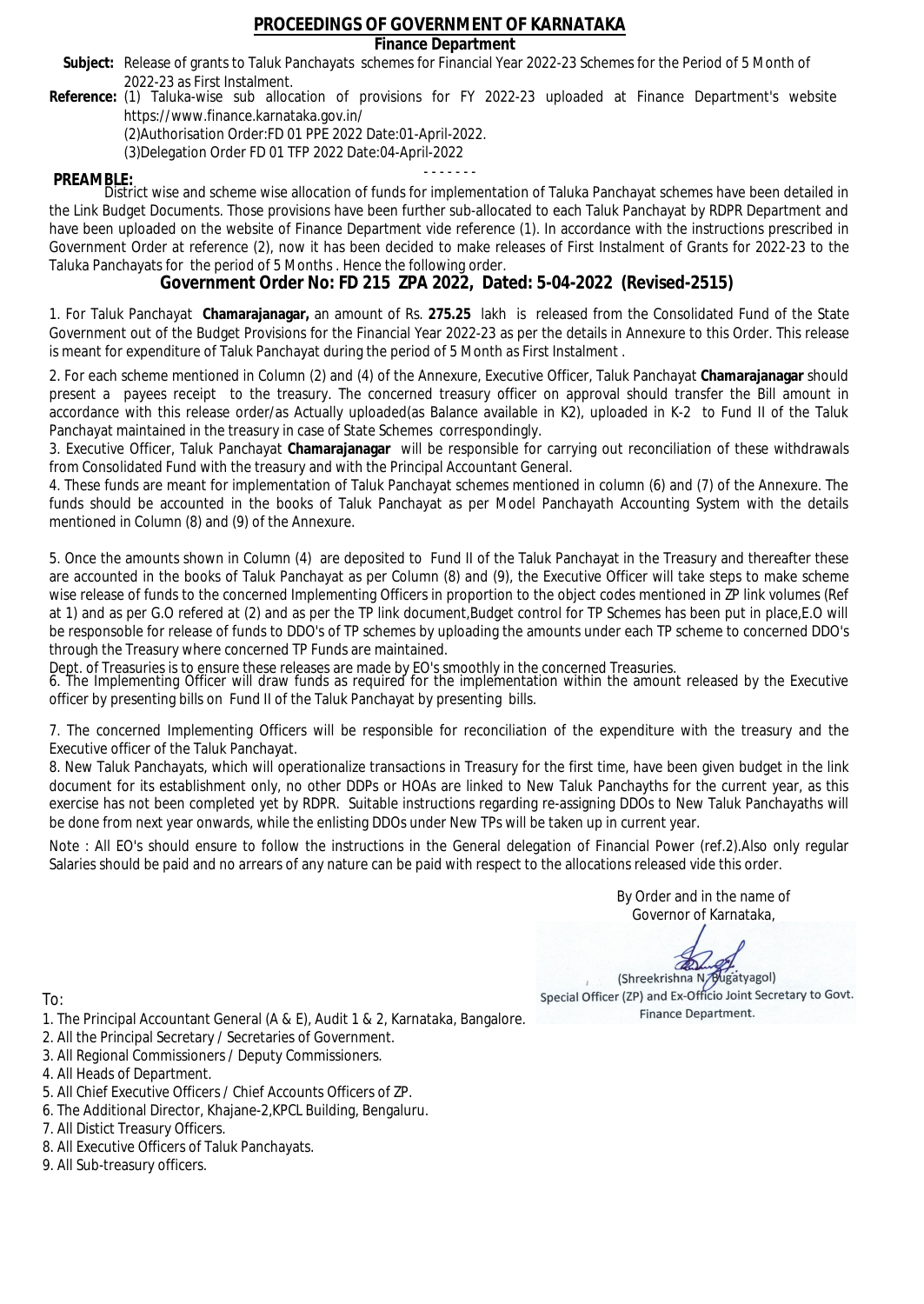### **Finance Department**

- Subject: Release of grants to Taluk Panchayats schemes for Financial Year 2022-23 Schemes for the Period of 5 Month of 2022-23 as First Instalment.
- **Reference:** (1) Taluka-wise sub allocation of provisions for FY 2022-23 uploaded at Finance Department's website https://www.finance.karnataka.gov.in/

(2)Authorisation Order:FD 01 PPE 2022 Date:01-April-2022.

(3)Delegation Order FD 01 TFP 2022 Date:04-April-2022

- - - - - - - **PREAMBLE:** District wise and scheme wise allocation of funds for implementation of Taluka Panchayat schemes have been detailed in the Link Budget Documents. Those provisions have been further sub-allocated to each Taluk Panchayat by RDPR Department and have been uploaded on the website of Finance Department vide reference (1). In accordance with the instructions prescribed in Government Order at reference (2), now it has been decided to make releases of First Instalment of Grants for 2022-23 to the Taluka Panchayats for the period of 5 Months . Hence the following order.

**Government Order No: FD 216 ZPA 2022, Dated: 5-04-2022 (Revised-2515)**

1. For Taluk Panchayat **Gundlupet,** an amount of Rs. **189.32** lakh is released from the Consolidated Fund of the State Government out of the Budget Provisions for the Financial Year 2022-23 as per the details in Annexure to this Order. This release is meant for expenditure of Taluk Panchayat during the period of 5 Month as First Instalment .

2. For each scheme mentioned in Column (2) and (4) of the Annexure, Executive Officer, Taluk Panchayat **Gundlupet** should present a payees receipt to the treasury. The concerned treasury officer on approval should transfer the Bill amount in accordance with this release order/as Actually uploaded(as Balance available in K2), uploaded in K-2 to Fund II of the Taluk Panchayat maintained in the treasury in case of State Schemes correspondingly.

3. Executive Officer, Taluk Panchayat **Gundlupet** will be responsible for carrying out reconciliation of these withdrawals from Consolidated Fund with the treasury and with the Principal Accountant General.

4. These funds are meant for implementation of Taluk Panchayat schemes mentioned in column (6) and (7) of the Annexure. The funds should be accounted in the books of Taluk Panchayat as per Model Panchayath Accounting System with the details mentioned in Column (8) and (9) of the Annexure.

5. Once the amounts shown in Column (4) are deposited to Fund II of the Taluk Panchayat in the Treasury and thereafter these are accounted in the books of Taluk Panchayat as per Column (8) and (9), the Executive Officer will take steps to make scheme wise release of funds to the concerned Implementing Officers in proportion to the object codes mentioned in ZP link volumes (Ref at 1) and as per G.O refered at (2) and as per the TP link document,Budget control for TP Schemes has been put in place,E.O will be responsoble for release of funds to DDO's of TP schemes by uploading the amounts under each TP scheme to concerned DDO's through the Treasury where concerned TP Funds are maintained.

Dept. of Treasuries is to ensure these releases are made by EO's smoothly in the concerned Treasuries.

6. The Implementing Officer will draw funds as required for the implementation within the amount released by the Executive officer by presenting bills on Fund II of the Taluk Panchayat by presenting bills.

7. The concerned Implementing Officers will be responsible for reconciliation of the expenditure with the treasury and the Executive officer of the Taluk Panchayat.

8. New Taluk Panchayats, which will operationalize transactions in Treasury for the first time, have been given budget in the link document for its establishment only, no other DDPs or HOAs are linked to New Taluk Panchayths for the current year, as this exercise has not been completed yet by RDPR. Suitable instructions regarding re-assigning DDOs to New Taluk Panchayaths will be done from next year onwards, while the enlisting DDOs under New TPs will be taken up in current year.

Note : All EO's should ensure to follow the instructions in the General delegation of Financial Power (ref.2).Also only regular Salaries should be paid and no arrears of any nature can be paid with respect to the allocations released vide this order.

> By Order and in the name of Governor of Karnataka,

**PD** 

(Shreekrishna N/Bugatyagol) Special Officer (ZP) and Ex-Officio Joint Secretary to Govt. Finance Department.

- 1. The Principal Accountant General (A & E), Audit 1 & 2, Karnataka, Bangalore.
- 2. All the Principal Secretary / Secretaries of Government.
- 3. All Regional Commissioners / Deputy Commissioners.
- 4. All Heads of Department.
- 5. All Chief Executive Officers / Chief Accounts Officers of ZP.
- 6. The Additional Director, Khajane-2,KPCL Building, Bengaluru.
- 7. All Distict Treasury Officers.
- 8. All Executive Officers of Taluk Panchayats.
- 9. All Sub-treasury officers.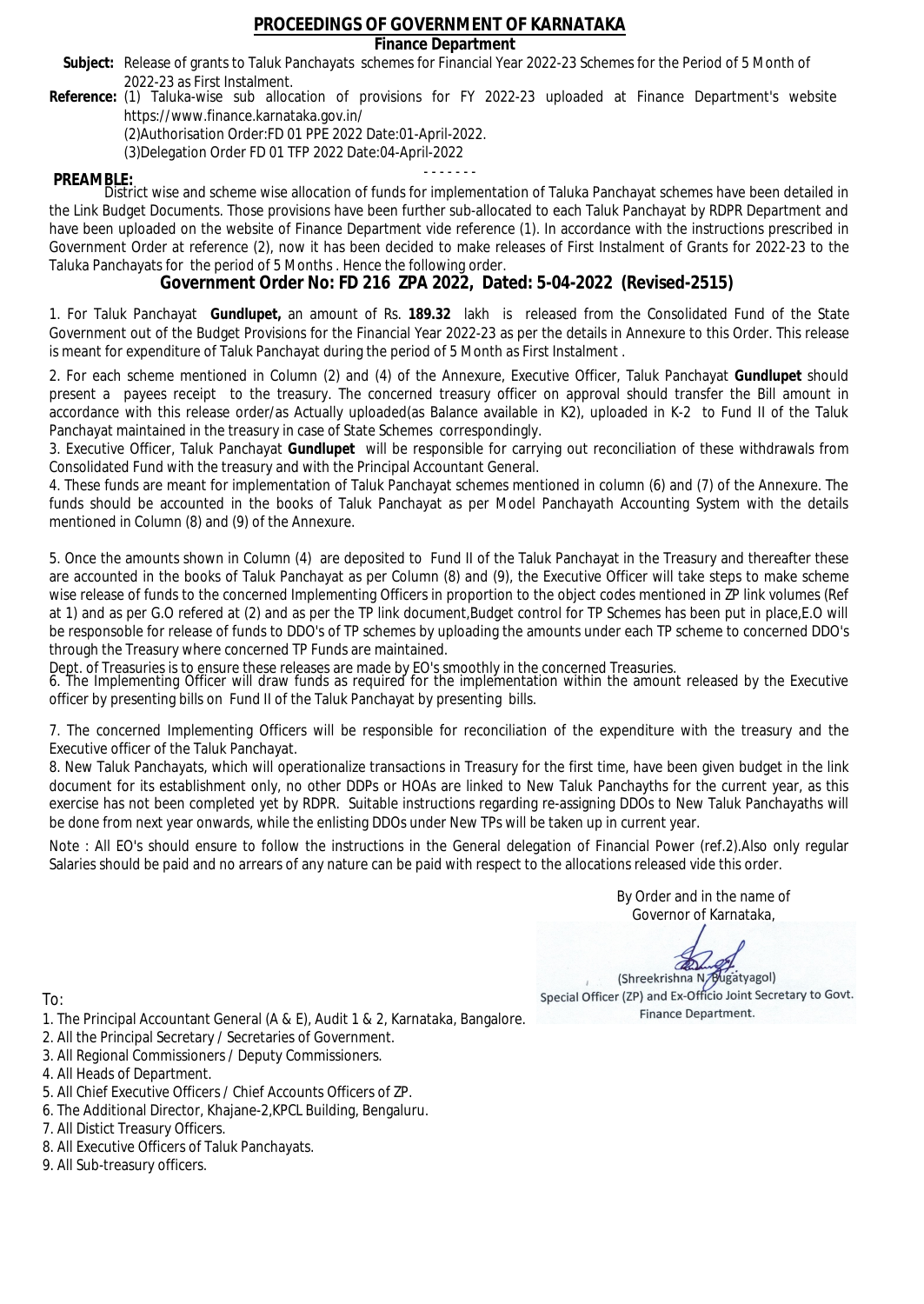### **Finance Department**

- Subject: Release of grants to Taluk Panchayats schemes for Financial Year 2022-23 Schemes for the Period of 5 Month of 2022-23 as First Instalment.
- **Reference:** (1) Taluka-wise sub allocation of provisions for FY 2022-23 uploaded at Finance Department's website https://www.finance.karnataka.gov.in/

(2)Authorisation Order:FD 01 PPE 2022 Date:01-April-2022.

(3)Delegation Order FD 01 TFP 2022 Date:04-April-2022

- - - - - - - **PREAMBLE:** District wise and scheme wise allocation of funds for implementation of Taluka Panchayat schemes have been detailed in the Link Budget Documents. Those provisions have been further sub-allocated to each Taluk Panchayat by RDPR Department and have been uploaded on the website of Finance Department vide reference (1). In accordance with the instructions prescribed in Government Order at reference (2), now it has been decided to make releases of First Instalment of Grants for 2022-23 to the Taluka Panchayats for the period of 5 Months . Hence the following order.

**Government Order No: FD 218 ZPA 2022, Dated: 5-04-2022 (Revised-2515)**

1. For Taluk Panchayat **Kollegal,** an amount of Rs. **133.15** lakh is released from the Consolidated Fund of the State Government out of the Budget Provisions for the Financial Year 2022-23 as per the details in Annexure to this Order. This release is meant for expenditure of Taluk Panchayat during the period of 5 Month as First Instalment .

2. For each scheme mentioned in Column (2) and (4) of the Annexure, Executive Officer, Taluk Panchayat **Kollegal** should present a payees receipt to the treasury. The concerned treasury officer on approval should transfer the Bill amount in accordance with this release order/as Actually uploaded(as Balance available in K2), uploaded in K-2 to Fund II of the Taluk Panchayat maintained in the treasury in case of State Schemes correspondingly.

3. Executive Officer, Taluk Panchayat **Kollegal** will be responsible for carrying out reconciliation of these withdrawals from Consolidated Fund with the treasury and with the Principal Accountant General.

4. These funds are meant for implementation of Taluk Panchayat schemes mentioned in column (6) and (7) of the Annexure. The funds should be accounted in the books of Taluk Panchayat as per Model Panchayath Accounting System with the details mentioned in Column (8) and (9) of the Annexure.

5. Once the amounts shown in Column (4) are deposited to Fund II of the Taluk Panchayat in the Treasury and thereafter these are accounted in the books of Taluk Panchayat as per Column (8) and (9), the Executive Officer will take steps to make scheme wise release of funds to the concerned Implementing Officers in proportion to the object codes mentioned in ZP link volumes (Ref at 1) and as per G.O refered at (2) and as per the TP link document,Budget control for TP Schemes has been put in place,E.O will be responsoble for release of funds to DDO's of TP schemes by uploading the amounts under each TP scheme to concerned DDO's through the Treasury where concerned TP Funds are maintained.

Dept. of Treasuries is to ensure these releases are made by EO's smoothly in the concerned Treasuries.

6. The Implementing Officer will draw funds as required for the implementation within the amount released by the Executive officer by presenting bills on Fund II of the Taluk Panchayat by presenting bills.

7. The concerned Implementing Officers will be responsible for reconciliation of the expenditure with the treasury and the Executive officer of the Taluk Panchayat.

8. New Taluk Panchayats, which will operationalize transactions in Treasury for the first time, have been given budget in the link document for its establishment only, no other DDPs or HOAs are linked to New Taluk Panchayths for the current year, as this exercise has not been completed yet by RDPR. Suitable instructions regarding re-assigning DDOs to New Taluk Panchayaths will be done from next year onwards, while the enlisting DDOs under New TPs will be taken up in current year.

Note : All EO's should ensure to follow the instructions in the General delegation of Financial Power (ref.2).Also only regular Salaries should be paid and no arrears of any nature can be paid with respect to the allocations released vide this order.

> By Order and in the name of Governor of Karnataka,

**PD** 

(Shreekrishna N/Bugatyagol) Special Officer (ZP) and Ex-Officio Joint Secretary to Govt. Finance Department.

- 1. The Principal Accountant General (A & E), Audit 1 & 2, Karnataka, Bangalore.
- 2. All the Principal Secretary / Secretaries of Government.
- 3. All Regional Commissioners / Deputy Commissioners.
- 4. All Heads of Department.
- 5. All Chief Executive Officers / Chief Accounts Officers of ZP.
- 6. The Additional Director, Khajane-2,KPCL Building, Bengaluru.
- 7. All Distict Treasury Officers.
- 8. All Executive Officers of Taluk Panchayats.
- 9. All Sub-treasury officers.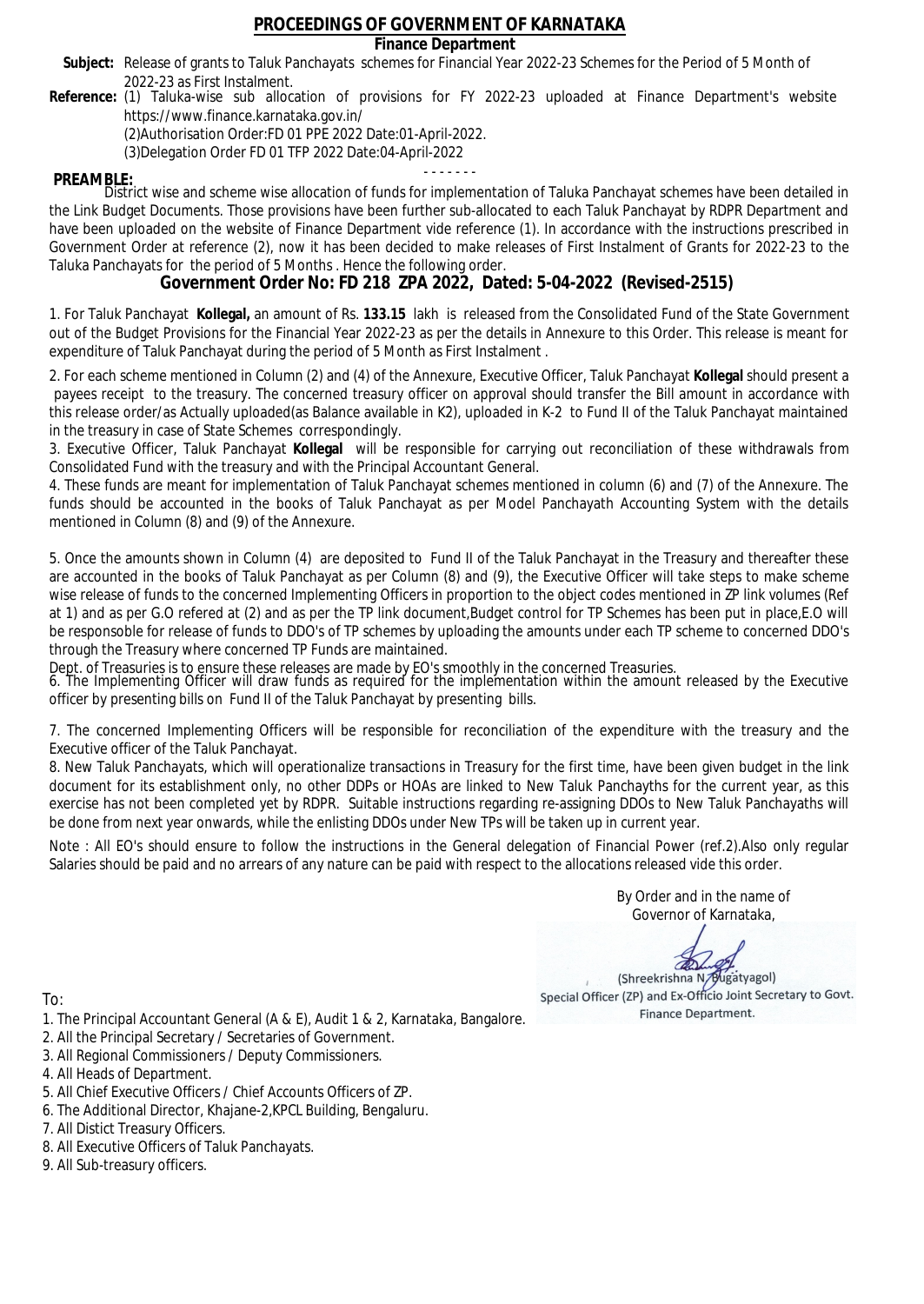### **Finance Department**

- Subject: Release of grants to Taluk Panchayats schemes for Financial Year 2022-23 Schemes for the Period of 5 Month of 2022-23 as First Instalment.
- **Reference:** (1) Taluka-wise sub allocation of provisions for FY 2022-23 uploaded at Finance Department's website https://www.finance.karnataka.gov.in/

(2)Authorisation Order:FD 01 PPE 2022 Date:01-April-2022.

(3)Delegation Order FD 01 TFP 2022 Date:04-April-2022

- - - - - - - **PREAMBLE:** District wise and scheme wise allocation of funds for implementation of Taluka Panchayat schemes have been detailed in the Link Budget Documents. Those provisions have been further sub-allocated to each Taluk Panchayat by RDPR Department and have been uploaded on the website of Finance Department vide reference (1). In accordance with the instructions prescribed in Government Order at reference (2), now it has been decided to make releases of First Instalment of Grants for 2022-23 to the Taluka Panchayats for the period of 5 Months . Hence the following order.

**Government Order No: FD 219 ZPA 2022, Dated: 5-04-2022 (Revised-2515)**

1. For Taluk Panchayat **Yelandur,** an amount of Rs. **83.02** lakh is released from the Consolidated Fund of the State Government out of the Budget Provisions for the Financial Year 2022-23 as per the details in Annexure to this Order. This release is meant for expenditure of Taluk Panchayat during the period of 5 Month as First Instalment .

2. For each scheme mentioned in Column (2) and (4) of the Annexure, Executive Officer, Taluk Panchayat **Yelandur** should present a payees receipt to the treasury. The concerned treasury officer on approval should transfer the Bill amount in accordance with this release order/as Actually uploaded(as Balance available in K2), uploaded in K-2 to Fund II of the Taluk Panchayat maintained in the treasury in case of State Schemes correspondingly.

3. Executive Officer, Taluk Panchayat **Yelandur** will be responsible for carrying out reconciliation of these withdrawals from Consolidated Fund with the treasury and with the Principal Accountant General.

4. These funds are meant for implementation of Taluk Panchayat schemes mentioned in column (6) and (7) of the Annexure. The funds should be accounted in the books of Taluk Panchayat as per Model Panchayath Accounting System with the details mentioned in Column (8) and (9) of the Annexure.

5. Once the amounts shown in Column (4) are deposited to Fund II of the Taluk Panchayat in the Treasury and thereafter these are accounted in the books of Taluk Panchayat as per Column (8) and (9), the Executive Officer will take steps to make scheme wise release of funds to the concerned Implementing Officers in proportion to the object codes mentioned in ZP link volumes (Ref at 1) and as per G.O refered at (2) and as per the TP link document,Budget control for TP Schemes has been put in place,E.O will be responsoble for release of funds to DDO's of TP schemes by uploading the amounts under each TP scheme to concerned DDO's through the Treasury where concerned TP Funds are maintained.

Dept. of Treasuries is to ensure these releases are made by EO's smoothly in the concerned Treasuries.

6. The Implementing Officer will draw funds as required for the implementation within the amount released by the Executive officer by presenting bills on Fund II of the Taluk Panchayat by presenting bills.

7. The concerned Implementing Officers will be responsible for reconciliation of the expenditure with the treasury and the Executive officer of the Taluk Panchayat.

8. New Taluk Panchayats, which will operationalize transactions in Treasury for the first time, have been given budget in the link document for its establishment only, no other DDPs or HOAs are linked to New Taluk Panchayths for the current year, as this exercise has not been completed yet by RDPR. Suitable instructions regarding re-assigning DDOs to New Taluk Panchayaths will be done from next year onwards, while the enlisting DDOs under New TPs will be taken up in current year.

Note : All EO's should ensure to follow the instructions in the General delegation of Financial Power (ref.2).Also only regular Salaries should be paid and no arrears of any nature can be paid with respect to the allocations released vide this order.

> By Order and in the name of Governor of Karnataka,

**PD** 

(Shreekrishna N/Bugatyagol) Special Officer (ZP) and Ex-Officio Joint Secretary to Govt. Finance Department.

- 1. The Principal Accountant General (A & E), Audit 1 & 2, Karnataka, Bangalore.
- 2. All the Principal Secretary / Secretaries of Government.
- 3. All Regional Commissioners / Deputy Commissioners.
- 4. All Heads of Department.
- 5. All Chief Executive Officers / Chief Accounts Officers of ZP.
- 6. The Additional Director, Khajane-2,KPCL Building, Bengaluru.
- 7. All Distict Treasury Officers.
- 8. All Executive Officers of Taluk Panchayats.
- 9. All Sub-treasury officers.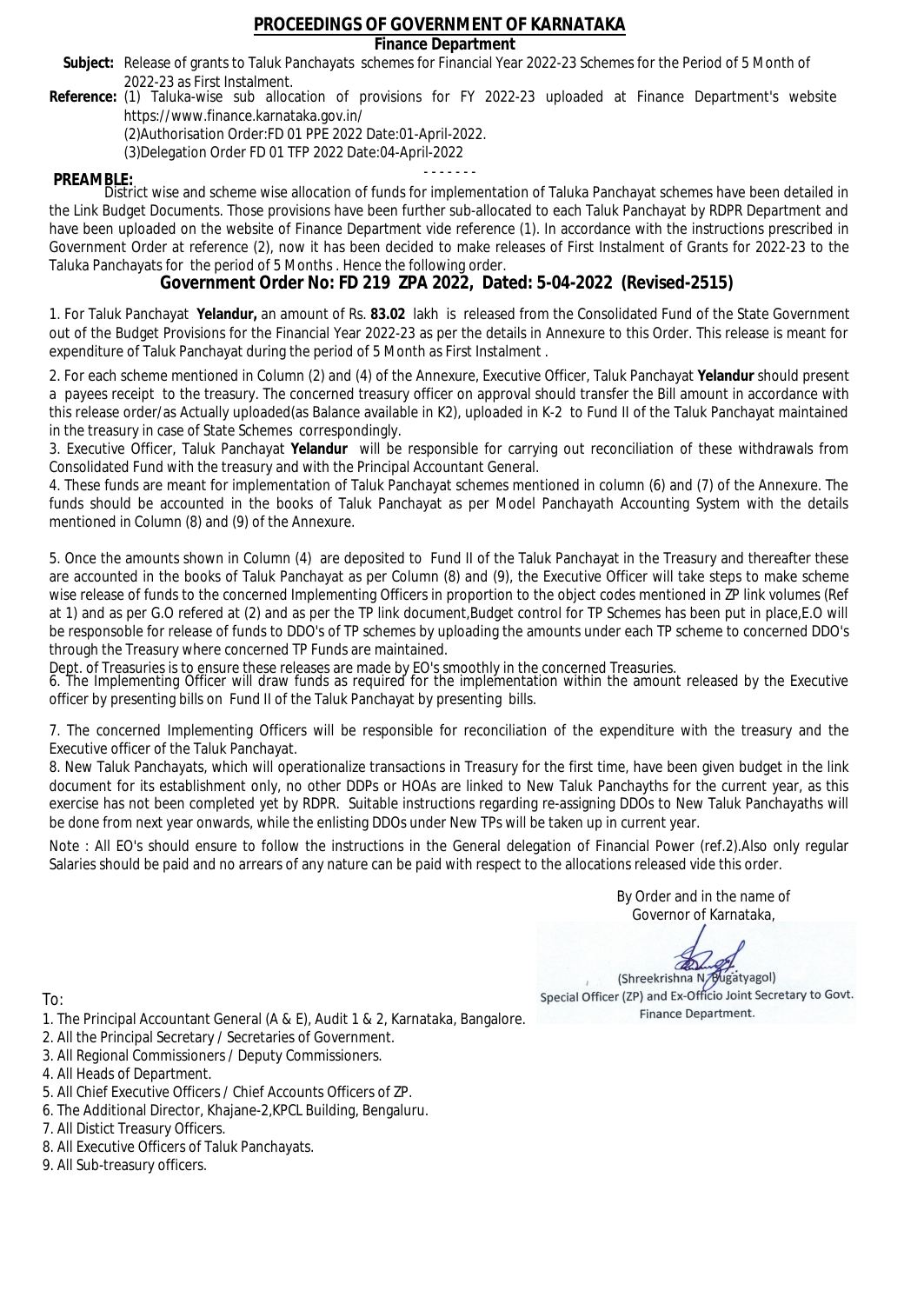### **Finance Department**

- Subject: Release of grants to Taluk Panchayats schemes for Financial Year 2022-23 Schemes for the Period of 5 Month of 2022-23 as First Instalment.
- **Reference:** (1) Taluka-wise sub allocation of provisions for FY 2022-23 uploaded at Finance Department's website https://www.finance.karnataka.gov.in/

(2)Authorisation Order:FD 01 PPE 2022 Date:01-April-2022.

(3)Delegation Order FD 01 TFP 2022 Date:04-April-2022

- - - - - - - **PREAMBLE:** District wise and scheme wise allocation of funds for implementation of Taluka Panchayat schemes have been detailed in the Link Budget Documents. Those provisions have been further sub-allocated to each Taluk Panchayat by RDPR Department and have been uploaded on the website of Finance Department vide reference (1). In accordance with the instructions prescribed in Government Order at reference (2), now it has been decided to make releases of First Instalment of Grants for 2022-23 to the Taluka Panchayats for the period of 5 Months . Hence the following order.

**Government Order No: FD 217 ZPA 2022, Dated: 5-04-2022 (Revised-2515)**

1. For Taluk Panchayat **Hannuru,** an amount of Rs. **121.26** lakh is released from the Consolidated Fund of the State Government out of the Budget Provisions for the Financial Year 2022-23 as per the details in Annexure to this Order. This release is meant for expenditure of Taluk Panchayat during the period of 5 Month as First Instalment .

2. For each scheme mentioned in Column (2) and (4) of the Annexure, Executive Officer, Taluk Panchayat **Hannuru** should present a payees receipt to the treasury. The concerned treasury officer on approval should transfer the Bill amount in accordance with this release order/as Actually uploaded(as Balance available in K2), uploaded in K-2 to Fund II of the Taluk Panchayat maintained in the treasury in case of State Schemes correspondingly.

3. Executive Officer, Taluk Panchayat **Hannuru** will be responsible for carrying out reconciliation of these withdrawals from Consolidated Fund with the treasury and with the Principal Accountant General.

4. These funds are meant for implementation of Taluk Panchayat schemes mentioned in column (6) and (7) of the Annexure. The funds should be accounted in the books of Taluk Panchayat as per Model Panchayath Accounting System with the details mentioned in Column (8) and (9) of the Annexure.

5. Once the amounts shown in Column (4) are deposited to Fund II of the Taluk Panchayat in the Treasury and thereafter these are accounted in the books of Taluk Panchayat as per Column (8) and (9), the Executive Officer will take steps to make scheme wise release of funds to the concerned Implementing Officers in proportion to the object codes mentioned in ZP link volumes (Ref at 1) and as per G.O refered at (2) and as per the TP link document,Budget control for TP Schemes has been put in place,E.O will be responsoble for release of funds to DDO's of TP schemes by uploading the amounts under each TP scheme to concerned DDO's through the Treasury where concerned TP Funds are maintained.

Dept. of Treasuries is to ensure these releases are made by EO's smoothly in the concerned Treasuries.

6. The Implementing Officer will draw funds as required for the implementation within the amount released by the Executive officer by presenting bills on Fund II of the Taluk Panchayat by presenting bills.

7. The concerned Implementing Officers will be responsible for reconciliation of the expenditure with the treasury and the Executive officer of the Taluk Panchayat.

8. New Taluk Panchayats, which will operationalize transactions in Treasury for the first time, have been given budget in the link document for its establishment only, no other DDPs or HOAs are linked to New Taluk Panchayths for the current year, as this exercise has not been completed yet by RDPR. Suitable instructions regarding re-assigning DDOs to New Taluk Panchayaths will be done from next year onwards, while the enlisting DDOs under New TPs will be taken up in current year.

Note : All EO's should ensure to follow the instructions in the General delegation of Financial Power (ref.2).Also only regular Salaries should be paid and no arrears of any nature can be paid with respect to the allocations released vide this order.

> By Order and in the name of Governor of Karnataka,

**PD** 

(Shreekrishna N/Bugatyagol) Special Officer (ZP) and Ex-Officio Joint Secretary to Govt. Finance Department.

To:

- 1. The Principal Accountant General (A & E), Audit 1 & 2, Karnataka, Bangalore.
- 2. All the Principal Secretary / Secretaries of Government.
- 3. All Regional Commissioners / Deputy Commissioners.
- 4. All Heads of Department.
- 5. All Chief Executive Officers / Chief Accounts Officers of ZP.
- 6. The Additional Director, Khajane-2,KPCL Building, Bengaluru.

- 8. All Executive Officers of Taluk Panchayats.
- 9. All Sub-treasury officers.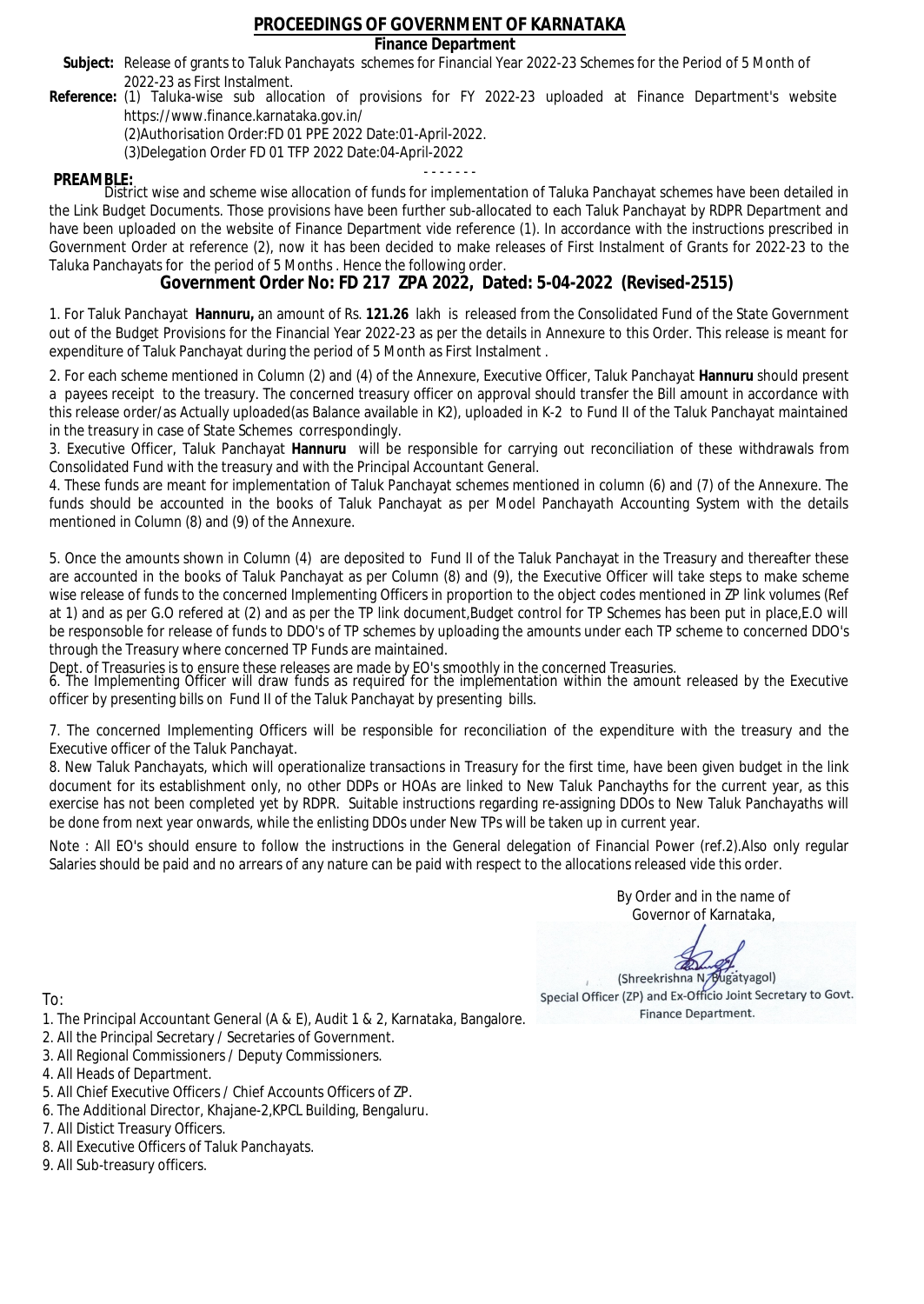### **Finance Department**

- Subject: Release of grants to Taluk Panchayats schemes for Financial Year 2022-23 Schemes for the Period of 5 Month of 2022-23 as First Instalment.
- **Reference:** (1) Taluka-wise sub allocation of provisions for FY 2022-23 uploaded at Finance Department's website https://www.finance.karnataka.gov.in/

(2)Authorisation Order:FD 01 PPE 2022 Date:01-April-2022.

(3)Delegation Order FD 01 TFP 2022 Date:04-April-2022

- - - - - - - **PREAMBLE:** District wise and scheme wise allocation of funds for implementation of Taluka Panchayat schemes have been detailed in the Link Budget Documents. Those provisions have been further sub-allocated to each Taluk Panchayat by RDPR Department and have been uploaded on the website of Finance Department vide reference (1). In accordance with the instructions prescribed in Government Order at reference (2), now it has been decided to make releases of First Instalment of Grants for 2022-23 to the Taluka Panchayats for the period of 5 Months . Hence the following order.

**Government Order No: FD 226 ZPA 2022, Dated: 5-04-2022 (Revised-2515)**

1. For Taluk Panchayat **Udupi,** an amount of Rs. **147.76** lakh is released from the Consolidated Fund of the State Government out of the Budget Provisions for the Financial Year 2022-23 as per the details in Annexure to this Order. This release is meant for expenditure of Taluk Panchayat during the period of 5 Month as First Instalment .

2. For each scheme mentioned in Column (2) and (4) of the Annexure, Executive Officer, Taluk Panchayat **Udupi** should present a payees receipt to the treasury. The concerned treasury officer on approval should transfer the Bill amount in accordance with this release order/as Actually uploaded(as Balance available in K2), uploaded in K-2 to Fund II of the Taluk Panchayat maintained in the treasury in case of State Schemes correspondingly.

3. Executive Officer, Taluk Panchayat **Udupi** will be responsible for carrying out reconciliation of these withdrawals from Consolidated Fund with the treasury and with the Principal Accountant General.

4. These funds are meant for implementation of Taluk Panchayat schemes mentioned in column (6) and (7) of the Annexure. The funds should be accounted in the books of Taluk Panchayat as per Model Panchayath Accounting System with the details mentioned in Column (8) and (9) of the Annexure.

5. Once the amounts shown in Column (4) are deposited to Fund II of the Taluk Panchayat in the Treasury and thereafter these are accounted in the books of Taluk Panchayat as per Column (8) and (9), the Executive Officer will take steps to make scheme wise release of funds to the concerned Implementing Officers in proportion to the object codes mentioned in ZP link volumes (Ref at 1) and as per G.O refered at (2) and as per the TP link document,Budget control for TP Schemes has been put in place,E.O will be responsoble for release of funds to DDO's of TP schemes by uploading the amounts under each TP scheme to concerned DDO's through the Treasury where concerned TP Funds are maintained.

Dept. of Treasuries is to ensure these releases are made by EO's smoothly in the concerned Treasuries.

6. The Implementing Officer will draw funds as required for the implementation within the amount released by the Executive officer by presenting bills on Fund II of the Taluk Panchayat by presenting bills.

7. The concerned Implementing Officers will be responsible for reconciliation of the expenditure with the treasury and the Executive officer of the Taluk Panchayat.

8. New Taluk Panchayats, which will operationalize transactions in Treasury for the first time, have been given budget in the link document for its establishment only, no other DDPs or HOAs are linked to New Taluk Panchayths for the current year, as this exercise has not been completed yet by RDPR. Suitable instructions regarding re-assigning DDOs to New Taluk Panchayaths will be done from next year onwards, while the enlisting DDOs under New TPs will be taken up in current year.

Note : All EO's should ensure to follow the instructions in the General delegation of Financial Power (ref.2).Also only regular Salaries should be paid and no arrears of any nature can be paid with respect to the allocations released vide this order.

> By Order and in the name of Governor of Karnataka,

**PD** 

(Shreekrishna N/Bugatyagol) Special Officer (ZP) and Ex-Officio Joint Secretary to Govt. Finance Department.

- 1. The Principal Accountant General (A & E), Audit 1 & 2, Karnataka, Bangalore.
- 2. All the Principal Secretary / Secretaries of Government.
- 3. All Regional Commissioners / Deputy Commissioners.
- 4. All Heads of Department.
- 5. All Chief Executive Officers / Chief Accounts Officers of ZP.
- 6. The Additional Director, Khajane-2,KPCL Building, Bengaluru.
- 7. All Distict Treasury Officers.
- 8. All Executive Officers of Taluk Panchayats.
- 9. All Sub-treasury officers.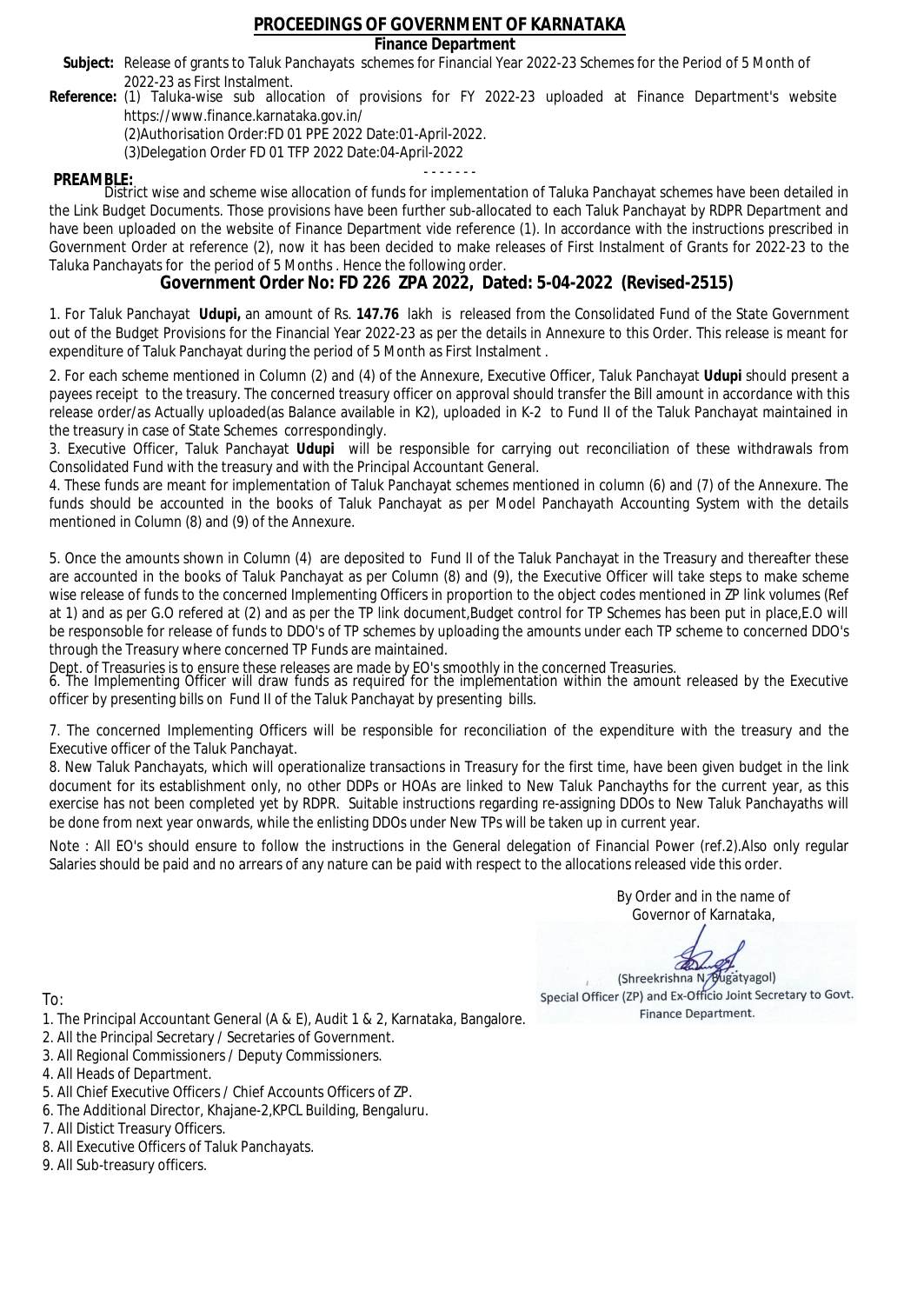### **Finance Department**

- Subject: Release of grants to Taluk Panchayats schemes for Financial Year 2022-23 Schemes for the Period of 5 Month of 2022-23 as First Instalment.
- **Reference:** (1) Taluka-wise sub allocation of provisions for FY 2022-23 uploaded at Finance Department's website https://www.finance.karnataka.gov.in/

(2)Authorisation Order:FD 01 PPE 2022 Date:01-April-2022.

(3)Delegation Order FD 01 TFP 2022 Date:04-April-2022

- - - - - - - **PREAMBLE:** District wise and scheme wise allocation of funds for implementation of Taluka Panchayat schemes have been detailed in the Link Budget Documents. Those provisions have been further sub-allocated to each Taluk Panchayat by RDPR Department and have been uploaded on the website of Finance Department vide reference (1). In accordance with the instructions prescribed in Government Order at reference (2), now it has been decided to make releases of First Instalment of Grants for 2022-23 to the Taluka Panchayats for the period of 5 Months . Hence the following order.

**Government Order No: FD 222 ZPA 2022, Dated: 5-04-2022 (Revised-2515)**

1. For Taluk Panchayat **Hebri,** an amount of Rs. **126.23** lakh is released from the Consolidated Fund of the State Government out of the Budget Provisions for the Financial Year 2022-23 as per the details in Annexure to this Order. This release is meant for expenditure of Taluk Panchayat during the period of 5 Month as First Instalment .

2. For each scheme mentioned in Column (2) and (4) of the Annexure, Executive Officer, Taluk Panchayat **Hebri** should present a payees receipt to the treasury. The concerned treasury officer on approval should transfer the Bill amount in accordance with this release order/as Actually uploaded(as Balance available in K2), uploaded in K-2 to Fund II of the Taluk Panchayat maintained in the treasury in case of State Schemes correspondingly.

3. Executive Officer, Taluk Panchayat **Hebri** will be responsible for carrying out reconciliation of these withdrawals from Consolidated Fund with the treasury and with the Principal Accountant General.

4. These funds are meant for implementation of Taluk Panchayat schemes mentioned in column (6) and (7) of the Annexure. The funds should be accounted in the books of Taluk Panchayat as per Model Panchayath Accounting System with the details mentioned in Column (8) and (9) of the Annexure.

5. Once the amounts shown in Column (4) are deposited to Fund II of the Taluk Panchayat in the Treasury and thereafter these are accounted in the books of Taluk Panchayat as per Column (8) and (9), the Executive Officer will take steps to make scheme wise release of funds to the concerned Implementing Officers in proportion to the object codes mentioned in ZP link volumes (Ref at 1) and as per G.O refered at (2) and as per the TP link document,Budget control for TP Schemes has been put in place,E.O will be responsoble for release of funds to DDO's of TP schemes by uploading the amounts under each TP scheme to concerned DDO's through the Treasury where concerned TP Funds are maintained.

Dept. of Treasuries is to ensure these releases are made by EO's smoothly in the concerned Treasuries.

6. The Implementing Officer will draw funds as required for the implementation within the amount released by the Executive officer by presenting bills on Fund II of the Taluk Panchayat by presenting bills.

7. The concerned Implementing Officers will be responsible for reconciliation of the expenditure with the treasury and the Executive officer of the Taluk Panchayat.

8. New Taluk Panchayats, which will operationalize transactions in Treasury for the first time, have been given budget in the link document for its establishment only, no other DDPs or HOAs are linked to New Taluk Panchayths for the current year, as this exercise has not been completed yet by RDPR. Suitable instructions regarding re-assigning DDOs to New Taluk Panchayaths will be done from next year onwards, while the enlisting DDOs under New TPs will be taken up in current year.

Note : All EO's should ensure to follow the instructions in the General delegation of Financial Power (ref.2).Also only regular Salaries should be paid and no arrears of any nature can be paid with respect to the allocations released vide this order.

> By Order and in the name of Governor of Karnataka,

**PD** 

(Shreekrishna N/Bugatyagol) Special Officer (ZP) and Ex-Officio Joint Secretary to Govt. Finance Department.

To:

- 1. The Principal Accountant General (A & E), Audit 1 & 2, Karnataka, Bangalore.
- 2. All the Principal Secretary / Secretaries of Government.
- 3. All Regional Commissioners / Deputy Commissioners.
- 4. All Heads of Department.
- 5. All Chief Executive Officers / Chief Accounts Officers of ZP.
- 6. The Additional Director, Khajane-2,KPCL Building, Bengaluru.

- 8. All Executive Officers of Taluk Panchayats.
- 9. All Sub-treasury officers.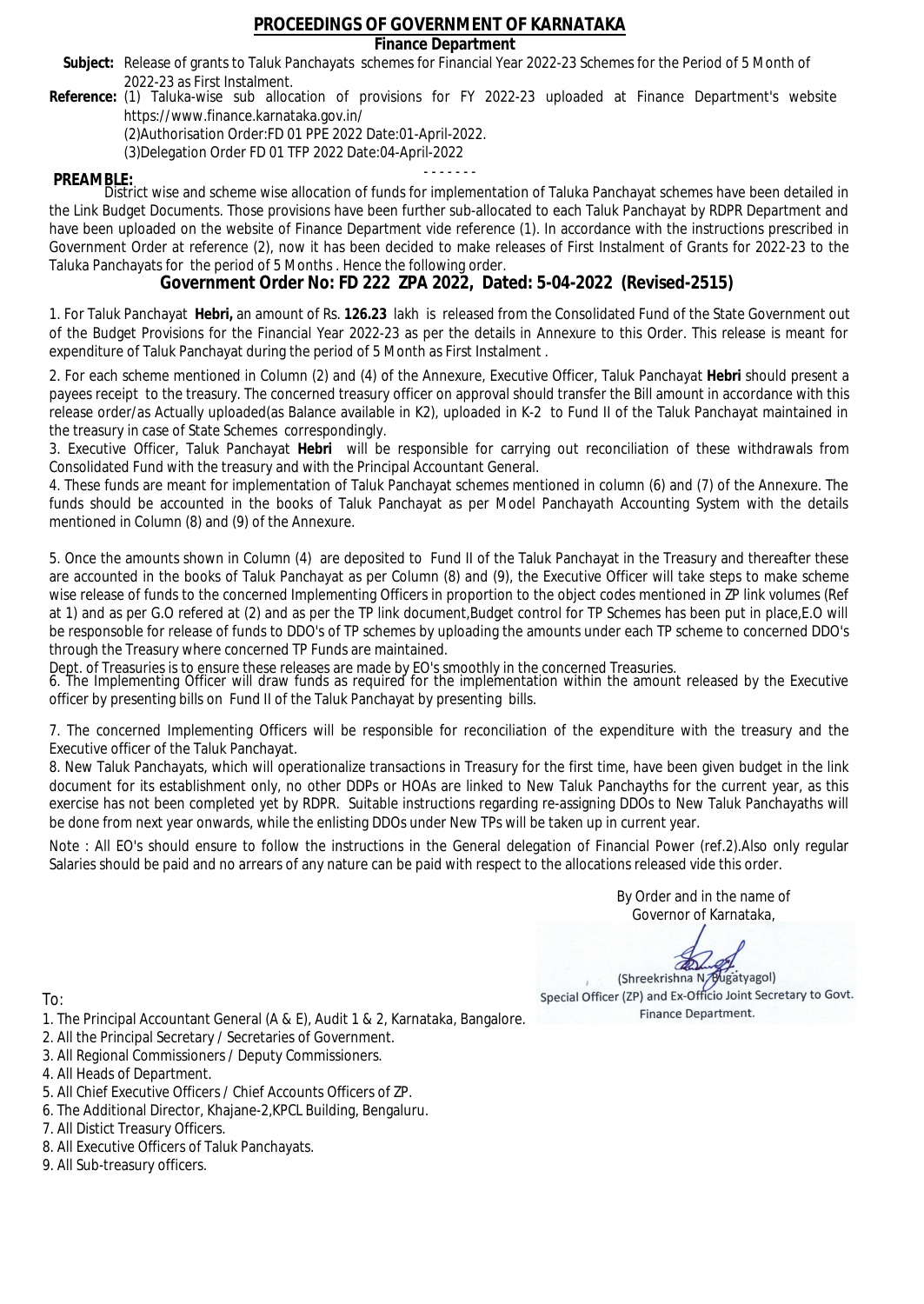### **Finance Department**

- Subject: Release of grants to Taluk Panchayats schemes for Financial Year 2022-23 Schemes for the Period of 5 Month of 2022-23 as First Instalment.
- **Reference:** (1) Taluka-wise sub allocation of provisions for FY 2022-23 uploaded at Finance Department's website https://www.finance.karnataka.gov.in/

(2)Authorisation Order:FD 01 PPE 2022 Date:01-April-2022.

(3)Delegation Order FD 01 TFP 2022 Date:04-April-2022

- - - - - - - **PREAMBLE:** District wise and scheme wise allocation of funds for implementation of Taluka Panchayat schemes have been detailed in the Link Budget Documents. Those provisions have been further sub-allocated to each Taluk Panchayat by RDPR Department and have been uploaded on the website of Finance Department vide reference (1). In accordance with the instructions prescribed in Government Order at reference (2), now it has been decided to make releases of First Instalment of Grants for 2022-23 to the Taluka Panchayats for the period of 5 Months . Hence the following order.

**Government Order No: FD 224 ZPA 2022, Dated: 5-04-2022 (Revised-2515)**

1. For Taluk Panchayat **Karkala,** an amount of Rs. **70.67** lakh is released from the Consolidated Fund of the State Government out of the Budget Provisions for the Financial Year 2022-23 as per the details in Annexure to this Order. This release is meant for expenditure of Taluk Panchayat during the period of 5 Month as First Instalment .

2. For each scheme mentioned in Column (2) and (4) of the Annexure, Executive Officer, Taluk Panchayat **Karkala** should present a payees receipt to the treasury. The concerned treasury officer on approval should transfer the Bill amount in accordance with this release order/as Actually uploaded(as Balance available in K2), uploaded in K-2 to Fund II of the Taluk Panchayat maintained in the treasury in case of State Schemes correspondingly.

3. Executive Officer, Taluk Panchayat **Karkala** will be responsible for carrying out reconciliation of these withdrawals from Consolidated Fund with the treasury and with the Principal Accountant General.

4. These funds are meant for implementation of Taluk Panchayat schemes mentioned in column (6) and (7) of the Annexure. The funds should be accounted in the books of Taluk Panchayat as per Model Panchayath Accounting System with the details mentioned in Column (8) and (9) of the Annexure.

5. Once the amounts shown in Column (4) are deposited to Fund II of the Taluk Panchayat in the Treasury and thereafter these are accounted in the books of Taluk Panchayat as per Column (8) and (9), the Executive Officer will take steps to make scheme wise release of funds to the concerned Implementing Officers in proportion to the object codes mentioned in ZP link volumes (Ref at 1) and as per G.O refered at (2) and as per the TP link document,Budget control for TP Schemes has been put in place,E.O will be responsoble for release of funds to DDO's of TP schemes by uploading the amounts under each TP scheme to concerned DDO's through the Treasury where concerned TP Funds are maintained.

Dept. of Treasuries is to ensure these releases are made by EO's smoothly in the concerned Treasuries.

6. The Implementing Officer will draw funds as required for the implementation within the amount released by the Executive officer by presenting bills on Fund II of the Taluk Panchayat by presenting bills.

7. The concerned Implementing Officers will be responsible for reconciliation of the expenditure with the treasury and the Executive officer of the Taluk Panchayat.

8. New Taluk Panchayats, which will operationalize transactions in Treasury for the first time, have been given budget in the link document for its establishment only, no other DDPs or HOAs are linked to New Taluk Panchayths for the current year, as this exercise has not been completed yet by RDPR. Suitable instructions regarding re-assigning DDOs to New Taluk Panchayaths will be done from next year onwards, while the enlisting DDOs under New TPs will be taken up in current year.

Note : All EO's should ensure to follow the instructions in the General delegation of Financial Power (ref.2).Also only regular Salaries should be paid and no arrears of any nature can be paid with respect to the allocations released vide this order.

> By Order and in the name of Governor of Karnataka,

**PD** 

(Shreekrishna N/Bugatyagol) Special Officer (ZP) and Ex-Officio Joint Secretary to Govt. Finance Department.

- 1. The Principal Accountant General (A & E), Audit 1 & 2, Karnataka, Bangalore.
- 2. All the Principal Secretary / Secretaries of Government.
- 3. All Regional Commissioners / Deputy Commissioners.
- 4. All Heads of Department.
- 5. All Chief Executive Officers / Chief Accounts Officers of ZP.
- 6. The Additional Director, Khajane-2,KPCL Building, Bengaluru.
- 7. All Distict Treasury Officers.
- 8. All Executive Officers of Taluk Panchayats.
- 9. All Sub-treasury officers.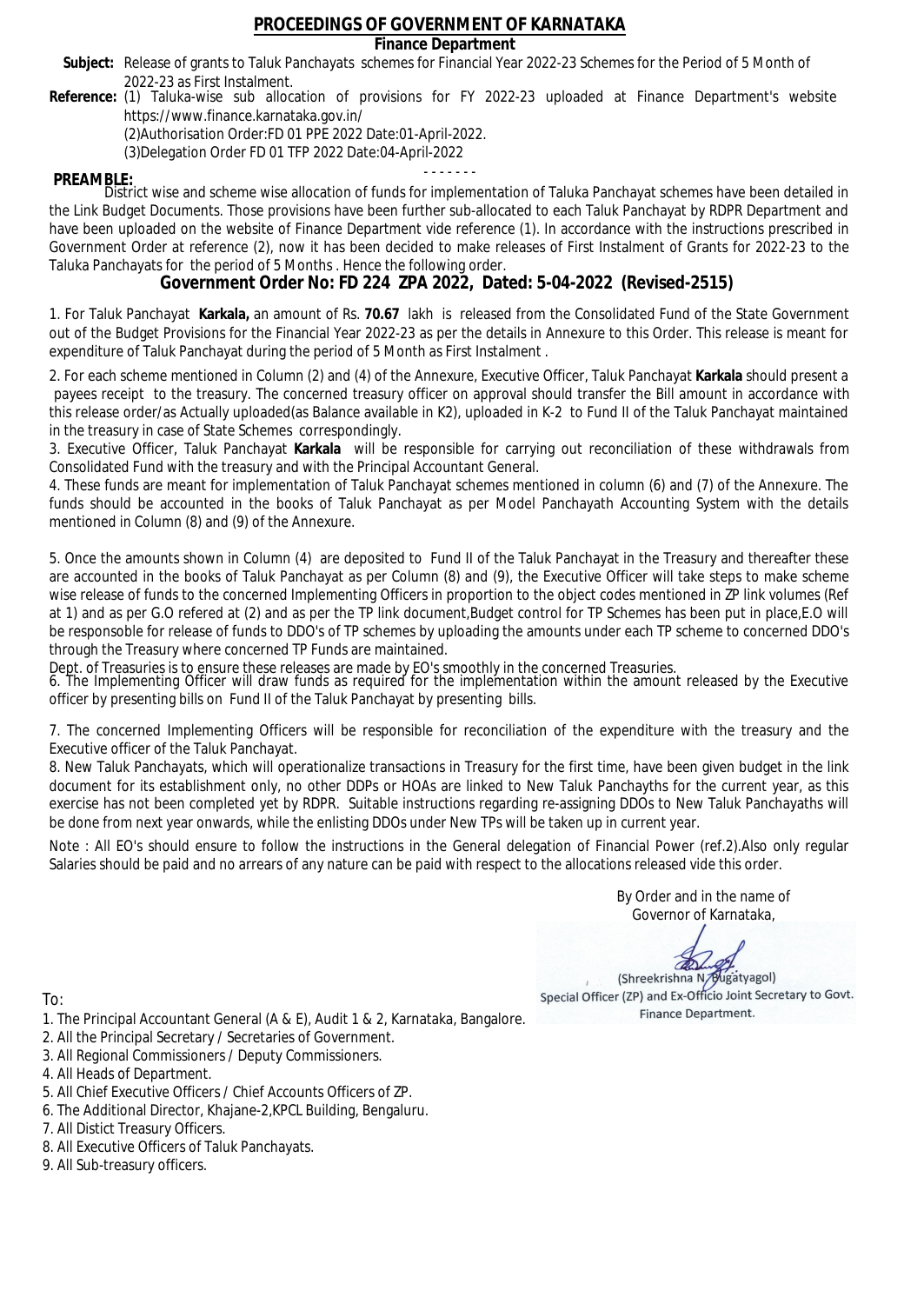### **Finance Department**

- Subject: Release of grants to Taluk Panchayats schemes for Financial Year 2022-23 Schemes for the Period of 5 Month of 2022-23 as First Instalment.
- **Reference:** (1) Taluka-wise sub allocation of provisions for FY 2022-23 uploaded at Finance Department's website https://www.finance.karnataka.gov.in/

(2)Authorisation Order:FD 01 PPE 2022 Date:01-April-2022.

(3)Delegation Order FD 01 TFP 2022 Date:04-April-2022

- - - - - - - **PREAMBLE:** District wise and scheme wise allocation of funds for implementation of Taluka Panchayat schemes have been detailed in the Link Budget Documents. Those provisions have been further sub-allocated to each Taluk Panchayat by RDPR Department and have been uploaded on the website of Finance Department vide reference (1). In accordance with the instructions prescribed in Government Order at reference (2), now it has been decided to make releases of First Instalment of Grants for 2022-23 to the Taluka Panchayats for the period of 5 Months . Hence the following order.

**Government Order No: FD 225 ZPA 2022, Dated: 5-04-2022 (Revised-2515)**

1. For Taluk Panchayat **Kundapur,** an amount of Rs. **223.17** lakh is released from the Consolidated Fund of the State Government out of the Budget Provisions for the Financial Year 2022-23 as per the details in Annexure to this Order. This release is meant for expenditure of Taluk Panchayat during the period of 5 Month as First Instalment .

2. For each scheme mentioned in Column (2) and (4) of the Annexure, Executive Officer, Taluk Panchayat **Kundapur** should present a payees receipt to the treasury. The concerned treasury officer on approval should transfer the Bill amount in accordance with this release order/as Actually uploaded(as Balance available in K2), uploaded in K-2 to Fund II of the Taluk Panchayat maintained in the treasury in case of State Schemes correspondingly.

3. Executive Officer, Taluk Panchayat **Kundapur** will be responsible for carrying out reconciliation of these withdrawals from Consolidated Fund with the treasury and with the Principal Accountant General.

4. These funds are meant for implementation of Taluk Panchayat schemes mentioned in column (6) and (7) of the Annexure. The funds should be accounted in the books of Taluk Panchayat as per Model Panchayath Accounting System with the details mentioned in Column (8) and (9) of the Annexure.

5. Once the amounts shown in Column (4) are deposited to Fund II of the Taluk Panchayat in the Treasury and thereafter these are accounted in the books of Taluk Panchayat as per Column (8) and (9), the Executive Officer will take steps to make scheme wise release of funds to the concerned Implementing Officers in proportion to the object codes mentioned in ZP link volumes (Ref at 1) and as per G.O refered at (2) and as per the TP link document,Budget control for TP Schemes has been put in place,E.O will be responsoble for release of funds to DDO's of TP schemes by uploading the amounts under each TP scheme to concerned DDO's through the Treasury where concerned TP Funds are maintained.

Dept. of Treasuries is to ensure these releases are made by EO's smoothly in the concerned Treasuries.

6. The Implementing Officer will draw funds as required for the implementation within the amount released by the Executive officer by presenting bills on Fund II of the Taluk Panchayat by presenting bills.

7. The concerned Implementing Officers will be responsible for reconciliation of the expenditure with the treasury and the Executive officer of the Taluk Panchayat.

8. New Taluk Panchayats, which will operationalize transactions in Treasury for the first time, have been given budget in the link document for its establishment only, no other DDPs or HOAs are linked to New Taluk Panchayths for the current year, as this exercise has not been completed yet by RDPR. Suitable instructions regarding re-assigning DDOs to New Taluk Panchayaths will be done from next year onwards, while the enlisting DDOs under New TPs will be taken up in current year.

Note : All EO's should ensure to follow the instructions in the General delegation of Financial Power (ref.2).Also only regular Salaries should be paid and no arrears of any nature can be paid with respect to the allocations released vide this order.

> By Order and in the name of Governor of Karnataka,

**PD** 

(Shreekrishna N/Bugatyagol) Special Officer (ZP) and Ex-Officio Joint Secretary to Govt. Finance Department.

- 1. The Principal Accountant General (A & E), Audit 1 & 2, Karnataka, Bangalore.
- 2. All the Principal Secretary / Secretaries of Government.
- 3. All Regional Commissioners / Deputy Commissioners.
- 4. All Heads of Department.
- 5. All Chief Executive Officers / Chief Accounts Officers of ZP.
- 6. The Additional Director, Khajane-2,KPCL Building, Bengaluru.
- 7. All Distict Treasury Officers.
- 8. All Executive Officers of Taluk Panchayats.
- 9. All Sub-treasury officers.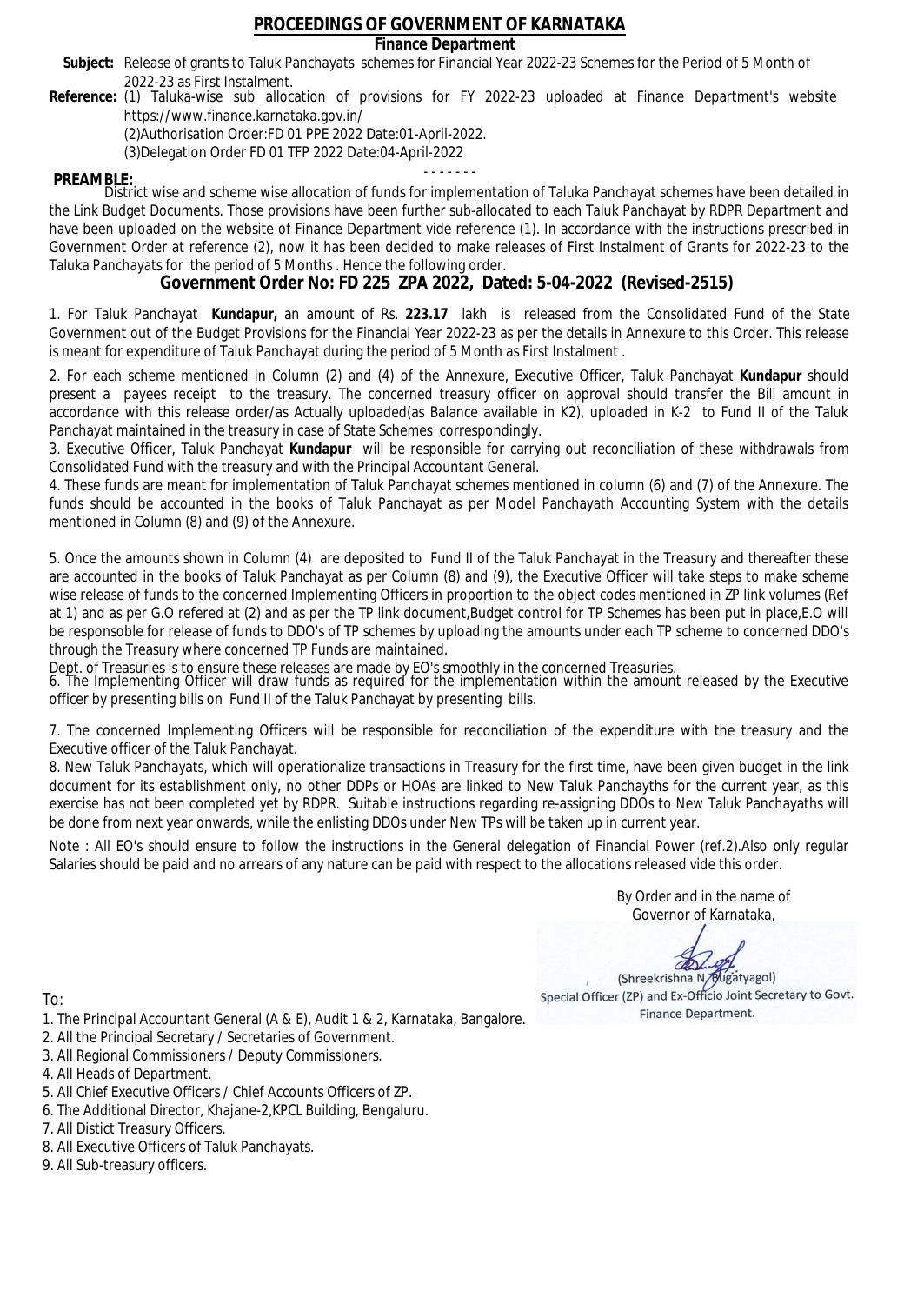### **Finance Department**

- Subject: Release of grants to Taluk Panchayats schemes for Financial Year 2022-23 Schemes for the Period of 5 Month of 2022-23 as First Instalment.
- **Reference:** (1) Taluka-wise sub allocation of provisions for FY 2022-23 uploaded at Finance Department's website https://www.finance.karnataka.gov.in/

(2)Authorisation Order:FD 01 PPE 2022 Date:01-April-2022.

(3)Delegation Order FD 01 TFP 2022 Date:04-April-2022

- - - - - - - **PREAMBLE:** District wise and scheme wise allocation of funds for implementation of Taluka Panchayat schemes have been detailed in the Link Budget Documents. Those provisions have been further sub-allocated to each Taluk Panchayat by RDPR Department and have been uploaded on the website of Finance Department vide reference (1). In accordance with the instructions prescribed in Government Order at reference (2), now it has been decided to make releases of First Instalment of Grants for 2022-23 to the Taluka Panchayats for the period of 5 Months . Hence the following order.

**Government Order No: FD 223 ZPA 2022, Dated: 5-04-2022 (Revised-2515)**

1. For Taluk Panchayat **Kapu,** an amount of Rs. **81.54** lakh is released from the Consolidated Fund of the State Government out of the Budget Provisions for the Financial Year 2022-23 as per the details in Annexure to this Order. This release is meant for expenditure of Taluk Panchayat during the period of 5 Month as First Instalment .

2. For each scheme mentioned in Column (2) and (4) of the Annexure, Executive Officer, Taluk Panchayat **Kapu** should present a payees receipt to the treasury. The concerned treasury officer on approval should transfer the Bill amount in accordance with this release order/as Actually uploaded(as Balance available in K2), uploaded in K-2 to Fund II of the Taluk Panchayat maintained in the treasury in case of State Schemes correspondingly.

3. Executive Officer, Taluk Panchayat **Kapu** will be responsible for carrying out reconciliation of these withdrawals from Consolidated Fund with the treasury and with the Principal Accountant General.

4. These funds are meant for implementation of Taluk Panchayat schemes mentioned in column (6) and (7) of the Annexure. The funds should be accounted in the books of Taluk Panchayat as per Model Panchayath Accounting System with the details mentioned in Column (8) and (9) of the Annexure.

5. Once the amounts shown in Column (4) are deposited to Fund II of the Taluk Panchayat in the Treasury and thereafter these are accounted in the books of Taluk Panchayat as per Column (8) and (9), the Executive Officer will take steps to make scheme wise release of funds to the concerned Implementing Officers in proportion to the object codes mentioned in ZP link volumes (Ref at 1) and as per G.O refered at (2) and as per the TP link document,Budget control for TP Schemes has been put in place,E.O will be responsoble for release of funds to DDO's of TP schemes by uploading the amounts under each TP scheme to concerned DDO's through the Treasury where concerned TP Funds are maintained.

Dept. of Treasuries is to ensure these releases are made by EO's smoothly in the concerned Treasuries.

6. The Implementing Officer will draw funds as required for the implementation within the amount released by the Executive officer by presenting bills on Fund II of the Taluk Panchayat by presenting bills.

7. The concerned Implementing Officers will be responsible for reconciliation of the expenditure with the treasury and the Executive officer of the Taluk Panchayat.

8. New Taluk Panchayats, which will operationalize transactions in Treasury for the first time, have been given budget in the link document for its establishment only, no other DDPs or HOAs are linked to New Taluk Panchayths for the current year, as this exercise has not been completed yet by RDPR. Suitable instructions regarding re-assigning DDOs to New Taluk Panchayaths will be done from next year onwards, while the enlisting DDOs under New TPs will be taken up in current year.

Note : All EO's should ensure to follow the instructions in the General delegation of Financial Power (ref.2).Also only regular Salaries should be paid and no arrears of any nature can be paid with respect to the allocations released vide this order.

> By Order and in the name of Governor of Karnataka,

**PD** 

(Shreekrishna N/Bugatyagol) Special Officer (ZP) and Ex-Officio Joint Secretary to Govt. Finance Department.

To:

- 1. The Principal Accountant General (A & E), Audit 1 & 2, Karnataka, Bangalore.
- 2. All the Principal Secretary / Secretaries of Government.
- 3. All Regional Commissioners / Deputy Commissioners.
- 4. All Heads of Department.
- 5. All Chief Executive Officers / Chief Accounts Officers of ZP.
- 6. The Additional Director, Khajane-2,KPCL Building, Bengaluru.

- 8. All Executive Officers of Taluk Panchayats.
- 9. All Sub-treasury officers.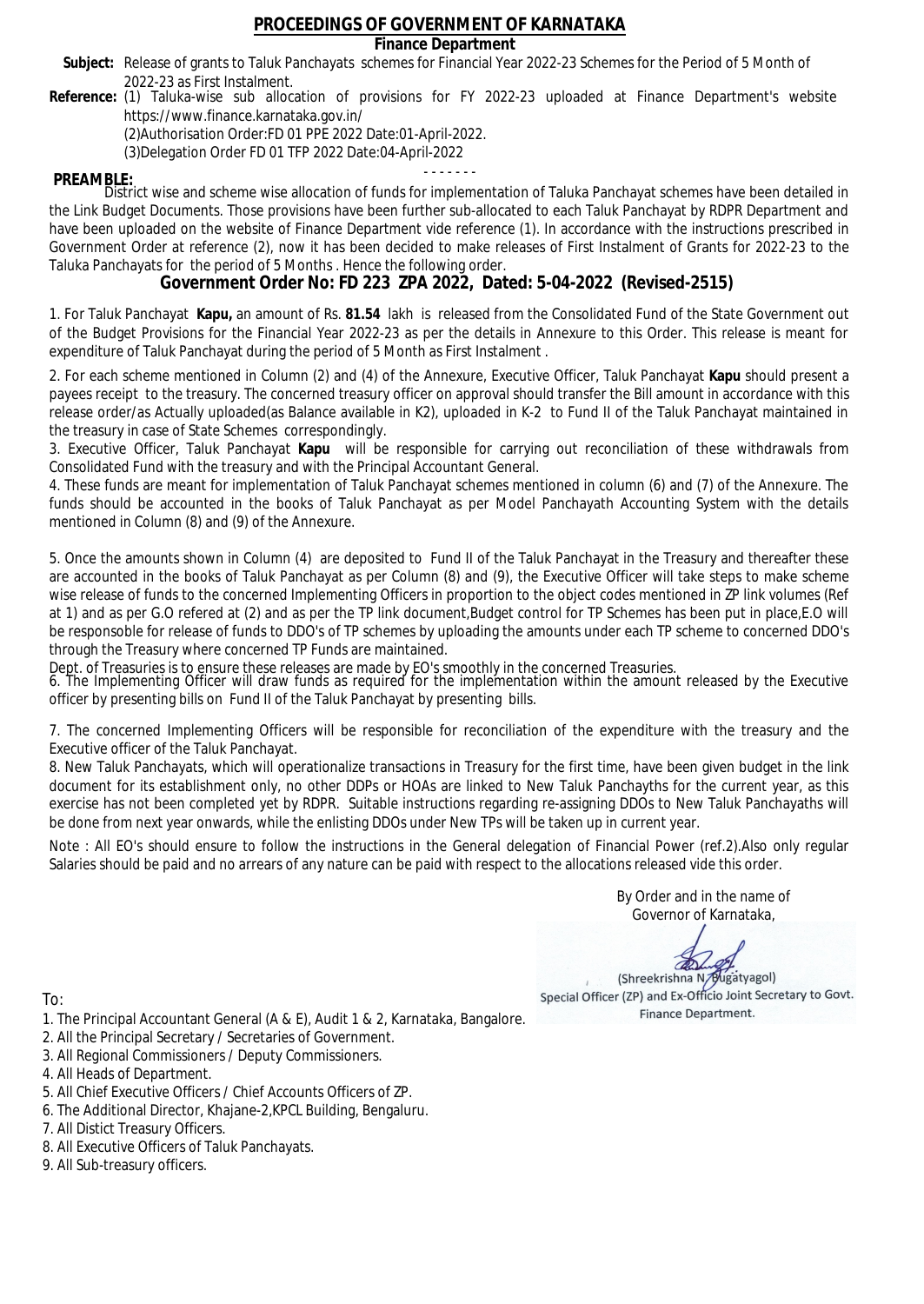### **Finance Department**

- Subject: Release of grants to Taluk Panchayats schemes for Financial Year 2022-23 Schemes for the Period of 5 Month of 2022-23 as First Instalment.
- **Reference:** (1) Taluka-wise sub allocation of provisions for FY 2022-23 uploaded at Finance Department's website https://www.finance.karnataka.gov.in/

(2)Authorisation Order:FD 01 PPE 2022 Date:01-April-2022.

(3)Delegation Order FD 01 TFP 2022 Date:04-April-2022

- - - - - - - **PREAMBLE:** District wise and scheme wise allocation of funds for implementation of Taluka Panchayat schemes have been detailed in the Link Budget Documents. Those provisions have been further sub-allocated to each Taluk Panchayat by RDPR Department and have been uploaded on the website of Finance Department vide reference (1). In accordance with the instructions prescribed in Government Order at reference (2), now it has been decided to make releases of First Instalment of Grants for 2022-23 to the Taluka Panchayats for the period of 5 Months . Hence the following order.

**Government Order No: FD 220 ZPA 2022, Dated: 5-04-2022 (Revised-2515)**

1. For Taluk Panchayat **Baindur,** an amount of Rs. **103.77** lakh is released from the Consolidated Fund of the State Government out of the Budget Provisions for the Financial Year 2022-23 as per the details in Annexure to this Order. This release is meant for expenditure of Taluk Panchayat during the period of 5 Month as First Instalment .

2. For each scheme mentioned in Column (2) and (4) of the Annexure, Executive Officer, Taluk Panchayat **Baindur** should present a payees receipt to the treasury. The concerned treasury officer on approval should transfer the Bill amount in accordance with this release order/as Actually uploaded(as Balance available in K2), uploaded in K-2 to Fund II of the Taluk Panchayat maintained in the treasury in case of State Schemes correspondingly.

3. Executive Officer, Taluk Panchayat **Baindur** will be responsible for carrying out reconciliation of these withdrawals from Consolidated Fund with the treasury and with the Principal Accountant General.

4. These funds are meant for implementation of Taluk Panchayat schemes mentioned in column (6) and (7) of the Annexure. The funds should be accounted in the books of Taluk Panchayat as per Model Panchayath Accounting System with the details mentioned in Column (8) and (9) of the Annexure.

5. Once the amounts shown in Column (4) are deposited to Fund II of the Taluk Panchayat in the Treasury and thereafter these are accounted in the books of Taluk Panchayat as per Column (8) and (9), the Executive Officer will take steps to make scheme wise release of funds to the concerned Implementing Officers in proportion to the object codes mentioned in ZP link volumes (Ref at 1) and as per G.O refered at (2) and as per the TP link document,Budget control for TP Schemes has been put in place,E.O will be responsoble for release of funds to DDO's of TP schemes by uploading the amounts under each TP scheme to concerned DDO's through the Treasury where concerned TP Funds are maintained.

Dept. of Treasuries is to ensure these releases are made by EO's smoothly in the concerned Treasuries.

6. The Implementing Officer will draw funds as required for the implementation within the amount released by the Executive officer by presenting bills on Fund II of the Taluk Panchayat by presenting bills.

7. The concerned Implementing Officers will be responsible for reconciliation of the expenditure with the treasury and the Executive officer of the Taluk Panchayat.

8. New Taluk Panchayats, which will operationalize transactions in Treasury for the first time, have been given budget in the link document for its establishment only, no other DDPs or HOAs are linked to New Taluk Panchayths for the current year, as this exercise has not been completed yet by RDPR. Suitable instructions regarding re-assigning DDOs to New Taluk Panchayaths will be done from next year onwards, while the enlisting DDOs under New TPs will be taken up in current year.

Note : All EO's should ensure to follow the instructions in the General delegation of Financial Power (ref.2).Also only regular Salaries should be paid and no arrears of any nature can be paid with respect to the allocations released vide this order.

> By Order and in the name of Governor of Karnataka,

**PD** 

(Shreekrishna N/Bugatyagol) Special Officer (ZP) and Ex-Officio Joint Secretary to Govt. Finance Department.

- 1. The Principal Accountant General (A & E), Audit 1 & 2, Karnataka, Bangalore.
- 2. All the Principal Secretary / Secretaries of Government.
- 3. All Regional Commissioners / Deputy Commissioners.
- 4. All Heads of Department.
- 5. All Chief Executive Officers / Chief Accounts Officers of ZP.
- 6. The Additional Director, Khajane-2,KPCL Building, Bengaluru.
- 7. All Distict Treasury Officers.
- 8. All Executive Officers of Taluk Panchayats.
- 9. All Sub-treasury officers.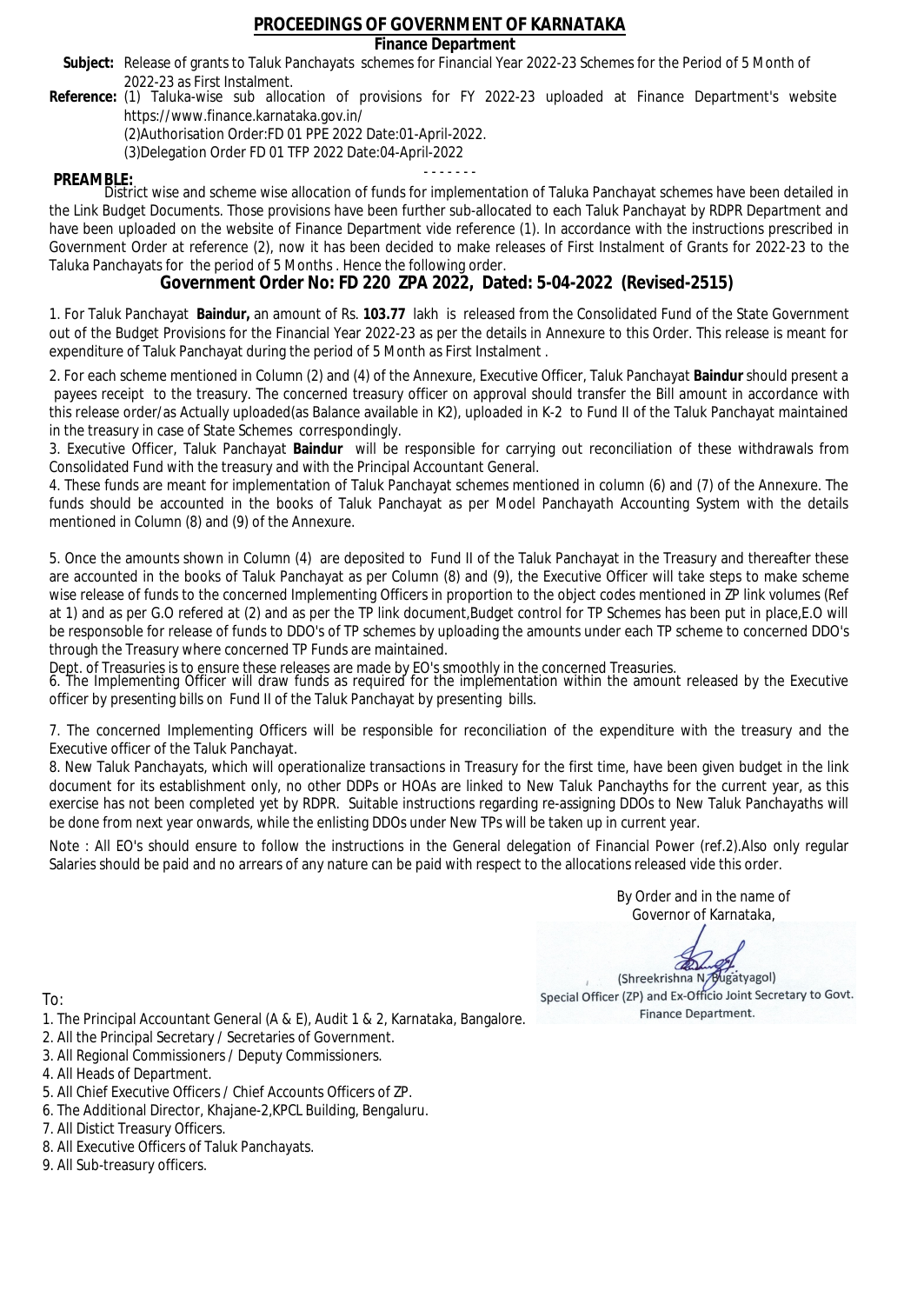### **Finance Department**

- Subject: Release of grants to Taluk Panchayats schemes for Financial Year 2022-23 Schemes for the Period of 5 Month of 2022-23 as First Instalment.
- **Reference:** (1) Taluka-wise sub allocation of provisions for FY 2022-23 uploaded at Finance Department's website https://www.finance.karnataka.gov.in/

(2)Authorisation Order:FD 01 PPE 2022 Date:01-April-2022.

(3)Delegation Order FD 01 TFP 2022 Date:04-April-2022

- - - - - - - **PREAMBLE:** District wise and scheme wise allocation of funds for implementation of Taluka Panchayat schemes have been detailed in the Link Budget Documents. Those provisions have been further sub-allocated to each Taluk Panchayat by RDPR Department and have been uploaded on the website of Finance Department vide reference (1). In accordance with the instructions prescribed in Government Order at reference (2), now it has been decided to make releases of First Instalment of Grants for 2022-23 to the Taluka Panchayats for the period of 5 Months . Hence the following order.

**Government Order No: FD 221 ZPA 2022, Dated: 5-04-2022 (Revised-2515)**

1. For Taluk Panchayat **Brahmavara,** an amount of Rs. **130.05** lakh is released from the Consolidated Fund of the State Government out of the Budget Provisions for the Financial Year 2022-23 as per the details in Annexure to this Order. This release is meant for expenditure of Taluk Panchayat during the period of 5 Month as First Instalment .

2. For each scheme mentioned in Column (2) and (4) of the Annexure, Executive Officer, Taluk Panchayat **Brahmavara** should present a payees receipt to the treasury. The concerned treasury officer on approval should transfer the Bill amount in accordance with this release order/as Actually uploaded(as Balance available in K2), uploaded in K-2 to Fund II of the Taluk Panchayat maintained in the treasury in case of State Schemes correspondingly.

3. Executive Officer, Taluk Panchayat **Brahmavara** will be responsible for carrying out reconciliation of these withdrawals from Consolidated Fund with the treasury and with the Principal Accountant General.

4. These funds are meant for implementation of Taluk Panchayat schemes mentioned in column (6) and (7) of the Annexure. The funds should be accounted in the books of Taluk Panchayat as per Model Panchayath Accounting System with the details mentioned in Column (8) and (9) of the Annexure.

5. Once the amounts shown in Column (4) are deposited to Fund II of the Taluk Panchayat in the Treasury and thereafter these are accounted in the books of Taluk Panchayat as per Column (8) and (9), the Executive Officer will take steps to make scheme wise release of funds to the concerned Implementing Officers in proportion to the object codes mentioned in ZP link volumes (Ref at 1) and as per G.O refered at (2) and as per the TP link document,Budget control for TP Schemes has been put in place,E.O will be responsoble for release of funds to DDO's of TP schemes by uploading the amounts under each TP scheme to concerned DDO's through the Treasury where concerned TP Funds are maintained.

Dept. of Treasuries is to ensure these releases are made by EO's smoothly in the concerned Treasuries.

6. The Implementing Officer will draw funds as required for the implementation within the amount released by the Executive officer by presenting bills on Fund II of the Taluk Panchayat by presenting bills.

7. The concerned Implementing Officers will be responsible for reconciliation of the expenditure with the treasury and the Executive officer of the Taluk Panchayat.

8. New Taluk Panchayats, which will operationalize transactions in Treasury for the first time, have been given budget in the link document for its establishment only, no other DDPs or HOAs are linked to New Taluk Panchayths for the current year, as this exercise has not been completed yet by RDPR. Suitable instructions regarding re-assigning DDOs to New Taluk Panchayaths will be done from next year onwards, while the enlisting DDOs under New TPs will be taken up in current year.

Note : All EO's should ensure to follow the instructions in the General delegation of Financial Power (ref.2).Also only regular Salaries should be paid and no arrears of any nature can be paid with respect to the allocations released vide this order.

> By Order and in the name of Governor of Karnataka,

**PD** 

(Shreekrishna N/Bugatyagol) Special Officer (ZP) and Ex-Officio Joint Secretary to Govt. Finance Department.

- 1. The Principal Accountant General (A & E), Audit 1 & 2, Karnataka, Bangalore.
- 2. All the Principal Secretary / Secretaries of Government.
- 3. All Regional Commissioners / Deputy Commissioners.
- 4. All Heads of Department.
- 5. All Chief Executive Officers / Chief Accounts Officers of ZP.
- 6. The Additional Director, Khajane-2,KPCL Building, Bengaluru.
- 7. All Distict Treasury Officers.
- 8. All Executive Officers of Taluk Panchayats.
- 9. All Sub-treasury officers.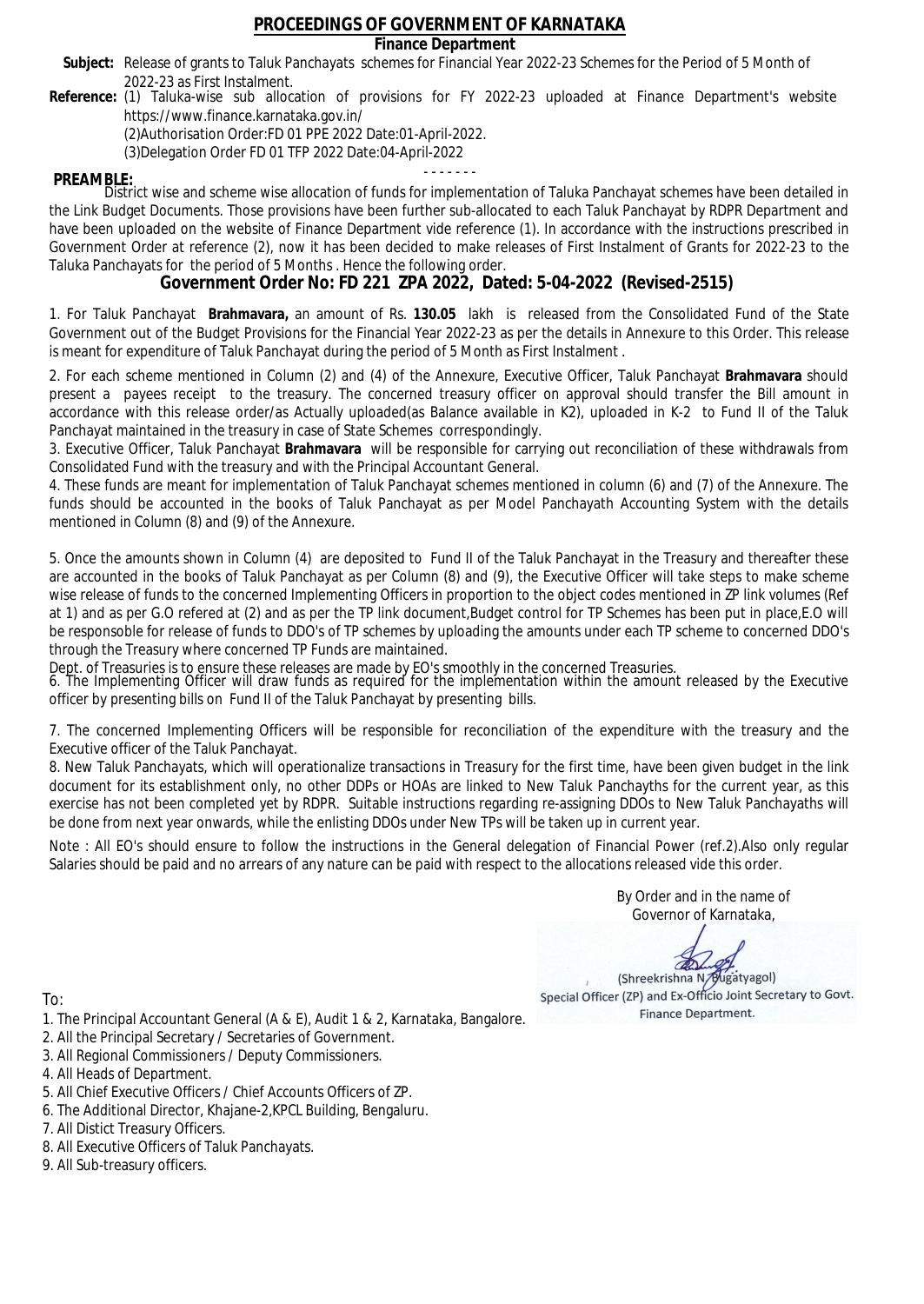### **Finance Department**

- Subject: Release of grants to Taluk Panchayats schemes for Financial Year 2022-23 Schemes for the Period of 5 Month of 2022-23 as First Instalment.
- **Reference:** (1) Taluka-wise sub allocation of provisions for FY 2022-23 uploaded at Finance Department's website https://www.finance.karnataka.gov.in/

(2)Authorisation Order:FD 01 PPE 2022 Date:01-April-2022.

(3)Delegation Order FD 01 TFP 2022 Date:04-April-2022

- - - - - - - **PREAMBLE:** District wise and scheme wise allocation of funds for implementation of Taluka Panchayat schemes have been detailed in the Link Budget Documents. Those provisions have been further sub-allocated to each Taluk Panchayat by RDPR Department and have been uploaded on the website of Finance Department vide reference (1). In accordance with the instructions prescribed in Government Order at reference (2), now it has been decided to make releases of First Instalment of Grants for 2022-23 to the Taluka Panchayats for the period of 5 Months . Hence the following order.

**Government Order No: FD 228 ZPA 2022, Dated: 5-04-2022 (Revised-2515)**

1. For Taluk Panchayat **Bagalkot,** an amount of Rs. **199.6** lakh is released from the Consolidated Fund of the State Government out of the Budget Provisions for the Financial Year 2022-23 as per the details in Annexure to this Order. This release is meant for expenditure of Taluk Panchayat during the period of 5 Month as First Instalment .

2. For each scheme mentioned in Column (2) and (4) of the Annexure, Executive Officer, Taluk Panchayat **Bagalkot** should present a payees receipt to the treasury. The concerned treasury officer on approval should transfer the Bill amount in accordance with this release order/as Actually uploaded(as Balance available in K2), uploaded in K-2 to Fund II of the Taluk Panchayat maintained in the treasury in case of State Schemes correspondingly.

3. Executive Officer, Taluk Panchayat **Bagalkot** will be responsible for carrying out reconciliation of these withdrawals from Consolidated Fund with the treasury and with the Principal Accountant General.

4. These funds are meant for implementation of Taluk Panchayat schemes mentioned in column (6) and (7) of the Annexure. The funds should be accounted in the books of Taluk Panchayat as per Model Panchayath Accounting System with the details mentioned in Column (8) and (9) of the Annexure.

5. Once the amounts shown in Column (4) are deposited to Fund II of the Taluk Panchayat in the Treasury and thereafter these are accounted in the books of Taluk Panchayat as per Column (8) and (9), the Executive Officer will take steps to make scheme wise release of funds to the concerned Implementing Officers in proportion to the object codes mentioned in ZP link volumes (Ref at 1) and as per G.O refered at (2) and as per the TP link document,Budget control for TP Schemes has been put in place,E.O will be responsoble for release of funds to DDO's of TP schemes by uploading the amounts under each TP scheme to concerned DDO's through the Treasury where concerned TP Funds are maintained.

Dept. of Treasuries is to ensure these releases are made by EO's smoothly in the concerned Treasuries.

6. The Implementing Officer will draw funds as required for the implementation within the amount released by the Executive officer by presenting bills on Fund II of the Taluk Panchayat by presenting bills.

7. The concerned Implementing Officers will be responsible for reconciliation of the expenditure with the treasury and the Executive officer of the Taluk Panchayat.

8. New Taluk Panchayats, which will operationalize transactions in Treasury for the first time, have been given budget in the link document for its establishment only, no other DDPs or HOAs are linked to New Taluk Panchayths for the current year, as this exercise has not been completed yet by RDPR. Suitable instructions regarding re-assigning DDOs to New Taluk Panchayaths will be done from next year onwards, while the enlisting DDOs under New TPs will be taken up in current year.

Note : All EO's should ensure to follow the instructions in the General delegation of Financial Power (ref.2).Also only regular Salaries should be paid and no arrears of any nature can be paid with respect to the allocations released vide this order.

> By Order and in the name of Governor of Karnataka,

**PD** 

(Shreekrishna N/Bugatyagol) Special Officer (ZP) and Ex-Officio Joint Secretary to Govt. Finance Department.

- 1. The Principal Accountant General (A & E), Audit 1 & 2, Karnataka, Bangalore.
- 2. All the Principal Secretary / Secretaries of Government.
- 3. All Regional Commissioners / Deputy Commissioners.
- 4. All Heads of Department.
- 5. All Chief Executive Officers / Chief Accounts Officers of ZP.
- 6. The Additional Director, Khajane-2,KPCL Building, Bengaluru.
- 7. All Distict Treasury Officers.
- 8. All Executive Officers of Taluk Panchayats.
- 9. All Sub-treasury officers.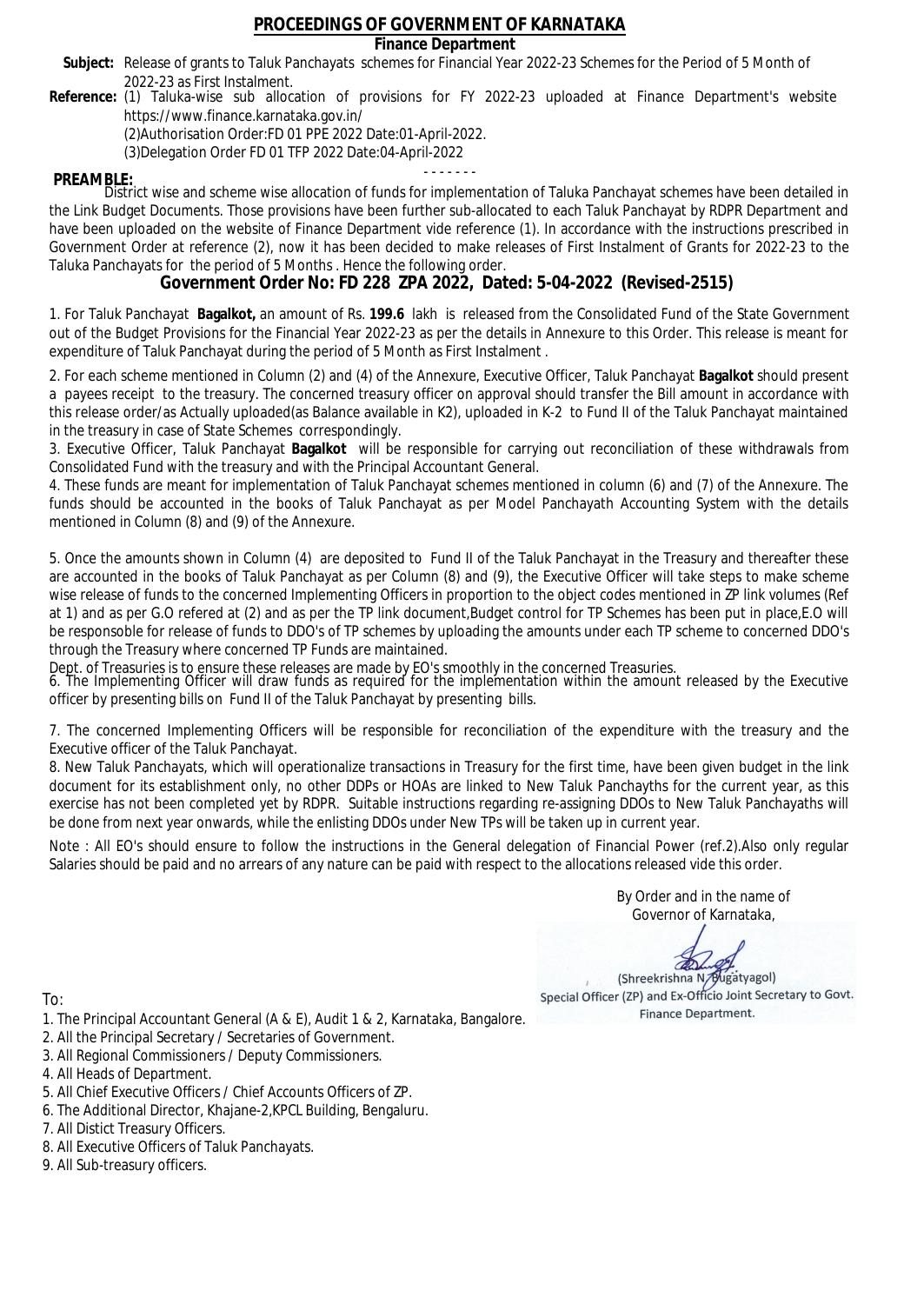### **Finance Department**

- Subject: Release of grants to Taluk Panchayats schemes for Financial Year 2022-23 Schemes for the Period of 5 Month of 2022-23 as First Instalment.
- **Reference:** (1) Taluka-wise sub allocation of provisions for FY 2022-23 uploaded at Finance Department's website https://www.finance.karnataka.gov.in/

(2)Authorisation Order:FD 01 PPE 2022 Date:01-April-2022.

(3)Delegation Order FD 01 TFP 2022 Date:04-April-2022

- - - - - - - **PREAMBLE:** District wise and scheme wise allocation of funds for implementation of Taluka Panchayat schemes have been detailed in the Link Budget Documents. Those provisions have been further sub-allocated to each Taluk Panchayat by RDPR Department and have been uploaded on the website of Finance Department vide reference (1). In accordance with the instructions prescribed in Government Order at reference (2), now it has been decided to make releases of First Instalment of Grants for 2022-23 to the Taluka Panchayats for the period of 5 Months . Hence the following order.

**Government Order No: FD 227 ZPA 2022, Dated: 5-04-2022 (Revised-2515)**

1. For Taluk Panchayat **Badami,** an amount of Rs. **186.71** lakh is released from the Consolidated Fund of the State Government out of the Budget Provisions for the Financial Year 2022-23 as per the details in Annexure to this Order. This release is meant for expenditure of Taluk Panchayat during the period of 5 Month as First Instalment .

2. For each scheme mentioned in Column (2) and (4) of the Annexure, Executive Officer, Taluk Panchayat **Badami** should present a payees receipt to the treasury. The concerned treasury officer on approval should transfer the Bill amount in accordance with this release order/as Actually uploaded(as Balance available in K2), uploaded in K-2 to Fund II of the Taluk Panchayat maintained in the treasury in case of State Schemes correspondingly.

3. Executive Officer, Taluk Panchayat **Badami** will be responsible for carrying out reconciliation of these withdrawals from Consolidated Fund with the treasury and with the Principal Accountant General.

4. These funds are meant for implementation of Taluk Panchayat schemes mentioned in column (6) and (7) of the Annexure. The funds should be accounted in the books of Taluk Panchayat as per Model Panchayath Accounting System with the details mentioned in Column (8) and (9) of the Annexure.

5. Once the amounts shown in Column (4) are deposited to Fund II of the Taluk Panchayat in the Treasury and thereafter these are accounted in the books of Taluk Panchayat as per Column (8) and (9), the Executive Officer will take steps to make scheme wise release of funds to the concerned Implementing Officers in proportion to the object codes mentioned in ZP link volumes (Ref at 1) and as per G.O refered at (2) and as per the TP link document,Budget control for TP Schemes has been put in place,E.O will be responsoble for release of funds to DDO's of TP schemes by uploading the amounts under each TP scheme to concerned DDO's through the Treasury where concerned TP Funds are maintained.

Dept. of Treasuries is to ensure these releases are made by EO's smoothly in the concerned Treasuries.

6. The Implementing Officer will draw funds as required for the implementation within the amount released by the Executive officer by presenting bills on Fund II of the Taluk Panchayat by presenting bills.

7. The concerned Implementing Officers will be responsible for reconciliation of the expenditure with the treasury and the Executive officer of the Taluk Panchayat.

8. New Taluk Panchayats, which will operationalize transactions in Treasury for the first time, have been given budget in the link document for its establishment only, no other DDPs or HOAs are linked to New Taluk Panchayths for the current year, as this exercise has not been completed yet by RDPR. Suitable instructions regarding re-assigning DDOs to New Taluk Panchayaths will be done from next year onwards, while the enlisting DDOs under New TPs will be taken up in current year.

Note : All EO's should ensure to follow the instructions in the General delegation of Financial Power (ref.2).Also only regular Salaries should be paid and no arrears of any nature can be paid with respect to the allocations released vide this order.

> By Order and in the name of Governor of Karnataka,

**PD** 

(Shreekrishna N/Bugatyagol) Special Officer (ZP) and Ex-Officio Joint Secretary to Govt. Finance Department.

To:

- 1. The Principal Accountant General (A & E), Audit 1 & 2, Karnataka, Bangalore.
- 2. All the Principal Secretary / Secretaries of Government.
- 3. All Regional Commissioners / Deputy Commissioners.
- 4. All Heads of Department.
- 5. All Chief Executive Officers / Chief Accounts Officers of ZP.
- 6. The Additional Director, Khajane-2,KPCL Building, Bengaluru.

- 8. All Executive Officers of Taluk Panchayats.
- 9. All Sub-treasury officers.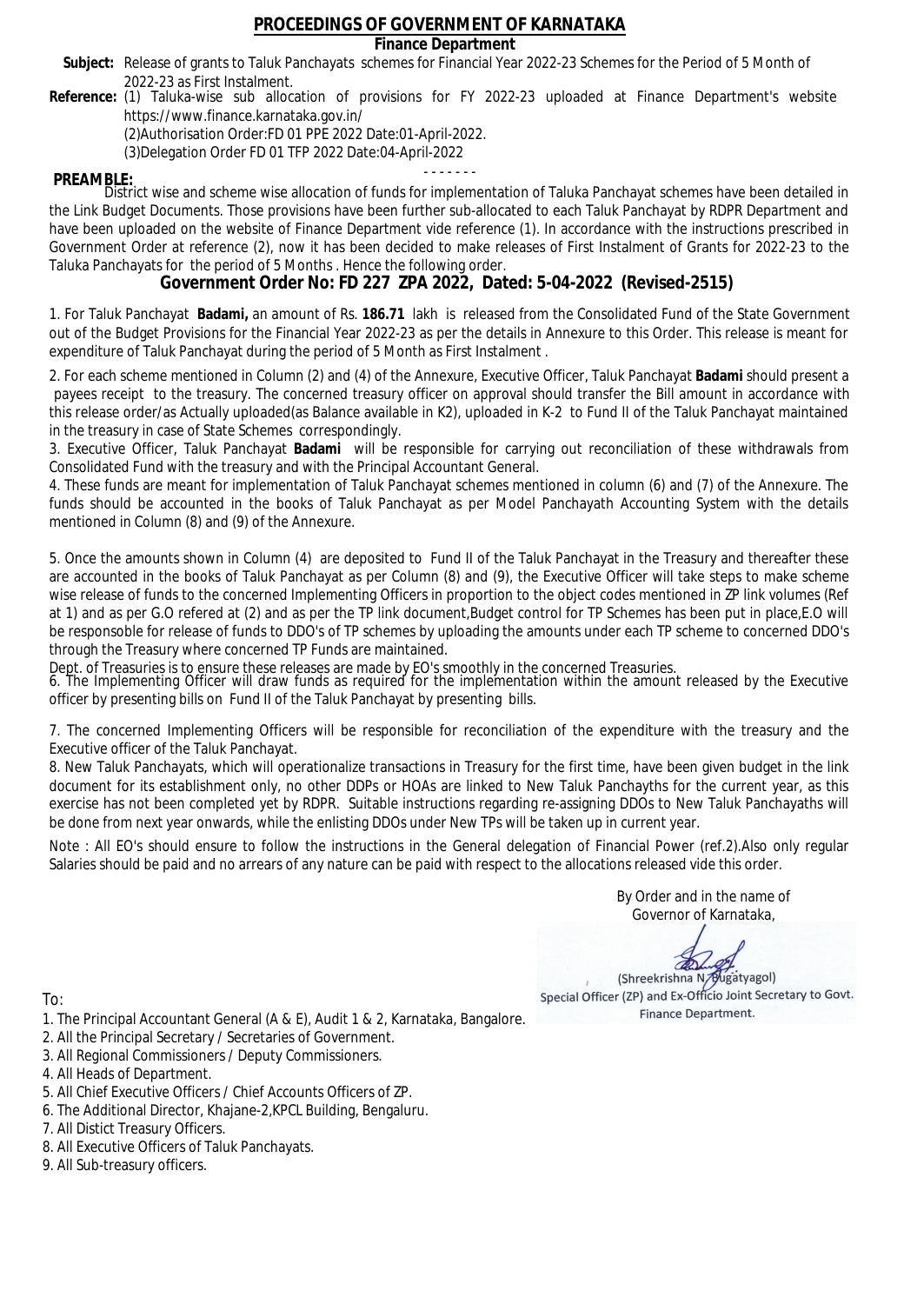### **Finance Department**

- Subject: Release of grants to Taluk Panchayats schemes for Financial Year 2022-23 Schemes for the Period of 5 Month of 2022-23 as First Instalment.
- **Reference:** (1) Taluka-wise sub allocation of provisions for FY 2022-23 uploaded at Finance Department's website https://www.finance.karnataka.gov.in/

(2)Authorisation Order:FD 01 PPE 2022 Date:01-April-2022.

(3)Delegation Order FD 01 TFP 2022 Date:04-April-2022

- - - - - - - **PREAMBLE:** District wise and scheme wise allocation of funds for implementation of Taluka Panchayat schemes have been detailed in the Link Budget Documents. Those provisions have been further sub-allocated to each Taluk Panchayat by RDPR Department and have been uploaded on the website of Finance Department vide reference (1). In accordance with the instructions prescribed in Government Order at reference (2), now it has been decided to make releases of First Instalment of Grants for 2022-23 to the Taluka Panchayats for the period of 5 Months . Hence the following order.

**Government Order No: FD 229 ZPA 2022, Dated: 5-04-2022 (Revised-2515)**

1. For Taluk Panchayat **Biligi,** an amount of Rs. **162.17** lakh is released from the Consolidated Fund of the State Government out of the Budget Provisions for the Financial Year 2022-23 as per the details in Annexure to this Order. This release is meant for expenditure of Taluk Panchayat during the period of 5 Month as First Instalment .

2. For each scheme mentioned in Column (2) and (4) of the Annexure, Executive Officer, Taluk Panchayat **Biligi** should present a payees receipt to the treasury. The concerned treasury officer on approval should transfer the Bill amount in accordance with this release order/as Actually uploaded(as Balance available in K2), uploaded in K-2 to Fund II of the Taluk Panchayat maintained in the treasury in case of State Schemes correspondingly.

3. Executive Officer, Taluk Panchayat **Biligi** will be responsible for carrying out reconciliation of these withdrawals from Consolidated Fund with the treasury and with the Principal Accountant General.

4. These funds are meant for implementation of Taluk Panchayat schemes mentioned in column (6) and (7) of the Annexure. The funds should be accounted in the books of Taluk Panchayat as per Model Panchayath Accounting System with the details mentioned in Column (8) and (9) of the Annexure.

5. Once the amounts shown in Column (4) are deposited to Fund II of the Taluk Panchayat in the Treasury and thereafter these are accounted in the books of Taluk Panchayat as per Column (8) and (9), the Executive Officer will take steps to make scheme wise release of funds to the concerned Implementing Officers in proportion to the object codes mentioned in ZP link volumes (Ref at 1) and as per G.O refered at (2) and as per the TP link document,Budget control for TP Schemes has been put in place,E.O will be responsoble for release of funds to DDO's of TP schemes by uploading the amounts under each TP scheme to concerned DDO's through the Treasury where concerned TP Funds are maintained.

Dept. of Treasuries is to ensure these releases are made by EO's smoothly in the concerned Treasuries.

6. The Implementing Officer will draw funds as required for the implementation within the amount released by the Executive officer by presenting bills on Fund II of the Taluk Panchayat by presenting bills.

7. The concerned Implementing Officers will be responsible for reconciliation of the expenditure with the treasury and the Executive officer of the Taluk Panchayat.

8. New Taluk Panchayats, which will operationalize transactions in Treasury for the first time, have been given budget in the link document for its establishment only, no other DDPs or HOAs are linked to New Taluk Panchayths for the current year, as this exercise has not been completed yet by RDPR. Suitable instructions regarding re-assigning DDOs to New Taluk Panchayaths will be done from next year onwards, while the enlisting DDOs under New TPs will be taken up in current year.

Note : All EO's should ensure to follow the instructions in the General delegation of Financial Power (ref.2).Also only regular Salaries should be paid and no arrears of any nature can be paid with respect to the allocations released vide this order.

> By Order and in the name of Governor of Karnataka,

**PD** 

(Shreekrishna N/Bugatyagol) Special Officer (ZP) and Ex-Officio Joint Secretary to Govt. Finance Department.

- 1. The Principal Accountant General (A & E), Audit 1 & 2, Karnataka, Bangalore.
- 2. All the Principal Secretary / Secretaries of Government.
- 3. All Regional Commissioners / Deputy Commissioners.
- 4. All Heads of Department.
- 5. All Chief Executive Officers / Chief Accounts Officers of ZP.
- 6. The Additional Director, Khajane-2,KPCL Building, Bengaluru.
- 7. All Distict Treasury Officers.
- 8. All Executive Officers of Taluk Panchayats.
- 9. All Sub-treasury officers.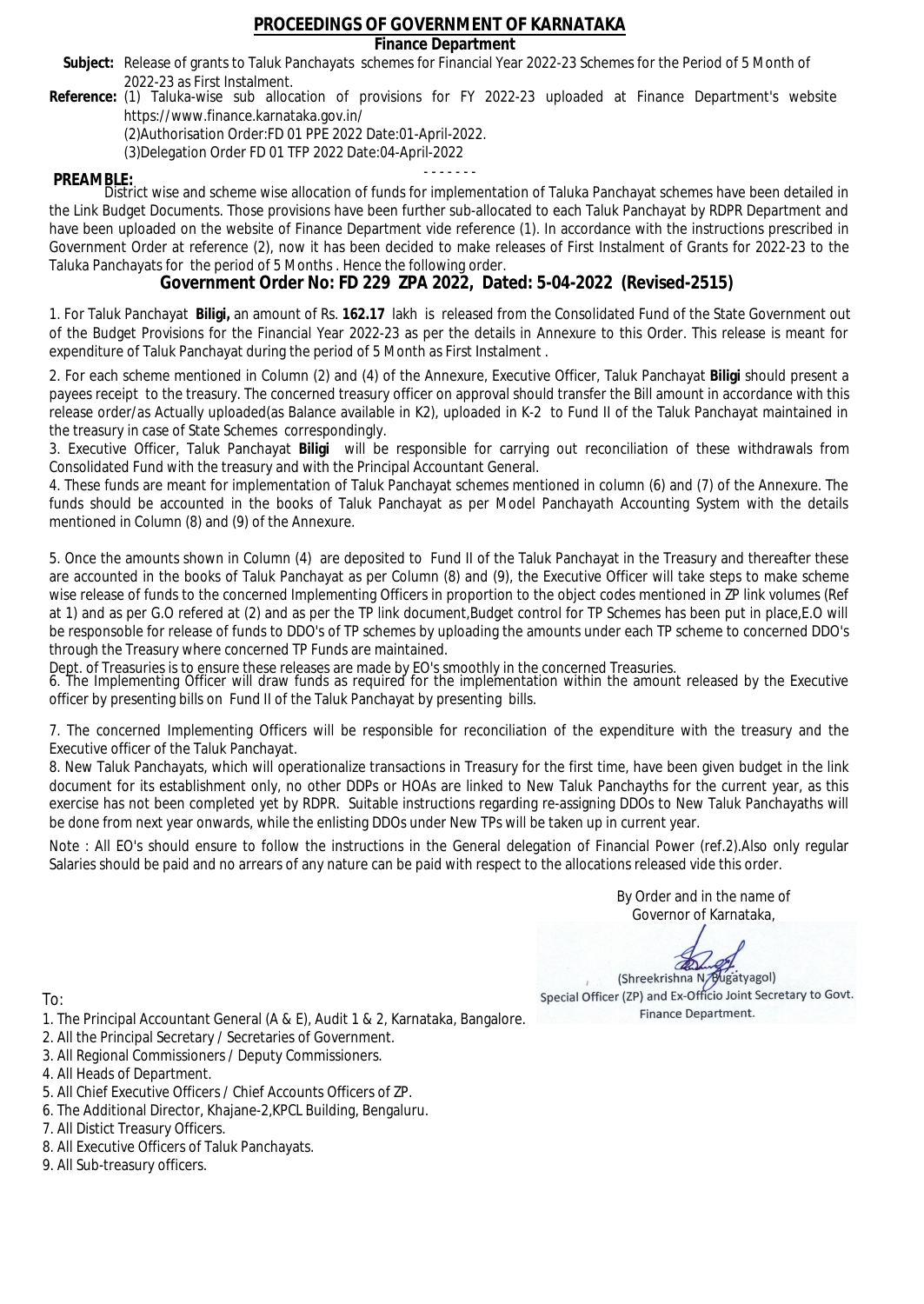### **Finance Department**

- Subject: Release of grants to Taluk Panchayats schemes for Financial Year 2022-23 Schemes for the Period of 5 Month of 2022-23 as First Instalment.
- **Reference:** (1) Taluka-wise sub allocation of provisions for FY 2022-23 uploaded at Finance Department's website https://www.finance.karnataka.gov.in/

(2)Authorisation Order:FD 01 PPE 2022 Date:01-April-2022.

(3)Delegation Order FD 01 TFP 2022 Date:04-April-2022

- - - - - - - **PREAMBLE:** District wise and scheme wise allocation of funds for implementation of Taluka Panchayat schemes have been detailed in the Link Budget Documents. Those provisions have been further sub-allocated to each Taluk Panchayat by RDPR Department and have been uploaded on the website of Finance Department vide reference (1). In accordance with the instructions prescribed in Government Order at reference (2), now it has been decided to make releases of First Instalment of Grants for 2022-23 to the Taluka Panchayats for the period of 5 Months . Hence the following order.

**Government Order No: FD 235 ZPA 2022, Dated: 5-04-2022 (Revised-2515)**

1. For Taluk Panchayat **Rabakavi Banahatti,** an amount of Rs. **82** lakh is released from the Consolidated Fund of the State Government out of the Budget Provisions for the Financial Year 2022-23 as per the details in Annexure to this Order. This release is meant for expenditure of Taluk Panchayat during the period of 5 Month as First Instalment .

2. For each scheme mentioned in Column (2) and (4) of the Annexure, Executive Officer, Taluk Panchayat **Rabakavi Banahatti** should present a payees receipt to the treasury. The concerned treasury officer on approval should transfer the Bill amount in accordance with this release order/as Actually uploaded(as Balance available in K2), uploaded in K-2 to Fund II of the Taluk Panchayat maintained in the treasury in case of State Schemes correspondingly.

3. Executive Officer, Taluk Panchayat **Rabakavi Banahatti** will be responsible for carrying out reconciliation of these withdrawals from Consolidated Fund with the treasury and with the Principal Accountant General.

4. These funds are meant for implementation of Taluk Panchayat schemes mentioned in column (6) and (7) of the Annexure. The funds should be accounted in the books of Taluk Panchayat as per Model Panchayath Accounting System with the details mentioned in Column (8) and (9) of the Annexure.

5. Once the amounts shown in Column (4) are deposited to Fund II of the Taluk Panchayat in the Treasury and thereafter these are accounted in the books of Taluk Panchayat as per Column (8) and (9), the Executive Officer will take steps to make scheme wise release of funds to the concerned Implementing Officers in proportion to the object codes mentioned in ZP link volumes (Ref at 1) and as per G.O refered at (2) and as per the TP link document,Budget control for TP Schemes has been put in place,E.O will be responsoble for release of funds to DDO's of TP schemes by uploading the amounts under each TP scheme to concerned DDO's through the Treasury where concerned TP Funds are maintained.

Dept. of Treasuries is to ensure these releases are made by EO's smoothly in the concerned Treasuries.

6. The Implementing Officer will draw funds as required for the implementation within the amount released by the Executive officer by presenting bills on Fund II of the Taluk Panchayat by presenting bills.

7. The concerned Implementing Officers will be responsible for reconciliation of the expenditure with the treasury and the Executive officer of the Taluk Panchayat.

8. New Taluk Panchayats, which will operationalize transactions in Treasury for the first time, have been given budget in the link document for its establishment only, no other DDPs or HOAs are linked to New Taluk Panchayths for the current year, as this exercise has not been completed yet by RDPR. Suitable instructions regarding re-assigning DDOs to New Taluk Panchayaths will be done from next year onwards, while the enlisting DDOs under New TPs will be taken up in current year.

Note : All EO's should ensure to follow the instructions in the General delegation of Financial Power (ref.2).Also only regular Salaries should be paid and no arrears of any nature can be paid with respect to the allocations released vide this order.

> By Order and in the name of Governor of Karnataka,

**PD** 

(Shreekrishna N/Bugatyagol) Special Officer (ZP) and Ex-Officio Joint Secretary to Govt. Finance Department.

- 1. The Principal Accountant General (A & E), Audit 1 & 2, Karnataka, Bangalore.
- 2. All the Principal Secretary / Secretaries of Government.
- 3. All Regional Commissioners / Deputy Commissioners.
- 4. All Heads of Department.
- 5. All Chief Executive Officers / Chief Accounts Officers of ZP.
- 6. The Additional Director, Khajane-2,KPCL Building, Bengaluru.
- 7. All Distict Treasury Officers.
- 8. All Executive Officers of Taluk Panchayats.
- 9. All Sub-treasury officers.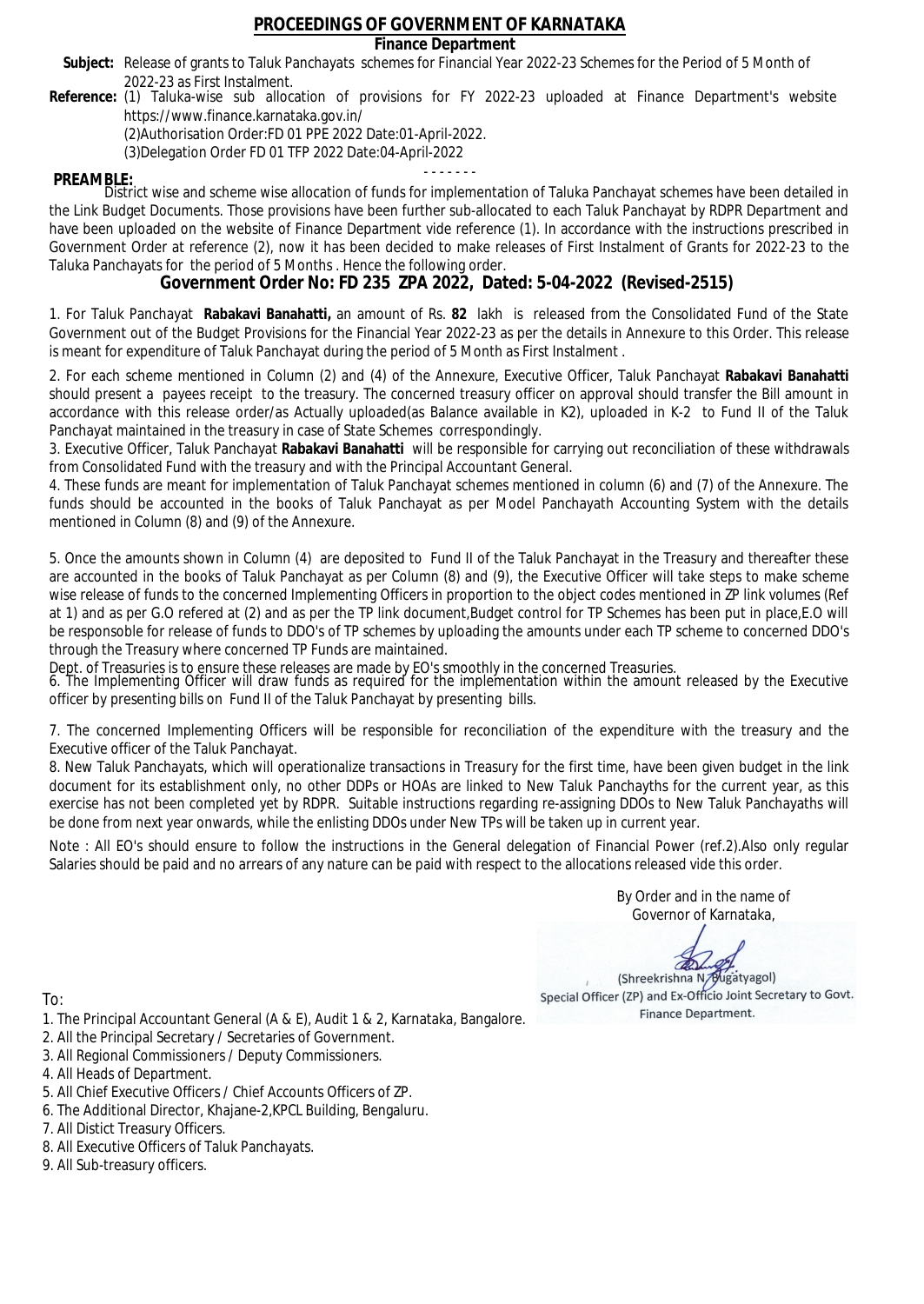### **Finance Department**

- Subject: Release of grants to Taluk Panchayats schemes for Financial Year 2022-23 Schemes for the Period of 5 Month of 2022-23 as First Instalment.
- **Reference:** (1) Taluka-wise sub allocation of provisions for FY 2022-23 uploaded at Finance Department's website https://www.finance.karnataka.gov.in/

(2)Authorisation Order:FD 01 PPE 2022 Date:01-April-2022.

(3)Delegation Order FD 01 TFP 2022 Date:04-April-2022

- - - - - - - **PREAMBLE:** District wise and scheme wise allocation of funds for implementation of Taluka Panchayat schemes have been detailed in the Link Budget Documents. Those provisions have been further sub-allocated to each Taluk Panchayat by RDPR Department and have been uploaded on the website of Finance Department vide reference (1). In accordance with the instructions prescribed in Government Order at reference (2), now it has been decided to make releases of First Instalment of Grants for 2022-23 to the Taluka Panchayats for the period of 5 Months . Hence the following order.

**Government Order No: FD 230 ZPA 2022, Dated: 5-04-2022 (Revised-2515)**

1. For Taluk Panchayat **Guledgudda,** an amount of Rs. **60.17** lakh is released from the Consolidated Fund of the State Government out of the Budget Provisions for the Financial Year 2022-23 as per the details in Annexure to this Order. This release is meant for expenditure of Taluk Panchayat during the period of 5 Month as First Instalment .

2. For each scheme mentioned in Column (2) and (4) of the Annexure, Executive Officer, Taluk Panchayat **Guledgudda** should present a payees receipt to the treasury. The concerned treasury officer on approval should transfer the Bill amount in accordance with this release order/as Actually uploaded(as Balance available in K2), uploaded in K-2 to Fund II of the Taluk Panchayat maintained in the treasury in case of State Schemes correspondingly.

3. Executive Officer, Taluk Panchayat **Guledgudda** will be responsible for carrying out reconciliation of these withdrawals from Consolidated Fund with the treasury and with the Principal Accountant General.

4. These funds are meant for implementation of Taluk Panchayat schemes mentioned in column (6) and (7) of the Annexure. The funds should be accounted in the books of Taluk Panchayat as per Model Panchayath Accounting System with the details mentioned in Column (8) and (9) of the Annexure.

5. Once the amounts shown in Column (4) are deposited to Fund II of the Taluk Panchayat in the Treasury and thereafter these are accounted in the books of Taluk Panchayat as per Column (8) and (9), the Executive Officer will take steps to make scheme wise release of funds to the concerned Implementing Officers in proportion to the object codes mentioned in ZP link volumes (Ref at 1) and as per G.O refered at (2) and as per the TP link document,Budget control for TP Schemes has been put in place,E.O will be responsoble for release of funds to DDO's of TP schemes by uploading the amounts under each TP scheme to concerned DDO's through the Treasury where concerned TP Funds are maintained.

Dept. of Treasuries is to ensure these releases are made by EO's smoothly in the concerned Treasuries.

6. The Implementing Officer will draw funds as required for the implementation within the amount released by the Executive officer by presenting bills on Fund II of the Taluk Panchayat by presenting bills.

7. The concerned Implementing Officers will be responsible for reconciliation of the expenditure with the treasury and the Executive officer of the Taluk Panchayat.

8. New Taluk Panchayats, which will operationalize transactions in Treasury for the first time, have been given budget in the link document for its establishment only, no other DDPs or HOAs are linked to New Taluk Panchayths for the current year, as this exercise has not been completed yet by RDPR. Suitable instructions regarding re-assigning DDOs to New Taluk Panchayaths will be done from next year onwards, while the enlisting DDOs under New TPs will be taken up in current year.

Note : All EO's should ensure to follow the instructions in the General delegation of Financial Power (ref.2).Also only regular Salaries should be paid and no arrears of any nature can be paid with respect to the allocations released vide this order.

> By Order and in the name of Governor of Karnataka,

**PD** 

(Shreekrishna N/Bugatyagol) Special Officer (ZP) and Ex-Officio Joint Secretary to Govt. Finance Department.

- 1. The Principal Accountant General (A & E), Audit 1 & 2, Karnataka, Bangalore.
- 2. All the Principal Secretary / Secretaries of Government.
- 3. All Regional Commissioners / Deputy Commissioners.
- 4. All Heads of Department.
- 5. All Chief Executive Officers / Chief Accounts Officers of ZP.
- 6. The Additional Director, Khajane-2,KPCL Building, Bengaluru.
- 7. All Distict Treasury Officers.
- 8. All Executive Officers of Taluk Panchayats.
- 9. All Sub-treasury officers.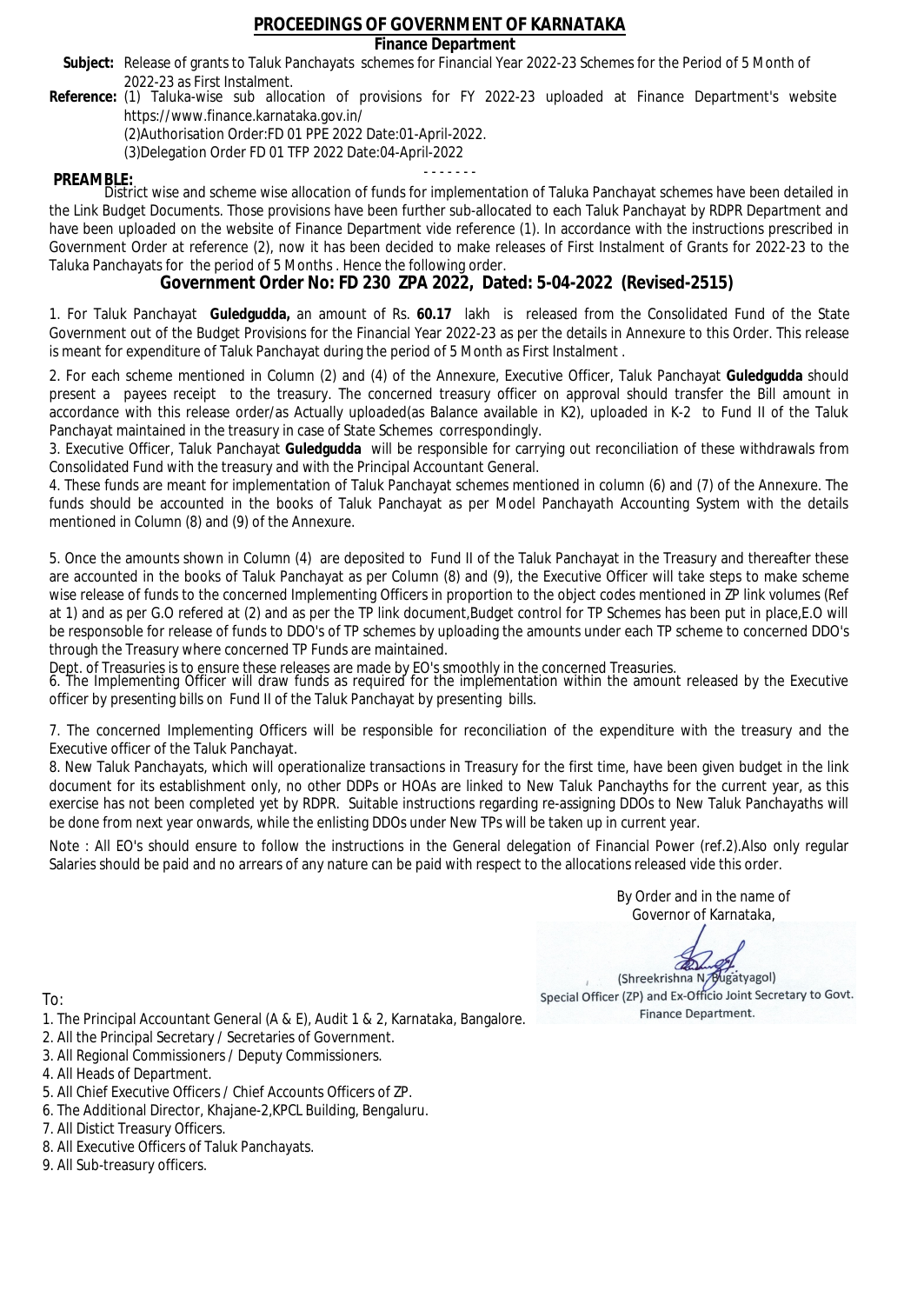### **Finance Department**

- Subject: Release of grants to Taluk Panchayats schemes for Financial Year 2022-23 Schemes for the Period of 5 Month of 2022-23 as First Instalment.
- **Reference:** (1) Taluka-wise sub allocation of provisions for FY 2022-23 uploaded at Finance Department's website https://www.finance.karnataka.gov.in/

(2)Authorisation Order:FD 01 PPE 2022 Date:01-April-2022.

(3)Delegation Order FD 01 TFP 2022 Date:04-April-2022

- - - - - - - **PREAMBLE:** District wise and scheme wise allocation of funds for implementation of Taluka Panchayat schemes have been detailed in the Link Budget Documents. Those provisions have been further sub-allocated to each Taluk Panchayat by RDPR Department and have been uploaded on the website of Finance Department vide reference (1). In accordance with the instructions prescribed in Government Order at reference (2), now it has been decided to make releases of First Instalment of Grants for 2022-23 to the Taluka Panchayats for the period of 5 Months . Hence the following order.

**Government Order No: FD 232 ZPA 2022, Dated: 5-04-2022 (Revised-2515)**

1. For Taluk Panchayat **Ilkal,** an amount of Rs. **78.4** lakh is released from the Consolidated Fund of the State Government out of the Budget Provisions for the Financial Year 2022-23 as per the details in Annexure to this Order. This release is meant for expenditure of Taluk Panchayat during the period of 5 Month as First Instalment .

2. For each scheme mentioned in Column (2) and (4) of the Annexure, Executive Officer, Taluk Panchayat **Ilkal** should present a payees receipt to the treasury. The concerned treasury officer on approval should transfer the Bill amount in accordance with this release order/as Actually uploaded(as Balance available in K2), uploaded in K-2 to Fund II of the Taluk Panchayat maintained in the treasury in case of State Schemes correspondingly.

3. Executive Officer, Taluk Panchayat **Ilkal** will be responsible for carrying out reconciliation of these withdrawals from Consolidated Fund with the treasury and with the Principal Accountant General.

4. These funds are meant for implementation of Taluk Panchayat schemes mentioned in column (6) and (7) of the Annexure. The funds should be accounted in the books of Taluk Panchayat as per Model Panchayath Accounting System with the details mentioned in Column (8) and (9) of the Annexure.

5. Once the amounts shown in Column (4) are deposited to Fund II of the Taluk Panchayat in the Treasury and thereafter these are accounted in the books of Taluk Panchayat as per Column (8) and (9), the Executive Officer will take steps to make scheme wise release of funds to the concerned Implementing Officers in proportion to the object codes mentioned in ZP link volumes (Ref at 1) and as per G.O refered at (2) and as per the TP link document,Budget control for TP Schemes has been put in place,E.O will be responsoble for release of funds to DDO's of TP schemes by uploading the amounts under each TP scheme to concerned DDO's through the Treasury where concerned TP Funds are maintained.

Dept. of Treasuries is to ensure these releases are made by EO's smoothly in the concerned Treasuries.

6. The Implementing Officer will draw funds as required for the implementation within the amount released by the Executive officer by presenting bills on Fund II of the Taluk Panchayat by presenting bills.

7. The concerned Implementing Officers will be responsible for reconciliation of the expenditure with the treasury and the Executive officer of the Taluk Panchayat.

8. New Taluk Panchayats, which will operationalize transactions in Treasury for the first time, have been given budget in the link document for its establishment only, no other DDPs or HOAs are linked to New Taluk Panchayths for the current year, as this exercise has not been completed yet by RDPR. Suitable instructions regarding re-assigning DDOs to New Taluk Panchayaths will be done from next year onwards, while the enlisting DDOs under New TPs will be taken up in current year.

Note : All EO's should ensure to follow the instructions in the General delegation of Financial Power (ref.2).Also only regular Salaries should be paid and no arrears of any nature can be paid with respect to the allocations released vide this order.

> By Order and in the name of Governor of Karnataka,

**PD** 

(Shreekrishna N/Bugatyagol) Special Officer (ZP) and Ex-Officio Joint Secretary to Govt. Finance Department.

To:

- 1. The Principal Accountant General (A & E), Audit 1 & 2, Karnataka, Bangalore.
- 2. All the Principal Secretary / Secretaries of Government.
- 3. All Regional Commissioners / Deputy Commissioners.
- 4. All Heads of Department.
- 5. All Chief Executive Officers / Chief Accounts Officers of ZP.
- 6. The Additional Director, Khajane-2,KPCL Building, Bengaluru.

- 8. All Executive Officers of Taluk Panchayats.
- 9. All Sub-treasury officers.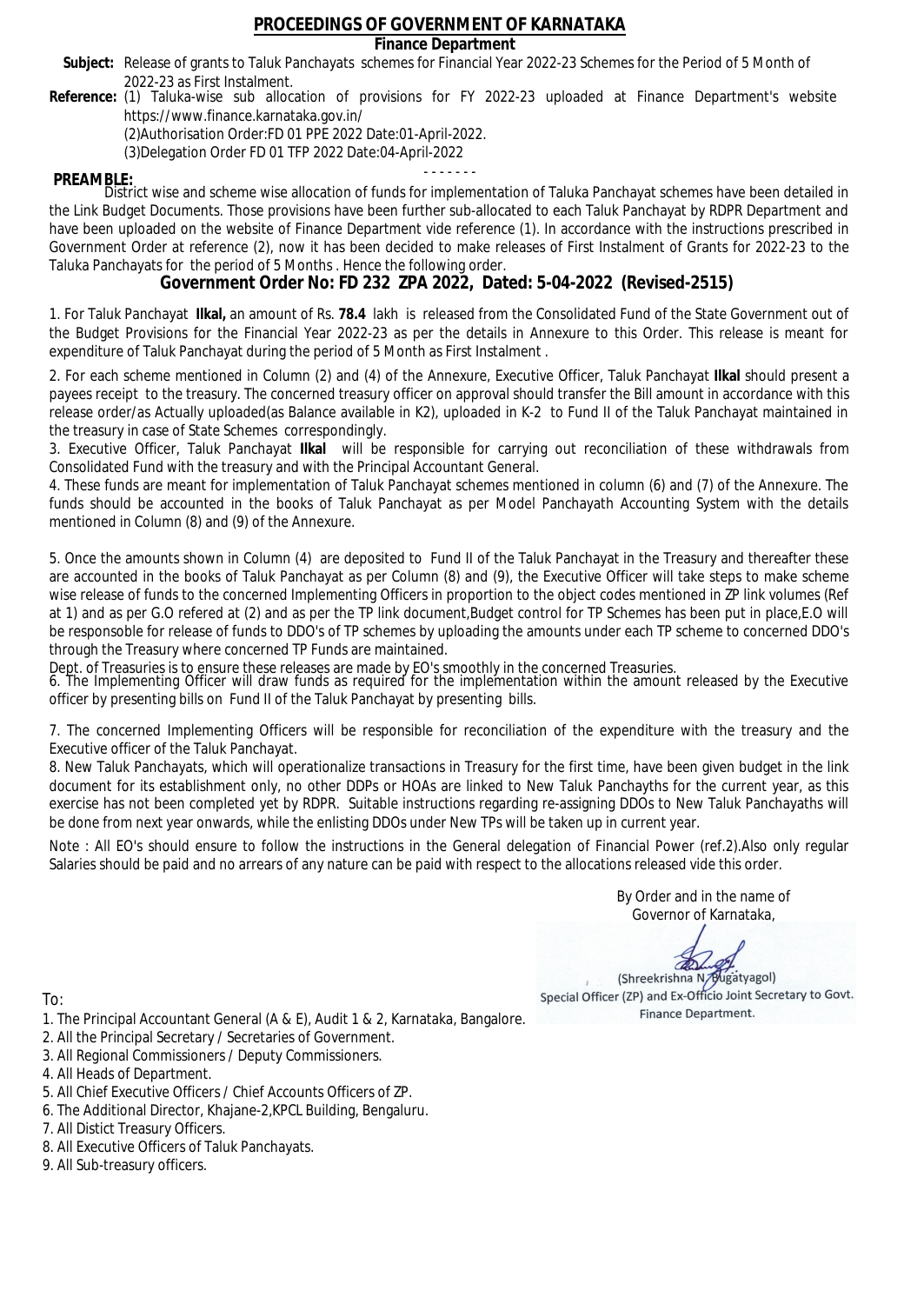### **Finance Department**

- Subject: Release of grants to Taluk Panchayats schemes for Financial Year 2022-23 Schemes for the Period of 5 Month of 2022-23 as First Instalment.
- **Reference:** (1) Taluka-wise sub allocation of provisions for FY 2022-23 uploaded at Finance Department's website https://www.finance.karnataka.gov.in/

(2)Authorisation Order:FD 01 PPE 2022 Date:01-April-2022.

(3)Delegation Order FD 01 TFP 2022 Date:04-April-2022

- - - - - - - **PREAMBLE:** District wise and scheme wise allocation of funds for implementation of Taluka Panchayat schemes have been detailed in the Link Budget Documents. Those provisions have been further sub-allocated to each Taluk Panchayat by RDPR Department and have been uploaded on the website of Finance Department vide reference (1). In accordance with the instructions prescribed in Government Order at reference (2), now it has been decided to make releases of First Instalment of Grants for 2022-23 to the Taluka Panchayats for the period of 5 Months . Hence the following order.

**Government Order No: FD 233 ZPA 2022, Dated: 5-04-2022 (Revised-2515)**

1. For Taluk Panchayat **Jamkhandi,** an amount of Rs. **177.92** lakh is released from the Consolidated Fund of the State Government out of the Budget Provisions for the Financial Year 2022-23 as per the details in Annexure to this Order. This release is meant for expenditure of Taluk Panchayat during the period of 5 Month as First Instalment .

2. For each scheme mentioned in Column (2) and (4) of the Annexure, Executive Officer, Taluk Panchayat **Jamkhandi** should present a payees receipt to the treasury. The concerned treasury officer on approval should transfer the Bill amount in accordance with this release order/as Actually uploaded(as Balance available in K2), uploaded in K-2 to Fund II of the Taluk Panchayat maintained in the treasury in case of State Schemes correspondingly.

3. Executive Officer, Taluk Panchayat **Jamkhandi** will be responsible for carrying out reconciliation of these withdrawals from Consolidated Fund with the treasury and with the Principal Accountant General.

4. These funds are meant for implementation of Taluk Panchayat schemes mentioned in column (6) and (7) of the Annexure. The funds should be accounted in the books of Taluk Panchayat as per Model Panchayath Accounting System with the details mentioned in Column (8) and (9) of the Annexure.

5. Once the amounts shown in Column (4) are deposited to Fund II of the Taluk Panchayat in the Treasury and thereafter these are accounted in the books of Taluk Panchayat as per Column (8) and (9), the Executive Officer will take steps to make scheme wise release of funds to the concerned Implementing Officers in proportion to the object codes mentioned in ZP link volumes (Ref at 1) and as per G.O refered at (2) and as per the TP link document,Budget control for TP Schemes has been put in place,E.O will be responsoble for release of funds to DDO's of TP schemes by uploading the amounts under each TP scheme to concerned DDO's through the Treasury where concerned TP Funds are maintained.

Dept. of Treasuries is to ensure these releases are made by EO's smoothly in the concerned Treasuries.

6. The Implementing Officer will draw funds as required for the implementation within the amount released by the Executive officer by presenting bills on Fund II of the Taluk Panchayat by presenting bills.

7. The concerned Implementing Officers will be responsible for reconciliation of the expenditure with the treasury and the Executive officer of the Taluk Panchayat.

8. New Taluk Panchayats, which will operationalize transactions in Treasury for the first time, have been given budget in the link document for its establishment only, no other DDPs or HOAs are linked to New Taluk Panchayths for the current year, as this exercise has not been completed yet by RDPR. Suitable instructions regarding re-assigning DDOs to New Taluk Panchayaths will be done from next year onwards, while the enlisting DDOs under New TPs will be taken up in current year.

Note : All EO's should ensure to follow the instructions in the General delegation of Financial Power (ref.2).Also only regular Salaries should be paid and no arrears of any nature can be paid with respect to the allocations released vide this order.

> By Order and in the name of Governor of Karnataka,

**PD** 

(Shreekrishna N/Bugatyagol) Special Officer (ZP) and Ex-Officio Joint Secretary to Govt. Finance Department.

- 1. The Principal Accountant General (A & E), Audit 1 & 2, Karnataka, Bangalore.
- 2. All the Principal Secretary / Secretaries of Government.
- 3. All Regional Commissioners / Deputy Commissioners.
- 4. All Heads of Department.
- 5. All Chief Executive Officers / Chief Accounts Officers of ZP.
- 6. The Additional Director, Khajane-2,KPCL Building, Bengaluru.
- 7. All Distict Treasury Officers.
- 8. All Executive Officers of Taluk Panchayats.
- 9. All Sub-treasury officers.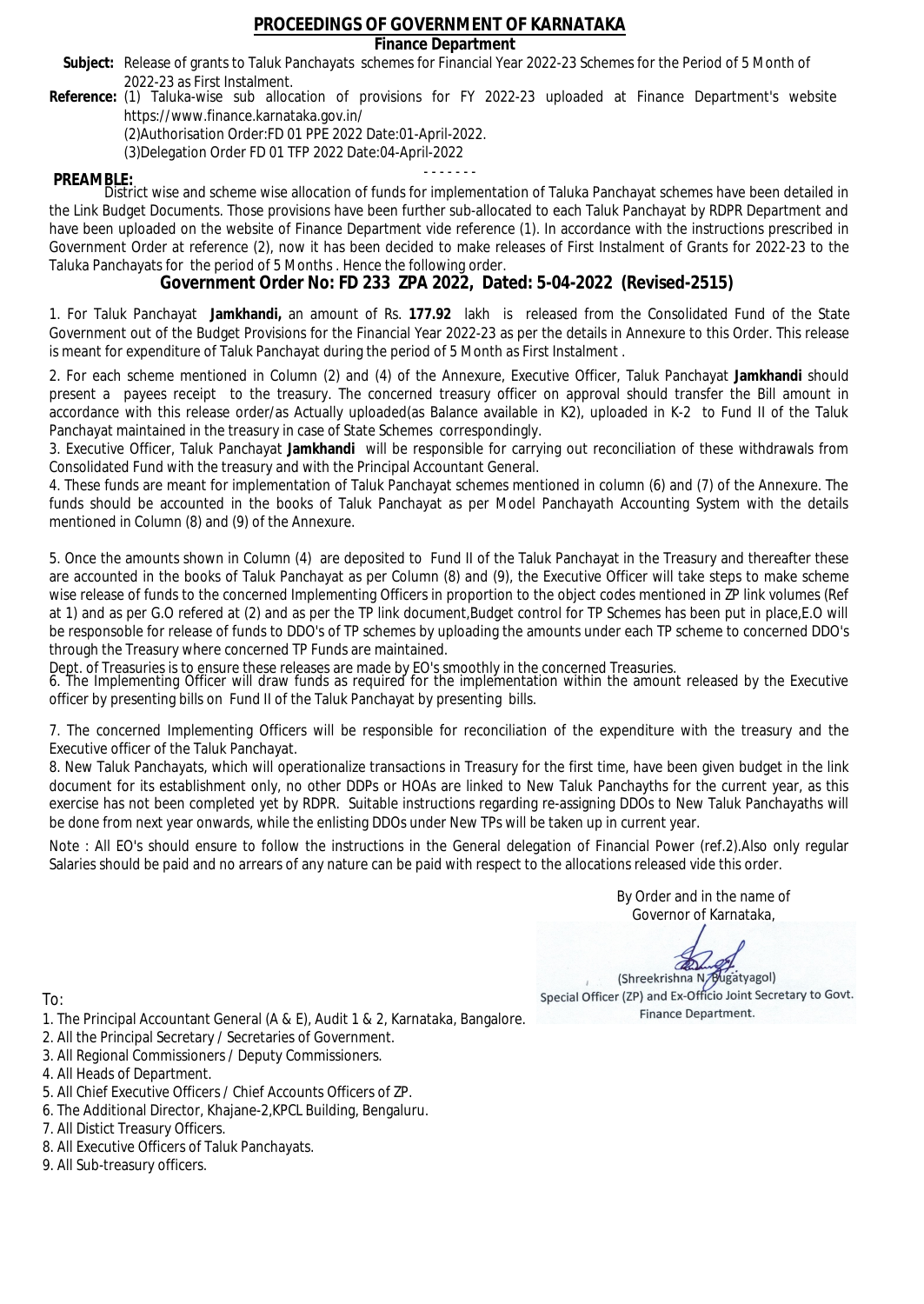### **Finance Department**

- Subject: Release of grants to Taluk Panchayats schemes for Financial Year 2022-23 Schemes for the Period of 5 Month of 2022-23 as First Instalment.
- **Reference:** (1) Taluka-wise sub allocation of provisions for FY 2022-23 uploaded at Finance Department's website https://www.finance.karnataka.gov.in/

(2)Authorisation Order:FD 01 PPE 2022 Date:01-April-2022.

(3)Delegation Order FD 01 TFP 2022 Date:04-April-2022

- - - - - - - **PREAMBLE:** District wise and scheme wise allocation of funds for implementation of Taluka Panchayat schemes have been detailed in the Link Budget Documents. Those provisions have been further sub-allocated to each Taluk Panchayat by RDPR Department and have been uploaded on the website of Finance Department vide reference (1). In accordance with the instructions prescribed in Government Order at reference (2), now it has been decided to make releases of First Instalment of Grants for 2022-23 to the Taluka Panchayats for the period of 5 Months . Hence the following order.

**Government Order No: FD 231 ZPA 2022, Dated: 5-04-2022 (Revised-2515)**

1. For Taluk Panchayat **Hungund,** an amount of Rs. **156.58** lakh is released from the Consolidated Fund of the State Government out of the Budget Provisions for the Financial Year 2022-23 as per the details in Annexure to this Order. This release is meant for expenditure of Taluk Panchayat during the period of 5 Month as First Instalment .

2. For each scheme mentioned in Column (2) and (4) of the Annexure, Executive Officer, Taluk Panchayat **Hungund** should present a payees receipt to the treasury. The concerned treasury officer on approval should transfer the Bill amount in accordance with this release order/as Actually uploaded(as Balance available in K2), uploaded in K-2 to Fund II of the Taluk Panchayat maintained in the treasury in case of State Schemes correspondingly.

3. Executive Officer, Taluk Panchayat **Hungund** will be responsible for carrying out reconciliation of these withdrawals from Consolidated Fund with the treasury and with the Principal Accountant General.

4. These funds are meant for implementation of Taluk Panchayat schemes mentioned in column (6) and (7) of the Annexure. The funds should be accounted in the books of Taluk Panchayat as per Model Panchayath Accounting System with the details mentioned in Column (8) and (9) of the Annexure.

5. Once the amounts shown in Column (4) are deposited to Fund II of the Taluk Panchayat in the Treasury and thereafter these are accounted in the books of Taluk Panchayat as per Column (8) and (9), the Executive Officer will take steps to make scheme wise release of funds to the concerned Implementing Officers in proportion to the object codes mentioned in ZP link volumes (Ref at 1) and as per G.O refered at (2) and as per the TP link document,Budget control for TP Schemes has been put in place,E.O will be responsoble for release of funds to DDO's of TP schemes by uploading the amounts under each TP scheme to concerned DDO's through the Treasury where concerned TP Funds are maintained.

Dept. of Treasuries is to ensure these releases are made by EO's smoothly in the concerned Treasuries.

6. The Implementing Officer will draw funds as required for the implementation within the amount released by the Executive officer by presenting bills on Fund II of the Taluk Panchayat by presenting bills.

7. The concerned Implementing Officers will be responsible for reconciliation of the expenditure with the treasury and the Executive officer of the Taluk Panchayat.

8. New Taluk Panchayats, which will operationalize transactions in Treasury for the first time, have been given budget in the link document for its establishment only, no other DDPs or HOAs are linked to New Taluk Panchayths for the current year, as this exercise has not been completed yet by RDPR. Suitable instructions regarding re-assigning DDOs to New Taluk Panchayaths will be done from next year onwards, while the enlisting DDOs under New TPs will be taken up in current year.

Note : All EO's should ensure to follow the instructions in the General delegation of Financial Power (ref.2).Also only regular Salaries should be paid and no arrears of any nature can be paid with respect to the allocations released vide this order.

> By Order and in the name of Governor of Karnataka,

**PD** 

(Shreekrishna N/Bugatyagol) Special Officer (ZP) and Ex-Officio Joint Secretary to Govt. Finance Department.

To:

- 1. The Principal Accountant General (A & E), Audit 1 & 2, Karnataka, Bangalore.
- 2. All the Principal Secretary / Secretaries of Government.
- 3. All Regional Commissioners / Deputy Commissioners.
- 4. All Heads of Department.
- 5. All Chief Executive Officers / Chief Accounts Officers of ZP.
- 6. The Additional Director, Khajane-2,KPCL Building, Bengaluru.

- 8. All Executive Officers of Taluk Panchayats.
- 9. All Sub-treasury officers.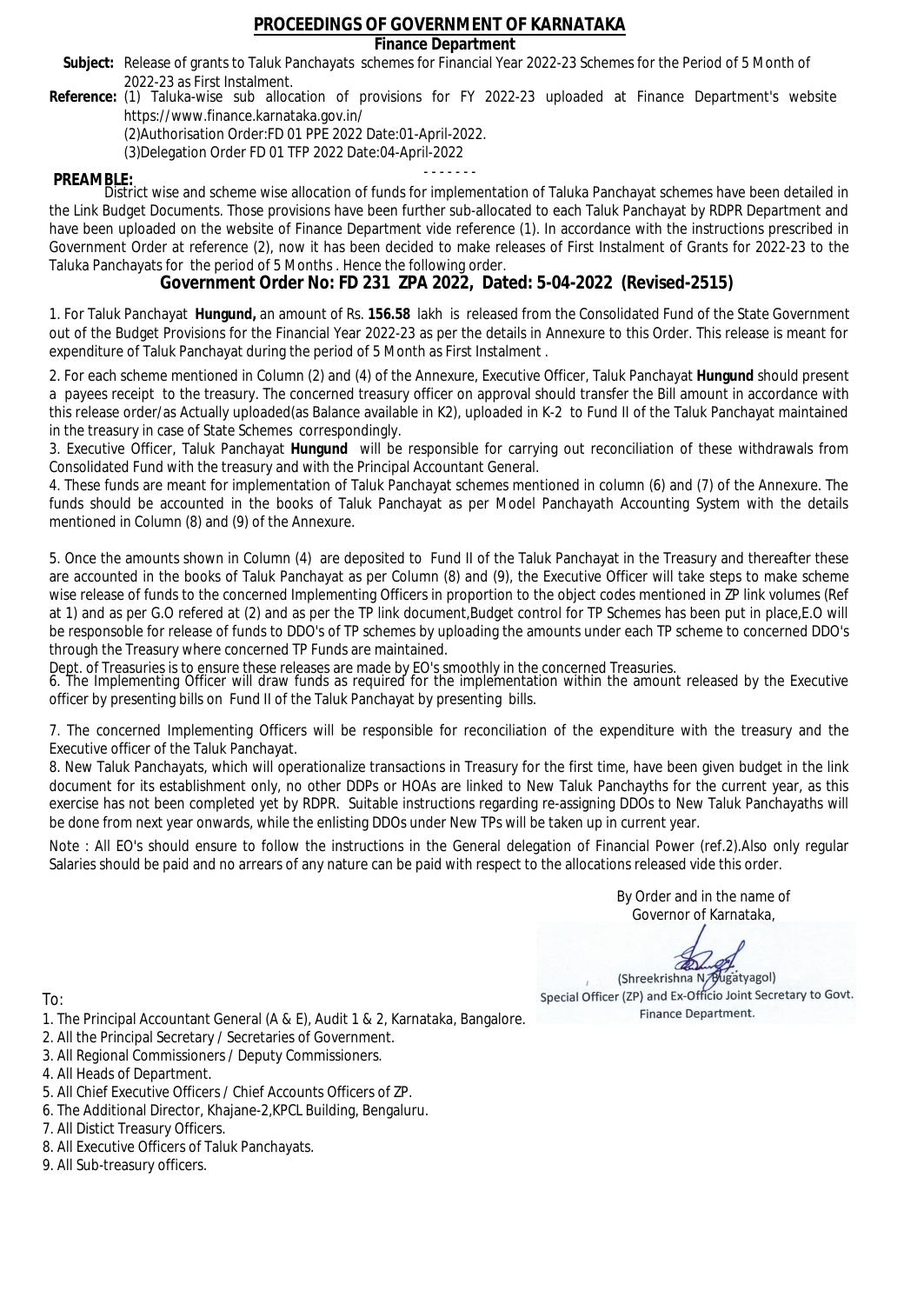### **Finance Department**

- Subject: Release of grants to Taluk Panchayats schemes for Financial Year 2022-23 Schemes for the Period of 5 Month of 2022-23 as First Instalment.
- **Reference:** (1) Taluka-wise sub allocation of provisions for FY 2022-23 uploaded at Finance Department's website https://www.finance.karnataka.gov.in/

(2)Authorisation Order:FD 01 PPE 2022 Date:01-April-2022.

(3)Delegation Order FD 01 TFP 2022 Date:04-April-2022

- - - - - - - **PREAMBLE:** District wise and scheme wise allocation of funds for implementation of Taluka Panchayat schemes have been detailed in the Link Budget Documents. Those provisions have been further sub-allocated to each Taluk Panchayat by RDPR Department and have been uploaded on the website of Finance Department vide reference (1). In accordance with the instructions prescribed in Government Order at reference (2), now it has been decided to make releases of First Instalment of Grants for 2022-23 to the Taluka Panchayats for the period of 5 Months . Hence the following order.

**Government Order No: FD 234 ZPA 2022, Dated: 5-04-2022 (Revised-2515)**

1. For Taluk Panchayat **Mudhol,** an amount of Rs. **193.21** lakh is released from the Consolidated Fund of the State Government out of the Budget Provisions for the Financial Year 2022-23 as per the details in Annexure to this Order. This release is meant for expenditure of Taluk Panchayat during the period of 5 Month as First Instalment .

2. For each scheme mentioned in Column (2) and (4) of the Annexure, Executive Officer, Taluk Panchayat **Mudhol** should present a payees receipt to the treasury. The concerned treasury officer on approval should transfer the Bill amount in accordance with this release order/as Actually uploaded(as Balance available in K2), uploaded in K-2 to Fund II of the Taluk Panchayat maintained in the treasury in case of State Schemes correspondingly.

3. Executive Officer, Taluk Panchayat **Mudhol** will be responsible for carrying out reconciliation of these withdrawals from Consolidated Fund with the treasury and with the Principal Accountant General.

4. These funds are meant for implementation of Taluk Panchayat schemes mentioned in column (6) and (7) of the Annexure. The funds should be accounted in the books of Taluk Panchayat as per Model Panchayath Accounting System with the details mentioned in Column (8) and (9) of the Annexure.

5. Once the amounts shown in Column (4) are deposited to Fund II of the Taluk Panchayat in the Treasury and thereafter these are accounted in the books of Taluk Panchayat as per Column (8) and (9), the Executive Officer will take steps to make scheme wise release of funds to the concerned Implementing Officers in proportion to the object codes mentioned in ZP link volumes (Ref at 1) and as per G.O refered at (2) and as per the TP link document,Budget control for TP Schemes has been put in place,E.O will be responsoble for release of funds to DDO's of TP schemes by uploading the amounts under each TP scheme to concerned DDO's through the Treasury where concerned TP Funds are maintained.

Dept. of Treasuries is to ensure these releases are made by EO's smoothly in the concerned Treasuries.

6. The Implementing Officer will draw funds as required for the implementation within the amount released by the Executive officer by presenting bills on Fund II of the Taluk Panchayat by presenting bills.

7. The concerned Implementing Officers will be responsible for reconciliation of the expenditure with the treasury and the Executive officer of the Taluk Panchayat.

8. New Taluk Panchayats, which will operationalize transactions in Treasury for the first time, have been given budget in the link document for its establishment only, no other DDPs or HOAs are linked to New Taluk Panchayths for the current year, as this exercise has not been completed yet by RDPR. Suitable instructions regarding re-assigning DDOs to New Taluk Panchayaths will be done from next year onwards, while the enlisting DDOs under New TPs will be taken up in current year.

Note : All EO's should ensure to follow the instructions in the General delegation of Financial Power (ref.2).Also only regular Salaries should be paid and no arrears of any nature can be paid with respect to the allocations released vide this order.

> By Order and in the name of Governor of Karnataka,

**PD** 

(Shreekrishna N/Bugatyagol) Special Officer (ZP) and Ex-Officio Joint Secretary to Govt. Finance Department.

- 1. The Principal Accountant General (A & E), Audit 1 & 2, Karnataka, Bangalore.
- 2. All the Principal Secretary / Secretaries of Government.
- 3. All Regional Commissioners / Deputy Commissioners.
- 4. All Heads of Department.
- 5. All Chief Executive Officers / Chief Accounts Officers of ZP.
- 6. The Additional Director, Khajane-2,KPCL Building, Bengaluru.
- 7. All Distict Treasury Officers.
- 8. All Executive Officers of Taluk Panchayats.
- 9. All Sub-treasury officers.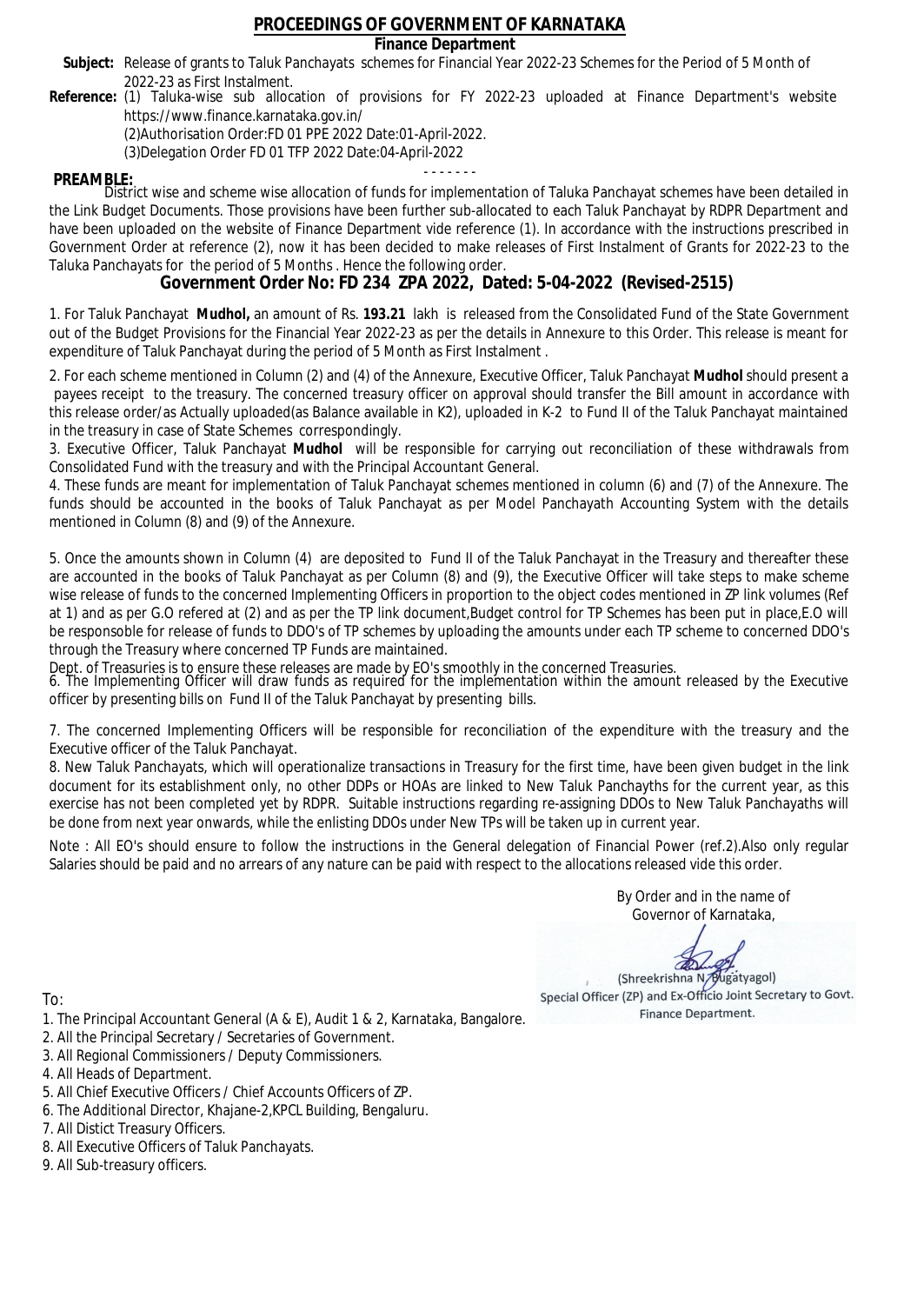### **Finance Department**

- Subject: Release of grants to Taluk Panchayats schemes for Financial Year 2022-23 Schemes for the Period of 5 Month of 2022-23 as First Instalment.
- **Reference:** (1) Taluka-wise sub allocation of provisions for FY 2022-23 uploaded at Finance Department's website https://www.finance.karnataka.gov.in/

(2)Authorisation Order:FD 01 PPE 2022 Date:01-April-2022.

(3)Delegation Order FD 01 TFP 2022 Date:04-April-2022

- - - - - - - **PREAMBLE:** District wise and scheme wise allocation of funds for implementation of Taluka Panchayat schemes have been detailed in the Link Budget Documents. Those provisions have been further sub-allocated to each Taluk Panchayat by RDPR Department and have been uploaded on the website of Finance Department vide reference (1). In accordance with the instructions prescribed in Government Order at reference (2), now it has been decided to make releases of First Instalment of Grants for 2022-23 to the Taluka Panchayats for the period of 5 Months . Hence the following order.

**Government Order No: FD 236 ZPA 2022, Dated: 5-04-2022 (Revised-2515)**

1. For Taluk Panchayat **Gadag,** an amount of Rs. **192.2** lakh is released from the Consolidated Fund of the State Government out of the Budget Provisions for the Financial Year 2022-23 as per the details in Annexure to this Order. This release is meant for expenditure of Taluk Panchayat during the period of 5 Month as First Instalment .

2. For each scheme mentioned in Column (2) and (4) of the Annexure, Executive Officer, Taluk Panchayat **Gadag** should present a payees receipt to the treasury. The concerned treasury officer on approval should transfer the Bill amount in accordance with this release order/as Actually uploaded(as Balance available in K2), uploaded in K-2 to Fund II of the Taluk Panchayat maintained in the treasury in case of State Schemes correspondingly.

3. Executive Officer, Taluk Panchayat **Gadag** will be responsible for carrying out reconciliation of these withdrawals from Consolidated Fund with the treasury and with the Principal Accountant General.

4. These funds are meant for implementation of Taluk Panchayat schemes mentioned in column (6) and (7) of the Annexure. The funds should be accounted in the books of Taluk Panchayat as per Model Panchayath Accounting System with the details mentioned in Column (8) and (9) of the Annexure.

5. Once the amounts shown in Column (4) are deposited to Fund II of the Taluk Panchayat in the Treasury and thereafter these are accounted in the books of Taluk Panchayat as per Column (8) and (9), the Executive Officer will take steps to make scheme wise release of funds to the concerned Implementing Officers in proportion to the object codes mentioned in ZP link volumes (Ref at 1) and as per G.O refered at (2) and as per the TP link document,Budget control for TP Schemes has been put in place,E.O will be responsoble for release of funds to DDO's of TP schemes by uploading the amounts under each TP scheme to concerned DDO's through the Treasury where concerned TP Funds are maintained.

Dept. of Treasuries is to ensure these releases are made by EO's smoothly in the concerned Treasuries.

6. The Implementing Officer will draw funds as required for the implementation within the amount released by the Executive officer by presenting bills on Fund II of the Taluk Panchayat by presenting bills.

7. The concerned Implementing Officers will be responsible for reconciliation of the expenditure with the treasury and the Executive officer of the Taluk Panchayat.

8. New Taluk Panchayats, which will operationalize transactions in Treasury for the first time, have been given budget in the link document for its establishment only, no other DDPs or HOAs are linked to New Taluk Panchayths for the current year, as this exercise has not been completed yet by RDPR. Suitable instructions regarding re-assigning DDOs to New Taluk Panchayaths will be done from next year onwards, while the enlisting DDOs under New TPs will be taken up in current year.

Note : All EO's should ensure to follow the instructions in the General delegation of Financial Power (ref.2).Also only regular Salaries should be paid and no arrears of any nature can be paid with respect to the allocations released vide this order.

> By Order and in the name of Governor of Karnataka,

**PD** 

(Shreekrishna N/Bugatyagol) Special Officer (ZP) and Ex-Officio Joint Secretary to Govt. Finance Department.

To:

- 1. The Principal Accountant General (A & E), Audit 1 & 2, Karnataka, Bangalore.
- 2. All the Principal Secretary / Secretaries of Government.
- 3. All Regional Commissioners / Deputy Commissioners.
- 4. All Heads of Department.
- 5. All Chief Executive Officers / Chief Accounts Officers of ZP.
- 6. The Additional Director, Khajane-2,KPCL Building, Bengaluru.

- 8. All Executive Officers of Taluk Panchayats.
- 9. All Sub-treasury officers.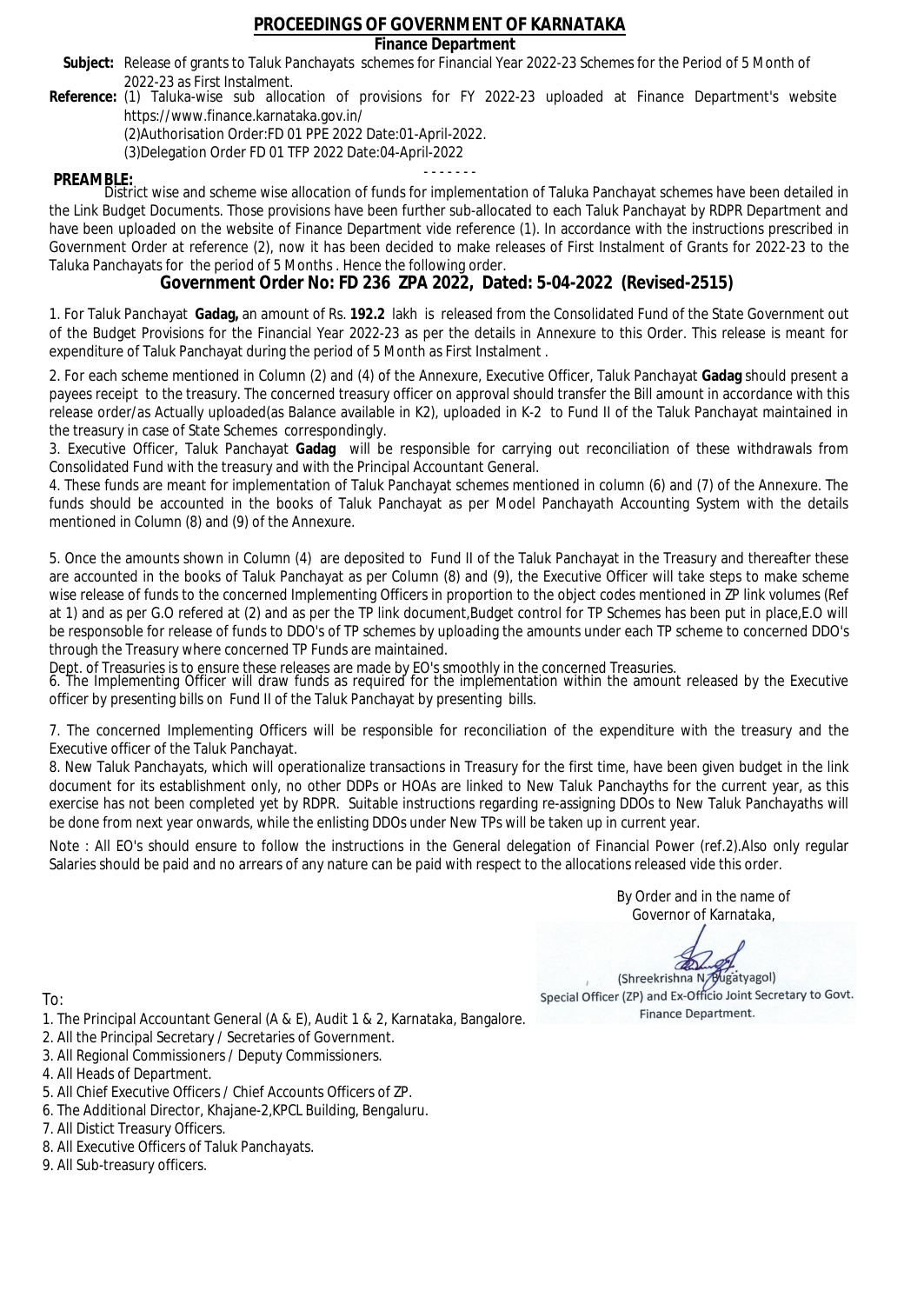### **Finance Department**

- Subject: Release of grants to Taluk Panchayats schemes for Financial Year 2022-23 Schemes for the Period of 5 Month of 2022-23 as First Instalment.
- **Reference:** (1) Taluka-wise sub allocation of provisions for FY 2022-23 uploaded at Finance Department's website https://www.finance.karnataka.gov.in/

(2)Authorisation Order:FD 01 PPE 2022 Date:01-April-2022.

(3)Delegation Order FD 01 TFP 2022 Date:04-April-2022

- - - - - - - **PREAMBLE:** District wise and scheme wise allocation of funds for implementation of Taluka Panchayat schemes have been detailed in the Link Budget Documents. Those provisions have been further sub-allocated to each Taluk Panchayat by RDPR Department and have been uploaded on the website of Finance Department vide reference (1). In accordance with the instructions prescribed in Government Order at reference (2), now it has been decided to make releases of First Instalment of Grants for 2022-23 to the Taluka Panchayats for the period of 5 Months . Hence the following order.

**Government Order No: FD 238 ZPA 2022, Dated: 5-04-2022 (Revised-2515)**

1. For Taluk Panchayat **Lakshmeshwar,** an amount of Rs. **73.06** lakh is released from the Consolidated Fund of the State Government out of the Budget Provisions for the Financial Year 2022-23 as per the details in Annexure to this Order. This release is meant for expenditure of Taluk Panchayat during the period of 5 Month as First Instalment .

2. For each scheme mentioned in Column (2) and (4) of the Annexure, Executive Officer, Taluk Panchayat **Lakshmeshwar** should present a payees receipt to the treasury. The concerned treasury officer on approval should transfer the Bill amount in accordance with this release order/as Actually uploaded(as Balance available in K2), uploaded in K-2 to Fund II of the Taluk Panchayat maintained in the treasury in case of State Schemes correspondingly.

3. Executive Officer, Taluk Panchayat **Lakshmeshwar** will be responsible for carrying out reconciliation of these withdrawals from Consolidated Fund with the treasury and with the Principal Accountant General.

4. These funds are meant for implementation of Taluk Panchayat schemes mentioned in column (6) and (7) of the Annexure. The funds should be accounted in the books of Taluk Panchayat as per Model Panchayath Accounting System with the details mentioned in Column (8) and (9) of the Annexure.

5. Once the amounts shown in Column (4) are deposited to Fund II of the Taluk Panchayat in the Treasury and thereafter these are accounted in the books of Taluk Panchayat as per Column (8) and (9), the Executive Officer will take steps to make scheme wise release of funds to the concerned Implementing Officers in proportion to the object codes mentioned in ZP link volumes (Ref at 1) and as per G.O refered at (2) and as per the TP link document,Budget control for TP Schemes has been put in place,E.O will be responsoble for release of funds to DDO's of TP schemes by uploading the amounts under each TP scheme to concerned DDO's through the Treasury where concerned TP Funds are maintained.

Dept. of Treasuries is to ensure these releases are made by EO's smoothly in the concerned Treasuries.

6. The Implementing Officer will draw funds as required for the implementation within the amount released by the Executive officer by presenting bills on Fund II of the Taluk Panchayat by presenting bills.

7. The concerned Implementing Officers will be responsible for reconciliation of the expenditure with the treasury and the Executive officer of the Taluk Panchayat.

8. New Taluk Panchayats, which will operationalize transactions in Treasury for the first time, have been given budget in the link document for its establishment only, no other DDPs or HOAs are linked to New Taluk Panchayths for the current year, as this exercise has not been completed yet by RDPR. Suitable instructions regarding re-assigning DDOs to New Taluk Panchayaths will be done from next year onwards, while the enlisting DDOs under New TPs will be taken up in current year.

Note : All EO's should ensure to follow the instructions in the General delegation of Financial Power (ref.2).Also only regular Salaries should be paid and no arrears of any nature can be paid with respect to the allocations released vide this order.

> By Order and in the name of Governor of Karnataka,

**PD** 

(Shreekrishna N/Bugatyagol) Special Officer (ZP) and Ex-Officio Joint Secretary to Govt. Finance Department.

- 1. The Principal Accountant General (A & E), Audit 1 & 2, Karnataka, Bangalore.
- 2. All the Principal Secretary / Secretaries of Government.
- 3. All Regional Commissioners / Deputy Commissioners.
- 4. All Heads of Department.
- 5. All Chief Executive Officers / Chief Accounts Officers of ZP.
- 6. The Additional Director, Khajane-2,KPCL Building, Bengaluru.
- 7. All Distict Treasury Officers.
- 8. All Executive Officers of Taluk Panchayats.
- 9. All Sub-treasury officers.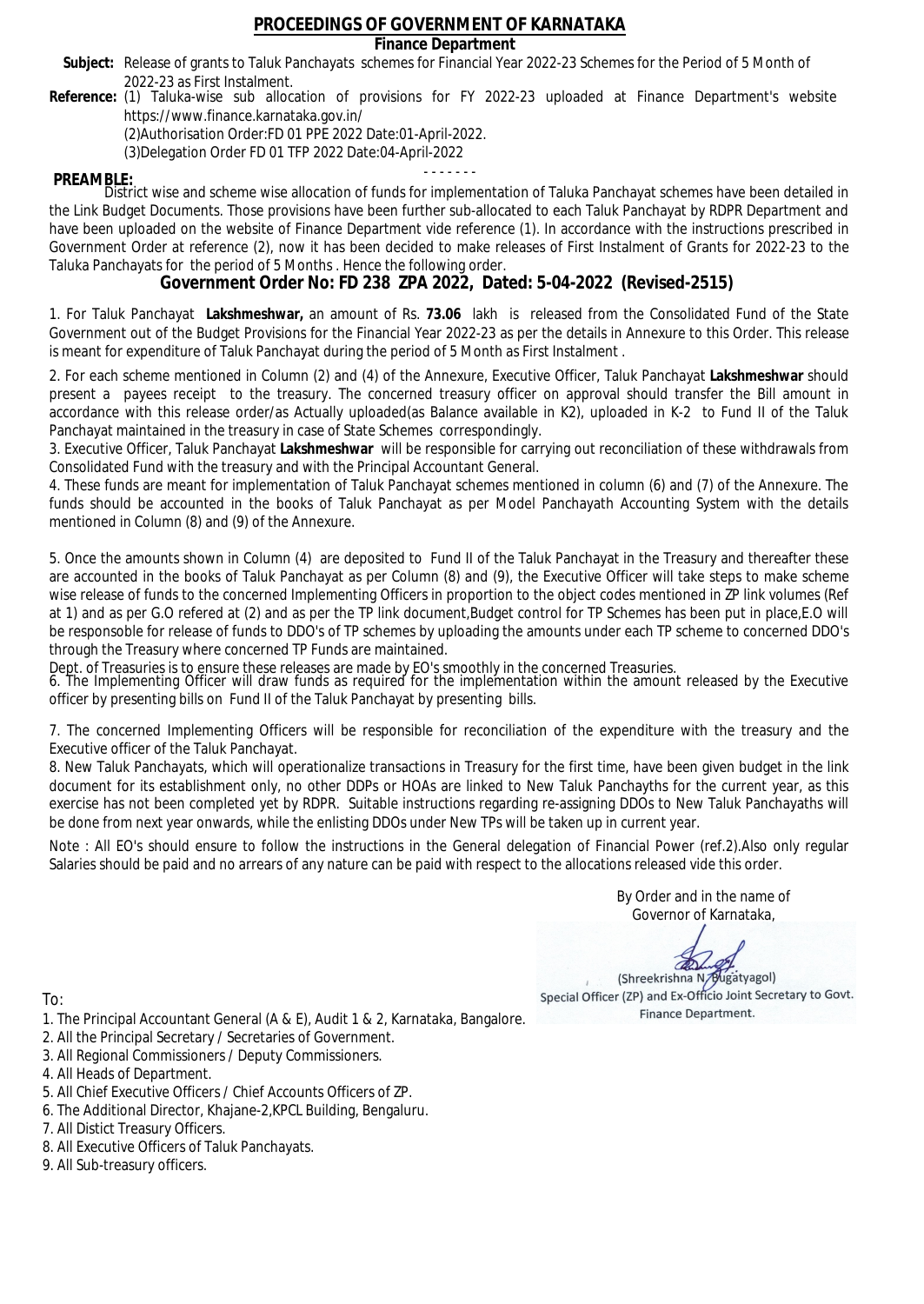### **Finance Department**

- Subject: Release of grants to Taluk Panchayats schemes for Financial Year 2022-23 Schemes for the Period of 5 Month of 2022-23 as First Instalment.
- **Reference:** (1) Taluka-wise sub allocation of provisions for FY 2022-23 uploaded at Finance Department's website https://www.finance.karnataka.gov.in/

(2)Authorisation Order:FD 01 PPE 2022 Date:01-April-2022.

(3)Delegation Order FD 01 TFP 2022 Date:04-April-2022

- - - - - - - **PREAMBLE:** District wise and scheme wise allocation of funds for implementation of Taluka Panchayat schemes have been detailed in the Link Budget Documents. Those provisions have been further sub-allocated to each Taluk Panchayat by RDPR Department and have been uploaded on the website of Finance Department vide reference (1). In accordance with the instructions prescribed in Government Order at reference (2), now it has been decided to make releases of First Instalment of Grants for 2022-23 to the Taluka Panchayats for the period of 5 Months . Hence the following order.

**Government Order No: FD 239 ZPA 2022, Dated: 5-04-2022 (Revised-2515)**

1. For Taluk Panchayat **Mundaragi,** an amount of Rs. **121.72** lakh is released from the Consolidated Fund of the State Government out of the Budget Provisions for the Financial Year 2022-23 as per the details in Annexure to this Order. This release is meant for expenditure of Taluk Panchayat during the period of 5 Month as First Instalment .

2. For each scheme mentioned in Column (2) and (4) of the Annexure, Executive Officer, Taluk Panchayat **Mundaragi** should present a payees receipt to the treasury. The concerned treasury officer on approval should transfer the Bill amount in accordance with this release order/as Actually uploaded(as Balance available in K2), uploaded in K-2 to Fund II of the Taluk Panchayat maintained in the treasury in case of State Schemes correspondingly.

3. Executive Officer, Taluk Panchayat **Mundaragi** will be responsible for carrying out reconciliation of these withdrawals from Consolidated Fund with the treasury and with the Principal Accountant General.

4. These funds are meant for implementation of Taluk Panchayat schemes mentioned in column (6) and (7) of the Annexure. The funds should be accounted in the books of Taluk Panchayat as per Model Panchayath Accounting System with the details mentioned in Column (8) and (9) of the Annexure.

5. Once the amounts shown in Column (4) are deposited to Fund II of the Taluk Panchayat in the Treasury and thereafter these are accounted in the books of Taluk Panchayat as per Column (8) and (9), the Executive Officer will take steps to make scheme wise release of funds to the concerned Implementing Officers in proportion to the object codes mentioned in ZP link volumes (Ref at 1) and as per G.O refered at (2) and as per the TP link document,Budget control for TP Schemes has been put in place,E.O will be responsoble for release of funds to DDO's of TP schemes by uploading the amounts under each TP scheme to concerned DDO's through the Treasury where concerned TP Funds are maintained.

Dept. of Treasuries is to ensure these releases are made by EO's smoothly in the concerned Treasuries.

6. The Implementing Officer will draw funds as required for the implementation within the amount released by the Executive officer by presenting bills on Fund II of the Taluk Panchayat by presenting bills.

7. The concerned Implementing Officers will be responsible for reconciliation of the expenditure with the treasury and the Executive officer of the Taluk Panchayat.

8. New Taluk Panchayats, which will operationalize transactions in Treasury for the first time, have been given budget in the link document for its establishment only, no other DDPs or HOAs are linked to New Taluk Panchayths for the current year, as this exercise has not been completed yet by RDPR. Suitable instructions regarding re-assigning DDOs to New Taluk Panchayaths will be done from next year onwards, while the enlisting DDOs under New TPs will be taken up in current year.

Note : All EO's should ensure to follow the instructions in the General delegation of Financial Power (ref.2).Also only regular Salaries should be paid and no arrears of any nature can be paid with respect to the allocations released vide this order.

> By Order and in the name of Governor of Karnataka,

**PD** 

(Shreekrishna N/Bugatyagol) Special Officer (ZP) and Ex-Officio Joint Secretary to Govt. Finance Department.

- 1. The Principal Accountant General (A & E), Audit 1 & 2, Karnataka, Bangalore.
- 2. All the Principal Secretary / Secretaries of Government.
- 3. All Regional Commissioners / Deputy Commissioners.
- 4. All Heads of Department.
- 5. All Chief Executive Officers / Chief Accounts Officers of ZP.
- 6. The Additional Director, Khajane-2,KPCL Building, Bengaluru.
- 7. All Distict Treasury Officers.
- 8. All Executive Officers of Taluk Panchayats.
- 9. All Sub-treasury officers.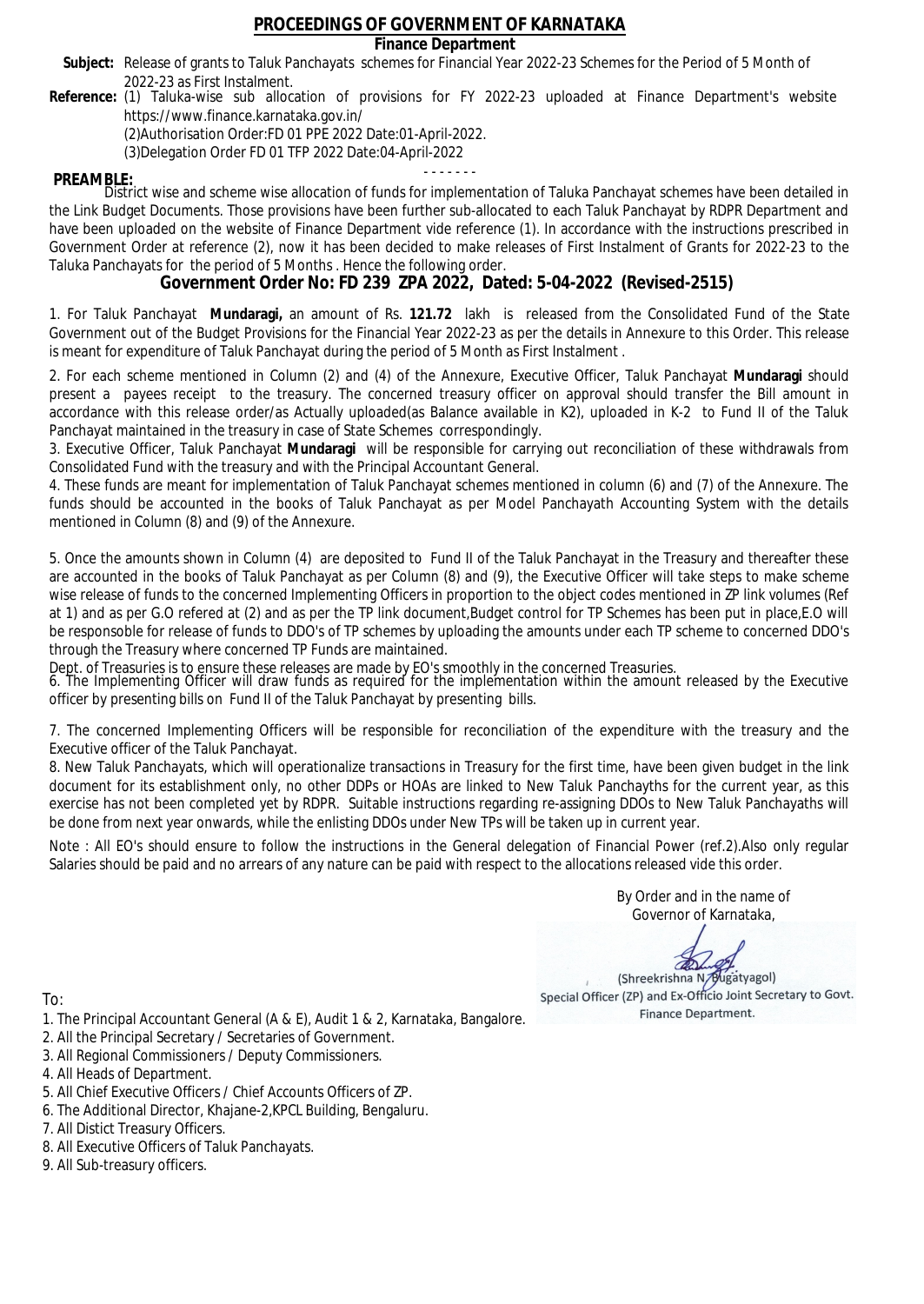### **Finance Department**

- Subject: Release of grants to Taluk Panchayats schemes for Financial Year 2022-23 Schemes for the Period of 5 Month of 2022-23 as First Instalment.
- **Reference:** (1) Taluka-wise sub allocation of provisions for FY 2022-23 uploaded at Finance Department's website https://www.finance.karnataka.gov.in/

(2)Authorisation Order:FD 01 PPE 2022 Date:01-April-2022.

(3)Delegation Order FD 01 TFP 2022 Date:04-April-2022

- - - - - - - **PREAMBLE:** District wise and scheme wise allocation of funds for implementation of Taluka Panchayat schemes have been detailed in the Link Budget Documents. Those provisions have been further sub-allocated to each Taluk Panchayat by RDPR Department and have been uploaded on the website of Finance Department vide reference (1). In accordance with the instructions prescribed in Government Order at reference (2), now it has been decided to make releases of First Instalment of Grants for 2022-23 to the Taluka Panchayats for the period of 5 Months . Hence the following order.

**Government Order No: FD 240 ZPA 2022, Dated: 5-04-2022 (Revised-2515)**

1. For Taluk Panchayat **Naragund,** an amount of Rs. **81.56** lakh is released from the Consolidated Fund of the State Government out of the Budget Provisions for the Financial Year 2022-23 as per the details in Annexure to this Order. This release is meant for expenditure of Taluk Panchayat during the period of 5 Month as First Instalment .

2. For each scheme mentioned in Column (2) and (4) of the Annexure, Executive Officer, Taluk Panchayat **Naragund** should present a payees receipt to the treasury. The concerned treasury officer on approval should transfer the Bill amount in accordance with this release order/as Actually uploaded(as Balance available in K2), uploaded in K-2 to Fund II of the Taluk Panchayat maintained in the treasury in case of State Schemes correspondingly.

3. Executive Officer, Taluk Panchayat **Naragund** will be responsible for carrying out reconciliation of these withdrawals from Consolidated Fund with the treasury and with the Principal Accountant General.

4. These funds are meant for implementation of Taluk Panchayat schemes mentioned in column (6) and (7) of the Annexure. The funds should be accounted in the books of Taluk Panchayat as per Model Panchayath Accounting System with the details mentioned in Column (8) and (9) of the Annexure.

5. Once the amounts shown in Column (4) are deposited to Fund II of the Taluk Panchayat in the Treasury and thereafter these are accounted in the books of Taluk Panchayat as per Column (8) and (9), the Executive Officer will take steps to make scheme wise release of funds to the concerned Implementing Officers in proportion to the object codes mentioned in ZP link volumes (Ref at 1) and as per G.O refered at (2) and as per the TP link document,Budget control for TP Schemes has been put in place,E.O will be responsoble for release of funds to DDO's of TP schemes by uploading the amounts under each TP scheme to concerned DDO's through the Treasury where concerned TP Funds are maintained.

Dept. of Treasuries is to ensure these releases are made by EO's smoothly in the concerned Treasuries.

6. The Implementing Officer will draw funds as required for the implementation within the amount released by the Executive officer by presenting bills on Fund II of the Taluk Panchayat by presenting bills.

7. The concerned Implementing Officers will be responsible for reconciliation of the expenditure with the treasury and the Executive officer of the Taluk Panchayat.

8. New Taluk Panchayats, which will operationalize transactions in Treasury for the first time, have been given budget in the link document for its establishment only, no other DDPs or HOAs are linked to New Taluk Panchayths for the current year, as this exercise has not been completed yet by RDPR. Suitable instructions regarding re-assigning DDOs to New Taluk Panchayaths will be done from next year onwards, while the enlisting DDOs under New TPs will be taken up in current year.

Note : All EO's should ensure to follow the instructions in the General delegation of Financial Power (ref.2).Also only regular Salaries should be paid and no arrears of any nature can be paid with respect to the allocations released vide this order.

> By Order and in the name of Governor of Karnataka,

**PD** 

(Shreekrishna N/Bugatyagol) Special Officer (ZP) and Ex-Officio Joint Secretary to Govt. Finance Department.

- 1. The Principal Accountant General (A & E), Audit 1 & 2, Karnataka, Bangalore.
- 2. All the Principal Secretary / Secretaries of Government.
- 3. All Regional Commissioners / Deputy Commissioners.
- 4. All Heads of Department.
- 5. All Chief Executive Officers / Chief Accounts Officers of ZP.
- 6. The Additional Director, Khajane-2,KPCL Building, Bengaluru.
- 7. All Distict Treasury Officers.
- 8. All Executive Officers of Taluk Panchayats.
- 9. All Sub-treasury officers.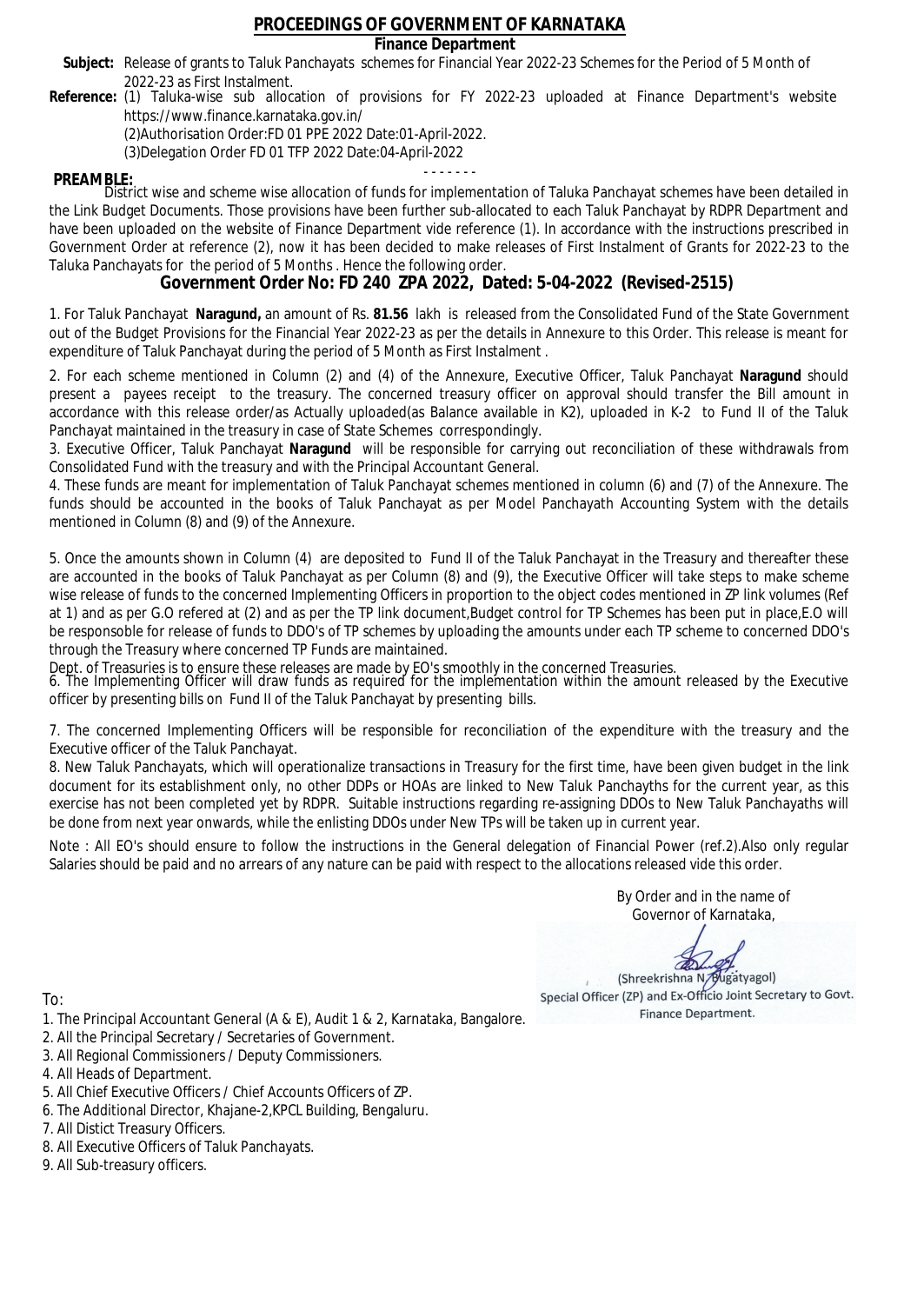**Finance Department**

- Subject: Release of grants to Taluk Panchayats schemes for Financial Year 2022-23 Schemes for the Period of 5 Month of 2022-23 as First Instalment.
- **Reference:** (1) Taluka-wise sub allocation of provisions for FY 2022-23 uploaded at Finance Department's website https://www.finance.karnataka.gov.in/

(2)Authorisation Order:FD 01 PPE 2022 Date:01-April-2022.

(3)Delegation Order FD 01 TFP 2022 Date:04-April-2022

- - - - - - - **PREAMBLE:** District wise and scheme wise allocation of funds for implementation of Taluka Panchayat schemes have been detailed in the Link Budget Documents. Those provisions have been further sub-allocated to each Taluk Panchayat by RDPR Department and have been uploaded on the website of Finance Department vide reference (1). In accordance with the instructions prescribed in Government Order at reference (2), now it has been decided to make releases of First Instalment of Grants for 2022-23 to the Taluka Panchayats for the period of 5 Months . Hence the following order.

**Government Order No: FD 242 ZPA 2022, Dated: 5-04-2022 (Revised-2515)**

1. For Taluk Panchayat **Shirahatti,** an amount of Rs. **120.56** lakh is released from the Consolidated Fund of the State Government out of the Budget Provisions for the Financial Year 2022-23 as per the details in Annexure to this Order. This release is meant for expenditure of Taluk Panchayat during the period of 5 Month as First Instalment .

2. For each scheme mentioned in Column (2) and (4) of the Annexure, Executive Officer, Taluk Panchayat **Shirahatti** should present a payees receipt to the treasury. The concerned treasury officer on approval should transfer the Bill amount in accordance with this release order/as Actually uploaded(as Balance available in K2), uploaded in K-2 to Fund II of the Taluk Panchayat maintained in the treasury in case of State Schemes correspondingly.

3. Executive Officer, Taluk Panchayat **Shirahatti** will be responsible for carrying out reconciliation of these withdrawals from Consolidated Fund with the treasury and with the Principal Accountant General.

4. These funds are meant for implementation of Taluk Panchayat schemes mentioned in column (6) and (7) of the Annexure. The funds should be accounted in the books of Taluk Panchayat as per Model Panchayath Accounting System with the details mentioned in Column (8) and (9) of the Annexure.

5. Once the amounts shown in Column (4) are deposited to Fund II of the Taluk Panchayat in the Treasury and thereafter these are accounted in the books of Taluk Panchayat as per Column (8) and (9), the Executive Officer will take steps to make scheme wise release of funds to the concerned Implementing Officers in proportion to the object codes mentioned in ZP link volumes (Ref at 1) and as per G.O refered at (2) and as per the TP link document,Budget control for TP Schemes has been put in place,E.O will be responsoble for release of funds to DDO's of TP schemes by uploading the amounts under each TP scheme to concerned DDO's through the Treasury where concerned TP Funds are maintained.

Dept. of Treasuries is to ensure these releases are made by EO's smoothly in the concerned Treasuries.

6. The Implementing Officer will draw funds as required for the implementation within the amount released by the Executive officer by presenting bills on Fund II of the Taluk Panchayat by presenting bills.

7. The concerned Implementing Officers will be responsible for reconciliation of the expenditure with the treasury and the Executive officer of the Taluk Panchayat.

8. New Taluk Panchayats, which will operationalize transactions in Treasury for the first time, have been given budget in the link document for its establishment only, no other DDPs or HOAs are linked to New Taluk Panchayths for the current year, as this exercise has not been completed yet by RDPR. Suitable instructions regarding re-assigning DDOs to New Taluk Panchayaths will be done from next year onwards, while the enlisting DDOs under New TPs will be taken up in current year.

Note : All EO's should ensure to follow the instructions in the General delegation of Financial Power (ref.2).Also only regular Salaries should be paid and no arrears of any nature can be paid with respect to the allocations released vide this order.

> By Order and in the name of Governor of Karnataka,

**PD** 

(Shreekrishna N/Bugatyagol) Special Officer (ZP) and Ex-Officio Joint Secretary to Govt. Finance Department.

- 1. The Principal Accountant General (A & E), Audit 1 & 2, Karnataka, Bangalore.
- 2. All the Principal Secretary / Secretaries of Government.
- 3. All Regional Commissioners / Deputy Commissioners.
- 4. All Heads of Department.
- 5. All Chief Executive Officers / Chief Accounts Officers of ZP.
- 6. The Additional Director, Khajane-2,KPCL Building, Bengaluru.
- 7. All Distict Treasury Officers.
- 8. All Executive Officers of Taluk Panchayats.
- 9. All Sub-treasury officers.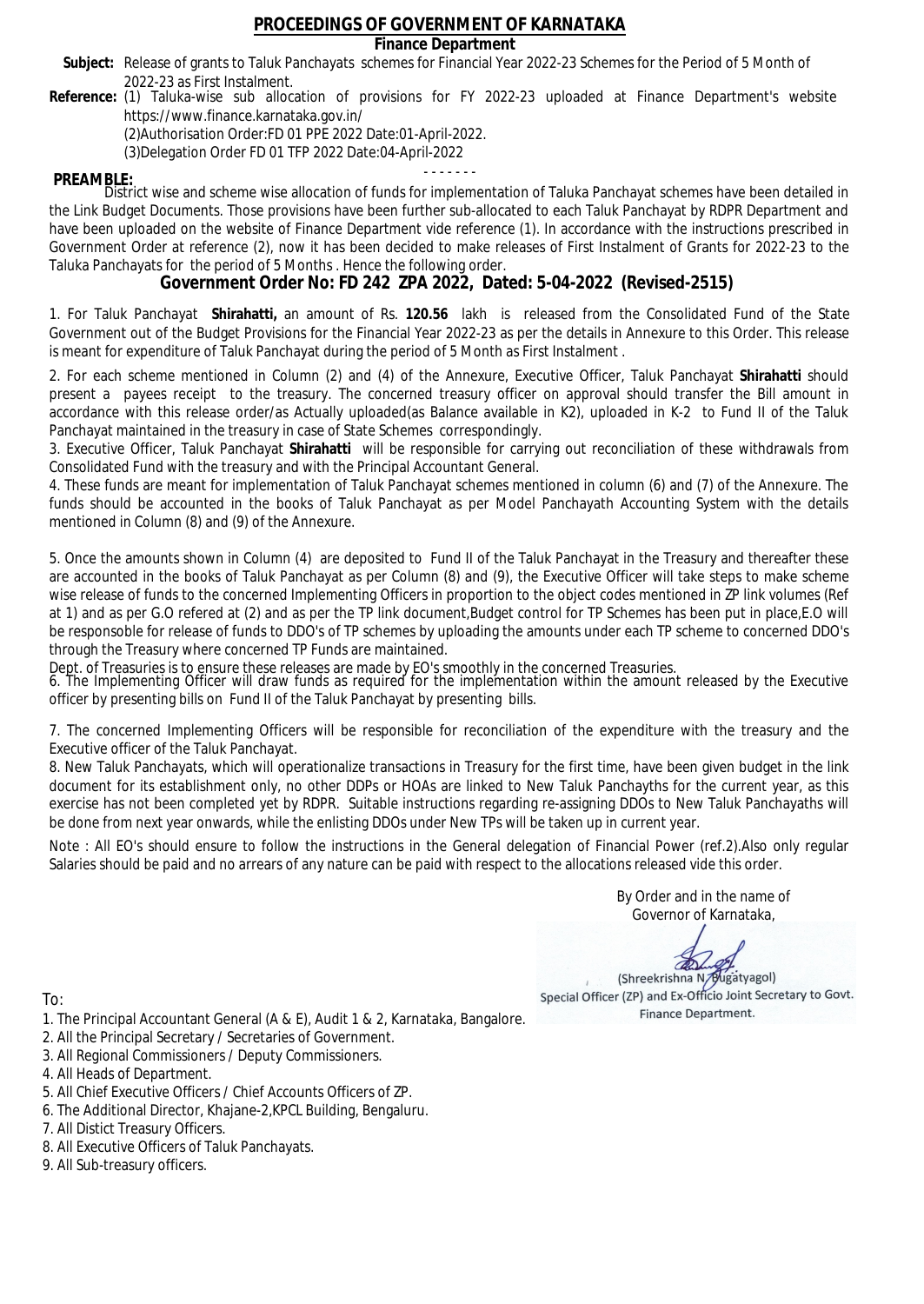### **Finance Department**

- Subject: Release of grants to Taluk Panchayats schemes for Financial Year 2022-23 Schemes for the Period of 5 Month of 2022-23 as First Instalment.
- **Reference:** (1) Taluka-wise sub allocation of provisions for FY 2022-23 uploaded at Finance Department's website https://www.finance.karnataka.gov.in/

(2)Authorisation Order:FD 01 PPE 2022 Date:01-April-2022.

(3)Delegation Order FD 01 TFP 2022 Date:04-April-2022

- - - - - - - **PREAMBLE:** District wise and scheme wise allocation of funds for implementation of Taluka Panchayat schemes have been detailed in the Link Budget Documents. Those provisions have been further sub-allocated to each Taluk Panchayat by RDPR Department and have been uploaded on the website of Finance Department vide reference (1). In accordance with the instructions prescribed in Government Order at reference (2), now it has been decided to make releases of First Instalment of Grants for 2022-23 to the Taluka Panchayats for the period of 5 Months . Hence the following order.

**Government Order No: FD 237 ZPA 2022, Dated: 5-04-2022 (Revised-2515)**

1. For Taluk Panchayat **Gajendragada,** an amount of Rs. **59.13** lakh is released from the Consolidated Fund of the State Government out of the Budget Provisions for the Financial Year 2022-23 as per the details in Annexure to this Order. This release is meant for expenditure of Taluk Panchayat during the period of 5 Month as First Instalment .

2. For each scheme mentioned in Column (2) and (4) of the Annexure, Executive Officer, Taluk Panchayat **Gajendragada** should present a payees receipt to the treasury. The concerned treasury officer on approval should transfer the Bill amount in accordance with this release order/as Actually uploaded(as Balance available in K2), uploaded in K-2 to Fund II of the Taluk Panchayat maintained in the treasury in case of State Schemes correspondingly.

3. Executive Officer, Taluk Panchayat **Gajendragada** will be responsible for carrying out reconciliation of these withdrawals from Consolidated Fund with the treasury and with the Principal Accountant General.

4. These funds are meant for implementation of Taluk Panchayat schemes mentioned in column (6) and (7) of the Annexure. The funds should be accounted in the books of Taluk Panchayat as per Model Panchayath Accounting System with the details mentioned in Column (8) and (9) of the Annexure.

5. Once the amounts shown in Column (4) are deposited to Fund II of the Taluk Panchayat in the Treasury and thereafter these are accounted in the books of Taluk Panchayat as per Column (8) and (9), the Executive Officer will take steps to make scheme wise release of funds to the concerned Implementing Officers in proportion to the object codes mentioned in ZP link volumes (Ref at 1) and as per G.O refered at (2) and as per the TP link document,Budget control for TP Schemes has been put in place,E.O will be responsoble for release of funds to DDO's of TP schemes by uploading the amounts under each TP scheme to concerned DDO's through the Treasury where concerned TP Funds are maintained.

Dept. of Treasuries is to ensure these releases are made by EO's smoothly in the concerned Treasuries.

6. The Implementing Officer will draw funds as required for the implementation within the amount released by the Executive officer by presenting bills on Fund II of the Taluk Panchayat by presenting bills.

7. The concerned Implementing Officers will be responsible for reconciliation of the expenditure with the treasury and the Executive officer of the Taluk Panchayat.

8. New Taluk Panchayats, which will operationalize transactions in Treasury for the first time, have been given budget in the link document for its establishment only, no other DDPs or HOAs are linked to New Taluk Panchayths for the current year, as this exercise has not been completed yet by RDPR. Suitable instructions regarding re-assigning DDOs to New Taluk Panchayaths will be done from next year onwards, while the enlisting DDOs under New TPs will be taken up in current year.

Note : All EO's should ensure to follow the instructions in the General delegation of Financial Power (ref.2).Also only regular Salaries should be paid and no arrears of any nature can be paid with respect to the allocations released vide this order.

> By Order and in the name of Governor of Karnataka,

**PD** 

(Shreekrishna N/Bugatyagol) Special Officer (ZP) and Ex-Officio Joint Secretary to Govt. Finance Department.

- 1. The Principal Accountant General (A & E), Audit 1 & 2, Karnataka, Bangalore.
- 2. All the Principal Secretary / Secretaries of Government.
- 3. All Regional Commissioners / Deputy Commissioners.
- 4. All Heads of Department.
- 5. All Chief Executive Officers / Chief Accounts Officers of ZP.
- 6. The Additional Director, Khajane-2,KPCL Building, Bengaluru.
- 7. All Distict Treasury Officers.
- 8. All Executive Officers of Taluk Panchayats.
- 9. All Sub-treasury officers.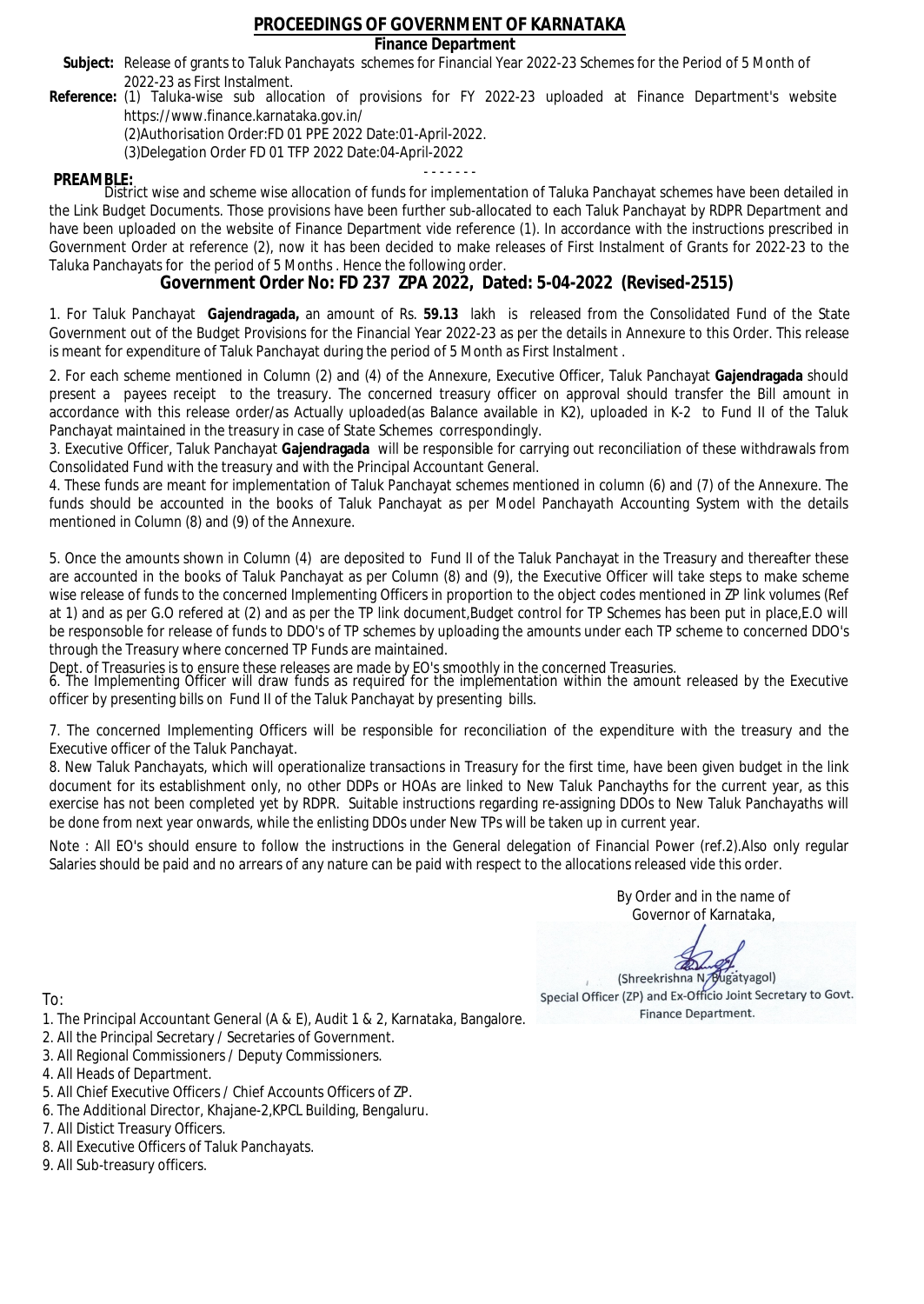### **Finance Department**

- Subject: Release of grants to Taluk Panchayats schemes for Financial Year 2022-23 Schemes for the Period of 5 Month of 2022-23 as First Instalment.
- **Reference:** (1) Taluka-wise sub allocation of provisions for FY 2022-23 uploaded at Finance Department's website https://www.finance.karnataka.gov.in/

(2)Authorisation Order:FD 01 PPE 2022 Date:01-April-2022.

(3)Delegation Order FD 01 TFP 2022 Date:04-April-2022

- - - - - - - **PREAMBLE:** District wise and scheme wise allocation of funds for implementation of Taluka Panchayat schemes have been detailed in the Link Budget Documents. Those provisions have been further sub-allocated to each Taluk Panchayat by RDPR Department and have been uploaded on the website of Finance Department vide reference (1). In accordance with the instructions prescribed in Government Order at reference (2), now it has been decided to make releases of First Instalment of Grants for 2022-23 to the Taluka Panchayats for the period of 5 Months . Hence the following order.

**Government Order No: FD 241 ZPA 2022, Dated: 5-04-2022 (Revised-2515)**

1. For Taluk Panchayat **Ron,** an amount of Rs. **138.14** lakh is released from the Consolidated Fund of the State Government out of the Budget Provisions for the Financial Year 2022-23 as per the details in Annexure to this Order. This release is meant for expenditure of Taluk Panchayat during the period of 5 Month as First Instalment .

2. For each scheme mentioned in Column (2) and (4) of the Annexure, Executive Officer, Taluk Panchayat **Ron** should present a payees receipt to the treasury. The concerned treasury officer on approval should transfer the Bill amount in accordance with this release order/as Actually uploaded(as Balance available in K2), uploaded in K-2 to Fund II of the Taluk Panchayat maintained in the treasury in case of State Schemes correspondingly.

3. Executive Officer, Taluk Panchayat **Ron** will be responsible for carrying out reconciliation of these withdrawals from Consolidated Fund with the treasury and with the Principal Accountant General.

4. These funds are meant for implementation of Taluk Panchayat schemes mentioned in column (6) and (7) of the Annexure. The funds should be accounted in the books of Taluk Panchayat as per Model Panchayath Accounting System with the details mentioned in Column (8) and (9) of the Annexure.

5. Once the amounts shown in Column (4) are deposited to Fund II of the Taluk Panchayat in the Treasury and thereafter these are accounted in the books of Taluk Panchayat as per Column (8) and (9), the Executive Officer will take steps to make scheme wise release of funds to the concerned Implementing Officers in proportion to the object codes mentioned in ZP link volumes (Ref at 1) and as per G.O refered at (2) and as per the TP link document,Budget control for TP Schemes has been put in place,E.O will be responsoble for release of funds to DDO's of TP schemes by uploading the amounts under each TP scheme to concerned DDO's through the Treasury where concerned TP Funds are maintained.

Dept. of Treasuries is to ensure these releases are made by EO's smoothly in the concerned Treasuries.

6. The Implementing Officer will draw funds as required for the implementation within the amount released by the Executive officer by presenting bills on Fund II of the Taluk Panchayat by presenting bills.

7. The concerned Implementing Officers will be responsible for reconciliation of the expenditure with the treasury and the Executive officer of the Taluk Panchayat.

8. New Taluk Panchayats, which will operationalize transactions in Treasury for the first time, have been given budget in the link document for its establishment only, no other DDPs or HOAs are linked to New Taluk Panchayths for the current year, as this exercise has not been completed yet by RDPR. Suitable instructions regarding re-assigning DDOs to New Taluk Panchayaths will be done from next year onwards, while the enlisting DDOs under New TPs will be taken up in current year.

Note : All EO's should ensure to follow the instructions in the General delegation of Financial Power (ref.2).Also only regular Salaries should be paid and no arrears of any nature can be paid with respect to the allocations released vide this order.

> By Order and in the name of Governor of Karnataka,

**PD** 

(Shreekrishna N/Bugatyagol) Special Officer (ZP) and Ex-Officio Joint Secretary to Govt. Finance Department.

To:

- 1. The Principal Accountant General (A & E), Audit 1 & 2, Karnataka, Bangalore.
- 2. All the Principal Secretary / Secretaries of Government.
- 3. All Regional Commissioners / Deputy Commissioners.
- 4. All Heads of Department.
- 5. All Chief Executive Officers / Chief Accounts Officers of ZP.
- 6. The Additional Director, Khajane-2,KPCL Building, Bengaluru.

- 8. All Executive Officers of Taluk Panchayats.
- 9. All Sub-treasury officers.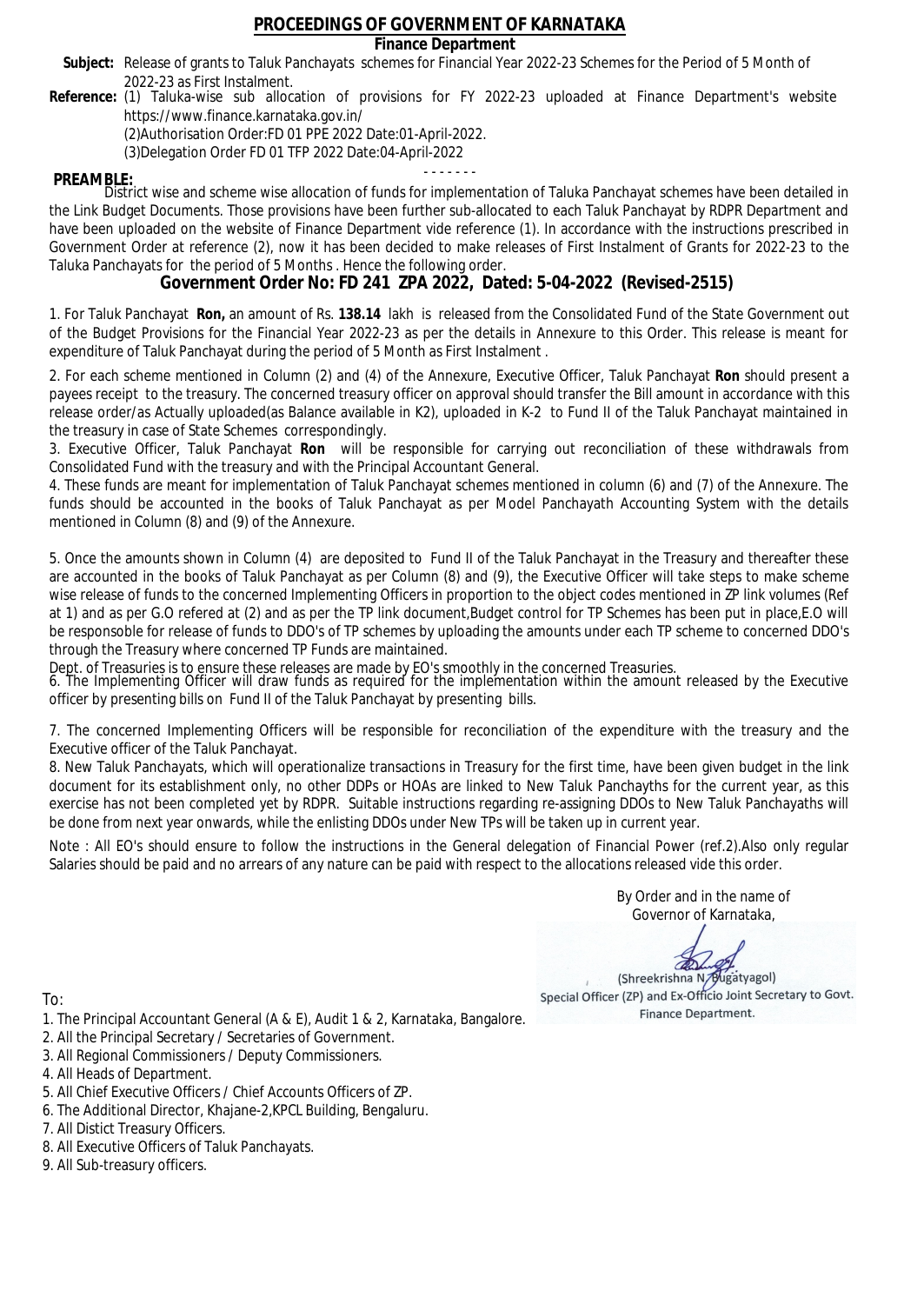### **Finance Department**

- Subject: Release of grants to Taluk Panchayats schemes for Financial Year 2022-23 Schemes for the Period of 5 Month of 2022-23 as First Instalment.
- **Reference:** (1) Taluka-wise sub allocation of provisions for FY 2022-23 uploaded at Finance Department's website https://www.finance.karnataka.gov.in/

(2)Authorisation Order:FD 01 PPE 2022 Date:01-April-2022.

(3)Delegation Order FD 01 TFP 2022 Date:04-April-2022

- - - - - - - **PREAMBLE:** District wise and scheme wise allocation of funds for implementation of Taluka Panchayat schemes have been detailed in the Link Budget Documents. Those provisions have been further sub-allocated to each Taluk Panchayat by RDPR Department and have been uploaded on the website of Finance Department vide reference (1). In accordance with the instructions prescribed in Government Order at reference (2), now it has been decided to make releases of First Instalment of Grants for 2022-23 to the Taluka Panchayats for the period of 5 Months . Hence the following order.

**Government Order No: FD 245 ZPA 2022, Dated: 5-04-2022 (Revised-2515)**

1. For Taluk Panchayat **Haveri,** an amount of Rs. **177.91** lakh is released from the Consolidated Fund of the State Government out of the Budget Provisions for the Financial Year 2022-23 as per the details in Annexure to this Order. This release is meant for expenditure of Taluk Panchayat during the period of 5 Month as First Instalment .

2. For each scheme mentioned in Column (2) and (4) of the Annexure, Executive Officer, Taluk Panchayat **Haveri** should present a payees receipt to the treasury. The concerned treasury officer on approval should transfer the Bill amount in accordance with this release order/as Actually uploaded(as Balance available in K2), uploaded in K-2 to Fund II of the Taluk Panchayat maintained in the treasury in case of State Schemes correspondingly.

3. Executive Officer, Taluk Panchayat **Haveri** will be responsible for carrying out reconciliation of these withdrawals from Consolidated Fund with the treasury and with the Principal Accountant General.

4. These funds are meant for implementation of Taluk Panchayat schemes mentioned in column (6) and (7) of the Annexure. The funds should be accounted in the books of Taluk Panchayat as per Model Panchayath Accounting System with the details mentioned in Column (8) and (9) of the Annexure.

5. Once the amounts shown in Column (4) are deposited to Fund II of the Taluk Panchayat in the Treasury and thereafter these are accounted in the books of Taluk Panchayat as per Column (8) and (9), the Executive Officer will take steps to make scheme wise release of funds to the concerned Implementing Officers in proportion to the object codes mentioned in ZP link volumes (Ref at 1) and as per G.O refered at (2) and as per the TP link document,Budget control for TP Schemes has been put in place,E.O will be responsoble for release of funds to DDO's of TP schemes by uploading the amounts under each TP scheme to concerned DDO's through the Treasury where concerned TP Funds are maintained.

Dept. of Treasuries is to ensure these releases are made by EO's smoothly in the concerned Treasuries.

6. The Implementing Officer will draw funds as required for the implementation within the amount released by the Executive officer by presenting bills on Fund II of the Taluk Panchayat by presenting bills.

7. The concerned Implementing Officers will be responsible for reconciliation of the expenditure with the treasury and the Executive officer of the Taluk Panchayat.

8. New Taluk Panchayats, which will operationalize transactions in Treasury for the first time, have been given budget in the link document for its establishment only, no other DDPs or HOAs are linked to New Taluk Panchayths for the current year, as this exercise has not been completed yet by RDPR. Suitable instructions regarding re-assigning DDOs to New Taluk Panchayaths will be done from next year onwards, while the enlisting DDOs under New TPs will be taken up in current year.

Note : All EO's should ensure to follow the instructions in the General delegation of Financial Power (ref.2).Also only regular Salaries should be paid and no arrears of any nature can be paid with respect to the allocations released vide this order.

> By Order and in the name of Governor of Karnataka,

**PD** 

(Shreekrishna N/Bugatyagol) Special Officer (ZP) and Ex-Officio Joint Secretary to Govt. Finance Department.

- 1. The Principal Accountant General (A & E), Audit 1 & 2, Karnataka, Bangalore.
- 2. All the Principal Secretary / Secretaries of Government.
- 3. All Regional Commissioners / Deputy Commissioners.
- 4. All Heads of Department.
- 5. All Chief Executive Officers / Chief Accounts Officers of ZP.
- 6. The Additional Director, Khajane-2,KPCL Building, Bengaluru.
- 7. All Distict Treasury Officers.
- 8. All Executive Officers of Taluk Panchayats.
- 9. All Sub-treasury officers.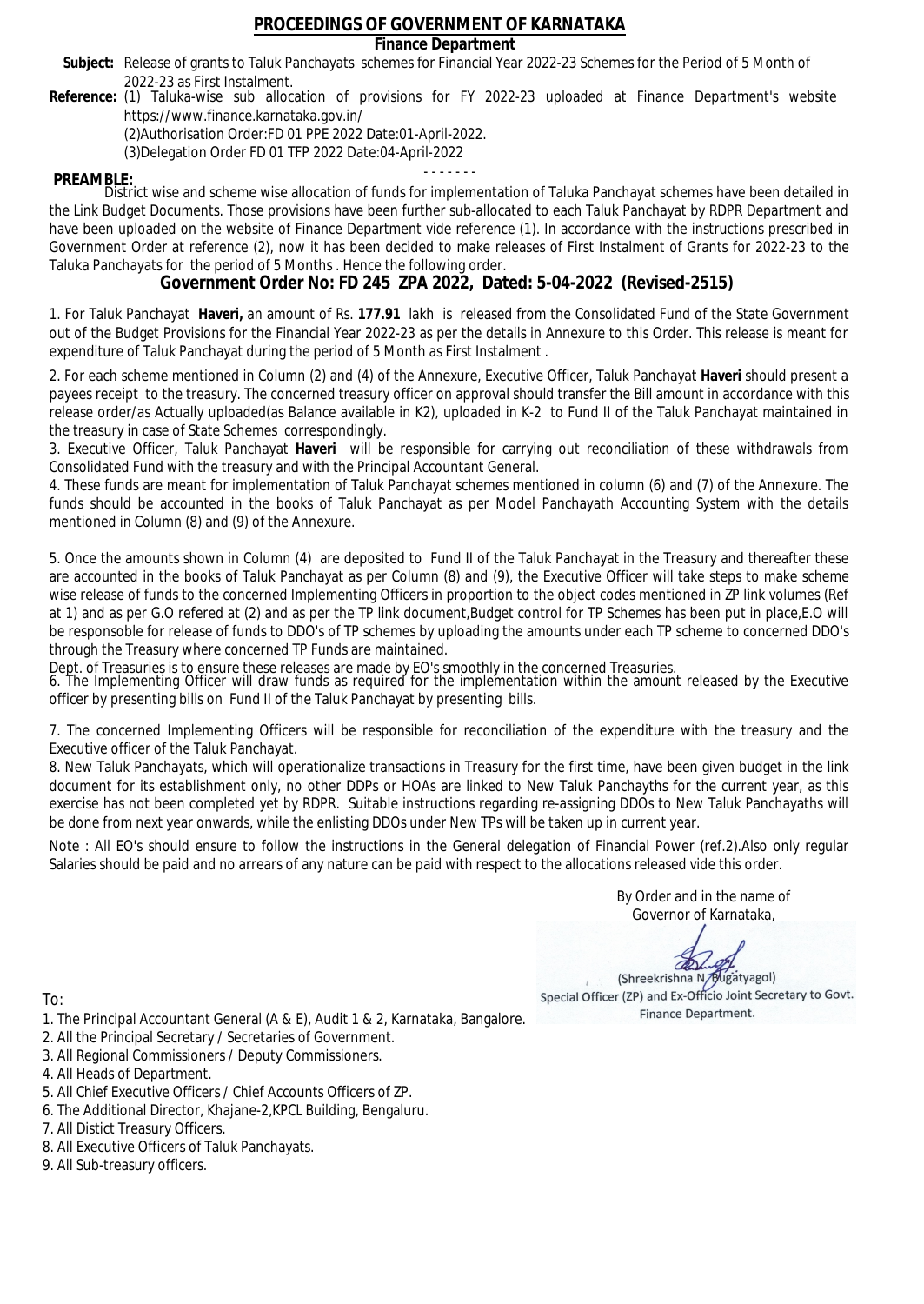### **Finance Department**

- Subject: Release of grants to Taluk Panchayats schemes for Financial Year 2022-23 Schemes for the Period of 5 Month of 2022-23 as First Instalment.
- **Reference:** (1) Taluka-wise sub allocation of provisions for FY 2022-23 uploaded at Finance Department's website https://www.finance.karnataka.gov.in/

(2)Authorisation Order:FD 01 PPE 2022 Date:01-April-2022.

(3)Delegation Order FD 01 TFP 2022 Date:04-April-2022

- - - - - - - **PREAMBLE:** District wise and scheme wise allocation of funds for implementation of Taluka Panchayat schemes have been detailed in the Link Budget Documents. Those provisions have been further sub-allocated to each Taluk Panchayat by RDPR Department and have been uploaded on the website of Finance Department vide reference (1). In accordance with the instructions prescribed in Government Order at reference (2), now it has been decided to make releases of First Instalment of Grants for 2022-23 to the Taluka Panchayats for the period of 5 Months . Hence the following order.

**Government Order No: FD 243 ZPA 2022, Dated: 5-04-2022 (Revised-2515)**

1. For Taluk Panchayat **Byadagi,** an amount of Rs. **134.72** lakh is released from the Consolidated Fund of the State Government out of the Budget Provisions for the Financial Year 2022-23 as per the details in Annexure to this Order. This release is meant for expenditure of Taluk Panchayat during the period of 5 Month as First Instalment .

2. For each scheme mentioned in Column (2) and (4) of the Annexure, Executive Officer, Taluk Panchayat **Byadagi** should present a payees receipt to the treasury. The concerned treasury officer on approval should transfer the Bill amount in accordance with this release order/as Actually uploaded(as Balance available in K2), uploaded in K-2 to Fund II of the Taluk Panchayat maintained in the treasury in case of State Schemes correspondingly.

3. Executive Officer, Taluk Panchayat **Byadagi** will be responsible for carrying out reconciliation of these withdrawals from Consolidated Fund with the treasury and with the Principal Accountant General.

4. These funds are meant for implementation of Taluk Panchayat schemes mentioned in column (6) and (7) of the Annexure. The funds should be accounted in the books of Taluk Panchayat as per Model Panchayath Accounting System with the details mentioned in Column (8) and (9) of the Annexure.

5. Once the amounts shown in Column (4) are deposited to Fund II of the Taluk Panchayat in the Treasury and thereafter these are accounted in the books of Taluk Panchayat as per Column (8) and (9), the Executive Officer will take steps to make scheme wise release of funds to the concerned Implementing Officers in proportion to the object codes mentioned in ZP link volumes (Ref at 1) and as per G.O refered at (2) and as per the TP link document,Budget control for TP Schemes has been put in place,E.O will be responsoble for release of funds to DDO's of TP schemes by uploading the amounts under each TP scheme to concerned DDO's through the Treasury where concerned TP Funds are maintained.

Dept. of Treasuries is to ensure these releases are made by EO's smoothly in the concerned Treasuries.

6. The Implementing Officer will draw funds as required for the implementation within the amount released by the Executive officer by presenting bills on Fund II of the Taluk Panchayat by presenting bills.

7. The concerned Implementing Officers will be responsible for reconciliation of the expenditure with the treasury and the Executive officer of the Taluk Panchayat.

8. New Taluk Panchayats, which will operationalize transactions in Treasury for the first time, have been given budget in the link document for its establishment only, no other DDPs or HOAs are linked to New Taluk Panchayths for the current year, as this exercise has not been completed yet by RDPR. Suitable instructions regarding re-assigning DDOs to New Taluk Panchayaths will be done from next year onwards, while the enlisting DDOs under New TPs will be taken up in current year.

Note : All EO's should ensure to follow the instructions in the General delegation of Financial Power (ref.2).Also only regular Salaries should be paid and no arrears of any nature can be paid with respect to the allocations released vide this order.

> By Order and in the name of Governor of Karnataka,

**PD** 

(Shreekrishna N/Bugatyagol) Special Officer (ZP) and Ex-Officio Joint Secretary to Govt. Finance Department.

To:

- 1. The Principal Accountant General (A & E), Audit 1 & 2, Karnataka, Bangalore.
- 2. All the Principal Secretary / Secretaries of Government.
- 3. All Regional Commissioners / Deputy Commissioners.
- 4. All Heads of Department.
- 5. All Chief Executive Officers / Chief Accounts Officers of ZP.
- 6. The Additional Director, Khajane-2,KPCL Building, Bengaluru.

- 8. All Executive Officers of Taluk Panchayats.
- 9. All Sub-treasury officers.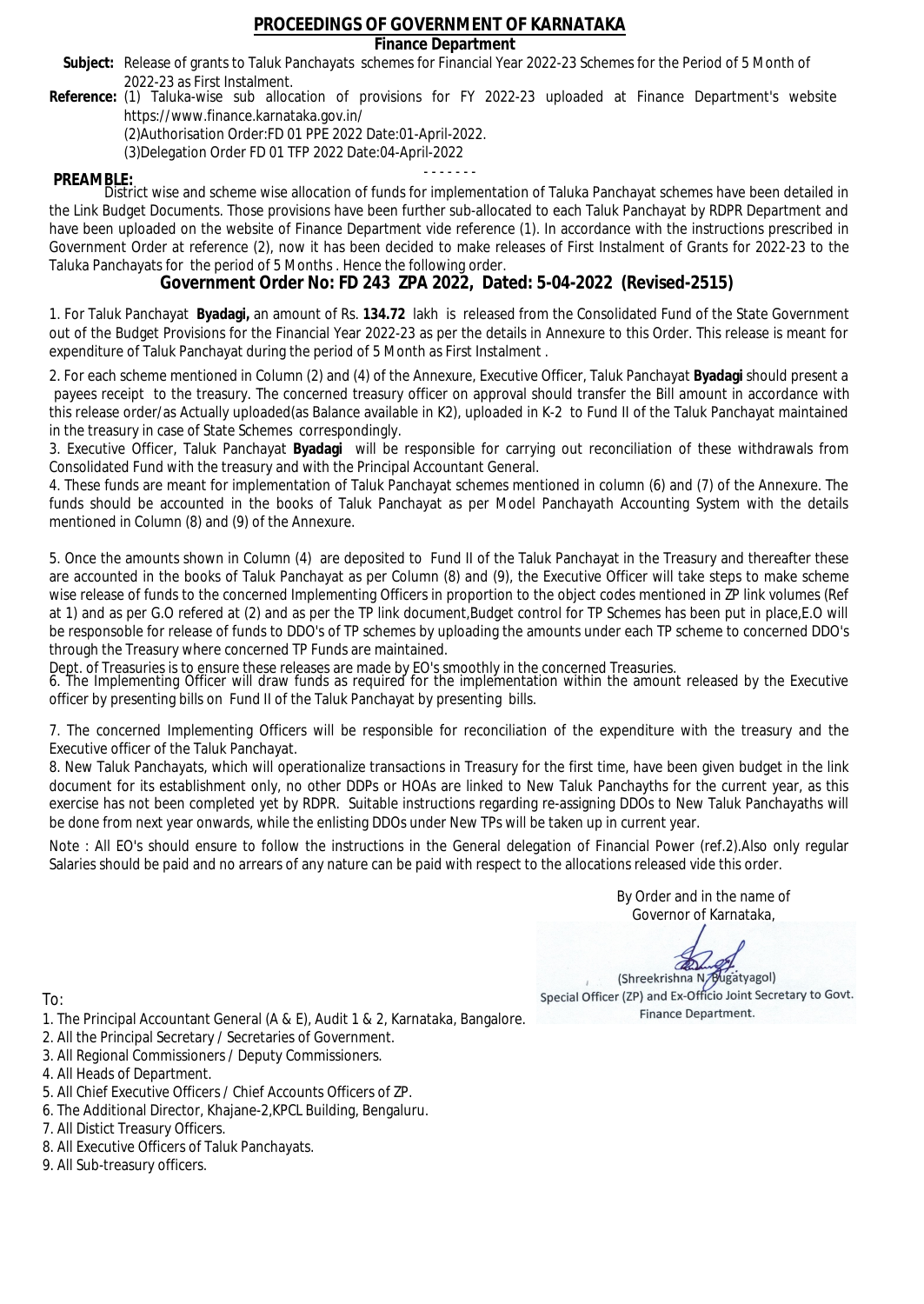### **Finance Department**

- Subject: Release of grants to Taluk Panchayats schemes for Financial Year 2022-23 Schemes for the Period of 5 Month of 2022-23 as First Instalment.
- **Reference:** (1) Taluka-wise sub allocation of provisions for FY 2022-23 uploaded at Finance Department's website https://www.finance.karnataka.gov.in/

(2)Authorisation Order:FD 01 PPE 2022 Date:01-April-2022.

(3)Delegation Order FD 01 TFP 2022 Date:04-April-2022

- - - - - - - **PREAMBLE:** District wise and scheme wise allocation of funds for implementation of Taluka Panchayat schemes have been detailed in the Link Budget Documents. Those provisions have been further sub-allocated to each Taluk Panchayat by RDPR Department and have been uploaded on the website of Finance Department vide reference (1). In accordance with the instructions prescribed in Government Order at reference (2), now it has been decided to make releases of First Instalment of Grants for 2022-23 to the Taluka Panchayats for the period of 5 Months . Hence the following order.

**Government Order No: FD 244 ZPA 2022, Dated: 5-04-2022 (Revised-2515)**

1. For Taluk Panchayat **Hangal,** an amount of Rs. **235** lakh is released from the Consolidated Fund of the State Government out of the Budget Provisions for the Financial Year 2022-23 as per the details in Annexure to this Order. This release is meant for expenditure of Taluk Panchayat during the period of 5 Month as First Instalment .

2. For each scheme mentioned in Column (2) and (4) of the Annexure, Executive Officer, Taluk Panchayat **Hangal** should present a payees receipt to the treasury. The concerned treasury officer on approval should transfer the Bill amount in accordance with this release order/as Actually uploaded(as Balance available in K2), uploaded in K-2 to Fund II of the Taluk Panchayat maintained in the treasury in case of State Schemes correspondingly.

3. Executive Officer, Taluk Panchayat **Hangal** will be responsible for carrying out reconciliation of these withdrawals from Consolidated Fund with the treasury and with the Principal Accountant General.

4. These funds are meant for implementation of Taluk Panchayat schemes mentioned in column (6) and (7) of the Annexure. The funds should be accounted in the books of Taluk Panchayat as per Model Panchayath Accounting System with the details mentioned in Column (8) and (9) of the Annexure.

5. Once the amounts shown in Column (4) are deposited to Fund II of the Taluk Panchayat in the Treasury and thereafter these are accounted in the books of Taluk Panchayat as per Column (8) and (9), the Executive Officer will take steps to make scheme wise release of funds to the concerned Implementing Officers in proportion to the object codes mentioned in ZP link volumes (Ref at 1) and as per G.O refered at (2) and as per the TP link document,Budget control for TP Schemes has been put in place,E.O will be responsoble for release of funds to DDO's of TP schemes by uploading the amounts under each TP scheme to concerned DDO's through the Treasury where concerned TP Funds are maintained.

Dept. of Treasuries is to ensure these releases are made by EO's smoothly in the concerned Treasuries.

6. The Implementing Officer will draw funds as required for the implementation within the amount released by the Executive officer by presenting bills on Fund II of the Taluk Panchayat by presenting bills.

7. The concerned Implementing Officers will be responsible for reconciliation of the expenditure with the treasury and the Executive officer of the Taluk Panchayat.

8. New Taluk Panchayats, which will operationalize transactions in Treasury for the first time, have been given budget in the link document for its establishment only, no other DDPs or HOAs are linked to New Taluk Panchayths for the current year, as this exercise has not been completed yet by RDPR. Suitable instructions regarding re-assigning DDOs to New Taluk Panchayaths will be done from next year onwards, while the enlisting DDOs under New TPs will be taken up in current year.

Note : All EO's should ensure to follow the instructions in the General delegation of Financial Power (ref.2).Also only regular Salaries should be paid and no arrears of any nature can be paid with respect to the allocations released vide this order.

> By Order and in the name of Governor of Karnataka,

**PD** 

(Shreekrishna N/Bugatyagol) Special Officer (ZP) and Ex-Officio Joint Secretary to Govt. Finance Department.

To:

- 1. The Principal Accountant General (A & E), Audit 1 & 2, Karnataka, Bangalore.
- 2. All the Principal Secretary / Secretaries of Government.
- 3. All Regional Commissioners / Deputy Commissioners.
- 4. All Heads of Department.
- 5. All Chief Executive Officers / Chief Accounts Officers of ZP.
- 6. The Additional Director, Khajane-2,KPCL Building, Bengaluru.

- 8. All Executive Officers of Taluk Panchayats.
- 9. All Sub-treasury officers.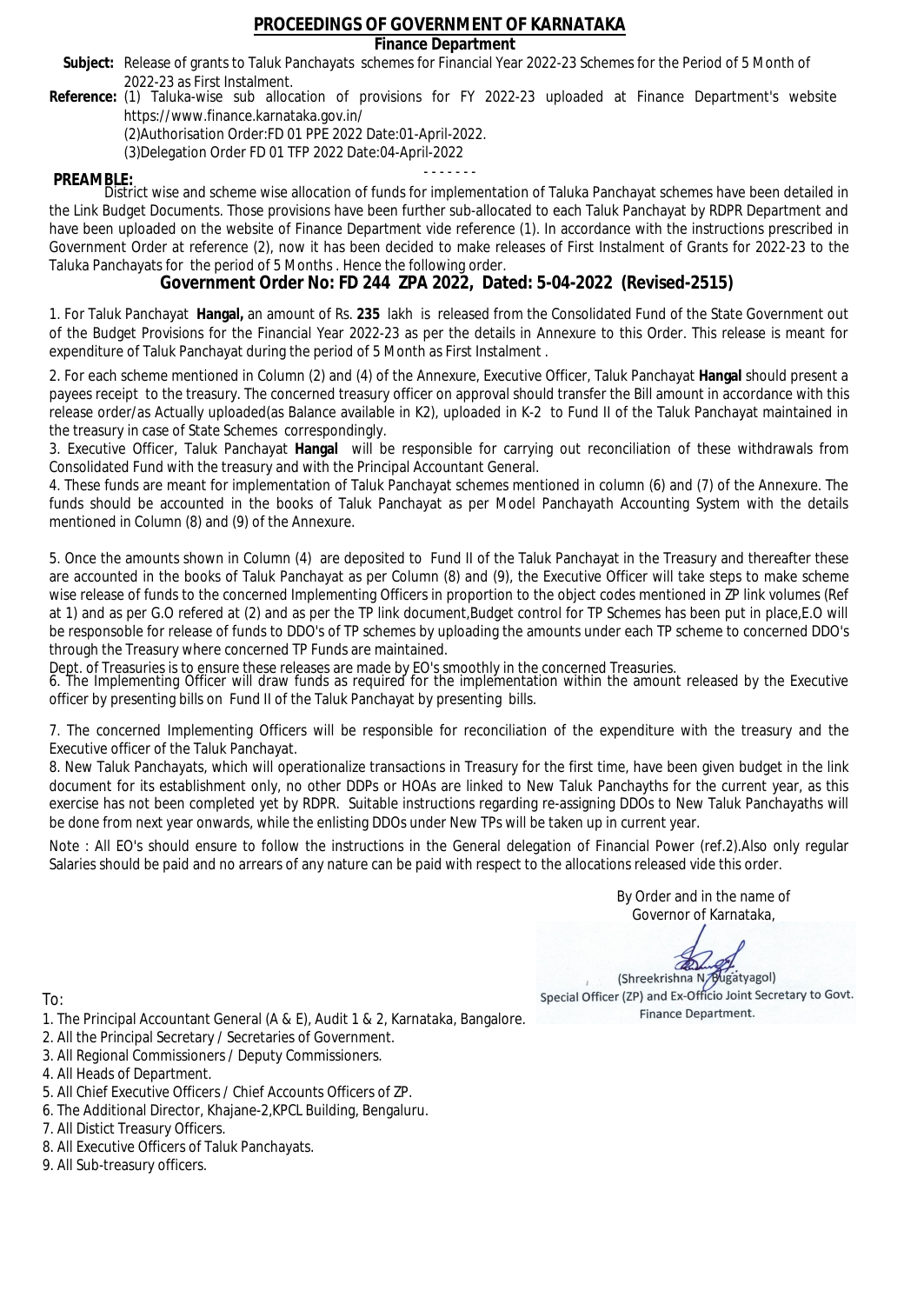### **Finance Department**

- Subject: Release of grants to Taluk Panchayats schemes for Financial Year 2022-23 Schemes for the Period of 5 Month of 2022-23 as First Instalment.
- **Reference:** (1) Taluka-wise sub allocation of provisions for FY 2022-23 uploaded at Finance Department's website https://www.finance.karnataka.gov.in/

(2)Authorisation Order:FD 01 PPE 2022 Date:01-April-2022.

(3)Delegation Order FD 01 TFP 2022 Date:04-April-2022

- - - - - - - **PREAMBLE:** District wise and scheme wise allocation of funds for implementation of Taluka Panchayat schemes have been detailed in the Link Budget Documents. Those provisions have been further sub-allocated to each Taluk Panchayat by RDPR Department and have been uploaded on the website of Finance Department vide reference (1). In accordance with the instructions prescribed in Government Order at reference (2), now it has been decided to make releases of First Instalment of Grants for 2022-23 to the Taluka Panchayats for the period of 5 Months . Hence the following order.

**Government Order No: FD 246 ZPA 2022, Dated: 5-04-2022 (Revised-2515)**

1. For Taluk Panchayat **Hirekerur,** an amount of Rs. **65.23** lakh is released from the Consolidated Fund of the State Government out of the Budget Provisions for the Financial Year 2022-23 as per the details in Annexure to this Order. This release is meant for expenditure of Taluk Panchayat during the period of 5 Month as First Instalment .

2. For each scheme mentioned in Column (2) and (4) of the Annexure, Executive Officer, Taluk Panchayat **Hirekerur** should present a payees receipt to the treasury. The concerned treasury officer on approval should transfer the Bill amount in accordance with this release order/as Actually uploaded(as Balance available in K2), uploaded in K-2 to Fund II of the Taluk Panchayat maintained in the treasury in case of State Schemes correspondingly.

3. Executive Officer, Taluk Panchayat **Hirekerur** will be responsible for carrying out reconciliation of these withdrawals from Consolidated Fund with the treasury and with the Principal Accountant General.

4. These funds are meant for implementation of Taluk Panchayat schemes mentioned in column (6) and (7) of the Annexure. The funds should be accounted in the books of Taluk Panchayat as per Model Panchayath Accounting System with the details mentioned in Column (8) and (9) of the Annexure.

5. Once the amounts shown in Column (4) are deposited to Fund II of the Taluk Panchayat in the Treasury and thereafter these are accounted in the books of Taluk Panchayat as per Column (8) and (9), the Executive Officer will take steps to make scheme wise release of funds to the concerned Implementing Officers in proportion to the object codes mentioned in ZP link volumes (Ref at 1) and as per G.O refered at (2) and as per the TP link document,Budget control for TP Schemes has been put in place,E.O will be responsoble for release of funds to DDO's of TP schemes by uploading the amounts under each TP scheme to concerned DDO's through the Treasury where concerned TP Funds are maintained.

Dept. of Treasuries is to ensure these releases are made by EO's smoothly in the concerned Treasuries.

6. The Implementing Officer will draw funds as required for the implementation within the amount released by the Executive officer by presenting bills on Fund II of the Taluk Panchayat by presenting bills.

7. The concerned Implementing Officers will be responsible for reconciliation of the expenditure with the treasury and the Executive officer of the Taluk Panchayat.

8. New Taluk Panchayats, which will operationalize transactions in Treasury for the first time, have been given budget in the link document for its establishment only, no other DDPs or HOAs are linked to New Taluk Panchayths for the current year, as this exercise has not been completed yet by RDPR. Suitable instructions regarding re-assigning DDOs to New Taluk Panchayaths will be done from next year onwards, while the enlisting DDOs under New TPs will be taken up in current year.

Note : All EO's should ensure to follow the instructions in the General delegation of Financial Power (ref.2).Also only regular Salaries should be paid and no arrears of any nature can be paid with respect to the allocations released vide this order.

> By Order and in the name of Governor of Karnataka,

**PD** 

(Shreekrishna N/Bugatyagol) Special Officer (ZP) and Ex-Officio Joint Secretary to Govt. Finance Department.

- 1. The Principal Accountant General (A & E), Audit 1 & 2, Karnataka, Bangalore.
- 2. All the Principal Secretary / Secretaries of Government.
- 3. All Regional Commissioners / Deputy Commissioners.
- 4. All Heads of Department.
- 5. All Chief Executive Officers / Chief Accounts Officers of ZP.
- 6. The Additional Director, Khajane-2,KPCL Building, Bengaluru.
- 7. All Distict Treasury Officers.
- 8. All Executive Officers of Taluk Panchayats.
- 9. All Sub-treasury officers.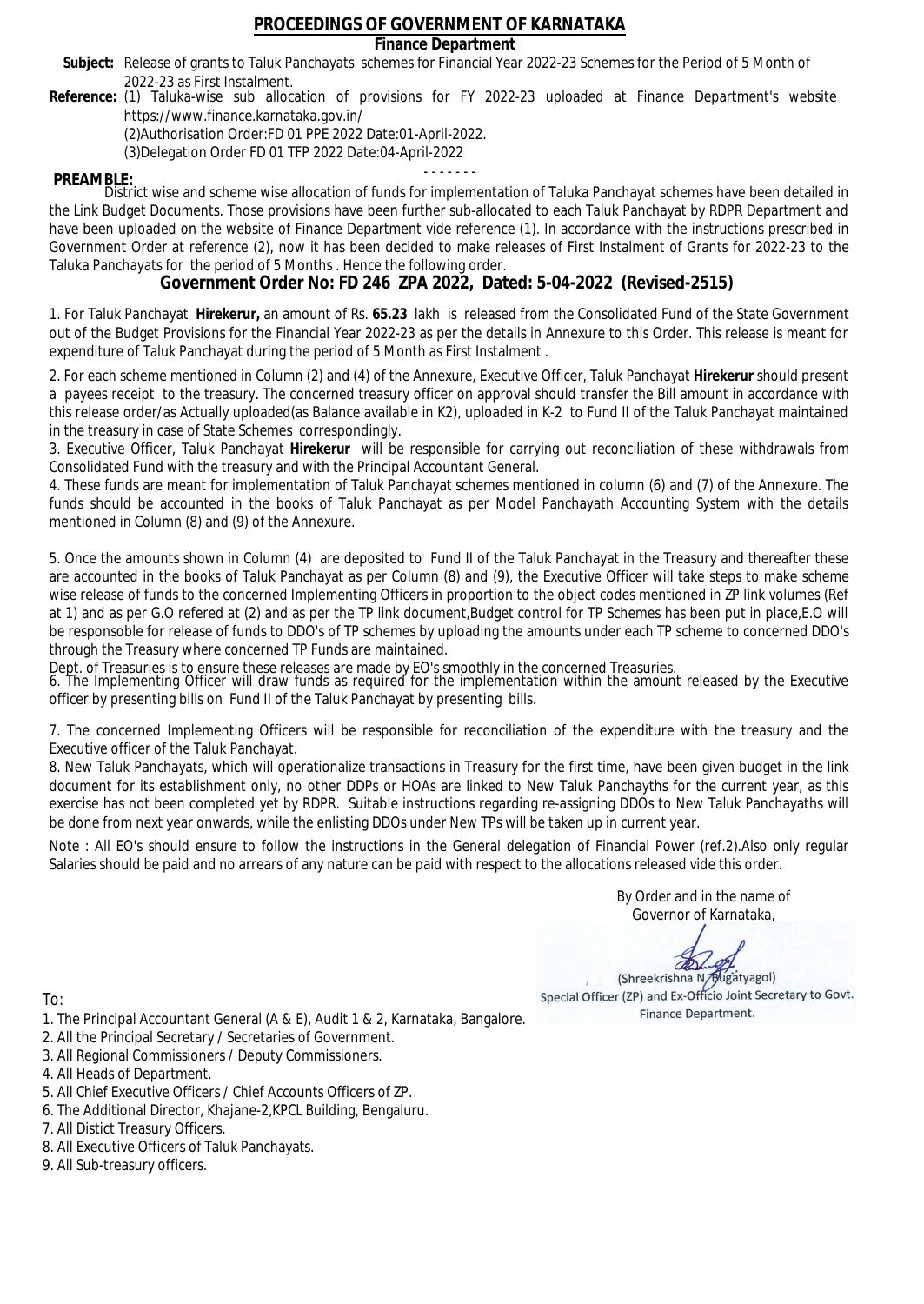### **Finance Department**

- Subject: Release of grants to Taluk Panchayats schemes for Financial Year 2022-23 Schemes for the Period of 5 Month of 2022-23 as First Instalment.
- **Reference:** (1) Taluka-wise sub allocation of provisions for FY 2022-23 uploaded at Finance Department's website https://www.finance.karnataka.gov.in/

(2)Authorisation Order:FD 01 PPE 2022 Date:01-April-2022.

(3)Delegation Order FD 01 TFP 2022 Date:04-April-2022

- - - - - - - **PREAMBLE:** District wise and scheme wise allocation of funds for implementation of Taluka Panchayat schemes have been detailed in the Link Budget Documents. Those provisions have been further sub-allocated to each Taluk Panchayat by RDPR Department and have been uploaded on the website of Finance Department vide reference (1). In accordance with the instructions prescribed in Government Order at reference (2), now it has been decided to make releases of First Instalment of Grants for 2022-23 to the Taluka Panchayats for the period of 5 Months . Hence the following order.

**Government Order No: FD 249 ZPA 2022, Dated: 5-04-2022 (Revised-2515)**

1. For Taluk Panchayat **Savanur,** an amount of Rs. **121.13** lakh is released from the Consolidated Fund of the State Government out of the Budget Provisions for the Financial Year 2022-23 as per the details in Annexure to this Order. This release is meant for expenditure of Taluk Panchayat during the period of 5 Month as First Instalment .

2. For each scheme mentioned in Column (2) and (4) of the Annexure, Executive Officer, Taluk Panchayat **Savanur** should present a payees receipt to the treasury. The concerned treasury officer on approval should transfer the Bill amount in accordance with this release order/as Actually uploaded(as Balance available in K2), uploaded in K-2 to Fund II of the Taluk Panchayat maintained in the treasury in case of State Schemes correspondingly.

3. Executive Officer, Taluk Panchayat **Savanur** will be responsible for carrying out reconciliation of these withdrawals from Consolidated Fund with the treasury and with the Principal Accountant General.

4. These funds are meant for implementation of Taluk Panchayat schemes mentioned in column (6) and (7) of the Annexure. The funds should be accounted in the books of Taluk Panchayat as per Model Panchayath Accounting System with the details mentioned in Column (8) and (9) of the Annexure.

5. Once the amounts shown in Column (4) are deposited to Fund II of the Taluk Panchayat in the Treasury and thereafter these are accounted in the books of Taluk Panchayat as per Column (8) and (9), the Executive Officer will take steps to make scheme wise release of funds to the concerned Implementing Officers in proportion to the object codes mentioned in ZP link volumes (Ref at 1) and as per G.O refered at (2) and as per the TP link document,Budget control for TP Schemes has been put in place,E.O will be responsoble for release of funds to DDO's of TP schemes by uploading the amounts under each TP scheme to concerned DDO's through the Treasury where concerned TP Funds are maintained.

Dept. of Treasuries is to ensure these releases are made by EO's smoothly in the concerned Treasuries.

6. The Implementing Officer will draw funds as required for the implementation within the amount released by the Executive officer by presenting bills on Fund II of the Taluk Panchayat by presenting bills.

7. The concerned Implementing Officers will be responsible for reconciliation of the expenditure with the treasury and the Executive officer of the Taluk Panchayat.

8. New Taluk Panchayats, which will operationalize transactions in Treasury for the first time, have been given budget in the link document for its establishment only, no other DDPs or HOAs are linked to New Taluk Panchayths for the current year, as this exercise has not been completed yet by RDPR. Suitable instructions regarding re-assigning DDOs to New Taluk Panchayaths will be done from next year onwards, while the enlisting DDOs under New TPs will be taken up in current year.

Note : All EO's should ensure to follow the instructions in the General delegation of Financial Power (ref.2).Also only regular Salaries should be paid and no arrears of any nature can be paid with respect to the allocations released vide this order.

> By Order and in the name of Governor of Karnataka,

**PD** 

(Shreekrishna N/Bugatyagol) Special Officer (ZP) and Ex-Officio Joint Secretary to Govt. Finance Department.

- 1. The Principal Accountant General (A & E), Audit 1 & 2, Karnataka, Bangalore.
- 2. All the Principal Secretary / Secretaries of Government.
- 3. All Regional Commissioners / Deputy Commissioners.
- 4. All Heads of Department.
- 5. All Chief Executive Officers / Chief Accounts Officers of ZP.
- 6. The Additional Director, Khajane-2,KPCL Building, Bengaluru.
- 7. All Distict Treasury Officers.
- 8. All Executive Officers of Taluk Panchayats.
- 9. All Sub-treasury officers.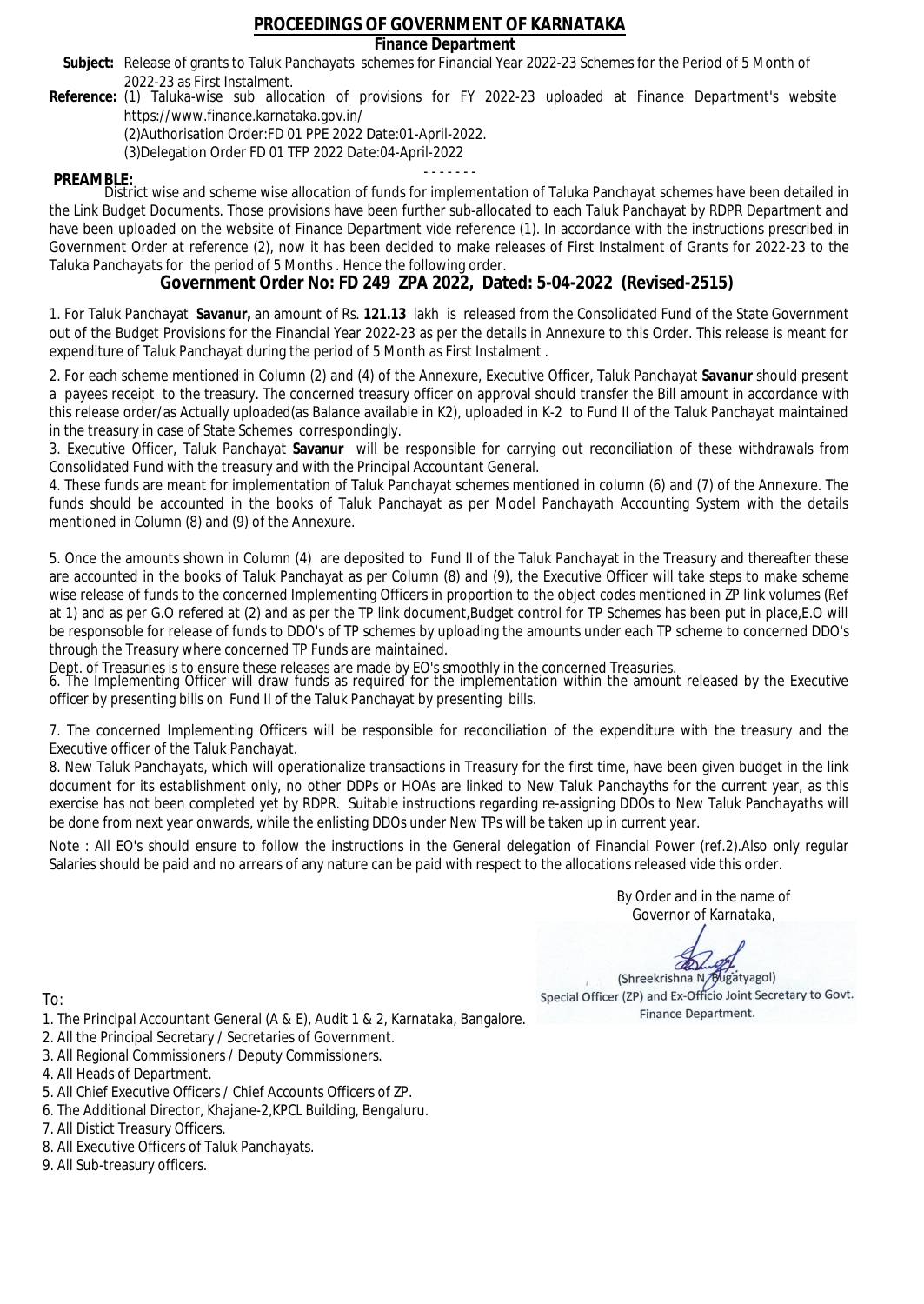### **Finance Department**

- Subject: Release of grants to Taluk Panchayats schemes for Financial Year 2022-23 Schemes for the Period of 5 Month of 2022-23 as First Instalment.
- **Reference:** (1) Taluka-wise sub allocation of provisions for FY 2022-23 uploaded at Finance Department's website https://www.finance.karnataka.gov.in/

(2)Authorisation Order:FD 01 PPE 2022 Date:01-April-2022.

(3)Delegation Order FD 01 TFP 2022 Date:04-April-2022

- - - - - - - **PREAMBLE:** District wise and scheme wise allocation of funds for implementation of Taluka Panchayat schemes have been detailed in the Link Budget Documents. Those provisions have been further sub-allocated to each Taluk Panchayat by RDPR Department and have been uploaded on the website of Finance Department vide reference (1). In accordance with the instructions prescribed in Government Order at reference (2), now it has been decided to make releases of First Instalment of Grants for 2022-23 to the Taluka Panchayats for the period of 5 Months . Hence the following order.

**Government Order No: FD 250 ZPA 2022, Dated: 5-04-2022 (Revised-2515)**

1. For Taluk Panchayat **Shiggaon,** an amount of Rs. **158.45** lakh is released from the Consolidated Fund of the State Government out of the Budget Provisions for the Financial Year 2022-23 as per the details in Annexure to this Order. This release is meant for expenditure of Taluk Panchayat during the period of 5 Month as First Instalment .

2. For each scheme mentioned in Column (2) and (4) of the Annexure, Executive Officer, Taluk Panchayat **Shiggaon** should present a payees receipt to the treasury. The concerned treasury officer on approval should transfer the Bill amount in accordance with this release order/as Actually uploaded(as Balance available in K2), uploaded in K-2 to Fund II of the Taluk Panchayat maintained in the treasury in case of State Schemes correspondingly.

3. Executive Officer, Taluk Panchayat **Shiggaon** will be responsible for carrying out reconciliation of these withdrawals from Consolidated Fund with the treasury and with the Principal Accountant General.

4. These funds are meant for implementation of Taluk Panchayat schemes mentioned in column (6) and (7) of the Annexure. The funds should be accounted in the books of Taluk Panchayat as per Model Panchayath Accounting System with the details mentioned in Column (8) and (9) of the Annexure.

5. Once the amounts shown in Column (4) are deposited to Fund II of the Taluk Panchayat in the Treasury and thereafter these are accounted in the books of Taluk Panchayat as per Column (8) and (9), the Executive Officer will take steps to make scheme wise release of funds to the concerned Implementing Officers in proportion to the object codes mentioned in ZP link volumes (Ref at 1) and as per G.O refered at (2) and as per the TP link document,Budget control for TP Schemes has been put in place,E.O will be responsoble for release of funds to DDO's of TP schemes by uploading the amounts under each TP scheme to concerned DDO's through the Treasury where concerned TP Funds are maintained.

Dept. of Treasuries is to ensure these releases are made by EO's smoothly in the concerned Treasuries.

6. The Implementing Officer will draw funds as required for the implementation within the amount released by the Executive officer by presenting bills on Fund II of the Taluk Panchayat by presenting bills.

7. The concerned Implementing Officers will be responsible for reconciliation of the expenditure with the treasury and the Executive officer of the Taluk Panchayat.

8. New Taluk Panchayats, which will operationalize transactions in Treasury for the first time, have been given budget in the link document for its establishment only, no other DDPs or HOAs are linked to New Taluk Panchayths for the current year, as this exercise has not been completed yet by RDPR. Suitable instructions regarding re-assigning DDOs to New Taluk Panchayaths will be done from next year onwards, while the enlisting DDOs under New TPs will be taken up in current year.

Note : All EO's should ensure to follow the instructions in the General delegation of Financial Power (ref.2).Also only regular Salaries should be paid and no arrears of any nature can be paid with respect to the allocations released vide this order.

> By Order and in the name of Governor of Karnataka,

**PD** 

(Shreekrishna N/Bugatyagol) Special Officer (ZP) and Ex-Officio Joint Secretary to Govt. Finance Department.

- 1. The Principal Accountant General (A & E), Audit 1 & 2, Karnataka, Bangalore.
- 2. All the Principal Secretary / Secretaries of Government.
- 3. All Regional Commissioners / Deputy Commissioners.
- 4. All Heads of Department.
- 5. All Chief Executive Officers / Chief Accounts Officers of ZP.
- 6. The Additional Director, Khajane-2,KPCL Building, Bengaluru.
- 7. All Distict Treasury Officers.
- 8. All Executive Officers of Taluk Panchayats.
- 9. All Sub-treasury officers.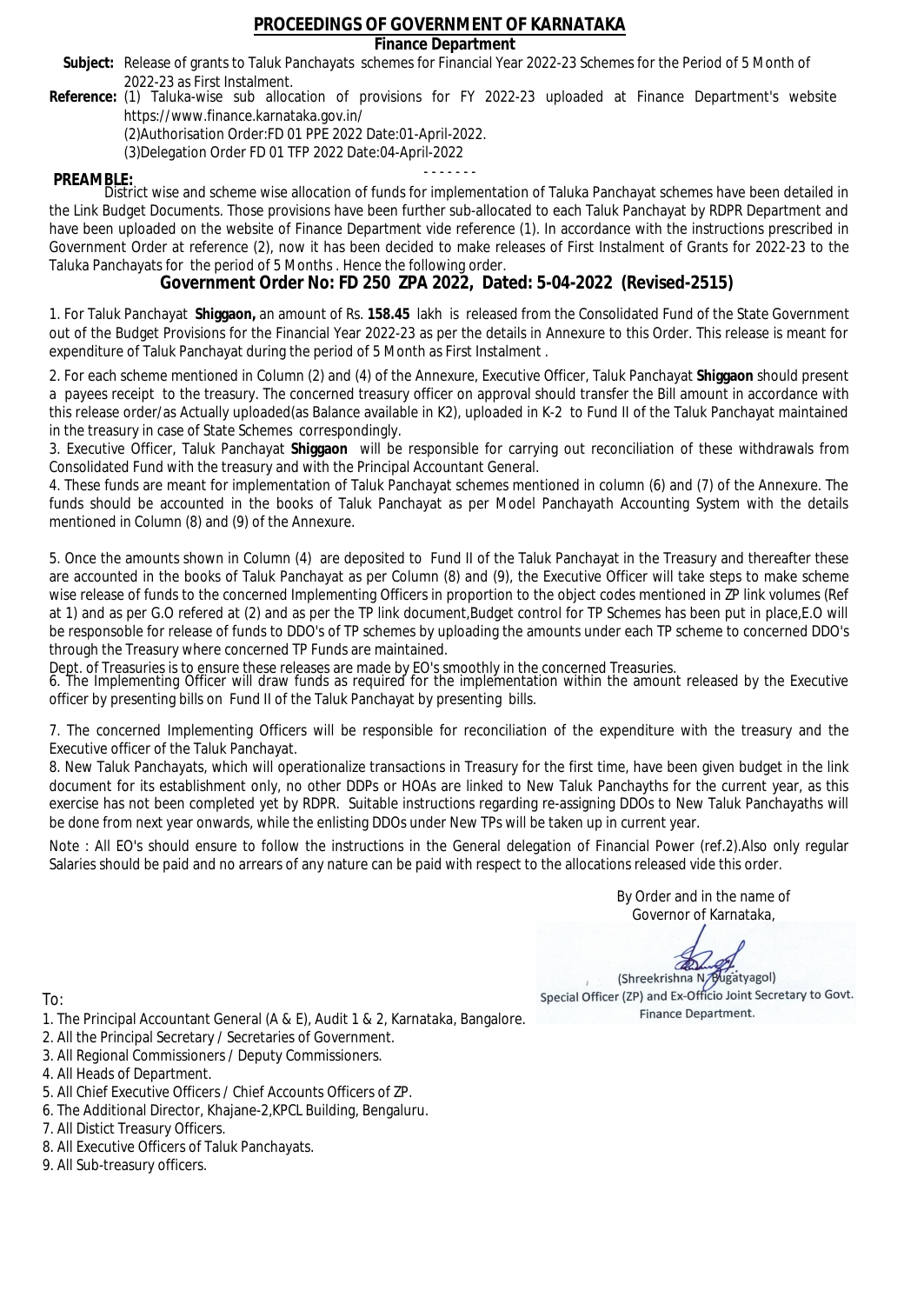### **Finance Department**

- Subject: Release of grants to Taluk Panchayats schemes for Financial Year 2022-23 Schemes for the Period of 5 Month of 2022-23 as First Instalment.
- **Reference:** (1) Taluka-wise sub allocation of provisions for FY 2022-23 uploaded at Finance Department's website https://www.finance.karnataka.gov.in/

(2)Authorisation Order:FD 01 PPE 2022 Date:01-April-2022.

(3)Delegation Order FD 01 TFP 2022 Date:04-April-2022

- - - - - - - **PREAMBLE:** District wise and scheme wise allocation of funds for implementation of Taluka Panchayat schemes have been detailed in the Link Budget Documents. Those provisions have been further sub-allocated to each Taluk Panchayat by RDPR Department and have been uploaded on the website of Finance Department vide reference (1). In accordance with the instructions prescribed in Government Order at reference (2), now it has been decided to make releases of First Instalment of Grants for 2022-23 to the Taluka Panchayats for the period of 5 Months . Hence the following order.

**Government Order No: FD 247 ZPA 2022, Dated: 5-04-2022 (Revised-2515)**

1. For Taluk Panchayat **Ranibennur,** an amount of Rs. **237.16** lakh is released from the Consolidated Fund of the State Government out of the Budget Provisions for the Financial Year 2022-23 as per the details in Annexure to this Order. This release is meant for expenditure of Taluk Panchayat during the period of 5 Month as First Instalment .

2. For each scheme mentioned in Column (2) and (4) of the Annexure, Executive Officer, Taluk Panchayat **Ranibennur** should present a payees receipt to the treasury. The concerned treasury officer on approval should transfer the Bill amount in accordance with this release order/as Actually uploaded(as Balance available in K2), uploaded in K-2 to Fund II of the Taluk Panchayat maintained in the treasury in case of State Schemes correspondingly.

3. Executive Officer, Taluk Panchayat **Ranibennur** will be responsible for carrying out reconciliation of these withdrawals from Consolidated Fund with the treasury and with the Principal Accountant General.

4. These funds are meant for implementation of Taluk Panchayat schemes mentioned in column (6) and (7) of the Annexure. The funds should be accounted in the books of Taluk Panchayat as per Model Panchayath Accounting System with the details mentioned in Column (8) and (9) of the Annexure.

5. Once the amounts shown in Column (4) are deposited to Fund II of the Taluk Panchayat in the Treasury and thereafter these are accounted in the books of Taluk Panchayat as per Column (8) and (9), the Executive Officer will take steps to make scheme wise release of funds to the concerned Implementing Officers in proportion to the object codes mentioned in ZP link volumes (Ref at 1) and as per G.O refered at (2) and as per the TP link document,Budget control for TP Schemes has been put in place,E.O will be responsoble for release of funds to DDO's of TP schemes by uploading the amounts under each TP scheme to concerned DDO's through the Treasury where concerned TP Funds are maintained.

Dept. of Treasuries is to ensure these releases are made by EO's smoothly in the concerned Treasuries.

6. The Implementing Officer will draw funds as required for the implementation within the amount released by the Executive officer by presenting bills on Fund II of the Taluk Panchayat by presenting bills.

7. The concerned Implementing Officers will be responsible for reconciliation of the expenditure with the treasury and the Executive officer of the Taluk Panchayat.

8. New Taluk Panchayats, which will operationalize transactions in Treasury for the first time, have been given budget in the link document for its establishment only, no other DDPs or HOAs are linked to New Taluk Panchayths for the current year, as this exercise has not been completed yet by RDPR. Suitable instructions regarding re-assigning DDOs to New Taluk Panchayaths will be done from next year onwards, while the enlisting DDOs under New TPs will be taken up in current year.

Note : All EO's should ensure to follow the instructions in the General delegation of Financial Power (ref.2).Also only regular Salaries should be paid and no arrears of any nature can be paid with respect to the allocations released vide this order.

> By Order and in the name of Governor of Karnataka,

**PD** 

(Shreekrishna N/Bugatyagol) Special Officer (ZP) and Ex-Officio Joint Secretary to Govt. Finance Department.

- 1. The Principal Accountant General (A & E), Audit 1 & 2, Karnataka, Bangalore.
- 2. All the Principal Secretary / Secretaries of Government.
- 3. All Regional Commissioners / Deputy Commissioners.
- 4. All Heads of Department.
- 5. All Chief Executive Officers / Chief Accounts Officers of ZP.
- 6. The Additional Director, Khajane-2,KPCL Building, Bengaluru.
- 7. All Distict Treasury Officers.
- 8. All Executive Officers of Taluk Panchayats.
- 9. All Sub-treasury officers.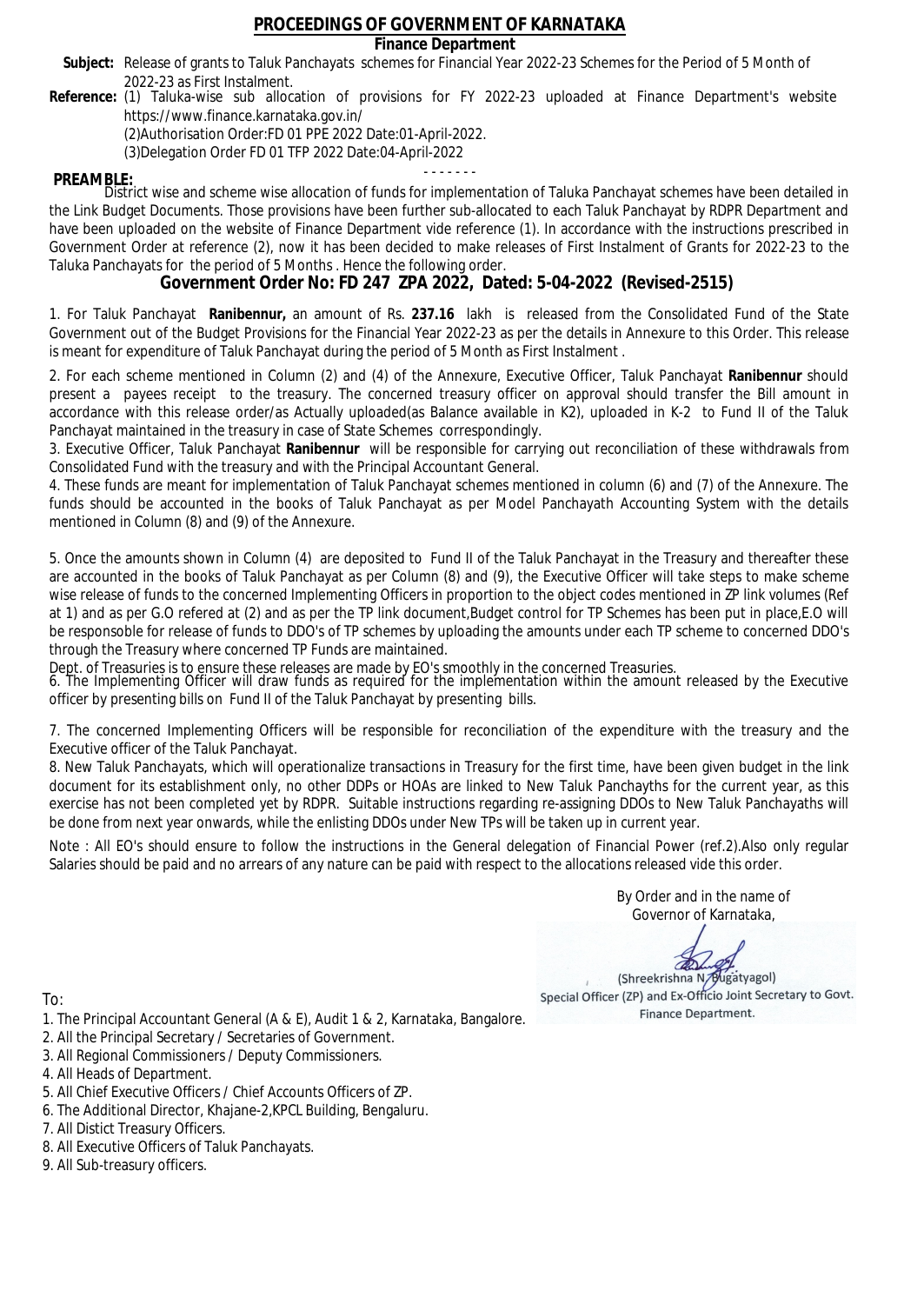### **Finance Department**

- Subject: Release of grants to Taluk Panchayats schemes for Financial Year 2022-23 Schemes for the Period of 5 Month of 2022-23 as First Instalment.
- **Reference:** (1) Taluka-wise sub allocation of provisions for FY 2022-23 uploaded at Finance Department's website https://www.finance.karnataka.gov.in/

(2)Authorisation Order:FD 01 PPE 2022 Date:01-April-2022.

(3)Delegation Order FD 01 TFP 2022 Date:04-April-2022

- - - - - - - **PREAMBLE:** District wise and scheme wise allocation of funds for implementation of Taluka Panchayat schemes have been detailed in the Link Budget Documents. Those provisions have been further sub-allocated to each Taluk Panchayat by RDPR Department and have been uploaded on the website of Finance Department vide reference (1). In accordance with the instructions prescribed in Government Order at reference (2), now it has been decided to make releases of First Instalment of Grants for 2022-23 to the Taluka Panchayats for the period of 5 Months . Hence the following order.

**Government Order No: FD 248 ZPA 2022, Dated: 5-04-2022 (Revised-2515)**

1. For Taluk Panchayat **Rattihalli,** an amount of Rs. **89.22** lakh is released from the Consolidated Fund of the State Government out of the Budget Provisions for the Financial Year 2022-23 as per the details in Annexure to this Order. This release is meant for expenditure of Taluk Panchayat during the period of 5 Month as First Instalment .

2. For each scheme mentioned in Column (2) and (4) of the Annexure, Executive Officer, Taluk Panchayat **Rattihalli** should present a payees receipt to the treasury. The concerned treasury officer on approval should transfer the Bill amount in accordance with this release order/as Actually uploaded(as Balance available in K2), uploaded in K-2 to Fund II of the Taluk Panchayat maintained in the treasury in case of State Schemes correspondingly.

3. Executive Officer, Taluk Panchayat **Rattihalli** will be responsible for carrying out reconciliation of these withdrawals from Consolidated Fund with the treasury and with the Principal Accountant General.

4. These funds are meant for implementation of Taluk Panchayat schemes mentioned in column (6) and (7) of the Annexure. The funds should be accounted in the books of Taluk Panchayat as per Model Panchayath Accounting System with the details mentioned in Column (8) and (9) of the Annexure.

5. Once the amounts shown in Column (4) are deposited to Fund II of the Taluk Panchayat in the Treasury and thereafter these are accounted in the books of Taluk Panchayat as per Column (8) and (9), the Executive Officer will take steps to make scheme wise release of funds to the concerned Implementing Officers in proportion to the object codes mentioned in ZP link volumes (Ref at 1) and as per G.O refered at (2) and as per the TP link document,Budget control for TP Schemes has been put in place,E.O will be responsoble for release of funds to DDO's of TP schemes by uploading the amounts under each TP scheme to concerned DDO's through the Treasury where concerned TP Funds are maintained.

Dept. of Treasuries is to ensure these releases are made by EO's smoothly in the concerned Treasuries.

6. The Implementing Officer will draw funds as required for the implementation within the amount released by the Executive officer by presenting bills on Fund II of the Taluk Panchayat by presenting bills.

7. The concerned Implementing Officers will be responsible for reconciliation of the expenditure with the treasury and the Executive officer of the Taluk Panchayat.

8. New Taluk Panchayats, which will operationalize transactions in Treasury for the first time, have been given budget in the link document for its establishment only, no other DDPs or HOAs are linked to New Taluk Panchayths for the current year, as this exercise has not been completed yet by RDPR. Suitable instructions regarding re-assigning DDOs to New Taluk Panchayaths will be done from next year onwards, while the enlisting DDOs under New TPs will be taken up in current year.

Note : All EO's should ensure to follow the instructions in the General delegation of Financial Power (ref.2).Also only regular Salaries should be paid and no arrears of any nature can be paid with respect to the allocations released vide this order.

> By Order and in the name of Governor of Karnataka,

**PD** 

(Shreekrishna N/Bugatyagol) Special Officer (ZP) and Ex-Officio Joint Secretary to Govt. Finance Department.

- 1. The Principal Accountant General (A & E), Audit 1 & 2, Karnataka, Bangalore.
- 2. All the Principal Secretary / Secretaries of Government.
- 3. All Regional Commissioners / Deputy Commissioners.
- 4. All Heads of Department.
- 5. All Chief Executive Officers / Chief Accounts Officers of ZP.
- 6. The Additional Director, Khajane-2,KPCL Building, Bengaluru.
- 7. All Distict Treasury Officers.
- 8. All Executive Officers of Taluk Panchayats.
- 9. All Sub-treasury officers.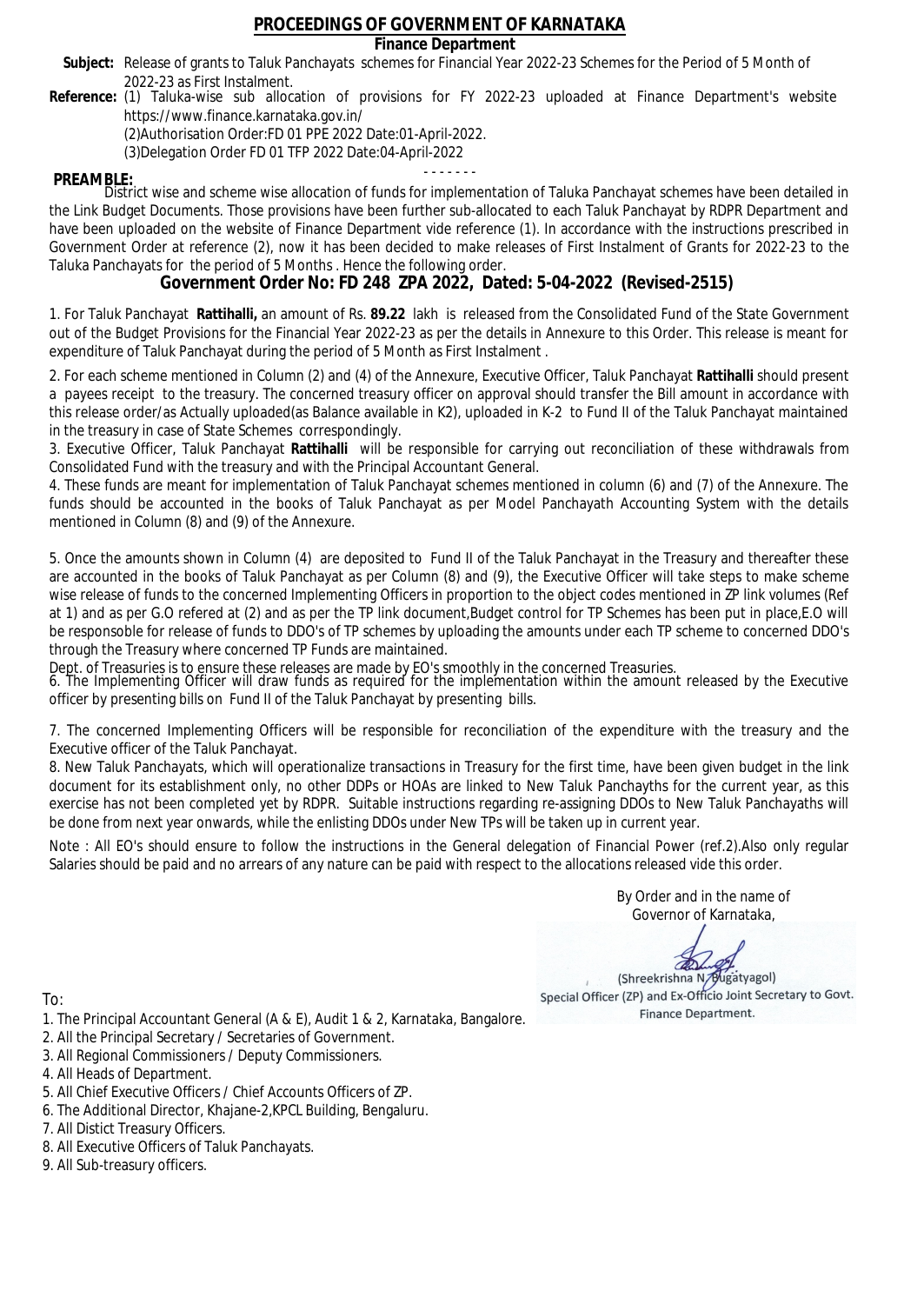### **Finance Department**

- Subject: Release of grants to Taluk Panchayats schemes for Financial Year 2022-23 Schemes for the Period of 5 Month of 2022-23 as First Instalment.
- **Reference:** (1) Taluka-wise sub allocation of provisions for FY 2022-23 uploaded at Finance Department's website https://www.finance.karnataka.gov.in/

(2)Authorisation Order:FD 01 PPE 2022 Date:01-April-2022.

(3)Delegation Order FD 01 TFP 2022 Date:04-April-2022

- - - - - - - **PREAMBLE:** District wise and scheme wise allocation of funds for implementation of Taluka Panchayat schemes have been detailed in the Link Budget Documents. Those provisions have been further sub-allocated to each Taluk Panchayat by RDPR Department and have been uploaded on the website of Finance Department vide reference (1). In accordance with the instructions prescribed in Government Order at reference (2), now it has been decided to make releases of First Instalment of Grants for 2022-23 to the Taluka Panchayats for the period of 5 Months . Hence the following order.

**Government Order No: FD 254 ZPA 2022, Dated: 5-04-2022 (Revised-2515)**

1. For Taluk Panchayat **Koppal,** an amount of Rs. **240.69** lakh is released from the Consolidated Fund of the State Government out of the Budget Provisions for the Financial Year 2022-23 as per the details in Annexure to this Order. This release is meant for expenditure of Taluk Panchayat during the period of 5 Month as First Instalment .

2. For each scheme mentioned in Column (2) and (4) of the Annexure, Executive Officer, Taluk Panchayat **Koppal** should present a payees receipt to the treasury. The concerned treasury officer on approval should transfer the Bill amount in accordance with this release order/as Actually uploaded(as Balance available in K2), uploaded in K-2 to Fund II of the Taluk Panchayat maintained in the treasury in case of State Schemes correspondingly.

3. Executive Officer, Taluk Panchayat **Koppal** will be responsible for carrying out reconciliation of these withdrawals from Consolidated Fund with the treasury and with the Principal Accountant General.

4. These funds are meant for implementation of Taluk Panchayat schemes mentioned in column (6) and (7) of the Annexure. The funds should be accounted in the books of Taluk Panchayat as per Model Panchayath Accounting System with the details mentioned in Column (8) and (9) of the Annexure.

5. Once the amounts shown in Column (4) are deposited to Fund II of the Taluk Panchayat in the Treasury and thereafter these are accounted in the books of Taluk Panchayat as per Column (8) and (9), the Executive Officer will take steps to make scheme wise release of funds to the concerned Implementing Officers in proportion to the object codes mentioned in ZP link volumes (Ref at 1) and as per G.O refered at (2) and as per the TP link document,Budget control for TP Schemes has been put in place,E.O will be responsoble for release of funds to DDO's of TP schemes by uploading the amounts under each TP scheme to concerned DDO's through the Treasury where concerned TP Funds are maintained.

Dept. of Treasuries is to ensure these releases are made by EO's smoothly in the concerned Treasuries.

6. The Implementing Officer will draw funds as required for the implementation within the amount released by the Executive officer by presenting bills on Fund II of the Taluk Panchayat by presenting bills.

7. The concerned Implementing Officers will be responsible for reconciliation of the expenditure with the treasury and the Executive officer of the Taluk Panchayat.

8. New Taluk Panchayats, which will operationalize transactions in Treasury for the first time, have been given budget in the link document for its establishment only, no other DDPs or HOAs are linked to New Taluk Panchayths for the current year, as this exercise has not been completed yet by RDPR. Suitable instructions regarding re-assigning DDOs to New Taluk Panchayaths will be done from next year onwards, while the enlisting DDOs under New TPs will be taken up in current year.

Note : All EO's should ensure to follow the instructions in the General delegation of Financial Power (ref.2).Also only regular Salaries should be paid and no arrears of any nature can be paid with respect to the allocations released vide this order.

> By Order and in the name of Governor of Karnataka,

**PD** 

(Shreekrishna N/Bugatyagol) Special Officer (ZP) and Ex-Officio Joint Secretary to Govt. Finance Department.

- 1. The Principal Accountant General (A & E), Audit 1 & 2, Karnataka, Bangalore.
- 2. All the Principal Secretary / Secretaries of Government.
- 3. All Regional Commissioners / Deputy Commissioners.
- 4. All Heads of Department.
- 5. All Chief Executive Officers / Chief Accounts Officers of ZP.
- 6. The Additional Director, Khajane-2,KPCL Building, Bengaluru.
- 7. All Distict Treasury Officers.
- 8. All Executive Officers of Taluk Panchayats.
- 9. All Sub-treasury officers.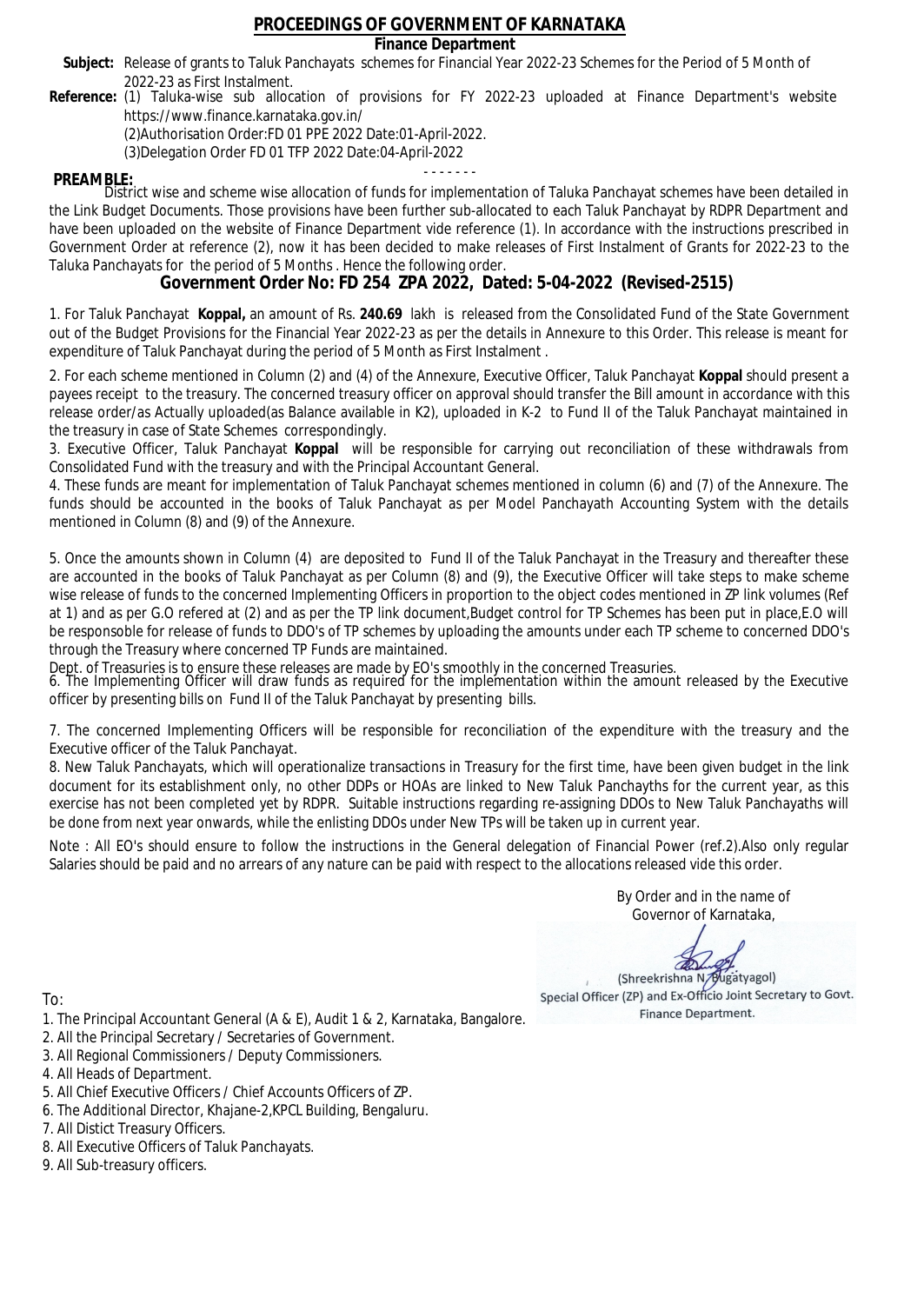### **Finance Department**

- Subject: Release of grants to Taluk Panchayats schemes for Financial Year 2022-23 Schemes for the Period of 5 Month of 2022-23 as First Instalment.
- **Reference:** (1) Taluka-wise sub allocation of provisions for FY 2022-23 uploaded at Finance Department's website https://www.finance.karnataka.gov.in/

(2)Authorisation Order:FD 01 PPE 2022 Date:01-April-2022.

(3)Delegation Order FD 01 TFP 2022 Date:04-April-2022

- - - - - - - **PREAMBLE:** District wise and scheme wise allocation of funds for implementation of Taluka Panchayat schemes have been detailed in the Link Budget Documents. Those provisions have been further sub-allocated to each Taluk Panchayat by RDPR Department and have been uploaded on the website of Finance Department vide reference (1). In accordance with the instructions prescribed in Government Order at reference (2), now it has been decided to make releases of First Instalment of Grants for 2022-23 to the Taluka Panchayats for the period of 5 Months . Hence the following order.

**Government Order No: FD 251 ZPA 2022, Dated: 5-04-2022 (Revised-2515)**

1. For Taluk Panchayat **Gangavathi,** an amount of Rs. **104.9** lakh is released from the Consolidated Fund of the State Government out of the Budget Provisions for the Financial Year 2022-23 as per the details in Annexure to this Order. This release is meant for expenditure of Taluk Panchayat during the period of 5 Month as First Instalment .

2. For each scheme mentioned in Column (2) and (4) of the Annexure, Executive Officer, Taluk Panchayat **Gangavathi** should present a payees receipt to the treasury. The concerned treasury officer on approval should transfer the Bill amount in accordance with this release order/as Actually uploaded(as Balance available in K2), uploaded in K-2 to Fund II of the Taluk Panchayat maintained in the treasury in case of State Schemes correspondingly.

3. Executive Officer, Taluk Panchayat **Gangavathi** will be responsible for carrying out reconciliation of these withdrawals from Consolidated Fund with the treasury and with the Principal Accountant General.

4. These funds are meant for implementation of Taluk Panchayat schemes mentioned in column (6) and (7) of the Annexure. The funds should be accounted in the books of Taluk Panchayat as per Model Panchayath Accounting System with the details mentioned in Column (8) and (9) of the Annexure.

5. Once the amounts shown in Column (4) are deposited to Fund II of the Taluk Panchayat in the Treasury and thereafter these are accounted in the books of Taluk Panchayat as per Column (8) and (9), the Executive Officer will take steps to make scheme wise release of funds to the concerned Implementing Officers in proportion to the object codes mentioned in ZP link volumes (Ref at 1) and as per G.O refered at (2) and as per the TP link document,Budget control for TP Schemes has been put in place,E.O will be responsoble for release of funds to DDO's of TP schemes by uploading the amounts under each TP scheme to concerned DDO's through the Treasury where concerned TP Funds are maintained.

Dept. of Treasuries is to ensure these releases are made by EO's smoothly in the concerned Treasuries.

6. The Implementing Officer will draw funds as required for the implementation within the amount released by the Executive officer by presenting bills on Fund II of the Taluk Panchayat by presenting bills.

7. The concerned Implementing Officers will be responsible for reconciliation of the expenditure with the treasury and the Executive officer of the Taluk Panchayat.

8. New Taluk Panchayats, which will operationalize transactions in Treasury for the first time, have been given budget in the link document for its establishment only, no other DDPs or HOAs are linked to New Taluk Panchayths for the current year, as this exercise has not been completed yet by RDPR. Suitable instructions regarding re-assigning DDOs to New Taluk Panchayaths will be done from next year onwards, while the enlisting DDOs under New TPs will be taken up in current year.

Note : All EO's should ensure to follow the instructions in the General delegation of Financial Power (ref.2).Also only regular Salaries should be paid and no arrears of any nature can be paid with respect to the allocations released vide this order.

> By Order and in the name of Governor of Karnataka,

**PD** 

(Shreekrishna N/Bugatyagol) Special Officer (ZP) and Ex-Officio Joint Secretary to Govt. Finance Department.

- 1. The Principal Accountant General (A & E), Audit 1 & 2, Karnataka, Bangalore.
- 2. All the Principal Secretary / Secretaries of Government.
- 3. All Regional Commissioners / Deputy Commissioners.
- 4. All Heads of Department.
- 5. All Chief Executive Officers / Chief Accounts Officers of ZP.
- 6. The Additional Director, Khajane-2,KPCL Building, Bengaluru.
- 7. All Distict Treasury Officers.
- 8. All Executive Officers of Taluk Panchayats.
- 9. All Sub-treasury officers.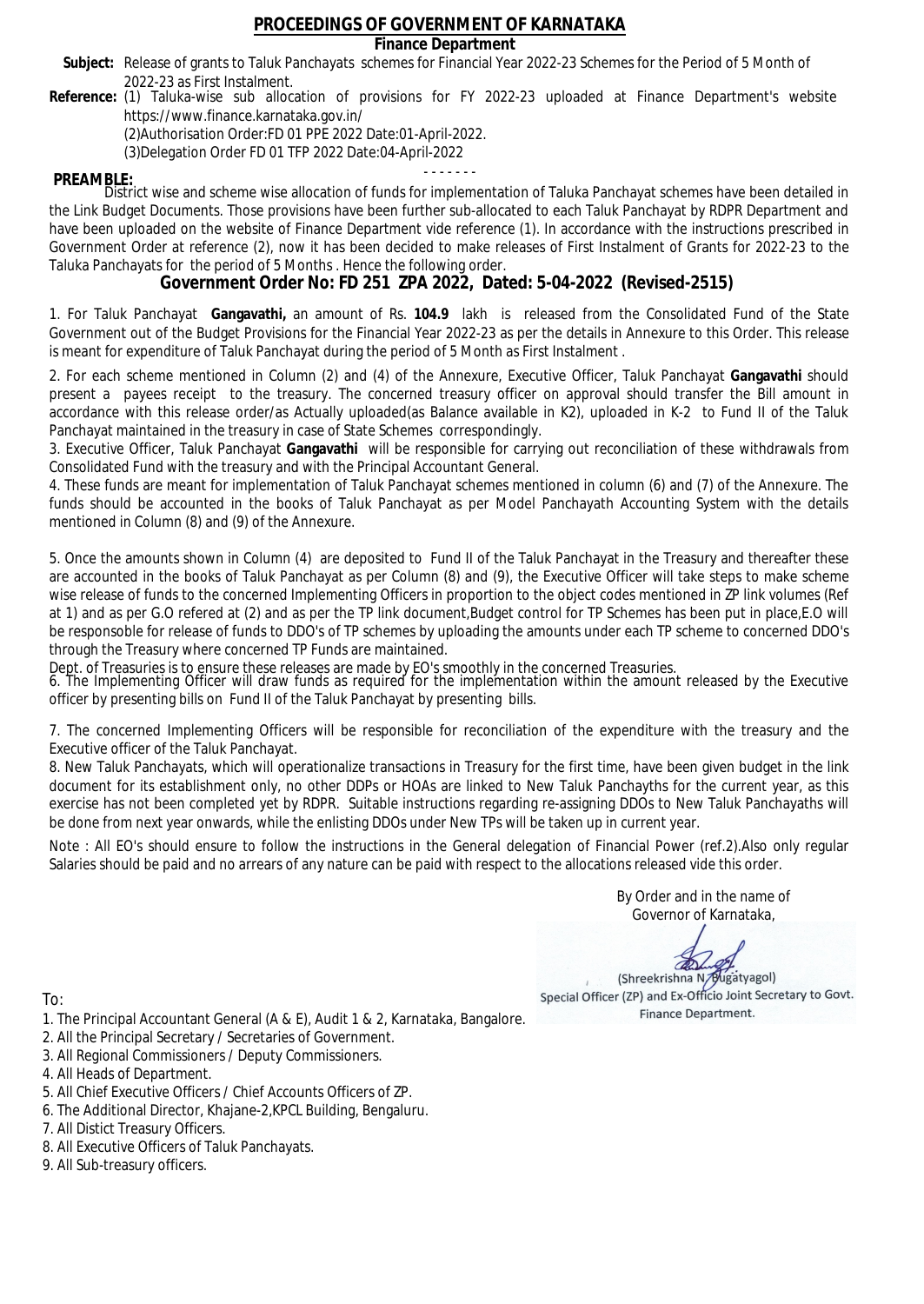### **Finance Department**

- Subject: Release of grants to Taluk Panchayats schemes for Financial Year 2022-23 Schemes for the Period of 5 Month of 2022-23 as First Instalment.
- **Reference:** (1) Taluka-wise sub allocation of provisions for FY 2022-23 uploaded at Finance Department's website https://www.finance.karnataka.gov.in/

(2)Authorisation Order:FD 01 PPE 2022 Date:01-April-2022.

(3)Delegation Order FD 01 TFP 2022 Date:04-April-2022

- - - - - - - **PREAMBLE:** District wise and scheme wise allocation of funds for implementation of Taluka Panchayat schemes have been detailed in the Link Budget Documents. Those provisions have been further sub-allocated to each Taluk Panchayat by RDPR Department and have been uploaded on the website of Finance Department vide reference (1). In accordance with the instructions prescribed in Government Order at reference (2), now it has been decided to make releases of First Instalment of Grants for 2022-23 to the Taluka Panchayats for the period of 5 Months . Hence the following order.

**Government Order No: FD 256 ZPA 2022, Dated: 5-04-2022 (Revised-2515)**

1. For Taluk Panchayat **Kustagi,** an amount of Rs. **218.23** lakh is released from the Consolidated Fund of the State Government out of the Budget Provisions for the Financial Year 2022-23 as per the details in Annexure to this Order. This release is meant for expenditure of Taluk Panchayat during the period of 5 Month as First Instalment .

2. For each scheme mentioned in Column (2) and (4) of the Annexure, Executive Officer, Taluk Panchayat **Kustagi** should present a payees receipt to the treasury. The concerned treasury officer on approval should transfer the Bill amount in accordance with this release order/as Actually uploaded(as Balance available in K2), uploaded in K-2 to Fund II of the Taluk Panchayat maintained in the treasury in case of State Schemes correspondingly.

3. Executive Officer, Taluk Panchayat **Kustagi** will be responsible for carrying out reconciliation of these withdrawals from Consolidated Fund with the treasury and with the Principal Accountant General.

4. These funds are meant for implementation of Taluk Panchayat schemes mentioned in column (6) and (7) of the Annexure. The funds should be accounted in the books of Taluk Panchayat as per Model Panchayath Accounting System with the details mentioned in Column (8) and (9) of the Annexure.

5. Once the amounts shown in Column (4) are deposited to Fund II of the Taluk Panchayat in the Treasury and thereafter these are accounted in the books of Taluk Panchayat as per Column (8) and (9), the Executive Officer will take steps to make scheme wise release of funds to the concerned Implementing Officers in proportion to the object codes mentioned in ZP link volumes (Ref at 1) and as per G.O refered at (2) and as per the TP link document,Budget control for TP Schemes has been put in place,E.O will be responsoble for release of funds to DDO's of TP schemes by uploading the amounts under each TP scheme to concerned DDO's through the Treasury where concerned TP Funds are maintained.

Dept. of Treasuries is to ensure these releases are made by EO's smoothly in the concerned Treasuries.

6. The Implementing Officer will draw funds as required for the implementation within the amount released by the Executive officer by presenting bills on Fund II of the Taluk Panchayat by presenting bills.

7. The concerned Implementing Officers will be responsible for reconciliation of the expenditure with the treasury and the Executive officer of the Taluk Panchayat.

8. New Taluk Panchayats, which will operationalize transactions in Treasury for the first time, have been given budget in the link document for its establishment only, no other DDPs or HOAs are linked to New Taluk Panchayths for the current year, as this exercise has not been completed yet by RDPR. Suitable instructions regarding re-assigning DDOs to New Taluk Panchayaths will be done from next year onwards, while the enlisting DDOs under New TPs will be taken up in current year.

Note : All EO's should ensure to follow the instructions in the General delegation of Financial Power (ref.2).Also only regular Salaries should be paid and no arrears of any nature can be paid with respect to the allocations released vide this order.

> By Order and in the name of Governor of Karnataka,

**PD** 

(Shreekrishna N/Bugatyagol) Special Officer (ZP) and Ex-Officio Joint Secretary to Govt. Finance Department.

- 1. The Principal Accountant General (A & E), Audit 1 & 2, Karnataka, Bangalore.
- 2. All the Principal Secretary / Secretaries of Government.
- 3. All Regional Commissioners / Deputy Commissioners.
- 4. All Heads of Department.
- 5. All Chief Executive Officers / Chief Accounts Officers of ZP.
- 6. The Additional Director, Khajane-2,KPCL Building, Bengaluru.
- 7. All Distict Treasury Officers.
- 8. All Executive Officers of Taluk Panchayats.
- 9. All Sub-treasury officers.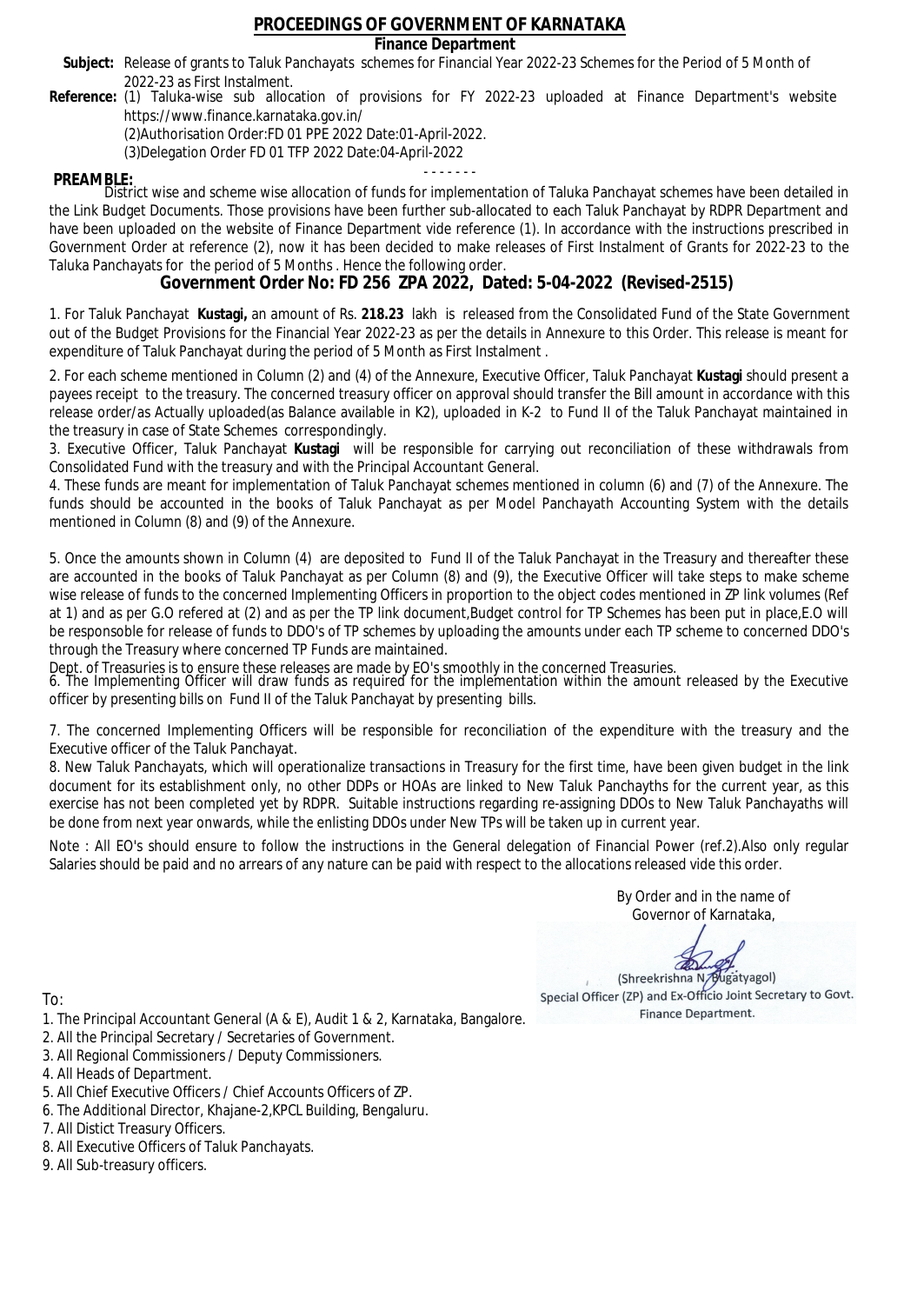### **Finance Department**

- Subject: Release of grants to Taluk Panchayats schemes for Financial Year 2022-23 Schemes for the Period of 5 Month of 2022-23 as First Instalment.
- **Reference:** (1) Taluka-wise sub allocation of provisions for FY 2022-23 uploaded at Finance Department's website https://www.finance.karnataka.gov.in/

(2)Authorisation Order:FD 01 PPE 2022 Date:01-April-2022.

(3)Delegation Order FD 01 TFP 2022 Date:04-April-2022

- - - - - - - **PREAMBLE:** District wise and scheme wise allocation of funds for implementation of Taluka Panchayat schemes have been detailed in the Link Budget Documents. Those provisions have been further sub-allocated to each Taluk Panchayat by RDPR Department and have been uploaded on the website of Finance Department vide reference (1). In accordance with the instructions prescribed in Government Order at reference (2), now it has been decided to make releases of First Instalment of Grants for 2022-23 to the Taluka Panchayats for the period of 5 Months . Hence the following order.

**Government Order No: FD 257 ZPA 2022, Dated: 5-04-2022 (Revised-2515)**

1. For Taluk Panchayat **Yelburga,** an amount of Rs. **138.24** lakh is released from the Consolidated Fund of the State Government out of the Budget Provisions for the Financial Year 2022-23 as per the details in Annexure to this Order. This release is meant for expenditure of Taluk Panchayat during the period of 5 Month as First Instalment .

2. For each scheme mentioned in Column (2) and (4) of the Annexure, Executive Officer, Taluk Panchayat **Yelburga** should present a payees receipt to the treasury. The concerned treasury officer on approval should transfer the Bill amount in accordance with this release order/as Actually uploaded(as Balance available in K2), uploaded in K-2 to Fund II of the Taluk Panchayat maintained in the treasury in case of State Schemes correspondingly.

3. Executive Officer, Taluk Panchayat **Yelburga** will be responsible for carrying out reconciliation of these withdrawals from Consolidated Fund with the treasury and with the Principal Accountant General.

4. These funds are meant for implementation of Taluk Panchayat schemes mentioned in column (6) and (7) of the Annexure. The funds should be accounted in the books of Taluk Panchayat as per Model Panchayath Accounting System with the details mentioned in Column (8) and (9) of the Annexure.

5. Once the amounts shown in Column (4) are deposited to Fund II of the Taluk Panchayat in the Treasury and thereafter these are accounted in the books of Taluk Panchayat as per Column (8) and (9), the Executive Officer will take steps to make scheme wise release of funds to the concerned Implementing Officers in proportion to the object codes mentioned in ZP link volumes (Ref at 1) and as per G.O refered at (2) and as per the TP link document,Budget control for TP Schemes has been put in place,E.O will be responsoble for release of funds to DDO's of TP schemes by uploading the amounts under each TP scheme to concerned DDO's through the Treasury where concerned TP Funds are maintained.

Dept. of Treasuries is to ensure these releases are made by EO's smoothly in the concerned Treasuries.

6. The Implementing Officer will draw funds as required for the implementation within the amount released by the Executive officer by presenting bills on Fund II of the Taluk Panchayat by presenting bills.

7. The concerned Implementing Officers will be responsible for reconciliation of the expenditure with the treasury and the Executive officer of the Taluk Panchayat.

8. New Taluk Panchayats, which will operationalize transactions in Treasury for the first time, have been given budget in the link document for its establishment only, no other DDPs or HOAs are linked to New Taluk Panchayths for the current year, as this exercise has not been completed yet by RDPR. Suitable instructions regarding re-assigning DDOs to New Taluk Panchayaths will be done from next year onwards, while the enlisting DDOs under New TPs will be taken up in current year.

Note : All EO's should ensure to follow the instructions in the General delegation of Financial Power (ref.2).Also only regular Salaries should be paid and no arrears of any nature can be paid with respect to the allocations released vide this order.

> By Order and in the name of Governor of Karnataka,

**PD** 

(Shreekrishna N/Bugatyagol) Special Officer (ZP) and Ex-Officio Joint Secretary to Govt. Finance Department.

To:

- 1. The Principal Accountant General (A & E), Audit 1 & 2, Karnataka, Bangalore.
- 2. All the Principal Secretary / Secretaries of Government.
- 3. All Regional Commissioners / Deputy Commissioners.
- 4. All Heads of Department.
- 5. All Chief Executive Officers / Chief Accounts Officers of ZP.
- 6. The Additional Director, Khajane-2,KPCL Building, Bengaluru.

7. All Distict Treasury Officers.

- 8. All Executive Officers of Taluk Panchayats.
- 9. All Sub-treasury officers.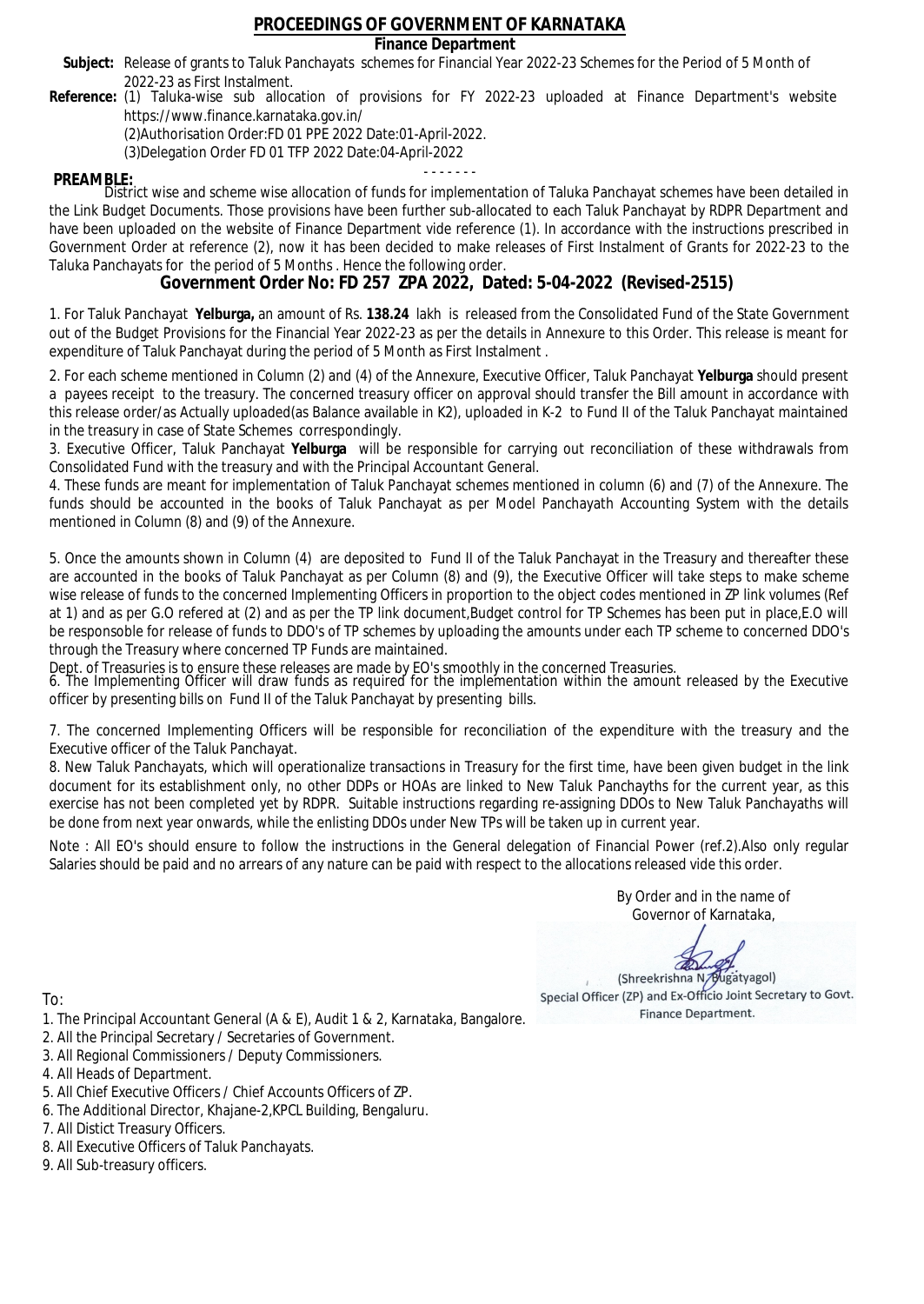### **Finance Department**

- Subject: Release of grants to Taluk Panchayats schemes for Financial Year 2022-23 Schemes for the Period of 5 Month of 2022-23 as First Instalment.
- **Reference:** (1) Taluka-wise sub allocation of provisions for FY 2022-23 uploaded at Finance Department's website https://www.finance.karnataka.gov.in/

(2)Authorisation Order:FD 01 PPE 2022 Date:01-April-2022.

(3)Delegation Order FD 01 TFP 2022 Date:04-April-2022

- - - - - - - **PREAMBLE:** District wise and scheme wise allocation of funds for implementation of Taluka Panchayat schemes have been detailed in the Link Budget Documents. Those provisions have been further sub-allocated to each Taluk Panchayat by RDPR Department and have been uploaded on the website of Finance Department vide reference (1). In accordance with the instructions prescribed in Government Order at reference (2), now it has been decided to make releases of First Instalment of Grants for 2022-23 to the Taluka Panchayats for the period of 5 Months . Hence the following order.

**Government Order No: FD 255 ZPA 2022, Dated: 5-04-2022 (Revised-2515)**

1. For Taluk Panchayat **Kukanuru,** an amount of Rs. **78.18** lakh is released from the Consolidated Fund of the State Government out of the Budget Provisions for the Financial Year 2022-23 as per the details in Annexure to this Order. This release is meant for expenditure of Taluk Panchayat during the period of 5 Month as First Instalment .

2. For each scheme mentioned in Column (2) and (4) of the Annexure, Executive Officer, Taluk Panchayat **Kukanuru** should present a payees receipt to the treasury. The concerned treasury officer on approval should transfer the Bill amount in accordance with this release order/as Actually uploaded(as Balance available in K2), uploaded in K-2 to Fund II of the Taluk Panchayat maintained in the treasury in case of State Schemes correspondingly.

3. Executive Officer, Taluk Panchayat **Kukanuru** will be responsible for carrying out reconciliation of these withdrawals from Consolidated Fund with the treasury and with the Principal Accountant General.

4. These funds are meant for implementation of Taluk Panchayat schemes mentioned in column (6) and (7) of the Annexure. The funds should be accounted in the books of Taluk Panchayat as per Model Panchayath Accounting System with the details mentioned in Column (8) and (9) of the Annexure.

5. Once the amounts shown in Column (4) are deposited to Fund II of the Taluk Panchayat in the Treasury and thereafter these are accounted in the books of Taluk Panchayat as per Column (8) and (9), the Executive Officer will take steps to make scheme wise release of funds to the concerned Implementing Officers in proportion to the object codes mentioned in ZP link volumes (Ref at 1) and as per G.O refered at (2) and as per the TP link document,Budget control for TP Schemes has been put in place,E.O will be responsoble for release of funds to DDO's of TP schemes by uploading the amounts under each TP scheme to concerned DDO's through the Treasury where concerned TP Funds are maintained.

Dept. of Treasuries is to ensure these releases are made by EO's smoothly in the concerned Treasuries.

6. The Implementing Officer will draw funds as required for the implementation within the amount released by the Executive officer by presenting bills on Fund II of the Taluk Panchayat by presenting bills.

7. The concerned Implementing Officers will be responsible for reconciliation of the expenditure with the treasury and the Executive officer of the Taluk Panchayat.

8. New Taluk Panchayats, which will operationalize transactions in Treasury for the first time, have been given budget in the link document for its establishment only, no other DDPs or HOAs are linked to New Taluk Panchayths for the current year, as this exercise has not been completed yet by RDPR. Suitable instructions regarding re-assigning DDOs to New Taluk Panchayaths will be done from next year onwards, while the enlisting DDOs under New TPs will be taken up in current year.

Note : All EO's should ensure to follow the instructions in the General delegation of Financial Power (ref.2).Also only regular Salaries should be paid and no arrears of any nature can be paid with respect to the allocations released vide this order.

> By Order and in the name of Governor of Karnataka,

**PD** 

(Shreekrishna N/Bugatyagol) Special Officer (ZP) and Ex-Officio Joint Secretary to Govt. Finance Department.

- 1. The Principal Accountant General (A & E), Audit 1 & 2, Karnataka, Bangalore.
- 2. All the Principal Secretary / Secretaries of Government.
- 3. All Regional Commissioners / Deputy Commissioners.
- 4. All Heads of Department.
- 5. All Chief Executive Officers / Chief Accounts Officers of ZP.
- 6. The Additional Director, Khajane-2,KPCL Building, Bengaluru.
- 7. All Distict Treasury Officers.
- 8. All Executive Officers of Taluk Panchayats.
- 9. All Sub-treasury officers.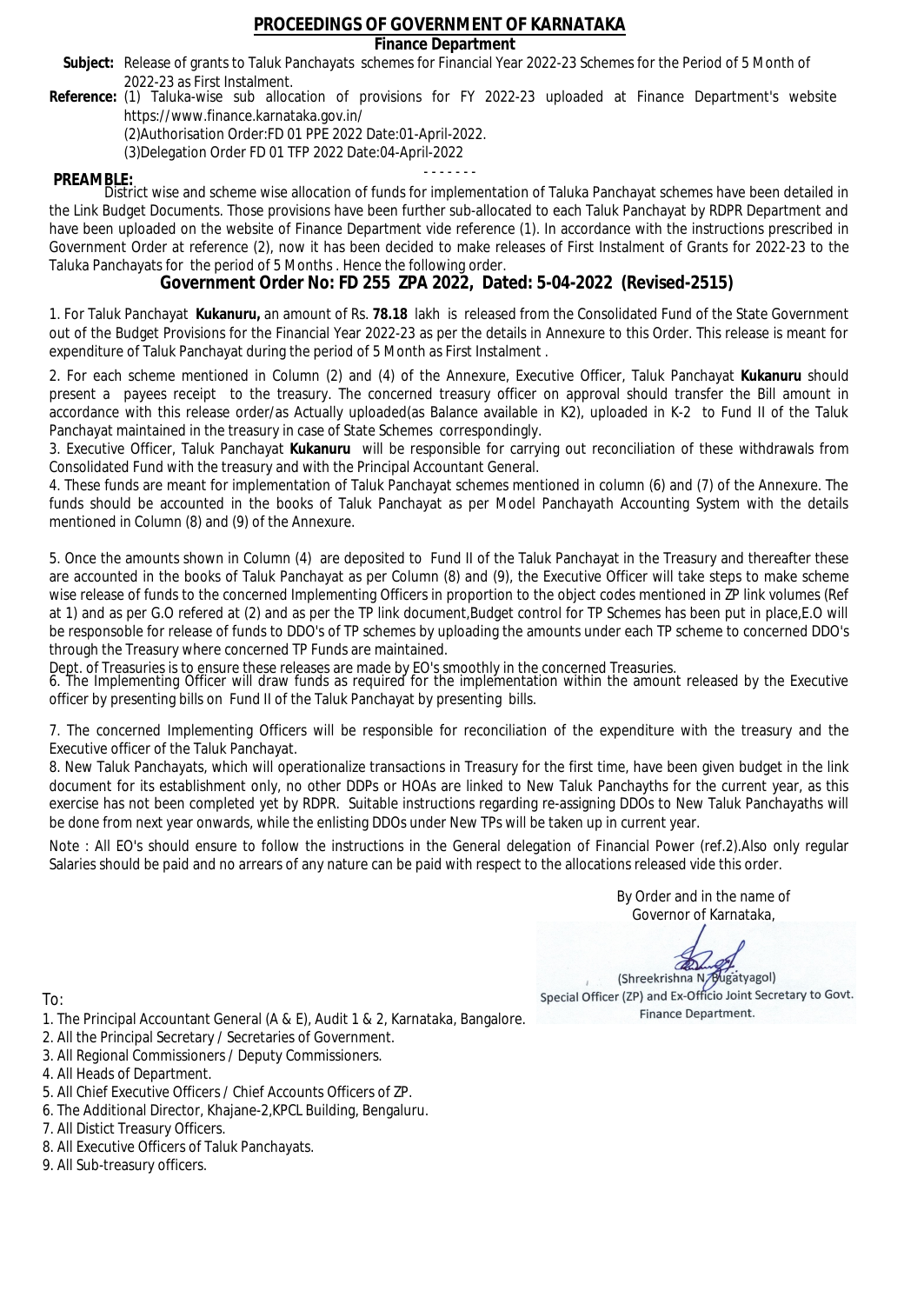### **Finance Department**

- Subject: Release of grants to Taluk Panchayats schemes for Financial Year 2022-23 Schemes for the Period of 5 Month of 2022-23 as First Instalment.
- **Reference:** (1) Taluka-wise sub allocation of provisions for FY 2022-23 uploaded at Finance Department's website https://www.finance.karnataka.gov.in/

(2)Authorisation Order:FD 01 PPE 2022 Date:01-April-2022.

(3)Delegation Order FD 01 TFP 2022 Date:04-April-2022

- - - - - - - **PREAMBLE:** District wise and scheme wise allocation of funds for implementation of Taluka Panchayat schemes have been detailed in the Link Budget Documents. Those provisions have been further sub-allocated to each Taluk Panchayat by RDPR Department and have been uploaded on the website of Finance Department vide reference (1). In accordance with the instructions prescribed in Government Order at reference (2), now it has been decided to make releases of First Instalment of Grants for 2022-23 to the Taluka Panchayats for the period of 5 Months . Hence the following order.

**Government Order No: FD 252 ZPA 2022, Dated: 5-04-2022 (Revised-2515)**

1. For Taluk Panchayat **Kanakagiri,** an amount of Rs. **122.61** lakh is released from the Consolidated Fund of the State Government out of the Budget Provisions for the Financial Year 2022-23 as per the details in Annexure to this Order. This release is meant for expenditure of Taluk Panchayat during the period of 5 Month as First Instalment .

2. For each scheme mentioned in Column (2) and (4) of the Annexure, Executive Officer, Taluk Panchayat **Kanakagiri** should present a payees receipt to the treasury. The concerned treasury officer on approval should transfer the Bill amount in accordance with this release order/as Actually uploaded(as Balance available in K2), uploaded in K-2 to Fund II of the Taluk Panchayat maintained in the treasury in case of State Schemes correspondingly.

3. Executive Officer, Taluk Panchayat **Kanakagiri** will be responsible for carrying out reconciliation of these withdrawals from Consolidated Fund with the treasury and with the Principal Accountant General.

4. These funds are meant for implementation of Taluk Panchayat schemes mentioned in column (6) and (7) of the Annexure. The funds should be accounted in the books of Taluk Panchayat as per Model Panchayath Accounting System with the details mentioned in Column (8) and (9) of the Annexure.

5. Once the amounts shown in Column (4) are deposited to Fund II of the Taluk Panchayat in the Treasury and thereafter these are accounted in the books of Taluk Panchayat as per Column (8) and (9), the Executive Officer will take steps to make scheme wise release of funds to the concerned Implementing Officers in proportion to the object codes mentioned in ZP link volumes (Ref at 1) and as per G.O refered at (2) and as per the TP link document,Budget control for TP Schemes has been put in place,E.O will be responsoble for release of funds to DDO's of TP schemes by uploading the amounts under each TP scheme to concerned DDO's through the Treasury where concerned TP Funds are maintained.

Dept. of Treasuries is to ensure these releases are made by EO's smoothly in the concerned Treasuries.

6. The Implementing Officer will draw funds as required for the implementation within the amount released by the Executive officer by presenting bills on Fund II of the Taluk Panchayat by presenting bills.

7. The concerned Implementing Officers will be responsible for reconciliation of the expenditure with the treasury and the Executive officer of the Taluk Panchayat.

8. New Taluk Panchayats, which will operationalize transactions in Treasury for the first time, have been given budget in the link document for its establishment only, no other DDPs or HOAs are linked to New Taluk Panchayths for the current year, as this exercise has not been completed yet by RDPR. Suitable instructions regarding re-assigning DDOs to New Taluk Panchayaths will be done from next year onwards, while the enlisting DDOs under New TPs will be taken up in current year.

Note : All EO's should ensure to follow the instructions in the General delegation of Financial Power (ref.2).Also only regular Salaries should be paid and no arrears of any nature can be paid with respect to the allocations released vide this order.

> By Order and in the name of Governor of Karnataka,

**PD** 

(Shreekrishna N/Bugatyagol) Special Officer (ZP) and Ex-Officio Joint Secretary to Govt. Finance Department.

- 1. The Principal Accountant General (A & E), Audit 1 & 2, Karnataka, Bangalore.
- 2. All the Principal Secretary / Secretaries of Government.
- 3. All Regional Commissioners / Deputy Commissioners.
- 4. All Heads of Department.
- 5. All Chief Executive Officers / Chief Accounts Officers of ZP.
- 6. The Additional Director, Khajane-2,KPCL Building, Bengaluru.
- 7. All Distict Treasury Officers.
- 8. All Executive Officers of Taluk Panchayats.
- 9. All Sub-treasury officers.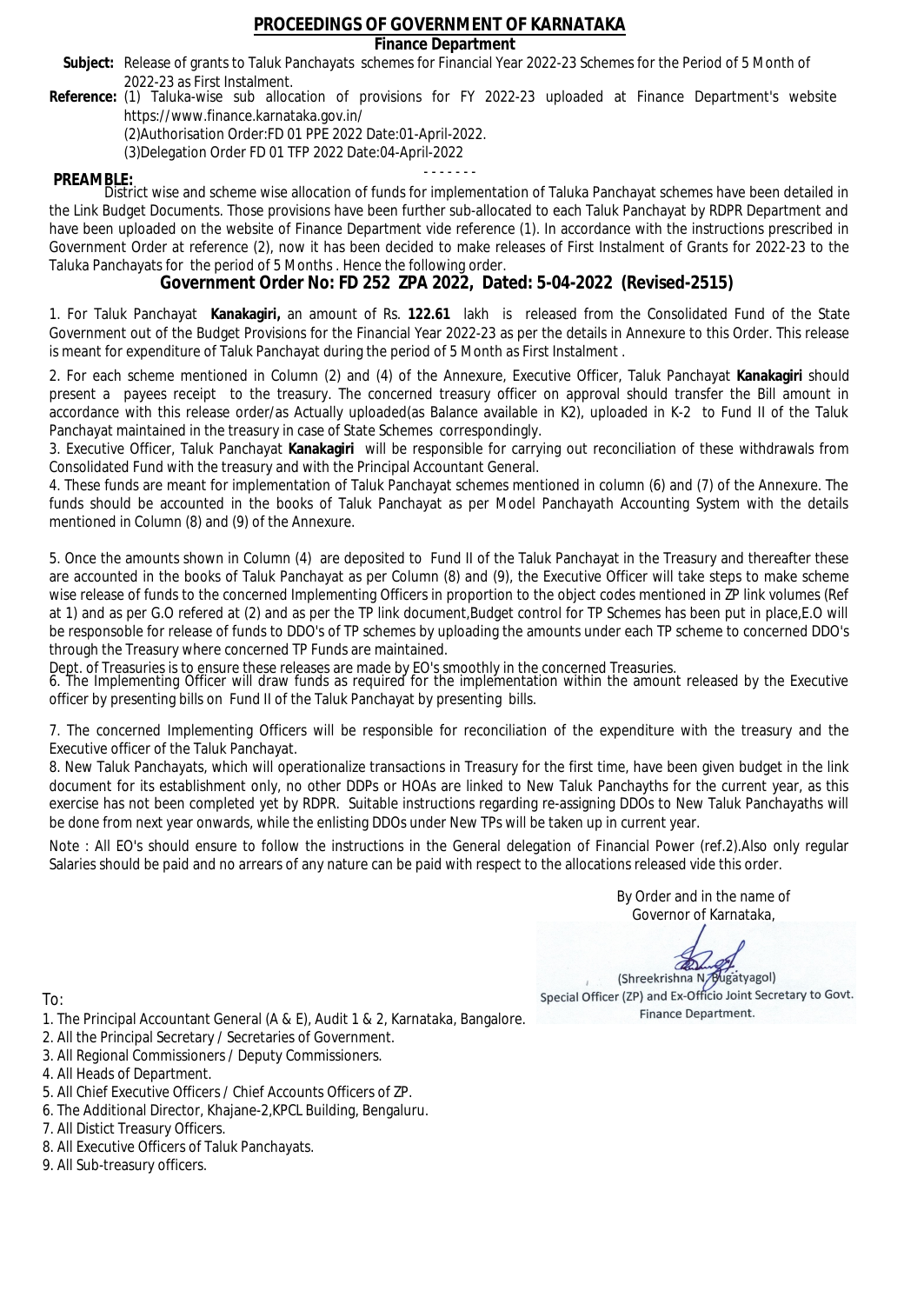### **Finance Department**

- Subject: Release of grants to Taluk Panchayats schemes for Financial Year 2022-23 Schemes for the Period of 5 Month of 2022-23 as First Instalment.
- **Reference:** (1) Taluka-wise sub allocation of provisions for FY 2022-23 uploaded at Finance Department's website https://www.finance.karnataka.gov.in/

(2)Authorisation Order:FD 01 PPE 2022 Date:01-April-2022.

(3)Delegation Order FD 01 TFP 2022 Date:04-April-2022

- - - - - - - **PREAMBLE:** District wise and scheme wise allocation of funds for implementation of Taluka Panchayat schemes have been detailed in the Link Budget Documents. Those provisions have been further sub-allocated to each Taluk Panchayat by RDPR Department and have been uploaded on the website of Finance Department vide reference (1). In accordance with the instructions prescribed in Government Order at reference (2), now it has been decided to make releases of First Instalment of Grants for 2022-23 to the Taluka Panchayats for the period of 5 Months . Hence the following order.

**Government Order No: FD 253 ZPA 2022, Dated: 5-04-2022 (Revised-2515)**

1. For Taluk Panchayat **Karatagi,** an amount of Rs. **65.08** lakh is released from the Consolidated Fund of the State Government out of the Budget Provisions for the Financial Year 2022-23 as per the details in Annexure to this Order. This release is meant for expenditure of Taluk Panchayat during the period of 5 Month as First Instalment .

2. For each scheme mentioned in Column (2) and (4) of the Annexure, Executive Officer, Taluk Panchayat **Karatagi** should present a payees receipt to the treasury. The concerned treasury officer on approval should transfer the Bill amount in accordance with this release order/as Actually uploaded(as Balance available in K2), uploaded in K-2 to Fund II of the Taluk Panchayat maintained in the treasury in case of State Schemes correspondingly.

3. Executive Officer, Taluk Panchayat **Karatagi** will be responsible for carrying out reconciliation of these withdrawals from Consolidated Fund with the treasury and with the Principal Accountant General.

4. These funds are meant for implementation of Taluk Panchayat schemes mentioned in column (6) and (7) of the Annexure. The funds should be accounted in the books of Taluk Panchayat as per Model Panchayath Accounting System with the details mentioned in Column (8) and (9) of the Annexure.

5. Once the amounts shown in Column (4) are deposited to Fund II of the Taluk Panchayat in the Treasury and thereafter these are accounted in the books of Taluk Panchayat as per Column (8) and (9), the Executive Officer will take steps to make scheme wise release of funds to the concerned Implementing Officers in proportion to the object codes mentioned in ZP link volumes (Ref at 1) and as per G.O refered at (2) and as per the TP link document,Budget control for TP Schemes has been put in place,E.O will be responsoble for release of funds to DDO's of TP schemes by uploading the amounts under each TP scheme to concerned DDO's through the Treasury where concerned TP Funds are maintained.

Dept. of Treasuries is to ensure these releases are made by EO's smoothly in the concerned Treasuries.

6. The Implementing Officer will draw funds as required for the implementation within the amount released by the Executive officer by presenting bills on Fund II of the Taluk Panchayat by presenting bills.

7. The concerned Implementing Officers will be responsible for reconciliation of the expenditure with the treasury and the Executive officer of the Taluk Panchayat.

8. New Taluk Panchayats, which will operationalize transactions in Treasury for the first time, have been given budget in the link document for its establishment only, no other DDPs or HOAs are linked to New Taluk Panchayths for the current year, as this exercise has not been completed yet by RDPR. Suitable instructions regarding re-assigning DDOs to New Taluk Panchayaths will be done from next year onwards, while the enlisting DDOs under New TPs will be taken up in current year.

Note : All EO's should ensure to follow the instructions in the General delegation of Financial Power (ref.2).Also only regular Salaries should be paid and no arrears of any nature can be paid with respect to the allocations released vide this order.

> By Order and in the name of Governor of Karnataka,

**PD** 

(Shreekrishna N/Bugatyagol) Special Officer (ZP) and Ex-Officio Joint Secretary to Govt. Finance Department.

- 1. The Principal Accountant General (A & E), Audit 1 & 2, Karnataka, Bangalore.
- 2. All the Principal Secretary / Secretaries of Government.
- 3. All Regional Commissioners / Deputy Commissioners.
- 4. All Heads of Department.
- 5. All Chief Executive Officers / Chief Accounts Officers of ZP.
- 6. The Additional Director, Khajane-2,KPCL Building, Bengaluru.
- 7. All Distict Treasury Officers.
- 8. All Executive Officers of Taluk Panchayats.
- 9. All Sub-treasury officers.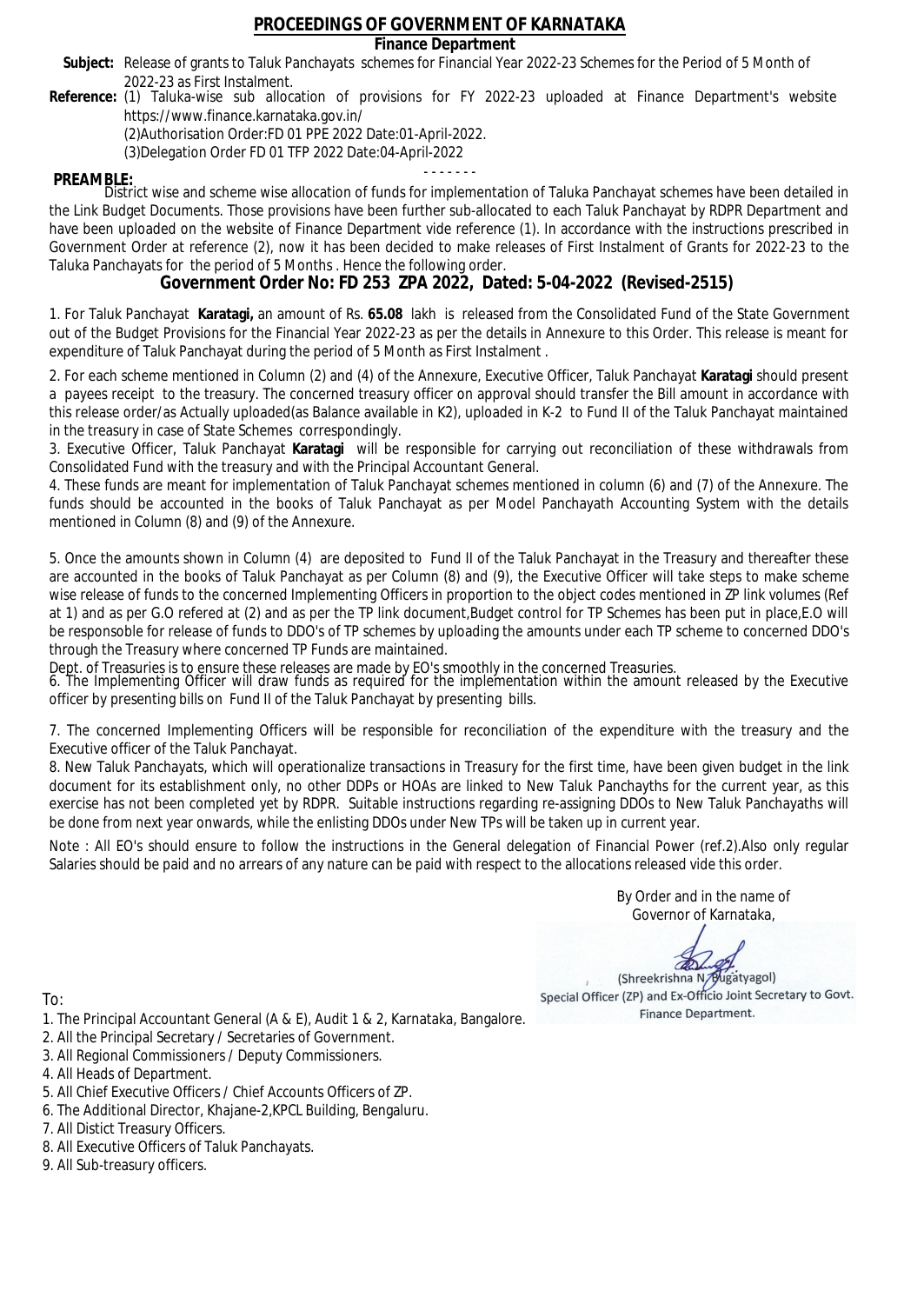### **Finance Department**

- Subject: Release of grants to Taluk Panchayats schemes for Financial Year 2022-23 Schemes for the Period of 5 Month of 2022-23 as First Instalment.
- **Reference:** (1) Taluka-wise sub allocation of provisions for FY 2022-23 uploaded at Finance Department's website https://www.finance.karnataka.gov.in/

(2)Authorisation Order:FD 01 PPE 2022 Date:01-April-2022.

(3)Delegation Order FD 01 TFP 2022 Date:04-April-2022

- - - - - - - **PREAMBLE:** District wise and scheme wise allocation of funds for implementation of Taluka Panchayat schemes have been detailed in the Link Budget Documents. Those provisions have been further sub-allocated to each Taluk Panchayat by RDPR Department and have been uploaded on the website of Finance Department vide reference (1). In accordance with the instructions prescribed in Government Order at reference (2), now it has been decided to make releases of First Instalment of Grants for 2022-23 to the Taluka Panchayats for the period of 5 Months . Hence the following order.

**Government Order No: FD 258 ZPA 2022, Dated: 5-04-2022 (Revised-2515)**

1. For Taluk Panchayat **Hadagali,** an amount of Rs. **145.47** lakh is released from the Consolidated Fund of the State Government out of the Budget Provisions for the Financial Year 2022-23 as per the details in Annexure to this Order. This release is meant for expenditure of Taluk Panchayat during the period of 5 Month as First Instalment .

2. For each scheme mentioned in Column (2) and (4) of the Annexure, Executive Officer, Taluk Panchayat **Hadagali** should present a payees receipt to the treasury. The concerned treasury officer on approval should transfer the Bill amount in accordance with this release order/as Actually uploaded(as Balance available in K2), uploaded in K-2 to Fund II of the Taluk Panchayat maintained in the treasury in case of State Schemes correspondingly.

3. Executive Officer, Taluk Panchayat **Hadagali** will be responsible for carrying out reconciliation of these withdrawals from Consolidated Fund with the treasury and with the Principal Accountant General.

4. These funds are meant for implementation of Taluk Panchayat schemes mentioned in column (6) and (7) of the Annexure. The funds should be accounted in the books of Taluk Panchayat as per Model Panchayath Accounting System with the details mentioned in Column (8) and (9) of the Annexure.

5. Once the amounts shown in Column (4) are deposited to Fund II of the Taluk Panchayat in the Treasury and thereafter these are accounted in the books of Taluk Panchayat as per Column (8) and (9), the Executive Officer will take steps to make scheme wise release of funds to the concerned Implementing Officers in proportion to the object codes mentioned in ZP link volumes (Ref at 1) and as per G.O refered at (2) and as per the TP link document,Budget control for TP Schemes has been put in place,E.O will be responsoble for release of funds to DDO's of TP schemes by uploading the amounts under each TP scheme to concerned DDO's through the Treasury where concerned TP Funds are maintained.

Dept. of Treasuries is to ensure these releases are made by EO's smoothly in the concerned Treasuries.

6. The Implementing Officer will draw funds as required for the implementation within the amount released by the Executive officer by presenting bills on Fund II of the Taluk Panchayat by presenting bills.

7. The concerned Implementing Officers will be responsible for reconciliation of the expenditure with the treasury and the Executive officer of the Taluk Panchayat.

8. New Taluk Panchayats, which will operationalize transactions in Treasury for the first time, have been given budget in the link document for its establishment only, no other DDPs or HOAs are linked to New Taluk Panchayths for the current year, as this exercise has not been completed yet by RDPR. Suitable instructions regarding re-assigning DDOs to New Taluk Panchayaths will be done from next year onwards, while the enlisting DDOs under New TPs will be taken up in current year.

Note : All EO's should ensure to follow the instructions in the General delegation of Financial Power (ref.2).Also only regular Salaries should be paid and no arrears of any nature can be paid with respect to the allocations released vide this order.

> By Order and in the name of Governor of Karnataka,

**PD** 

(Shreekrishna N/Bugatyagol) Special Officer (ZP) and Ex-Officio Joint Secretary to Govt. Finance Department.

To:

- 1. The Principal Accountant General (A & E), Audit 1 & 2, Karnataka, Bangalore.
- 2. All the Principal Secretary / Secretaries of Government.
- 3. All Regional Commissioners / Deputy Commissioners.
- 4. All Heads of Department.
- 5. All Chief Executive Officers / Chief Accounts Officers of ZP.
- 6. The Additional Director, Khajane-2,KPCL Building, Bengaluru.

7. All Distict Treasury Officers.

- 8. All Executive Officers of Taluk Panchayats.
- 9. All Sub-treasury officers.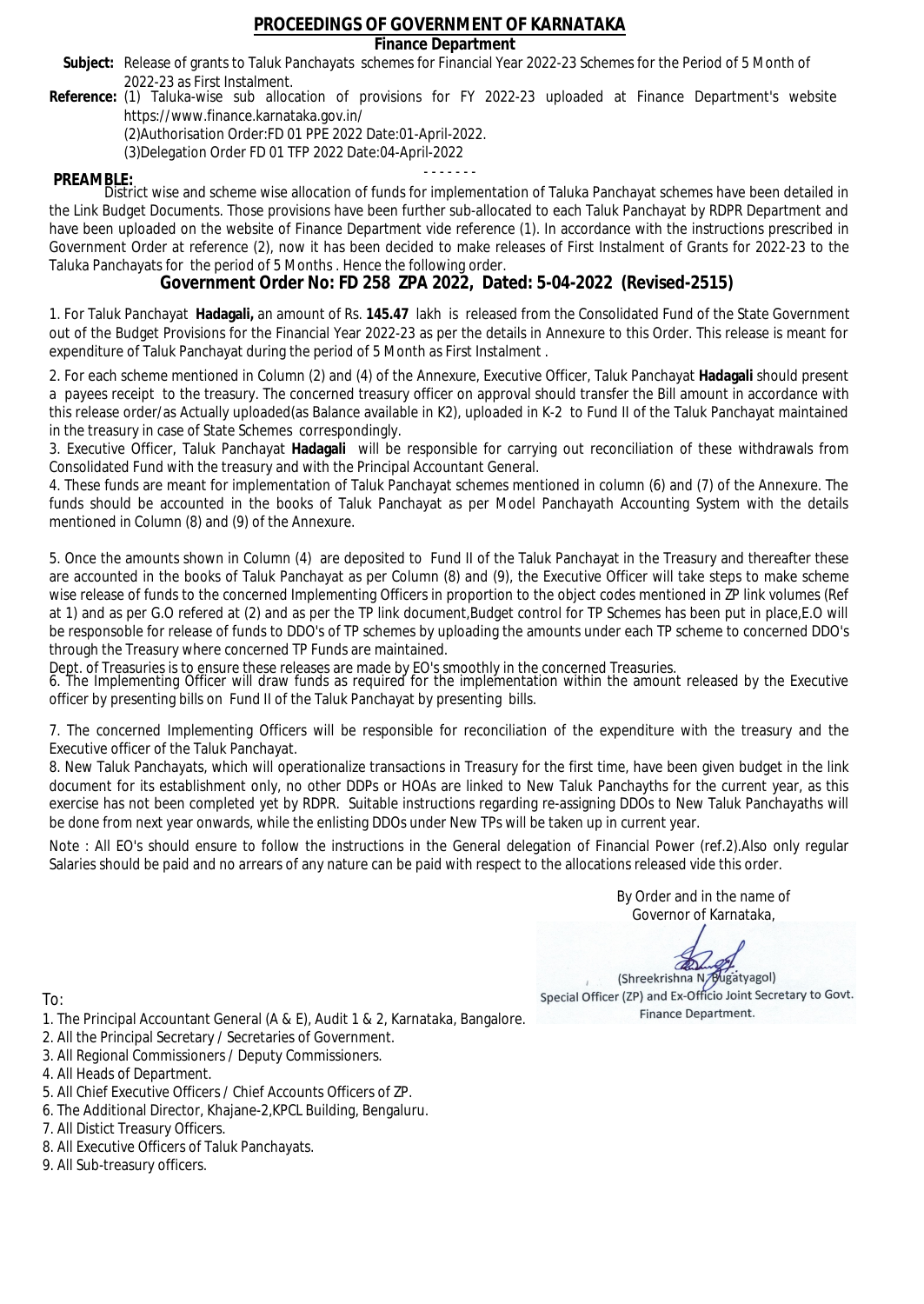### **Finance Department**

- Subject: Release of grants to Taluk Panchayats schemes for Financial Year 2022-23 Schemes for the Period of 5 Month of 2022-23 as First Instalment.
- **Reference:** (1) Taluka-wise sub allocation of provisions for FY 2022-23 uploaded at Finance Department's website https://www.finance.karnataka.gov.in/

(2)Authorisation Order:FD 01 PPE 2022 Date:01-April-2022.

(3)Delegation Order FD 01 TFP 2022 Date:04-April-2022

- - - - - - - **PREAMBLE:** District wise and scheme wise allocation of funds for implementation of Taluka Panchayat schemes have been detailed in the Link Budget Documents. Those provisions have been further sub-allocated to each Taluk Panchayat by RDPR Department and have been uploaded on the website of Finance Department vide reference (1). In accordance with the instructions prescribed in Government Order at reference (2), now it has been decided to make releases of First Instalment of Grants for 2022-23 to the Taluka Panchayats for the period of 5 Months . Hence the following order.

**Government Order No: FD 261 ZPA 2022, Dated: 5-04-2022 (Revised-2515)**

1. For Taluk Panchayat **Hosapete,** an amount of Rs. **149.03** lakh is released from the Consolidated Fund of the State Government out of the Budget Provisions for the Financial Year 2022-23 as per the details in Annexure to this Order. This release is meant for expenditure of Taluk Panchayat during the period of 5 Month as First Instalment .

2. For each scheme mentioned in Column (2) and (4) of the Annexure, Executive Officer, Taluk Panchayat **Hosapete** should present a payees receipt to the treasury. The concerned treasury officer on approval should transfer the Bill amount in accordance with this release order/as Actually uploaded(as Balance available in K2), uploaded in K-2 to Fund II of the Taluk Panchayat maintained in the treasury in case of State Schemes correspondingly.

3. Executive Officer, Taluk Panchayat **Hosapete** will be responsible for carrying out reconciliation of these withdrawals from Consolidated Fund with the treasury and with the Principal Accountant General.

4. These funds are meant for implementation of Taluk Panchayat schemes mentioned in column (6) and (7) of the Annexure. The funds should be accounted in the books of Taluk Panchayat as per Model Panchayath Accounting System with the details mentioned in Column (8) and (9) of the Annexure.

5. Once the amounts shown in Column (4) are deposited to Fund II of the Taluk Panchayat in the Treasury and thereafter these are accounted in the books of Taluk Panchayat as per Column (8) and (9), the Executive Officer will take steps to make scheme wise release of funds to the concerned Implementing Officers in proportion to the object codes mentioned in ZP link volumes (Ref at 1) and as per G.O refered at (2) and as per the TP link document,Budget control for TP Schemes has been put in place,E.O will be responsoble for release of funds to DDO's of TP schemes by uploading the amounts under each TP scheme to concerned DDO's through the Treasury where concerned TP Funds are maintained.

Dept. of Treasuries is to ensure these releases are made by EO's smoothly in the concerned Treasuries.

6. The Implementing Officer will draw funds as required for the implementation within the amount released by the Executive officer by presenting bills on Fund II of the Taluk Panchayat by presenting bills.

7. The concerned Implementing Officers will be responsible for reconciliation of the expenditure with the treasury and the Executive officer of the Taluk Panchayat.

8. New Taluk Panchayats, which will operationalize transactions in Treasury for the first time, have been given budget in the link document for its establishment only, no other DDPs or HOAs are linked to New Taluk Panchayths for the current year, as this exercise has not been completed yet by RDPR. Suitable instructions regarding re-assigning DDOs to New Taluk Panchayaths will be done from next year onwards, while the enlisting DDOs under New TPs will be taken up in current year.

Note : All EO's should ensure to follow the instructions in the General delegation of Financial Power (ref.2).Also only regular Salaries should be paid and no arrears of any nature can be paid with respect to the allocations released vide this order.

> By Order and in the name of Governor of Karnataka,

**PD** 

(Shreekrishna N/Bugatyagol) Special Officer (ZP) and Ex-Officio Joint Secretary to Govt. Finance Department.

To:

- 1. The Principal Accountant General (A & E), Audit 1 & 2, Karnataka, Bangalore.
- 2. All the Principal Secretary / Secretaries of Government.
- 3. All Regional Commissioners / Deputy Commissioners.
- 4. All Heads of Department.
- 5. All Chief Executive Officers / Chief Accounts Officers of ZP.
- 6. The Additional Director, Khajane-2,KPCL Building, Bengaluru.

7. All Distict Treasury Officers.

- 8. All Executive Officers of Taluk Panchayats.
- 9. All Sub-treasury officers.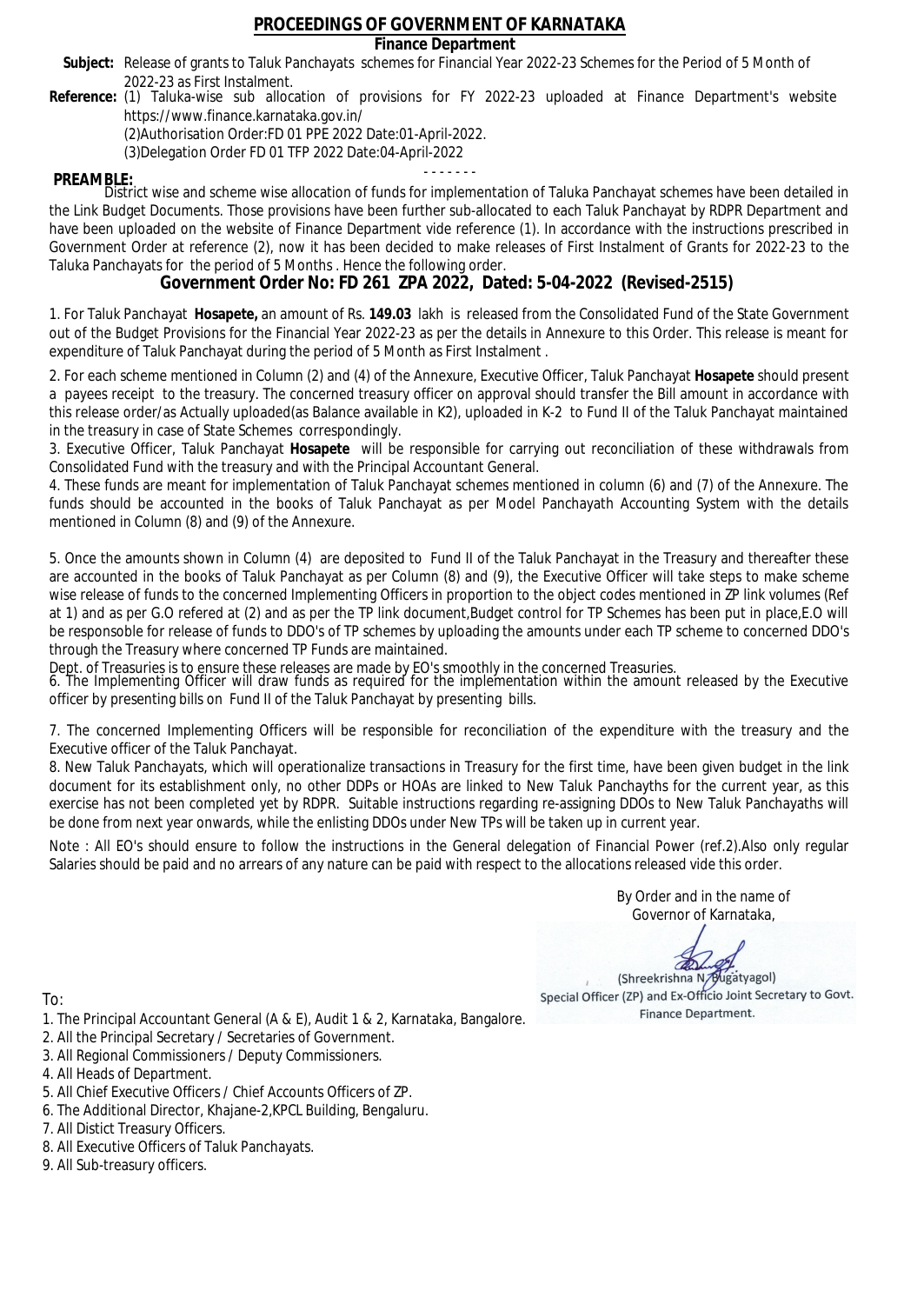### **Finance Department**

- Subject: Release of grants to Taluk Panchayats schemes for Financial Year 2022-23 Schemes for the Period of 5 Month of 2022-23 as First Instalment.
- **Reference:** (1) Taluka-wise sub allocation of provisions for FY 2022-23 uploaded at Finance Department's website https://www.finance.karnataka.gov.in/

(2)Authorisation Order:FD 01 PPE 2022 Date:01-April-2022.

(3)Delegation Order FD 01 TFP 2022 Date:04-April-2022

- - - - - - - **PREAMBLE:** District wise and scheme wise allocation of funds for implementation of Taluka Panchayat schemes have been detailed in the Link Budget Documents. Those provisions have been further sub-allocated to each Taluk Panchayat by RDPR Department and have been uploaded on the website of Finance Department vide reference (1). In accordance with the instructions prescribed in Government Order at reference (2), now it has been decided to make releases of First Instalment of Grants for 2022-23 to the Taluka Panchayats for the period of 5 Months . Hence the following order.

**Government Order No: FD 263 ZPA 2022, Dated: 5-04-2022 (Revised-2515)**

1. For Taluk Panchayat **Kudaligi,** an amount of Rs. **132.63** lakh is released from the Consolidated Fund of the State Government out of the Budget Provisions for the Financial Year 2022-23 as per the details in Annexure to this Order. This release is meant for expenditure of Taluk Panchayat during the period of 5 Month as First Instalment .

2. For each scheme mentioned in Column (2) and (4) of the Annexure, Executive Officer, Taluk Panchayat **Kudaligi** should present a payees receipt to the treasury. The concerned treasury officer on approval should transfer the Bill amount in accordance with this release order/as Actually uploaded(as Balance available in K2), uploaded in K-2 to Fund II of the Taluk Panchayat maintained in the treasury in case of State Schemes correspondingly.

3. Executive Officer, Taluk Panchayat **Kudaligi** will be responsible for carrying out reconciliation of these withdrawals from Consolidated Fund with the treasury and with the Principal Accountant General.

4. These funds are meant for implementation of Taluk Panchayat schemes mentioned in column (6) and (7) of the Annexure. The funds should be accounted in the books of Taluk Panchayat as per Model Panchayath Accounting System with the details mentioned in Column (8) and (9) of the Annexure.

5. Once the amounts shown in Column (4) are deposited to Fund II of the Taluk Panchayat in the Treasury and thereafter these are accounted in the books of Taluk Panchayat as per Column (8) and (9), the Executive Officer will take steps to make scheme wise release of funds to the concerned Implementing Officers in proportion to the object codes mentioned in ZP link volumes (Ref at 1) and as per G.O refered at (2) and as per the TP link document,Budget control for TP Schemes has been put in place,E.O will be responsoble for release of funds to DDO's of TP schemes by uploading the amounts under each TP scheme to concerned DDO's through the Treasury where concerned TP Funds are maintained.

Dept. of Treasuries is to ensure these releases are made by EO's smoothly in the concerned Treasuries.

6. The Implementing Officer will draw funds as required for the implementation within the amount released by the Executive officer by presenting bills on Fund II of the Taluk Panchayat by presenting bills.

7. The concerned Implementing Officers will be responsible for reconciliation of the expenditure with the treasury and the Executive officer of the Taluk Panchayat.

8. New Taluk Panchayats, which will operationalize transactions in Treasury for the first time, have been given budget in the link document for its establishment only, no other DDPs or HOAs are linked to New Taluk Panchayths for the current year, as this exercise has not been completed yet by RDPR. Suitable instructions regarding re-assigning DDOs to New Taluk Panchayaths will be done from next year onwards, while the enlisting DDOs under New TPs will be taken up in current year.

Note : All EO's should ensure to follow the instructions in the General delegation of Financial Power (ref.2).Also only regular Salaries should be paid and no arrears of any nature can be paid with respect to the allocations released vide this order.

> By Order and in the name of Governor of Karnataka,

**PD** 

(Shreekrishna N/Bugatyagol) Special Officer (ZP) and Ex-Officio Joint Secretary to Govt. Finance Department.

- 1. The Principal Accountant General (A & E), Audit 1 & 2, Karnataka, Bangalore.
- 2. All the Principal Secretary / Secretaries of Government.
- 3. All Regional Commissioners / Deputy Commissioners.
- 4. All Heads of Department.
- 5. All Chief Executive Officers / Chief Accounts Officers of ZP.
- 6. The Additional Director, Khajane-2,KPCL Building, Bengaluru.
- 7. All Distict Treasury Officers.
- 8. All Executive Officers of Taluk Panchayats.
- 9. All Sub-treasury officers.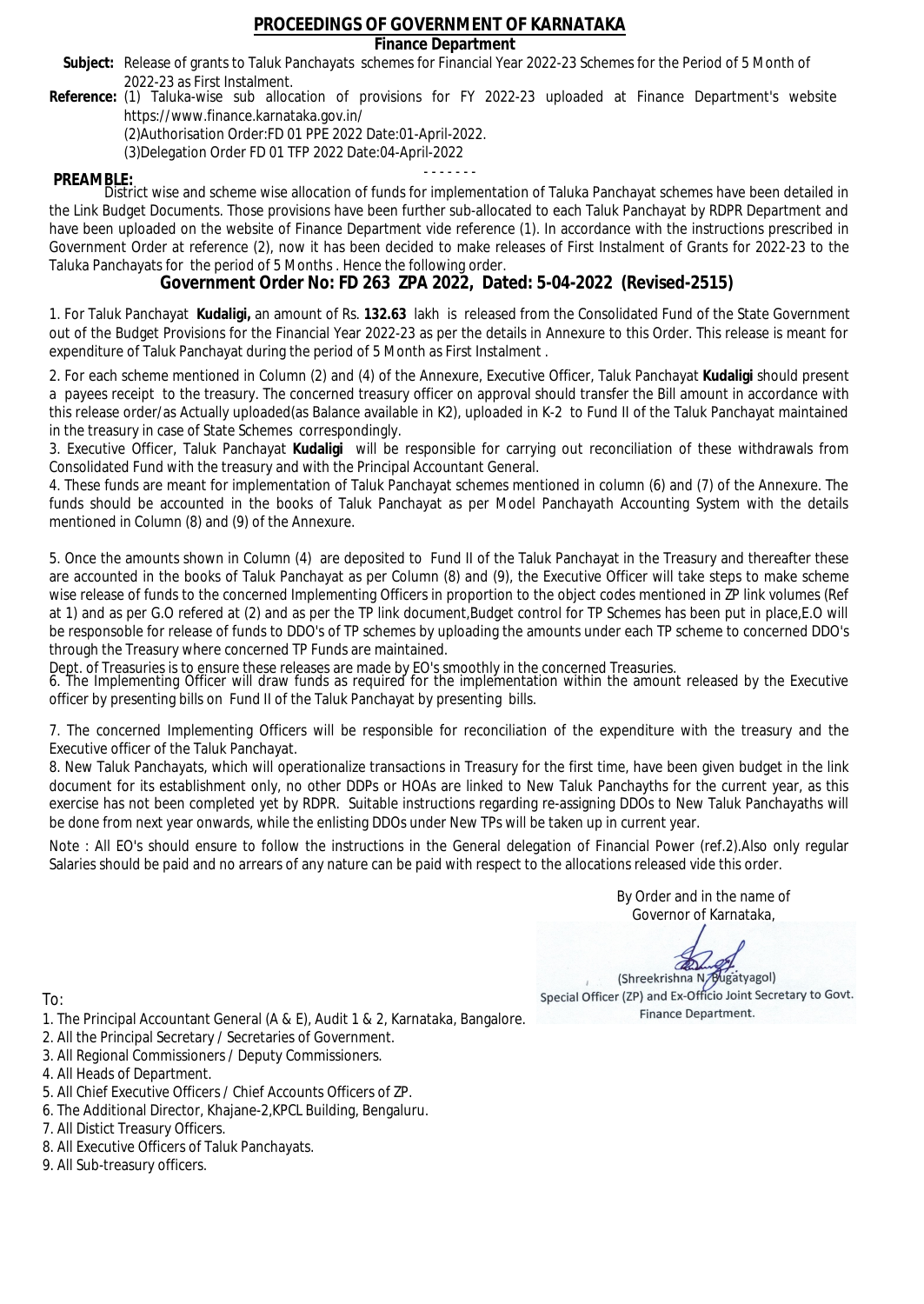### **Finance Department**

- Subject: Release of grants to Taluk Panchayats schemes for Financial Year 2022-23 Schemes for the Period of 5 Month of 2022-23 as First Instalment.
- **Reference:** (1) Taluka-wise sub allocation of provisions for FY 2022-23 uploaded at Finance Department's website https://www.finance.karnataka.gov.in/

(2)Authorisation Order:FD 01 PPE 2022 Date:01-April-2022.

(3)Delegation Order FD 01 TFP 2022 Date:04-April-2022

- - - - - - - **PREAMBLE:** District wise and scheme wise allocation of funds for implementation of Taluka Panchayat schemes have been detailed in the Link Budget Documents. Those provisions have been further sub-allocated to each Taluk Panchayat by RDPR Department and have been uploaded on the website of Finance Department vide reference (1). In accordance with the instructions prescribed in Government Order at reference (2), now it has been decided to make releases of First Instalment of Grants for 2022-23 to the Taluka Panchayats for the period of 5 Months . Hence the following order.

**Government Order No: FD 259 ZPA 2022, Dated: 5-04-2022 (Revised-2515)**

1. For Taluk Panchayat **Hagaribommanahalli,** an amount of Rs. **138.04** lakh is released from the Consolidated Fund of the State Government out of the Budget Provisions for the Financial Year 2022-23 as per the details in Annexure to this Order. This release is meant for expenditure of Taluk Panchayat during the period of 5 Month as First Instalment .

2. For each scheme mentioned in Column (2) and (4) of the Annexure, Executive Officer, Taluk Panchayat **Hagaribommanahalli** should present a payees receipt to the treasury. The concerned treasury officer on approval should transfer the Bill amount in accordance with this release order/as Actually uploaded(as Balance available in K2), uploaded in K-2 to Fund II of the Taluk Panchayat maintained in the treasury in case of State Schemes correspondingly.

3. Executive Officer, Taluk Panchayat **Hagaribommanahalli** will be responsible for carrying out reconciliation of these withdrawals from Consolidated Fund with the treasury and with the Principal Accountant General.

4. These funds are meant for implementation of Taluk Panchayat schemes mentioned in column (6) and (7) of the Annexure. The funds should be accounted in the books of Taluk Panchayat as per Model Panchayath Accounting System with the details mentioned in Column (8) and (9) of the Annexure.

5. Once the amounts shown in Column (4) are deposited to Fund II of the Taluk Panchayat in the Treasury and thereafter these are accounted in the books of Taluk Panchayat as per Column (8) and (9), the Executive Officer will take steps to make scheme wise release of funds to the concerned Implementing Officers in proportion to the object codes mentioned in ZP link volumes (Ref at 1) and as per G.O refered at (2) and as per the TP link document,Budget control for TP Schemes has been put in place,E.O will be responsoble for release of funds to DDO's of TP schemes by uploading the amounts under each TP scheme to concerned DDO's through the Treasury where concerned TP Funds are maintained.

Dept. of Treasuries is to ensure these releases are made by EO's smoothly in the concerned Treasuries.

6. The Implementing Officer will draw funds as required for the implementation within the amount released by the Executive officer by presenting bills on Fund II of the Taluk Panchayat by presenting bills.

7. The concerned Implementing Officers will be responsible for reconciliation of the expenditure with the treasury and the Executive officer of the Taluk Panchayat.

8. New Taluk Panchayats, which will operationalize transactions in Treasury for the first time, have been given budget in the link document for its establishment only, no other DDPs or HOAs are linked to New Taluk Panchayths for the current year, as this exercise has not been completed yet by RDPR. Suitable instructions regarding re-assigning DDOs to New Taluk Panchayaths will be done from next year onwards, while the enlisting DDOs under New TPs will be taken up in current year.

Note : All EO's should ensure to follow the instructions in the General delegation of Financial Power (ref.2).Also only regular Salaries should be paid and no arrears of any nature can be paid with respect to the allocations released vide this order.

> By Order and in the name of Governor of Karnataka,

**PD** 

(Shreekrishna N/Bugatyagol) Special Officer (ZP) and Ex-Officio Joint Secretary to Govt. Finance Department.

To:

- 1. The Principal Accountant General (A & E), Audit 1 & 2, Karnataka, Bangalore.
- 2. All the Principal Secretary / Secretaries of Government.
- 3. All Regional Commissioners / Deputy Commissioners.
- 4. All Heads of Department.
- 5. All Chief Executive Officers / Chief Accounts Officers of ZP.
- 6. The Additional Director, Khajane-2,KPCL Building, Bengaluru.

7. All Distict Treasury Officers.

- 8. All Executive Officers of Taluk Panchayats.
- 9. All Sub-treasury officers.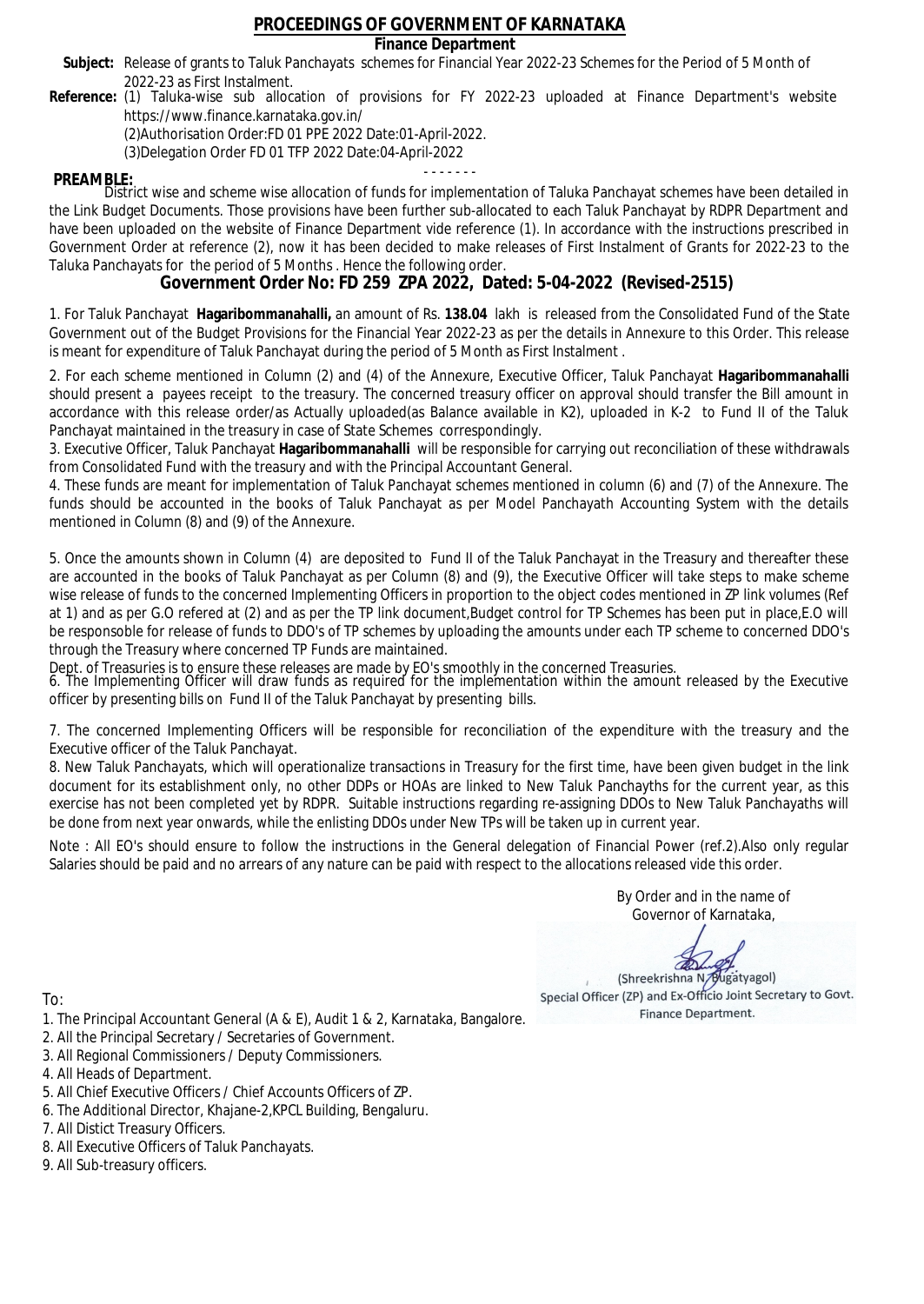### **Finance Department**

- Subject: Release of grants to Taluk Panchayats schemes for Financial Year 2022-23 Schemes for the Period of 5 Month of 2022-23 as First Instalment.
- **Reference:** (1) Taluka-wise sub allocation of provisions for FY 2022-23 uploaded at Finance Department's website https://www.finance.karnataka.gov.in/

(2)Authorisation Order:FD 01 PPE 2022 Date:01-April-2022.

(3)Delegation Order FD 01 TFP 2022 Date:04-April-2022

- - - - - - - **PREAMBLE:** District wise and scheme wise allocation of funds for implementation of Taluka Panchayat schemes have been detailed in the Link Budget Documents. Those provisions have been further sub-allocated to each Taluk Panchayat by RDPR Department and have been uploaded on the website of Finance Department vide reference (1). In accordance with the instructions prescribed in Government Order at reference (2), now it has been decided to make releases of First Instalment of Grants for 2022-23 to the Taluka Panchayats for the period of 5 Months . Hence the following order.

**Government Order No: FD 260 ZPA 2022, Dated: 5-04-2022 (Revised-2515)**

1. For Taluk Panchayat **Harappanahalli,** an amount of Rs. **204.89** lakh is released from the Consolidated Fund of the State Government out of the Budget Provisions for the Financial Year 2022-23 as per the details in Annexure to this Order. This release is meant for expenditure of Taluk Panchayat during the period of 5 Month as First Instalment .

2. For each scheme mentioned in Column (2) and (4) of the Annexure, Executive Officer, Taluk Panchayat **Harappanahalli** should present a payees receipt to the treasury. The concerned treasury officer on approval should transfer the Bill amount in accordance with this release order/as Actually uploaded(as Balance available in K2), uploaded in K-2 to Fund II of the Taluk Panchayat maintained in the treasury in case of State Schemes correspondingly.

3. Executive Officer, Taluk Panchayat **Harappanahalli** will be responsible for carrying out reconciliation of these withdrawals from Consolidated Fund with the treasury and with the Principal Accountant General.

4. These funds are meant for implementation of Taluk Panchayat schemes mentioned in column (6) and (7) of the Annexure. The funds should be accounted in the books of Taluk Panchayat as per Model Panchayath Accounting System with the details mentioned in Column (8) and (9) of the Annexure.

5. Once the amounts shown in Column (4) are deposited to Fund II of the Taluk Panchayat in the Treasury and thereafter these are accounted in the books of Taluk Panchayat as per Column (8) and (9), the Executive Officer will take steps to make scheme wise release of funds to the concerned Implementing Officers in proportion to the object codes mentioned in ZP link volumes (Ref at 1) and as per G.O refered at (2) and as per the TP link document,Budget control for TP Schemes has been put in place,E.O will be responsoble for release of funds to DDO's of TP schemes by uploading the amounts under each TP scheme to concerned DDO's through the Treasury where concerned TP Funds are maintained.

Dept. of Treasuries is to ensure these releases are made by EO's smoothly in the concerned Treasuries.

6. The Implementing Officer will draw funds as required for the implementation within the amount released by the Executive officer by presenting bills on Fund II of the Taluk Panchayat by presenting bills.

7. The concerned Implementing Officers will be responsible for reconciliation of the expenditure with the treasury and the Executive officer of the Taluk Panchayat.

8. New Taluk Panchayats, which will operationalize transactions in Treasury for the first time, have been given budget in the link document for its establishment only, no other DDPs or HOAs are linked to New Taluk Panchayths for the current year, as this exercise has not been completed yet by RDPR. Suitable instructions regarding re-assigning DDOs to New Taluk Panchayaths will be done from next year onwards, while the enlisting DDOs under New TPs will be taken up in current year.

Note : All EO's should ensure to follow the instructions in the General delegation of Financial Power (ref.2).Also only regular Salaries should be paid and no arrears of any nature can be paid with respect to the allocations released vide this order.

> By Order and in the name of Governor of Karnataka,

**PD** 

(Shreekrishna N/Bugatyagol) Special Officer (ZP) and Ex-Officio Joint Secretary to Govt. Finance Department.

- 1. The Principal Accountant General (A & E), Audit 1 & 2, Karnataka, Bangalore.
- 2. All the Principal Secretary / Secretaries of Government.
- 3. All Regional Commissioners / Deputy Commissioners.
- 4. All Heads of Department.
- 5. All Chief Executive Officers / Chief Accounts Officers of ZP.
- 6. The Additional Director, Khajane-2,KPCL Building, Bengaluru.
- 7. All Distict Treasury Officers.
- 8. All Executive Officers of Taluk Panchayats.
- 9. All Sub-treasury officers.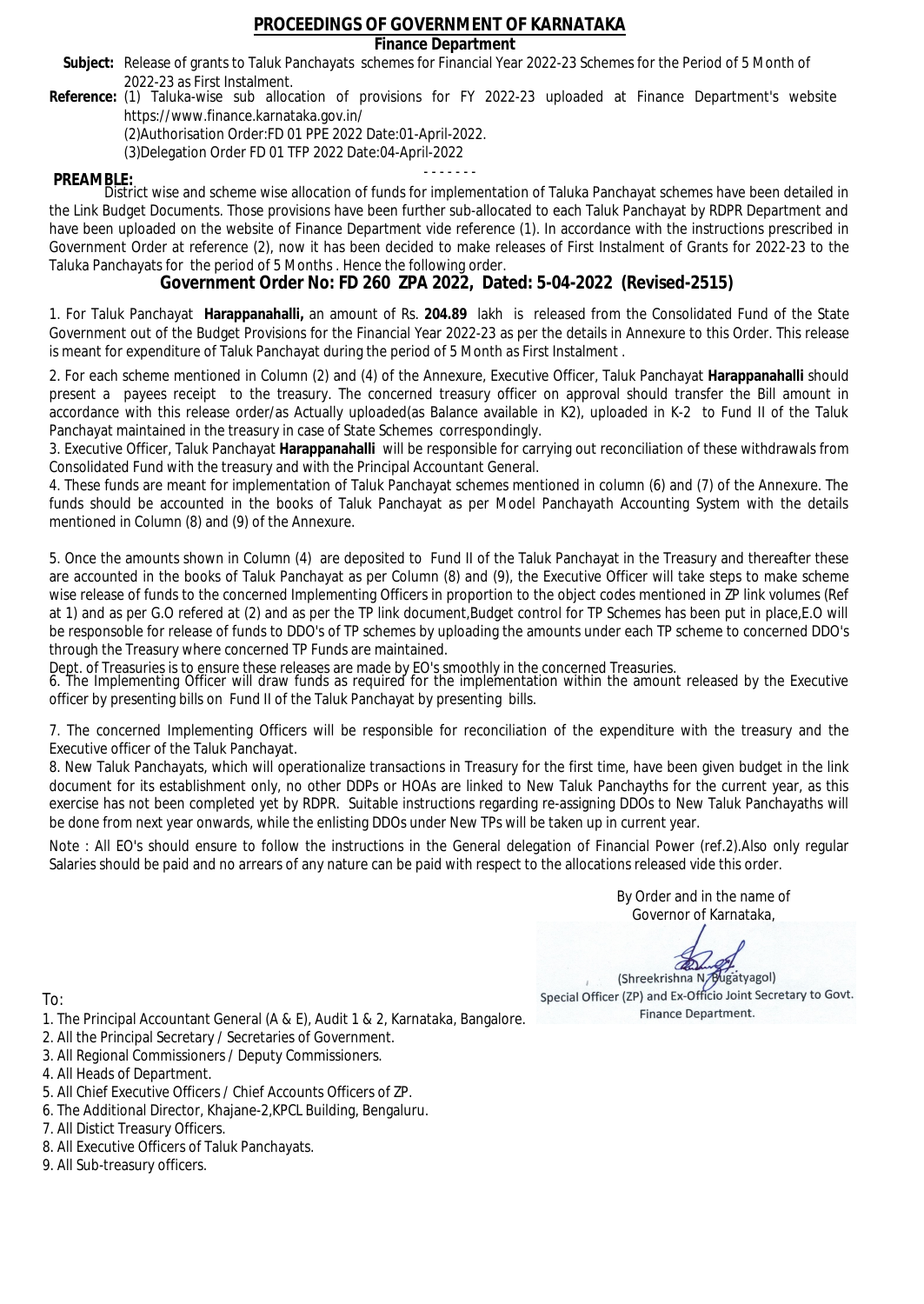### **Finance Department**

- Subject: Release of grants to Taluk Panchayats schemes for Financial Year 2022-23 Schemes for the Period of 5 Month of 2022-23 as First Instalment.
- **Reference:** (1) Taluka-wise sub allocation of provisions for FY 2022-23 uploaded at Finance Department's website https://www.finance.karnataka.gov.in/

(2)Authorisation Order:FD 01 PPE 2022 Date:01-April-2022.

(3)Delegation Order FD 01 TFP 2022 Date:04-April-2022

- - - - - - - **PREAMBLE:** District wise and scheme wise allocation of funds for implementation of Taluka Panchayat schemes have been detailed in the Link Budget Documents. Those provisions have been further sub-allocated to each Taluk Panchayat by RDPR Department and have been uploaded on the website of Finance Department vide reference (1). In accordance with the instructions prescribed in Government Order at reference (2), now it has been decided to make releases of First Instalment of Grants for 2022-23 to the Taluka Panchayats for the period of 5 Months . Hence the following order.

**Government Order No: FD 262 ZPA 2022, Dated: 5-04-2022 (Revised-2515)**

1. For Taluk Panchayat **Kottur,** an amount of Rs. **78.62** lakh is released from the Consolidated Fund of the State Government out of the Budget Provisions for the Financial Year 2022-23 as per the details in Annexure to this Order. This release is meant for expenditure of Taluk Panchayat during the period of 5 Month as First Instalment .

2. For each scheme mentioned in Column (2) and (4) of the Annexure, Executive Officer, Taluk Panchayat **Kottur** should present a payees receipt to the treasury. The concerned treasury officer on approval should transfer the Bill amount in accordance with this release order/as Actually uploaded(as Balance available in K2), uploaded in K-2 to Fund II of the Taluk Panchayat maintained in the treasury in case of State Schemes correspondingly.

3. Executive Officer, Taluk Panchayat **Kottur** will be responsible for carrying out reconciliation of these withdrawals from Consolidated Fund with the treasury and with the Principal Accountant General.

4. These funds are meant for implementation of Taluk Panchayat schemes mentioned in column (6) and (7) of the Annexure. The funds should be accounted in the books of Taluk Panchayat as per Model Panchayath Accounting System with the details mentioned in Column (8) and (9) of the Annexure.

5. Once the amounts shown in Column (4) are deposited to Fund II of the Taluk Panchayat in the Treasury and thereafter these are accounted in the books of Taluk Panchayat as per Column (8) and (9), the Executive Officer will take steps to make scheme wise release of funds to the concerned Implementing Officers in proportion to the object codes mentioned in ZP link volumes (Ref at 1) and as per G.O refered at (2) and as per the TP link document,Budget control for TP Schemes has been put in place,E.O will be responsoble for release of funds to DDO's of TP schemes by uploading the amounts under each TP scheme to concerned DDO's through the Treasury where concerned TP Funds are maintained.

Dept. of Treasuries is to ensure these releases are made by EO's smoothly in the concerned Treasuries.

6. The Implementing Officer will draw funds as required for the implementation within the amount released by the Executive officer by presenting bills on Fund II of the Taluk Panchayat by presenting bills.

7. The concerned Implementing Officers will be responsible for reconciliation of the expenditure with the treasury and the Executive officer of the Taluk Panchayat.

8. New Taluk Panchayats, which will operationalize transactions in Treasury for the first time, have been given budget in the link document for its establishment only, no other DDPs or HOAs are linked to New Taluk Panchayths for the current year, as this exercise has not been completed yet by RDPR. Suitable instructions regarding re-assigning DDOs to New Taluk Panchayaths will be done from next year onwards, while the enlisting DDOs under New TPs will be taken up in current year.

Note : All EO's should ensure to follow the instructions in the General delegation of Financial Power (ref.2).Also only regular Salaries should be paid and no arrears of any nature can be paid with respect to the allocations released vide this order.

> By Order and in the name of Governor of Karnataka,

**PD** 

(Shreekrishna N/Bugatyagol) Special Officer (ZP) and Ex-Officio Joint Secretary to Govt. Finance Department.

To:

- 1. The Principal Accountant General (A & E), Audit 1 & 2, Karnataka, Bangalore.
- 2. All the Principal Secretary / Secretaries of Government.
- 3. All Regional Commissioners / Deputy Commissioners.
- 4. All Heads of Department.
- 5. All Chief Executive Officers / Chief Accounts Officers of ZP.
- 6. The Additional Director, Khajane-2,KPCL Building, Bengaluru.

7. All Distict Treasury Officers.

- 8. All Executive Officers of Taluk Panchayats.
- 9. All Sub-treasury officers.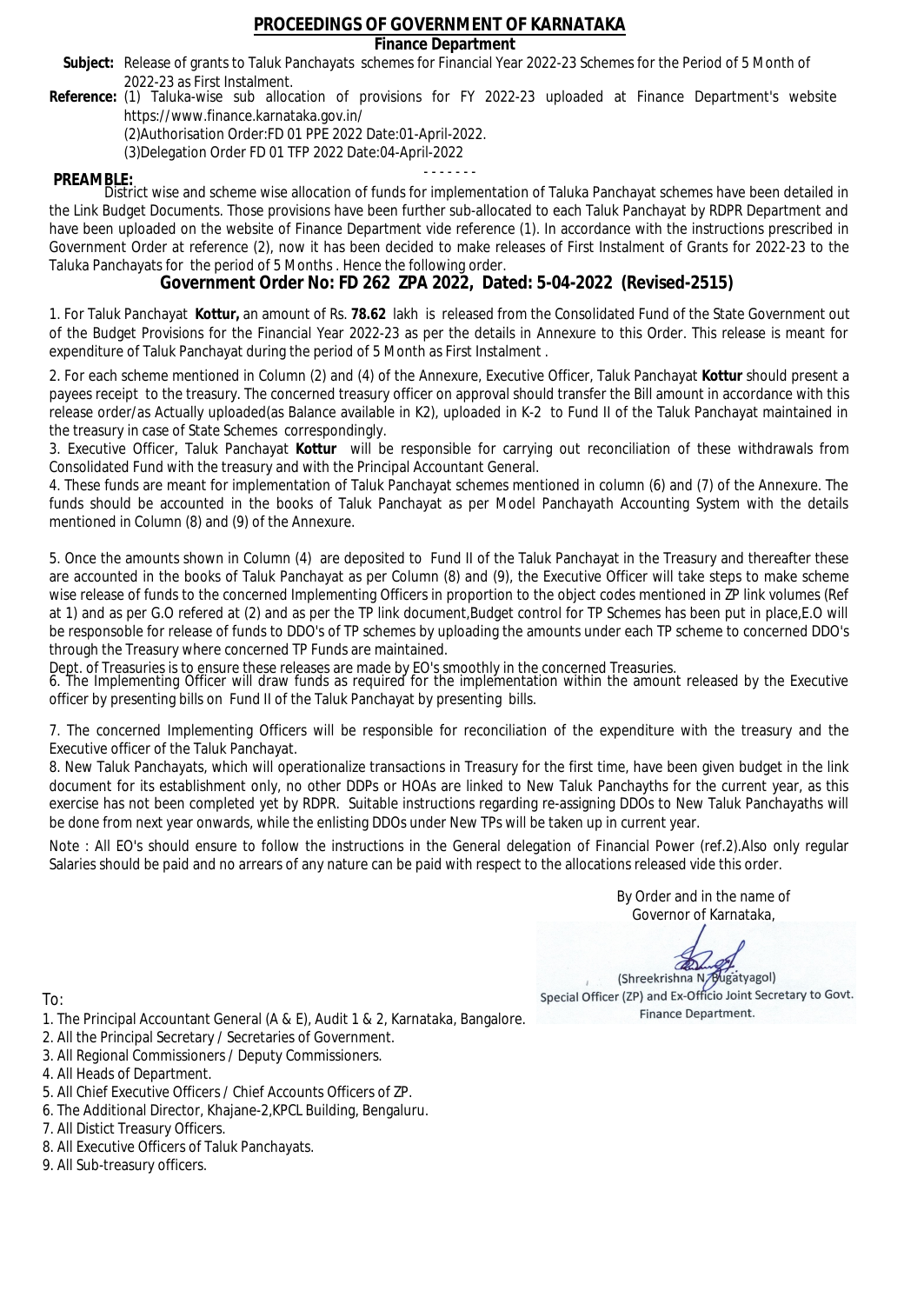|                                 |                                                         |               |              |                       |                                                                                                                           |                        | (Rs. in lakh) |
|---------------------------------|---------------------------------------------------------|---------------|--------------|-----------------------|---------------------------------------------------------------------------------------------------------------------------|------------------------|---------------|
| District: 401-Bengaluru Urban   |                                                         |               |              |                       | Annexure to Govt Order No: FD 31 ZPA 2022 , Dated: 5-04-2022 Revised-2515                                                 |                        |               |
| Taluk Sub Treasury: 0101-Anekal |                                                         |               |              |                       |                                                                                                                           | EO-TP: 0101QQ9037      |               |
| <b>Consolidated Fund Scheme</b> |                                                         | Release       |              |                       | TP Scheme                                                                                                                 | TP Scheme wise Release |               |
| CF HOA<br>SI.No                 | CF Description                                          | Amount        | SI.No        | MPAS* HOA             | MPAS* Description                                                                                                         | Object Head            | Amount        |
| (2)                             | (3)                                                     | (4)           | (5)          | (6)                   | (7)                                                                                                                       | (8)                    | (9)           |
| 1) 2515-00-197-1-10             | Maintenance Grants to                                   | 209.48        | 1.1)         |                       | 2515-00-102-0-61 Maintenance Grants to TPs including                                                                      | 005                    | 196.98        |
|                                 | Taluka Panchayats<br>including consolidated<br>salaries |               |              |                       | <b>Consolidated Salaries</b><br>1.2) 2515-00-102-0-61 Maintenance Grants to TPs including<br><b>Consolidated Salaries</b> | 090                    | 12.50         |
|                                 |                                                         |               |              |                       |                                                                                                                           | Total:                 | 209.48        |
|                                 |                                                         |               |              |                       | Taluk: Anekal                                                                                                             | Total:                 | 209.48        |
| District: 401-Bengaluru Urban   |                                                         |               |              |                       | Annexure to Govt Order No: FD 32 ZPA 2022, Dated: 5-04-2022 Revised-2515                                                  |                        |               |
|                                 | Taluk Sub Treasury: 0103-Bengaluru East(K.R.Puram)      |               |              |                       |                                                                                                                           | EO-TP: 0103QQ8860      |               |
| <b>Consolidated Fund Scheme</b> |                                                         | Release       |              |                       | TP Scheme                                                                                                                 | TP Scheme wise Release |               |
| SI.No<br>CF HOA<br>(2)          | CF Description<br>(3)                                   | Amount<br>(4) | SI.No<br>(5) | MPAS* HOA<br>(6)      | MPAS <sup>*</sup> Description<br>(7)                                                                                      | Object Head<br>(8)     | Amount<br>(9) |
|                                 | 1) 2515-00-197-1-10 Maintenance Grants to               | 118.89        |              | 1.1) 2515-00-102-0-61 | Maintenance Grants to TPs including                                                                                       | 005                    | 111.81        |
|                                 | Taluka Panchayats<br>including consolidated             |               | 1.2)         |                       | <b>Consolidated Salaries</b><br>2515-00-102-0-61 Maintenance Grants to TPs including                                      | 090                    | 7.08          |
|                                 | salaries                                                |               |              |                       | <b>Consolidated Salaries</b>                                                                                              | Total:                 | 118.89        |
|                                 |                                                         |               |              |                       | Taluk: Bengaluru East(K.R.Puram)                                                                                          | Total:                 | 118.89        |
|                                 |                                                         |               |              |                       | Annexure to Govt Order No: FD 33 ZPA 2022 , Dated: 5-04-2022 Revised-2515                                                 |                        |               |
| District: 401-Bengaluru Urban   |                                                         |               |              |                       |                                                                                                                           |                        |               |
|                                 | Taluk Sub Treasury : 0102-Bengaluru North               |               |              |                       |                                                                                                                           | EO-TP: 0102QQ8559      |               |
| <b>Consolidated Fund Scheme</b> |                                                         | Release       |              | MPAS* HOA             | TP Scheme                                                                                                                 | TP Scheme wise Release |               |
| CF HOA<br>SI.No<br>(2)          | CF Description<br>(3)                                   | Amount<br>(4) | SI.No<br>(5) | (6)                   | MPAS* Description<br>(7)                                                                                                  | Object Head<br>(8)     | Amount<br>(9) |
| 1) 2515-00-197-1-10             | Maintenance Grants to<br>Taluka Panchayats              | 199.61        |              |                       | 1.1) 2515-00-102-0-61 Maintenance Grants to TPs including<br><b>Consolidated Salaries</b>                                 | 005                    | 192.53        |
|                                 | including consolidated<br>salaries                      |               | 1.2)         | 2515-00-102-0-61      | Maintenance Grants to TPs including<br><b>Consolidated Salaries</b>                                                       | 090                    | 7.08          |
|                                 |                                                         |               |              |                       |                                                                                                                           | Total:                 | 199.61        |
|                                 |                                                         |               |              |                       | Taluk: Bengaluru North Total:                                                                                             |                        | 199.61        |
| District: 401-Bengaluru Urban   |                                                         |               |              |                       | Annexure to Govt Order No: FD 34 ZPA 2022 , Dated: 5-04-2022 Revised-2515                                                 |                        |               |
|                                 | Taluk Sub Treasury: 0100-Bengaluru South                |               |              |                       |                                                                                                                           | EO-TP: 0100QQ8560      |               |
| <b>Consolidated Fund Scheme</b> |                                                         | Release       |              |                       | TP Scheme                                                                                                                 | TP Scheme wise Release |               |
| SI.No CF HOA CF Description     |                                                         | Amount        | SI.No        | MPAS* HOA             | MPAS* Description                                                                                                         | Object Head Amount     |               |
| (2)                             | (3)                                                     | (4)           | (5)          | (6)                   | (7)                                                                                                                       | (8)                    | (9)           |
| 1) 2515-00-197-1-10             | Maintenance Grants to<br>Taluka Panchayats              | 178.38        | 1.1)         | 2515-00-102-0-61      | Maintenance Grants to TPs including<br><b>Consolidated Salaries</b>                                                       | 005                    | 166.30        |
|                                 | including consolidated<br>salaries                      |               | 1.2)         | 2515-00-102-0-61      | Maintenance Grants to TPs including<br><b>Consolidated Salaries</b>                                                       | 090                    | 12.08         |
|                                 |                                                         |               |              |                       |                                                                                                                           | Total:                 | 178.38        |
|                                 |                                                         |               |              |                       | Taluk: Bengaluru South Total:                                                                                             |                        | 178.38        |
| District: 401-Bengaluru Urban   |                                                         |               |              |                       | Annexure to Govt Order No: FD 35 ZPA 2022, Dated: 5-04-2022 Revised-2515                                                  |                        |               |
|                                 | Taluk Sub Treasury : 0104-Yelahanka                     |               |              |                       |                                                                                                                           | EO-TP: 0104QQ0001      |               |
| <b>Consolidated Fund Scheme</b> |                                                         | Release       |              |                       | TP Scheme                                                                                                                 | TP Scheme wise Release |               |
| CF HOA<br>SI.No<br>(2)          | <b>CF Description</b><br>(3)                            | Amount<br>(4) | SI.No<br>(5) | MPAS* HOA<br>(6)      | MPAS* Description<br>(7)                                                                                                  | Object Head<br>(8)     | Amount<br>(9) |
| 1) 2515-00-197-1-10             | Maintenance Grants to                                   | 94.41         | 1.1)         | 2515-00-102-0-61      | Maintenance Grants to TPs including                                                                                       | 005                    | 87.33         |
|                                 | Taluka Panchayats<br>including consolidated<br>salaries |               | 1.2)         | 2515-00-102-0-61      | <b>Consolidated Salaries</b><br>Maintenance Grants to TPs including<br><b>Consolidated Salaries</b>                       | 090                    | 7.08          |
|                                 |                                                         |               |              |                       |                                                                                                                           | Total:                 | 94.41         |
|                                 |                                                         |               |              |                       | Taluk: Yelahanka                                                                                                          | Total:                 | 94.41         |
|                                 |                                                         |               |              |                       |                                                                                                                           |                        |               |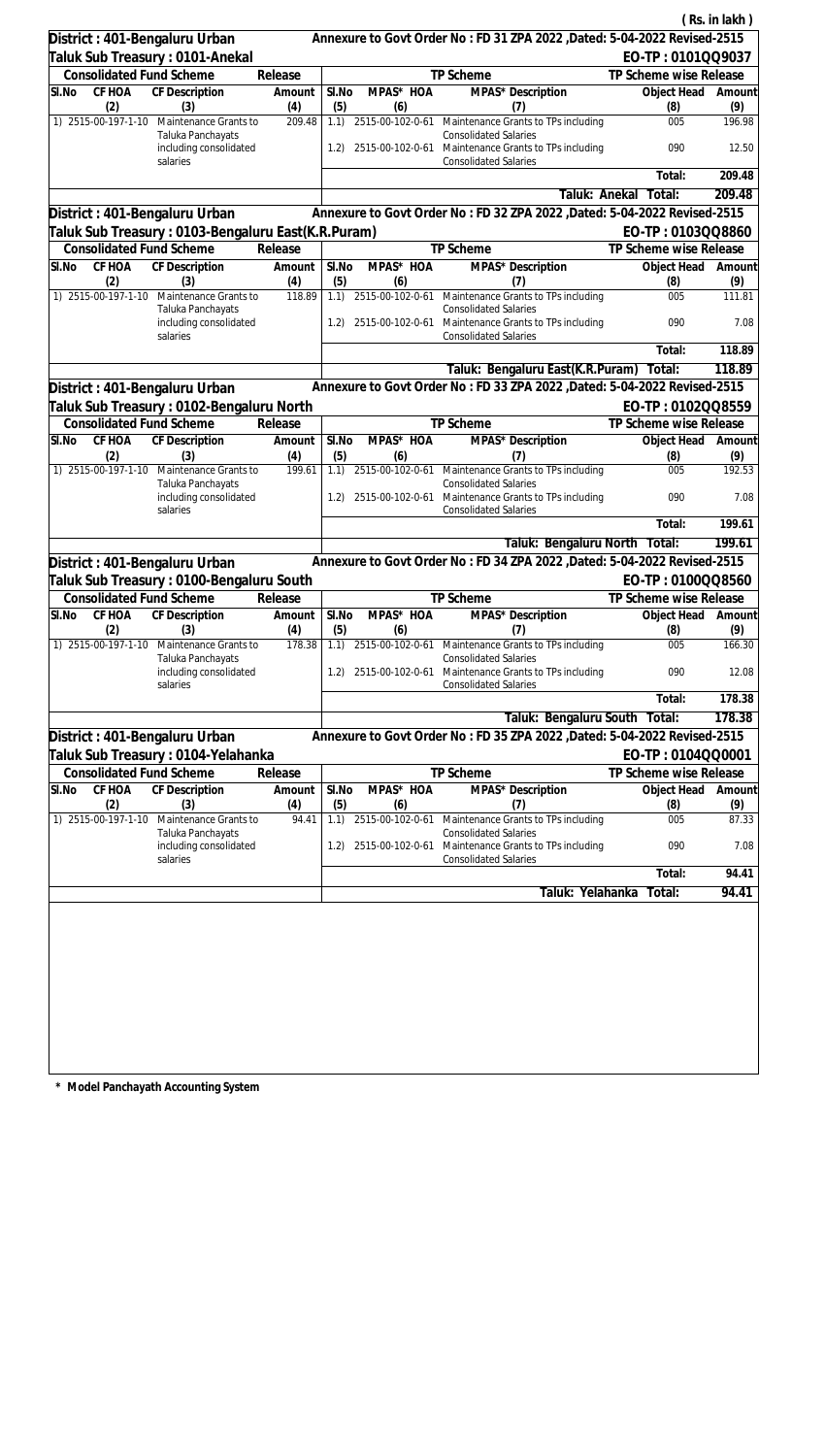|                           |               |                                                                             |                   |              |                                      |                                                                                                            |                                       | (Rs. in lakh) |
|---------------------------|---------------|-----------------------------------------------------------------------------|-------------------|--------------|--------------------------------------|------------------------------------------------------------------------------------------------------------|---------------------------------------|---------------|
|                           |               | District: 402-Bengaluru Rural                                               |                   |              |                                      | Annexure to Govt Order No: FD 36 ZPA 2022 , Dated: 5-04-2022 Revised-2515                                  |                                       |               |
|                           |               | Taluk Sub Treasury: 0302-Devanahalli                                        |                   |              |                                      |                                                                                                            | EO-TP: 0302QQ8430                     |               |
|                           |               | <b>Consolidated Fund Scheme</b>                                             | Release           |              |                                      | TP Scheme                                                                                                  | TP Scheme wise Release                |               |
| SI.No                     | CF HOA        | CF Description                                                              | Amount            | SI.No        | MPAS* HOA                            | MPAS* Description                                                                                          | Object Head                           | Amount        |
| 1) 2515-00-197-1-10       | (2)           | (3)<br>Maintenance Grants to                                                | (4)<br>195.75     | (5)<br>1.1)  | (6)                                  | (7)<br>2515-00-102-0-61 Maintenance Grants to TPs including                                                | (8)<br>005                            | (9)<br>182.79 |
|                           |               | Taluka Panchayats<br>including consolidated                                 |                   | 1.2)         |                                      | <b>Consolidated Salaries</b><br>2515-00-102-0-61 Maintenance Grants to TPs including                       | 090                                   | 12.96         |
|                           |               | salaries                                                                    |                   |              |                                      | <b>Consolidated Salaries</b>                                                                               | Total:                                | 195.75        |
|                           |               |                                                                             |                   |              |                                      |                                                                                                            |                                       | 195.75        |
|                           |               |                                                                             |                   |              |                                      | Taluk: Devanahalli<br>Annexure to Govt Order No: FD 37 ZPA 2022, Dated: 5-04-2022 Revised-2515             | Total:                                |               |
|                           |               | District: 402-Bengaluru Rural                                               |                   |              |                                      |                                                                                                            | EO-TP: 0303QQ0022                     |               |
|                           |               | Taluk Sub Treasury : 0303-Doddaballapura<br><b>Consolidated Fund Scheme</b> | Release           |              |                                      | TP Scheme                                                                                                  | TP Scheme wise Release                |               |
| SI.No                     | CF HOA        | CF Description                                                              | Amount            | SI.No        | MPAS* HOA                            | MPAS <sup>*</sup> Description                                                                              | Object Head                           | Amount        |
| 1) 2515-00-197-1-10       | (2)           | (3)                                                                         | (4)<br>205.11     | (5)          | (6)                                  | (7)                                                                                                        | (8)<br>005                            | (9)<br>192.15 |
|                           |               | Maintenance Grants to<br>Taluka Panchayats<br>including consolidated        |                   | 1.1)<br>1.2) | 2515-00-102-0-61<br>2515-00-102-0-61 | Maintenance Grants to TPs including<br><b>Consolidated Salaries</b><br>Maintenance Grants to TPs including | 090                                   | 12.96         |
|                           |               | salaries                                                                    |                   |              |                                      | <b>Consolidated Salaries</b>                                                                               | Total:                                | 205.11        |
|                           |               |                                                                             |                   |              |                                      | Taluk: Doddaballapura                                                                                      |                                       | 205.11        |
|                           |               |                                                                             |                   |              |                                      | Annexure to Govt Order No: FD 38 ZPA 2022 , Dated: 5-04-2022 Revised-2515                                  | Total:                                |               |
|                           |               | District: 402-Bengaluru Rural                                               |                   |              |                                      |                                                                                                            |                                       |               |
|                           |               | Taluk Sub Treasury : 0304-Hosakote<br><b>Consolidated Fund Scheme</b>       |                   |              |                                      | TP Scheme                                                                                                  | EO-TP: 0304QQ8850                     |               |
| SI.No                     | CF HOA        | CF Description                                                              | Release<br>Amount | SI.No        | MPAS* HOA                            | MPAS* Description                                                                                          | TP Scheme wise Release<br>Object Head | Amount        |
|                           | (2)           | (3)                                                                         | (4)               | (5)          | (6)                                  | (7)                                                                                                        | (8)                                   | (9)           |
| 1) 2515-00-197-1-10       |               | Maintenance Grants to<br>Taluka Panchayats                                  | 202.61            | 1.1)         |                                      | 2515-00-102-0-61 Maintenance Grants to TPs including<br><b>Consolidated Salaries</b>                       | 005                                   | 189.65        |
|                           |               | including consolidated<br>salaries                                          |                   | 1.2)         | 2515-00-102-0-61                     | Maintenance Grants to TPs including<br><b>Consolidated Salaries</b>                                        | 090                                   | 12.96         |
|                           |               |                                                                             |                   |              |                                      |                                                                                                            | Total:                                | 202.61        |
|                           |               |                                                                             |                   |              |                                      | Taluk: Hosakote                                                                                            | Total:                                | 202.61        |
|                           |               | District: 402-Bengaluru Rural                                               |                   |              |                                      | Annexure to Govt Order No: FD 39 ZPA 2022 , Dated: 5-04-2022 Revised-2515                                  |                                       |               |
|                           |               | Taluk Sub Treasury : 0307-Nelamangala                                       |                   |              |                                      |                                                                                                            | EO-TP: 0307QQ9423                     |               |
|                           |               | <b>Consolidated Fund Scheme</b>                                             | Release           |              |                                      | TP Scheme                                                                                                  | TP Scheme wise Release                |               |
|                           | (2)           | SI.No CF HOA CF Description<br>(3)                                          | Amount<br>(4)     | SI.No<br>(5) | MPAS* HOA<br>(6)                     | MPAS* Description<br>(7)                                                                                   | Object Head Amount<br>(8)             | (9)           |
| 1) 2515-00-197-1-10       |               | Maintenance Grants to                                                       | 166.19            |              | 1.1) 2515-00-102-0-61                | Maintenance Grants to TPs including                                                                        | 005                                   | 153.23        |
|                           |               | Taluka Panchayats<br>including consolidated<br>salaries                     |                   | 1.2)         | 2515-00-102-0-61                     | <b>Consolidated Salaries</b><br>Maintenance Grants to TPs including<br><b>Consolidated Salaries</b>        | 090                                   | 12.96         |
|                           |               |                                                                             |                   |              |                                      |                                                                                                            | Total:                                | 166.19        |
|                           |               |                                                                             |                   |              |                                      | Taluk: Nelamangala                                                                                         | Total:                                | 166.19        |
| District: 403-Chitradurga |               |                                                                             |                   |              |                                      | Annexure to Govt Order No: FD 40 ZPA 2022, Dated: 5-04-2022 Revised-2515                                   |                                       |               |
|                           |               | Taluk Sub Treasury : 1601-Challakere                                        |                   |              |                                      |                                                                                                            | EO-TP: 1601QQ0001                     |               |
|                           |               | <b>Consolidated Fund Scheme</b>                                             | Release           |              |                                      | TP Scheme                                                                                                  | TP Scheme wise Release                |               |
| SI.No                     | CF HOA<br>(2) | <b>CF Description</b><br>(3)                                                | Amount<br>(4)     | SI.No<br>(5) | MPAS* HOA<br>(6)                     | MPAS* Description<br>(7)                                                                                   | Object Head<br>(8)                    | Amount<br>(9) |
| 1) 2515-00-197-1-10       |               | Maintenance Grants to                                                       | 254.16            | 1.1)         | 2515-00-102-0-61                     | Maintenance Grants to TPs including                                                                        | 005                                   | 249.99        |
|                           |               | Taluka Panchayats<br>including consolidated                                 |                   | 1.2)         | 2515-00-102-0-61                     | <b>Consolidated Salaries</b><br>Maintenance Grants to TPs including                                        | 090                                   | 4.17          |
|                           |               | salaries                                                                    |                   |              |                                      | <b>Consolidated Salaries</b>                                                                               | Total:                                | 254.16        |
|                           |               |                                                                             |                   |              |                                      |                                                                                                            |                                       |               |
|                           |               |                                                                             |                   |              |                                      | Taluk: Challakere                                                                                          | Total:                                | 254.16        |
|                           |               |                                                                             |                   |              |                                      |                                                                                                            |                                       |               |
|                           |               |                                                                             |                   |              |                                      |                                                                                                            |                                       |               |
|                           |               |                                                                             |                   |              |                                      |                                                                                                            |                                       |               |
|                           |               |                                                                             |                   |              |                                      |                                                                                                            |                                       |               |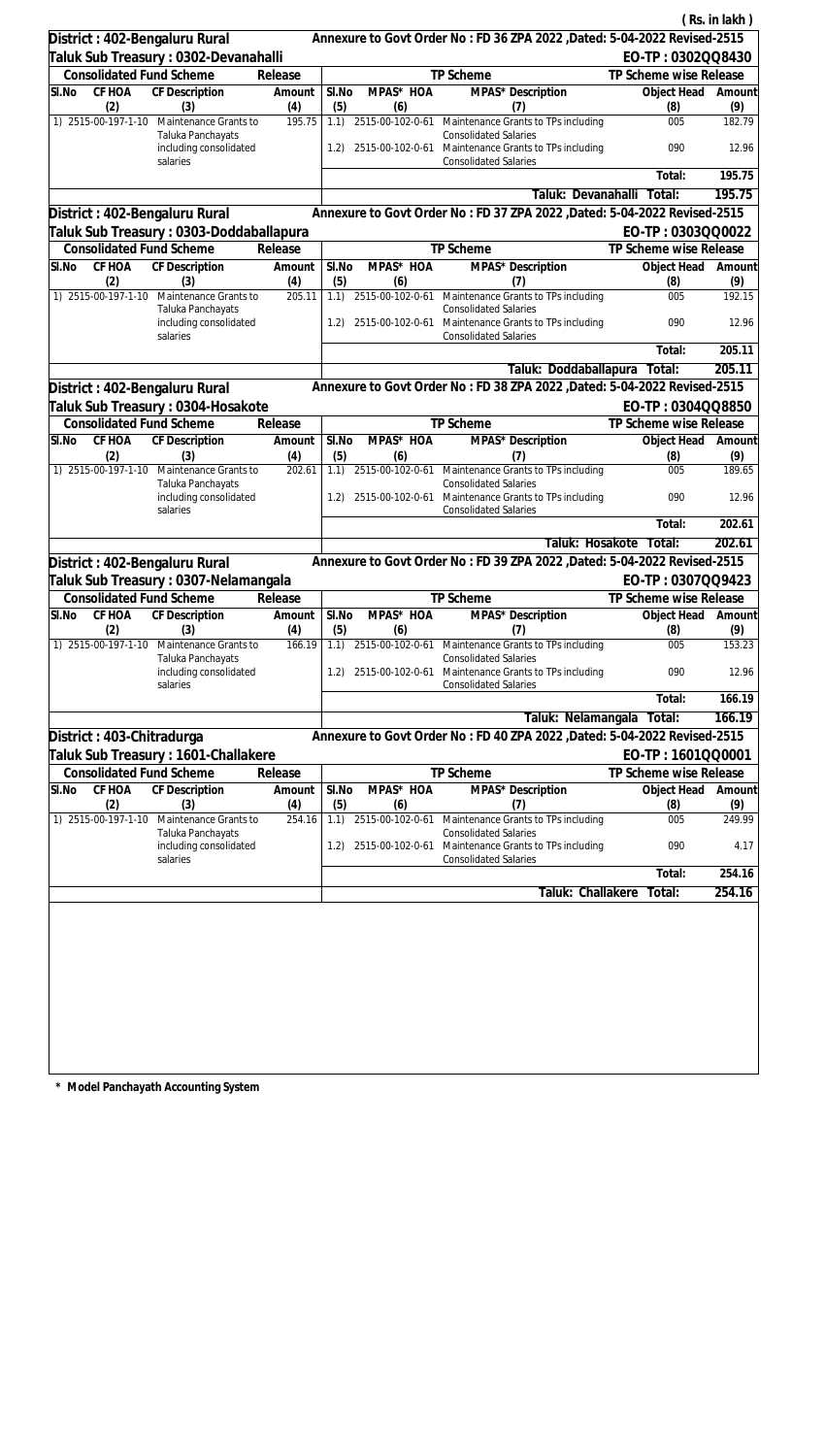|       |                            |                                                         |               |              |                         |                                                                                                                      |                           | (Rs. in lakh) |
|-------|----------------------------|---------------------------------------------------------|---------------|--------------|-------------------------|----------------------------------------------------------------------------------------------------------------------|---------------------------|---------------|
|       | District: 403-Chitradurga  |                                                         |               |              |                         | Annexure to Govt Order No: FD 41 ZPA 2022, Dated: 5-04-2022 Revised-2515                                             |                           |               |
|       |                            | Taluk Sub Treasury : 1600-Chitradurga                   |               |              |                         |                                                                                                                      | EO-TP: 1600QQ0001         |               |
|       |                            | <b>Consolidated Fund Scheme</b>                         | Release       |              |                         | TP Scheme                                                                                                            | TP Scheme wise Release    |               |
| SI.No | CF HOA                     | <b>CF Description</b>                                   | Amount        | SI.No        | MPAS* HOA               | MPAS* Description                                                                                                    | Object Head               | Amount        |
|       | (2)<br>1) 2515-00-197-1-10 | (3)<br>Maintenance Grants to                            | (4)<br>271.57 | (5)<br>1.1)  | (6)                     | (7)<br>2515-00-102-0-61 Maintenance Grants to TPs including                                                          | (8)<br>005                | (9)<br>267.40 |
|       |                            | Taluka Panchayats<br>including consolidated             |               | 1.2)         |                         | <b>Consolidated Salaries</b><br>2515-00-102-0-61 Maintenance Grants to TPs including                                 | 090                       | 4.17          |
|       |                            | salaries                                                |               |              |                         | <b>Consolidated Salaries</b>                                                                                         | Total:                    | 271.57        |
|       |                            |                                                         |               |              |                         | Taluk: Chitradurga                                                                                                   | Total:                    | 271.57        |
|       | District: 403-Chitradurga  |                                                         |               |              |                         | Annexure to Govt Order No: FD 42 ZPA 2022, Dated: 5-04-2022 Revised-2515                                             |                           |               |
|       |                            | Taluk Sub Treasury : 1602-Hiriyur                       |               |              |                         |                                                                                                                      | EO-TP: 1602QQ0001         |               |
|       |                            | <b>Consolidated Fund Scheme</b>                         | Release       |              |                         | TP Scheme                                                                                                            | TP Scheme wise Release    |               |
| SI.No | CF HOA                     | CF Description                                          | Amount        | SI.No        | MPAS* HOA               | MPAS* Description                                                                                                    | Object Head               | Amount        |
|       | (2)                        | (3)                                                     | (4)           | (5)          | (6)                     | (7)                                                                                                                  | (8)                       | (9)           |
|       | 1) 2515-00-197-1-10        | Maintenance Grants to<br>Taluka Panchayats              | 217.65        | 1.1)         |                         | 2515-00-102-0-61 Maintenance Grants to TPs including<br><b>Consolidated Salaries</b>                                 | 005                       | 213.48        |
|       |                            | including consolidated<br>salaries                      |               | 1.2)         |                         | 2515-00-102-0-61 Maintenance Grants to TPs including<br><b>Consolidated Salaries</b>                                 | 090                       | 4.17          |
|       |                            |                                                         |               |              |                         |                                                                                                                      | Total:                    | 217.65        |
|       |                            |                                                         |               |              |                         | Taluk: Hiriyur                                                                                                       | Total:                    | 217.65        |
|       | District: 403-Chitradurga  |                                                         |               |              |                         | Annexure to Govt Order No: FD 43 ZPA 2022 , Dated: 5-04-2022 Revised-2515                                            |                           |               |
|       |                            | Taluk Sub Treasury : 1603-Holalkere                     |               |              |                         |                                                                                                                      | EO-TP: 1603QQ0001         |               |
|       |                            | <b>Consolidated Fund Scheme</b>                         | Release       |              |                         | TP Scheme                                                                                                            | TP Scheme wise Release    |               |
| SI.No | CF HOA<br>(2)              | CF Description<br>(3)                                   | Amount<br>(4) | SI.No<br>(5) | MPAS* HOA<br>(6)        | MPAS* Description<br>(7)                                                                                             | Object Head<br>(8)        | Amount<br>(9) |
|       | 1) 2515-00-197-1-10        | Maintenance Grants to<br>Taluka Panchayats              | 189.83        | 1.1)         |                         | 2515-00-102-0-61 Maintenance Grants to TPs including<br><b>Consolidated Salaries</b>                                 | 005                       | 185.66        |
|       |                            | including consolidated<br>salaries                      |               | 1.2)         | 2515-00-102-0-61        | Maintenance Grants to TPs including<br><b>Consolidated Salaries</b>                                                  | 090                       | 4.17          |
|       |                            |                                                         |               |              |                         |                                                                                                                      | Total:                    | 189.83        |
|       |                            |                                                         |               |              |                         | Taluk: Holalkere                                                                                                     | Total:                    | 189.83        |
|       | District: 403-Chitradurga  |                                                         |               |              |                         | Annexure to Govt Order No: FD 44 ZPA 2022 , Dated: 5-04-2022 Revised-2515                                            |                           |               |
|       |                            | Taluk Sub Treasury : 1604-Hosadurga                     |               |              |                         |                                                                                                                      | EO-TP: 1604QQ0001         |               |
|       |                            | <b>Consolidated Fund Scheme</b>                         | Release       |              |                         | <b>TP Scheme</b>                                                                                                     | TP Scheme wise Release    |               |
| SI.No | (2)                        | CF HOA CF Description<br>(3)                            | Amount<br>(4) | SI.No<br>(5) | MPAS* HOA<br>(6)        | MPAS* Description<br>(7)                                                                                             | Object Head Amount<br>(8) | (9)           |
|       | 1) 2515-00-197-1-10        | Maintenance Grants to                                   | 227.04        | 1.1)         | 2515-00-102-0-61        | Maintenance Grants to TPs including                                                                                  | 005                       | 222.87        |
|       |                            | Taluka Panchayats<br>including consolidated<br>salaries |               | 1.2)         |                         | <b>Consolidated Salaries</b><br>2515-00-102-0-61 Maintenance Grants to TPs including<br><b>Consolidated Salaries</b> | 090                       | 4.17          |
|       |                            |                                                         |               |              |                         |                                                                                                                      | Total:                    | 227.04        |
|       |                            |                                                         |               |              |                         | Taluk: Hosadurga                                                                                                     | Total:                    | 227.04        |
|       | District: 403-Chitradurga  |                                                         |               |              |                         | Annexure to Govt Order No: FD 45 ZPA 2022 , Dated: 5-04-2022 Revised-2515                                            |                           |               |
|       |                            | Taluk Sub Treasury : 1605-Molakalmuru                   |               |              |                         |                                                                                                                      | EO-TP: 1605QQ0001         |               |
|       |                            | <b>Consolidated Fund Scheme</b>                         | Release       |              |                         | TP Scheme                                                                                                            | TP Scheme wise Release    |               |
| SI.No | CF HOA<br>(2)              | <b>CF Description</b>                                   | Amount<br>(4) | SI.No<br>(5) | MPAS* HOA               | MPAS* Description<br>(7)                                                                                             | Object Head               | Amount<br>(9) |
|       | 1) 2515-00-197-1-10        | (3)<br>Maintenance Grants to                            | 104.71        | 1.1)         | (6)<br>2515-00-102-0-61 | Maintenance Grants to TPs including                                                                                  | (8)<br>005                | 100.54        |
|       |                            | Taluka Panchayats<br>including consolidated             |               | 1.2)         | 2515-00-102-0-61        | <b>Consolidated Salaries</b><br>Maintenance Grants to TPs including                                                  | 090                       | 4.17          |
|       |                            | salaries                                                |               |              |                         | <b>Consolidated Salaries</b>                                                                                         |                           |               |
|       |                            |                                                         |               |              |                         |                                                                                                                      | Total:                    | 104.71        |
|       |                            |                                                         |               |              |                         | Taluk: Molakalmuru                                                                                                   | Total:                    | 104.71        |
|       |                            |                                                         |               |              |                         |                                                                                                                      |                           |               |
|       |                            |                                                         |               |              |                         |                                                                                                                      |                           |               |
|       |                            |                                                         |               |              |                         |                                                                                                                      |                           |               |
|       |                            |                                                         |               |              |                         |                                                                                                                      |                           |               |
|       |                            |                                                         |               |              |                         |                                                                                                                      |                           |               |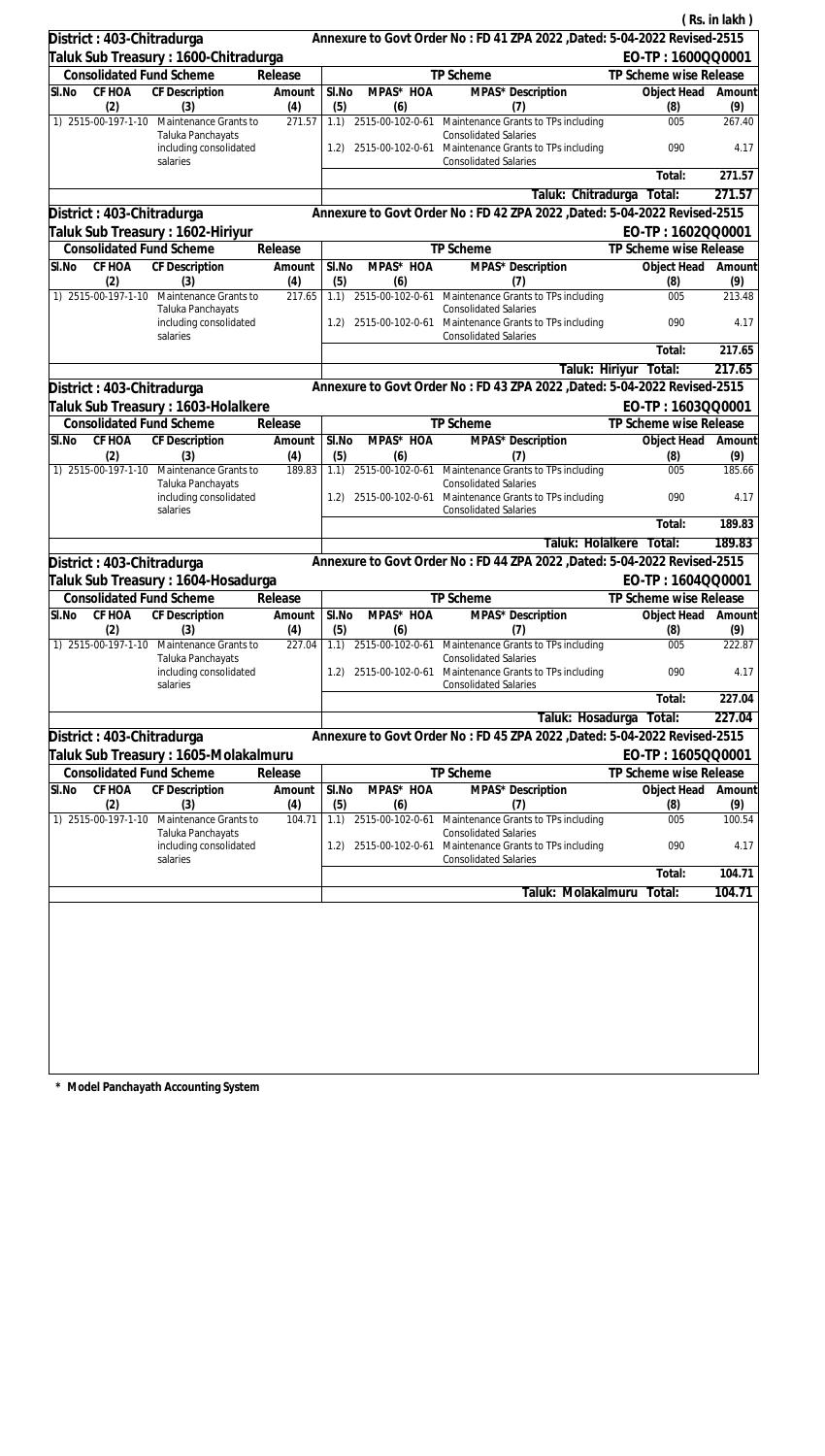|       |                      |                                                                      |               |              |                  |                                                                                                                                              |                          | (Rs. in lakh)  |
|-------|----------------------|----------------------------------------------------------------------|---------------|--------------|------------------|----------------------------------------------------------------------------------------------------------------------------------------------|--------------------------|----------------|
|       | District: 404-Kolar  |                                                                      |               |              |                  | Annexure to Govt Order No: FD 46 ZPA 2022, Dated: 5-04-2022 Revised-2515                                                                     |                          |                |
|       |                      | Taluk Sub Treasury: 0702-Bangarapet                                  |               |              |                  |                                                                                                                                              | EO-TP: 0702ZZ0001        |                |
|       |                      | <b>Consolidated Fund Scheme</b>                                      | Release       |              |                  | TP Scheme                                                                                                                                    | TP Scheme wise Release   |                |
| SI.No | CF HOA               | CF Description                                                       | Amount        | SI.No        | MPAS* HOA        | <b>MPAS*</b> Description                                                                                                                     | Object Head              | Amount         |
|       | (2)                  | (3)                                                                  | (4)           | (5)          | (6)              | (7)                                                                                                                                          | (8)                      | (9)            |
|       | 1) 2515-00-197-1-10  | Maintenance Grants to<br>Taluka Panchayats<br>including consolidated | 120.86        | 1.1)<br>1.2) |                  | 2515-00-102-0-61 Maintenance Grants to TPs including<br><b>Consolidated Salaries</b><br>2515-00-102-0-61 Maintenance Grants to TPs including | 005<br>090               | 113.36<br>7.50 |
|       |                      | salaries                                                             |               |              |                  | <b>Consolidated Salaries</b>                                                                                                                 | Total:                   | 120.86         |
|       |                      |                                                                      |               |              |                  |                                                                                                                                              | Taluk: Bangarapet Total: | 120.86         |
|       |                      |                                                                      |               |              |                  |                                                                                                                                              |                          |                |
|       | District: 404-Kolar  |                                                                      |               |              |                  | Annexure to Govt Order No: FD 47 ZPA 2022, Dated: 5-04-2022 Revised-2515                                                                     |                          |                |
|       |                      | Taluk Sub Treasury: 0711-Kgf                                         |               |              |                  |                                                                                                                                              | EO-TP: 0711QQ0001        |                |
|       |                      | <b>Consolidated Fund Scheme</b>                                      | Release       |              |                  | TP Scheme                                                                                                                                    | TP Scheme wise Release   |                |
| SI.No | CF HOA<br>(2)        | CF Description<br>(3)                                                | Amount<br>(4) | SI.No<br>(5) | MPAS* HOA<br>(6) | MPAS* Description<br>(7)                                                                                                                     | Object Head<br>(8)       | Amount<br>(9)  |
|       | 1) 2515-00-197-1-10  | Maintenance Grants to<br>Taluka Panchayats                           | 112.08        | 1.1)         |                  | 2515-00-102-0-61 Maintenance Grants to TPs including<br><b>Consolidated Salaries</b>                                                         | 005                      | 91.08          |
|       |                      | including consolidated<br>salaries                                   |               | 1.2)         |                  | 2515-00-102-0-61 Maintenance Grants to TPs including<br><b>Consolidated Salaries</b>                                                         | 090                      | 21.00          |
|       |                      |                                                                      |               |              |                  |                                                                                                                                              | Total:                   | 112.08         |
|       |                      |                                                                      |               |              |                  |                                                                                                                                              | Taluk: Kgf<br>Total:     | 112.08         |
|       | District: 404-Kolar  |                                                                      |               |              |                  | Annexure to Govt Order No: FD 48 ZPA 2022 , Dated: 5-04-2022 Revised-2515                                                                    |                          |                |
|       |                      | Taluk Sub Treasury : 0700-Kolar                                      |               |              |                  |                                                                                                                                              | EO-TP: 0700QQ9001        |                |
|       |                      | <b>Consolidated Fund Scheme</b>                                      | Release       |              |                  | TP Scheme                                                                                                                                    | TP Scheme wise Release   |                |
| SI.No | CF HOA<br>(2)        | CF Description<br>(3)                                                | Amount<br>(4) | SI.No<br>(5) | MPAS* HOA<br>(6) | MPAS* Description<br>(7)                                                                                                                     | Object Head<br>(8)       | Amount<br>(9)  |
|       | 1) 2515-00-197-1-10  | Maintenance Grants to                                                | 236.71        | 1.1)         |                  | 2515-00-102-0-61 Maintenance Grants to TPs including                                                                                         | 005                      | 229.21         |
|       |                      | Taluka Panchayats<br>including consolidated<br>salaries              |               | 1.2)         | 2515-00-102-0-61 | <b>Consolidated Salaries</b><br>Maintenance Grants to TPs including<br><b>Consolidated Salaries</b>                                          | 090                      | 7.50           |
|       |                      |                                                                      |               |              |                  |                                                                                                                                              | Total:                   | 236.71         |
|       |                      |                                                                      |               |              |                  | Taluk: Kolar                                                                                                                                 | Total:                   | 236.71         |
|       | District: 404-Kolar  |                                                                      |               |              |                  | Annexure to Govt Order No: FD 49 ZPA 2022 , Dated: 5-04-2022 Revised-2515                                                                    |                          |                |
|       |                      | Taluk Sub Treasury: 0707-Malur                                       |               |              |                  |                                                                                                                                              | EO-TP: 0707QQ0001        |                |
|       |                      | <b>Consolidated Fund Scheme</b>                                      | Release       |              |                  | TP Scheme                                                                                                                                    | TP Scheme wise Release   |                |
| SI.No |                      | CF HOA CF Description                                                | Amount        | SI.No        | MPAS* HOA        | MPAS* Description                                                                                                                            | Object Head Amount       |                |
|       | (2)                  | (3)                                                                  | (4)           | (5)          | (6)              | (7)                                                                                                                                          | (8)                      | (9)            |
|       | 1) 2515-00-197-1-10  | Maintenance Grants to<br>Taluka Panchayats                           | 137.62        | 1.1)         | 2515-00-102-0-61 | Maintenance Grants to TPs including<br><b>Consolidated Salaries</b>                                                                          | 005                      | 130.12         |
|       |                      | including consolidated<br>salaries                                   |               | 1.2)         |                  | 2515-00-102-0-61 Maintenance Grants to TPs including<br><b>Consolidated Salaries</b>                                                         | 090                      | 7.50           |
|       |                      |                                                                      |               |              |                  |                                                                                                                                              | Total:                   | 137.62         |
|       |                      |                                                                      |               |              |                  | Taluk: Malur                                                                                                                                 | Total:                   | 137.62         |
|       | District: 404-Kolar  |                                                                      |               |              |                  | Annexure to Govt Order No: FD 50 ZPA 2022 , Dated: 5-04-2022 Revised-2515                                                                    |                          |                |
|       |                      | Taluk Sub Treasury : 0708-Mulbagal                                   |               |              |                  |                                                                                                                                              | EO-TP: 0708ZZ9601        |                |
|       |                      | <b>Consolidated Fund Scheme</b>                                      | Release       |              |                  | TP Scheme                                                                                                                                    | TP Scheme wise Release   |                |
| SI.No | <b>CF HOA</b><br>(2) | <b>CF Description</b><br>(3)                                         | Amount<br>(4) | SI.No<br>(5) | MPAS* HOA<br>(6) | MPAS* Description<br>(7)                                                                                                                     | Object Head<br>(8)       | Amount<br>(9)  |
|       | 1) 2515-00-197-1-10  | Maintenance Grants to                                                | 148.28        | 1.1)         | 2515-00-102-0-61 | Maintenance Grants to TPs including                                                                                                          | 005                      | 140.78         |
|       |                      | Taluka Panchayats<br>including consolidated                          |               | 1.2)         | 2515-00-102-0-61 | <b>Consolidated Salaries</b><br>Maintenance Grants to TPs including                                                                          | 090                      | 7.50           |
|       |                      | salaries                                                             |               |              |                  | <b>Consolidated Salaries</b>                                                                                                                 | Total:                   | 148.28         |
|       |                      |                                                                      |               |              |                  | Taluk: Mulbagal                                                                                                                              | Total:                   | 148.28         |
|       |                      |                                                                      |               |              |                  |                                                                                                                                              |                          |                |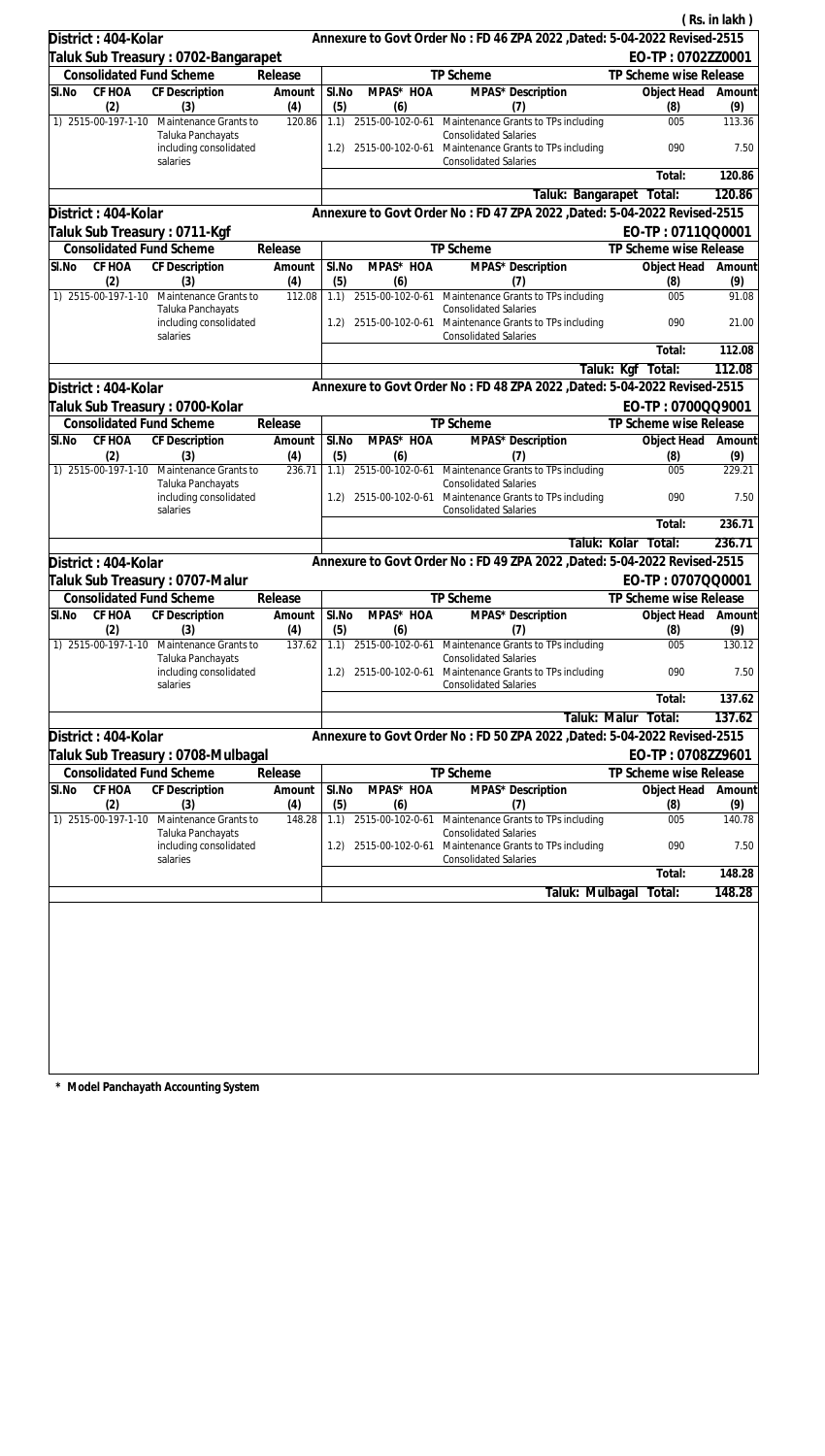|       |                          |                                                         |               |              |                  |                                                                                                                      |                        | (Rs. in lakh) |
|-------|--------------------------|---------------------------------------------------------|---------------|--------------|------------------|----------------------------------------------------------------------------------------------------------------------|------------------------|---------------|
|       | District: 404-Kolar      |                                                         |               |              |                  | Annexure to Govt Order No: FD 51 ZPA 2022, Dated: 5-04-2022 Revised-2515                                             |                        |               |
|       |                          | Taluk Sub Treasury: 0710-Srinivasapura                  |               |              |                  |                                                                                                                      | EO-TP: 0710QQ9739      |               |
|       |                          | <b>Consolidated Fund Scheme</b>                         | Release       |              |                  | TP Scheme                                                                                                            | TP Scheme wise Release |               |
| SI.No | CF HOA<br>(2)            | CF Description<br>(3)                                   | Amount<br>(4) | SI.No<br>(5) | MPAS* HOA<br>(6) | MPAS* Description<br>(7)                                                                                             | Object Head<br>(8)     | Amount<br>(9) |
|       | 1) 2515-00-197-1-10      | Maintenance Grants to                                   | 120.44        | 1.1)         |                  | 2515-00-102-0-61 Maintenance Grants to TPs including                                                                 | 005                    | 112.94        |
|       |                          | Taluka Panchayats<br>including consolidated             |               | 1.2)         |                  | <b>Consolidated Salaries</b><br>2515-00-102-0-61 Maintenance Grants to TPs including                                 | 090                    | 7.50          |
|       |                          | salaries                                                |               |              |                  | <b>Consolidated Salaries</b>                                                                                         | Total:                 | 120.44        |
|       |                          |                                                         |               |              |                  |                                                                                                                      |                        |               |
|       |                          |                                                         |               |              |                  | Taluk: Srinivasapura                                                                                                 | Total:                 | 120.44        |
|       | District: 405-Shivamogga |                                                         |               |              |                  | Annexure to Govt Order No: FD 52 ZPA 2022, Dated: 5-04-2022 Revised-2515                                             |                        |               |
|       |                          | Taluk Sub Treasury: 1401-Bhadravathi                    |               |              |                  |                                                                                                                      | EO-TP: 1401QQ0001      |               |
|       |                          | <b>Consolidated Fund Scheme</b>                         | Release       |              |                  | TP Scheme                                                                                                            | TP Scheme wise Release |               |
| SI.No | CF HOA<br>(2)            | CF Description<br>(3)                                   | Amount<br>(4) | SI.No<br>(5) | MPAS* HOA<br>(6) | MPAS* Description<br>(7)                                                                                             | Object Head<br>(8)     | Amount<br>(9) |
|       | 1) 2515-00-197-1-10      | Maintenance Grants to<br>Taluka Panchayats              | 246.34        | 1.1)         |                  | 2515-00-102-0-61 Maintenance Grants to TPs including<br><b>Consolidated Salaries</b>                                 | 005                    | 238.26        |
|       |                          | including consolidated<br>salaries                      |               | 1.2)         |                  | 2515-00-102-0-61 Maintenance Grants to TPs including<br><b>Consolidated Salaries</b>                                 | 090                    | 8.08          |
|       |                          |                                                         |               |              |                  |                                                                                                                      | Total:                 | 246.34        |
|       |                          |                                                         |               |              |                  | Taluk: Bhadravathi                                                                                                   | Total:                 | 246.34        |
|       | District: 405-Shivamogga |                                                         |               |              |                  | Annexure to Govt Order No: FD 53 ZPA 2022 , Dated: 5-04-2022 Revised-2515                                            |                        |               |
|       |                          | Taluk Sub Treasury : 1402-Hosanagara                    |               |              |                  |                                                                                                                      | EO-TP: 1402QQ0001      |               |
|       |                          | <b>Consolidated Fund Scheme</b>                         | Release       |              |                  | TP Scheme                                                                                                            | TP Scheme wise Release |               |
| SI.No | CF HOA<br>(2)            | CF Description<br>(3)                                   | Amount<br>(4) | SI.No<br>(5) | MPAS* HOA<br>(6) | MPAS* Description<br>(7)                                                                                             | Object Head<br>(8)     | Amount<br>(9) |
|       | 1) 2515-00-197-1-10      | Maintenance Grants to                                   | 151.99        | 1.1)         | 2515-00-102-0-61 | Maintenance Grants to TPs including                                                                                  | 005                    | 141.85        |
|       |                          | Taluka Panchayats<br>including consolidated<br>salaries |               | 1.2)         | 2515-00-102-0-61 | <b>Consolidated Salaries</b><br>Maintenance Grants to TPs including<br><b>Consolidated Salaries</b>                  | 090                    | 10.14         |
|       |                          |                                                         |               |              |                  |                                                                                                                      | Total:                 | 151.99        |
|       |                          |                                                         |               |              |                  | Taluk: Hosanagara                                                                                                    | Total:                 | 151.99        |
|       | District: 405-Shivamogga |                                                         |               |              |                  | Annexure to Govt Order No: FD 54 ZPA 2022 , Dated: 5-04-2022 Revised-2515                                            |                        |               |
|       |                          | Taluk Sub Treasury: 1403-Sagara                         |               |              |                  |                                                                                                                      | EO-TP: 1403QQ0001      |               |
|       |                          | <b>Consolidated Fund Scheme</b>                         | Release       |              |                  | TP Scheme                                                                                                            | TP Scheme wise Release |               |
| SI.No | CF HOA                   | CF Description                                          | Amount        | SI.No        | MPAS* HOA        | MPAS* Description                                                                                                    | Object Head            | Amount        |
|       | (2)                      | (3)                                                     | (4)           | (5)          | (6)              | (7)                                                                                                                  | (8)                    | (9)           |
|       | 1) 2515-00-197-1-10      | Maintenance Grants to                                   | 214.06        | 1.1)         | 2515-00-102-0-61 | Maintenance Grants to TPs including                                                                                  | 005                    | 204.31        |
|       |                          | Taluka Panchayats<br>including consolidated<br>salaries |               | 1.2)         |                  | <b>Consolidated Salaries</b><br>2515-00-102-0-61 Maintenance Grants to TPs including<br><b>Consolidated Salaries</b> | 090                    | 9.75          |
|       |                          |                                                         |               |              |                  |                                                                                                                      | Total:                 | 214.06        |
|       |                          |                                                         |               |              |                  | Taluk: Sagara                                                                                                        | Total:                 | 214.06        |
|       | District: 405-Shivamogga |                                                         |               |              |                  | Annexure to Govt Order No: FD 55 ZPA 2022 , Dated: 5-04-2022 Revised-2515                                            |                        |               |
|       |                          | Taluk Sub Treasury : 1404-Shikaripura                   |               |              |                  |                                                                                                                      | EO-TP: 1404QQ0001      |               |
|       |                          | <b>Consolidated Fund Scheme</b>                         | Release       |              |                  | TP Scheme                                                                                                            | TP Scheme wise Release |               |
| SI.No | CF HOA                   | CF Description                                          | Amount        | SI.No        | MPAS* HOA        | MPAS* Description                                                                                                    | Object Head            | Amount        |
|       | (2)                      | (3)                                                     | (4)           | (5)          | (6)              | (7)                                                                                                                  | (8)                    | (9)           |
|       | 1) 2515-00-197-1-10      | Maintenance Grants to                                   | 255.00        | 1.1)         | 2515-00-102-0-61 | Maintenance Grants to TPs including                                                                                  | 005                    | 244.42        |
|       |                          | Taluka Panchayats<br>including consolidated<br>salaries |               | 1.2)         |                  | <b>Consolidated Salaries</b><br>2515-00-102-0-61 Maintenance Grants to TPs including<br><b>Consolidated Salaries</b> | 090                    | 10.58         |
|       |                          |                                                         |               |              |                  |                                                                                                                      | Total:                 | 255.00        |
|       |                          |                                                         |               |              |                  | Taluk: Shikaripura                                                                                                   | Total:                 | 255.00        |
|       |                          |                                                         |               |              |                  |                                                                                                                      |                        |               |
|       |                          |                                                         |               |              |                  |                                                                                                                      |                        |               |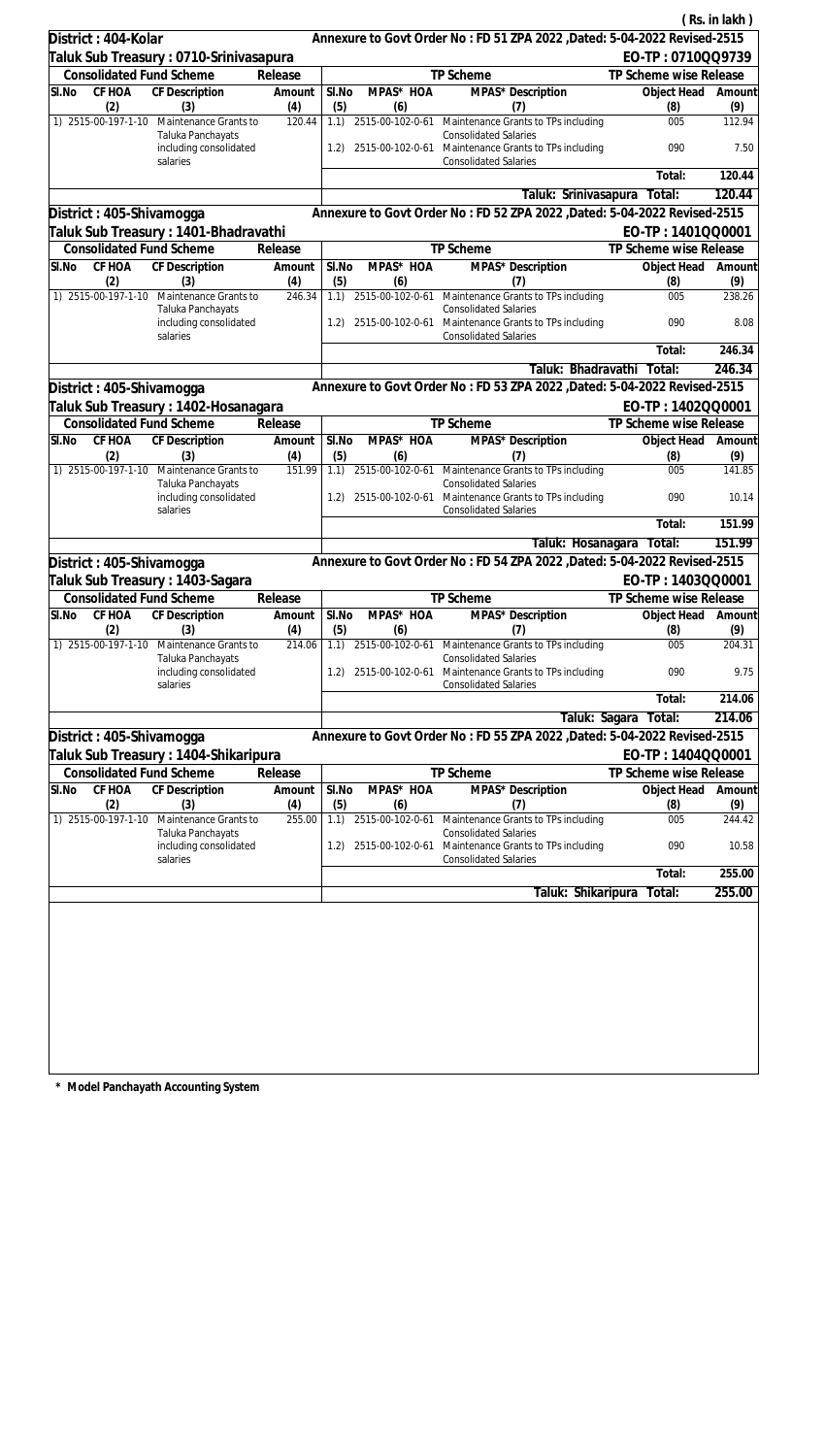|                                  |                                                                      |                |              |                         |                                                                                                                                                   |                        | (Rs. in lakh)  |
|----------------------------------|----------------------------------------------------------------------|----------------|--------------|-------------------------|---------------------------------------------------------------------------------------------------------------------------------------------------|------------------------|----------------|
| District: 405-Shivamogga         |                                                                      |                |              |                         | Annexure to Govt Order No: FD 56 ZPA 2022 , Dated: 5-04-2022 Revised-2515                                                                         |                        |                |
|                                  | Taluk Sub Treasury : 1400-Shivamogga                                 |                |              |                         |                                                                                                                                                   | EO-TP: 1400QQ0002      |                |
| <b>Consolidated Fund Scheme</b>  |                                                                      | Release        |              |                         | TP Scheme                                                                                                                                         | TP Scheme wise Release |                |
| CF HOA<br>SI.No                  | CF Description                                                       | Amount         | SI.No        | MPAS* HOA               | MPAS* Description                                                                                                                                 | Object Head            | Amount         |
| (2)                              | (3)                                                                  | (4)            | (5)          | (6)                     | (7)                                                                                                                                               | (8)                    | (9)            |
| 1) 2515-00-197-1-10              | Maintenance Grants to<br>Taluka Panchayats<br>including consolidated | 285.26         | 1.1)         |                         | 2515-00-102-0-61 Maintenance Grants to TPs including<br><b>Consolidated Salaries</b><br>1.2) 2515-00-102-0-61 Maintenance Grants to TPs including | 005<br>090             | 277.18<br>8.08 |
|                                  | salaries                                                             |                |              |                         | <b>Consolidated Salaries</b>                                                                                                                      | Total:                 | 285.26         |
|                                  |                                                                      |                |              |                         | Taluk: Shivamogga                                                                                                                                 | Total:                 | 285.26         |
| District: 405-Shivamogga         |                                                                      |                |              |                         | Annexure to Govt Order No: FD 57 ZPA 2022, Dated: 5-04-2022 Revised-2515                                                                          |                        |                |
| Taluk Sub Treasury : 1405-Soraba |                                                                      |                |              |                         |                                                                                                                                                   | EO-TP: 1405QQ0001      |                |
| <b>Consolidated Fund Scheme</b>  |                                                                      | Release        |              |                         | TP Scheme                                                                                                                                         | TP Scheme wise Release |                |
| SI.No<br>CF HOA                  | CF Description                                                       | Amount         | SI.No        | MPAS* HOA               | MPAS* Description                                                                                                                                 | Object Head            | Amount         |
| (2)                              | (3)                                                                  | (4)            | (5)          | (6)                     | (7)                                                                                                                                               | (8)                    | (9)            |
| 1) 2515-00-197-1-10              | Maintenance Grants to<br>Taluka Panchayats                           | 198.13         |              |                         | 1.1) 2515-00-102-0-61 Maintenance Grants to TPs including<br><b>Consolidated Salaries</b>                                                         | 005                    | 192.02         |
|                                  | including consolidated<br>salaries                                   |                | 1.2)         | 2515-00-102-0-61        | Maintenance Grants to TPs including<br><b>Consolidated Salaries</b>                                                                               | 090                    | 6.11           |
|                                  |                                                                      |                |              |                         |                                                                                                                                                   | Total:                 | 198.13         |
|                                  |                                                                      |                |              |                         | Taluk: Soraba                                                                                                                                     | Total:                 | 198.13         |
| District: 405-Shivamogga         |                                                                      |                |              |                         | Annexure to Govt Order No: FD 58 ZPA 2022 , Dated: 5-04-2022 Revised-2515                                                                         |                        |                |
|                                  | Taluk Sub Treasury : 1406-Thirthahalli                               |                |              |                         |                                                                                                                                                   | EO-TP: 1406QQ0036      |                |
| <b>Consolidated Fund Scheme</b>  |                                                                      | Release        |              |                         | TP Scheme                                                                                                                                         | TP Scheme wise Release |                |
| CF HOA<br>SI.No<br>(2)           | <b>CF</b> Description<br>(3)                                         | Amount<br>(4)  | SI.No<br>(5) | MPAS* HOA<br>(6)        | MPAS* Description<br>(7)                                                                                                                          | Object Head<br>(8)     | Amount<br>(9)  |
| 1) 2515-00-197-1-10              | Maintenance Grants to<br>Taluka Panchayats                           | 166.03         |              |                         | 1.1) 2515-00-102-0-61 Maintenance Grants to TPs including<br><b>Consolidated Salaries</b>                                                         | 005                    | 154.20         |
|                                  | including consolidated<br>salaries                                   |                | 1.2)         |                         | 2515-00-102-0-61 Maintenance Grants to TPs including<br><b>Consolidated Salaries</b>                                                              | 090                    | 11.83          |
|                                  |                                                                      |                |              |                         |                                                                                                                                                   | Total:                 | 166.03         |
|                                  |                                                                      |                |              |                         | Taluk: Thirthahalli                                                                                                                               | Total:                 | 166.03         |
| District: 406-Tumakuru           |                                                                      |                |              |                         | Annexure to Govt Order No: FD 59 ZPA 2022 , Dated: 5-04-2022 Revised-2515                                                                         |                        |                |
|                                  | Taluk Sub Treasury : 0801-Chicknayakanahalli                         |                |              |                         |                                                                                                                                                   | EO-TP: 0801QQ0001      |                |
| <b>Consolidated Fund Scheme</b>  |                                                                      | Release        |              |                         | TP Scheme                                                                                                                                         | TP Scheme wise Release |                |
| SI.No CF HOA CF Description      |                                                                      | Amount   SI.No |              | MPAS* HOA               | MPAS* Description                                                                                                                                 | Object Head Amount     |                |
| (2)<br>1) 2515-00-197-1-10       | (3)<br>Maintenance Grants to                                         | (4)<br>148.41  | (5)<br>1.1)  | (6)<br>2515-00-102-0-61 | (7)<br>Maintenance Grants to TPs including                                                                                                        | (8)<br>005             | (9)<br>140.08  |
|                                  | Taluka Panchayats<br>including consolidated<br>salaries              |                | 1.2)         | 2515-00-102-0-61        | <b>Consolidated Salaries</b><br>Maintenance Grants to TPs including<br><b>Consolidated Salaries</b>                                               | 090                    | 8.33           |
|                                  |                                                                      |                |              |                         |                                                                                                                                                   | Total:                 | 148.41         |
|                                  |                                                                      |                |              |                         | Taluk: Chicknayakanahalli Total:                                                                                                                  |                        | 148.41         |
| District: 406-Tumakuru           |                                                                      |                |              |                         | Annexure to Govt Order No: FD 60 ZPA 2022, Dated: 5-04-2022 Revised-2515                                                                          |                        |                |
| Taluk Sub Treasury : 0802-Gubbi  |                                                                      |                |              |                         |                                                                                                                                                   | EO-TP: 0802QQ0001      |                |
| <b>Consolidated Fund Scheme</b>  |                                                                      | Release        |              |                         | <b>TP Scheme</b>                                                                                                                                  | TP Scheme wise Release |                |
| CF HOA<br>SI.No                  | <b>CF Description</b>                                                | Amount         | SI.No        | MPAS* HOA               | MPAS* Description                                                                                                                                 | Object Head            | Amount         |
| (2)                              | (3)                                                                  | (4)            | (5)          | (6)                     | (7)                                                                                                                                               | (8)                    | (9)            |
| 1) 2515-00-197-1-10              | Maintenance Grants to<br>Taluka Panchayats                           | 228.57         | 1.1)         | 2515-00-102-0-61        | Maintenance Grants to TPs including<br><b>Consolidated Salaries</b>                                                                               | 005                    | 220.24         |
|                                  | including consolidated<br>salaries                                   |                | 1.2)         | 2515-00-102-0-61        | Maintenance Grants to TPs including<br><b>Consolidated Salaries</b>                                                                               | 090                    | 8.33           |
|                                  |                                                                      |                |              |                         |                                                                                                                                                   | Total:                 | 228.57         |
|                                  |                                                                      |                |              |                         | Taluk: Gubbi                                                                                                                                      | Total:                 | 228.57         |
|                                  |                                                                      |                |              |                         |                                                                                                                                                   |                        |                |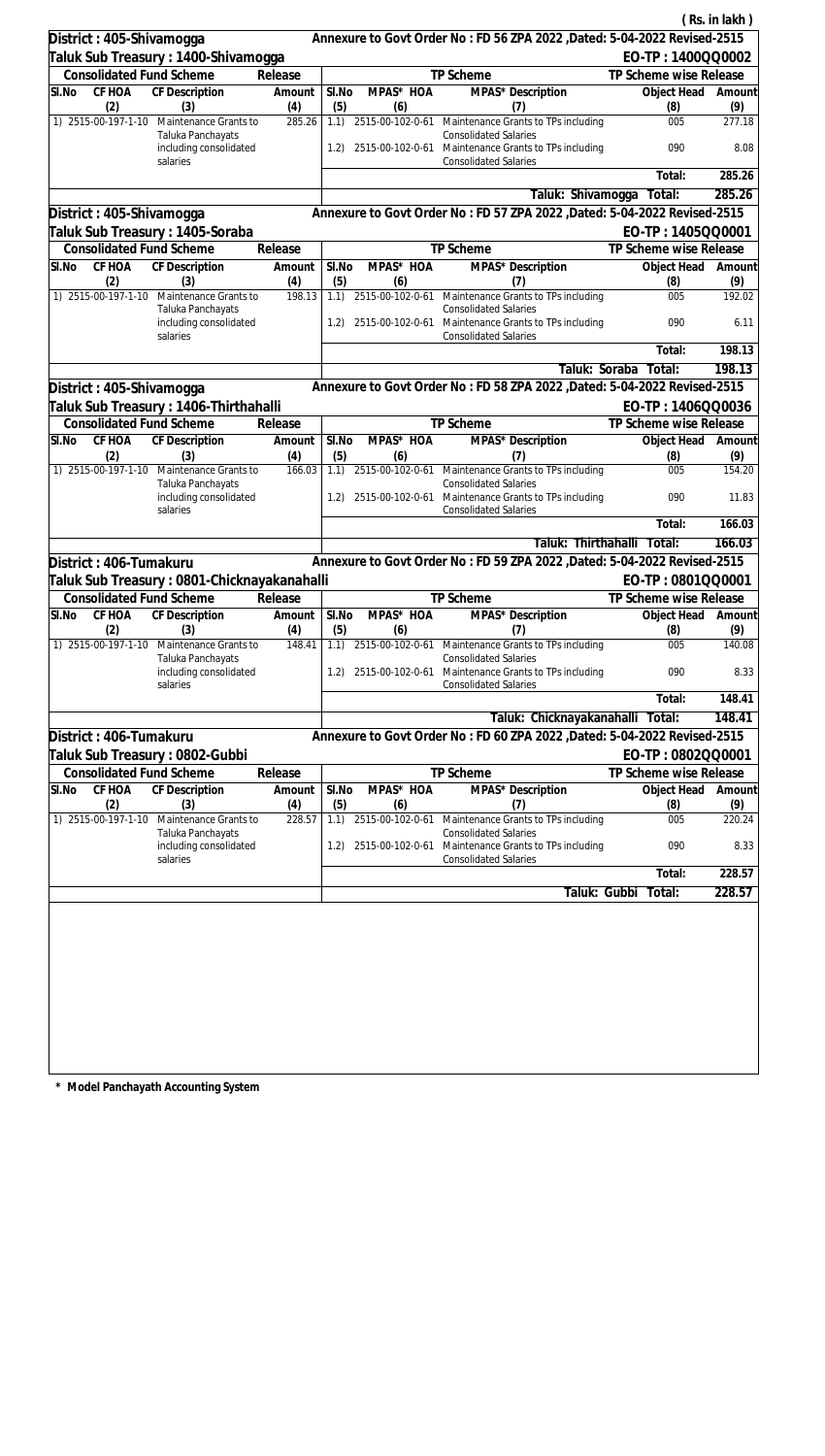|                                 |                                                                      |                |              |                  |                                                                                                                                              |                         | (Rs. in lakh)  |
|---------------------------------|----------------------------------------------------------------------|----------------|--------------|------------------|----------------------------------------------------------------------------------------------------------------------------------------------|-------------------------|----------------|
| District: 406-Tumakuru          |                                                                      |                |              |                  | Annexure to Govt Order No: FD 61 ZPA 2022, Dated: 5-04-2022 Revised-2515                                                                     |                         |                |
|                                 | Taluk Sub Treasury : 0803-Koratagere                                 |                |              |                  |                                                                                                                                              | EO-TP: 0803QQ0001       |                |
| <b>Consolidated Fund Scheme</b> |                                                                      | Release        |              |                  | TP Scheme                                                                                                                                    | TP Scheme wise Release  |                |
| CF HOA<br>SI.No                 | CF Description                                                       | Amount         | SI.No        | MPAS* HOA        | MPAS* Description                                                                                                                            | Object Head             | Amount         |
| (2)                             | (3)                                                                  | (4)            | (5)          | (6)              | (7)                                                                                                                                          | (8)                     | (9)            |
| 1) 2515-00-197-1-10             | Maintenance Grants to<br>Taluka Panchayats<br>including consolidated | 149.92         | 1.1)<br>1.2) |                  | 2515-00-102-0-61 Maintenance Grants to TPs including<br><b>Consolidated Salaries</b><br>2515-00-102-0-61 Maintenance Grants to TPs including | 005<br>090              | 141.59<br>8.33 |
|                                 | salaries                                                             |                |              |                  | <b>Consolidated Salaries</b>                                                                                                                 | Total:                  | 149.92         |
|                                 |                                                                      |                |              |                  | Taluk: Koratagere                                                                                                                            | Total:                  | 149.92         |
| District: 406-Tumakuru          |                                                                      |                |              |                  | Annexure to Govt Order No: FD 62 ZPA 2022, Dated: 5-04-2022 Revised-2515                                                                     |                         |                |
|                                 | Taluk Sub Treasury : 0804-Kunigal                                    |                |              |                  |                                                                                                                                              | EO-TP: 0804QQ0001       |                |
| <b>Consolidated Fund Scheme</b> |                                                                      | Release        |              |                  | TP Scheme                                                                                                                                    | TP Scheme wise Release  |                |
| SI.No<br>CF HOA                 | CF Description                                                       | Amount         | SI.No        | MPAS* HOA        | MPAS* Description                                                                                                                            | Object Head             | Amount         |
| (2)                             | (3)                                                                  | (4)            | (5)          | (6)              | (7)                                                                                                                                          | (8)                     | (9)            |
| 1) 2515-00-197-1-10             | Maintenance Grants to                                                | 186.74         | 1.1)         | 2515-00-102-0-61 | Maintenance Grants to TPs including                                                                                                          | 005                     | 178.41         |
|                                 | Taluka Panchayats<br>including consolidated<br>salaries              |                | 1.2)         | 2515-00-102-0-61 | <b>Consolidated Salaries</b><br>Maintenance Grants to TPs including<br><b>Consolidated Salaries</b>                                          | 090                     | 8.33           |
|                                 |                                                                      |                |              |                  |                                                                                                                                              | Total:                  | 186.74         |
|                                 |                                                                      |                |              |                  | Taluk: Kunigal                                                                                                                               | Total:                  | 186.74         |
| District: 406-Tumakuru          |                                                                      |                |              |                  | Annexure to Govt Order No: FD 63 ZPA 2022 , Dated: 5-04-2022 Revised-2515                                                                    |                         |                |
|                                 | Taluk Sub Treasury : 0805-Madhugiri                                  |                |              |                  |                                                                                                                                              | EO-TP: 0805QQ0001       |                |
| <b>Consolidated Fund Scheme</b> |                                                                      | Release        |              |                  | TP Scheme                                                                                                                                    | TP Scheme wise Release  |                |
| CF HOA<br>SI.No<br>(2)          | <b>CF</b> Description<br>(3)                                         | Amount<br>(4)  | SI.No<br>(5) | MPAS* HOA<br>(6) | MPAS* Description<br>(7)                                                                                                                     | Object Head<br>(8)      | Amount<br>(9)  |
| 1) 2515-00-197-1-10             | Maintenance Grants to                                                | 213.52         |              |                  | 1.1) 2515-00-102-0-61 Maintenance Grants to TPs including                                                                                    | 005                     | 205.19         |
|                                 | Taluka Panchayats<br>including consolidated<br>salaries              |                | 1.2)         |                  | <b>Consolidated Salaries</b><br>2515-00-102-0-61 Maintenance Grants to TPs including<br><b>Consolidated Salaries</b>                         | 090                     | 8.33           |
|                                 |                                                                      |                |              |                  |                                                                                                                                              | Total:                  | 213.52         |
|                                 |                                                                      |                |              |                  |                                                                                                                                              | Taluk: Madhugiri Total: | 213.52         |
| District: 406-Tumakuru          |                                                                      |                |              |                  | Annexure to Govt Order No: FD 64 ZPA 2022 , Dated: 5-04-2022 Revised-2515                                                                    |                         |                |
|                                 | Taluk Sub Treasury: 0806-Pavagada                                    |                |              |                  |                                                                                                                                              | EO-TP: 0806QQ0001       |                |
| <b>Consolidated Fund Scheme</b> |                                                                      | Release        |              |                  | TP Scheme                                                                                                                                    | TP Scheme wise Release  |                |
| SI.No CF HOA CF Description     |                                                                      | Amount   SI.No |              | MPAS* HOA        | MPAS* Description                                                                                                                            | Object Head Amount      |                |
| (2)                             | (3)                                                                  | (4)            | (5)          | (6)              | (7)                                                                                                                                          | (8)                     | (9)            |
| 1) 2515-00-197-1-10             | Maintenance Grants to<br>Taluka Panchayats                           | 177.41         | 1.1)         | 2515-00-102-0-61 | Maintenance Grants to TPs including<br><b>Consolidated Salaries</b>                                                                          | 005                     | 169.08         |
|                                 | including consolidated<br>salaries                                   |                | 1.2)         | 2515-00-102-0-61 | Maintenance Grants to TPs including<br><b>Consolidated Salaries</b>                                                                          | 090                     | 8.33           |
|                                 |                                                                      |                |              |                  |                                                                                                                                              | Total:                  | 177.41         |
|                                 |                                                                      |                |              |                  | Taluk: Pavagada                                                                                                                              | Total:                  | 177.41         |
| District: 406-Tumakuru          |                                                                      |                |              |                  | Annexure to Govt Order No: FD 65 ZPA 2022, Dated: 5-04-2022 Revised-2515                                                                     |                         |                |
| Taluk Sub Treasury : 0807-Sira  |                                                                      |                |              |                  |                                                                                                                                              | EO-TP: 0807QQ0001       |                |
| <b>Consolidated Fund Scheme</b> |                                                                      | Release        |              |                  | TP Scheme                                                                                                                                    | TP Scheme wise Release  |                |
| CF HOA<br>SI.No                 | <b>CF Description</b>                                                | Amount         | SI.No        | MPAS* HOA        | MPAS* Description                                                                                                                            | Object Head             | Amount         |
| (2)                             | (3)                                                                  | (4)            | (5)          | (6)              | (7)                                                                                                                                          | (8)                     | (9)            |
| 1) 2515-00-197-1-10             | Maintenance Grants to<br>Taluka Panchayats                           | 240.03         | 1.1)         | 2515-00-102-0-61 | Maintenance Grants to TPs including<br><b>Consolidated Salaries</b>                                                                          | 005                     | 231.70         |
|                                 | including consolidated<br>salaries                                   |                | 1.2)         | 2515-00-102-0-61 | Maintenance Grants to TPs including<br><b>Consolidated Salaries</b>                                                                          | 090                     | 8.33           |
|                                 |                                                                      |                |              |                  |                                                                                                                                              | Total:                  | 240.03         |
|                                 |                                                                      |                |              |                  |                                                                                                                                              | Taluk: Sira<br>Total:   | 240.03         |
|                                 |                                                                      |                |              |                  |                                                                                                                                              |                         |                |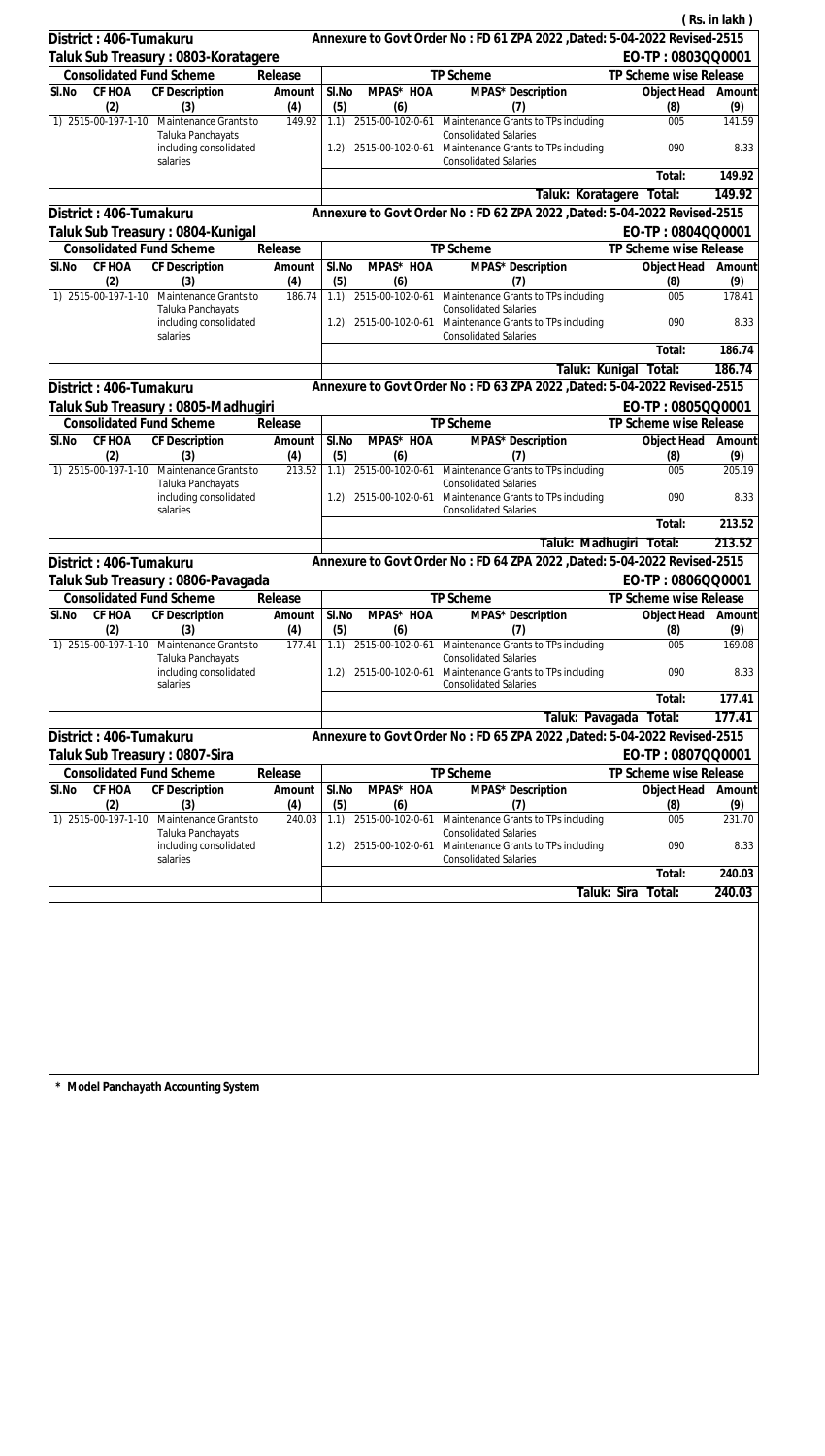|                                  |                                                         |               |              |                         |                                                                                                                      |                        | (Rs. in lakh) |
|----------------------------------|---------------------------------------------------------|---------------|--------------|-------------------------|----------------------------------------------------------------------------------------------------------------------|------------------------|---------------|
| District: 406-Tumakuru           |                                                         |               |              |                         | Annexure to Govt Order No: FD 66 ZPA 2022 , Dated: 5-04-2022 Revised-2515                                            |                        |               |
| Taluk Sub Treasury : 0808-Tiptur |                                                         |               |              |                         |                                                                                                                      | EO-TP: 0808QQ0001      |               |
| <b>Consolidated Fund Scheme</b>  |                                                         | Release       |              |                         | TP Scheme                                                                                                            | TP Scheme wise Release |               |
| CF HOA<br>SI.No<br>(2)           | CF Description<br>(3)                                   | Amount<br>(4) | SI.No<br>(5) | MPAS* HOA<br>(6)        | MPAS* Description<br>(7)                                                                                             | Object Head<br>(8)     | Amount<br>(9) |
| 1) 2515-00-197-1-10              | Maintenance Grants to                                   | 150.70        | 1.1)         |                         | 2515-00-102-0-61 Maintenance Grants to TPs including                                                                 | 005                    | 142.37        |
|                                  | Taluka Panchayats<br>including consolidated             |               |              |                         | <b>Consolidated Salaries</b><br>1.2) 2515-00-102-0-61 Maintenance Grants to TPs including                            | 090                    | 8.33          |
|                                  | salaries                                                |               |              |                         | <b>Consolidated Salaries</b>                                                                                         | Total:                 | 150.70        |
|                                  |                                                         |               |              |                         | Taluk: Tiptur                                                                                                        | Total:                 | 150.70        |
| District: 406-Tumakuru           |                                                         |               |              |                         | Annexure to Govt Order No: FD 67 ZPA 2022, Dated: 5-04-2022 Revised-2515                                             |                        |               |
|                                  | Taluk Sub Treasury : 0800-Tumakuru                      |               |              |                         |                                                                                                                      | EO-TP: 0800QQ0001      |               |
| <b>Consolidated Fund Scheme</b>  |                                                         | Release       |              |                         | TP Scheme                                                                                                            | TP Scheme wise Release |               |
| CF HOA<br>SI.No                  | CF Description                                          | Amount        | SI.No        | MPAS* HOA               | MPAS <sup>*</sup> Description                                                                                        | Object Head            | Amount        |
| (2)<br>1) 2515-00-197-1-10       | (3)<br>Maintenance Grants to                            | (4)<br>288.88 | (5)<br>1.1)  | (6)                     | (7)<br>2515-00-102-0-61 Maintenance Grants to TPs including                                                          | (8)<br>005             | (9)<br>280.55 |
|                                  | Taluka Panchayats                                       |               |              |                         | <b>Consolidated Salaries</b>                                                                                         |                        |               |
|                                  | including consolidated<br>salaries                      |               | 1.2)         |                         | 2515-00-102-0-61 Maintenance Grants to TPs including<br><b>Consolidated Salaries</b>                                 | 090                    | 8.33          |
|                                  |                                                         |               |              |                         |                                                                                                                      | Total:                 | 288.88        |
|                                  |                                                         |               |              |                         | Taluk: Tumakuru                                                                                                      | Total:                 | 288.88        |
| District: 406-Tumakuru           |                                                         |               |              |                         | Annexure to Govt Order No: FD 68 ZPA 2022 , Dated: 5-04-2022 Revised-2515                                            |                        |               |
|                                  | Taluk Sub Treasury : 0809-Turuvekere                    |               |              |                         |                                                                                                                      | EO-TP: 0809QQ0001      |               |
| <b>Consolidated Fund Scheme</b>  |                                                         | Release       |              |                         | TP Scheme                                                                                                            | TP Scheme wise Release |               |
| CF HOA<br>SI.No<br>(2)           | <b>CF</b> Description<br>(3)                            | Amount<br>(4) | SI.No<br>(5) | MPAS* HOA<br>(6)        | MPAS* Description<br>(7)                                                                                             | Object Head<br>(8)     | Amount<br>(9) |
| 1) 2515-00-197-1-10              | Maintenance Grants to<br>Taluka Panchayats              | 165.00        |              |                         | 1.1) 2515-00-102-0-61 Maintenance Grants to TPs including<br><b>Consolidated Salaries</b>                            | 005                    | 156.67        |
|                                  | including consolidated<br>salaries                      |               | 1.2)         | 2515-00-102-0-61        | Maintenance Grants to TPs including<br><b>Consolidated Salaries</b>                                                  | 090                    | 8.33          |
|                                  |                                                         |               |              |                         |                                                                                                                      | Total:                 | 165.00        |
|                                  |                                                         |               |              |                         | Taluk: Turuvekere                                                                                                    | Total:                 | 165.00        |
| District: 407-Mysuru             |                                                         |               |              |                         | Annexure to Govt Order No: FD 69 ZPA 2022 , Dated: 5-04-2022 Revised-2515                                            |                        |               |
|                                  | Taluk Sub Treasury: 0901-Heggadadevanakote              |               |              |                         |                                                                                                                      | EO-TP: 0901QQ0001      |               |
| <b>Consolidated Fund Scheme</b>  |                                                         | Release       |              |                         | <b>TP Scheme</b>                                                                                                     | TP Scheme wise Release |               |
| SI.No CF HOA CF Description      |                                                         | Amount        | $SI$ . No    | MPAS* HOA               | MPAS* Description                                                                                                    | Object Head Amount     |               |
| (2)<br>1) 2515-00-197-1-10       | (3)<br>Maintenance Grants to                            | (4)<br>175.24 | (5)<br>1.1)  | (6)<br>2515-00-102-0-61 | (7)<br>Maintenance Grants to TPs including                                                                           | (8)<br>005             | (9)<br>168.57 |
|                                  | Taluka Panchayats<br>including consolidated<br>salaries |               | 1.2)         |                         | <b>Consolidated Salaries</b><br>2515-00-102-0-61 Maintenance Grants to TPs including<br><b>Consolidated Salaries</b> | 090                    | 6.67          |
|                                  |                                                         |               |              |                         |                                                                                                                      | Total:                 | 175.24        |
|                                  |                                                         |               |              |                         | Taluk: Heggadadevanakote Total:                                                                                      |                        | 175.24        |
| District: 407-Mysuru             |                                                         |               |              |                         | Annexure to Govt Order No: FD 70 ZPA 2022, Dated: 5-04-2022 Revised-2515                                             |                        |               |
|                                  | Taluk Sub Treasury : 0902-Hunsur                        |               |              |                         |                                                                                                                      | EO-TP: 0902QQ0001      |               |
| <b>Consolidated Fund Scheme</b>  |                                                         | Release       |              |                         | TP Scheme                                                                                                            | TP Scheme wise Release |               |
| CF HOA<br>SI.No                  | <b>CF Description</b>                                   | Amount        | SI.No        | MPAS* HOA               | MPAS* Description                                                                                                    | Object Head            | Amount        |
| (2)                              | (3)                                                     | (4)           | (5)          | (6)                     | (7)                                                                                                                  | (8)                    | (9)           |
| 1) 2515-00-197-1-10              | Maintenance Grants to<br>Taluka Panchayats              | 253.94        | 1.1)         | 2515-00-102-0-61        | Maintenance Grants to TPs including<br><b>Consolidated Salaries</b>                                                  | 005                    | 248.29        |
|                                  | including consolidated<br>salaries                      |               | 1.2)         | 2515-00-102-0-61        | Maintenance Grants to TPs including<br><b>Consolidated Salaries</b>                                                  | 090                    | 5.65          |
|                                  |                                                         |               |              |                         |                                                                                                                      | Total:                 | 253.94        |
|                                  |                                                         |               |              |                         | Taluk: Hunsur                                                                                                        | Total:                 | 253.94        |
|                                  |                                                         |               |              |                         |                                                                                                                      |                        |               |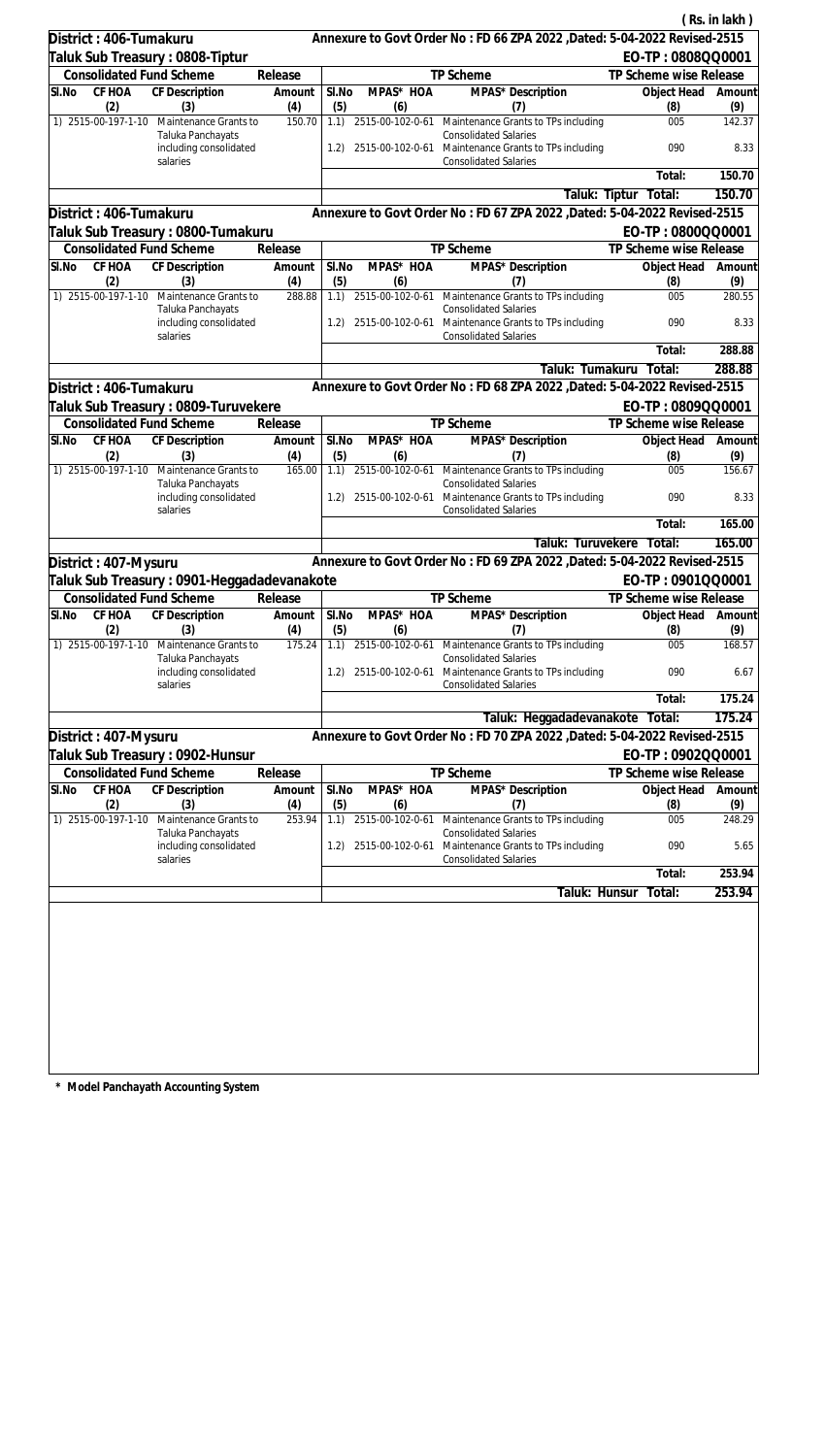|                                 |                                                         |                 |              |                  |                                                                                                                      |                           | (Rs. in lakh) |
|---------------------------------|---------------------------------------------------------|-----------------|--------------|------------------|----------------------------------------------------------------------------------------------------------------------|---------------------------|---------------|
| District: 407-Mysuru            |                                                         |                 |              |                  | Annexure to Govt Order No: FD 71 ZPA 2022 , Dated: 5-04-2022 Revised-2515                                            |                           |               |
|                                 | Taluk Sub Treasury : 0903-Krishnaraja Nagar             |                 |              |                  |                                                                                                                      | EO-TP: 0903QQ0001         |               |
| <b>Consolidated Fund Scheme</b> |                                                         | Release         |              |                  | TP Scheme                                                                                                            | TP Scheme wise Release    |               |
| CF HOA<br>SI.No<br>(2)          | <b>CF Description</b><br>(3)                            | Amount<br>(4)   | SI.No<br>(5) | MPAS* HOA<br>(6) | MPAS* Description<br>(7)                                                                                             | Object Head<br>(8)        | Amount<br>(9) |
| 1) 2515-00-197-1-10             | Maintenance Grants to                                   | 231.13          | 1.1)         | 2515-00-102-0-61 | Maintenance Grants to TPs including                                                                                  | 005                       | 220.30        |
|                                 | Taluka Panchayats<br>including consolidated<br>salaries |                 | 1.2)         |                  | <b>Consolidated Salaries</b><br>2515-00-102-0-61 Maintenance Grants to TPs including<br><b>Consolidated Salaries</b> | 090                       | 10.83         |
|                                 |                                                         |                 |              |                  |                                                                                                                      | Total:                    | 231.13        |
|                                 |                                                         |                 |              |                  | Taluk: Krishnaraja Nagar                                                                                             | Total:                    | 231.13        |
| District: 407-Mysuru            |                                                         |                 |              |                  | Annexure to Govt Order No: FD 72 ZPA 2022 , Dated: 5-04-2022 Revised-2515                                            |                           |               |
|                                 | Taluk Sub Treasury : 0900-Mysuru                        |                 |              |                  |                                                                                                                      | EO-TP: 0900QQ0001         |               |
| <b>Consolidated Fund Scheme</b> |                                                         | Release         |              |                  | TP Scheme                                                                                                            | TP Scheme wise Release    |               |
| SI.No<br>CF HOA<br>(2)          | CF Description<br>(3)                                   | Amount<br>(4)   | SI.No<br>(5) | MPAS* HOA<br>(6) | MPAS* Description<br>(7)                                                                                             | Object Head<br>(8)        | Amount<br>(9) |
|                                 | 1) 2515-00-197-1-10 Maintenance Grants to               | 257.37          | 1.1)         |                  | 2515-00-102-0-61 Maintenance Grants to TPs including<br><b>Consolidated Salaries</b>                                 | 005                       | 249.87        |
|                                 | Taluka Panchayats<br>including consolidated<br>salaries |                 | 1.2)         |                  | 2515-00-102-0-61 Maintenance Grants to TPs including<br><b>Consolidated Salaries</b>                                 | 090                       | 7.50          |
|                                 |                                                         |                 |              |                  |                                                                                                                      | Total:                    | 257.37        |
|                                 |                                                         |                 |              |                  | Taluk: Mysuru                                                                                                        | Total:                    | 257.37        |
| District: 407-Mysuru            |                                                         |                 |              |                  | Annexure to Govt Order No: FD 73 ZPA 2022 , Dated: 5-04-2022 Revised-2515                                            |                           |               |
|                                 | Taluk Sub Treasury : 0904-Nanjangud                     |                 |              |                  |                                                                                                                      | EO-TP: 0904QQ0001         |               |
| <b>Consolidated Fund Scheme</b> |                                                         | Release         |              |                  | TP Scheme                                                                                                            | TP Scheme wise Release    |               |
| CF HOA<br>SI.No<br>(2)          | CF Description<br>(3)                                   | Amount<br>(4)   | SI.No<br>(5) | MPAS* HOA<br>(6) | MPAS* Description<br>(7)                                                                                             | Object Head<br>(8)        | Amount<br>(9) |
| 1) 2515-00-197-1-10             | Maintenance Grants to                                   | 317.66          | 1.1)         |                  | 2515-00-102-0-61 Maintenance Grants to TPs including<br><b>Consolidated Salaries</b>                                 | 005                       | 313.08        |
|                                 | Taluka Panchayats<br>including consolidated<br>salaries |                 | 1.2)         |                  | 2515-00-102-0-61 Maintenance Grants to TPs including<br><b>Consolidated Salaries</b>                                 | 090                       | 4.58          |
|                                 |                                                         |                 |              |                  |                                                                                                                      | Total:                    | 317.66        |
|                                 |                                                         |                 |              |                  |                                                                                                                      | Taluk: Nanjangud Total:   | 317.66        |
| District: 407-Mysuru            |                                                         |                 |              |                  | Annexure to Govt Order No : FD 74 ZPA 2022 , Dated: 5-04-2022 Revised-2515                                           |                           |               |
|                                 | Taluk Sub Treasury : 0905-Periyapatna                   |                 |              |                  |                                                                                                                      | EO-TP: 0905QQ0001         |               |
| <b>Consolidated Fund Scheme</b> |                                                         | Release         |              |                  | TP Scheme                                                                                                            | TP Scheme wise Release    |               |
| SI.No<br>CF HOA<br>(2)          | CF Description<br>(3)                                   | Amount  <br>(4) | SI.No<br>(5) | MPAS* HOA<br>(6) | MPAS* Description<br>(7)                                                                                             | Object Head Amount<br>(8) | (9)           |
| 1) 2515-00-197-1-10             | Maintenance Grants to<br>Taluka Panchayats              | 226.72          | 1.1)         | 2515-00-102-0-61 | Maintenance Grants to TPs including<br><b>Consolidated Salaries</b>                                                  | 005                       | 219.64        |
|                                 | including consolidated<br>salaries                      |                 | 1.2)         | 2515-00-102-0-61 | Maintenance Grants to TPs including<br><b>Consolidated Salaries</b>                                                  | 090                       | 7.08          |
|                                 |                                                         |                 |              |                  |                                                                                                                      | Total:                    | 226.72        |
|                                 |                                                         |                 |              |                  | Taluk: Periyapatna                                                                                                   | Total:                    | 226.72        |
| District: 407-Mysuru            |                                                         |                 |              |                  | Annexure to Govt Order No: FD 76 ZPA 2022, Dated: 5-04-2022 Revised-2515                                             |                           |               |
|                                 | Taluk Sub Treasury : 0907-Sarguru                       |                 |              |                  |                                                                                                                      | EO-TP: 0907QQ0001         |               |
| <b>Consolidated Fund Scheme</b> |                                                         | Release         |              |                  | TP Scheme                                                                                                            | TP Scheme wise Release    |               |
| CF HOA<br>SI.No<br>(2)          | <b>CF Description</b><br>(3)                            | Amount<br>(4)   | SI.No<br>(5) | MPAS* HOA<br>(6) | MPAS* Description<br>(7)                                                                                             | Object Head<br>(8)        | Amount<br>(9) |
| 1) 2515-00-197-1-10             | Maintenance Grants to                                   | 68.10           | 1.1)         | 2515-00-102-0-61 | Maintenance Grants to TPs including                                                                                  | 005                       | 64.58         |
|                                 | Taluka Panchayats<br>including consolidated<br>salaries |                 | 1.2)         | 2515-00-102-0-61 | <b>Consolidated Salaries</b><br>Maintenance Grants to TPs including<br><b>Consolidated Salaries</b>                  | 090                       | 3.52          |
|                                 |                                                         |                 |              |                  |                                                                                                                      | Total:                    | 68.10         |
|                                 |                                                         |                 |              |                  | Taluk: Sarguru                                                                                                       | Total:                    | 68.10         |
|                                 |                                                         |                 |              |                  |                                                                                                                      |                           |               |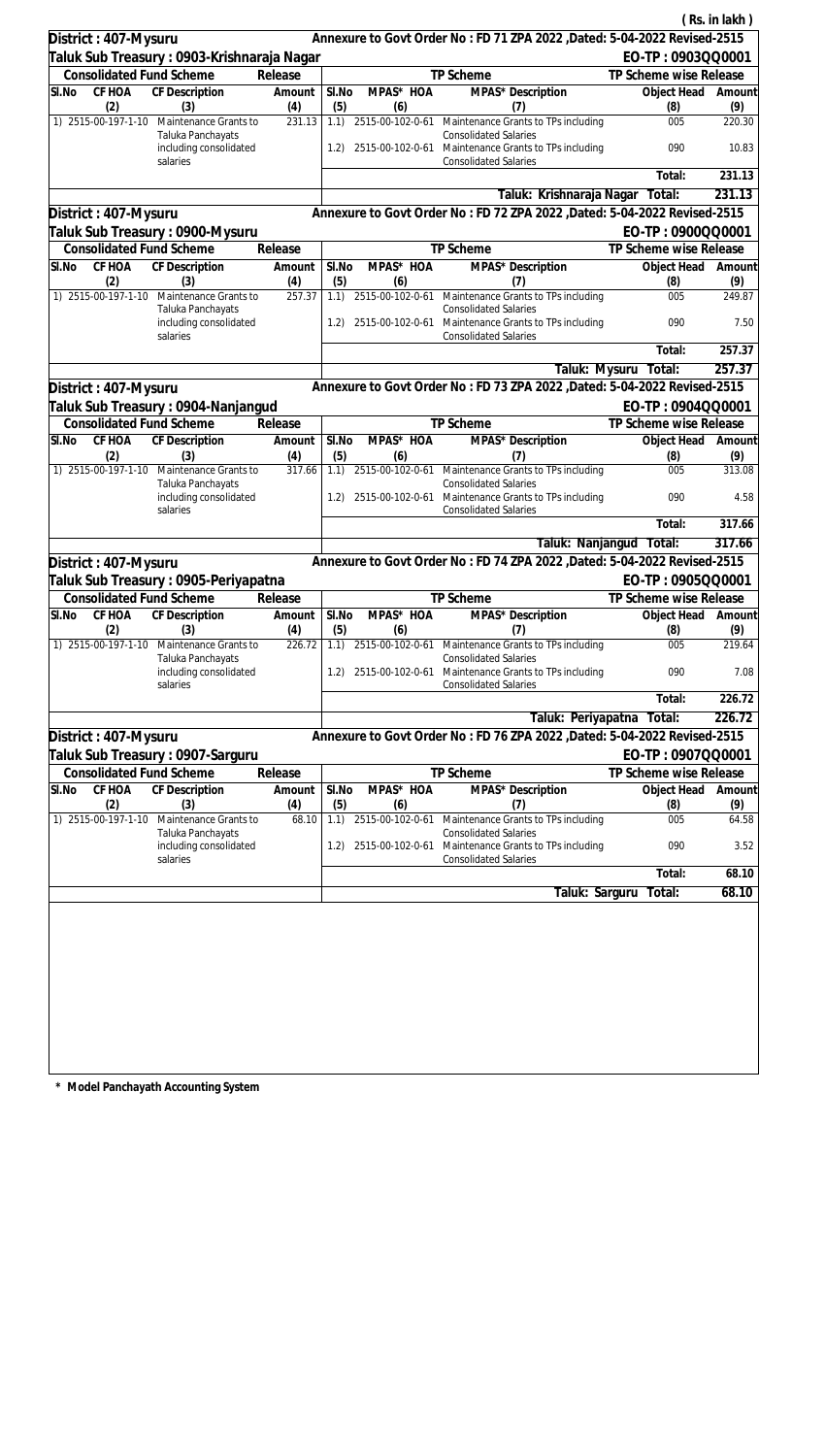|       |                            |                                                                        |               |              |                  |                                                                                                |                        | (Rs. in lakh)        |
|-------|----------------------------|------------------------------------------------------------------------|---------------|--------------|------------------|------------------------------------------------------------------------------------------------|------------------------|----------------------|
|       | District: 407-Mysuru       |                                                                        |               |              |                  | Annexure to Govt Order No: FD 77 ZPA 2022, Dated: 5-04-2022 Revised-2515                       |                        |                      |
|       |                            | Taluk Sub Treasury : 0906-T.Narsipura                                  |               |              |                  |                                                                                                | EO-TP: 0906QQ0001      |                      |
|       |                            | <b>Consolidated Fund Scheme</b>                                        | Release       |              |                  | TP Scheme                                                                                      | TP Scheme wise Release |                      |
| SI.No | CF HOA                     | <b>CF Description</b>                                                  | Amount        | SI.No        | MPAS* HOA        | MPAS* Description                                                                              | Object Head            | Amount               |
|       | (2)<br>1) 2515-00-197-1-10 | (3)<br>Maintenance Grants to                                           | (4)<br>253.61 | (5)<br>1.1)  | (6)              | (7)<br>2515-00-102-0-61 Maintenance Grants to TPs including                                    | (8)<br>005             | (9)<br>247.36        |
|       |                            | Taluka Panchayats<br>including consolidated                            |               | 1.2)         |                  | <b>Consolidated Salaries</b><br>2515-00-102-0-61 Maintenance Grants to TPs including           | 090                    | 6.25                 |
|       |                            | salaries                                                               |               |              |                  | <b>Consolidated Salaries</b>                                                                   | Total:                 | 253.61               |
|       |                            |                                                                        |               |              |                  |                                                                                                | Total:                 | 253.61               |
|       |                            |                                                                        |               |              |                  | Taluk: T.Narsipura<br>Annexure to Govt Order No: FD 78 ZPA 2022, Dated: 5-04-2022 Revised-2515 |                        |                      |
|       |                            | District: 408-Chikkamagaluru                                           |               |              |                  |                                                                                                |                        |                      |
|       |                            | Taluk Sub Treasury : 1808-Ajjampura<br><b>Consolidated Fund Scheme</b> |               |              |                  |                                                                                                | EO-TP: 1808QQ0001      |                      |
| SI.No | CF HOA                     |                                                                        | Release       |              | MPAS* HOA        | TP Scheme                                                                                      | TP Scheme wise Release |                      |
|       | (2)                        | CF Description<br>(3)                                                  | Amount<br>(4) | SI.No<br>(5) | (6)              | MPAS* Description<br>(7)                                                                       | Object Head<br>(8)     | Amount<br>(9)        |
|       | 1) 2515-00-197-1-10        | Maintenance Grants to<br>Taluka Panchayats                             | 93.39         | 1.1)         |                  | 2515-00-102-0-61 Maintenance Grants to TPs including<br><b>Consolidated Salaries</b>           | 005                    | 82.97                |
|       |                            | including consolidated<br>salaries                                     |               | 1.2)         |                  | 2515-00-102-0-61 Maintenance Grants to TPs including<br><b>Consolidated Salaries</b>           | 090                    | 10.42                |
|       |                            |                                                                        |               |              |                  |                                                                                                | Total:                 | 93.39                |
|       |                            |                                                                        |               |              |                  | Taluk: Ajjampura                                                                               | Total:                 | 93.39                |
|       |                            | District: 408-Chikkamagaluru                                           |               |              |                  | Annexure to Govt Order No: FD 79 ZPA 2022 , Dated: 5-04-2022 Revised-2515                      |                        |                      |
|       |                            | Taluk Sub Treasury : 1800-Chikkamagaluru                               |               |              |                  |                                                                                                | EO-TP: 1800QQ0019      |                      |
|       |                            | <b>Consolidated Fund Scheme</b>                                        | Release       |              |                  | TP Scheme                                                                                      | TP Scheme wise Release |                      |
| SI.No | CF HOA<br>(2)              | CF Description<br>(3)                                                  | Amount<br>(4) | SI.No<br>(5) | MPAS* HOA<br>(6) | MPAS* Description<br>(7)                                                                       | Object Head<br>(8)     | Amount<br>(9)        |
|       | 1) 2515-00-197-1-10        | Maintenance Grants to                                                  | 286.26        | 1.1)         |                  | 2515-00-102-0-61 Maintenance Grants to TPs including                                           | 005                    | 265.43               |
|       |                            | Taluka Panchayats<br>including consolidated                            |               | 1.2)         | 2515-00-102-0-61 | <b>Consolidated Salaries</b><br>Maintenance Grants to TPs including                            | 090                    | 20.83                |
|       |                            | salaries                                                               |               |              |                  | <b>Consolidated Salaries</b>                                                                   | Total:                 | 286.26               |
|       |                            |                                                                        |               |              |                  | Taluk: Chikkamagaluru Total:                                                                   |                        | 286.26               |
|       |                            |                                                                        |               |              |                  | Annexure to Govt Order No: FD 80 ZPA 2022 , Dated: 5-04-2022 Revised-2515                      |                        |                      |
|       |                            | District: 408-Chikkamagaluru                                           |               |              |                  |                                                                                                | EO-TP: 1801QQ0093      |                      |
|       |                            | Taluk Sub Treasury : 1801-Kadur<br><b>Consolidated Fund Scheme</b>     | Release       |              |                  | TP Scheme                                                                                      | TP Scheme wise Release |                      |
| SI.No |                            | CF HOA CF Description                                                  | Amount        | SI.No        | MPAS* HOA        | MPAS* Description                                                                              | Object Head Amount     |                      |
|       | (2)                        | (3)                                                                    | (4)           | (5)          | (6)              | (7)                                                                                            | (8)                    | (9)                  |
|       | 1) 2515-00-197-1-10        | Maintenance Grants to<br>Taluka Panchayats                             | 293.82        | 1.1)         | 2515-00-102-0-61 | Maintenance Grants to TPs including<br><b>Consolidated Salaries</b>                            | 005                    | 279.24               |
|       |                            | including consolidated<br>salaries                                     |               | 1.2)         |                  | 2515-00-102-0-61 Maintenance Grants to TPs including<br><b>Consolidated Salaries</b>           | 090                    | 14.58                |
|       |                            |                                                                        |               |              |                  |                                                                                                | Total:                 | 293.82               |
|       |                            |                                                                        |               |              |                  | Taluk: Kadur                                                                                   | Total:                 | 293.82               |
|       |                            | District: 408-Chikkamagaluru                                           |               |              |                  | Annexure to Govt Order No: FD 82 ZPA 2022 , Dated: 5-04-2022 Revised-2515                      |                        |                      |
|       |                            | Taluk Sub Treasury : 1802-Koppa                                        |               |              |                  |                                                                                                | EO-TP: 1802QQ0055      |                      |
|       |                            | <b>Consolidated Fund Scheme</b>                                        | Release       |              |                  | TP Scheme                                                                                      | TP Scheme wise Release |                      |
| SI.No | CF HOA<br>(2)              | <b>CF Description</b><br>(3)                                           | Amount<br>(4) | SI.No<br>(5) | MPAS* HOA<br>(6) | MPAS* Description<br>(7)                                                                       | Object Head<br>(8)     | Amount<br>(9)        |
|       | 1) 2515-00-197-1-10        | Maintenance Grants to                                                  | 101.28        | 1.1)         | 2515-00-102-0-61 | Maintenance Grants to TPs including<br><b>Consolidated Salaries</b>                            | 005                    | 95.03                |
|       |                            | Taluka Panchayats<br>including consolidated<br>salaries                |               | 1.2)         | 2515-00-102-0-61 | Maintenance Grants to TPs including<br><b>Consolidated Salaries</b>                            | 090                    | 6.25                 |
|       |                            |                                                                        |               |              |                  |                                                                                                | Total:                 | $\overline{101}$ .28 |
|       |                            |                                                                        |               |              |                  | Taluk: Koppa                                                                                   | Total:                 | 101.28               |
|       |                            |                                                                        |               |              |                  |                                                                                                |                        |                      |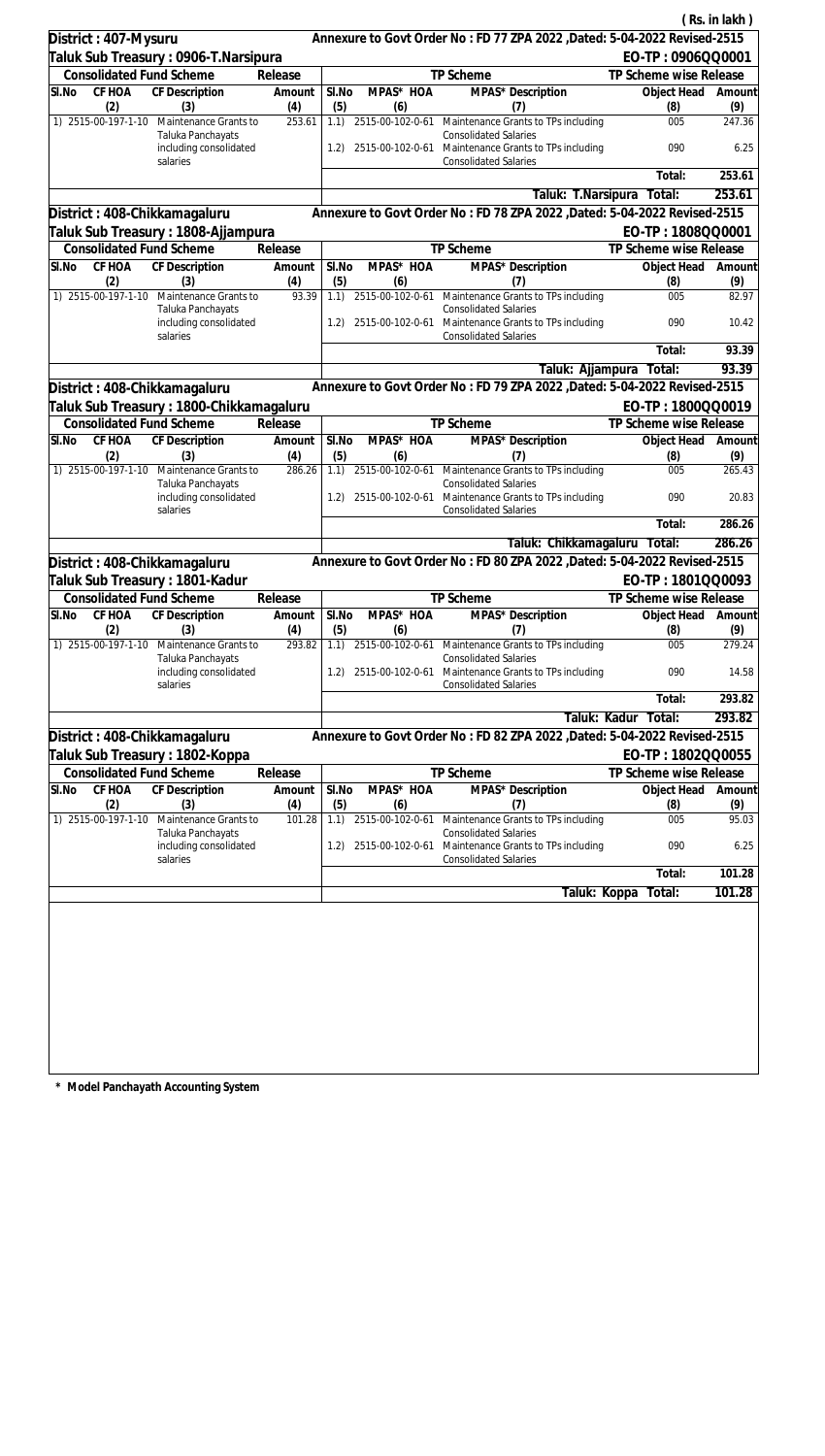|                                    |                                                         |               |              |                       |                                                                                                     |                           | (Rs. in lakh) |
|------------------------------------|---------------------------------------------------------|---------------|--------------|-----------------------|-----------------------------------------------------------------------------------------------------|---------------------------|---------------|
| District: 408-Chikkamagaluru       |                                                         |               |              |                       | Annexure to Govt Order No: FD 83 ZPA 2022 , Dated: 5-04-2022 Revised-2515                           |                           |               |
|                                    | Taluk Sub Treasury : 1803-Mudigere                      |               |              |                       |                                                                                                     | EO-TP: 1803QQ0028         |               |
| <b>Consolidated Fund Scheme</b>    |                                                         | Release       |              |                       | TP Scheme                                                                                           | TP Scheme wise Release    |               |
| CF HOA<br>SI.No<br>(2)             | <b>CF Description</b><br>(3)                            | Amount<br>(4) | SI.No<br>(5) | MPAS* HOA<br>(6)      | MPAS* Description<br>(7)                                                                            | Object Head<br>(8)        | Amount<br>(9) |
| 1) 2515-00-197-1-10                | Maintenance Grants to<br>Taluka Panchayats              | 142.77        | 1.1)         | 2515-00-102-0-61      | Maintenance Grants to TPs including<br><b>Consolidated Salaries</b>                                 | 005                       | 126.94        |
|                                    | including consolidated<br>salaries                      |               | (1.2)        | 2515-00-102-0-61      | Maintenance Grants to TPs including<br><b>Consolidated Salaries</b>                                 | 090                       | 15.83         |
|                                    |                                                         |               |              |                       |                                                                                                     | Total:                    | 142.77        |
|                                    |                                                         |               |              |                       | Taluk: Mudigere                                                                                     | Total:                    | 142.77        |
| District: 408-Chikkamagaluru       |                                                         |               |              |                       | Annexure to Govt Order No: FD 84 ZPA 2022, Dated: 5-04-2022 Revised-2515                            |                           |               |
|                                    | Taluk Sub Treasury : 1804-Narasimharajapura             |               |              |                       |                                                                                                     | EO-TP: 1804QQ0032         |               |
| <b>Consolidated Fund Scheme</b>    |                                                         | Release       |              |                       | TP Scheme                                                                                           | TP Scheme wise Release    |               |
| SI.No<br>CF HOA<br>(2)             | CF Description<br>(3)                                   | Amount<br>(4) | SI.No<br>(5) | MPAS* HOA<br>(6)      | MPAS* Description<br>(7)                                                                            | Object Head<br>(8)        | Amount<br>(9) |
| 1) 2515-00-197-1-10                | Maintenance Grants to<br>Taluka Panchayats              | 84.67         | 1.1)         | 2515-00-102-0-61      | Maintenance Grants to TPs including<br><b>Consolidated Salaries</b>                                 | 005                       | 73.42         |
|                                    | including consolidated<br>salaries                      |               | 1.2)         | 2515-00-102-0-61      | Maintenance Grants to TPs including<br><b>Consolidated Salaries</b>                                 | 090                       | 11.25         |
|                                    |                                                         |               |              |                       |                                                                                                     | Total:                    | 84.67         |
|                                    |                                                         |               |              |                       | Taluk: Narasimharajapura                                                                            | Total:                    | 84.67         |
| District: 408-Chikkamagaluru       |                                                         |               |              |                       | Annexure to Govt Order No: FD 85 ZPA 2022 , Dated: 5-04-2022 Revised-2515                           |                           |               |
|                                    | Taluk Sub Treasury: 1805-Shringeri                      |               |              |                       |                                                                                                     | EO-TP: 1805QQ0014         |               |
| <b>Consolidated Fund Scheme</b>    |                                                         | Release       |              |                       | TP Scheme                                                                                           | TP Scheme wise Release    |               |
| CF HOA<br>SI.No<br>(2)             | <b>CF</b> Description<br>(3)                            | Amount<br>(4) | SI.No<br>(5) | MPAS* HOA<br>(6)      | MPAS* Description<br>(7)                                                                            | Object Head<br>(8)        | Amount<br>(9) |
| 1) 2515-00-197-1-10                | Maintenance Grants to<br>Taluka Panchayats              | 65.36         |              | 1.1) 2515-00-102-0-61 | Maintenance Grants to TPs including<br><b>Consolidated Salaries</b>                                 | 005                       | 52.86         |
|                                    | including consolidated<br>salaries                      |               | 1.2)         | 2515-00-102-0-61      | Maintenance Grants to TPs including<br><b>Consolidated Salaries</b>                                 | 090                       | 12.50         |
|                                    |                                                         |               |              |                       |                                                                                                     | Total:                    | 65.36         |
|                                    |                                                         |               |              |                       | Taluk: Shringeri                                                                                    | Total:                    | 65.36         |
| District: 408-Chikkamagaluru       |                                                         |               |              |                       | Annexure to Govt Order No: FD 86 ZPA 2022 , Dated: 5-04-2022 Revised-2515                           |                           |               |
|                                    | Taluk Sub Treasury : 1806-Tarikere                      |               |              |                       |                                                                                                     | EO-TP: 1806QQ0091         |               |
| <b>Consolidated Fund Scheme</b>    |                                                         | Release       |              |                       | <b>TP Scheme</b>                                                                                    | TP Scheme wise Release    |               |
| SI.No CF HOA CF Description<br>(2) | (3)                                                     | Amount<br>(4) | SI.No<br>(5) | MPAS* HOA<br>(6)      | MPAS* Description<br>(7)                                                                            | Object Head Amount<br>(8) | (9)           |
| 1) 2515-00-197-1-10                | Maintenance Grants to<br>Taluka Panchayats              | 171.90        | 1.1)         | 2515-00-102-0-61      | Maintenance Grants to TPs including<br><b>Consolidated Salaries</b>                                 | 005                       | 155.23        |
|                                    | including consolidated<br>salaries                      |               | 1.2)         | 2515-00-102-0-61      | Maintenance Grants to TPs including<br><b>Consolidated Salaries</b>                                 | 090                       | 16.67         |
|                                    |                                                         |               |              |                       |                                                                                                     | Total:                    | 171.90        |
|                                    |                                                         |               |              |                       | Taluk: Tarikere                                                                                     | Total:                    | 171.90        |
| District: 409-Dakshina Kannada     |                                                         |               |              |                       | Annexure to Govt Order No: FD 87 ZPA 2022, Dated: 5-04-2022 Revised-2515                            |                           |               |
|                                    | Taluk Sub Treasury : 1981-Bantwala                      |               |              |                       |                                                                                                     | EO-TP: 1981QQ0001         |               |
| <b>Consolidated Fund Scheme</b>    |                                                         | Release       |              |                       | TP Scheme                                                                                           | TP Scheme wise Release    |               |
| CF HOA<br>SI.No<br>(2)             | <b>CF Description</b><br>(3)                            | Amount<br>(4) | SI.No<br>(5) | MPAS* HOA<br>(6)      | MPAS* Description<br>(7)                                                                            | Object Head<br>(8)        | Amount<br>(9) |
| 1) 2515-00-197-1-10                | Maintenance Grants to                                   | 302.17        | 1.1)         | 2515-00-102-0-61      | Maintenance Grants to TPs including                                                                 | 005                       | 289.25        |
|                                    | Taluka Panchayats<br>including consolidated<br>salaries |               | 1.2)         | 2515-00-102-0-61      | <b>Consolidated Salaries</b><br>Maintenance Grants to TPs including<br><b>Consolidated Salaries</b> | 090                       | 12.92         |
|                                    |                                                         |               |              |                       |                                                                                                     | Total:                    | 302.17        |
|                                    |                                                         |               |              |                       | Taluk: Bantwala                                                                                     | Total:                    | 302.17        |
|                                    |                                                         |               |              |                       |                                                                                                     |                           |               |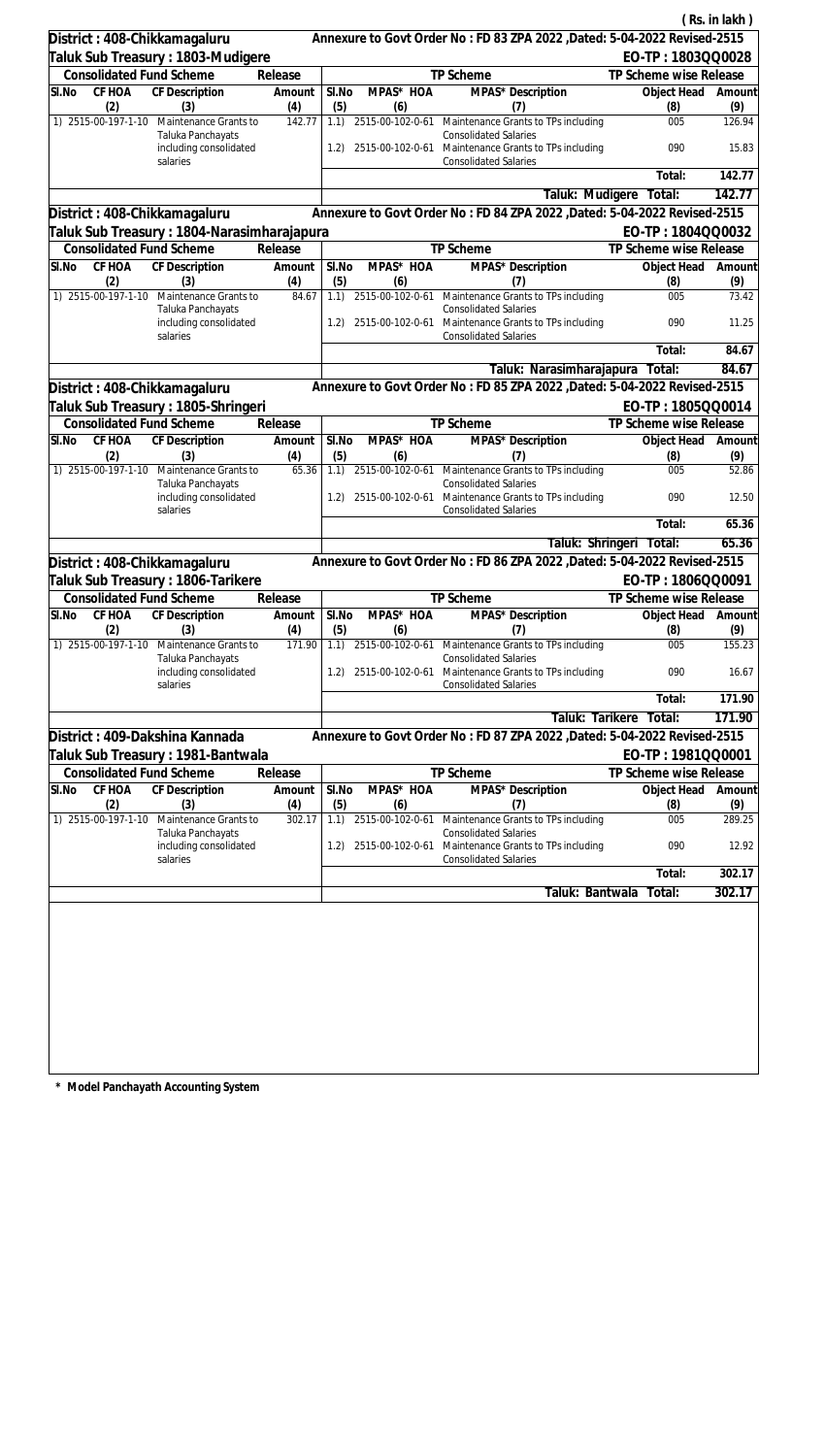|                                                                |                                                         |                   |              |                         |                                                                                                     |                                              | (Rs. in lakh) |
|----------------------------------------------------------------|---------------------------------------------------------|-------------------|--------------|-------------------------|-----------------------------------------------------------------------------------------------------|----------------------------------------------|---------------|
| District: 409-Dakshina Kannada                                 |                                                         |                   |              |                         | Annexure to Govt Order No: FD 88 ZPA 2022, Dated: 5-04-2022 Revised-2515                            |                                              |               |
|                                                                | Taluk Sub Treasury : 1901-Belthangadi                   |                   |              |                         |                                                                                                     | EO-TP: 1901QQ0001                            |               |
| <b>Consolidated Fund Scheme</b>                                |                                                         | Release           |              |                         | TP Scheme                                                                                           | TP Scheme wise Release                       |               |
| CF HOA<br>SI.No                                                | CF Description                                          | Amount            | SI.No        | MPAS* HOA               | MPAS* Description                                                                                   | Object Head                                  | Amount        |
| (2)<br>1) 2515-00-197-1-10                                     | (3)<br>Maintenance Grants to                            | (4)<br>225.76     | (5)<br>1.1)  | (6)                     | (7)<br>2515-00-102-0-61 Maintenance Grants to TPs including                                         | (8)<br>005                                   | (9)<br>213.26 |
|                                                                | Taluka Panchayats                                       |                   |              |                         | <b>Consolidated Salaries</b>                                                                        |                                              |               |
|                                                                | including consolidated<br>salaries                      |                   | 1.2)         |                         | 2515-00-102-0-61 Maintenance Grants to TPs including<br><b>Consolidated Salaries</b>                | 090                                          | 12.50         |
|                                                                |                                                         |                   |              |                         |                                                                                                     | Total:                                       | 225.76        |
|                                                                |                                                         |                   |              |                         | Taluk: Belthangadi                                                                                  | Total:                                       | 225.76        |
| District: 409-Dakshina Kannada                                 |                                                         |                   |              |                         | Annexure to Govt Order No: FD 89 ZPA 2022, Dated: 5-04-2022 Revised-2515                            |                                              |               |
|                                                                | Taluk Sub Treasury : 1905-Kadaba                        |                   |              |                         |                                                                                                     | EO-TP: 1905QQ0001                            |               |
| <b>Consolidated Fund Scheme</b>                                |                                                         | Release           |              |                         | TP Scheme                                                                                           | TP Scheme wise Release                       |               |
| SI.No<br>CF HOA<br>(2)                                         | CF Description<br>(3)                                   | Amount<br>(4)     | SI.No<br>(5) | MPAS* HOA<br>(6)        | MPAS* Description<br>(7)                                                                            | Object Head<br>(8)                           | Amount<br>(9) |
| 1) 2515-00-197-1-10                                            | Maintenance Grants to                                   | 103.84            | 1.1)         | 2515-00-102-0-61        | Maintenance Grants to TPs including                                                                 | 005                                          | 99.67         |
|                                                                | Taluka Panchayats<br>including consolidated<br>salaries |                   | 1.2)         | 2515-00-102-0-61        | <b>Consolidated Salaries</b><br>Maintenance Grants to TPs including<br><b>Consolidated Salaries</b> | 090                                          | 4.17          |
|                                                                |                                                         |                   |              |                         |                                                                                                     | Total:                                       | 103.84        |
|                                                                |                                                         |                   |              |                         | Taluk: Kadaba                                                                                       | Total:                                       | 103.84        |
| District: 409-Dakshina Kannada                                 |                                                         |                   |              |                         | Annexure to Govt Order No: FD 90 ZPA 2022 , Dated: 5-04-2022 Revised-2515                           |                                              |               |
|                                                                | Taluk Sub Treasury : 1900-Mangaluru                     |                   |              |                         |                                                                                                     | EO-TP: 1900QQ0046                            |               |
| <b>Consolidated Fund Scheme</b>                                |                                                         | Release           |              |                         | TP Scheme                                                                                           | TP Scheme wise Release                       |               |
| CF HOA<br>SI.No                                                | <b>CF</b> Description                                   | Amount            | SI.No        | MPAS* HOA               | MPAS* Description                                                                                   | Object Head                                  | Amount        |
| (2)                                                            | (3)                                                     | (4)               | (5)          | (6)                     | (7)                                                                                                 | (8)                                          | (9)           |
| 1) 2515-00-197-1-10                                            | Maintenance Grants to<br>Taluka Panchayats              | 240.05            | 1.1)         |                         | 2515-00-102-0-61 Maintenance Grants to TPs including<br><b>Consolidated Salaries</b>                | 005                                          | 222.55        |
|                                                                | including consolidated<br>salaries                      |                   | 1.2)         |                         | 2515-00-102-0-61 Maintenance Grants to TPs including<br><b>Consolidated Salaries</b>                | 090                                          | 17.50         |
|                                                                |                                                         |                   |              |                         |                                                                                                     | Total:                                       | 240.05        |
|                                                                |                                                         |                   |              |                         |                                                                                                     | Taluk: Mangaluru Total:                      | 240.05        |
| District: 409-Dakshina Kannada                                 |                                                         |                   |              |                         | Annexure to Govt Order No: FD 91 ZPA 2022 , Dated: 5-04-2022 Revised-2515                           |                                              |               |
|                                                                | Taluk Sub Treasury: 1953-Moodbidari                     |                   |              |                         |                                                                                                     | EO-TP: 1953QQ0001                            |               |
| <b>Consolidated Fund Scheme</b><br>SI.No CF HOA CF Description |                                                         | Release<br>Amount | SI.No        | MPAS* HOA               | TP Scheme<br>MPAS* Description                                                                      | TP Scheme wise Release<br>Object Head Amount |               |
| (2)                                                            | (3)                                                     | (4)               | (5)          | (6)                     | (7)                                                                                                 | (8)                                          | (9)           |
| 1) 2515-00-197-1-10                                            | Maintenance Grants to<br>Taluka Panchayats              | 61.83             |              | 1.1) 2515-00-102-0-61   | Maintenance Grants to TPs including<br><b>Consolidated Salaries</b>                                 | 005                                          | 56.00         |
|                                                                | including consolidated<br>salaries                      |                   | 1.2)         | 2515-00-102-0-61        | Maintenance Grants to TPs including<br><b>Consolidated Salaries</b>                                 | 090                                          | 5.83          |
|                                                                |                                                         |                   |              |                         |                                                                                                     | Total:                                       | 61.83         |
|                                                                |                                                         |                   |              |                         | Taluk: Moodbidari                                                                                   | Total:                                       | 61.83         |
| District: 409-Dakshina Kannada                                 |                                                         |                   |              |                         | Annexure to Govt Order No: FD 93 ZPA 2022, Dated: 5-04-2022 Revised-2515                            |                                              |               |
| Taluk Sub Treasury : 1903-Puttur                               |                                                         |                   |              |                         |                                                                                                     | EO-TP: 1903QQ0001                            |               |
| <b>Consolidated Fund Scheme</b>                                |                                                         | Release           |              |                         | TP Scheme                                                                                           | TP Scheme wise Release                       |               |
| CF HOA<br>SI.No                                                | <b>CF Description</b>                                   | Amount            | SI.No        | MPAS* HOA               | MPAS* Description                                                                                   | Object Head                                  | Amount        |
| (2)<br>1) 2515-00-197-1-10                                     | (3)<br>Maintenance Grants to                            | (4)<br>120.40     | (5)<br>1.1)  | (6)<br>2515-00-102-0-61 | (7)<br>Maintenance Grants to TPs including                                                          | (8)<br>005                                   | (9)<br>107.90 |
|                                                                | Taluka Panchayats<br>including consolidated<br>salaries |                   | 1.2)         | 2515-00-102-0-61        | <b>Consolidated Salaries</b><br>Maintenance Grants to TPs including<br><b>Consolidated Salaries</b> | 090                                          | 12.50         |
|                                                                |                                                         |                   |              |                         |                                                                                                     | Total:                                       | 120.40        |
|                                                                |                                                         |                   |              |                         | Taluk: Puttur                                                                                       | Total:                                       | 120.40        |
|                                                                |                                                         |                   |              |                         |                                                                                                     |                                              |               |
|                                                                |                                                         |                   |              |                         |                                                                                                     |                                              |               |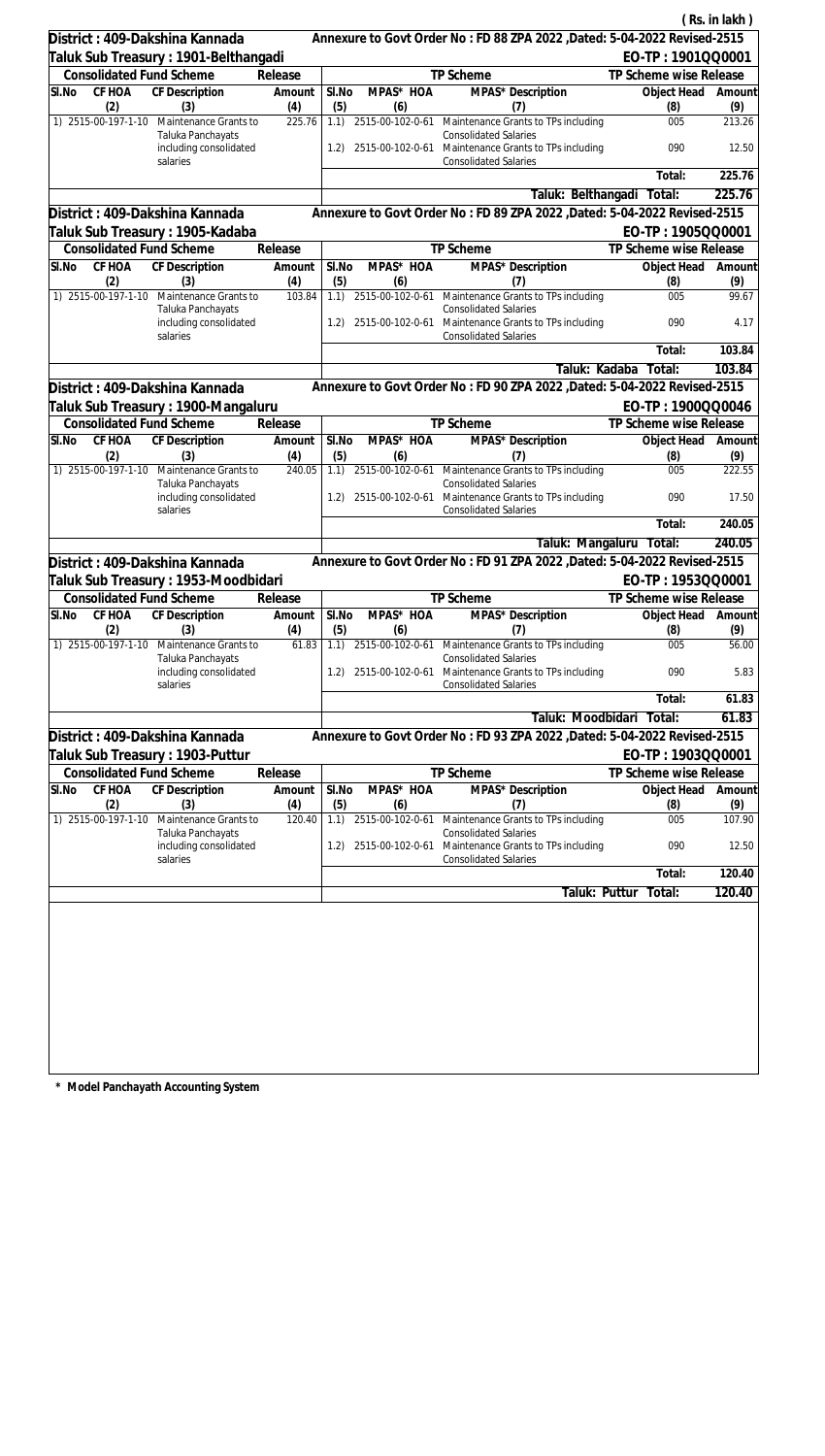|                                    |                                            |               |              |                       |                                                                                      |                           | (Rs. in lakh) |
|------------------------------------|--------------------------------------------|---------------|--------------|-----------------------|--------------------------------------------------------------------------------------|---------------------------|---------------|
| District: 409-Dakshina Kannada     |                                            |               |              |                       | Annexure to Govt Order No: FD 94 ZPA 2022, Dated: 5-04-2022 Revised-2515             |                           |               |
| Taluk Sub Treasury : 1904-Sullia   |                                            |               |              |                       |                                                                                      | EO-TP: 1904QQ0001         |               |
| <b>Consolidated Fund Scheme</b>    |                                            | Release       |              |                       | TP Scheme                                                                            | TP Scheme wise Release    |               |
| CF HOA<br>SI.No<br>(2)             | <b>CF Description</b><br>(3)               | Amount<br>(4) | SI.No<br>(5) | MPAS* HOA<br>(6)      | MPAS* Description<br>(7)                                                             | Object Head<br>(8)        | Amount<br>(9) |
| 1) 2515-00-197-1-10                | Maintenance Grants to<br>Taluka Panchayats | 130.99        | 1.1)         |                       | 2515-00-102-0-61 Maintenance Grants to TPs including<br><b>Consolidated Salaries</b> | 005                       | 121.41        |
|                                    | including consolidated<br>salaries         |               | 1.2)         | 2515-00-102-0-61      | Maintenance Grants to TPs including<br><b>Consolidated Salaries</b>                  | 090                       | 9.58          |
|                                    |                                            |               |              |                       |                                                                                      | Total:                    | 130.99        |
|                                    |                                            |               |              |                       | Taluk: Sullia                                                                        | Total:                    | 130.99        |
| District: 410-Hassan               |                                            |               |              |                       | Annexure to Govt Order No: FD 96 ZPA 2022, Dated: 5-04-2022 Revised-2515             |                           |               |
| Taluk Sub Treasury : 1301-Alur     |                                            |               |              |                       |                                                                                      | EO-TP: 1301QQ0001         |               |
| <b>Consolidated Fund Scheme</b>    |                                            | Release       |              |                       | TP Scheme                                                                            | TP Scheme wise Release    |               |
| CF HOA<br>SI.No<br>(2)             | CF Description<br>(3)                      | Amount<br>(4) | SI.No<br>(5) | MPAS* HOA<br>(6)      | MPAS* Description<br>(7)                                                             | Object Head<br>(8)        | Amount<br>(9) |
| 1) 2515-00-197-1-10                | Maintenance Grants to<br>Taluka Panchayats | 104.14        |              | 1.1) 2515-00-102-0-61 | Maintenance Grants to TPs including<br><b>Consolidated Salaries</b>                  | 005                       | 96.85         |
|                                    | including consolidated<br>salaries         |               | 1.2)         | 2515-00-102-0-61      | Maintenance Grants to TPs including<br><b>Consolidated Salaries</b>                  | 090                       | 7.29          |
|                                    |                                            |               |              |                       |                                                                                      | Total:                    | 104.14        |
|                                    |                                            |               |              |                       |                                                                                      | Taluk: Alur<br>Total:     | 104.14        |
| District: 410-Hassan               |                                            |               |              |                       | Annexure to Govt Order No: FD 97 ZPA 2022 , Dated: 5-04-2022 Revised-2515            |                           |               |
|                                    | Taluk Sub Treasury : 1302-Arkalgud         |               |              |                       |                                                                                      | EO-TP: 1302QQ0001         |               |
| <b>Consolidated Fund Scheme</b>    |                                            | Release       |              |                       | TP Scheme                                                                            | TP Scheme wise Release    |               |
| CF HOA<br>SI.No<br>(2)             | CF Description<br>(3)                      | Amount<br>(4) | SI.No<br>(5) | MPAS* HOA<br>(6)      | MPAS* Description<br>(7)                                                             | Object Head<br>(8)        | Amount<br>(9) |
| 1) 2515-00-197-1-10                | Maintenance Grants to<br>Taluka Panchayats | 209.94        |              | 1.1) 2515-00-102-0-61 | Maintenance Grants to TPs including<br><b>Consolidated Salaries</b>                  | 005                       | 202.65        |
|                                    | including consolidated<br>salaries         |               | (1.2)        | 2515-00-102-0-61      | Maintenance Grants to TPs including<br><b>Consolidated Salaries</b>                  | 090                       | 7.29          |
|                                    |                                            |               |              |                       |                                                                                      | Total:                    | 209.94        |
|                                    |                                            |               |              |                       |                                                                                      | Taluk: Arkalgud Total:    | 209.94        |
| District: 410-Hassan               |                                            |               |              |                       | Annexure to Govt Order No : FD 98 ZPA 2022 , Dated: 5-04-2022 Revised-2515           |                           |               |
|                                    | Taluk Sub Treasury: 1303-Arsikere          |               |              |                       |                                                                                      | EO-TP: 1303QQ0001         |               |
| <b>Consolidated Fund Scheme</b>    |                                            | Release       |              |                       | <b>TP Scheme</b>                                                                     | TP Scheme wise Release    |               |
| SI.No CF HOA CF Description<br>(2) | (3)                                        | Amount<br>(4) | SI.No<br>(5) | MPAS* HOA<br>(6)      | MPAS* Description<br>(7)                                                             | Object Head Amount<br>(8) | (9)           |
| 1) 2515-00-197-1-10                | Maintenance Grants to<br>Taluka Panchayats | 266.98        | 1.1)         | 2515-00-102-0-61      | Maintenance Grants to TPs including<br><b>Consolidated Salaries</b>                  | 005                       | 259.69        |
|                                    | including consolidated<br>salaries         |               | 1.2)         | 2515-00-102-0-61      | Maintenance Grants to TPs including<br><b>Consolidated Salaries</b>                  | 090                       | 7.29          |
|                                    |                                            |               |              |                       |                                                                                      | Total:                    | 266.98        |
|                                    |                                            |               |              |                       | Taluk: Arsikere                                                                      | Total:                    | 266.98        |
| District: 410-Hassan               |                                            |               |              |                       | Annexure to Govt Order No: FD 99 ZPA 2022, Dated: 5-04-2022 Revised-2515             |                           |               |
| Taluk Sub Treasury: 1304-Belur     |                                            |               |              |                       |                                                                                      | EO-TP: 1304QQ0001         |               |
| <b>Consolidated Fund Scheme</b>    |                                            | Release       |              |                       | TP Scheme                                                                            | TP Scheme wise Release    |               |
| CF HOA<br>SI.No<br>(2)             | <b>CF Description</b><br>(3)               | Amount<br>(4) | SI.No<br>(5) | MPAS* HOA<br>(6)      | MPAS* Description<br>(7)                                                             | Object Head<br>(8)        | Amount<br>(9) |
| 1) 2515-00-197-1-10                | Maintenance Grants to<br>Taluka Panchayats | 210.53        | 1.1)         | 2515-00-102-0-61      | Maintenance Grants to TPs including<br><b>Consolidated Salaries</b>                  | 005                       | 203.24        |
|                                    | including consolidated<br>salaries         |               | 1.2)         | 2515-00-102-0-61      | Maintenance Grants to TPs including<br><b>Consolidated Salaries</b>                  | 090                       | 7.29          |
|                                    |                                            |               |              |                       |                                                                                      | Total:                    | 210.53        |
|                                    |                                            |               |              |                       | Taluk: Belur                                                                         | Total:                    | 210.53        |
|                                    |                                            |               |              |                       |                                                                                      |                           |               |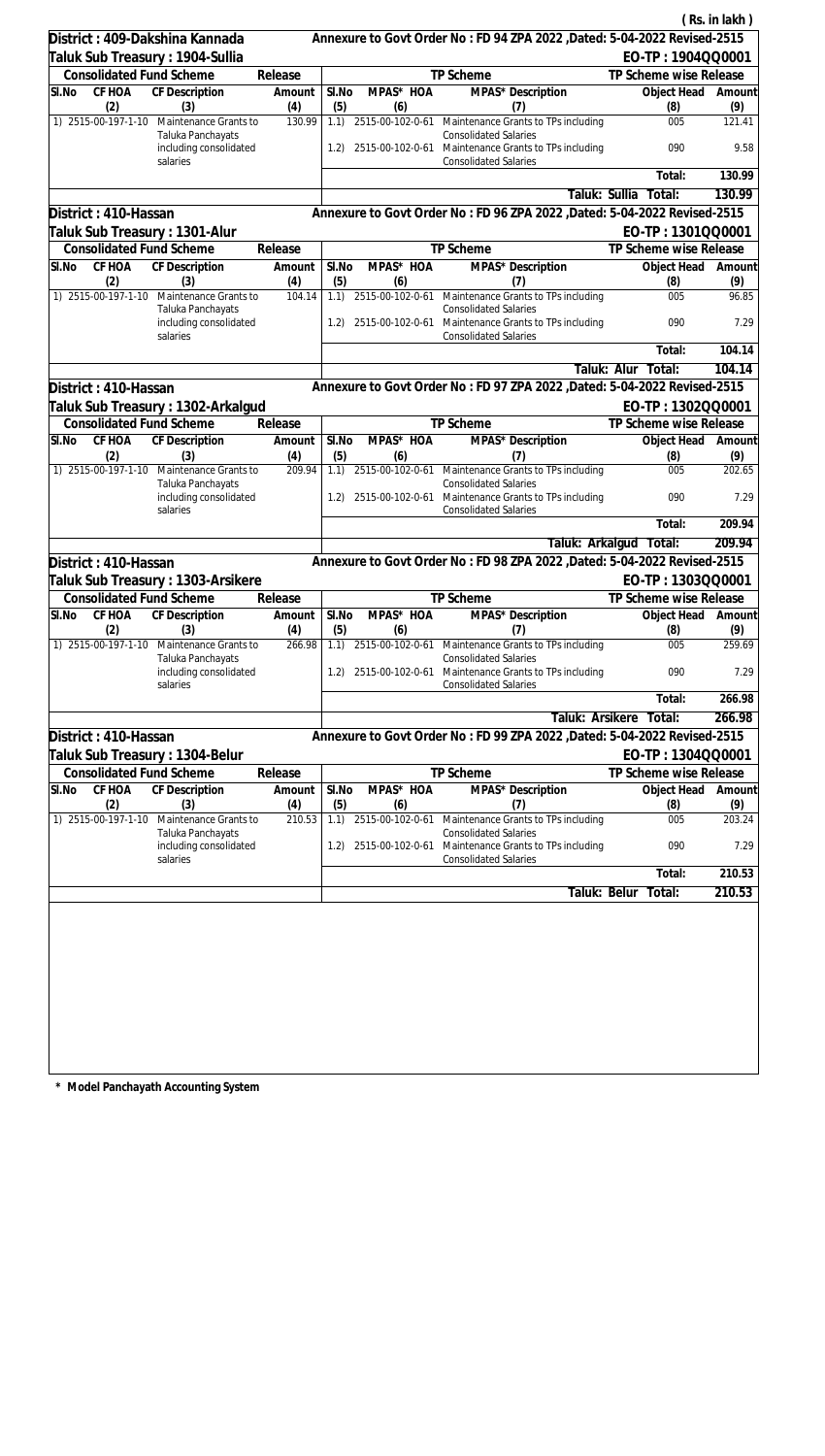|       |                                 |                                                         |               |              |                       |                                                                                                     |                        | (Rs. in lakh) |
|-------|---------------------------------|---------------------------------------------------------|---------------|--------------|-----------------------|-----------------------------------------------------------------------------------------------------|------------------------|---------------|
|       | District: 410-Hassan            |                                                         |               |              |                       | Annexure to Govt Order No: FD 100 ZPA 2022 , Dated: 5-04-2022 Revised-2515                          |                        |               |
|       |                                 | Taluk Sub Treasury : 1305-Channarayapatna               |               |              |                       |                                                                                                     | EO-TP: 1305QQ0084      |               |
|       | <b>Consolidated Fund Scheme</b> |                                                         | Release       |              |                       | TP Scheme                                                                                           | TP Scheme wise Release |               |
| SI.No | CF HOA                          | CF Description                                          | Amount        | SI.No        | MPAS* HOA             | MPAS* Description                                                                                   | Object Head            | Amount        |
|       | (2)<br>1) 2515-00-197-1-10      | (3)<br>Maintenance Grants to                            | (4)<br>258.62 | (5)<br>1.1)  | (6)                   | (7)<br>2515-00-102-0-61 Maintenance Grants to TPs including                                         | (8)<br>005             | (9)<br>251.33 |
|       |                                 | Taluka Panchayats<br>including consolidated             |               | 1.2)         | 2515-00-102-0-61      | <b>Consolidated Salaries</b><br>Maintenance Grants to TPs including                                 | 090                    | 7.29          |
|       |                                 | salaries                                                |               |              |                       | <b>Consolidated Salaries</b>                                                                        | Total:                 | 258.62        |
|       |                                 |                                                         |               |              |                       | Taluk: Channarayapatna                                                                              | Total:                 | 258.62        |
|       | District: 410-Hassan            |                                                         |               |              |                       | Annexure to Govt Order No: FD 101 ZPA 2022 , Dated: 5-04-2022 Revised-2515                          |                        |               |
|       |                                 | Taluk Sub Treasury : 1300-Hassan                        |               |              |                       |                                                                                                     | EO-TP: 1300QQ0002      |               |
|       | <b>Consolidated Fund Scheme</b> |                                                         | Release       |              |                       | TP Scheme                                                                                           | TP Scheme wise Release |               |
| SI.No | CF HOA                          | CF Description                                          | Amount        | SI.No        | MPAS* HOA             | MPAS* Description                                                                                   | Object Head            | Amount        |
|       | (2)                             | (3)                                                     | (4)           | (5)          | (6)                   | (7)                                                                                                 | (8)                    | (9)           |
|       | 1) 2515-00-197-1-10             | Maintenance Grants to<br>Taluka Panchayats              | 271.43        |              | 1.1) 2515-00-102-0-61 | Maintenance Grants to TPs including<br><b>Consolidated Salaries</b>                                 | 005                    | 264.14        |
|       |                                 | including consolidated<br>salaries                      |               | 1.2)         | 2515-00-102-0-61      | Maintenance Grants to TPs including<br><b>Consolidated Salaries</b>                                 | 090                    | 7.29          |
|       |                                 |                                                         |               |              |                       |                                                                                                     | Total:                 | 271.43        |
|       |                                 |                                                         |               |              |                       | Taluk: Hassan                                                                                       | Total:                 | 271.43        |
|       | District: 410-Hassan            |                                                         |               |              |                       | Annexure to Govt Order No: FD 102 ZPA 2022 , Dated: 5-04-2022 Revised-2515                          |                        |               |
|       |                                 | Taluk Sub Treasury : 1306-Holenarasipur                 |               |              |                       |                                                                                                     | EO-TP: 1306QQ0006      |               |
|       | <b>Consolidated Fund Scheme</b> |                                                         | Release       |              |                       | TP Scheme                                                                                           | TP Scheme wise Release |               |
| SI.No | CF HOA<br>(2)                   | CF Description<br>(3)                                   | Amount<br>(4) | SI.No<br>(5) | MPAS* HOA<br>(6)      | MPAS* Description<br>(7)                                                                            | Object Head<br>(8)     | Amount<br>(9) |
|       | 1) 2515-00-197-1-10             | Maintenance Grants to                                   | 148.45        |              | 1.1) 2515-00-102-0-61 | Maintenance Grants to TPs including                                                                 | 005                    | 141.16        |
|       |                                 | Taluka Panchayats<br>including consolidated<br>salaries |               | 1.2)         | 2515-00-102-0-61      | <b>Consolidated Salaries</b><br>Maintenance Grants to TPs including<br><b>Consolidated Salaries</b> | 090                    | 7.29          |
|       |                                 |                                                         |               |              |                       |                                                                                                     | Total:                 | 148.45        |
|       |                                 |                                                         |               |              |                       | Taluk: Holenarasipur Total:                                                                         |                        | 148.45        |
|       | District: 410-Hassan            |                                                         |               |              |                       | Annexure to Govt Order No: FD 103 ZPA 2022 , Dated: 5-04-2022 Revised-2515                          |                        |               |
|       |                                 | Taluk Sub Treasury: 1307-Sakaleshpura                   |               |              |                       |                                                                                                     | EO-TP: 1307QQ0001      |               |
|       | <b>Consolidated Fund Scheme</b> |                                                         | Release       |              |                       | <b>TP Scheme</b>                                                                                    | TP Scheme wise Release |               |
| SI.No |                                 | CF HOA CF Description Amount                            |               | SI.No        | MPAS* HOA             | MPAS* Description                                                                                   | Object Head Amount     |               |
|       | (2)                             | (3)                                                     | (4)           | (5)          | (6)                   | (7)                                                                                                 | (8)                    | (9)           |
|       | 1) 2515-00-197-1-10             | Maintenance Grants to                                   | 132.01        | 1.1)         | 2515-00-102-0-61      | Maintenance Grants to TPs including                                                                 | 005                    | 124.72        |
|       |                                 | Taluka Panchayats<br>including consolidated<br>salaries |               | 1.2)         | 2515-00-102-0-61      | <b>Consolidated Salaries</b><br>Maintenance Grants to TPs including<br><b>Consolidated Salaries</b> | 090                    | 7.29          |
|       |                                 |                                                         |               |              |                       |                                                                                                     | Total:                 | 132.01        |
|       |                                 |                                                         |               |              |                       | Taluk: Sakaleshpura                                                                                 | Total:                 | 132.01        |
|       | District: 411-Kodagu            |                                                         |               |              |                       | Annexure to Govt Order No: FD 105 ZPA 2022, Dated: 5-04-2022 Revised-2515                           |                        |               |
|       |                                 | Taluk Sub Treasury: 1200-Madikeri                       |               |              |                       |                                                                                                     | EO-TP: 1200QQ0001      |               |
|       | <b>Consolidated Fund Scheme</b> |                                                         | Release       |              |                       | TP Scheme                                                                                           | TP Scheme wise Release |               |
| SI.No | CF HOA                          | <b>CF Description</b>                                   | Amount        | SI.No        | MPAS* HOA             | MPAS* Description                                                                                   | Object Head            | Amount        |
|       | (2)                             | (3)                                                     | (4)           | (5)          | (6)                   | (7)                                                                                                 | (8)                    | (9)           |
|       | 1) 2515-00-197-1-10             | Maintenance Grants to                                   | 140.47        | 1.1)         | 2515-00-102-0-61      | Maintenance Grants to TPs including                                                                 | 005                    | 126.60        |
|       |                                 | Taluka Panchayats<br>including consolidated             |               | 1.2)         | 2515-00-102-0-61      | <b>Consolidated Salaries</b><br>Maintenance Grants to TPs including                                 | 090                    | 13.87         |
|       |                                 | salaries                                                |               |              |                       | <b>Consolidated Salaries</b>                                                                        | Total:                 | 140.47        |
|       |                                 |                                                         |               |              |                       |                                                                                                     |                        |               |
|       |                                 |                                                         |               |              |                       | Taluk: Madikeri                                                                                     | Total:                 | 140.47        |
|       |                                 |                                                         |               |              |                       |                                                                                                     |                        |               |
|       |                                 |                                                         |               |              |                       |                                                                                                     |                        |               |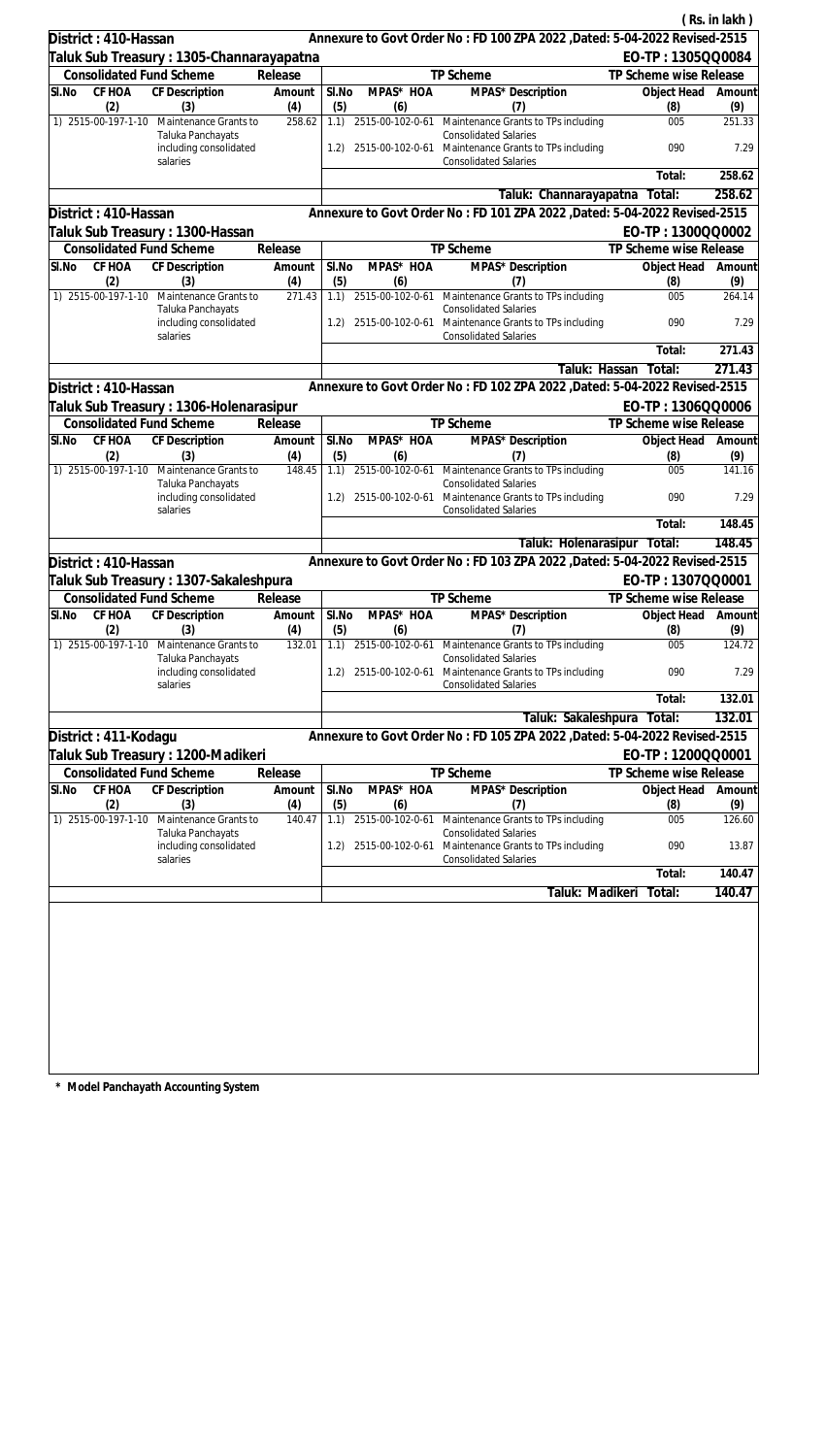|          |                                 |                                             |               |              |                  |                                                                                           |                       |                                             | (Rs. in lakh)       |
|----------|---------------------------------|---------------------------------------------|---------------|--------------|------------------|-------------------------------------------------------------------------------------------|-----------------------|---------------------------------------------|---------------------|
|          | District: 411-Kodagu            |                                             |               |              |                  | Annexure to Govt Order No: FD 107 ZPA 2022 , Dated: 5-04-2022 Revised-2515                |                       |                                             |                     |
|          |                                 | Taluk Sub Treasury : 1201-Somwarpet         |               |              |                  |                                                                                           |                       | EO-TP: 1201QQ0043                           |                     |
|          | <b>Consolidated Fund Scheme</b> |                                             | Release       |              |                  | TP Scheme                                                                                 |                       | TP Scheme wise Release                      |                     |
| SI.No    | CF HOA                          | <b>CF Description</b>                       | Amount        | SI.No        | MPAS* HOA        | MPAS* Description                                                                         |                       | Object Head                                 | Amount              |
|          | (2)<br>1) 2515-00-197-1-10      | (3)<br>Maintenance Grants to                | (4)<br>218.80 | (5)<br>1.1)  | (6)              | (7)<br>2515-00-102-0-61 Maintenance Grants to TPs including                               |                       | (8)<br>005                                  | (9)<br>200.88       |
|          |                                 | Taluka Panchayats<br>including consolidated |               | 1.2)         |                  | <b>Consolidated Salaries</b><br>2515-00-102-0-61 Maintenance Grants to TPs including      |                       | 090                                         | 17.92               |
|          |                                 | salaries                                    |               |              |                  | <b>Consolidated Salaries</b>                                                              |                       | Total:                                      | 218.80              |
|          |                                 |                                             |               |              |                  | Taluk: Somwarpet Total:                                                                   |                       |                                             | 218.80              |
|          | District: 411-Kodagu            |                                             |               |              |                  | Annexure to Govt Order No: FD 108 ZPA 2022 , Dated: 5-04-2022 Revised-2515                |                       |                                             |                     |
|          |                                 | Taluk Sub Treasury : 1202-Virajpet          |               |              |                  |                                                                                           |                       | EO-TP: 1202QQ0001                           |                     |
|          |                                 | <b>Consolidated Fund Scheme</b>             | Release       |              |                  | TP Scheme                                                                                 |                       | TP Scheme wise Release                      |                     |
| SI.No    | CF HOA                          | CF Description                              | Amount        | SI.No        | MPAS* HOA        | MPAS* Description                                                                         |                       | Object Head                                 | Amount              |
|          | (2)                             | (3)                                         | (4)           | (5)          | (6)              | (7)                                                                                       |                       | (8)                                         | (9)                 |
|          | 1) 2515-00-197-1-10             | Maintenance Grants to<br>Taluka Panchayats  | 173.05        | 1.1)         |                  | 2515-00-102-0-61 Maintenance Grants to TPs including<br><b>Consolidated Salaries</b>      |                       | 005                                         | 155.13              |
|          |                                 | including consolidated<br>salaries          |               | 1.2)         |                  | 2515-00-102-0-61 Maintenance Grants to TPs including<br><b>Consolidated Salaries</b>      |                       | 090                                         | 17.92               |
|          |                                 |                                             |               |              |                  |                                                                                           |                       | Total:                                      | 173.05              |
|          |                                 |                                             |               |              |                  |                                                                                           | Taluk: Virajpet       | Total:                                      | 173.05              |
|          | District: 412-Mandya            |                                             |               |              |                  | Annexure to Govt Order No: FD 109 ZPA 2022 , Dated: 5-04-2022 Revised-2515                |                       |                                             |                     |
|          |                                 | Taluk Sub Treasury: 1101-K.R.Pet            |               |              |                  |                                                                                           |                       | EO-TP: 1101QQ0001                           |                     |
|          | <b>Consolidated Fund Scheme</b> |                                             | Release       |              |                  | TP Scheme                                                                                 |                       | TP Scheme wise Release                      |                     |
| SI.No    | CF HOA<br>(2)                   | CF Description<br>(3)                       | Amount<br>(4) | SI.No<br>(5) | MPAS* HOA<br>(6) | MPAS* Description<br>(7)                                                                  |                       | Object Head<br>(8)                          | Amount<br>(9)       |
|          | 1) 2515-00-197-1-10             | Maintenance Grants to<br>Taluka Panchayats  | 234.27        | 1.1)         |                  | 2515-00-102-0-61 Maintenance Grants to TPs including<br><b>Consolidated Salaries</b>      |                       | 005                                         | 227.19              |
|          |                                 | including consolidated<br>salaries          |               | 1.2)         | 2515-00-102-0-61 | Maintenance Grants to TPs including<br><b>Consolidated Salaries</b>                       |                       | 090                                         | 7.08                |
|          |                                 |                                             |               |              |                  |                                                                                           |                       | Total:                                      | 234.27              |
|          |                                 |                                             |               |              |                  |                                                                                           | Taluk: K.R.Pet Total: |                                             | 234.27              |
|          | District: 412-Mandya            |                                             |               |              |                  | Annexure to Govt Order No: FD 110 ZPA 2022 , Dated: 5-04-2022 Revised-2515                |                       |                                             |                     |
|          |                                 | Taluk Sub Treasury: 1102-Maddur             |               |              |                  |                                                                                           |                       | EO-TP: 1102QQ0001                           |                     |
|          | <b>Consolidated Fund Scheme</b> |                                             | Release       |              |                  | TP Scheme                                                                                 |                       | TP Scheme wise Release                      |                     |
| $SI$ .No | (2)                             | CF HOA CF Description<br>(3)                | Amount<br>(4) | SI.No<br>(5) | MPAS* HOA<br>(6) | MPAS* Description<br>(7)                                                                  |                       | Object Head Amount<br>(8)                   | (9)                 |
|          | 1) 2515-00-197-1-10             | Maintenance Grants to<br>Taluka Panchayats  | 248.99        | 1.1)         | 2515-00-102-0-61 | Maintenance Grants to TPs including<br><b>Consolidated Salaries</b>                       |                       | 005                                         | 241.07              |
|          |                                 | including consolidated<br>salaries          |               |              |                  | 1.2) 2515-00-102-0-61 Maintenance Grants to TPs including<br><b>Consolidated Salaries</b> |                       | 090                                         | 7.92                |
|          |                                 |                                             |               |              |                  |                                                                                           |                       | Total:                                      | 248.99              |
|          |                                 |                                             |               |              |                  |                                                                                           | Taluk: Maddur         | Total:                                      | 248.99              |
|          | District: 412-Mandya            |                                             |               |              |                  | Annexure to Govt Order No: FD 111 ZPA 2022 , Dated: 5-04-2022 Revised-2515                |                       |                                             |                     |
|          | <b>Consolidated Fund Scheme</b> | Taluk Sub Treasury : 1103-Malavalli         | Release       |              |                  | TP Scheme                                                                                 |                       | EO-TP: 1103QQ0001<br>TP Scheme wise Release |                     |
| SI.No    | <b>CF HOA</b>                   | <b>CF Description</b>                       | Amount        | SI.No        | MPAS* HOA        | MPAS* Description                                                                         |                       | Object Head                                 | Amount              |
|          | (2)                             | (3)                                         | (4)           | (5)          | (6)              | (7)                                                                                       |                       | (8)                                         | (9)                 |
|          | 1) 2515-00-197-1-10             | Maintenance Grants to<br>Taluka Panchayats  | 237.68        | 1.1)         | 2515-00-102-0-61 | Maintenance Grants to TPs including<br><b>Consolidated Salaries</b>                       |                       | 005                                         | 230.60              |
|          |                                 | including consolidated<br>salaries          |               | 1.2)         | 2515-00-102-0-61 | Maintenance Grants to TPs including<br><b>Consolidated Salaries</b>                       |                       | 090                                         | 7.08                |
|          |                                 |                                             |               |              |                  |                                                                                           |                       | Total:                                      | $\overline{237.68}$ |
|          |                                 |                                             |               |              |                  | Taluk: Malavalli                                                                          |                       | Total:                                      | 237.68              |
|          |                                 |                                             |               |              |                  |                                                                                           |                       |                                             |                     |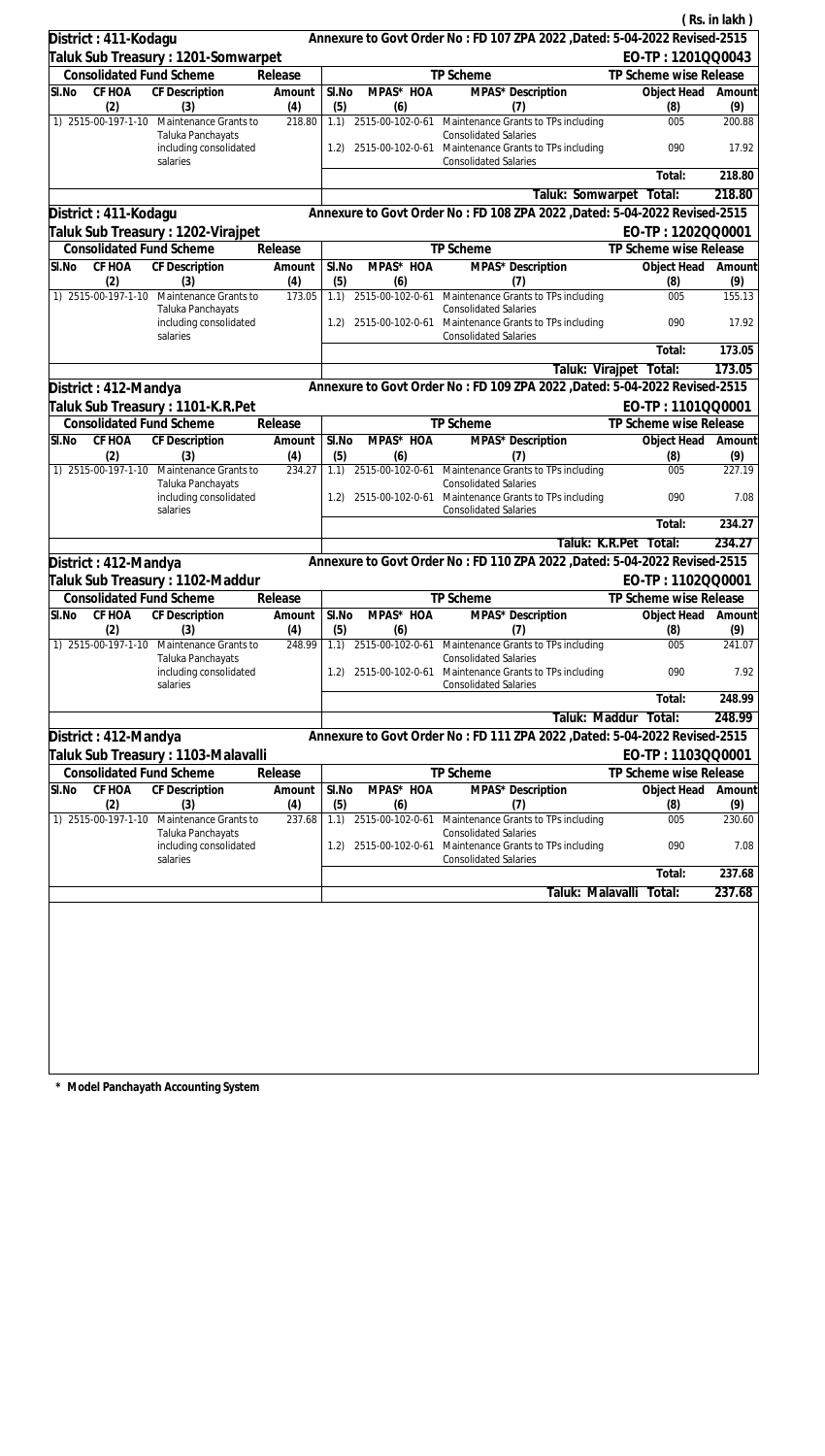|       |                                 |                                                         |               |              |                         |                                                                                                     |                           | (Rs. in lakh) |
|-------|---------------------------------|---------------------------------------------------------|---------------|--------------|-------------------------|-----------------------------------------------------------------------------------------------------|---------------------------|---------------|
|       | District: 412-Mandya            |                                                         |               |              |                         | Annexure to Govt Order No: FD 112 ZPA 2022 , Dated: 5-04-2022 Revised-2515                          |                           |               |
|       |                                 | Taluk Sub Treasury : 1100-Mandya                        |               |              |                         |                                                                                                     | EO-TP: 1100QQ0001         |               |
|       |                                 | <b>Consolidated Fund Scheme</b>                         | Release       |              |                         | TP Scheme                                                                                           | TP Scheme wise Release    |               |
| SI.No | CF HOA                          | CF Description                                          | Amount        | SI.No        | MPAS* HOA               | MPAS* Description                                                                                   | Object Head               | Amount        |
|       | (2)<br>1) 2515-00-197-1-10      | (3)<br>Maintenance Grants to                            | (4)<br>301.10 | (5)<br>1.1)  | (6)                     | (7)<br>2515-00-102-0-61 Maintenance Grants to TPs including                                         | (8)<br>005                | (9)<br>292.77 |
|       |                                 | Taluka Panchayats<br>including consolidated             |               | 1.2)         |                         | <b>Consolidated Salaries</b><br>2515-00-102-0-61 Maintenance Grants to TPs including                | 090                       | 8.33          |
|       |                                 | salaries                                                |               |              |                         | <b>Consolidated Salaries</b>                                                                        | Total:                    | 301.10        |
|       |                                 |                                                         |               |              |                         | Taluk: Mandya                                                                                       | Total:                    | 301.10        |
|       | District: 412-Mandya            |                                                         |               |              |                         | Annexure to Govt Order No: FD 113 ZPA 2022 , Dated: 5-04-2022 Revised-2515                          |                           |               |
|       |                                 | Taluk Sub Treasury : 1104-Nagamangala                   |               |              |                         |                                                                                                     | EO-TP: 1104QQ0001         |               |
|       |                                 | <b>Consolidated Fund Scheme</b>                         | Release       |              |                         | TP Scheme                                                                                           | TP Scheme wise Release    |               |
| SI.No | CF HOA                          | CF Description                                          | Amount        | SI.No        | MPAS* HOA               | MPAS* Description                                                                                   | Object Head               | Amount        |
|       | (2)<br>1) 2515-00-197-1-10      | (3)<br>Maintenance Grants to                            | (4)<br>178.65 | (5)<br>1.1)  | (6)                     | (7)<br>2515-00-102-0-61 Maintenance Grants to TPs including                                         | (8)<br>005                | (9)<br>171.98 |
|       |                                 | Taluka Panchayats<br>including consolidated             |               | 1.2)         |                         | <b>Consolidated Salaries</b><br>2515-00-102-0-61 Maintenance Grants to TPs including                | 090                       | 6.67          |
|       |                                 | salaries                                                |               |              |                         | <b>Consolidated Salaries</b>                                                                        | Total:                    | 178.65        |
|       |                                 |                                                         |               |              |                         | Taluk: Nagamangala                                                                                  | Total:                    | 178.65        |
|       | District: 412-Mandya            |                                                         |               |              |                         | Annexure to Govt Order No: FD 114 ZPA 2022 , Dated: 5-04-2022 Revised-2515                          |                           |               |
|       |                                 | Taluk Sub Treasury: 1105-Pandavapura                    |               |              |                         |                                                                                                     | EO-TP: 1105QQ0001         |               |
|       |                                 | <b>Consolidated Fund Scheme</b>                         | Release       |              |                         | TP Scheme                                                                                           | TP Scheme wise Release    |               |
| SI.No | CF HOA                          | CF Description                                          | Amount        | SI.No        | MPAS* HOA               | MPAS* Description                                                                                   | Object Head               | Amount        |
|       | (2)<br>1) 2515-00-197-1-10      | (3)<br>Maintenance Grants to                            | (4)<br>153.86 | (5)<br>1.1)  | (6)                     | (7)<br>2515-00-102-0-61 Maintenance Grants to TPs including                                         | (8)<br>005                | (9)<br>147.40 |
|       |                                 | Taluka Panchayats<br>including consolidated<br>salaries |               | 1.2)         | 2515-00-102-0-61        | <b>Consolidated Salaries</b><br>Maintenance Grants to TPs including<br><b>Consolidated Salaries</b> | 090                       | 6.46          |
|       |                                 |                                                         |               |              |                         |                                                                                                     | Total:                    | 153.86        |
|       |                                 |                                                         |               |              |                         | Taluk: Pandavapura                                                                                  | Total:                    | 153.86        |
|       | District: 412-Mandya            |                                                         |               |              |                         | Annexure to Govt Order No: FD 115 ZPA 2022 , Dated: 5-04-2022 Revised-2515                          |                           |               |
|       |                                 | Taluk Sub Treasury : 1106-Srirangapatna                 |               |              |                         |                                                                                                     | EO-TP: 1106QQ0001         |               |
|       |                                 | <b>Consolidated Fund Scheme</b>                         | Release       |              |                         | <b>TP Scheme</b>                                                                                    | TP Scheme wise Release    |               |
| SI.No | (2)                             | CF HOA CF Description<br>(3)                            | Amount<br>(4) | SI.No<br>(5) | MPAS* HOA<br>(6)        | MPAS* Description<br>(7)                                                                            | Object Head Amount<br>(8) | (9)           |
|       | 1) 2515-00-197-1-10             | Maintenance Grants to<br>Taluka Panchayats              | 151.13        | 1.1)         | 2515-00-102-0-61        | Maintenance Grants to TPs including<br><b>Consolidated Salaries</b>                                 | 005                       | 144.67        |
|       |                                 | including consolidated<br>salaries                      |               | 1.2)         |                         | 2515-00-102-0-61 Maintenance Grants to TPs including<br><b>Consolidated Salaries</b>                | 090                       | 6.46          |
|       |                                 |                                                         |               |              |                         |                                                                                                     | Total:                    | 151.13        |
|       |                                 |                                                         |               |              |                         | Taluk: Srirangapatna                                                                                | Total:                    | 151.13        |
|       | District: 413-Belagavi          |                                                         |               |              |                         | Annexure to Govt Order No: FD 116 ZPA 2022, Dated: 5-04-2022 Revised-2515                           |                           |               |
|       |                                 | Taluk Sub Treasury : 2201-Athani                        |               |              |                         |                                                                                                     | EO-TP: 2201QQ7554         |               |
|       | <b>Consolidated Fund Scheme</b> |                                                         | Release       |              |                         | TP Scheme                                                                                           | TP Scheme wise Release    |               |
| SI.No | CF HOA                          | <b>CF Description</b>                                   | Amount        | SI.No        | MPAS* HOA               | MPAS* Description                                                                                   | Object Head               | Amount        |
|       | (2)<br>1) 2515-00-197-1-10      | (3)<br>Maintenance Grants to                            | (4)<br>318.68 | (5)<br>1.1)  | (6)<br>2515-00-102-0-61 | (7)<br>Maintenance Grants to TPs including                                                          | (8)<br>005                | (9)<br>311.85 |
|       |                                 | Taluka Panchayats<br>including consolidated             |               | 1.2)         | 2515-00-102-0-61        | <b>Consolidated Salaries</b><br>Maintenance Grants to TPs including                                 | 090                       | 6.83          |
|       |                                 | salaries                                                |               |              |                         | <b>Consolidated Salaries</b>                                                                        | Total:                    | 318.68        |
|       |                                 |                                                         |               |              |                         | Taluk: Athani                                                                                       | Total:                    | 318.68        |
|       |                                 |                                                         |               |              |                         |                                                                                                     |                           |               |
|       |                                 |                                                         |               |              |                         |                                                                                                     |                           |               |
|       |                                 |                                                         |               |              |                         |                                                                                                     |                           |               |
|       |                                 |                                                         |               |              |                         |                                                                                                     |                           |               |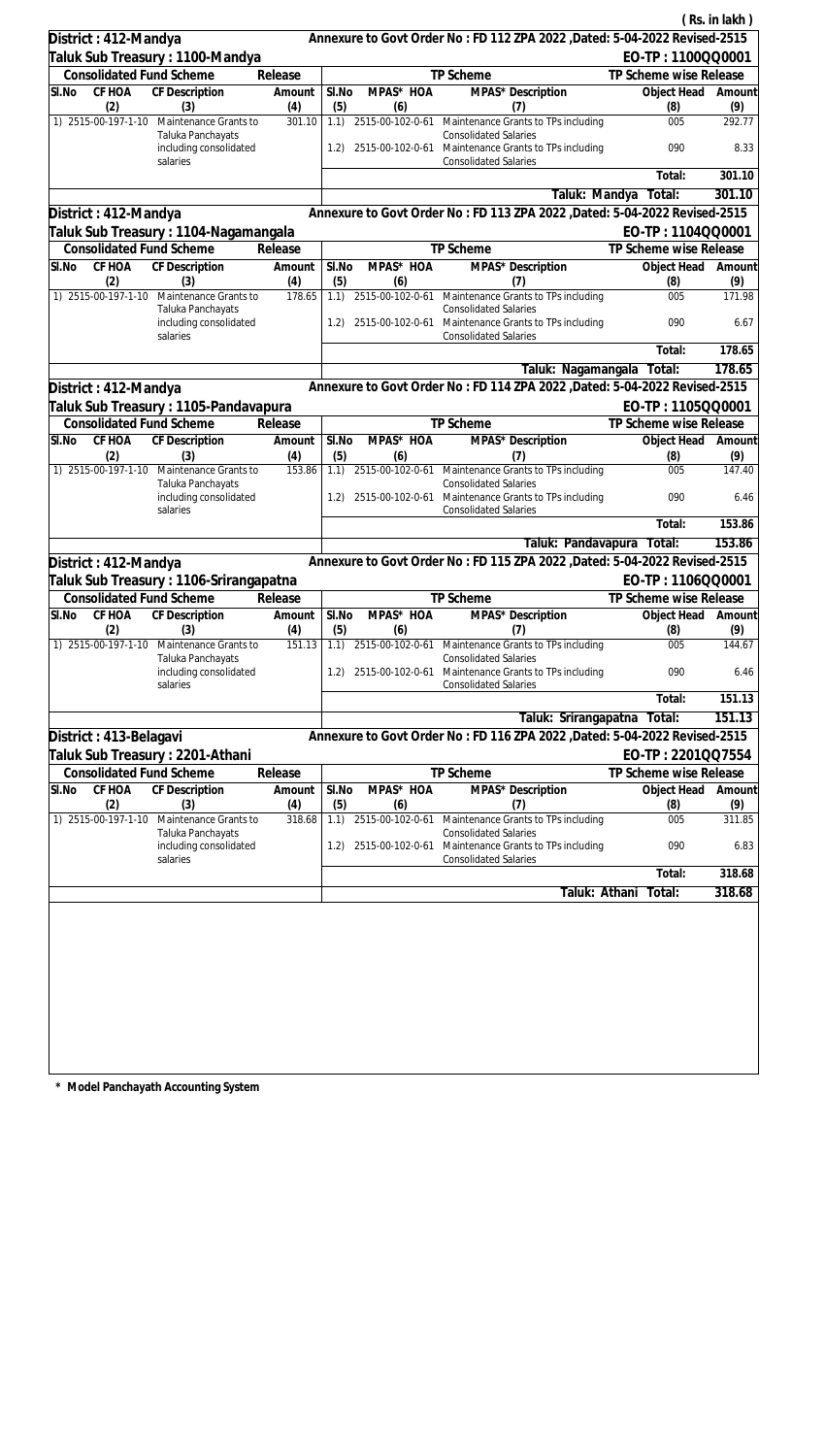|                        |               |                                                                       |               |              |                  |                                                                                                   |                                             | (Rs. in lakh) |
|------------------------|---------------|-----------------------------------------------------------------------|---------------|--------------|------------------|---------------------------------------------------------------------------------------------------|---------------------------------------------|---------------|
| District: 413-Belagavi |               |                                                                       |               |              |                  | Annexure to Govt Order No: FD 117 ZPA 2022 , Dated: 5-04-2022 Revised-2515                        |                                             |               |
|                        |               | Taluk Sub Treasury : 2202-Bailahongala                                |               |              |                  |                                                                                                   | EO-TP: 2202QQ0001                           |               |
|                        |               | <b>Consolidated Fund Scheme</b>                                       | Release       |              |                  | TP Scheme                                                                                         | TP Scheme wise Release                      |               |
| SI.No                  | CF HOA        | CF Description                                                        | Amount        | SI.No        | MPAS* HOA        | MPAS* Description                                                                                 | Object Head                                 | Amount        |
| 1) 2515-00-197-1-10    | (2)           | (3)<br>Maintenance Grants to                                          | (4)<br>231.25 | (5)<br>1.1)  | (6)              | (7)<br>2515-00-102-0-61 Maintenance Grants to TPs including                                       | (8)<br>005                                  | (9)<br>224.42 |
|                        |               | Taluka Panchayats<br>including consolidated                           |               | 1.2)         |                  | <b>Consolidated Salaries</b><br>2515-00-102-0-61 Maintenance Grants to TPs including              | 090                                         | 6.83          |
|                        |               | salaries                                                              |               |              |                  | <b>Consolidated Salaries</b>                                                                      |                                             | 231.25        |
|                        |               |                                                                       |               |              |                  |                                                                                                   | Total:                                      | 231.25        |
|                        |               |                                                                       |               |              |                  | Taluk: Bailahongala<br>Annexure to Govt Order No: FD 118 ZPA 2022 , Dated: 5-04-2022 Revised-2515 | Total:                                      |               |
| District: 413-Belagavi |               |                                                                       |               |              |                  |                                                                                                   |                                             |               |
|                        |               | Taluk Sub Treasury : 2200-Belagavi<br><b>Consolidated Fund Scheme</b> | Release       |              |                  | TP Scheme                                                                                         | EO-TP: 2200QQ0001<br>TP Scheme wise Release |               |
| SI.No                  | CF HOA        | CF Description                                                        | Amount        | SI.No        | MPAS* HOA        | MPAS* Description                                                                                 | Object Head                                 | Amount        |
|                        | (2)           | (3)                                                                   | (4)           | (5)          | (6)              | (7)                                                                                               | (8)                                         | (9)           |
| 1) 2515-00-197-1-10    |               | Maintenance Grants to<br>Taluka Panchayats                            | 338.69        | 1.1)         |                  | 2515-00-102-0-61 Maintenance Grants to TPs including<br><b>Consolidated Salaries</b>              | 005                                         | 331.86        |
|                        |               | including consolidated<br>salaries                                    |               | 1.2)         |                  | 2515-00-102-0-61 Maintenance Grants to TPs including<br><b>Consolidated Salaries</b>              | 090                                         | 6.83          |
|                        |               |                                                                       |               |              |                  |                                                                                                   | Total:                                      | 338.69        |
|                        |               |                                                                       |               |              |                  | Taluk: Belagavi                                                                                   | Total:                                      | 338.69        |
| District: 413-Belagavi |               |                                                                       |               |              |                  | Annexure to Govt Order No: FD 119 ZPA 2022 , Dated: 5-04-2022 Revised-2515                        |                                             |               |
|                        |               | Taluk Sub Treasury : 2203-Chikkodi                                    |               |              |                  |                                                                                                   | EO-TP: 2203QQ0001                           |               |
|                        |               | <b>Consolidated Fund Scheme</b>                                       | Release       |              |                  | TP Scheme                                                                                         | TP Scheme wise Release                      |               |
| SI.No                  | CF HOA<br>(2) | CF Description<br>(3)                                                 | Amount<br>(4) | SI.No<br>(5) | MPAS* HOA<br>(6) | MPAS* Description<br>(7)                                                                          | Object Head<br>(8)                          | Amount<br>(9) |
| 1) 2515-00-197-1-10    |               | Maintenance Grants to<br>Taluka Panchayats                            | 224.96        | 1.1)         |                  | 2515-00-102-0-61 Maintenance Grants to TPs including<br><b>Consolidated Salaries</b>              | 005                                         | 218.13        |
|                        |               | including consolidated<br>salaries                                    |               | 1.2)         | 2515-00-102-0-61 | Maintenance Grants to TPs including<br><b>Consolidated Salaries</b>                               | 090                                         | 6.83          |
|                        |               |                                                                       |               |              |                  |                                                                                                   | Total:                                      | 224.96        |
|                        |               |                                                                       |               |              |                  |                                                                                                   | Taluk: Chikkodi Total:                      | 224.96        |
| District: 413-Belagavi |               |                                                                       |               |              |                  | Annexure to Govt Order No: FD 120 ZPA 2022 , Dated: 5-04-2022 Revised-2515                        |                                             |               |
|                        |               | Taluk Sub Treasury: 2204-Gokak                                        |               |              |                  |                                                                                                   | EO-TP: 2204QQ0001                           |               |
|                        |               | <b>Consolidated Fund Scheme</b>                                       | Release       |              |                  | TP Scheme                                                                                         | TP Scheme wise Release                      |               |
| SI.No                  | (2)           | CF HOA CF Description<br>(3)                                          | Amount<br>(4) | SI.No<br>(5) | MPAS* HOA<br>(6) | MPAS* Description<br>(7)                                                                          | Object Head Amount<br>(8)                   | (9)           |
| 1) 2515-00-197-1-10    |               | Maintenance Grants to<br>Taluka Panchayats                            | 208.54        | 1.1)         | 2515-00-102-0-61 | Maintenance Grants to TPs including<br><b>Consolidated Salaries</b>                               | 005                                         | 201.71        |
|                        |               | including consolidated<br>salaries                                    |               |              |                  | 1.2) 2515-00-102-0-61 Maintenance Grants to TPs including<br><b>Consolidated Salaries</b>         | 090                                         | 6.83          |
|                        |               |                                                                       |               |              |                  |                                                                                                   | Total:                                      | 208.54        |
|                        |               |                                                                       |               |              |                  | Taluk: Gokak                                                                                      | Total:                                      | 208.54        |
| District: 413-Belagavi |               |                                                                       |               |              |                  | Annexure to Govt Order No: FD 121 ZPA 2022 , Dated: 5-04-2022 Revised-2515                        |                                             |               |
|                        |               | Taluk Sub Treasury : 2205-Hukkeri                                     |               |              |                  |                                                                                                   | EO-TP: 2205QQ0001                           |               |
|                        | <b>CF HOA</b> | <b>Consolidated Fund Scheme</b>                                       | Release       |              |                  | TP Scheme                                                                                         | TP Scheme wise Release                      |               |
| SI.No                  | (2)           | <b>CF Description</b><br>(3)                                          | Amount<br>(4) | SI.No<br>(5) | MPAS* HOA<br>(6) | MPAS* Description<br>(7)                                                                          | Object Head<br>(8)                          | Amount<br>(9) |
| 1) 2515-00-197-1-10    |               | Maintenance Grants to<br>Taluka Panchayats                            | 270.34        | 1.1)         | 2515-00-102-0-61 | Maintenance Grants to TPs including<br><b>Consolidated Salaries</b>                               | 005                                         | 263.51        |
|                        |               | including consolidated<br>salaries                                    |               | 1.2)         | 2515-00-102-0-61 | Maintenance Grants to TPs including<br><b>Consolidated Salaries</b>                               | 090                                         | 6.83          |
|                        |               |                                                                       |               |              |                  |                                                                                                   | Total:                                      | 270.34        |
|                        |               |                                                                       |               |              |                  | Taluk: Hukkeri                                                                                    | Total:                                      | 270.34        |
|                        |               |                                                                       |               |              |                  |                                                                                                   |                                             |               |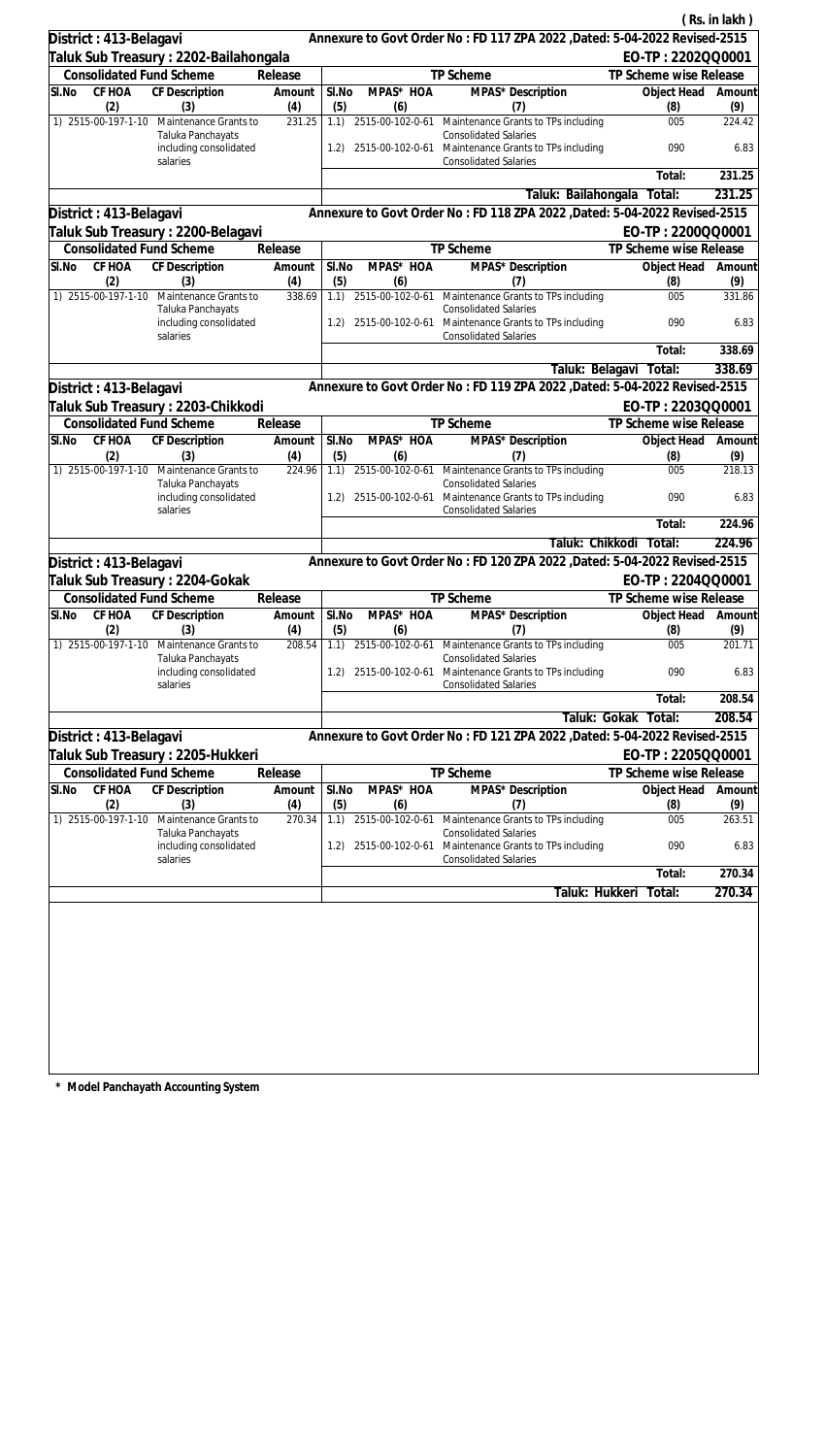|                                 |                                             |               |              |                         |                                                                                      |                           | (Rs. in lakh) |
|---------------------------------|---------------------------------------------|---------------|--------------|-------------------------|--------------------------------------------------------------------------------------|---------------------------|---------------|
| District: 413-Belagavi          |                                             |               |              |                         | Annexure to Govt Order No: FD 122 ZPA 2022 , Dated: 5-04-2022 Revised-2515           |                           |               |
|                                 | Taluk Sub Treasury : 2214-Kagwad            |               |              |                         |                                                                                      | EO-TP: 2214QQ0003         |               |
| <b>Consolidated Fund Scheme</b> |                                             | Release       |              |                         | TP Scheme                                                                            | TP Scheme wise Release    |               |
| CF HOA<br>SI.No<br>(2)          | CF Description                              | Amount        | SI.No        | MPAS* HOA<br>(6)        | MPAS* Description                                                                    | Object Head               | Amount        |
| 1) 2515-00-197-1-10             | (3)<br>Maintenance Grants to                | (4)<br>45.55  | (5)<br>1.1)  |                         | (7)<br>2515-00-102-0-61 Maintenance Grants to TPs including                          | (8)<br>005                | (9)<br>39.30  |
|                                 | Taluka Panchayats<br>including consolidated |               | 1.2)         |                         | <b>Consolidated Salaries</b><br>2515-00-102-0-61 Maintenance Grants to TPs including | 090                       | 6.25          |
|                                 | salaries                                    |               |              |                         | <b>Consolidated Salaries</b>                                                         | Total:                    | 45.55         |
|                                 |                                             |               |              |                         | Taluk: Kagwad                                                                        | Total:                    | 45.55         |
| District: 413-Belagavi          |                                             |               |              |                         | Annexure to Govt Order No: FD 123 ZPA 2022 , Dated: 5-04-2022 Revised-2515           |                           |               |
|                                 | Taluk Sub Treasury : 2206-Khanapur          |               |              |                         |                                                                                      | EO-TP: 2206QQ0001         |               |
| <b>Consolidated Fund Scheme</b> |                                             | Release       |              |                         | TP Scheme                                                                            | TP Scheme wise Release    |               |
| CF HOA<br>SI.No                 | CF Description                              | Amount        | SI.No        | MPAS* HOA               | MPAS* Description                                                                    | Object Head               | Amount        |
| (2)                             | (3)                                         | (4)           | (5)          | (6)                     | (7)                                                                                  | (8)                       | (9)           |
| 1) 2515-00-197-1-10             | Maintenance Grants to<br>Taluka Panchayats  | 214.25        | 1.1)         |                         | 2515-00-102-0-61 Maintenance Grants to TPs including<br><b>Consolidated Salaries</b> | 005                       | 207.42        |
|                                 | including consolidated<br>salaries          |               | 1.2)         |                         | 2515-00-102-0-61 Maintenance Grants to TPs including<br><b>Consolidated Salaries</b> | 090                       | 6.83          |
|                                 |                                             |               |              |                         |                                                                                      | Total:                    | 214.25        |
|                                 |                                             |               |              |                         | Taluk: Khanapur                                                                      | Total:                    | 214.25        |
| District: 413-Belagavi          |                                             |               |              |                         | Annexure to Govt Order No: FD 124 ZPA 2022 , Dated: 5-04-2022 Revised-2515           |                           |               |
|                                 | Taluk Sub Treasury : 2251-Kittur            |               |              |                         |                                                                                      | EO-TP: 2251QQ0001         |               |
| <b>Consolidated Fund Scheme</b> |                                             | Release       |              |                         | TP Scheme                                                                            | TP Scheme wise Release    |               |
| SI.No<br>CF HOA<br>(2)          | CF Description<br>(3)                       | Amount<br>(4) | SI.No<br>(5) | MPAS* HOA<br>(6)        | MPAS* Description<br>(7)                                                             | Object Head<br>(8)        | Amount<br>(9) |
| 1) 2515-00-197-1-10             | Maintenance Grants to<br>Taluka Panchayats  | 76.12         | 1.1)         |                         | 2515-00-102-0-61 Maintenance Grants to TPs including<br><b>Consolidated Salaries</b> | 005                       | 69.87         |
|                                 | including consolidated<br>salaries          |               | 1.2)         | 2515-00-102-0-61        | Maintenance Grants to TPs including<br><b>Consolidated Salaries</b>                  | 090                       | 6.25          |
|                                 |                                             |               |              |                         |                                                                                      | Total:                    | 76.12         |
|                                 |                                             |               |              |                         |                                                                                      | Taluk: Kittur Total:      | 76.12         |
| District: 413-Belagavi          |                                             |               |              |                         | Annexure to Govt Order No: FD 125 ZPA 2022 , Dated: 5-04-2022 Revised-2515           |                           |               |
|                                 | Taluk Sub Treasury : 2252-Mudalgi           |               |              |                         |                                                                                      | EO-TP: 2252QQ0001         |               |
| <b>Consolidated Fund Scheme</b> |                                             | Release       |              |                         | TP Scheme                                                                            | TP Scheme wise Release    |               |
| SI.No<br>(2)                    | CF HOA CF Description<br>(3)                | Amount<br>(4) | SI.No<br>(5) | MPAS* HOA<br>(6)        | MPAS* Description<br>(7)                                                             | Object Head Amount<br>(8) | (9)           |
| 1) 2515-00-197-1-10             | Maintenance Grants to<br>Taluka Panchayats  | 101.55        | 1.1)         | 2515-00-102-0-61        | Maintenance Grants to TPs including<br><b>Consolidated Salaries</b>                  | 005                       | 95.30         |
|                                 | including consolidated<br>salaries          |               | 1.2)         |                         | 2515-00-102-0-61 Maintenance Grants to TPs including<br><b>Consolidated Salaries</b> | 090                       | 6.25          |
|                                 |                                             |               |              |                         |                                                                                      | Total:                    | 101.55        |
|                                 |                                             |               |              |                         | Taluk: Mudalgi                                                                       | Total:                    | 101.55        |
| District: 413-Belagavi          |                                             |               |              |                         | Annexure to Govt Order No: FD 126 ZPA 2022, Dated: 5-04-2022 Revised-2515            |                           |               |
|                                 | Taluk Sub Treasury : 2210-Nippani           |               |              |                         |                                                                                      | EO-TP: 22210QQ000         |               |
| <b>Consolidated Fund Scheme</b> |                                             | Release       |              |                         | TP Scheme                                                                            | TP Scheme wise Release    |               |
| CF HOA<br>SI.No                 | <b>CF Description</b>                       | Amount        | SI.No        | MPAS* HOA               | MPAS* Description                                                                    | Object Head               | Amount        |
| (2)<br>1) 2515-00-197-1-10      | (3)<br>Maintenance Grants to                | (4)<br>127.75 | (5)<br>1.1)  | (6)<br>2515-00-102-0-61 | (7)<br>Maintenance Grants to TPs including                                           | (8)<br>005                | (9)<br>121.50 |
|                                 | Taluka Panchayats<br>including consolidated |               | 1.2)         | 2515-00-102-0-61        | <b>Consolidated Salaries</b><br>Maintenance Grants to TPs including                  | 090                       | 6.25          |
|                                 | salaries                                    |               |              |                         | <b>Consolidated Salaries</b>                                                         |                           |               |
|                                 |                                             |               |              |                         |                                                                                      | Total:                    | 127.75        |
|                                 |                                             |               |              |                         | Taluk: Nippani                                                                       | Total:                    | 127.75        |
|                                 |                                             |               |              |                         |                                                                                      |                           |               |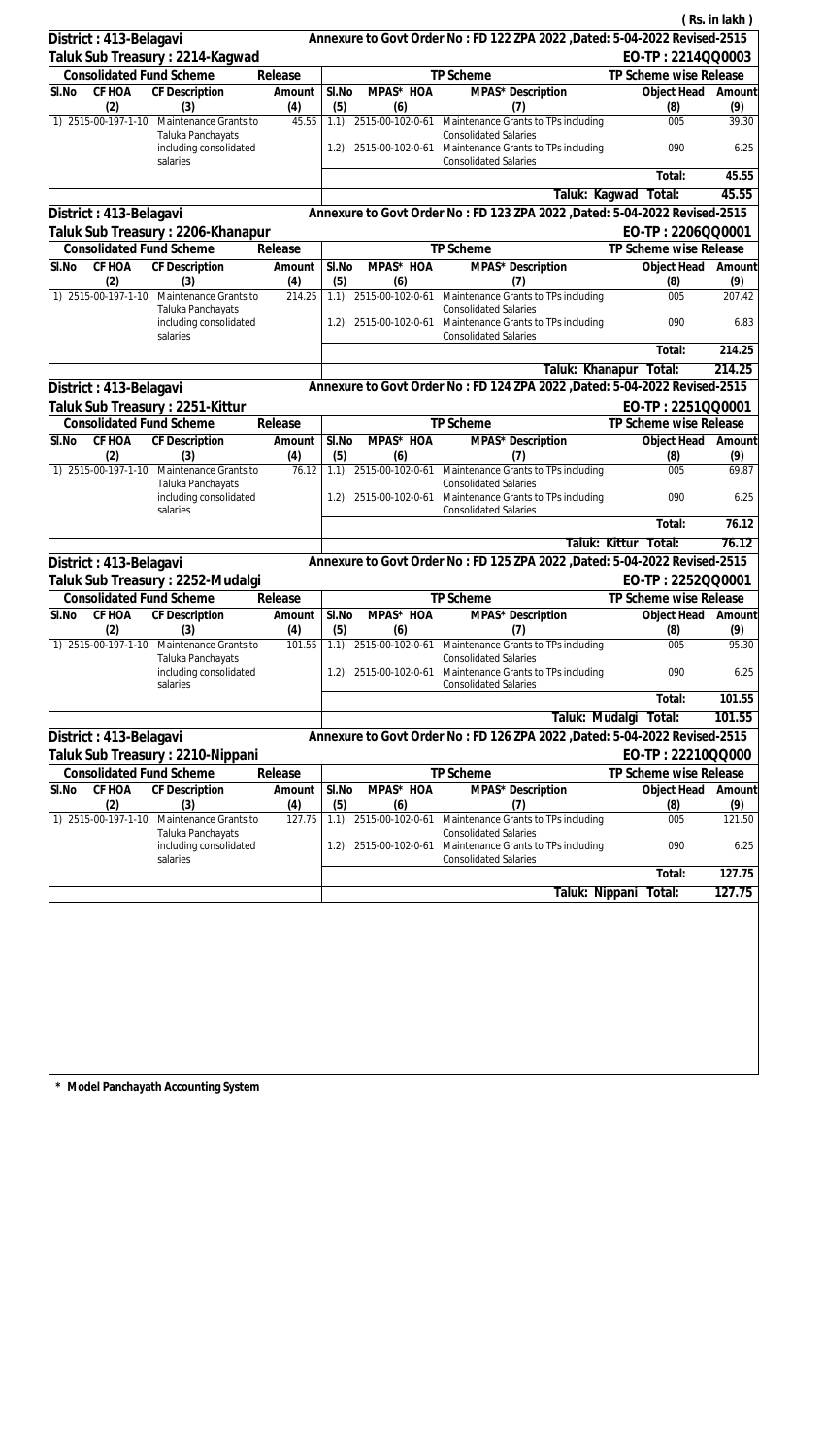|       |                            |                                                                        |                   |              |                              |                                                                                           |                                       | (Rs. in lakh) |
|-------|----------------------------|------------------------------------------------------------------------|-------------------|--------------|------------------------------|-------------------------------------------------------------------------------------------|---------------------------------------|---------------|
|       | District: 413-Belagavi     |                                                                        |                   |              |                              | Annexure to Govt Order No: FD 127 ZPA 2022 , Dated: 5-04-2022 Revised-2515                |                                       |               |
|       |                            | Taluk Sub Treasury: 2207-Raibhag                                       |                   |              |                              |                                                                                           | EO-TP: 2207QQ0001                     |               |
|       |                            | <b>Consolidated Fund Scheme</b>                                        | Release           |              |                              | TP Scheme                                                                                 | TP Scheme wise Release                |               |
| SI.No | CF HOA                     | CF Description                                                         | Amount            | SI.No        | MPAS* HOA                    | MPAS* Description                                                                         | Object Head                           | Amount        |
|       | (2)<br>1) 2515-00-197-1-10 | (3)<br>Maintenance Grants to                                           | (4)<br>234.82     | (5)<br>1.1)  | (6)                          | (7)<br>2515-00-102-0-61 Maintenance Grants to TPs including                               | (8)<br>005                            | (9)<br>227.99 |
|       |                            | Taluka Panchayats<br>including consolidated                            |                   | 1.2)         |                              | <b>Consolidated Salaries</b><br>2515-00-102-0-61 Maintenance Grants to TPs including      | 090                                   | 6.83          |
|       |                            | salaries                                                               |                   |              |                              | <b>Consolidated Salaries</b>                                                              | Total:                                | 234.82        |
|       |                            |                                                                        |                   |              |                              | Taluk: Raibhag                                                                            | Total:                                | 234.82        |
|       | District: 413-Belagavi     |                                                                        |                   |              |                              | Annexure to Govt Order No: FD 128 ZPA 2022 , Dated: 5-04-2022 Revised-2515                |                                       |               |
|       |                            | Taluk Sub Treasury : 2208-Ramadurga                                    |                   |              |                              |                                                                                           | EO-TP: 2208QQ0022                     |               |
|       |                            | <b>Consolidated Fund Scheme</b>                                        | Release           |              |                              | TP Scheme                                                                                 | TP Scheme wise Release                |               |
| SI.No | CF HOA                     | CF Description                                                         | Amount            | SI.No        | MPAS* HOA                    | MPAS* Description                                                                         | Object Head                           | Amount        |
|       | (2)                        | (3)                                                                    | (4)               | (5)          | (6)                          | (7)                                                                                       | (8)                                   | (9)           |
|       | 1) 2515-00-197-1-10        | Maintenance Grants to<br>Taluka Panchayats                             | 196.69            | 1.1)         | 2515-00-102-0-61             | Maintenance Grants to TPs including<br><b>Consolidated Salaries</b>                       | 005                                   | 189.86        |
|       |                            | including consolidated<br>salaries                                     |                   |              |                              | 1.2) 2515-00-102-0-61 Maintenance Grants to TPs including<br><b>Consolidated Salaries</b> | 090                                   | 6.83          |
|       |                            |                                                                        |                   |              |                              |                                                                                           | Total:                                | 196.69        |
|       |                            |                                                                        |                   |              |                              | Taluk: Ramadurga                                                                          | Total:                                | 196.69        |
|       | District: 413-Belagavi     |                                                                        |                   |              |                              | Annexure to Govt Order No: FD 129 ZPA 2022 , Dated: 5-04-2022 Revised-2515                |                                       |               |
|       |                            | Taluk Sub Treasury : 2209-Saundatti<br><b>Consolidated Fund Scheme</b> |                   |              |                              | TP Scheme                                                                                 | EO-TP: 2209QQ0022                     |               |
| SI.No | CF HOA                     | CF Description                                                         | Release<br>Amount | SI.No        | MPAS* HOA                    | MPAS* Description                                                                         | TP Scheme wise Release<br>Object Head | Amount        |
|       | (2)                        | (3)                                                                    | (4)               | (5)          | (6)                          | (7)                                                                                       | (8)                                   | (9)           |
|       | 1) 2515-00-197-1-10        | Maintenance Grants to<br>Taluka Panchayats                             | 280.59            | 1.1)         | 2515-00-102-0-61             | Maintenance Grants to TPs including<br><b>Consolidated Salaries</b>                       | 005                                   | 273.76        |
|       |                            | including consolidated<br>salaries                                     |                   | 1.2)         | 2515-00-102-0-61             | Maintenance Grants to TPs including<br><b>Consolidated Salaries</b>                       | 090                                   | 6.83          |
|       |                            |                                                                        |                   |              |                              |                                                                                           | Total:                                | 280.59        |
|       |                            |                                                                        |                   |              |                              | Taluk: Saundatti                                                                          | Total:                                | 280.59        |
|       | District: 414-Vijayapura   |                                                                        |                   |              |                              | Annexure to Govt Order No: FD 131 ZPA 2022 , Dated: 5-04-2022 Revised-2515                |                                       |               |
|       |                            | Taluk Sub Treasury : 2809-Bableshwara                                  |                   |              |                              |                                                                                           | EO-TP: 2809QQ0001                     |               |
|       |                            | <b>Consolidated Fund Scheme</b>                                        | Release           |              |                              | TP Scheme                                                                                 | TP Scheme wise Release                |               |
| SI.No | (2)                        | CF HOA CF Description<br>(3)                                           | Amount<br>(4)     | SI.No<br>(5) | MPAS* HOA<br>(6)             | MPAS* Description<br>(7)                                                                  | Object Head Amount<br>(8)             | (9)           |
|       | 1) 2515-00-197-1-10        | Maintenance Grants to<br>Taluka Panchayats                             | 83.04             | 1.1)         | 2515-00-102-0-61             | Maintenance Grants to TPs including<br><b>Consolidated Salaries</b>                       | 005                                   | 77.83         |
|       |                            | including consolidated<br>salaries                                     |                   | 1.2)         |                              | 2515-00-102-0-61 Maintenance Grants to TPs including<br><b>Consolidated Salaries</b>      | 090                                   | 5.21          |
|       |                            |                                                                        |                   |              |                              |                                                                                           | Total:                                | 83.04         |
|       |                            |                                                                        |                   |              |                              | Taluk: Bableshwara                                                                        | Total:                                | 83.04         |
|       | District: 414-Vijayapura   |                                                                        |                   |              |                              | Annexure to Govt Order No: FD 132 ZPA 2022, Dated: 5-04-2022 Revised-2515                 |                                       |               |
|       |                            | Taluk Sub Treasury : 2801-Basavana Bagewadi                            |                   |              |                              |                                                                                           | EO-TP: 2801QQ8009                     |               |
|       |                            | <b>Consolidated Fund Scheme</b>                                        | Release           |              |                              | TP Scheme                                                                                 | TP Scheme wise Release                |               |
| SI.No | <b>CF HOA</b><br>(2)       | CF Description<br>(3)                                                  | Amount<br>(4)     | SI.No<br>(5) | MPAS <sup>*</sup> HOA<br>(6) | MPAS* Description<br>(7)                                                                  | Object Head<br>(8)                    | Amount<br>(9) |
|       | 1) 2515-00-197-1-10        | Maintenance Grants to                                                  | 184.86            | 1.1)         | 2515-00-102-0-61             | Maintenance Grants to TPs including                                                       | 005                                   | 179.65        |
|       |                            | Taluka Panchayats<br>including consolidated                            |                   | 1.2)         |                              | <b>Consolidated Salaries</b><br>2515-00-102-0-61 Maintenance Grants to TPs including      | 090                                   | 5.21          |
|       |                            | salaries                                                               |                   |              |                              | <b>Consolidated Salaries</b>                                                              | Total:                                | 184.86        |
|       |                            |                                                                        |                   |              |                              | Taluk: Basavana Bagewadi                                                                  | Total:                                | 184.86        |
|       |                            |                                                                        |                   |              |                              |                                                                                           |                                       |               |
|       |                            |                                                                        |                   |              |                              |                                                                                           |                                       |               |
|       |                            |                                                                        |                   |              |                              |                                                                                           |                                       |               |
|       |                            |                                                                        |                   |              |                              |                                                                                           |                                       |               |
|       |                            |                                                                        |                   |              |                              |                                                                                           |                                       |               |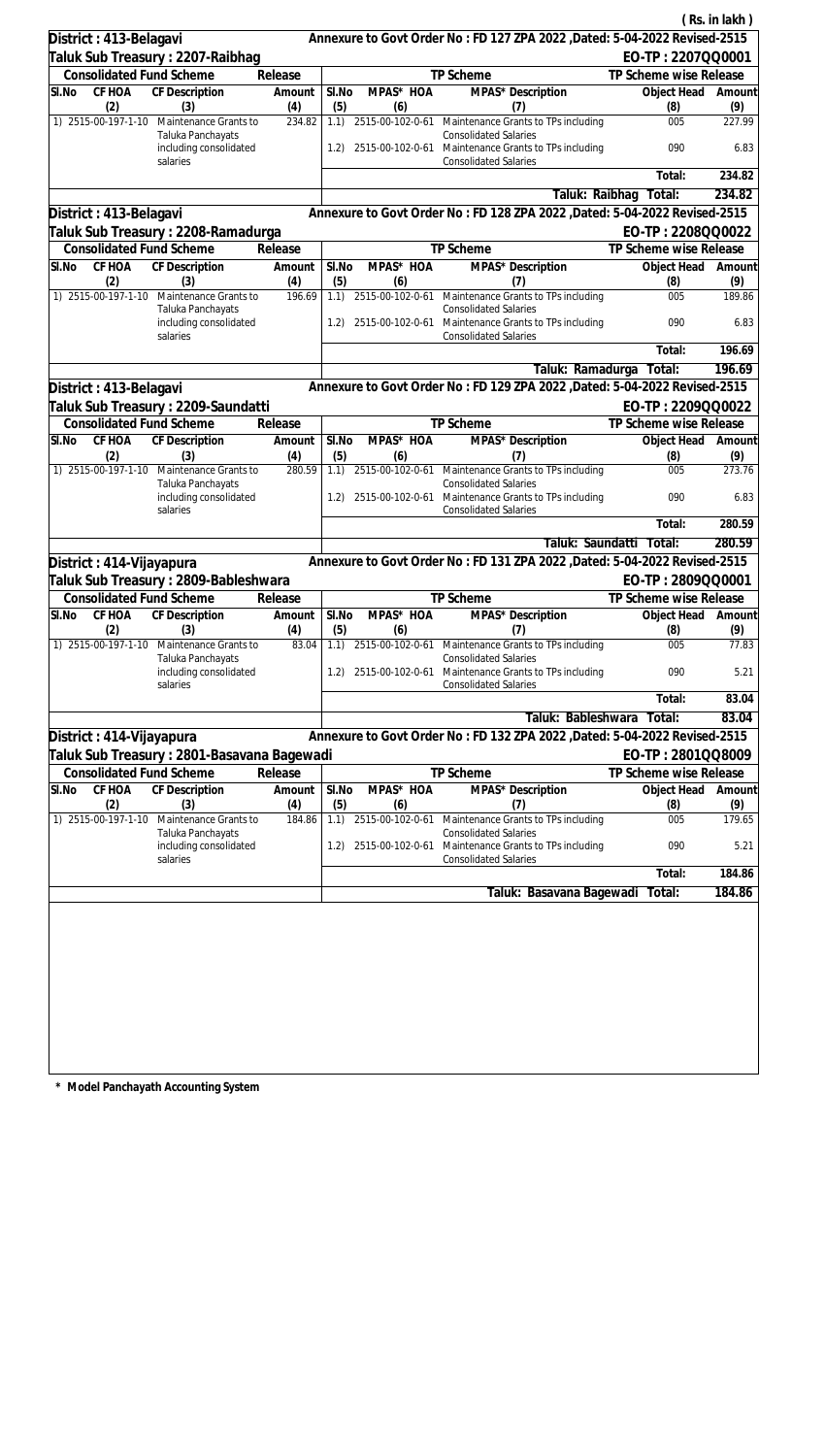|                                           |                                             |                       |              |                         |                                                                                      |                           | (Rs. in lakh) |
|-------------------------------------------|---------------------------------------------|-----------------------|--------------|-------------------------|--------------------------------------------------------------------------------------|---------------------------|---------------|
| District: 414-Vijayapura                  |                                             |                       |              |                         | Annexure to Govt Order No: FD 133 ZPA 2022 , Dated: 5-04-2022 Revised-2515           |                           |               |
| Taluk Sub Treasury : 2808-Chadachan       |                                             |                       |              |                         |                                                                                      | EO-TP: 2808QQ0001         |               |
| <b>Consolidated Fund Scheme</b>           |                                             | Release               |              |                         | TP Scheme                                                                            | TP Scheme wise Release    |               |
| CF HOA<br>SI.No<br>(2)                    | <b>CF Description</b><br>(3)                | Amount<br>(4)         | SI.No<br>(5) | MPAS* HOA<br>(6)        | MPAS* Description<br>(7)                                                             | Object Head<br>(8)        | Amount<br>(9) |
| 1) 2515-00-197-1-10                       | Maintenance Grants to<br>Taluka Panchayats  | 64.95                 | 1.1)         | 2515-00-102-0-61        | Maintenance Grants to TPs including<br><b>Consolidated Salaries</b>                  | 005                       | 60.37         |
|                                           | including consolidated<br>salaries          |                       | 1.2)         | 2515-00-102-0-61        | Maintenance Grants to TPs including<br><b>Consolidated Salaries</b>                  | 090                       | 4.58          |
|                                           |                                             |                       |              |                         |                                                                                      | Total:                    | 64.95         |
|                                           |                                             |                       |              |                         | Taluk: Chadachan                                                                     | Total:                    | 64.95         |
| District : 414-Vijayapura                 |                                             |                       |              |                         | Annexure to Govt Order No: FD 134 ZPA 2022, Dated: 5-04-2022 Revised-2515            |                           |               |
| Taluk Sub Treasury : 2811-Devarahipparagi |                                             |                       |              |                         |                                                                                      | EO-TP: 2811QQ0001         |               |
| <b>Consolidated Fund Scheme</b>           |                                             | Release               |              |                         | TP Scheme                                                                            | TP Scheme wise Release    |               |
| SI.No<br>CF HOA<br>(2)                    | CF Description<br>(3)                       | Amount<br>(4)         | SI.No<br>(5) | MPAS* HOA<br>(6)        | MPAS* Description<br>(7)                                                             | Object Head<br>(8)        | Amount<br>(9) |
| 1) 2515-00-197-1-10                       | Maintenance Grants to<br>Taluka Panchayats  | 66.13                 | 1.1)         | 2515-00-102-0-61        | Maintenance Grants to TPs including<br><b>Consolidated Salaries</b>                  | 005                       | 61.13         |
|                                           | including consolidated<br>salaries          |                       | 1.2)         |                         | 2515-00-102-0-61 Maintenance Grants to TPs including<br><b>Consolidated Salaries</b> | 090                       | 5.00          |
|                                           |                                             |                       |              |                         |                                                                                      | Total:                    | 66.13         |
|                                           |                                             |                       |              |                         | Taluk: Devarahipparagi                                                               | Total:                    | 66.13         |
| District: 414-Vijayapura                  |                                             |                       |              |                         | Annexure to Govt Order No: FD 135 ZPA 2022 , Dated: 5-04-2022 Revised-2515           |                           |               |
| Taluk Sub Treasury : 2802-Indi            |                                             |                       |              |                         |                                                                                      | EO-TP: 2802QQ0001         |               |
| <b>Consolidated Fund Scheme</b>           |                                             | Release               |              |                         | TP Scheme                                                                            | TP Scheme wise Release    |               |
| $\overline{\mathsf{S}}$ I.No<br>CF HOA    | CF Description                              | Amount                | SI.No        | MPAS* HOA               | MPAS* Description                                                                    | Object Head               | Amount        |
| (2)<br>1) 2515-00-197-1-10                | (3)<br>Maintenance Grants to                | (4)<br>279.07         | (5)<br>1.1)  | (6)<br>2515-00-102-0-61 | (7)<br>Maintenance Grants to TPs including                                           | (8)<br>005                | (9)<br>269.07 |
|                                           | Taluka Panchayats<br>including consolidated |                       | 1.2)         | 2515-00-102-0-61        | <b>Consolidated Salaries</b><br>Maintenance Grants to TPs including                  | 090                       | 10.00         |
|                                           | salaries                                    |                       |              |                         | <b>Consolidated Salaries</b>                                                         |                           |               |
|                                           |                                             |                       |              |                         |                                                                                      | Total:                    | 279.07        |
|                                           |                                             |                       |              |                         |                                                                                      | Taluk: Indi<br>Total:     | 279.07        |
| District: 414-Vijayapura                  |                                             |                       |              |                         | Annexure to Govt Order No: FD 136 ZPA 2022, Dated: 5-04-2022 Revised-2515            |                           |               |
| Taluk Sub Treasury : 2812-Kolhar          |                                             |                       |              |                         |                                                                                      | EO-TP: 2812QQ0001         |               |
| <b>Consolidated Fund Scheme</b>           |                                             | Release               |              |                         | TP Scheme                                                                            | TP Scheme wise Release    |               |
| SI.No CF HOA CF Description<br>(2)        | (3)                                         | Amount   SI.No<br>(4) | (5)          | MPAS* HOA<br>(6)        | MPAS* Description<br>(7)                                                             | Object Head Amount<br>(8) | (9)           |
| 1) 2515-00-197-1-10                       | Maintenance Grants to<br>Taluka Panchayats  | 48.25                 | 1.1)         | 2515-00-102-0-61        | Maintenance Grants to TPs including<br><b>Consolidated Salaries</b>                  | 005                       | 43.67         |
|                                           | including consolidated<br>salaries          |                       | 1.2)         | 2515-00-102-0-61        | Maintenance Grants to TPs including<br><b>Consolidated Salaries</b>                  | 090                       | 4.58          |
|                                           |                                             |                       |              |                         |                                                                                      | Total:                    | 48.25         |
|                                           |                                             |                       |              |                         | Taluk: Kolhar                                                                        | Total:                    | 48.25         |
| District: 414-Vijayapura                  |                                             |                       |              |                         | Annexure to Govt Order No: FD 137 ZPA 2022, Dated: 5-04-2022 Revised-2515            |                           |               |
| Taluk Sub Treasury : 2803-Muddebihal      |                                             |                       |              |                         |                                                                                      | EO-TP: 2803QQ9006         |               |
| <b>Consolidated Fund Scheme</b>           |                                             | Release               |              |                         | TP Scheme                                                                            | TP Scheme wise Release    |               |
| SI.No<br>CF HOA                           | <b>CF Description</b>                       | Amount                | SI.No        | MPAS* HOA               | MPAS* Description                                                                    | Object Head               | Amount        |
| (2)                                       | (3)                                         | (4)                   | (5)          | (6)                     | (7)                                                                                  | (8)                       | (9)           |
| 1) 2515-00-197-1-10                       | Maintenance Grants to<br>Taluka Panchayats  | 149.76                | 1.1)         | 2515-00-102-0-61        | Maintenance Grants to TPs including<br><b>Consolidated Salaries</b>                  | 005                       | 142.68        |
|                                           | including consolidated<br>salaries          |                       | 1.2)         | 2515-00-102-0-61        | Maintenance Grants to TPs including<br><b>Consolidated Salaries</b>                  | 090                       | 7.08          |
|                                           |                                             |                       |              |                         |                                                                                      | Total:                    | 149.76        |
|                                           |                                             |                       |              |                         | Taluk: Muddebihal                                                                    | Total:                    | 149.76        |
|                                           |                                             |                       |              |                         |                                                                                      |                           |               |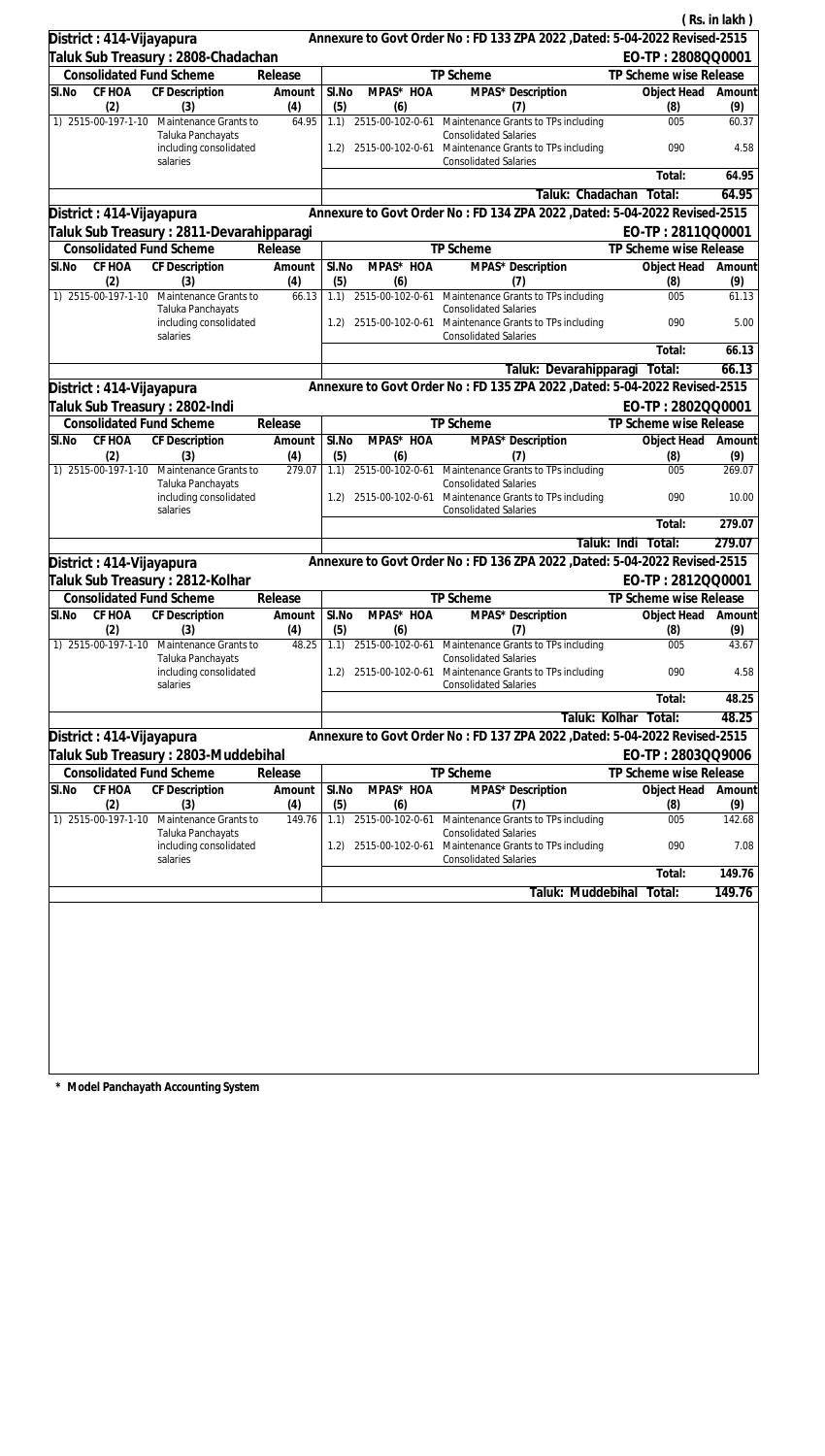|                                  |                                                         |               |              |                  |                                                                                                                      |                           | (Rs. in lakh)      |
|----------------------------------|---------------------------------------------------------|---------------|--------------|------------------|----------------------------------------------------------------------------------------------------------------------|---------------------------|--------------------|
| District: 414-Vijayapura         |                                                         |               |              |                  | Annexure to Govt Order No: FD 138 ZPA 2022 , Dated: 5-04-2022 Revised-2515                                           |                           |                    |
|                                  | Taluk Sub Treasury : 2806-Nidagundi                     |               |              |                  |                                                                                                                      | EO-TP: 2806QQ0001         |                    |
| <b>Consolidated Fund Scheme</b>  |                                                         | Release       |              |                  | TP Scheme                                                                                                            | TP Scheme wise Release    |                    |
| CF HOA<br>SI.No<br>(2)           | CF Description<br>(3)                                   | Amount<br>(4) | SI.No<br>(5) | MPAS* HOA<br>(6) | MPAS* Description<br>(7)                                                                                             | Object Head<br>(8)        | Amount<br>(9)      |
| 1) 2515-00-197-1-10              | Maintenance Grants to                                   | 52.61         | 1.1)         |                  | 2515-00-102-0-61 Maintenance Grants to TPs including                                                                 | 005                       | 48.03              |
|                                  | Taluka Panchayats<br>including consolidated<br>salaries |               | 1.2)         |                  | <b>Consolidated Salaries</b><br>2515-00-102-0-61 Maintenance Grants to TPs including<br><b>Consolidated Salaries</b> | 090                       | 4.58               |
|                                  |                                                         |               |              |                  |                                                                                                                      | Total:                    | $\overline{52.61}$ |
|                                  |                                                         |               |              |                  | Taluk: Nidagundi                                                                                                     | Total:                    | 52.61              |
| District : 414-Vijayapura        |                                                         |               |              |                  | Annexure to Govt Order No: FD 139 ZPA 2022 , Dated: 5-04-2022 Revised-2515                                           |                           |                    |
| Taluk Sub Treasury : 2804-Sindgi |                                                         |               |              |                  |                                                                                                                      | EO-TP: 2804QQ8007         |                    |
| <b>Consolidated Fund Scheme</b>  |                                                         | Release       |              |                  | TP Scheme                                                                                                            | TP Scheme wise Release    |                    |
| CF HOA<br>SI.No<br>(2)           | CF Description<br>(3)                                   | Amount<br>(4) | SI.No<br>(5) | MPAS* HOA<br>(6) | MPAS* Description<br>(7)                                                                                             | Object Head<br>(8)        | Amount<br>(9)      |
| 1) 2515-00-197-1-10              | Maintenance Grants to                                   | 237.89        | 1.1)         |                  | 2515-00-102-0-61 Maintenance Grants to TPs including                                                                 | 005                       | 227.06             |
|                                  | Taluka Panchayats<br>including consolidated<br>salaries |               | 1.2)         |                  | <b>Consolidated Salaries</b><br>2515-00-102-0-61 Maintenance Grants to TPs including<br><b>Consolidated Salaries</b> | 090                       | 10.83              |
|                                  |                                                         |               |              |                  |                                                                                                                      | Total:                    | 237.89             |
|                                  |                                                         |               |              |                  | Taluk: Sindgi                                                                                                        | Total:                    | 237.89             |
| District: 414-Vijayapura         |                                                         |               |              |                  | Annexure to Govt Order No: FD 140 ZPA 2022 , Dated: 5-04-2022 Revised-2515                                           |                           |                    |
|                                  | Taluk Sub Treasury : 2805-Talikote                      |               |              |                  |                                                                                                                      | EO-TP: 2805QQ0001         |                    |
| <b>Consolidated Fund Scheme</b>  |                                                         | Release       |              |                  | TP Scheme                                                                                                            | TP Scheme wise Release    |                    |
| SI.No<br>CF HOA<br>(2)           | CF Description<br>(3)                                   | Amount<br>(4) | SI.No<br>(5) | MPAS* HOA<br>(6) | MPAS* Description<br>(7)                                                                                             | Object Head<br>(8)        | Amount<br>(9)      |
| 1) 2515-00-197-1-10              | Maintenance Grants to<br>Taluka Panchayats              | 69.73         | 1.1)         | 2515-00-102-0-61 | Maintenance Grants to TPs including<br><b>Consolidated Salaries</b>                                                  | 005                       | 64.73              |
|                                  | including consolidated<br>salaries                      |               | 1.2)         | 2515-00-102-0-61 | Maintenance Grants to TPs including<br><b>Consolidated Salaries</b>                                                  | 090                       | 5.00               |
|                                  |                                                         |               |              |                  |                                                                                                                      | Total:                    | 69.73              |
|                                  |                                                         |               |              |                  | Taluk: Talikote                                                                                                      | Total:                    | 69.73              |
| District: 414-Vijayapura         |                                                         |               |              |                  | Annexure to Govt Order No: FD 141 ZPA 2022 , Dated: 5-04-2022 Revised-2515                                           |                           |                    |
| Taluk Sub Treasury: 2810-Tikota  |                                                         |               |              |                  |                                                                                                                      | EO-TP: 2810QQ0001         |                    |
| <b>Consolidated Fund Scheme</b>  |                                                         | Release       |              |                  | <b>TP Scheme</b>                                                                                                     | TP Scheme wise Release    |                    |
| SI.No<br>(2)                     | CF HOA CF Description<br>(3)                            | Amount<br>(4) | SI.No<br>(5) | MPAS* HOA<br>(6) | MPAS* Description<br>(7)                                                                                             | Object Head Amount<br>(8) | (9)                |
| 1) 2515-00-197-1-10              | Maintenance Grants to<br>Taluka Panchayats              | 69.73         | 1.1)         | 2515-00-102-0-61 | Maintenance Grants to TPs including<br><b>Consolidated Salaries</b>                                                  | 005                       | 64.73              |
|                                  | including consolidated<br>salaries                      |               | 1.2)         |                  | 2515-00-102-0-61 Maintenance Grants to TPs including<br><b>Consolidated Salaries</b>                                 | 090                       | 5.00               |
|                                  |                                                         |               |              |                  |                                                                                                                      | Total:                    | 69.73              |
|                                  |                                                         |               |              |                  | Taluk: Tikota                                                                                                        | Total:                    | 69.73              |
| District: 414-Vijayapura         |                                                         |               |              |                  | Annexure to Govt Order No: FD 142 ZPA 2022 , Dated: 5-04-2022 Revised-2515                                           |                           |                    |
|                                  | Taluk Sub Treasury : 2800-Vijayapura                    |               |              |                  |                                                                                                                      | EO-TP: 2800QQ8002         |                    |
| <b>Consolidated Fund Scheme</b>  |                                                         | Release       |              |                  | <b>TP Scheme</b>                                                                                                     | TP Scheme wise Release    |                    |
| <b>CF HOA</b><br>SI.No<br>(2)    | <b>CF Description</b><br>(3)                            | Amount<br>(4) | SI.No<br>(5) | MPAS* HOA<br>(6) | MPAS* Description<br>(7)                                                                                             | Object Head<br>(8)        | Amount<br>(9)      |
| 1) 2515-00-197-1-10              | Maintenance Grants to<br>Taluka Panchayats              | 172.62        | 1.1)         | 2515-00-102-0-61 | Maintenance Grants to TPs including<br><b>Consolidated Salaries</b>                                                  | 005                       | 166.37             |
|                                  | including consolidated<br>salaries                      |               | 1.2)         | 2515-00-102-0-61 | Maintenance Grants to TPs including<br><b>Consolidated Salaries</b>                                                  | 090                       | 6.25               |
|                                  |                                                         |               |              |                  |                                                                                                                      | Total:                    | 172.62             |
|                                  |                                                         |               |              |                  | Taluk: Vijayapura                                                                                                    | Total:                    | 172.62             |
|                                  |                                                         |               |              |                  |                                                                                                                      |                           |                    |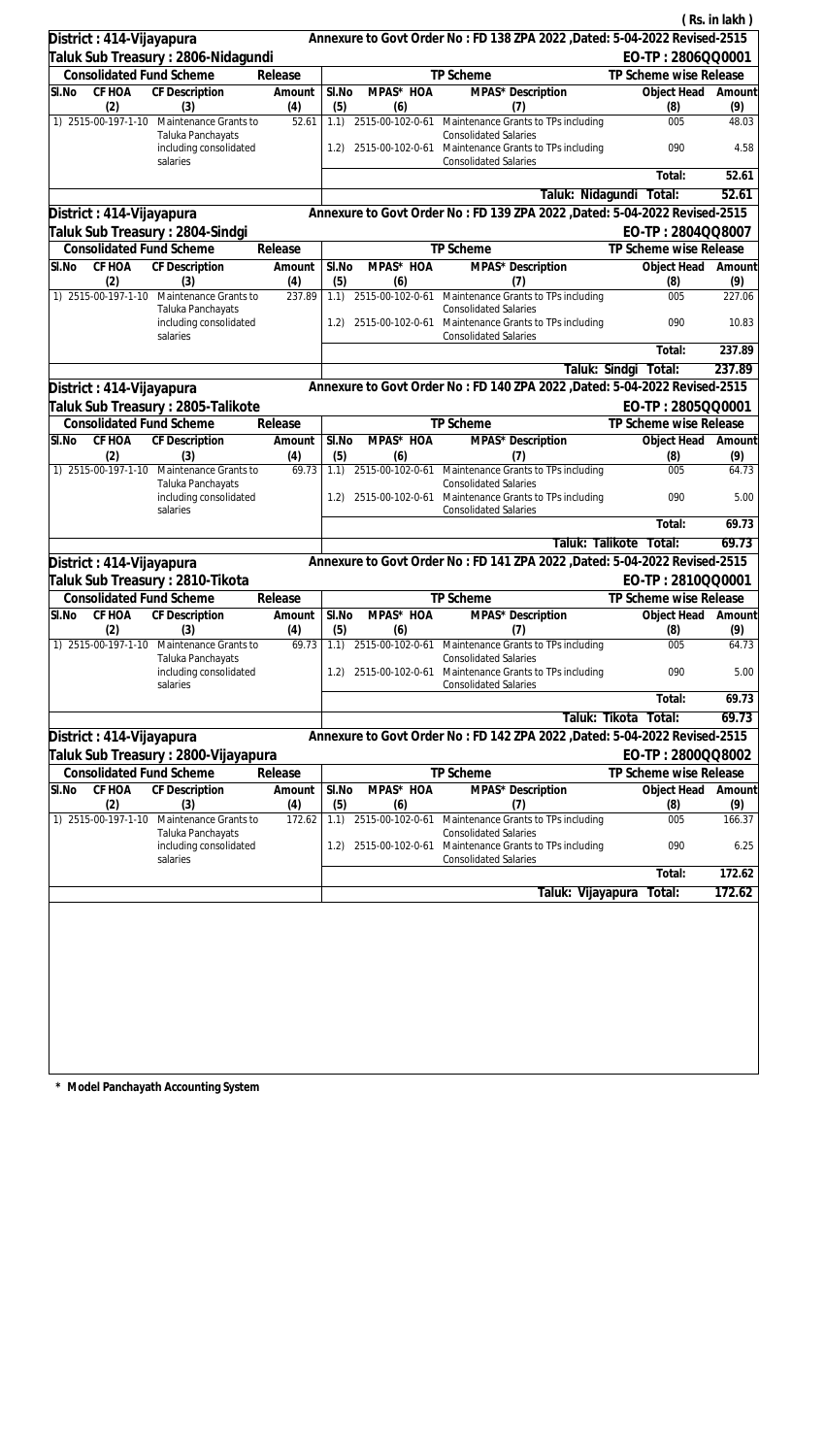|                                    |                                                         |                 |              |                  |                                                                                                                           |                           | (Rs. in lakh) |
|------------------------------------|---------------------------------------------------------|-----------------|--------------|------------------|---------------------------------------------------------------------------------------------------------------------------|---------------------------|---------------|
| District: 415-Dharwad              |                                                         |                 |              |                  | Annexure to Govt Order No: FD 143 ZPA 2022 , Dated: 5-04-2022 Revised-2515                                                |                           |               |
|                                    | Taluk Sub Treasury : 2505-Alnavar                       |                 |              |                  |                                                                                                                           | EO-TP: 2505QQ0001         |               |
| <b>Consolidated Fund Scheme</b>    |                                                         | Release         |              |                  | TP Scheme                                                                                                                 | TP Scheme wise Release    |               |
| CF HOA<br>SI.No<br>(2)             | CF Description<br>(3)                                   | Amount<br>(4)   | SI.No<br>(5) | MPAS* HOA<br>(6) | MPAS* Description<br>(7)                                                                                                  | Object Head<br>(8)        | Amount<br>(9) |
| 1) 2515-00-197-1-10                | Maintenance Grants to                                   | 32.38           | 1.1)         |                  | 2515-00-102-0-61 Maintenance Grants to TPs including                                                                      | 005                       | 21.07         |
|                                    | Taluka Panchayats<br>including consolidated<br>salaries |                 |              |                  | <b>Consolidated Salaries</b><br>1.2) 2515-00-102-0-61 Maintenance Grants to TPs including<br><b>Consolidated Salaries</b> | 090                       | 11.31         |
|                                    |                                                         |                 |              |                  |                                                                                                                           | Total:                    | 32.38         |
|                                    |                                                         |                 |              |                  | Taluk: Alnavar                                                                                                            | Total:                    | 32.38         |
| District: 415-Dharwad              |                                                         |                 |              |                  | Annexure to Govt Order No: FD 144 ZPA 2022 , Dated: 5-04-2022 Revised-2515                                                |                           |               |
|                                    | Taluk Sub Treasury : 2504-Annigeri                      |                 |              |                  |                                                                                                                           | EO-TP: 2504QQ0001         |               |
| <b>Consolidated Fund Scheme</b>    |                                                         | Release         |              |                  | TP Scheme                                                                                                                 | TP Scheme wise Release    |               |
| CF HOA<br>SI.No<br>(2)             | CF Description<br>(3)                                   | Amount<br>(4)   | SI.No<br>(5) | MPAS* HOA<br>(6) | MPAS <sup>*</sup> Description<br>(7)                                                                                      | Object Head<br>(8)        | Amount<br>(9) |
| 1) 2515-00-197-1-10                | Maintenance Grants to                                   | 58.39           | 1.1)         |                  | 2515-00-102-0-61 Maintenance Grants to TPs including                                                                      | 005                       | 47.08         |
|                                    | Taluka Panchayats<br>including consolidated<br>salaries |                 | 1.2)         |                  | <b>Consolidated Salaries</b><br>2515-00-102-0-61 Maintenance Grants to TPs including<br><b>Consolidated Salaries</b>      | 090                       | 11.31         |
|                                    |                                                         |                 |              |                  |                                                                                                                           | Total:                    | 58.39         |
|                                    |                                                         |                 |              |                  | Taluk: Annigeri                                                                                                           | Total:                    | 58.39         |
| District: 415-Dharwad              |                                                         |                 |              |                  | Annexure to Govt Order No: FD 145 ZPA 2022 , Dated: 5-04-2022 Revised-2515                                                |                           |               |
|                                    | Taluk Sub Treasury : 2500-Dharwad                       |                 |              |                  |                                                                                                                           | EO-TP: 2500QQ8021         |               |
| Consolidated Fund Scheme           |                                                         | Release         |              |                  | TP Scheme                                                                                                                 | TP Scheme wise Release    |               |
| CF HOA<br>SI.No<br>(2)             | <b>CF</b> Description<br>(3)                            | Amount<br>(4)   | SI.No<br>(5) | MPAS* HOA<br>(6) | MPAS* Description<br>(7)                                                                                                  | Object Head<br>(8)        | Amount<br>(9) |
| 1) 2515-00-197-1-10                | Maintenance Grants to                                   | 239.99          |              |                  | 1.1) 2515-00-102-0-61 Maintenance Grants to TPs including                                                                 | 005                       | 228.66        |
|                                    | Taluka Panchayats<br>including consolidated<br>salaries |                 | 1.2)         | 2515-00-102-0-61 | <b>Consolidated Salaries</b><br>Maintenance Grants to TPs including<br><b>Consolidated Salaries</b>                       | 090                       | 11.33         |
|                                    |                                                         |                 |              |                  |                                                                                                                           | Total:                    | 239.99        |
|                                    |                                                         |                 |              |                  | Taluk: Dharwad                                                                                                            | Total:                    | 239.99        |
| District: 415-Dharwad              |                                                         |                 |              |                  | Annexure to Govt Order No: FD 146 ZPA 2022 , Dated: 5-04-2022 Revised-2515                                                |                           |               |
|                                    | Taluk Sub Treasury : 3100-Hubballi                      |                 |              |                  |                                                                                                                           | EO-TP: 3100QQ0066         |               |
| <b>Consolidated Fund Scheme</b>    |                                                         | Release         |              |                  | <b>TP Scheme</b>                                                                                                          | TP Scheme wise Release    |               |
| SI.No CF HOA CF Description<br>(2) | (3)                                                     | Amount  <br>(4) | SI.No<br>(5) | MPAS* HOA<br>(6) | MPAS* Description<br>(7)                                                                                                  | Object Head Amount<br>(8) | (9)           |
| 1) 2515-00-197-1-10                | Maintenance Grants to<br>Taluka Panchayats              | 181.06          | 1.1)         | 2515-00-102-0-61 | Maintenance Grants to TPs including<br><b>Consolidated Salaries</b>                                                       | 005                       | 169.75        |
|                                    | including consolidated<br>salaries                      |                 | 1.2)         |                  | 2515-00-102-0-61 Maintenance Grants to TPs including<br><b>Consolidated Salaries</b>                                      | 090                       | 11.31         |
|                                    |                                                         |                 |              |                  |                                                                                                                           | Total:                    | 181.06        |
|                                    |                                                         |                 |              |                  | Taluk: Hubballi                                                                                                           | Total:                    | 181.06        |
| District: 415-Dharwad              |                                                         |                 |              |                  | Annexure to Govt Order No: FD 147 ZPA 2022 , Dated: 5-04-2022 Revised-2515                                                |                           |               |
|                                    | Taluk Sub Treasury : 2501-Kalghatgi                     |                 |              |                  |                                                                                                                           | EO-TP: 2501QQ8058         |               |
| <b>Consolidated Fund Scheme</b>    |                                                         | Release         |              |                  | TP Scheme                                                                                                                 | TP Scheme wise Release    |               |
| <b>CF HOA</b><br>SI.No<br>(2)      | <b>CF Description</b><br>(3)                            | Amount<br>(4)   | SI.No<br>(5) | MPAS* HOA<br>(6) | MPAS* Description<br>(7)                                                                                                  | Object Head<br>(8)        | Amount<br>(9) |
| 1) 2515-00-197-1-10                | Maintenance Grants to                                   | 159.41          | 1.1)         | 2515-00-102-0-61 | Maintenance Grants to TPs including<br><b>Consolidated Salaries</b>                                                       | 005                       | 148.10        |
|                                    | Taluka Panchayats<br>including consolidated<br>salaries |                 | 1.2)         | 2515-00-102-0-61 | Maintenance Grants to TPs including<br><b>Consolidated Salaries</b>                                                       | 090                       | 11.31         |
|                                    |                                                         |                 |              |                  |                                                                                                                           | Total:                    | 159.41        |
|                                    |                                                         |                 |              |                  | Taluk: Kalghatgi                                                                                                          | Total:                    | 159.41        |
|                                    |                                                         |                 |              |                  |                                                                                                                           |                           |               |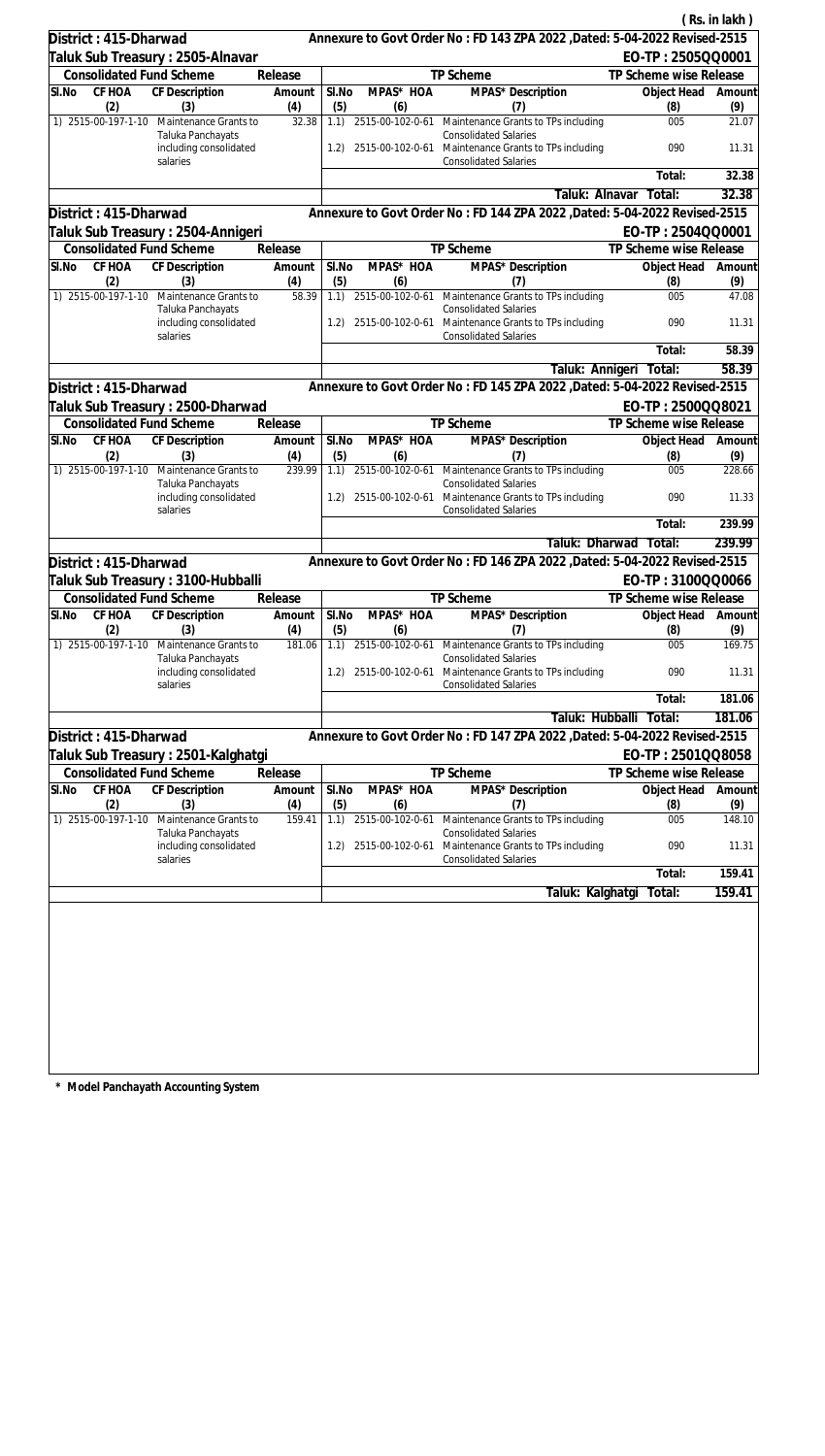|                                                                   |                       |              |                         |                                                                                                     |                           | (Rs. in lakh) |
|-------------------------------------------------------------------|-----------------------|--------------|-------------------------|-----------------------------------------------------------------------------------------------------|---------------------------|---------------|
| District: 415-Dharwad                                             |                       |              |                         | Annexure to Govt Order No: FD 148 ZPA 2022 , Dated: 5-04-2022 Revised-2515                          |                           |               |
| Taluk Sub Treasury : 2502-Kundgol                                 |                       |              |                         |                                                                                                     | EO-TP: 2502QQ8727         |               |
| <b>Consolidated Fund Scheme</b>                                   | Release               |              |                         | TP Scheme                                                                                           | TP Scheme wise Release    |               |
| CF HOA<br>SI.No<br>CF Description                                 | Amount                | SI.No        | MPAS* HOA               | MPAS* Description                                                                                   | Object Head               | Amount        |
| (2)<br>(3)<br>1) 2515-00-197-1-10<br>Maintenance Grants to        | (4)<br>130.64         | (5)<br>1.1)  | (6)                     | (7)<br>2515-00-102-0-61 Maintenance Grants to TPs including                                         | (8)<br>005                | (9)<br>119.33 |
| Taluka Panchayats<br>including consolidated                       |                       |              |                         | <b>Consolidated Salaries</b><br>1.2) 2515-00-102-0-61 Maintenance Grants to TPs including           | 090                       | 11.31         |
| salaries                                                          |                       |              |                         | <b>Consolidated Salaries</b>                                                                        | Total:                    | 130.64        |
|                                                                   |                       |              |                         | Taluk: Kundgol                                                                                      | Total:                    | 130.64        |
| District: 415-Dharwad                                             |                       |              |                         | Annexure to Govt Order No: FD 149 ZPA 2022 , Dated: 5-04-2022 Revised-2515                          |                           |               |
| Taluk Sub Treasury : 2503-Navalagunda                             |                       |              |                         |                                                                                                     | EO-TP: 2503QQ8098         |               |
| <b>Consolidated Fund Scheme</b>                                   | Release               |              |                         | TP Scheme                                                                                           | TP Scheme wise Release    |               |
| SI.No<br>CF HOA<br>CF Description<br>(2)<br>(3)                   | Amount<br>(4)         | SI.No<br>(5) | MPAS* HOA<br>(6)        | MPAS* Description<br>(7)                                                                            | Object Head<br>(8)        | Amount<br>(9) |
| 1) 2515-00-197-1-10 Maintenance Grants to                         | 95.50                 | 1.1)         | 2515-00-102-0-61        | Maintenance Grants to TPs including                                                                 | 005                       | 84.19         |
| Taluka Panchayats<br>including consolidated<br>salaries           |                       | 1.2)         | 2515-00-102-0-61        | <b>Consolidated Salaries</b><br>Maintenance Grants to TPs including<br><b>Consolidated Salaries</b> | 090                       | 11.31         |
|                                                                   |                       |              |                         |                                                                                                     | Total:                    | 95.50         |
|                                                                   |                       |              |                         | Taluk: Navalagunda                                                                                  | Total:                    | 95.50         |
| District: 416-Karwar                                              |                       |              |                         | Annexure to Govt Order No: FD 150 ZPA 2022 , Dated: 5-04-2022 Revised-2515                          |                           |               |
| Taluk Sub Treasury : 3001-Ankola                                  |                       |              |                         |                                                                                                     | EO-TP: 3001QQ0016         |               |
| <b>Consolidated Fund Scheme</b>                                   | Release               |              |                         | TP Scheme                                                                                           | TP Scheme wise Release    |               |
| CF HOA<br><b>CF</b> Description<br>SI.No                          | Amount                | SI.No        | MPAS* HOA               | MPAS* Description                                                                                   | Object Head               | Amount        |
| (2)<br>(3)<br>1) 2515-00-197-1-10<br>Maintenance Grants to        | (4)<br>121.02         | (5)<br>1.1)  | (6)                     | (7)<br>2515-00-102-0-61 Maintenance Grants to TPs including<br><b>Consolidated Salaries</b>         | (8)<br>005                | (9)<br>115.78 |
| Taluka Panchayats<br>including consolidated<br>salaries           |                       | 1.2)         |                         | 2515-00-102-0-61 Maintenance Grants to TPs including<br><b>Consolidated Salaries</b>                | 090                       | 5.24          |
|                                                                   |                       |              |                         |                                                                                                     | Total:                    | 121.02        |
|                                                                   |                       |              |                         | Taluk: Ankola                                                                                       | Total:                    | 121.02        |
| District: 416-Karwar                                              |                       |              |                         | Annexure to Govt Order No: FD 151 ZPA 2022 , Dated: 5-04-2022 Revised-2515                          |                           |               |
| Taluk Sub Treasury: 3002-Bhatkal                                  |                       |              |                         |                                                                                                     | EO-TP: 3002QQ0001         |               |
| <b>Consolidated Fund Scheme</b>                                   | Release               |              |                         | TP Scheme                                                                                           | TP Scheme wise Release    |               |
| SI.No CF HOA CF Description<br>(2)<br>(3)                         | Amount   SI.No<br>(4) | (5)          | MPAS* HOA<br>(6)        | MPAS* Description<br>(7)                                                                            | Object Head Amount<br>(8) | (9)           |
| 1) 2515-00-197-1-10<br>Maintenance Grants to<br>Taluka Panchayats | 97.20                 |              | 1.1) 2515-00-102-0-61   | Maintenance Grants to TPs including<br><b>Consolidated Salaries</b>                                 | 005                       | 91.55         |
| including consolidated<br>salaries                                |                       | 1.2)         | 2515-00-102-0-61        | Maintenance Grants to TPs including<br><b>Consolidated Salaries</b>                                 | 090                       | 5.65          |
|                                                                   |                       |              |                         |                                                                                                     | Total:                    | 97.20         |
|                                                                   |                       |              |                         | Taluk: Bhatkal                                                                                      | Total:                    | 97.20         |
| District: 416-Karwar                                              |                       |              |                         | Annexure to Govt Order No: FD 152 ZPA 2022, Dated: 5-04-2022 Revised-2515                           |                           |               |
| Taluk Sub Treasury : 3011-Dandeli                                 |                       |              |                         |                                                                                                     | EO-TP: 3011QQ0001         |               |
| <b>Consolidated Fund Scheme</b>                                   | Release               |              |                         | TP Scheme                                                                                           | TP Scheme wise Release    |               |
| CF HOA<br><b>CF Description</b><br>SI.No                          | Amount                | SI.No        | MPAS* HOA               | MPAS* Description                                                                                   | Object Head               | Amount        |
| (2)<br>(3)<br>1) 2515-00-197-1-10<br>Maintenance Grants to        | (4)<br>27.36          | (5)<br>1.1)  | (6)<br>2515-00-102-0-61 | (7)<br>Maintenance Grants to TPs including                                                          | (8)<br>005                | (9)<br>23.39  |
| Taluka Panchayats                                                 |                       |              |                         | <b>Consolidated Salaries</b>                                                                        |                           |               |
| including consolidated<br>salaries                                |                       | 1.2)         | 2515-00-102-0-61        | Maintenance Grants to TPs including<br><b>Consolidated Salaries</b>                                 | 090                       | 3.97          |
|                                                                   |                       |              |                         |                                                                                                     | Total:                    | 27.36         |
|                                                                   |                       |              |                         |                                                                                                     | Taluk: Dandeli Total:     | 27.36         |
|                                                                   |                       |              |                         |                                                                                                     |                           |               |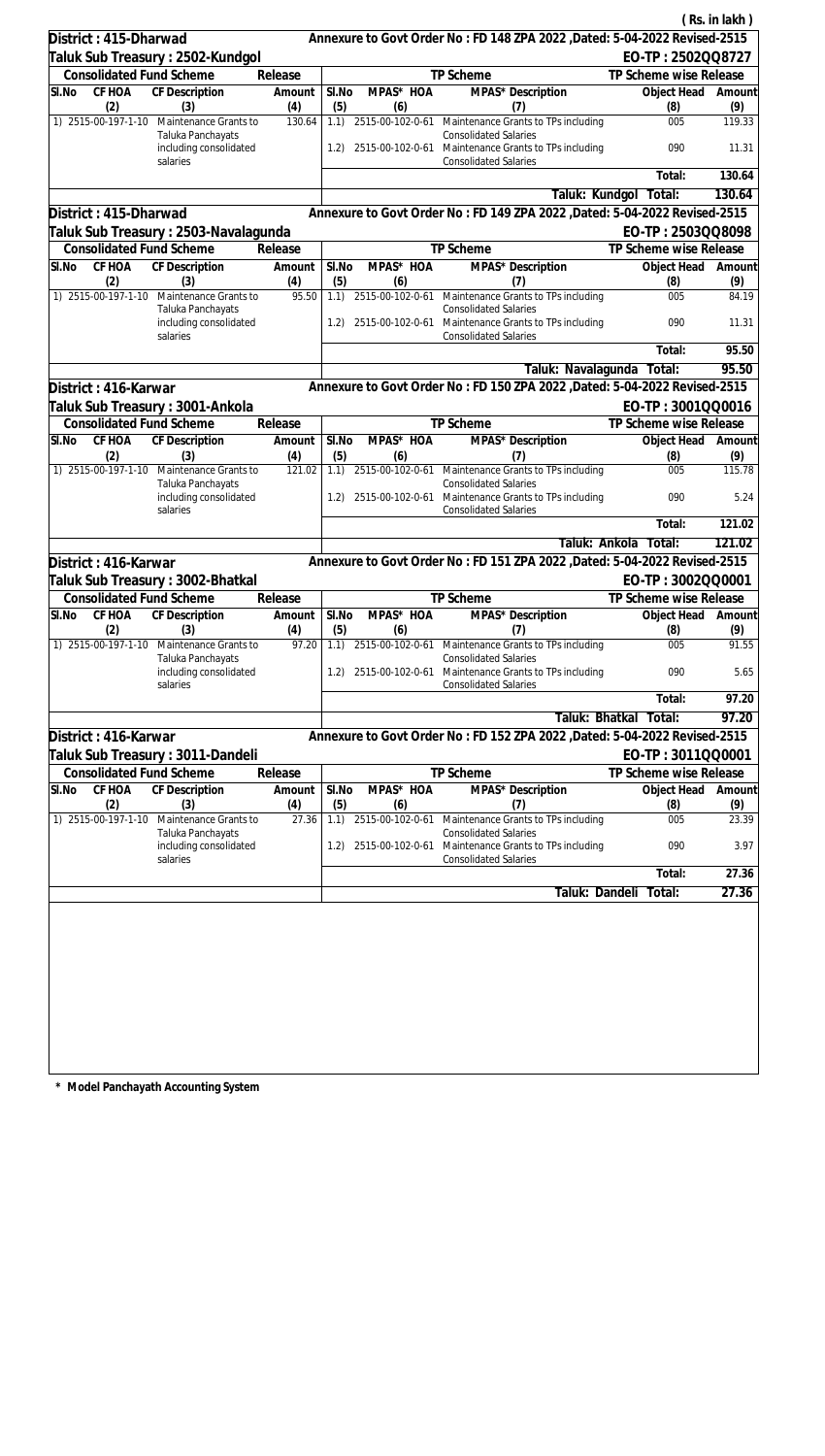|       |                            |                                                         |               |              |                  |                                                                                                                      |                           | (Rs. in lakh)       |
|-------|----------------------------|---------------------------------------------------------|---------------|--------------|------------------|----------------------------------------------------------------------------------------------------------------------|---------------------------|---------------------|
|       | District: 416-Karwar       |                                                         |               |              |                  | Annexure to Govt Order No: FD 153 ZPA 2022 , Dated: 5-04-2022 Revised-2515                                           |                           |                     |
|       |                            | Taluk Sub Treasury : 3003-Haliyal                       |               |              |                  |                                                                                                                      | EO-TP: 3003QQ0001         |                     |
|       |                            | <b>Consolidated Fund Scheme</b>                         | Release       |              |                  | TP Scheme                                                                                                            | TP Scheme wise Release    |                     |
| SI.No | CF HOA                     | CF Description                                          | Amount        | SI.No        | MPAS* HOA        | MPAS* Description                                                                                                    | Object Head               | Amount              |
|       | (2)<br>1) 2515-00-197-1-10 | (3)<br>Maintenance Grants to                            | (4)<br>104.41 | (5)<br>1.1)  | (6)              | (7)<br>2515-00-102-0-61 Maintenance Grants to TPs including                                                          | (8)<br>005                | (9)<br>97.51        |
|       |                            | Taluka Panchayats<br>including consolidated             |               | 1.2)         |                  | <b>Consolidated Salaries</b><br>2515-00-102-0-61 Maintenance Grants to TPs including                                 | 090                       | 6.90                |
|       |                            | salaries                                                |               |              |                  | <b>Consolidated Salaries</b>                                                                                         | Total:                    | 104.41              |
|       |                            |                                                         |               |              |                  |                                                                                                                      | Taluk: Haliyal<br>Total:  | 104.41              |
|       | District: 416-Karwar       |                                                         |               |              |                  | Annexure to Govt Order No: FD 154 ZPA 2022 , Dated: 5-04-2022 Revised-2515                                           |                           |                     |
|       |                            | Taluk Sub Treasury: 3004-Honavar                        |               |              |                  |                                                                                                                      | EO-TP: 3004QQ0057         |                     |
|       |                            | <b>Consolidated Fund Scheme</b>                         | Release       |              |                  | TP Scheme                                                                                                            | TP Scheme wise Release    |                     |
| SI.No | CF HOA                     | CF Description                                          | Amount        | SI.No        | MPAS* HOA        | MPAS* Description                                                                                                    | Object Head               | Amount              |
|       | (2)                        | (3)                                                     | (4)           | (5)          | (6)              | (7)                                                                                                                  | (8)                       | (9)                 |
|       | 1) 2515-00-197-1-10        | Maintenance Grants to<br>Taluka Panchayats              | 142.78        |              |                  | 1.1) 2515-00-102-0-61 Maintenance Grants to TPs including<br><b>Consolidated Salaries</b>                            | 005                       | 135.67              |
|       |                            | including consolidated<br>salaries                      |               | 1.2)         |                  | 2515-00-102-0-61 Maintenance Grants to TPs including<br><b>Consolidated Salaries</b>                                 | 090                       | 7.11                |
|       |                            |                                                         |               |              |                  |                                                                                                                      | Total:                    | 142.78              |
|       |                            |                                                         |               |              |                  | Taluk: Honavar                                                                                                       | Total:                    | 142.78              |
|       | District: 416-Karwar       |                                                         |               |              |                  | Annexure to Govt Order No: FD 155 ZPA 2022 , Dated: 5-04-2022 Revised-2515                                           |                           |                     |
|       |                            | Taluk Sub Treasury : 3000-Karwar                        |               |              |                  |                                                                                                                      | EO-TP: 3000QQ0135         |                     |
|       |                            | <b>Consolidated Fund Scheme</b>                         | Release       |              |                  | TP Scheme                                                                                                            | TP Scheme wise Release    |                     |
| SI.No | CF HOA<br>(2)              | CF Description<br>(3)                                   | Amount<br>(4) | SI.No<br>(5) | MPAS* HOA<br>(6) | MPAS* Description<br>(7)                                                                                             | Object Head<br>(8)        | Amount<br>(9)       |
|       | 1) 2515-00-197-1-10        | Maintenance Grants to                                   | 103.45        | 1.1)         |                  | 2515-00-102-0-61 Maintenance Grants to TPs including                                                                 | 005                       | 98.21               |
|       |                            | Taluka Panchayats<br>including consolidated<br>salaries |               | 1.2)         |                  | <b>Consolidated Salaries</b><br>2515-00-102-0-61 Maintenance Grants to TPs including<br><b>Consolidated Salaries</b> | 090                       | 5.24                |
|       |                            |                                                         |               |              |                  |                                                                                                                      | Total:                    | 103.45              |
|       |                            |                                                         |               |              |                  | Taluk: Karwar                                                                                                        | Total:                    | 103.45              |
|       | District: 416-Karwar       |                                                         |               |              |                  | Annexure to Govt Order No: FD 156 ZPA 2022 , Dated: 5-04-2022 Revised-2515                                           |                           |                     |
|       |                            | Taluk Sub Treasury: 3005-Kumata                         |               |              |                  |                                                                                                                      | EO-TP: 3005QQ0049         |                     |
|       |                            | <b>Consolidated Fund Scheme</b>                         | Release       |              |                  | <b>TP Scheme</b>                                                                                                     | TP Scheme wise Release    |                     |
| SI.No | (2)                        | CF HOA CF Description<br>(3)                            | Amount<br>(4) | SI.No<br>(5) | MPAS* HOA<br>(6) | MPAS* Description<br>(7)                                                                                             | Object Head Amount<br>(8) | (9)                 |
|       | 1) 2515-00-197-1-10        | Maintenance Grants to<br>Taluka Panchayats              | 131.12        | 1.1)         | 2515-00-102-0-61 | Maintenance Grants to TPs including<br><b>Consolidated Salaries</b>                                                  | 005                       | 122.97              |
|       |                            | including consolidated<br>salaries                      |               | 1.2)         |                  | 2515-00-102-0-61 Maintenance Grants to TPs including<br><b>Consolidated Salaries</b>                                 | 090                       | 8.15                |
|       |                            |                                                         |               |              |                  |                                                                                                                      | Total:                    | 131.12              |
|       |                            |                                                         |               |              |                  | Taluk: Kumata                                                                                                        | Total:                    | 131.12              |
|       | District: 416-Karwar       |                                                         |               |              |                  | Annexure to Govt Order No: FD 157 ZPA 2022 , Dated: 5-04-2022 Revised-2515                                           |                           |                     |
|       |                            | Taluk Sub Treasury : 3006-Mundagod                      |               |              |                  |                                                                                                                      | EO-TP: 3006QQ0001         |                     |
|       |                            | <b>Consolidated Fund Scheme</b>                         | Release       |              |                  | TP Scheme                                                                                                            | TP Scheme wise Release    |                     |
| SI.No | <b>CF HOA</b>              | <b>CF Description</b>                                   | Amount        | SI.No        | MPAS* HOA        | MPAS* Description                                                                                                    | Object Head               | Amount              |
|       | (2)                        | (3)                                                     | (4)           | (5)          | (6)              | (7)                                                                                                                  | (8)                       | (9)                 |
|       | 1) 2515-00-197-1-10        | Maintenance Grants to<br>Taluka Panchayats              | 101.42        | 1.1)         | 2515-00-102-0-61 | Maintenance Grants to TPs including<br><b>Consolidated Salaries</b>                                                  | 005                       | 96.10               |
|       |                            | including consolidated<br>salaries                      |               | 1.2)         | 2515-00-102-0-61 | Maintenance Grants to TPs including<br><b>Consolidated Salaries</b>                                                  | 090                       | 5.32                |
|       |                            |                                                         |               |              |                  |                                                                                                                      | Total:                    | $\overline{101.42}$ |
|       |                            |                                                         |               |              |                  | Taluk: Mundagod                                                                                                      | Total:                    | 101.42              |
|       |                            |                                                         |               |              |                  |                                                                                                                      |                           |                     |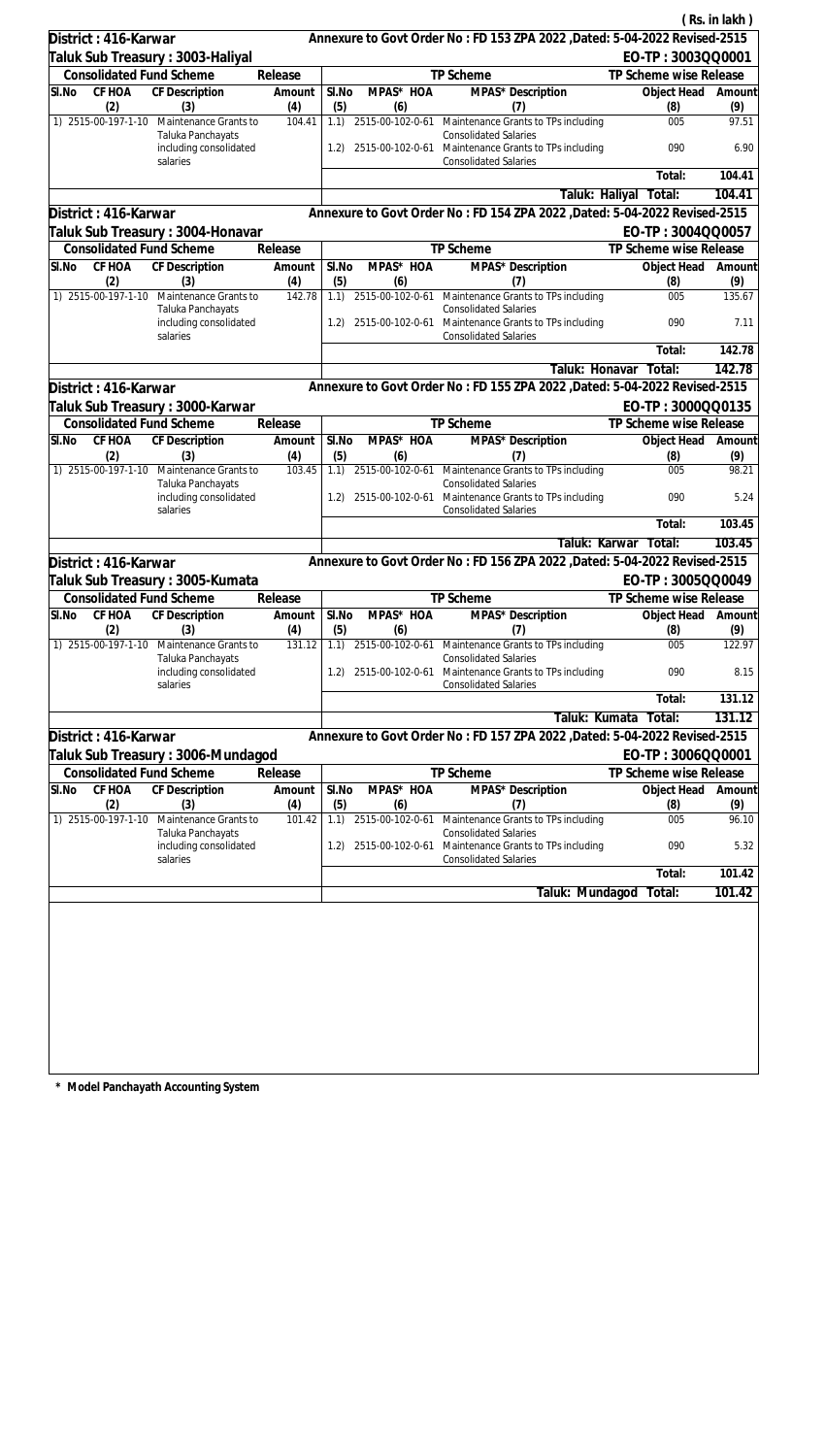|                                            |                                                         |                   |       |                  |                                                                                                                           |                        | (Rs. in lakh) |
|--------------------------------------------|---------------------------------------------------------|-------------------|-------|------------------|---------------------------------------------------------------------------------------------------------------------------|------------------------|---------------|
| District: 416-Karwar                       |                                                         |                   |       |                  | Annexure to Govt Order No: FD 158 ZPA 2022 , Dated: 5-04-2022 Revised-2515                                                |                        |               |
|                                            | Taluk Sub Treasury: 3007-Siddapur                       |                   |       |                  |                                                                                                                           | EO-TP: 3007QQ0131      |               |
| <b>Consolidated Fund Scheme</b>            |                                                         | Release           |       |                  | TP Scheme                                                                                                                 | TP Scheme wise Release |               |
| SI.No<br>CF HOA                            | CF Description                                          | Amount            | SI.No | MPAS* HOA        | MPAS* Description                                                                                                         | Object Head            | Amount        |
| (2)                                        | (3)                                                     | (4)               | (5)   | (6)              | (7)                                                                                                                       | (8)                    | (9)           |
| 1) 2515-00-197-1-10                        | Maintenance Grants to<br>Taluka Panchayats              | 111.57            | 1.1)  |                  | 2515-00-102-0-61 Maintenance Grants to TPs including<br><b>Consolidated Salaries</b>                                      | 005                    | 104.04        |
|                                            | including consolidated<br>salaries                      |                   | 1.2)  |                  | 2515-00-102-0-61 Maintenance Grants to TPs including<br><b>Consolidated Salaries</b>                                      | 090                    | 7.53          |
|                                            |                                                         |                   |       |                  |                                                                                                                           | Total:                 | 111.57        |
|                                            |                                                         |                   |       |                  | Taluk: Siddapur                                                                                                           | Total:                 | 111.57        |
| District: 416-Karwar                       |                                                         |                   |       |                  | Annexure to Govt Order No: FD 159 ZPA 2022 , Dated: 5-04-2022 Revised-2515                                                |                        |               |
| Taluk Sub Treasury: 3008-Sirsi             |                                                         |                   |       |                  |                                                                                                                           | EO-TP: 3008QQ0090      |               |
| <b>Consolidated Fund Scheme</b>            |                                                         | Release           |       |                  | TP Scheme                                                                                                                 | TP Scheme wise Release |               |
| CF HOA<br>SI.No                            | CF Description                                          | Amount            | SI.No | MPAS* HOA        | MPAS* Description                                                                                                         | Object Head            | Amount        |
| (2)                                        | (3)                                                     | (4)               | (5)   | (6)              | (7)                                                                                                                       | (8)                    | (9)           |
| 1) 2515-00-197-1-10                        | Maintenance Grants to                                   | 170.48            | 1.1)  | 2515-00-102-0-61 | Maintenance Grants to TPs including                                                                                       | 005                    | 163.58        |
|                                            | Taluka Panchayats<br>including consolidated<br>salaries |                   |       |                  | <b>Consolidated Salaries</b><br>1.2) 2515-00-102-0-61 Maintenance Grants to TPs including<br><b>Consolidated Salaries</b> | 090                    | 6.90          |
|                                            |                                                         |                   |       |                  |                                                                                                                           | Total:                 | 170.48        |
|                                            |                                                         |                   |       |                  |                                                                                                                           | Taluk: Sirsi<br>Total: | 170.48        |
| District: 416-Karwar                       |                                                         |                   |       |                  | Annexure to Govt Order No: FD 160 ZPA 2022 , Dated: 5-04-2022 Revised-2515                                                |                        |               |
|                                            |                                                         |                   |       |                  |                                                                                                                           | EO-TP: 3009ZZ0035      |               |
| <b>Consolidated Fund Scheme</b>            | Taluk Sub Treasury : 3009-Supa (Joyada)                 |                   |       |                  | TP Scheme                                                                                                                 | TP Scheme wise Release |               |
| SI.No<br>CF HOA                            | CF Description                                          | Release<br>Amount | SI.No | MPAS* HOA        | MPAS* Description                                                                                                         | Object Head            | Amount        |
| (2)                                        | (3)                                                     | (4)               | (5)   | (6)              | (7)                                                                                                                       | (8)                    | (9)           |
| 1) 2515-00-197-1-10                        | Maintenance Grants to                                   | 93.62             | 1.1)  | 2515-00-102-0-61 | Maintenance Grants to TPs including                                                                                       | 005                    | 87.13         |
|                                            | Taluka Panchayats<br>including consolidated             |                   | 1.2)  | 2515-00-102-0-61 | <b>Consolidated Salaries</b><br>Maintenance Grants to TPs including                                                       | 090                    | 6.49          |
|                                            | salaries                                                |                   |       |                  | <b>Consolidated Salaries</b>                                                                                              |                        |               |
|                                            |                                                         |                   |       |                  |                                                                                                                           | Total:                 | 93.62         |
|                                            |                                                         |                   |       |                  | Taluk: Supa (Joyada)                                                                                                      | Total:                 | 93.62         |
| District: 416-Karwar                       |                                                         |                   |       |                  | Annexure to Govt Order No: FD 161 ZPA 2022 , Dated: 5-04-2022 Revised-2515                                                |                        |               |
|                                            | Taluk Sub Treasury: 3010-Yellapur                       |                   |       |                  |                                                                                                                           | EO-TP: 3010ZZ0009      |               |
| <b>Consolidated Fund Scheme</b><br>Release |                                                         |                   |       |                  | TP Scheme                                                                                                                 | TP Scheme wise Release |               |
| SI.No                                      | CF HOA CF Description                                   | Amount            | SI.No | MPAS* HOA        | <b>MPAS*</b> Description                                                                                                  | Object Head Amount     |               |
| (2)                                        | (3)                                                     | (4)               | (5)   | (6)              | (7)                                                                                                                       | (8)                    | (9)           |
| 1) 2515-00-197-1-10                        | Maintenance Grants to<br>Taluka Panchayats              | 85.39             | 1.1)  | 2515-00-102-0-61 | Maintenance Grants to TPs including<br><b>Consolidated Salaries</b>                                                       | 005                    | 78.90         |
|                                            | including consolidated<br>salaries                      |                   | 1.2)  |                  | 2515-00-102-0-61 Maintenance Grants to TPs including<br><b>Consolidated Salaries</b>                                      | 090                    | 6.49          |
|                                            |                                                         |                   |       |                  |                                                                                                                           | Total:                 | 85.39         |
|                                            |                                                         |                   |       |                  | Taluk: Yellapur                                                                                                           | Total:                 | 85.39         |
| District : 417-Kalaburagi                  |                                                         |                   |       |                  | Annexure to Govt Order No: FD 162 ZPA 2022, Dated: 5-04-2022 Revised-2515                                                 |                        |               |
|                                            | Taluk Sub Treasury : 3201-Afzalpur                      |                   |       |                  |                                                                                                                           | EO-TP: 3201QQ0001      |               |
| <b>Consolidated Fund Scheme</b>            |                                                         | Release           |       |                  | TP Scheme                                                                                                                 | TP Scheme wise Release |               |
| SI.No<br>CF HOA                            | CF Description                                          | Amount            | SI.No | MPAS* HOA        | MPAS* Description                                                                                                         | Object Head            | Amount        |
| (2)                                        | (3)                                                     | (4)               | (5)   | (6)              | (7)                                                                                                                       | (8)                    | (9)           |
| 1) 2515-00-197-1-10                        | Maintenance Grants to                                   | 147.74            | 1.1)  | 2515-00-102-0-61 | Maintenance Grants to TPs including                                                                                       | 005                    | 142.36        |
|                                            | Taluka Panchayats<br>including consolidated<br>salaries |                   | 1.2)  |                  | <b>Consolidated Salaries</b><br>2515-00-102-0-61 Maintenance Grants to TPs including<br><b>Consolidated Salaries</b>      | 090                    | 5.38          |
|                                            |                                                         |                   |       |                  |                                                                                                                           | Total:                 | 147.74        |
|                                            |                                                         |                   |       |                  | Taluk: Afzalpur                                                                                                           | Total:                 | 147.74        |
|                                            |                                                         |                   |       |                  |                                                                                                                           |                        |               |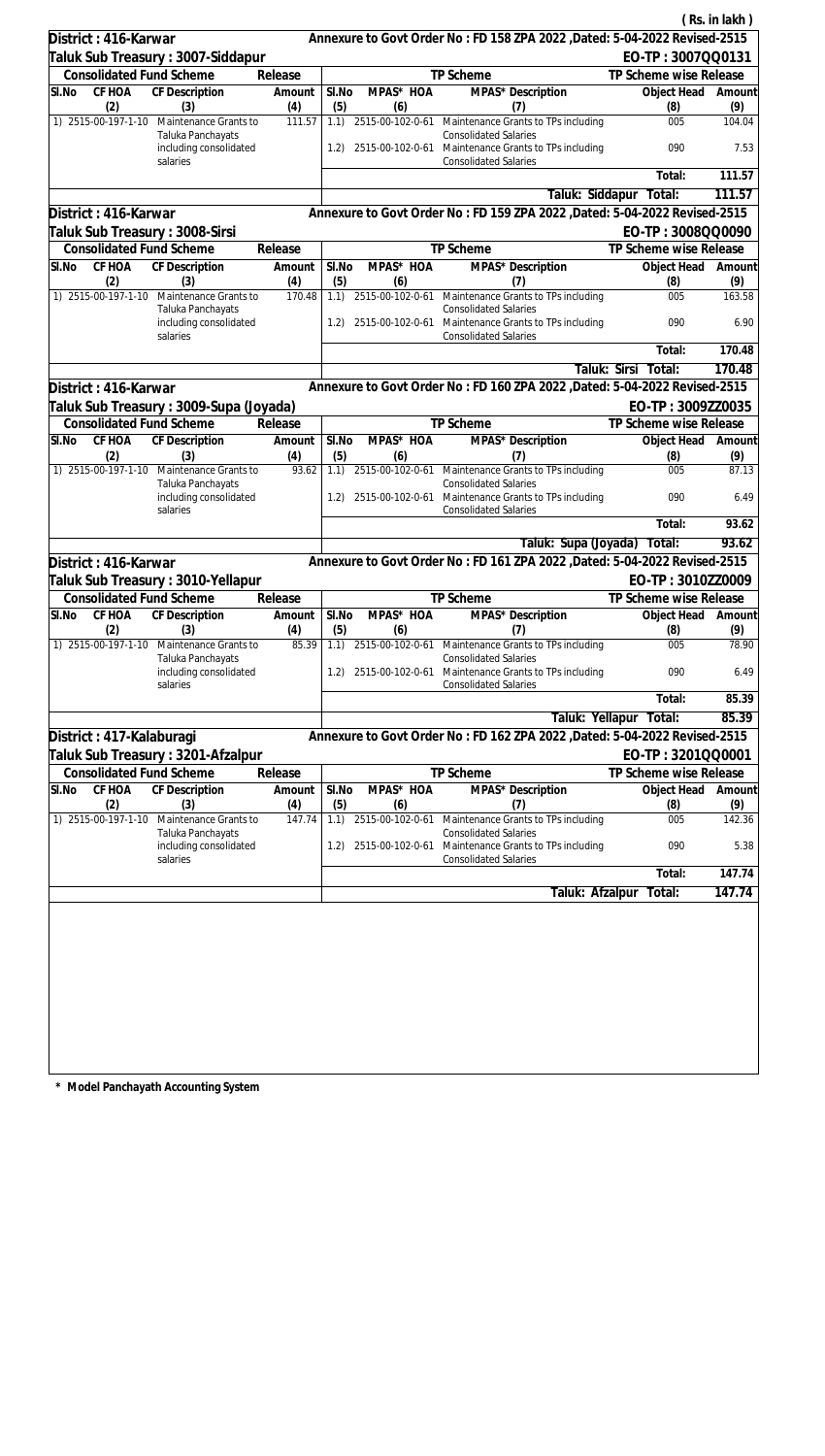|                                                                 |        |                                                         |                 |              |                         |                                                                                                     |                         |                           | (Rs. in lakh) |
|-----------------------------------------------------------------|--------|---------------------------------------------------------|-----------------|--------------|-------------------------|-----------------------------------------------------------------------------------------------------|-------------------------|---------------------------|---------------|
| District: 417-Kalaburagi                                        |        |                                                         |                 |              |                         | Annexure to Govt Order No: FD 163 ZPA 2022 , Dated: 5-04-2022 Revised-2515                          |                         |                           |               |
|                                                                 |        | Taluk Sub Treasury: 3202-Aland                          |                 |              |                         |                                                                                                     |                         | EO-TP: 3202QQ0001         |               |
|                                                                 |        | <b>Consolidated Fund Scheme</b>                         | Release         |              |                         | TP Scheme                                                                                           | TP Scheme wise Release  |                           |               |
| SI.No                                                           | CF HOA | CF Description                                          | Amount          | SI.No        | MPAS* HOA               | MPAS* Description                                                                                   |                         | Object Head               | Amount        |
| 1) 2515-00-197-1-10                                             | (2)    | (3)<br>Maintenance Grants to                            | (4)<br>236.95   | (5)<br>1.1)  | (6)                     | (7)<br>2515-00-102-0-61 Maintenance Grants to TPs including                                         |                         | (8)<br>005                | (9)<br>228.87 |
|                                                                 |        | Taluka Panchayats<br>including consolidated             |                 |              | 1.2) 2515-00-102-0-61   | <b>Consolidated Salaries</b><br>Maintenance Grants to TPs including                                 |                         | 090                       | 8.08          |
|                                                                 |        | salaries                                                |                 |              |                         | <b>Consolidated Salaries</b>                                                                        |                         | Total:                    | 236.95        |
|                                                                 |        |                                                         |                 |              |                         |                                                                                                     | Taluk: Aland            | Total:                    | 236.95        |
|                                                                 |        |                                                         |                 |              |                         | Annexure to Govt Order No: FD 164 ZPA 2022 , Dated: 5-04-2022 Revised-2515                          |                         |                           |               |
| District: 417-Kalaburagi<br>Taluk Sub Treasury : 3203-Chincholi |        |                                                         |                 |              |                         |                                                                                                     |                         |                           |               |
| <b>Consolidated Fund Scheme</b><br>Release                      |        |                                                         | TP Scheme       |              |                         | EO-TP: 3203QQ0001<br>TP Scheme wise Release                                                         |                         |                           |               |
| SI.No                                                           | CF HOA | CF Description                                          | Amount          | SI.No        | MPAS* HOA               | MPAS* Description                                                                                   |                         | Object Head               | Amount        |
|                                                                 | (2)    | (3)                                                     | (4)             | (5)          | (6)                     | (7)                                                                                                 |                         | (8)                       | (9)           |
| 1) 2515-00-197-1-10                                             |        | Maintenance Grants to                                   | 157.78          | 1.1)         | 2515-00-102-0-61        | Maintenance Grants to TPs including                                                                 |                         | 005                       | 152.20        |
|                                                                 |        | Taluka Panchayats<br>including consolidated<br>salaries |                 | 1.2)         | 2515-00-102-0-61        | <b>Consolidated Salaries</b><br>Maintenance Grants to TPs including<br><b>Consolidated Salaries</b> |                         | 090                       | 5.58          |
|                                                                 |        |                                                         |                 |              |                         |                                                                                                     |                         | Total:                    | 157.78        |
|                                                                 |        |                                                         |                 |              |                         | Taluk: Chincholi                                                                                    |                         | Total:                    | 157.78        |
| District: 417-Kalaburagi                                        |        |                                                         |                 |              |                         | Annexure to Govt Order No: FD 165 ZPA 2022 , Dated: 5-04-2022 Revised-2515                          |                         |                           |               |
|                                                                 |        | Taluk Sub Treasury : 3204-Chittapur                     |                 |              |                         |                                                                                                     |                         | EO-TP: 3204QQ0001         |               |
|                                                                 |        | <b>Consolidated Fund Scheme</b>                         | Release         |              |                         | TP Scheme                                                                                           | TP Scheme wise Release  |                           |               |
| SI.No                                                           | CF HOA | CF Description                                          | Amount          | SI.No        | MPAS* HOA               | MPAS* Description                                                                                   |                         | Object Head               | Amount        |
|                                                                 | (2)    | (3)                                                     | (4)             | (5)          | (6)                     | (7)                                                                                                 |                         | (8)                       | (9)           |
| 1) 2515-00-197-1-10                                             |        | Maintenance Grants to<br>Taluka Panchayats              | 109.76          | 1.1)         | 2515-00-102-0-61        | Maintenance Grants to TPs including<br><b>Consolidated Salaries</b>                                 |                         | 005                       | 104.69        |
|                                                                 |        | including consolidated<br>salaries                      |                 | 1.2)         | 2515-00-102-0-61        | Maintenance Grants to TPs including<br><b>Consolidated Salaries</b>                                 |                         | 090                       | 5.07          |
|                                                                 |        |                                                         |                 |              |                         |                                                                                                     |                         | Total:                    | 109.76        |
|                                                                 |        |                                                         |                 |              |                         |                                                                                                     | Taluk: Chittapur Total: |                           | 109.76        |
| District: 417-Kalaburagi                                        |        |                                                         |                 |              |                         | Annexure to Govt Order No: FD 166 ZPA 2022 , Dated: 5-04-2022 Revised-2515                          |                         |                           |               |
|                                                                 |        | Taluk Sub Treasury : 3205-Jewargi                       |                 |              |                         |                                                                                                     | EO-TP: 3205QQ0001       |                           |               |
|                                                                 |        | <b>Consolidated Fund Scheme</b>                         | Release         |              |                         | <b>TP Scheme</b>                                                                                    | TP Scheme wise Release  |                           |               |
| SI.No                                                           | (2)    | CF HOA CF Description<br>(3)                            | Amount  <br>(4) | SI.No<br>(5) | MPAS* HOA<br>(6)        | MPAS* Description<br>(7)                                                                            |                         | Object Head Amount<br>(8) | (9)           |
| 1) 2515-00-197-1-10                                             |        | Maintenance Grants to<br>Taluka Panchayats              | 149.77          | 1.1)         | 2515-00-102-0-61        | Maintenance Grants to TPs including<br><b>Consolidated Salaries</b>                                 |                         | 005                       | 143.97        |
|                                                                 |        | including consolidated<br>salaries                      |                 | (1.2)        | 2515-00-102-0-61        | Maintenance Grants to TPs including<br><b>Consolidated Salaries</b>                                 |                         | 090                       | 5.80          |
|                                                                 |        |                                                         |                 |              |                         |                                                                                                     |                         | Total:                    | 149.77        |
|                                                                 |        |                                                         |                 |              |                         |                                                                                                     | Taluk: Jewargi          | Total:                    | 149.77        |
| District: 417-Kalaburagi                                        |        |                                                         |                 |              |                         | Annexure to Govt Order No: FD 167 ZPA 2022 , Dated: 5-04-2022 Revised-2515                          |                         |                           |               |
| Taluk Sub Treasury : 3200-Kalaburagi                            |        |                                                         |                 |              |                         |                                                                                                     |                         | EO-TP: 3200QQ0001         |               |
|                                                                 |        | <b>Consolidated Fund Scheme</b>                         | Release         |              |                         | TP Scheme                                                                                           | TP Scheme wise Release  |                           |               |
| SI.No                                                           | CF HOA | <b>CF Description</b>                                   | Amount          | SI.No        | MPAS* HOA               | MPAS* Description                                                                                   |                         | Object Head               | Amount        |
| 1) 2515-00-197-1-10                                             | (2)    | (3)<br>Maintenance Grants to                            | (4)<br>153.01   | (5)<br>1.1)  | (6)<br>2515-00-102-0-61 | (7)<br>Maintenance Grants to TPs including                                                          |                         | (8)<br>005                | (9)<br>146.25 |
|                                                                 |        | Taluka Panchayats<br>including consolidated             |                 | (1.2)        | 2515-00-102-0-61        | <b>Consolidated Salaries</b><br>Maintenance Grants to TPs including                                 |                         | 090                       | 6.76          |
|                                                                 |        | salaries                                                |                 |              |                         | <b>Consolidated Salaries</b>                                                                        |                         |                           |               |
|                                                                 |        |                                                         |                 |              |                         |                                                                                                     |                         | Total:                    | 153.01        |
|                                                                 |        |                                                         |                 |              |                         | Taluk: Kalaburagi                                                                                   |                         | Total:                    | 153.01        |
|                                                                 |        |                                                         |                 |              |                         |                                                                                                     |                         |                           |               |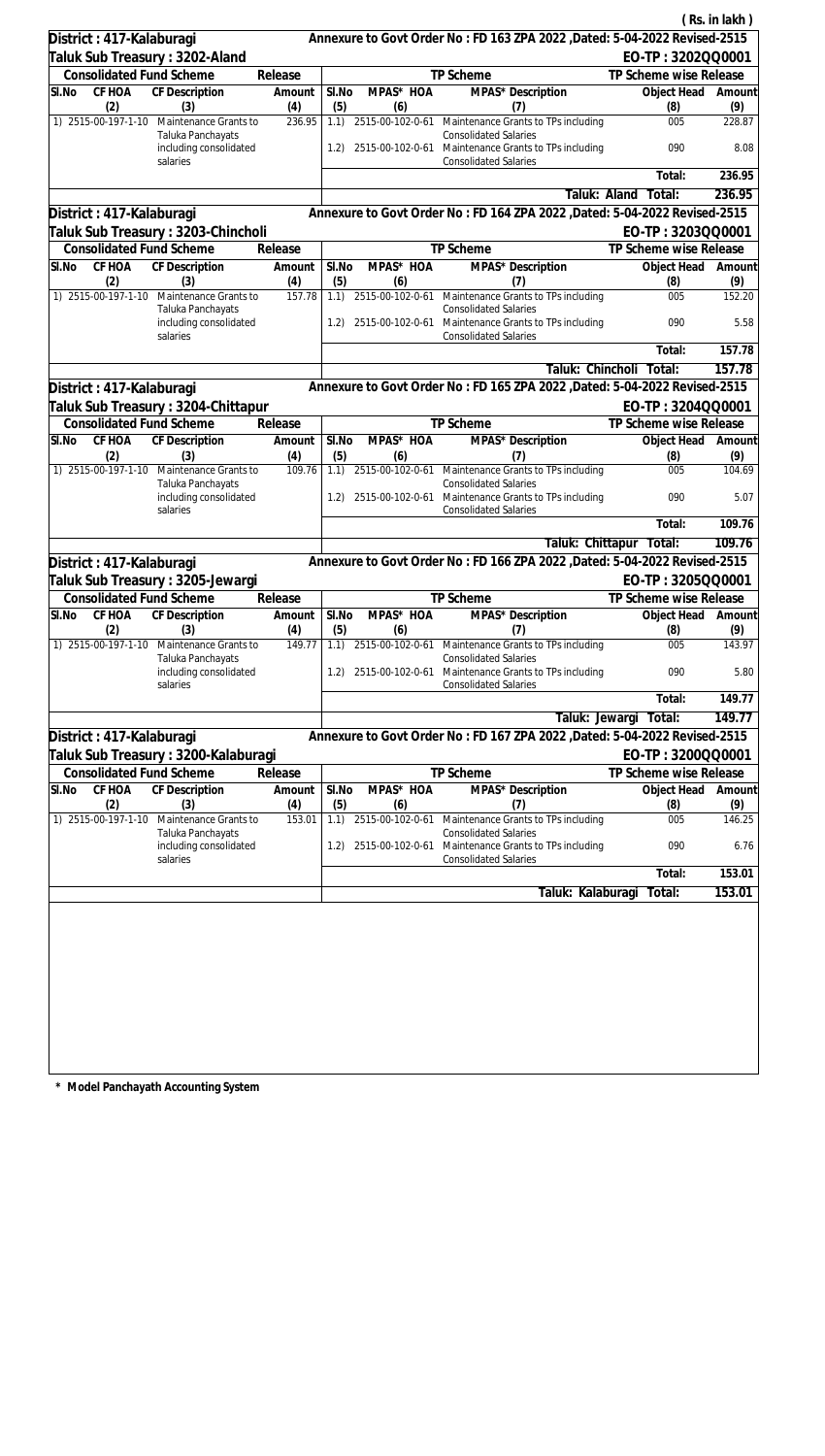|       |                          |                                                         |               |              |                                       |                                                                                                                      |                           | (Rs. in lakh) |
|-------|--------------------------|---------------------------------------------------------|---------------|--------------|---------------------------------------|----------------------------------------------------------------------------------------------------------------------|---------------------------|---------------|
|       | District: 417-Kalaburagi |                                                         |               |              |                                       | Annexure to Govt Order No: FD 168 ZPA 2022 , Dated: 5-04-2022 Revised-2515                                           |                           |               |
|       |                          | Taluk Sub Treasury : 3213-Kalagi                        |               |              |                                       |                                                                                                                      |                           | $EO-TP:$      |
|       |                          | <b>Consolidated Fund Scheme</b>                         | Release       |              |                                       | TP Scheme                                                                                                            | TP Scheme wise Release    |               |
| SI.No | CF HOA                   | CF Description                                          | Amount        | SI.No        | MPAS* HOA                             | MPAS* Description                                                                                                    | Object Head               | Amount        |
|       | (2)                      | (3)                                                     | (4)           | (5)          | (6)                                   | (7)                                                                                                                  | (8)                       | (9)           |
|       | 1) 2515-00-197-1-10      | Maintenance Grants to<br>Taluka Panchayats              | 76.31         | 1.1)         | 2515-00-102-0-61                      | Maintenance Grants to TPs including<br><b>Consolidated Salaries</b>                                                  | 005                       | 74.23         |
|       |                          | including consolidated<br>salaries                      |               | 1.2)         |                                       | 2515-00-102-0-61 Maintenance Grants to TPs including<br><b>Consolidated Salaries</b>                                 | 090                       | 2.08          |
|       |                          |                                                         |               |              |                                       |                                                                                                                      | Total:                    | 76.31         |
|       |                          |                                                         |               |              |                                       | Taluk: Kalagi                                                                                                        | Total:                    | 76.31         |
|       | District: 417-Kalaburagi |                                                         |               |              |                                       | Annexure to Govt Order No: FD 169 ZPA 2022 , Dated: 5-04-2022 Revised-2515                                           |                           |               |
|       |                          | Taluk Sub Treasury : 3214-Kamalapura                    |               |              |                                       |                                                                                                                      | EO-TP: 3200QQ0002         |               |
|       |                          | <b>Consolidated Fund Scheme</b>                         | Release       |              |                                       | TP Scheme                                                                                                            | TP Scheme wise Release    |               |
| SI.No | CF HOA<br>(2)            | CF Description<br>(3)                                   | Amount<br>(4) | SI.No<br>(5) | MPAS* HOA<br>(6)                      | MPAS* Description<br>(7)                                                                                             | Object Head<br>(8)        | Amount<br>(9) |
|       | 1) 2515-00-197-1-10      | Maintenance Grants to                                   | 80.68         | 1.1)         | 2515-00-102-0-61                      | Maintenance Grants to TPs including                                                                                  | 005                       | 78.60         |
|       |                          | Taluka Panchayats<br>including consolidated<br>salaries |               | 1.2)         |                                       | <b>Consolidated Salaries</b><br>2515-00-102-0-61 Maintenance Grants to TPs including<br><b>Consolidated Salaries</b> | 090                       | 2.08          |
|       |                          |                                                         |               |              |                                       |                                                                                                                      | Total:                    | 80.68         |
|       |                          |                                                         |               |              |                                       | Taluk: Kamalapura                                                                                                    | Total:                    | 80.68         |
|       | District: 417-Kalaburagi |                                                         |               |              |                                       | Annexure to Govt Order No: FD 170 ZPA 2022 , Dated: 5-04-2022 Revised-2515                                           |                           |               |
|       |                          | Taluk Sub Treasury: 3206-Sedam                          |               |              |                                       |                                                                                                                      | EO-TP: 3206QQ0001         |               |
|       |                          | <b>Consolidated Fund Scheme</b>                         | Release       |              |                                       | TP Scheme                                                                                                            | TP Scheme wise Release    |               |
| SI.No | CF HOA                   | CF Description                                          | Amount        | SI.No        | MPAS* HOA                             | MPAS* Description                                                                                                    | Object Head               | Amount        |
|       | (2)                      | (3)                                                     | (4)           | (5)          | (6)                                   | (7)                                                                                                                  | (8)                       | (9)           |
|       | 1) 2515-00-197-1-10      | Maintenance Grants to<br>Taluka Panchayats              | 135.94        | 1.1)         | 2515-00-102-0-61                      | Maintenance Grants to TPs including<br><b>Consolidated Salaries</b>                                                  | 005                       | 130.75        |
|       |                          | including consolidated<br>salaries                      |               | 1.2)         |                                       | 2515-00-102-0-61 Maintenance Grants to TPs including<br><b>Consolidated Salaries</b>                                 | 090                       | 5.19          |
|       |                          |                                                         |               |              |                                       |                                                                                                                      | Total:                    | 135.94        |
|       |                          |                                                         |               |              |                                       | Taluk: Sedam                                                                                                         | Total:                    | 135.94        |
|       | District: 417-Kalaburagi |                                                         |               |              |                                       | Annexure to Govt Order No: FD 171 ZPA 2022 , Dated: 5-04-2022 Revised-2515                                           |                           |               |
|       |                          | Taluk Sub Treasury : 3210-Shahabad                      |               |              |                                       |                                                                                                                      | EO-TP: 3210QQ0001         |               |
|       |                          | <b>Consolidated Fund Scheme</b>                         | Release       |              |                                       | <b>TP Scheme</b>                                                                                                     | TP Scheme wise Release    |               |
| SI.No | CF HOA<br>(2)            | <b>CF Description</b><br>(3)                            | Amount<br>(4) | SI.No<br>(5) | $\overline{\text{MPAS}}^*$ HOA<br>(6) | MPAS* Description<br>(7)                                                                                             | Object Head Amount<br>(8) | (9)           |
|       | 1) 2515-00-197-1-10      | Maintenance Grants to<br>Taluka Panchayats              | 76.31         | 1.1)         | 2515-00-102-0-61                      | Maintenance Grants to TPs including<br><b>Consolidated Salaries</b>                                                  | 005                       | 74.23         |
|       |                          | including consolidated<br>salaries                      |               |              |                                       | 1.2) 2515-00-102-0-61 Maintenance Grants to TPs including<br><b>Consolidated Salaries</b>                            | 090                       | 2.08          |
|       |                          |                                                         |               |              |                                       |                                                                                                                      | Total:                    | 76.31         |
|       |                          |                                                         |               |              |                                       | Taluk: Shahabad                                                                                                      | Total:                    | 76.31         |
|       | District: 417-Kalaburagi |                                                         |               |              |                                       | Annexure to Govt Order No: FD 172 ZPA 2022, Dated: 5-04-2022 Revised-2515                                            |                           |               |
|       |                          | Taluk Sub Treasury : 3215-Yadrami                       |               |              |                                       |                                                                                                                      | EO-TP: 3215QQ0001         |               |
|       |                          | <b>Consolidated Fund Scheme</b>                         | Release       |              |                                       | TP Scheme                                                                                                            | TP Scheme wise Release    |               |
| SI.No | CF HOA<br>(2)            | CF Description<br>(3)                                   | Amount<br>(4) | SI.No<br>(5) | MPAS <sup>*</sup> HOA<br>(6)          | MPAS* Description<br>(7)                                                                                             | Object Head<br>(8)        | Amount<br>(9) |
|       | 1) 2515-00-197-1-10      | Maintenance Grants to                                   | 54.16         | 1.1)         | 2515-00-102-0-61                      | Maintenance Grants to TPs including                                                                                  | 005                       | 52.08         |
|       |                          | Taluka Panchayats<br>including consolidated<br>salaries |               | 1.2)         |                                       | <b>Consolidated Salaries</b><br>2515-00-102-0-61 Maintenance Grants to TPs including<br><b>Consolidated Salaries</b> | 090                       | 2.08          |
|       |                          |                                                         |               |              |                                       |                                                                                                                      | Total:                    | 54.16         |
|       |                          |                                                         |               |              |                                       | Taluk: Yadrami                                                                                                       | Total:                    | 54.16         |
|       |                          |                                                         |               |              |                                       |                                                                                                                      |                           |               |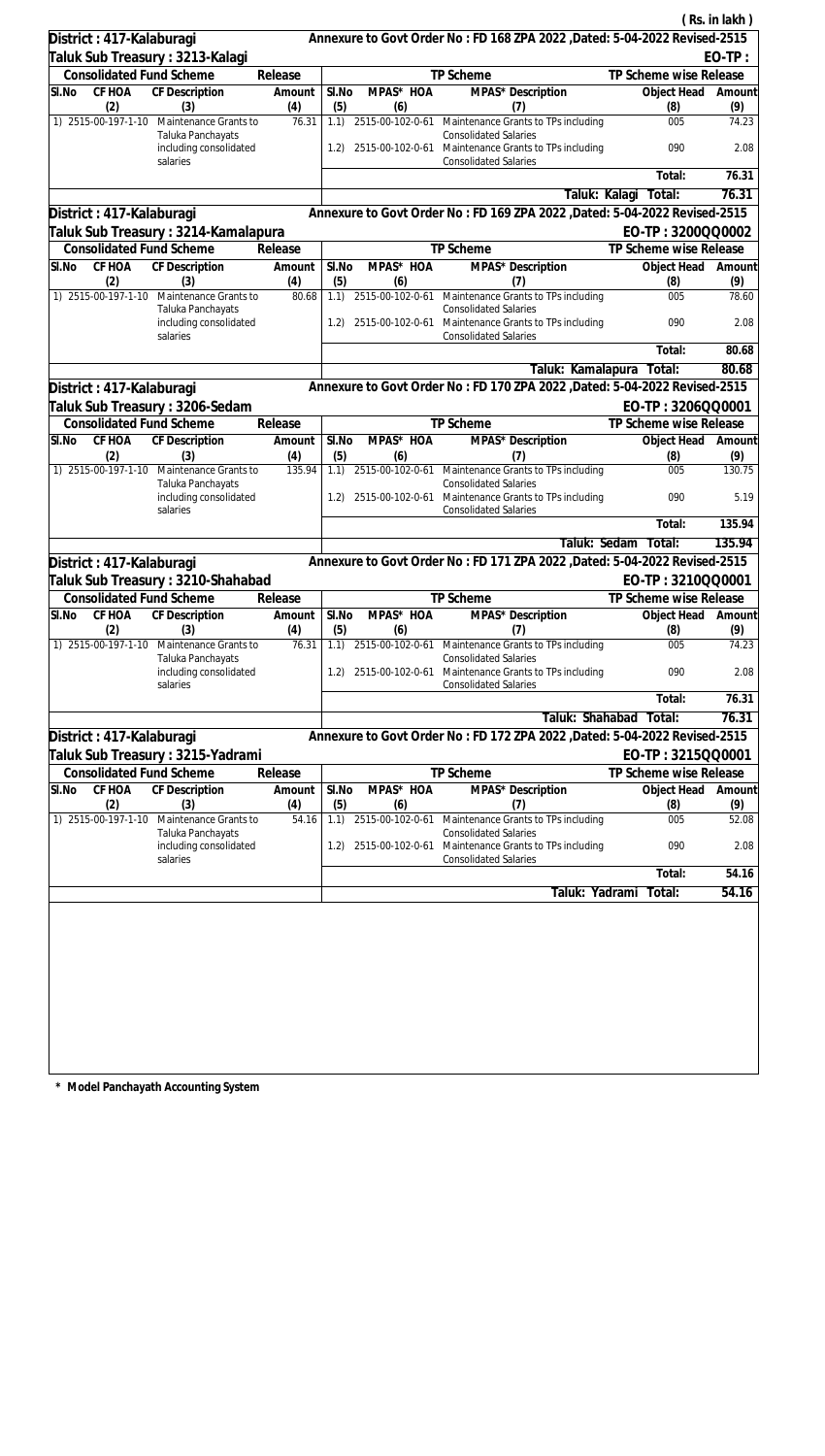| District: 418-Ballari |               |                                                                      |               |              |                  | Annexure to Govt Order No: FD 173 ZPA 2022 , Dated: 5-04-2022 Revised-2515           |                          | (Rs. in lakh) |
|-----------------------|---------------|----------------------------------------------------------------------|---------------|--------------|------------------|--------------------------------------------------------------------------------------|--------------------------|---------------|
|                       |               |                                                                      |               |              |                  |                                                                                      | EO-TP: 3400QQ0001        |               |
|                       |               | Taluk Sub Treasury : 3400-Ballari<br><b>Consolidated Fund Scheme</b> | Release       |              |                  | TP Scheme                                                                            | TP Scheme wise Release   |               |
| SI.No                 | CF HOA        | CF Description                                                       | Amount        | SI.No        | MPAS* HOA        | MPAS* Description                                                                    | Object Head              | Amount        |
|                       | (2)           | (3)                                                                  | (4)           | (5)          | (6)              | (7)                                                                                  | (8)                      | (9)           |
| 1) 2515-00-197-1-10   |               | Maintenance Grants to                                                | 166.35        | 1.1)         |                  | 2515-00-102-0-61 Maintenance Grants to TPs including                                 | 005                      | 158.02        |
|                       |               | Taluka Panchayats<br>including consolidated                          |               | 1.2)         |                  | <b>Consolidated Salaries</b><br>2515-00-102-0-61 Maintenance Grants to TPs including | 090                      | 8.33          |
|                       |               | salaries                                                             |               |              |                  | <b>Consolidated Salaries</b>                                                         | Total:                   | 166.35        |
|                       |               |                                                                      |               |              |                  |                                                                                      | Taluk: Ballari<br>Total: | 166.35        |
| District: 418-Ballari |               |                                                                      |               |              |                  | Annexure to Govt Order No: FD 174 ZPA 2022 , Dated: 5-04-2022 Revised-2515           |                          |               |
|                       |               |                                                                      |               |              |                  |                                                                                      | EO-TP: 3408QQ0002        |               |
|                       |               | Taluk Sub Treasury : 3408-Kampli<br><b>Consolidated Fund Scheme</b>  | Release       |              |                  | TP Scheme                                                                            | TP Scheme wise Release   |               |
| SI.No                 | CF HOA        | CF Description                                                       | Amount        | SI.No        | MPAS* HOA        | MPAS* Description                                                                    | Object Head              | Amount        |
| 1) 2515-00-197-1-10   | (2)           | (3)<br>Maintenance Grants to                                         | (4)<br>58.33  | (5)<br>1.1)  | (6)              | (7)<br>2515-00-102-0-61 Maintenance Grants to TPs including                          | (8)                      | (9)<br>50.00  |
|                       |               | Taluka Panchayats<br>including consolidated                          |               | 1.2)         |                  | <b>Consolidated Salaries</b><br>2515-00-102-0-61 Maintenance Grants to TPs including | 005<br>090               | 8.33          |
|                       |               | salaries                                                             |               |              |                  | <b>Consolidated Salaries</b>                                                         |                          | 58.33         |
|                       |               |                                                                      |               |              |                  |                                                                                      | Total:                   |               |
|                       |               |                                                                      |               |              |                  |                                                                                      | Taluk: Kampli Total:     | 58.33         |
| District: 418-Ballari |               |                                                                      |               |              |                  | Annexure to Govt Order No: FD 175 ZPA 2022 , Dated: 5-04-2022 Revised-2515           |                          |               |
|                       |               | Taluk Sub Treasury : 3451-Kurugod                                    |               |              |                  |                                                                                      | EO-TP: 3451QQ0001        |               |
|                       |               | <b>Consolidated Fund Scheme</b>                                      | Release       |              |                  | TP Scheme                                                                            | TP Scheme wise Release   |               |
| SI.No                 | CF HOA<br>(2) | CF Description<br>(3)                                                | Amount<br>(4) | SI.No<br>(5) | MPAS* HOA<br>(6) | MPAS* Description<br>(7)                                                             | Object Head<br>(8)       | Amount<br>(9) |
| 1) 2515-00-197-1-10   |               | Maintenance Grants to<br>Taluka Panchayats                           | 64.33         | 1.1)         | 2515-00-102-0-61 | Maintenance Grants to TPs including<br><b>Consolidated Salaries</b>                  | 005                      | 56.00         |
|                       |               | including consolidated<br>salaries                                   |               | 1.2)         | 2515-00-102-0-61 | Maintenance Grants to TPs including<br><b>Consolidated Salaries</b>                  | 090                      | 8.33          |
|                       |               |                                                                      |               |              |                  |                                                                                      | Total:                   | 64.33         |
|                       |               |                                                                      |               |              |                  |                                                                                      | Taluk: Kurugod Total:    | 64.33         |
| District: 418-Ballari |               |                                                                      |               |              |                  | Annexure to Govt Order No: FD 176 ZPA 2022 , Dated: 5-04-2022 Revised-2515           |                          |               |
|                       |               | Taluk Sub Treasury : 3405-Sandur                                     |               |              |                  |                                                                                      | EO-TP: 3405QQ0001        |               |
|                       |               | <b>Consolidated Fund Scheme</b>                                      | Release       |              |                  | TP Scheme                                                                            | TP Scheme wise Release   |               |
| SI.No                 | CF HOA<br>(2) | CF Description<br>(3)                                                | Amount<br>(4) | SI.No<br>(5) | MPAS* HOA<br>(6) | MPAS* Description<br>(7)                                                             | Object Head<br>(8)       | Amount<br>(9) |
| 1) 2515-00-197-1-10   |               | Maintenance Grants to<br>Taluka Panchayats                           | 132.22        | 1.1)         | 2515-00-102-0-61 | Maintenance Grants to TPs including<br><b>Consolidated Salaries</b>                  | 005                      | 123.89        |
|                       |               | including consolidated<br>salaries                                   |               | 1.2)         |                  | 2515-00-102-0-61 Maintenance Grants to TPs including<br><b>Consolidated Salaries</b> | 090                      | 8.33          |
|                       |               |                                                                      |               |              |                  |                                                                                      | Total:                   | 132.22        |
|                       |               |                                                                      |               |              |                  |                                                                                      | Taluk: Sandur<br>Total:  | 132.22        |
| District: 418-Ballari |               |                                                                      |               |              |                  | Annexure to Govt Order No: FD 177 ZPA 2022, Dated: 5-04-2022 Revised-2515            |                          |               |
|                       |               | Taluk Sub Treasury : 3406-Siriguppa                                  |               |              |                  |                                                                                      | EO-TP: 3406QQ0001        |               |
|                       |               | <b>Consolidated Fund Scheme</b>                                      | Release       |              |                  | TP Scheme                                                                            | TP Scheme wise Release   |               |
| SI.No                 | <b>CF HOA</b> | <b>CF Description</b>                                                | Amount        | SI.No        | MPAS* HOA        | MPAS* Description                                                                    | Object Head              | Amount        |
|                       | (2)           | (3)                                                                  | (4)           | (5)          | (6)              | (7)                                                                                  | (8)                      | (9)           |
| 1) 2515-00-197-1-10   |               | Maintenance Grants to<br>Taluka Panchayats                           | 114.60        | 1.1)         | 2515-00-102-0-61 | Maintenance Grants to TPs including<br><b>Consolidated Salaries</b>                  | 005                      | 106.27        |
|                       |               | including consolidated<br>salaries                                   |               | 1.2)         | 2515-00-102-0-61 | Maintenance Grants to TPs including<br><b>Consolidated Salaries</b>                  | 090                      | 8.33          |
|                       |               |                                                                      |               |              |                  |                                                                                      | Total:                   | 114.60        |
|                       |               |                                                                      |               |              |                  | Taluk: Siriguppa                                                                     | Total:                   | 114.60        |
|                       |               |                                                                      |               |              |                  |                                                                                      |                          |               |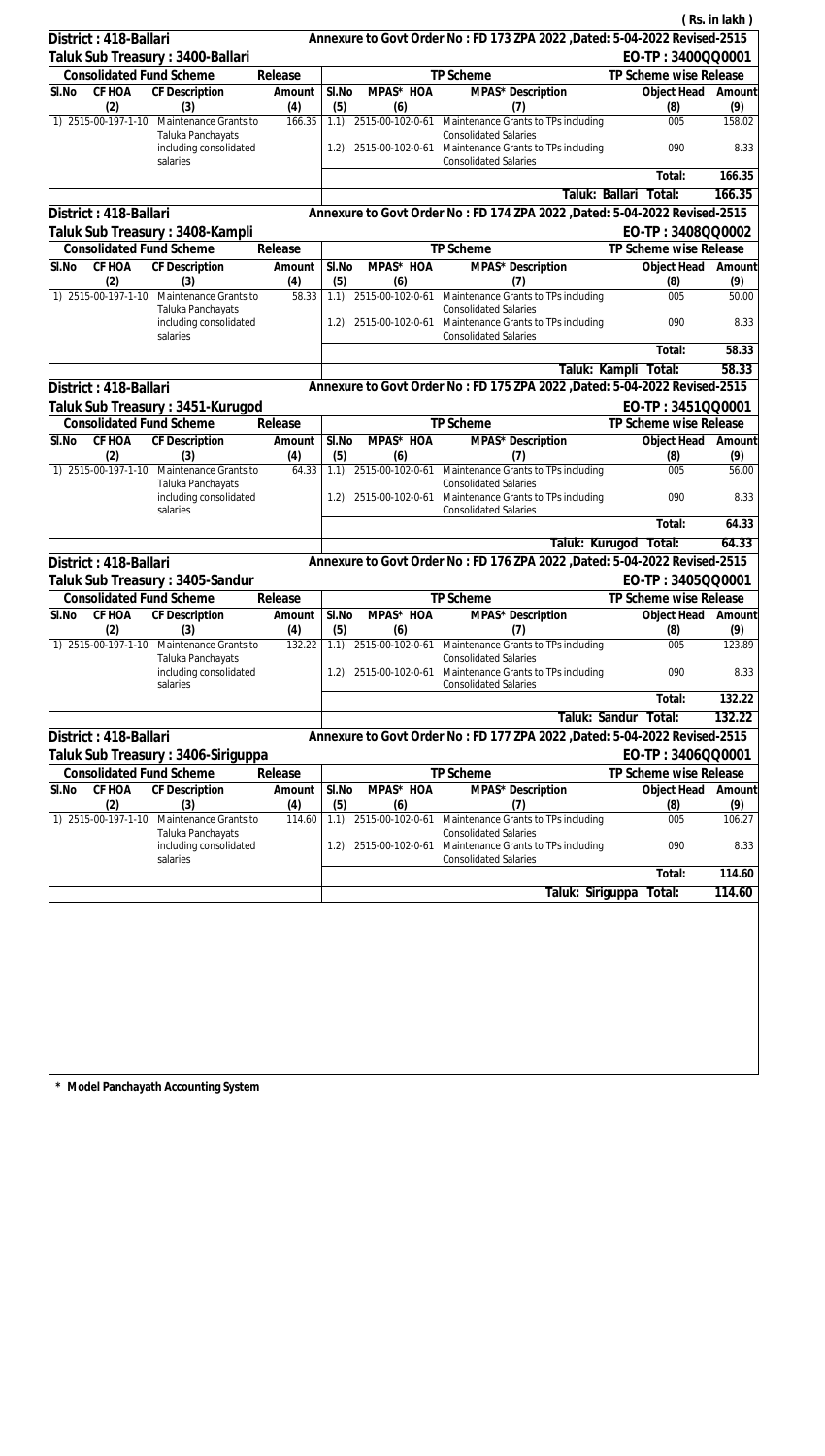|           | District: 419-Bidar             |                                                                           |               |              |                  | Annexure to Govt Order No: FD 178 ZPA 2022 , Dated: 5-04-2022 Revised-2515           |                                             | (Rs. in lakh) |
|-----------|---------------------------------|---------------------------------------------------------------------------|---------------|--------------|------------------|--------------------------------------------------------------------------------------|---------------------------------------------|---------------|
|           |                                 |                                                                           |               |              |                  |                                                                                      | EO-TP: 3801QQ0063                           |               |
|           | <b>Consolidated Fund Scheme</b> | Taluk Sub Treasury : 3801-Aurad                                           | Release       |              |                  | TP Scheme                                                                            | TP Scheme wise Release                      |               |
| SI.No     | CF HOA                          | CF Description                                                            | Amount        | SI.No        | MPAS* HOA        | MPAS* Description                                                                    | Object Head                                 | Amount        |
|           | (2)                             | (3)                                                                       | (4)           | (5)          | (6)              | (7)                                                                                  | (8)                                         | (9)           |
|           | 1) 2515-00-197-1-10             | Maintenance Grants to                                                     | 110.61        | 1.1)         |                  | 2515-00-102-0-61 Maintenance Grants to TPs including                                 | 005                                         | 105.40        |
|           |                                 | Taluka Panchayats<br>including consolidated                               |               | 1.2)         |                  | <b>Consolidated Salaries</b><br>2515-00-102-0-61 Maintenance Grants to TPs including | 090                                         | 5.21          |
|           |                                 | salaries                                                                  |               |              |                  | <b>Consolidated Salaries</b>                                                         | Total:                                      | 110.61        |
|           |                                 |                                                                           |               |              |                  | Taluk: Aurad                                                                         | Total:                                      | 110.61        |
|           | District: 419-Bidar             |                                                                           |               |              |                  | Annexure to Govt Order No: FD 179 ZPA 2022 , Dated: 5-04-2022 Revised-2515           |                                             |               |
|           |                                 |                                                                           |               |              |                  |                                                                                      | EO-TP: 3802QQ0010                           |               |
|           |                                 | Taluk Sub Treasury : 3802-Basavakalyan<br><b>Consolidated Fund Scheme</b> | Release       |              |                  | TP Scheme                                                                            | TP Scheme wise Release                      |               |
| SI.No     | CF HOA                          | CF Description                                                            | Amount        | SI.No        | MPAS* HOA        | MPAS* Description                                                                    | Object Head                                 | Amount        |
|           | (2)<br>1) 2515-00-197-1-10      | (3)<br>Maintenance Grants to                                              | (4)<br>181.61 | (5)<br>1.1)  | (6)              | (7)<br>2515-00-102-0-61 Maintenance Grants to TPs including                          | (8)<br>005                                  | (9)<br>176.40 |
|           |                                 | Taluka Panchayats<br>including consolidated                               |               | 1.2)         |                  | <b>Consolidated Salaries</b><br>2515-00-102-0-61 Maintenance Grants to TPs including | 090                                         | 5.21          |
|           |                                 | salaries                                                                  |               |              |                  | <b>Consolidated Salaries</b>                                                         | Total:                                      | 181.61        |
|           |                                 |                                                                           |               |              |                  | Taluk: Basavakalyan                                                                  | Total:                                      | 181.61        |
|           | District: 419-Bidar             |                                                                           |               |              |                  | Annexure to Govt Order No: FD 180 ZPA 2022 , Dated: 5-04-2022 Revised-2515           |                                             |               |
|           |                                 |                                                                           |               |              |                  |                                                                                      |                                             |               |
|           | <b>Consolidated Fund Scheme</b> | Taluk Sub Treasury : 3803-Bhalki                                          | Release       |              |                  | TP Scheme                                                                            | EO-TP: 3803QQ9177<br>TP Scheme wise Release |               |
| SI.No     | CF HOA                          | CF Description                                                            | Amount        | SI.No        | MPAS* HOA        | MPAS* Description                                                                    | Object Head                                 | Amount        |
|           | (2)                             | (3)                                                                       | (4)           | (5)          | (6)              | (7)                                                                                  | (8)                                         | (9)           |
|           | 1) 2515-00-197-1-10             | Maintenance Grants to<br>Taluka Panchayats                                | 184.91        | 1.1)         |                  | 2515-00-102-0-61 Maintenance Grants to TPs including<br><b>Consolidated Salaries</b> | 005                                         | 179.70        |
|           |                                 | including consolidated<br>salaries                                        |               | 1.2)         | 2515-00-102-0-61 | Maintenance Grants to TPs including<br><b>Consolidated Salaries</b>                  | 090                                         | 5.21          |
|           |                                 |                                                                           |               |              |                  |                                                                                      | Total:                                      | 184.91        |
|           |                                 |                                                                           |               |              |                  | Taluk: Bhalki                                                                        | Total:                                      | 184.91        |
|           | District: 419-Bidar             |                                                                           |               |              |                  | Annexure to Govt Order No: FD 181 ZPA 2022 , Dated: 5-04-2022 Revised-2515           |                                             |               |
|           |                                 | Taluk Sub Treasury: 3800-Bidar                                            |               |              |                  |                                                                                      | EO-TP: 3800QQ9066                           |               |
|           | <b>Consolidated Fund Scheme</b> |                                                                           | Release       |              |                  | TP Scheme                                                                            | TP Scheme wise Release                      |               |
| SI.No     | CF HOA<br>(2)                   | CF Description<br>(3)                                                     | Amount<br>(4) | SI.No<br>(5) | MPAS* HOA<br>(6) | MPAS* Description<br>(7)                                                             | Object Head<br>(8)                          | Amount<br>(9) |
|           | 1) 2515-00-197-1-10             | Maintenance Grants to<br>Taluka Panchayats                                | 228.06        | 1.1)         | 2515-00-102-0-61 | Maintenance Grants to TPs including<br><b>Consolidated Salaries</b>                  | 005                                         | 222.85        |
|           |                                 | including consolidated<br>salaries                                        |               | 1.2)         |                  | 2515-00-102-0-61 Maintenance Grants to TPs including<br><b>Consolidated Salaries</b> | 090                                         | 5.21          |
|           |                                 |                                                                           |               |              |                  |                                                                                      | Total:                                      | 228.06        |
|           |                                 |                                                                           |               |              |                  |                                                                                      | Taluk: Bidar<br>Total:                      | 228.06        |
|           | District: 419-Bidar             |                                                                           |               |              |                  | Annexure to Govt Order No: FD 182 ZPA 2022 , Dated: 5-04-2022 Revised-2515           |                                             |               |
|           |                                 | Taluk Sub Treasury : 3805-Chitaguppa                                      |               |              |                  |                                                                                      | EO-TP: 3805QQ0001                           |               |
|           | <b>Consolidated Fund Scheme</b> |                                                                           | Release       |              |                  | TP Scheme                                                                            | TP Scheme wise Release                      |               |
| $SI$ . No | CF HOA                          | <b>CF Description</b>                                                     | Amount        | SI.No        | MPAS* HOA        | MPAS* Description                                                                    | Object Head                                 | Amount        |
|           | (2)                             | (3)                                                                       | (4)           | (5)          | (6)              | (7)                                                                                  | (8)                                         | (9)           |
|           | 1) 2515-00-197-1-10             | Maintenance Grants to<br>Taluka Panchayats                                | 69.94         | 1.1)         | 2515-00-102-0-61 | Maintenance Grants to TPs including<br><b>Consolidated Salaries</b>                  | 005                                         | 64.73         |
|           |                                 | including consolidated<br>salaries                                        |               | 1.2)         | 2515-00-102-0-61 | Maintenance Grants to TPs including<br><b>Consolidated Salaries</b>                  | 090                                         | 5.21          |
|           |                                 |                                                                           |               |              |                  |                                                                                      | Total:                                      | 69.94         |
|           |                                 |                                                                           |               |              |                  | Taluk: Chitaguppa                                                                    | Total:                                      | 69.94         |
|           |                                 |                                                                           |               |              |                  |                                                                                      |                                             |               |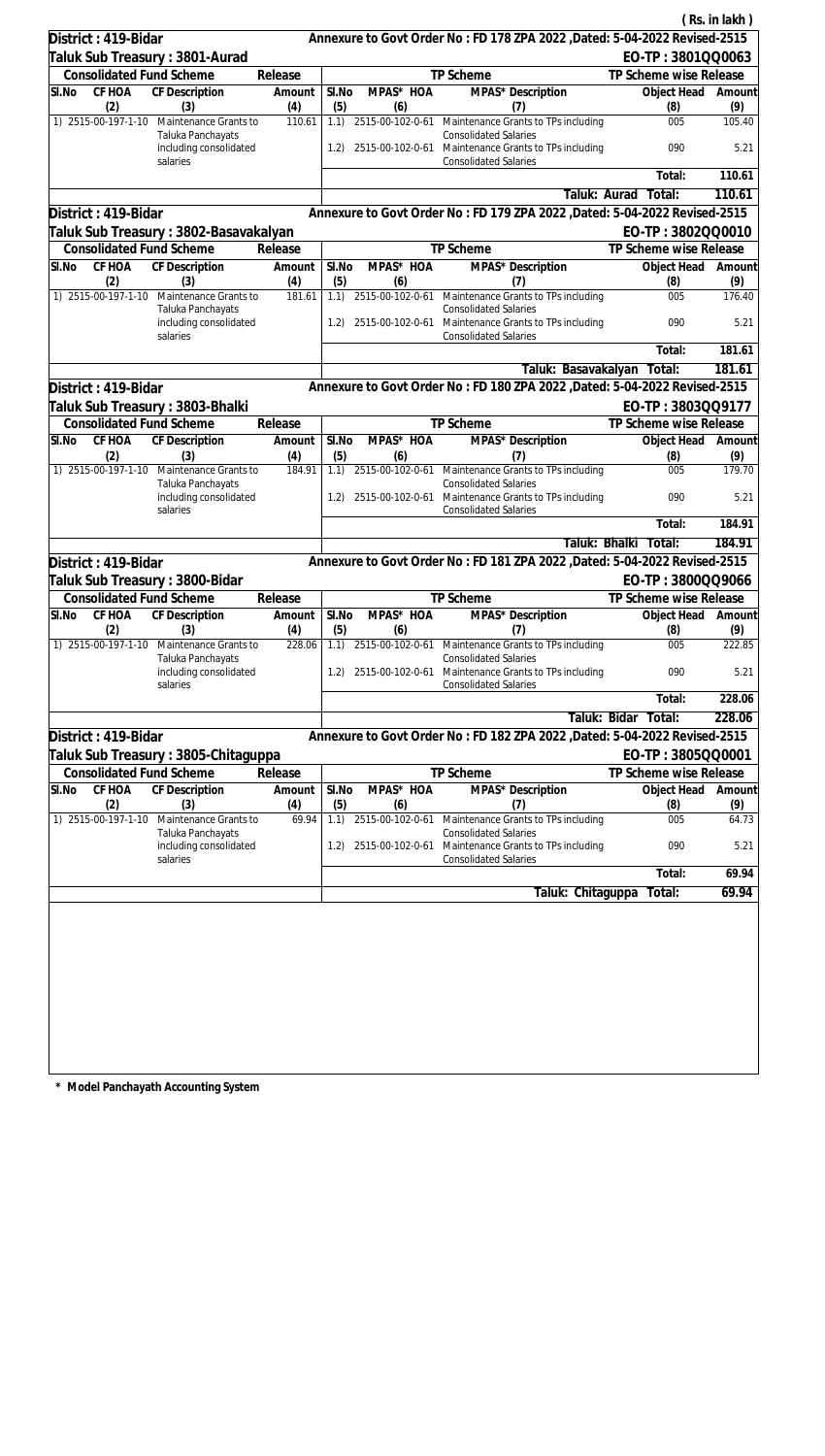|                                                                   |                       |              |                  |                                                                                                                      |                           | (Rs. in lakh) |
|-------------------------------------------------------------------|-----------------------|--------------|------------------|----------------------------------------------------------------------------------------------------------------------|---------------------------|---------------|
| District: 419-Bidar                                               |                       |              |                  | Annexure to Govt Order No: FD 183 ZPA 2022 , Dated: 5-04-2022 Revised-2515                                           |                           |               |
| Taluk Sub Treasury: 3806-Hulsoor                                  |                       |              |                  |                                                                                                                      |                           | $EO-TP:$      |
| <b>Consolidated Fund Scheme</b>                                   | Release               |              |                  | TP Scheme                                                                                                            | TP Scheme wise Release    |               |
| CF HOA<br>CF Description<br>SI.No                                 | Amount                | SI.No        | MPAS* HOA        | MPAS* Description                                                                                                    | Object Head               | Amount        |
| (2)<br>(3)                                                        | (4)                   | (5)          | (6)              | (7)                                                                                                                  | (8)                       | (9)           |
| 1) 2515-00-197-1-10<br>Maintenance Grants to<br>Taluka Panchayats | 39.94                 | 1.1)         | 2515-00-102-0-61 | Maintenance Grants to TPs including<br><b>Consolidated Salaries</b>                                                  | 005                       | 34.73         |
| including consolidated<br>salaries                                |                       | 1.2)         |                  | 2515-00-102-0-61 Maintenance Grants to TPs including<br><b>Consolidated Salaries</b>                                 | 090                       | 5.21          |
|                                                                   |                       |              |                  |                                                                                                                      | Total:                    | 39.94         |
|                                                                   |                       |              |                  | Taluk: Hulsoor                                                                                                       | Total:                    | 39.94         |
| District: 419-Bidar                                               |                       |              |                  | Annexure to Govt Order No: FD 184 ZPA 2022 , Dated: 5-04-2022 Revised-2515                                           |                           |               |
| Taluk Sub Treasury : 3804-Humnabad                                |                       |              |                  |                                                                                                                      | EO-TP: 3804QQ0023         |               |
| <b>Consolidated Fund Scheme</b>                                   | Release               |              |                  | TP Scheme                                                                                                            | TP Scheme wise Release    |               |
| SI.No<br>CF HOA<br>CF Description<br>(2)<br>(3)                   | Amount<br>(4)         | SI.No<br>(5) | MPAS* HOA<br>(6) | MPAS* Description<br>(7)                                                                                             | Object Head<br>(8)        | Amount<br>(9) |
| 1) 2515-00-197-1-10 Maintenance Grants to                         | 144.68                | 1.1)         |                  | 2515-00-102-0-61 Maintenance Grants to TPs including                                                                 | 005                       | 139.47        |
| Taluka Panchayats<br>including consolidated<br>salaries           |                       | 1.2)         |                  | <b>Consolidated Salaries</b><br>2515-00-102-0-61 Maintenance Grants to TPs including<br><b>Consolidated Salaries</b> | 090                       | 5.21          |
|                                                                   |                       |              |                  |                                                                                                                      | Total:                    | 144.68        |
|                                                                   |                       |              |                  | Taluk: Humnabad                                                                                                      | Total:                    | 144.68        |
| District: 419-Bidar                                               |                       |              |                  | Annexure to Govt Order No: FD 185 ZPA 2022 , Dated: 5-04-2022 Revised-2515                                           |                           |               |
| Taluk Sub Treasury : 3807-Kamalanagara                            |                       |              |                  |                                                                                                                      |                           | $EO-TP:$      |
| <b>Consolidated Fund Scheme</b>                                   | Release               |              |                  | TP Scheme                                                                                                            | TP Scheme wise Release    |               |
| CF HOA<br><b>CF Description</b><br>SI.No<br>(2)<br>(3)            | Amount                | SI.No        | MPAS* HOA        | MPAS* Description<br>(7)                                                                                             | Object Head<br>(8)        | Amount        |
| 1) 2515-00-197-1-10<br>Maintenance Grants to                      | (4)<br>87.41          | (5)<br>1.1)  | (6)              | 2515-00-102-0-61 Maintenance Grants to TPs including                                                                 | 005                       | (9)<br>82.20  |
| Taluka Panchayats<br>including consolidated                       |                       | 1.2)         |                  | <b>Consolidated Salaries</b><br>2515-00-102-0-61 Maintenance Grants to TPs including                                 | 090                       | 5.21          |
| salaries                                                          |                       |              |                  | <b>Consolidated Salaries</b>                                                                                         |                           |               |
|                                                                   |                       |              |                  |                                                                                                                      | Total:                    | 87.41         |
|                                                                   |                       |              |                  | Taluk: Kamalanagara Total:                                                                                           |                           | 87.41         |
| District: 420-Raichur                                             |                       |              |                  | Annexure to Govt Order No: FD 186 ZPA 2022 , Dated: 5-04-2022 Revised-2515                                           |                           |               |
| Taluk Sub Treasury : 3601-Devdurg                                 |                       |              |                  |                                                                                                                      | EO-TP: 3601QQ0001         |               |
| <b>Consolidated Fund Scheme</b>                                   | Release               |              |                  | TP Scheme                                                                                                            | TP Scheme wise Release    |               |
| SI.No<br>CF HOA<br>CF Description<br>(2)<br>(3)                   | Amount   SI.No<br>(4) | (5)          | MPAS* HOA<br>(6) | MPAS* Description<br>(7)                                                                                             | Object Head Amount<br>(8) | (9)           |
| 1) 2515-00-197-1-10<br>Maintenance Grants to<br>Taluka Panchayats | 192.47                | 1.1)         | 2515-00-102-0-61 | Maintenance Grants to TPs including<br><b>Consolidated Salaries</b>                                                  | 005                       | 182.39        |
| including consolidated<br>salaries                                |                       | 1.2)         | 2515-00-102-0-61 | Maintenance Grants to TPs including<br><b>Consolidated Salaries</b>                                                  | 090                       | 10.08         |
|                                                                   |                       |              |                  |                                                                                                                      | Total:                    | 192.47        |
|                                                                   |                       |              |                  | Taluk: Devdurg                                                                                                       | Total:                    | 192.47        |
| District: 420-Raichur                                             |                       |              |                  | Annexure to Govt Order No: FD 187 ZPA 2022 , Dated: 5-04-2022 Revised-2515                                           |                           |               |
| ∏aluk Sub Treasury : 3602-Lingasugur                              |                       |              |                  |                                                                                                                      | EO-TP: 3602QQ0001         |               |
| <b>Consolidated Fund Scheme</b>                                   | Release               |              |                  | TP Scheme                                                                                                            | TP Scheme wise Release    |               |
| <b>CF HOA</b><br><b>CF Description</b><br>SI.No<br>(2)<br>(3)     | Amount<br>(4)         | SI.No<br>(5) | MPAS* HOA<br>(6) | MPAS* Description<br>(7)                                                                                             | Object Head<br>(8)        | Amount<br>(9) |
| 1) 2515-00-197-1-10<br>Maintenance Grants to<br>Taluka Panchayats | 132.41                | 1.1)         | 2515-00-102-0-61 | Maintenance Grants to TPs including<br><b>Consolidated Salaries</b>                                                  | 005                       | 122.13        |
| including consolidated<br>salaries                                |                       | 1.2)         | 2515-00-102-0-61 | Maintenance Grants to TPs including<br><b>Consolidated Salaries</b>                                                  | 090                       | 10.28         |
|                                                                   |                       |              |                  |                                                                                                                      | Total:                    | 132.41        |
|                                                                   |                       |              |                  | Taluk: Lingasugur                                                                                                    | Total:                    | 132.41        |
|                                                                   |                       |              |                  |                                                                                                                      |                           |               |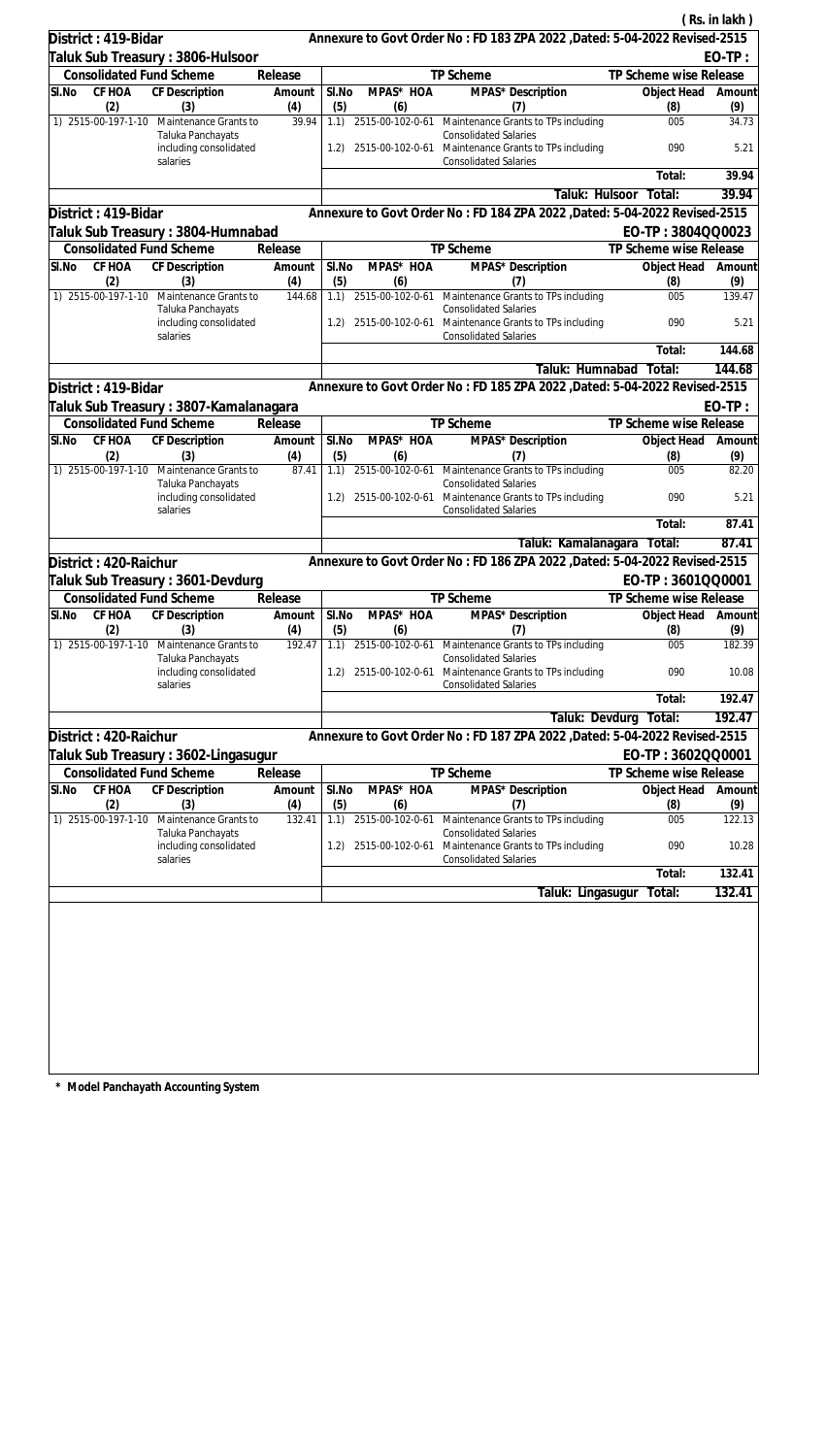| Annexure to Govt Order No: FD 188 ZPA 2022 , Dated: 5-04-2022 Revised-2515<br>District: 420-Raichur<br>EO-TP: 3603QQ0001<br>Taluk Sub Treasury : 3603-Manvi<br><b>Consolidated Fund Scheme</b><br>TP Scheme<br>Release<br>TP Scheme wise Release<br>CF HOA<br>SI.No<br>CF Description<br>MPAS* HOA<br>MPAS* Description<br>SI.No<br>Object Head<br>Amount<br>(2)<br>(5)<br>(9)<br>(3)<br>(4)<br>(6)<br>(7)<br>(8)<br>1) 2515-00-197-1-10<br>165.56<br>1.1)<br>2515-00-102-0-61 Maintenance Grants to TPs including<br>005<br>Maintenance Grants to<br>Taluka Panchayats<br><b>Consolidated Salaries</b><br>including consolidated<br>2515-00-102-0-61 Maintenance Grants to TPs including<br>090<br>1.2)<br><b>Consolidated Salaries</b><br>salaries<br>Total:<br>Total:<br>Taluk: Manvi<br>Annexure to Govt Order No: FD 189 ZPA 2022 , Dated: 5-04-2022 Revised-2515<br>District: 420-Raichur<br>EO-TP: 3605QQ0001<br>Taluk Sub Treasury : 3605-Maski<br><b>Consolidated Fund Scheme</b><br><b>TP Scheme</b><br>TP Scheme wise Release<br>Release<br>SI.No<br>CF HOA<br>SI.No<br>MPAS* HOA<br>MPAS* Description<br>CF Description<br>Amount<br>Object Head<br>(2)<br>(5)<br>(9)<br>(3)<br>(4)<br>(6)<br>(7)<br>(8)<br>1) 2515-00-197-1-10<br>Maintenance Grants to<br>97.79<br>1.1)<br>2515-00-102-0-61 Maintenance Grants to TPs including<br>005<br><b>Consolidated Salaries</b><br>Taluka Panchayats<br>including consolidated<br>2515-00-102-0-61 Maintenance Grants to TPs including<br>090<br>1.2)<br><b>Consolidated Salaries</b><br>salaries<br>Total:<br>Taluk: Maski<br>Total:<br>Annexure to Govt Order No: FD 190 ZPA 2022 , Dated: 5-04-2022 Revised-2515<br>District: 420-Raichur<br>EO-TP: 3600QQ0001<br>Taluk Sub Treasury : 3600-Raichur<br><b>Consolidated Fund Scheme</b><br>TP Scheme<br>Release<br>TP Scheme wise Release<br>MPAS* HOA<br>SI.No<br>CF HOA<br><b>CF</b> Description<br>MPAS* Description<br>SI.No<br>Object Head<br>Amount<br>(2)<br>(3)<br>(4)<br>(5)<br>(6)<br>(7)<br>(9)<br>(8)<br>1) 2515-00-197-1-10<br>2515-00-102-0-61 Maintenance Grants to TPs including<br>Maintenance Grants to<br>194.76<br>1.1)<br>005<br>Taluka Panchayats<br><b>Consolidated Salaries</b><br>including consolidated<br>2515-00-102-0-61<br>Maintenance Grants to TPs including<br>090<br>1.2)<br><b>Consolidated Salaries</b><br>salaries<br>Total:<br>Taluk: Raichur<br>Total:<br>Annexure to Govt Order No: FD 191 ZPA 2022 , Dated: 5-04-2022 Revised-2515<br>District: 420-Raichur<br>EO-TP: 3604QQ8281<br>Taluk Sub Treasury : 3604-Sindhanur<br><b>Consolidated Fund Scheme</b><br>TP Scheme<br>TP Scheme wise Release<br>Release<br>Amount   SI.No<br>MPAS* HOA<br>MPAS* Description<br>SI.No CF HOA CF Description<br>Object Head Amount<br>(4)<br>(2)<br>(3)<br>(5)<br>(6)<br>(7)<br>(8)<br>1) 2515-00-197-1-10<br>243.51<br>2515-00-102-0-61<br>005<br>Maintenance Grants to<br>1.1)<br>Maintenance Grants to TPs including<br><b>Consolidated Salaries</b><br>Taluka Panchayats<br>090<br>including consolidated<br>2515-00-102-0-61<br>Maintenance Grants to TPs including<br>1.2)<br><b>Consolidated Salaries</b><br>salaries<br>Total:<br>Taluk: Sindhanur<br>Total:<br>Annexure to Govt Order No: FD 192 ZPA 2022, Dated: 5-04-2022 Revised-2515<br>District: 420-Raichur<br>EO-TP: 3606QQ0001<br>Taluk Sub Treasury : 3606-Siriwara<br><b>Consolidated Fund Scheme</b><br>TP Scheme<br>TP Scheme wise Release<br>Release<br>SI.No<br>CF HOA<br><b>CF Description</b><br>SI.No<br>MPAS* HOA<br>MPAS* Description<br>Object Head<br>Amount<br>(4)<br>(2)<br>(5)<br>(6)<br>(3)<br>(7)<br>(8)<br>1) 2515-00-197-1-10<br>Maintenance Grants to<br>70.82<br>1.1)<br>2515-00-102-0-61<br>Maintenance Grants to TPs including<br>005<br><b>Consolidated Salaries</b><br>Taluka Panchayats<br>including consolidated<br>2515-00-102-0-61<br>Maintenance Grants to TPs including<br>090<br>1.2)<br><b>Consolidated Salaries</b><br>salaries<br>Total:<br>Taluk: Siriwara<br>Total: |  |  |  |  | (Rs. in lakh) |
|---------------------------------------------------------------------------------------------------------------------------------------------------------------------------------------------------------------------------------------------------------------------------------------------------------------------------------------------------------------------------------------------------------------------------------------------------------------------------------------------------------------------------------------------------------------------------------------------------------------------------------------------------------------------------------------------------------------------------------------------------------------------------------------------------------------------------------------------------------------------------------------------------------------------------------------------------------------------------------------------------------------------------------------------------------------------------------------------------------------------------------------------------------------------------------------------------------------------------------------------------------------------------------------------------------------------------------------------------------------------------------------------------------------------------------------------------------------------------------------------------------------------------------------------------------------------------------------------------------------------------------------------------------------------------------------------------------------------------------------------------------------------------------------------------------------------------------------------------------------------------------------------------------------------------------------------------------------------------------------------------------------------------------------------------------------------------------------------------------------------------------------------------------------------------------------------------------------------------------------------------------------------------------------------------------------------------------------------------------------------------------------------------------------------------------------------------------------------------------------------------------------------------------------------------------------------------------------------------------------------------------------------------------------------------------------------------------------------------------------------------------------------------------------------------------------------------------------------------------------------------------------------------------------------------------------------------------------------------------------------------------------------------------------------------------------------------------------------------------------------------------------------------------------------------------------------------------------------------------------------------------------------------------------------------------------------------------------------------------------------------------------------------------------------------------------------------------------------------------------------------------------------------------------------------------------------------------------------------------------------------------------------------------------------------------------------------------------------------------------------------------------------------------------------------------------------------------------------------------------------------------------------------------------------------------------------------------------------------------------------------------------|--|--|--|--|---------------|
|                                                                                                                                                                                                                                                                                                                                                                                                                                                                                                                                                                                                                                                                                                                                                                                                                                                                                                                                                                                                                                                                                                                                                                                                                                                                                                                                                                                                                                                                                                                                                                                                                                                                                                                                                                                                                                                                                                                                                                                                                                                                                                                                                                                                                                                                                                                                                                                                                                                                                                                                                                                                                                                                                                                                                                                                                                                                                                                                                                                                                                                                                                                                                                                                                                                                                                                                                                                                                                                                                                                                                                                                                                                                                                                                                                                                                                                                                                                                                                                                               |  |  |  |  |               |
|                                                                                                                                                                                                                                                                                                                                                                                                                                                                                                                                                                                                                                                                                                                                                                                                                                                                                                                                                                                                                                                                                                                                                                                                                                                                                                                                                                                                                                                                                                                                                                                                                                                                                                                                                                                                                                                                                                                                                                                                                                                                                                                                                                                                                                                                                                                                                                                                                                                                                                                                                                                                                                                                                                                                                                                                                                                                                                                                                                                                                                                                                                                                                                                                                                                                                                                                                                                                                                                                                                                                                                                                                                                                                                                                                                                                                                                                                                                                                                                                               |  |  |  |  |               |
|                                                                                                                                                                                                                                                                                                                                                                                                                                                                                                                                                                                                                                                                                                                                                                                                                                                                                                                                                                                                                                                                                                                                                                                                                                                                                                                                                                                                                                                                                                                                                                                                                                                                                                                                                                                                                                                                                                                                                                                                                                                                                                                                                                                                                                                                                                                                                                                                                                                                                                                                                                                                                                                                                                                                                                                                                                                                                                                                                                                                                                                                                                                                                                                                                                                                                                                                                                                                                                                                                                                                                                                                                                                                                                                                                                                                                                                                                                                                                                                                               |  |  |  |  |               |
|                                                                                                                                                                                                                                                                                                                                                                                                                                                                                                                                                                                                                                                                                                                                                                                                                                                                                                                                                                                                                                                                                                                                                                                                                                                                                                                                                                                                                                                                                                                                                                                                                                                                                                                                                                                                                                                                                                                                                                                                                                                                                                                                                                                                                                                                                                                                                                                                                                                                                                                                                                                                                                                                                                                                                                                                                                                                                                                                                                                                                                                                                                                                                                                                                                                                                                                                                                                                                                                                                                                                                                                                                                                                                                                                                                                                                                                                                                                                                                                                               |  |  |  |  | Amount        |
|                                                                                                                                                                                                                                                                                                                                                                                                                                                                                                                                                                                                                                                                                                                                                                                                                                                                                                                                                                                                                                                                                                                                                                                                                                                                                                                                                                                                                                                                                                                                                                                                                                                                                                                                                                                                                                                                                                                                                                                                                                                                                                                                                                                                                                                                                                                                                                                                                                                                                                                                                                                                                                                                                                                                                                                                                                                                                                                                                                                                                                                                                                                                                                                                                                                                                                                                                                                                                                                                                                                                                                                                                                                                                                                                                                                                                                                                                                                                                                                                               |  |  |  |  | 155.13        |
|                                                                                                                                                                                                                                                                                                                                                                                                                                                                                                                                                                                                                                                                                                                                                                                                                                                                                                                                                                                                                                                                                                                                                                                                                                                                                                                                                                                                                                                                                                                                                                                                                                                                                                                                                                                                                                                                                                                                                                                                                                                                                                                                                                                                                                                                                                                                                                                                                                                                                                                                                                                                                                                                                                                                                                                                                                                                                                                                                                                                                                                                                                                                                                                                                                                                                                                                                                                                                                                                                                                                                                                                                                                                                                                                                                                                                                                                                                                                                                                                               |  |  |  |  | 10.43         |
|                                                                                                                                                                                                                                                                                                                                                                                                                                                                                                                                                                                                                                                                                                                                                                                                                                                                                                                                                                                                                                                                                                                                                                                                                                                                                                                                                                                                                                                                                                                                                                                                                                                                                                                                                                                                                                                                                                                                                                                                                                                                                                                                                                                                                                                                                                                                                                                                                                                                                                                                                                                                                                                                                                                                                                                                                                                                                                                                                                                                                                                                                                                                                                                                                                                                                                                                                                                                                                                                                                                                                                                                                                                                                                                                                                                                                                                                                                                                                                                                               |  |  |  |  | 165.56        |
|                                                                                                                                                                                                                                                                                                                                                                                                                                                                                                                                                                                                                                                                                                                                                                                                                                                                                                                                                                                                                                                                                                                                                                                                                                                                                                                                                                                                                                                                                                                                                                                                                                                                                                                                                                                                                                                                                                                                                                                                                                                                                                                                                                                                                                                                                                                                                                                                                                                                                                                                                                                                                                                                                                                                                                                                                                                                                                                                                                                                                                                                                                                                                                                                                                                                                                                                                                                                                                                                                                                                                                                                                                                                                                                                                                                                                                                                                                                                                                                                               |  |  |  |  | 165.56        |
|                                                                                                                                                                                                                                                                                                                                                                                                                                                                                                                                                                                                                                                                                                                                                                                                                                                                                                                                                                                                                                                                                                                                                                                                                                                                                                                                                                                                                                                                                                                                                                                                                                                                                                                                                                                                                                                                                                                                                                                                                                                                                                                                                                                                                                                                                                                                                                                                                                                                                                                                                                                                                                                                                                                                                                                                                                                                                                                                                                                                                                                                                                                                                                                                                                                                                                                                                                                                                                                                                                                                                                                                                                                                                                                                                                                                                                                                                                                                                                                                               |  |  |  |  |               |
|                                                                                                                                                                                                                                                                                                                                                                                                                                                                                                                                                                                                                                                                                                                                                                                                                                                                                                                                                                                                                                                                                                                                                                                                                                                                                                                                                                                                                                                                                                                                                                                                                                                                                                                                                                                                                                                                                                                                                                                                                                                                                                                                                                                                                                                                                                                                                                                                                                                                                                                                                                                                                                                                                                                                                                                                                                                                                                                                                                                                                                                                                                                                                                                                                                                                                                                                                                                                                                                                                                                                                                                                                                                                                                                                                                                                                                                                                                                                                                                                               |  |  |  |  |               |
|                                                                                                                                                                                                                                                                                                                                                                                                                                                                                                                                                                                                                                                                                                                                                                                                                                                                                                                                                                                                                                                                                                                                                                                                                                                                                                                                                                                                                                                                                                                                                                                                                                                                                                                                                                                                                                                                                                                                                                                                                                                                                                                                                                                                                                                                                                                                                                                                                                                                                                                                                                                                                                                                                                                                                                                                                                                                                                                                                                                                                                                                                                                                                                                                                                                                                                                                                                                                                                                                                                                                                                                                                                                                                                                                                                                                                                                                                                                                                                                                               |  |  |  |  |               |
|                                                                                                                                                                                                                                                                                                                                                                                                                                                                                                                                                                                                                                                                                                                                                                                                                                                                                                                                                                                                                                                                                                                                                                                                                                                                                                                                                                                                                                                                                                                                                                                                                                                                                                                                                                                                                                                                                                                                                                                                                                                                                                                                                                                                                                                                                                                                                                                                                                                                                                                                                                                                                                                                                                                                                                                                                                                                                                                                                                                                                                                                                                                                                                                                                                                                                                                                                                                                                                                                                                                                                                                                                                                                                                                                                                                                                                                                                                                                                                                                               |  |  |  |  | Amount        |
|                                                                                                                                                                                                                                                                                                                                                                                                                                                                                                                                                                                                                                                                                                                                                                                                                                                                                                                                                                                                                                                                                                                                                                                                                                                                                                                                                                                                                                                                                                                                                                                                                                                                                                                                                                                                                                                                                                                                                                                                                                                                                                                                                                                                                                                                                                                                                                                                                                                                                                                                                                                                                                                                                                                                                                                                                                                                                                                                                                                                                                                                                                                                                                                                                                                                                                                                                                                                                                                                                                                                                                                                                                                                                                                                                                                                                                                                                                                                                                                                               |  |  |  |  | 91.70         |
|                                                                                                                                                                                                                                                                                                                                                                                                                                                                                                                                                                                                                                                                                                                                                                                                                                                                                                                                                                                                                                                                                                                                                                                                                                                                                                                                                                                                                                                                                                                                                                                                                                                                                                                                                                                                                                                                                                                                                                                                                                                                                                                                                                                                                                                                                                                                                                                                                                                                                                                                                                                                                                                                                                                                                                                                                                                                                                                                                                                                                                                                                                                                                                                                                                                                                                                                                                                                                                                                                                                                                                                                                                                                                                                                                                                                                                                                                                                                                                                                               |  |  |  |  | 6.09          |
|                                                                                                                                                                                                                                                                                                                                                                                                                                                                                                                                                                                                                                                                                                                                                                                                                                                                                                                                                                                                                                                                                                                                                                                                                                                                                                                                                                                                                                                                                                                                                                                                                                                                                                                                                                                                                                                                                                                                                                                                                                                                                                                                                                                                                                                                                                                                                                                                                                                                                                                                                                                                                                                                                                                                                                                                                                                                                                                                                                                                                                                                                                                                                                                                                                                                                                                                                                                                                                                                                                                                                                                                                                                                                                                                                                                                                                                                                                                                                                                                               |  |  |  |  | 97.79         |
|                                                                                                                                                                                                                                                                                                                                                                                                                                                                                                                                                                                                                                                                                                                                                                                                                                                                                                                                                                                                                                                                                                                                                                                                                                                                                                                                                                                                                                                                                                                                                                                                                                                                                                                                                                                                                                                                                                                                                                                                                                                                                                                                                                                                                                                                                                                                                                                                                                                                                                                                                                                                                                                                                                                                                                                                                                                                                                                                                                                                                                                                                                                                                                                                                                                                                                                                                                                                                                                                                                                                                                                                                                                                                                                                                                                                                                                                                                                                                                                                               |  |  |  |  | 97.79         |
|                                                                                                                                                                                                                                                                                                                                                                                                                                                                                                                                                                                                                                                                                                                                                                                                                                                                                                                                                                                                                                                                                                                                                                                                                                                                                                                                                                                                                                                                                                                                                                                                                                                                                                                                                                                                                                                                                                                                                                                                                                                                                                                                                                                                                                                                                                                                                                                                                                                                                                                                                                                                                                                                                                                                                                                                                                                                                                                                                                                                                                                                                                                                                                                                                                                                                                                                                                                                                                                                                                                                                                                                                                                                                                                                                                                                                                                                                                                                                                                                               |  |  |  |  |               |
|                                                                                                                                                                                                                                                                                                                                                                                                                                                                                                                                                                                                                                                                                                                                                                                                                                                                                                                                                                                                                                                                                                                                                                                                                                                                                                                                                                                                                                                                                                                                                                                                                                                                                                                                                                                                                                                                                                                                                                                                                                                                                                                                                                                                                                                                                                                                                                                                                                                                                                                                                                                                                                                                                                                                                                                                                                                                                                                                                                                                                                                                                                                                                                                                                                                                                                                                                                                                                                                                                                                                                                                                                                                                                                                                                                                                                                                                                                                                                                                                               |  |  |  |  |               |
|                                                                                                                                                                                                                                                                                                                                                                                                                                                                                                                                                                                                                                                                                                                                                                                                                                                                                                                                                                                                                                                                                                                                                                                                                                                                                                                                                                                                                                                                                                                                                                                                                                                                                                                                                                                                                                                                                                                                                                                                                                                                                                                                                                                                                                                                                                                                                                                                                                                                                                                                                                                                                                                                                                                                                                                                                                                                                                                                                                                                                                                                                                                                                                                                                                                                                                                                                                                                                                                                                                                                                                                                                                                                                                                                                                                                                                                                                                                                                                                                               |  |  |  |  |               |
|                                                                                                                                                                                                                                                                                                                                                                                                                                                                                                                                                                                                                                                                                                                                                                                                                                                                                                                                                                                                                                                                                                                                                                                                                                                                                                                                                                                                                                                                                                                                                                                                                                                                                                                                                                                                                                                                                                                                                                                                                                                                                                                                                                                                                                                                                                                                                                                                                                                                                                                                                                                                                                                                                                                                                                                                                                                                                                                                                                                                                                                                                                                                                                                                                                                                                                                                                                                                                                                                                                                                                                                                                                                                                                                                                                                                                                                                                                                                                                                                               |  |  |  |  | Amount        |
|                                                                                                                                                                                                                                                                                                                                                                                                                                                                                                                                                                                                                                                                                                                                                                                                                                                                                                                                                                                                                                                                                                                                                                                                                                                                                                                                                                                                                                                                                                                                                                                                                                                                                                                                                                                                                                                                                                                                                                                                                                                                                                                                                                                                                                                                                                                                                                                                                                                                                                                                                                                                                                                                                                                                                                                                                                                                                                                                                                                                                                                                                                                                                                                                                                                                                                                                                                                                                                                                                                                                                                                                                                                                                                                                                                                                                                                                                                                                                                                                               |  |  |  |  | 182.58        |
|                                                                                                                                                                                                                                                                                                                                                                                                                                                                                                                                                                                                                                                                                                                                                                                                                                                                                                                                                                                                                                                                                                                                                                                                                                                                                                                                                                                                                                                                                                                                                                                                                                                                                                                                                                                                                                                                                                                                                                                                                                                                                                                                                                                                                                                                                                                                                                                                                                                                                                                                                                                                                                                                                                                                                                                                                                                                                                                                                                                                                                                                                                                                                                                                                                                                                                                                                                                                                                                                                                                                                                                                                                                                                                                                                                                                                                                                                                                                                                                                               |  |  |  |  | 12.18         |
|                                                                                                                                                                                                                                                                                                                                                                                                                                                                                                                                                                                                                                                                                                                                                                                                                                                                                                                                                                                                                                                                                                                                                                                                                                                                                                                                                                                                                                                                                                                                                                                                                                                                                                                                                                                                                                                                                                                                                                                                                                                                                                                                                                                                                                                                                                                                                                                                                                                                                                                                                                                                                                                                                                                                                                                                                                                                                                                                                                                                                                                                                                                                                                                                                                                                                                                                                                                                                                                                                                                                                                                                                                                                                                                                                                                                                                                                                                                                                                                                               |  |  |  |  | 194.76        |
|                                                                                                                                                                                                                                                                                                                                                                                                                                                                                                                                                                                                                                                                                                                                                                                                                                                                                                                                                                                                                                                                                                                                                                                                                                                                                                                                                                                                                                                                                                                                                                                                                                                                                                                                                                                                                                                                                                                                                                                                                                                                                                                                                                                                                                                                                                                                                                                                                                                                                                                                                                                                                                                                                                                                                                                                                                                                                                                                                                                                                                                                                                                                                                                                                                                                                                                                                                                                                                                                                                                                                                                                                                                                                                                                                                                                                                                                                                                                                                                                               |  |  |  |  | 194.76        |
|                                                                                                                                                                                                                                                                                                                                                                                                                                                                                                                                                                                                                                                                                                                                                                                                                                                                                                                                                                                                                                                                                                                                                                                                                                                                                                                                                                                                                                                                                                                                                                                                                                                                                                                                                                                                                                                                                                                                                                                                                                                                                                                                                                                                                                                                                                                                                                                                                                                                                                                                                                                                                                                                                                                                                                                                                                                                                                                                                                                                                                                                                                                                                                                                                                                                                                                                                                                                                                                                                                                                                                                                                                                                                                                                                                                                                                                                                                                                                                                                               |  |  |  |  |               |
|                                                                                                                                                                                                                                                                                                                                                                                                                                                                                                                                                                                                                                                                                                                                                                                                                                                                                                                                                                                                                                                                                                                                                                                                                                                                                                                                                                                                                                                                                                                                                                                                                                                                                                                                                                                                                                                                                                                                                                                                                                                                                                                                                                                                                                                                                                                                                                                                                                                                                                                                                                                                                                                                                                                                                                                                                                                                                                                                                                                                                                                                                                                                                                                                                                                                                                                                                                                                                                                                                                                                                                                                                                                                                                                                                                                                                                                                                                                                                                                                               |  |  |  |  |               |
|                                                                                                                                                                                                                                                                                                                                                                                                                                                                                                                                                                                                                                                                                                                                                                                                                                                                                                                                                                                                                                                                                                                                                                                                                                                                                                                                                                                                                                                                                                                                                                                                                                                                                                                                                                                                                                                                                                                                                                                                                                                                                                                                                                                                                                                                                                                                                                                                                                                                                                                                                                                                                                                                                                                                                                                                                                                                                                                                                                                                                                                                                                                                                                                                                                                                                                                                                                                                                                                                                                                                                                                                                                                                                                                                                                                                                                                                                                                                                                                                               |  |  |  |  |               |
|                                                                                                                                                                                                                                                                                                                                                                                                                                                                                                                                                                                                                                                                                                                                                                                                                                                                                                                                                                                                                                                                                                                                                                                                                                                                                                                                                                                                                                                                                                                                                                                                                                                                                                                                                                                                                                                                                                                                                                                                                                                                                                                                                                                                                                                                                                                                                                                                                                                                                                                                                                                                                                                                                                                                                                                                                                                                                                                                                                                                                                                                                                                                                                                                                                                                                                                                                                                                                                                                                                                                                                                                                                                                                                                                                                                                                                                                                                                                                                                                               |  |  |  |  | (9)           |
|                                                                                                                                                                                                                                                                                                                                                                                                                                                                                                                                                                                                                                                                                                                                                                                                                                                                                                                                                                                                                                                                                                                                                                                                                                                                                                                                                                                                                                                                                                                                                                                                                                                                                                                                                                                                                                                                                                                                                                                                                                                                                                                                                                                                                                                                                                                                                                                                                                                                                                                                                                                                                                                                                                                                                                                                                                                                                                                                                                                                                                                                                                                                                                                                                                                                                                                                                                                                                                                                                                                                                                                                                                                                                                                                                                                                                                                                                                                                                                                                               |  |  |  |  | 233.23        |
|                                                                                                                                                                                                                                                                                                                                                                                                                                                                                                                                                                                                                                                                                                                                                                                                                                                                                                                                                                                                                                                                                                                                                                                                                                                                                                                                                                                                                                                                                                                                                                                                                                                                                                                                                                                                                                                                                                                                                                                                                                                                                                                                                                                                                                                                                                                                                                                                                                                                                                                                                                                                                                                                                                                                                                                                                                                                                                                                                                                                                                                                                                                                                                                                                                                                                                                                                                                                                                                                                                                                                                                                                                                                                                                                                                                                                                                                                                                                                                                                               |  |  |  |  | 10.28         |
|                                                                                                                                                                                                                                                                                                                                                                                                                                                                                                                                                                                                                                                                                                                                                                                                                                                                                                                                                                                                                                                                                                                                                                                                                                                                                                                                                                                                                                                                                                                                                                                                                                                                                                                                                                                                                                                                                                                                                                                                                                                                                                                                                                                                                                                                                                                                                                                                                                                                                                                                                                                                                                                                                                                                                                                                                                                                                                                                                                                                                                                                                                                                                                                                                                                                                                                                                                                                                                                                                                                                                                                                                                                                                                                                                                                                                                                                                                                                                                                                               |  |  |  |  | 243.51        |
|                                                                                                                                                                                                                                                                                                                                                                                                                                                                                                                                                                                                                                                                                                                                                                                                                                                                                                                                                                                                                                                                                                                                                                                                                                                                                                                                                                                                                                                                                                                                                                                                                                                                                                                                                                                                                                                                                                                                                                                                                                                                                                                                                                                                                                                                                                                                                                                                                                                                                                                                                                                                                                                                                                                                                                                                                                                                                                                                                                                                                                                                                                                                                                                                                                                                                                                                                                                                                                                                                                                                                                                                                                                                                                                                                                                                                                                                                                                                                                                                               |  |  |  |  | 243.51        |
|                                                                                                                                                                                                                                                                                                                                                                                                                                                                                                                                                                                                                                                                                                                                                                                                                                                                                                                                                                                                                                                                                                                                                                                                                                                                                                                                                                                                                                                                                                                                                                                                                                                                                                                                                                                                                                                                                                                                                                                                                                                                                                                                                                                                                                                                                                                                                                                                                                                                                                                                                                                                                                                                                                                                                                                                                                                                                                                                                                                                                                                                                                                                                                                                                                                                                                                                                                                                                                                                                                                                                                                                                                                                                                                                                                                                                                                                                                                                                                                                               |  |  |  |  |               |
|                                                                                                                                                                                                                                                                                                                                                                                                                                                                                                                                                                                                                                                                                                                                                                                                                                                                                                                                                                                                                                                                                                                                                                                                                                                                                                                                                                                                                                                                                                                                                                                                                                                                                                                                                                                                                                                                                                                                                                                                                                                                                                                                                                                                                                                                                                                                                                                                                                                                                                                                                                                                                                                                                                                                                                                                                                                                                                                                                                                                                                                                                                                                                                                                                                                                                                                                                                                                                                                                                                                                                                                                                                                                                                                                                                                                                                                                                                                                                                                                               |  |  |  |  |               |
|                                                                                                                                                                                                                                                                                                                                                                                                                                                                                                                                                                                                                                                                                                                                                                                                                                                                                                                                                                                                                                                                                                                                                                                                                                                                                                                                                                                                                                                                                                                                                                                                                                                                                                                                                                                                                                                                                                                                                                                                                                                                                                                                                                                                                                                                                                                                                                                                                                                                                                                                                                                                                                                                                                                                                                                                                                                                                                                                                                                                                                                                                                                                                                                                                                                                                                                                                                                                                                                                                                                                                                                                                                                                                                                                                                                                                                                                                                                                                                                                               |  |  |  |  |               |
|                                                                                                                                                                                                                                                                                                                                                                                                                                                                                                                                                                                                                                                                                                                                                                                                                                                                                                                                                                                                                                                                                                                                                                                                                                                                                                                                                                                                                                                                                                                                                                                                                                                                                                                                                                                                                                                                                                                                                                                                                                                                                                                                                                                                                                                                                                                                                                                                                                                                                                                                                                                                                                                                                                                                                                                                                                                                                                                                                                                                                                                                                                                                                                                                                                                                                                                                                                                                                                                                                                                                                                                                                                                                                                                                                                                                                                                                                                                                                                                                               |  |  |  |  | Amount<br>(9) |
|                                                                                                                                                                                                                                                                                                                                                                                                                                                                                                                                                                                                                                                                                                                                                                                                                                                                                                                                                                                                                                                                                                                                                                                                                                                                                                                                                                                                                                                                                                                                                                                                                                                                                                                                                                                                                                                                                                                                                                                                                                                                                                                                                                                                                                                                                                                                                                                                                                                                                                                                                                                                                                                                                                                                                                                                                                                                                                                                                                                                                                                                                                                                                                                                                                                                                                                                                                                                                                                                                                                                                                                                                                                                                                                                                                                                                                                                                                                                                                                                               |  |  |  |  | 64.73         |
|                                                                                                                                                                                                                                                                                                                                                                                                                                                                                                                                                                                                                                                                                                                                                                                                                                                                                                                                                                                                                                                                                                                                                                                                                                                                                                                                                                                                                                                                                                                                                                                                                                                                                                                                                                                                                                                                                                                                                                                                                                                                                                                                                                                                                                                                                                                                                                                                                                                                                                                                                                                                                                                                                                                                                                                                                                                                                                                                                                                                                                                                                                                                                                                                                                                                                                                                                                                                                                                                                                                                                                                                                                                                                                                                                                                                                                                                                                                                                                                                               |  |  |  |  | 6.09          |
|                                                                                                                                                                                                                                                                                                                                                                                                                                                                                                                                                                                                                                                                                                                                                                                                                                                                                                                                                                                                                                                                                                                                                                                                                                                                                                                                                                                                                                                                                                                                                                                                                                                                                                                                                                                                                                                                                                                                                                                                                                                                                                                                                                                                                                                                                                                                                                                                                                                                                                                                                                                                                                                                                                                                                                                                                                                                                                                                                                                                                                                                                                                                                                                                                                                                                                                                                                                                                                                                                                                                                                                                                                                                                                                                                                                                                                                                                                                                                                                                               |  |  |  |  | 70.82         |
|                                                                                                                                                                                                                                                                                                                                                                                                                                                                                                                                                                                                                                                                                                                                                                                                                                                                                                                                                                                                                                                                                                                                                                                                                                                                                                                                                                                                                                                                                                                                                                                                                                                                                                                                                                                                                                                                                                                                                                                                                                                                                                                                                                                                                                                                                                                                                                                                                                                                                                                                                                                                                                                                                                                                                                                                                                                                                                                                                                                                                                                                                                                                                                                                                                                                                                                                                                                                                                                                                                                                                                                                                                                                                                                                                                                                                                                                                                                                                                                                               |  |  |  |  | 70.82         |
|                                                                                                                                                                                                                                                                                                                                                                                                                                                                                                                                                                                                                                                                                                                                                                                                                                                                                                                                                                                                                                                                                                                                                                                                                                                                                                                                                                                                                                                                                                                                                                                                                                                                                                                                                                                                                                                                                                                                                                                                                                                                                                                                                                                                                                                                                                                                                                                                                                                                                                                                                                                                                                                                                                                                                                                                                                                                                                                                                                                                                                                                                                                                                                                                                                                                                                                                                                                                                                                                                                                                                                                                                                                                                                                                                                                                                                                                                                                                                                                                               |  |  |  |  |               |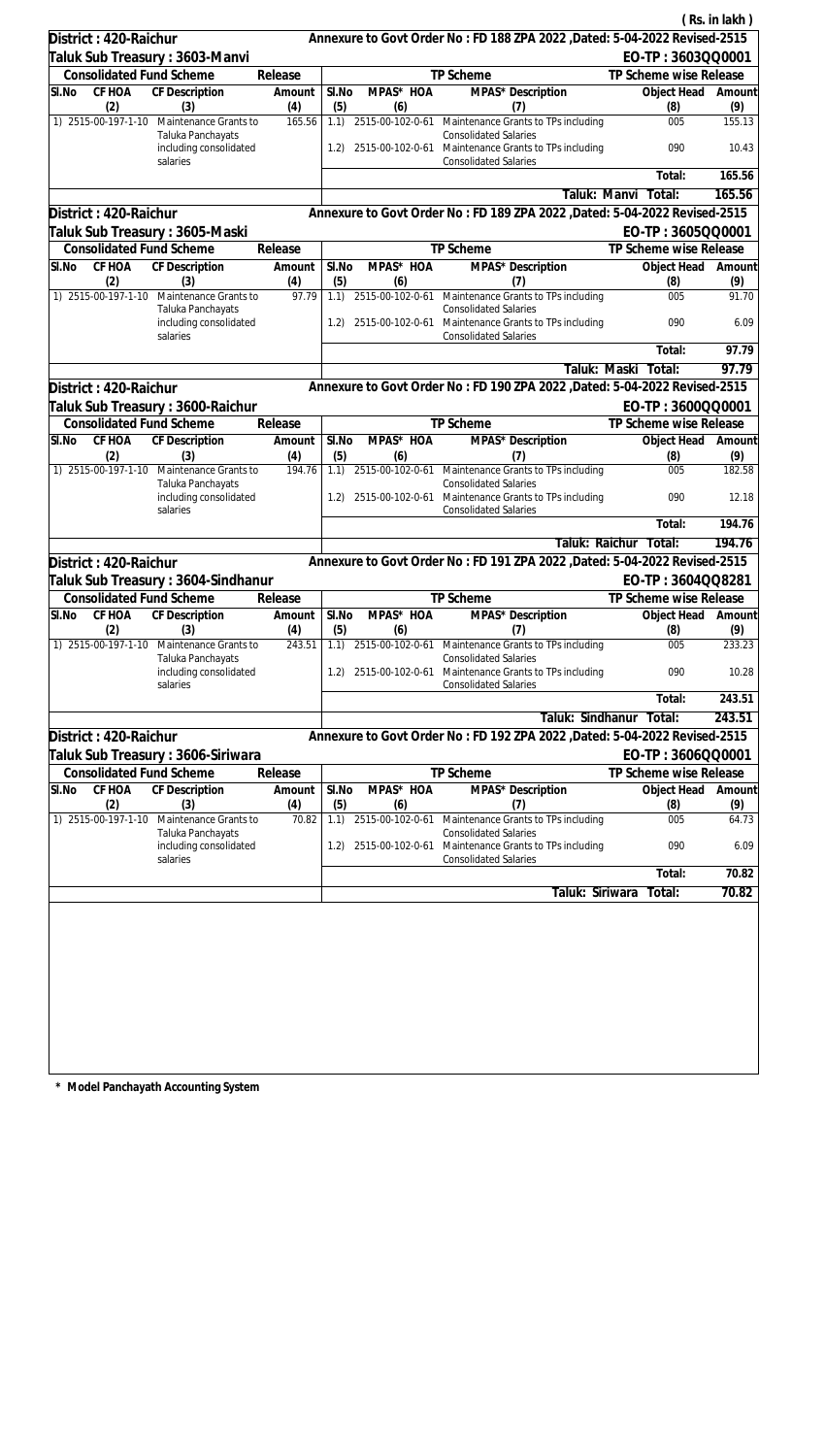|                                                                   |               |              |                  |                                                                                                                      |                        | (Rs. in lakh) |
|-------------------------------------------------------------------|---------------|--------------|------------------|----------------------------------------------------------------------------------------------------------------------|------------------------|---------------|
| District: 421-Yadgir                                              |               |              |                  | Annexure to Govt Order No: FD 193 ZPA 2022 , Dated: 5-04-2022 Revised-2515                                           |                        |               |
| Taluk Sub Treasury : 3301-Gurumitkal                              |               |              |                  |                                                                                                                      | EO-TP: 3301QQ0001      |               |
| <b>Consolidated Fund Scheme</b>                                   | Release       |              |                  | TP Scheme                                                                                                            | TP Scheme wise Release |               |
| CF HOA<br><b>CF Description</b><br>SI.No                          | Amount        | SI.No        | MPAS* HOA        | MPAS* Description                                                                                                    | Object Head            | Amount        |
| (2)<br>(3)<br>1) 2515-00-197-1-10<br>Maintenance Grants to        | (4)<br>87.62  | (5)<br>1.1)  | (6)              | (7)<br>2515-00-102-0-61 Maintenance Grants to TPs including                                                          | (8)<br>005             | (9)<br>82.20  |
| Taluka Panchayats                                                 |               |              |                  | <b>Consolidated Salaries</b>                                                                                         |                        |               |
| including consolidated<br>salaries                                |               | 1.2)         |                  | 2515-00-102-0-61 Maintenance Grants to TPs including<br><b>Consolidated Salaries</b>                                 | 090                    | 5.42          |
|                                                                   |               |              |                  |                                                                                                                      | Total:                 | 87.62         |
|                                                                   |               |              |                  | Taluk: Gurumitkal                                                                                                    | Total:                 | 87.62         |
| District: 421-Yadgir                                              |               |              |                  | Annexure to Govt Order No: FD 194 ZPA 2022 , Dated: 5-04-2022 Revised-2515                                           |                        |               |
| Taluk Sub Treasury : 3302-Hunasagi.                               |               |              |                  |                                                                                                                      | EO-TP: 3302QQ0001      |               |
| <b>Consolidated Fund Scheme</b>                                   | Release       |              |                  | TP Scheme                                                                                                            | TP Scheme wise Release |               |
| CF HOA<br>SI.No<br>CF Description<br>(2)<br>(3)                   | Amount<br>(4) | SI.No<br>(5) | MPAS* HOA<br>(6) | MPAS* Description<br>(7)                                                                                             | Object Head<br>(8)     | Amount<br>(9) |
| 1) 2515-00-197-1-10 Maintenance Grants to                         | 88.39         | 1.1)         |                  | 2515-00-102-0-61 Maintenance Grants to TPs including                                                                 | 005                    | 82.97         |
| Taluka Panchayats<br>including consolidated<br>salaries           |               | 1.2)         |                  | <b>Consolidated Salaries</b><br>2515-00-102-0-61 Maintenance Grants to TPs including<br><b>Consolidated Salaries</b> | 090                    | 5.42          |
|                                                                   |               |              |                  |                                                                                                                      | Total:                 | 88.39         |
|                                                                   |               |              |                  | Taluk: Hunasagi.                                                                                                     | Total:                 | 88.39         |
| District: 421-Yadgir                                              |               |              |                  | Annexure to Govt Order No: FD 195 ZPA 2022 , Dated: 5-04-2022 Revised-2515                                           |                        |               |
| Taluk Sub Treasury : 3303-Shahapur                                |               |              |                  |                                                                                                                      | EO-TP: 3303QQ0001      |               |
| <b>Consolidated Fund Scheme</b>                                   | Release       |              |                  | TP Scheme                                                                                                            | TP Scheme wise Release |               |
| SI.No<br>CF HOA<br>CF Description                                 | Amount        | SI.No        | MPAS* HOA        | MPAS* Description                                                                                                    | Object Head            | Amount        |
| (2)<br>(3)                                                        | (4)           | (5)          | (6)              | (7)                                                                                                                  | (8)                    | (9)           |
| 1) 2515-00-197-1-10<br>Maintenance Grants to<br>Taluka Panchayats | 157.29        | 1.1)         |                  | 2515-00-102-0-61 Maintenance Grants to TPs including<br><b>Consolidated Salaries</b>                                 | 005                    | 151.87        |
| including consolidated<br>salaries                                |               | 1.2)         | 2515-00-102-0-61 | Maintenance Grants to TPs including<br><b>Consolidated Salaries</b>                                                  | 090                    | 5.42          |
|                                                                   |               |              |                  |                                                                                                                      | Total:                 | 157.29        |
|                                                                   |               |              |                  |                                                                                                                      | Taluk: Shahapur Total: | 157.29        |
| District: 421-Yadgir                                              |               |              |                  | Annexure to Govt Order No: FD 196 ZPA 2022 , Dated: 5-04-2022 Revised-2515                                           |                        |               |
| Taluk Sub Treasury: 3304-Shorapur                                 |               |              |                  |                                                                                                                      | EO-TP: 3304QQ0001      |               |
| <b>Consolidated Fund Scheme</b>                                   | Release       |              |                  | <b>TP Scheme</b>                                                                                                     | TP Scheme wise Release |               |
| CF HOA CF Description<br>SI.No                                    | Amount        | SI.No        | MPAS* HOA        | MPAS* Description                                                                                                    | Object Head Amount     |               |
| (2)<br>(3)                                                        | (4)           | (5)          | (6)              | (7)                                                                                                                  | (8)                    | (9)           |
| 1) 2515-00-197-1-10<br>Maintenance Grants to<br>Taluka Panchayats | 181.58        | 1.1)         | 2515-00-102-0-61 | Maintenance Grants to TPs including<br><b>Consolidated Salaries</b>                                                  | 005                    | 176.16        |
| including consolidated<br>salaries                                |               | 1.2)         |                  | 2515-00-102-0-61 Maintenance Grants to TPs including<br><b>Consolidated Salaries</b>                                 | 090                    | 5.42          |
|                                                                   |               |              |                  |                                                                                                                      | Total:                 | 181.58        |
|                                                                   |               |              |                  | Taluk: Shorapur                                                                                                      | Total:                 | 181.58        |
| District: 421-Yadgir                                              |               |              |                  | Annexure to Govt Order No: FD 197 ZPA 2022, Dated: 5-04-2022 Revised-2515                                            |                        |               |
| Taluk Sub Treasury : 3305-Wadgera                                 |               |              |                  |                                                                                                                      |                        | $EO-TP:$      |
| <b>Consolidated Fund Scheme</b>                                   | Release       |              |                  | TP Scheme                                                                                                            | TP Scheme wise Release |               |
| CF HOA<br><b>CF Description</b><br>SI.No<br>(2)<br>(3)            | Amount<br>(4) | SI.No<br>(5) | MPAS* HOA<br>(6) | MPAS* Description<br>(7)                                                                                             | Object Head<br>(8)     | Amount<br>(9) |
| 1) 2515-00-197-1-10<br>Maintenance Grants to                      | 83.25         | 1.1)         | 2515-00-102-0-61 | Maintenance Grants to TPs including                                                                                  | 005                    | 77.83         |
| Taluka Panchayats<br>including consolidated<br>salaries           |               | 1.2)         | 2515-00-102-0-61 | <b>Consolidated Salaries</b><br>Maintenance Grants to TPs including<br><b>Consolidated Salaries</b>                  | 090                    | 5.42          |
|                                                                   |               |              |                  |                                                                                                                      | Total:                 | 83.25         |
|                                                                   |               |              |                  | Taluk: Wadgera                                                                                                       | Total:                 | 83.25         |
|                                                                   |               |              |                  |                                                                                                                      |                        |               |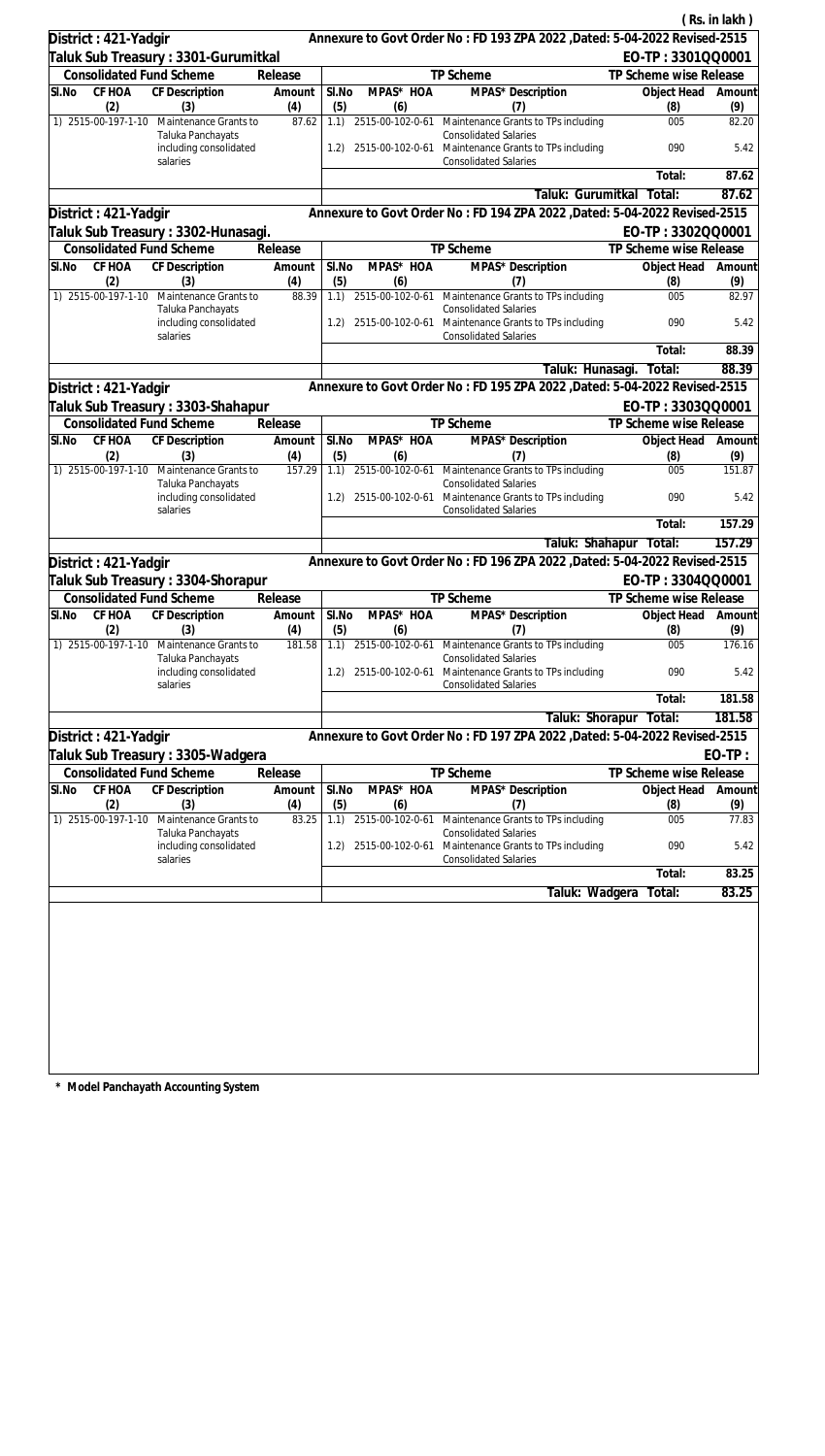|                                 |                                                         |               |              |                         | Annexure to Govt Order No: FD 198 ZPA 2022 , Dated: 5-04-2022 Revised-2515                                           |                                             | (Rs. in lakh)       |
|---------------------------------|---------------------------------------------------------|---------------|--------------|-------------------------|----------------------------------------------------------------------------------------------------------------------|---------------------------------------------|---------------------|
| District: 421-Yadgir            |                                                         |               |              |                         |                                                                                                                      |                                             |                     |
| <b>Consolidated Fund Scheme</b> | Taluk Sub Treasury: 3300-Yadgir                         | Release       |              |                         | TP Scheme                                                                                                            | EO-TP: 3300QQ0001<br>TP Scheme wise Release |                     |
| CF HOA<br>SI.No                 | CF Description                                          | Amount        | SI.No        | MPAS* HOA               | <b>MPAS*</b> Description                                                                                             | Object Head                                 | Amount              |
| (2)                             | (3)                                                     | (4)           | (5)          | (6)                     | (7)                                                                                                                  | (8)                                         | (9)                 |
| 1) 2515-00-197-1-10             | Maintenance Grants to                                   | 166.22        | 1.1)         |                         | 2515-00-102-0-61 Maintenance Grants to TPs including                                                                 | 005                                         | 160.80              |
|                                 | Taluka Panchayats<br>including consolidated             |               | 1.2)         |                         | <b>Consolidated Salaries</b><br>2515-00-102-0-61 Maintenance Grants to TPs including                                 | 090                                         | 5.42                |
|                                 | salaries                                                |               |              |                         | <b>Consolidated Salaries</b>                                                                                         | Total:                                      | 166.22              |
|                                 |                                                         |               |              |                         | Taluk: Yadgir                                                                                                        | Total:                                      | 166.22              |
| District: 451-Davanagere        |                                                         |               |              |                         | Annexure to Govt Order No: FD 199 ZPA 2022 , Dated: 5-04-2022 Revised-2515                                           |                                             |                     |
|                                 | Taluk Sub Treasury: 1705-Channagiri                     |               |              |                         |                                                                                                                      | EO-TP: 1705QQ0001                           |                     |
| <b>Consolidated Fund Scheme</b> |                                                         | Release       |              |                         | TP Scheme                                                                                                            | TP Scheme wise Release                      |                     |
| CF HOA<br>SI.No                 | CF Description                                          | Amount        | SI.No        | MPAS* HOA               | MPAS* Description                                                                                                    | Object Head                                 | Amount              |
| (2)                             | (3)                                                     | (4)           | (5)          | (6)                     | (7)                                                                                                                  | (8)                                         | (9)                 |
| 1) 2515-00-197-1-10             | Maintenance Grants to<br>Taluka Panchayats              | 309.17        | 1.1)         |                         | 2515-00-102-0-61 Maintenance Grants to TPs including<br><b>Consolidated Salaries</b>                                 | 005                                         | 294.87              |
|                                 | including consolidated<br>salaries                      |               | 1.2)         |                         | 2515-00-102-0-61 Maintenance Grants to TPs including<br><b>Consolidated Salaries</b>                                 | 090                                         | 14.30               |
|                                 |                                                         |               |              |                         |                                                                                                                      | Total:                                      | 309.17              |
|                                 |                                                         |               |              |                         | Taluk: Channagiri                                                                                                    | Total:                                      | 309.17              |
| District: 451-Davanagere        |                                                         |               |              |                         | Annexure to Govt Order No: FD 200 ZPA 2022 , Dated: 5-04-2022 Revised-2515                                           |                                             |                     |
|                                 | Taluk Sub Treasury: 1700-Davanagere                     |               |              |                         |                                                                                                                      | EO-TP: 1700QQ0003                           |                     |
| <b>Consolidated Fund Scheme</b> |                                                         | Release       |              |                         | TP Scheme                                                                                                            | TP Scheme wise Release                      |                     |
| SI.No<br>CF HOA                 | CF Description                                          | Amount        | SI.No        | MPAS* HOA               | MPAS* Description                                                                                                    | Object Head                                 | Amount              |
| (2)<br>1) 2515-00-197-1-10      | (3)<br>Maintenance Grants to                            | (4)<br>287.52 | (5)<br>1.1)  | (6)<br>2515-00-102-0-61 | (7)<br>Maintenance Grants to TPs including                                                                           | (8)<br>005                                  | (9)<br>273.22       |
|                                 | Taluka Panchayats<br>including consolidated             |               | 1.2)         | 2515-00-102-0-61        | <b>Consolidated Salaries</b><br>Maintenance Grants to TPs including                                                  | 090                                         | 14.30               |
|                                 | salaries                                                |               |              |                         | <b>Consolidated Salaries</b>                                                                                         | Total:                                      | 287.52              |
|                                 |                                                         |               |              |                         | Taluk: Davanagere                                                                                                    | Total:                                      | 287.52              |
| District : 451-Davanagere       |                                                         |               |              |                         | Annexure to Govt Order No: FD 201 ZPA 2022 , Dated: 5-04-2022 Revised-2515                                           |                                             |                     |
|                                 | Taluk Sub Treasury : 1703-Harihara                      |               |              |                         |                                                                                                                      | EO-TP: 1703QQ0001                           |                     |
| <b>Consolidated Fund Scheme</b> |                                                         | Release       |              |                         | <b>TP Scheme</b>                                                                                                     | TP Scheme wise Release                      |                     |
| SI.No<br>CF HOA                 | CF Description                                          | Amount        | SI.No        | MPAS* HOA               | MPAS* Description                                                                                                    | Object Head                                 | Amount              |
| (2)                             | (3)                                                     | (4)           | (5)          | (6)                     | (7)                                                                                                                  | (8)                                         | (9)                 |
| 1) 2515-00-197-1-10             | Maintenance Grants to<br>Taluka Panchayats              | 177.43        | 1.1)         | 2515-00-102-0-61        | Maintenance Grants to TPs including<br><b>Consolidated Salaries</b>                                                  | 005                                         | 164.38              |
|                                 | including consolidated<br>salaries                      |               | 1.2)         |                         | 2515-00-102-0-61 Maintenance Grants to TPs including<br><b>Consolidated Salaries</b>                                 | 090                                         | 13.05               |
|                                 |                                                         |               |              |                         |                                                                                                                      | Total:                                      | $\overline{177}.43$ |
|                                 |                                                         |               |              |                         | Taluk: Harihara                                                                                                      | Total:                                      | 177.43              |
| District: 451-Davanagere        |                                                         |               |              |                         | Annexure to Govt Order No: FD 202 ZPA 2022 , Dated: 5-04-2022 Revised-2515                                           |                                             |                     |
|                                 | Taluk Sub Treasury : 1706-Honnali                       |               |              |                         |                                                                                                                      | EO-TP: 1706QQ0001                           |                     |
| <b>Consolidated Fund Scheme</b> |                                                         | Release       |              |                         | TP Scheme                                                                                                            | TP Scheme wise Release                      |                     |
| SI.No<br><b>CF HOA</b><br>(2)   | CF Description<br>(3)                                   | Amount<br>(4) | SI.No<br>(5) | MPAS* HOA<br>(6)        | MPAS* Description<br>(7)                                                                                             | Object Head<br>(8)                          | Amount<br>(9)       |
| 1) 2515-00-197-1-10             | Maintenance Grants to                                   | 110.38        | 1.1)         | 2515-00-102-0-61        | Maintenance Grants to TPs including                                                                                  | 005                                         | 100.25              |
|                                 | Taluka Panchayats<br>including consolidated<br>salaries |               | 1.2)         |                         | <b>Consolidated Salaries</b><br>2515-00-102-0-61 Maintenance Grants to TPs including<br><b>Consolidated Salaries</b> | 090                                         | 10.13               |
|                                 |                                                         |               |              |                         |                                                                                                                      | Total:                                      | 110.38              |
|                                 |                                                         |               |              |                         | Taluk: Honnali                                                                                                       | Total:                                      | 110.38              |
|                                 |                                                         |               |              |                         |                                                                                                                      |                                             |                     |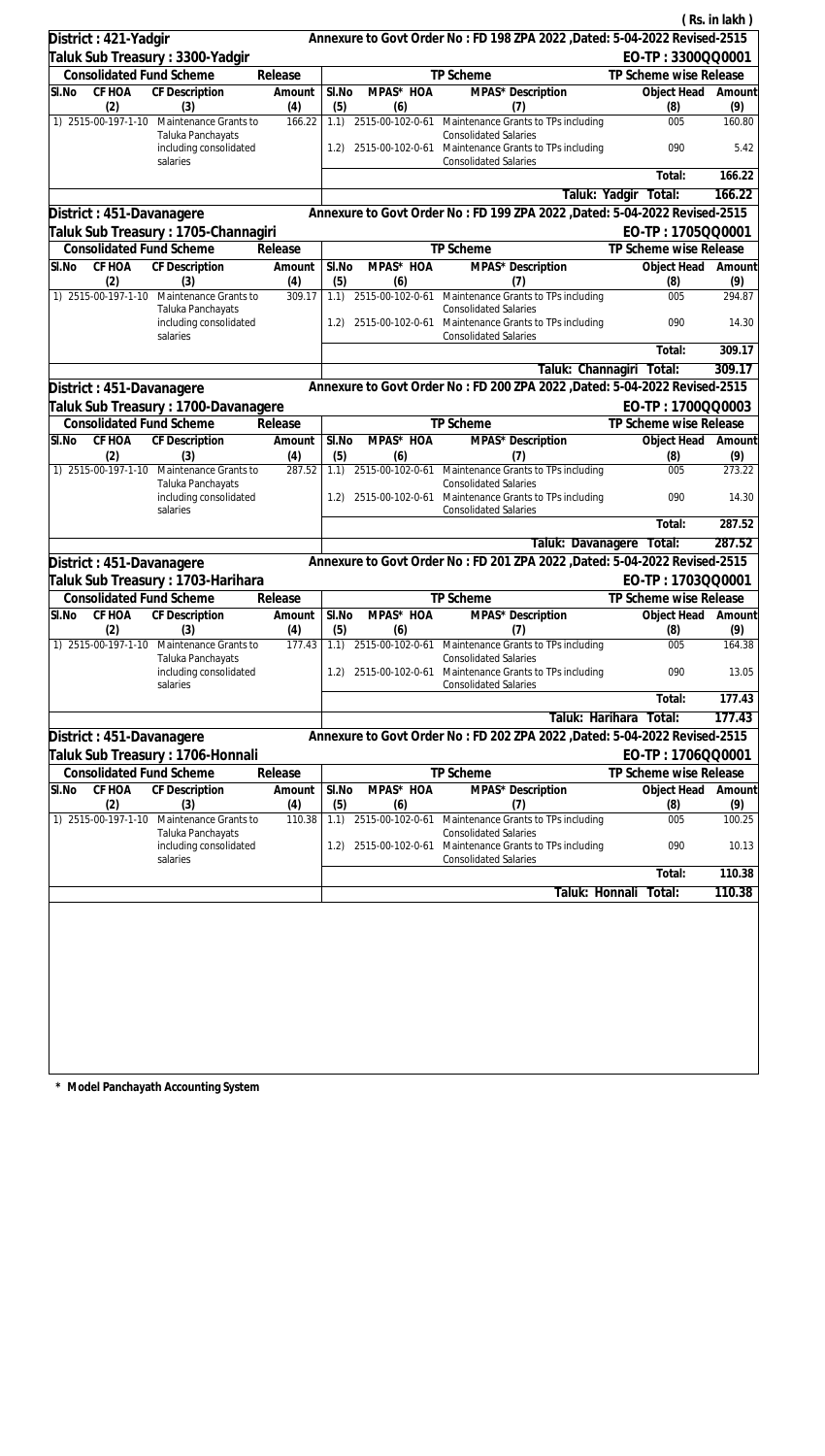|                                 |                                                         |               |              |                  |                                                                                                                      |                           | (Rs. in lakh) |
|---------------------------------|---------------------------------------------------------|---------------|--------------|------------------|----------------------------------------------------------------------------------------------------------------------|---------------------------|---------------|
| District: 451-Davanagere        |                                                         |               |              |                  | Annexure to Govt Order No: FD 203 ZPA 2022 , Dated: 5-04-2022 Revised-2515                                           |                           |               |
|                                 | Taluk Sub Treasury: 1701-Jagalur                        |               |              |                  |                                                                                                                      | EO-TP: 1701QQ0001         |               |
| <b>Consolidated Fund Scheme</b> |                                                         | Release       |              |                  | TP Scheme                                                                                                            | TP Scheme wise Release    |               |
| CF HOA<br>SI.No                 | <b>CF</b> Description                                   | Amount        | SI.No        | MPAS* HOA        | MPAS* Description                                                                                                    | Object Head               | Amount        |
| (2)<br>1) 2515-00-197-1-10      | (3)<br>Maintenance Grants to                            | (4)<br>128.87 | (5)<br>1.1)  | (6)              | (7)<br>2515-00-102-0-61 Maintenance Grants to TPs including                                                          | (8)<br>005                | (9)<br>115.82 |
|                                 | Taluka Panchayats<br>including consolidated             |               | 1.2)         |                  | <b>Consolidated Salaries</b><br>2515-00-102-0-61 Maintenance Grants to TPs including                                 | 090                       | 13.05         |
|                                 | salaries                                                |               |              |                  | <b>Consolidated Salaries</b>                                                                                         |                           | 128.87        |
|                                 |                                                         |               |              |                  |                                                                                                                      | Total:                    | 128.87        |
|                                 |                                                         |               |              |                  | Taluk: Jagalur<br>Annexure to Govt Order No: FD 204 ZPA 2022 , Dated: 5-04-2022 Revised-2515                         | Total:                    |               |
| District: 451-Davanagere        |                                                         |               |              |                  |                                                                                                                      | EO-TP: 1707QQ0001         |               |
| <b>Consolidated Fund Scheme</b> | Taluk Sub Treasury : 1707-Nyamathi                      | Release       |              |                  | TP Scheme                                                                                                            | TP Scheme wise Release    |               |
| CF HOA<br>SI.No                 | CF Description                                          | Amount        | SI.No        | MPAS* HOA        | MPAS* Description                                                                                                    | Object Head               | Amount        |
| (2)                             | (3)                                                     | (4)           | (5)          | (6)              | (7)                                                                                                                  | (8)                       | (9)           |
| 1) 2515-00-197-1-10             | Maintenance Grants to                                   | 109.63        | 1.1)         |                  | 2515-00-102-0-61 Maintenance Grants to TPs including                                                                 | 005                       | 95.30         |
|                                 | Taluka Panchayats<br>including consolidated<br>salaries |               | 1.2)         |                  | <b>Consolidated Salaries</b><br>2515-00-102-0-61 Maintenance Grants to TPs including<br><b>Consolidated Salaries</b> | 090                       | 14.33         |
|                                 |                                                         |               |              |                  |                                                                                                                      | Total:                    | 109.63        |
|                                 |                                                         |               |              |                  | Taluk: Nyamathi                                                                                                      | Total:                    | 109.63        |
| District : 452-Ramanagara       |                                                         |               |              |                  | Annexure to Govt Order No: FD 205 ZPA 2022 , Dated: 5-04-2022 Revised-2515                                           |                           |               |
|                                 | Taluk Sub Treasury : 0401-Chanapatna                    |               |              |                  |                                                                                                                      | EO-TP: 0401QQ0001         |               |
| <b>Consolidated Fund Scheme</b> |                                                         | Release       |              |                  | TP Scheme                                                                                                            | TP Scheme wise Release    |               |
| SI.No<br>CF HOA<br>(2)          | CF Description<br>(3)                                   | Amount<br>(4) | SI.No<br>(5) | MPAS* HOA<br>(6) | MPAS* Description<br>(7)                                                                                             | Object Head<br>(8)        | Amount<br>(9) |
| 1) 2515-00-197-1-10             | Maintenance Grants to                                   | 226.16        | 1.1)         | 2515-00-102-0-61 | Maintenance Grants to TPs including                                                                                  | 005                       | 215.33        |
|                                 | Taluka Panchayats<br>including consolidated             |               | 1.2)         | 2515-00-102-0-61 | <b>Consolidated Salaries</b><br>Maintenance Grants to TPs including                                                  | 090                       | 10.83         |
|                                 | salaries                                                |               |              |                  | <b>Consolidated Salaries</b>                                                                                         |                           |               |
|                                 |                                                         |               |              |                  |                                                                                                                      | Total:                    | 226.16        |
|                                 |                                                         |               |              |                  | Taluk: Chanapatna                                                                                                    | Total:                    | 226.16        |
| District: 452-Ramanagara        |                                                         |               |              |                  | Annexure to Govt Order No: FD 206 ZPA 2022 , Dated: 5-04-2022 Revised-2515                                           |                           |               |
|                                 | Taluk Sub Treasury : 0402-Kanakapura                    |               |              |                  |                                                                                                                      | EO-TP: 0402QQ9034         |               |
| <b>Consolidated Fund Scheme</b> |                                                         | Release       |              |                  | <b>TP Scheme</b>                                                                                                     | TP Scheme wise Release    |               |
| SI.No<br>(2)                    | CF HOA CF Description<br>(3)                            | Amount<br>(4) | SI.No<br>(5) | MPAS* HOA<br>(6) | MPAS* Description<br>(7)                                                                                             | Object Head Amount<br>(8) | (9)           |
| 1) 2515-00-197-1-10             | Maintenance Grants to<br>Taluka Panchayats              | 285.99        | 1.1)         | 2515-00-102-0-61 | Maintenance Grants to TPs including<br><b>Consolidated Salaries</b>                                                  | 005                       | 274.03        |
|                                 | including consolidated<br>salaries                      |               | 1.2)         |                  | 2515-00-102-0-61 Maintenance Grants to TPs including<br><b>Consolidated Salaries</b>                                 | 090                       | 11.96         |
|                                 |                                                         |               |              |                  |                                                                                                                      | Total:                    | 285.99        |
|                                 |                                                         |               |              |                  | Taluk: Kanakapura                                                                                                    | Total:                    | 285.99        |
| District : 452-Ramanagara       |                                                         |               |              |                  | Annexure to Govt Order No: FD 207 ZPA 2022 , Dated: 5-04-2022 Revised-2515                                           |                           |               |
|                                 | Taluk Sub Treasury: 0403-Magadi                         |               |              |                  |                                                                                                                      | EO-TP: 0403QQ9235         |               |
| <b>Consolidated Fund Scheme</b> |                                                         | Release       |              |                  | TP Scheme                                                                                                            | TP Scheme wise Release    |               |
| CF HOA<br>SI.No<br>(2)          | <b>CF Description</b><br>(3)                            | Amount<br>(4) | SI.No<br>(5) | MPAS* HOA<br>(6) | MPAS* Description<br>(7)                                                                                             | Object Head<br>(8)        | Amount<br>(9) |
| 1) 2515-00-197-1-10             | Maintenance Grants to<br>Taluka Panchayats              | 179.76        | 1.1)         | 2515-00-102-0-61 | Maintenance Grants to TPs including<br><b>Consolidated Salaries</b>                                                  | 005                       | 168.93        |
|                                 | including consolidated<br>salaries                      |               | 1.2)         | 2515-00-102-0-61 | Maintenance Grants to TPs including<br><b>Consolidated Salaries</b>                                                  | 090                       | 10.83         |
|                                 |                                                         |               |              |                  |                                                                                                                      | Total:                    | 179.76        |
|                                 |                                                         |               |              |                  | Taluk: Magadi                                                                                                        | Total:                    | 179.76        |
|                                 |                                                         |               |              |                  |                                                                                                                      |                           |               |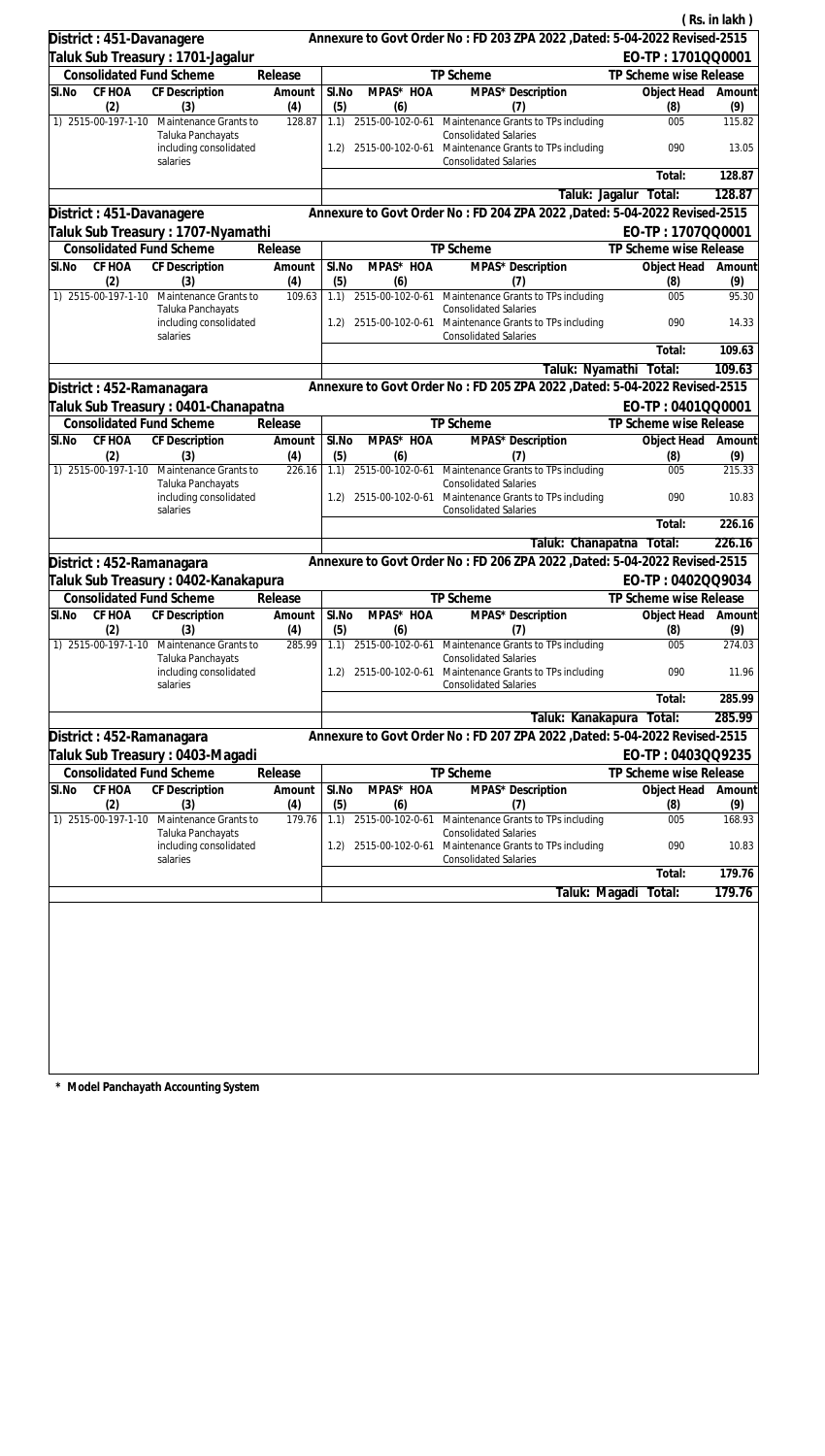|                                           |                                                                      |               |              |                         |                                                                                                                                              |                         | (Rs. in lakh)             |
|-------------------------------------------|----------------------------------------------------------------------|---------------|--------------|-------------------------|----------------------------------------------------------------------------------------------------------------------------------------------|-------------------------|---------------------------|
| District: 452-Ramanagara                  |                                                                      |               |              |                         | Annexure to Govt Order No: FD 208 ZPA 2022 , Dated: 5-04-2022 Revised-2515                                                                   |                         |                           |
| Taluk Sub Treasury : 0400-Ramanagara      |                                                                      |               |              |                         |                                                                                                                                              | EO-TP: 0400QQ0001       |                           |
| <b>Consolidated Fund Scheme</b>           |                                                                      | Release       |              |                         | TP Scheme                                                                                                                                    | TP Scheme wise Release  |                           |
| CF HOA<br>SI.No                           | CF Description                                                       | Amount        | SI.No        | MPAS* HOA               | MPAS* Description                                                                                                                            | Object Head             | Amount                    |
| (2)<br>1) 2515-00-197-1-10                | (3)                                                                  | (4)<br>165.52 | (5)          | (6)                     | (7)                                                                                                                                          | (8)<br>005              | (9)<br>154.69             |
|                                           | Maintenance Grants to<br>Taluka Panchayats<br>including consolidated |               | 1.1)<br>1.2) |                         | 2515-00-102-0-61 Maintenance Grants to TPs including<br><b>Consolidated Salaries</b><br>2515-00-102-0-61 Maintenance Grants to TPs including | 090                     | 10.83                     |
| salaries                                  |                                                                      |               |              |                         | <b>Consolidated Salaries</b>                                                                                                                 | Total:                  | 165.52                    |
|                                           |                                                                      |               |              |                         | Taluk: Ramanagara                                                                                                                            | Total:                  | 165.52                    |
| District: 453-Chikkaballapura             |                                                                      |               |              |                         | Annexure to Govt Order No: FD 209 ZPA 2022 , Dated: 5-04-2022 Revised-2515                                                                   |                         |                           |
| Taluk Sub Treasury : 0601-Bagepalli       |                                                                      |               |              |                         |                                                                                                                                              | EO-TP: 0601ZZ8229       |                           |
| <b>Consolidated Fund Scheme</b>           |                                                                      | Release       |              |                         | TP Scheme                                                                                                                                    | TP Scheme wise Release  |                           |
| SI.No<br>CF HOA                           | CF Description                                                       | Amount        | SI.No        | MPAS* HOA               | MPAS <sup>*</sup> Description                                                                                                                | Object Head             | Amount                    |
| (2)                                       | (3)                                                                  | (4)           | (5)          | (6)                     | (7)                                                                                                                                          | (8)                     | (9)                       |
| 1) 2515-00-197-1-10                       | Maintenance Grants to<br>Taluka Panchayats                           | 137.16        | 1.1)         | 2515-00-102-0-61        | Maintenance Grants to TPs including<br><b>Consolidated Salaries</b>                                                                          | 005                     | 128.73                    |
| salaries                                  | including consolidated                                               |               | 1.2)         | 2515-00-102-0-61        | Maintenance Grants to TPs including<br><b>Consolidated Salaries</b>                                                                          | 090                     | 8.43                      |
|                                           |                                                                      |               |              |                         |                                                                                                                                              | Total:                  | 137.16                    |
|                                           |                                                                      |               |              |                         |                                                                                                                                              | Taluk: Bagepalli Total: | 137.16                    |
| District: 453-Chikkaballapura             |                                                                      |               |              |                         | Annexure to Govt Order No: FD 210 ZPA 2022 , Dated: 5-04-2022 Revised-2515                                                                   |                         |                           |
| Taluk Sub Treasury : 0600-Chikkaballapura |                                                                      |               |              |                         |                                                                                                                                              | EO-TP: 0600QQ0001       |                           |
| <b>Consolidated Fund Scheme</b>           |                                                                      | Release       |              |                         | TP Scheme                                                                                                                                    | TP Scheme wise Release  |                           |
| CF HOA<br>SI.No<br>(2)                    | <b>CF</b> Description<br>(3)                                         | Amount<br>(4) | SI.No<br>(5) | MPAS* HOA<br>(6)        | MPAS* Description<br>(7)                                                                                                                     | Object Head<br>(8)      | Amount<br>(9)             |
| 1) 2515-00-197-1-10                       | Maintenance Grants to                                                | 154.75        | 1.1)         |                         | 2515-00-102-0-61 Maintenance Grants to TPs including                                                                                         | 005                     | 146.32                    |
| salaries                                  | Taluka Panchayats<br>including consolidated                          |               | 1.2)         | 2515-00-102-0-61        | <b>Consolidated Salaries</b><br>Maintenance Grants to TPs including<br><b>Consolidated Salaries</b>                                          | 090                     | 8.43                      |
|                                           |                                                                      |               |              |                         |                                                                                                                                              | Total:                  | 154.75                    |
|                                           |                                                                      |               |              |                         | Taluk: Chikkaballapura                                                                                                                       | Total:                  | 154.75                    |
| District: 453-Chikkaballapura             |                                                                      |               |              |                         | Annexure to Govt Order No: FD 211 ZPA 2022 , Dated: 5-04-2022 Revised-2515                                                                   |                         |                           |
| Taluk Sub Treasury : 0602-Chintamani      |                                                                      |               |              |                         |                                                                                                                                              | EO-TP: 0602QQ9301       |                           |
| <b>Consolidated Fund Scheme</b>           |                                                                      | Release       |              |                         | TP Scheme                                                                                                                                    | TP Scheme wise Release  |                           |
| SI.No CF HOA CF Description<br>(2)        | (3)                                                                  | Amount<br>(4) | SI.No<br>(5) | MPAS* HOA<br>(6)        | MPAS* Description<br>(7)                                                                                                                     | (8)                     | Object Head Amount<br>(9) |
| 1) 2515-00-197-1-10                       | Maintenance Grants to<br>Taluka Panchayats                           | 187.72        |              | 1.1) 2515-00-102-0-61   | Maintenance Grants to TPs including<br><b>Consolidated Salaries</b>                                                                          | 005                     | 179.29                    |
| salaries                                  | including consolidated                                               |               | 1.2)         | 2515-00-102-0-61        | Maintenance Grants to TPs including<br><b>Consolidated Salaries</b>                                                                          | 090                     | 8.43                      |
|                                           |                                                                      |               |              |                         |                                                                                                                                              | Total:                  | 187.72                    |
|                                           |                                                                      |               |              |                         | Taluk: Chintamani                                                                                                                            | Total:                  | 187.72                    |
| District: 453-Chikkaballapura             |                                                                      |               |              |                         | Annexure to Govt Order No: FD 212 ZPA 2022, Dated: 5-04-2022 Revised-2515                                                                    |                         |                           |
| Taluk Sub Treasury : 0603-Gowribidnur     |                                                                      |               |              |                         |                                                                                                                                              | EO-TP: 0603QQ0018       |                           |
| <b>Consolidated Fund Scheme</b>           |                                                                      | Release       |              |                         | TP Scheme                                                                                                                                    | TP Scheme wise Release  |                           |
| CF HOA<br>SI.No                           | <b>CF Description</b>                                                | Amount        | SI.No        | MPAS* HOA               | MPAS* Description                                                                                                                            | Object Head             | Amount                    |
| (2)                                       | (3)                                                                  | (4)           | (5)          | (6)<br>2515-00-102-0-61 | (7)                                                                                                                                          | (8)                     | (9)                       |
| 1) 2515-00-197-1-10                       | Maintenance Grants to<br>Taluka Panchayats                           | 194.83        | 1.1)         |                         | Maintenance Grants to TPs including<br><b>Consolidated Salaries</b>                                                                          | 005                     | 186.40                    |
| salaries                                  | including consolidated                                               |               | 1.2)         | 2515-00-102-0-61        | Maintenance Grants to TPs including<br><b>Consolidated Salaries</b>                                                                          | 090                     | 8.43                      |
|                                           |                                                                      |               |              |                         |                                                                                                                                              | Total:                  | 194.83                    |
|                                           |                                                                      |               |              |                         | Taluk: Gowribidnur                                                                                                                           | Total:                  | 194.83                    |
|                                           |                                                                      |               |              |                         |                                                                                                                                              |                         |                           |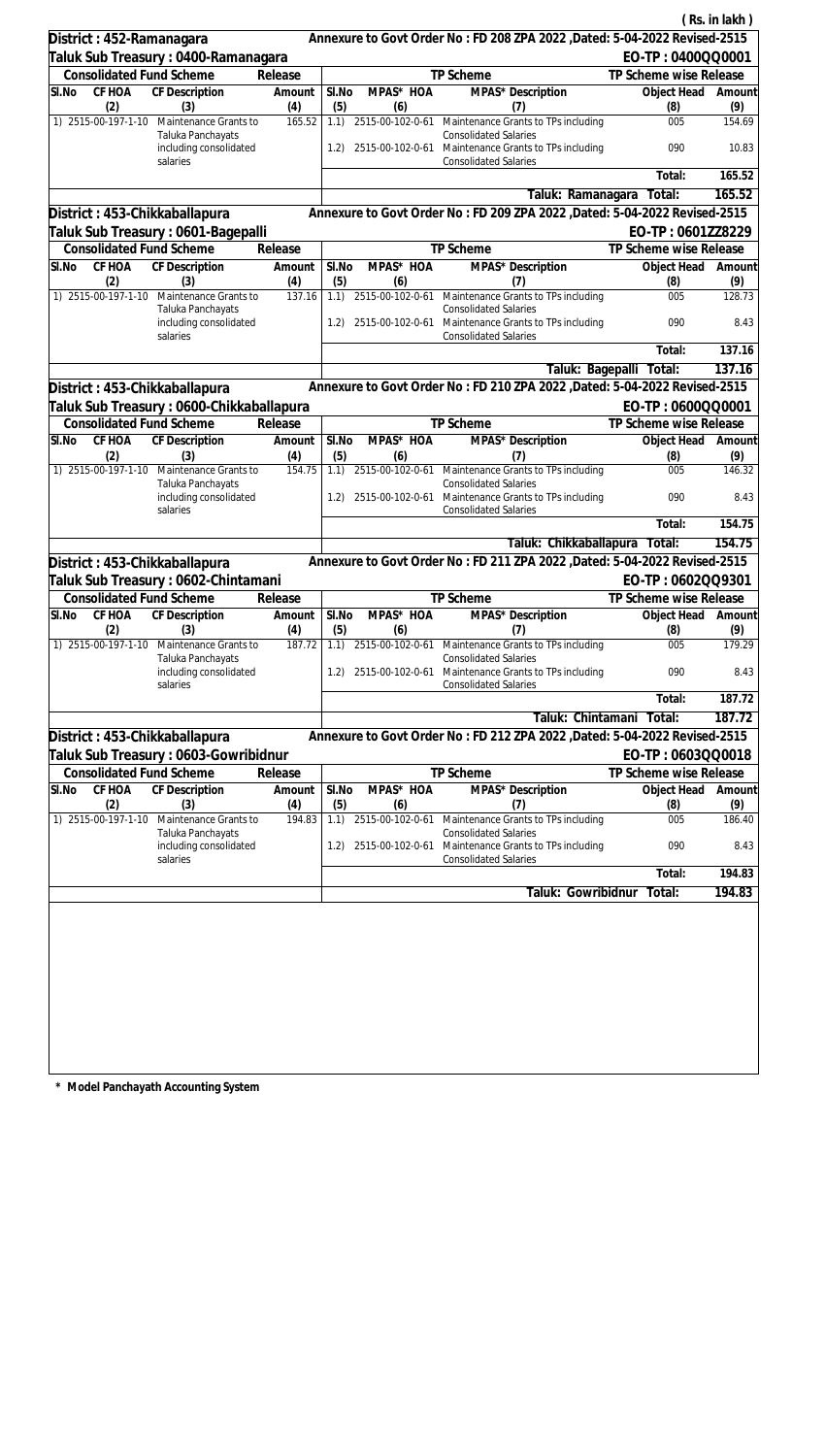|                                 |                                                         |               |              |                         |                                                                                                                      |                        | (Rs. in lakh) |
|---------------------------------|---------------------------------------------------------|---------------|--------------|-------------------------|----------------------------------------------------------------------------------------------------------------------|------------------------|---------------|
| District: 453-Chikkaballapura   |                                                         |               |              |                         | Annexure to Govt Order No: FD 213 ZPA 2022 , Dated: 5-04-2022 Revised-2515                                           |                        |               |
|                                 | Taluk Sub Treasury : 0604-Gudibande                     |               |              |                         |                                                                                                                      | EO-TP: 0604QQ0049      |               |
| <b>Consolidated Fund Scheme</b> |                                                         | Release       |              |                         | TP Scheme                                                                                                            | TP Scheme wise Release |               |
| CF HOA<br>SI.No                 | CF Description                                          | Amount        | SI.No        | MPAS* HOA               | MPAS* Description                                                                                                    | Object Head            | Amount        |
| (2)                             | (3)                                                     | (4)           | (5)          | (6)                     | (7)                                                                                                                  | (8)                    | (9)           |
| 1) 2515-00-197-1-10             | Maintenance Grants to                                   | 50.62         | 1.1)         |                         | 2515-00-102-0-61 Maintenance Grants to TPs including                                                                 | 005                    | 42.19         |
|                                 | Taluka Panchayats<br>including consolidated<br>salaries |               | 1.2)         |                         | <b>Consolidated Salaries</b><br>2515-00-102-0-61 Maintenance Grants to TPs including<br><b>Consolidated Salaries</b> | 090                    | 8.43          |
|                                 |                                                         |               |              |                         |                                                                                                                      | Total:                 | 50.62         |
|                                 |                                                         |               |              |                         | Taluk: Gudibande                                                                                                     | Total:                 | 50.62         |
| District: 453-Chikkaballapura   |                                                         |               |              |                         | Annexure to Govt Order No: FD 214 ZPA 2022 , Dated: 5-04-2022 Revised-2515                                           |                        |               |
|                                 | Taluk Sub Treasury : 0605-Shidlaghatta                  |               |              |                         |                                                                                                                      | EO-TP: 0605QQ9673      |               |
| Consolidated Fund Scheme        |                                                         | Release       |              |                         | TP Scheme                                                                                                            | TP Scheme wise Release |               |
| SI.No<br>CF HOA                 | CF Description                                          | Amount        | SI.No        | MPAS* HOA               | MPAS <sup>*</sup> Description                                                                                        | Object Head            | Amount        |
| (2)<br>1) 2515-00-197-1-10      | (3)<br>Maintenance Grants to                            | (4)<br>148.18 | (5)<br>1.1)  | (6)<br>2515-00-102-0-61 | (7)<br>Maintenance Grants to TPs including                                                                           | (8)<br>005             | (9)<br>139.75 |
|                                 | Taluka Panchayats                                       |               |              |                         | <b>Consolidated Salaries</b>                                                                                         |                        |               |
|                                 | including consolidated<br>salaries                      |               | 1.2)         | 2515-00-102-0-61        | Maintenance Grants to TPs including<br><b>Consolidated Salaries</b>                                                  | 090                    | 8.43          |
|                                 |                                                         |               |              |                         |                                                                                                                      | Total:                 | 148.18        |
|                                 |                                                         |               |              |                         | Taluk: Shidlaghatta                                                                                                  | Total:                 | 148.18        |
| District: 456-Chamarajanagar    |                                                         |               |              |                         | Annexure to Govt Order No: FD 215 ZPA 2022 , Dated: 5-04-2022 Revised-2515                                           |                        |               |
|                                 | Taluk Sub Treasury : 1000-Chamarajanagar                |               |              |                         |                                                                                                                      | EO-TP: 1000QQ0001      |               |
| <b>Consolidated Fund Scheme</b> |                                                         | Release       |              |                         | TP Scheme                                                                                                            | TP Scheme wise Release |               |
| CF HOA<br>SI.No<br>(2)          | CF Description<br>(3)                                   | Amount<br>(4) | SI.No<br>(5) | MPAS* HOA<br>(6)        | MPAS* Description<br>(7)                                                                                             | Object Head<br>(8)     | Amount<br>(9) |
| 1) 2515-00-197-1-10             | Maintenance Grants to                                   | 275.25        | 1.1)         |                         | 2515-00-102-0-61 Maintenance Grants to TPs including                                                                 | 005                    | 264.83        |
|                                 | Taluka Panchayats<br>including consolidated<br>salaries |               | 1.2)         | 2515-00-102-0-61        | <b>Consolidated Salaries</b><br>Maintenance Grants to TPs including<br><b>Consolidated Salaries</b>                  | 090                    | 10.42         |
|                                 |                                                         |               |              |                         |                                                                                                                      | Total:                 | 275.25        |
|                                 |                                                         |               |              |                         | Taluk: Chamarajanagar                                                                                                | Total:                 | 275.25        |
| District: 456-Chamarajanagar    |                                                         |               |              |                         | Annexure to Govt Order No: FD 216 ZPA 2022 , Dated: 5-04-2022 Revised-2515                                           |                        |               |
|                                 | Taluk Sub Treasury: 1001-Gundlupet                      |               |              |                         |                                                                                                                      | EO-TP: 1001QQ0001      |               |
| <b>Consolidated Fund Scheme</b> |                                                         | Release       |              |                         | TP Scheme                                                                                                            | TP Scheme wise Release |               |
| SI.No CF HOA CF Description     |                                                         | Amount        | SI.No        | MPAS* HOA               | MPAS* Description                                                                                                    | Object Head Amount     |               |
| (2)                             | (3)                                                     | (4)           | (5)          | (6)                     | (7)                                                                                                                  | (8)                    | (9)           |
| 1) 2515-00-197-1-10             | Maintenance Grants to<br>Taluka Panchayats              | 189.32        |              | 1.1) 2515-00-102-0-61   | Maintenance Grants to TPs including<br><b>Consolidated Salaries</b>                                                  | 005                    | 178.90        |
|                                 | including consolidated<br>salaries                      |               | 1.2)         | 2515-00-102-0-61        | Maintenance Grants to TPs including<br><b>Consolidated Salaries</b>                                                  | 090                    | 10.42         |
|                                 |                                                         |               |              |                         |                                                                                                                      | Total:                 | 189.32        |
|                                 |                                                         |               |              |                         | Taluk: Gundlupet                                                                                                     | Total:                 | 189.32        |
| District: 456-Chamarajanagar    |                                                         |               |              |                         | Annexure to Govt Order No: FD 217 ZPA 2022, Dated: 5-04-2022 Revised-2515                                            |                        |               |
|                                 | Taluk Sub Treasury : 1004-Hannuru                       |               |              |                         |                                                                                                                      |                        | $EO-TP:$      |
| <b>Consolidated Fund Scheme</b> |                                                         | Release       |              |                         | TP Scheme                                                                                                            | TP Scheme wise Release |               |
| CF HOA<br>SI.No<br>(2)          | <b>CF Description</b><br>(3)                            | Amount<br>(4) | SI.No<br>(5) | MPAS* HOA<br>(6)        | MPAS* Description<br>(7)                                                                                             | Object Head<br>(8)     | Amount<br>(9) |
| 1) 2515-00-197-1-10             | Maintenance Grants to                                   | 121.26        | 1.1)         | 2515-00-102-0-61        | Maintenance Grants to TPs including                                                                                  | 005                    | 117.09        |
|                                 | Taluka Panchayats<br>including consolidated<br>salaries |               | 1.2)         | 2515-00-102-0-61        | <b>Consolidated Salaries</b><br>Maintenance Grants to TPs including<br><b>Consolidated Salaries</b>                  | 090                    | 4.17          |
|                                 |                                                         |               |              |                         |                                                                                                                      | Total:                 | 121.26        |
|                                 |                                                         |               |              |                         | Taluk: Hannuru                                                                                                       | Total:                 | 121.26        |
|                                 |                                                         |               |              |                         |                                                                                                                      |                        |               |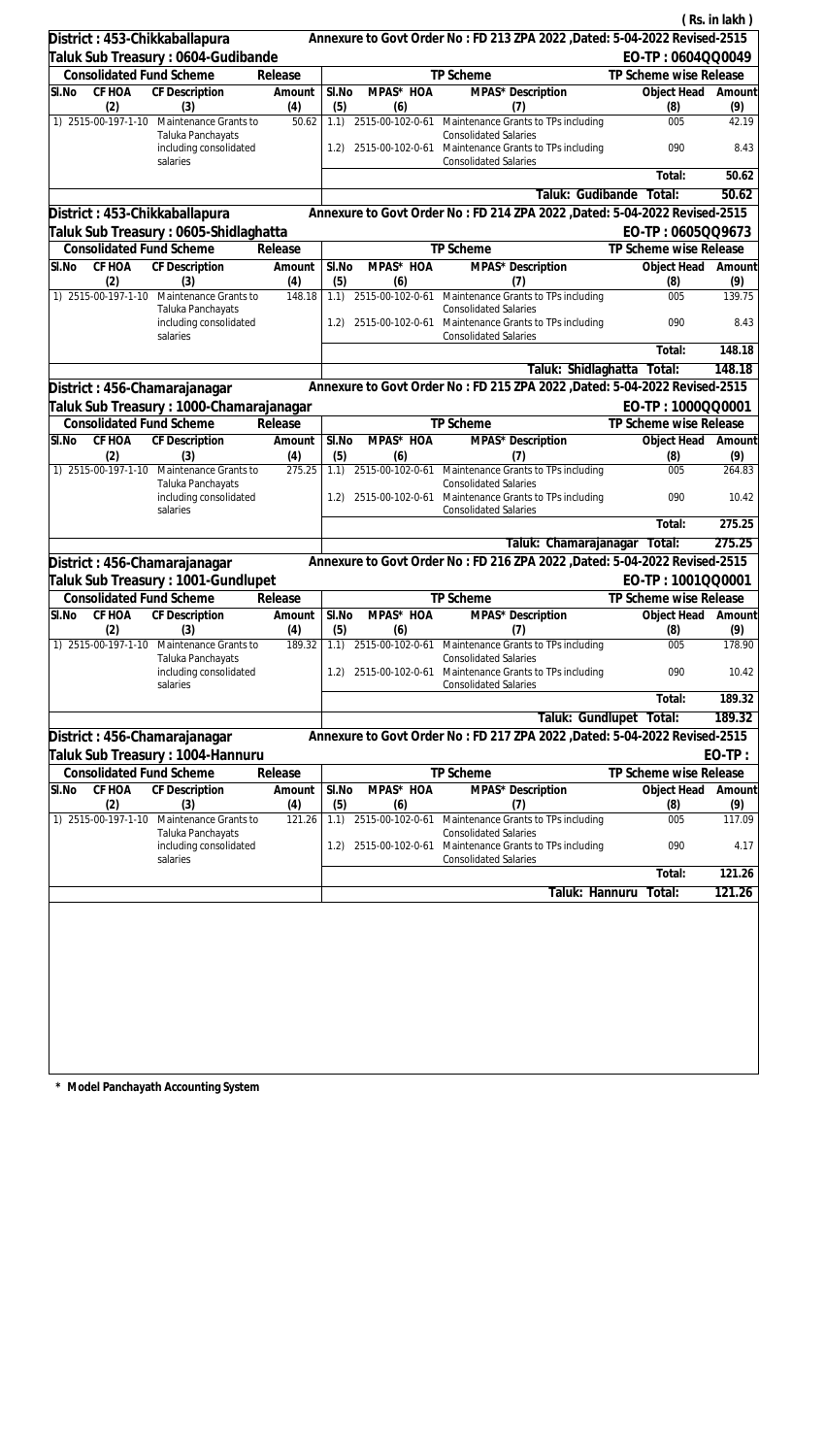|                                    |                                                         |               |              |                              |                                                                            |                           | (Rs. in lakh) |
|------------------------------------|---------------------------------------------------------|---------------|--------------|------------------------------|----------------------------------------------------------------------------|---------------------------|---------------|
| District: 456-Chamarajanagar       |                                                         |               |              |                              | Annexure to Govt Order No: FD 218 ZPA 2022 , Dated: 5-04-2022 Revised-2515 |                           |               |
|                                    | Taluk Sub Treasury : 1002-Kollegal                      |               |              |                              |                                                                            | EO-TP: 1002QQ0001         |               |
| <b>Consolidated Fund Scheme</b>    |                                                         | Release       |              |                              | TP Scheme                                                                  | TP Scheme wise Release    |               |
| CF HOA<br>SI.No                    | CF Description                                          | Amount        | SI.No        | MPAS* HOA                    | MPAS* Description                                                          | Object Head               | Amount        |
| (2)<br>1) 2515-00-197-1-10         | (3)<br>Maintenance Grants to                            | (4)<br>133.15 | (5)<br>1.1)  | (6)<br>2515-00-102-0-61      | (7)<br>Maintenance Grants to TPs including                                 | (8)<br>005                | (9)<br>122.73 |
|                                    | Taluka Panchayats                                       |               |              |                              | <b>Consolidated Salaries</b>                                               |                           |               |
|                                    | including consolidated<br>salaries                      |               |              | 1.2) 2515-00-102-0-61        | Maintenance Grants to TPs including<br><b>Consolidated Salaries</b>        | 090                       | 10.42         |
|                                    |                                                         |               |              |                              |                                                                            | Total:                    | 133.15        |
|                                    |                                                         |               |              |                              | Taluk: Kollegal                                                            | Total:                    | 133.15        |
| District : 456-Chamarajanagar      |                                                         |               |              |                              | Annexure to Govt Order No: FD 219 ZPA 2022 , Dated: 5-04-2022 Revised-2515 |                           |               |
|                                    | Taluk Sub Treasury : 1003-Yelandur                      |               |              |                              |                                                                            | EO-TP: 1003QQ0001         |               |
| <b>Consolidated Fund Scheme</b>    |                                                         | Release       |              |                              | TP Scheme                                                                  | TP Scheme wise Release    |               |
| CF HOA<br>SI.No<br>(2)             | CF Description<br>(3)                                   | Amount<br>(4) | SI.No<br>(5) | MPAS* HOA<br>(6)             | MPAS <sup>*</sup> Description<br>(7)                                       | Object Head<br>(8)        | Amount<br>(9) |
| 1) 2515-00-197-1-10                | Maintenance Grants to                                   | 83.02         | 1.1)         | 2515-00-102-0-61             | Maintenance Grants to TPs including<br><b>Consolidated Salaries</b>        | 005                       | 72.60         |
|                                    | Taluka Panchayats<br>including consolidated<br>salaries |               | 1.2)         | 2515-00-102-0-61             | Maintenance Grants to TPs including<br><b>Consolidated Salaries</b>        | 090                       | 10.42         |
|                                    |                                                         |               |              |                              |                                                                            | Total:                    | 83.02         |
|                                    |                                                         |               |              |                              | Taluk: Yelandur                                                            | Total:                    | 83.02         |
| District: 457-Udupi                |                                                         |               |              |                              | Annexure to Govt Order No: FD 220 ZPA 2022 , Dated: 5-04-2022 Revised-2515 |                           |               |
|                                    | Taluk Sub Treasury : 2051-Baindur                       |               |              |                              |                                                                            | EO-TP: 2051QQ0001         |               |
| <b>Consolidated Fund Scheme</b>    |                                                         | Release       |              |                              | TP Scheme                                                                  | TP Scheme wise Release    |               |
| CF HOA<br>SI.No                    | CF Description                                          | Amount        | SI.No        | MPAS* HOA                    | MPAS* Description                                                          | Object Head               | Amount        |
| (2)<br>1) 2515-00-197-1-10         | (3)<br>Maintenance Grants to                            | (4)<br>103.77 | (5)          | (6)<br>1.1) 2515-00-102-0-61 | (7)<br>Maintenance Grants to TPs including                                 | (8)<br>005                | (9)<br>93.35  |
|                                    | Taluka Panchayats<br>including consolidated             |               | 1.2)         | 2515-00-102-0-61             | <b>Consolidated Salaries</b><br>Maintenance Grants to TPs including        | 090                       | 10.42         |
|                                    | salaries                                                |               |              |                              | <b>Consolidated Salaries</b>                                               |                           |               |
|                                    |                                                         |               |              |                              |                                                                            | Total:                    | 103.77        |
|                                    |                                                         |               |              |                              |                                                                            | Taluk: Baindur Total:     | 103.77        |
| District: 457-Udupi                |                                                         |               |              |                              | Annexure to Govt Order No: FD 221 ZPA 2022 , Dated: 5-04-2022 Revised-2515 |                           |               |
|                                    | Taluk Sub Treasury : 2053-Brahmavara                    |               |              |                              |                                                                            |                           | $EO-TP:$      |
| <b>Consolidated Fund Scheme</b>    |                                                         | Release       |              |                              | <b>TP Scheme</b>                                                           | TP Scheme wise Release    |               |
| SI.No CF HOA CF Description<br>(2) | (3)                                                     | Amount<br>(4) | SI.No<br>(5) | MPAS* HOA<br>(6)             | MPAS* Description<br>(7)                                                   | Object Head Amount<br>(8) | (9)           |
| 1) 2515-00-197-1-10                | Maintenance Grants to<br>Taluka Panchayats              | 130.05        | 1.1)         | 2515-00-102-0-61             | Maintenance Grants to TPs including<br><b>Consolidated Salaries</b>        | 005                       | 121.72        |
|                                    | including consolidated<br>salaries                      |               | 1.2)         | 2515-00-102-0-61             | Maintenance Grants to TPs including<br><b>Consolidated Salaries</b>        | 090                       | 8.33          |
|                                    |                                                         |               |              |                              |                                                                            | Total:                    | 130.05        |
|                                    |                                                         |               |              |                              | Taluk: Brahmavara                                                          | Total:                    | 130.05        |
| District: 457-Udupi                |                                                         |               |              |                              | Annexure to Govt Order No: FD 222 ZPA 2022 , Dated: 5-04-2022 Revised-2515 |                           |               |
| Taluk Sub Treasury : 2003-Hebri    |                                                         |               |              |                              |                                                                            |                           | $EO-TP:$      |
| <b>Consolidated Fund Scheme</b>    |                                                         | Release       |              |                              | TP Scheme                                                                  | TP Scheme wise Release    |               |
| CF HOA<br>SI.No<br>(2)             | <b>CF Description</b><br>(3)                            | Amount<br>(4) | SI.No<br>(5) | MPAS* HOA<br>(6)             | MPAS* Description<br>(7)                                                   | Object Head<br>(8)        | Amount<br>(9) |
| 1) 2515-00-197-1-10                | Maintenance Grants to<br>Taluka Panchayats              | 126.23        | 1.1)         | 2515-00-102-0-61             | Maintenance Grants to TPs including<br><b>Consolidated Salaries</b>        | 005                       | 117.90        |
|                                    | including consolidated<br>salaries                      |               | 1.2)         | 2515-00-102-0-61             | Maintenance Grants to TPs including<br><b>Consolidated Salaries</b>        | 090                       | 8.33          |
|                                    |                                                         |               |              |                              |                                                                            | Total:                    | 126.23        |
|                                    |                                                         |               |              |                              | Taluk: Hebri                                                               | Total:                    | 126.23        |
|                                    |                                                         |               |              |                              |                                                                            |                           |               |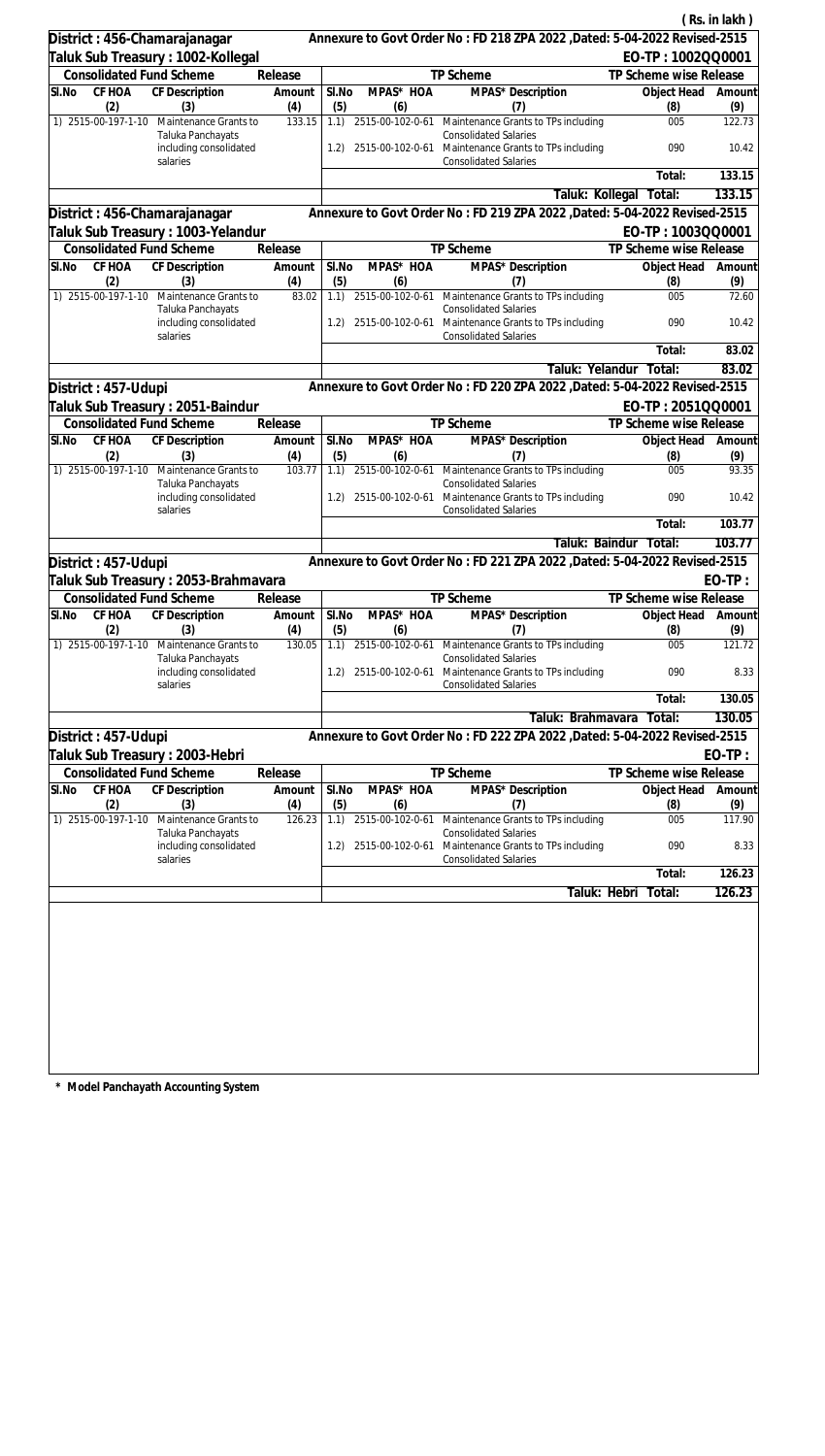|                                 |                                             |               |              |                         |                                                                                      |                        | (Rs. in lakh) |
|---------------------------------|---------------------------------------------|---------------|--------------|-------------------------|--------------------------------------------------------------------------------------|------------------------|---------------|
| District: 457-Udupi             |                                             |               |              |                         | Annexure to Govt Order No: FD 223 ZPA 2022 , Dated: 5-04-2022 Revised-2515           |                        |               |
|                                 | Taluk Sub Treasury: 2008-Kapu               |               |              |                         |                                                                                      | EO-TP: 2008QQ0001      |               |
| <b>Consolidated Fund Scheme</b> |                                             | Release       |              |                         | TP Scheme                                                                            | TP Scheme wise Release |               |
| CF HOA<br>SI.No<br>(2)          | CF Description<br>(3)                       | Amount<br>(4) | SI.No<br>(5) | MPAS* HOA<br>(6)        | MPAS* Description<br>(7)                                                             | Object Head<br>(8)     | Amount        |
| 1) 2515-00-197-1-10             | Maintenance Grants to                       | 81.54         | 1.1)         |                         | 2515-00-102-0-61 Maintenance Grants to TPs including                                 | 005                    | (9)<br>69.87  |
|                                 | Taluka Panchayats<br>including consolidated |               | 1.2)         |                         | <b>Consolidated Salaries</b><br>2515-00-102-0-61 Maintenance Grants to TPs including | 090                    | 11.67         |
|                                 | salaries                                    |               |              |                         | <b>Consolidated Salaries</b>                                                         | Total:                 | 81.54         |
|                                 |                                             |               |              |                         |                                                                                      | Taluk: Kapu<br>Total:  | 81.54         |
| District: 457-Udupi             |                                             |               |              |                         | Annexure to Govt Order No: FD 224 ZPA 2022 , Dated: 5-04-2022 Revised-2515           |                        |               |
|                                 | Taluk Sub Treasury : 2004-Karkala           |               |              |                         |                                                                                      | EO-TP: 2004QQ0078      |               |
| <b>Consolidated Fund Scheme</b> |                                             | Release       |              |                         | TP Scheme                                                                            | TP Scheme wise Release |               |
| CF HOA<br>SI.No                 | CF Description                              | Amount        | SI.No        | MPAS* HOA               | MPAS* Description                                                                    | Object Head            | Amount        |
| (2)                             | (3)                                         | (4)           | (5)          | (6)                     | (7)                                                                                  | (8)                    | (9)           |
| 1) 2515-00-197-1-10             | Maintenance Grants to<br>Taluka Panchayats  | 70.67         | 1.1)         |                         | 2515-00-102-0-61 Maintenance Grants to TPs including<br><b>Consolidated Salaries</b> | 005                    | 56.50         |
|                                 | including consolidated<br>salaries          |               | 1.2)         |                         | 2515-00-102-0-61 Maintenance Grants to TPs including<br><b>Consolidated Salaries</b> | 090                    | 14.17         |
|                                 |                                             |               |              |                         |                                                                                      | Total:                 | 70.67         |
|                                 |                                             |               |              |                         | Taluk: Karkala                                                                       | Total:                 | 70.67         |
| District: 457-Udupi             |                                             |               |              |                         | Annexure to Govt Order No: FD 225 ZPA 2022 , Dated: 5-04-2022 Revised-2515           |                        |               |
|                                 | Taluk Sub Treasury : 2005-Kundapur          |               |              |                         |                                                                                      | EO-TP: 2005QQ0001      |               |
| <b>Consolidated Fund Scheme</b> |                                             | Release       |              |                         | TP Scheme                                                                            | TP Scheme wise Release |               |
| SI.No<br>CF HOA<br>(2)          | CF Description<br>(3)                       | Amount<br>(4) | SI.No<br>(5) | MPAS* HOA<br>(6)        | MPAS* Description<br>(7)                                                             | Object Head<br>(8)     | Amount<br>(9) |
| 1) 2515-00-197-1-10             | Maintenance Grants to<br>Taluka Panchayats  | 223.17        | 1.1)         | 2515-00-102-0-61        | Maintenance Grants to TPs including<br><b>Consolidated Salaries</b>                  | 005                    | 205.25        |
|                                 | including consolidated<br>salaries          |               | 1.2)         | 2515-00-102-0-61        | Maintenance Grants to TPs including<br><b>Consolidated Salaries</b>                  | 090                    | 17.92         |
|                                 |                                             |               |              |                         |                                                                                      | Total:                 | 223.17        |
|                                 |                                             |               |              |                         | Taluk: Kundapur                                                                      | Total:                 | 223.17        |
| District: 457-Udupi             |                                             |               |              |                         | Annexure to Govt Order No: FD 226 ZPA 2022 , Dated: 5-04-2022 Revised-2515           |                        |               |
|                                 | Taluk Sub Treasury: 2000-Udupi              |               |              |                         |                                                                                      | EO-TP: 2000QQ0001      |               |
| <b>Consolidated Fund Scheme</b> |                                             | Release       |              |                         | TP Scheme                                                                            | TP Scheme wise Release |               |
| SI.No<br>CF HOA                 | CF Description                              | Amount        | SI.No        | MPAS* HOA               | MPAS* Description                                                                    | Object Head            | Amount        |
| (2)<br>1) 2515-00-197-1-10      | (3)<br>Maintenance Grants to                | (4)<br>147.76 | (5)<br>1.1)  | (6)<br>2515-00-102-0-61 | (7)<br>Maintenance Grants to TPs including                                           | (8)<br>005             | (9)<br>135.26 |
|                                 | Taluka Panchayats<br>including consolidated |               | 1.2)         |                         | <b>Consolidated Salaries</b><br>2515-00-102-0-61 Maintenance Grants to TPs including | 090                    | 12.50         |
|                                 | salaries                                    |               |              |                         | <b>Consolidated Salaries</b>                                                         | Total:                 | 147.76        |
|                                 |                                             |               |              |                         |                                                                                      | Taluk: Udupi Total:    | 147.76        |
| District: 461-Bagalkot          |                                             |               |              |                         | Annexure to Govt Order No: FD 227 ZPA 2022, Dated: 5-04-2022 Revised-2515            |                        |               |
|                                 | Taluk Sub Treasury : 2901-Badami            |               |              |                         |                                                                                      | EO-TP: 2901QQ0024      |               |
| <b>Consolidated Fund Scheme</b> |                                             | Release       |              |                         | TP Scheme                                                                            | TP Scheme wise Release |               |
| SI.No<br>CF HOA                 | CF Description                              | Amount        | SI.No        | MPAS* HOA               | MPAS* Description                                                                    | Object Head            | Amount        |
| (2)                             | (3)                                         | (4)           | (5)          | (6)                     | (7)                                                                                  | (8)                    | (9)           |
| 1) 2515-00-197-1-10             | Maintenance Grants to<br>Taluka Panchayats  | 186.71        | 1.1)         | 2515-00-102-0-61        | Maintenance Grants to TPs including<br><b>Consolidated Salaries</b>                  | 005                    | 180.04        |
|                                 | including consolidated<br>salaries          |               | 1.2)         | 2515-00-102-0-61        | Maintenance Grants to TPs including<br><b>Consolidated Salaries</b>                  | 090                    | 6.67          |
|                                 |                                             |               |              |                         |                                                                                      | Total:                 | 186.71        |
|                                 |                                             |               |              |                         | Taluk: Badami                                                                        | Total:                 | 186.71        |
|                                 |                                             |               |              |                         |                                                                                      |                        |               |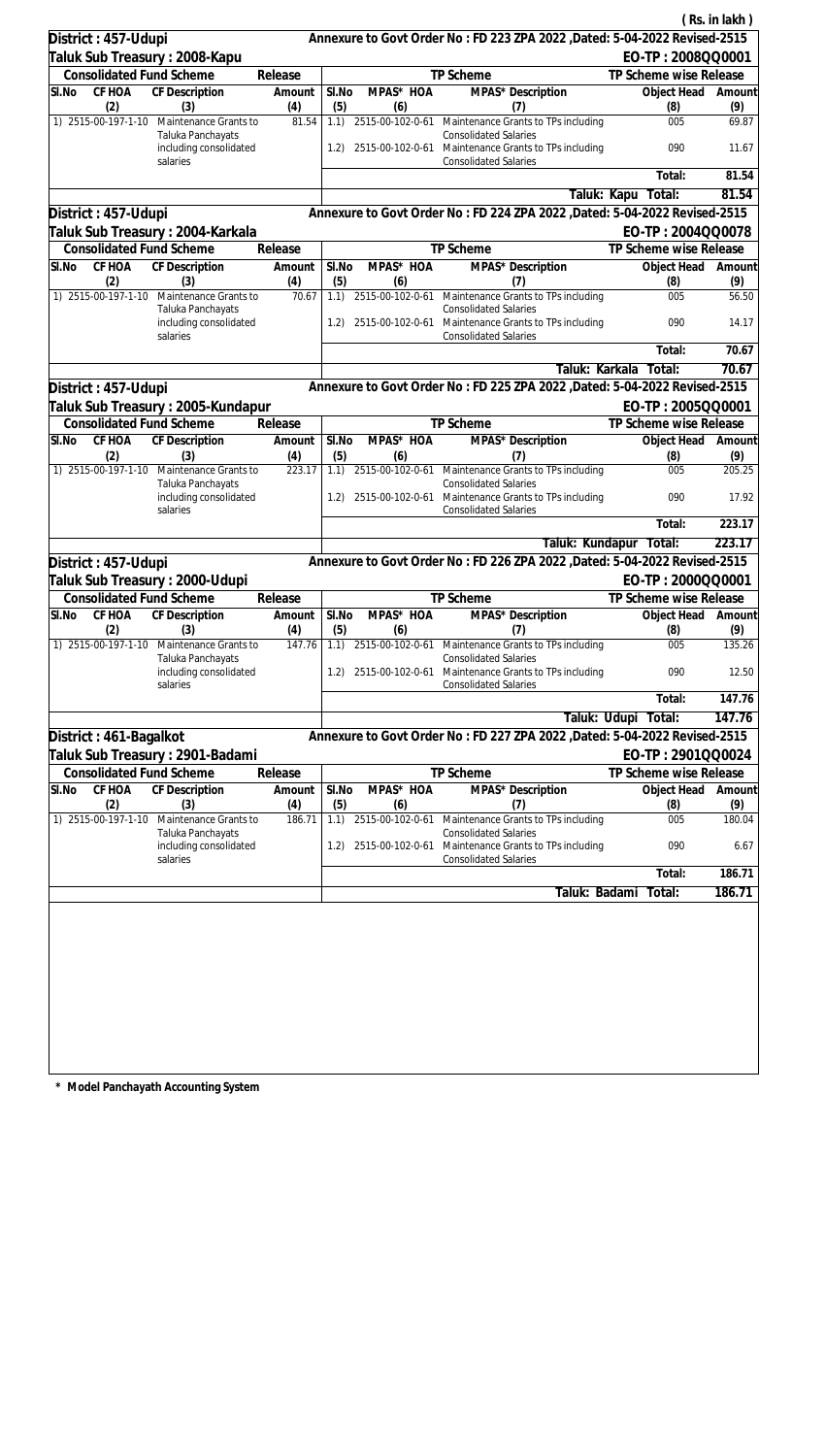|                                  |                                                                |               |              |                         |                                                                                                                      |                         | (Rs. in lakh)      |
|----------------------------------|----------------------------------------------------------------|---------------|--------------|-------------------------|----------------------------------------------------------------------------------------------------------------------|-------------------------|--------------------|
| District: 461-Bagalkot           |                                                                |               |              |                         | Annexure to Govt Order No: FD 228 ZPA 2022 , Dated: 5-04-2022 Revised-2515                                           |                         |                    |
|                                  | Taluk Sub Treasury: 2900-Bagalkot                              |               |              |                         |                                                                                                                      | EO-TP: 2900QQ0001       |                    |
| <b>Consolidated Fund Scheme</b>  |                                                                | Release       |              |                         | TP Scheme                                                                                                            | TP Scheme wise Release  |                    |
| CF HOA<br>SI.No<br>(2)           | CF Description<br>(3)                                          | Amount<br>(4) | SI.No<br>(5) | MPAS* HOA<br>(6)        | MPAS* Description<br>(7)                                                                                             | Object Head<br>(8)      | Amount<br>(9)      |
| 1) 2515-00-197-1-10              | Maintenance Grants to                                          | 199.60        | 1.1)         |                         | 2515-00-102-0-61 Maintenance Grants to TPs including                                                                 | 005                     | 194.07             |
|                                  | Taluka Panchayats<br>including consolidated<br>salaries        |               | 1.2)         |                         | <b>Consolidated Salaries</b><br>2515-00-102-0-61 Maintenance Grants to TPs including<br><b>Consolidated Salaries</b> | 090                     | 5.53               |
|                                  |                                                                |               |              |                         |                                                                                                                      | Total:                  | 199.60             |
|                                  |                                                                |               |              |                         | Taluk: Bagalkot                                                                                                      | Total:                  | 199.60             |
| District: 461-Bagalkot           |                                                                |               |              |                         | Annexure to Govt Order No: FD 229 ZPA 2022 , Dated: 5-04-2022 Revised-2515                                           |                         |                    |
| Taluk Sub Treasury : 2902-Biligi |                                                                |               |              |                         |                                                                                                                      | EO-TP: 2902QQ8013       |                    |
| Consolidated Fund Scheme         |                                                                | Release       |              |                         | TP Scheme                                                                                                            | TP Scheme wise Release  |                    |
| SI.No<br>CF HOA                  | CF Description                                                 | Amount        | SI.No        | MPAS* HOA               | MPAS <sup>*</sup> Description                                                                                        | Object Head             | Amount             |
| (2)                              | (3)                                                            | (4)           | (5)          | (6)                     | (7)                                                                                                                  | (8)                     | (9)                |
|                                  | 1) 2515-00-197-1-10 Maintenance Grants to<br>Taluka Panchayats | 162.17        | 1.1)         | 2515-00-102-0-61        | Maintenance Grants to TPs including<br><b>Consolidated Salaries</b>                                                  | 005                     | 156.45             |
|                                  | including consolidated<br>salaries                             |               | 1.2)         | 2515-00-102-0-61        | Maintenance Grants to TPs including<br><b>Consolidated Salaries</b>                                                  | 090                     | 5.72               |
|                                  |                                                                |               |              |                         |                                                                                                                      | Total:                  | 162.17             |
|                                  |                                                                |               |              |                         |                                                                                                                      | Taluk: Biligi<br>Total: | 162.17             |
| District: 461-Bagalkot           |                                                                |               |              |                         | Annexure to Govt Order No: FD 230 ZPA 2022 , Dated: 5-04-2022 Revised-2515                                           |                         |                    |
|                                  | Taluk Sub Treasury : 2904-Guledgudda                           |               |              |                         |                                                                                                                      | EO-TP: 2904QQ0001       |                    |
| <b>Consolidated Fund Scheme</b>  |                                                                | Release       |              |                         | TP Scheme                                                                                                            | TP Scheme wise Release  |                    |
| CF HOA<br>SI.No<br>(2)           | CF Description<br>(3)                                          | Amount<br>(4) | SI.No<br>(5) | MPAS* HOA<br>(6)        | MPAS* Description<br>(7)                                                                                             | Object Head<br>(8)      | Amount<br>(9)      |
| 1) 2515-00-197-1-10              | Maintenance Grants to<br>Taluka Panchayats                     | 60.17         | 1.1)         | 2515-00-102-0-61        | Maintenance Grants to TPs including<br><b>Consolidated Salaries</b>                                                  | 005                     | 56.00              |
|                                  | including consolidated<br>salaries                             |               | 1.2)         | 2515-00-102-0-61        | Maintenance Grants to TPs including<br><b>Consolidated Salaries</b>                                                  | 090                     | 4.17               |
|                                  |                                                                |               |              |                         |                                                                                                                      | Total:                  | 60.17              |
|                                  |                                                                |               |              |                         | Taluk: Guledgudda                                                                                                    | Total:                  | 60.17              |
| District: 461-Bagalkot           |                                                                |               |              |                         | Annexure to Govt Order No: FD 231 ZPA 2022 , Dated: 5-04-2022 Revised-2515                                           |                         |                    |
|                                  | Taluk Sub Treasury: 2907-Hungund                               |               |              |                         |                                                                                                                      | EO-TP: 2907QQ8012       |                    |
| <b>Consolidated Fund Scheme</b>  |                                                                | Release       |              |                         | TP Scheme                                                                                                            | TP Scheme wise Release  |                    |
| SI.No CF HOA CF Description      |                                                                | Amount        | SI.No        | MPAS* HOA               | MPAS* Description                                                                                                    |                         | Object Head Amount |
| (2)<br>1) 2515-00-197-1-10       | (3)<br>Maintenance Grants to                                   | (4)<br>156.58 | (5)<br>1.1)  | (6)<br>2515-00-102-0-61 | (7)<br>Maintenance Grants to TPs including                                                                           | (8)<br>005              | (9)<br>150.33      |
|                                  | Taluka Panchayats<br>including consolidated                    |               | 1.2)         | 2515-00-102-0-61        | <b>Consolidated Salaries</b><br>Maintenance Grants to TPs including                                                  | 090                     | 6.25               |
|                                  | salaries                                                       |               |              |                         | <b>Consolidated Salaries</b>                                                                                         |                         |                    |
|                                  |                                                                |               |              |                         |                                                                                                                      | Total:                  | 156.58             |
|                                  |                                                                |               |              |                         | Taluk: Hungund                                                                                                       | Total:                  | 156.58             |
| District: 461-Bagalkot           |                                                                |               |              |                         | Annexure to Govt Order No: FD 232 ZPA 2022 , Dated: 5-04-2022 Revised-2515                                           |                         |                    |
| Taluk Sub Treasury : 2905-Ilkal  |                                                                |               |              |                         |                                                                                                                      | EO-TP: 2905RP0001       |                    |
| <b>Consolidated Fund Scheme</b>  |                                                                | Release       |              |                         | TP Scheme                                                                                                            | TP Scheme wise Release  |                    |
| CF HOA<br>SI.No<br>(2)           | CF Description<br>(3)                                          | Amount<br>(4) | SI.No<br>(5) | MPAS* HOA<br>(6)        | MPAS* Description<br>(7)                                                                                             | Object Head<br>(8)      | Amount<br>(9)      |
| 1) 2515-00-197-1-10              | Maintenance Grants to                                          | 78.40         | 1.1)         | 2515-00-102-0-61        | Maintenance Grants to TPs including                                                                                  | 005                     | 74.23              |
|                                  | Taluka Panchayats<br>including consolidated<br>salaries        |               | 1.2)         | 2515-00-102-0-61        | <b>Consolidated Salaries</b><br>Maintenance Grants to TPs including<br><b>Consolidated Salaries</b>                  | 090                     | 4.17               |
|                                  |                                                                |               |              |                         |                                                                                                                      | Total:                  | 78.40              |
|                                  |                                                                |               |              |                         |                                                                                                                      | Taluk: Ilkal<br>Total:  | 78.40              |
|                                  |                                                                |               |              |                         |                                                                                                                      |                         |                    |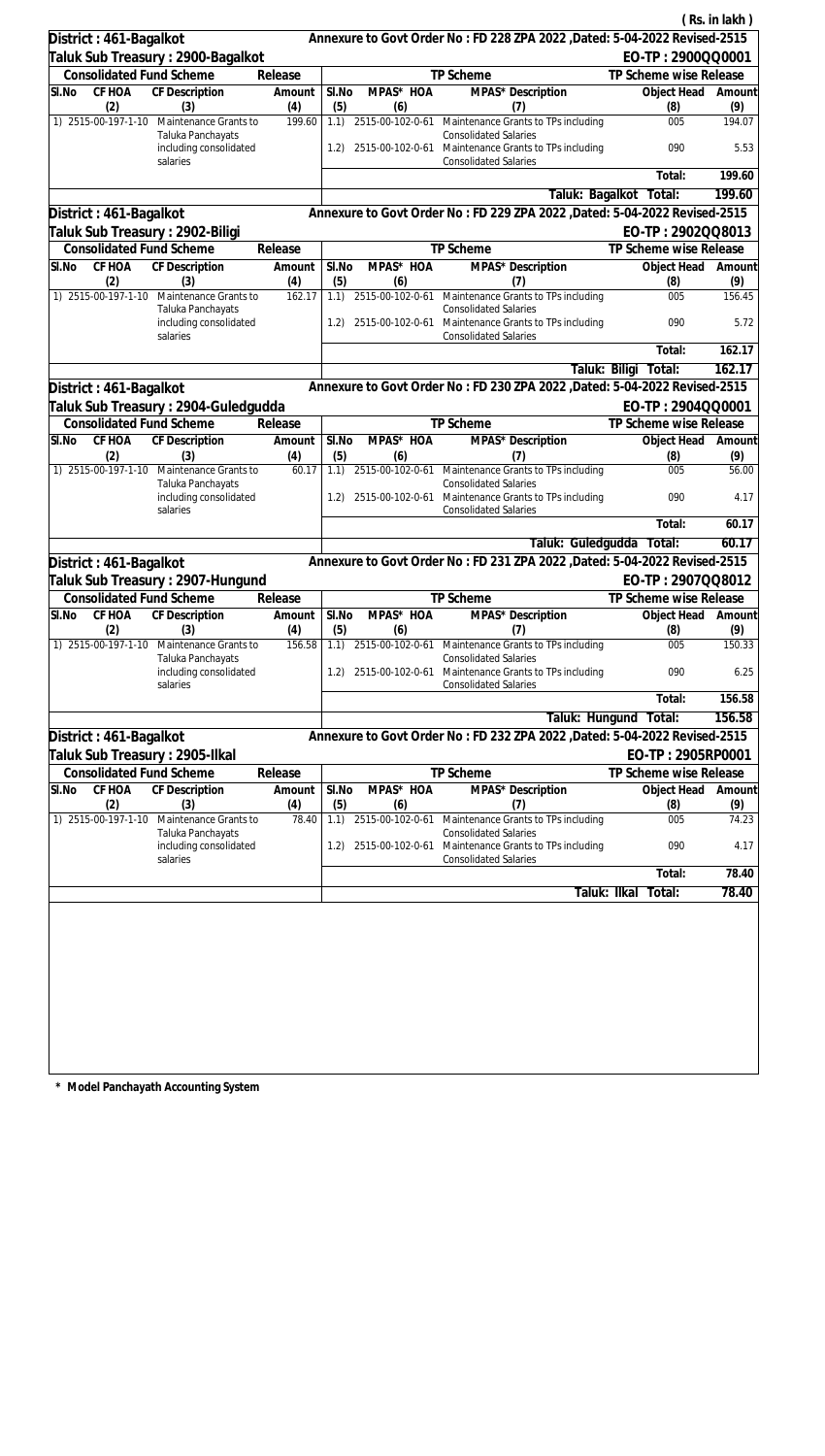|                            |                                              |               |              |                  |                                                                                      |                        | (Rs. in lakh) |
|----------------------------|----------------------------------------------|---------------|--------------|------------------|--------------------------------------------------------------------------------------|------------------------|---------------|
| District: 461-Bagalkot     |                                              |               |              |                  | Annexure to Govt Order No: FD 233 ZPA 2022 , Dated: 5-04-2022 Revised-2515           |                        |               |
|                            | Taluk Sub Treasury : 2906-Jamkhandi          |               |              |                  |                                                                                      | EO-TP: 2906QQ8015      |               |
|                            | <b>Consolidated Fund Scheme</b>              | Release       |              |                  | TP Scheme                                                                            | TP Scheme wise Release |               |
| CF HOA<br>SI.No            | CF Description                               | Amount        | SI.No        | MPAS* HOA        | MPAS* Description                                                                    | Object Head            | Amount        |
| (2)<br>1) 2515-00-197-1-10 | (3)<br>Maintenance Grants to                 | (4)<br>177.92 | (5)<br>1.1)  | (6)              | (7)<br>2515-00-102-0-61 Maintenance Grants to TPs including                          | (8)<br>005             | (9)<br>171.25 |
|                            | Taluka Panchayats<br>including consolidated  |               | 1.2)         |                  | <b>Consolidated Salaries</b><br>2515-00-102-0-61 Maintenance Grants to TPs including | 090                    | 6.67          |
|                            | salaries                                     |               |              |                  | <b>Consolidated Salaries</b>                                                         | Total:                 | 177.92        |
|                            |                                              |               |              |                  | Taluk: Jamkhandi                                                                     | Total:                 | 177.92        |
| District: 461-Bagalkot     |                                              |               |              |                  | Annexure to Govt Order No: FD 234 ZPA 2022 , Dated: 5-04-2022 Revised-2515           |                        |               |
|                            | Taluk Sub Treasury: 2908-Mudhol              |               |              |                  |                                                                                      | EO-TP: 2908QQ0001      |               |
|                            | <b>Consolidated Fund Scheme</b>              | Release       |              |                  | TP Scheme                                                                            | TP Scheme wise Release |               |
| CF HOA<br>SI.No            | CF Description                               | Amount        | SI.No        | MPAS* HOA        | MPAS* Description                                                                    | Object Head            | Amount        |
| (2)                        | (3)                                          | (4)           | (5)          | (6)              | (7)                                                                                  | (8)                    | (9)           |
| 1) 2515-00-197-1-10        | Maintenance Grants to<br>Taluka Panchayats   | 193.21        | 1.1)         |                  | 2515-00-102-0-61 Maintenance Grants to TPs including<br><b>Consolidated Salaries</b> | 005                    | 187.79        |
|                            | including consolidated<br>salaries           |               | 1.2)         |                  | 2515-00-102-0-61 Maintenance Grants to TPs including<br><b>Consolidated Salaries</b> | 090                    | 5.42          |
|                            |                                              |               |              |                  |                                                                                      | Total:                 | 193.21        |
|                            |                                              |               |              |                  | Taluk: Mudhol                                                                        | Total:                 | 193.21        |
| District: 461-Bagalkot     |                                              |               |              |                  | Annexure to Govt Order No: FD 235 ZPA 2022 , Dated: 5-04-2022 Revised-2515           |                        |               |
|                            | Taluk Sub Treasury : 2903-Rabakavi Banahatti |               |              |                  |                                                                                      | EO-TP: 2903QQ0001      |               |
|                            | <b>Consolidated Fund Scheme</b>              | Release       |              |                  | TP Scheme                                                                            | TP Scheme wise Release |               |
| SI.No<br>CF HOA<br>(2)     | CF Description<br>(3)                        | Amount<br>(4) | SI.No<br>(5) | MPAS* HOA<br>(6) | MPAS* Description<br>(7)                                                             | Object Head<br>(8)     | Amount<br>(9) |
| 1) 2515-00-197-1-10        | Maintenance Grants to<br>Taluka Panchayats   | 82.00         | 1.1)         |                  | 2515-00-102-0-61 Maintenance Grants to TPs including<br><b>Consolidated Salaries</b> | 005                    | 77.83         |
|                            | including consolidated<br>salaries           |               | 1.2)         | 2515-00-102-0-61 | Maintenance Grants to TPs including<br><b>Consolidated Salaries</b>                  | 090                    | 4.17          |
|                            |                                              |               |              |                  |                                                                                      | Total:                 | 82.00         |
|                            |                                              |               |              |                  | Taluk: Rabakavi Banahatti Total:                                                     |                        | 82.00         |
| District: 462-Gadag        |                                              |               |              |                  | Annexure to Govt Order No: FD 236 ZPA 2022 , Dated: 5-04-2022 Revised-2515           |                        |               |
|                            | Taluk Sub Treasury: 2600-Gadag               |               |              |                  |                                                                                      | EO-TP: 2600QQ0001      |               |
|                            | <b>Consolidated Fund Scheme</b>              | Release       |              |                  | TP Scheme                                                                            | TP Scheme wise Release |               |
| SI.No<br>CF HOA<br>(2)     | CF Description<br>(3)                        | Amount<br>(4) | SI.No<br>(5) | MPAS* HOA<br>(6) | MPAS* Description<br>(7)                                                             | Object Head<br>(8)     | Amount<br>(9) |
| 1) 2515-00-197-1-10        | Maintenance Grants to<br>Taluka Panchayats   | 192.20        | 1.1)         | 2515-00-102-0-61 | Maintenance Grants to TPs including<br><b>Consolidated Salaries</b>                  | 005                    | 183.87        |
|                            | including consolidated<br>salaries           |               | 1.2)         |                  | 2515-00-102-0-61 Maintenance Grants to TPs including<br><b>Consolidated Salaries</b> | 090                    | 8.33          |
|                            |                                              |               |              |                  |                                                                                      | Total:                 | 192.20        |
|                            |                                              |               |              |                  | Taluk: Gadag                                                                         | Total:                 | 192.20        |
| District: 462-Gadag        |                                              |               |              |                  | Annexure to Govt Order No: FD 237 ZPA 2022, Dated: 5-04-2022 Revised-2515            |                        |               |
|                            | Taluk Sub Treasury : 2606-Gajendragada       |               |              |                  |                                                                                      | EO-TP: 2606QQ0001      |               |
|                            | <b>Consolidated Fund Scheme</b>              | Release       |              |                  | TP Scheme                                                                            | TP Scheme wise Release |               |
| CF HOA<br>SI.No<br>(2)     | <b>CF Description</b><br>(3)                 | Amount<br>(4) | SI.No<br>(5) | MPAS* HOA<br>(6) | MPAS* Description<br>(7)                                                             | Object Head<br>(8)     | Amount<br>(9) |
| 1) 2515-00-197-1-10        | Maintenance Grants to<br>Taluka Panchayats   | 59.13         | 1.1)         | 2515-00-102-0-61 | Maintenance Grants to TPs including<br><b>Consolidated Salaries</b>                  | 005                    | 51.63         |
|                            | including consolidated<br>salaries           |               | 1.2)         | 2515-00-102-0-61 | Maintenance Grants to TPs including<br><b>Consolidated Salaries</b>                  | 090                    | 7.50          |
|                            |                                              |               |              |                  |                                                                                      | Total:                 | 59.13         |
|                            |                                              |               |              |                  | Taluk: Gajendragada                                                                  | Total:                 | 59.13         |
|                            |                                              |               |              |                  |                                                                                      |                        |               |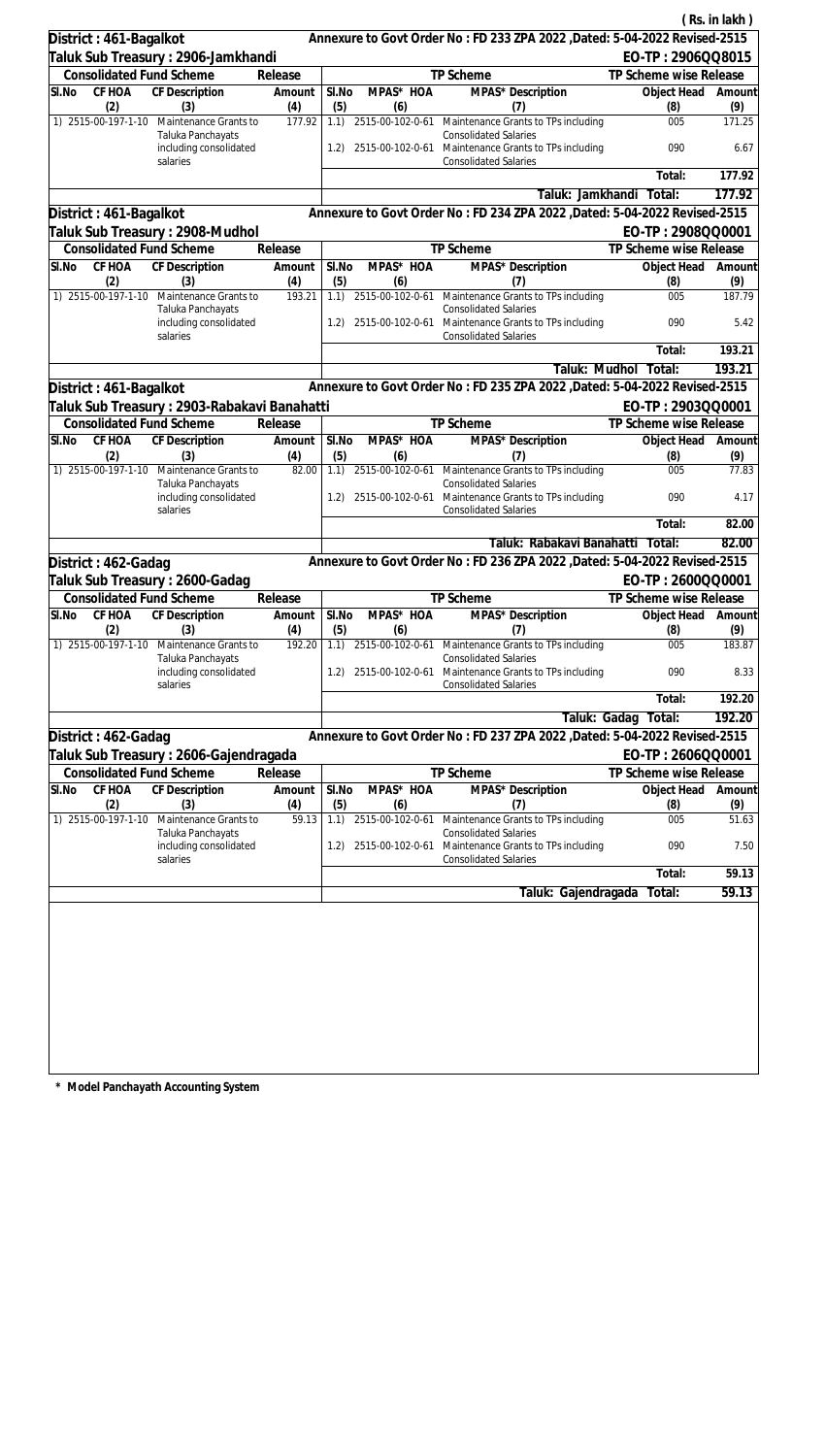|                                 |                                            |                |              |                              |                                                                                           |                        | (Rs. in lakh) |
|---------------------------------|--------------------------------------------|----------------|--------------|------------------------------|-------------------------------------------------------------------------------------------|------------------------|---------------|
| District: 462-Gadag             |                                            |                |              |                              | Annexure to Govt Order No: FD 238 ZPA 2022 , Dated: 5-04-2022 Revised-2515                |                        |               |
|                                 | Taluk Sub Treasury: 2601-Lakshmeshwar      |                |              |                              |                                                                                           | EO-TP: 2601QQ0001      |               |
| <b>Consolidated Fund Scheme</b> |                                            | Release        |              |                              | TP Scheme                                                                                 | TP Scheme wise Release |               |
| CF HOA<br>SI.No                 | CF Description                             | Amount         | SI.No        | MPAS* HOA                    | MPAS* Description                                                                         | Object Head            | Amount        |
| (2)<br>1) 2515-00-197-1-10      | (3)                                        | (4)<br>73.06   | (5)          | (6)                          | (7)                                                                                       | (8)<br>005             | (9)<br>64.73  |
|                                 | Maintenance Grants to<br>Taluka Panchayats |                | 1.1)         |                              | 2515-00-102-0-61 Maintenance Grants to TPs including<br><b>Consolidated Salaries</b>      |                        |               |
|                                 | including consolidated<br>salaries         |                |              |                              | 1.2) 2515-00-102-0-61 Maintenance Grants to TPs including<br><b>Consolidated Salaries</b> | 090                    | 8.33          |
|                                 |                                            |                |              |                              |                                                                                           | Total:                 | 73.06         |
|                                 |                                            |                |              |                              | Taluk: Lakshmeshwar                                                                       | Total:                 | 73.06         |
| District: 462-Gadag             |                                            |                |              |                              | Annexure to Govt Order No: FD 239 ZPA 2022 , Dated: 5-04-2022 Revised-2515                |                        |               |
|                                 | Taluk Sub Treasury : 2602-Mundaragi        |                |              |                              |                                                                                           | EO-TP: 2602QQ8232      |               |
| <b>Consolidated Fund Scheme</b> |                                            | Release        |              |                              | TP Scheme                                                                                 | TP Scheme wise Release |               |
| SI.No<br>CF HOA<br>(2)          | CF Description<br>(3)                      | Amount<br>(4)  | SI.No<br>(5) | MPAS* HOA<br>(6)             | MPAS* Description<br>(7)                                                                  | Object Head<br>(8)     | Amount<br>(9) |
| 1) 2515-00-197-1-10             | Maintenance Grants to<br>Taluka Panchayats | 121.72         | 1.1)         | 2515-00-102-0-61             | Maintenance Grants to TPs including<br><b>Consolidated Salaries</b>                       | 005                    | 115.05        |
|                                 | including consolidated<br>salaries         |                | 1.2)         | 2515-00-102-0-61             | Maintenance Grants to TPs including<br><b>Consolidated Salaries</b>                       | 090                    | 6.67          |
|                                 |                                            |                |              |                              |                                                                                           | Total:                 | 121.72        |
|                                 |                                            |                |              |                              | Taluk: Mundaragi                                                                          | Total:                 | 121.72        |
| District: 462-Gadag             |                                            |                |              |                              | Annexure to Govt Order No: FD 240 ZPA 2022 , Dated: 5-04-2022 Revised-2515                |                        |               |
|                                 | Taluk Sub Treasury: 2603-Naragund          |                |              |                              |                                                                                           | EO-TP: 2603QQ0001      |               |
| <b>Consolidated Fund Scheme</b> |                                            | Release        |              |                              | TP Scheme                                                                                 | TP Scheme wise Release |               |
| CF HOA<br>SI.No<br>(2)          | <b>CF</b> Description<br>(3)               | Amount<br>(4)  | SI.No<br>(5) | MPAS* HOA<br>(6)             | MPAS* Description<br>(7)                                                                  | Object Head<br>(8)     | Amount<br>(9) |
| 1) 2515-00-197-1-10             | Maintenance Grants to<br>Taluka Panchayats | 81.56          | 1.1)         |                              | 2515-00-102-0-61 Maintenance Grants to TPs including<br><b>Consolidated Salaries</b>      | 005                    | 73.23         |
|                                 | including consolidated<br>salaries         |                | 1.2)         |                              | 2515-00-102-0-61 Maintenance Grants to TPs including<br><b>Consolidated Salaries</b>      | 090                    | 8.33          |
|                                 |                                            |                |              |                              |                                                                                           | Total:                 | 81.56         |
|                                 |                                            |                |              |                              |                                                                                           | Taluk: Naragund Total: | 81.56         |
| District: 462-Gadag             |                                            |                |              |                              | Annexure to Govt Order No: FD 241 ZPA 2022 , Dated: 5-04-2022 Revised-2515                |                        |               |
| Taluk Sub Treasury: 2651-Ron    |                                            |                |              |                              |                                                                                           | EO-TP: 2651QQ0001      |               |
| <b>Consolidated Fund Scheme</b> |                                            | Release        |              |                              | TP Scheme                                                                                 | TP Scheme wise Release |               |
| SI.No CF HOA CF Description     |                                            | Amount   SI.No |              | MPAS* HOA                    | MPAS* Description                                                                         | Object Head Amount     |               |
| (2)<br>1) 2515-00-197-1-10      | (3)<br>Maintenance Grants to               | (4)<br>138.14  | (5)          | (6)<br>1.1) 2515-00-102-0-61 | (7)                                                                                       | (8)<br>005             | (9)<br>127.72 |
|                                 | Taluka Panchayats                          |                |              |                              | Maintenance Grants to TPs including<br><b>Consolidated Salaries</b>                       |                        |               |
|                                 | including consolidated<br>salaries         |                | 1.2)         | 2515-00-102-0-61             | Maintenance Grants to TPs including<br><b>Consolidated Salaries</b>                       | 090                    | 10.42         |
|                                 |                                            |                |              |                              |                                                                                           | Total:                 | 138.14        |
|                                 |                                            |                |              |                              |                                                                                           | Taluk: Ron<br>Total:   | 138.14        |
| District: 462-Gadag             |                                            |                |              |                              | Annexure to Govt Order No: FD 242 ZPA 2022, Dated: 5-04-2022 Revised-2515                 |                        |               |
|                                 | Taluk Sub Treasury : 2605-Shirahatti       |                |              |                              |                                                                                           | EO-TP: 2605QQ8147      |               |
| <b>Consolidated Fund Scheme</b> |                                            | Release        |              |                              | <b>TP Scheme</b>                                                                          | TP Scheme wise Release |               |
| <b>CF HOA</b><br>SI.No          | <b>CF Description</b>                      | Amount         | SI.No        | MPAS* HOA                    | MPAS* Description                                                                         | Object Head            | Amount        |
| (2)<br>1) 2515-00-197-1-10      | (3)<br>Maintenance Grants to               | (4)<br>120.56  | (5)<br>1.1)  | (6)<br>2515-00-102-0-61      | (7)<br>Maintenance Grants to TPs including                                                | (8)<br>005             | (9)<br>112.23 |
|                                 | Taluka Panchayats                          |                |              |                              | <b>Consolidated Salaries</b>                                                              |                        |               |
|                                 | including consolidated<br>salaries         |                | 1.2)         | 2515-00-102-0-61             | Maintenance Grants to TPs including<br><b>Consolidated Salaries</b>                       | 090                    | 8.33          |
|                                 |                                            |                |              |                              |                                                                                           | Total:                 | 120.56        |
|                                 |                                            |                |              |                              | Taluk: Shirahatti                                                                         | Total:                 | 120.56        |
|                                 |                                            |                |              |                              |                                                                                           |                        |               |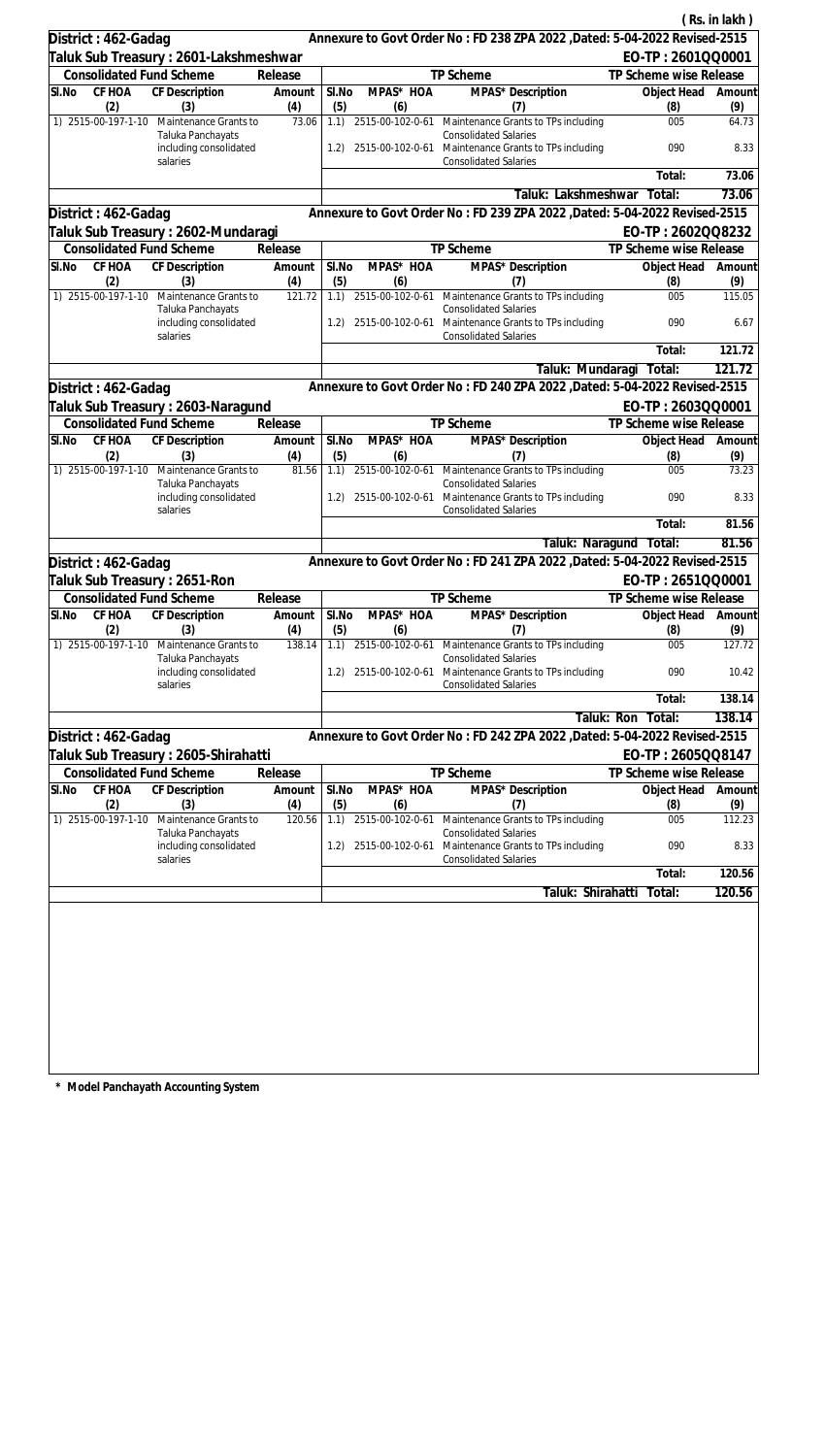|                                             |                                 |                                                         |                  |                                                                     |                         |                                                                                                                      |                         | (Rs. in lakh) |
|---------------------------------------------|---------------------------------|---------------------------------------------------------|------------------|---------------------------------------------------------------------|-------------------------|----------------------------------------------------------------------------------------------------------------------|-------------------------|---------------|
|                                             | District: 463-Haveri            |                                                         |                  |                                                                     |                         | Annexure to Govt Order No: FD 243 ZPA 2022 , Dated: 5-04-2022 Revised-2515                                           |                         |               |
|                                             |                                 | ∏aluk Sub Treasury : 2701-Byadagi                       |                  |                                                                     |                         |                                                                                                                      | EO-TP: 2701QQ8671       |               |
|                                             | <b>Consolidated Fund Scheme</b> |                                                         | Release          |                                                                     |                         | TP Scheme                                                                                                            | TP Scheme wise Release  |               |
| SI.No                                       | CF HOA                          | CF Description                                          | Amount           | SI.No                                                               | MPAS* HOA               | MPAS* Description                                                                                                    | Object Head             | Amount        |
|                                             | (2)<br>1) 2515-00-197-1-10      | (3)<br>Maintenance Grants to                            | (4)<br>134.72    | (5)<br>1.1)                                                         | (6)                     | (7)<br>2515-00-102-0-61 Maintenance Grants to TPs including                                                          | (8)<br>005              | (9)<br>128.47 |
|                                             |                                 | Taluka Panchayats<br>including consolidated             |                  | 1.2)                                                                |                         | <b>Consolidated Salaries</b><br>2515-00-102-0-61 Maintenance Grants to TPs including                                 | 090                     | 6.25          |
|                                             |                                 | salaries                                                |                  |                                                                     |                         | <b>Consolidated Salaries</b>                                                                                         | Total:                  | 134.72        |
|                                             |                                 |                                                         |                  |                                                                     |                         | Taluk: Byadagi                                                                                                       | Total:                  | 134.72        |
|                                             | District: 463-Haveri            |                                                         |                  |                                                                     |                         | Annexure to Govt Order No: FD 244 ZPA 2022 , Dated: 5-04-2022 Revised-2515                                           |                         |               |
|                                             |                                 | Taluk Sub Treasury: 2702-Hangal                         |                  |                                                                     |                         |                                                                                                                      | EO-TP: 2702QQ0001       |               |
|                                             | <b>Consolidated Fund Scheme</b> |                                                         | Release          |                                                                     |                         | TP Scheme                                                                                                            | TP Scheme wise Release  |               |
| SI.No                                       | CF HOA<br>(2)                   | CF Description<br>(3)                                   | Amount<br>(4)    | SI.No<br>(5)                                                        | MPAS* HOA<br>(6)        | MPAS* Description<br>(7)                                                                                             | Object Head<br>(8)      | Amount<br>(9) |
|                                             | 1) 2515-00-197-1-10             | Maintenance Grants to                                   | 235.00           |                                                                     |                         | 1.1) 2515-00-102-0-61 Maintenance Grants to TPs including                                                            | 005                     | 228.75        |
|                                             |                                 | Taluka Panchayats<br>including consolidated<br>salaries |                  | 1.2)                                                                |                         | <b>Consolidated Salaries</b><br>2515-00-102-0-61 Maintenance Grants to TPs including<br><b>Consolidated Salaries</b> | 090                     | 6.25          |
|                                             |                                 |                                                         |                  |                                                                     |                         |                                                                                                                      | Total:                  | 235.00        |
|                                             |                                 |                                                         |                  |                                                                     |                         | Taluk: Hangal                                                                                                        | Total:                  | 235.00        |
|                                             | District: 463-Haveri            |                                                         |                  |                                                                     |                         | Annexure to Govt Order No: FD 245 ZPA 2022 , Dated: 5-04-2022 Revised-2515                                           |                         |               |
|                                             |                                 | Taluk Sub Treasury : 2700-Haveri                        |                  |                                                                     |                         |                                                                                                                      | EO-TP: 2700QQ0001       |               |
|                                             | <b>Consolidated Fund Scheme</b> |                                                         | Release          |                                                                     |                         | TP Scheme                                                                                                            | TP Scheme wise Release  |               |
| SI.No                                       | CF HOA<br>(2)                   | CF Description<br>(3)                                   | Amount           | SI.No                                                               | MPAS* HOA<br>(6)        | MPAS* Description                                                                                                    | Object Head             | Amount        |
|                                             | 1) 2515-00-197-1-10             | Maintenance Grants to                                   | (4)<br>177.91    | (5)<br>1.1)                                                         |                         | (7)<br>2515-00-102-0-61 Maintenance Grants to TPs including                                                          | (8)<br>005              | (9)<br>171.66 |
| Taluka Panchayats<br>including consolidated |                                 | 1.2)                                                    | 2515-00-102-0-61 | <b>Consolidated Salaries</b><br>Maintenance Grants to TPs including | 090                     | 6.25                                                                                                                 |                         |               |
|                                             |                                 | salaries                                                |                  |                                                                     |                         | <b>Consolidated Salaries</b>                                                                                         | Total:                  | 177.91        |
|                                             |                                 |                                                         |                  |                                                                     |                         |                                                                                                                      | Taluk: Haveri<br>Total: | 177.91        |
|                                             | District: 463-Haveri            |                                                         |                  |                                                                     |                         | Annexure to Govt Order No: FD 246 ZPA 2022 , Dated: 5-04-2022 Revised-2515                                           |                         |               |
|                                             |                                 | Taluk Sub Treasury : 2703-Hirekerur                     |                  |                                                                     |                         |                                                                                                                      | EO-TP: 2703QQ8995       |               |
|                                             | <b>Consolidated Fund Scheme</b> |                                                         | Release          |                                                                     |                         | TP Scheme                                                                                                            | TP Scheme wise Release  |               |
| SI.No                                       |                                 | CF HOA CF Description                                   | Amount           | SI.No                                                               | MPAS* HOA               | MPAS* Description                                                                                                    | Object Head Amount      |               |
|                                             | (2)                             | (3)                                                     | (4)              | (5)                                                                 | (6)                     | (7)                                                                                                                  | (8)                     | (9)           |
|                                             | 1) 2515-00-197-1-10             | Maintenance Grants to<br>Taluka Panchayats              | 65.23            | 1.1)                                                                | 2515-00-102-0-61        | Maintenance Grants to TPs including<br><b>Consolidated Salaries</b>                                                  | 005                     | 58.98         |
|                                             |                                 | including consolidated<br>salaries                      |                  |                                                                     |                         | 1.2) 2515-00-102-0-61 Maintenance Grants to TPs including<br><b>Consolidated Salaries</b>                            | 090                     | 6.25          |
|                                             |                                 |                                                         |                  |                                                                     |                         |                                                                                                                      | Total:                  | 65.23         |
|                                             |                                 |                                                         |                  |                                                                     |                         | Taluk: Hirekerur                                                                                                     | Total:                  | 65.23         |
|                                             | District: 463-Haveri            |                                                         |                  |                                                                     |                         | Annexure to Govt Order No: FD 247 ZPA 2022 , Dated: 5-04-2022 Revised-2515                                           |                         |               |
|                                             |                                 | Taluk Sub Treasury : 2706-Ranibennur                    |                  |                                                                     |                         |                                                                                                                      | EO-TP: 2706QQ8623       |               |
|                                             | <b>Consolidated Fund Scheme</b> |                                                         | Release          |                                                                     |                         | TP Scheme                                                                                                            | TP Scheme wise Release  |               |
| SI.No                                       | CF HOA                          | <b>CF Description</b>                                   | Amount           | SI.No                                                               | MPAS* HOA               | MPAS* Description                                                                                                    | Object Head             | Amount        |
|                                             | (2)<br>1) 2515-00-197-1-10      | (3)<br>Maintenance Grants to                            | (4)<br>237.16    | (5)<br>1.1)                                                         | (6)<br>2515-00-102-0-61 | (7)<br>Maintenance Grants to TPs including                                                                           | (8)<br>005              | (9)<br>230.91 |
|                                             |                                 | Taluka Panchayats<br>including consolidated             |                  | 1.2)                                                                | 2515-00-102-0-61        | <b>Consolidated Salaries</b><br>Maintenance Grants to TPs including                                                  | 090                     | 6.25          |
|                                             |                                 | salaries                                                |                  |                                                                     |                         | <b>Consolidated Salaries</b>                                                                                         | Total:                  | 237.16        |
|                                             |                                 |                                                         |                  |                                                                     |                         | Taluk: Ranibennur                                                                                                    | Total:                  | 237.16        |
|                                             |                                 |                                                         |                  |                                                                     |                         |                                                                                                                      |                         |               |
|                                             |                                 |                                                         |                  |                                                                     |                         |                                                                                                                      |                         |               |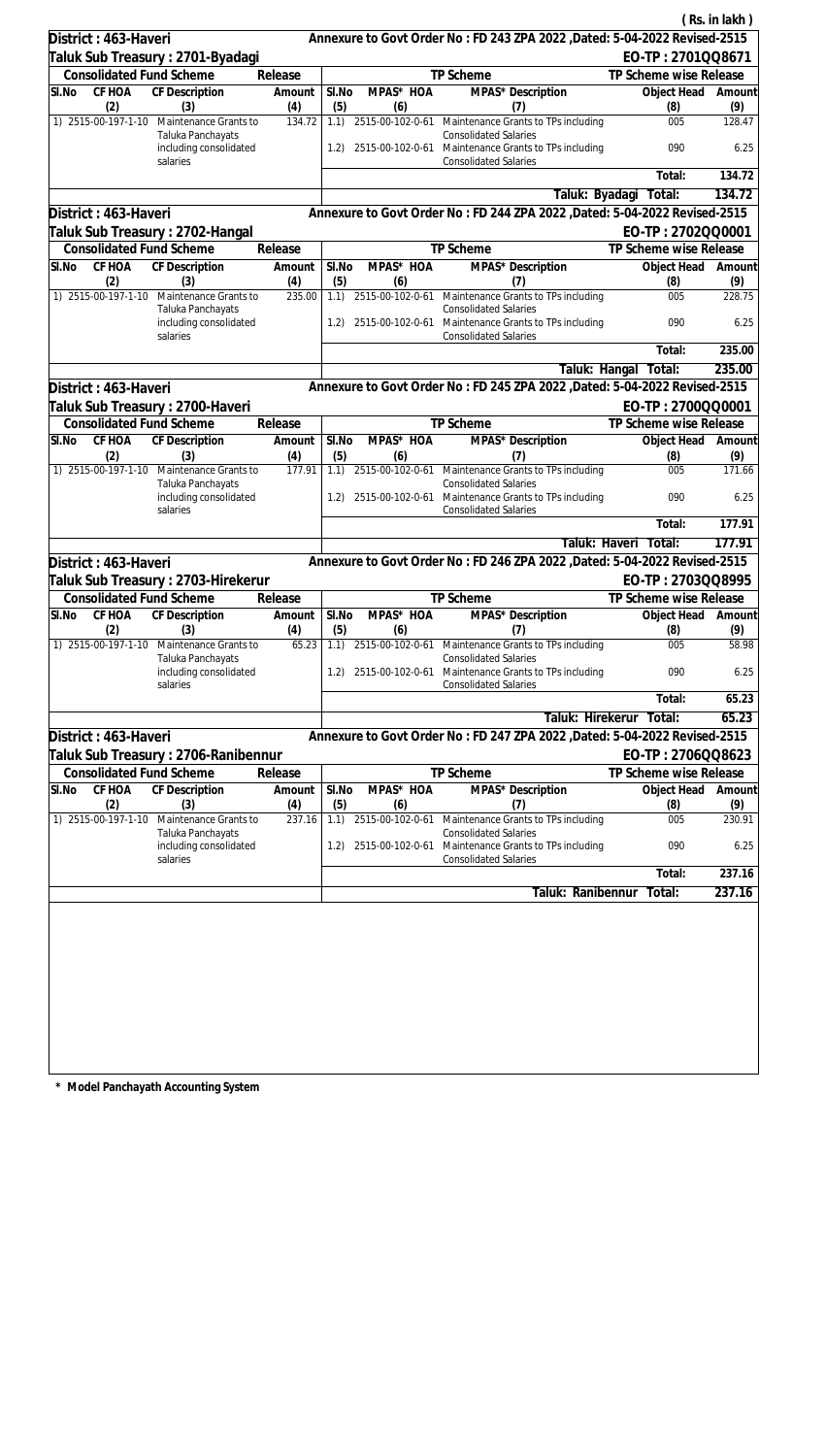|                                 |                                                                      |                |              |                           |                                                                                                                                                   |                        | (Rs. in lakh)  |
|---------------------------------|----------------------------------------------------------------------|----------------|--------------|---------------------------|---------------------------------------------------------------------------------------------------------------------------------------------------|------------------------|----------------|
| District: 463-Haveri            |                                                                      |                |              |                           | Annexure to Govt Order No: FD 248 ZPA 2022 , Dated: 5-04-2022 Revised-2515                                                                        |                        |                |
|                                 | Taluk Sub Treasury : 2707-Rattihalli                                 |                |              |                           |                                                                                                                                                   | EO-TP: 2707QQ0001      |                |
| <b>Consolidated Fund Scheme</b> |                                                                      | Release        |              |                           | TP Scheme                                                                                                                                         | TP Scheme wise Release |                |
| CF HOA<br>SI.No                 | CF Description                                                       | Amount         | SI.No        | MPAS* HOA                 | MPAS* Description                                                                                                                                 | Object Head            | Amount         |
| (2)                             | (3)                                                                  | (4)            | (5)          | (6)                       | (7)                                                                                                                                               | (8)                    | (9)            |
| 1) 2515-00-197-1-10             | Maintenance Grants to<br>Taluka Panchayats<br>including consolidated | 89.22          | 1.1)         |                           | 2515-00-102-0-61 Maintenance Grants to TPs including<br><b>Consolidated Salaries</b><br>1.2) 2515-00-102-0-61 Maintenance Grants to TPs including | 005<br>090             | 82.97<br>6.25  |
|                                 | salaries                                                             |                |              |                           | <b>Consolidated Salaries</b>                                                                                                                      |                        |                |
|                                 |                                                                      |                |              |                           |                                                                                                                                                   | Total:                 | 89.22<br>89.22 |
|                                 |                                                                      |                |              |                           | Taluk: Rattihalli                                                                                                                                 | Total:                 |                |
| District: 463-Haveri            |                                                                      |                |              |                           | Annexure to Govt Order No: FD 249 ZPA 2022 , Dated: 5-04-2022 Revised-2515                                                                        |                        |                |
|                                 | Taluk Sub Treasury : 2704-Savanur                                    |                |              |                           |                                                                                                                                                   | EO-TP: 2704QQ0001      |                |
| <b>Consolidated Fund Scheme</b> |                                                                      | Release        |              |                           | TP Scheme                                                                                                                                         | TP Scheme wise Release |                |
| SI.No<br>CF HOA<br>(2)          | CF Description<br>(3)                                                | Amount<br>(4)  | SI.No<br>(5) | MPAS* HOA<br>(6)          | MPAS* Description<br>(7)                                                                                                                          | Object Head<br>(8)     | Amount<br>(9)  |
| 1) 2515-00-197-1-10             | Maintenance Grants to<br>Taluka Panchayats                           | 121.13         |              |                           | 1.1) 2515-00-102-0-61 Maintenance Grants to TPs including<br><b>Consolidated Salaries</b>                                                         | 005                    | 114.88         |
|                                 | including consolidated<br>salaries                                   |                | 1.2)         | 2515-00-102-0-61          | Maintenance Grants to TPs including<br><b>Consolidated Salaries</b>                                                                               | 090                    | 6.25           |
|                                 |                                                                      |                |              |                           |                                                                                                                                                   | Total:                 | 121.13         |
|                                 |                                                                      |                |              |                           | Taluk: Savanur                                                                                                                                    | Total:                 | 121.13         |
| District: 463-Haveri            |                                                                      |                |              |                           | Annexure to Govt Order No: FD 250 ZPA 2022 , Dated: 5-04-2022 Revised-2515                                                                        |                        |                |
|                                 | Taluk Sub Treasury: 2705-Shiggaon                                    |                |              |                           |                                                                                                                                                   | EO-TP: 2705QQ0032      |                |
| <b>Consolidated Fund Scheme</b> |                                                                      | Release        |              |                           | TP Scheme                                                                                                                                         | TP Scheme wise Release |                |
| CF HOA<br>SI.No<br>(2)          | <b>CF</b> Description<br>(3)                                         | Amount<br>(4)  | SI.No<br>(5) | MPAS* HOA<br>(6)          | MPAS* Description<br>(7)                                                                                                                          | Object Head<br>(8)     | Amount<br>(9)  |
| 1) 2515-00-197-1-10             | Maintenance Grants to                                                | 158.45         |              |                           | 1.1) 2515-00-102-0-61 Maintenance Grants to TPs including                                                                                         | 005                    | 152.20         |
|                                 | Taluka Panchayats<br>including consolidated<br>salaries              |                | 1.2)         |                           | <b>Consolidated Salaries</b><br>2515-00-102-0-61 Maintenance Grants to TPs including<br><b>Consolidated Salaries</b>                              | 090                    | 6.25           |
|                                 |                                                                      |                |              |                           |                                                                                                                                                   | Total:                 | 158.45         |
|                                 |                                                                      |                |              |                           | Taluk: Shiggaon                                                                                                                                   | Total:                 | 158.45         |
| District: 466-Koppal            |                                                                      |                |              |                           | Annexure to Govt Order No: FD 251 ZPA 2022 , Dated: 5-04-2022 Revised-2515                                                                        |                        |                |
|                                 | Taluk Sub Treasury: 1501-Gangavathi                                  |                |              |                           |                                                                                                                                                   | EO-TP: 1501QQ0011      |                |
| <b>Consolidated Fund Scheme</b> |                                                                      | Release        |              |                           | TP Scheme                                                                                                                                         | TP Scheme wise Release |                |
| SI.No CF HOA CF Description     |                                                                      | Amount   SI.No |              | MPAS* HOA                 | MPAS* Description                                                                                                                                 | Object Head Amount     |                |
| (2)                             | (3)                                                                  | (4)            | (5)          | (6)                       | (7)                                                                                                                                               | (8)                    | (9)            |
| 1) 2515-00-197-1-10             | Maintenance Grants to<br>Taluka Panchayats                           | 104.90         |              | $1.1)$ $2515-00-102-0-61$ | Maintenance Grants to TPs including<br><b>Consolidated Salaries</b>                                                                               | 005                    | 97.40          |
|                                 | including consolidated<br>salaries                                   |                | 1.2)         | 2515-00-102-0-61          | Maintenance Grants to TPs including<br><b>Consolidated Salaries</b>                                                                               | 090                    | 7.50           |
|                                 |                                                                      |                |              |                           |                                                                                                                                                   | Total:                 | 104.90         |
|                                 |                                                                      |                |              |                           | Taluk: Gangavathi                                                                                                                                 | Total:                 | 104.90         |
| District: 466-Koppal            |                                                                      |                |              |                           | Annexure to Govt Order No: FD 252 ZPA 2022, Dated: 5-04-2022 Revised-2515                                                                         |                        |                |
|                                 | Taluk Sub Treasury : 1505-Kanakagiri                                 |                |              |                           |                                                                                                                                                   | EO-TP: 1505QQ0013      |                |
| <b>Consolidated Fund Scheme</b> |                                                                      | Release        |              |                           | TP Scheme                                                                                                                                         | TP Scheme wise Release |                |
| CF HOA<br>SI.No                 | CF Description                                                       | Amount         | SI.No        | MPAS* HOA                 | MPAS* Description                                                                                                                                 | Object Head            | Amount         |
| (2)                             | (3)                                                                  | (4)            | (5)          | (6)                       | (7)                                                                                                                                               | (8)                    | (9)            |
| 1) 2515-00-197-1-10             | Maintenance Grants to                                                | 122.61         | 1.1)         | 2515-00-102-0-61          | Maintenance Grants to TPs including                                                                                                               | 005                    | 117.90         |
|                                 | Taluka Panchayats<br>including consolidated<br>salaries              |                | 1.2)         | 2515-00-102-0-61          | <b>Consolidated Salaries</b><br>Maintenance Grants to TPs including<br><b>Consolidated Salaries</b>                                               | 090                    | 4.71           |
|                                 |                                                                      |                |              |                           |                                                                                                                                                   | Total:                 | 122.61         |
|                                 |                                                                      |                |              |                           | Taluk: Kanakagiri                                                                                                                                 | Total:                 | 122.61         |
|                                 |                                                                      |                |              |                           |                                                                                                                                                   |                        |                |
|                                 |                                                                      |                |              |                           |                                                                                                                                                   |                        |                |
|                                 |                                                                      |                |              |                           |                                                                                                                                                   |                        |                |
|                                 |                                                                      |                |              |                           |                                                                                                                                                   |                        |                |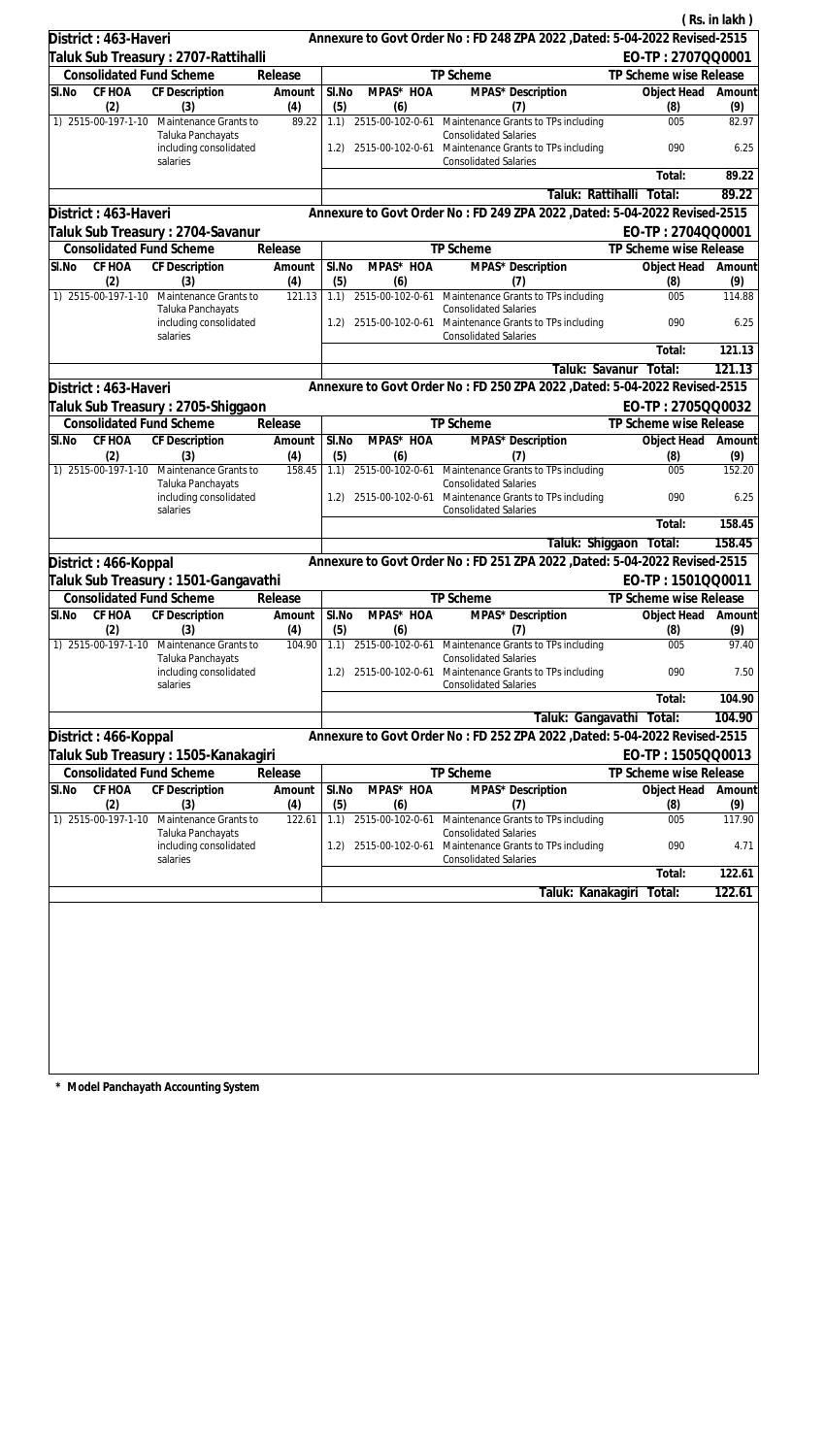|                                    |                                 |                                                                      |                  |                                                                     |                                      |                                                                                                            |                           | (Rs. in lakh)  |
|------------------------------------|---------------------------------|----------------------------------------------------------------------|------------------|---------------------------------------------------------------------|--------------------------------------|------------------------------------------------------------------------------------------------------------|---------------------------|----------------|
|                                    | District: 466-Koppal            |                                                                      |                  |                                                                     |                                      | Annexure to Govt Order No: FD 253 ZPA 2022 , Dated: 5-04-2022 Revised-2515                                 |                           |                |
|                                    |                                 | ∏aluk Sub Treasury : 1506-Karatagi                                   |                  |                                                                     |                                      |                                                                                                            | EO-TP: 1501QQ0012         |                |
|                                    | <b>Consolidated Fund Scheme</b> |                                                                      | Release          |                                                                     |                                      | TP Scheme                                                                                                  | TP Scheme wise Release    |                |
| SI.No                              | CF HOA                          | CF Description                                                       | Amount           | SI.No                                                               | MPAS* HOA                            | MPAS* Description                                                                                          | Object Head               | Amount         |
|                                    | (2)<br>1) 2515-00-197-1-10      | (3)<br>Maintenance Grants to                                         | (4)<br>65.08     | (5)<br>1.1)                                                         | (6)                                  | (7)<br>2515-00-102-0-61 Maintenance Grants to TPs including                                                | (8)<br>005                | (9)<br>60.37   |
|                                    |                                 | Taluka Panchayats<br>including consolidated                          |                  | 1.2)                                                                |                                      | <b>Consolidated Salaries</b><br>2515-00-102-0-61 Maintenance Grants to TPs including                       | 090                       | 4.71           |
|                                    |                                 | salaries                                                             |                  |                                                                     |                                      | <b>Consolidated Salaries</b>                                                                               | Total:                    | 65.08          |
|                                    |                                 |                                                                      |                  |                                                                     |                                      | Taluk: Karatagi                                                                                            | Total:                    | 65.08          |
|                                    | District: 466-Koppal            |                                                                      |                  |                                                                     |                                      | Annexure to Govt Order No: FD 254 ZPA 2022 , Dated: 5-04-2022 Revised-2515                                 |                           |                |
|                                    |                                 | Taluk Sub Treasury: 1500-Koppal                                      |                  |                                                                     |                                      |                                                                                                            | EO-TP: 1500QQ0010         |                |
|                                    | <b>Consolidated Fund Scheme</b> |                                                                      | Release          |                                                                     |                                      | TP Scheme                                                                                                  | TP Scheme wise Release    |                |
| SI.No                              | CF HOA<br>(2)                   | CF Description<br>(3)                                                | Amount<br>(4)    | SI.No<br>(5)                                                        | MPAS* HOA<br>(6)                     | MPAS* Description<br>(7)                                                                                   | Object Head<br>(8)        | Amount<br>(9)  |
|                                    | 1) 2515-00-197-1-10             | Maintenance Grants to<br>Taluka Panchayats                           | 240.69           | 1.1)                                                                |                                      | 2515-00-102-0-61 Maintenance Grants to TPs including<br><b>Consolidated Salaries</b>                       | 005                       | 233.19         |
|                                    |                                 | including consolidated<br>salaries                                   |                  | 1.2)                                                                |                                      | 2515-00-102-0-61 Maintenance Grants to TPs including<br><b>Consolidated Salaries</b>                       | 090                       | 7.50           |
|                                    |                                 |                                                                      |                  |                                                                     |                                      |                                                                                                            | Total:                    | 240.69         |
|                                    |                                 |                                                                      |                  |                                                                     |                                      | Taluk: Koppal                                                                                              | Total:                    | 240.69         |
|                                    | District: 466-Koppal            |                                                                      |                  |                                                                     |                                      | Annexure to Govt Order No: FD 255 ZPA 2022 , Dated: 5-04-2022 Revised-2515                                 |                           |                |
|                                    |                                 | Taluk Sub Treasury : 1504-Kukanuru                                   |                  |                                                                     |                                      |                                                                                                            | EO-TP: 1503QQ0002         |                |
|                                    | <b>Consolidated Fund Scheme</b> |                                                                      | Release          |                                                                     |                                      | TP Scheme                                                                                                  | TP Scheme wise Release    |                |
| SI.No                              | CF HOA<br>(2)                   | CF Description<br>(3)                                                | Amount<br>(4)    | SI.No<br>(5)                                                        | MPAS* HOA<br>(6)                     | MPAS* Description<br>(7)                                                                                   | Object Head<br>(8)        | Amount<br>(9)  |
|                                    | 1) 2515-00-197-1-10             | Maintenance Grants to<br>Taluka Panchayats                           | 78.18            | 1.1)                                                                |                                      | 2515-00-102-0-61 Maintenance Grants to TPs including<br><b>Consolidated Salaries</b>                       | 005                       | 73.47          |
| including consolidated<br>salaries |                                 | 1.2)                                                                 | 2515-00-102-0-61 | Maintenance Grants to TPs including<br><b>Consolidated Salaries</b> | 090                                  | 4.71                                                                                                       |                           |                |
|                                    |                                 |                                                                      |                  |                                                                     |                                      |                                                                                                            | Total:                    | 78.18          |
|                                    |                                 |                                                                      |                  |                                                                     |                                      | Taluk: Kukanuru                                                                                            | Total:                    | 78.18          |
|                                    | District: 466-Koppal            |                                                                      |                  |                                                                     |                                      | Annexure to Govt Order No: FD 256 ZPA 2022 , Dated: 5-04-2022 Revised-2515                                 |                           |                |
|                                    |                                 | Taluk Sub Treasury : 1502-Kustagi                                    |                  |                                                                     |                                      |                                                                                                            | EO-TP: 1502QQ0010         |                |
|                                    | <b>Consolidated Fund Scheme</b> |                                                                      | Release          |                                                                     |                                      | <b>TP Scheme</b>                                                                                           | TP Scheme wise Release    |                |
| SI.No                              | (2)                             | CF HOA CF Description<br>(3)                                         | Amount<br>(4)    | SI.No<br>(5)                                                        | MPAS* HOA<br>(6)                     | MPAS* Description<br>(7)                                                                                   | Object Head Amount<br>(8) | (9)            |
|                                    | 1) 2515-00-197-1-10             | Maintenance Grants to<br>Taluka Panchayats                           | 218.23           | 1.1)                                                                | 2515-00-102-0-61                     | Maintenance Grants to TPs including<br><b>Consolidated Salaries</b>                                        | 005                       | 210.73         |
|                                    |                                 | including consolidated<br>salaries                                   |                  |                                                                     |                                      | 1.2) 2515-00-102-0-61 Maintenance Grants to TPs including<br><b>Consolidated Salaries</b>                  | 090                       | 7.50           |
|                                    |                                 |                                                                      |                  |                                                                     |                                      |                                                                                                            | Total:                    | 218.23         |
|                                    |                                 |                                                                      |                  |                                                                     |                                      | Taluk: Kustagi                                                                                             | Total:                    | 218.23         |
|                                    | District: 466-Koppal            |                                                                      |                  |                                                                     |                                      | Annexure to Govt Order No: FD 257 ZPA 2022 , Dated: 5-04-2022 Revised-2515                                 |                           |                |
|                                    |                                 | Taluk Sub Treasury: 1503-Yelburga                                    |                  |                                                                     |                                      |                                                                                                            | EO-TP: 1503QQ0001         |                |
|                                    | <b>Consolidated Fund Scheme</b> |                                                                      | Release          |                                                                     |                                      | TP Scheme                                                                                                  | TP Scheme wise Release    |                |
| SI.No                              | CF HOA                          | <b>CF Description</b>                                                | Amount           | SI.No                                                               | MPAS* HOA                            | MPAS* Description                                                                                          | Object Head               | Amount         |
|                                    | (2)                             | (3)                                                                  | (4)              | (5)                                                                 | (6)                                  | (7)                                                                                                        | (8)                       | (9)            |
|                                    | 1) 2515-00-197-1-10             | Maintenance Grants to<br>Taluka Panchayats<br>including consolidated | 138.24           | 1.1)<br>1.2)                                                        | 2515-00-102-0-61<br>2515-00-102-0-61 | Maintenance Grants to TPs including<br><b>Consolidated Salaries</b><br>Maintenance Grants to TPs including | 005<br>090                | 130.74<br>7.50 |
|                                    |                                 | salaries                                                             |                  |                                                                     |                                      | <b>Consolidated Salaries</b>                                                                               |                           |                |
|                                    |                                 |                                                                      |                  |                                                                     |                                      |                                                                                                            | Total:                    | 138.24         |
|                                    |                                 |                                                                      |                  |                                                                     |                                      | Taluk: Yelburga                                                                                            | Total:                    | 138.24         |
|                                    |                                 |                                                                      |                  |                                                                     |                                      |                                                                                                            |                           |                |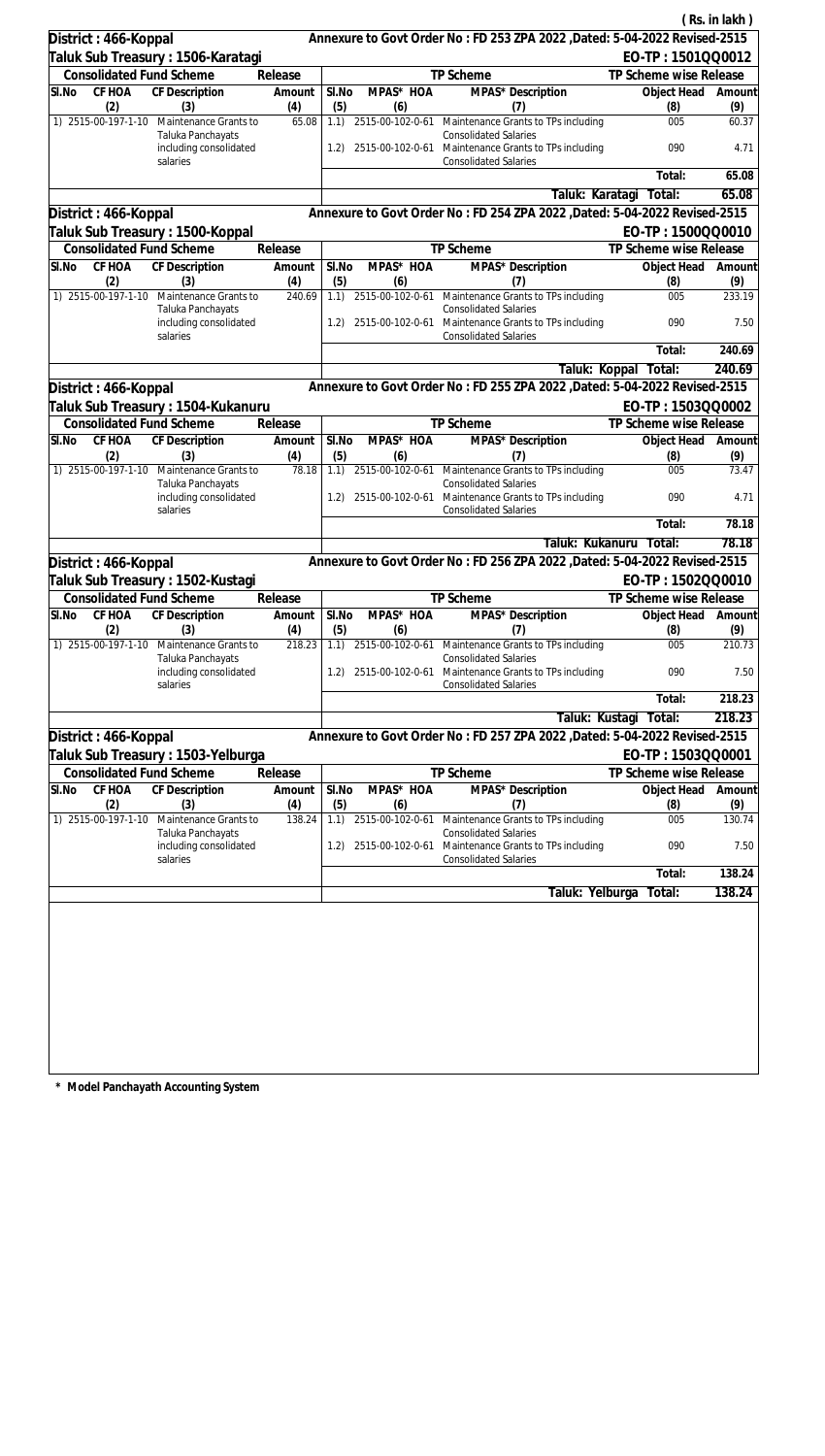|                                              |                                                                      |               |              |                              |                                                                                                                                              |                        | (Rs. in lakh)  |
|----------------------------------------------|----------------------------------------------------------------------|---------------|--------------|------------------------------|----------------------------------------------------------------------------------------------------------------------------------------------|------------------------|----------------|
| District: 467-Vijayanagara                   |                                                                      |               |              |                              | Annexure to Govt Order No: FD 258 ZPA 2022 , Dated: 5-04-2022 Revised-2515                                                                   |                        |                |
| Taluk Sub Treasury: 3501-Hadagali            |                                                                      |               |              |                              |                                                                                                                                              | EO-TP: 3501QQ0001      |                |
| <b>Consolidated Fund Scheme</b>              |                                                                      | Release       |              |                              | TP Scheme                                                                                                                                    | TP Scheme wise Release |                |
| CF HOA<br>SI.No<br>CF Description            |                                                                      | Amount        | SI.No        | MPAS* HOA                    | MPAS* Description                                                                                                                            | Object Head            | Amount         |
| (2)<br>(3)<br>1) 2515-00-197-1-10            |                                                                      | (4)<br>145.47 | (5)          | (6)                          | (7)                                                                                                                                          | (8)<br>005             | (9)<br>131.58  |
|                                              | Maintenance Grants to<br>Taluka Panchayats<br>including consolidated |               | 1.1)<br>1.2) |                              | 2515-00-102-0-61 Maintenance Grants to TPs including<br><b>Consolidated Salaries</b><br>2515-00-102-0-61 Maintenance Grants to TPs including | 090                    | 13.89          |
| salaries                                     |                                                                      |               |              |                              | <b>Consolidated Salaries</b>                                                                                                                 | Total:                 | 145.47         |
|                                              |                                                                      |               |              |                              | Taluk: Hadagali                                                                                                                              | Total:                 | 145.47         |
| District: 467-Vijayanagara                   |                                                                      |               |              |                              | Annexure to Govt Order No: FD 259 ZPA 2022, Dated: 5-04-2022 Revised-2515                                                                    |                        |                |
| Taluk Sub Treasury : 3504-Hagaribommanahalli |                                                                      |               |              |                              |                                                                                                                                              | EO-TP: 3504QQ0002      |                |
| <b>Consolidated Fund Scheme</b>              |                                                                      | Release       |              |                              | TP Scheme                                                                                                                                    | TP Scheme wise Release |                |
| SI.No<br>CF HOA<br>CF Description            |                                                                      | Amount        | SI.No        | MPAS* HOA                    | MPAS* Description                                                                                                                            | Object Head            | Amount         |
| (2)<br>(3)                                   |                                                                      | (4)           | (5)          | (6)                          | (7)                                                                                                                                          | (8)                    | (9)            |
| 1) 2515-00-197-1-10 Maintenance Grants to    | Taluka Panchayats                                                    | 138.04        | 1.1)         | 2515-00-102-0-61             | Maintenance Grants to TPs including<br><b>Consolidated Salaries</b>                                                                          | 005                    | 124.15         |
| salaries                                     | including consolidated                                               |               | 1.2)         | 2515-00-102-0-61             | Maintenance Grants to TPs including<br><b>Consolidated Salaries</b>                                                                          | 090                    | 13.89          |
|                                              |                                                                      |               |              |                              |                                                                                                                                              | Total:                 | 138.04         |
|                                              |                                                                      |               |              |                              | Taluk: Hagaribommanahalli Total:                                                                                                             |                        | 138.04         |
| District : 467-Vijayanagara                  |                                                                      |               |              |                              | Annexure to Govt Order No: FD 260 ZPA 2022 , Dated: 5-04-2022 Revised-2515                                                                   |                        |                |
| Taluk Sub Treasury : 3507-Harappanahalli     |                                                                      |               |              |                              |                                                                                                                                              | EO-TP: 3507QQ0001      |                |
| <b>Consolidated Fund Scheme</b>              |                                                                      | Release       |              |                              | TP Scheme                                                                                                                                    | TP Scheme wise Release |                |
| CF HOA<br>SI.No<br>CF Description            |                                                                      | Amount        | SI.No        | MPAS* HOA                    | MPAS* Description                                                                                                                            | Object Head            | Amount         |
| (2)<br>(3)<br>1) 2515-00-197-1-10            | Maintenance Grants to<br>Taluka Panchayats                           | (4)<br>204.89 | (5)<br>1.1)  | (6)<br>2515-00-102-0-61      | (7)<br>Maintenance Grants to TPs including<br><b>Consolidated Salaries</b>                                                                   | (8)<br>005             | (9)<br>191.00  |
| salaries                                     | including consolidated                                               |               | 1.2)         | 2515-00-102-0-61             | Maintenance Grants to TPs including<br><b>Consolidated Salaries</b>                                                                          | 090                    | 13.89          |
|                                              |                                                                      |               |              |                              |                                                                                                                                              | Total:                 | 204.89         |
|                                              |                                                                      |               |              |                              | Taluk: Harappanahalli Total:                                                                                                                 |                        | 204.89         |
| District : 467-Vijayanagara                  |                                                                      |               |              |                              | Annexure to Govt Order No: FD 261 ZPA 2022 , Dated: 5-04-2022 Revised-2515                                                                   |                        |                |
| Taluk Sub Treasury: 3502-Hosapete            |                                                                      |               |              |                              |                                                                                                                                              | EO-TP: 3502QQ0001      |                |
| <b>Consolidated Fund Scheme</b>              |                                                                      | Release       |              |                              | TP Scheme                                                                                                                                    | TP Scheme wise Release |                |
| SI.No CF HOA CF Description                  |                                                                      | Amount        | SI.No        | MPAS* HOA                    | MPAS* Description                                                                                                                            | Object Head Amount     |                |
| (2)<br>(3)<br>1) 2515-00-197-1-10            | Maintenance Grants to                                                | (4)<br>149.03 | (5)          | (6)<br>1.1) 2515-00-102-0-61 | (7)<br>Maintenance Grants to TPs including                                                                                                   | (8)<br>005             | (9)<br>135.13  |
| salaries                                     | Taluka Panchayats<br>including consolidated                          |               | 1.2)         | 2515-00-102-0-61             | <b>Consolidated Salaries</b><br>Maintenance Grants to TPs including<br><b>Consolidated Salaries</b>                                          | 090                    | 13.90          |
|                                              |                                                                      |               |              |                              |                                                                                                                                              | Total:                 | 149.03         |
|                                              |                                                                      |               |              |                              | Taluk: Hosapete                                                                                                                              | Total:                 | 149.03         |
| District: 467-Vijayanagara                   |                                                                      |               |              |                              | Annexure to Govt Order No: FD 262 ZPA 2022, Dated: 5-04-2022 Revised-2515                                                                    |                        |                |
| Taluk Sub Treasury : 3552-Kottur             |                                                                      |               |              |                              |                                                                                                                                              | EO-TP: 3552QQ0001      |                |
| <b>Consolidated Fund Scheme</b>              |                                                                      | Release       |              |                              | TP Scheme                                                                                                                                    | TP Scheme wise Release |                |
| CF HOA<br><b>CF Description</b><br>SI.No     |                                                                      | Amount        | SI.No        | MPAS* HOA                    | MPAS* Description                                                                                                                            | Object Head            | Amount         |
| (2)<br>(3)                                   |                                                                      | (4)           | (5)          | (6)                          | (7)                                                                                                                                          | (8)                    | (9)            |
| 1) 2515-00-197-1-10                          | Maintenance Grants to<br>Taluka Panchayats                           | 78.62         | 1.1)         | 2515-00-102-0-61             | Maintenance Grants to TPs including<br><b>Consolidated Salaries</b>                                                                          | 005                    | 64.73          |
| salaries                                     | including consolidated                                               |               | 1.2)         | 2515-00-102-0-61             | Maintenance Grants to TPs including<br><b>Consolidated Salaries</b>                                                                          | 090<br>Total:          | 13.89<br>78.62 |
|                                              |                                                                      |               |              |                              |                                                                                                                                              |                        |                |
|                                              |                                                                      |               |              |                              | Taluk: Kottur                                                                                                                                | Total:                 | 78.62          |
|                                              |                                                                      |               |              |                              |                                                                                                                                              |                        |                |